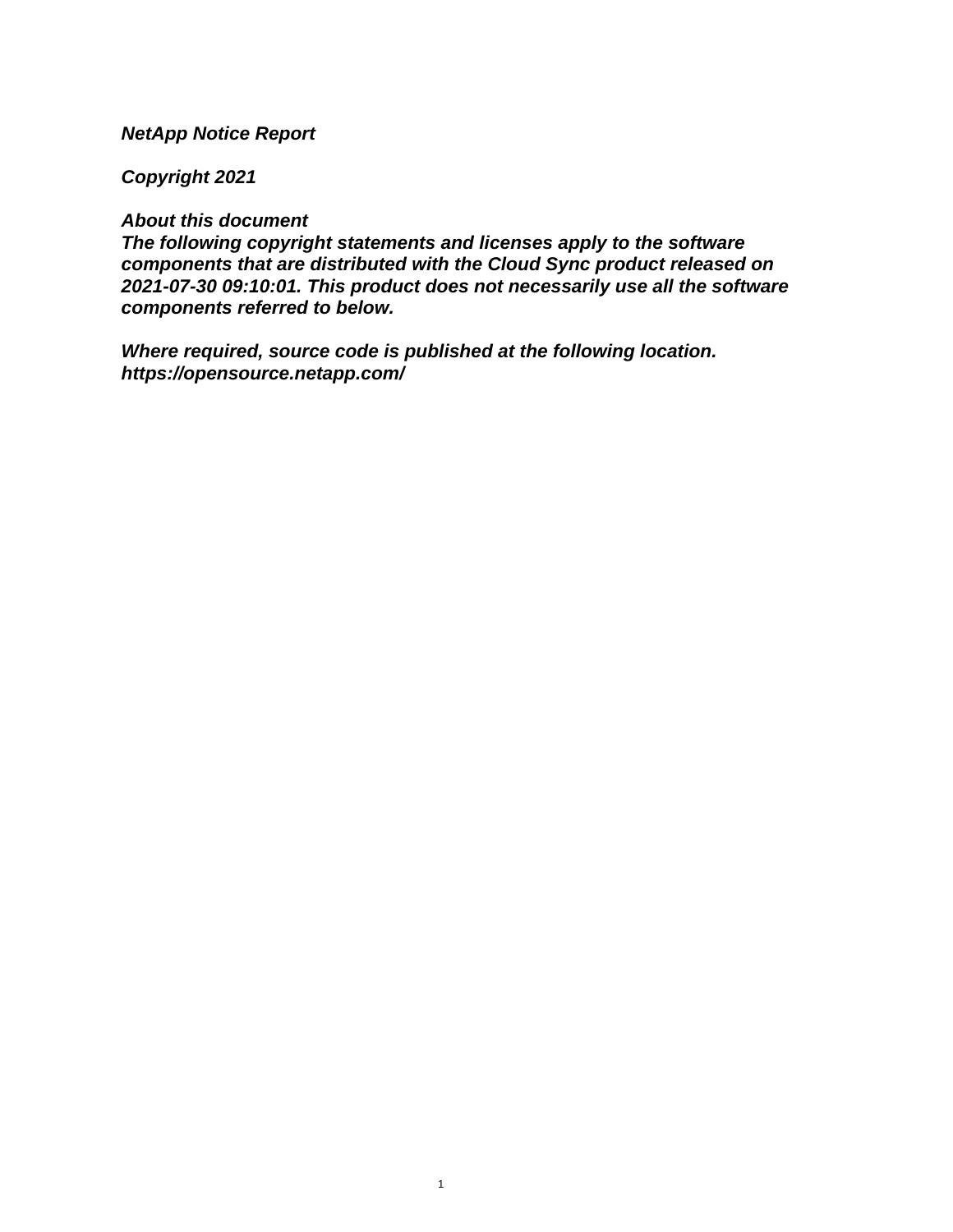## **Components:**

| <b>Component</b>                                     | <b>License</b>     |
|------------------------------------------------------|--------------------|
| 0x 3.4.2                                             | <b>MIT License</b> |
| @apidevtools/json-schema-r<br>ef-parser 9.0.6        | <b>MIT License</b> |
| @apidevtools/openapi-sche<br>mas 2.0.4               | <b>MIT License</b> |
| @apidevtools/swagger-meth<br>ods 3.0.2               | <b>MIT License</b> |
| @apidevtools/swagger-pars<br>er 10.0.2               | <b>MIT License</b> |
| @aws-crypto/ie11-detection<br>1.0.0                  | Apache License 2.0 |
| @aws-crypto/sha256-brows<br>er 1.1.0                 | Apache License 2.0 |
| @aws-crypto/sha256-js<br>1.1.0                       | Apache License 2.0 |
| @aws-crypto/supports-web-<br>crypto 1.0.0            | Apache License 2.0 |
| @aws-sdk/abort-controller<br>3.20.0                  | Apache License 2.0 |
| @aws-sdk/client-cloudforma<br>tion 3.20.0            | Apache License 2.0 |
| @aws-sdk/client-sso 3.20.0                           | Apache License 2.0 |
| @aws-sdk/client-sts 3.20.0                           | Apache License 2.0 |
| @aws-sdk/config-resolver<br>3.20.0                   | Apache License 2.0 |
| @aws-sdk/credential-provid<br>er-env 3.20.0          | Apache License 2.0 |
| @aws-sdk/credential-provid<br>er-imds 3.20.0         | Apache License 2.0 |
| @aws-sdk/credential-provid<br>er-sso 3.11.0          | Apache License 2.0 |
| @aws-sdk/credential-provid<br>er-web-identity 3.20.0 | Apache License 2.0 |
| @aws-sdk/fetch-http-handler<br>3.20.0                | Apache License 2.0 |
| @aws-sdk/hash-node 3.20.0                            | Apache License 2.0 |
| @aws-sdk/invalid-dependen<br>cy 3.20.0               | Apache License 2.0 |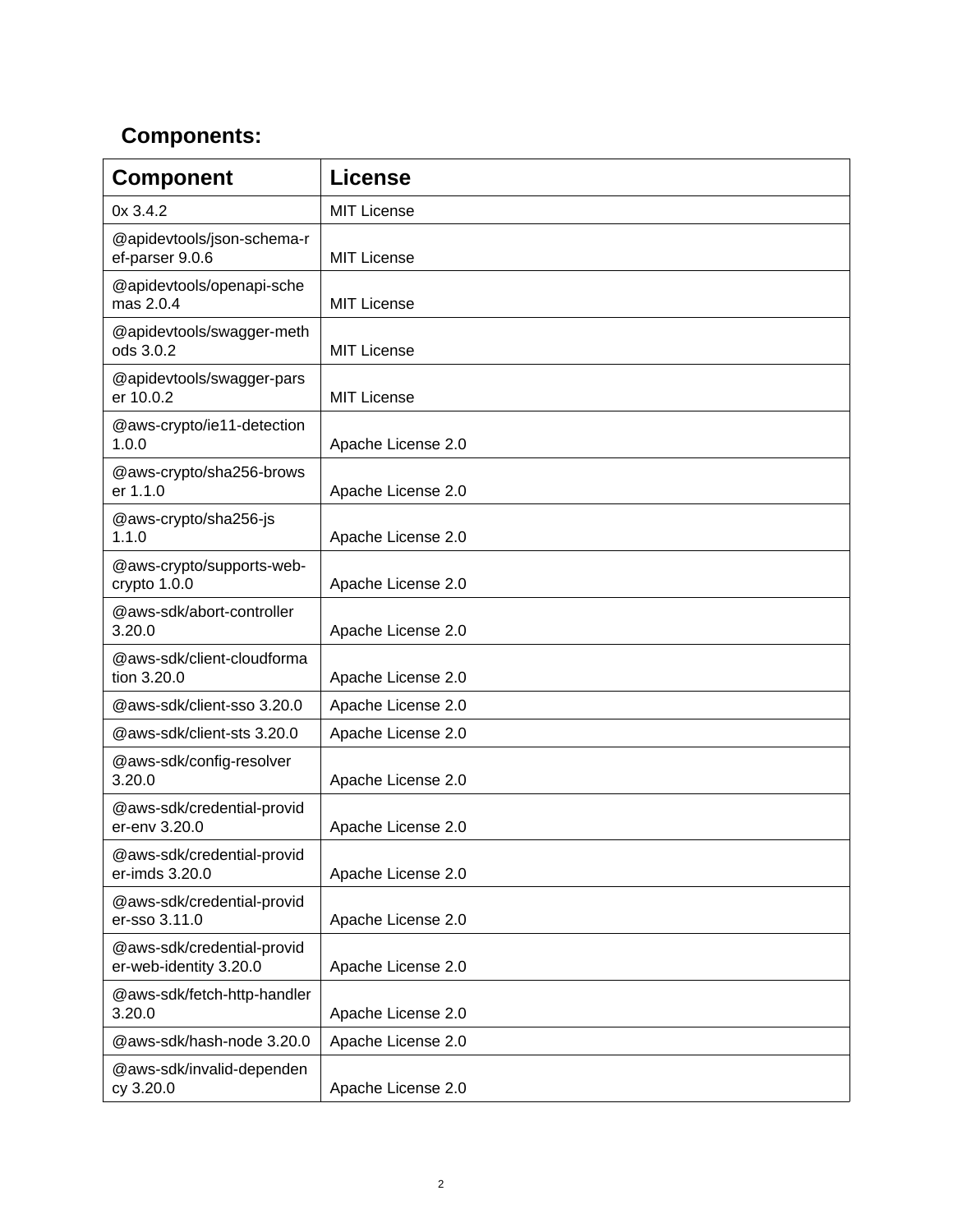| @aws-sdk/is-array-buffer<br>3.20.0               | Apache License 2.0 |
|--------------------------------------------------|--------------------|
| @aws-sdk/middleware-cont<br>ent-length 3.20.0    | Apache License 2.0 |
| @aws-sdk/middleware-host-<br>header 3.20.0       | Apache License 2.0 |
| @aws-sdk/middleware-logg<br>er 3.20.0            | Apache License 2.0 |
| @aws-sdk/middleware-retry<br>3.20.0              | Apache License 2.0 |
| @aws-sdk/middleware-sdk-<br>ec2 3.20.0           | Apache License 2.0 |
| @aws-sdk/middleware-sdk-r<br>ds 3.20.0           | Apache License 2.0 |
| @aws-sdk/middleware-sdk-s<br>ts 3.20.0           | Apache License 2.0 |
| @aws-sdk/middleware-serd<br>e 3.20.0             | Apache License 2.0 |
| @aws-sdk/middleware-signi<br>ng 3.20.0           | Apache License 2.0 |
| @aws-sdk/middleware-stack<br>3.20.0              | Apache License 2.0 |
| @aws-sdk/middleware-user-<br>agent 3.20.0        | Apache License 2.0 |
| @aws-sdk/node-config-provi<br>der 3.20.0         | Apache License 2.0 |
| @aws-sdk/node-http-handle<br>r 3.20.0            | Apache License 2.0 |
| @aws-sdk/property-provider<br>3.20.0             | Apache License 2.0 |
| @aws-sdk/protocol-http<br>3.20.0                 | Apache License 2.0 |
| @aws-sdk/querystring-build<br>er 3.20.0          | Apache License 2.0 |
| @aws-sdk/querystring-parse<br>r 3.20.0           | Apache License 2.0 |
| @aws-sdk/service-error-clas<br>sification 3.20.0 | Apache License 2.0 |
| @aws-sdk/shared-ini-file-loa<br>der 3.20.0       | Apache License 2.0 |
| @aws-sdk/signature-v4<br>3.20.0                  | Apache License 2.0 |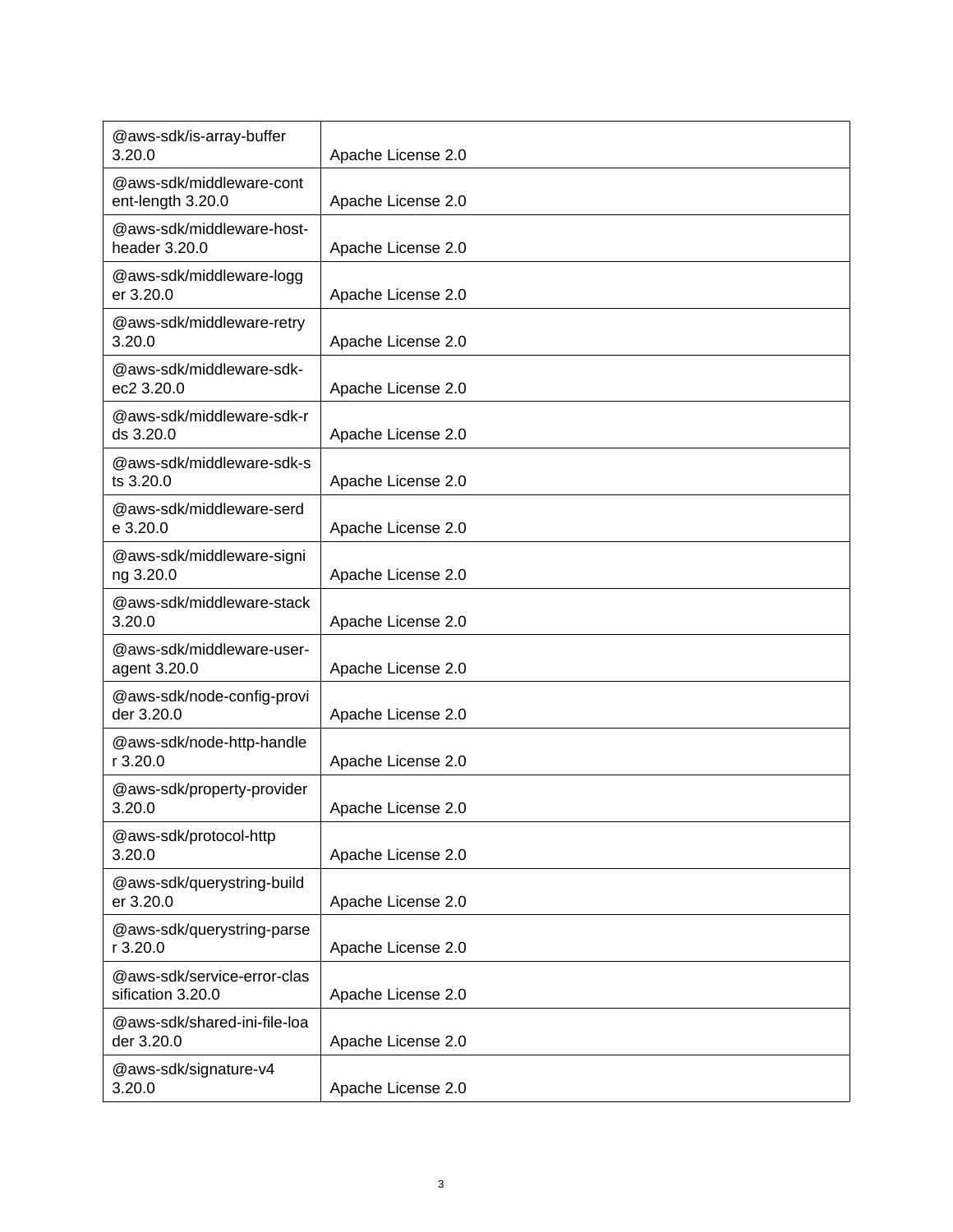| @aws-sdk/url-parser 3.20.0                        | Apache License 2.0 |
|---------------------------------------------------|--------------------|
| @aws-sdk/util-base64-brow<br>ser 3.20.0           | Apache License 2.0 |
| @aws-sdk/util-base64-node<br>3.20.0               | Apache License 2.0 |
| @aws-sdk/util-body-length-b<br>rowser 3.20.0      | Apache License 2.0 |
| @aws-sdk/util-body-length-n<br>ode 3.20.0         | Apache License 2.0 |
| @aws-sdk/util-buffer-from<br>3.20.0               | Apache License 2.0 |
| @aws-sdk/util-format-url<br>3.20.0                | Apache License 2.0 |
| @aws-sdk/util-hex-encoding<br>3.20.0              | Apache License 2.0 |
| @aws-sdk/util-locate-windo<br>w 3.10.0            | Apache License 2.0 |
| @aws-sdk/util-uri-escape<br>3.20.0                | Apache License 2.0 |
| @aws-sdk/util-user-agent-br<br>owser 3.20.0       | Apache License 2.0 |
| @aws-sdk/util-user-agent-no<br>de 3.20.0          | Apache License 2.0 |
| @aws-sdk/util-utf8-browser<br>3.20.0              | Apache License 2.0 |
| @aws-sdk/util-utf8-node<br>3.20.0                 | Apache License 2.0 |
| @aws-sdk/util-waiter 3.20.0                       | Apache License 2.0 |
| @azure/abort-controller<br>1.0.4                  | <b>MIT License</b> |
| @azure/abort-controller<br>1.0.5-alpha.20210615.1 | <b>MIT License</b> |
| @azure/core-asynciterator-p<br>olyfill 1.0.0      | <b>MIT License</b> |
| @azure/core-auth 1.3.2                            | <b>MIT License</b> |
| @azure/core-auth<br>1.3.3-alpha.20210705.1        | <b>MIT License</b> |
| @azure/core-http 1.2.0                            | <b>MIT License</b> |
| @azure/core-http<br>1.2.1-alpha.20201109.1        | <b>MIT License</b> |
| @azure/core-http 2.0.0                            | <b>MIT License</b> |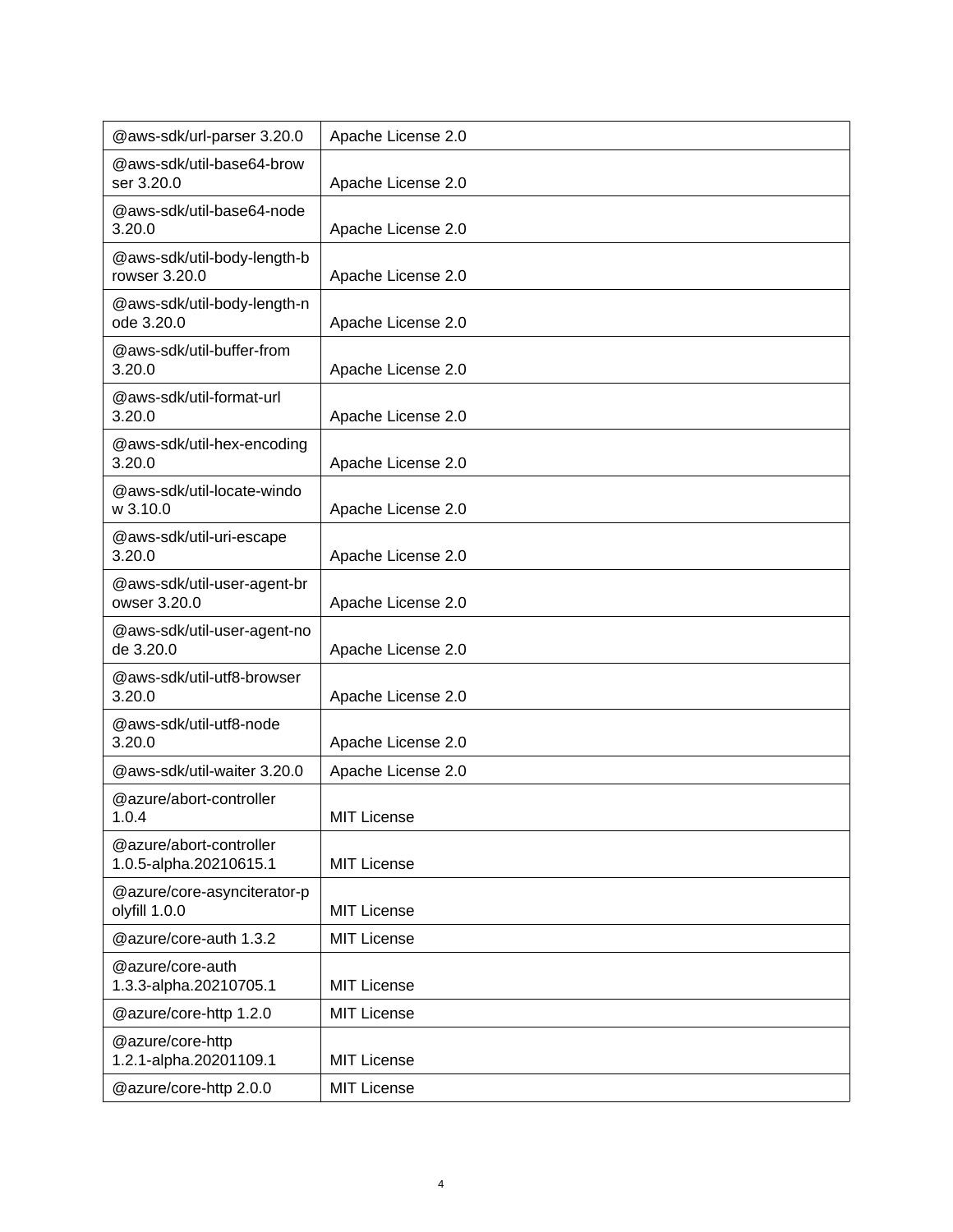| @azure/core-lro 1.0.2                        | <b>MIT License</b> |
|----------------------------------------------|--------------------|
| @azure/core-paging 1.1.3                     | <b>MIT License</b> |
| @azure/core-tracing<br>1.0.0-dev.20200806.1  | <b>MIT License</b> |
| @azure/core-tracing<br>1.0.0-preview.11      | <b>MIT License</b> |
| @azure/core-tracing<br>1.0.0-preview.12      | <b>MIT License</b> |
| @azure/core-tracing<br>1.0.0-preview.9       | <b>MIT License</b> |
| @azure/identity<br>1.2.3-alpha.20210210.1    | <b>MIT License</b> |
| @azure/identity 1.4.0                        | <b>MIT License</b> |
| @azure/identity<br>2.0.0-alpha.20210316.1    | <b>MIT License</b> |
| @azure/logger 1.0.0                          | <b>MIT License</b> |
| @azure/msal-browser<br>2.14.2                | <b>MIT License</b> |
| @azure/msal-browser<br>2.15.0                | <b>MIT License</b> |
| @azure/msal-common 4.2.0                     | <b>MIT License</b> |
| @azure/msal-common 4.3.0                     | <b>MIT License</b> |
| @azure/msal-node<br>1.0.0-beta.6             | <b>MIT License</b> |
| @azure/storage-blob 12.6.0                   | <b>MIT License</b> |
| @azure/storage-blob-chang<br>efeed           |                    |
| 12.0.0-alpha.20210323.1                      | <b>MIT License</b> |
| @babel/code-frame 7.12.11                    | <b>MIT License</b> |
| @babel/code-frame 7.12.13                    | <b>MIT License</b> |
| @babel/code-frame 7.14.5                     | <b>MIT License</b> |
| @babel/compat-data 7.14.4                    | <b>MIT License</b> |
| @babel/compat-data 7.14.7                    | <b>MIT License</b> |
| @babel/core 7.14.3                           | <b>MIT License</b> |
| @babel/core 7.14.6                           | <b>MIT License</b> |
| @babel/generator 7.14.3                      | <b>MIT License</b> |
| @babel/generator 7.14.5                      | <b>MIT License</b> |
| @babel/helper-compilation-t<br>argets 7.14.4 | <b>MIT License</b> |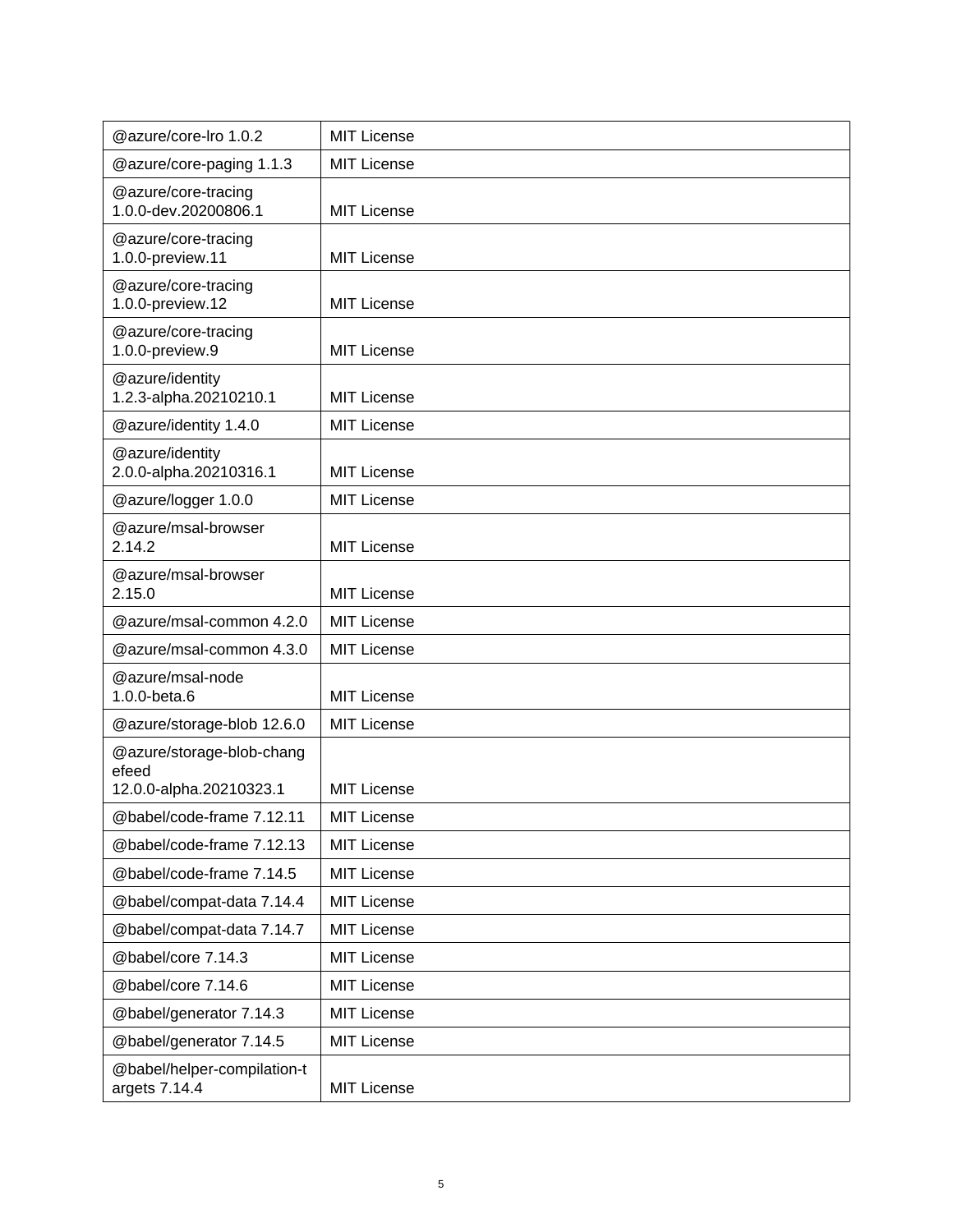| @babel/helper-compilation-t<br>argets 7.14.5             | <b>MIT License</b> |
|----------------------------------------------------------|--------------------|
| @babel/helper-function-nam<br>e 7.14.2                   | <b>MIT License</b> |
| @babel/helper-function-nam<br>e 7.14.5                   | <b>MIT License</b> |
| @babel/helper-get-function-<br>arity 7.12.13             | <b>MIT License</b> |
| @babel/helper-get-function-<br>arity 7.14.5              | <b>MIT License</b> |
| @babel/helper-hoist-variable<br>s 7.14.5                 | <b>MIT License</b> |
| @babel/helper-member-expr<br>ession-to-functions 7.13.12 | <b>MIT License</b> |
| @babel/helper-member-expr<br>ession-to-functions 7.14.7  | <b>MIT License</b> |
| @babel/helper-module-impo<br>rts 7.13.12                 | <b>MIT License</b> |
| @babel/helper-module-impo<br>rts 7.14.5                  | <b>MIT License</b> |
| @babel/helper-module-trans<br>forms 7.14.2               | <b>MIT License</b> |
| @babel/helper-module-trans<br>forms 7.14.5               | <b>MIT License</b> |
| @babel/helper-optimise-call-<br>expression 7.12.13       | <b>MIT License</b> |
| @babel/helper-optimise-call-<br>expression 7.14.5        | <b>MIT License</b> |
| @babel/helper-plugin-utils<br>7.13.0                     | <b>MIT License</b> |
| @babel/helper-plugin-utils<br>7.14.5                     | <b>MIT License</b> |
| @babel/helper-replace-supe<br>rs 7.14.4                  | <b>MIT License</b> |
| @babel/helper-replace-supe<br>rs 7.14.5                  | <b>MIT License</b> |
| @babel/helper-simple-acces<br>s 7.13.12                  | <b>MIT License</b> |
| @babel/helper-simple-acces<br>s 7.14.5                   | <b>MIT License</b> |
| @babel/helper-split-export-d<br>eclaration 7.12.13       | <b>MIT License</b> |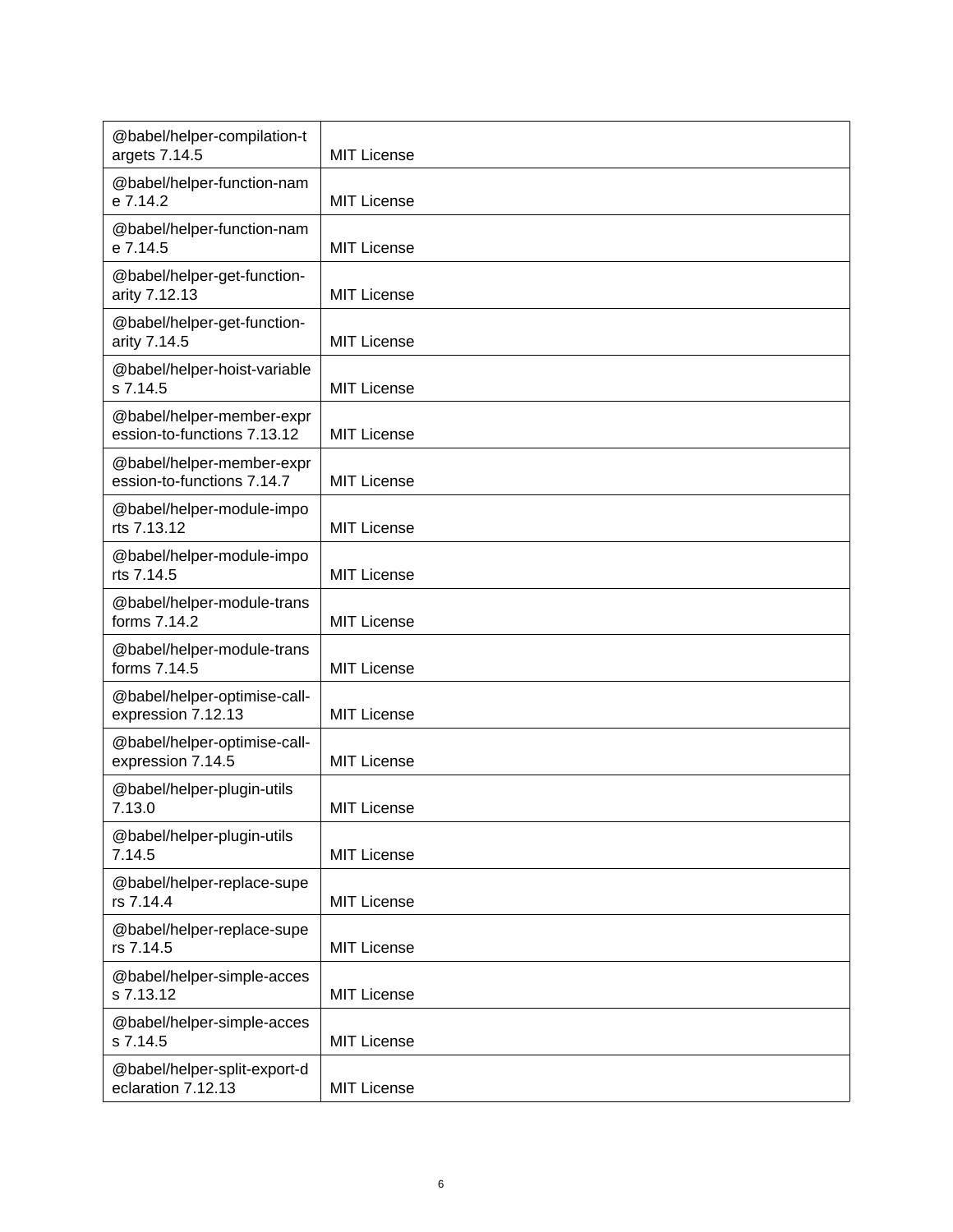| @babel/helper-split-export-d<br>eclaration 7.14.5               | <b>MIT License</b> |
|-----------------------------------------------------------------|--------------------|
| @babel/helper-validator-ide<br>ntifier 7.14.0                   | <b>MIT License</b> |
| @babel/helper-validator-ide<br>ntifier 7.14.5                   | <b>MIT License</b> |
| @babel/helper-validator-opti<br>on 7.12.17                      | <b>MIT License</b> |
| @babel/helper-validator-opti<br>on 7.14.5                       | <b>MIT License</b> |
| @babel/helpers 7.14.0                                           | <b>MIT License</b> |
| @babel/helpers 7.14.6                                           | <b>MIT License</b> |
| @babel/highlight 7.14.0                                         | <b>MIT License</b> |
| @babel/highlight 7.14.5                                         | <b>MIT License</b> |
| @babel/parser 7.14.3                                            | <b>MIT License</b> |
| @babel/parser 7.14.7                                            | MIT License        |
| @babel/plugin-syntax-async<br>-generators 7.8.4                 | <b>MIT License</b> |
| @babel/plugin-syntax-bigint<br>7.8.3                            | <b>MIT License</b> |
| @babel/plugin-syntax-class-<br>properties 7.12.13               | <b>MIT License</b> |
| @babel/plugin-syntax-import<br>-meta 7.10.4                     | <b>MIT License</b> |
| @babel/plugin-syntax-json-s<br>trings 7.8.3                     | <b>MIT License</b> |
| @babel/plugin-syntax-logical<br>-assignment-operators<br>7.10.4 | <b>MIT License</b> |
| @babel/plugin-syntax-nullish<br>-coalescing-operator 7.8.3      | <b>MIT License</b> |
| @babel/plugin-syntax-numer<br>ic-separator 7.10.4               | <b>MIT License</b> |
| @babel/plugin-syntax-object<br>-rest-spread 7.8.3               | <b>MIT License</b> |
| @babel/plugin-syntax-option<br>al-catch-binding 7.8.3           | <b>MIT License</b> |
| @babel/plugin-syntax-option<br>al-chaining 7.8.3                | <b>MIT License</b> |
| @babel/plugin-syntax-top-le<br>vel-await 7.12.13                | <b>MIT License</b> |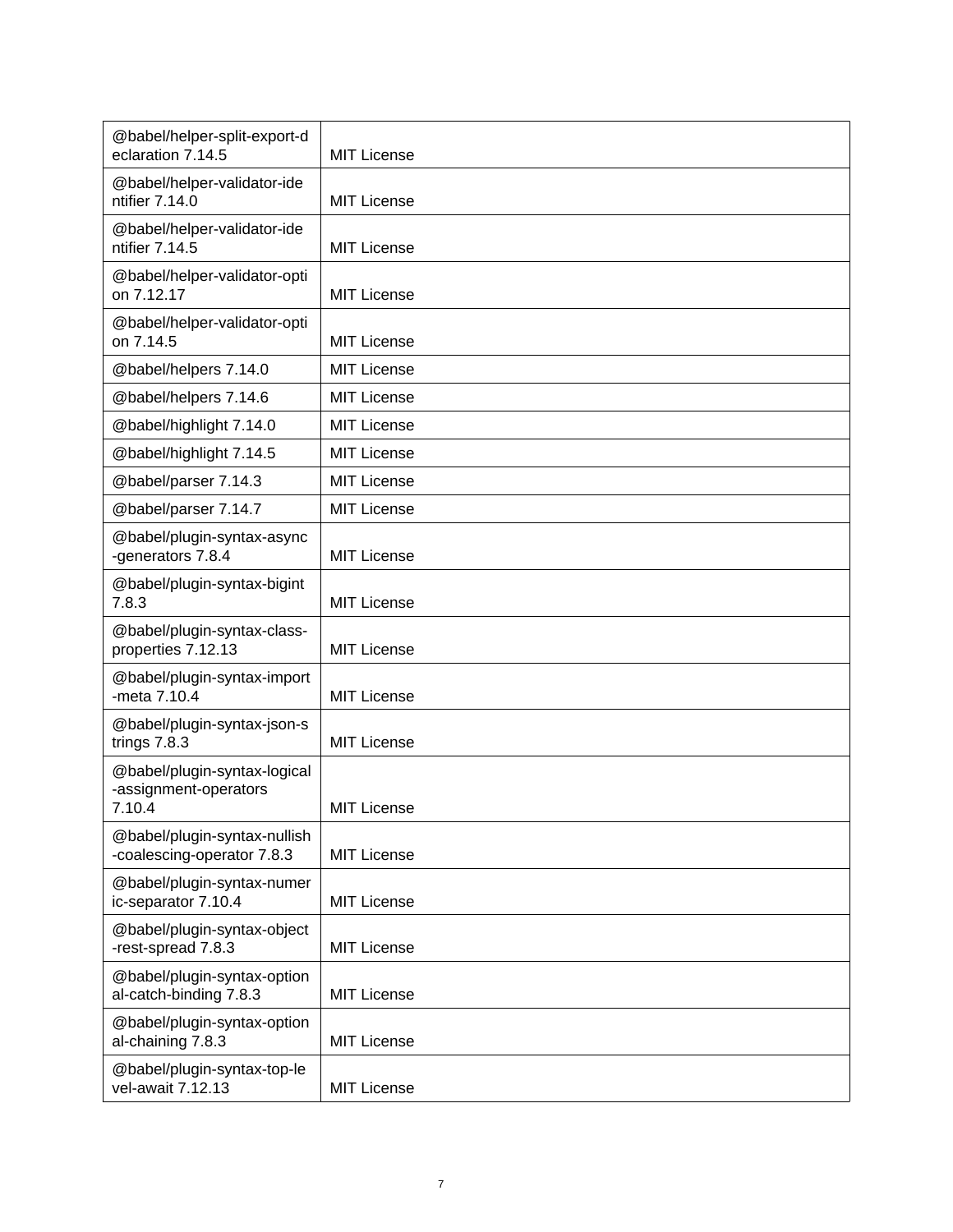| @babel/plugin-syntax-top-le<br>vel-await 7.14.5 | <b>MIT License</b>                      |
|-------------------------------------------------|-----------------------------------------|
| @babel/plugin-syntax-types<br>cript 7.14.5      | <b>MIT License</b>                      |
| @babel/runtime 7.14.6                           | <b>MIT License</b>                      |
| @babel/template 7.12.13                         | <b>MIT License</b>                      |
| @babel/template 7.14.5                          | <b>MIT License</b>                      |
| @babel/traverse 7.14.2                          | <b>MIT License</b>                      |
| @babel/traverse 7.14.7                          | <b>MIT License</b>                      |
| @babel/types 7.14.4                             | <b>MIT License</b>                      |
| @babel/types 7.14.5                             | <b>MIT License</b>                      |
| @bcoe/v8-coverage 0.2.3                         | <b>MIT License</b>                      |
| @cnakazawa/watch 1.0.4                          | Apache License 2.0                      |
| @discoveryjs/json-ext 0.5.2                     | <b>MIT License</b>                      |
| @emotion/cache 11.4.0                           | <b>MIT License</b>                      |
| @emotion/hash 0.8.0                             | <b>MIT License</b>                      |
| @emotion/memoize 0.7.3                          | <b>MIT License</b>                      |
| @emotion/react 11.1.5                           | <b>MIT License</b>                      |
| @emotion/sheet 1.0.1                            | <b>MIT License</b>                      |
| @emotion/unitless 0.7.5                         | <b>MIT License</b>                      |
| @emotion/utils 1.0.0                            | <b>MIT License</b>                      |
| @emotion/weak-memoize<br>0.2.5                  | <b>MIT License</b>                      |
| @eslint/eslintrc 0.4.2                          | <b>MIT License</b>                      |
| @everymundo/aws-s3-client<br>1.3.0              | <b>MIT License</b>                      |
| @gmwallet/lib 1.0.3                             | <b>ISC License</b>                      |
| @google-cloud/common<br>3.6.0                   | Apache License 2.0                      |
| @google-cloud/common<br>5.8.5                   | Apache License 2.0                      |
| @google-cloud/paginator<br>3.0.5                | Apache License 2.0                      |
| @google-cloud/projectify<br>2.0.1               | Apache License 2.0                      |
| @google-cloud/promisify<br>2.0.3                | Apache License 2.0                      |
| @hapi/hoek 9.1.0                                | BSD 3-clause "New" or "Revised" License |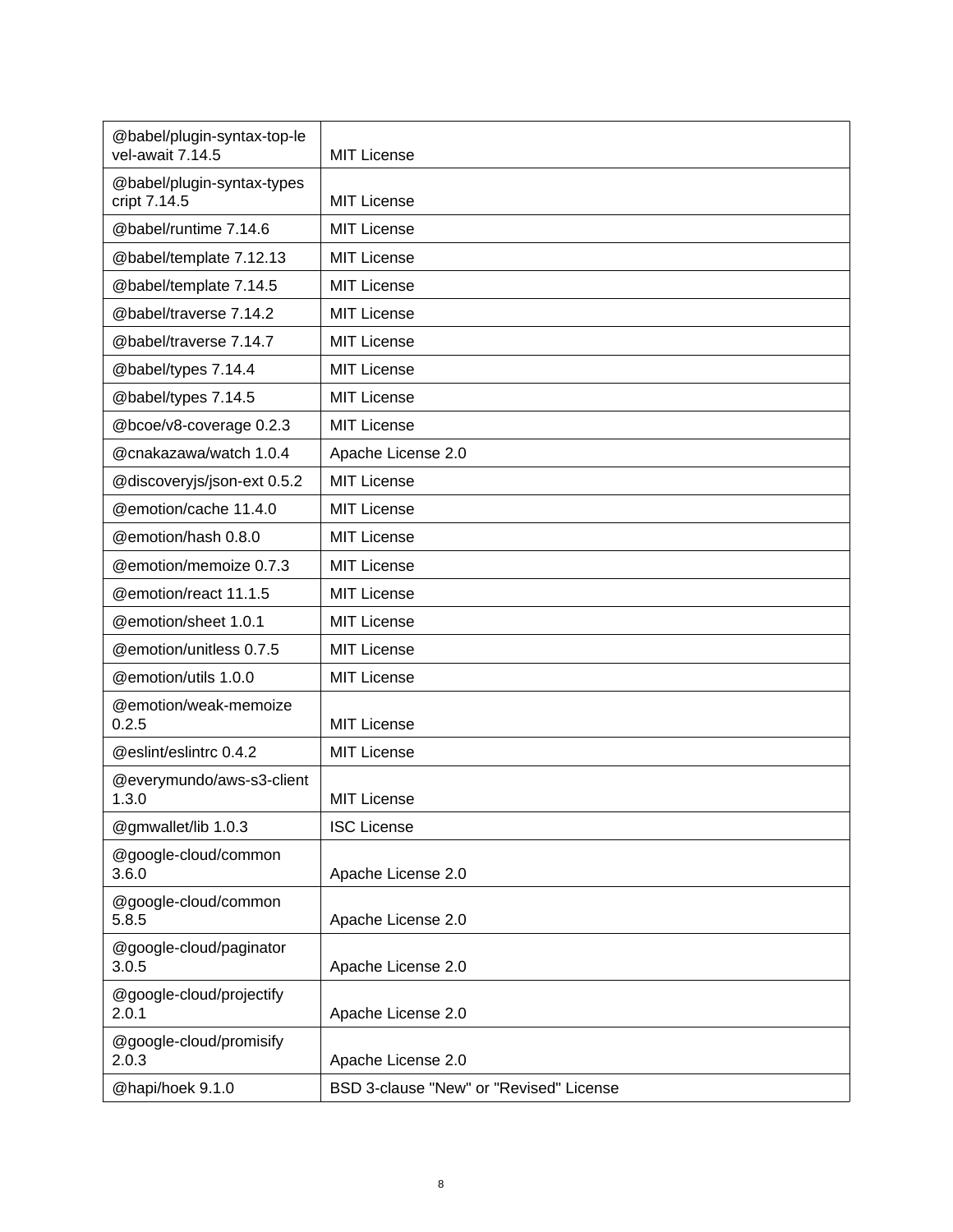| @hapi/topo 5.0.0                          | BSD 3-clause "New" or "Revised" License |
|-------------------------------------------|-----------------------------------------|
| @humanwhocodes/config-ar<br>ray 0.5.0     | Apache License 2.0                      |
| @humanwhocodes/object-s<br>chema 1.2.0    | BSD 3-clause "New" or "Revised" License |
| @hypnosphi/create-react-co<br>ntext 0.3.1 | <b>MIT License</b>                      |
| @istanbuljs/load-nyc-config<br>1.1.0      | <b>ISC License</b>                      |
| @istanbuljs/schema 0.1.3                  | <b>MIT License</b>                      |
| @jest/console 26.6.2                      | <b>MIT License</b>                      |
| @jest/console 27.0.6                      | <b>MIT License</b>                      |
| @jest/core 26.6.3                         | <b>MIT License</b>                      |
| @jest/core 27.0.6                         | <b>MIT License</b>                      |
| @jest/environment 26.6.2                  | <b>MIT License</b>                      |
| @jest/environment 27.0.6                  | <b>MIT License</b>                      |
| @jest/fake-timers 26.6.2                  | <b>MIT License</b>                      |
| @jest/fake-timers 27.0.6                  | <b>MIT License</b>                      |
| @jest/globals 26.6.2                      | <b>MIT License</b>                      |
| @jest/globals 27.0.6                      | <b>MIT License</b>                      |
| @jest/reporters 26.6.2                    | <b>MIT License</b>                      |
| @jest/reporters 27.0.6                    | <b>MIT License</b>                      |
| @jest/source-map 26.6.2                   | <b>MIT License</b>                      |
| @jest/source-map 27.0.6                   | <b>MIT License</b>                      |
| @jest/test-result 26.6.2                  | <b>MIT License</b>                      |
| @jest/test-result 27.0.6                  | <b>MIT License</b>                      |
| @jest/test-sequencer 26.6.3               | <b>MIT License</b>                      |
| @jest/test-sequencer 27.0.6               | <b>MIT License</b>                      |
| @jest/transform 26.6.2                    | <b>MIT License</b>                      |
| @jest/transform 27.0.6                    | <b>MIT License</b>                      |
| @jest/types 26.6.2                        | <b>MIT License</b>                      |
| @jest/types 27.0.6                        | <b>MIT License</b>                      |
| @jsdevtools/ono 7.1.3                     | <b>MIT License</b>                      |
| @nearform/clinic-doctor<br>1.1.0          | Apache License 2.0                      |
| @nodelib/fs.scandir 2.1.4                 | <b>MIT License</b>                      |
| @nodelib/fs.stat 2.0.4                    | <b>MIT License</b>                      |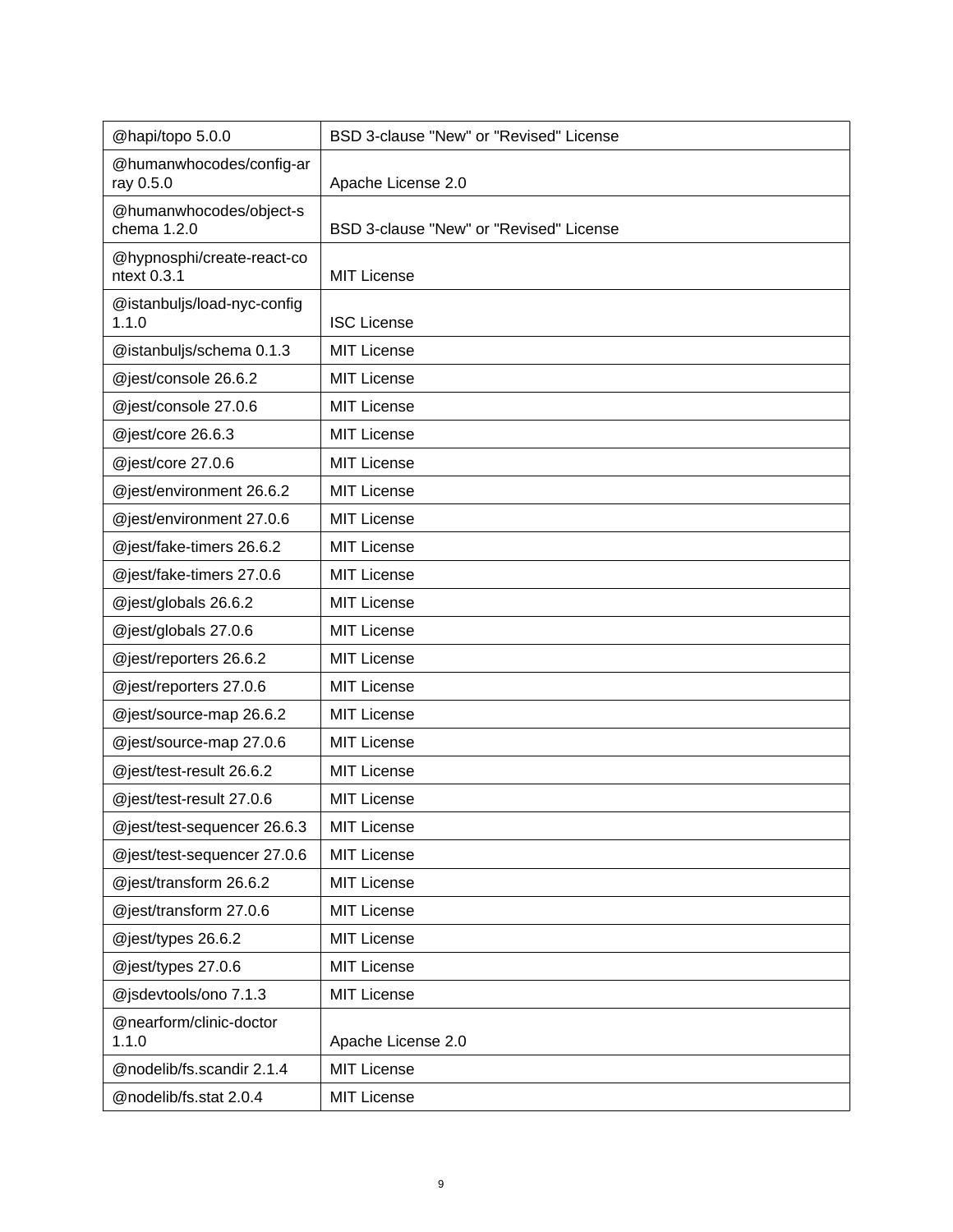| @nodelib/fs.walk 1.2.6                        | <b>MIT License</b>                      |
|-----------------------------------------------|-----------------------------------------|
| @npmcli/git 2.1.0                             | <b>ISC License</b>                      |
| @npmcli/installed-package-c<br>ontents 1.0.7  | <b>ISC License</b>                      |
| @npmcli/move-file 1.1.2                       | <b>MIT License</b>                      |
| @npmcli/node-gyp 1.0.2                        | <b>ISC License</b>                      |
| @npmcli/promise-spawn<br>1.3.2                | <b>ISC License</b>                      |
| @npmcli/run-script 1.8.5                      | <b>ISC License</b>                      |
| @opencensus/web-types<br>0.0.4                | Apache License 2.0                      |
| @opencensus/web-types<br>0.0.7                | Apache License 2.0                      |
| @opentelemetry/api 0.10.2                     | Apache License 2.0                      |
| @opentelemetry/api<br>$1.0.0$ -rc. $0$        | Apache License 2.0                      |
| @opentelemetry/api 1.0.1                      | Apache License 2.0                      |
| @opentelemetry/api-metrics<br>0.15.0          | Apache License 2.0                      |
| @opentelemetry/api-metrics<br>0.19.1-alpha.42 | Apache License 2.0                      |
| @opentelemetry/context-bas<br>e 0.10.2        | Apache License 2.0                      |
| @panva/asn1.js 1.0.0                          | <b>MIT License</b>                      |
| @popperjs/core 2.9.2                          | <b>MIT License</b>                      |
| @react-dnd/asap 4.0.0                         | <b>MIT License</b>                      |
| @react-dnd/invariant 2.0.0                    | <b>MIT License</b>                      |
| @react-dnd/shallowequal<br>2.0.0              | <b>MIT License</b>                      |
| @request/promise-core<br>1.1.4                | <b>ISC License</b>                      |
| @sideway/address 4.1.0                        | BSD 3-clause "New" or "Revised" License |
| @sideway/formula 3.0.0                        | BSD 3-clause "New" or "Revised" License |
| @sideway/pinpoint 2.0.0                       | BSD 3-clause "New" or "Revised" License |
| @sindresorhus/is 0.14.0                       | <b>MIT License</b>                      |
| @sindresorhus/is 0.7.0                        | <b>MIT License</b>                      |
| @sindresorhus/is 4.0.0                        | <b>MIT License</b>                      |
| @sinonjs/commons 1.8.3                        | BSD 3-clause "New" or "Revised" License |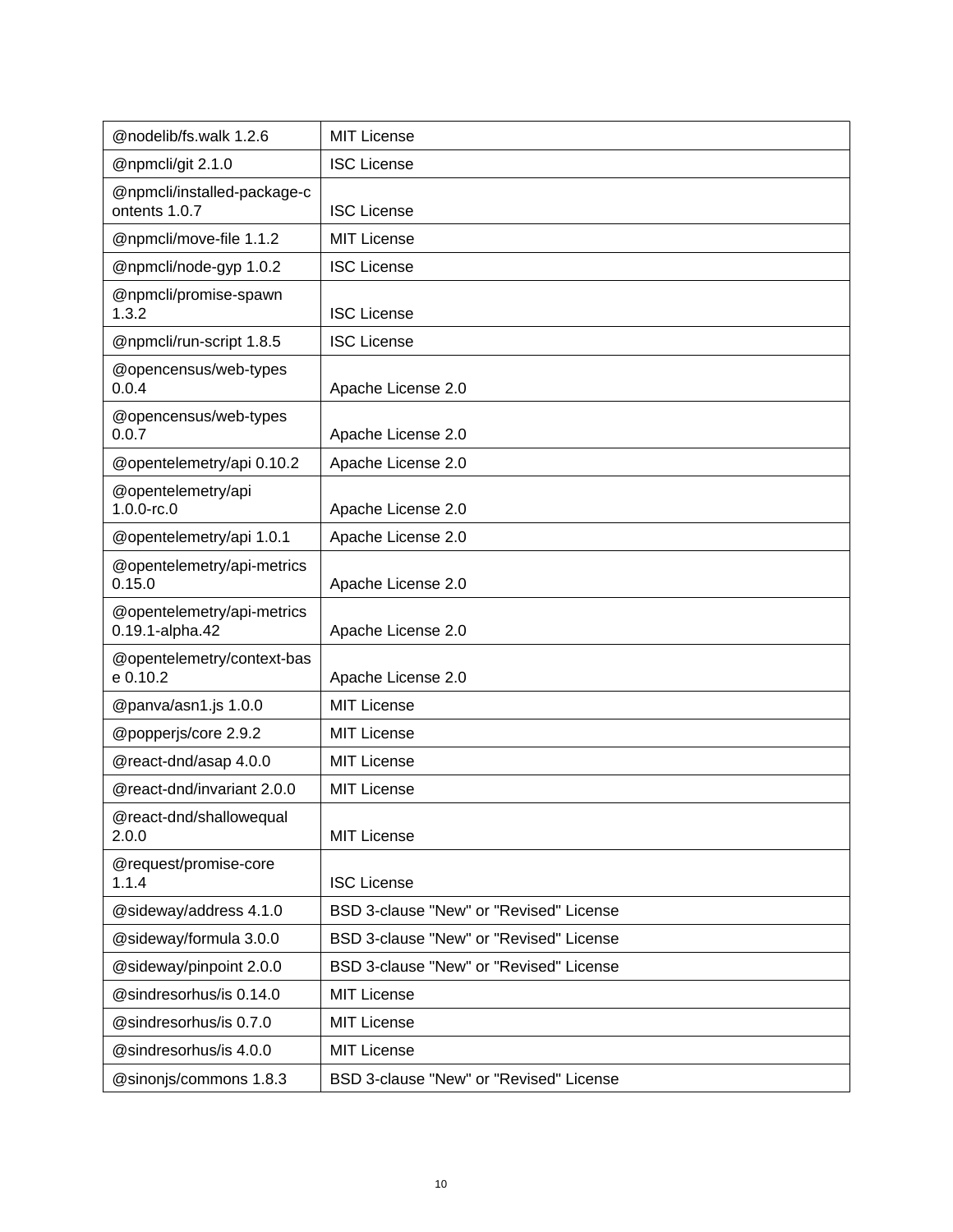| @sinonjs/fake-timers 6.0.1                   | BSD 3-clause "New" or "Revised" License |
|----------------------------------------------|-----------------------------------------|
| @sinonjs/fake-timers 7.1.2                   | BSD 3-clause "New" or "Revised" License |
| @sinonjs/samsam v6.0.2                       | BSD 3-clause "New" or "Revised" License |
| @sinonjs/text-encoding<br>0.7.1              | (Apache License 2.0 OR The Unlicense)   |
| @szmarczak/http-timer 1.1.2                  | <b>MIT License</b>                      |
| @szmarczak/http-timer 4.0.5                  | <b>MIT License</b>                      |
| @tootallnate/once 1.1.2                      | <b>MIT License</b>                      |
| @types/babel_core 7.1.14                     | <b>MIT License</b>                      |
| @types/babel_core 7.1.15                     | <b>MIT License</b>                      |
| @types/babel_generator<br>7.6.2              | <b>MIT License</b>                      |
| @types/babel_generator<br>7.6.3              | <b>MIT License</b>                      |
| @types/babel_template<br>7.4.0               | <b>MIT License</b>                      |
| @types/babel_template<br>7.4.1               | MIT License                             |
| @types/babel_traverse<br>7.11.1              | <b>MIT License</b>                      |
| @types/babel_traverse<br>7.14.2              | MIT License                             |
| @types/bluebird 3.5.36                       | <b>MIT License</b>                      |
| @types/body-parser 1.19.0                    | <b>MIT License</b>                      |
| @types/bson 4.0.3                            | <b>MIT License</b>                      |
| @types/cacheable-request<br>6.0.1            | MIT License                             |
| @types/color-name 1.1.1                      | <b>MIT License</b>                      |
| @types/connect 3.4.34                        | <b>MIT License</b>                      |
| @types/eslint 7.2.10                         | <b>MIT License</b>                      |
| @types/eslint-scope 3.7.0                    | MIT License                             |
| @types/estree 0.0.50                         | MIT License                             |
| @types/events 3.0.0                          | MIT License                             |
| @types/express 4.17.11                       | <b>MIT License</b>                      |
| @types/express-jwt 0.0.42                    | <b>MIT License</b>                      |
| @types/express-serve-static<br>-core 4.17.19 | <b>MIT License</b>                      |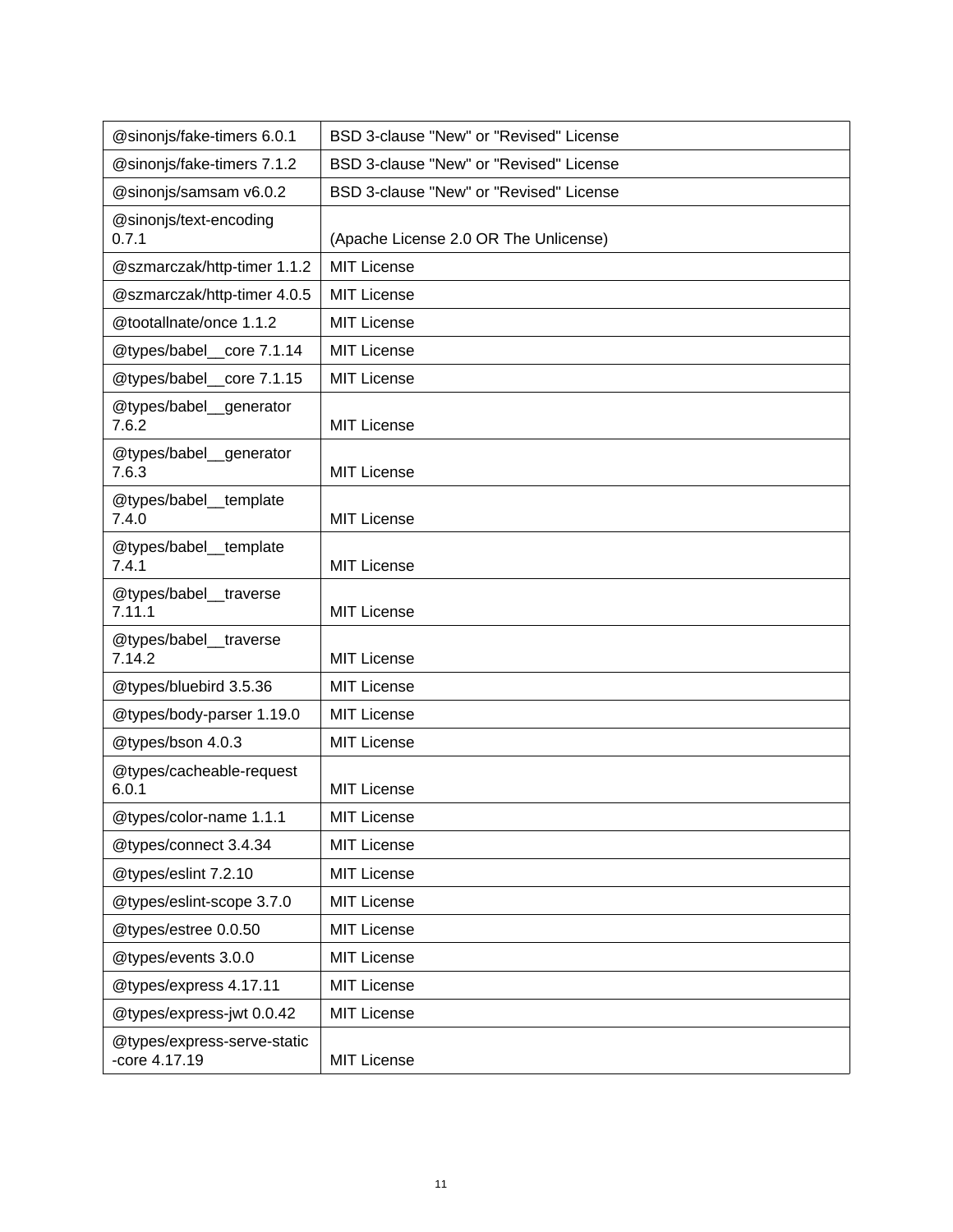| @types/express-unless<br>0.5.1           | <b>MIT License</b> |
|------------------------------------------|--------------------|
| @types/glob 7.1.1                        | <b>MIT License</b> |
| @types/graceful-fs 4.1.5                 | <b>MIT License</b> |
| @types/hoist-non-react-stati<br>cs 3.3.1 | <b>MIT License</b> |
| @types/http-cache-semantic<br>s 4.0.0    | <b>MIT License</b> |
| @types/istanbul-lib-coverag<br>e 2.0.3   | <b>MIT License</b> |
| @types/istanbul-lib-report<br>3.0.0      | <b>MIT License</b> |
| @types/istanbul-reports<br>3.0.1         | <b>MIT License</b> |
| @types/json-schema 7.0.6                 | <b>MIT License</b> |
| @types/json-schema 7.0.7                 | <b>MIT License</b> |
| @types/json5 0.0.29                      | <b>MIT License</b> |
| @types/keyv 3.1.1                        | <b>MIT License</b> |
| @types/mime 1.3.2                        | <b>MIT License</b> |
| @types/minimatch 3.0.3                   | <b>MIT License</b> |
| @types/mongodb 3.6.12                    | <b>MIT License</b> |
| @types/node 14.14.2                      | <b>MIT License</b> |
| @types/node 15.12.4                      | <b>MIT License</b> |
| @types/node-fetch 2.5.7                  | <b>MIT License</b> |
| @types/normalize-package-<br>data 2.4.0  | <b>MIT License</b> |
| @types/parse-json 4.0.0                  | <b>MIT License</b> |
| @types/prettier 2.2.3                    | MIT License        |
| @types/prettier 2.3.2                    | MIT License        |
| @types/prop-types 15.7.3                 | MIT License        |
| @types/qs 6.9.6                          | MIT License        |
| @types/range-parser 1.2.3                | <b>MIT License</b> |
| @types/react 17.0.3                      | MIT License        |
| @types/react-redux 7.1.16                | <b>MIT License</b> |
| @types/responselike 1.0.0                | MIT License        |
| @types/scheduler 0.16.1                  | <b>MIT License</b> |
| @types/serve-static 1.13.9               | MIT License        |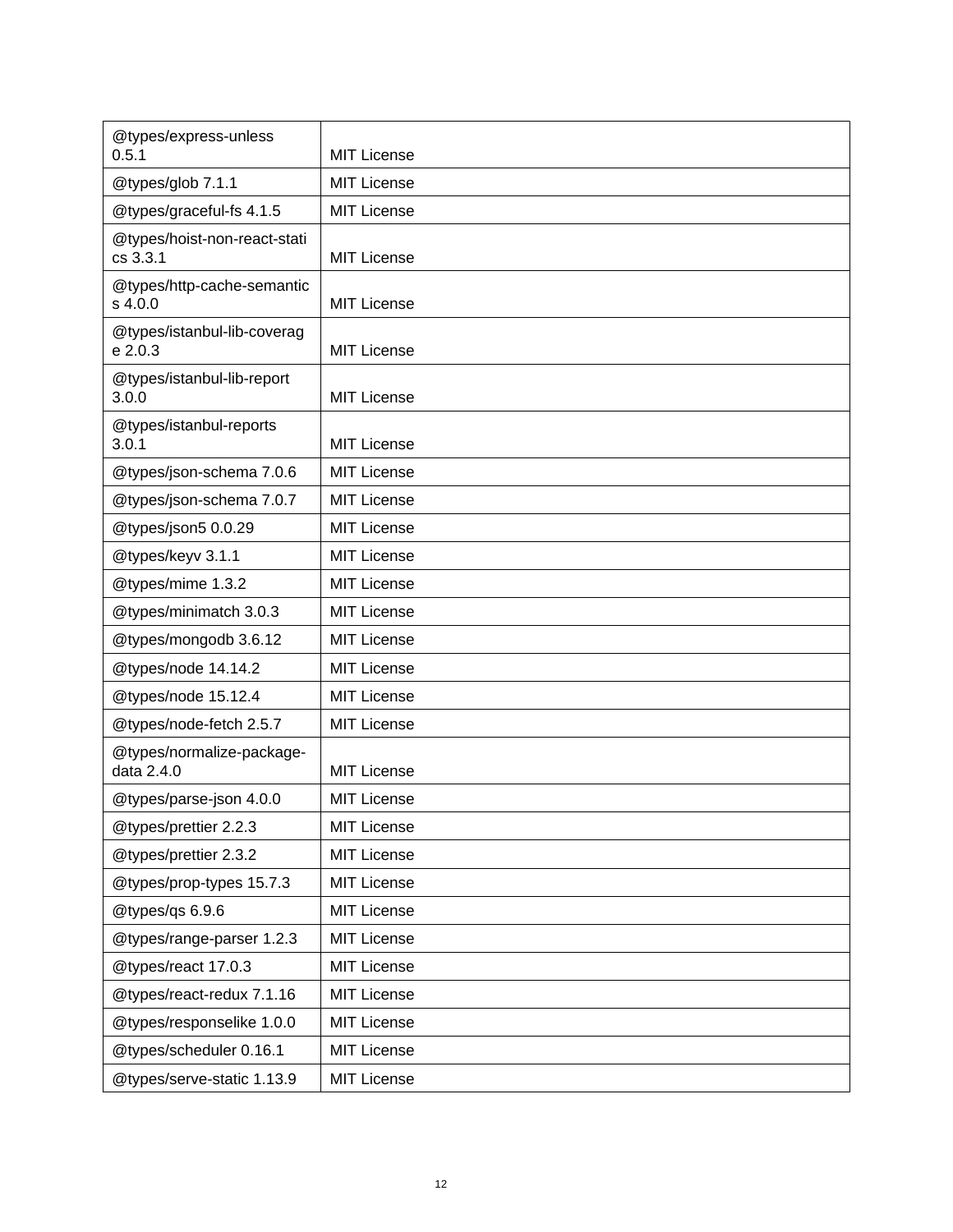| @types/source-list-map<br>0.1.2                     | <b>MIT License</b>                |
|-----------------------------------------------------|-----------------------------------|
| @types/stack-utils 2.0.0                            | <b>MIT License</b>                |
| @types/stack-utils 2.0.1                            | <b>MIT License</b>                |
| @types/stoppable 1.1.0                              | <b>MIT License</b>                |
| @types/tapable 1.0.4                                | <b>MIT License</b>                |
| @types/tunnel 0.0.1                                 | <b>MIT License</b>                |
| @types/uglify-js 3.0.4                              | <b>MIT License</b>                |
| @types/webpack 4.39.1                               | <b>MIT License</b>                |
| @types/webpack-sources<br>0.1.5                     | <b>MIT License</b>                |
| @types/yargs 15.0.13                                | <b>MIT License</b>                |
| @types/yargs 16.0.4                                 | <b>MIT License</b>                |
| @types/yargs-parser 20.2.0                          | <b>MIT License</b>                |
| @types/yargs-parser 20.2.1                          | MIT License                       |
| @typescript-eslint/experime<br>ntal-utils 4.22.1    | <b>MIT License</b>                |
| @typescript-eslint/scope-ma<br>nager 4.22.1         | <b>MIT License</b>                |
| @typescript-eslint/types<br>4.22.1                  | <b>MIT License</b>                |
| @typescript-eslint/typescript<br>-estree 4.22.1     | BSD 2-clause "Simplified" License |
| @typescript-eslint/visitor-key<br>s 4.22.1          | <b>MIT License</b>                |
| @vue/compiler-core 3.0.11                           | <b>MIT License</b>                |
| @vue/compiler-dom 3.0.11                            | <b>MIT License</b>                |
| @vue/compiler-sfc 3.0.11                            | <b>MIT License</b>                |
| @vue/compiler-ssr 3.0.11                            | <b>MIT License</b>                |
| @vue/shared 3.0.11                                  | <b>MIT License</b>                |
| @webassemblyjs/ast 1.11.1                           | <b>MIT License</b>                |
| @webassemblyjs/floating-po<br>int-hex-parser 1.11.1 | <b>MIT License</b>                |
| @webassemblyjs/helper-api<br>-error 1.11.1          | <b>MIT License</b>                |
| @webassemblyjs/helper-buf<br>fer 1.11.1             | <b>MIT License</b>                |
| @webassemblyjs/helper-nu<br>mbers 1.11.1            | <b>MIT License</b>                |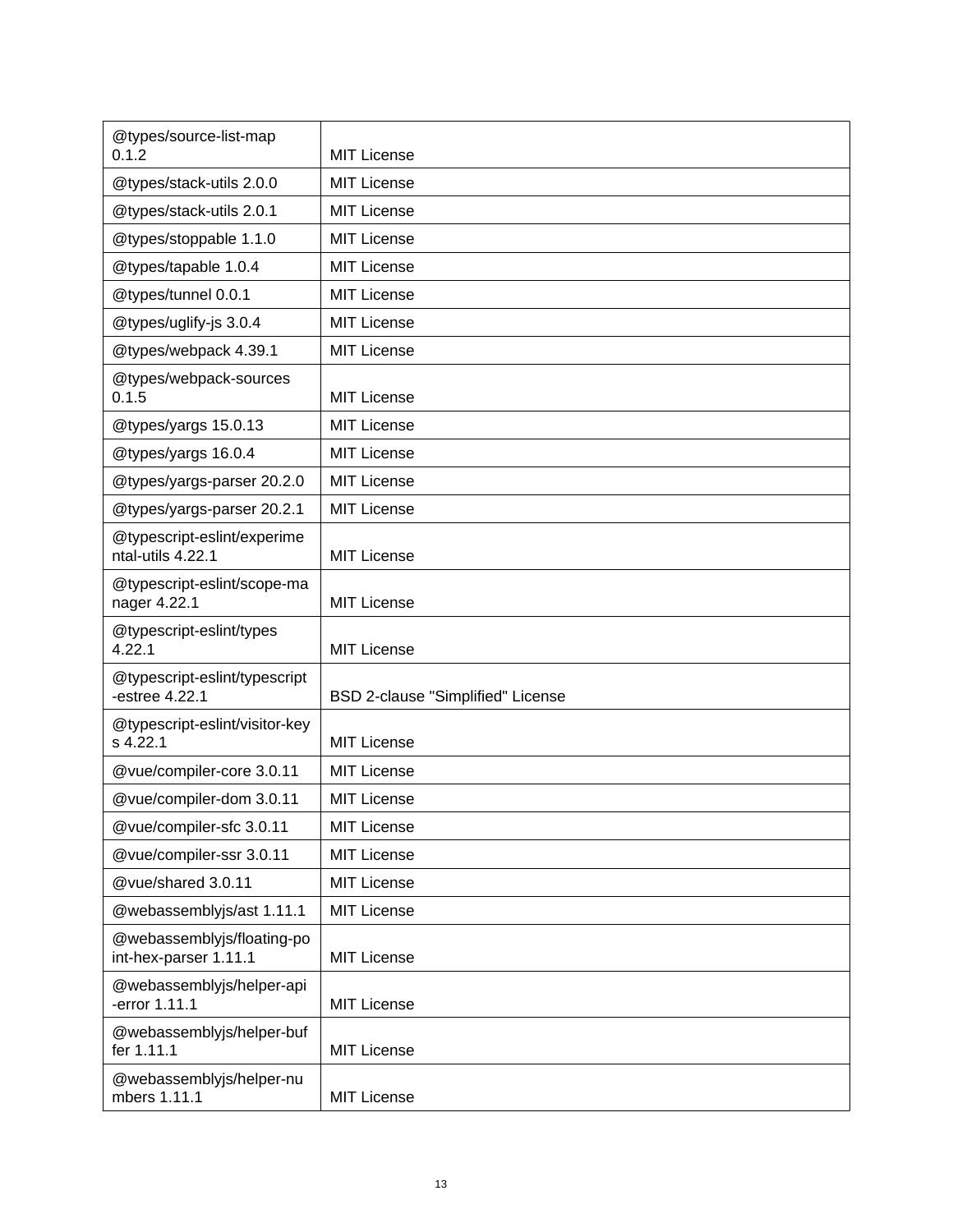| @webassemblyjs/helper-wa<br>sm-bytecode 1.11.1 | <b>MIT License</b>                      |
|------------------------------------------------|-----------------------------------------|
| @webassemblyjs/helper-wa<br>sm-section 1.11.1  | <b>MIT License</b>                      |
| @webassemblyjs/ieee754<br>1.11.1               | <b>MIT License</b>                      |
| @webassemblyjs/leb128<br>1.11.1                | Apache License 2.0                      |
| @webassemblyjs/utf8 1.11.1                     | <b>MIT License</b>                      |
| @webassemblyjs/wasm-edit<br>1.11.1             | <b>MIT License</b>                      |
| @webassemblyjs/wasm-gen<br>1.11.1              | <b>MIT License</b>                      |
| @webassemblyjs/wasm-opt<br>1.11.1              | <b>MIT License</b>                      |
| @webassemblyjs/wasm-par<br>ser 1.11.1          | <b>MIT License</b>                      |
| @webassemblyjs/wast-print<br>er 1.11.1         | <b>MIT License</b>                      |
| @webpack-cli/configtest<br>1.0.4               | <b>MIT License</b>                      |
| @webpack-cli/info 1.3.0                        | <b>MIT License</b>                      |
| @webpack-cli/serve 1.5.1                       | MIT License                             |
| @xtuc/ieee754 1.2.0                            | BSD 3-clause "New" or "Revised" License |
| @xtuc/long 4.2.2                               | Apache License 2.0                      |
| abab 1.0.4                                     | <b>ISC License</b>                      |
| abab 2.0.5                                     | BSD 3-clause "New" or "Revised" License |
| abbrev 1.1.1                                   | <b>ISC License</b>                      |
| abort-controller 3.0.0                         | <b>MIT License</b>                      |
| Acorn 2.7.0                                    | <b>MIT License</b>                      |
| Acorn 5.7.4                                    | <b>MIT License</b>                      |
| Acorn 7.4.0                                    | <b>MIT License</b>                      |
| Acorn 7.4.1                                    | <b>MIT License</b>                      |
| Acorn 8.3.0                                    | <b>MIT License</b>                      |
| Acorn 8.4.1                                    | <b>MIT License</b>                      |
| acorn-globals 1.0.9                            | <b>MIT License</b>                      |
| acorn-globals 6.0.0                            | <b>MIT License</b>                      |
| Acorn-JSX 5.3.1                                | <b>MIT License</b>                      |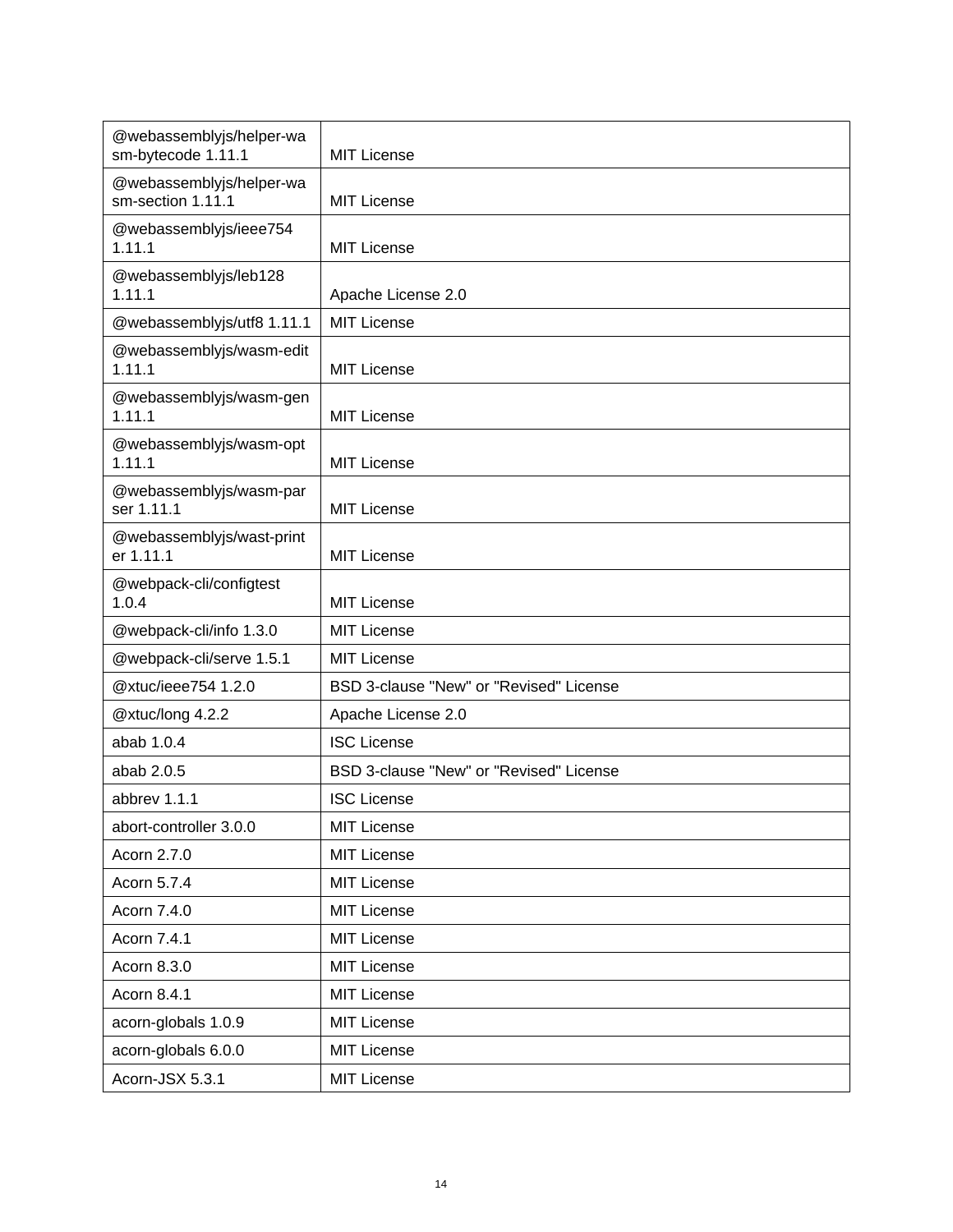| acorn-node 1.8.2                | Apache License 2.0 |
|---------------------------------|--------------------|
| acorn-walk 7.2.0                | <b>MIT License</b> |
| agent-base 6.0.2                | <b>MIT License</b> |
| agentkeepalive 4.1.4            | <b>MIT License</b> |
| aggregate-error 3.1.0           | <b>MIT License</b> |
| aheckmann/mquery 3.2.5          | <b>MIT License</b> |
| ahmadnassri/har-schema<br>2.0.0 | <b>ISC License</b> |
| airbnb-prop-types 2.15.0        | <b>MIT License</b> |
| ajv 6.12.6                      | <b>MIT License</b> |
| ajv v6.12.6                     | <b>MIT License</b> |
| ajv v8.2.0                      | <b>MIT License</b> |
| ajv-keywords 3.4.1              | <b>MIT License</b> |
| ajv-keywords 3.5.2              | <b>MIT License</b> |
| ansi-align 3.0.0                | <b>ISC License</b> |
| ansi-colors 4.1.1               | <b>MIT License</b> |
| ansi-escapes 4.3.2              | <b>MIT License</b> |
| ansi-regex 2.1.1                | <b>MIT License</b> |
| ansi-regex 3.0.0                | <b>MIT License</b> |
| ansi-regex 4.1.0                | <b>MIT License</b> |
| ansi-regex 5.0.0                | <b>MIT License</b> |
| ansi-styles 2.2.1               | <b>MIT License</b> |
| ansi-styles 3.2.1               | <b>MIT License</b> |
| ansi-styles 4.2.1               | <b>MIT License</b> |
| ansi-styles 5.2.0               | <b>MIT License</b> |
| ansi-styles v4.3.0              | <b>MIT License</b> |
| ansicolors 0.2.1                | <b>MIT License</b> |
| anymatch 2.0.0                  | <b>ISC License</b> |
| anymatch 3.1.1                  | <b>ISC License</b> |
| anymatch 3.1.2                  | <b>ISC License</b> |
| append-field 1.0.0              | <b>MIT License</b> |
| aproba 1.2.0                    | <b>ISC License</b> |
| archive-type 4.0.0              | <b>MIT License</b> |
| archiver-utils 2.1.0            | <b>MIT License</b> |
| are-we-there-yet 1.1.5          | <b>ISC License</b> |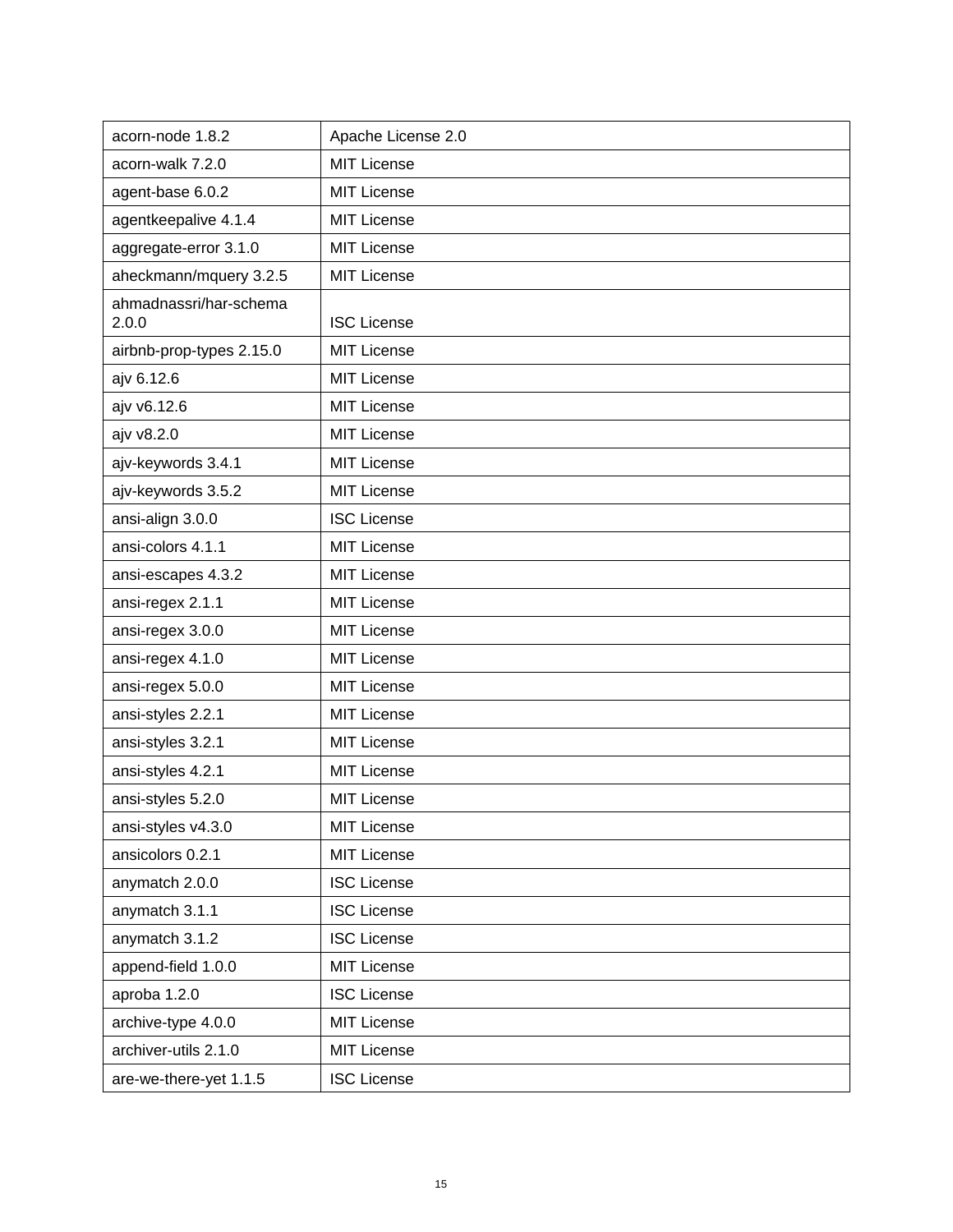| argparse 1.0.10                 | <b>MIT License</b>                  |
|---------------------------------|-------------------------------------|
| argparse 2.0.1                  | <b>MIT License</b>                  |
| arr-diff 4.0.0                  | <b>MIT License</b>                  |
| arr-flatten 1.1.0               | <b>MIT License</b>                  |
| arr-union 3.1.0                 | <b>MIT License</b>                  |
| array-back 3.1.0                | <b>MIT License</b>                  |
| array-differ 3.0.0              | <b>MIT License</b>                  |
| array-equal 1.0.0               | <b>MIT License</b>                  |
| array-flatten 1.1.1             | <b>MIT License</b>                  |
| array-includes 3.1.3            | <b>MIT License</b>                  |
| array-union 1.0.2               | <b>MIT License</b>                  |
| array-union v2.1.0              | <b>MIT License</b>                  |
| array-uniq 1.0.3                | <b>MIT License</b>                  |
| array-unique 0.3.2              | <b>MIT License</b>                  |
| array.prototype.find v2.1.0     | <b>MIT License</b>                  |
| array.prototype.flat 1.2.4      | <b>MIT License</b>                  |
| arrify 2.0.1                    | <b>MIT License</b>                  |
| ask-logger 0.0.2                | <b>ISC License</b>                  |
| asn1.js-rfc2560 v5.4.1          | <b>MIT License</b>                  |
| assign-symbols 1.0.0            | <b>MIT License</b>                  |
| ast-types v0.13.4               | <b>MIT License</b>                  |
| astral-regex 2.0.0              | <b>MIT License</b>                  |
| Async 2.6.3                     | <b>MIT License</b>                  |
| Async 3.2.0                     | <b>MIT License</b>                  |
| async-retry 1.3.1               | <b>MIT License</b>                  |
| asynckit 0.4.0                  | <b>MIT License</b>                  |
| atob 2.1.2                      | (MIT License OR Apache License 2.0) |
| auth0-js v9.16.2                | <b>MIT License</b>                  |
| AWS SDK for Node.js<br>v2.942.0 | Apache License 2.0                  |
| AWS SDK for Node.js<br>v2.943.0 | Apache License 2.0                  |
| aws-sdk-mock 5.2.1              | Apache License 2.0                  |
| aws-sign2 0.7.0                 | Apache License 2.0                  |
| aws4 v1.10.0                    | <b>MIT License</b>                  |
| aws4 v1.11.0                    | <b>MIT License</b>                  |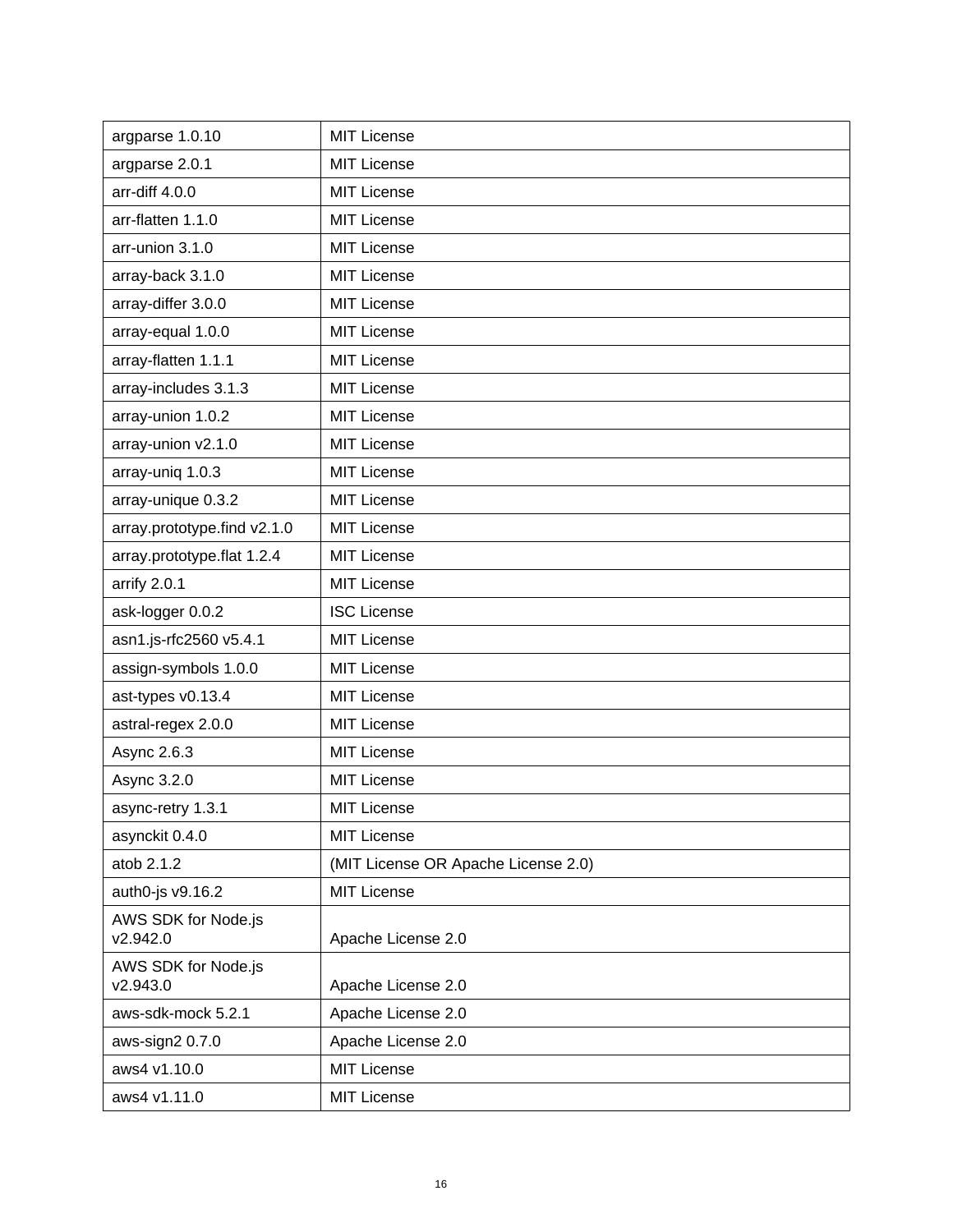| axios 0.21.1                                                           | MIT License                             |
|------------------------------------------------------------------------|-----------------------------------------|
| axios-mock-adapter 1.19.0                                              | <b>MIT License</b>                      |
| axios-retry 3.1.9                                                      | Apache License 2.0                      |
| babel-code-frame 6.26.0                                                | <b>MIT License</b>                      |
| babel-helper-builder-binary-<br>assignment-operator-visitor<br>v6.24.1 | <b>MIT License</b>                      |
| babel-helper-call-delegate<br>v6.24.1                                  | <b>MIT License</b>                      |
| babel-helper-define-map<br>6.26.0                                      | <b>MIT License</b>                      |
| babel-helper-explode-assign<br>able-expression v6.24.1                 | <b>MIT License</b>                      |
| babel-helper-function-name<br>v6.24.1                                  | <b>MIT License</b>                      |
| babel-helper-get-function-ari<br>ty v6.24.1                            | <b>MIT License</b>                      |
| babel-helper-hoist-variables<br>v6.24.1                                | <b>MIT License</b>                      |
| babel-helper-optimise-call-e<br>xpression v6.24.1                      | <b>MIT License</b>                      |
| babel-helper-regex 6.26.0                                              | <b>MIT License</b>                      |
| babel-helper-remap-async-t<br>o-generator v6.24.1                      | <b>MIT License</b>                      |
| babel-helper-replace-supers<br>v6.24.1                                 | <b>MIT License</b>                      |
| babel-messages 6.23.0                                                  | <b>MIT License</b>                      |
| babel-plugin-check-es2015-<br>constants 6.22.0                         | <b>MIT License</b>                      |
| babel-plugin-istanbul 6.0.0                                            | BSD 3-clause "New" or "Revised" License |
| babel-plugin-macros 2.8.0                                              | <b>MIT License</b>                      |
| babel-plugin-syntax-async-fu<br>nctions 6.13.0                         | <b>MIT License</b>                      |
| babel-plugin-syntax-expone<br>ntiation-operator 6.13.0                 | <b>MIT License</b>                      |
| babel-plugin-syntax-trailing-f<br>unction-commas 6.22.0                | <b>MIT License</b>                      |
| babel-plugin-transform-asyn<br>c-to-generator v6.24.1                  | <b>MIT License</b>                      |
| babel-plugin-transform-es20<br>15-arrow-functions 6.22.0               | <b>MIT License</b>                      |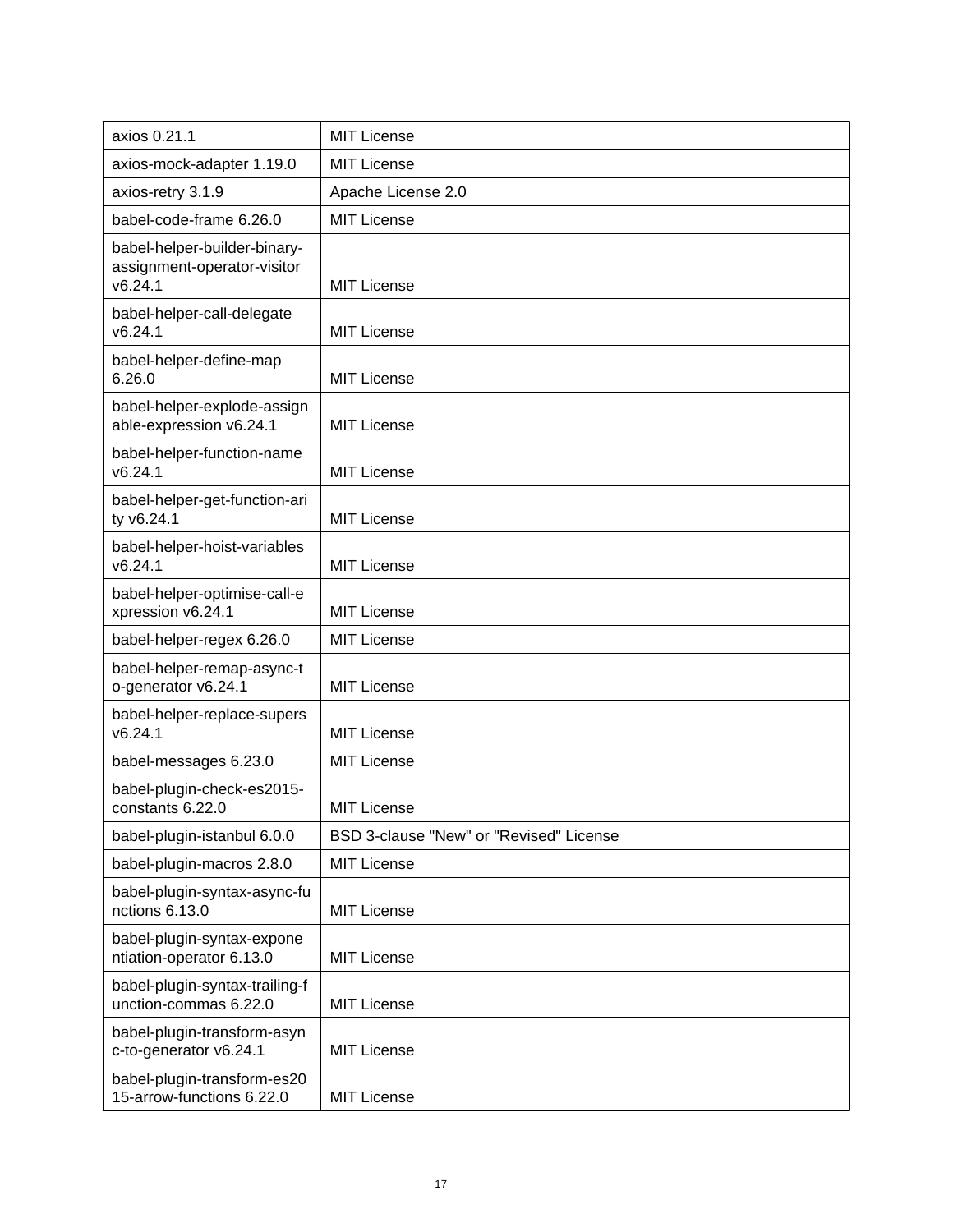| babel-plugin-transform-es20<br>15-block-scoped-functions          |                    |
|-------------------------------------------------------------------|--------------------|
| 6.22.0                                                            | <b>MIT License</b> |
| babel-plugin-transform-es20<br>15-block-scoping 6.26.0            | <b>MIT License</b> |
| babel-plugin-transform-es20<br>15-classes v6.24.1                 | <b>MIT License</b> |
| babel-plugin-transform-es20<br>15-computed-properties<br>v6.24.1  | <b>MIT License</b> |
| babel-plugin-transform-es20<br>15-destructuring 6.23.0            | <b>MIT License</b> |
| babel-plugin-transform-es20<br>15-duplicate-keys v6.24.1          | <b>MIT License</b> |
| babel-plugin-transform-es20<br>15-for-of 6.23.0                   | <b>MIT License</b> |
| babel-plugin-transform-es20<br>15-function-name v6.24.1           | <b>MIT License</b> |
| babel-plugin-transform-es20<br>15-literals 6.22.0                 | <b>MIT License</b> |
| babel-plugin-transform-es20<br>15-modules-amd v6.24.1             | <b>MIT License</b> |
| babel-plugin-transform-es20<br>15-modules-commonjs<br>6.26.2      | <b>MIT License</b> |
| babel-plugin-transform-es20<br>15-modules-systemjs<br>v6.24.1     | <b>MIT License</b> |
| babel-plugin-transform-es20<br>15-modules-umd v6.24.1             | <b>MIT License</b> |
| babel-plugin-transform-es20<br>15-object-super v6.24.1            | <b>MIT License</b> |
| babel-plugin-transform-es20<br>15-parameters v6.24.1              | <b>MIT License</b> |
| babel-plugin-transform-es20<br>15-shorthand-properties<br>v6.24.1 | <b>MIT License</b> |
| babel-plugin-transform-es20<br>15-spread 6.22.0                   | <b>MIT License</b> |
| babel-plugin-transform-es20<br>15-sticky-regex v6.24.1            | <b>MIT License</b> |
| babel-plugin-transform-es20<br>15-template-literals 6.22.0        | <b>MIT License</b> |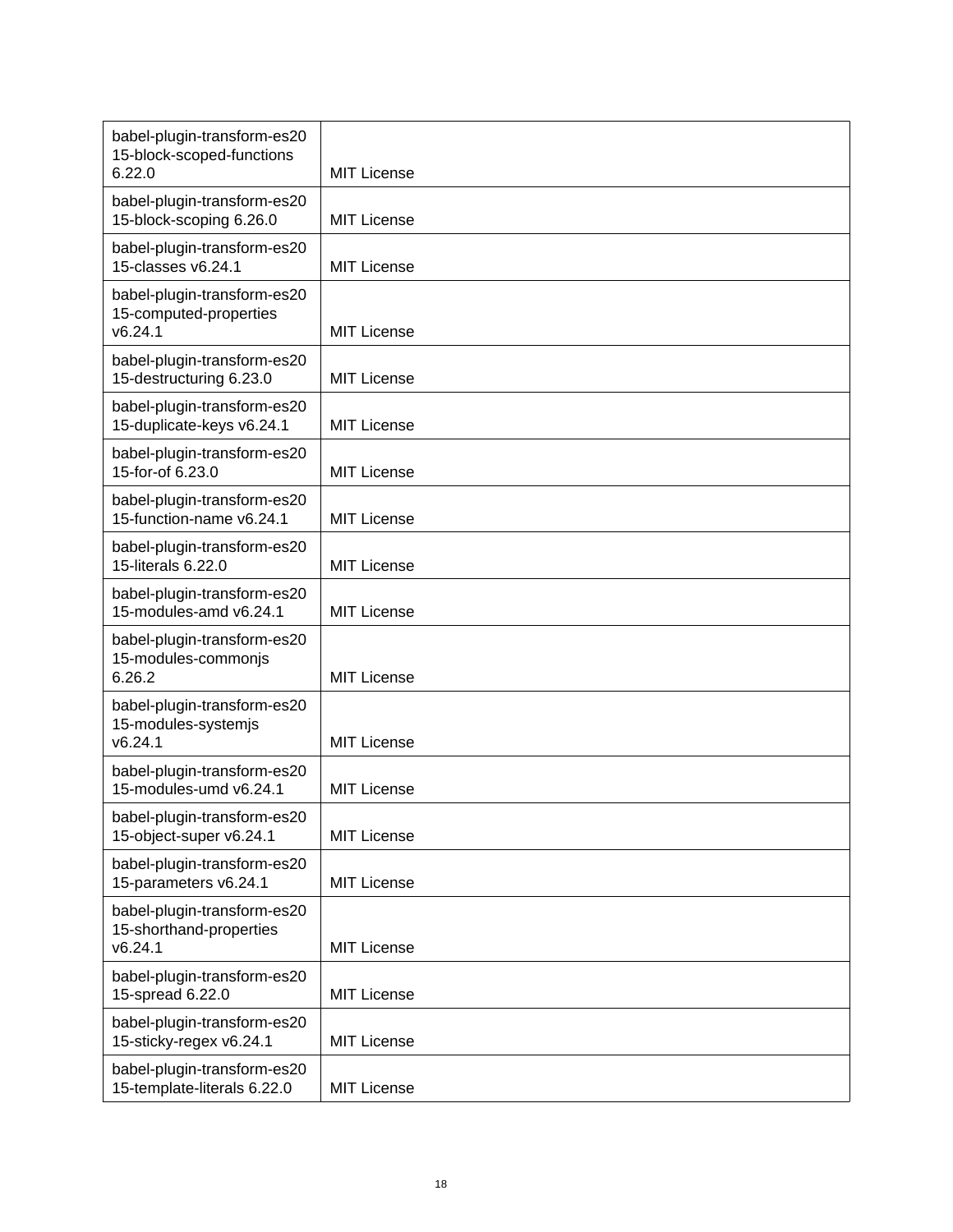| babel-plugin-transform-es20<br>15-typeof-symbol 6.23.0     | MIT License                             |
|------------------------------------------------------------|-----------------------------------------|
| babel-plugin-transform-es20<br>15-unicode-regex v6.24.1    | <b>MIT License</b>                      |
| babel-plugin-transform-expo<br>nentiation-operator v6.24.1 | <b>MIT License</b>                      |
| babel-plugin-transform-rege<br>nerator 6.26.0              | <b>MIT License</b>                      |
| babel-plugin-transform-strict-<br>mode v6.24.1             | <b>MIT License</b>                      |
| babel-preset-current-node-s<br>yntax 1.0.1                 | <b>MIT License</b>                      |
| babel-preset-env 1.7.0                                     | <b>MIT License</b>                      |
| babel-runtime 6.26.0                                       | <b>MIT License</b>                      |
| babel-template 6.26.0                                      | <b>MIT License</b>                      |
| babel-traverse 6.26.0                                      | <b>MIT License</b>                      |
| babel-types 6.26.0                                         | MIT License                             |
| babylon 6.18.0                                             | <b>ISC License</b>                      |
| balanced-match 1.0.0                                       | <b>MIT License</b>                      |
| <b>BASE 0.11.2</b>                                         | <b>MIT License</b>                      |
| base64-js 1.5.1                                            | <b>MIT License</b>                      |
| base64-js v1.3.1                                           | <b>MIT License</b>                      |
| bcrypt-pbkdf 1.0.2                                         | BSD 3-clause "New" or "Revised" License |
| big.js 5.2.2                                               | <b>MIT License</b>                      |
| bignumber.js 9.0.1                                         | MIT License                             |
| binary-extensions v2.0.0                                   | <b>MIT License</b>                      |
| binary-extensions v2.1.0                                   | <b>MIT License</b>                      |
| binary-extensions v2.2.0                                   | <b>MIT License</b>                      |
| bl 2.2.1                                                   | <b>MIT License</b>                      |
| bl 4.1.0                                                   | <b>MIT License</b>                      |
| blakeembrey/pluralize v8.0.0                               | <b>MIT License</b>                      |
| Bluebird 3.5.1                                             | <b>MIT License</b>                      |
| Bluebird 3.7.2                                             | <b>MIT License</b>                      |
| Bluebird JS 3.5.1                                          | <b>MIT License</b>                      |
| Bluebird JS v3.7.2                                         | <b>MIT License</b>                      |
| bn.js v4.12.0                                              | <b>MIT License</b>                      |
| bn.js v5.2.0                                               | <b>MIT License</b>                      |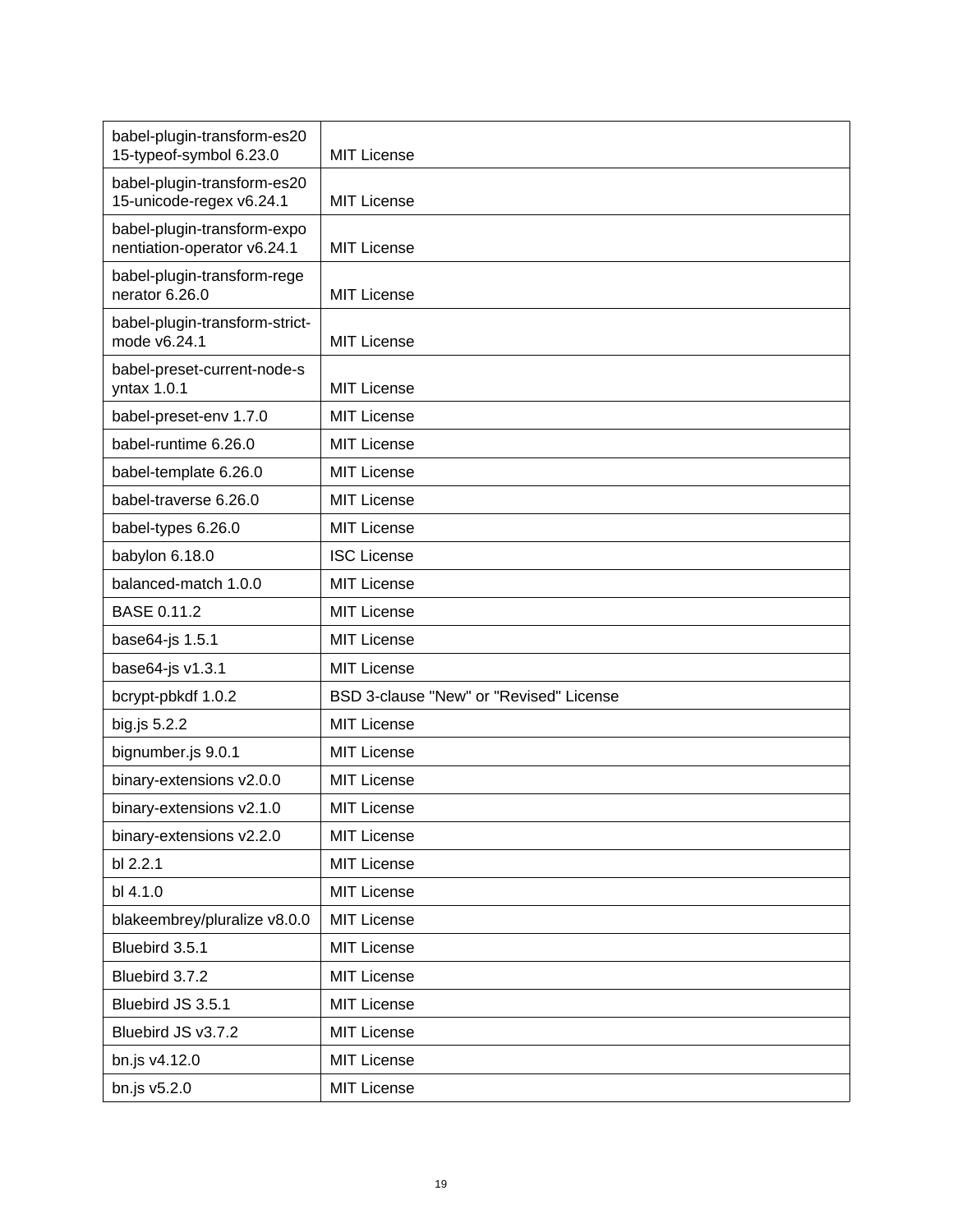| body-parser 1.18.2                  | <b>MIT License</b>                      |
|-------------------------------------|-----------------------------------------|
| body-parser 1.19.0                  | <b>MIT License</b>                      |
| bottleneck 2.19.5                   | <b>MIT License</b>                      |
| box-node-sdk 1.37.2                 | Apache License 2.0                      |
| brace-expansion 1.1.11              | MIT License                             |
| brfs 1.6.1                          | <b>MIT License</b>                      |
| brianm/java-gnu-tar 6.1.0           | <b>ISC License</b>                      |
| brorand 1.1.0                       | <b>MIT License</b>                      |
| browser-pack 6.1.0                  | <b>MIT License</b>                      |
| browser-process-hrtime<br>1.0.0     | BSD 2-clause "Simplified" License       |
| browserify-aes 1.2.0                | MIT License                             |
| browserify-cipher 1.0.1             | <b>MIT License</b>                      |
| browserify-rsa 4.1.0                | <b>MIT License</b>                      |
| browserify-sign 4.2.1               | <b>ISC License</b>                      |
| browserify-zlib 0.1.4               | <b>MIT License</b>                      |
| browserify-zlib 0.2.0               | <b>MIT License</b>                      |
| browserify/resolve 1.1.7            | <b>MIT License</b>                      |
| browserify/resolve v1.20.0          | <b>MIT License</b>                      |
| browserslist 3.2.8                  | <b>MIT License</b>                      |
| browserslist 4.16.6                 | <b>MIT License</b>                      |
| <b>Buffer 6.0.3</b>                 | <b>MIT License</b>                      |
| Buffer v4.9.2                       | <b>MIT License</b>                      |
| Buffer v5.7.1                       | <b>MIT License</b>                      |
| buffer-alloc 1.2.0                  | <b>MIT License</b>                      |
| buffer-alloc-unsafe 1.1.0           | <b>MIT License</b>                      |
| buffer-crc32 0.2.13                 | <b>MIT License</b>                      |
| buffer-equal-constant-time<br>1.0.1 | BSD 3-clause "New" or "Revised" License |
| buffer-fill 1.0.0                   | <b>MIT License</b>                      |
| buffer-from 0.1.2                   | <b>MIT License</b>                      |
| buffer-from 1.0.0                   | <b>MIT License</b>                      |
| buffer-from 1.1.1                   | <b>MIT License</b>                      |
| buffer-xor 1.0.3                    | <b>MIT License</b>                      |
| builtin-status-codes 3.0.0          | <b>MIT License</b>                      |
| builtins 1.0.3                      | <b>MIT License</b>                      |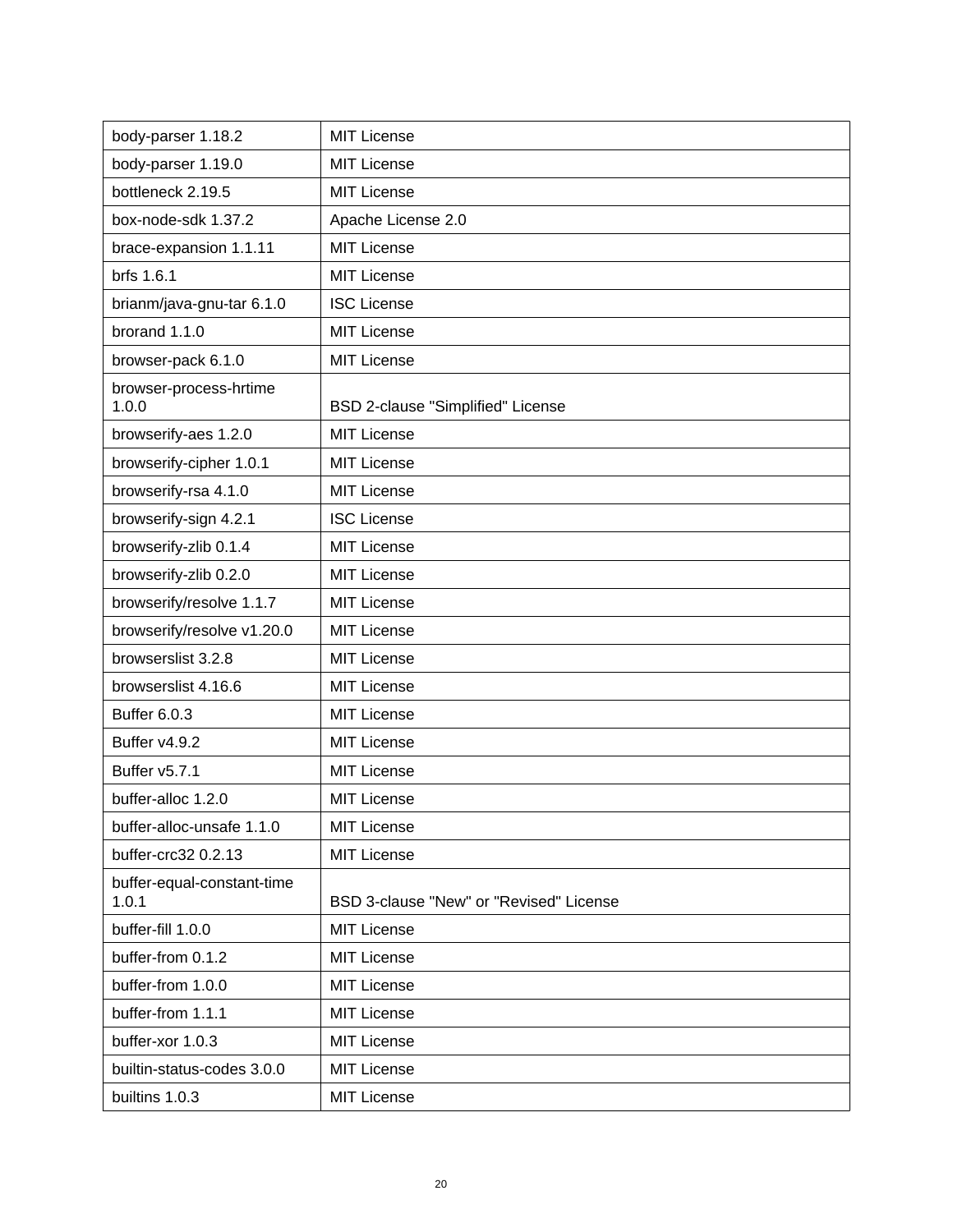| busboy 0.2.14                            | <b>MIT License</b>                      |
|------------------------------------------|-----------------------------------------|
| bytes $3.0.0$                            | <b>MIT License</b>                      |
| bytes 3.1.0                              | <b>MIT License</b>                      |
| cacache 15.2.0                           | <b>ISC License</b>                      |
| cache-base 1.0.1                         | <b>MIT License</b>                      |
| cacheable-lookup 5.0.4                   | <b>MIT License</b>                      |
| cacheable-request 2.1.4                  | <b>MIT License</b>                      |
| cacheable-request 6.1.0                  | <b>MIT License</b>                      |
| cacheable-request 7.0.1                  | <b>MIT License</b>                      |
| cached-path-relative 1.0.2               | <b>MIT License</b>                      |
| call-bind 1.0.0                          | <b>MIT License</b>                      |
| call-bind 1.0.2                          | <b>MIT License</b>                      |
| call-me-maybe 1.0.1                      | <b>MIT License</b>                      |
| callsites 3.1.0                          | <b>MIT License</b>                      |
| camelcase 5.3.1                          | <b>MIT License</b>                      |
| camelcase 6.2.0                          | <b>MIT License</b>                      |
| caniuse-lite 1.0.30001230                | <b>Creative Commons Attribution 4.0</b> |
| caniuse-lite 1.0.30001235                | <b>Creative Commons Attribution 4.0</b> |
| capture-exit 2.0.0                       | <b>ISC License</b>                      |
| caseless 0.12.0                          | Apache License 2.0                      |
| catering 2.0.0                           | <b>MIT License</b>                      |
| Chalk 1.1.3                              | <b>MIT License</b>                      |
| <b>Chalk 2.4.2</b>                       | <b>MIT License</b>                      |
| <b>Chalk 4.1.1</b>                       | <b>MIT License</b>                      |
| Chalk v3.0.0                             | <b>MIT License</b>                      |
| Chalk v4.1.0                             | <b>MIT License</b>                      |
| change-case 4.1.2                        | <b>MIT License</b>                      |
| change-case v1.0.4                       | <b>MIT License</b>                      |
| char-regex 1.0.2                         | <b>MIT License</b>                      |
| charenc 0.0.2                            | BSD 3-clause "New" or "Revised" License |
| charenc 20161222-snapshot<br>$-01d66efb$ | BSD 3-clause "New" or "Revised" License |
| Chart.js 2.9.4                           | <b>MIT License</b>                      |
| chartjs-color 2.4.1                      | <b>MIT License</b>                      |
| chartjs-color-string 0.6.0               | <b>MIT License</b>                      |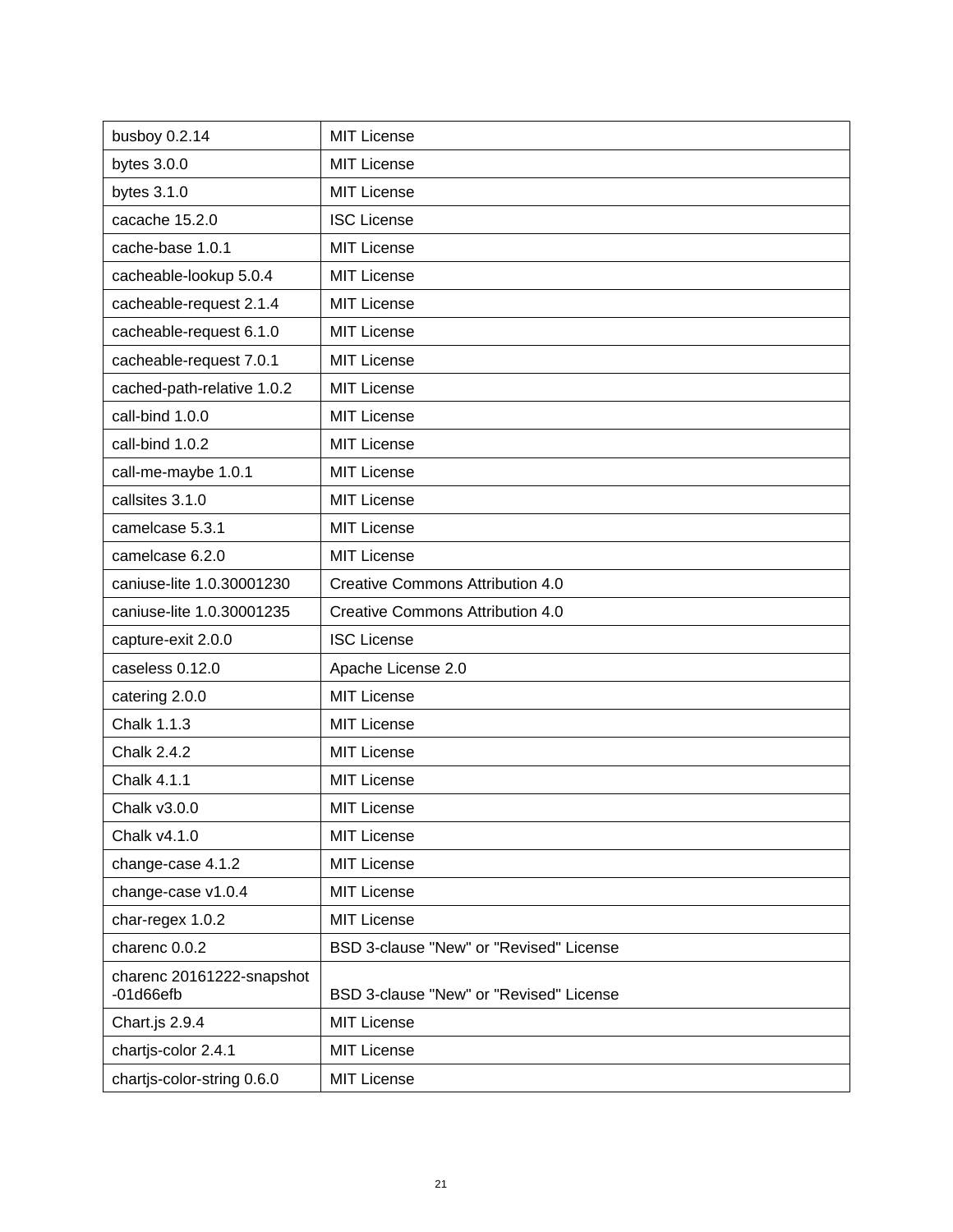| chokidar 3.3.0                                    | <b>MIT License</b> |
|---------------------------------------------------|--------------------|
| chokidar 3.5.1                                    | <b>MIT License</b> |
| chokidar 3.5.2                                    | <b>MIT License</b> |
| chownr 1.1.4                                      | <b>ISC License</b> |
| chownr 2.0.0                                      | <b>ISC License</b> |
| chrisdickinson/raf 20181102-<br>snapshot-79e4dbf2 | <b>MIT License</b> |
| ci-info 2.0.0                                     | <b>MIT License</b> |
| ci-info 3.2.0                                     | <b>MIT License</b> |
| cint 8.2.1                                        | <b>ISC License</b> |
| cipher-base 1.0.4                                 | <b>MIT License</b> |
| cjs-module-lexer 0.6.0                            | <b>MIT License</b> |
| cjs-module-lexer 1.2.1                            | <b>MIT License</b> |
| class-utils 0.3.6                                 | <b>MIT License</b> |
| classnames 2.3.1                                  | <b>MIT License</b> |
| clean-stack 2.2.0                                 | <b>MIT License</b> |
| clean-webpack-plugin 3.0.0                        | <b>MIT License</b> |
| cli-boxes 2.2.1                                   | <b>MIT License</b> |
| cli-table 0.3.6                                   | <b>MIT License</b> |
| clinic 0.6.2                                      | Apache License 2.0 |
| cliui 5.0.0                                       | <b>ISC License</b> |
| cliui v6.0.0                                      | <b>ISC License</b> |
| cliui v7.0.4                                      | <b>ISC License</b> |
| clone-deep 4.0.1                                  | <b>MIT License</b> |
| clone-response 1.0.2                              | <b>MIT License</b> |
| co 4.6.0                                          | <b>MIT License</b> |
| code-point-at 1.1.0                               | <b>MIT License</b> |
| collect-v8-coverage 1.0.1                         | <b>MIT License</b> |
| collection-visit 1.0.0                            | <b>MIT License</b> |
| color-name 1.1.3                                  | <b>MIT License</b> |
| color-name 1.1.4                                  | <b>MIT License</b> |
| colorette 1.2.2                                   | <b>MIT License</b> |
| <b>COLORS 1.0.3</b>                               | <b>MIT License</b> |
| colors.js 1.0.3                                   | <b>MIT License</b> |
| combine-source-map 0.8.0                          | <b>MIT License</b> |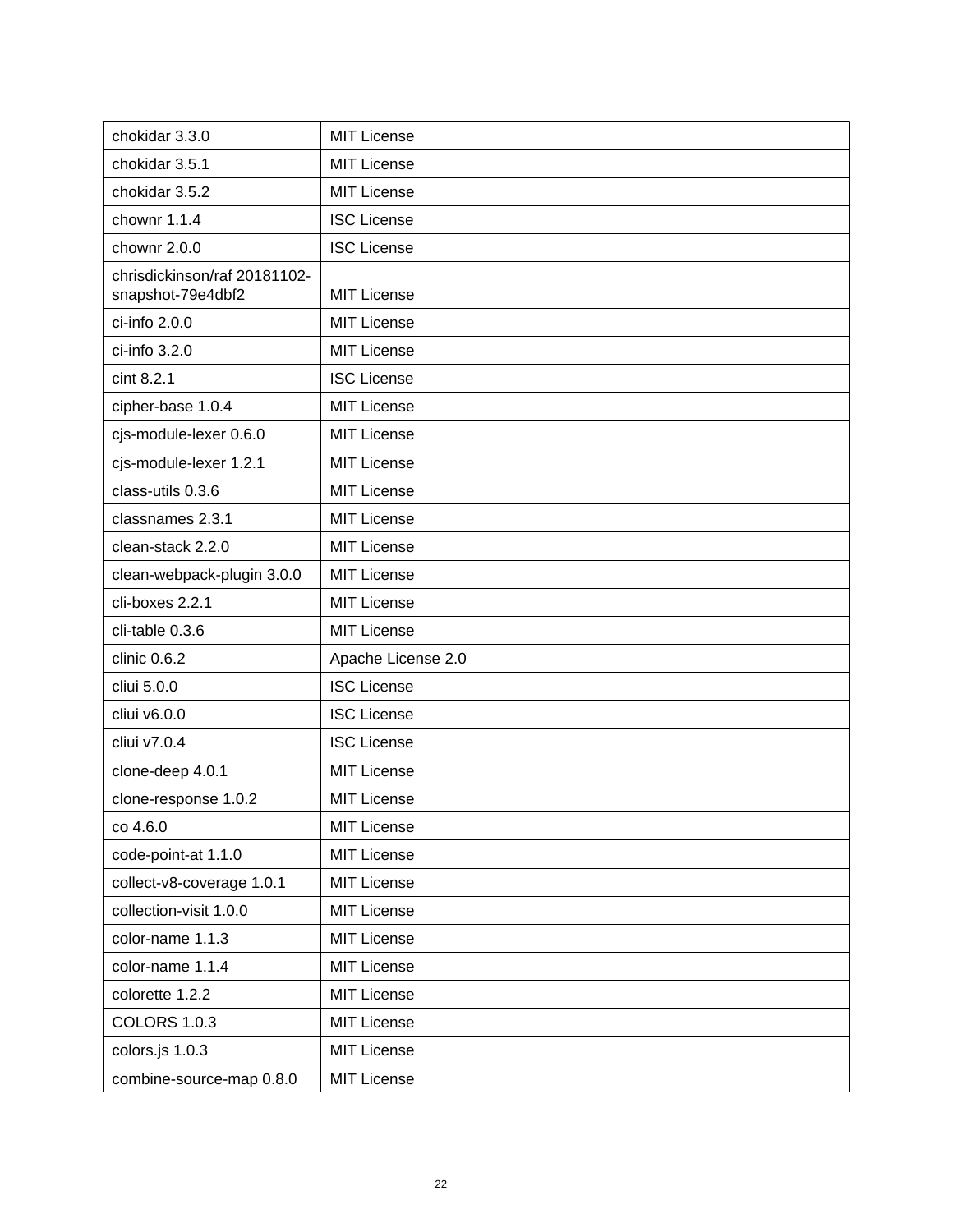| combined-stream 1.0.8               | <b>MIT License</b>                |
|-------------------------------------|-----------------------------------|
| command-line-args 5.1.1             | <b>MIT License</b>                |
| Commander.js 2.11.0                 | MIT License                       |
| Commander.js 2.19.0                 | <b>MIT License</b>                |
| Commander.js 2.8.1                  | MIT License                       |
| Commander.js 6.2.1                  | <b>MIT License</b>                |
| Commander.js v2.20.3                | MIT License                       |
| Commander.js v7.1.0                 | <b>MIT License</b>                |
| commist 1.1.0                       | MIT License                       |
| commonjs-assert v1.5.0              | <b>MIT License</b>                |
| component-emitter 1.2.1             | <b>MIT License</b>                |
| component-emitter 1.3.0             | MIT License                       |
| component/path-to-regexp<br>0.1.7   | MIT License                       |
| component/path-to-regexp            |                                   |
| 1.8.0                               | MIT License                       |
| component/path-to-regexp<br>2.4.0   | <b>MIT License</b>                |
| compress-commons 4.1.0              | <b>MIT License</b>                |
| compression 1.7.4                   | <b>MIT License</b>                |
| computed-style 0.1.4                | MIT License                       |
| concat-stream 1.5.2                 | MIT License                       |
| concat-stream 1.6.2                 | <b>MIT License</b>                |
| concat-stream 2.0.0                 | <b>MIT License</b>                |
| concurrently 6.2.0                  | <b>MIT License</b>                |
| config 1.31.0                       | <b>MIT License</b>                |
| config 3.3.6                        | <b>MIT License</b>                |
| configstore 5.0.1                   | BSD 2-clause "Simplified" License |
| confusing-browser-globals<br>1.0.10 | <b>MIT License</b>                |
| connected-react-router 6.9.1        | <b>MIT License</b>                |
| console-browserify 1.2.0            | <b>MIT License</b>                |
| console-control-strings 1.1.0       | <b>ISC License</b>                |
| consolidate 0.16.0                  | <b>MIT License</b>                |
| consolidated-events 2.0.2           | <b>MIT License</b>                |
| constant-case 3.0.4                 | MIT License                       |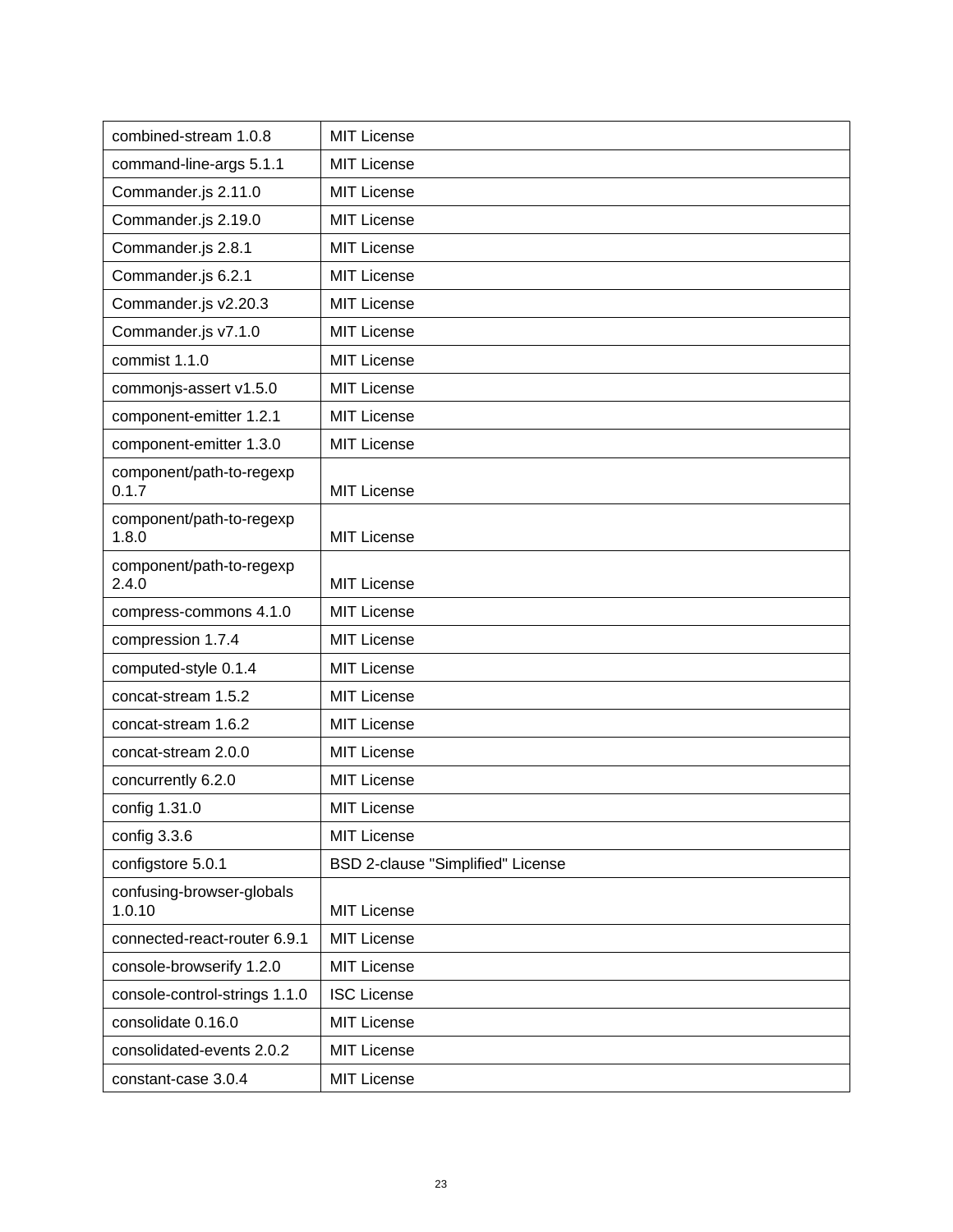| constants-browserify 1.0.0         | <b>MIT License</b>                      |
|------------------------------------|-----------------------------------------|
| content-disposition 0.5.3          | <b>MIT License</b>                      |
| convert-source-map 1.1.3           | MIT License                             |
| convert-source-map 1.8.0           | <b>MIT License</b>                      |
| convert-source-map v1.7.0          | <b>MIT License</b>                      |
| cookie 0.4.0                       | <b>MIT License</b>                      |
| cookie-signature 1.0.6             | <b>MIT License</b>                      |
| cookiejar 2.1.2                    | <b>MIT License</b>                      |
| copy-descriptor 0.1.1              | <b>MIT License</b>                      |
| copy-to-clipboard 3.3.1            | <b>MIT License</b>                      |
| copy-webpack-plugin 9.0.1          | <b>MIT License</b>                      |
| core-js 2.6.9                      | <b>MIT License</b>                      |
| core-util-is 1.0.2                 | <b>MIT License</b>                      |
| coreyti's showdown 1.9.1           | BSD 3-clause "New" or "Revised" License |
| cosmiconfig 6.0.0                  | <b>MIT License</b>                      |
| cosmiconfig 7.0.0                  | <b>MIT License</b>                      |
| cpettitt/graphlib 2.1.7            | <b>MIT License</b>                      |
| cpu-features 0.0.2                 | <b>MIT License</b>                      |
| crc-32 1.2.0                       | Apache License 2.0                      |
| crc32-stream 4.0.2                 | <b>MIT License</b>                      |
| create-hash 1.2.0                  | <b>MIT License</b>                      |
| create-hmac 1.1.7                  | <b>MIT License</b>                      |
| create-react-context 0.3.0         | <b>MIT License</b>                      |
| createecdh 4.0.4                   | <b>MIT License</b>                      |
| cross-env 7.0.3                    | <b>MIT License</b>                      |
| $cr$ ypt $0.0.2$                   | BSD 3-clause "New" or "Revised" License |
| crypto-browserify 3.12.0           | <b>MIT License</b>                      |
| crypto-browserify/pbkdf2<br>v3.1.2 | <b>MIT License</b>                      |
| crypto-js 3.3.0                    | <b>MIT License</b>                      |
| crypto-random-string 2.0.0         | <b>MIT License</b>                      |
| cssesc 3.0.0                       | <b>MIT License</b>                      |
| cssom 0.3.8                        | <b>MIT License</b>                      |
| cssom 0.4.4                        | <b>MIT License</b>                      |
| cssstyle 0.2.37                    | <b>MIT License</b>                      |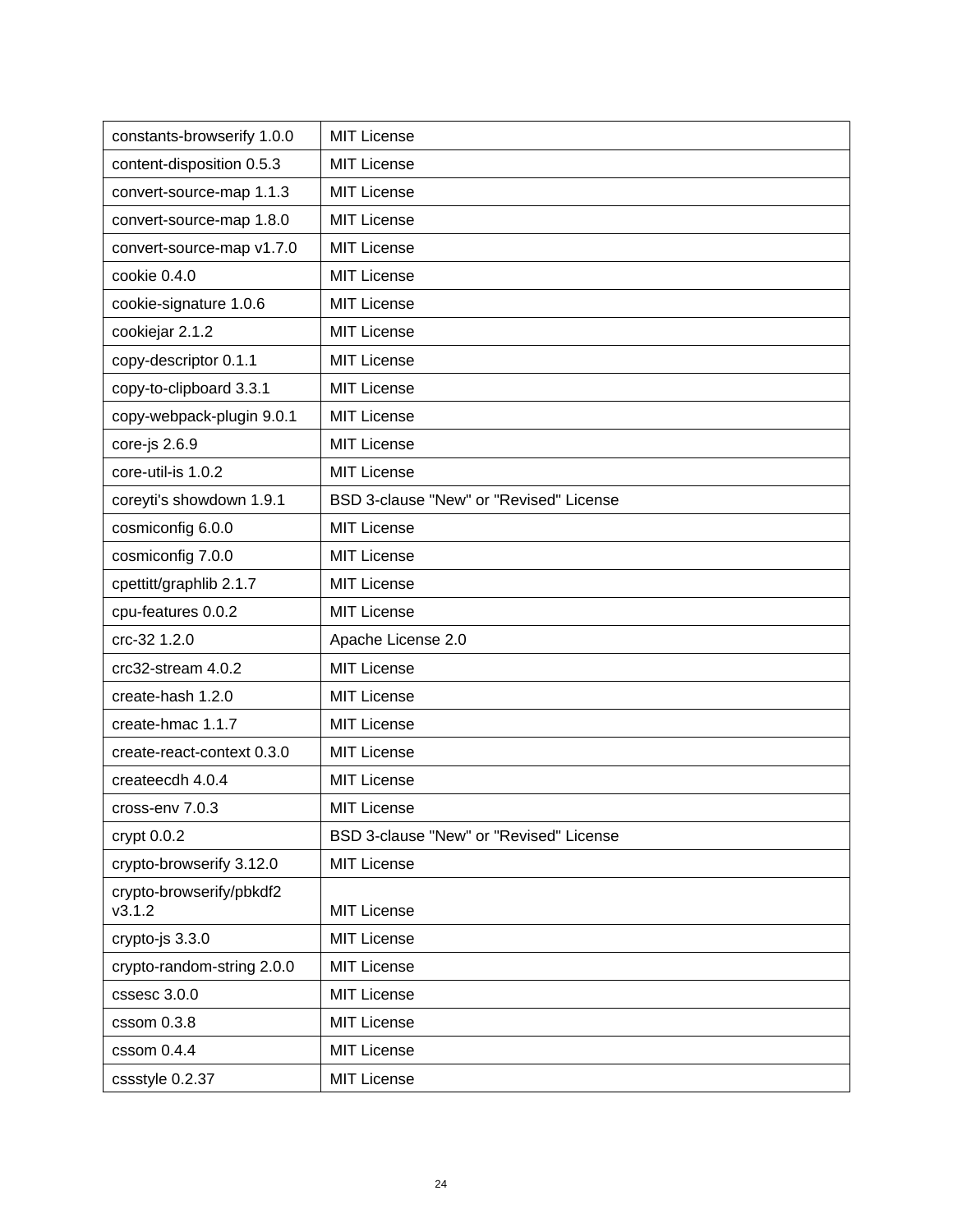| cssstyle 2.3.0                  | <b>MIT License</b>                      |
|---------------------------------|-----------------------------------------|
| csstype 2.6.10                  | <b>MIT License</b>                      |
| d3-array 1.2.4                  | BSD 3-clause "New" or "Revised" License |
| d3-axis 1.0.12                  | BSD 3-clause "New" or "Revised" License |
| d3-collection 1.0.7             | BSD 3-clause "New" or "Revised" License |
| d3-color 1.4.1                  | BSD 3-clause "New" or "Revised" License |
| d3-fg 1.0.0                     | Apache License 2.0                      |
| d3-format 1.4.5                 | BSD 3-clause "New" or "Revised" License |
| d3-interpolate v1.4.0           | BSD 3-clause "New" or "Revised" License |
| d3-path 1.0.9                   | BSD 3-clause "New" or "Revised" License |
| d3-scale 1.0.7                  | BSD 3-clause "New" or "Revised" License |
| d3-selection 1.4.2              | BSD 3-clause "New" or "Revised" License |
| d3-shape v1.3.7                 | BSD 3-clause "New" or "Revised" License |
| d3-time 1.1.0                   | BSD 3-clause "New" or "Revised" License |
| d3-time-format 2.3.0            | BSD 3-clause "New" or "Revised" License |
| D3.js 3.5.17                    | BSD 3-clause "New" or "Revised" License |
| DamonOehlman/wildcard<br>V2.0.0 | <b>MIT License</b>                      |
| dash-ast 1.0.0                  | Apache License 2.0                      |
| data-uri-to-buffer 3.0.1        | <b>MIT License</b>                      |
| data-urls 2.0.0                 | <b>MIT License</b>                      |
| date-fns v2.19.0                | <b>MIT License</b>                      |
| date-fns v2.21.1                | <b>MIT License</b>                      |
| date-format 2.1.0               | <b>MIT License</b>                      |
| date-format v3.0.0              | <b>MIT License</b>                      |
| date.js $0.3.3$                 | <b>MIT License</b>                      |
| debug v2.6.9                    | <b>MIT License</b>                      |
| debug v3.1.0                    | <b>MIT License</b>                      |
| debug v4.2.0                    | <b>MIT License</b>                      |
| debug v4.3.1                    | <b>MIT License</b>                      |
| Decamelize 1.2.0                | <b>MIT License</b>                      |
| decimal.js 10.2.1               | <b>MIT License</b>                      |
| decimal.js 10.3.1               | <b>MIT License</b>                      |
| decode-uri-component 0.2.0      | <b>MIT License</b>                      |
| decompress 4.2.1                | MIT License                             |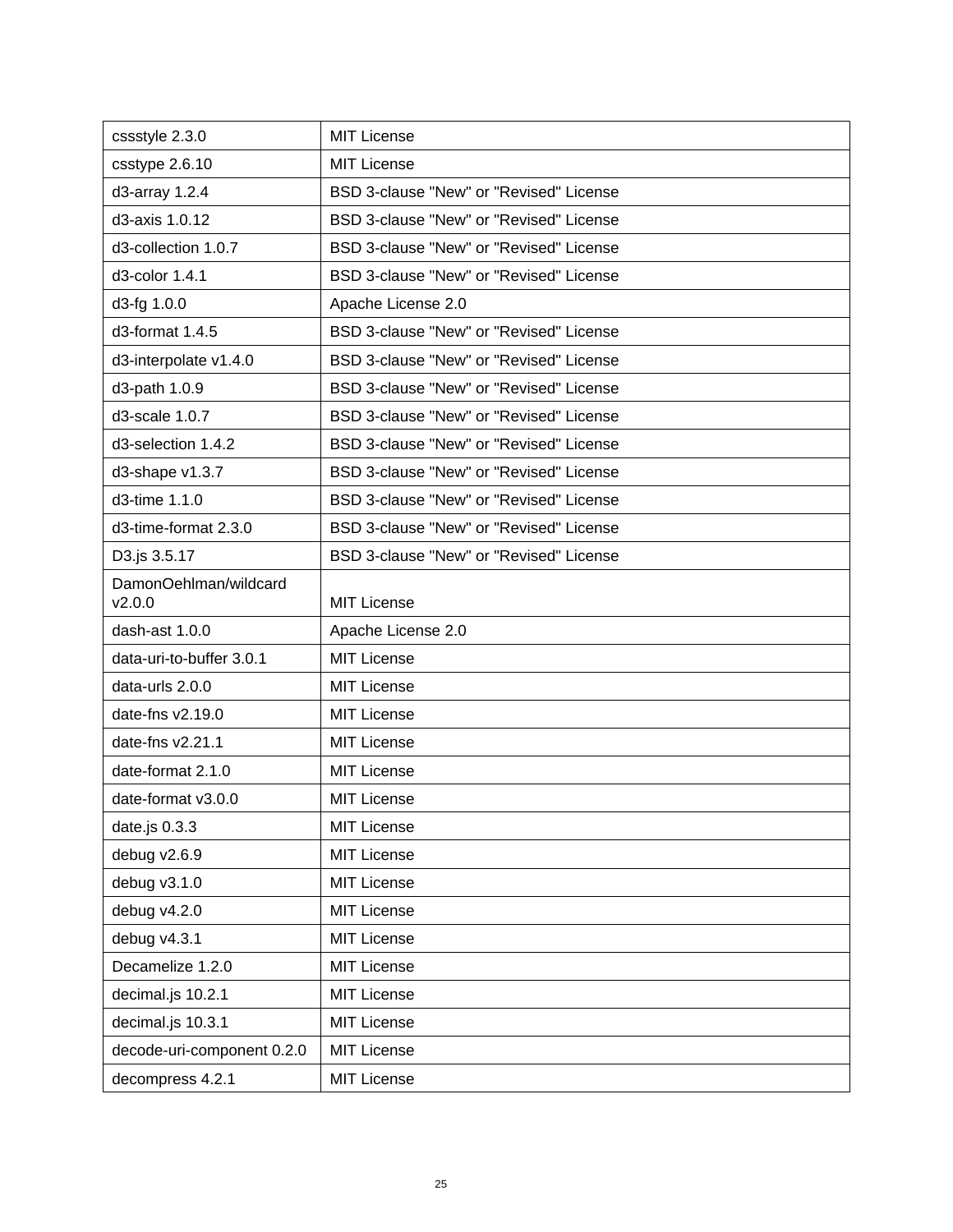| decompress-response 3.3.0     | <b>MIT License</b> |
|-------------------------------|--------------------|
| decompress-response<br>v4.2.1 | <b>MIT License</b> |
| decompress-response<br>v6.0.0 | <b>MIT License</b> |
| decompress-tar 4.1.1          | <b>MIT License</b> |
| decompress-tarbz2 4.1.1       | <b>MIT License</b> |
| decompress-targz 4.1.1        | <b>MIT License</b> |
| decompress-unzip 4.0.1        | <b>MIT License</b> |
| dedent 0.7.0                  | <b>MIT License</b> |
| deep-diff 0.3.8               | <b>MIT License</b> |
| deep-equal 1.1.1              | <b>MIT License</b> |
| deep-extend 0.6.0             | <b>MIT License</b> |
| deep-is 0.1.3                 | <b>MIT License</b> |
| deep_merge v4.2.2             | <b>MIT License</b> |
| defer-to-connect 1.1.3        | <b>MIT License</b> |
| defer-to-connect 2.0.0        | <b>MIT License</b> |
| deferred-leveldown v6.0.0     | <b>MIT License</b> |
| define-properties v1.1.3      | <b>MIT License</b> |
| define-property 0.2.5         | <b>MIT License</b> |
| define-property 1.0.0         | <b>MIT License</b> |
| define-property 2.0.2         | <b>MIT License</b> |
| defined 1.0.0                 | <b>MIT License</b> |
| degenerator 2.2.0             | <b>MIT License</b> |
| Del using Globs v4.1.1        | <b>MIT License</b> |
| delayed-stream 0.0.7          | <b>MIT License</b> |
| delayed-stream 1.0.0          | <b>MIT License</b> |
| delegates 1.0.0               | <b>MIT License</b> |
| denque 1.5.0                  | Apache License 2.0 |
| depcheck 1.4.2                | <b>MIT License</b> |
| deps-regex 0.1.4              | <b>MIT License</b> |
| deps-sort v2.0.1              | <b>MIT License</b> |
| des.js 1.0.1                  | <b>MIT License</b> |
| destroy 1.0.4                 | <b>MIT License</b> |
| detect-libc 1.0.3             | Apache License 2.0 |
| detect-newline v3.1.0         | <b>MIT License</b> |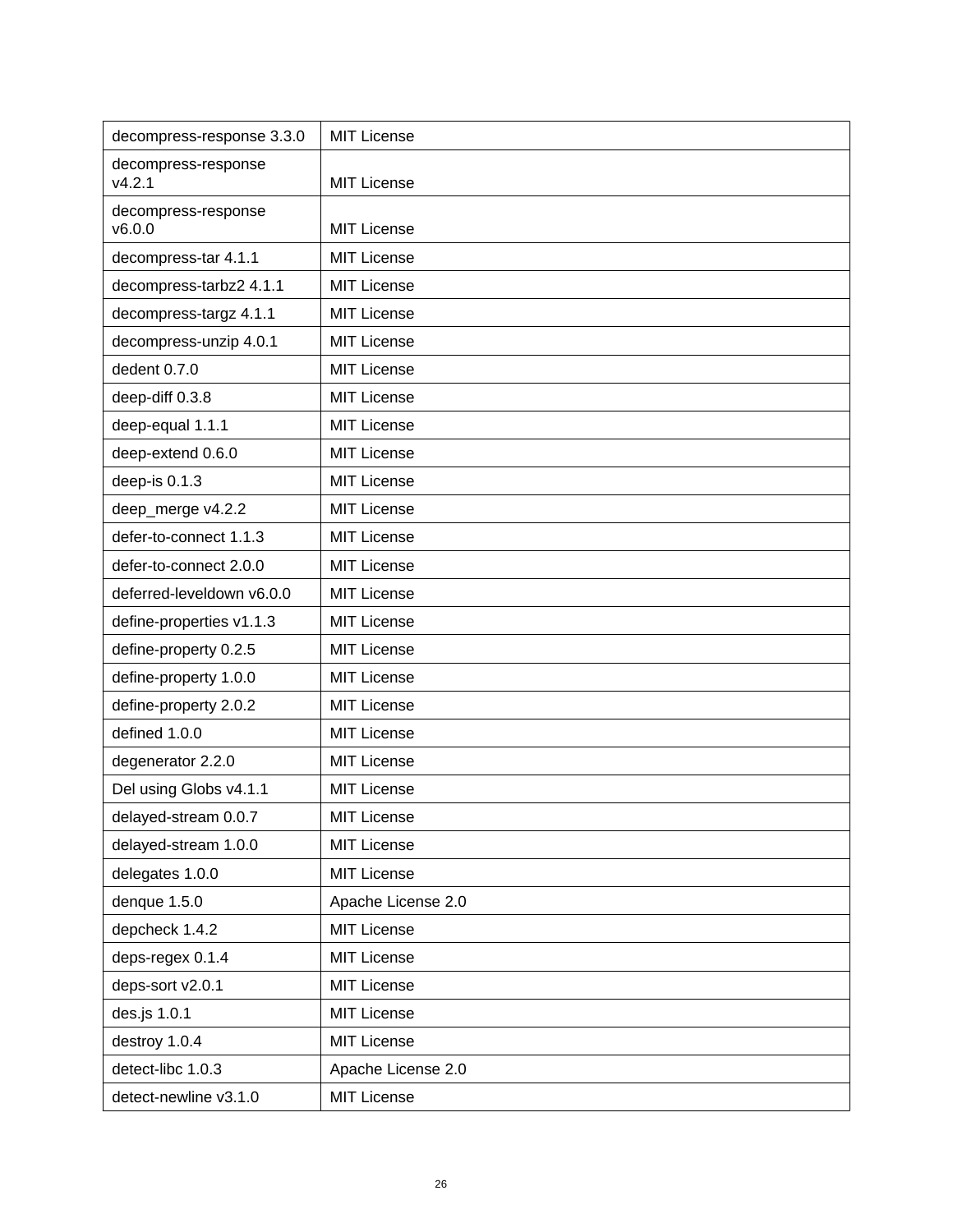| detective 4.7.1                  | <b>MIT License</b>                                                           |
|----------------------------------|------------------------------------------------------------------------------|
| dicer $0.2.5$                    | <b>MIT License</b>                                                           |
| diffie-hellman 5.0.3             | <b>MIT License</b>                                                           |
| dir-glob 3.0.1                   | <b>MIT License</b>                                                           |
| distributions 1.1.0              | <b>MIT License</b>                                                           |
| dnd-core 14.0.0                  | <b>MIT License</b>                                                           |
| doctrine v2.1.0                  | (BSD 2-clause "Simplified" License AND Apache License 2.0)                   |
| doctrine v3.0.0                  | Apache License 2.0                                                           |
| document.contains 1.0.1          | <b>MIT License</b>                                                           |
| dom-helpers 5.1.4                | <b>MIT License</b>                                                           |
| domain-browser 1.1.7             | <b>MIT License</b>                                                           |
| domexception 2.0.1               | <b>MIT License</b>                                                           |
| dominictarr/rc 1.2.8             | (MIT License OR BSD 2-clause "Simplified" License OR Apache License<br>(2.0) |
| dot-prop 5.2.0                   | <b>MIT License</b>                                                           |
| dot-prop v5.2.0                  | <b>MIT License</b>                                                           |
| duplexer2.jbenet 0.1.4           | BSD 3-clause "New" or "Revised" License                                      |
| duplexer3 0.1.4                  | BSD 3-clause "New" or "Revised" License                                      |
| duplexify 3.7.1                  | <b>MIT License</b>                                                           |
| duplexify v4.1.1                 | <b>MIT License</b>                                                           |
| ecc-jsbn 0.1.2                   | <b>MIT License</b>                                                           |
| ecdsa-sig-formatter v1.0.11      | Apache License 2.0                                                           |
| ee-first 1.1.1                   | <b>MIT License</b>                                                           |
| einaros/ws 7.4.6                 | <b>MIT License</b>                                                           |
| einaros/ws 7.5.3                 | <b>MIT License</b>                                                           |
| electron-to-chromium<br>v1.3.738 | <b>ISC License</b>                                                           |
| electron-to-chromium<br>v1.3.749 | <b>ISC License</b>                                                           |
| elliptic v6.5.4                  | <b>MIT License</b>                                                           |
| emitter-component 1.2.1          | <b>MIT License</b>                                                           |
| emittery v0.7.2                  | <b>MIT License</b>                                                           |
| emittery v0.8.1                  | <b>MIT License</b>                                                           |
| emoji-regex 7.0.3                | <b>MIT License</b>                                                           |
| emoji-regex v8.0.0               | <b>MIT License</b>                                                           |
| emojis-list 3.0.0                | <b>MIT License</b>                                                           |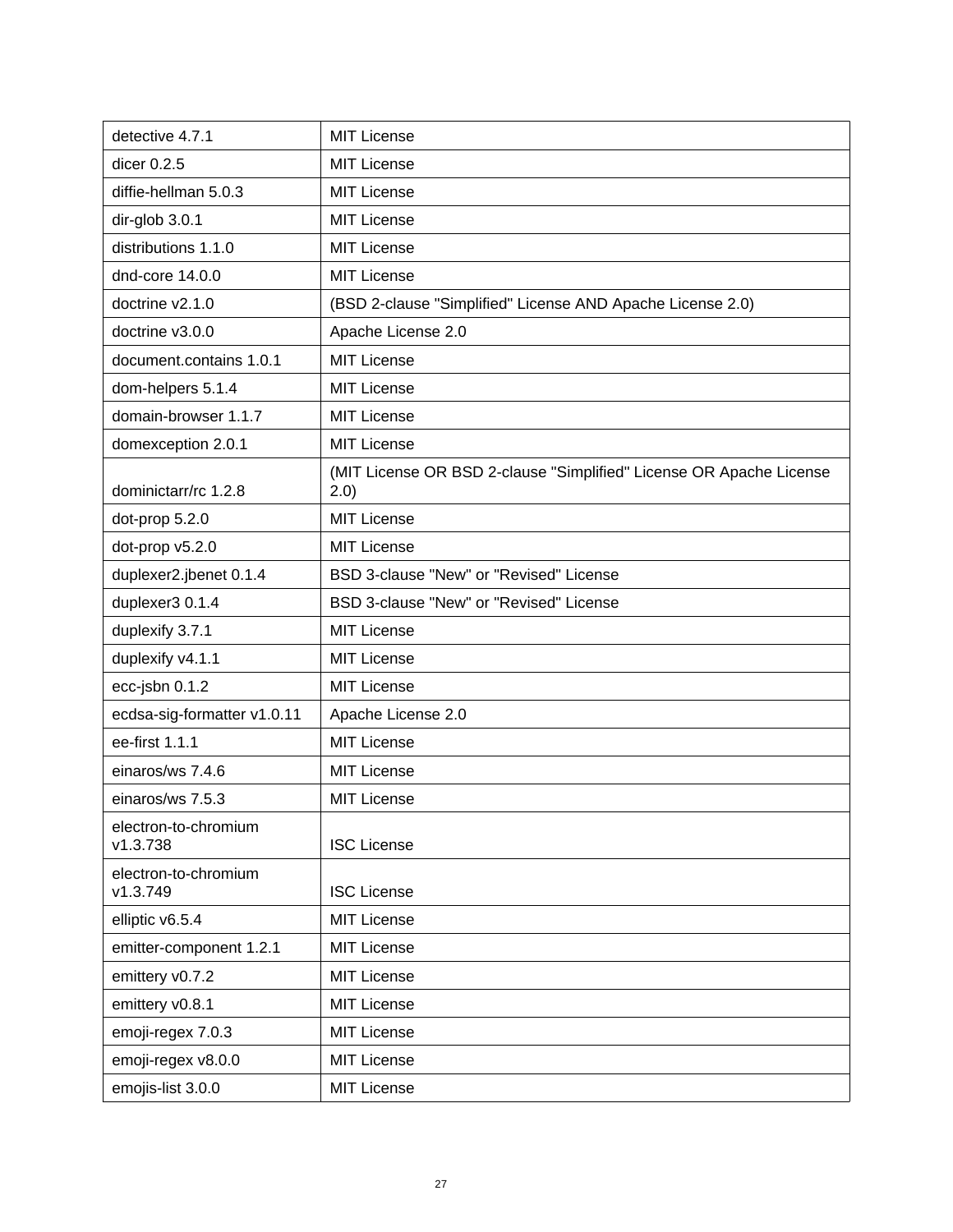| encodeurl 1.0.2             | MIT License                       |
|-----------------------------|-----------------------------------|
| encoding v0.1.13            | <b>MIT License</b>                |
| encoding-down 7.0.0         | <b>MIT License</b>                |
| end-of-stream 1.4.1         | <b>MIT License</b>                |
| end-of-stream v1.4.4        | <b>MIT License</b>                |
| endpoint 0.4.5              | MIT License                       |
| enhanced-resolve 5.8.0      | <b>MIT License</b>                |
| enquirer 2.3.6              | <b>MIT License</b>                |
| ent 2.2.0                   | <b>MIT License</b>                |
| entities 2.2.0              | BSD 2-clause "Simplified" License |
| env-paths 2.2.1             | <b>MIT License</b>                |
| envinfo 7.8.1               | <b>MIT License</b>                |
| err-code 2.0.3              | <b>MIT License</b>                |
| errno 1.0.0                 | <b>MIT License</b>                |
| es-abstract 1.15.0          | <b>MIT License</b>                |
| es-abstract 1.18.0          | <b>MIT License</b>                |
| es-module-lexer 0.7.1       | <b>MIT License</b>                |
| es-to-primitive 1.2.1       | MIT License                       |
| es6-error 4.1.1             | <b>MIT License</b>                |
| es6-promise v4.2.8          | <b>MIT License</b>                |
| es6-promisify 6.1.1         | <b>MIT License</b>                |
| escalade 3.1.1              | <b>MIT License</b>                |
| escape-goat 2.1.1           | <b>MIT License</b>                |
| escape-html 1.0.3           | <b>MIT License</b>                |
| escape-string-regexp 1.0.5  | <b>MIT License</b>                |
| escape-string-regexp v2.0.0 | <b>MIT License</b>                |
| escape-string-regexp v4.0.0 | <b>MIT License</b>                |
| escodegen 1.9.1             | BSD 2-clause "Simplified" License |
| escodegen v1.14.3           | BSD 2-clause "Simplified" License |
| escodegen v2.0.0            | BSD 2-clause "Simplified" License |
| ESLint v7.30.0              | <b>MIT License</b>                |
| eslint-config-airbnb 14.2.1 | <b>MIT License</b>                |
| eslint-loader v4.0.2        | <b>MIT License</b>                |
| eslint-plugin-es 3.0.1      | <b>MIT License</b>                |
| eslint-plugin-import 0.3.4  | <b>MIT License</b>                |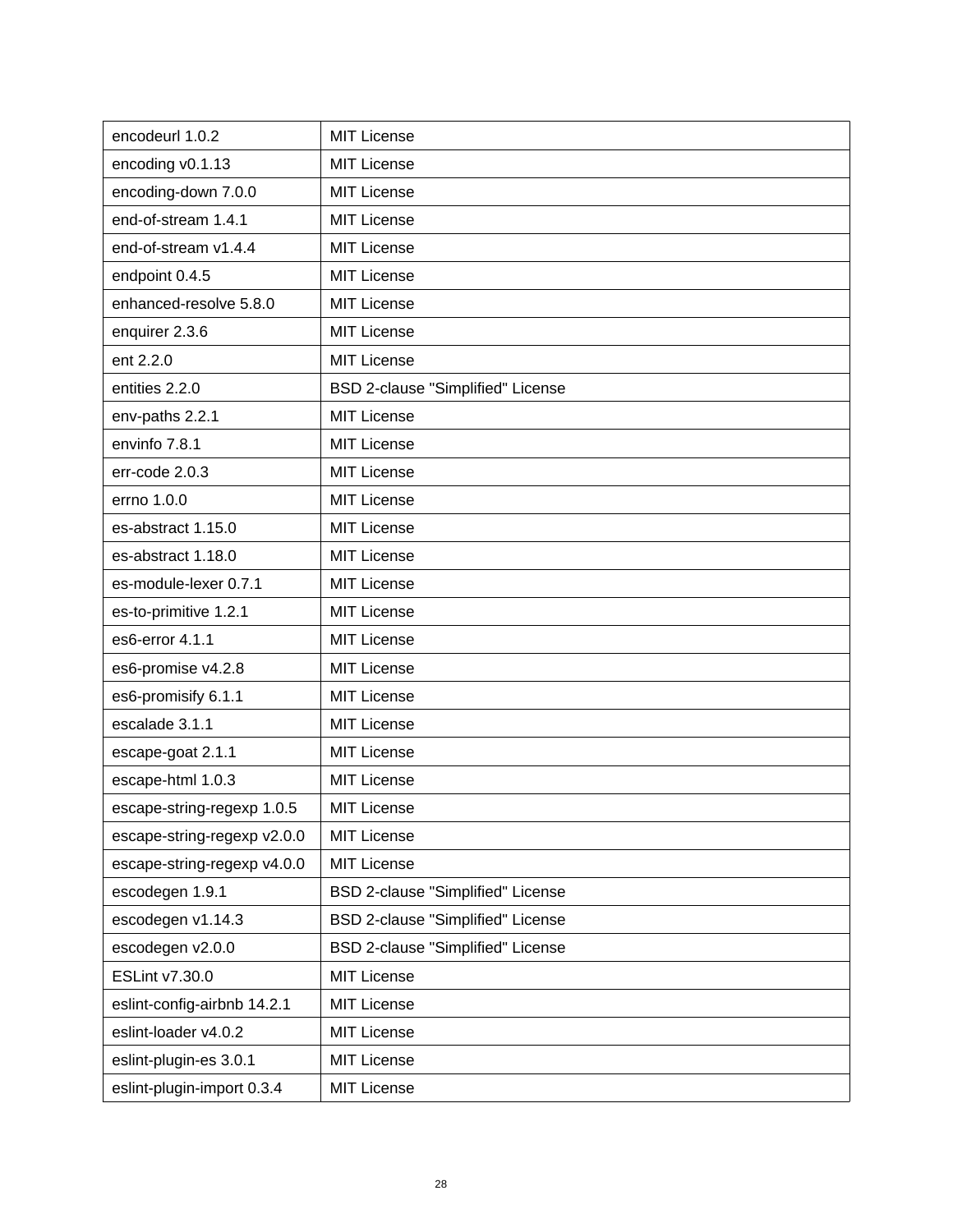| eslint-plugin-import 2.6.1       | <b>MIT License</b>                                           |
|----------------------------------|--------------------------------------------------------------|
| eslint-plugin-import v2.23.4     | <b>MIT License</b>                                           |
| eslint-plugin-jest 24.3.6        | <b>MIT License</b>                                           |
| eslint-plugin-node 11.1.0        | <b>MIT License</b>                                           |
| eslint-scope v5.1.1              | BSD 2-clause "Simplified" License                            |
| eslint-teamcity 4.0.0            | <b>MIT License</b>                                           |
| eslint-utils v2.1.0              | <b>MIT License</b>                                           |
| eslint-visitor-keys 1.3.0        | Apache License 2.0                                           |
| eslint-visitor-keys 2.1.0        | Apache License 2.0                                           |
| espree 7.3.1                     | BSD 2-clause "Simplified" License                            |
| Esprima 3.1.3                    | BSD 2-clause "Simplified" License                            |
| Esprima 4.0.1                    | BSD 2-clause "Simplified" License                            |
| esquery 1.4.0                    | BSD 3-clause "New" or "Revised" License                      |
| esrecurse v4.3.0                 | <b>BSD 2-clause "Simplified" License</b>                     |
| estraverse 5.2.0                 | BSD 2-clause "Simplified" License                            |
| estraverse v4.3.0                | BSD 2-clause "Simplified" License                            |
| estree-walker 2.0.2              | <b>MIT License</b>                                           |
| esutils 2.0.3                    | BSD 2-clause "Simplified" License                            |
| etag 1.8.1                       | <b>MIT License</b>                                           |
| event-target-shim 5.0.1          | <b>MIT License</b>                                           |
| evp_bytestokey 1.0.3             | <b>MIT License</b>                                           |
| exec-sh v0.3.6                   | <b>MIT License</b>                                           |
| execa 1.0.0                      | <b>MIT License</b>                                           |
| execa 4.1.0                      | <b>MIT License</b>                                           |
| execa 5.0.0                      | <b>MIT License</b>                                           |
| exenv 1.2.2                      | BSD 3-clause "New" or "Revised" License                      |
| exit-on-epipe 1.0.1              | Apache License 2.0                                           |
| expand-brackets 2.1.4            | <b>MIT License</b>                                           |
| expand-template 2.0.3            | (MIT License OR Do What The F*ck You Want To Public License) |
| expect 26.6.2                    | <b>MIT License</b>                                           |
| expect 27.0.6                    | <b>MIT License</b>                                           |
| expressjs/accepts 1.3.5          | <b>MIT License</b>                                           |
| expressjs/accepts 1.3.7          | <b>MIT License</b>                                           |
| expressjs/compressible<br>2.0.16 | <b>MIT License</b>                                           |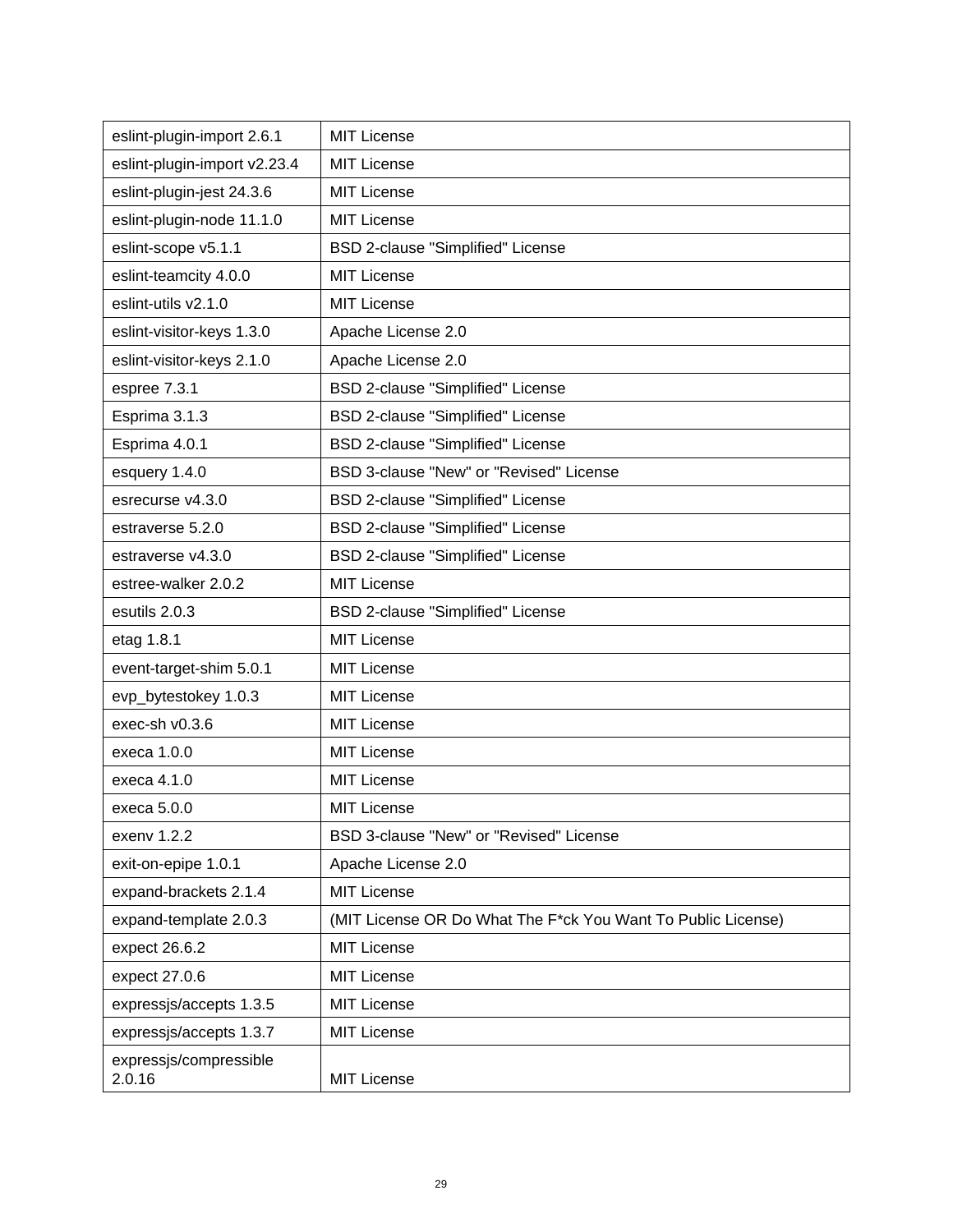| expressjs/compressible<br>2.0.18    | MIT License        |
|-------------------------------------|--------------------|
| expressjs/express 4.17.1            | <b>MIT License</b> |
| ext-list 2.2.2                      | <b>MIT License</b> |
| extend 3.0.2                        | <b>MIT License</b> |
| extend-shallow 2.0.1                | <b>MIT License</b> |
| extend-shallow 3.0.2                | <b>MIT License</b> |
| extglob 2.0.4                       | <b>MIT License</b> |
| extname 5.0.0                       | <b>MIT License</b> |
| extsprintf 1.3.0                    | <b>MIT License</b> |
| fast-deep-equal v3.1.3              | <b>MIT License</b> |
| fast-glob 3.2.5                     | <b>MIT License</b> |
| fast-json-stable-stringify<br>2.0.0 | MIT License        |
| fast-json-stable-stringify<br>2.1.0 | <b>MIT License</b> |
| fast-levenshtein 2.0.6              | <b>MIT License</b> |
| fast-safe-stringify 2.0.7           | <b>MIT License</b> |
| fast-safe-stringify 2.0.8           | <b>MIT License</b> |
| fast-text-encoding 1.0.3            | Apache License 2.0 |
| fast-xml-parser 3.19.0              | <b>MIT License</b> |
| fastest-levenshtein 1.0.12          | MIT License        |
| fastq 1.11.0                        | <b>ISC License</b> |
| fd-slicer 1.1.0                     | <b>MIT License</b> |
| felixge/node-retry v0.12.0          | <b>MIT License</b> |
| fifo-array 0.1.2                    | <b>MIT License</b> |
| figgy-pudding 3.5.2                 | <b>ISC License</b> |
| file-entry-cache 6.0.1              | <b>MIT License</b> |
| file-uri-to-path 2.0.0              | <b>MIT License</b> |
| filename-reserved-regex<br>2.0.0    | <b>MIT License</b> |
| filenamify v3.0.0                   | <b>MIT License</b> |
| filetype 3.9.0                      | <b>MIT License</b> |
| filetype 4.4.0                      | <b>MIT License</b> |
| filetype 5.2.0                      | <b>MIT License</b> |
| filetype 6.2.0                      | <b>MIT License</b> |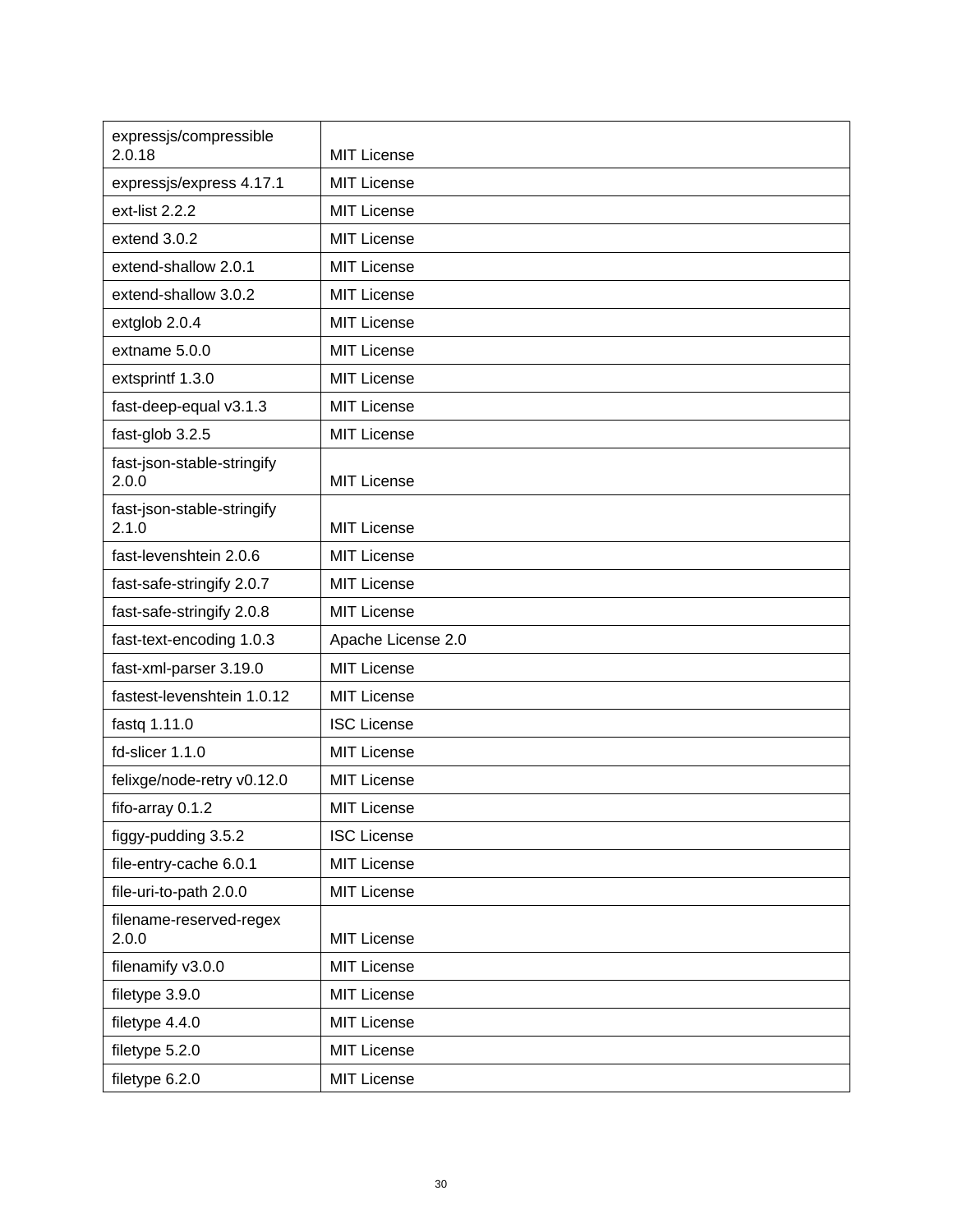| filetype v11.1.0         | <b>MIT License</b>                      |
|--------------------------|-----------------------------------------|
| fill-range 4.0.0         | <b>MIT License</b>                      |
| fill-range 7.0.1         | <b>MIT License</b>                      |
| filter-obj 1.1.0         | <b>MIT License</b>                      |
| final-form 4.20.2        | <b>MIT License</b>                      |
| finalhandler 1.1.2       | <b>MIT License</b>                      |
| find-cache-dir 3.3.1     | <b>MIT License</b>                      |
| find-replace v3.0.0      | <b>MIT License</b>                      |
| find-up 2.1.0            | <b>MIT License</b>                      |
| find-up $3.0.0$          | <b>MIT License</b>                      |
| find-up $v4.1.0$         | <b>MIT License</b>                      |
| find-up $v5.0.0$         | <b>MIT License</b>                      |
| flat-cache 3.0.4         | <b>MIT License</b>                      |
| flatted 2.0.2            | <b>ISC License</b>                      |
| flatted 3.1.1            | <b>ISC License</b>                      |
| floatdrop/pinkie 2.0.4   | <b>MIT License</b>                      |
| follow-redirects 1.13.1  | <b>MIT License</b>                      |
| follow-redirects v1.13.0 | <b>MIT License</b>                      |
| for-in 1.0.2             | <b>MIT License</b>                      |
| ForbesLindesay/umd 3.0.3 | <b>MIT License</b>                      |
| foreach 2.0.5            | <b>MIT License</b>                      |
| forever-agent 0.6.1      | Apache License 2.0                      |
| form-data 2.3.3          | <b>MIT License</b>                      |
| form-data 3.0.0          | <b>MIT License</b>                      |
| form-data 3.0.1          | <b>MIT License</b>                      |
| formatio 1.1.1           | BSD 3-clause "New" or "Revised" License |
| formidable 1.2.1         | <b>MIT License</b>                      |
| formidable 1.2.2         | <b>MIT License</b>                      |
| forwarded 0.1.2          | <b>MIT License</b>                      |
| foundation-sites 6.6.3   | <b>MIT License</b>                      |
| fp-and-or 0.1.3          | <b>ISC License</b>                      |
| fragment-cache 0.2.1     | <b>MIT License</b>                      |
| from2 2.3.0              | <b>MIT License</b>                      |
| fs-constants 1.0.0       | <b>MIT License</b>                      |
| fs-extra 10.0.0          | <b>MIT License</b>                      |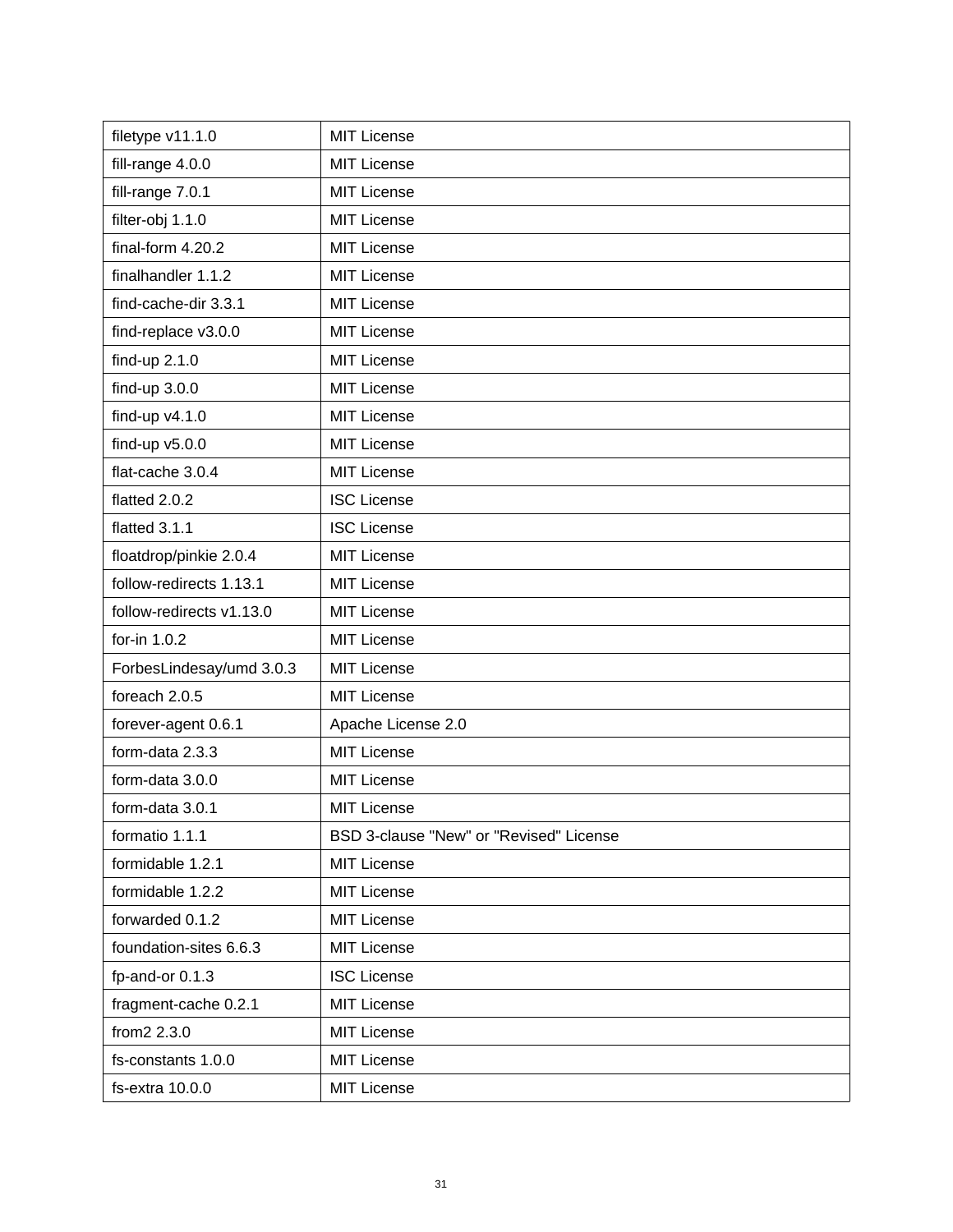| fs-extra 8.1.0                     | <b>MIT License</b>                      |
|------------------------------------|-----------------------------------------|
| fs-minipass v2.1.0                 | <b>ISC License</b>                      |
| fs.realpath 1.0.0                  | <b>ISC License</b>                      |
| fsevents 2.1.3                     | <b>MIT License</b>                      |
| fsevents 2.3.2                     | <b>MIT License</b>                      |
| function-bind 1.1.1                | <b>MIT License</b>                      |
| function.prototype.name<br>1.1.1   | <b>MIT License</b>                      |
| functional-red-black-tree<br>1.0.1 | <b>MIT License</b>                      |
| gajus/table v6.6.0                 | BSD 3-clause "New" or "Revised" License |
| gaxios v4.0.1                      | Apache License 2.0                      |
| gcp-metadata 4.3.0                 | Apache License 2.0                      |
| gcs-resumable-upload 3.1.4         | <b>MIT License</b>                      |
| generate-function 2.3.1            | <b>MIT License</b>                      |
| generate-object-property<br>1.2.0  | <b>MIT License</b>                      |
| generic-names 2.0.1                | <b>MIT License</b>                      |
| gensync 1.0.0-beta.2               | <b>MIT License</b>                      |
| GerHobbelt/xregexp 2.0.0           | <b>MIT License</b>                      |
| get-assigned-identifiers<br>1.2.0  | Apache License 2.0                      |
| get-caller-file 2.0.5              | <b>ISC License</b>                      |
| get-intrinsic 1.0.1                | <b>MIT License</b>                      |
| get-intrinsic 1.1.1                | <b>MIT License</b>                      |
| get-package-type 0.1.0             | <b>MIT License</b>                      |
| get-stdin 8.0.0                    | <b>MIT License</b>                      |
| get-stream 2.3.1                   | <b>MIT License</b>                      |
| get-stream 3.0.0                   | <b>MIT License</b>                      |
| get-stream 5.1.0                   | <b>MIT License</b>                      |
| get-stream 6.0.1                   | <b>MIT License</b>                      |
| get-stream v4.1.0                  | <b>MIT License</b>                      |
| get-stream v5.2.0                  | <b>MIT License</b>                      |
| get-uri 3.0.2                      | <b>MIT License</b>                      |
| get-value 2.0.6                    | <b>MIT License</b>                      |
| getpass 0.1.7                      | <b>MIT License</b>                      |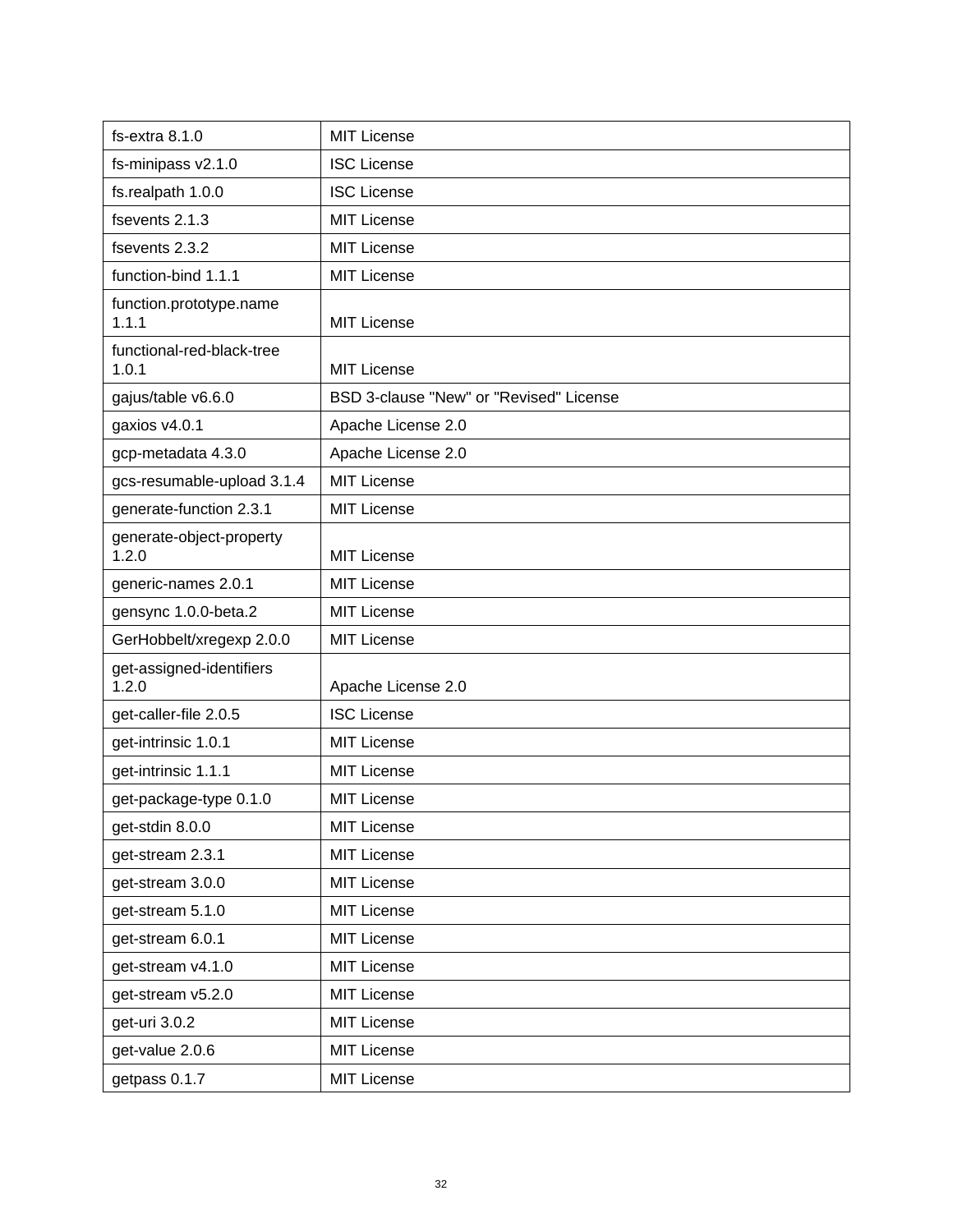| git-rev-sync v3.0.1                | <b>MIT License</b>                       |
|------------------------------------|------------------------------------------|
| github-from-package 0.0.0          | <b>MIT License</b>                       |
| glob 7.1.6                         | <b>ISC License</b>                       |
| glob-parent 5.1.2                  | <b>ISC License</b>                       |
| glob-parent 6.0.0                  | <b>ISC License</b>                       |
| glob-to-regexp 0.4.1               | <b>BSD 2-clause "Simplified" License</b> |
| global-dirs 2.0.1                  | <b>MIT License</b>                       |
| global-dirs 3.0.0                  | <b>MIT License</b>                       |
| google-api-nodejs-client<br>81.0.0 | Apache License 2.0                       |
| google-auth-library v7.3.0         | Apache License 2.0                       |
| google-p12-pem 3.0.3               | <b>MIT License</b>                       |
| googleapis-common 5.0.2            | Apache License 2.0                       |
| Gozala/events 1.1.1                | <b>MIT License</b>                       |
| Gozala/events 3.2.0                | <b>MIT License</b>                       |
| Gozala/querystring 0.2.0           | <b>MIT License</b>                       |
| graceful-fs 4.2.4                  | <b>ISC License</b>                       |
| graceful-readlink 1.0.1            | <b>MIT License</b>                       |
| growly 1.3.0                       | <b>MIT License</b>                       |
| gtoken 5.2.1                       | <b>MIT License</b>                       |
| har-schema 2.0.0                   | <b>ISC License</b>                       |
| har-validator 5.1.3                | <b>MIT License</b>                       |
| har-validator 5.1.5                | <b>MIT License</b>                       |
| harrisiirak/cron-parser 3.5.0      | <b>MIT License</b>                       |
| has 1.0.3                          | <b>MIT License</b>                       |
| has-ansi 2.0.0                     | MIT License                              |
| has-bigints 1.0.1                  | MIT License                              |
| has-flag 3.0.0                     | MIT License                              |
| has-flag 4.0.0                     | <b>MIT License</b>                       |
| has-symbol-support-x 1.4.2         | MIT License                              |
| has-symbols 1.0.1                  | <b>MIT License</b>                       |
| has-symbols 1.0.2                  | MIT License                              |
| has-to-string-tag-x 1.4.1          | <b>MIT License</b>                       |
| has-unicode 2.0.1                  | <b>ISC License</b>                       |
| has-value 0.3.1                    | <b>MIT License</b>                       |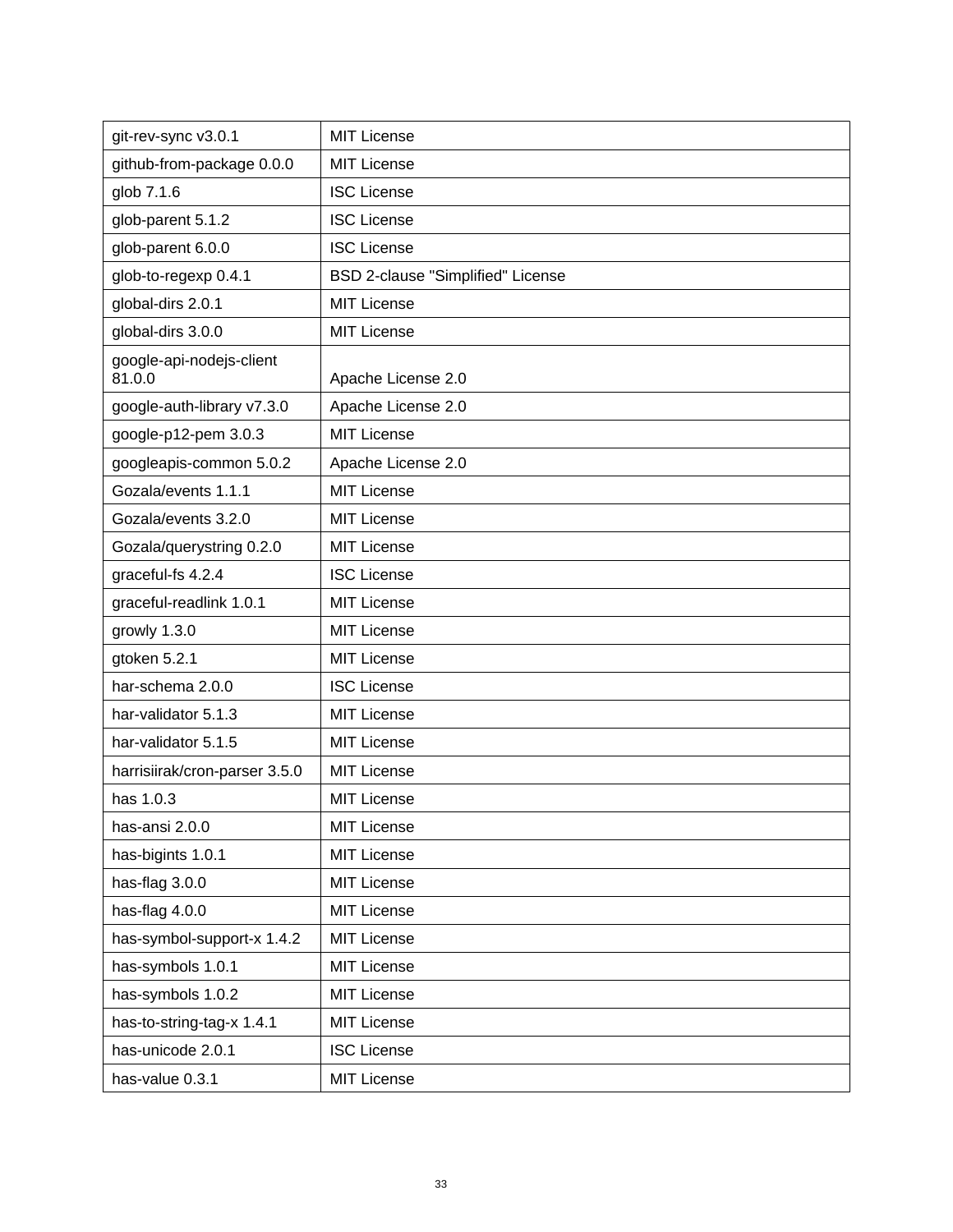| has-value 1.0.0                   | <b>MIT License</b>                      |
|-----------------------------------|-----------------------------------------|
| has-values 0.1.4                  | <b>MIT License</b>                      |
| has-values 1.0.0                  | <b>MIT License</b>                      |
| has-yarn 2.1.0                    | <b>MIT License</b>                      |
| hash-base 3.1.0                   | MIT License                             |
| hash-stream-validation 0.2.4      | <b>MIT License</b>                      |
| hash-sum v2.0.0                   | <b>MIT License</b>                      |
| hash.js 1.1.7                     | <b>MIT License</b>                      |
| header-case 2.0.4                 | <b>MIT License</b>                      |
| helmetjs/helmet 4.6.0             | <b>MIT License</b>                      |
| History v4.10.1                   | <b>MIT License</b>                      |
| hmac-drbg 1.0.1                   | <b>MIT License</b>                      |
| hoek v9.1.0                       | BSD 3-clause "New" or "Revised" License |
| hoist-non-react-statics<br>V3.3.2 | BSD 3-clause "New" or "Revised" License |
| hosted-git-info v2.8.9            | <b>ISC License</b>                      |
| hosted-git-info v4.0.2            | <b>ISC License</b>                      |
| hsl-to-rgb-for-reals 1.1.1        | <b>ISC License</b>                      |
| html-encoding-sniffer 2.0.1       | <b>MIT License</b>                      |
| html-escaper 2.0.2                | <b>MIT License</b>                      |
| htmlescape 1.1.1                  | <b>MIT License</b>                      |
| http-cache-semantics 3.8.1        | BSD 2-clause "Simplified" License       |
| http-cache-semantics 4.1.0        | BSD 2-clause "Simplified" License       |
| http-errors 1.6.2                 | <b>MIT License</b>                      |
| http-errors 1.6.3                 | <b>MIT License</b>                      |
| http-errors 1.7.2                 | <b>MIT License</b>                      |
| http-errors 1.7.3                 | <b>MIT License</b>                      |
| http-proxy-agent 4.0.1            | <b>MIT License</b>                      |
| http-status 1.5.0                 | BSD 3-clause "New" or "Revised" License |
| http2-wrapper 1.0.0-beta.5.2      | <b>MIT License</b>                      |
| https-browserify 0.0.1            | <b>MIT License</b>                      |
| https-browserify 1.0.0            | <b>MIT License</b>                      |
| https-proxy-agent 5.0.0           | <b>MIT License</b>                      |
| hubspot 2.3.14                    | <b>MIT License</b>                      |
| human-interval 2.0.1              | <b>MIT License</b>                      |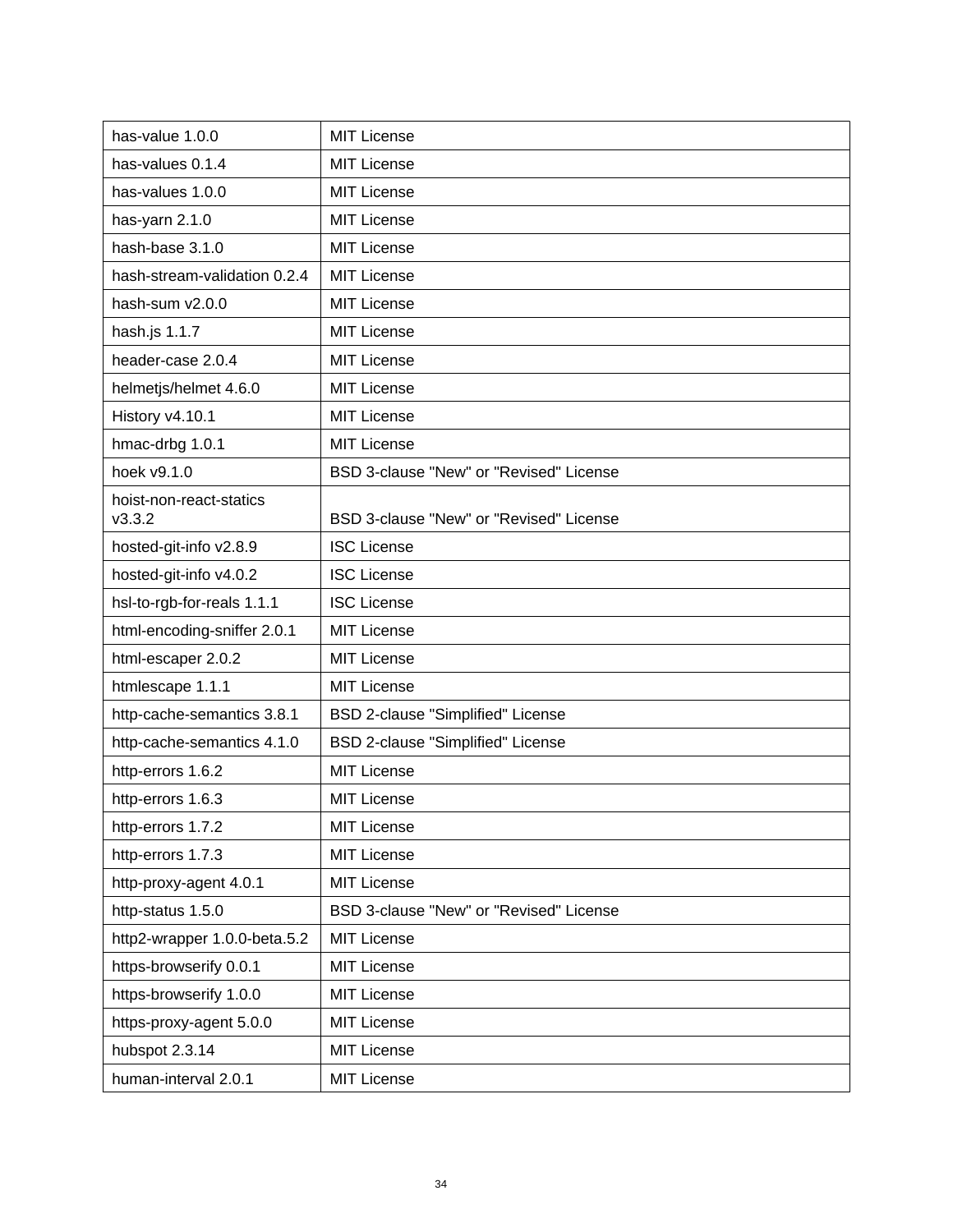| human-signals 1.1.1        | Apache License 2.0                      |
|----------------------------|-----------------------------------------|
| human-signals 2.1.0        | Apache License 2.0                      |
| humanize-ms 1.2.1          | <b>MIT License</b>                      |
| hyperid 2.0.4              | <b>MIT License</b>                      |
| hyperid 2.3.1              | <b>MIT License</b>                      |
| iarna/gauge v2.7.4         | <b>ISC License</b>                      |
| iconv-lite 0.4.19          | <b>MIT License</b>                      |
| iconv-lite 0.6.3           | <b>MIT License</b>                      |
| iconv-lite v0.4.24         | <b>MIT License</b>                      |
| icss-replace-symbols 1.1.0 | <b>ISC License</b>                      |
| icss-utils 5.1.0           | <b>ISC License</b>                      |
| idtoken-verifier v2.2.0    | <b>MIT License</b>                      |
| ieee754 v1.1.13            | BSD 3-clause "New" or "Revised" License |
| ieee754 v1.2.1             | BSD 3-clause "New" or "Revised" License |
| ignore 4.0.6               | <b>MIT License</b>                      |
| ignore 5.1.8               | <b>MIT License</b>                      |
| ignore-by-default 1.0.1    | <b>ISC License</b>                      |
| ignore-walk 3.0.4          | <b>ISC License</b>                      |
| immutable-js 4.0.0-rc.12   | <b>MIT License</b>                      |
| import-fresh 3.2.1         | <b>MIT License</b>                      |
| import-fresh 3.2.2         | <b>MIT License</b>                      |
| import-fresh 3.3.0         | <b>MIT License</b>                      |
| import-lazy 2.1.0          | <b>MIT License</b>                      |
| import-local 3.0.2         | <b>MIT License</b>                      |
| imurmurhash 0.1.4          | <b>MIT License</b>                      |
| indefinite 2.4.1           | <b>MIT License</b>                      |
| indent-string v4.0.0       | <b>MIT License</b>                      |
| indexof 0.0.1              | <b>MIT License</b>                      |
| infer-owner 1.0.4          | <b>ISC License</b>                      |
| inflight 1.0.6             | <b>ISC License</b>                      |
| inherits 2.0.1             | <b>ISC License</b>                      |
| inherits 2.0.3             | <b>ISC License</b>                      |
| inherits v2.0.4            | <b>ISC License</b>                      |
| ini 1.3.8                  | <b>ISC License</b>                      |
| ini 2.0.0                  | <b>ISC License</b>                      |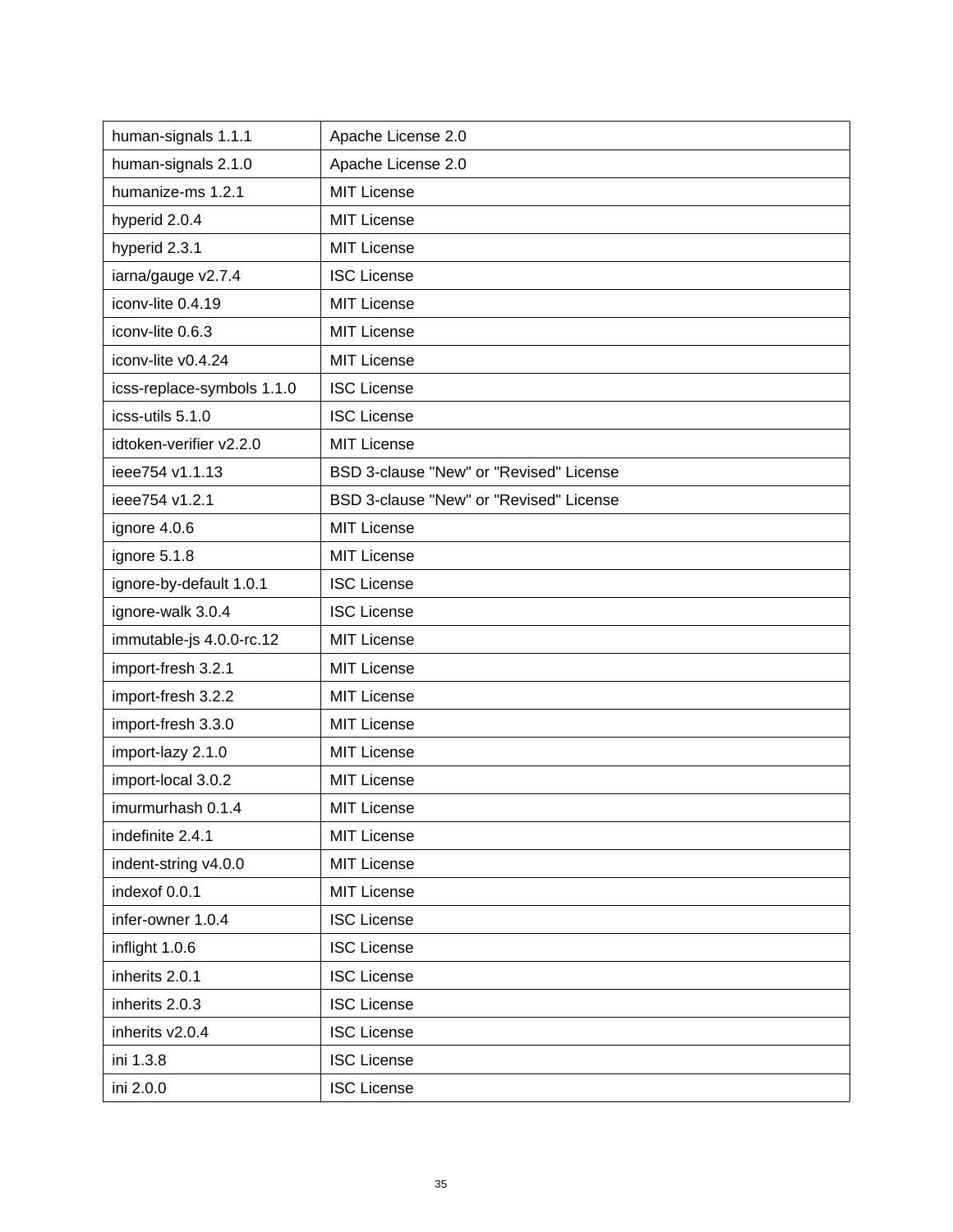| inline-source-map 0.6.2      | <b>Expat License</b>                    |
|------------------------------|-----------------------------------------|
| insert-module-globals v7.2.1 | <b>MIT License</b>                      |
| interpret 1.4.0              | <b>MIT License</b>                      |
| interpret 2.2.0              | <b>MIT License</b>                      |
| into-stream 3.1.0            | <b>MIT License</b>                      |
| invariant 2.2.2              | BSD 3-clause "New" or "Revised" License |
| invariant 2.2.4              | <b>MIT License</b>                      |
| is-accessor-descriptor 0.1.6 | <b>MIT License</b>                      |
| is-accessor-descriptor 1.0.0 | <b>MIT License</b>                      |
| is-arguments 1.1.0           | <b>MIT License</b>                      |
| is-arrayish 0.2.1            | <b>MIT License</b>                      |
| is-bigint 1.0.1              | <b>MIT License</b>                      |
| is-bigint 1.0.2              | <b>MIT License</b>                      |
| is-binary-path v2.1.0        | <b>MIT License</b>                      |
| is-boolean-object 1.1.0      | <b>MIT License</b>                      |
| is-boolean-object 1.1.1      | <b>MIT License</b>                      |
| is-buffer 1.1.6              | <b>MIT License</b>                      |
| is-buffer v2.0.5             | <b>MIT License</b>                      |
| is-callable 1.2.2            | <b>MIT License</b>                      |
| is-callable 1.2.3            | <b>MIT License</b>                      |
| is-ci 2.0.0                  | <b>MIT License</b>                      |
| is-ci v3.0.0                 | <b>MIT License</b>                      |
| is-core-module 2.1.0         | <b>MIT License</b>                      |
| is-core-module 2.4.0         | <b>MIT License</b>                      |
| is-data-descriptor 0.1.4     | <b>MIT License</b>                      |
| is-data-descriptor 1.0.0     | <b>MIT License</b>                      |
| is-date-object 1.0.1         | MIT License                             |
| is-date-object 1.0.2         | <b>MIT License</b>                      |
| is-descriptor 0.1.6          | <b>MIT License</b>                      |
| is-descriptor 1.0.2          | <b>MIT License</b>                      |
| is-docker 2.1.1              | <b>MIT License</b>                      |
| is-extendable 0.1.1          | <b>MIT License</b>                      |
| is-extendable 1.0.1          | <b>MIT License</b>                      |
| is-extglob 2.1.0             | <b>MIT License</b>                      |
| is-extglob 2.1.1             | <b>MIT License</b>                      |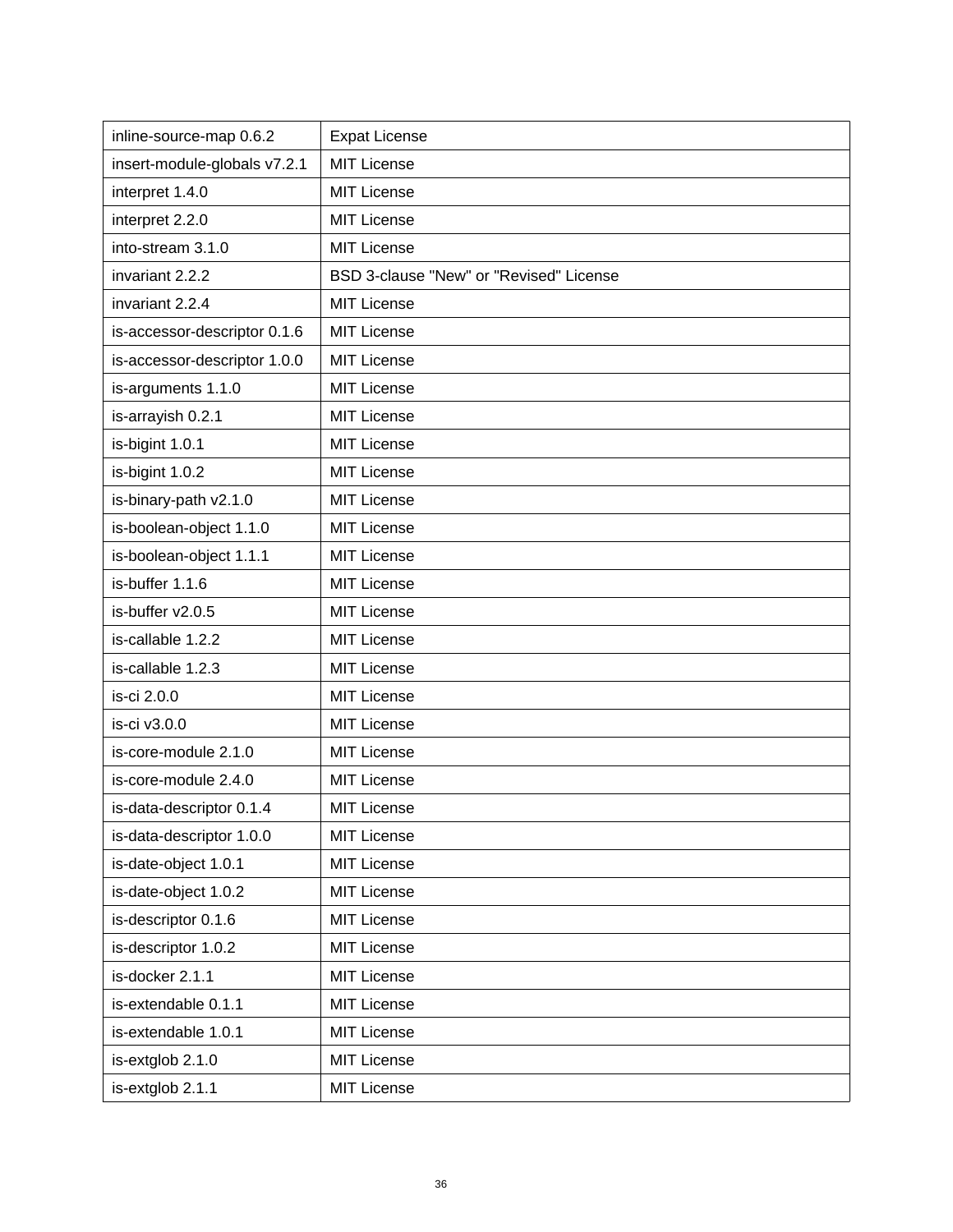| is-fullwidth-code-point 1.0.0              | MIT License        |
|--------------------------------------------|--------------------|
| is-fullwidth-code-point 2.0.0              | <b>MIT License</b> |
| is-fullwidth-code-point 3.0.0              | <b>MIT License</b> |
| is-generator-fn 2.1.0                      | MIT License        |
| is-glob 4.0.1                              | <b>MIT License</b> |
| is-installed-globally 0.3.2                | MIT License        |
| is-installed-globally 0.4.0                | <b>MIT License</b> |
| is-lambda 1.0.1                            | MIT License        |
| is-nan 1.3.2                               | <b>MIT License</b> |
| is-natural-number 4.0.1                    | <b>MIT License</b> |
| is-negative-zero 2.0.1                     | <b>MIT License</b> |
| is-npm 4.0.0                               | <b>MIT License</b> |
| is-npm 5.0.0                               | <b>MIT License</b> |
| is-number 3.0.0                            | <b>MIT License</b> |
| is-number 4.0.0                            | <b>MIT License</b> |
| is-number 7.0.0                            | <b>MIT License</b> |
| is-number-object 1.0.5                     | <b>MIT License</b> |
| is-number-object v1.0.4                    | MIT License        |
| is-obj 2.0.0                               | <b>MIT License</b> |
| is-path-cwd v2.2.0                         | <b>MIT License</b> |
| is-path-in-cwd v2.1.0                      | <b>MIT License</b> |
| is-path-inside v2.1.0                      | <b>MIT License</b> |
| is-path-inside v3.0.2                      | <b>MIT License</b> |
| is-plain-obj 1.1.0                         | <b>MIT License</b> |
| is-plain-object 2.0.4                      | <b>MIT License</b> |
| is-potential-custom-element-<br>name 1.0.1 | <b>MIT License</b> |
| is-property 1.0.2                          | <b>MIT License</b> |
| is-regex 1.1.1                             | <b>MIT License</b> |
| $is-regex 1.1.2$                           | <b>MIT License</b> |
| is-regex 1.1.3                             | <b>MIT License</b> |
| is-retry-allowed 1.2.0                     | <b>MIT License</b> |
| is-string 1.0.6                            | <b>MIT License</b> |
| is-string v1.0.5                           | <b>MIT License</b> |
| is-symbol 1.0.2                            | <b>MIT License</b> |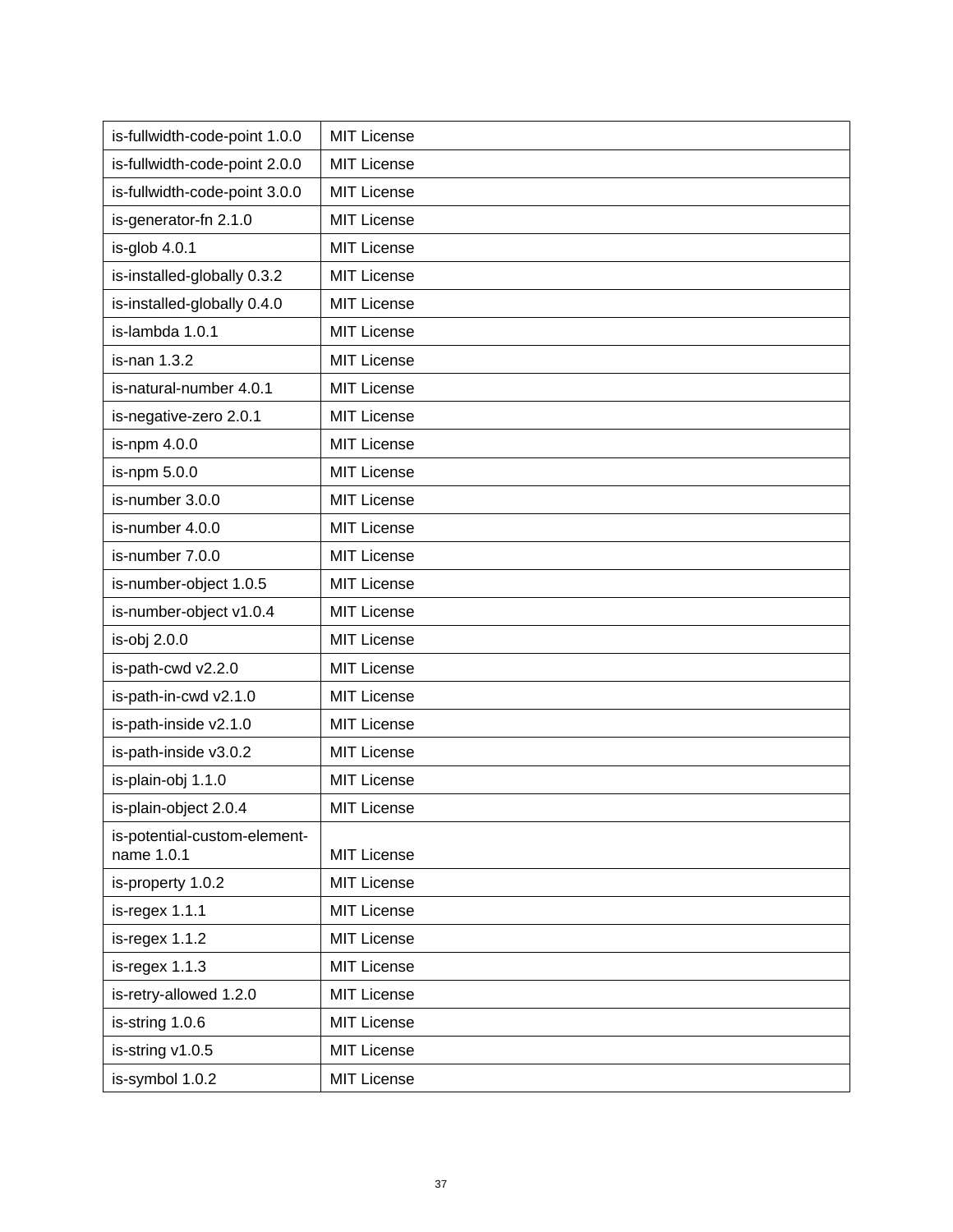| is-symbol 1.0.3                   | <b>MIT License</b>                      |
|-----------------------------------|-----------------------------------------|
| is-symbol 1.0.4                   | <b>MIT License</b>                      |
| is-typedarray 1.0.0               | <b>MIT License</b>                      |
| is-url 1.2.4                      | <b>MIT License</b>                      |
| is-windows 1.0.2                  | <b>MIT License</b>                      |
| is-wsl 1.1.0                      | <b>MIT License</b>                      |
| is-wsl 2.2.0                      | <b>MIT License</b>                      |
| is-yarn-global 0.3.0              | <b>MIT License</b>                      |
| isaacs/once 1.4.0                 | <b>ISC License</b>                      |
| isarray 0.0.1                     | <b>MIT License</b>                      |
| isarray 1.0.0                     | <b>MIT License</b>                      |
| isarray 2.0.5                     | <b>MIT License</b>                      |
| isexe 2.0.0                       | <b>ISC License</b>                      |
| isobject 2.1.0                    | <b>MIT License</b>                      |
| isobject 3.0.1                    | <b>MIT License</b>                      |
| ispromise 2.2.2                   | <b>MIT License</b>                      |
| isstream 0.1.2                    | <b>MIT License</b>                      |
| isstream 1.1.0                    | <b>MIT License</b>                      |
| isstream v2.0.0                   | <b>MIT License</b>                      |
| istanbul-lib-coverage 3.0.0       | BSD 3-clause "New" or "Revised" License |
| istanbul-lib-instrument 4.0.3     | BSD 3-clause "New" or "Revised" License |
| istanbul-lib-report 3.0.0         | BSD 3-clause "New" or "Revised" License |
| istanbul-lib-source-maps<br>4.0.0 | BSD 3-clause "New" or "Revised" License |
| istanbul-reports 3.0.2            | BSD 3-clause "New" or "Revised" License |
| isurl 1.0.0                       | <b>MIT License</b>                      |
| JedWatson/react-select<br>4.3.1   | <b>MIT License</b>                      |
| Jest from Facebook v26.0.0        | <b>MIT License</b>                      |
| Jest from Facebook v26.6.2        | <b>MIT License</b>                      |
| Jest from Facebook v26.6.3        | <b>MIT License</b>                      |
| Jest from Facebook v27.0.6        | <b>MIT License</b>                      |
| jest-changed-files 26.6.2         | <b>MIT License</b>                      |
| jest-changed-files 27.0.6         | <b>MIT License</b>                      |
| jest-circus 27.0.6                | <b>MIT License</b>                      |
| jest-config 26.6.3                | <b>MIT License</b>                      |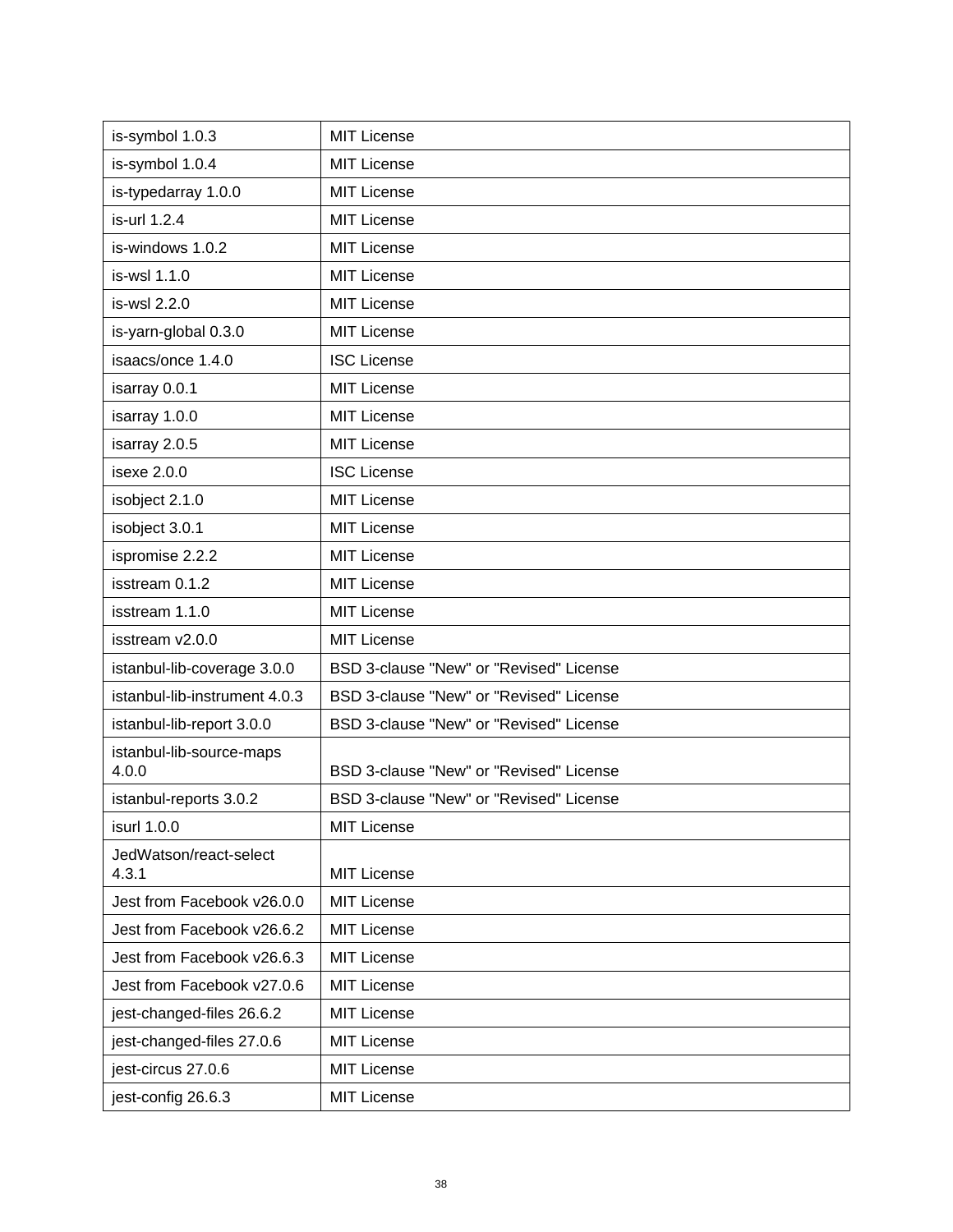| jest-config 27.0.6                  | <b>MIT License</b> |
|-------------------------------------|--------------------|
| jest-diff 26.6.2                    | <b>MIT License</b> |
| jest-diff 27.0.6                    | <b>MIT License</b> |
| jest-each 26.6.2                    | <b>MIT License</b> |
| jest-each 27.0.6                    | <b>MIT License</b> |
| jest-environment-jsdom<br>26.6.2    | <b>MIT License</b> |
| jest-environment-jsdom<br>27.0.6    | <b>MIT License</b> |
| jest-environment-node<br>26.6.2     | <b>MIT License</b> |
| jest-environment-node<br>27.0.6     | <b>MIT License</b> |
| jest-get-type 26.3.0                | <b>MIT License</b> |
| jest-get-type 27.0.6                | <b>MIT License</b> |
| jest-haste-map 26.6.2               | <b>MIT License</b> |
| jest-haste-map 27.0.6               | <b>MIT License</b> |
| jest-leak-detector 26.6.2           | <b>MIT License</b> |
| jest-leak-detector 27.0.6           | <b>MIT License</b> |
| jest-matcher-utils 26.6.2           | <b>MIT License</b> |
| jest-matcher-utils 27.0.6           | <b>MIT License</b> |
| jest-message-util 26.6.2            | <b>MIT License</b> |
| jest-message-util 27.0.6            | <b>MIT License</b> |
| jest-pnp-resolver 1.2.2             | <b>MIT License</b> |
| jest-regex-util 26.0.0              | <b>MIT License</b> |
| jest-regex-util 27.0.6              | <b>MIT License</b> |
| jest-resolve 26.6.2                 | <b>MIT License</b> |
| jest-resolve 27.0.6                 | <b>MIT License</b> |
| jest-resolve-dependencies<br>26.6.3 | <b>MIT License</b> |
| jest-resolve-dependencies<br>27.0.6 | <b>MIT License</b> |
| jest-runner 26.6.3                  | <b>MIT License</b> |
| jest-runner 27.0.6                  | <b>MIT License</b> |
| jest-runtime 26.6.3                 | <b>MIT License</b> |
| jest-runtime 27.0.6                 | <b>MIT License</b> |
| jest-snapshot 26.6.2                | <b>MIT License</b> |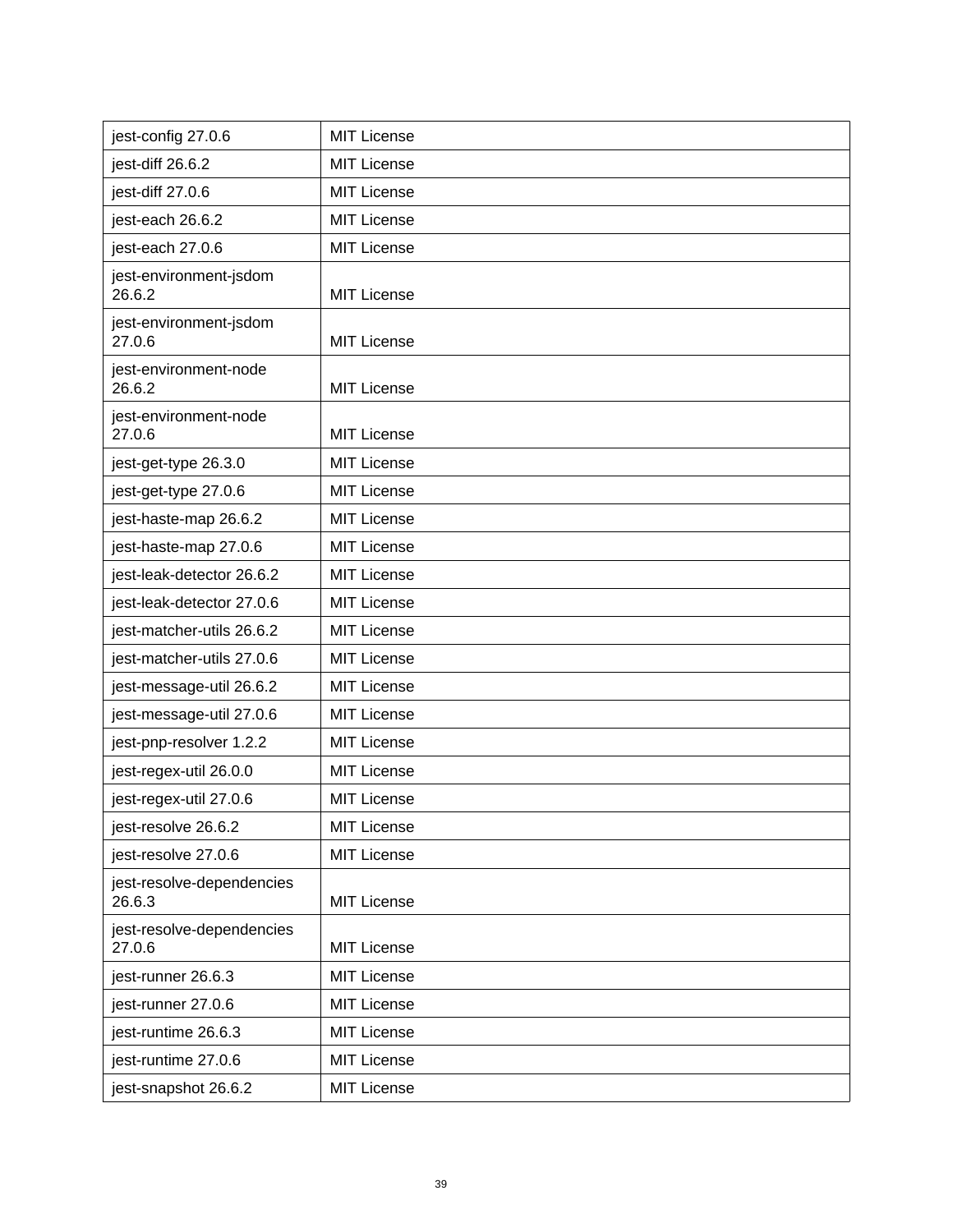| jest-snapshot 27.0.6                         | <b>MIT License</b>                      |
|----------------------------------------------|-----------------------------------------|
| jest-teamcity-reporter 0.9.0                 | <b>MIT License</b>                      |
| jest-util 26.6.2                             | <b>MIT License</b>                      |
| jest-util 27.0.6                             | <b>MIT License</b>                      |
| jest-validate 26.6.2                         | <b>MIT License</b>                      |
| jest-validate 27.0.6                         | <b>MIT License</b>                      |
| jest-worker 26.6.2                           | <b>MIT License</b>                      |
| jest-worker 27.0.6                           | <b>MIT License</b>                      |
| jju 1.4.0                                    | <b>MIT License</b>                      |
| jmespath 0.15.0                              | Apache License 2.0                      |
| joi v17.4.0                                  | BSD 3-clause "New" or "Revised" License |
| joi v17.4.1                                  | BSD 3-clause "New" or "Revised" License |
| jonschlinkert/object-copy<br>0.1.0           | <b>MIT License</b>                      |
| Jose 2.0.5                                   | <b>MIT License</b>                      |
| js-bson v1.1.6                               | Apache License 2.0                      |
| js-cookie 2.2.1                              | <b>MIT License</b>                      |
| js-tokens 3.0.2                              | <b>MIT License</b>                      |
| js-tokens 4.0.0                              | <b>MIT License</b>                      |
| js-traverse 0.6.6                            | <b>MIT License</b>                      |
| js-yaml 3.13.1                               | <b>MIT License</b>                      |
| JS-YAML. Native JS port of<br>PyYAML. 3.13.1 | <b>MIT License</b>                      |
| JS-YAML. Native JS port of<br>PyYAML. 3.14.0 | <b>MIT License</b>                      |
| JS-YAML. Native JS port of<br>PyYAML. 4.1.0  | <b>MIT License</b>                      |
| jsbn 0.1.1                                   | <b>MIT License</b>                      |
| jsbn 1.1.0                                   | <b>MIT License</b>                      |
| jsdiff v5.0.0                                | BSD 3-clause "New" or "Revised" License |
| jsdom 16.6.0                                 | <b>MIT License</b>                      |
| jsdom 8.5.0                                  | <b>MIT License</b>                      |
| jsep $0.3.4$                                 | <b>MIT License</b>                      |
| jsesc 0.5.0                                  | <b>MIT License</b>                      |
| jsesc v2.5.2                                 | <b>MIT License</b>                      |
| jshttp/content-type 1.0.4                    | <b>MIT License</b>                      |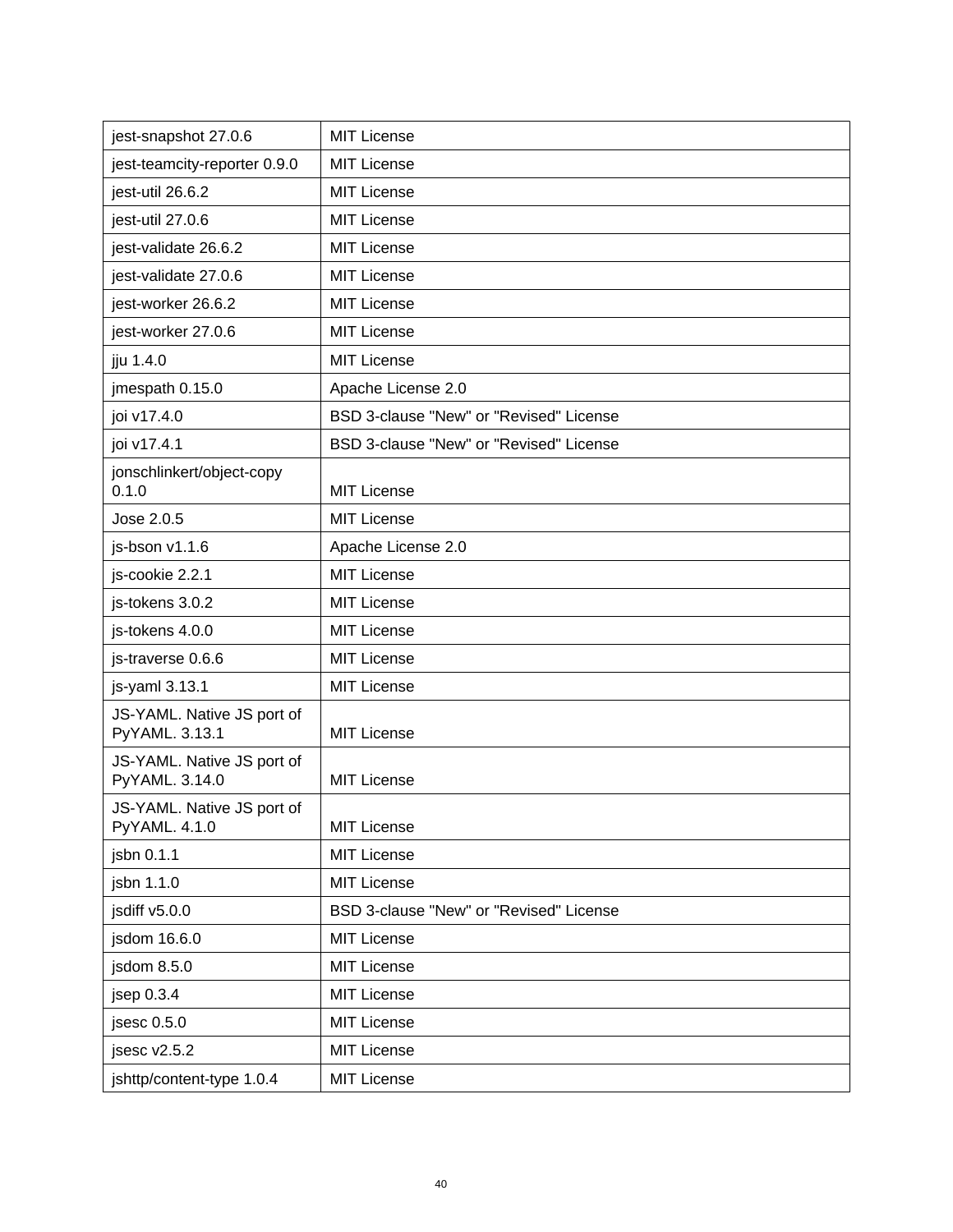| jshttp/forwarded 0.1.2                  | <b>MIT License</b>                                                         |
|-----------------------------------------|----------------------------------------------------------------------------|
| jshttp/fresh 0.5.2                      | <b>MIT License</b>                                                         |
| jshttp/mime-types 2.1.18                | <b>MIT License</b>                                                         |
| jshttp/mime-types 2.1.24                | <b>MIT License</b>                                                         |
| jshttp/mime-types 2.1.27                | <b>MIT License</b>                                                         |
| jshttp/mime-types 2.1.29                | <b>MIT License</b>                                                         |
| jshttp/mime-types 2.1.31                | <b>MIT License</b>                                                         |
| json-bigint 1.0.0                       | <b>MIT License</b>                                                         |
| json-buffer 3.0.0                       | <b>MIT License</b>                                                         |
| json-buffer 3.0.1                       | <b>MIT License</b>                                                         |
| json-parse-better-errors<br>1.0.2       | <b>MIT License</b>                                                         |
| json-parse-even-better-error<br>s 2.3.0 | <b>MIT License</b>                                                         |
| json-parse-even-better-error<br>s 2.3.1 | <b>MIT License</b>                                                         |
| json-parse-helpfulerror 1.0.3           | <b>MIT License</b>                                                         |
| json-refs v3.0.13                       | <b>MIT License</b>                                                         |
| json-schema 0.2.2                       | (BSD 3-clause "New" or "Revised" License OR Academic Free License<br>v2.1) |
| json-schema 0.2.3                       | (BSD 3-clause "New" or "Revised" License OR Academic Free License<br>v2.1) |
| json-schema-traverse 0.4.1              | <b>MIT License</b>                                                         |
| json-schema-traverse 1.0.0              | <b>MIT License</b>                                                         |
| json-schema-webjar 0.2.3                | BSD 3-clause "New" or "Revised" License                                    |
| json-stable-stringify 0.0.1             | <b>MIT License</b>                                                         |
| json-stringify-safe 5.0.1               | <b>ISC License</b>                                                         |
| json-stringify-safe<br>5.0.1+repack     | BSD 2-clause "Simplified" License                                          |
| json5 1.0.1                             | MIT License                                                                |
| json5 2.1.3                             | MIT License                                                                |
| json5 v2.2.0                            | <b>MIT License</b>                                                         |
| json5-utils v1.4.0                      | <b>MIT License</b>                                                         |
| json5/json5 v2.1.3                      | <b>MIT License</b>                                                         |
| jsonfile 4.0.0                          | <b>MIT License</b>                                                         |
| jsonfile 6.1.0                          | <b>MIT License</b>                                                         |
| jsonify 0.0.0                           | Public Domain                                                              |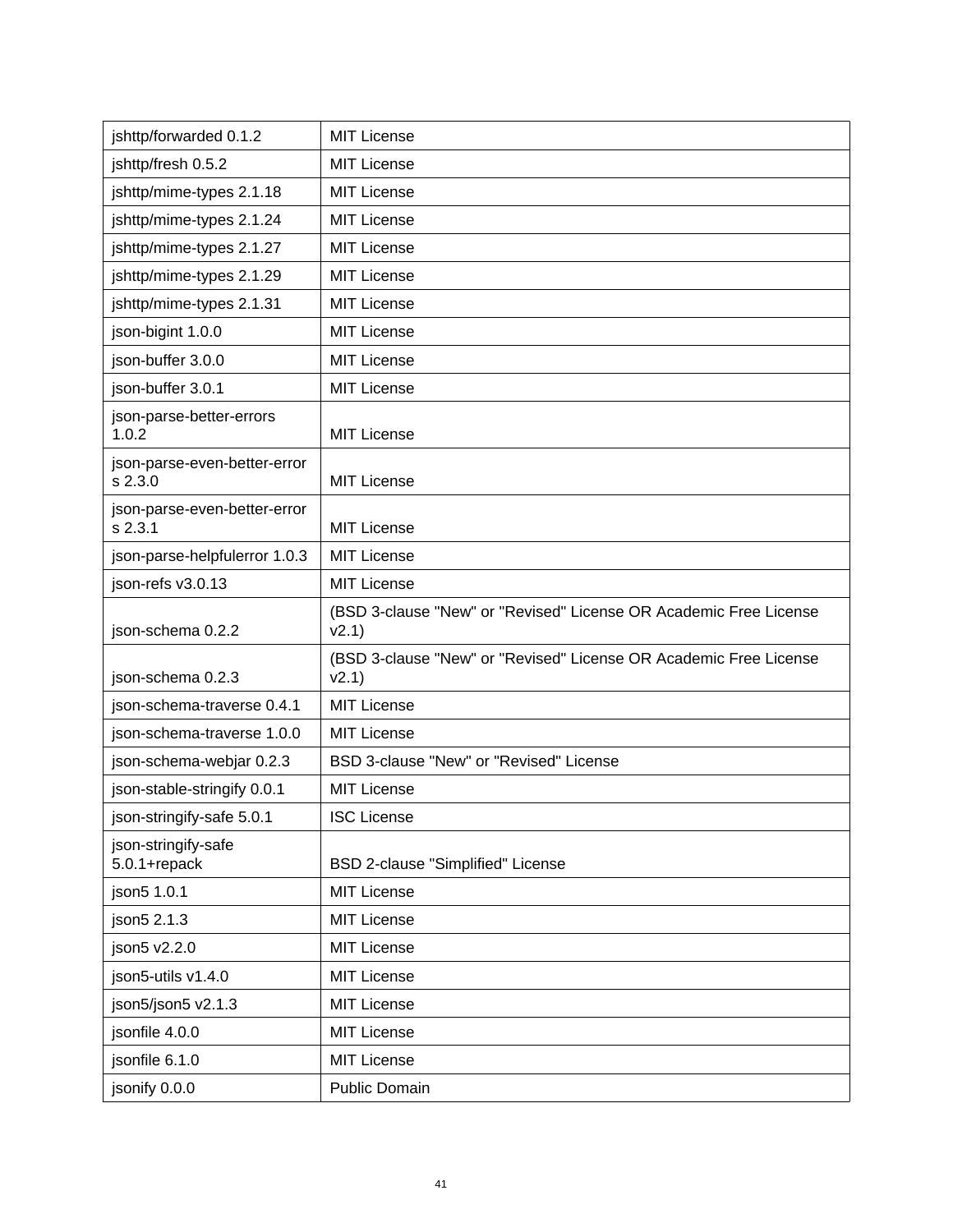| jsonlines 0.1.1                        | <b>MIT License</b>                  |
|----------------------------------------|-------------------------------------|
| jsonparse 1.3.1                        | <b>MIT License</b>                  |
| JSONStream 1.3.5                       | (MIT License OR Apache License 2.0) |
| jsonwebtoken 8.5.1                     | <b>MIT License</b>                  |
| jsprim 1.4.1                           | <b>MIT License</b>                  |
| just-extend 4.2.1                      | <b>MIT License</b>                  |
| jwa v1.4.1                             | MIT License                         |
| jwa v2.0.0                             | <b>MIT License</b>                  |
| jwks-rsa 2.0.3                         | MIT License                         |
| jws 3.2.2                              | <b>MIT License</b>                  |
| kareem 2.3.2                           | Apache License 2.0                  |
| kevva/download 8.0.0                   | <b>MIT License</b>                  |
| keytar v7.6.0                          | <b>MIT License</b>                  |
| keyv 3.0.0                             | <b>MIT License</b>                  |
| keyv 3.1.0                             | MIT License                         |
| keyv 4.0.1                             | <b>MIT License</b>                  |
| keyv 4.0.3                             | MIT License                         |
| kind-of 3.2.2                          | <b>MIT License</b>                  |
| kind-of 4.0.0                          | <b>MIT License</b>                  |
| kind-of 5.1.0                          | <b>MIT License</b>                  |
| kind-of 6.0.3                          | MIT License                         |
| kk-color-name 1.1.3                    | <b>MIT License</b>                  |
| kk-color-name 1.1.4                    | <b>MIT License</b>                  |
| kleur 3.0.3                            | <b>MIT License</b>                  |
| knowledgecode/date-and-ti<br>me v1.0.0 | <b>MIT License</b>                  |
| labeled-stream-splicer 2.0.2           | <b>MIT License</b>                  |
| lancedikson/bowser 2.11.0              | <b>MIT License</b>                  |
| latest-version 5.1.0                   | <b>MIT License</b>                  |
| lazystream 1.0.0                       | <b>MIT License</b>                  |
| level v7.0.0                           | <b>MIT License</b>                  |
| level-codec v10.0.0                    | <b>MIT License</b>                  |
| level-concat-iterator 3.0.0            | <b>MIT License</b>                  |
| level-errors 3.0.0                     | <b>MIT License</b>                  |
| level-iterator-stream 5.0.0            | <b>MIT License</b>                  |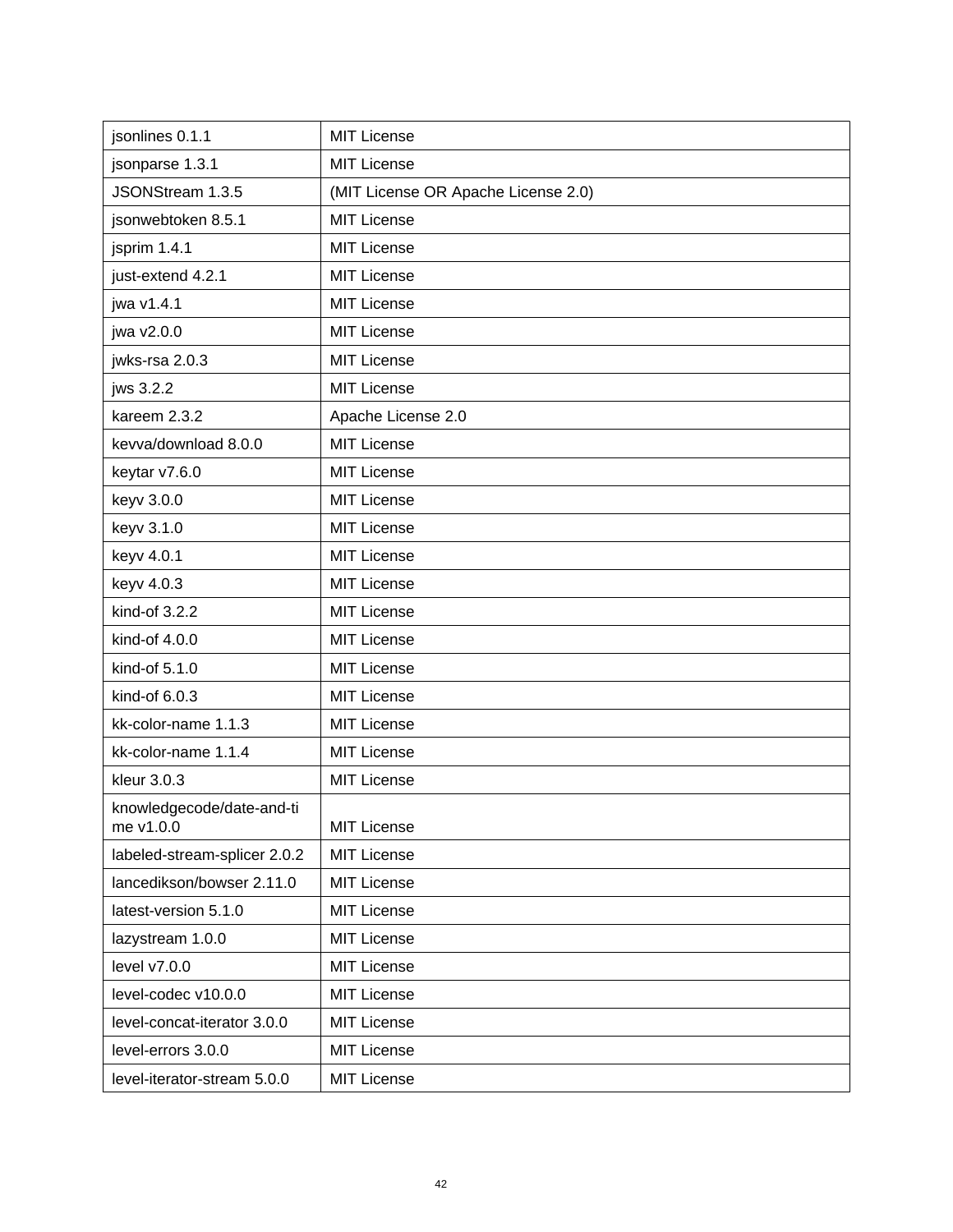| level-packager 6.0.0                | <b>MIT License</b> |
|-------------------------------------|--------------------|
| level-supports 2.0.0                | <b>MIT License</b> |
| level.js v6.0.0                     | <b>MIT License</b> |
| leveldown 1.8.0                     | <b>MIT License</b> |
| leven 2.1.0                         | <b>MIT License</b> |
| leven 3.1.0                         | <b>MIT License</b> |
| levn 0.3.0                          | <b>MIT License</b> |
| levn 0.4.1                          | <b>MIT License</b> |
| libnpmconfig 1.2.1                  | <b>ISC License</b> |
| limiter 1.1.5                       | <b>MIT License</b> |
| line-height 0.1.1                   | <b>MIT License</b> |
| lines-and-columns 1.1.6             | <b>MIT License</b> |
| ljharb/is-object 1.0.1              | <b>MIT License</b> |
| ljharb/object.assign 4.1.2          | <b>MIT License</b> |
| load-json-file 4.0.0                | <b>MIT License</b> |
| load-script 1.0.0                   | <b>MIT License</b> |
| loader-runner 4.2.0                 | <b>MIT License</b> |
| loader-utils 1.4.0                  | <b>MIT License</b> |
| loader-utils 2.0.0                  | <b>MIT License</b> |
| local-storage v2.0.0                | <b>MIT License</b> |
| locate-path 2.0.0                   | <b>MIT License</b> |
| locate-path 3.0.0                   | <b>MIT License</b> |
| locate-path v5.0.0                  | <b>MIT License</b> |
| locate-path v6.0.0                  | <b>MIT License</b> |
| Lodash 4.17.21                      | <b>MIT License</b> |
| lodash._arraypool 2.4.1             | <b>MIT License</b> |
| lodash. basebind 2.4.1              | <b>MIT License</b> |
| lodash._baseclone 2.4.0             | <b>MIT License</b> |
| lodash._baseclone 2.4.1             | <b>MIT License</b> |
| lodash. basecreate 2.4.1            | <b>MIT License</b> |
| lodash._basecreatecallback<br>2.4.1 | <b>MIT License</b> |
| lodash._basecreatewrapper<br>2.4.1  | <b>MIT License</b> |
| lodash._createwrapper 2.4.1         | <b>MIT License</b> |
| lodash._getarray 2.4.1              | <b>MIT License</b> |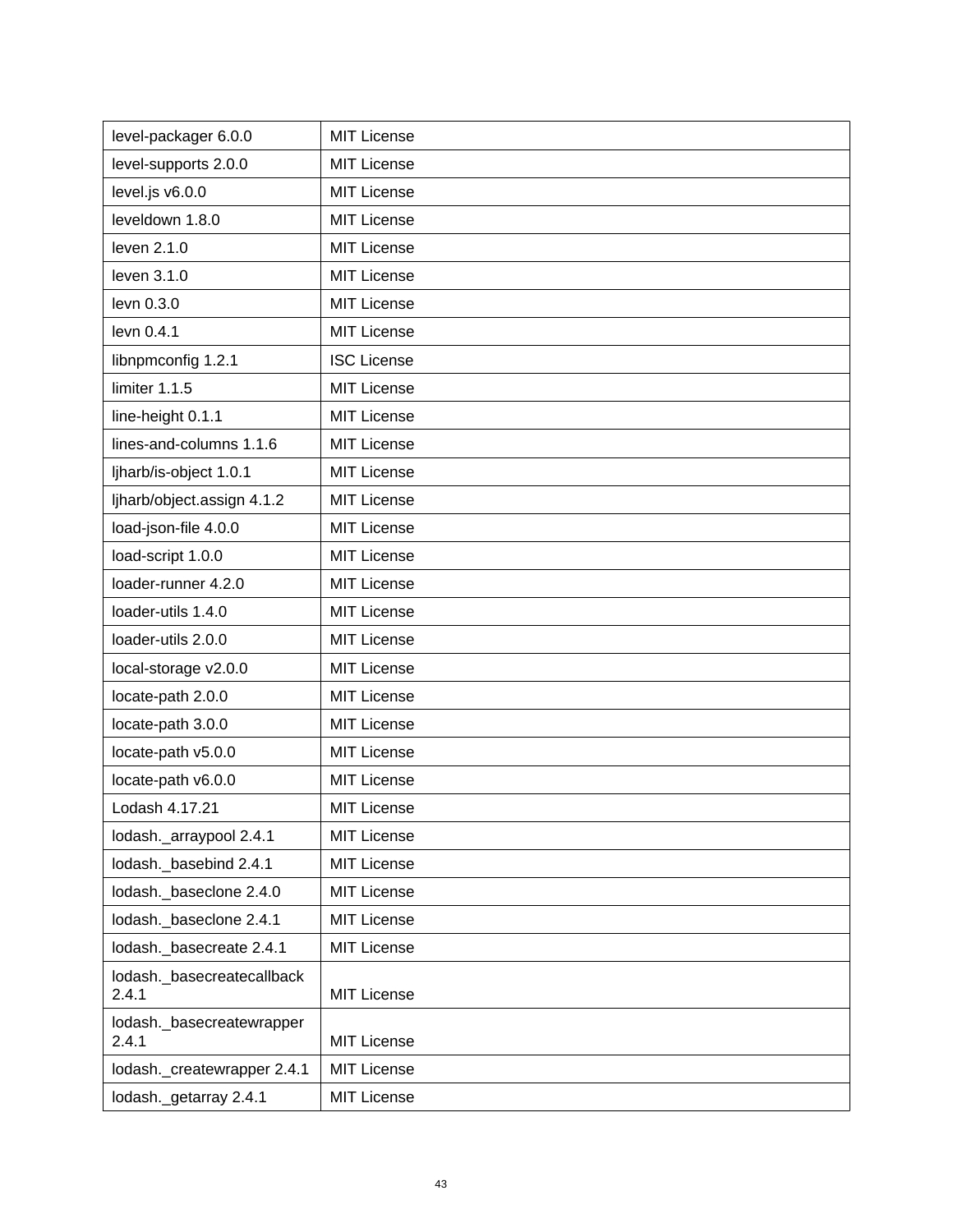| lodash. isnative 2.4.1     | <b>MIT License</b> |
|----------------------------|--------------------|
| lodash._maxpoolsize 2.4.1  | <b>MIT License</b> |
| lodash._objecttypes 2.4.1  | <b>MIT License</b> |
| lodash._releasearray 2.4.1 | <b>MIT License</b> |
| lodash._setbinddata 2.4.1  | <b>MIT License</b> |
| lodash._shimkeys 2.4.1     | <b>MIT License</b> |
| lodash. slice 2.4.1        | MIT License        |
| lodash.assign 2.4.1        | <b>MIT License</b> |
| lodash.bind 2.4.1          | <b>MIT License</b> |
| lodash.camelcase 4.3.0     | <b>MIT License</b> |
| lodash.clonedeep 2.4.0     | <b>MIT License</b> |
| lodash.clonedeep 2.4.1     | <b>MIT License</b> |
| lodash.clonedeep 4.5.0     | <b>MIT License</b> |
| lodash.defaults 4.2.0      | <b>MIT License</b> |
| lodash.difference 4.5.0    | <b>MIT License</b> |
| lodash.flatten 4.4.0       | <b>MIT License</b> |
| lodash.foreach 2.4.1       | <b>MIT License</b> |
| lodash.forown 2.4.1        | <b>MIT License</b> |
| lodash.get 4.4.2           | <b>MIT License</b> |
| lodash.identity 2.4.1      | <b>MIT License</b> |
| lodash.includes 4.3.0      | <b>MIT License</b> |
| lodash.isarray 2.4.1       | <b>MIT License</b> |
| lodash.isboolean 3.0.3     | <b>MIT License</b> |
| lodash.isequal 4.5.0       | <b>MIT License</b> |
| lodash.isequalwith 4.4.0   | <b>MIT License</b> |
| lodash.isfunction 2.4.1    | <b>MIT License</b> |
| lodash.isinteger 4.0.4     | <b>MIT License</b> |
| lodash.isnumber 3.0.3      | <b>MIT License</b> |
| lodash.isobject 2.4.1      | <b>MIT License</b> |
| lodash.isplainobject 4.0.6 | <b>MIT License</b> |
| lodash.isstring 4.0.1      | <b>MIT License</b> |
| lodash.keys 2.4.1          | <b>MIT License</b> |
| lodash.memoize 3.0.4       | <b>MIT License</b> |
| lodash.merge 4.6.2         | <b>MIT License</b> |
| lodash.noop 2.4.1          | <b>MIT License</b> |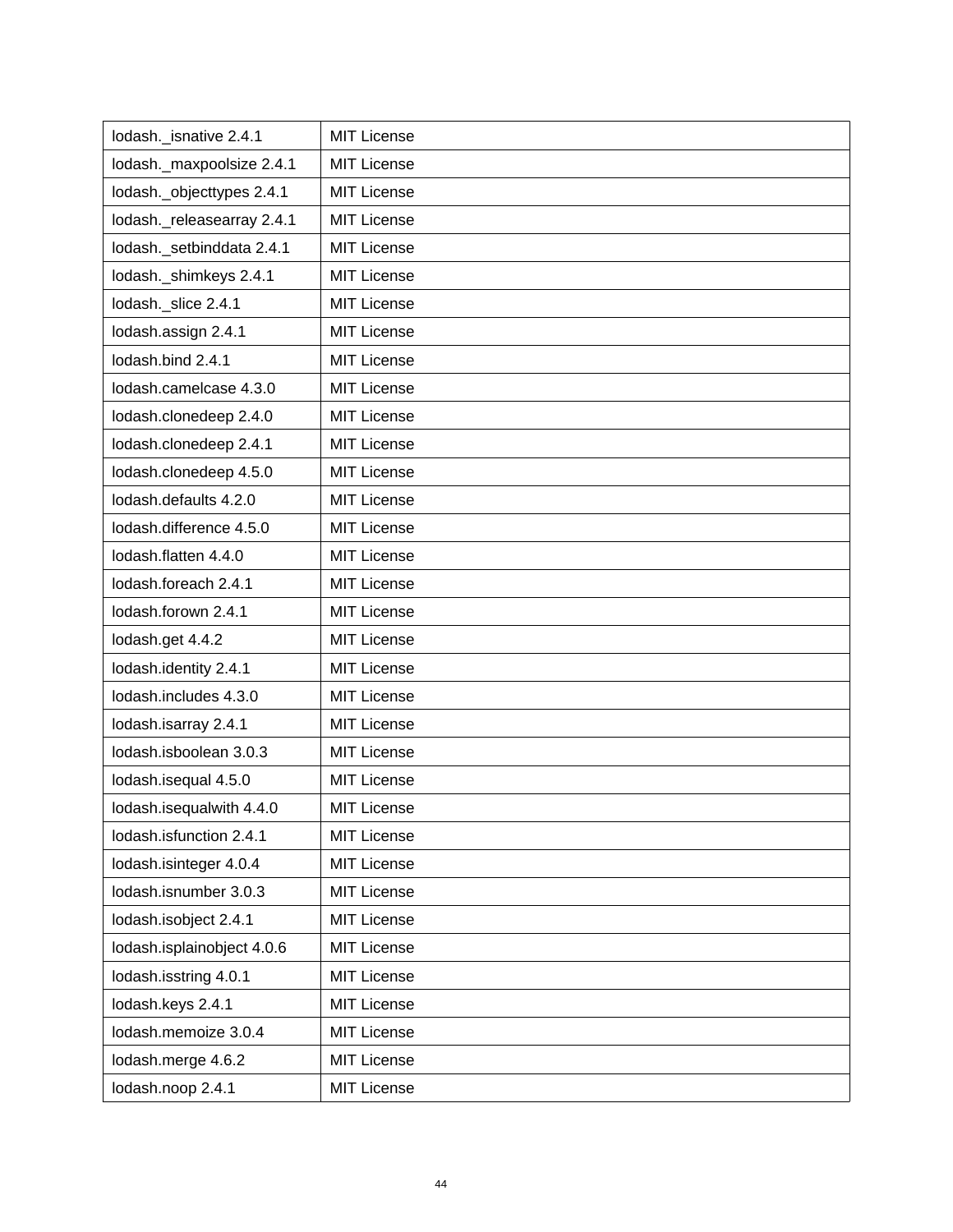| lodash.once 4.1.1                 | <b>MIT License</b>                      |
|-----------------------------------|-----------------------------------------|
| lodash.set 4.3.2                  | <b>MIT License</b>                      |
| lodash.support 2.4.1              | <b>MIT License</b>                      |
| lodash.truncate 4.4.2             | <b>MIT License</b>                      |
| lodash.union 4.6.0                | <b>MIT License</b>                      |
| log4js-node 6.3.0                 | Apache License 2.0                      |
| log4js-node 6.3.0+~cs8.3.10       | Apache License 2.0                      |
| lolex 1.3.2                       | BSD 3-clause "New" or "Revised" License |
| loose-envify 1.4.0                | <b>MIT License</b>                      |
| lowercase-keys 1.0.0              | <b>MIT License</b>                      |
| lowercase-keys 1.0.1              | <b>MIT License</b>                      |
| lowercase-keys 2.0.0              | <b>MIT License</b>                      |
| Iru-cache 5.1.1                   | <b>ISC License</b>                      |
| Iru-cache 6.0.0                   | <b>ISC License</b>                      |
| Iru-memoizer 2.1.4                | <b>MIT License</b>                      |
| Itgt 2.2.1                        | <b>MIT License</b>                      |
| luxon 1.26.0                      | <b>MIT License</b>                      |
| mafintosh/pump 1.0.3              | <b>MIT License</b>                      |
| mafintosh/pump 2.0.1              | <b>MIT License</b>                      |
| mafintosh/pump 3.0.0              | <b>MIT License</b>                      |
| magic-string 0.22.5               | <b>MIT License</b>                      |
| magic-string 0.25.7               | <b>MIT License</b>                      |
| make-dir 1.3.0                    | <b>MIT License</b>                      |
| make-dir 2.1.0                    | <b>MIT License</b>                      |
| make-dir 3.0.0                    | <b>MIT License</b>                      |
| make-dir 3.1.0                    | <b>MIT License</b>                      |
| make-fetch-happen 9.0.3           | <b>ISC License</b>                      |
| makeerror 1.0.11                  | BSD 3-clause "New" or "Revised" License |
| map-age-cleaner 0.1.3             | <b>MIT License</b>                      |
| map-cache 0.2.2                   | <b>MIT License</b>                      |
| map-visit 1.0.0                   | <b>MIT License</b>                      |
| math-random 1.0.4                 | <b>MIT License</b>                      |
| mathfn 1.2.0                      | <b>MIT License</b>                      |
| mathiasbynens/regenerate<br>1.4.0 | <b>MIT License</b>                      |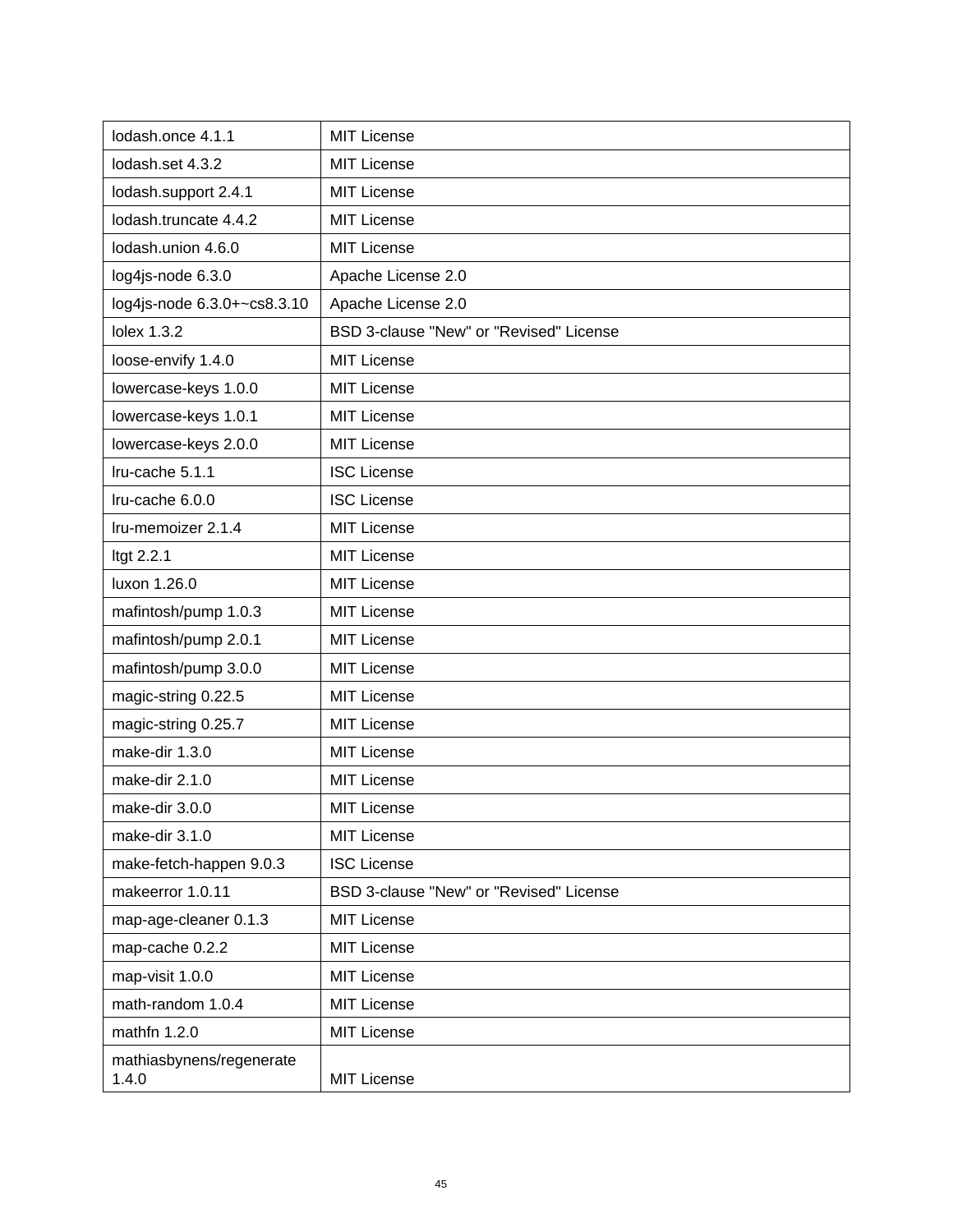| md5 2.3.0                     | BSD 3-clause "New" or "Revised" License |
|-------------------------------|-----------------------------------------|
| md5.js 1.3.5                  | <b>MIT License</b>                      |
| media-typer 0.3.0             | <b>MIT License</b>                      |
| mem 8.1.1                     | <b>MIT License</b>                      |
| memoize-one v5.1.1            | <b>MIT License</b>                      |
| memory-pager 1.5.0            | <b>MIT License</b>                      |
| merge-descriptors 1.0.1       | <b>MIT License</b>                      |
| merge-options 1.0.1           | <b>MIT License</b>                      |
| merge-source-map 1.0.4        | <b>MIT License</b>                      |
| merge-source-map 1.1.0        | <b>MIT License</b>                      |
| Merge-Stream 2.0.0            | <b>MIT License</b>                      |
| merge2 1.4.1                  | <b>MIT License</b>                      |
| mesh-winston 1.0.0            | <b>MIT License</b>                      |
| methods 1.1.2                 | <b>MIT License</b>                      |
| micromatch 3.1.10             | <b>MIT License</b>                      |
| micromatch 4.0.4              | <b>MIT License</b>                      |
| micromatch/braces 2.3.2       | <b>MIT License</b>                      |
| micromatch/braces 3.0.2       | <b>MIT License</b>                      |
| mikaelbr/node-notifier v8.0.2 | <b>MIT License</b>                      |
| mikeal/aws-sign 0.7.0         | Apache License 2.0                      |
| mikeal/oauth-sign 0.9.0       | Apache License 2.0                      |
| miller-rabin 4.0.1            | <b>MIT License</b>                      |
| mime 1.4.1                    | <b>MIT License</b>                      |
| mime 1.6.0                    | <b>MIT License</b>                      |
| mime 2.5.2                    | <b>MIT License</b>                      |
| mime-db 1.33.0                | <b>MIT License</b>                      |
| mime-db 1.46.0                | <b>MIT License</b>                      |
| mime-db v1.40.0               | <b>MIT License</b>                      |
| mime-db v1.44.0               | <b>MIT License</b>                      |
| mime-db v1.48.0               | <b>MIT License</b>                      |
| mimic-fn 2.1.0                | <b>MIT License</b>                      |
| mimic-fn $3.1.0$              | <b>MIT License</b>                      |
| mimic-response 1.0.1          | <b>MIT License</b>                      |
| mimic-response 2.1.0          | <b>MIT License</b>                      |
| mimic-response 3.1.0          | MIT License                             |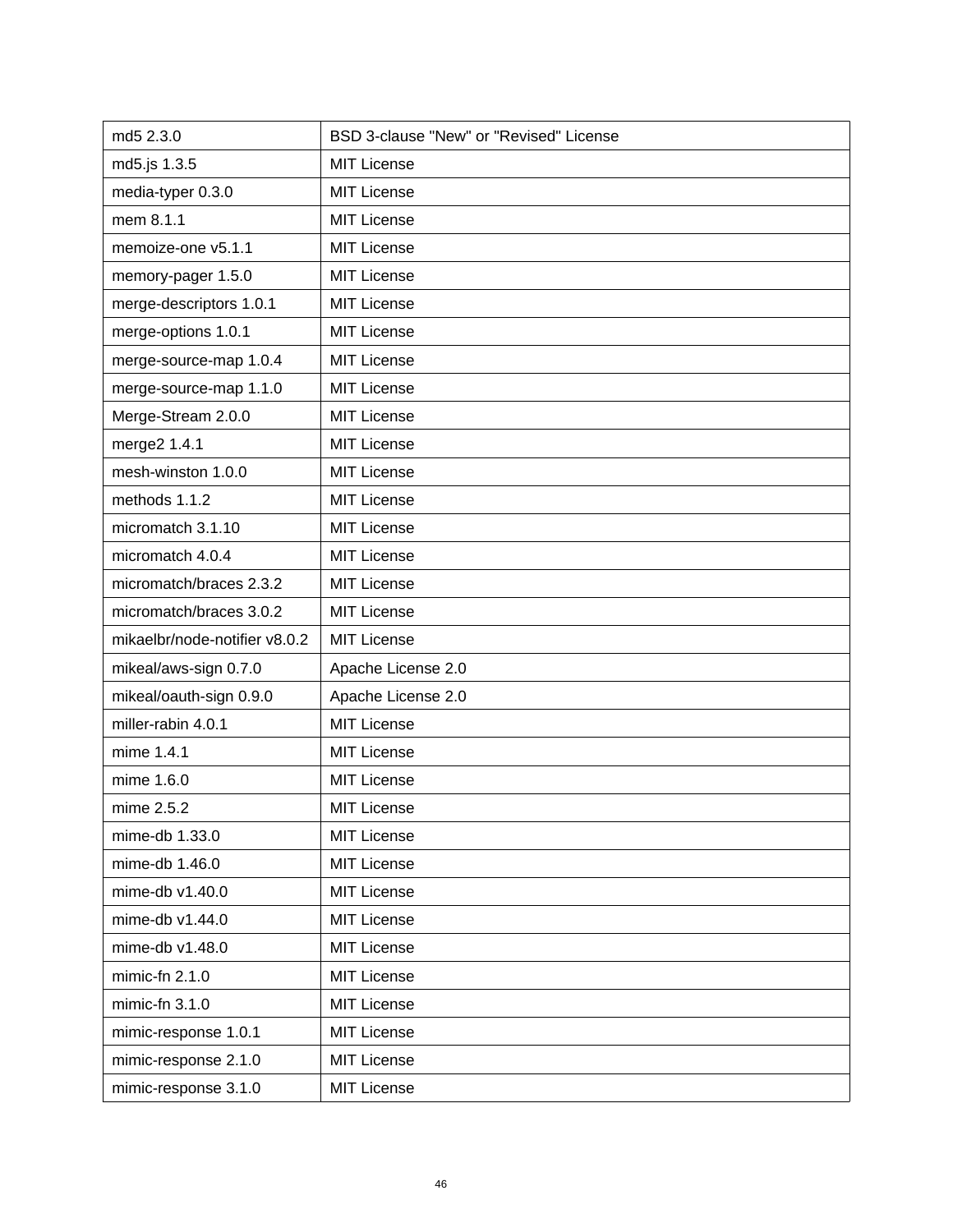| mini-create-react-context<br>0.4.0       | <b>MIT License</b> |
|------------------------------------------|--------------------|
| minimalistic-assert 1.0.1                | <b>ISC License</b> |
| minimalistic-crypto-utils<br>1.0.1       | <b>MIT License</b> |
| minimatch 3.0.4                          | <b>ISC License</b> |
| minimist 1.2.5                           | <b>MIT License</b> |
| minimist 1.2.5+~cs5.3.1                  | <b>MIT License</b> |
| minipass v3.1.3                          | <b>ISC License</b> |
| minipass-collect 1.0.2                   | <b>ISC License</b> |
| minipass-fetch 1.3.3                     | <b>MIT License</b> |
| minipass-flush 1.0.5                     | <b>ISC License</b> |
| minipass-json-stream 1.0.1               | <b>MIT License</b> |
| minipass-pipeline 1.2.4                  | <b>ISC License</b> |
| minipass-sized 1.0.3                     | <b>ISC License</b> |
| minizlib v2.1.2                          | <b>MIT License</b> |
| mixin-deep 1.3.2                         | <b>MIT License</b> |
| mkdirp-classic 0.5.3                     | <b>MIT License</b> |
| mock-aws 1.2.3                           | <b>ISC License</b> |
| module-deps 4.1.1                        | <b>MIT License</b> |
| Moment JavaScript Date<br>Library 2.29.1 | <b>MIT License</b> |
| moment-timezone 0.5.33                   | <b>MIT License</b> |
| MongoDB 4.4.6                            | Apache License 2.0 |
| Mongoose 5.13.2                          | <b>MIT License</b> |
| mongoose-legacy-pluralize<br>1.0.2       | Apache License 2.0 |
| mpath 0.8.3                              | <b>MIT License</b> |
| ms 2.0.0                                 | <b>MIT License</b> |
| ms 2.1.1                                 | <b>MIT License</b> |
| ms 2.1.2                                 | <b>MIT License</b> |
| ms 2.1.3                                 | <b>MIT License</b> |
| ms.js 2.0.0                              | <b>MIT License</b> |
| ms.js 2.1.1                              | <b>MIT License</b> |
| ms.js 2.1.2                              | <b>MIT License</b> |
| ms.js 2.1.3                              | <b>MIT License</b> |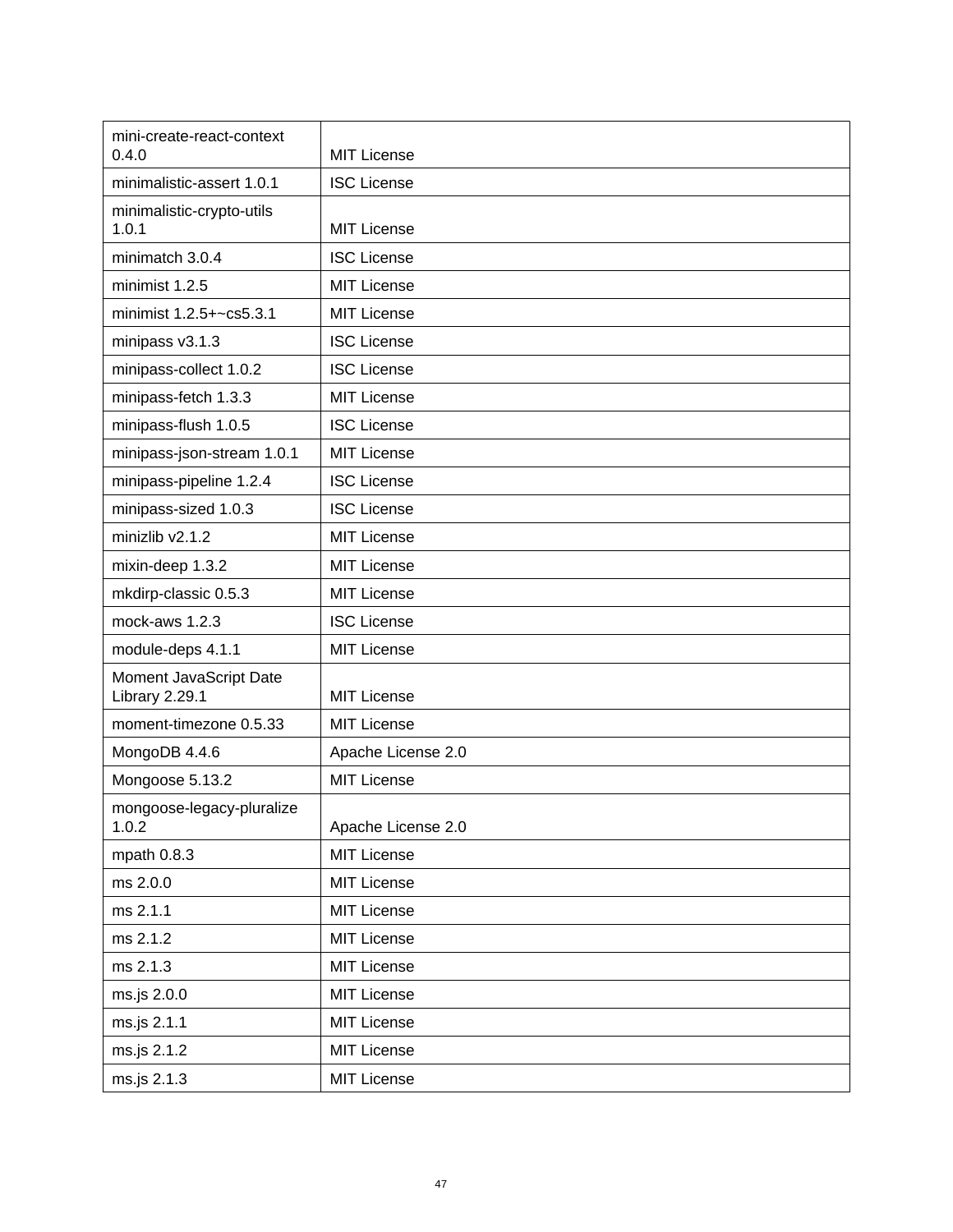| msal 1.4.9                            | <b>MIT License</b>                      |
|---------------------------------------|-----------------------------------------|
| multer 20181023-snapshot-4<br>7b0a1b1 | <b>MIT License</b>                      |
| multer v1.4.2                         | <b>MIT License</b>                      |
| multimatch v5.0.0                     | <b>MIT License</b>                      |
| multistream 2.1.1                     | <b>MIT License</b>                      |
| nan v2.14.2                           | <b>MIT License</b>                      |
| nanoid 3.1.23                         | <b>MIT License</b>                      |
| nanomatch 1.2.13                      | <b>MIT License</b>                      |
| napi-build-utils 1.0.2                | <b>MIT License</b>                      |
| napi-macros 2.0.0                     | <b>MIT License</b>                      |
| native-promise-only 0.8.1             | <b>MIT License</b>                      |
| natural-compare 1.4.0                 | <b>MIT License</b>                      |
| Negotiator 0.6.1                      | <b>MIT License</b>                      |
| Negotiator 0.6.2                      | <b>MIT License</b>                      |
| neo-async 2.6.2                       | <b>MIT License</b>                      |
| netmask 2.0.2                         | <b>MIT License</b>                      |
| nice-try 1.0.5                        | <b>MIT License</b>                      |
|                                       |                                         |
| nise 5.1.0                            | BSD 3-clause "New" or "Revised" License |
| Node LevelUP v5.0.0                   | <b>MIT License</b>                      |
| node-abi v2.21.0                      | <b>MIT License</b>                      |
| node-abstract-leveldown<br>V7.0.0     | <b>MIT License</b>                      |
| node-addon-api 3.1.0                  | <b>MIT License</b>                      |
| node-archiver 5.3.0                   | <b>MIT License</b>                      |
| node-assert-plus 1.0.0                | MIT License                             |
| node-browser-resolve 1.11.3           | <b>MIT License</b>                      |
| node-browserify 13.3.0                | <b>MIT License</b>                      |
| node-browserify 14.5.0                | <b>MIT License</b>                      |
| node-browserify-des 1.0.2             | MIT License                             |
| node-buffer-equal 0.0.1               | <b>MIT License</b>                      |
| node-commondir 1.0.1                  | MIT License                             |
| node-concat-map 0.0.1                 | <b>MIT License</b>                      |
| node-cookie v0.4.0                    | <b>MIT License</b>                      |
| node-cookie-signature 1.0.6           | <b>MIT License</b>                      |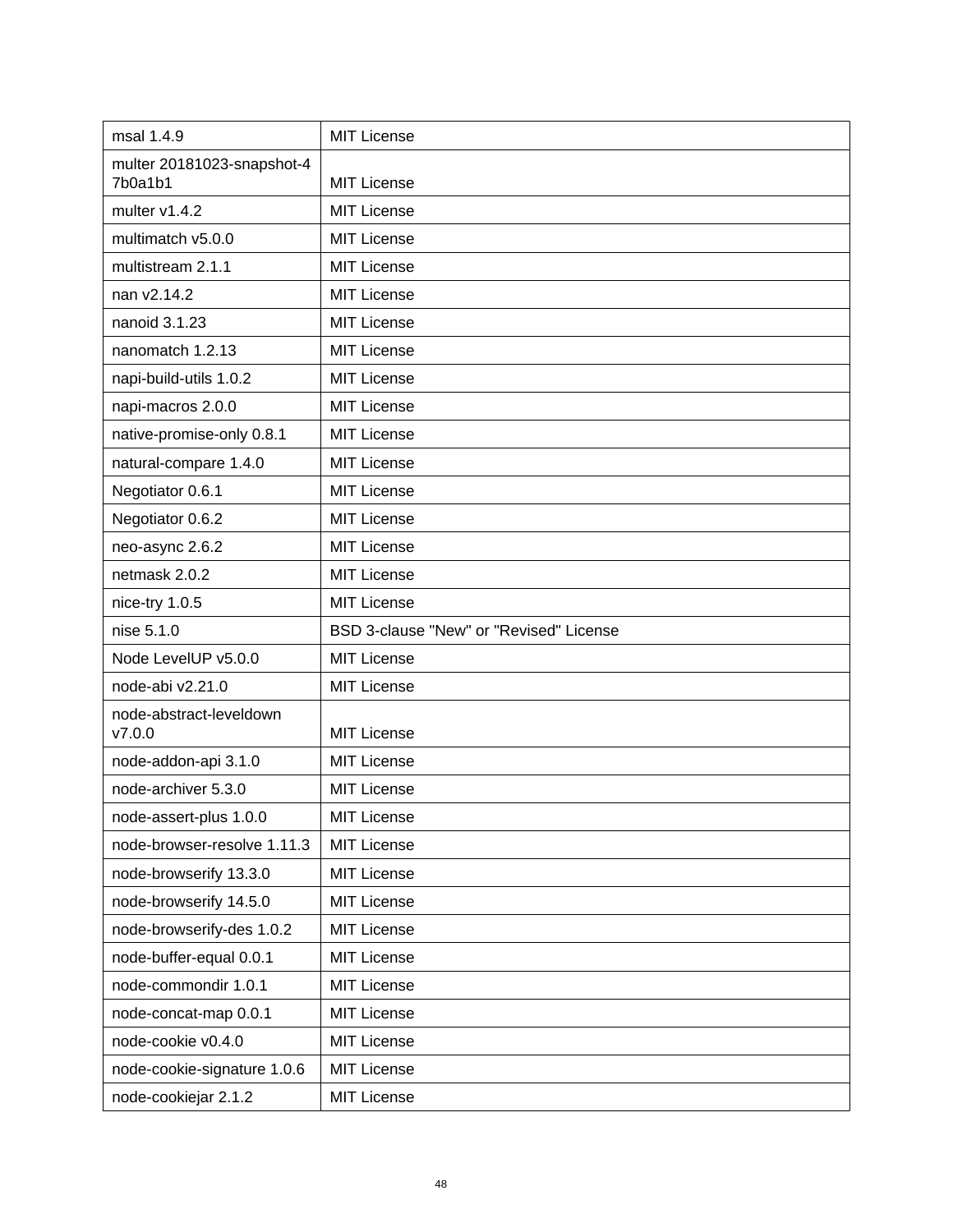| node-cors v2.8.5           | <b>MIT License</b>                      |
|----------------------------|-----------------------------------------|
| node-cross-spawn 6.0.5     | <b>MIT License</b>                      |
| node-cross-spawn 7.0.3     | <b>MIT License</b>                      |
| node-dashdash 1.14.1       | <b>MIT License</b>                      |
| node-error-ex 1.3.2        | <b>MIT License</b>                      |
| node-falafel 2.2.4         | <b>MIT License</b>                      |
| node-fetch v2.6.1          | <b>MIT License</b>                      |
| node-forge 0.10.0          | BSD 3-clause "New" or "Revised" License |
| node-ftp 0.3.10            | <b>MIT License</b>                      |
| node-glob v7.1.4           | <b>ISC License</b>                      |
| node-glob v7.1.6           | <b>ISC License</b>                      |
| node-graceful-fs 4.1.15    | <b>ISC License</b>                      |
| node-graceful-fs v4.2.4    | <b>ISC License</b>                      |
| node-gyp v7.1.2            | <b>MIT License</b>                      |
| node-gyp-build 4.2.3       | <b>MIT License</b>                      |
| node-http-signature 1.2.0  | <b>MIT License</b>                      |
| node-ini 1.3.8             | <b>ISC License</b>                      |
| node-ini 2.0.0             | <b>ISC License</b>                      |
| node-int64 0.4.0           | <b>MIT License</b>                      |
| node-ip 1.1.5              | <b>MIT License</b>                      |
| node-jsonfile 4.0.0        | <b>MIT License</b>                      |
| node-jsonfile 6.1.0        | <b>MIT License</b>                      |
| node-jws 3.2.2             | <b>MIT License</b>                      |
| node-jws 4.0.0             | <b>MIT License</b>                      |
| node-leveldown 6.0.0       | <b>MIT License</b>                      |
| node-Iru-cache 4.0.2       | <b>ISC License</b>                      |
| node-Iru-cache 5.1.1       | <b>ISC License</b>                      |
| node-Iru-cache 6.0.0       | <b>ISC License</b>                      |
| node-mimic-response 3.1.0  | <b>Expat License</b>                    |
| node-mkdirp 0.5.5          | <b>MIT License</b>                      |
| node-mkdirp 1.0.4          | <b>MIT License</b>                      |
| node-modules-regexp 1.0.0  | <b>MIT License</b>                      |
| node-mongodb-native 3.6.8  | Apache License 2.0                      |
| node-mongodb-native v3.6.6 | Apache License 2.0                      |
| node-open 7.4.2            | <b>MIT License</b>                      |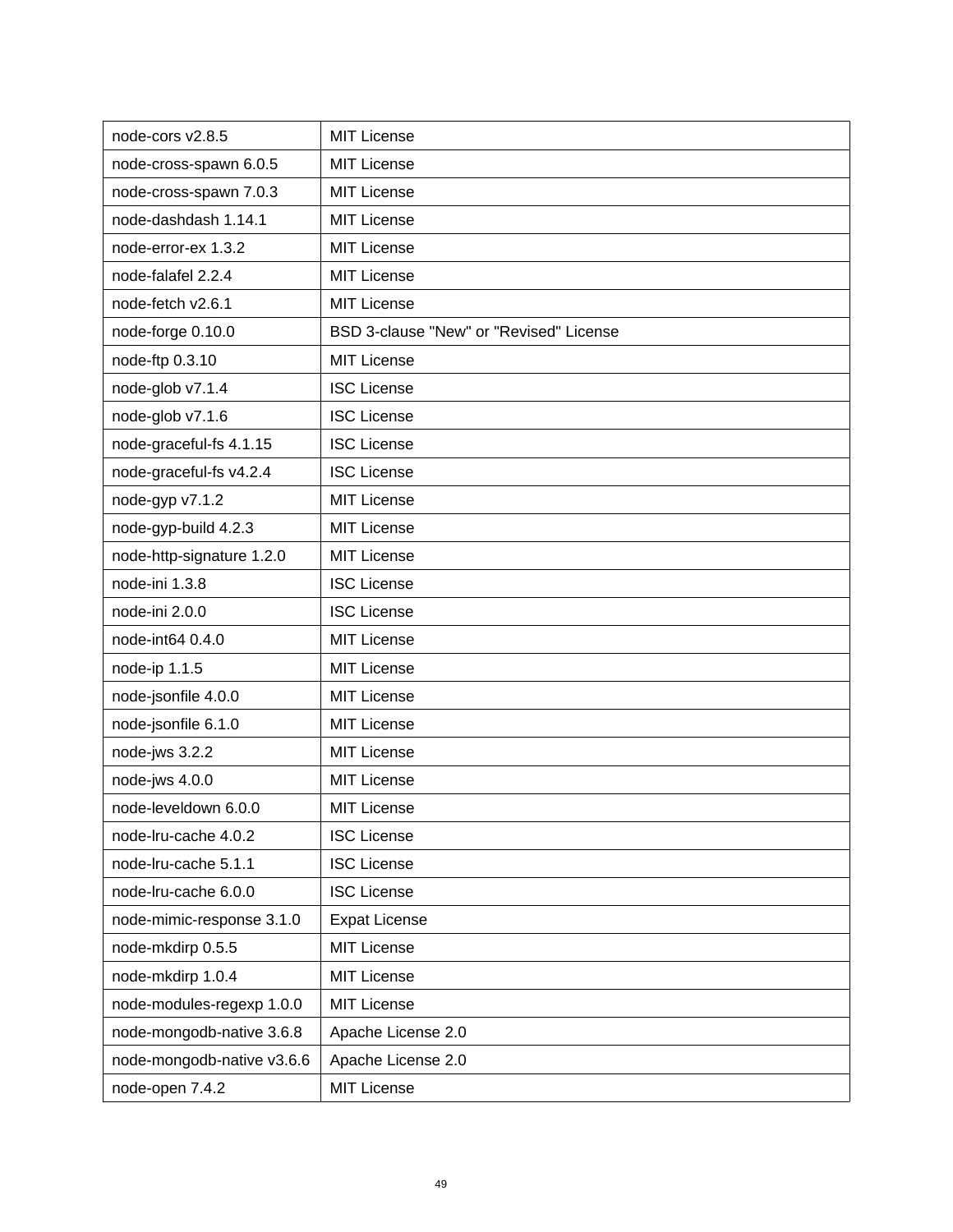| node-parents 1.0.1                         | <b>MIT License</b> |
|--------------------------------------------|--------------------|
| node-process 0.11.10                       | <b>MIT License</b> |
| node-progress 2.0.3                        | <b>MIT License</b> |
| node-releases 1.1.73                       | <b>MIT License</b> |
| node-releases v1.1.71                      | <b>MIT License</b> |
| node-semver 5.5.0                          | <b>ISC License</b> |
| node-semver 5.7.0                          | <b>ISC License</b> |
| node-semver 5.7.1                          | <b>ISC License</b> |
| node-semver 6.3.0                          | <b>ISC License</b> |
| node-semver 7.3.2                          | <b>ISC License</b> |
| node-semver 7.3.5                          | <b>ISC License</b> |
| node-shell-quote 1.7.2                     | <b>MIT License</b> |
| node-source-map-support<br>v0.5.19         | <b>MIT License</b> |
| node-stack-trace 0.0.10                    | <b>MIT License</b> |
| node-syntax-error 1.4.0                    | <b>MIT License</b> |
| node-tunnel 0.0.6                          | <b>MIT License</b> |
| node-url 0.10.3                            | <b>MIT License</b> |
| node-url 0.11.0                            | <b>MIT License</b> |
| node-uuid 3.3.2                            | <b>MIT License</b> |
| node-uuid 3.4.0                            | <b>MIT License</b> |
| node-uuid 8.3.2                            | <b>MIT License</b> |
|                                            |                    |
| node-xml2js 0.4.19                         | <b>MIT License</b> |
| node-xml2js 0.4.23                         | MIT License        |
| node-xml2js 20180615-snap<br>shot-0f0a2980 | MIT License        |
| nodeca/pako 0.2.9                          | <b>MIT License</b> |
| nodeca/pako 1.0.11                         | <b>MIT License</b> |
| nodejs Deprecate 1.1.1                     | MIT License        |
| nodejs Deprecate 1.1.2                     | <b>MIT License</b> |
| nodejs-asn1 0.2.4                          | MIT License        |
| nodejs-exit 0.1.2                          | <b>MIT License</b> |
| nodejs-walker 1.0.7                        | Apache License 2.0 |
| nodejs/string_decoder<br>0.10.31           | <b>MIT License</b> |
| nodejs/string_decoder 1.0.3                | <b>MIT License</b> |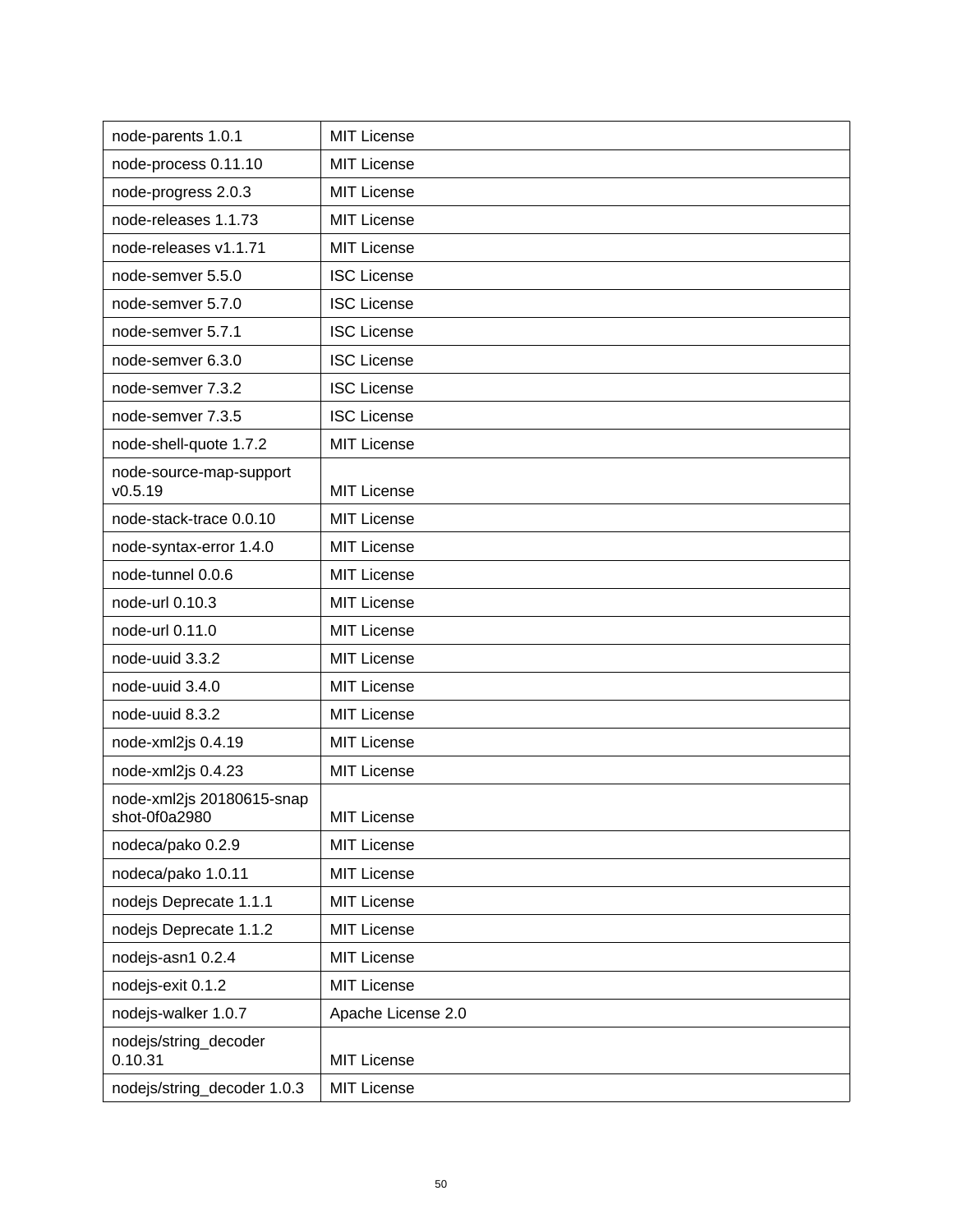| nodejs/string_decoder 1.1.1        | <b>MIT License</b>                       |
|------------------------------------|------------------------------------------|
| nodejs/string_decoder 1.2.0        | <b>MIT License</b>                       |
| noop-logger 0.1.1                  | <b>MIT License</b>                       |
| nopt 1.0.10                        | <b>MIT License</b>                       |
| nopt v5.0.0                        | <b>ISC License</b>                       |
| normalize-package-data             |                                          |
| 2.5.0                              | <b>BSD 2-clause "Simplified" License</b> |
| normalize-path 2.1.1               | <b>MIT License</b>                       |
| normalize-path 3.0.0               | <b>MIT License</b>                       |
| npm-bundled 1.1.2                  | <b>ISC License</b>                       |
| npm-check-updates 11.8.2           | Apache License 2.0                       |
| npm-install-checks 4.0.0           | BSD 2-clause "Simplified" License        |
| npm-normalize-package-bin<br>1.0.1 | <b>ISC License</b>                       |
| npm-package-arg v8.1.5             | <b>ISC License</b>                       |
| npm-packlist 2.2.2                 | <b>ISC License</b>                       |
| npm-pick-manifest 6.1.1            | <b>ISC License</b>                       |
| npm-registry-fetch 11.0.0          | <b>ISC License</b>                       |
| npm-run-path 2.0.2                 | <b>MIT License</b>                       |
| npm-run-path 4.0.1                 | <b>MIT License</b>                       |
| npmlog 4.1.2                       | <b>ISC License</b>                       |
| number-is-nan 1.0.1                | <b>MIT License</b>                       |
| numbered 1.1.0                     | <b>MIT License</b>                       |
| numeral 2.0.6                      | <b>MIT License</b>                       |
| Numeral-js 2.0.6                   | <b>MIT License</b>                       |
| nwmatcher 1.4.4                    | <b>MIT License</b>                       |
| nwsapi 2.2.0                       | <b>MIT License</b>                       |
| object-assign 4.1.1                | <b>MIT License</b>                       |
| object-hash 2.0.3                  | <b>MIT License</b>                       |
| object-inspect 1.4.1               | <b>MIT License</b>                       |
| object-inspect v1.10.3             | MIT License                              |
| object-inspect v1.9.0              | <b>MIT License</b>                       |
| object-is 1.0.1                    | <b>MIT License</b>                       |
| object-keys 1.1.1                  | <b>MIT License</b>                       |
| object-visit 1.0.1                 | <b>MIT License</b>                       |
| object.entries 1.1.2               | <b>MIT License</b>                       |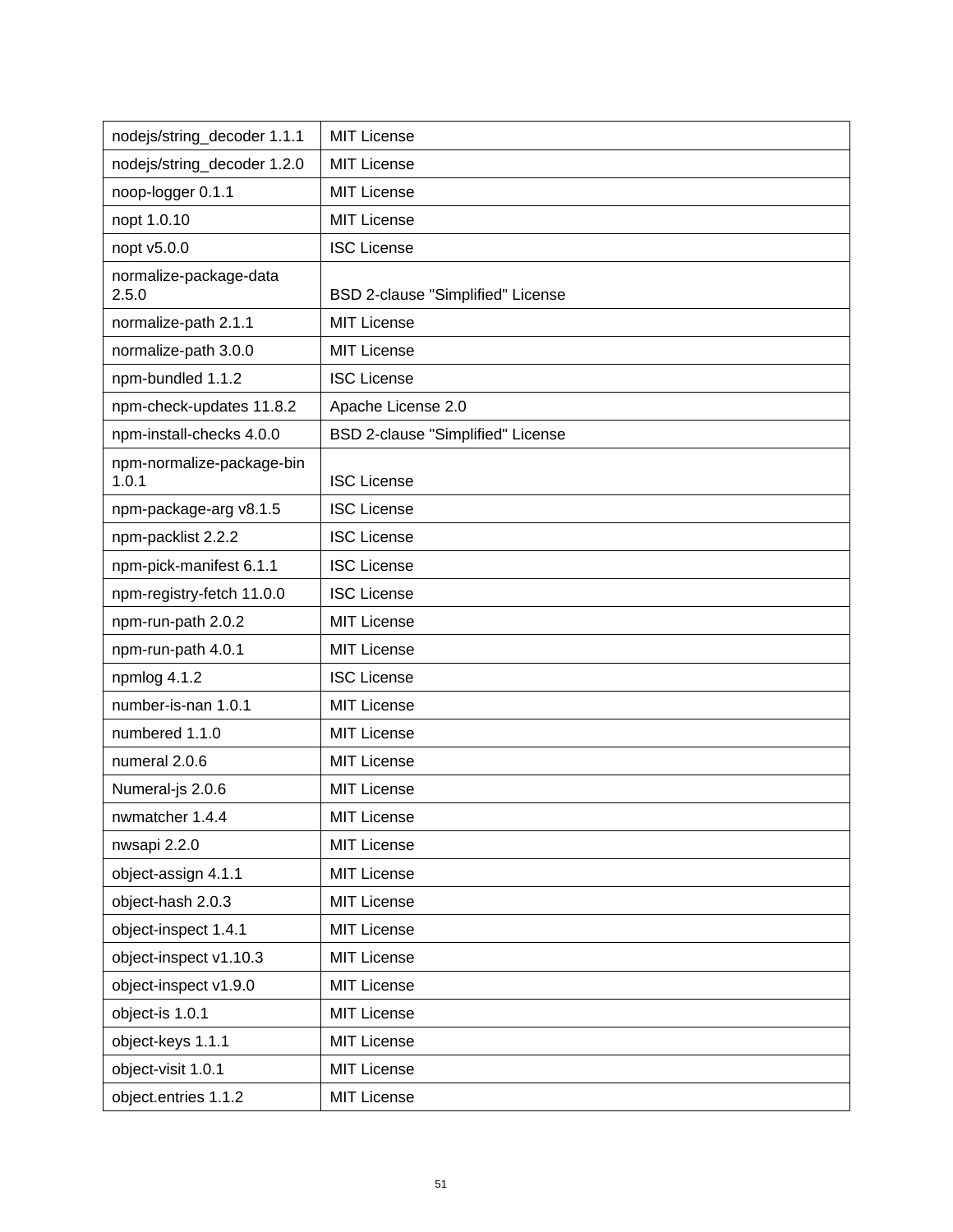| object.entries 1.1.3                 | <b>MIT License</b> |
|--------------------------------------|--------------------|
| object.pick 1.3.0                    | <b>MIT License</b> |
| object.values 1.1.3                  | <b>MIT License</b> |
| on-finished 2.3.0                    | <b>MIT License</b> |
| on-headers 1.0.2                     | <b>MIT License</b> |
| on-net-listen 1.1.2                  | <b>MIT License</b> |
| openapi-specification 3.0.3          | Apache License 2.0 |
| opn v5.5.0                           | <b>MIT License</b> |
| optional-require 1.0.3               | Apache License 2.0 |
| optionator 0.8.3                     | <b>MIT License</b> |
| optionator 0.9.1                     | <b>MIT License</b> |
| org.webjars.npm:har-schem<br>a 2.0.0 | <b>ISC License</b> |
| os-browserify 0.1.2                  | <b>MIT License</b> |
| os-browserify 0.3.0                  | <b>MIT License</b> |
| os-tmpdir 1.0.2                      | <b>MIT License</b> |
| p-cancelable 0.4.1                   | <b>MIT License</b> |
| p-cancelable 1.1.0                   | <b>MIT License</b> |
| p-cancelable 2.0.0                   | <b>MIT License</b> |
| p-defer 1.0.0                        | <b>MIT License</b> |
| p-each-series 2.2.0                  | <b>MIT License</b> |
| p-event 2.3.1                        | <b>MIT License</b> |
| p-finally 1.0.0                      | <b>MIT License</b> |
| p-is-promise 1.1.0                   | <b>MIT License</b> |
| p-limit 1.3.0                        | <b>MIT License</b> |
| p-limit 2.2.1                        | <b>MIT License</b> |
| p-limit 2.3.0                        | <b>MIT License</b> |
| p-limit 3.1.0                        | <b>MIT License</b> |
| p-locate 2.0.0                       | <b>MIT License</b> |
| p-locate 3.0.0                       | <b>MIT License</b> |
| p-locate 4.1.0                       | <b>MIT License</b> |
| p-locate v5.0.0                      | <b>MIT License</b> |
| p-map 2.1.0                          | <b>MIT License</b> |
| p-map 4.0.0                          | <b>MIT License</b> |
| p-timeout 2.0.1                      | <b>MIT License</b> |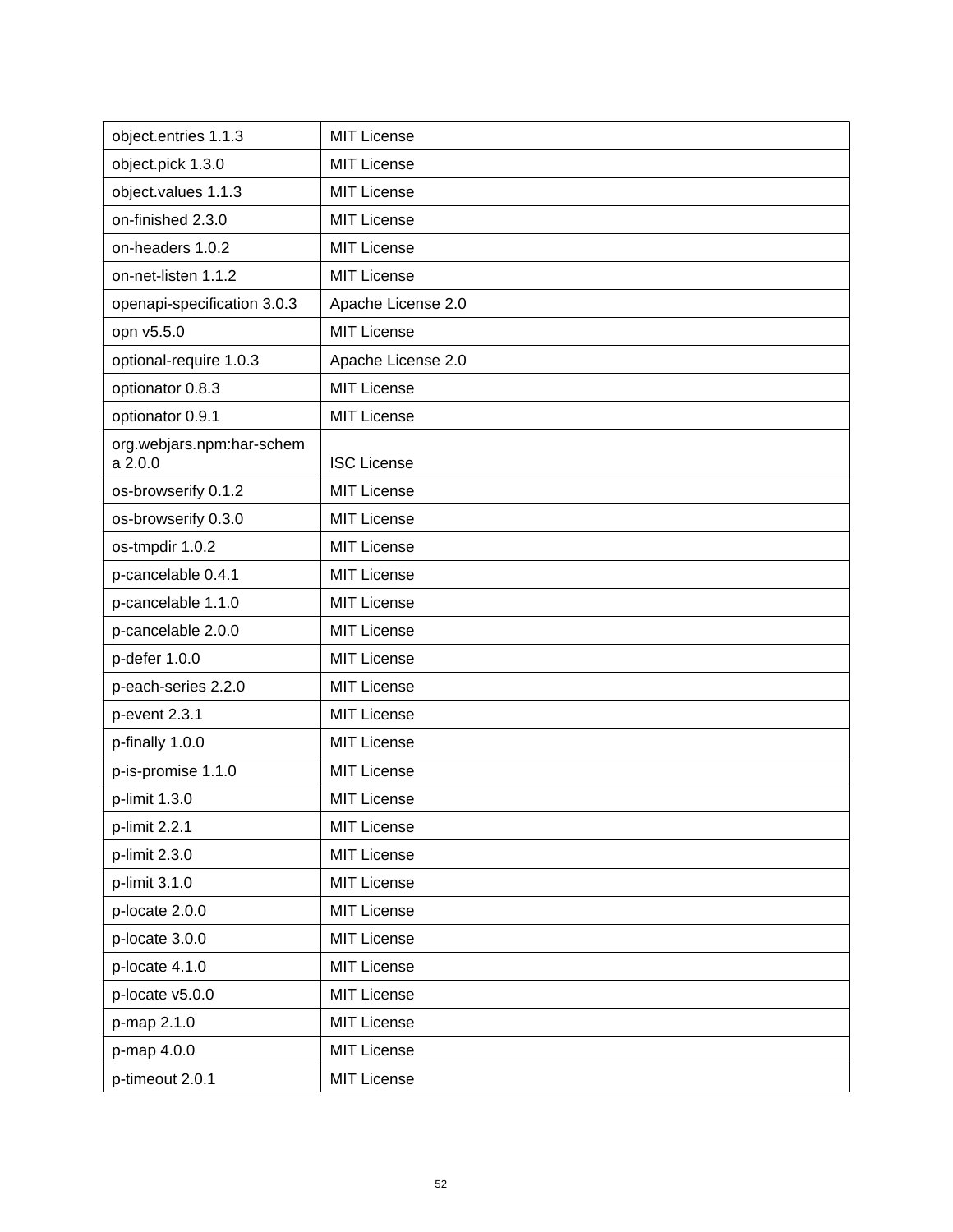| p-try 1.0.0            | <b>MIT License</b>                                           |
|------------------------|--------------------------------------------------------------|
| p-try 2.2.0            | <b>MIT License</b>                                           |
| pac-proxy-agent 4.1.0  | <b>MIT License</b>                                           |
| pac-resolver 4.2.0     | <b>MIT License</b>                                           |
| package-json v6.5.0    | MIT License                                                  |
| pacote 11.3.3          | <b>ISC License</b>                                           |
| pacote 11.3.4          | <b>ISC License</b>                                           |
| parent-module 1.0.1    | <b>MIT License</b>                                           |
| parse-asn1 5.1.6       | <b>ISC License</b>                                           |
| parse-github-url 1.0.2 | <b>MIT License</b>                                           |
| parse-json 4.0.0       | <b>MIT License</b>                                           |
| parse-json 5.0.1       | <b>MIT License</b>                                           |
| parse-json v5.1.0      | <b>MIT License</b>                                           |
| parse5 1.5.1           | <b>MIT License</b>                                           |
| parse5 6.0.1           | <b>MIT License</b>                                           |
| parseurl 1.3.3         | <b>MIT License</b>                                           |
| pascalcase 0.1.1       | <b>MIT License</b>                                           |
| path-browserify 0.0.1  | MIT License                                                  |
| path-case 3.0.4        | <b>MIT License</b>                                           |
| path-exists 3.0.0      | <b>MIT License</b>                                           |
| path-exists 4.0.0      | <b>MIT License</b>                                           |
| path-is-absolute 1.0.1 | <b>MIT License</b>                                           |
| path-is-inside 1.0.2   | (MIT License OR Do What The F*ck You Want To Public License) |
| path-key 2.0.1         | <b>MIT License</b>                                           |
| path-key 3.1.1         | <b>MIT License</b>                                           |
| path-loader v1.0.10    | <b>MIT License</b>                                           |
| path-platform 0.11.15  | <b>MIT License</b>                                           |
| path-type 3.0.0        | <b>MIT License</b>                                           |
| path-type 4.0.0        | <b>MIT License</b>                                           |
| PEM 1.14.4             | <b>MIT License</b>                                           |
| pend 1.2.0             | <b>MIT License</b>                                           |
| perf-sym 2.0.3         | <b>MIT License</b>                                           |
| performance-now 2.1.0  | <b>MIT License</b>                                           |
| pgte/nock 13.1.1       | <b>MIT License</b>                                           |
| picomatch 2.2.2        | <b>MIT License</b>                                           |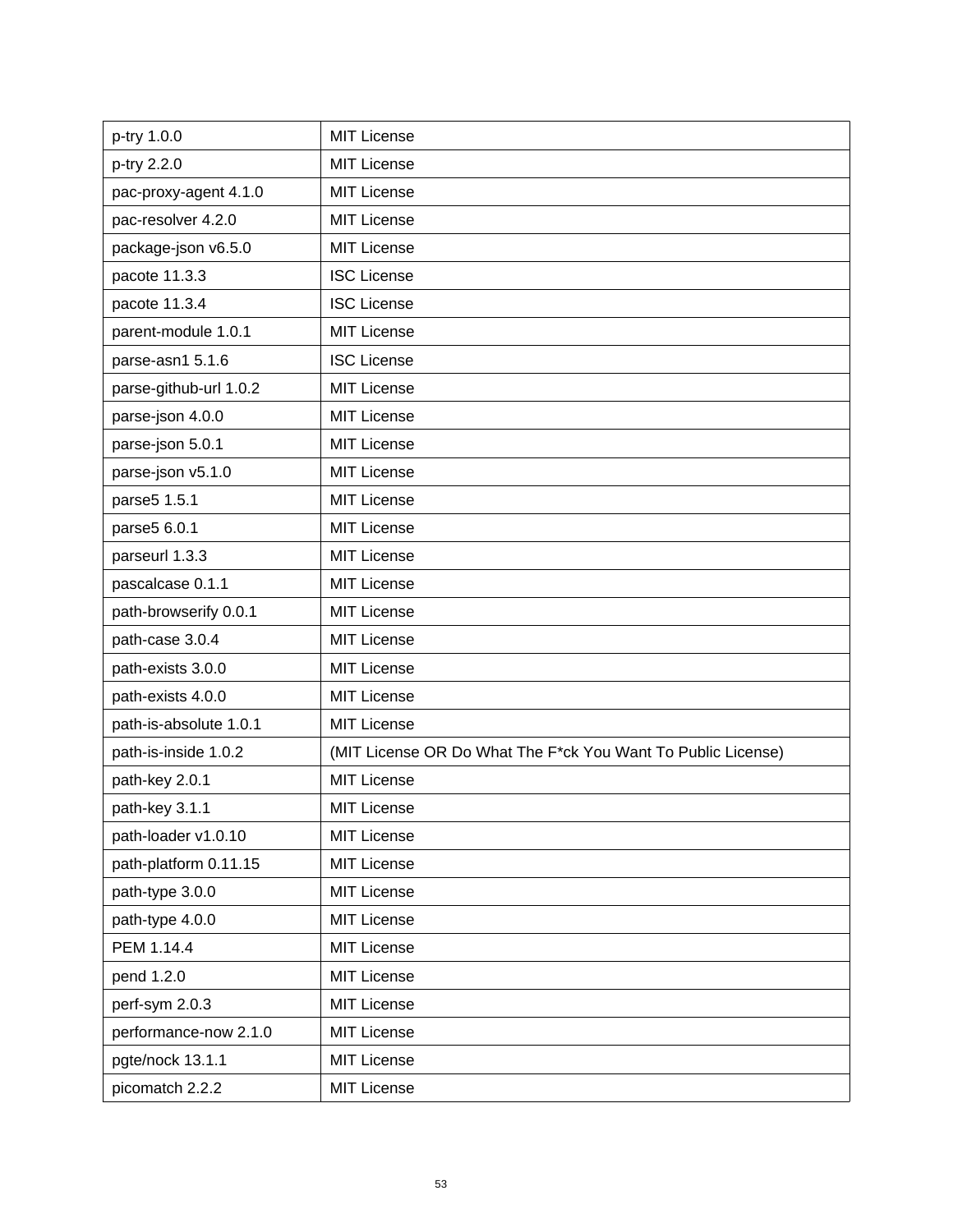| picomatch 2.3.0                            | <b>MIT License</b> |
|--------------------------------------------|--------------------|
| pify 2.3.0                                 | <b>MIT License</b> |
| pify 3.0.0                                 | <b>MIT License</b> |
| pify 4.0.1                                 | <b>MIT License</b> |
| pinkie-promise 2.0.1                       | <b>MIT License</b> |
| pirates 4.0.1                              | <b>MIT License</b> |
| pkg-dir 2.0.0                              | <b>MIT License</b> |
| pkg-dir 4.2.0                              | <b>MIT License</b> |
| pkg-up 2.0.0                               | <b>MIT License</b> |
| please-upgrade-node 3.2.0                  | <b>MIT License</b> |
| popper.js 1.16.1                           | <b>MIT License</b> |
| posix-character-classes<br>0.1.1           | <b>MIT License</b> |
| PostCSS 8.2.15                             | <b>MIT License</b> |
| postcss-modules 4.0.0                      | <b>MIT License</b> |
| postcss-modules-extract-imp<br>orts 3.0.0  | <b>ISC License</b> |
| postcss-modules-local-by-de<br>fault 4.0.0 | <b>MIT License</b> |
| postcss-modules-scope<br>3.0.0             | <b>ISC License</b> |
| postcss-modules-values<br>4.0.0            | <b>ISC License</b> |
| postcss-selector-parser<br>v6.0.6          | <b>MIT License</b> |
| postcss-value-parser 4.1.0                 | <b>MIT License</b> |
| prebuild-install 6.1.1                     | <b>MIT License</b> |
| prelude-ls 1.1.2                           | <b>MIT License</b> |
| prelude-ls 1.2.1                           | <b>MIT License</b> |
| prepend-http 2.0.0                         | <b>MIT License</b> |
| pretty-format 26.6.2                       | <b>MIT License</b> |
| pretty-format 27.0.6                       | <b>MIT License</b> |
| pretty-trace 0.3.1                         | <b>MIT License</b> |
| printj 1.1.2                               | Apache License 2.0 |
| private 0.1.8                              | <b>MIT License</b> |
| process-nextick-args 1.0.7                 | <b>MIT License</b> |
| process-nextick-args v2.0.1                | <b>MIT License</b> |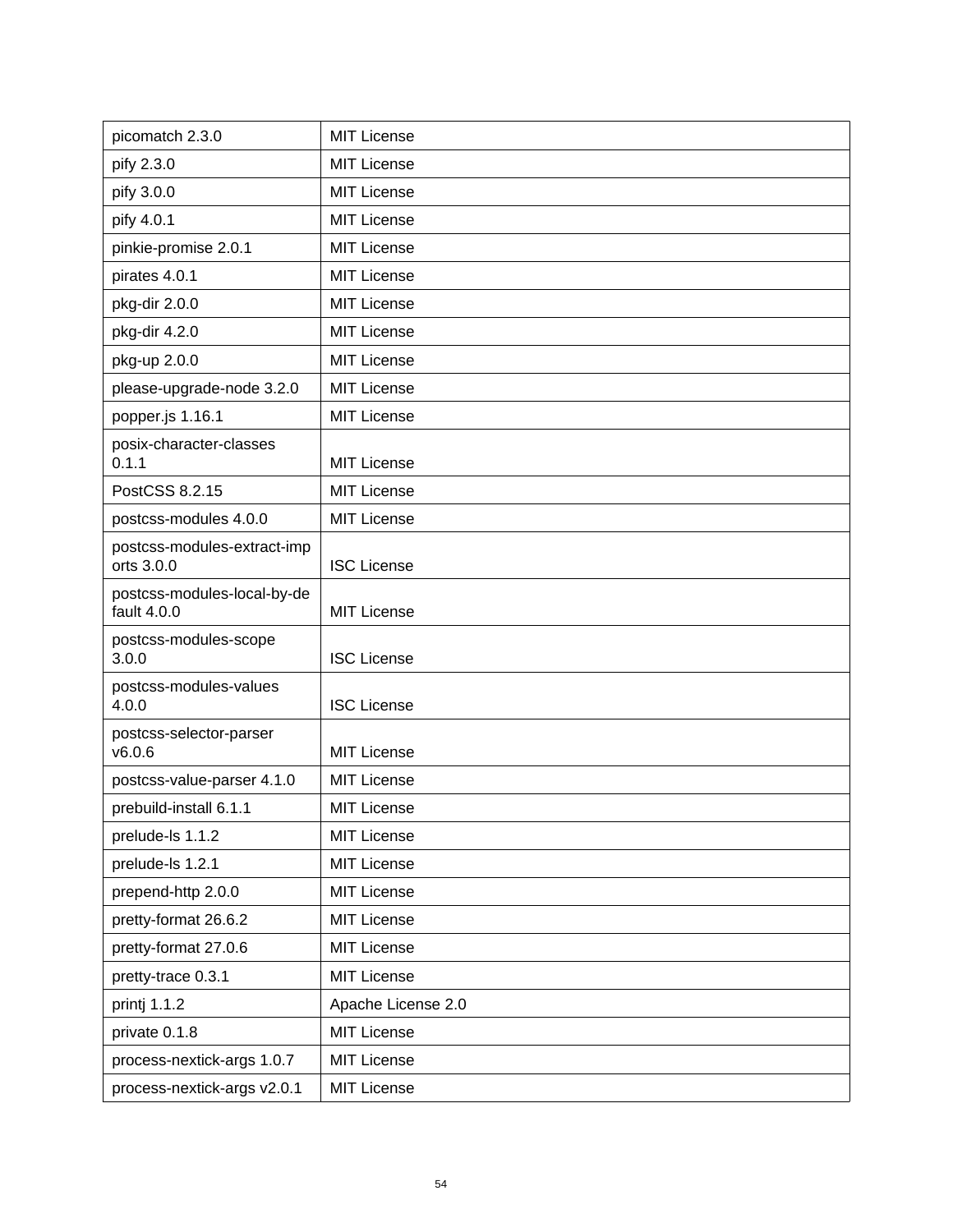| promise-inflight 1.0.1            | <b>ISC License</b>                      |
|-----------------------------------|-----------------------------------------|
| promise-queue 2.2.5               | <b>MIT License</b>                      |
| promise-retry 2.0.1               | <b>MIT License</b>                      |
| prompts 2.4.1                     | <b>MIT License</b>                      |
| prop-types 15.7.2                 | <b>MIT License</b>                      |
| prop-types-exact 1.2.0            | <b>MIT License</b>                      |
| propagate 2.0.1                   | <b>MIT License</b>                      |
| protocol-buffers 3.2.1            | <b>MIT License</b>                      |
| protocol-buffers-schema<br>v3.5.1 | <b>MIT License</b>                      |
| proxy-addr v2.0.5                 | <b>MIT License</b>                      |
| proxy-agent 4.0.1                 | <b>MIT License</b>                      |
| proxy-from-env 1.1.0              | <b>MIT License</b>                      |
| prr 1.0.1                         | <b>MIT License</b>                      |
| pseudomap 1.0.2                   | <b>ISC License</b>                      |
| psl 1.8.0                         | <b>MIT License</b>                      |
| pstree.remy 1.1.8                 | <b>MIT License</b>                      |
| public-encrypt v4.0.3             | <b>MIT License</b>                      |
| pumpify 1.5.1                     | <b>MIT License</b>                      |
| pumpify v2.0.1                    | <b>MIT License</b>                      |
| punycode 1.3.2                    | <b>MIT License</b>                      |
| punycode 2.1.1                    | <b>MIT License</b>                      |
| Punycode.js 1.3.2                 | <b>MIT License</b>                      |
| Punycode.js v2.1.1                | <b>MIT License</b>                      |
| pupa 2.1.0                        | <b>MIT License</b>                      |
| pupa 2.1.1                        | <b>MIT License</b>                      |
| Qix-/color-convert 1.9.2          | <b>MIT License</b>                      |
| Qix-/color-convert 1.9.3          | <b>MIT License</b>                      |
| Qix-/color-convert 2.0.1          | <b>MIT License</b>                      |
| qs - QS Querystring 6.5.1         | BSD 3-clause "New" or "Revised" License |
| qs - QS Querystring 6.5.2         | BSD 3-clause "New" or "Revised" License |
| qs - QS Querystring v6.10.1       | BSD 3-clause "New" or "Revised" License |
| qs - QS Querystring v6.7.0        | BSD 3-clause "New" or "Revised" License |
| query-ast 1.0.3                   | BSD 3-clause "New" or "Revised" License |
| query-string 5.1.1                | <b>MIT License</b>                      |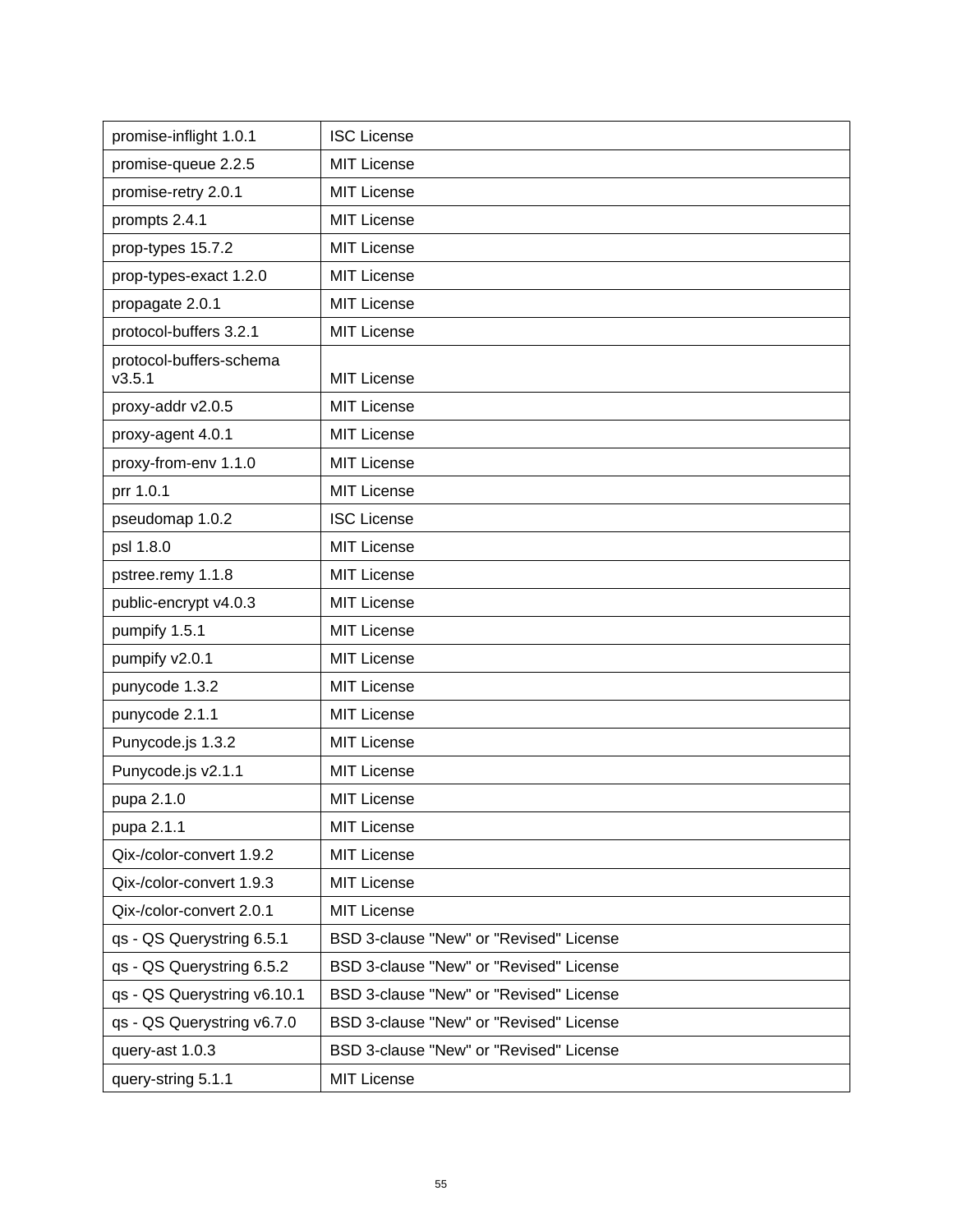| query-string 7.0.0                    | <b>MIT License</b> |
|---------------------------------------|--------------------|
| querystring-es3 0.2.1                 | <b>MIT License</b> |
| queue-microtask 1.2.3                 | <b>MIT License</b> |
| quick-Iru 5.1.1                       | <b>MIT License</b> |
| quote-stream 1.0.2                    | <b>MIT License</b> |
| rackt/react-router 5.2.0              | <b>MIT License</b> |
| RamdaJs v0.27.1                       | <b>MIT License</b> |
| randomatic 3.1.1                      | <b>MIT License</b> |
| randombytes 1.0.4                     | <b>MIT License</b> |
| randombytes 2.1.0                     | <b>MIT License</b> |
| range-parser 1.2.0                    | <b>MIT License</b> |
| range-parser v1.2.1                   | <b>MIT License</b> |
| raw-body 2.3.2                        | <b>MIT License</b> |
| raw-body 2.4.0                        | <b>MIT License</b> |
| raw-body 2.4.1                        | <b>MIT License</b> |
| raw.macro 0.4.2                       | <b>MIT License</b> |
| rc-config-loader 4.0.0                | <b>MIT License</b> |
| react 17.0.2                          | <b>MIT License</b> |
| <b>React from Facebook</b><br>16.13.1 | <b>MIT License</b> |
| React from Facebook 17.0.2            | <b>MIT License</b> |
| react-animate-height v2.0.23          | <b>MIT License</b> |
| react-chartjs-2 2.11.2                | <b>MIT License</b> |
| react-copy-to-clipboard 5.0.3         | <b>MIT License</b> |
| react-datepicker v3.8.0               | <b>MIT License</b> |
| react-dnd 14.0.2                      | <b>MIT License</b> |
| react-dnd-html5-backend<br>14.0.0     | <b>MIT License</b> |
| react-fast-compare 3.2.0              | <b>MIT License</b> |
| react-final-form 6.5.3                | <b>MIT License</b> |
| react-from-dom 0.6.0                  | <b>MIT License</b> |
| react-inlinesvg 2.3.0                 | <b>MIT License</b> |
| react-input-autosize 2.2.2            | <b>MIT License</b> |
| react-loading 2.0.3                   | <b>MIT License</b> |
| React-Motion 0.5.2                    | <b>MIT License</b> |
| react-onclickoutside v6.10.0          | MIT License        |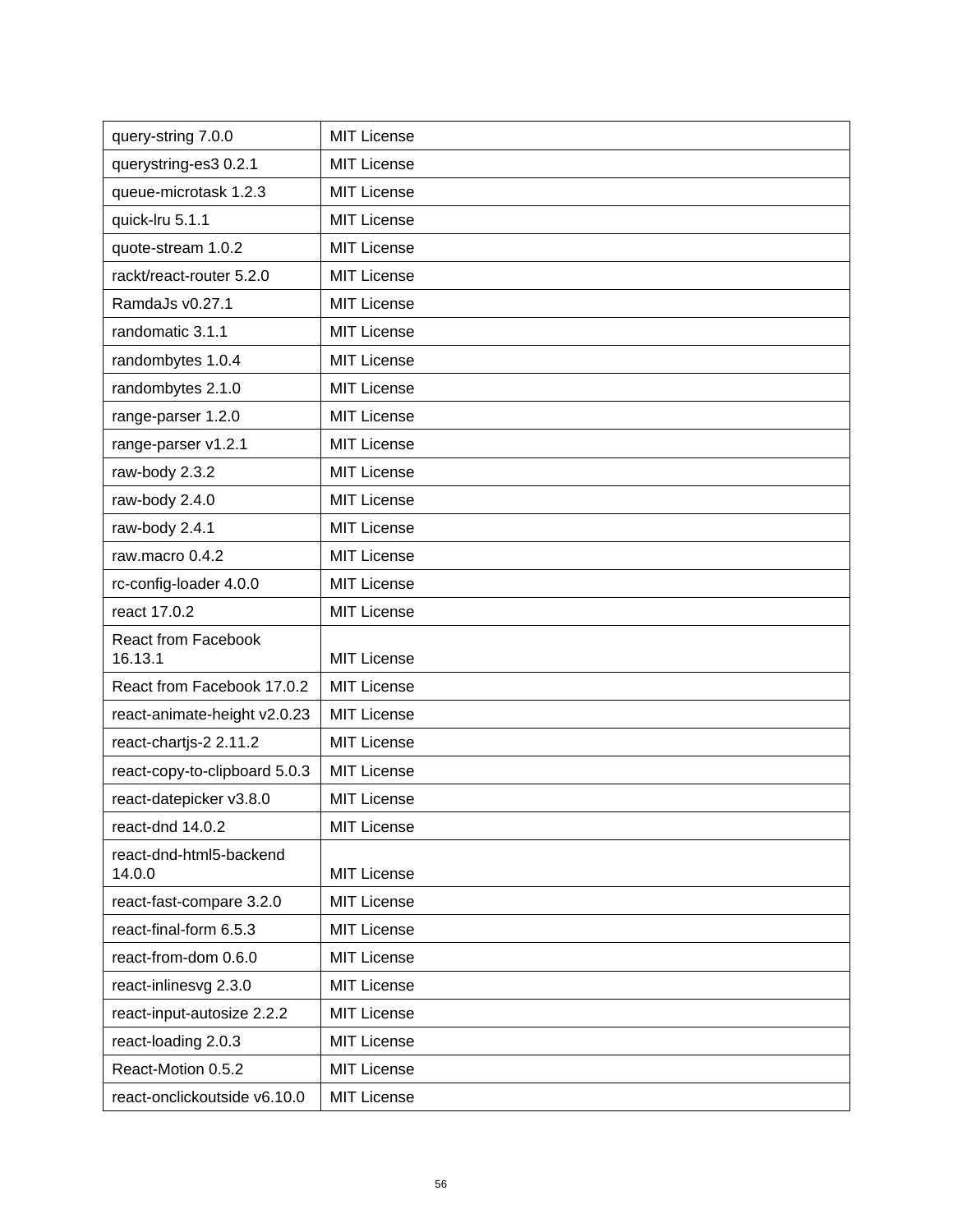| react-outside-click-handler<br>1.3.0 | <b>MIT License</b>                      |
|--------------------------------------|-----------------------------------------|
| react-player 2.9.0                   | <b>MIT License</b>                      |
| react-popper 1.3.11                  | <b>MIT License</b>                      |
| react-popper-tooltip v4.3.0          | <b>MIT License</b>                      |
| React-Redux v7.2.4                   | <b>MIT License</b>                      |
| react-router-dom 5.2.0               | <b>MIT License</b>                      |
| react-scrollbar 0.5.6                | <b>MIT License</b>                      |
| react-transition-group 4.4.1         | BSD 3-clause "New" or "Revised" License |
| ReactiveX RxJS 6.6.3                 | Apache License 2.0                      |
| read-only-stream 2.0.0               | <b>MIT License</b>                      |
| read-package-json-fast 2.0.2         | <b>ISC License</b>                      |
| read-pkg 3.0.0                       | <b>MIT License</b>                      |
| read-pkg 5.2.0                       | <b>MIT License</b>                      |
| read-pkg-up 3.0.0                    | <b>MIT License</b>                      |
| read-pkg-up 7.0.1                    | <b>MIT License</b>                      |
| readable-stream 1.0.34               | <b>MIT License</b>                      |
| readable-stream 1.1.14               | <b>MIT License</b>                      |
| readable-stream 2.0.6                | <b>MIT License</b>                      |
| readable-stream 3.6.0                | <b>MIT License</b>                      |
| readable-stream v2.3.7               | <b>MIT License</b>                      |
| readdir-glob 1.1.1                   | Apache License 2.0                      |
| readdirp 3.2.0                       | <b>MIT License</b>                      |
| readdirp 3.5.0                       | <b>MIT License</b>                      |
| readdirp 3.6.0                       | <b>MIT License</b>                      |
| rechoir 0.6.2                        | <b>MIT License</b>                      |
| rechoir 0.7.0                        | <b>MIT License</b>                      |
| Redux JS v4.1.0                      | <b>MIT License</b>                      |
| redux-form 8.3.7                     | <b>MIT License</b>                      |
| redux-ignore 1.2.5                   | <b>MIT License</b>                      |
| redux-logger 3.0.6                   | <b>MIT License</b>                      |
| redux-thunk 2.3.0                    | <b>MIT License</b>                      |
| reflect.ownkeys 0.2.0                | <b>MIT License</b>                      |
| regenerator-runtime 0.11.1           | <b>MIT License</b>                      |
| regenerator-runtime 0.13.7           | <b>MIT License</b>                      |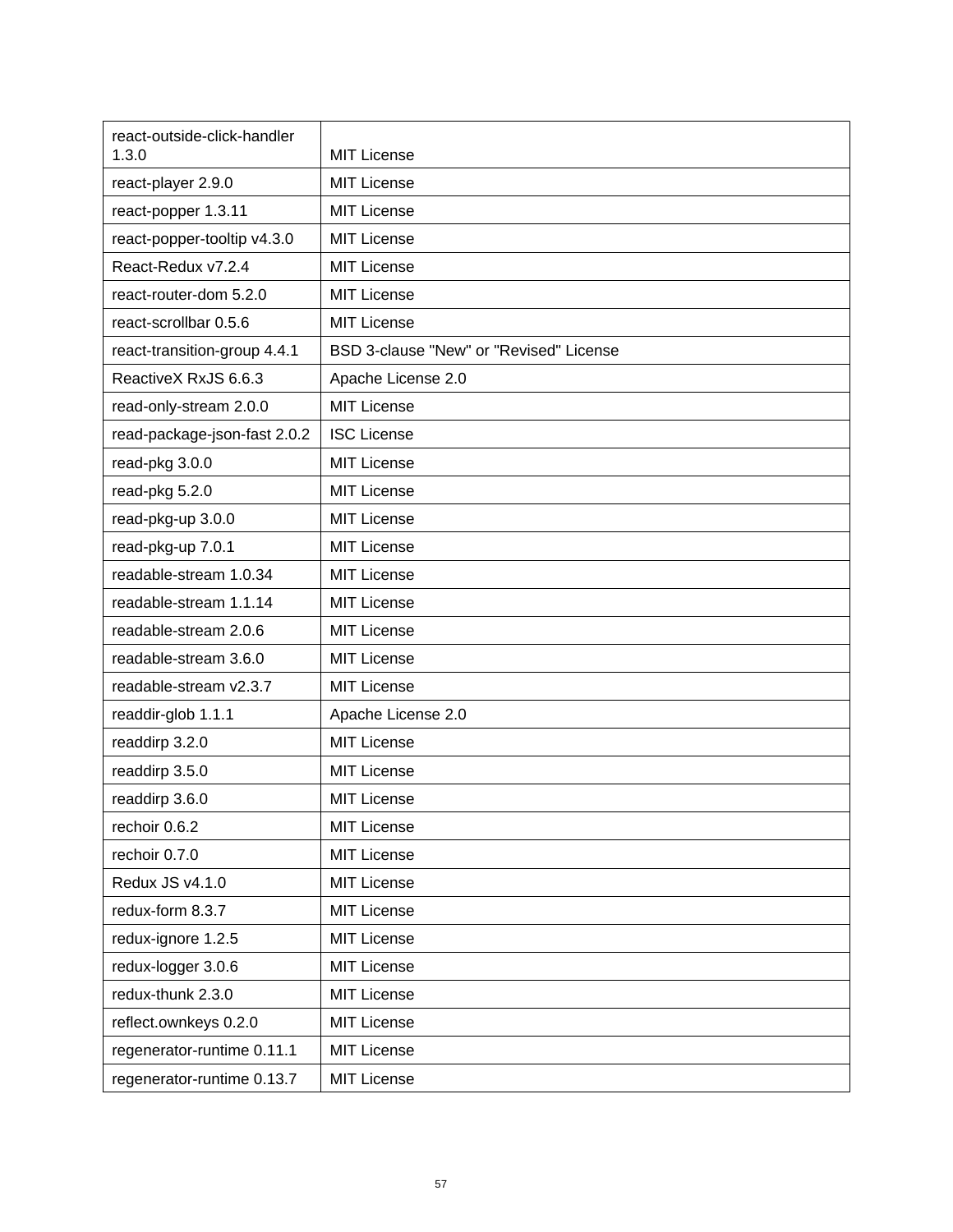| regenerator-transform 0.10.1                  | <b>MIT License</b>                |
|-----------------------------------------------|-----------------------------------|
| regex-not 1.0.2                               | <b>MIT License</b>                |
| regexp.prototype.flags 1.3.1                  | <b>MIT License</b>                |
| regexpp 3.1.0                                 | <b>MIT License</b>                |
| regexpu-core 2.0.0                            | <b>MIT License</b>                |
| registry-auth-token 4.1.1                     | <b>MIT License</b>                |
| registry-auth-token 4.2.0                     | <b>MIT License</b>                |
| registry-url 5.1.0                            | <b>MIT License</b>                |
| regjsgen 0.2.0                                | <b>MIT License</b>                |
| regjsparser 0.1.5                             | BSD 2-clause "Simplified" License |
| remote-git-tags 3.0.0                         | <b>MIT License</b>                |
| remove-trailing-separator                     |                                   |
| 1.1.0                                         | <b>ISC License</b>                |
| remy's nodemon 2.0.12                         | <b>MIT License</b>                |
| repeat-element 1.1.4                          | <b>MIT License</b>                |
| repeat-string 1.6.1                           | <b>MIT License</b>                |
| request 2.88.2                                | Apache License 2.0                |
| Request - Simple HTTP<br><b>Client 2.88.2</b> | Apache License 2.0                |
| request-promise v4.2.6                        | <b>ISC License</b>                |
| request/tunnel-agent 0.6.0                    | Apache License 2.0                |
| require-directory 2.1.1                       | <b>MIT License</b>                |
| require-from-string 2.0.2                     | <b>MIT License</b>                |
| require-main-filename 2.0.0                   | <b>ISC License</b>                |
| require-package-name 2.0.1                    | <b>MIT License</b>                |
| resolve-alpn 1.0.0                            | <b>MIT License</b>                |
| resolve-cwd 3.0.0                             | MIT License                       |
| resolve-from 4.0.0                            | <b>MIT License</b>                |
| resolve-from 5.0.0                            | MIT License                       |
| resolve-jit-symbols 0.5.0                     | <b>MIT License</b>                |
| resolve-pathname 3.0.0                        | MIT License                       |
| resolve-url 0.2.1                             | <b>MIT License</b>                |
| responselike 1.0.2                            | <b>MIT License</b>                |
| responselike 2.0.0                            | <b>MIT License</b>                |
| ret 0.1.15                                    | <b>MIT License</b>                |
| retry-request 4.1.3                           | <b>MIT License</b>                |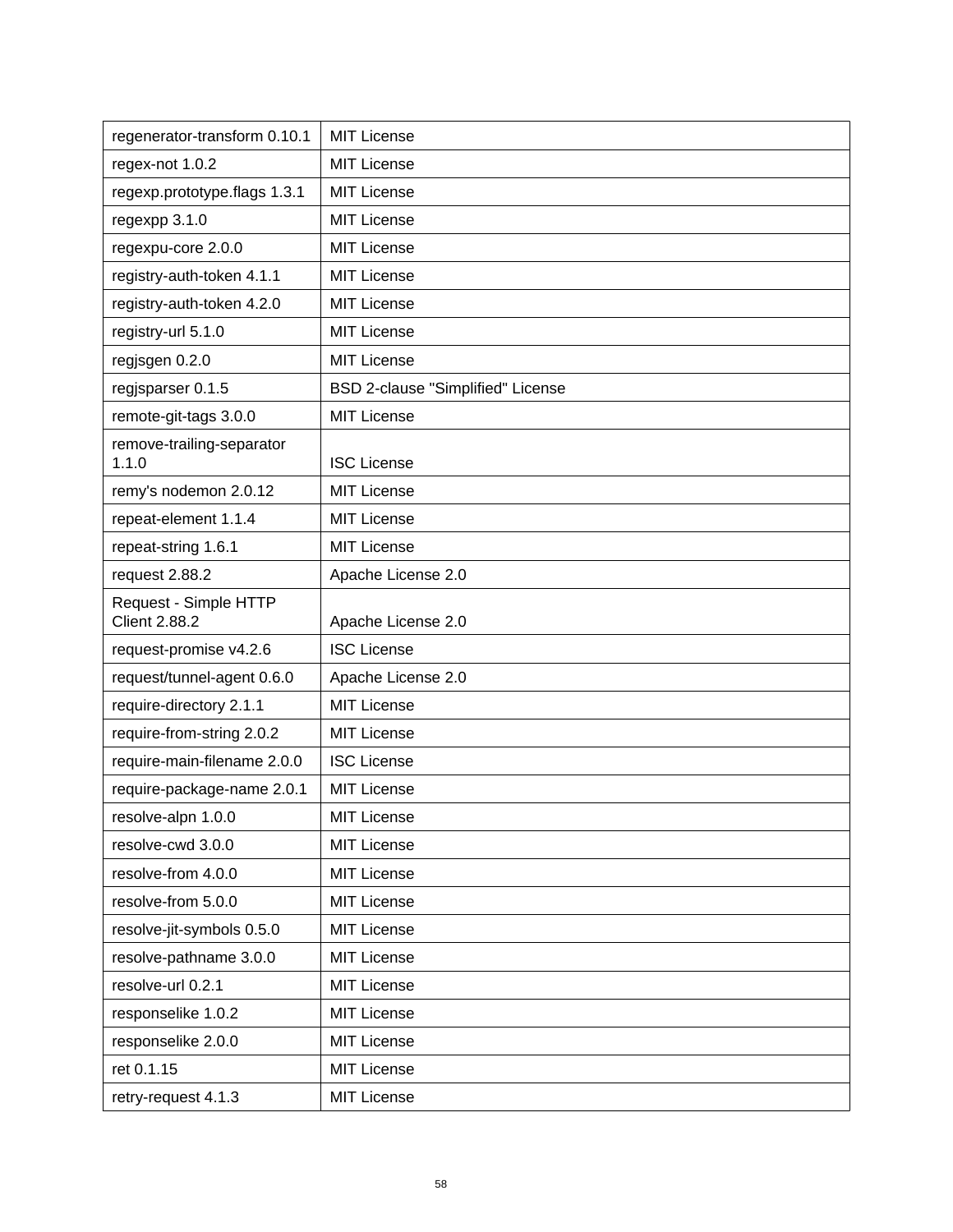| retry-webjars v0.12.0    | <b>MIT License</b>                       |
|--------------------------|------------------------------------------|
| reusify 1.0.4            | <b>MIT License</b>                       |
| rfdc 1.1.4               | <b>MIT License</b>                       |
| rimraf $2.7.1$           | <b>ISC License</b>                       |
| rimraf 3.0.2             | <b>ISC License</b>                       |
| ripemd160 2.0.2          | <b>MIT License</b>                       |
| rschmukler/agenda 4.1.3  | <b>MIT License</b>                       |
| rsvp.js v4.8.5           | <b>MIT License</b>                       |
| run-parallel 1.2.0       | <b>MIT License</b>                       |
| run-parallel v1.2.0      | MIT License                              |
| safe-buffer 5.1.2        | <b>MIT License</b>                       |
| safe-buffer v5.2.0       | <b>MIT License</b>                       |
| safe-buffer v5.2.1       | <b>MIT License</b>                       |
| safe-regex 1.1.0         | <b>MIT License</b>                       |
| safer-buffer 2.1.2       | <b>MIT License</b>                       |
| samsam 1.1.2             | BSD 3-clause "New" or "Revised" License  |
| samsam 1.1.3             | BSD 3-clause "New" or "Revised" License  |
| sane 4.1.0               | <b>MIT License</b>                       |
| saslprep 1.0.3           | <b>MIT License</b>                       |
| sass 1.29.0              | <b>MIT License</b>                       |
| sass 1.32.12             | <b>MIT License</b>                       |
| sax 1.2.1                | <b>ISC License</b>                       |
| sax 1.2.4                | <b>ISC License</b>                       |
| sax-js 1.2.4             | <b>BSD 2-clause "Simplified" License</b> |
| sax-js v1.2.1            | BSD 2-clause "Simplified" License        |
| saxes 5.0.1              | <b>ISC License</b>                       |
| scheduler 0.20.2         | <b>MIT License</b>                       |
| schema-utils v2.6.6      | <b>MIT License</b>                       |
| schema-utils v3.0.0      | MIT License                              |
| scottmotte/dotenv 8.2.0  | BSD 2-clause "Simplified" License        |
| scss-parser 1.0.4        | BSD 3-clause "New" or "Revised" License  |
| seamless-immutable 7.1.4 | BSD 3-clause "New" or "Revised" License  |
| seek-bzip 1.0.5          | <b>MIT License</b>                       |
| semver-compare 1.0.0     | <b>MIT License</b>                       |
| semver-diff 3.1.1        | <b>MIT License</b>                       |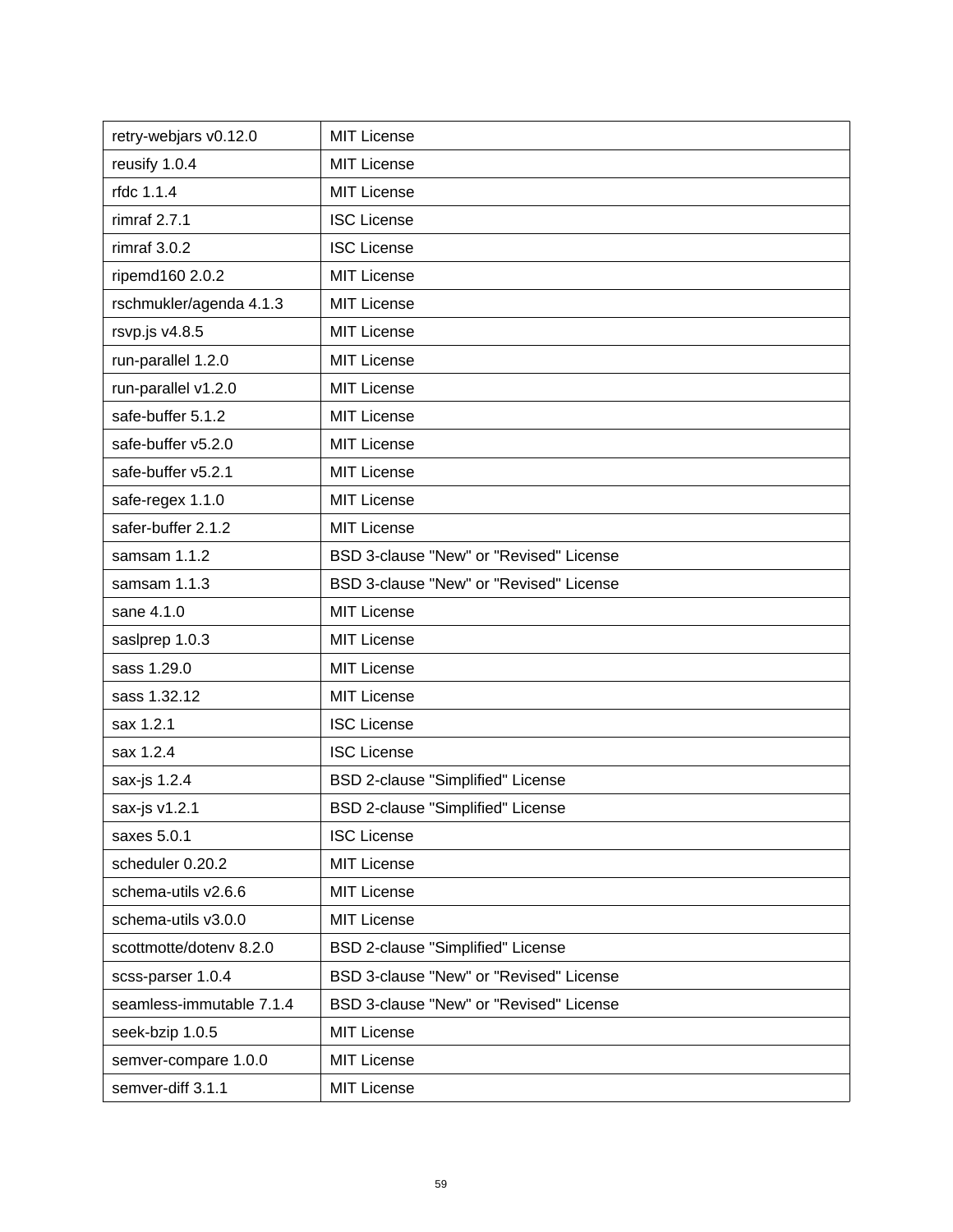| semver-utils 1.1.4                            | Apache License 2.0                                        |
|-----------------------------------------------|-----------------------------------------------------------|
| Send for Node.js 0.16.2                       | <b>MIT License</b>                                        |
| Send for Node js 0.17.1                       | <b>MIT License</b>                                        |
| sentence-case 3.0.4                           | <b>MIT License</b>                                        |
| serialize-javascript 6.0.0                    | BSD 3-clause "New" or "Revised" License                   |
| serve-static 1.13.2                           | <b>MIT License</b>                                        |
| serve-static v1.14.1                          | <b>MIT License</b>                                        |
| set-blocking 2.0.0                            | <b>ISC License</b>                                        |
| set-value 2.0.1                               | <b>MIT License</b>                                        |
| setprototypeof 1.0.3                          | <b>ISC License</b>                                        |
| setprototypeof 1.1.0                          | <b>ISC License</b>                                        |
| setprototypeof 1.1.1                          | <b>ISC License</b>                                        |
| setprototypeof 20170913-sn<br>apshot-8fc2c260 | <b>ISC License</b>                                        |
| sha.js 2.4.11                                 | (MIT License AND BSD 3-clause "New" or "Revised" License) |
| shallow-clone 3.0.1                           | <b>MIT License</b>                                        |
| shallow-copy 0.0.1                            | <b>MIT License</b>                                        |
| shasum 1.0.2                                  | <b>MIT License</b>                                        |
| shasum-object 1.0.0                           | Apache License 2.0                                        |
| shebang-command 1.2.0                         | <b>MIT License</b>                                        |
| shebang-command 2.0.0                         | <b>MIT License</b>                                        |
| shebang-regex 1.0.0                           | <b>MIT License</b>                                        |
| shebang-regex 3.0.0                           | <b>MIT License</b>                                        |
| shelljs v0.8.4                                | BSD 3-clause "New" or "Revised" License                   |
| shellwords 0.1.1                              | <b>MIT License</b>                                        |
| side-channel 1.0.4                            | <b>MIT License</b>                                        |
| sift 13.5.2                                   | <b>MIT License</b>                                        |
| signal-exit v3.0.3                            | <b>ISC License</b>                                        |
| signed-varint 2.0.1                           | <b>MIT License</b>                                        |
| simple-concat 1.0.1                           | <b>MIT License</b>                                        |
| simple-get 2.8.1                              | <b>MIT License</b>                                        |
| simple-get v3.1.0                             | <b>MIT License</b>                                        |
| sindresorhus/boxen 5.0.1                      | <b>MIT License</b>                                        |
| sindresorhus/boxen v4.2.0                     | <b>MIT License</b>                                        |
| sindresorhus/globals 11.12.0                  | <b>MIT License</b>                                        |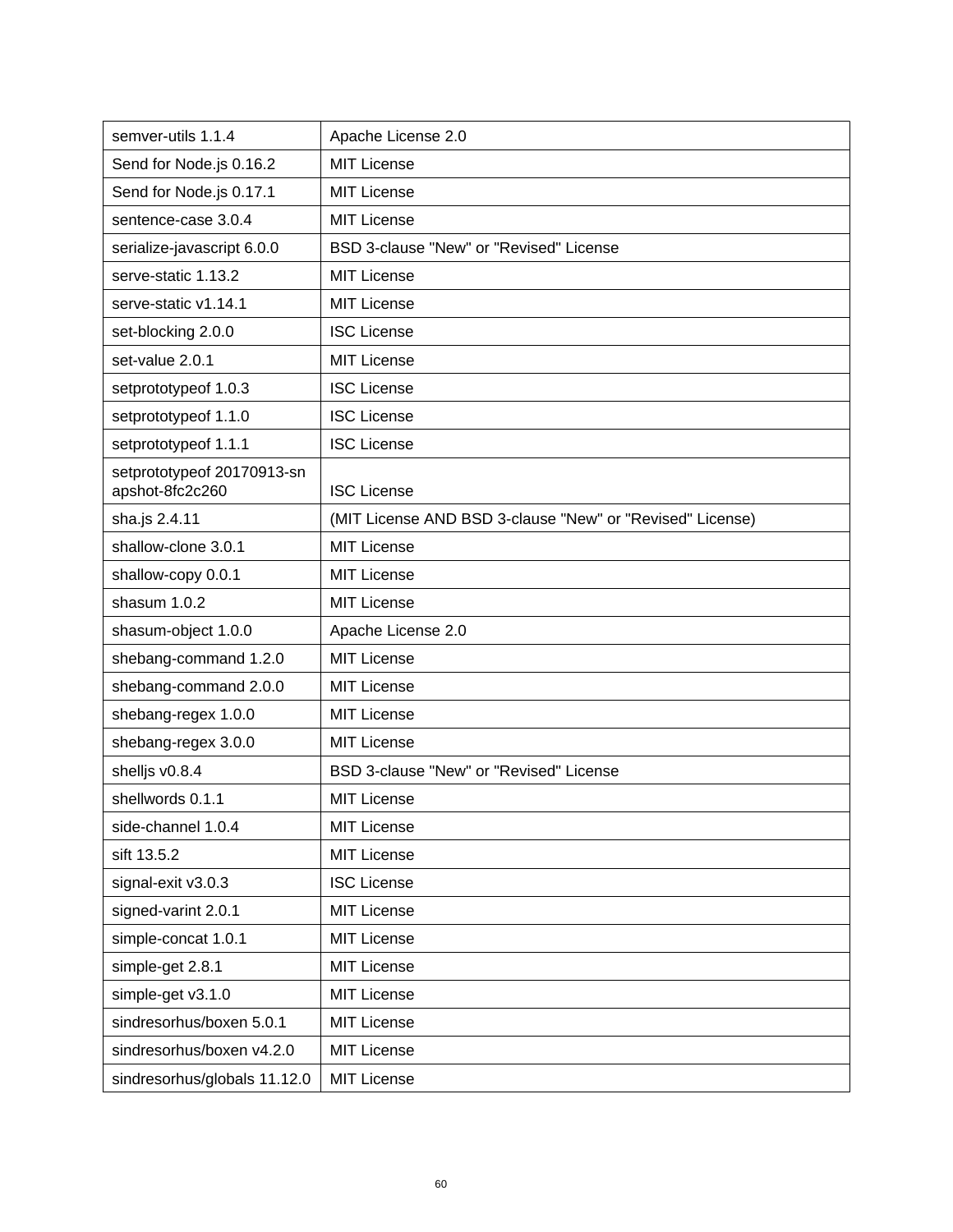| sindresorhus/globals 13.8.0            | <b>MIT License</b>                      |
|----------------------------------------|-----------------------------------------|
| sindresorhus/globals 13.9.0            | <b>MIT License</b>                      |
| sindresorhus/globals 9.18.0            | <b>MIT License</b>                      |
| sindresorhus/globby 11.0.3             | <b>MIT License</b>                      |
| sindresorhus/globby 11.0.4             | <b>MIT License</b>                      |
| sindresorhus/globby 6.1.0              | <b>MIT License</b>                      |
| sindresorhus/got<br>11.8.0+~cs53.13.16 | <b>Expat License</b>                    |
| sindresorhus/got 11.8.2                | <b>MIT License</b>                      |
| sindresorhus/got 8.3.2                 | <b>MIT License</b>                      |
| sindresorhus/got 9.6.0                 | <b>MIT License</b>                      |
| sindresorhus/onetime v5.1.2            | <b>MIT License</b>                      |
| sindresorhus/slash v2.0.0              | <b>MIT License</b>                      |
| sindresorhus/slash v3.0.0              | <b>MIT License</b>                      |
| sindresorhus/supports-color<br>2.0.0   | <b>MIT License</b>                      |
| sindresorhus/supports-color<br>5.5.0   | <b>MIT License</b>                      |
| sindresorhus/supports-color<br>8.1.1   | <b>MIT License</b>                      |
| sindresorhus/supports-color<br>V7.1.0  | <b>MIT License</b>                      |
| sindresorhus/supports-color<br>V7.2.0  | <b>MIT License</b>                      |
| single-line-log 1.1.2                  | <b>MIT License</b>                      |
| Sinon.JS 1.17.7                        | BSD 3-clause "New" or "Revised" License |
| Sinon.JS v11.1.1                       | BSD 3-clause "New" or "Revised" License |
| sisteransi 1.0.4                       | <b>MIT License</b>                      |
| sisteransi 1.0.5                       | <b>MIT License</b>                      |
| slice-ansi 4.0.0                       | MIT License                             |
| sliced 1.0.1                           | <b>MIT License</b>                      |
| smart-buffer 4.1.0                     | <b>MIT License</b>                      |
| snake-case 3.0.4                       | <b>MIT License</b>                      |
| snakeize 0.1.0                         | MIT License                             |
| snapdragon 0.8.2                       | <b>MIT License</b>                      |
| snapdragon-node 2.1.1                  | <b>MIT License</b>                      |
| snapdragon-util 3.0.1                  | <b>MIT License</b>                      |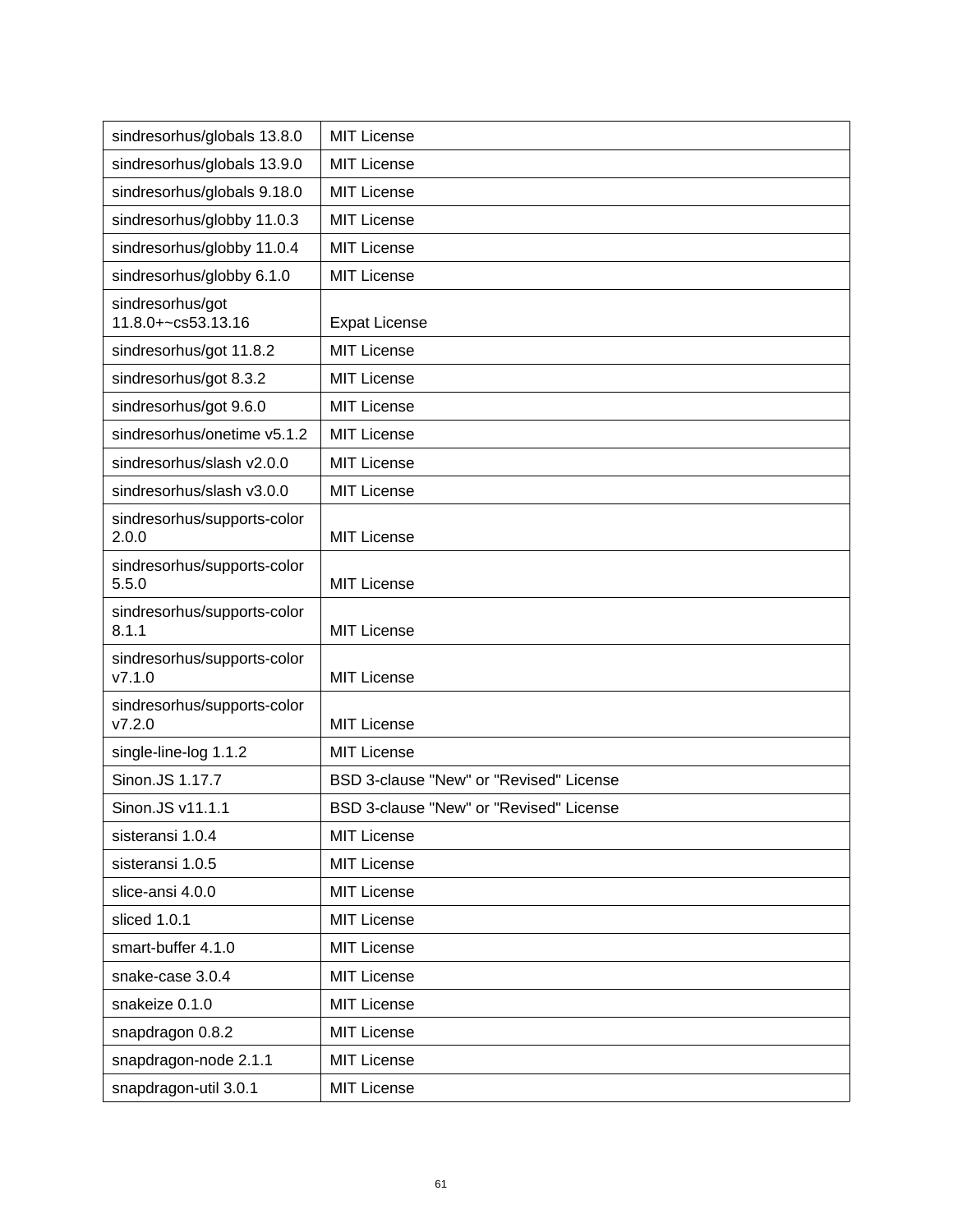| socks 2.4.4                       | <b>MIT License</b>                          |
|-----------------------------------|---------------------------------------------|
| socks 2.6.1                       | <b>MIT License</b>                          |
| socks-proxy-agent 5.0.0           | <b>MIT License</b>                          |
| sort-keys-length 1.0.1            | <b>MIT License</b>                          |
| sortkeys 1.1.2                    | <b>MIT License</b>                          |
| sortkeys 2.0.0                    | <b>MIT License</b>                          |
| souhe/reactScrollbar v0.5.6       | <b>MIT License</b>                          |
| source-list-map 2.0.1             | <b>MIT License</b>                          |
| source-map 0.5.7                  | BSD 3-clause "New" or "Revised" License     |
| source-map 0.6.1                  | BSD 3-clause "New" or "Revised" License     |
| source-map 0.7.3                  | BSD 3-clause "New" or "Revised" License     |
| source-map-resolve 0.5.3          | <b>MIT License</b>                          |
| source-map-url v0.4.1             | <b>MIT License</b>                          |
| sourcemap-codec 1.4.8             | <b>MIT License</b>                          |
| spark-md5 3.0.0                   | Do What The F*ck You Want To Public License |
| sparse-bitfield 3.0.3             | <b>MIT License</b>                          |
| spawn-command 0.0.2-1             | <b>MIT License</b>                          |
| spawn-please 1.0.0                | <b>ISC License</b>                          |
| spdx-correct.js v3.1.1            | Apache License 2.0                          |
| spdx-exceptions 2.3.0             | <b>Creative Commons Attribution 3.0</b>     |
| spdx-expression-parse.js<br>3.0.1 | <b>MIT License</b>                          |
| spdx-license-ids v3.0.5           | The Unlicense                               |
| spdx-license-ids v3.0.6           | The Unlicense                               |
| split-on-first 1.1.0              | <b>MIT License</b>                          |
| split-string 3.1.0                | <b>MIT License</b>                          |
| split2 0.2.1                      | <b>ISC License</b>                          |
| split2 2.2.0                      | <b>ISC License</b>                          |
| sprintf.js 1.0.3                  | BSD 3-clause "New" or "Revised" License     |
| ssh2 v1.1.0                       | <b>MIT License</b>                          |
| ssh2-sftp-client 7.0.0            | Apache License 2.0                          |
| sshpk 1.16.1                      | <b>MIT License</b>                          |
| ssl-validator 1.0.7               | <b>MIT License</b>                          |
| ssri 8.0.1                        | <b>ISC License</b>                          |
| stable-stringify 1.0.1            | <b>MIT License</b>                          |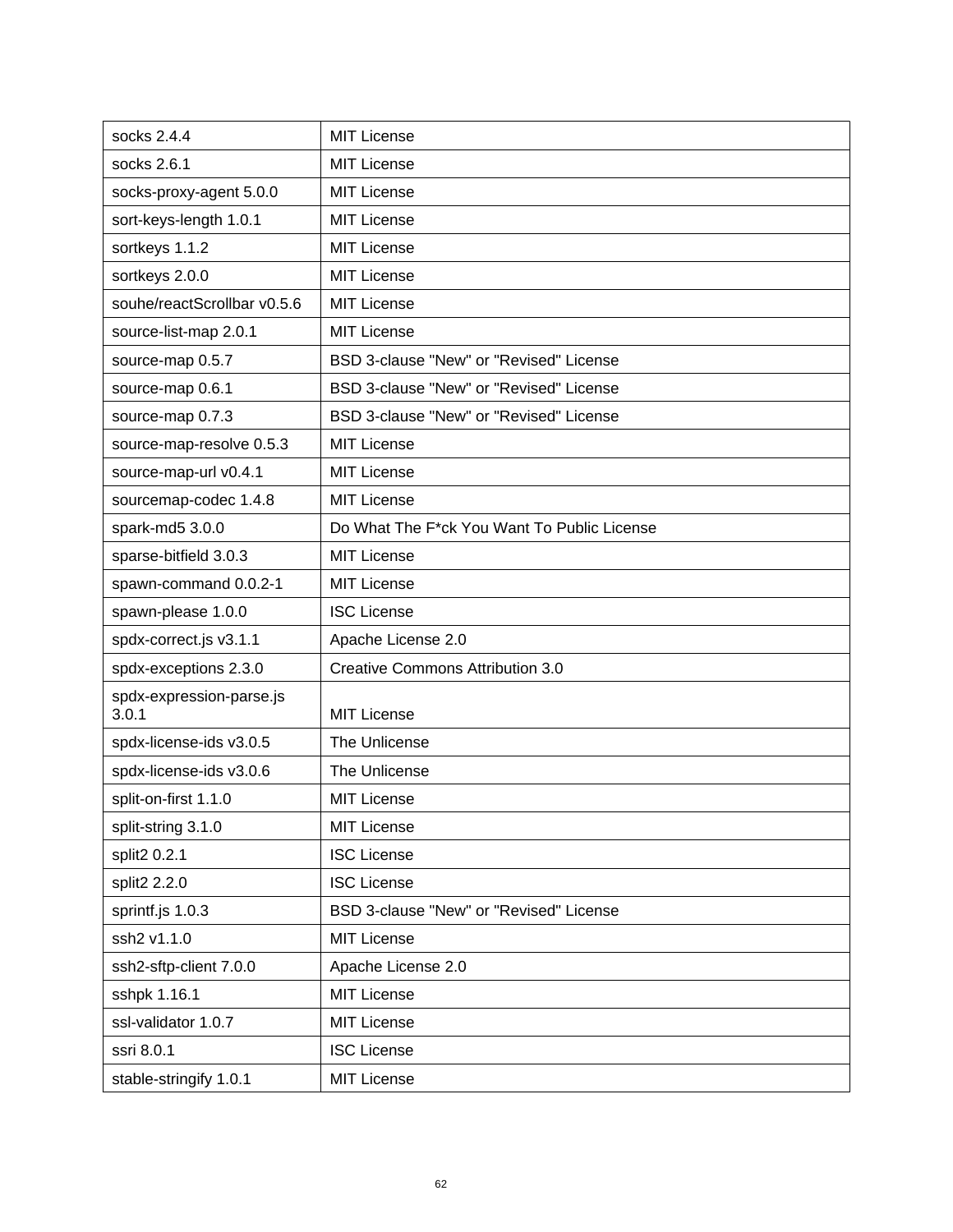| stack-utils 2.0.3                   | <b>MIT License</b>                   |
|-------------------------------------|--------------------------------------|
| stacks-to-json-stack-tree<br>1.0.2  | Apache License 2.0                   |
| static-eval v2.1.0                  | <b>MIT License</b>                   |
| static-extend 0.1.2                 | <b>MIT License</b>                   |
| static-module 2.2.5                 | <b>MIT License</b>                   |
| statuses 1.4.0                      | <b>MIT License</b>                   |
| statuses 1.5.0                      | <b>MIT License</b>                   |
| stealthy-require 1.1.1              | <b>ISC License</b>                   |
| stoppable 1.1.0                     | <b>MIT License</b>                   |
| stream-browserify 2.0.2             | <b>MIT License</b>                   |
| stream-collector 1.0.1              | <b>MIT License</b>                   |
| stream-combiner2 1.1.1              | <b>MIT License</b>                   |
| stream-events 1.0.5                 | <b>MIT License</b>                   |
| stream-http 2.8.3                   | <b>MIT License</b>                   |
| stream-shift 1.0.1                  | <b>MIT License</b>                   |
| stream-splicer 2.0.1                | <b>MIT License</b>                   |
| stream-template 0.0.6               | <b>MIT License</b>                   |
| streaming-json-stringify<br>3.1.0   | <b>MIT License</b>                   |
| streamroller 2.2.4                  | <b>MIT License</b>                   |
| streamsearch 0.1.2                  | <b>MIT License</b>                   |
| strict-uri-encode 1.1.0             | <b>MIT License</b>                   |
| strict-uri-encode 2.0.0             | <b>MIT License</b>                   |
| string-hash 1.1.3                   | Creative Commons Zero v1.0 Universal |
| string-length 4.0.2                 | MIT License                          |
| string-width 1.0.2                  | <b>MIT License</b>                   |
| string-width 2.1.1                  | <b>MIT License</b>                   |
| string-width v3.1.0                 | <b>MIT License</b>                   |
| string-width v4.2.0                 | <b>MIT License</b>                   |
| string.prototype.trimend<br>1.0.3   | <b>MIT License</b>                   |
| string.prototype.trimend<br>1.0.4   | <b>MIT License</b>                   |
| string.prototype.trimleft<br>V2.1.0 | <b>MIT License</b>                   |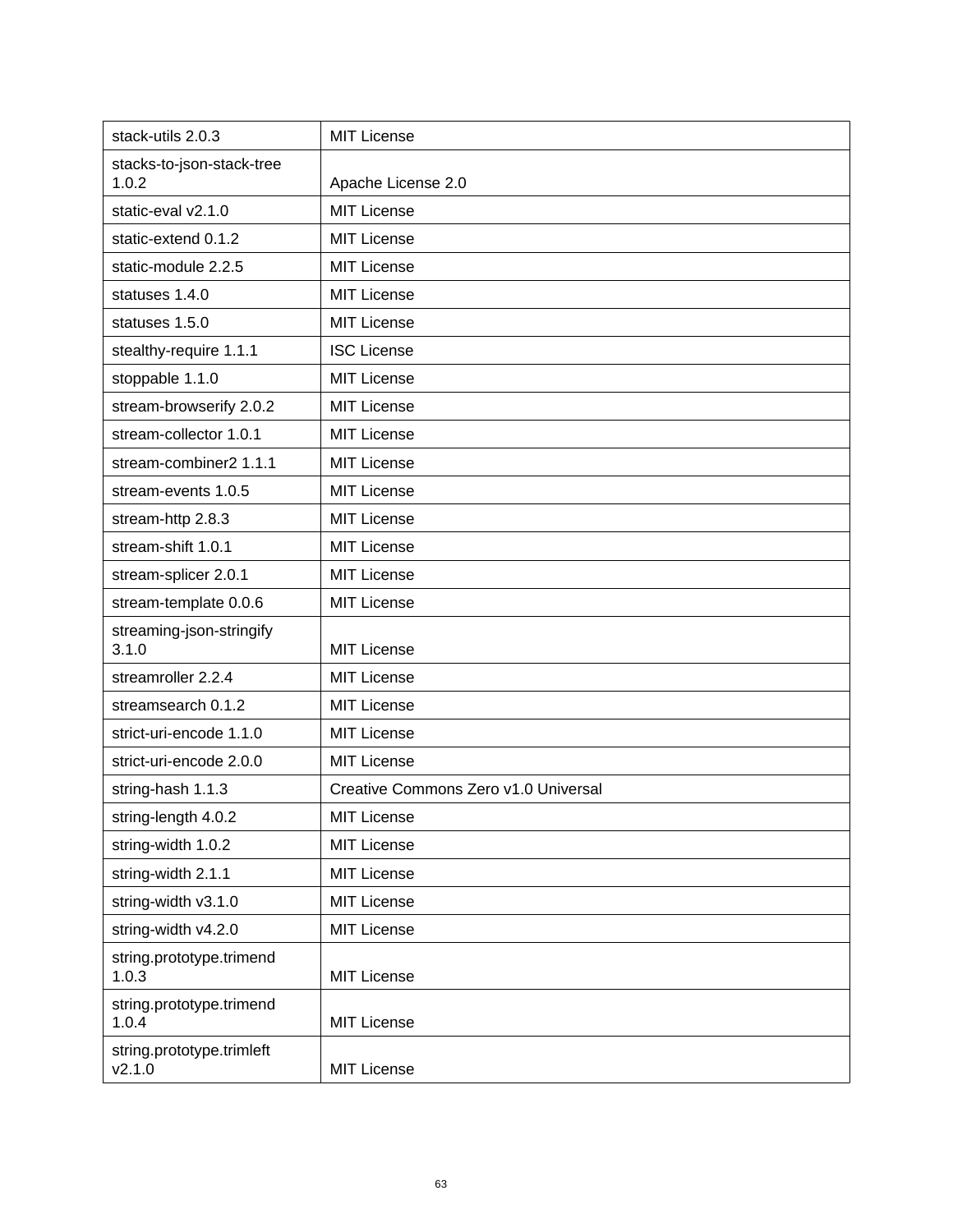| string.prototype.trimstart<br>1.0.3        | <b>MIT License</b> |
|--------------------------------------------|--------------------|
| string.prototype.trimstart<br>1.0.4        | <b>MIT License</b> |
| StringTemplate 1.0.0                       | <b>MIT License</b> |
| Strip ANSI 3.0.1                           | <b>MIT License</b> |
| Strip ANSI 4.0.0                           | <b>MIT License</b> |
| Strip ANSI 5.2.0                           | <b>MIT License</b> |
| Strip ANSI 6.0.0                           | <b>MIT License</b> |
| strip-bom 3.0.0                            | <b>MIT License</b> |
| strip-bom v4.0.0                           | <b>MIT License</b> |
| strip-dirs 2.1.0                           | <b>MIT License</b> |
| strip-eof 1.0.0                            | <b>MIT License</b> |
| strip-final-newline 2.0.0                  | <b>MIT License</b> |
| strip-json-comments 2.0.1                  | <b>MIT License</b> |
| strip-json-comments 3.1.1                  | <b>MIT License</b> |
| strip-outer 1.0.1                          | <b>MIT License</b> |
| stubs 3.0.0                                | <b>MIT License</b> |
| stylis v4.0.9                              | <b>MIT License</b> |
| subarg 1.0.0                               | <b>MIT License</b> |
| summary 0.3.2                              | <b>MIT License</b> |
| summary 1.0.0                              | <b>MIT License</b> |
| superagent 3.8.3                           | <b>MIT License</b> |
| superagent 5.3.1                           | <b>MIT License</b> |
| supports-hyperlinks v2.2.0                 | <b>MIT License</b> |
| Swagger Parser v10.0.2                     | MIT License        |
| swagger-converter 0.1.7                    | <b>MIT License</b> |
| swagger-tools 0.10.4                       | <b>MIT License</b> |
| swagger-tools 0.9.16                       | <b>MIT License</b> |
| symbol-observable 1.2.0                    | <b>MIT License</b> |
| symbol-tree 3.2.4                          | <b>MIT License</b> |
| systeminformation 5.6.22                   | <b>MIT License</b> |
| systeminformation 5.7.7                    | <b>MIT License</b> |
| taimos.cdk-construct-alexa-s<br>kill 1.1.0 | Apache License 2.0 |
| tapable 2.2.0                              | <b>MIT License</b> |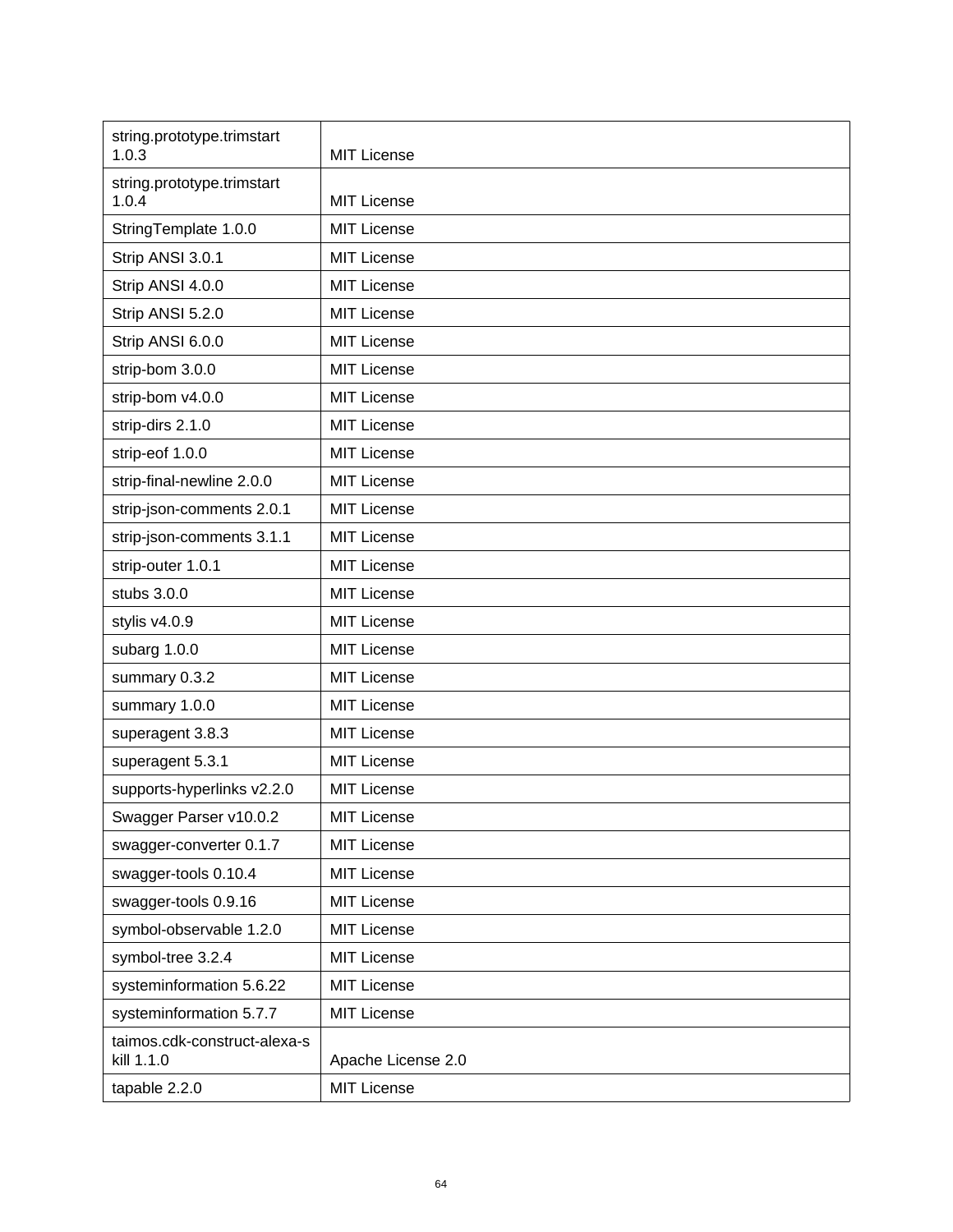| tar 6.1.0                             | <b>ISC License</b>                      |
|---------------------------------------|-----------------------------------------|
| tar-fs 1.16.3                         | <b>MIT License</b>                      |
| tar-fs v2.1.1                         | <b>MIT License</b>                      |
| tar-stream 1.6.2                      | <b>MIT License</b>                      |
| tar-stream v2.2.0                     | <b>MIT License</b>                      |
| teeny-request 7.0.1                   | Apache License 2.0                      |
| terkelg/prompts<br>$2.4.0 + -cs7.5.8$ | <b>Expat License</b>                    |
| term-size 2.2.0                       | <b>MIT License</b>                      |
| terminal-link 2.1.1                   | <b>MIT License</b>                      |
| terser $5.7.0$                        | BSD 2-clause "Simplified" License       |
| terser-webpack-plugin 5.1.4           | <b>MIT License</b>                      |
| test-exclude 6.0.0                    | <b>ISC License</b>                      |
| text-table 0.2.0                      | <b>MIT License</b>                      |
| throat 5.0.0                          | <b>MIT License</b>                      |
| throat 6.0.1                          | <b>MIT License</b>                      |
| through 2.3.8                         | <b>MIT License</b>                      |
| through 2.3.8+~cs0.0.30               | <b>Expat License</b>                    |
| through2 0.6.5                        | <b>MIT License</b>                      |
| through2 2.0.5                        | <b>MIT License</b>                      |
| timed-out 4.0.1                       | <b>MIT License</b>                      |
| timers-browserify 1.4.2               | (MIT License AND libxml2 License)       |
| tiny-invariant 1.1.0                  | <b>MIT License</b>                      |
| tiny-warning 1.0.3                    | <b>MIT License</b>                      |
| tmpl 1.0.4                            | BSD 3-clause "New" or "Revised" License |
| to-arraybuffer 1.0.1                  | MIT License                             |
| to-buffer 1.1.1                       | <b>MIT License</b>                      |
| to-fast-properties 1.0.3              | <b>MIT License</b>                      |
| to-fast-properties 2.0.0              | <b>MIT License</b>                      |
| to-object-path 0.3.0                  | <b>MIT License</b>                      |
| to-readable-stream 1.0.0              | <b>MIT License</b>                      |
| to-regex $3.0.2$                      | <b>MIT License</b>                      |
| to-regex-range 2.1.1                  | <b>MIT License</b>                      |
| to-regex-range 5.0.1                  | <b>MIT License</b>                      |
| toggle-selection 1.0.6                | <b>MIT License</b>                      |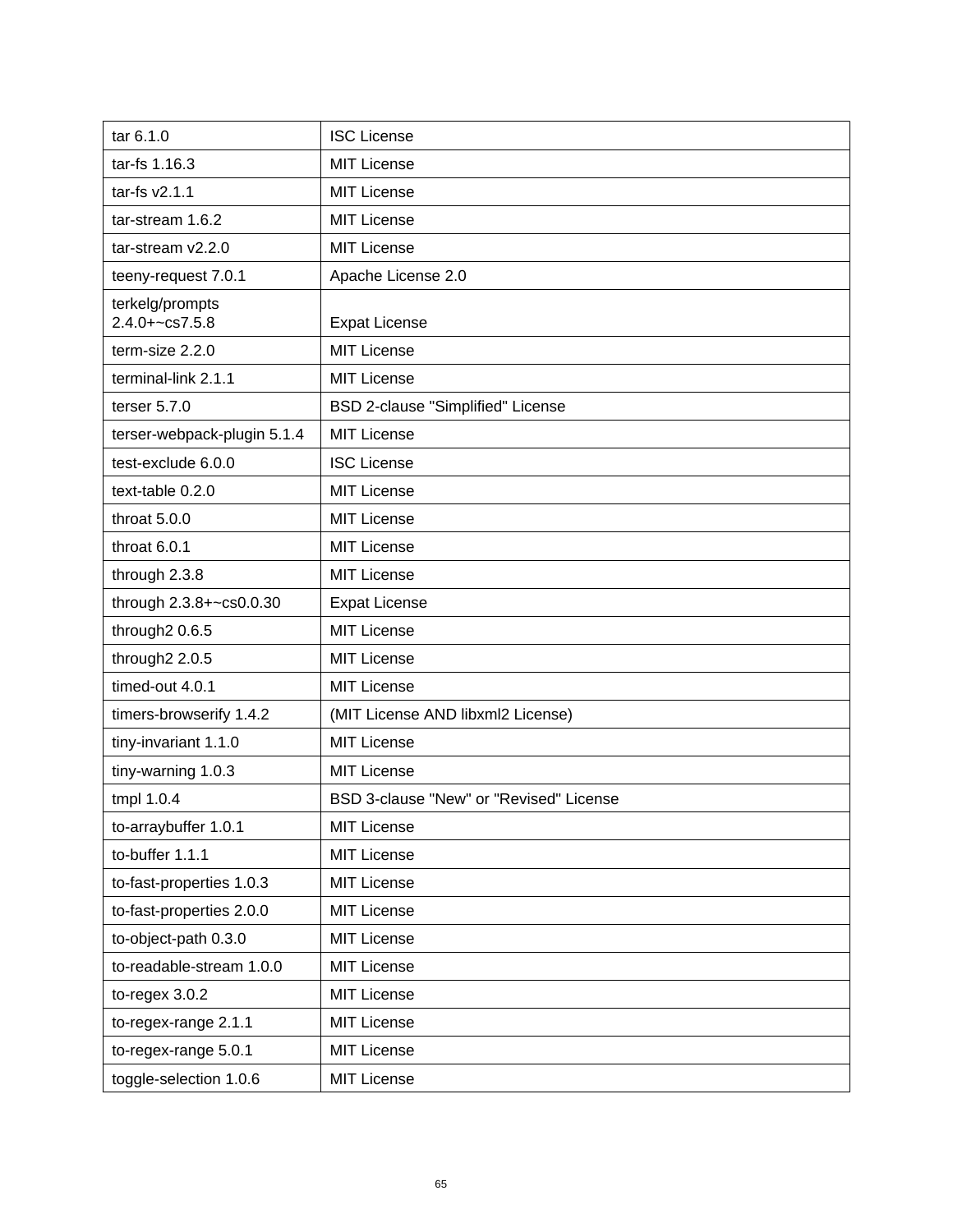| toidentifier 1.0.0         | <b>MIT License</b>                                    |
|----------------------------|-------------------------------------------------------|
| touch 3.1.0                | <b>ISC License</b>                                    |
| tough-cookie 4.0.0         | BSD 3-clause "New" or "Revised" License               |
| tough-cookie v2.5.0        | BSD 3-clause "New" or "Revised" License               |
| tr46 0.0.3                 | <b>MIT License</b>                                    |
| tr46 2.1.0                 | <b>MIT License</b>                                    |
| trace-event 1.0.3          | <b>MIT License</b>                                    |
| traverse 0.6.6             | <b>MIT License</b>                                    |
| tree-kill v1.2.2           | <b>MIT License</b>                                    |
| trim-repeated 1.0.0        | <b>MIT License</b>                                    |
| tsconfig-paths v3.9.0      | <b>MIT License</b>                                    |
| tslib 1.10.0               | Apache License 2.0                                    |
| tslib 1.13.0               | <b>BSD Zero Clause License</b>                        |
| tslib 2.0.3                | <b>BSD Zero Clause License</b>                        |
| tslib 2.1.0                | <b>BSD Zero Clause License</b>                        |
| tslib 2.3.0                | <b>BSD Zero Clause License</b>                        |
| tsutils 3.21.0             | <b>MIT License</b>                                    |
| ttest 1.1.0                | <b>MIT License</b>                                    |
| tty-browserify 0.0.1       | <b>MIT License</b>                                    |
| tweetnacl-js 0.14.5        | The Unlicense                                         |
| type-check 0.3.2           | <b>MIT License</b>                                    |
| type-check 0.4.0           | <b>MIT License</b>                                    |
| type-detect 4.0.8          | <b>MIT License</b>                                    |
| type-fest 0.20.2           | (MIT License OR Creative Commons Zero v1.0 Universal) |
| type-fest 0.21.3           | (MIT License OR Creative Commons Zero v1.0 Universal) |
| type-fest 0.6.0            | (MIT License OR Creative Commons Zero v1.0 Universal) |
| type-fest 0.8.1            | (MIT License OR Creative Commons Zero v1.0 Universal) |
| type.is 1.6.16             | <b>MIT License</b>                                    |
| type.is 1.6.18             | <b>MIT License</b>                                    |
| typed-styles 0.0.8         | <b>MIT License</b>                                    |
| TypedArray 0.0.6           | <b>MIT License</b>                                    |
| typedarray-to-buffer 3.1.5 | <b>MIT License</b>                                    |
| typical v4.0.0             | <b>MIT License</b>                                    |
| unbox-primitive 1.0.0      | <b>MIT License</b>                                    |
| unbox-primitive 1.0.1      | <b>MIT License</b>                                    |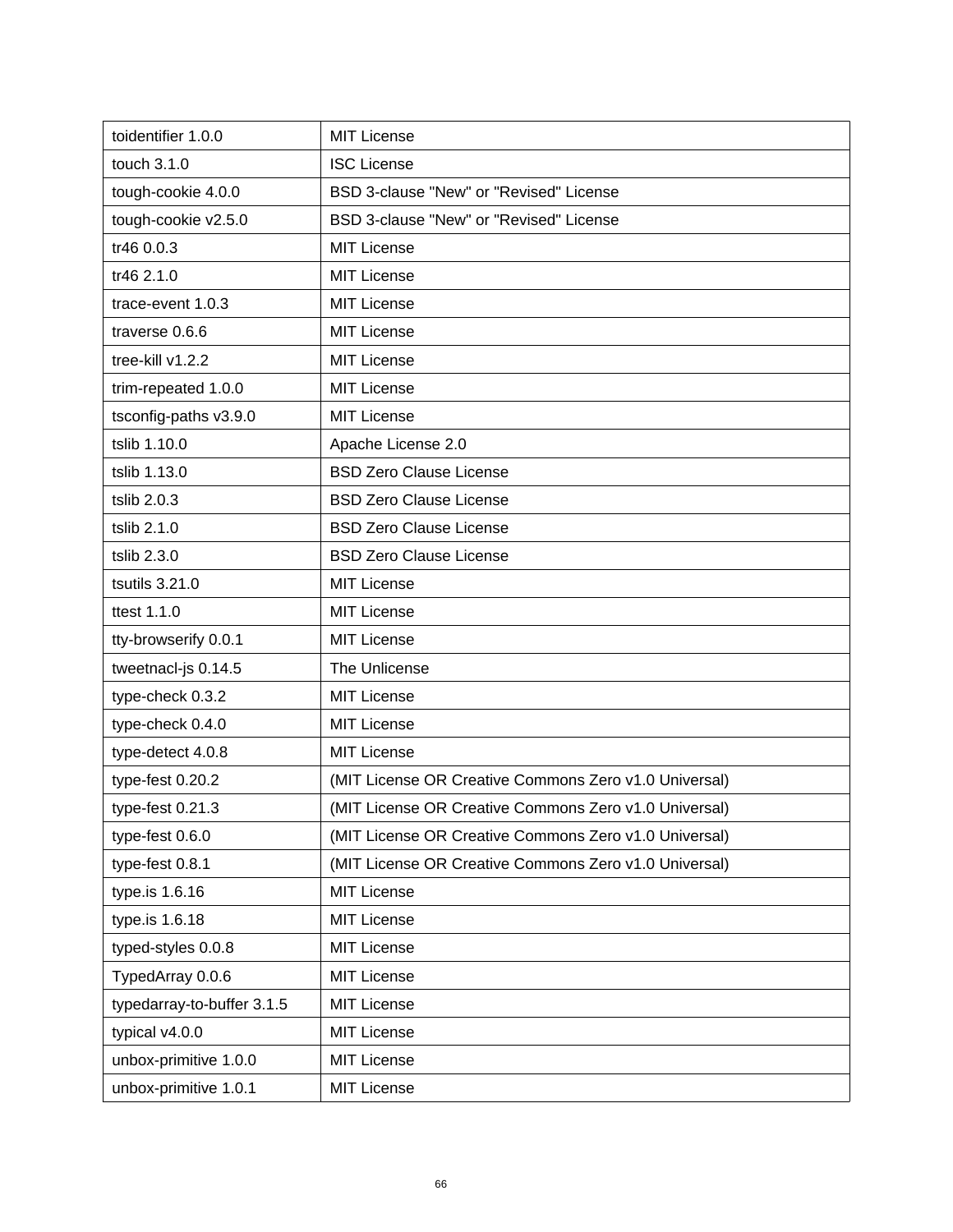| unbzip2-stream 1.4.0         | <b>MIT License</b>                      |
|------------------------------|-----------------------------------------|
| undeclared-identifiers 1.1.3 | Apache License 2.0                      |
| undefsafe 2.0.3              | <b>MIT License</b>                      |
| unfetch 4.2.0                | <b>MIT License</b>                      |
| union-value 1.0.1            | <b>MIT License</b>                      |
| unique-filename 1.1.1        | <b>ISC License</b>                      |
| unique-slug 2.0.2            | <b>ISC License</b>                      |
| unique-string 2.0.0          | <b>MIT License</b>                      |
| universalify 0.1.2           | <b>MIT License</b>                      |
| universalify 2.0.0           | <b>MIT License</b>                      |
| unpipe 1.0.0                 | <b>MIT License</b>                      |
| unset-value 1.0.0            | <b>MIT License</b>                      |
| update-notifier 4.1.0        | BSD 2-clause "Simplified" License       |
| update-notifier 4.1.3        | BSD 2-clause "Simplified" License       |
| update-notifier 5.1.0        | BSD 2-clause "Simplified" License       |
| upper-case 2.0.2             | <b>MIT License</b>                      |
| upper-case-first 2.0.2       | <b>MIT License</b>                      |
| uri-js 4.2.2                 | BSD 2-clause "Simplified" License       |
| urix 0.1.0                   | <b>MIT License</b>                      |
| url 0.10.3                   | <b>MIT License</b>                      |
| url-parse-lax 3.0.0          | <b>MIT License</b>                      |
| url-template 2.0.8           | BSD 3-clause "New" or "Revised" License |
| url-to-options 1.0.1         | <b>MIT License</b>                      |
| urljoin 4.0.1                | <b>MIT License</b>                      |
| use 3.1.1                    | <b>MIT License</b>                      |
| util 0.10.3                  | <b>MIT License</b>                      |
| util-deprecate 1.0.2         | <b>MIT License</b>                      |
| utils-merge 1.0.1            | <b>MIT License</b>                      |
| <b>UUID 3.3.2</b>            | <b>MIT License</b>                      |
| <b>UUID 3.4.0</b>            | <b>MIT License</b>                      |
| <b>UUID 8.3.2</b>            | <b>MIT License</b>                      |
| uuid-parse 1.1.0             | <b>MIT License</b>                      |
| v8-compile-cache 2.2.0       | <b>MIT License</b>                      |
| v8-compile-cache 2.3.0       | <b>MIT License</b>                      |
| v8-to-istanbul 7.1.2         | <b>ISC License</b>                      |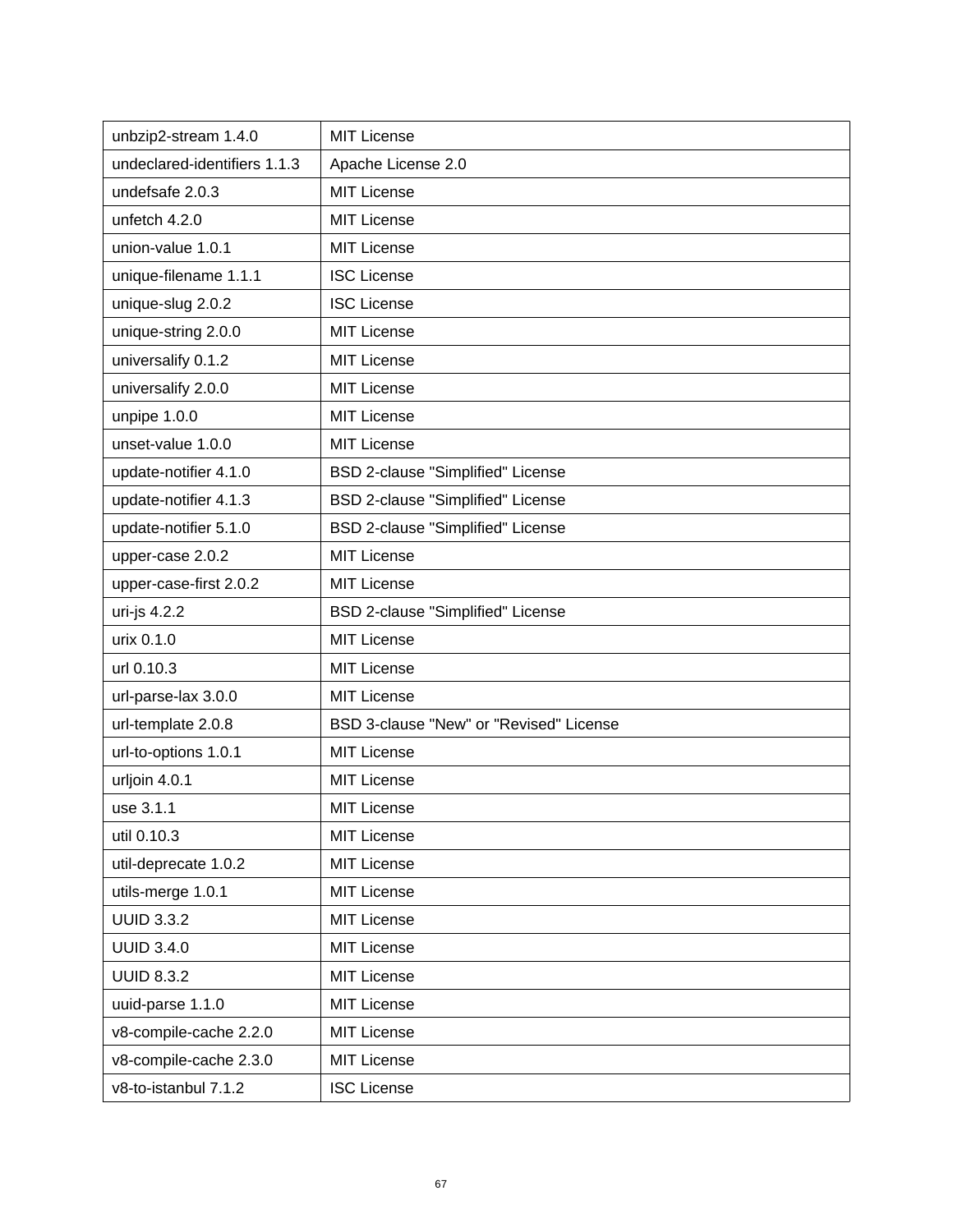| v8-to-istanbul 8.0.0                   | <b>ISC License</b>                |
|----------------------------------------|-----------------------------------|
| validate-npm-package-licens<br>e 3.0.4 | Apache License 2.0                |
| validate-npm-package-name<br>3.0.0     | <b>ISC License</b>                |
| Validator 10.2.0                       | <b>MIT License</b>                |
| Validator 12.2.0                       | <b>MIT License</b>                |
| validatorjs 3.22.1                     | <b>MIT License</b>                |
| value-equal 1.0.1                      | <b>MIT License</b>                |
| varint 5.0.2                           | <b>MIT License</b>                |
| vary 1.1.2                             | <b>MIT License</b>                |
| verror 1.10.0                          | <b>MIT License</b>                |
| Visionmedia Debug 2.6.9                | <b>MIT License</b>                |
| Visionmedia Debug 3.1.0                | <b>MIT License</b>                |
| Visionmedia Debug 3.2.6                | <b>MIT License</b>                |
| Visionmedia Debug 3.2.7                | <b>MIT License</b>                |
| Visionmedia Debug 4.1.1                | <b>MIT License</b>                |
| Visionmedia Debug 4.2.0                | <b>MIT License</b>                |
| Visionmedia Debug 4.3.1                | <b>MIT License</b>                |
| Visionmedia Debug 4.3.2                | <b>MIT License</b>                |
| vlq 0.2.3                              | <b>MIT License</b>                |
| vm-browserify 0.0.4                    | <b>MIT License</b>                |
| w3c-hr-time 1.0.2                      | <b>MIT License</b>                |
| w3c-xmlserializer 2.0.0                | <b>MIT License</b>                |
| warning 4.0.3                          | <b>MIT License</b>                |
| watchman 2.0.1                         | Apache License 2.0                |
| watchman 2.1.1                         | Apache License 2.0                |
| watchpack 2.2.0                        | <b>MIT License</b>                |
| webidl-conversions 3.0.1               | BSD 2-clause "Simplified" License |
| webidl-conversions 6.1.0               | BSD 2-clause "Simplified" License |
| webidl-conversions v5.0.0              | BSD 2-clause "Simplified" License |
| Webjars Redux Form 8.1.0               | <b>MIT License</b>                |
| Webpack 5.44.0                         | <b>MIT License</b>                |
| webpack-cli 4.7.2                      | <b>MIT License</b>                |
| webpack-merge 5.7.3                    | <b>MIT License</b>                |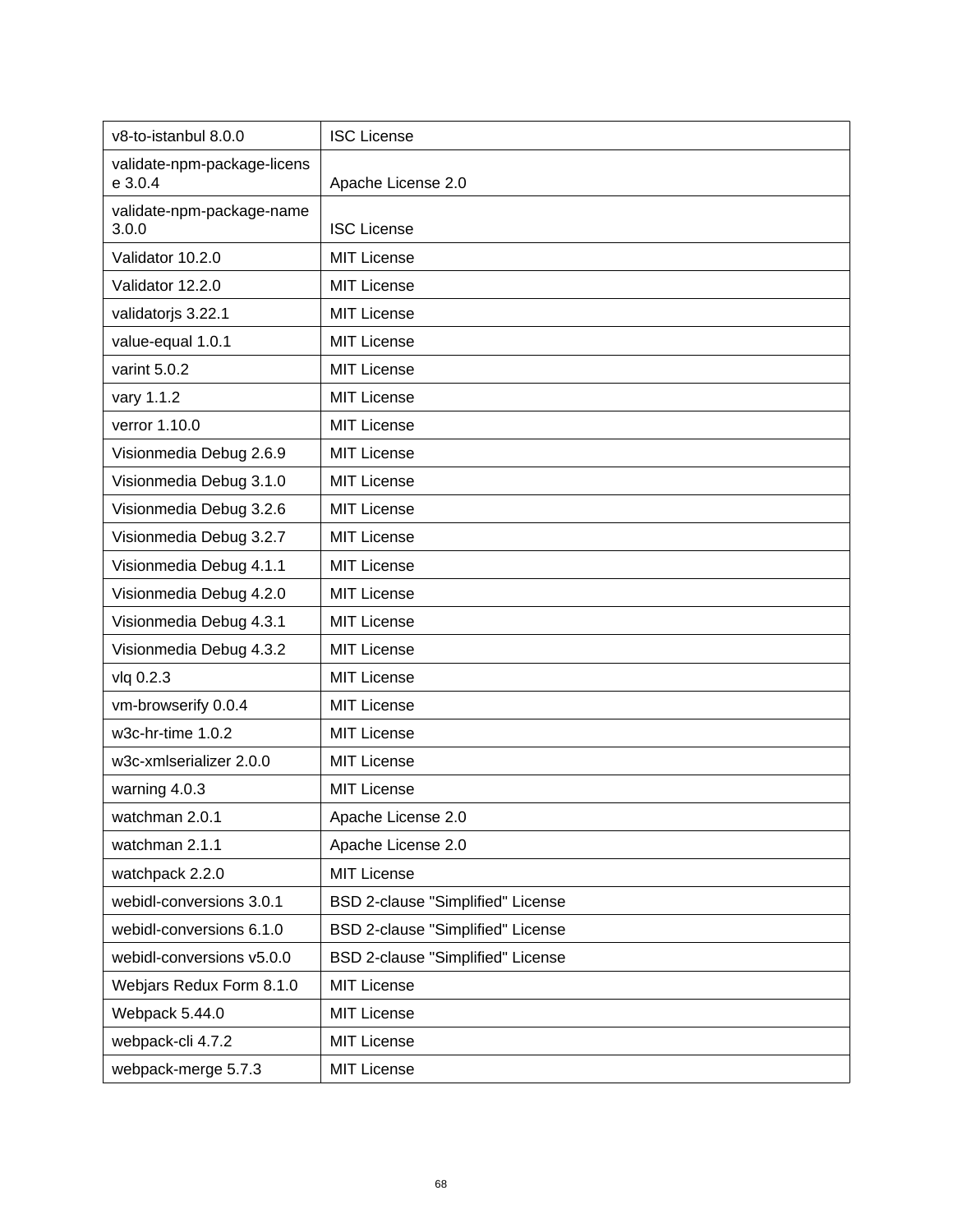| webpack-node-externals<br>3.0.0 | <b>MIT License</b>                          |
|---------------------------------|---------------------------------------------|
| webpack-sources 2.3.0           | <b>MIT License</b>                          |
| whatwg-encoding 1.0.5           | <b>MIT License</b>                          |
| whatwg-mimetype 2.3.0           | <b>MIT License</b>                          |
| whatwg-url 2.0.1                | <b>MIT License</b>                          |
| whatwg-url v8.6.0               | <b>MIT License</b>                          |
| whatwg-url v8.7.0               | <b>MIT License</b>                          |
| which 1.3.1                     | <b>ISC License</b>                          |
| which 2.0.2                     | <b>ISC License</b>                          |
| which-boxed-primitive 1.0.2     | <b>MIT License</b>                          |
| which-module 2.0.0              | <b>ISC License</b>                          |
| whitequark/ipaddr.js 1.9.0      | <b>MIT License</b>                          |
| wide-align 1.1.3                | <b>ISC License</b>                          |
| widest-line 3.1.0               | <b>MIT License</b>                          |
| winchan 0.2.2                   | <b>MIT License</b>                          |
| word-wrap 1.2.3                 | <b>MIT License</b>                          |
| wrap-ansi v5.1.0                | <b>MIT License</b>                          |
| wrap-ansi v6.2.0                | <b>MIT License</b>                          |
| wrap-ansi v7.0.0                | <b>MIT License</b>                          |
| wrappy 1.0.2                    | <b>ISC License</b>                          |
| write-file-atomic 3.0.3         | <b>ISC License</b>                          |
| xdg-basedir 4.0.0               | <b>MIT License</b>                          |
| xml-name-validator 2.0.1        | Do What The F*ck You Want To Public License |
| xml-name-validator 3.0.0        | Apache License 2.0                          |
| xml2js 0.4.19                   | <b>MIT License</b>                          |
| xml2js 0.4.23                   | <b>MIT License</b>                          |
| xmlbuilder 11.0.1               | <b>MIT License</b>                          |
| xmlbuilder 9.0.7                | <b>MIT License</b>                          |
| xmlbuilder-js 9.0.7             | <b>MIT License</b>                          |
| xmlbuilder-js v11.0.1           | <b>MIT License</b>                          |
| xmlchars 2.2.0                  | <b>MIT License</b>                          |
| xtend 4.0.2                     | <b>MIT License</b>                          |
| y18n 4.0.3                      | <b>ISC License</b>                          |
| y18n 5.0.5                      | <b>ISC License</b>                          |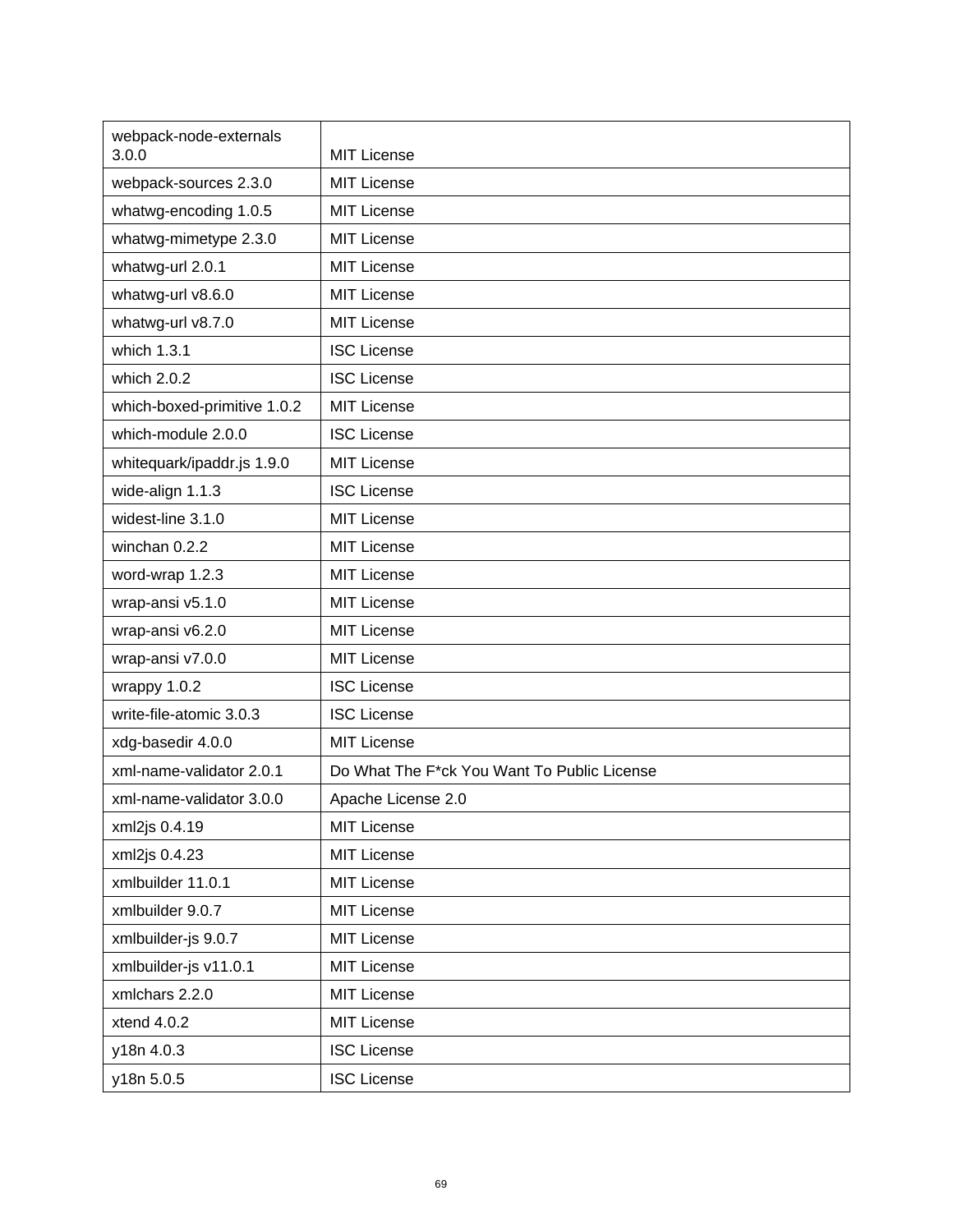| y18n 5.0.8           | <b>ISC License</b> |
|----------------------|--------------------|
| yallist 2.1.2        | <b>ISC License</b> |
| yallist 3.1.0        | <b>ISC License</b> |
| yallist 3.1.1        | <b>ISC License</b> |
| yallist 4.0.0        | <b>ISC License</b> |
| yaml 1.10.0          | <b>ISC License</b> |
| yargs 14.2.3         | <b>MIT License</b> |
| yargs 15.4.1         | <b>MIT License</b> |
| yargs 16.2.0         | <b>MIT License</b> |
| yargs v17.0.1        | <b>MIT License</b> |
| yargs-parser 15.0.3  | <b>ISC License</b> |
| yargs-parser 20.2.7  | <b>ISC License</b> |
| yargs-parser v18.1.3 | <b>ISC License</b> |
| yargs-parser v20.2.6 | <b>ISC License</b> |
| yauzl 2.10.0         | <b>MIT License</b> |
| yocto-queue 0.1.0    | <b>MIT License</b> |
| z-schema 3.21.0      | <b>MIT License</b> |
| z-schema 4.2.3       | <b>MIT License</b> |
| zip-stream 4.1.0     | <b>MIT License</b> |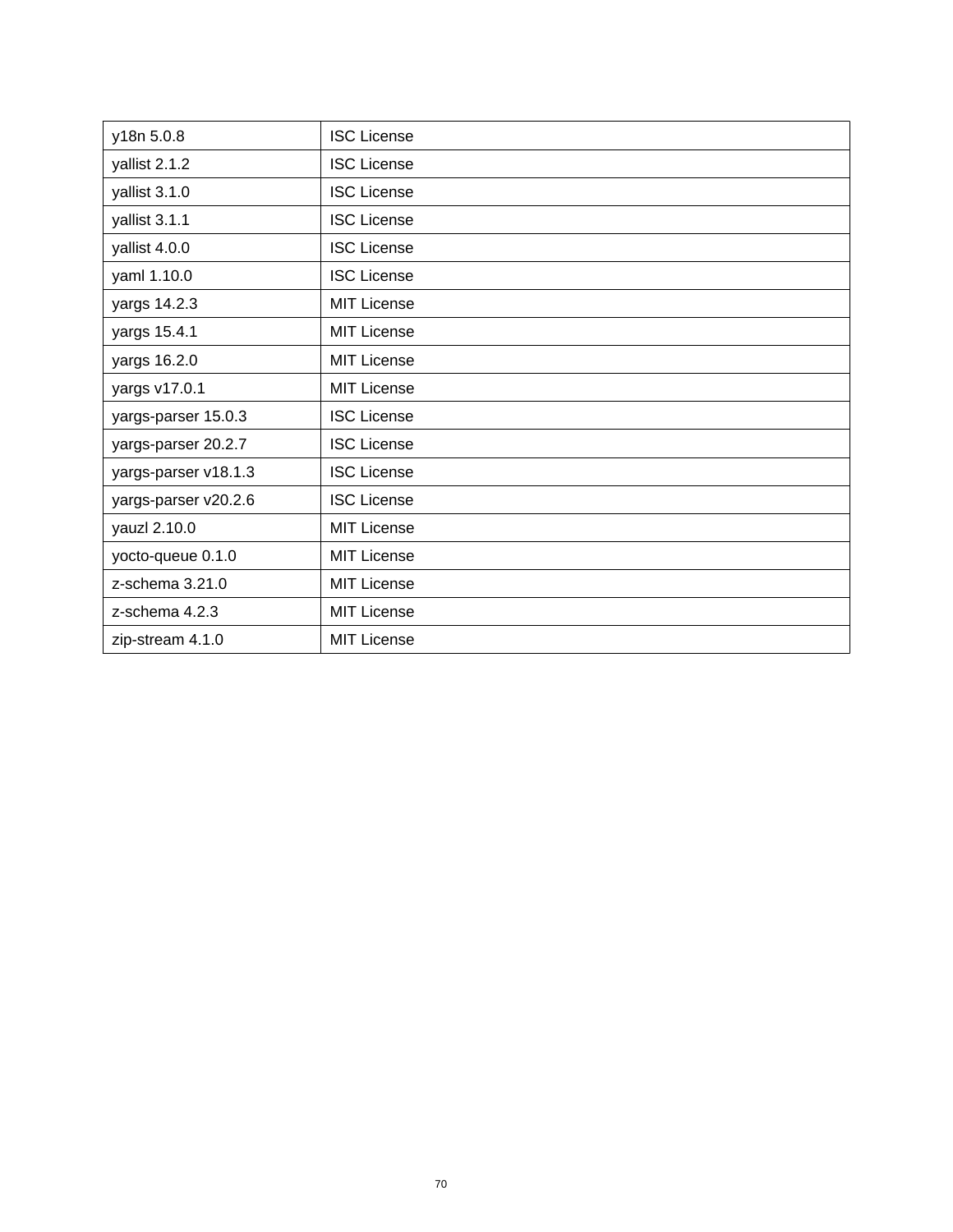## **Licenses:**

## **Academic Free License v2.1**

(json-schema 0.2.2, json-schema 0.2.3)

## Academic Free License

=====================

v. 2.1 ------

This Academic Free License (the "License") applies to any original work of authorship (the "Original Work") whose owner (the "Licensor") has placed the following notice immediately following the copyright notice for the Original Work:

Licensed under the Academic Free License version 2.1

1) Grant of Copyright License. Licensor hereby grants You a world-wide, royalty-free, non-exclusive, perpetual, sublicenseable license to do the following:

\* to reproduce the Original Work in copies;

\* to prepare derivative works ("Derivative Works") based upon the Original Work;

\* to distribute copies of the Original Work and Derivative Works to the public;

\* to perform the Original Work publicly; and

\* to display the Original Work publicly.

2) Grant of Patent License. Licensor hereby grants You a world-wide, royalty-free, non-exclusive, perpetual, sublicenseable license, under patent claims owned or controlled by the Licensor that are embodied in the Original Work as furnished by the Licensor, to make, use, sell and offer for sale the Original Work and Derivative Works.

3) Grant of Source Code License. The term "Source Code" means the preferred form of the Original Work for making modifications to it and all available documentation describing how to modify the Original Work. Licensor hereby agrees to provide a machine-readable copy of the Source Code of the Original Work along with each copy of the Original Work that Licensor distributes. Licensor reserves the right to satisfy this obligation by placing a machine-readable copy of the Source Code in an information repository reasonably calculated to permit inexpensive and convenient access by You for as long as Licensor continues to distribute the Original Work, and by publishing the address of that information repository in a notice immediately following the copyright notice that applies to the Original Work.

4) Exclusions From License Grant. Neither the names of Licensor, nor the names of any contributors to the Original Work, nor any of their trademarks or service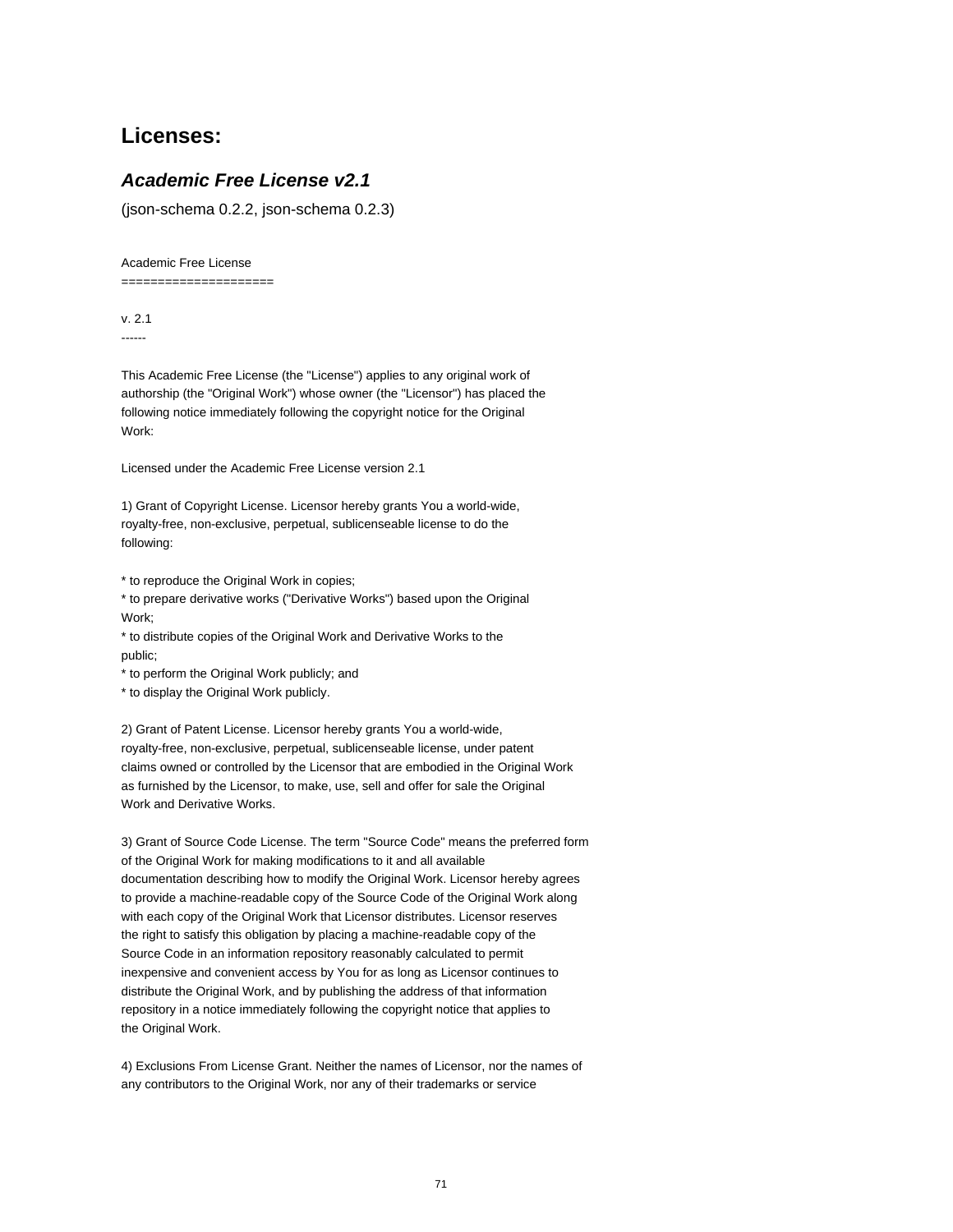marks, may be used to endorse or promote products derived from this Original Work without express prior written permission of the Licensor. Nothing in this License shall be deemed to grant any rights to trademarks, copyrights, patents, trade secrets or any other intellectual property of Licensor except as expressly stated herein. No patent license is granted to make, use, sell or offer to sell embodiments of any patent claims other than the licensed claims defined in Section 2. No right is granted to the trademarks of Licensor even if such marks are included in the Original Work. Nothing in this License shall be interpreted to prohibit Licensor from licensing under different terms from this License any Original Work that Licensor otherwise would have a right to license.

## 5) This section intentionally omitted.

6) Attribution Rights. You must retain, in the Source Code of any Derivative Works that You create, all copyright, patent or trademark notices from the Source Code of the Original Work, as well as any notices of licensing and any descriptive text identified therein as an "Attribution Notice." You must cause the Source Code for any Derivative Works that You create to carry a prominent Attribution Notice reasonably calculated to inform recipients that You have modified the Original Work.

7) Warranty of Provenance and Disclaimer of Warranty. Licensor warrants that the copyright in and to the Original Work and the patent rights granted herein by Licensor are owned by the Licensor or are sublicensed to You under the terms of this License with the permission of the contributor(s) of those copyrights and patent rights. Except as expressly stated in the immediately proceeding sentence, the Original Work is provided under this License on an "AS IS" BASIS and WITHOUT WARRANTY, either express or implied, including, without limitation, the warranties of NON-INFRINGEMENT, MERCHANTABILITY or FITNESS FOR A PARTICULAR PURPOSE. THE ENTIRE RISK AS TO THE QUALITY OF THE ORIGINAL WORK IS WITH YOU. This DISCLAIMER OF WARRANTY constitutes an essential part of this License. No license to Original Work is granted hereunder except under this disclaimer.

8) Limitation of Liability. Under no circumstances and under no legal theory, whether in tort (including negligence), contract, or otherwise, shall the Licensor be liable to any person for any direct, indirect, special, incidental, or consequential damages of any character arising as a result of this License or the use of the Original Work including, without limitation, damages for loss of goodwill, work stoppage, computer failure or malfunction, or any and all other commercial damages or losses. This limitation of liability shall not apply to liability for death or personal injury resulting from Licensor's negligence to the extent applicable law prohibits such limitation. Some jurisdictions do not allow the exclusion or limitation of incidental or consequential damages, so this exclusion and limitation may not apply to You.

9) Acceptance and Termination. If You distribute copies of the Original Work or a Derivative Work, You must make a reasonable effort under the circumstances to obtain the express assent of recipients to the terms of this License. Nothing else but this License (or another written agreement between Licensor and You) grants You permission to create Derivative Works based upon the Original Work or to exercise any of the rights granted in Section 1 herein, and any attempt to do so except under the terms of this License (or another written agreement between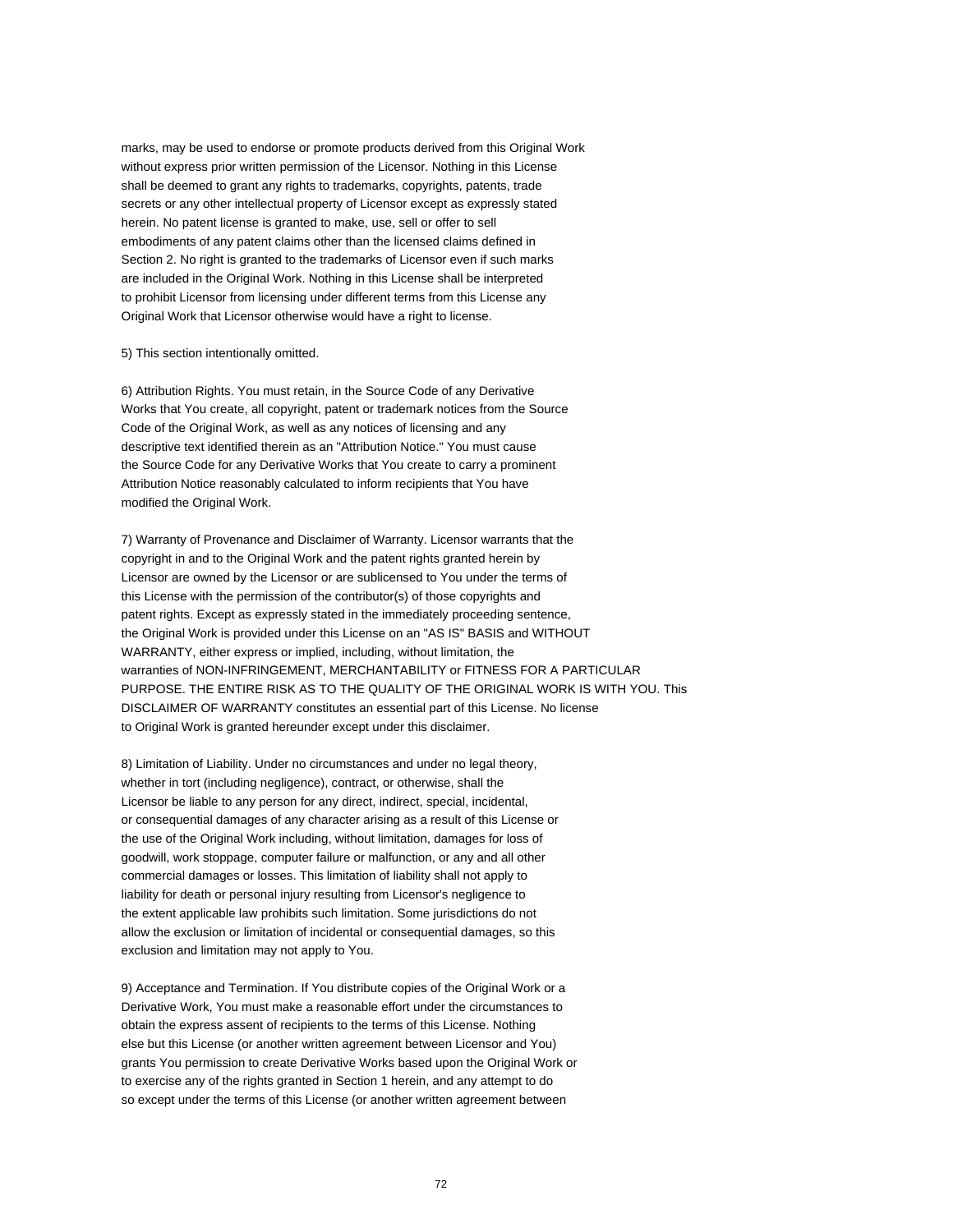Licensor and You) is expressly prohibited by U.S. copyright law, the equivalent laws of other countries, and by international treaty. Therefore, by exercising any of the rights granted to You in Section 1 herein, You indicate Your acceptance of this License and all of its terms and conditions.

10) Termination for Patent Action. This License shall terminate automatically and You may no longer exercise any of the rights granted to You by this License as of the date You commence an action, including a cross-claim or counterclaim, against Licensor or any licensee alleging that the Original Work infringes a patent. This termination provision shall not apply for an action alleging patent infringement by combinations of the Original Work with other software or hardware.

11) Jurisdiction, Venue and Governing Law. Any action or suit relating to this License may be brought only in the courts of a jurisdiction wherein the Licensor resides or in which Licensor conducts its primary business, and under the laws of that jurisdiction excluding its conflict-of-law provisions. The application of the United Nations Convention on Contracts for the International Sale of Goods is expressly excluded. Any use of the Original Work outside the scope of this License or after its termination shall be subject to the requirements and penalties of the U.S. Copyright Act, 17 U.S.C. ■■ 101 et seq., the equivalent laws of other countries, and international treaty. This section shall survive the termination of this License.

12) Attorneys Fees. In any action to enforce the terms of this License or seeking damages relating thereto, the prevailing party shall be entitled to recover its costs and expenses, including, without limitation, reasonable attorneys' fees and costs incurred in connection with such action, including any appeal of such action. This section shall survive the termination of this License.

13) Miscellaneous. This License represents the complete agreement concerning the subject matter hereof. If any provision of this License is held to be unenforceable, such provision shall be reformed only to the extent necessary to make it enforceable.

14) Definition of "You" in This License. "You" throughout this License, whether in upper or lower case, means an individual or a legal entity exercising rights under, and complying with all of the terms of, this License. For legal entities, "You" includes any entity that controls, is controlled by, or is under common control with you. For purposes of this definition, "control" means (i) the power, direct or indirect, to cause the direction or management of such entity, whether by contract or otherwise, or (ii) ownership of fifty percent (50%) or more of the outstanding shares, or (iii) beneficial ownership of such entity.

15) Right to Use. You may use the Original Work in all ways not otherwise restricted or conditioned by this License or by law, and Licensor promises not to interfere with or be responsible for such uses by You.

## **Apache License 2.0**

(@aws-crypto/ie11-detection 1.0.0, @aws-crypto/sha256-browser 1.1.0, @aws-crypto/sha256-js 1.1.0, @aws-crypto/supports-web-crypto 1.0.0, @aws-sdk/abort-controller 3.20.0,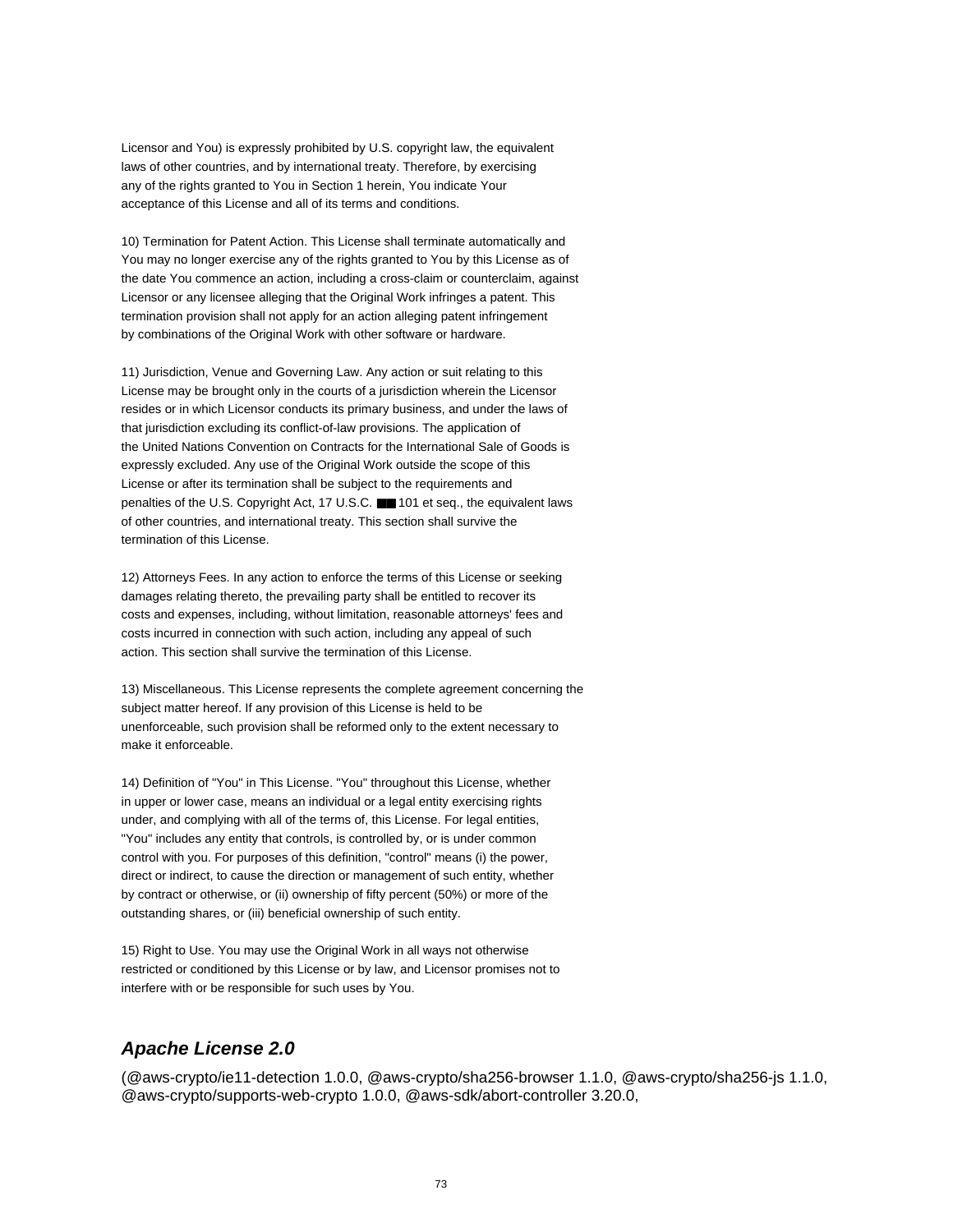@aws-sdk/client-cloudformation 3.20.0, @aws-sdk/client-sso 3.20.0, @aws-sdk/client-sts 3.20.0, @aws-sdk/config-resolver 3.20.0, @aws-sdk/credential-provider-env 3.20.0, @aws-sdk/credential-provider-imds 3.20.0, @aws-sdk/credential-provider-sso 3.11.0, @aws-sdk/credential-provider-web-identity 3.20.0, @aws-sdk/fetch-http-handler 3.20.0, @aws-sdk/hash-node 3.20.0, @aws-sdk/invalid-dependency 3.20.0, @aws-sdk/is-array-buffer 3.20.0, @aws-sdk/middleware-content-length 3.20.0, @aws-sdk/middleware-host-header 3.20.0, @aws-sdk/middleware-logger 3.20.0, @aws-sdk/middleware-retry 3.20.0, @aws-sdk/middleware-sdk-ec2 3.20.0, @aws-sdk/middleware-sdk-rds 3.20.0, @aws-sdk/middleware-sdk-sts 3.20.0, @aws-sdk/middleware-serde 3.20.0, @aws-sdk/middleware-signing 3.20.0, @aws-sdk/middleware-stack 3.20.0, @aws-sdk/middleware-user-agent 3.20.0, @aws-sdk/node-config-provider 3.20.0, @aws-sdk/node-http-handler 3.20.0, @aws-sdk/property-provider 3.20.0, @aws-sdk/protocol-http 3.20.0, @aws-sdk/querystring-builder 3.20.0, @aws-sdk/querystring-parser 3.20.0, @aws-sdk/service-error-classification 3.20.0, @aws-sdk/shared-ini-file-loader 3.20.0, @aws-sdk/signature-v4 3.20.0, @aws-sdk/url-parser 3.20.0, @aws-sdk/util-base64-browser 3.20.0, @aws-sdk/util-base64-node 3.20.0, @aws-sdk/util-body-length-browser 3.20.0, @aws-sdk/util-body-length-node 3.20.0, @aws-sdk/util-buffer-from 3.20.0, @aws-sdk/util-format-url 3.20.0, @aws-sdk/util-hex-encoding 3.20.0, @aws-sdk/util-locate-window 3.10.0, @aws-sdk/util-uri-escape 3.20.0, @aws-sdk/util-user-agent-browser 3.20.0, @aws-sdk/util-user-agent-node 3.20.0, @aws-sdk/util-utf8-browser 3.20.0, @aws-sdk/util-utf8-node 3.20.0, @aws-sdk/util-waiter 3.20.0, @cnakazawa/watch 1.0.4, @google-cloud/common 3.6.0, @google-cloud/common 5.8.5, @google-cloud/paginator 3.0.5, @google-cloud/projectify 2.0.1, @google-cloud/promisify 2.0.3, @humanwhocodes/config-array 0.5.0, @nearform/clinic-doctor 1.1.0, @opencensus/web-types 0.0.4, @opencensus/web-types 0.0.7, @opentelemetry/api 0.10.2, @opentelemetry/api 1.0.0-rc.0, @opentelemetry/api 1.0.1, @opentelemetry/api-metrics 0.15.0, @opentelemetry/api-metrics 0.19.1-alpha.42, @opentelemetry/context-base 0.10.2, @sinonjs/text-encoding 0.7.1, @webassemblyjs/leb128 1.11.1, @xtuc/long 4.2.2, acorn-node 1.8.2, atob 2.1.2, AWS SDK for Node.js v2.942.0, AWS SDK for Node.js v2.943.0, aws-sdk-mock 5.2.1, aws-sign2 0.7.0, axios-retry 3.1.9, box-node-sdk 1.37.2, caseless 0.12.0, clinic 0.6.2, crc-32 1.2.0, d3-fg 1.0.0, dash-ast 1.0.0, denque 1.5.0, detect-libc 1.0.3, doctrine v2.1.0, doctrine v3.0.0, dominictarr/rc 1.2.8, ecdsa-sig-formatter v1.0.11, eslint-visitor-keys 1.3.0, eslint-visitor-keys 2.1.0, exit-on-epipe 1.0.1, fast-text-encoding 1.0.3, forever-agent 0.6.1, gaxios v4.0.1, gcp-metadata 4.3.0, get-assigned-identifiers 1.2.0, google-api-nodejs-client 81.0.0, google-auth-library v7.3.0, googleapis-common 5.0.2, human-signals 1.1.1, human-signals 2.1.0, jmespath 0.15.0, js-bson v1.1.6, JSONStream 1.3.5, kareem 2.3.2, log4js-node 6.3.0, log4js-node 6.3.0+~cs8.3.10, mikeal/aws-sign 0.7.0, mikeal/oauth-sign 0.9.0, MongoDB 4.4.6, mongoose-legacy-pluralize 1.0.2, node-mongodb-native 3.6.8, node-mongodb-native v3.6.6, nodejs-walker 1.0.7, npm-check-updates 11.8.2, openapi-specification 3.0.3, optional-require 1.0.3, printj 1.1.2, ReactiveX RxJS 6.6.3, readdir-glob 1.1.1, request 2.88.2, Request - Simple HTTP Client 2.88.2, request/tunnel-agent 0.6.0, semver-utils 1.1.4, shasum-object 1.0.0, spdx-correct.js v3.1.1, ssh2-sftp-client 7.0.0, stacks-to-json-stack-tree 1.0.2, taimos.cdk-construct-alexa-skill 1.1.0, teeny-request 7.0.1, tslib 1.10.0, undeclared-identifiers 1.1.3, validate-npm-package-license 3.0.4, watchman 2.0.1, watchman 2.1.1, xml-name-validator 3.0.0)

Apache License Version 2.0, January 2004 =========================

http://www.apache.org/licenses/

TERMS AND CONDITIONS FOR USE, REPRODUCTION, AND DISTRIBUTION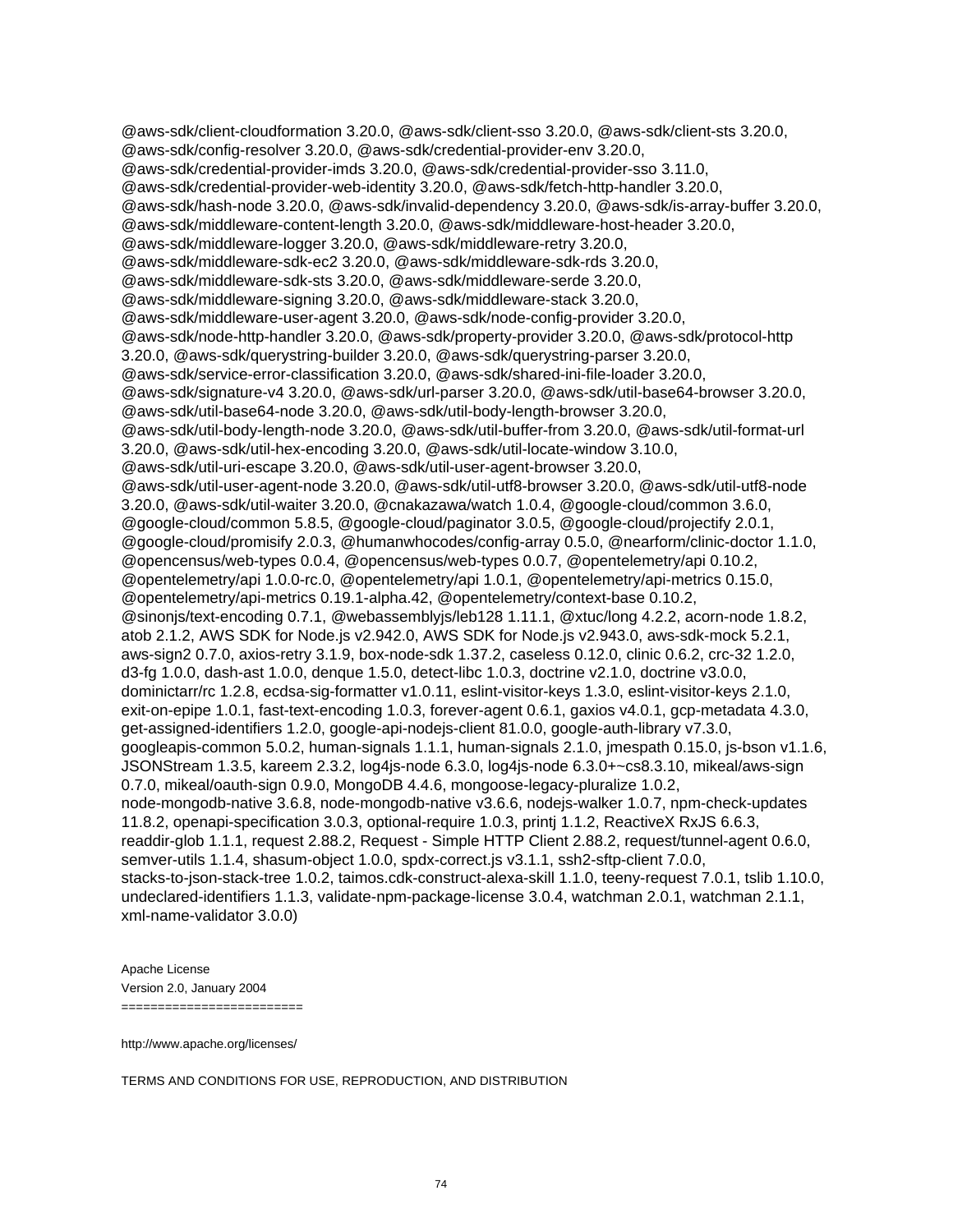#### 1. Definitions.

"License" shall mean the terms and conditions for use, reproduction, and distribution as defined by Sections 1 through 9 of this document.

"Licensor" shall mean the copyright owner or entity authorized by the copyright owner that is granting the License.

"Legal Entity" shall mean the union of the acting entity and all other entities that control, are controlled by, or are under common control with that entity. For the purposes of this definition, "control" means (i) the power, direct or indirect, to cause the direction or management of such entity, whether by contract or otherwise, or (ii) ownership of fifty percent (50%) or more of the outstanding shares, or (iii) beneficial ownership of such entity.

"You" (or "Your") shall mean an individual or Legal Entity exercising permissions granted by this License.

"Source" form shall mean the preferred form for making modifications, including but not limited to software source code, documentation source, and configuration files.

"Object" form shall mean any form resulting from mechanical transformation or translation of a Source form, including but not limited to compiled object code, generated documentation, and conversions to other media types.

"Work" shall mean the work of authorship, whether in Source or Object form, made available under the License, as indicated by a copyright notice that is included in or attached to the work (an example is provided in the Appendix below).

"Derivative Works" shall mean any work, whether in Source or Object form, that is based on (or derived from) the Work and for which the editorial revisions, annotations, elaborations, or other modifications represent, as a whole, an original work of authorship. For the purposes of this License, Derivative Works shall not include works that remain separable from, or merely link (or bind by name) to the interfaces of, the Work and Derivative Works thereof.

"Contribution" shall mean any work of authorship, including the original version of the Work and any modifications or additions to that Work or Derivative Works thereof, that is intentionally submitted to Licensor for inclusion in the Work by the copyright owner or by an individual or Legal Entity authorized to submit on behalf of the copyright owner. For the purposes of this definition, "submitted" means any form of electronic, verbal, or written communication sent to the Licensor or its representatives, including but not limited to communication on electronic mailing lists, source code control systems, and issue tracking systems that are managed by, or on behalf of, the Licensor for the purpose of discussing and improving the Work, but excluding communication that is conspicuously marked or otherwise designated in writing by the copyright owner as "Not a Contribution."

"Contributor" shall mean Licensor and any individual or Legal Entity on behalf of whom a Contribution has been received by Licensor and subsequently incorporated within the Work.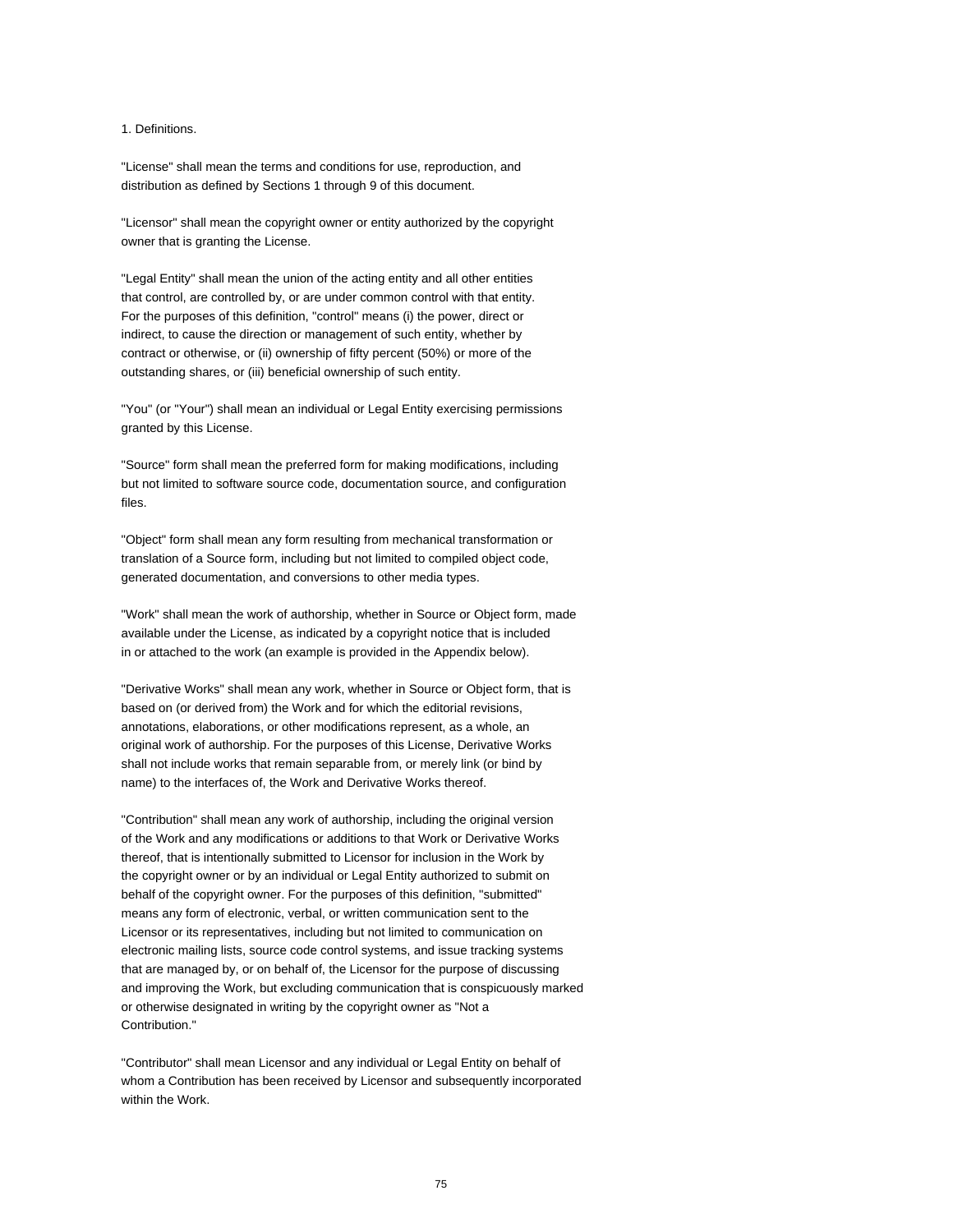2. Grant of Copyright License. Subject to the terms and conditions of this License, each Contributor hereby grants to You a perpetual, worldwide, non-exclusive, no-charge, royalty-free, irrevocable copyright license to reproduce, prepare Derivative Works of, publicly display, publicly perform, sublicense, and distribute the Work and such Derivative Works in Source or Object form.

3. Grant of Patent License. Subject to the terms and conditions of this License, each Contributor hereby grants to You a perpetual, worldwide, non-exclusive, no-charge, royalty-free, irrevocable (except as stated in this section) patent license to make, have made, use, offer to sell, sell, import, and otherwise transfer the Work, where such license applies only to those patent claims licensable by such Contributor that are necessarily infringed by their Contribution(s) alone or by combination of their Contribution(s) with the Work to which such Contribution(s) was submitted. If You institute patent litigation against any entity (including a cross-claim or counterclaim in a lawsuit) alleging that the Work or a Contribution incorporated within the Work constitutes direct or contributory patent infringement, then any patent licenses granted to You under this License for that Work shall terminate as of the date such litigation is filed.

4. Redistribution. You may reproduce and distribute copies of the Work or Derivative Works thereof in any medium, with or without modifications, and in Source or Object form, provided that You meet the following conditions:

a. You must give any other recipients of the Work or Derivative Works a copy of this License; and

b. You must cause any modified files to carry prominent notices stating that You changed the files; and

c. You must retain, in the Source form of any Derivative Works that You distribute, all copyright, patent, trademark, and attribution notices from the Source form of the Work, excluding those notices that do not pertain to any part of the Derivative Works; and

d. If the Work includes a "NOTICE" text file as part of its distribution, then any Derivative Works that You distribute must include a readable copy of the attribution notices contained within such NOTICE file, excluding those notices that do not pertain to any part of the Derivative Works, in at least one of the following places: within a NOTICE text file distributed as part of the Derivative Works; within the Source form or documentation, if provided along with the Derivative Works; or, within a display generated by the Derivative Works, if and wherever such third-party notices normally appear. The contents of the NOTICE file are for informational purposes only and do not modify the License. You may add Your own attribution notices within Derivative Works that You distribute, alongside or as an addendum to the NOTICE text from the Work, provided that such additional attribution notices cannot be construed as modifying the License.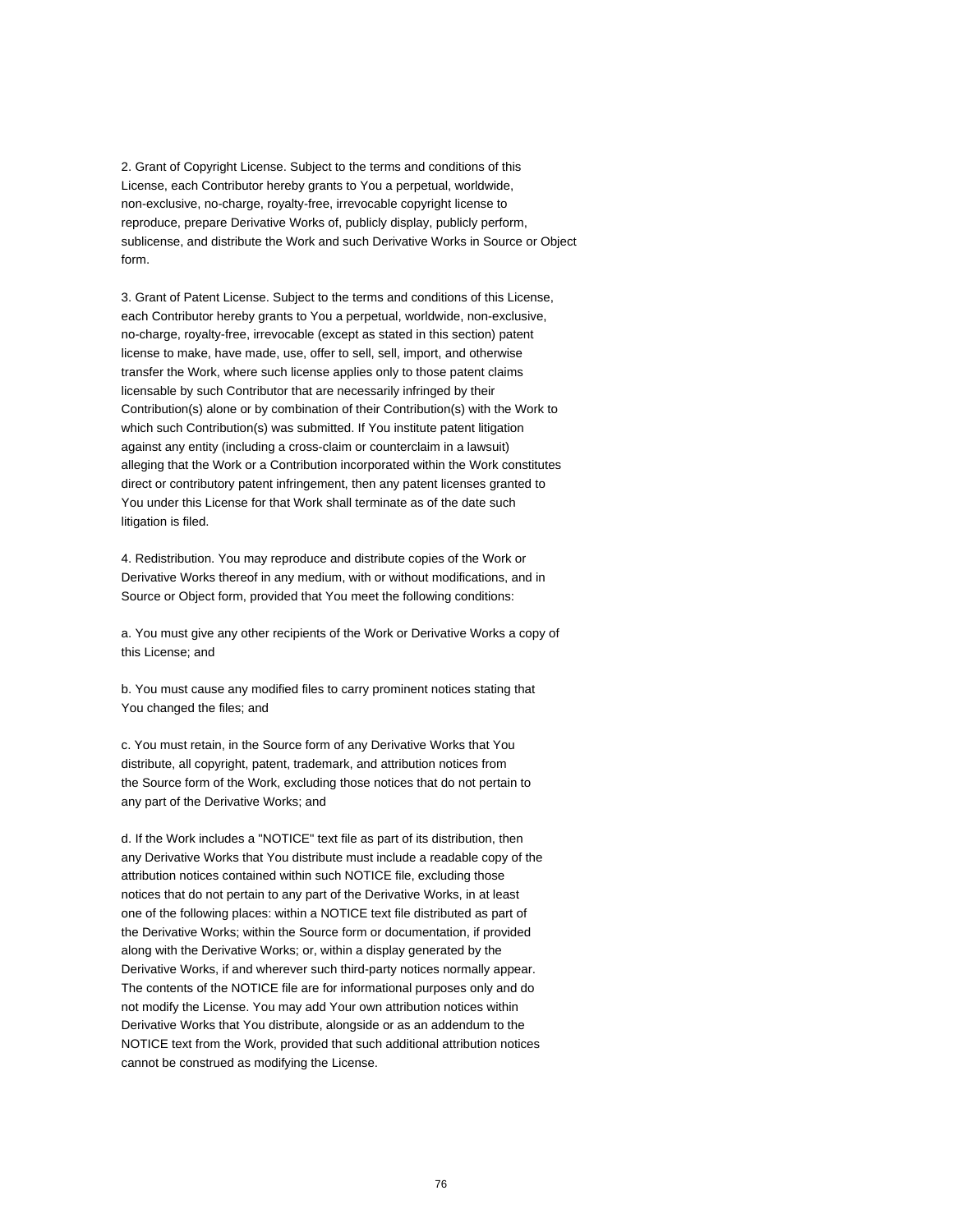You may add Your own copyright statement to Your modifications and may provide additional or different license terms and conditions for use, reproduction, or distribution of Your modifications, or for any such Derivative Works as a whole, provided Your use, reproduction, and distribution of the Work otherwise complies with the conditions stated in this License.

5. Submission of Contributions. Unless You explicitly state otherwise, any Contribution intentionally submitted for inclusion in the Work by You to the Licensor shall be under the terms and conditions of this License, without any additional terms or conditions. Notwithstanding the above, nothing herein shall supersede or modify the terms of any separate license agreement you may have executed with Licensor regarding such Contributions.

6. Trademarks. This License does not grant permission to use the trade names, trademarks, service marks, or product names of the Licensor, except as required for reasonable and customary use in describing the origin of the Work and reproducing the content of the NOTICE file.

7. Disclaimer of Warranty. Unless required by applicable law or agreed to in writing, Licensor provides the Work (and each Contributor provides its Contributions) on an "AS IS" BASIS, WITHOUT WARRANTIES OR CONDITIONS OF ANY KIND, either express or implied, including, without limitation, any warranties or conditions of TITLE, NON-INFRINGEMENT, MERCHANTABILITY, or FITNESS FOR A PARTICULAR PURPOSE. You are solely responsible for determining the appropriateness of using or redistributing the Work and assume any risks associated with Your exercise of permissions under this License.

8. Limitation of Liability. In no event and under no legal theory, whether in tort (including negligence), contract, or otherwise, unless required by applicable law (such as deliberate and grossly negligent acts) or agreed to in writing, shall any Contributor be liable to You for damages, including any direct, indirect, special, incidental, or consequential damages of any character arising as a result of this License or out of the use or inability to use the Work (including but not limited to damages for loss of goodwill, work stoppage, computer failure or malfunction, or any and all other commercial damages or losses), even if such Contributor has been advised of the possibility of such damages.

9. Accepting Warranty or Additional Liability. While redistributing the Work or Derivative Works thereof, You may choose to offer, and charge a fee for, acceptance of support, warranty, indemnity, or other liability obligations and/or rights consistent with this License. However, in accepting such obligations, You may act only on Your own behalf and on Your sole responsibility, not on behalf of any other Contributor, and only if You agree to indemnify, defend, and hold each Contributor harmless for any liability incurred by, or claims asserted against, such Contributor by reason of your accepting any such warranty or additional liability.

#### END OF TERMS AND CONDITIONS

APPENDIX: How to apply the Apache License to your work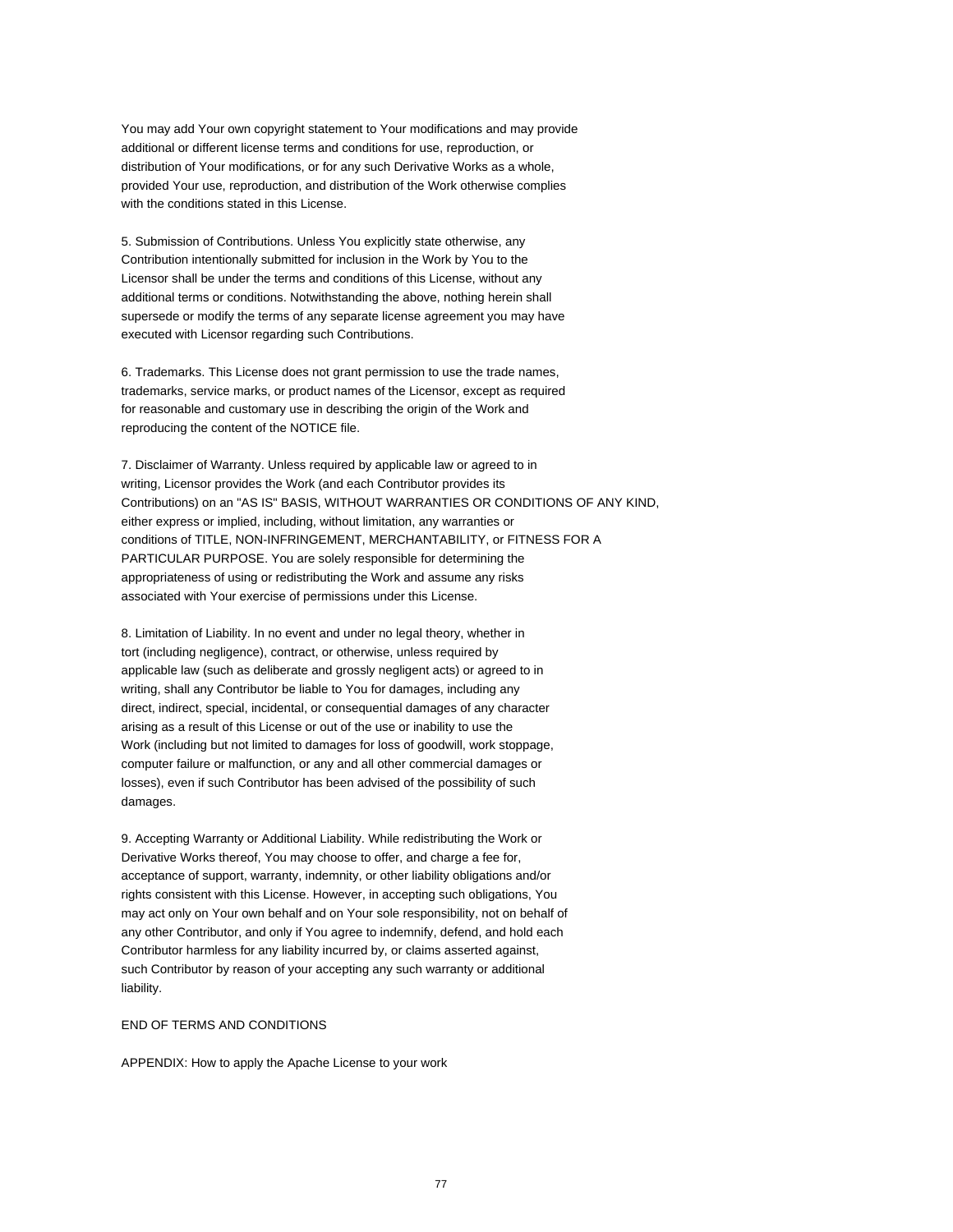To apply the Apache License to your work, attach the following boilerplate notice, with the fields enclosed by brackets "[]" replaced with your own identifying information. (Don't include the brackets!) The text should be enclosed in the appropriate comment syntax for the file format. We also recommend that a file or class name and description of purpose be included on the same "printed page" as the copyright notice for easier identification within third-party archives.

Copyright [yyyy] [name of copyright owner] Licensed under the Apache License, Version 2.0 (the "License"); you may not use this file except in compliance with the License. You may obtain a copy of the License at http://www.apache.org/licenses/LICENSE-2.0 Unless required by applicable law or agreed to in writing, software distributed under the License is distributed on an "AS IS" BASIS, WITHOUT WARRANTIES OR CONDITIONS OF ANY KIND, either express or implied. See the License for the specific language governing permissions and limitations under the License.

# **BSD 2-clause "Simplified" License**

(webidl-conversions 3.0.1, webidl-conversions 6.1.0)

# The BSD 2-Clause License

Copyright (c) 2014, Domenic Denicola All rights reserved.

Redistribution and use in source and binary forms, with or without modification, are permitted provided that the following conditions are met:

1. Redistributions of source code must retain the above copyright notice, this list of conditions and the following disclaimer.

2. Redistributions in binary form must reproduce the above copyright notice, this list of conditions and the following disclaimer in the documentation and/or other materials provided with the distribution.

THIS SOFTWARE IS PROVIDED BY THE COPYRIGHT HOLDERS AND CONTRIBUTORS "AS IS" AND ANY EXPRESS OR IMPLIED WARRANTIES, INCLUDING, BUT NOT LIMITED TO, THE IMPLIED WARRANTIES OF MERCHANTABILITY AND FITNESS FOR A PARTICULAR PURPOSE ARE DISCLAIMED. IN NO EVENT SHALL THE COPYRIGHT HOLDER OR CONTRIBUTORS BE LIABLE FOR ANY DIRECT, INDIRECT, INCIDENTAL, SPECIAL, EXEMPLARY, OR CONSEQUENTIAL DAMAGES (INCLUDING, BUT NOT LIMITED TO, PROCUREMENT OF SUBSTITUTE GOODS OR SERVICES; LOSS OF USE, DATA, OR PROFITS; OR BUSINESS INTERRUPTION) HOWEVER CAUSED AND ON ANY THEORY OF LIABILITY, WHETHER IN CONTRACT, STRICT LIABILITY, OR TORT (INCLUDING NEGLIGENCE OR OTHERWISE) ARISING IN ANY WAY OUT OF THE USE OF THIS SOFTWARE, EVEN IF ADVISED OF THE POSSIBILITY OF SUCH DAMAGE

## **BSD 2-clause "Simplified" License**

(configstore 5.0.1)

BSD 2-Clause License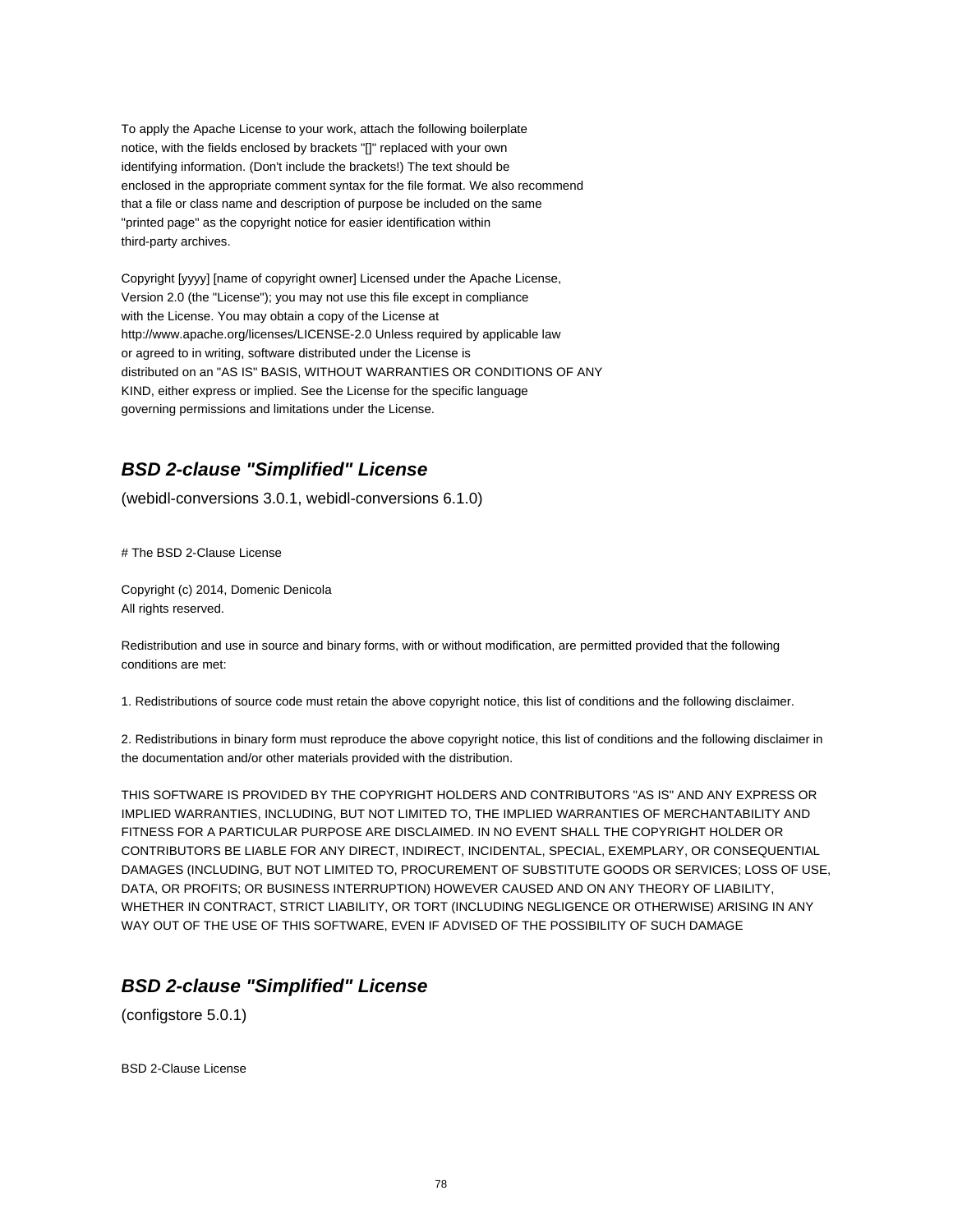Copyright (c) Google All rights reserved.

Redistribution and use in source and binary forms, with or without modification, are permitted provided that the following conditions are met:

\* Redistributions of source code must retain the above copyright notice, this list of conditions and the following disclaimer.

\* Redistributions in binary form must reproduce the above copyright notice, this list of conditions and the following disclaimer in the documentation and/or other materials provided with the distribution.

THIS SOFTWARE IS PROVIDED BY THE COPYRIGHT HOLDERS AND CONTRIBUTORS "AS IS" AND ANY EXPRESS OR IMPLIED WARRANTIES, INCLUDING, BUT NOT LIMITED TO, THE IMPLIED WARRANTIES OF MERCHANTABILITY AND FITNESS FOR A PARTICULAR PURPOSE ARE DISCLAIMED. IN NO EVENT SHALL THE COPYRIGHT HOLDER OR CONTRIBUTORS BE LIABLE FOR ANY DIRECT, INDIRECT, INCIDENTAL, SPECIAL, EXEMPLARY, OR CONSEQUENTIAL DAMAGES (INCLUDING, BUT NOT LIMITED TO, PROCUREMENT OF SUBSTITUTE GOODS OR SERVICES; LOSS OF USE, DATA, OR PROFITS; OR BUSINESS INTERRUPTION) HOWEVER CAUSED AND ON ANY THEORY OF LIABILITY, WHETHER IN CONTRACT, STRICT LIABILITY, OR TORT (INCLUDING NEGLIGENCE OR OTHERWISE) ARISING IN ANY WAY OUT OF THE USE OF THIS SOFTWARE, EVEN IF ADVISED OF THE POSSIBILITY OF SUCH DAMAGE

#### **BSD 2-clause "Simplified" License**

(@typescript-eslint/typescript-estree 4.22.1, entities 2.2.0, espree 7.3.1, http-cache-semantics 3.8.1, sax-js v1.2.1, terser 5.7.0, update-notifier 4.1.3, update-notifier 5.1.0, webidl-conversions v5.0.0)

BSD Two Clause License

======================

Redistribution and use in source and binary forms, with or without modification, are permitted provided that the following conditions are met:

1. Redistributions of source code must retain the above copyright notice, this list of conditions and the following disclaimer.

2. Redistributions in binary form must reproduce the above copyright notice, this list of conditions and the following disclaimer in the documentation and/or other materials provided with the distribution.

THIS SOFTWARE IS PROVIDED BY THE AUTHOR "AS IS" AND ANY EXPRESS OR IMPLIED WARRANTIES, INCLUDING, BUT NOT LIMITED TO, THE IMPLIED WARRANTIES OF MERCHANTABILITY AND FITNESS FOR A PARTICULAR PURPOSE ARE DISCLAIMED. IN NO EVENT SHALL THE AUTHOR BE LIABLE FOR ANY DIRECT, INDIRECT, INCIDENTAL, SPECIAL, EXEMPLARY, OR CONSEQUENTIAL DAMAGES (INCLUDING, BUT NOT LIMITED TO, PROCUREMENT OF SUBSTITUTE GOODS OR SERVICES; LOSS OF USE, DATA, OR PROFITS; OR BUSINESS INTERRUPTION) HOWEVER CAUSED AND ON ANY THEORY OF LIABILITY, WHETHER IN CONTRACT, STRICT LIABILITY, OR TORT (INCLUDING NEGLIGENCE OR OTHERWISE) ARISING IN ANY WAY OUT OF THE USE OF THIS SOFTWARE, EVEN IF ADVISED OF THE POSSIBILITY OF SUCH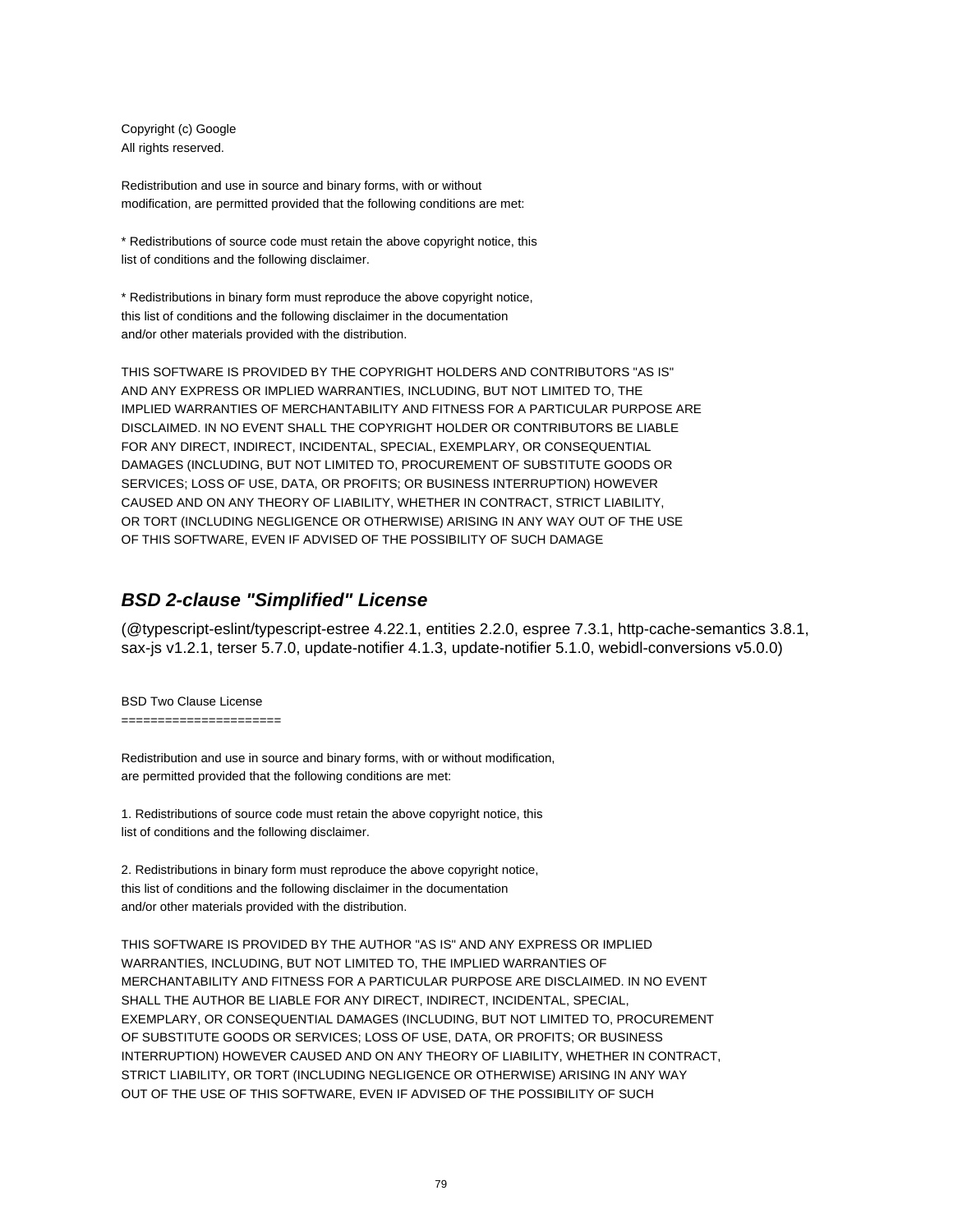DAMAGE.

### **BSD 2-clause "Simplified" License**

(escodegen v1.14.3, escodegen v2.0.0)

Copyright (C) 2012 Yusuke Suzuki (twitter: @Constellation) and other contributors.

Redistribution and use in source and binary forms, with or without modification, are permitted provided that the following conditions are met:

\* Redistributions of source code must retain the above copyright notice, this list of conditions and the following disclaimer. \* Redistributions in binary form must reproduce the above copyright notice, this list of conditions and the following disclaimer in the documentation and/or other materials provided with the distribution.

THIS SOFTWARE IS PROVIDED BY THE COPYRIGHT HOLDERS AND CONTRIBUTORS "AS IS" AND ANY EXPRESS OR IMPLIED WARRANTIES, INCLUDING, BUT NOT LIMITED TO, THE IMPLIED WARRANTIES OF MERCHANTABILITY AND FITNESS FOR A PARTICULAR PURPOSE ARE DISCLAIMED. IN NO EVENT SHALL BE LIABLE FOR ANY DIRECT, INDIRECT, INCIDENTAL, SPECIAL, EXEMPLARY, OR CONSEQUENTIAL DAMAGES (INCLUDING, BUT NOT LIMITED TO, PROCUREMENT OF SUBSTITUTE GOODS OR SERVICES; LOSS OF USE, DATA, OR PROFITS; OR BUSINESS INTERRUPTION) HOWEVER CAUSED AND ON ANY THEORY OF LIABILITY, WHETHER IN CONTRACT, STRICT LIABILITY, OR TORT (INCLUDING NEGLIGENCE OR OTHERWISE) ARISING IN ANY WAY OUT OF THE USE OF THIS SOFTWARE, EVEN IF ADVISED OF THE POSSIBILITY OF SUCH DAMAGE

# **BSD 2-clause "Simplified" License**

(dominictarr/rc 1.2.8)

Copyright (c) 2013, Dominic Tarr All rights reserved.

Redistribution and use in source and binary forms, with or without modification, are permitted provided that the following conditions are met:

1. Redistributions of source code must retain the above copyright notice, this list of conditions and the following disclaimer. 2. Redistributions in binary form must reproduce the above copyright notice, this list of conditions and the following disclaimer in the documentation and/or other materials provided with the distribution.

THIS SOFTWARE IS PROVIDED BY THE COPYRIGHT HOLDERS AND CONTRIBUTORS "AS IS" AND ANY EXPRESS OR IMPLIED WARRANTIES, INCLUDING, BUT NOT LIMITED TO, THE IMPLIED WARRANTIES OF MERCHANTABILITY AND FITNESS FOR A PARTICULAR PURPOSE ARE DISCLAIMED. IN NO EVENT SHALL THE COPYRIGHT OWNER OR CONTRIBUTORS BE LIABLE FOR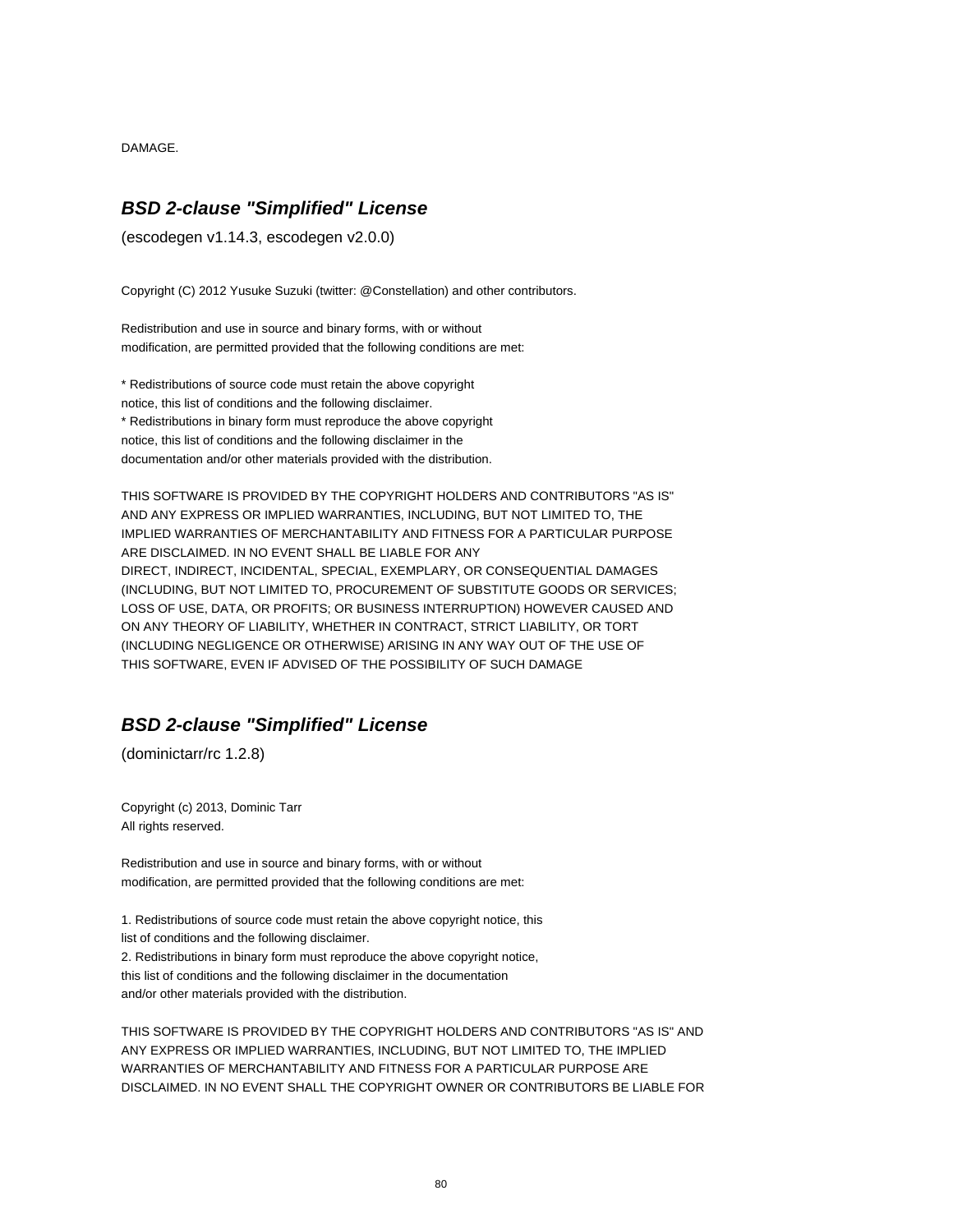ANY DIRECT, INDIRECT, INCIDENTAL, SPECIAL, EXEMPLARY, OR CONSEQUENTIAL DAMAGES (INCLUDING, BUT NOT LIMITED TO, PROCUREMENT OF SUBSTITUTE GOODS OR SERVICES; LOSS OF USE, DATA, OR PROFITS; OR BUSINESS INTERRUPTION) HOWEVER CAUSED AND ON ANY THEORY OF LIABILITY, WHETHER IN CONTRACT, STRICT LIABILITY, OR TORT (INCLUDING NEGLIGENCE OR OTHERWISE) ARISING IN ANY WAY OUT OF THE USE OF THIS SOFTWARE, EVEN IF ADVISED OF THE POSSIBILITY OF SUCH DAMAGE

## **BSD 2-clause "Simplified" License**

(glob-to-regexp 0.4.1)

Copyright (c) 2013, Nick Fitzgerald

All rights reserved.

Redistribution and use in source and binary forms, with or without modification, are permitted provided that the following conditions are met:

\* Redistributions of source code must retain the above copyright notice, this list of conditions and the following disclaimer.

\* Redistributions in binary form must reproduce the above copyright notice, this list of conditions and the following disclaimer in the documentation and/or other materials provided with the distribution.

THIS SOFTWARE IS PROVIDED BY THE COPYRIGHT HOLDERS AND CONTRIBUTORS "AS IS" AND ANY EXPRESS OR IMPLIED WARRANTIES, INCLUDING, BUT NOT LIMITED TO, THE IMPLIED WARRANTIES OF MERCHANTABILITY AND FITNESS FOR A PARTICULAR PURPOSE ARE DISCLAIMED. IN NO EVENT SHALL THE COPYRIGHT HOLDER OR CONTRIBUTORS BE LIABLE FOR ANY DIRECT, INDIRECT, INCIDENTAL, SPECIAL, EXEMPLARY, OR CONSEQUENTIAL DAMAGES (INCLUDING, BUT NOT LIMITED TO, PROCUREMENT OF SUBSTITUTE GOODS OR SERVICES; LOSS OF USE, DATA, OR PROFITS; OR BUSINESS INTERRUPTION) HOWEVER CAUSED AND ON ANY THEORY OF LIABILITY, WHETHER IN CONTRACT, STRICT LIABILITY, OR TORT (INCLUDING NEGLIGENCE OR OTHERWISE) ARISING IN ANY WAY OUT OF THE USE OF THIS SOFTWARE, EVEN IF ADVISED OF THE POSSIBILITY OF SUCH DAMAGE

# **BSD 2-clause "Simplified" License**

(esrecurse v4.3.0)

Copyright (C) 2014 [Yusuke Suzuki](https://github.com/Constellation) (twitter: [@Constellation](https://twitter.com/Constellation)) and other contributors.

Redistribution and use in source and binary forms, with or without modification, are permitted provided that the following conditions are met:

\* Redistributions of source code must retain the above copyright notice, this list of conditions and the following disclaimer.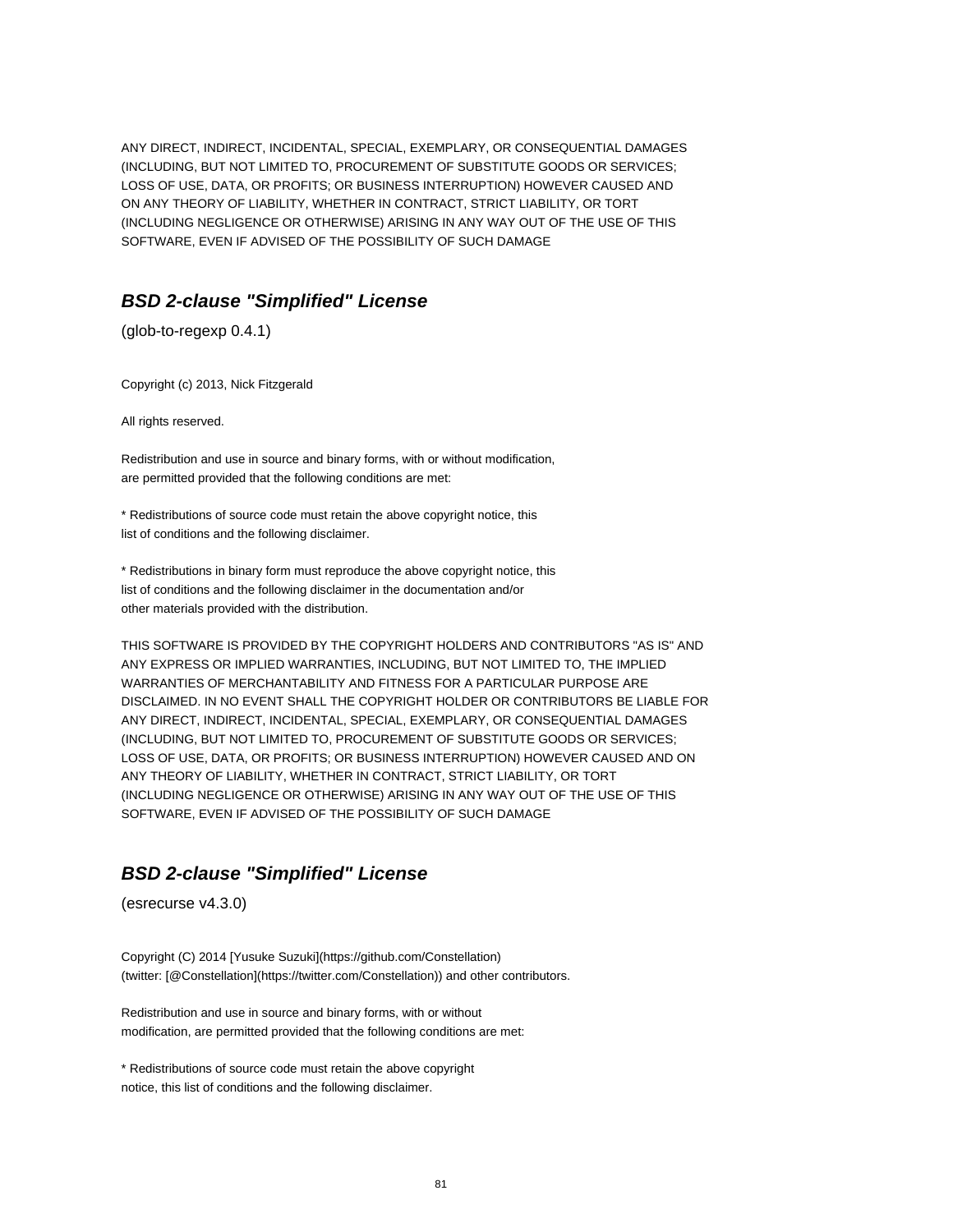\* Redistributions in binary form must reproduce the above copyright notice, this list of conditions and the following disclaimer in the documentation and/or other materials provided with the distribution.

THIS SOFTWARE IS PROVIDED BY THE COPYRIGHT HOLDERS AND CONTRIBUTORS "AS IS" AND ANY EXPRESS OR IMPLIED WARRANTIES, INCLUDING, BUT NOT LIMITED TO, THE IMPLIED WARRANTIES OF MERCHANTABILITY AND FITNESS FOR A PARTICULAR PURPOSE ARE DISCLAIMED. IN NO EVENT SHALL BE LIABLE FOR ANY DIRECT, INDIRECT, INCIDENTAL, SPECIAL, EXEMPLARY, OR CONSEQUENTIAL DAMAGES (INCLUDING, BUT NOT LIMITED TO, PROCUREMENT OF SUBSTITUTE GOODS OR SERVICES; LOSS OF USE, DATA, OR PROFITS; OR BUSINESS INTERRUPTION) HOWEVER CAUSED AND ON ANY THEORY OF LIABILITY, WHETHER IN CONTRACT, STRICT LIABILITY, OR TORT (INCLUDING NEGLIGENCE OR OTHERWISE) ARISING IN ANY WAY OUT OF THE USE OF THIS SOFTWARE, EVEN IF ADVISED OF THE POSSIBILITY OF SUCH DAMAGE

## **BSD 2-clause "Simplified" License**

(scottmotte/dotenv 8.2.0)

Copyright (c) 2015, Scott Motte All rights reserved.

Redistribution and use in source and binary forms, with or without modification, are permitted provided that the following conditions are met:

\* Redistributions of source code must retain the above copyright notice, this list of conditions and the following disclaimer.

\* Redistributions in binary form must reproduce the above copyright notice, this list of conditions and the following disclaimer in the documentation and/or other materials provided with the distribution.

THIS SOFTWARE IS PROVIDED BY THE COPYRIGHT HOLDERS AND CONTRIBUTORS "AS IS" AND ANY EXPRESS OR IMPLIED WARRANTIES, INCLUDING, BUT NOT LIMITED TO, THE IMPLIED WARRANTIES OF MERCHANTABILITY AND FITNESS FOR A PARTICULAR PURPOSE ARE DISCLAIMED. IN NO EVENT SHALL THE COPYRIGHT HOLDER OR CONTRIBUTORS BE LIABLE FOR ANY DIRECT, INDIRECT, INCIDENTAL, SPECIAL, EXEMPLARY, OR CONSEQUENTIAL DAMAGES (INCLUDING, BUT NOT LIMITED TO, PROCUREMENT OF SUBSTITUTE GOODS OR SERVICES; LOSS OF USE, DATA, OR PROFITS; OR BUSINESS INTERRUPTION) HOWEVER CAUSED AND ON ANY THEORY OF LIABILITY, WHETHER IN CONTRACT, STRICT LIABILITY, OR TORT (INCLUDING NEGLIGENCE OR OTHERWISE) ARISING IN ANY WAY OUT OF THE USE OF THIS SOFTWARE, EVEN IF ADVISED OF THE POSSIBILITY OF SUCH DAMAGE

# **BSD 2-clause "Simplified" License**

(npm-install-checks 4.0.0)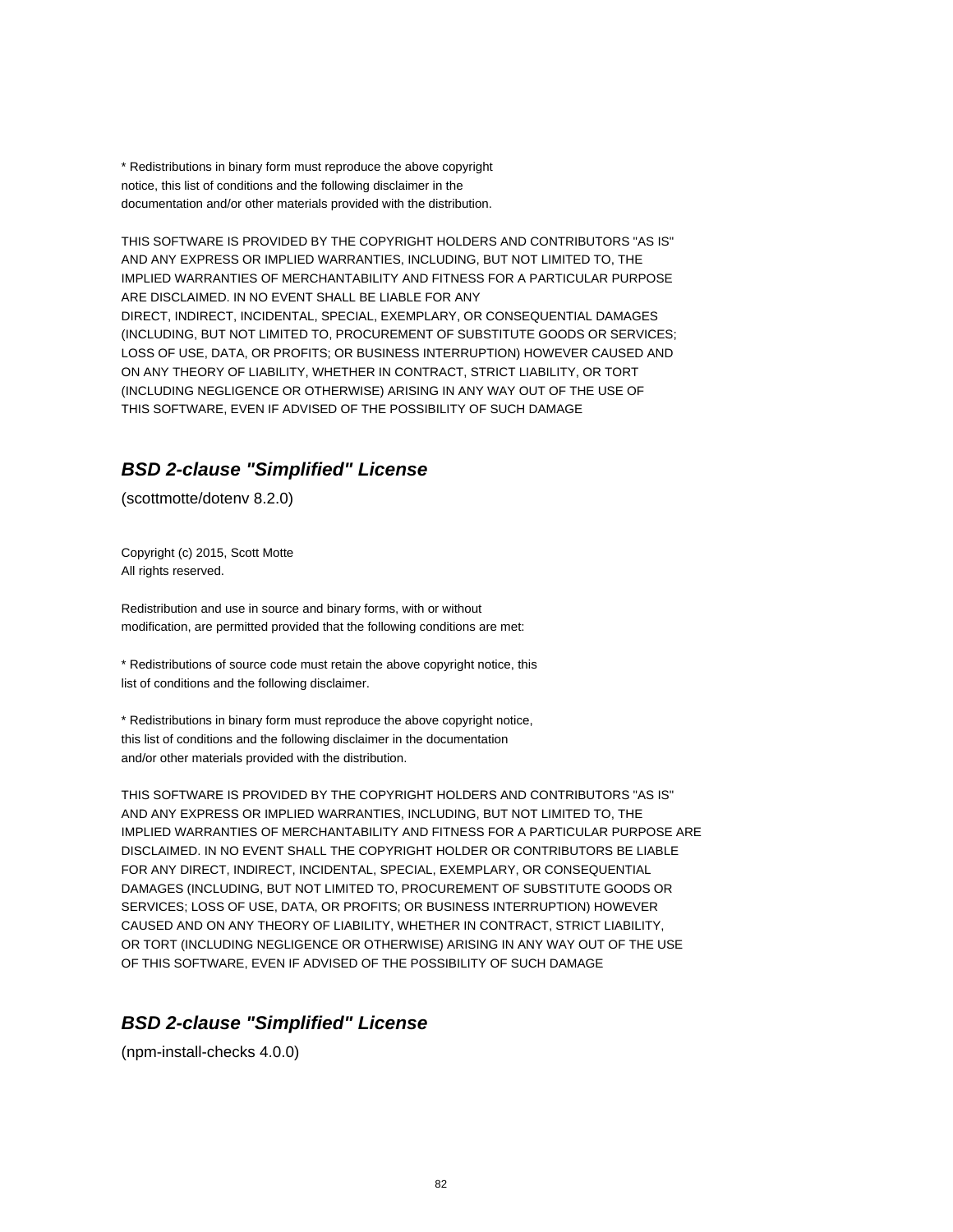Copyright (c) Robert Kowalski and Isaac Z. Schlueter ("Authors") All rights reserved.

The BSD License

Redistribution and use in source and binary forms, with or without modification, are permitted provided that the following conditions are met:

1. Redistributions of source code must retain the above copyright notice, this list of conditions and the following disclaimer.

2. Redistributions in binary form must reproduce the above copyright notice, this list of conditions and the following disclaimer in the documentation and/or other materials provided with the distribution.

THIS SOFTWARE IS PROVIDED BY THE AUTHORS AND CONTRIBUTORS ``AS IS'' AND ANY EXPRESS OR IMPLIED WARRANTIES, INCLUDING, BUT NOT LIMITED TO, THE IMPLIED WARRANTIES OF MERCHANTABILITY AND FITNESS FOR A PARTICULAR PURPOSE ARE DISCLAIMED. IN NO EVENT SHALL THE AUTHORS OR CONTRIBUTORS BE LIABLE FOR ANY DIRECT, INDIRECT, INCIDENTAL, SPECIAL, EXEMPLARY, OR CONSEQUENTIAL DAMAGES (INCLUDING, BUT NOT LIMITED TO, PROCUREMENT OF SUBSTITUTE GOODS OR SERVICES; LOSS OF USE, DATA, OR PROFITS; OR BUSINESS INTERRUPTION) HOWEVER CAUSED AND ON ANY THEORY OF LIABILITY, WHETHER IN CONTRACT, STRICT LIABILITY, OR TORT (INCLUDING NEGLIGENCE OR OTHERWISE) ARISING IN ANY WAY OUT OF THE USE OF THIS SOFTWARE, EVEN IF ADVISED OF THE POSSIBILITY OF SUCH DAMAGE

## **BSD 2-clause "Simplified" License**

(browser-process-hrtime 1.0.0)

Copyright 2014 kumavis

Redistribution and use in source and binary forms, with or without modification, are permitted provided that the following conditions are met:

1. Redistributions of source code must retain the above copyright notice, this list of conditions and the following disclaimer.

2. Redistributions in binary form must reproduce the above copyright notice, this list of conditions and the following disclaimer in the documentation and/or other materials provided with the distribution.

THIS SOFTWARE IS PROVIDED BY THE COPYRIGHT HOLDERS AND CONTRIBUTORS "AS IS" AND ANY EXPRESS OR IMPLIED WARRANTIES, INCLUDING, BUT NOT LIMITED TO, THE IMPLIED WARRANTIES OF MERCHANTABILITY AND FITNESS FOR A PARTICULAR PURPOSE ARE DISCLAIMED. IN NO EVENT SHALL THE COPYRIGHT HOLDER OR CONTRIBUTORS BE LIABLE FOR ANY DIRECT, INDIRECT, INCIDENTAL, SPECIAL, EXEMPLARY, OR CONSEQUENTIAL DAMAGES (INCLUDING, BUT NOT LIMITED TO, PROCUREMENT OF SUBSTITUTE GOODS OR SERVICES; LOSS OF USE, DATA, OR PROFITS; OR BUSINESS INTERRUPTION) HOWEVER CAUSED AND ON ANY THEORY OF LIABILITY, WHETHER IN CONTRACT, STRICT LIABILITY, OR TORT (INCLUDING NEGLIGENCE OR OTHERWISE) ARISING IN ANY WAY OUT OF THE USE OF THIS SOFTWARE, EVEN IF ADVISED OF THE POSSIBILITY OF SUCH DAMAGE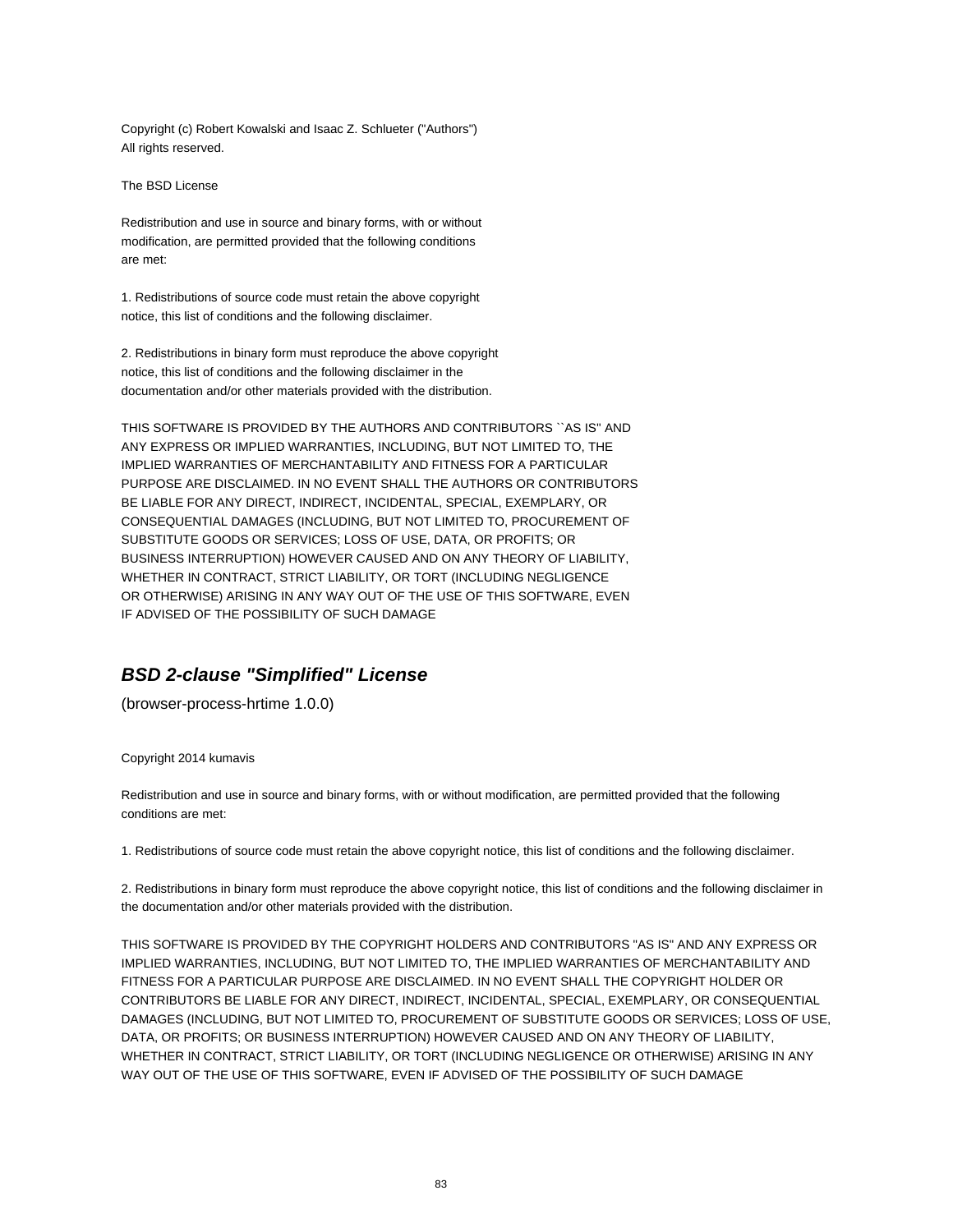# **BSD 2-clause "Simplified" License**

(http-cache-semantics 4.1.0)

Copyright 2016-2018 Kornel Lesi■ski

Redistribution and use in source and binary forms, with or without modification, are permitted provided that the following conditions are met:

1. Redistributions of source code must retain the above copyright notice, this list of conditions and the following disclaimer.

2. Redistributions in binary form must reproduce the above copyright notice, this list of conditions and the following disclaimer in the documentation and/or other materials provided with the distribution.

THIS SOFTWARE IS PROVIDED BY THE COPYRIGHT HOLDERS AND CONTRIBUTORS "AS IS" AND ANY EXPRESS OR IMPLIED WARRANTIES, INCLUDING, BUT NOT LIMITED TO, THE IMPLIED WARRANTIES OF MERCHANTABILITY AND FITNESS FOR A PARTICULAR PURPOSE ARE DISCLAIMED. IN NO EVENT SHALL THE COPYRIGHT HOLDER OR CONTRIBUTORS BE LIABLE FOR ANY DIRECT, INDIRECT, INCIDENTAL, SPECIAL, EXEMPLARY, OR CONSEQUENTIAL DAMAGES (INCLUDING, BUT NOT LIMITED TO, PROCUREMENT OF SUBSTITUTE GOODS OR SERVICES; LOSS OF USE, DATA, OR PROFITS; OR BUSINESS INTERRUPTION) HOWEVER CAUSED AND ON ANY THEORY OF LIABILITY, WHETHER IN CONTRACT, STRICT LIABILITY, OR TORT (INCLUDING NEGLIGENCE OR OTHERWISE) ARISING IN ANY WAY OUT OF THE USE OF THIS SOFTWARE, EVEN IF ADVISED OF THE POSSIBILITY OF SUCH DAMAGE

# **BSD 2-clause "Simplified" License**

(update-notifier 4.1.0)

#### Copyright Google

Redistribution and use in source and binary forms, with or without modification, are permitted provided that the following conditions are met:

1. Redistributions of source code must retain the above copyright notice, this list of conditions and the following disclaimer.

2. Redistributions in binary form must reproduce the above copyright notice, this list of conditions and the following disclaimer in the documentation and/or other materials provided with the distribution.

THIS SOFTWARE IS PROVIDED BY THE COPYRIGHT HOLDERS AND CONTRIBUTORS "AS IS" AND ANY EXPRESS OR IMPLIED WARRANTIES, INCLUDING, BUT NOT LIMITED TO, THE IMPLIED WARRANTIES OF MERCHANTABILITY AND FITNESS FOR A PARTICULAR PURPOSE ARE DISCLAIMED. IN NO EVENT SHALL THE COPYRIGHT HOLDER OR CONTRIBUTORS BE LIABLE FOR ANY DIRECT, INDIRECT, INCIDENTAL, SPECIAL, EXEMPLARY, OR CONSEQUENTIAL DAMAGES (INCLUDING, BUT NOT LIMITED TO, PROCUREMENT OF SUBSTITUTE GOODS OR SERVICES; LOSS OF USE, DATA, OR PROFITS; OR BUSINESS INTERRUPTION) HOWEVER CAUSED AND ON ANY THEORY OF LIABILITY, WHETHER IN CONTRACT, STRICT LIABILITY, OR TORT (INCLUDING NEGLIGENCE OR OTHERWISE) ARISING IN ANY WAY OUT OF THE USE OF THIS SOFTWARE, EVEN IF ADVISED OF THE POSSIBILITY OF SUCH DAMAGE

# **BSD 2-clause "Simplified" License**

(eslint-scope v5.1.1)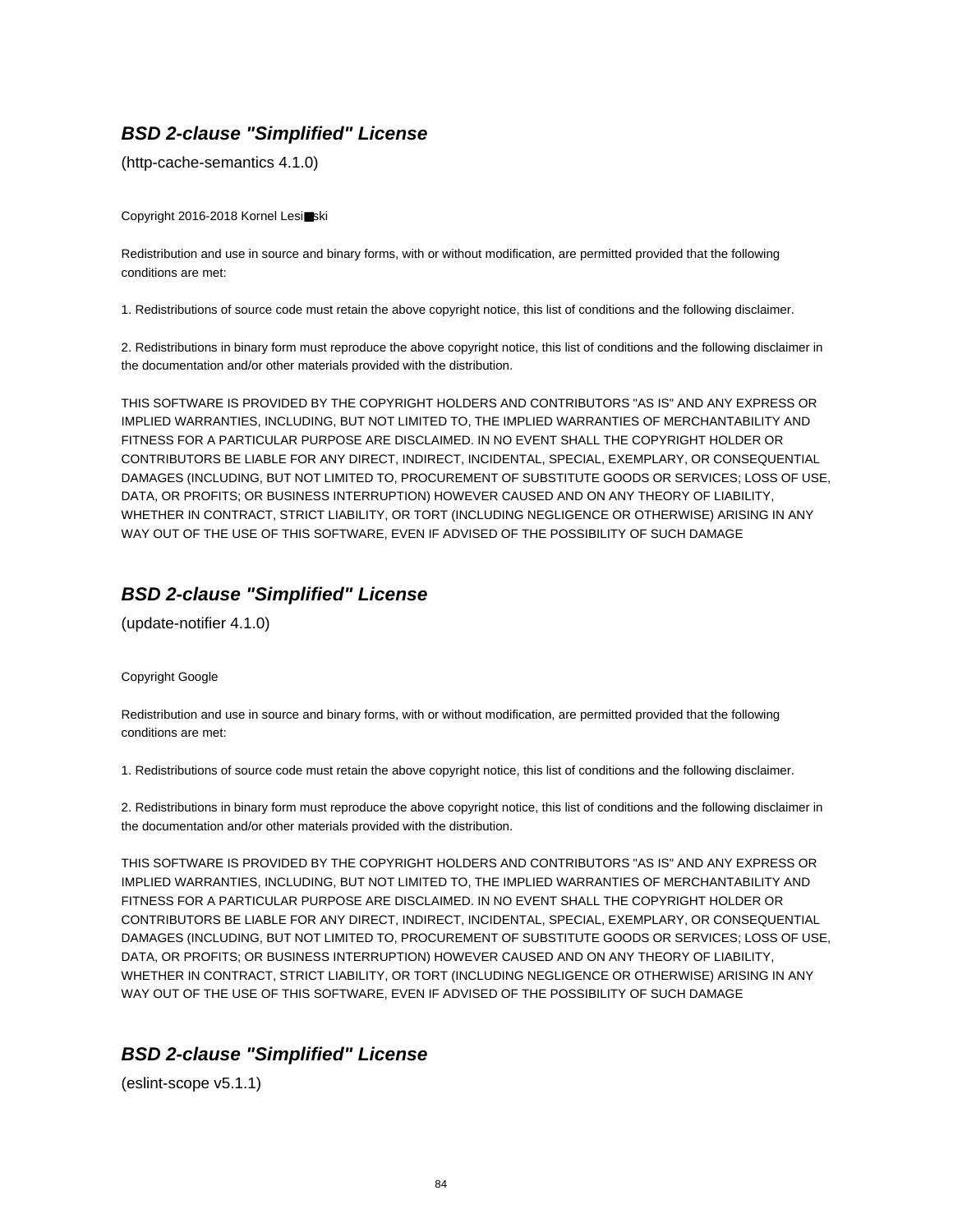Copyright JS Foundation and other contributors, https://js.foundation Copyright (C) 2012-2013 Yusuke Suzuki (twitter: @Constellation) and other contributors.

Redistribution and use in source and binary forms, with or without modification, are permitted provided that the following conditions are met:

\* Redistributions of source code must retain the above copyright notice, this list of conditions and the following disclaimer. \* Redistributions in binary form must reproduce the above copyright notice, this list of conditions and the following disclaimer in the documentation and/or other materials provided with the distribution.

THIS SOFTWARE IS PROVIDED BY THE COPYRIGHT HOLDERS AND CONTRIBUTORS "AS IS" AND ANY EXPRESS OR IMPLIED WARRANTIES, INCLUDING, BUT NOT LIMITED TO, THE IMPLIED WARRANTIES OF MERCHANTABILITY AND FITNESS FOR A PARTICULAR PURPOSE ARE DISCLAIMED. IN NO EVENT SHALL BE LIABLE FOR ANY DIRECT, INDIRECT, INCIDENTAL, SPECIAL, EXEMPLARY, OR CONSEQUENTIAL DAMAGES (INCLUDING, BUT NOT LIMITED TO, PROCUREMENT OF SUBSTITUTE GOODS OR SERVICES; LOSS OF USE, DATA, OR PROFITS; OR BUSINESS INTERRUPTION) HOWEVER CAUSED AND ON ANY THEORY OF LIABILITY, WHETHER IN CONTRACT, STRICT LIABILITY, OR TORT (INCLUDING NEGLIGENCE OR OTHERWISE) ARISING IN ANY WAY OUT OF THE USE OF THIS SOFTWARE, EVEN IF ADVISED OF THE POSSIBILITY OF SUCH DAMAGE

## **BSD 2-clause "Simplified" License**

(Esprima 3.1.3, Esprima 4.0.1)

Copyright JS Foundation and other contributors, https://js.foundation/

Redistribution and use in source and binary forms, with or without modification, are permitted provided that the following conditions are met:

\* Redistributions of source code must retain the above copyright notice, this list of conditions and the following disclaimer. \* Redistributions in binary form must reproduce the above copyright notice, this list of conditions and the following disclaimer in the documentation and/or other materials provided with the distribution.

THIS SOFTWARE IS PROVIDED BY THE COPYRIGHT HOLDERS AND CONTRIBUTORS "AS IS" AND ANY EXPRESS OR IMPLIED WARRANTIES, INCLUDING, BUT NOT LIMITED TO, THE IMPLIED WARRANTIES OF MERCHANTABILITY AND FITNESS FOR A PARTICULAR PURPOSE ARE DISCLAIMED. IN NO EVENT SHALL BE LIABLE FOR ANY DIRECT, INDIRECT, INCIDENTAL, SPECIAL, EXEMPLARY, OR CONSEQUENTIAL DAMAGES (INCLUDING, BUT NOT LIMITED TO, PROCUREMENT OF SUBSTITUTE GOODS OR SERVICES; LOSS OF USE, DATA, OR PROFITS; OR BUSINESS INTERRUPTION) HOWEVER CAUSED AND ON ANY THEORY OF LIABILITY, WHETHER IN CONTRACT, STRICT LIABILITY, OR TORT (INCLUDING NEGLIGENCE OR OTHERWISE) ARISING IN ANY WAY OUT OF THE USE OF THIS SOFTWARE, EVEN IF ADVISED OF THE POSSIBILITY OF SUCH DAMAGE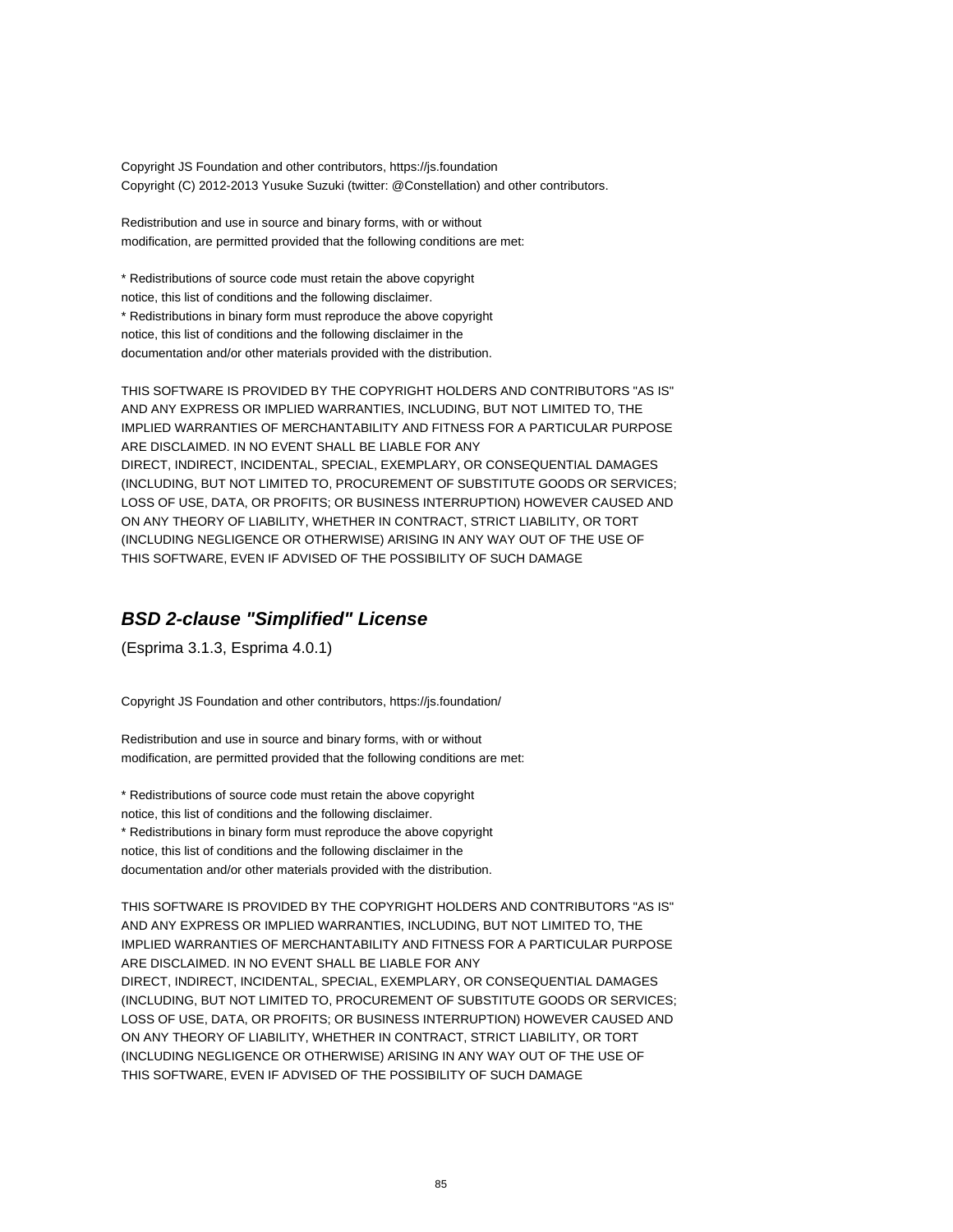## **BSD 2-clause "Simplified" License**

(json-stringify-safe 5.0.1+repack)

https://www.gnu.org/licenses.

License: BSD-2-clause

.

.

.

Redistribution and use in source and binary forms, with or without modification, are permitted provided that the following conditions are met:

1. Redistributions of source code must retain the above copyright notice, this list of conditions and the following disclaimer.

2. Redistributions in binary form must reproduce the above copyright notice, this list of conditions and the following disclaimer in the documentation and/or other materials provided with the distribution.

THIS SOFTWARE IS PROVIDED BY THE AUTHOR AND CONTRIBUTORS ``AS IS'' AND ANY EXPRESS OR IMPLIED WARRANTIES, INCLUDING, BUT NOT LIMITED TO, THE IMPLIED WARRANTIES OF MERCHANTABILITY AND FITNESS FOR A PARTICULAR PURPOSE ARE DISCLAIMED. IN NO EVENT SHALL THE AUTHOR OR CONTRIBUTORS BE LIABLE FOR ANY DIRECT, INDIRECT, INCIDENTAL, SPECIAL, EXEMPLARY, OR CONSEQUENTIAL DAMAGES (INCLUDING, BUT NOT LIMITED TO, PROCUREMENT OF SUBSTITUTE GOODS OR SERVICES; LOSS OF USE, DATA, OR PROFITS; OR BUSINESS INTERRUPTION) HOWEVER CAUSED AND ON ANY THEORY OF LIABILITY, WHETHER IN CONTRACT, STRICT LIABILITY, OR TORT (INCLUDING NEGLIGENCE OR OTHERWISE) ARISING IN ANY WAY OUT OF THE USE OF THIS SOFTWARE, EVEN IF ADVISED OF THE POSSIBILITY OF SUCH DAMAGE

# **BSD 2-clause "Simplified" License**

(normalize-package-data 2.5.0, sax-js 1.2.4)

License: BSD-2-clause

.

.

.

Redistribution and use in source and binary forms, with or without modification, are permitted provided that the following conditions are met:

1. Redistributions of source code must retain the above copyright notice, this list of conditions and the following disclaimer.

2. Redistributions in binary form must reproduce the above copyright notice, this list of conditions and the following disclaimer in the documentation and/or other materials provided with the distribution.

THIS SOFTWARE IS PROVIDED BY THE AUTHOR AND CONTRIBUTORS ``AS IS'' AND ANY EXPRESS OR IMPLIED WARRANTIES, INCLUDING, BUT NOT LIMITED TO, THE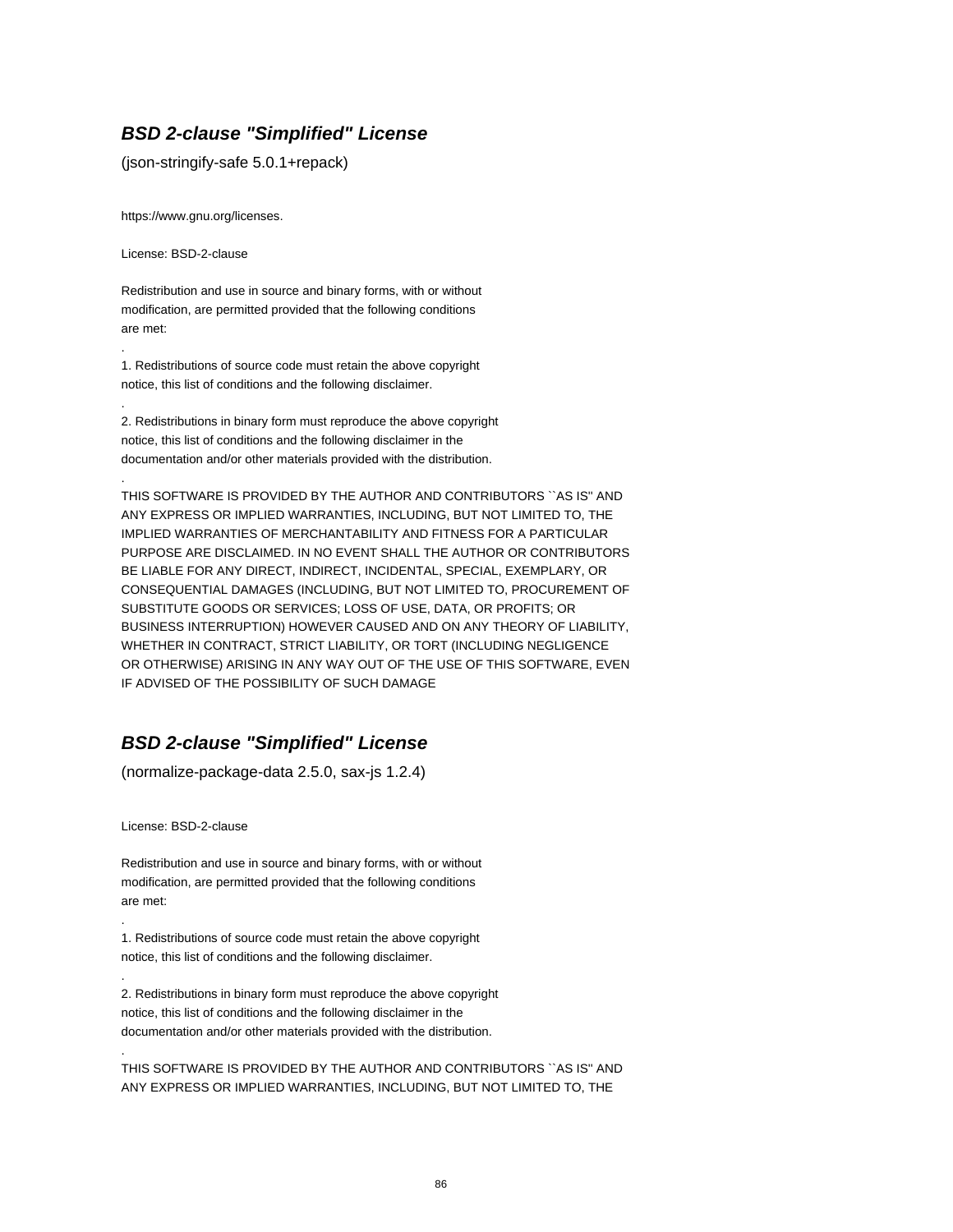IMPLIED WARRANTIES OF MERCHANTABILITY AND FITNESS FOR A PARTICULAR PURPOSE ARE DISCLAIMED. IN NO EVENT SHALL THE AUTHOR OR CONTRIBUTORS BE LIABLE FOR ANY DIRECT, INDIRECT, INCIDENTAL, SPECIAL, EXEMPLARY, OR CONSEQUENTIAL DAMAGES (INCLUDING, BUT NOT LIMITED TO, PROCUREMENT OF SUBSTITUTE GOODS OR SERVICES; LOSS OF USE, DATA, OR PROFITS; OR BUSINESS INTERRUPTION) HOWEVER CAUSED AND ON ANY THEORY OF LIABILITY, WHETHER IN CONTRACT, STRICT LIABILITY, OR TORT (INCLUDING NEGLIGENCE OR OTHERWISE) ARISING IN ANY WAY OUT OF THE USE OF THIS SOFTWARE, EVEN IF ADVISED OF THE POSSIBILITY OF SUCH DAMAGE

## **BSD 2-clause "Simplified" License**

(uri-js 4.2.2)

.

License: BSD-2-clause

Redistribution and use in source and binary forms, with or without modification, are permitted provided that the following conditions are met:

1. Redistributions of source code must retain the above copyright notice, this list of conditions and the following disclaimer. 2. Redistributions in binary form must reproduce the above copyright notice, this list of conditions and the following disclaimer in the documentation and/or other materials provided with the distribution.

THIS SOFTWARE IS PROVIDED BY THE COPYRIGHT HOLDERS AND CONTRIBUTORS ``AS IS'' AND ANY EXPRESS OR IMPLIED WARRANTIES, INCLUDING, BUT NOT LIMITED TO, THE IMPLIED WARRANTIES OF MERCHANTABILITY AND FITNESS FOR A PARTICULAR PURPOSE ARE DISCLAIMED. IN NO EVENT SHALL THE HOLDERS OR CONTRIBUTORS BE LIABLE FOR ANY DIRECT, INDIRECT, INCIDENTAL, SPECIAL, EXEMPLARY, OR CONSEQUENTIAL DAMAGES (INCLUDING, BUT NOT LIMITED TO, PROCUREMENT OF SUBSTITUTE GOODS OR SERVICES; LOSS OF USE, DATA, OR PROFITS; OR BUSINESS INTERRUPTION) HOWEVER CAUSED AND ON ANY THEORY OF LIABILITY, WHETHER IN CONTRACT, STRICT LIABILITY, OR TORT (INCLUDING NEGLIGENCE OR OTHERWISE) ARISING IN ANY WAY OUT OF THE USE OF THIS SOFTWARE, EVEN IF ADVISED OF THE POSSIBILITY OF SUCH DAMAGE

# **BSD 2-clause "Simplified" License**

(doctrine v2.1.0, escodegen 1.9.1, estraverse 5.2.0, estraverse v4.3.0, esutils 2.0.3, regjsparser 0.1.5)

Redistribution and use in source and binary forms, with or without modification, are permitted provided that the following conditions are met:

\* Redistributions of source code must retain the above copyright notice, this list of conditions and the following disclaimer.

\* Redistributions in binary form must reproduce the above copyright notice, this list of conditions and the following disclaimer in the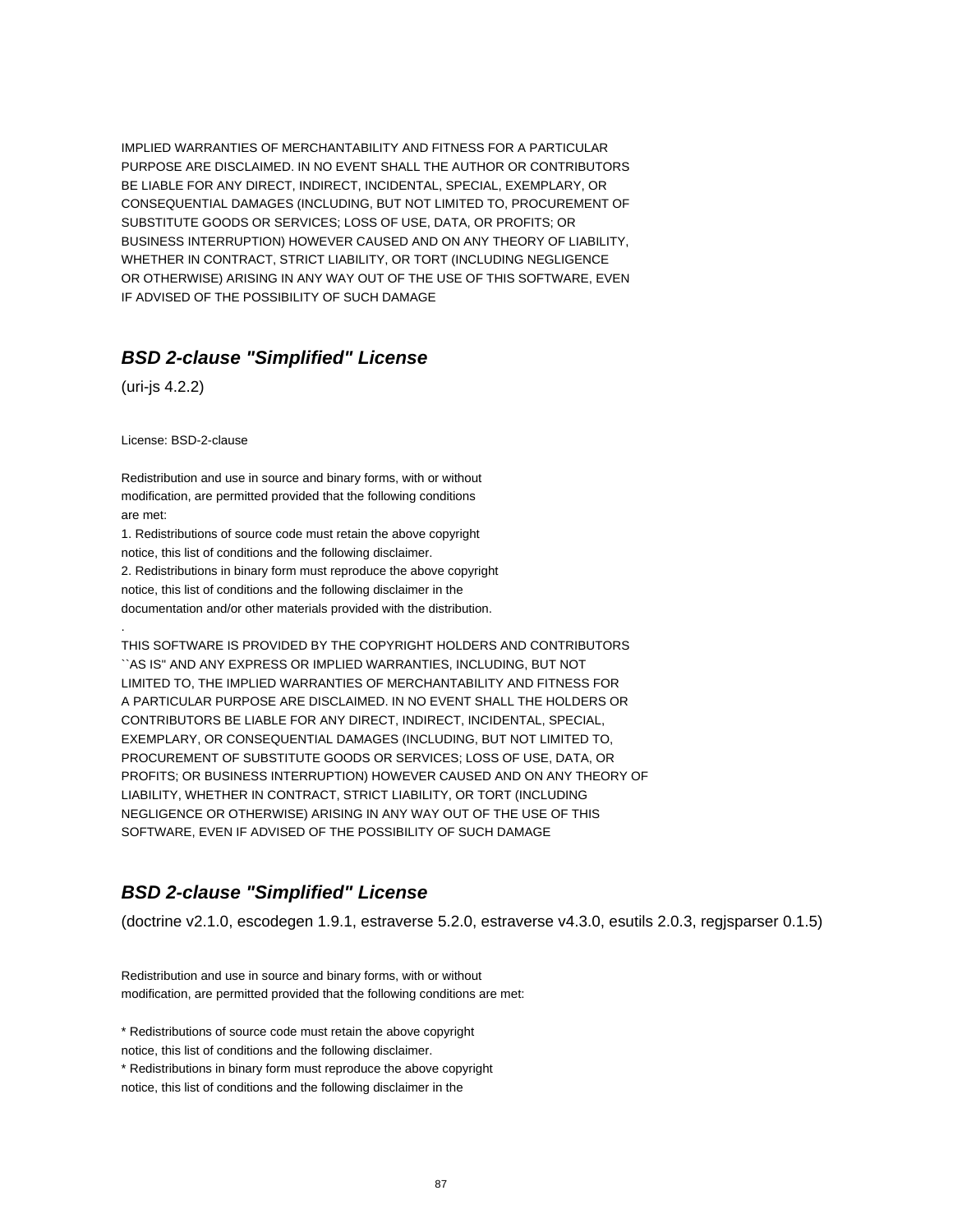documentation and/or other materials provided with the distribution.

THIS SOFTWARE IS PROVIDED BY THE COPYRIGHT HOLDERS AND CONTRIBUTORS "AS IS" AND ANY EXPRESS OR IMPLIED WARRANTIES, INCLUDING, BUT NOT LIMITED TO, THE IMPLIED WARRANTIES OF MERCHANTABILITY AND FITNESS FOR A PARTICULAR PURPOSE ARE DISCLAIMED. IN NO EVENT SHALL BE LIABLE FOR ANY DIRECT, INDIRECT, INCIDENTAL, SPECIAL, EXEMPLARY, OR CONSEQUENTIAL DAMAGES (INCLUDING, BUT NOT LIMITED TO, PROCUREMENT OF SUBSTITUTE GOODS OR SERVICES; LOSS OF USE, DATA, OR PROFITS; OR BUSINESS INTERRUPTION) HOWEVER CAUSED AND ON ANY THEORY OF LIABILITY, WHETHER IN CONTRACT, STRICT LIABILITY, OR TORT (INCLUDING NEGLIGENCE OR OTHERWISE) ARISING IN ANY WAY OUT OF THE USE OF THIS SOFTWARE, EVEN IF ADVISED OF THE POSSIBILITY OF SUCH DAMAGE

#### **BSD 3-clause "New" or "Revised" License**

(node-forge 0.10.0)

 $-$ 

New BSD License (3-clause) Copyright (c) 2010, Digital Bazaar, Inc. All rights reserved.

Redistribution and use in source and binary forms, with or without modification, are permitted provided that the following conditions are met: \* Redistributions of source code must retain the above copyright notice, this list of conditions and the following disclaimer. \* Redistributions in binary form must reproduce the above copyright notice, this list of conditions and the following disclaimer in the documentation and/or other materials provided with the distribution. \* Neither the name of Digital Bazaar, Inc. nor the names of its contributors may be used to endorse or promote products derived from this software without specific prior written permission.

THIS SOFTWARE IS PROVIDED BY THE COPYRIGHT HOLDERS AND CONTRIBUTORS "AS IS" AND ANY EXPRESS OR IMPLIED WARRANTIES, INCLUDING, BUT NOT LIMITED TO, THE IMPLIED WARRANTIES OF MERCHANTABILITY AND FITNESS FOR A PARTICULAR PURPOSE ARE DISCLAIMED. IN NO EVENT SHALL DIGITAL BAZAAR BE LIABLE FOR ANY DIRECT, INDIRECT, INCIDENTAL, SPECIAL, EXEMPLARY, OR CONSEQUENTIAL DAMAGES (INCLUDING, BUT NOT LIMITED TO, PROCUREMENT OF SUBSTITUTE GOODS OR SERVICES; LOSS OF USE, DATA, OR PROFITS; OR BUSINESS INTERRUPTION) HOWEVER CAUSED AND ON ANY THEORY OF LIABILITY, WHETHER IN CONTRACT, STRICT LIABILITY, OR TORT (INCLUDING NEGLIGENCE OR OTHERWISE) ARISING IN ANY WAY OUT OF THE USE OF THIS SOFTWARE, EVEN IF ADVISED OF THE POSSIBILITY OF SUCH DAMAGE

#### **BSD 3-clause "New" or "Revised" License**

(react-transition-group 4.4.1)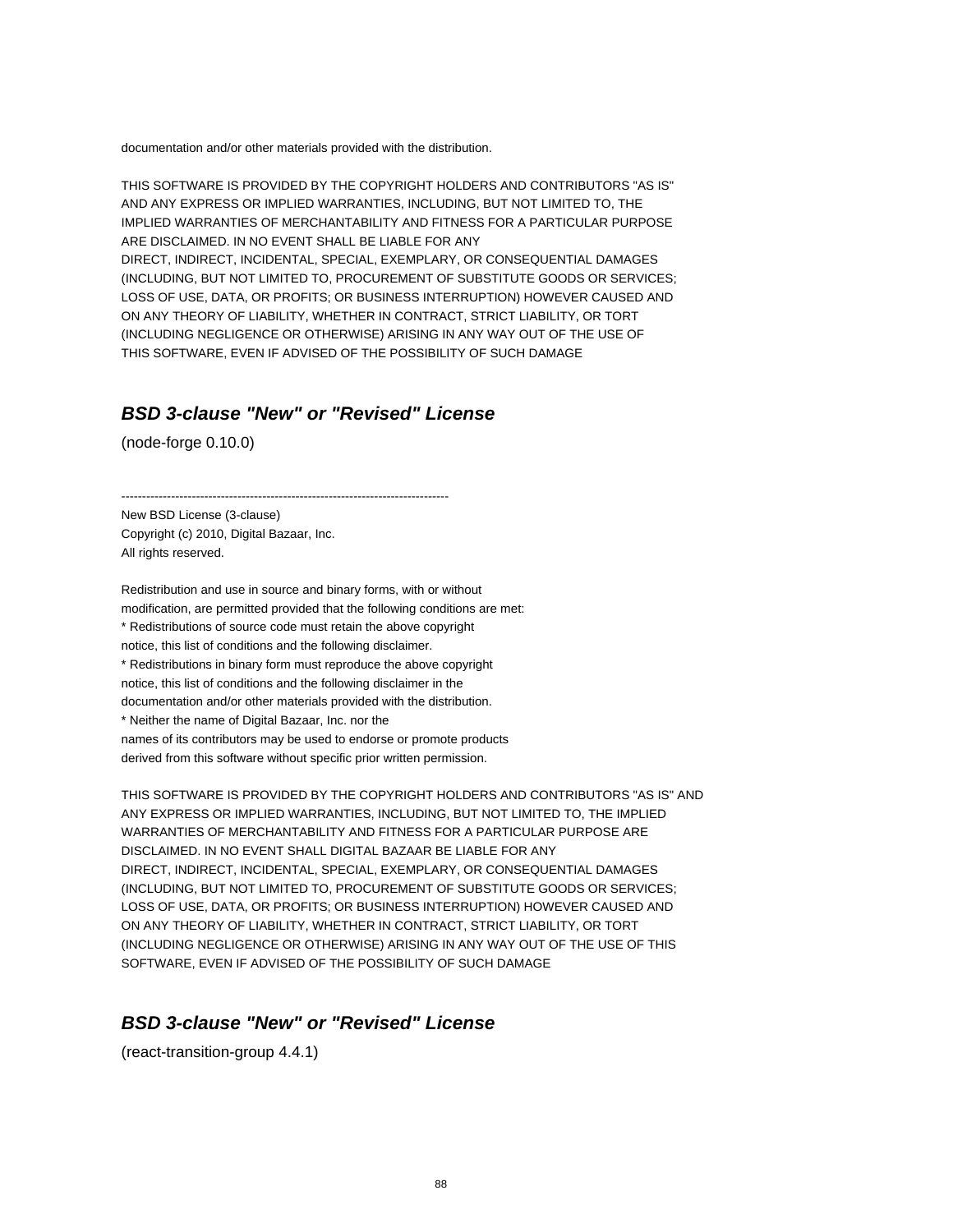BSD 3-Clause License

Copyright (c) 2018, React Community Forked from React (https://github.com/facebook/react) Copyright 2013-present, Facebook, Inc. All rights reserved.

Redistribution and use in source and binary forms, with or without modification, are permitted provided that the following conditions are met:

\* Redistributions of source code must retain the above copyright notice, this list of conditions and the following disclaimer.

\* Redistributions in binary form must reproduce the above copyright notice, this list of conditions and the following disclaimer in the documentation and/or other materials provided with the distribution.

\* Neither the name of the copyright holder nor the names of its contributors may be used to endorse or promote products derived from this software without specific prior written permission.

THIS SOFTWARE IS PROVIDED BY THE COPYRIGHT HOLDERS AND CONTRIBUTORS "AS IS" AND ANY EXPRESS OR IMPLIED WARRANTIES, INCLUDING, BUT NOT LIMITED TO, THE IMPLIED WARRANTIES OF MERCHANTABILITY AND FITNESS FOR A PARTICULAR PURPOSE ARE DISCLAIMED. IN NO EVENT SHALL THE COPYRIGHT HOLDER OR CONTRIBUTORS BE LIABLE FOR ANY DIRECT, INDIRECT, INCIDENTAL, SPECIAL, EXEMPLARY, OR CONSEQUENTIAL DAMAGES (INCLUDING, BUT NOT LIMITED TO, PROCUREMENT OF SUBSTITUTE GOODS OR SERVICES; LOSS OF USE, DATA, OR PROFITS; OR BUSINESS INTERRUPTION) HOWEVER CAUSED AND ON ANY THEORY OF LIABILITY, WHETHER IN CONTRACT, STRICT LIABILITY, OR TORT (INCLUDING NEGLIGENCE OR OTHERWISE) ARISING IN ANY WAY OUT OF THE USE OF THIS SOFTWARE, EVEN IF ADVISED OF THE POSSIBILITY OF SUCH DAMAGE

# **BSD 3-clause "New" or "Revised" License**

(makeerror 1.0.11, tmpl 1.0.4)

#### BSD License

Copyright (c) 2014, Naitik Shah. All rights reserved.

Redistribution and use in source and binary forms, with or without modification, are permitted provided that the following conditions are met:

\* Redistributions of source code must retain the above copyright notice, this list of conditions and the following disclaimer.

\* Redistributions in binary form must reproduce the above copyright notice, this list of conditions and the following disclaimer in the documentation and/or other materials provided with the distribution.

\* Neither the name Naitik Shah nor the names of its contributors may be used to endorse or promote products derived from this software without specific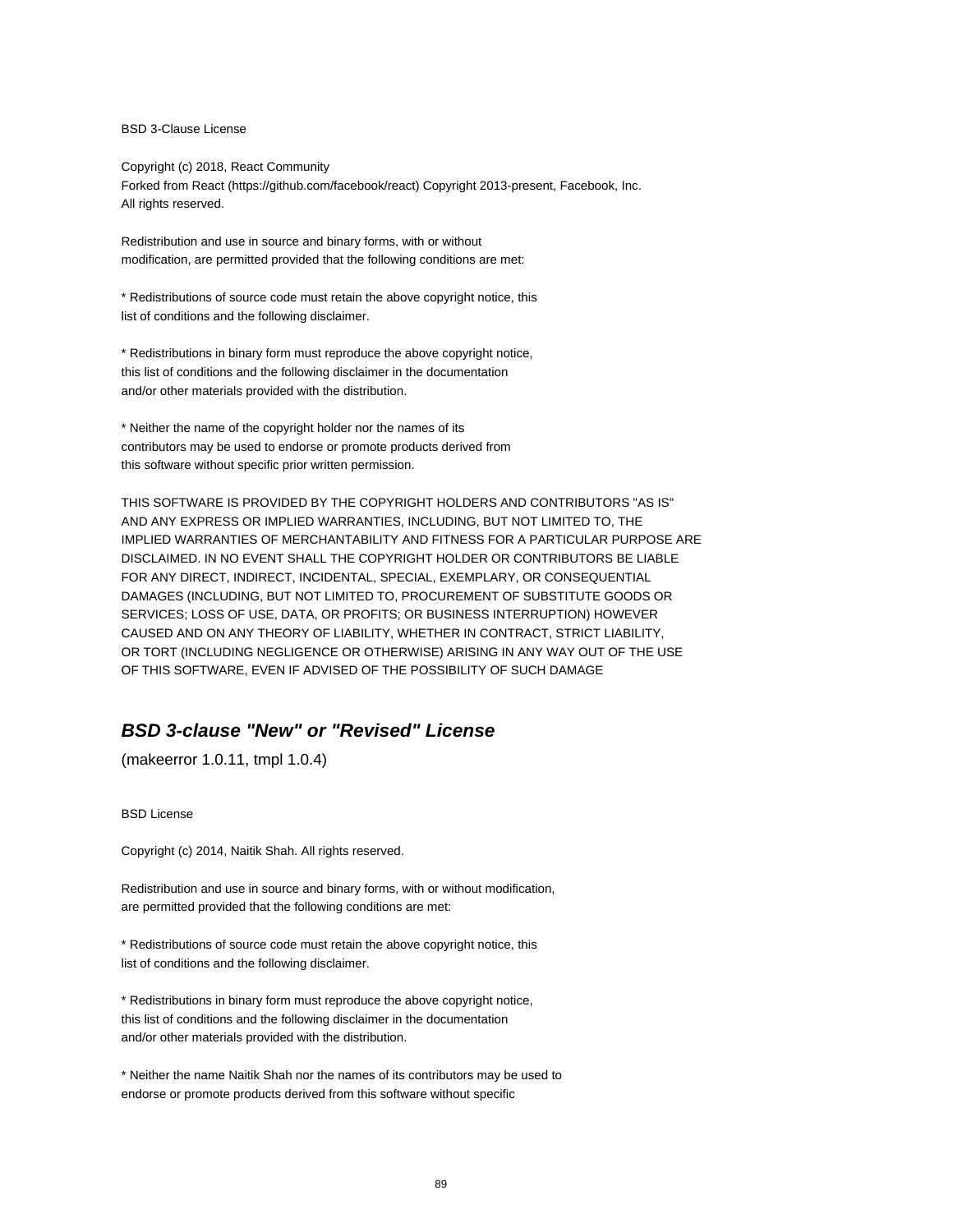prior written permission.

THIS SOFTWARE IS PROVIDED BY THE COPYRIGHT HOLDERS AND CONTRIBUTORS "AS IS" AND ANY EXPRESS OR IMPLIED WARRANTIES, INCLUDING, BUT NOT LIMITED TO, THE IMPLIED WARRANTIES OF MERCHANTABILITY AND FITNESS FOR A PARTICULAR PURPOSE ARE DISCLAIMED. IN NO EVENT SHALL THE COPYRIGHT HOLDER OR CONTRIBUTORS BE LIABLE FOR ANY DIRECT, INDIRECT, INCIDENTAL, SPECIAL, EXEMPLARY, OR CONSEQUENTIAL DAMAGES (INCLUDING, BUT NOT LIMITED TO, PROCUREMENT OF SUBSTITUTE GOODS OR SERVICES; LOSS OF USE, DATA, OR PROFITS; OR BUSINESS INTERRUPTION) HOWEVER CAUSED AND ON ANY THEORY OF LIABILITY, WHETHER IN CONTRACT, STRICT LIABILITY, OR TORT (INCLUDING NEGLIGENCE OR OTHERWISE) ARISING IN ANY WAY OUT OF THE USE OF THIS SOFTWARE, EVEN IF ADVISED OF THE POSSIBILITY OF SUCH DAMAGE

# **BSD 3-clause "New" or "Revised" License**

(sha.js 2.4.11)

Copyright (c) 1998 - 2009, Paul Johnston & Contributors All rights reserved.

Redistribution and use in source and binary forms, with or without modification, are permitted provided that the following conditions are met:

Redistributions of source code must retain the above copyright notice, this list of conditions and the following disclaimer.

Redistributions in binary form must reproduce the above copyright notice, this list of conditions and the following disclaimer in the documentation and/or other materials provided with the distribution.

Neither the name of the author nor the names of its contributors may be used to endorse or promote products derived from this software without specific prior written permission.

THIS SOFTWARE IS PROVIDED BY THE COPYRIGHT HOLDERS AND CONTRIBUTORS "AS IS" AND ANY EXPRESS OR IMPLIED WARRANTIES, INCLUDING, BUT NOT LIMITED TO, THE IMPLIED WARRANTIES OF MERCHANTABILITY AND FITNESS FOR A PARTICULAR PURPOSE ARE DISCLAIMED. IN NO EVENT SHALL THE COPYRIGHT OWNER OR CONTRIBUTORS BE LIABLE FOR ANY DIRECT, INDIRECT, INCIDENTAL, SPECIAL, EXEMPLARY, OR CONSEQUENTIAL DAMAGES (INCLUDING, BUT NOT LIMITED TO, PROCUREMENT OF SUBSTITUTE GOODS OR SERVICES; LOSS OF USE, DATA, OR PROFITS; OR BUSINESS INTERRUPTION) HOWEVER CAUSED AND ON ANY THEORY OF LIABILITY, WHETHER IN CONTRACT, STRICT LIABILITY, OR TORT (INCLUDING NEGLIGENCE OR OTHERWISE) ARISING IN ANY WAY OUT OF THE USE OF THIS SOFTWARE, EVEN IF ADVISED OF THE POSSIBILITY OF SUCH DAMAGE

#### **BSD 3-clause "New" or "Revised" License**

(sprintf.js 1.0.3)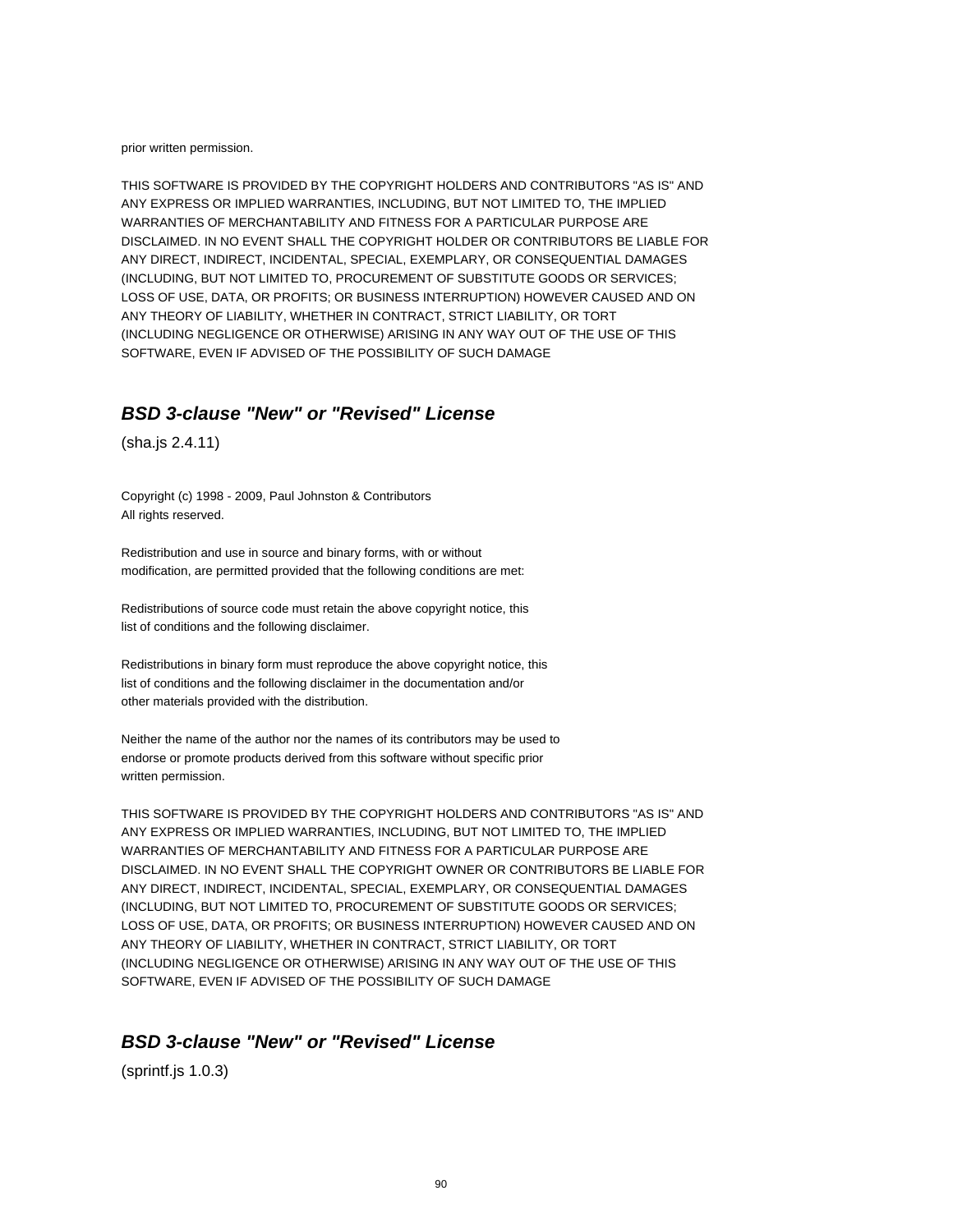Copyright (c) 2007-2014, Alexandru Marasteanu All rights reserved.

Redistribution and use in source and binary forms, with or without modification, are permitted provided that the following conditions are met: \* Redistributions of source code must retain the above copyright notice, this list of conditions and the following disclaimer. \* Redistributions in binary form must reproduce the above copyright notice, this list of conditions and the following disclaimer in the documentation and/or other materials provided with the distribution. \* Neither the name of this software nor the names of its contributors may be used to endorse or promote products derived from this software without specific prior written permission.

THIS SOFTWARE IS PROVIDED BY THE COPYRIGHT HOLDERS AND CONTRIBUTORS "AS IS" AND ANY EXPRESS OR IMPLIED WARRANTIES, INCLUDING, BUT NOT LIMITED TO, THE IMPLIED WARRANTIES OF MERCHANTABILITY AND FITNESS FOR A PARTICULAR PURPOSE ARE DISCLAIMED. IN NO EVENT SHALL THE AUTHORS OR COPYRIGHT HOLDERS BE LIABLE FOR ANY DIRECT, INDIRECT, INCIDENTAL, SPECIAL, EXEMPLARY, OR CONSEQUENTIAL DAMAGES (INCLUDING, BUT NOT LIMITED TO, PROCUREMENT OF SUBSTITUTE GOODS OR SERVICES; LOSS OF USE, DATA, OR PROFITS; OR BUSINESS INTERRUPTION) HOWEVER CAUSED AND ON ANY THEORY OF LIABILITY, WHETHER IN CONTRACT, STRICT LIABILITY, OR TORT (INCLUDING NEGLIGENCE OR OTHERWISE) ARISING IN ANY WAY OUT OF THE USE OF THIS SOFTWARE, EVEN IF ADVISED OF THE POSSIBILITY OF SUCH DAMAGE

#### **BSD 3-clause "New" or "Revised" License**

(@xtuc/ieee754 1.2.0)

Copyright (c) 2008, Fair Oaks Labs, Inc. All rights reserved.

Redistribution and use in source and binary forms, with or without modification, are permitted provided that the following conditions are met:

\* Redistributions of source code must retain the above copyright notice, this list of conditions and the following disclaimer.

\* Redistributions in binary form must reproduce the above copyright notice, this list of conditions and the following disclaimer in the documentation and/or other materials provided with the distribution.

\* Neither the name of Fair Oaks Labs, Inc. nor the names of its contributors may be used to endorse or promote products derived from this software without specific prior written permission.

THIS SOFTWARE IS PROVIDED BY THE COPYRIGHT HOLDERS AND CONTRIBUTORS "AS IS" AND ANY EXPRESS OR IMPLIED WARRANTIES, INCLUDING, BUT NOT LIMITED TO, THE IMPLIED WARRANTIES OF MERCHANTABILITY AND FITNESS FOR A PARTICULAR PURPOSE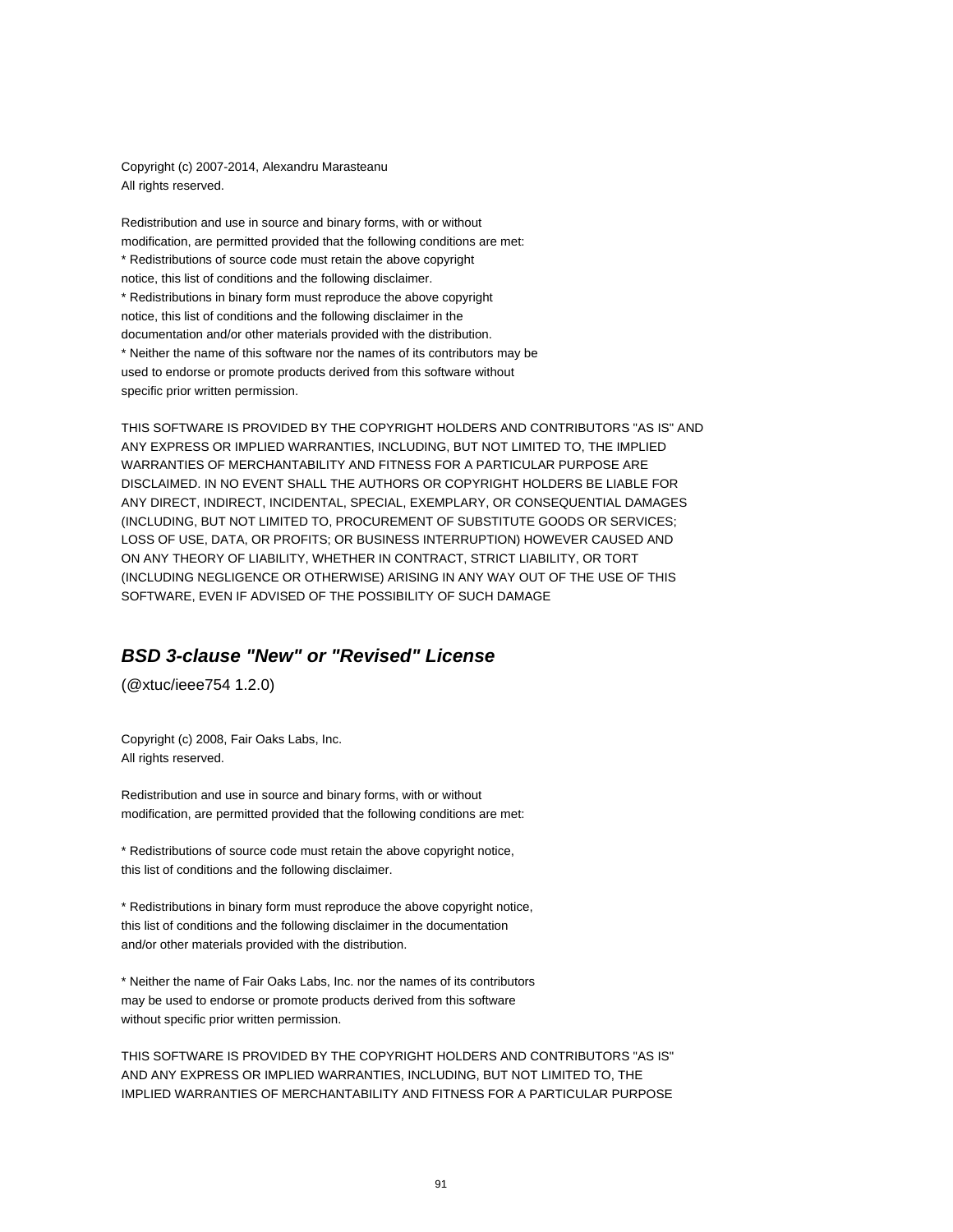ARE DISCLAIMED. IN NO EVENT SHALL THE COPYRIGHT OWNER OR CONTRIBUTORS BE LIABLE FOR ANY DIRECT, INDIRECT, INCIDENTAL, SPECIAL, EXEMPLARY, OR CONSEQUENTIAL DAMAGES (INCLUDING, BUT NOT LIMITED TO, PROCUREMENT OF SUBSTITUTE GOODS OR SERVICES; LOSS OF USE, DATA, OR PROFITS; OR BUSINESS INTERRUPTION) HOWEVER CAUSED AND ON ANY THEORY OF LIABILITY, WHETHER IN CONTRACT, STRICT LIABILITY, OR TORT (INCLUDING NEGLIGENCE OR OTHERWISE) ARISING IN ANY WAY OUT OF THE USE OF THIS SOFTWARE, EVEN IF ADVISED OF THE POSSIBILITY OF SUCH DAMAGE

#### **BSD 3-clause "New" or "Revised" License**

(D3.js 3.5.17)

Copyright (c) 2010, Stanford Visualization Group All rights reserved.

Redistribution and use in source and binary forms, with or without modification, are permitted provided that the following conditions are met:

\* Redistributions of source code must retain the above copyright notice, this list of conditions and the following disclaimer.

\* Redistributions in binary form must reproduce the above copyright notice, this list of conditions and the following disclaimer in the documentation and/or other materials provided with the distribution.

\* Neither the name of Stanford University nor the names of its contributors may be used to endorse or promote products derived from this software without specific prior written permission.

THIS SOFTWARE IS PROVIDED BY THE COPYRIGHT HOLDERS AND CONTRIBUTORS "AS IS" AND ANY EXPRESS OR IMPLIED WARRANTIES, INCLUDING, BUT NOT LIMITED TO, THE IMPLIED WARRANTIES OF MERCHANTABILITY AND FITNESS FOR A PARTICULAR PURPOSE ARE DISCLAIMED. IN NO EVENT SHALL THE COPYRIGHT OWNER OR CONTRIBUTORS BE LIABLE FOR ANY DIRECT, INDIRECT, INCIDENTAL, SPECIAL, EXEMPLARY, OR CONSEQUENTIAL DAMAGES (INCLUDING, BUT NOT LIMITED TO, PROCUREMENT OF SUBSTITUTE GOODS OR SERVICES; LOSS OF USE, DATA, OR PROFITS; OR BUSINESS INTERRUPTION) HOWEVER CAUSED AND ON ANY THEORY OF LIABILITY, WHETHER IN CONTRACT, STRICT LIABILITY, OR TORT (INCLUDING NEGLIGENCE OR OTHERWISE) ARISING IN ANY WAY OUT OF THE USE OF THIS SOFTWARE, EVEN IF ADVISED OF THE POSSIBILITY OF SUCH DAMAGE

# **BSD 3-clause "New" or "Revised" License**

(@sinonjs/fake-timers 6.0.1, lolex 1.3.2)

Copyright (c) 2010-2014, Christian Johansen, christian@cjohansen.no. All rights reserved.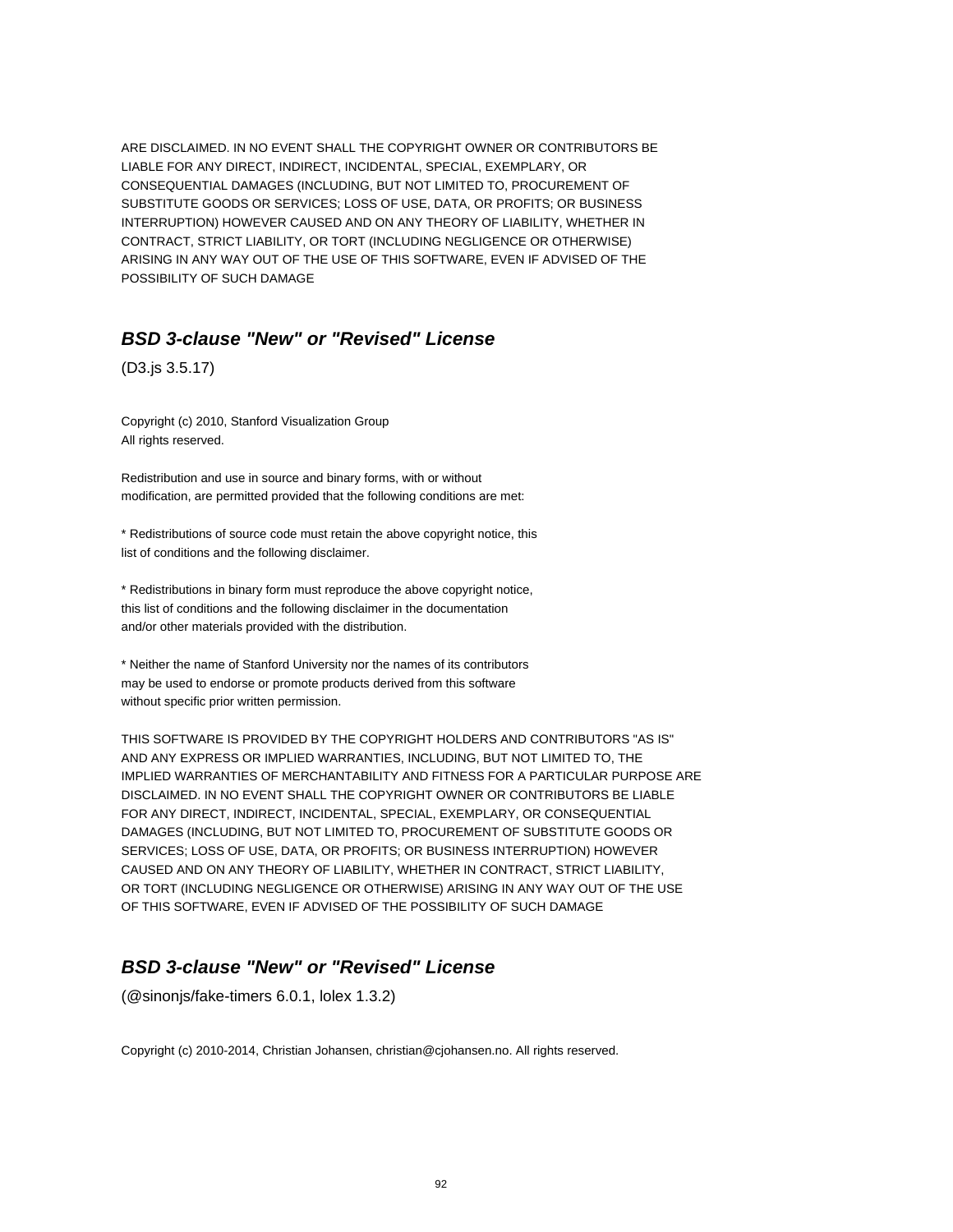Redistribution and use in source and binary forms, with or without modification, are permitted provided that the following conditions are met:

1. Redistributions of source code must retain the above copyright notice, this list of conditions and the following disclaimer.

2. Redistributions in binary form must reproduce the above copyright notice, this list of conditions and the following disclaimer in the documentation and/or other materials provided with the distribution.

3. Neither the name of the copyright holder nor the names of its contributors may be used to endorse or promote products derived from this software without specific prior written permission.

THIS SOFTWARE IS PROVIDED BY THE COPYRIGHT HOLDERS AND CONTRIBUTORS "AS IS" AND ANY EXPRESS OR IMPLIED WARRANTIES, INCLUDING, BUT NOT LIMITED TO, THE IMPLIED WARRANTIES OF MERCHANTABILITY AND FITNESS FOR A PARTICULAR PURPOSE ARE DISCLAIMED. IN NO EVENT SHALL THE COPYRIGHT HOLDER OR CONTRIBUTORS BE LIABLE FOR ANY DIRECT, INDIRECT, INCIDENTAL, SPECIAL, EXEMPLARY, OR CONSEQUENTIAL DAMAGES (INCLUDING, BUT NOT LIMITED TO, PROCUREMENT OF SUBSTITUTE GOODS OR SERVICES; LOSS OF USE, DATA, OR PROFITS; OR BUSINESS INTERRUPTION) HOWEVER CAUSED AND ON ANY THEORY OF LIABILITY, WHETHER IN CONTRACT, STRICT LIABILITY, OR TORT (INCLUDING NEGLIGENCE OR OTHERWISE) ARISING IN ANY WAY OUT OF THE USE OF THIS SOFTWARE, EVEN IF ADVISED OF THE POSSIBILITY OF SUCH DAMAGE

## **BSD 3-clause "New" or "Revised" License**

(url-template 2.0.8)

Copyright (c) 2012-2014, Bram Stein

All rights reserved.

Redistribution and use in source and binary forms, with or without modification, are permitted provided that the following conditions are met:

1. Redistributions of source code must retain the above copyright notice, this list of conditions and the following disclaimer. 2. Redistributions in binary form must reproduce the above copyright notice, this list of conditions and the following disclaimer in the documentation and/or other materials provided with the distribution. 3. The name of the author may not be used to endorse or promote products derived from this software without specific prior written permission. THIS SOFTWARE IS PROVIDED BY THE AUTHOR "AS IS" AND ANY EXPRESS OR IMPLIED WARRANTIES, INCLUDING, BUT NOT LIMITED TO, THE IMPLIED WARRANTIES OF MERCHANTABILITY AND FITNESS FOR A PARTICULAR PURPOSE ARE DISCLAIMED. IN NO EVENT SHALL THE COPYRIGHT OWNER OR CONTRIBUTORS BE LIABLE FOR ANY DIRECT, INDIRECT, INCIDENTAL, SPECIAL, EXEMPLARY, OR CONSEQUENTIAL DAMAGES (INCLUDING, BUT NOT LIMITED TO, PROCUREMENT OF SUBSTITUTE GOODS OR SERVICES; LOSS OF USE, DATA, OR PROFITS; OR BUSINESS INTERRUPTION) HOWEVER CAUSED AND ON ANY THEORY OF LIABILITY, WHETHER IN CONTRACT, STRICT LIABILITY, OR TORT (INCLUDING NEGLIGENCE OR OTHERWISE) ARISING IN ANY WAY OUT OF THE USE OF THIS SOFTWARE, EVEN IF ADVISED OF THE POSSIBILITY OF SUCH DAMAGE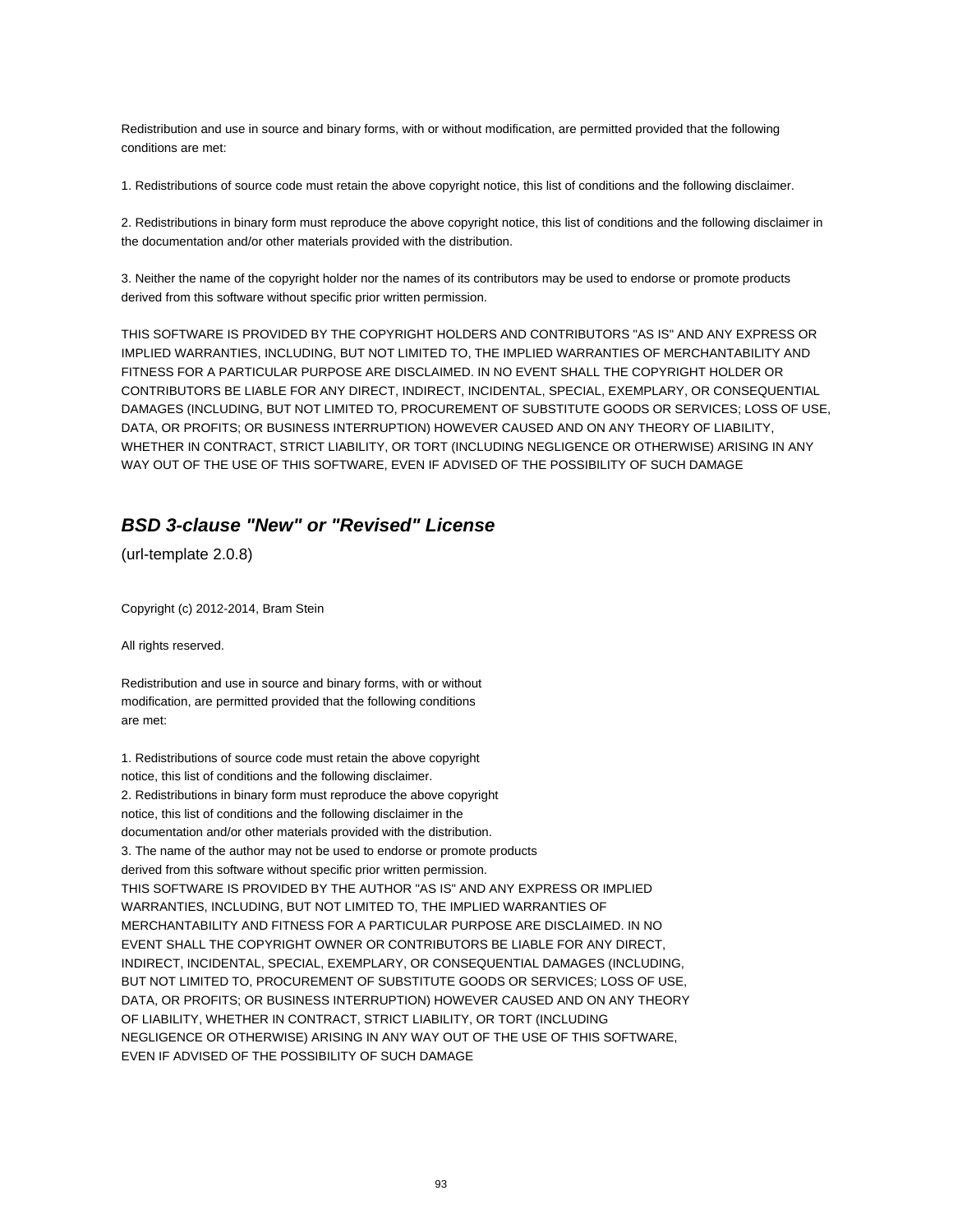### **BSD 3-clause "New" or "Revised" License**

(duplexer2.jbenet 0.1.4, duplexer3 0.1.4)

Copyright (c) 2013, Deoxxa Development

======================================

All rights reserved.

--------------------

Redistribution and use in source and binary forms, with or without modification, are permitted provided that the following conditions are met: 1. Redistributions of source code must retain the above copyright notice, this list of conditions and the following disclaimer. 2. Redistributions in binary form must reproduce the above copyright notice, this list of conditions and the following disclaimer in the documentation and/or other materials provided with the distribution. 3. Neither the name of Deoxxa Development nor the names of its contributors may be used to endorse or promote products derived from this software without specific prior written permission.

THIS SOFTWARE IS PROVIDED BY DEOXXA DEVELOPMENT ''AS IS'' AND ANY EXPRESS OR IMPLIED WARRANTIES, INCLUDING, BUT NOT LIMITED TO, THE IMPLIED WARRANTIES OF MERCHANTABILITY AND FITNESS FOR A PARTICULAR PURPOSE ARE DISCLAIMED. IN NO EVENT SHALL DEOXXA DEVELOPMENT BE LIABLE FOR ANY DIRECT, INDIRECT, INCIDENTAL, SPECIAL, EXEMPLARY, OR CONSEQUENTIAL DAMAGES (INCLUDING, BUT NOT LIMITED TO, PROCUREMENT OF SUBSTITUTE GOODS OR SERVICES; LOSS OF USE, DATA, OR PROFITS; OR BUSINESS INTERRUPTION) HOWEVER CAUSED AND ON ANY THEORY OF LIABILITY, WHETHER IN CONTRACT, STRICT LIABILITY, OR TORT (INCLUDING NEGLIGENCE OR OTHERWISE) ARISING IN ANY WAY OUT OF THE USE OF THIS SOFTWARE, EVEN IF ADVISED OF THE POSSIBILITY OF SUCH DAMAGE

# **BSD 3-clause "New" or "Revised" License**

(buffer-equal-constant-time 1.0.1)

Copyright (c) 2013, GoInstant Inc., a salesforce.com company All rights reserved.

Redistribution and use in source and binary forms, with or without modification, are permitted provided that the following conditions are met:

\* Redistributions of source code must retain the above copyright notice, this list of conditions and the following disclaimer.

\* Redistributions in binary form must reproduce the above copyright notice, this list of conditions and the following disclaimer in the documentation and/or other materials provided with the distribution.

\* Neither the name of salesforce.com, nor GoInstant, nor the names of its contributors may be used to endorse or promote products derived from this software without specific prior written permission.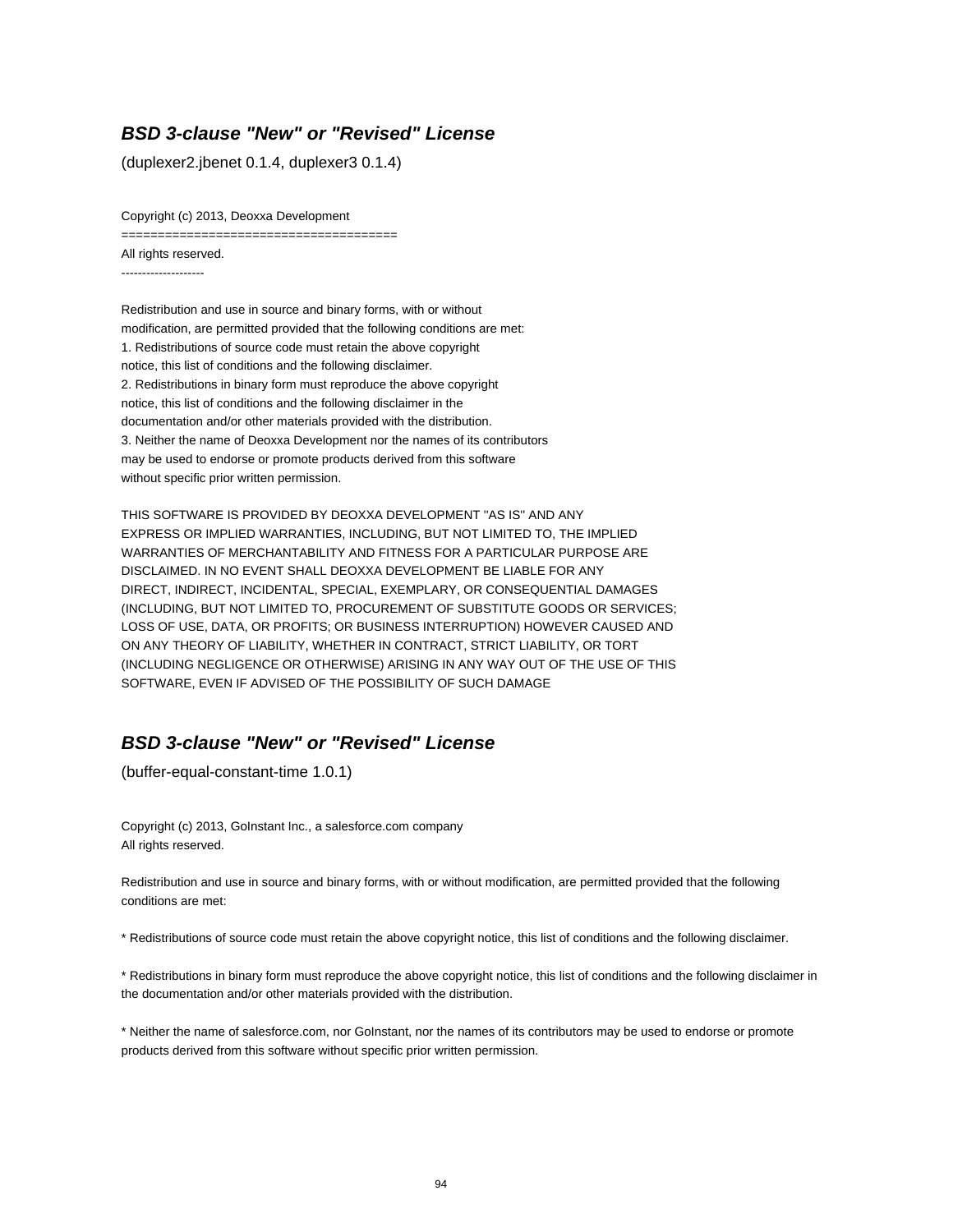THIS SOFTWARE IS PROVIDED BY THE COPYRIGHT HOLDERS AND CONTRIBUTORS "AS IS" AND ANY EXPRESS OR IMPLIED WARRANTIES, INCLUDING, BUT NOT LIMITED TO, THE IMPLIED WARRANTIES OF MERCHANTABILITY AND FITNESS FOR A PARTICULAR PURPOSE ARE DISCLAIMED. IN NO EVENT SHALL THE COPYRIGHT HOLDER OR CONTRIBUTORS BE LIABLE FOR ANY DIRECT, INDIRECT, INCIDENTAL, SPECIAL, EXEMPLARY, OR CONSEQUENTIAL DAMAGES (INCLUDING, BUT NOT LIMITED TO, PROCUREMENT OF SUBSTITUTE GOODS OR SERVICES; LOSS OF USE, DATA, OR PROFITS; OR BUSINESS INTERRUPTION) HOWEVER CAUSED AND ON ANY THEORY OF LIABILITY, WHETHER IN CONTRACT, STRICT LIABILITY, OR TORT (INCLUDING NEGLIGENCE OR OTHERWISE) ARISING IN ANY WAY OUT OF THE USE OF THIS SOFTWARE, EVEN IF ADVISED OF THE POSSIBILITY OF SUCH DAMAGE

## **BSD 3-clause "New" or "Revised" License**

(exenv 1.2.2)

Copyright (c) 2013-2015, Facebook, Inc. All rights reserved.

Redistribution and use in source and binary forms, with or without modification, are permitted provided that the following conditions are met:

\* Redistributions of source code must retain the above copyright notice, this list of conditions and the following disclaimer.

\* Redistributions in binary form must reproduce the above copyright notice, this list of conditions and the following disclaimer in the documentation and/or other materials provided with the distribution.

\* Neither the name Facebook nor the names of its contributors may be used to endorse or promote products derived from this software without specific prior written permission.

THIS SOFTWARE IS PROVIDED BY THE COPYRIGHT HOLDERS AND CONTRIBUTORS "AS IS" AND ANY EXPRESS OR IMPLIED WARRANTIES, INCLUDING, BUT NOT LIMITED TO, THE IMPLIED WARRANTIES OF MERCHANTABILITY AND FITNESS FOR A PARTICULAR PURPOSE ARE DISCLAIMED. IN NO EVENT SHALL THE COPYRIGHT HOLDER OR CONTRIBUTORS BE LIABLE FOR ANY DIRECT, INDIRECT, INCIDENTAL, SPECIAL, EXEMPLARY, OR CONSEQUENTIAL DAMAGES (INCLUDING, BUT NOT LIMITED TO, PROCUREMENT OF SUBSTITUTE GOODS OR SERVICES; LOSS OF USE, DATA, OR PROFITS; OR BUSINESS INTERRUPTION) HOWEVER CAUSED AND ON ANY THEORY OF LIABILITY, WHETHER IN CONTRACT, STRICT LIABILITY, OR TORT (INCLUDING NEGLIGENCE OR OTHERWISE) ARISING IN ANY WAY OUT OF THE USE OF THIS SOFTWARE, EVEN IF ADVISED OF THE POSSIBILITY OF SUCH DAMAGE

## **BSD 3-clause "New" or "Revised" License**

(qs - QS Querystring 6.5.1, qs - QS Querystring 6.5.2, qs - QS Querystring v6.7.0)

Copyright (c) 2014 Nathan LaFreniere and other contributors. All rights reserved.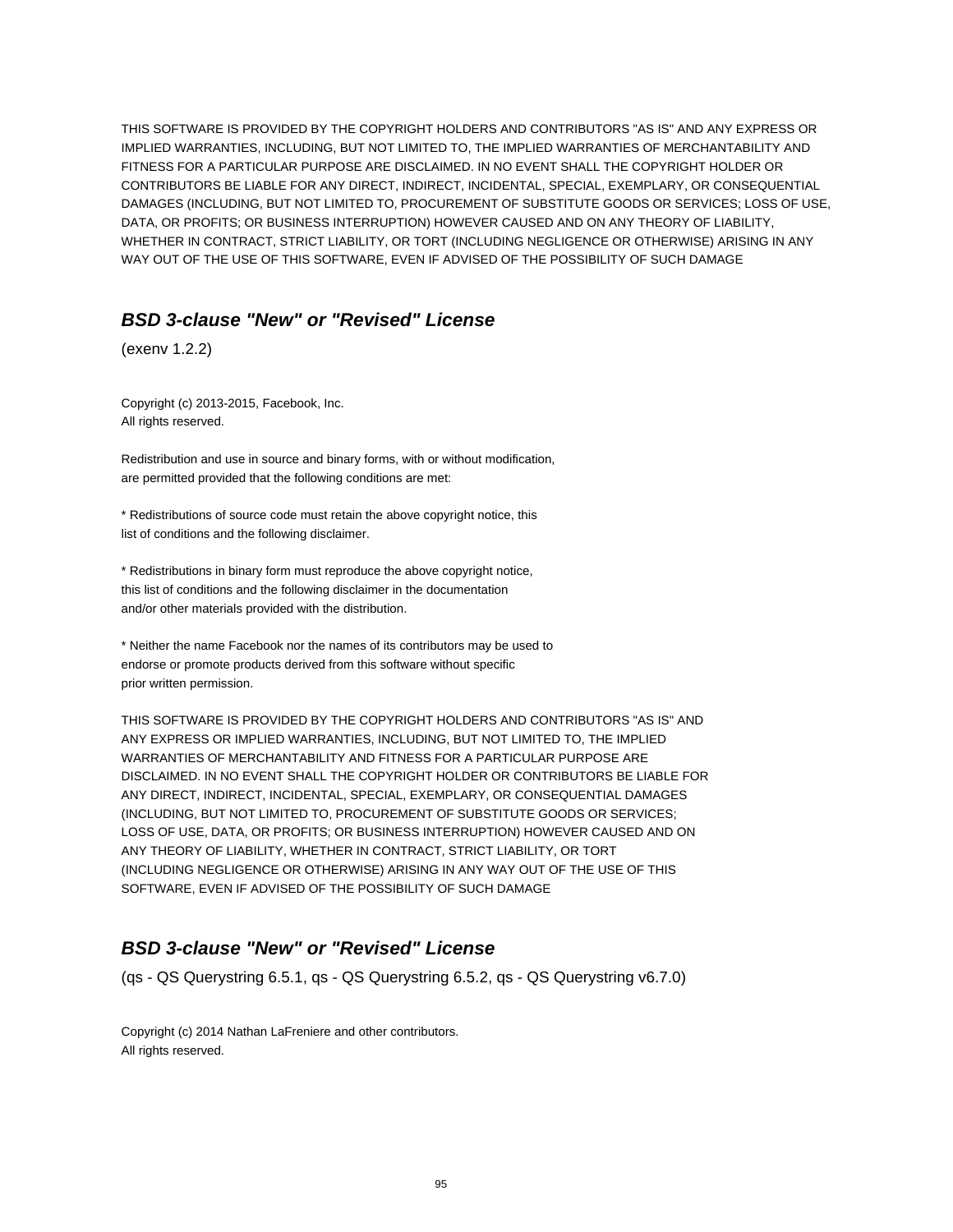Redistribution and use in source and binary forms, with or without modification, are permitted provided that the following conditions are met: \* Redistributions of source code must retain the above copyright notice, this list of conditions and the following disclaimer. \* Redistributions in binary form must reproduce the above copyright notice, this list of conditions and the following disclaimer in the documentation and/or other materials provided with the distribution. \* The names of any contributors may not be used to endorse or promote products derived from this software without specific prior written permission.

THIS SOFTWARE IS PROVIDED BY THE COPYRIGHT HOLDERS AND CONTRIBUTORS "AS IS" AND ANY EXPRESS OR IMPLIED WARRANTIES, INCLUDING, BUT NOT LIMITED TO, THE IMPLIED WARRANTIES OF MERCHANTABILITY AND FITNESS FOR A PARTICULAR PURPOSE ARE DISCLAIMED. IN NO EVENT SHALL THE COPYRIGHT HOLDERS AND CONTRIBUTORS BE LIABLE FOR ANY DIRECT, INDIRECT, INCIDENTAL, SPECIAL, EXEMPLARY, OR CONSEQUENTIAL DAMAGES (INCLUDING, BUT NOT LIMITED TO, PROCUREMENT OF SUBSTITUTE GOODS OR SERVICES; LOSS OF USE, DATA, OR PROFITS; OR BUSINESS INTERRUPTION) HOWEVER CAUSED AND ON ANY THEORY OF LIABILITY, WHETHER IN CONTRACT, STRICT LIABILITY, OR TORT (INCLUDING NEGLIGENCE OR OTHERWISE) ARISING IN ANY WAY OUT OF THE USE OF THIS SOFTWARE, EVEN IF ADVISED OF THE POSSIBILITY OF SUCH DAMAGE

## **BSD 3-clause "New" or "Revised" License**

(tough-cookie 4.0.0, tough-cookie v2.5.0)

Copyright (c) 2015, Salesforce.com, Inc. All rights reserved.

Redistribution and use in source and binary forms, with or without modification, are permitted provided that the following conditions are met:

1. Redistributions of source code must retain the above copyright notice, this list of conditions and the following disclaimer.

2. Redistributions in binary form must reproduce the above copyright notice, this list of conditions and the following disclaimer in the documentation and/or other materials provided with the distribution.

3. Neither the name of Salesforce.com nor the names of its contributors may be used to endorse or promote products derived from this software without specific prior written permission.

THIS SOFTWARE IS PROVIDED BY THE COPYRIGHT HOLDERS AND CONTRIBUTORS "AS IS" AND ANY EXPRESS OR IMPLIED WARRANTIES, INCLUDING, BUT NOT LIMITED TO, THE IMPLIED WARRANTIES OF MERCHANTABILITY AND FITNESS FOR A PARTICULAR PURPOSE ARE DISCLAIMED. IN NO EVENT SHALL THE COPYRIGHT HOLDER OR CONTRIBUTORS BE LIABLE FOR ANY DIRECT, INDIRECT, INCIDENTAL, SPECIAL, EXEMPLARY, OR CONSEQUENTIAL DAMAGES (INCLUDING, BUT NOT LIMITED TO, PROCUREMENT OF SUBSTITUTE GOODS OR SERVICES; LOSS OF USE, DATA, OR PROFITS; OR BUSINESS INTERRUPTION) HOWEVER CAUSED AND ON ANY THEORY OF LIABILITY, WHETHER IN CONTRACT, STRICT LIABILITY, OR TORT (INCLUDING NEGLIGENCE OR OTHERWISE) ARISING IN ANY WAY OUT OF THE USE OF THIS SOFTWARE, EVEN IF ADVISED OF THE POSSIBILITY OF SUCH DAMAGE

## **BSD 3-clause "New" or "Revised" License**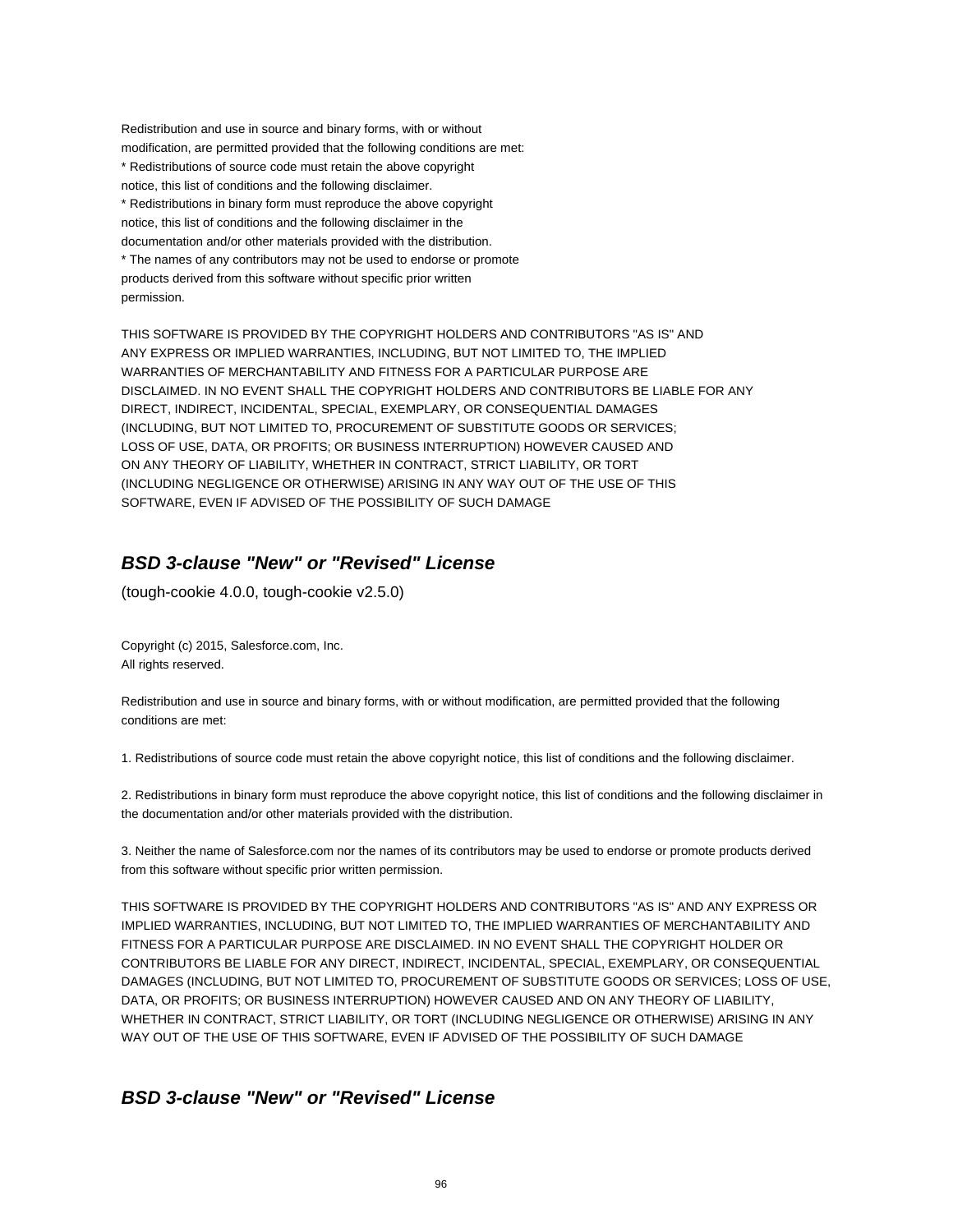(invariant 2.2.2)

Copyright (c) 2016, Andres Suarez All rights reserved.

Redistribution and use in source and binary forms, with or without modification, are permitted provided that the following conditions are met:

\* Redistributions of source code must retain the above copyright notice, this list of conditions and the following disclaimer.

\* Redistributions in binary form must reproduce the above copyright notice, this list of conditions and the following disclaimer in the documentation and/or other materials provided with the distribution.

\* Neither the name of invariant nor the names of its contributors may be used to endorse or promote products derived from this software without specific prior written permission.

THIS SOFTWARE IS PROVIDED BY THE COPYRIGHT HOLDERS AND CONTRIBUTORS "AS IS" AND ANY EXPRESS OR IMPLIED WARRANTIES, INCLUDING, BUT NOT LIMITED TO, THE IMPLIED WARRANTIES OF MERCHANTABILITY AND FITNESS FOR A PARTICULAR PURPOSE ARE DISCLAIMED. IN NO EVENT SHALL THE COPYRIGHT HOLDER OR CONTRIBUTORS BE LIABLE FOR ANY DIRECT, INDIRECT, INCIDENTAL, SPECIAL, EXEMPLARY, OR CONSEQUENTIAL DAMAGES (INCLUDING, BUT NOT LIMITED TO, PROCUREMENT OF SUBSTITUTE GOODS OR SERVICES; LOSS OF USE, DATA, OR PROFITS; OR BUSINESS INTERRUPTION) HOWEVER CAUSED AND ON ANY THEORY OF LIABILITY, WHETHER IN CONTRACT, STRICT LIABILITY, OR TORT (INCLUDING NEGLIGENCE OR OTHERWISE) ARISING IN ANY WAY OUT OF THE USE OF THIS SOFTWARE, EVEN IF ADVISED OF THE POSSIBILITY OF SUCH DAMAGE

# **BSD 3-clause "New" or "Revised" License**

(babel-plugin-istanbul 6.0.0)

Copyright (c) 2016, Istanbul Code Coverage All rights reserved.

Redistribution and use in source and binary forms, with or without modification, are permitted provided that the following conditions are met:

\* Redistributions of source code must retain the above copyright notice, this list of conditions and the following disclaimer.

\* Redistributions in binary form must reproduce the above copyright notice, this list of conditions and the following disclaimer in the documentation and/or other materials provided with the distribution.

\* Neither the name of babel-plugin-istanbul nor the names of its contributors may be used to endorse or promote products derived from this software without specific prior written permission.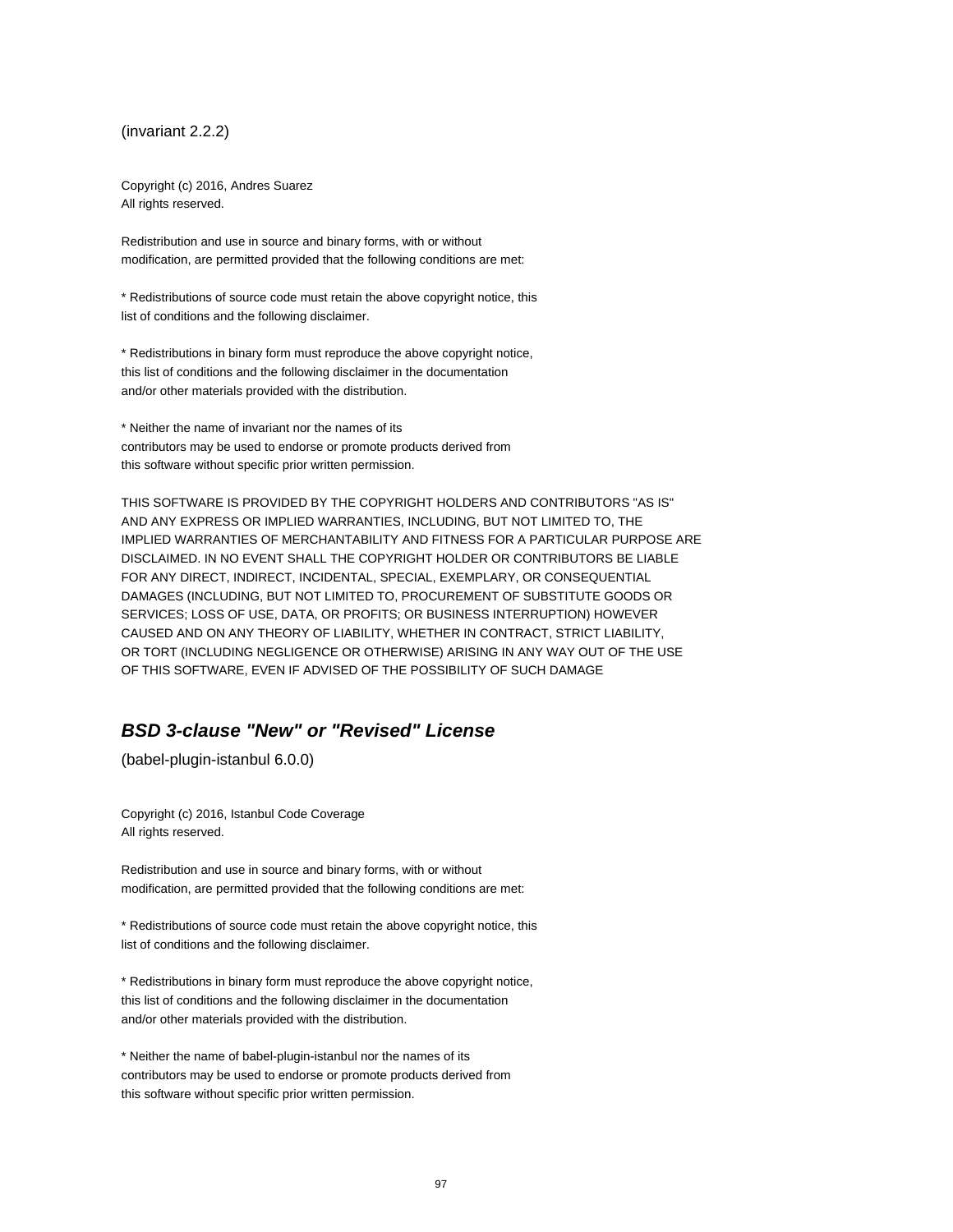THIS SOFTWARE IS PROVIDED BY THE COPYRIGHT HOLDERS AND CONTRIBUTORS "AS IS" AND ANY EXPRESS OR IMPLIED WARRANTIES, INCLUDING, BUT NOT LIMITED TO, THE IMPLIED WARRANTIES OF MERCHANTABILITY AND FITNESS FOR A PARTICULAR PURPOSE ARE DISCLAIMED. IN NO EVENT SHALL THE COPYRIGHT HOLDER OR CONTRIBUTORS BE LIABLE FOR ANY DIRECT, INDIRECT, INCIDENTAL, SPECIAL, EXEMPLARY, OR CONSEQUENTIAL DAMAGES (INCLUDING, BUT NOT LIMITED TO, PROCUREMENT OF SUBSTITUTE GOODS OR SERVICES; LOSS OF USE, DATA, OR PROFITS; OR BUSINESS INTERRUPTION) HOWEVER CAUSED AND ON ANY THEORY OF LIABILITY, WHETHER IN CONTRACT, STRICT LIABILITY, OR TORT (INCLUDING NEGLIGENCE OR OTHERWISE) ARISING IN ANY WAY OUT OF THE USE OF THIS SOFTWARE, EVEN IF ADVISED OF THE POSSIBILITY OF SUCH DAMAGE

## **BSD 3-clause "New" or "Revised" License**

(seamless-immutable 7.1.4)

Copyright (c) 2016, Richard Feldman All rights reserved.

Redistribution and use in source and binary forms, with or without modification, are permitted provided that the following conditions are met:

\* Redistributions of source code must retain the above copyright notice, this list of conditions and the following disclaimer.

\* Redistributions in binary form must reproduce the above copyright notice, this list of conditions and the following disclaimer in the documentation and/or other materials provided with the distribution.

\* Neither the name of seamless-immutable nor the names of its contributors may be used to endorse or promote products derived from this software without specific prior written permission.

THIS SOFTWARE IS PROVIDED BY THE COPYRIGHT HOLDERS AND CONTRIBUTORS "AS IS" AND ANY EXPRESS OR IMPLIED WARRANTIES, INCLUDING, BUT NOT LIMITED TO, THE IMPLIED WARRANTIES OF MERCHANTABILITY AND FITNESS FOR A PARTICULAR PURPOSE ARE DISCLAIMED. IN NO EVENT SHALL THE COPYRIGHT HOLDER OR CONTRIBUTORS BE LIABLE FOR ANY DIRECT, INDIRECT, INCIDENTAL, SPECIAL, EXEMPLARY, OR CONSEQUENTIAL DAMAGES (INCLUDING, BUT NOT LIMITED TO, PROCUREMENT OF SUBSTITUTE GOODS OR SERVICES; LOSS OF USE, DATA, OR PROFITS; OR BUSINESS INTERRUPTION) HOWEVER CAUSED AND ON ANY THEORY OF LIABILITY, WHETHER IN CONTRACT, STRICT LIABILITY, OR TORT (INCLUDING NEGLIGENCE OR OTHERWISE) ARISING IN ANY WAY OUT OF THE USE OF THIS SOFTWARE, EVEN IF ADVISED OF THE POSSIBILITY OF SUCH DAMAGE

#### **BSD 3-clause "New" or "Revised" License**

(scss-parser 1.0.4)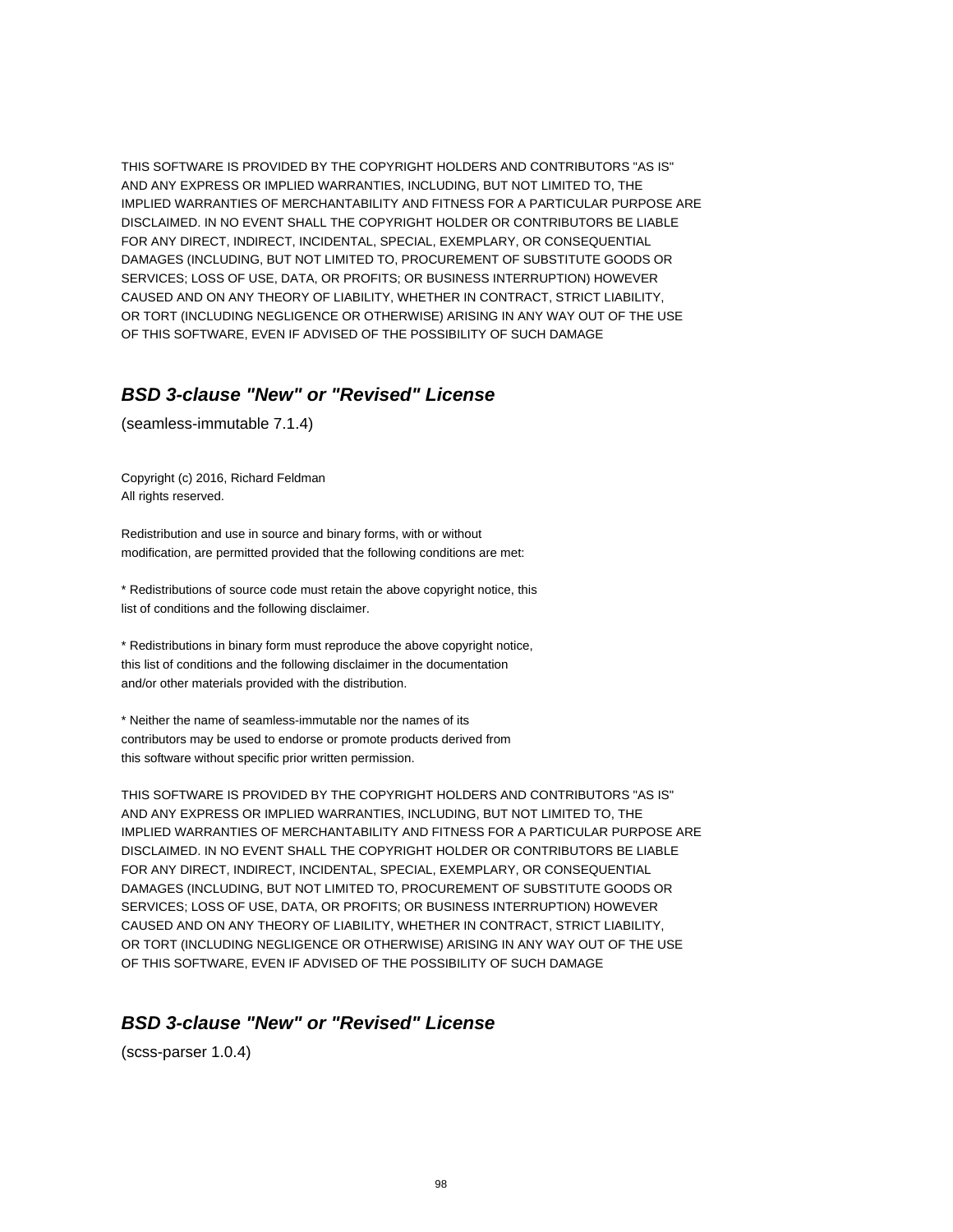Copyright (c) 2016, salesforce.com, inc. All rights reserved.

Redistribution and use in source and binary forms, with or without modification, are permitted provided that the following conditions are met:

Redistributions of source code must retain the above copyright notice, this list of conditions and the following disclaimer. Redistributions in binary form must reproduce the above copyright notice, this list of conditions and the following disclaimer in the documentation and/or other materials provided with the distribution.

Neither the name of salesforce.com, inc. nor the names of its contributors may be used to endorse or promote products derived from this software without specific prior written permission.

THIS SOFTWARE IS PROVIDED BY THE COPYRIGHT HOLDERS AND CONTRIBUTORS "AS IS" AND ANY EXPRESS OR IMPLIED WARRANTIES, INCLUDING, BUT NOT LIMITED TO, THE IMPLIED WARRANTIES OF MERCHANTABILITY AND FITNESS FOR A PARTICULAR PURPOSE ARE DISCLAIMED. IN NO EVENT SHALL THE COPYRIGHT OWNER OR CONTRIBUTORS BE LIABLE FOR ANY DIRECT, INDIRECT, INCIDENTAL, SPECIAL, EXEMPLARY, OR CONSEQUENTIAL DAMAGES (INCLUDING, BUT NOT LIMITED TO, PROCUREMENT OF SUBSTITUTE GOODS OR SERVICES; LOSS OF USE, DATA, OR PROFITS; OR BUSINESS INTERRUPTION) HOWEVER CAUSED AND ON ANY THEORY OF LIABILITY, WHETHER IN CONTRACT, STRICT LIABILITY, OR TORT (INCLUDING NEGLIGENCE OR OTHERWISE) ARISING IN ANY WAY OUT OF THE USE OF THIS SOFTWARE, EVEN IF ADVISED OF THE POSSIBILITY OF SUCH DAMAGE

#### **BSD 3-clause "New" or "Revised" License**

(query-ast 1.0.3)

Copyright (c) 2016-present, Salesforce.com, Inc. All rights reserved.

Redistribution and use in source and binary forms, with or without modification, are permitted provided that the following conditions are met: \* Redistributions of source code must retain the above copyright notice, this list of conditions and the following disclaimer. \* Redistributions in binary form must reproduce the above copyright notice, this list of conditions and the following disclaimer in the documentation and/or other materials provided with the distribution. \* Neither the name of the Salesforce.com nor the names of its contributors may be used to endorse or promote products derived from this software without specific prior written permission.

THIS SOFTWARE IS PROVIDED BY THE COPYRIGHT HOLDERS AND CONTRIBUTORS "AS IS" AND ANY EXPRESS OR IMPLIED WARRANTIES, INCLUDING, BUT NOT LIMITED TO, THE IMPLIED WARRANTIES OF MERCHANTABILITY AND FITNESS FOR A PARTICULAR PURPOSE ARE DISCLAIMED. IN NO EVENT SHALL COPYRIGHT HOLDER OR CONTRIBUTORS BE LIABLE FOR ANY DIRECT, INDIRECT, INCIDENTAL, SPECIAL, EXEMPLARY, OR CONSEQUENTIAL DAMAGES (INCLUDING, BUT NOT LIMITED TO, PROCUREMENT OF SUBSTITUTE GOODS OR SERVICES; LOSS OF USE, DATA, OR PROFITS; OR BUSINESS INTERRUPTION) HOWEVER CAUSED AND ON ANY THEORY OF LIABILITY, WHETHER IN CONTRACT, STRICT LIABILITY, OR TORT (INCLUDING NEGLIGENCE OR OTHERWISE) ARISING IN ANY WAY OUT OF THE USE OF THIS SOFTWARE, EVEN IF ADVISED OF THE POSSIBILITY OF SUCH DAMAGE

#### **BSD 3-clause "New" or "Revised" License**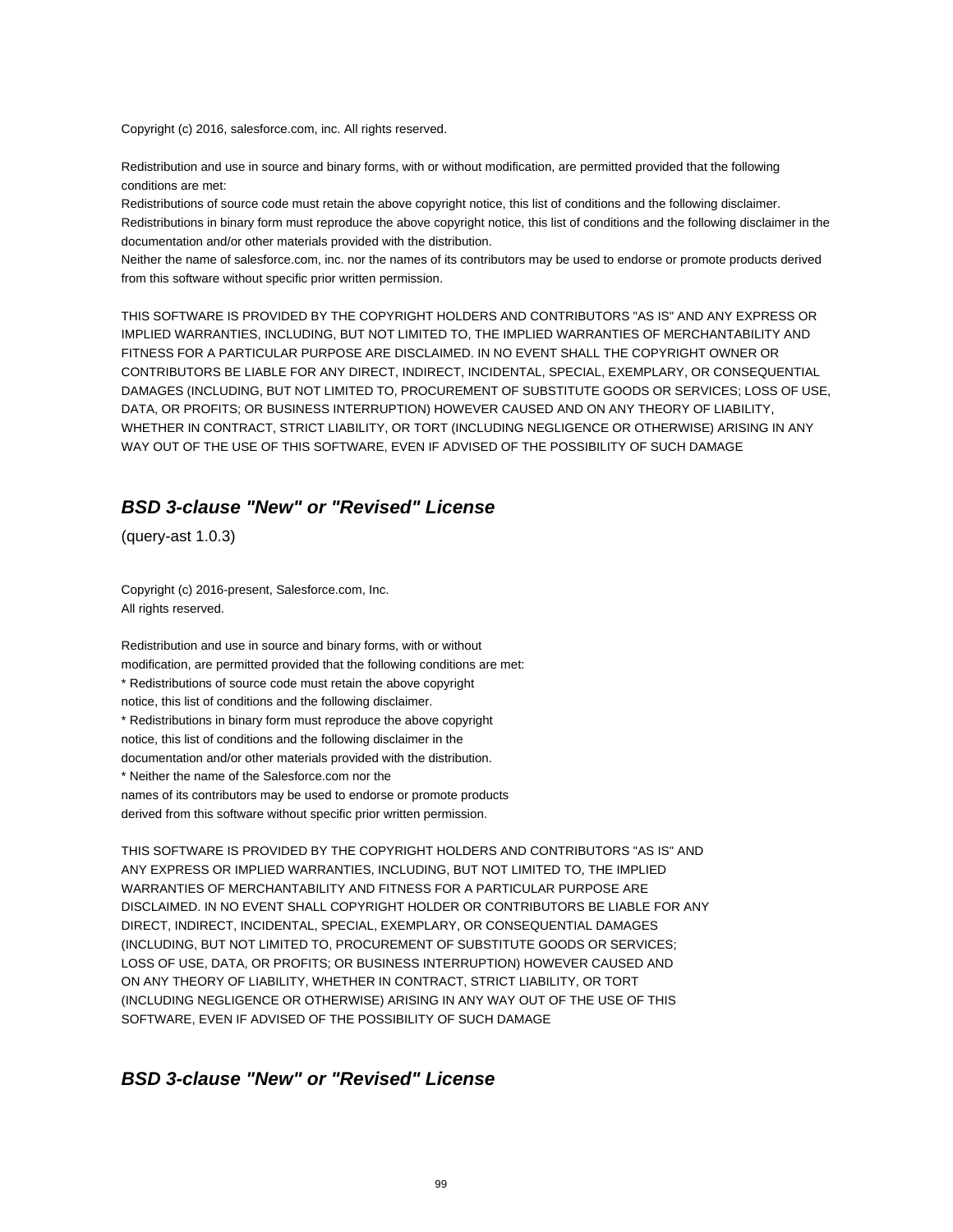#### (@sideway/address 4.1.0)

Copyright (c) 2019-2020, Sideway, Inc. and Project contributors All rights reserved.

Redistribution and use in source and binary forms, with or without modification, are permitted provided that the following conditions are met:

\* Redistributions of source code must retain the above copyright notice, this list of conditions and the following disclaimer.

\* Redistributions in binary form must reproduce the above copyright notice, this list of conditions and the following disclaimer in the documentation and/or other materials provided with the distribution.

\* The names of any contributors may not be used to endorse or promote products derived from this software without specific prior written permission.

THIS SOFTWARE IS PROVIDED BY THE COPYRIGHT HOLDERS AND CONTRIBUTORS "AS IS" AND ANY EXPRESS OR IMPLIED WARRANTIES, INCLUDING, BUT NOT LIMITED TO, THE IMPLIED WARRANTIES OF MERCHANTABILITY AND FITNESS FOR A PARTICULAR PURPOSE ARE DISCLAIMED. IN NO EVENT SHALL THE COPYRIGHT HOLDERS AND CONTRIBUTORS BE LIABLE FOR ANY DIRECT, INDIRECT, INCIDENTAL, SPECIAL, EXEMPLARY, OR CONSEQUENTIAL DAMAGES (INCLUDING, BUT NOT LIMITED TO, PROCUREMENT OF SUBSTITUTE GOODS OR SERVICES; LOSS OF USE, DATA, OR PROFITS; OR BUSINESS INTERRUPTION) HOWEVER CAUSED AND ON ANY THEORY OF LIABILITY, WHETHER IN CONTRACT, STRICT LIABILITY, OR TORT (INCLUDING NEGLIGENCE OR OTHERWISE) ARISING IN ANY WAY OUT OF THE USE OF THIS SOFTWARE, EVEN IF ADVISED OF THE POSSIBILITY OF SUCH DAMAGE

## **BSD 3-clause "New" or "Revised" License**

(@sideway/formula 3.0.0)

Copyright (c) 2019-2020, Sideway. Inc, and project contributors All rights reserved.

Redistribution and use in source and binary forms, with or without modification, are permitted provided that the following conditions are met:

\* Redistributions of source code must retain the above copyright notice, this list of conditions and the following disclaimer.

\* Redistributions in binary form must reproduce the above copyright notice, this list of conditions and the following disclaimer in the documentation and/or other materials provided with the distribution.

\* The names of any contributors may not be used to endorse or promote products derived from this software without specific prior written permission.

THIS SOFTWARE IS PROVIDED BY THE COPYRIGHT HOLDERS AND CONTRIBUTORS "AS IS" AND ANY EXPRESS OR IMPLIED WARRANTIES, INCLUDING, BUT NOT LIMITED TO, THE IMPLIED WARRANTIES OF MERCHANTABILITY AND FITNESS FOR A PARTICULAR PURPOSE ARE DISCLAIMED. IN NO EVENT SHALL THE COPYRIGHT HOLDERS AND CONTRIBUTORS BE LIABLE FOR ANY DIRECT, INDIRECT, INCIDENTAL, SPECIAL, EXEMPLARY, OR CONSEQUENTIAL DAMAGES (INCLUDING, BUT NOT LIMITED TO, PROCUREMENT OF SUBSTITUTE GOODS OR SERVICES; LOSS OF USE, DATA, OR PROFITS; OR BUSINESS INTERRUPTION) HOWEVER CAUSED AND ON ANY THEORY OF LIABILITY, WHETHER IN CONTRACT, STRICT LIABILITY, OR TORT (INCLUDING NEGLIGENCE OR OTHERWISE) ARISING IN ANY WAY OUT OF THE USE OF THIS SOFTWARE, EVEN IF ADVISED OF THE POSSIBILITY OF SUCH DAMAGE

## **BSD 3-clause "New" or "Revised" License**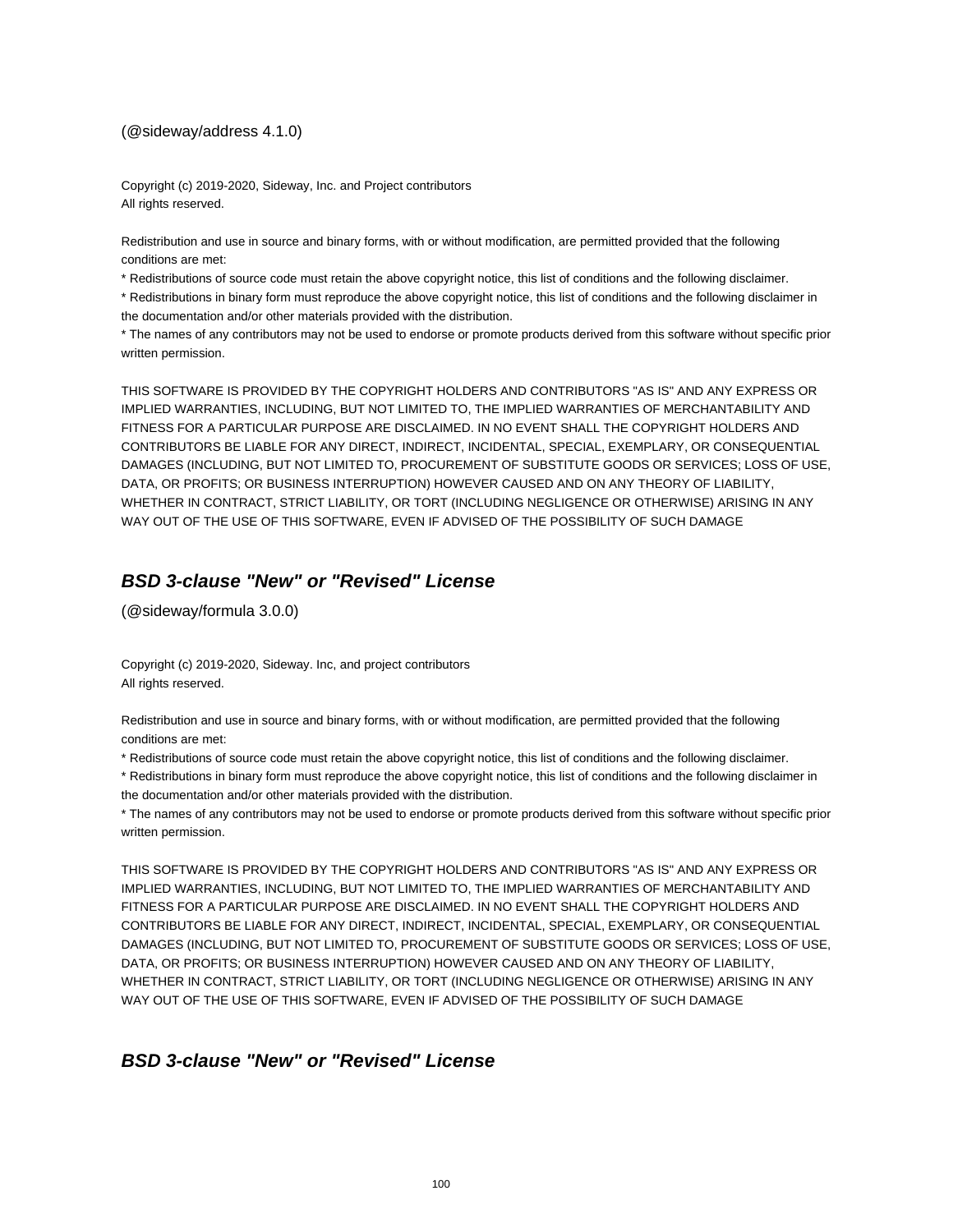(@hapi/hoek 9.1.0, @hapi/topo 5.0.0, @humanwhocodes/object-schema 1.2.0, @sideway/pinpoint 2.0.0, @sinonjs/commons 1.8.3, @sinonjs/fake-timers 7.1.2, @sinonjs/samsam v6.0.2, d3-array 1.2.4, d3-axis 1.0.12, d3-collection 1.0.7, d3-color 1.4.1, d3-format 1.4.5, d3-interpolate v1.4.0, d3-path 1.0.9, d3-scale 1.0.7, d3-selection 1.4.2, d3-time 1.1.0, d3-time-format 2.3.0, esquery 1.4.0, formatio 1.1.1, gajus/table v6.6.0, hoek v9.1.0, hoist-non-react-statics v3.3.2, http-status 1.5.0, istanbul-lib-coverage 3.0.0, istanbul-lib-report 3.0.0, joi v17.4.0, joi v17.4.1, jsdiff v5.0.0, json-schema 0.2.3, json-schema-webjar 0.2.3, md5 2.3.0, nise 5.1.0, qs - QS Querystring v6.10.1, samsam 1.1.2, samsam 1.1.3, serialize-javascript 6.0.0, shelljs v0.8.4, Sinon.JS 1.17.7, Sinon.JS v11.1.1, source-map 0.7.3)

Copyright (c) , All rights reserved.

Redistribution and use in source and binary forms, with or without modification, are permitted provided that the following conditions are met:

\* Redistributions of source code must retain the above copyright notice, this list of conditions and the following disclaimer.

\* Redistributions in binary form must reproduce the above copyright notice, this list of conditions and the following disclaimer in the documentation and/or other materials provided with the distribution.

\* Neither the name of the nor the names of its contributors may be used to endorse or promote products derived from this software without specific prior written permission.

THIS SOFTWARE IS PROVIDED BY THE COPYRIGHT HOLDERS AND CONTRIBUTORS "AS IS" AND ANY EXPRESS OR IMPLIED WARRANTIES, INCLUDING, BUT NOT LIMITED TO, THE IMPLIED WARRANTIES OF MERCHANTABILITY AND FITNESS FOR A PARTICULAR PURPOSE ARE DISCLAIMED. IN NO EVENT SHALL THE COPYRIGHT OWNER OR CONTRIBUTORS BE LIABLE FOR ANY DIRECT, INDIRECT, INCIDENTAL, SPECIAL, EXEMPLARY, OR CONSEQUENTIAL DAMAGES (INCLUDING, BUT NOT LIMITED TO, PROCUREMENT OF SUBSTITUTE GOODS OR SERVICES; LOSS OF USE, DATA, OR PROFITS; OR BUSINESS INTERRUPTION) HOWEVER CAUSED AND ON ANY THEORY OF LIABILITY, WHETHER IN CONTRACT, STRICT LIABILITY, OR TORT (INCLUDING NEGLIGENCE OR OTHERWISE) ARISING IN ANY WAY OUT OF THE USE OF THIS SOFTWARE, EVEN IF ADVISED OF THE POSSIBILITY OF SUCH DAMAGE.

#### **BSD 3-clause "New" or "Revised" License**

(ieee754 v1.1.13, ieee754 v1.2.1)

Copyright 2008 Fair Oaks Labs, Inc.

Redistribution and use in source and binary forms, with or without modification, are permitted provided that the following conditions are met:

1. Redistributions of source code must retain the above copyright notice, this list of conditions and the following disclaimer.

2. Redistributions in binary form must reproduce the above copyright notice, this list of conditions and the following disclaimer in the documentation and/or other materials provided with the distribution.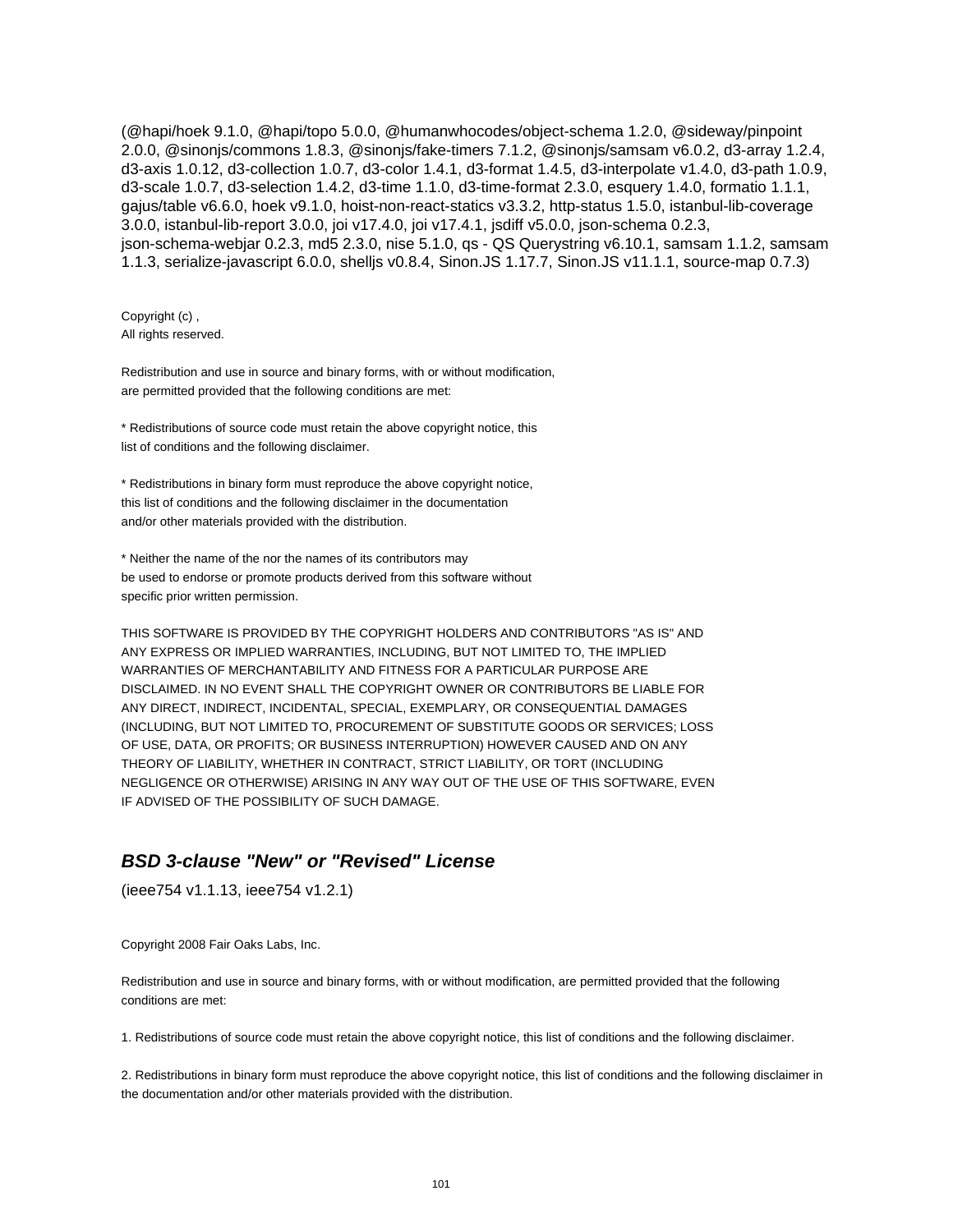3. Neither the name of the copyright holder nor the names of its contributors may be used to endorse or promote products derived from this software without specific prior written permission.

THIS SOFTWARE IS PROVIDED BY THE COPYRIGHT HOLDERS AND CONTRIBUTORS "AS IS" AND ANY EXPRESS OR IMPLIED WARRANTIES, INCLUDING, BUT NOT LIMITED TO, THE IMPLIED WARRANTIES OF MERCHANTABILITY AND FITNESS FOR A PARTICULAR PURPOSE ARE DISCLAIMED. IN NO EVENT SHALL THE COPYRIGHT HOLDER OR CONTRIBUTORS BE LIABLE FOR ANY DIRECT, INDIRECT, INCIDENTAL, SPECIAL, EXEMPLARY, OR CONSEQUENTIAL DAMAGES (INCLUDING, BUT NOT LIMITED TO, PROCUREMENT OF SUBSTITUTE GOODS OR SERVICES; LOSS OF USE, DATA, OR PROFITS; OR BUSINESS INTERRUPTION) HOWEVER CAUSED AND ON ANY THEORY OF LIABILITY, WHETHER IN CONTRACT, STRICT LIABILITY, OR TORT (INCLUDING NEGLIGENCE OR OTHERWISE) ARISING IN ANY WAY OUT OF THE USE OF THIS SOFTWARE, EVEN IF ADVISED OF THE POSSIBILITY OF SUCH DAMAGE

#### **BSD 3-clause "New" or "Revised" License**

(istanbul-lib-instrument 4.0.3, istanbul-reports 3.0.2)

Copyright 2012-2015 Yahoo! Inc. All rights reserved.

Redistribution and use in source and binary forms, with or without modification, are permitted provided that the following conditions are met: \* Redistributions of source code must retain the above copyright notice, this list of conditions and the following disclaimer. \* Redistributions in binary form must reproduce the above copyright notice, this list of conditions and the following disclaimer in the documentation and/or other materials provided with the distribution. \* Neither the name of the Yahoo! Inc. nor the names of its contributors may be used to endorse or promote products derived from this software without specific prior written permission.

THIS SOFTWARE IS PROVIDED BY THE COPYRIGHT HOLDERS AND CONTRIBUTORS "AS IS" AND ANY EXPRESS OR IMPLIED WARRANTIES, INCLUDING, BUT NOT LIMITED TO, THE IMPLIED WARRANTIES OF MERCHANTABILITY AND FITNESS FOR A PARTICULAR PURPOSE ARE DISCLAIMED. IN NO EVENT SHALL YAHOO! INC. BE LIABLE FOR ANY DIRECT, INDIRECT, INCIDENTAL, SPECIAL, EXEMPLARY, OR CONSEQUENTIAL DAMAGES (INCLUDING, BUT NOT LIMITED TO, PROCUREMENT OF SUBSTITUTE GOODS OR SERVICES; LOSS OF USE, DATA, OR PROFITS; OR BUSINESS INTERRUPTION) HOWEVER CAUSED AND ON ANY THEORY OF LIABILITY, WHETHER IN CONTRACT, STRICT LIABILITY, OR TORT (INCLUDING NEGLIGENCE OR OTHERWISE) ARISING IN ANY WAY OUT OF THE USE OF THIS SOFTWARE, EVEN IF ADVISED OF THE POSSIBILITY OF SUCH DAMAGE

## **BSD 3-clause "New" or "Revised" License**

(istanbul-lib-source-maps 4.0.0)

Copyright 2015 Yahoo! Inc. All rights reserved.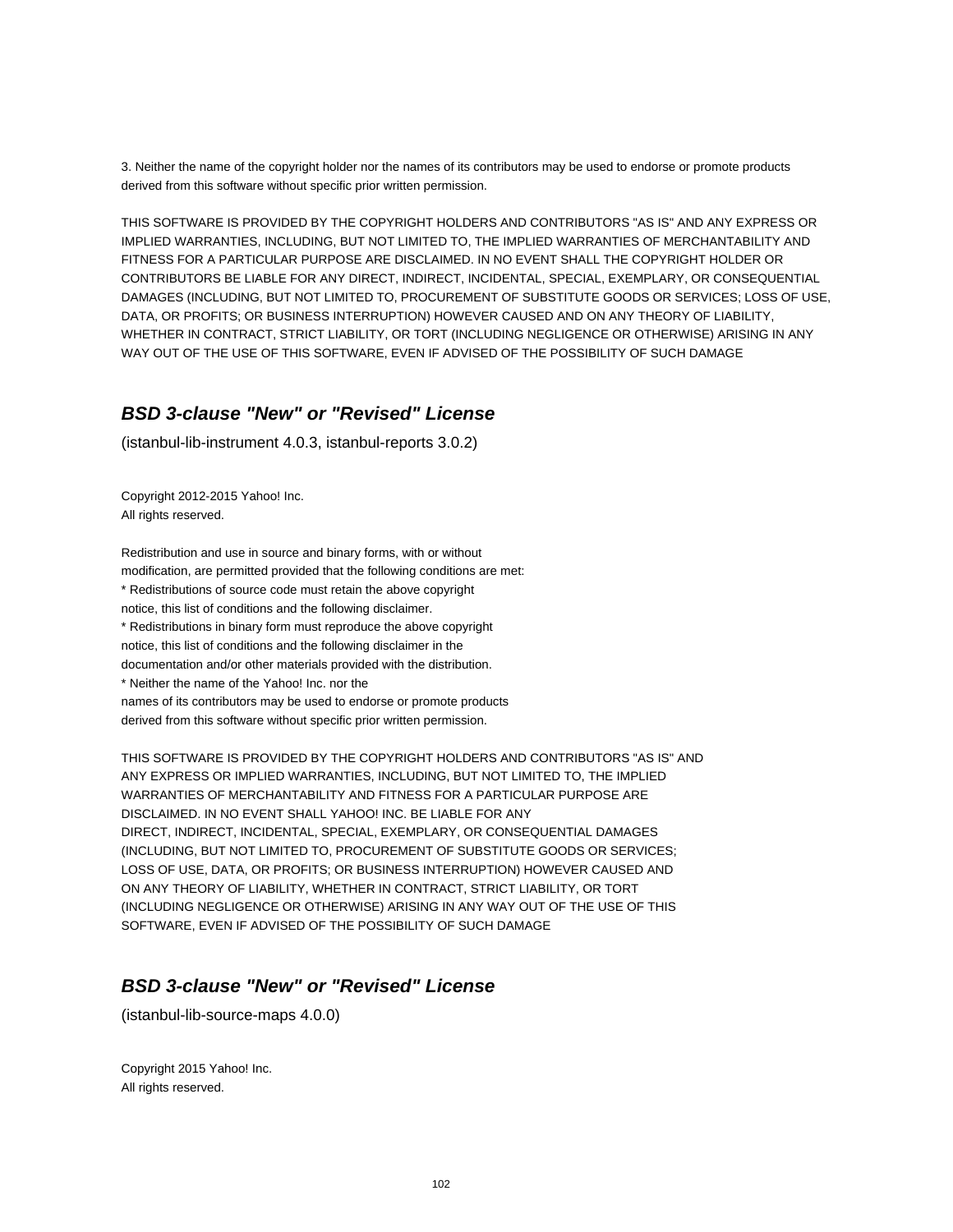Redistribution and use in source and binary forms, with or without modification, are permitted provided that the following conditions are met: \* Redistributions of source code must retain the above copyright notice, this list of conditions and the following disclaimer. \* Redistributions in binary form must reproduce the above copyright notice, this list of conditions and the following disclaimer in the documentation and/or other materials provided with the distribution. \* Neither the name of the Yahoo! Inc. nor the names of its contributors may be used to endorse or promote products derived from this software without specific prior written permission.

THIS SOFTWARE IS PROVIDED BY THE COPYRIGHT HOLDERS AND CONTRIBUTORS "AS IS" AND ANY EXPRESS OR IMPLIED WARRANTIES, INCLUDING, BUT NOT LIMITED TO, THE IMPLIED WARRANTIES OF MERCHANTABILITY AND FITNESS FOR A PARTICULAR PURPOSE ARE DISCLAIMED. IN NO EVENT SHALL YAHOO! INC. BE LIABLE FOR ANY DIRECT, INDIRECT, INCIDENTAL, SPECIAL, EXEMPLARY, OR CONSEQUENTIAL DAMAGES (INCLUDING, BUT NOT LIMITED TO, PROCUREMENT OF SUBSTITUTE GOODS OR SERVICES; LOSS OF USE, DATA, OR PROFITS; OR BUSINESS INTERRUPTION) HOWEVER CAUSED AND ON ANY THEORY OF LIABILITY, WHETHER IN CONTRACT, STRICT LIABILITY, OR TORT (INCLUDING NEGLIGENCE OR OTHERWISE) ARISING IN ANY WAY OUT OF THE USE OF THIS SOFTWARE, EVEN IF ADVISED OF THE POSSIBILITY OF SUCH DAMAGE

### **BSD 3-clause "New" or "Revised" License**

(charenc 0.0.2, charenc 20161222-snapshot-01d66efb, crypt 0.0.2)

Copyright © 2011, Paul Vorbach. All rights reserved. Copyright © 2009, Jeff Mott. All rights reserved.

All rights reserved.

Redistribution and use in source and binary forms, with or without modification, are permitted provided that the following conditions are met:

\* Redistributions of source code must retain the above copyright notice, this list of conditions and the following disclaimer.

\* Redistributions in binary form must reproduce the above copyright notice, this list of conditions and the following disclaimer in the documentation and/or other materials provided with the distribution.

\* Neither the name Crypto-JS nor the names of its contributors may be used to endorse or promote products derived from this software without specific prior written permission.

THIS SOFTWARE IS PROVIDED BY THE COPYRIGHT HOLDERS AND CONTRIBUTORS "AS IS" AND ANY EXPRESS OR IMPLIED WARRANTIES, INCLUDING, BUT NOT LIMITED TO, THE IMPLIED WARRANTIES OF MERCHANTABILITY AND FITNESS FOR A PARTICULAR PURPOSE ARE DISCLAIMED. IN NO EVENT SHALL THE COPYRIGHT HOLDER OR CONTRIBUTORS BE LIABLE FOR ANY DIRECT, INDIRECT, INCIDENTAL, SPECIAL, EXEMPLARY, OR CONSEQUENTIAL DAMAGES (INCLUDING, BUT NOT LIMITED TO, PROCUREMENT OF SUBSTITUTE GOODS OR SERVICES;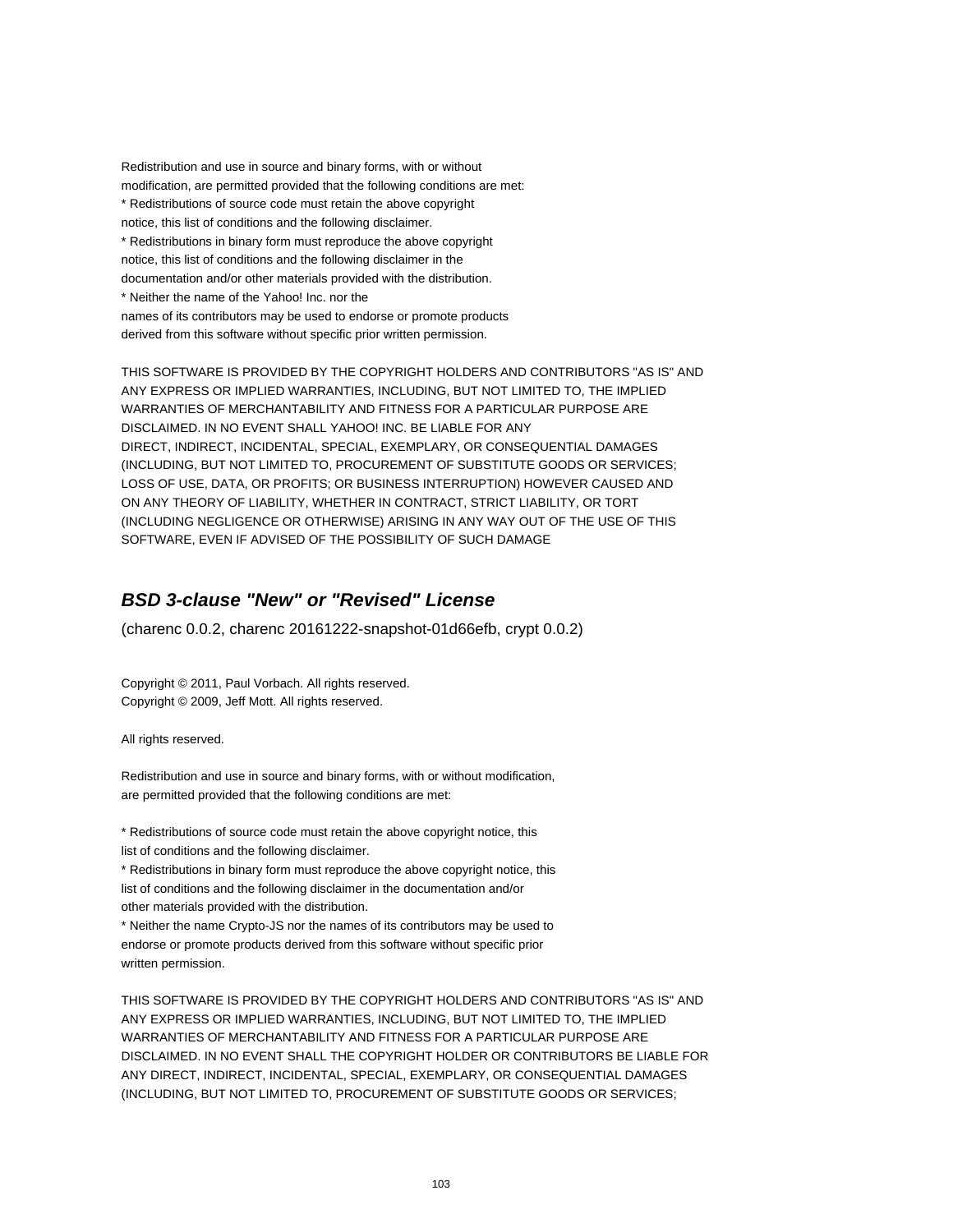LOSS OF USE, DATA, OR PROFITS; OR BUSINESS INTERRUPTION) HOWEVER CAUSED AND ON ANY THEORY OF LIABILITY, WHETHER IN CONTRACT, STRICT LIABILITY, OR TORT (INCLUDING NEGLIGENCE OR OTHERWISE) ARISING IN ANY WAY OUT OF THE USE OF THIS SOFTWARE, EVEN IF ADVISED OF THE POSSIBILITY OF SUCH DAMAGE

#### **BSD 3-clause "New" or "Revised" License**

(md5 2.3.0)

Copyright © 2011-2012, Paul Vorbach. Copyright © 2009, Jeff Mott.

All rights reserved.

Redistribution and use in source and binary forms, with or without modification, are permitted provided that the following conditions are met:

\* Redistributions of source code must retain the above copyright notice, this list of conditions and the following disclaimer.

\* Redistributions in binary form must reproduce the above copyright notice, this list of conditions and the following disclaimer in the documentation and/or other materials provided with the distribution.

\* Neither the name Crypto-JS nor the names of its contributors may be used to endorse or promote products derived from this software without specific prior written permission.

THIS SOFTWARE IS PROVIDED BY THE COPYRIGHT HOLDERS AND CONTRIBUTORS "AS IS" AND ANY EXPRESS OR IMPLIED WARRANTIES, INCLUDING, BUT NOT LIMITED TO, THE IMPLIED WARRANTIES OF MERCHANTABILITY AND FITNESS FOR A PARTICULAR PURPOSE ARE DISCLAIMED. IN NO EVENT SHALL THE COPYRIGHT HOLDER OR CONTRIBUTORS BE LIABLE FOR ANY DIRECT, INDIRECT, INCIDENTAL, SPECIAL, EXEMPLARY, OR CONSEQUENTIAL DAMAGES (INCLUDING, BUT NOT LIMITED TO, PROCUREMENT OF SUBSTITUTE GOODS OR SERVICES; LOSS OF USE, DATA, OR PROFITS; OR BUSINESS INTERRUPTION) HOWEVER CAUSED AND ON ANY THEORY OF LIABILITY, WHETHER IN CONTRACT, STRICT LIABILITY, OR TORT (INCLUDING NEGLIGENCE OR OTHERWISE) ARISING IN ANY WAY OUT OF THE USE OF THIS SOFTWARE, EVEN IF ADVISED OF THE POSSIBILITY OF SUCH DAMAGE

## **BSD 3-clause "New" or "Revised" License**

(source-map 0.5.7, source-map 0.6.1)

License: BSD-3-clause

Files: debian/\* Copyright: 2014 Leo Iannacone License: BSD-3-clause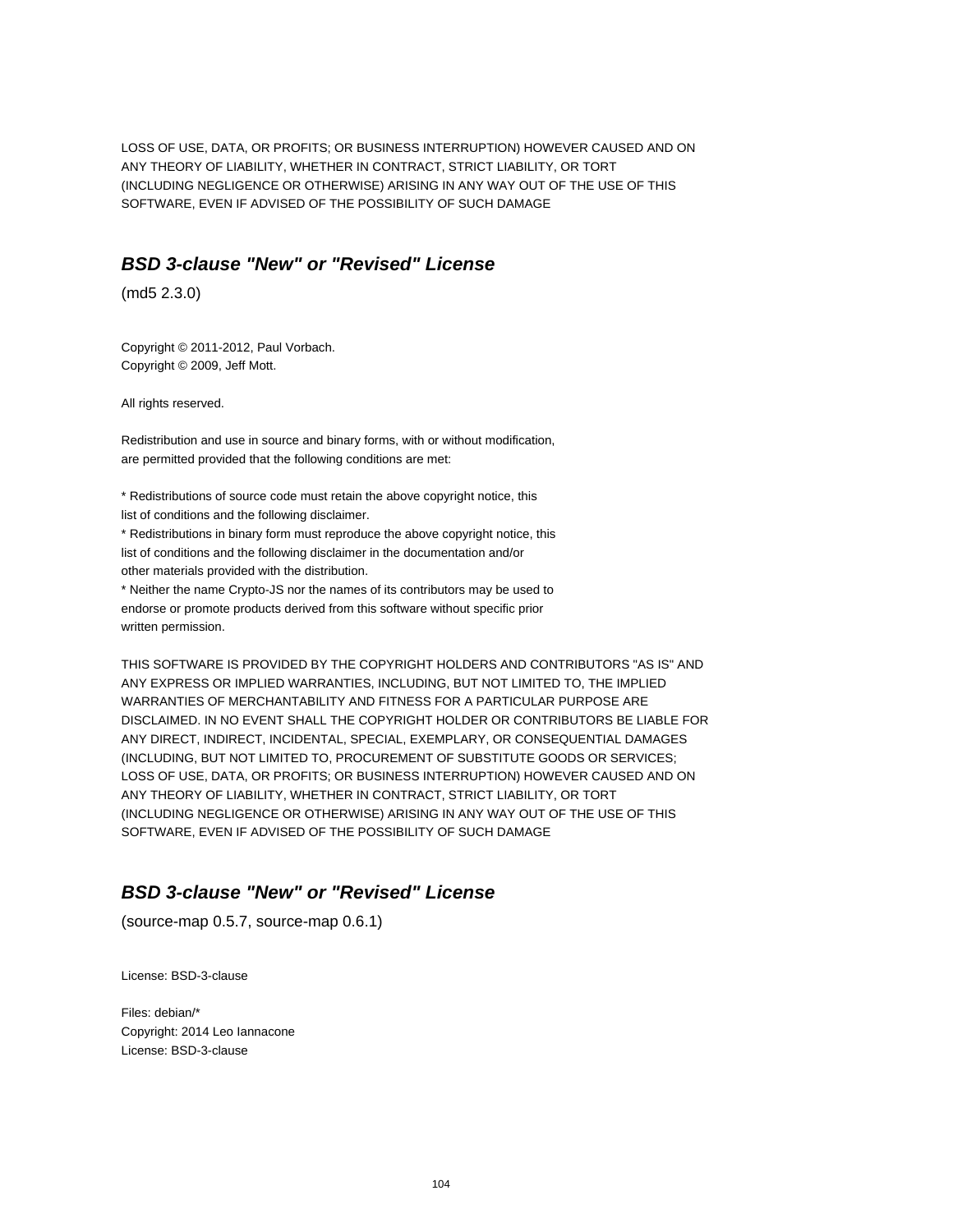#### License: BSD-3-clause

Redistribution and use in source and binary forms, with or without modification, are permitted provided that the following conditions are met:

1. Redistributions of source code must retain the above copyright notice, this list of conditions and the following disclaimer. 2. Redistributions in binary form must reproduce the above copyright notice, this list of conditions and the following disclaimer in the documentation and/or other materials provided with the distribution. 3. Neither the name of the University nor the names of its contributors may be used to endorse or promote products derived from this software without specific prior written permission.

THIS SOFTWARE IS PROVIDED BY THE COPYRIGHT HOLDERS AND CONTRIBUTORS ``AS IS'' AND ANY EXPRESS OR IMPLIED WARRANTIES, INCLUDING, BUT NOT LIMITED TO, THE IMPLIED WARRANTIES OF MERCHANTABILITY AND FITNESS FOR A PARTICULAR PURPOSE ARE DISCLAIMED. IN NO EVENT SHALL THE HOLDERS OR CONTRIBUTORS BE LIABLE FOR ANY DIRECT, INDIRECT, INCIDENTAL, SPECIAL, EXEMPLARY, OR CONSEQUENTIAL DAMAGES (INCLUDING, BUT NOT LIMITED TO, PROCUREMENT OF SUBSTITUTE GOODS OR SERVICES; LOSS OF USE, DATA, OR PROFITS; OR BUSINESS INTERRUPTION) HOWEVER CAUSED AND ON ANY THEORY OF LIABILITY, WHETHER IN CONTRACT, STRICT LIABILITY, OR TORT (INCLUDING NEGLIGENCE OR OTHERWISE) ARISING IN ANY WAY OUT OF THE USE OF THIS SOFTWARE, EVEN IF ADVISED OF THE POSSIBILITY OF SUCH DAMAGE

### **BSD 3-clause "New" or "Revised" License**

(abab 2.0.5)

.

.

.

License: BSD-3-Clause

Redistribution and use in source and binary forms, with or without modification, are permitted provided that the following conditions are met:

1. Redistributions of source code must retain the above copyright notice, this list of conditions and the following disclaimer.

2. Redistributions in binary form must reproduce the above copyright notice, this list of conditions and the following disclaimer in the documentation and/or other materials provided with the distribution.

3. Neither the name of the copyright holder nor the names of its contributors may be used to endorse or promote products derived from this software without specific prior written permission.

THIS SOFTWARE IS PROVIDED BY THE COPYRIGHT HOLDERS AND CONTRIBUTORS "AS IS" AND ANY EXPRESS OR IMPLIED WARRANTIES, INCLUDING, BUT NOT LIMITED TO, THE IMPLIED WARRANTIES OF MERCHANTABILITY AND FITNESS FOR A PARTICULAR PURPOSE ARE DISCLAIMED. IN NO EVENT SHALL THE COPYRIGHT HOLDER OR CONTRIBUTORS BE LIABLE FOR ANY DIRECT, INDIRECT, INCIDENTAL, SPECIAL, EXEMPLARY, OR CONSEQUENTIAL DAMAGES (INCLUDING, BUT NOT LIMITED TO, PROCUREMENT OF SUBSTITUTE GOODS OR SERVICES; LOSS OF USE, DATA, OR PROFITS; OR BUSINESS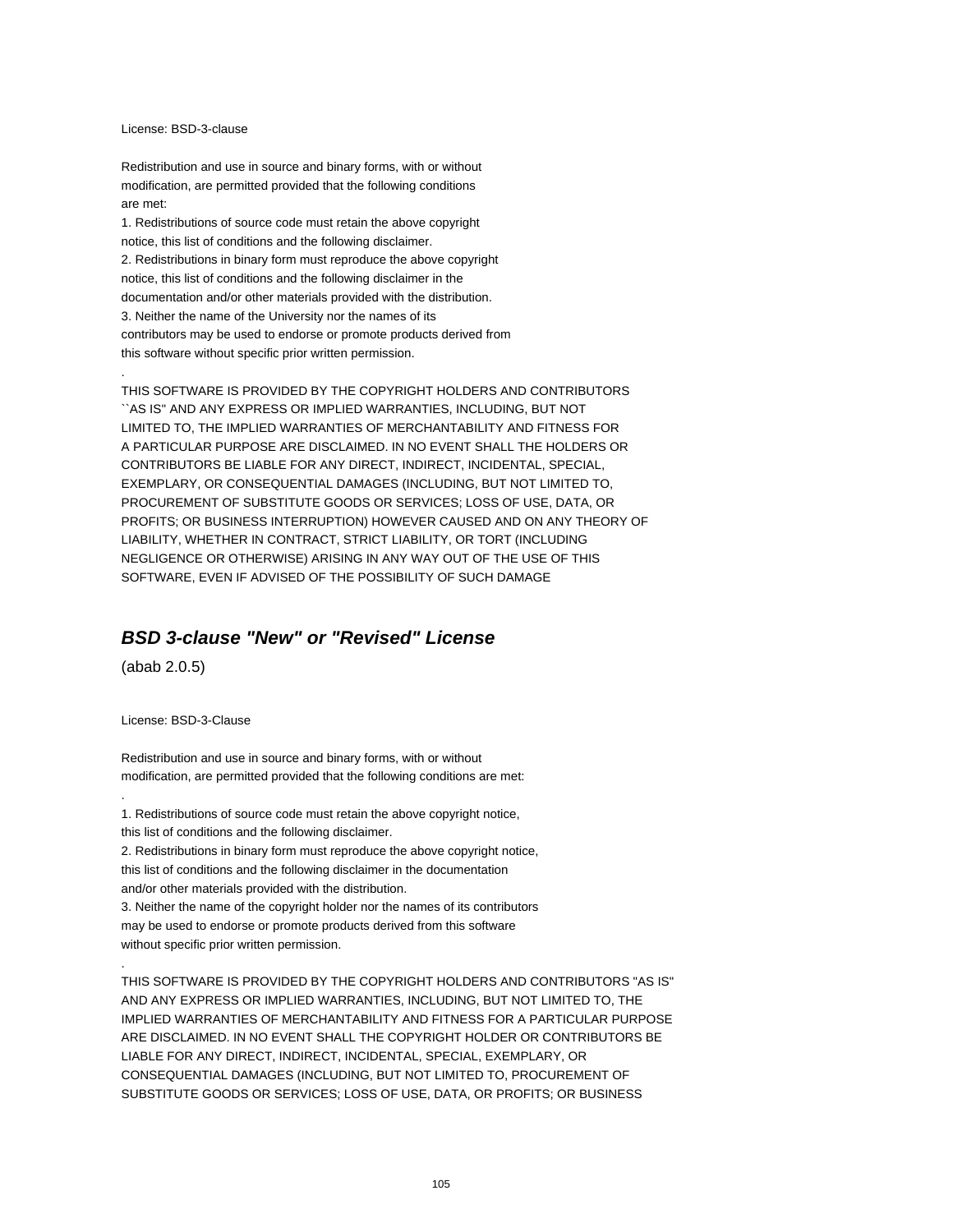INTERRUPTION) HOWEVER CAUSED AND ON ANY THEORY OF LIABILITY, WHETHER IN CONTRACT, STRICT LIABILITY, OR TORT (INCLUDING NEGLIGENCE OR OTHERWISE) ARISING IN ANY WAY OUT OF THE USE OF THIS SOFTWARE, EVEN IF ADVISED OF THE POSSIBILITY OF SUCH DAMAGE

# **BSD 3-clause "New" or "Revised" License**

(bcrypt-pbkdf 1.0.2)

Redistribution and use in source and binary forms, with or without modification, are permitted provided that the following conditions are met:

1. Redistributions of source code must retain the above copyright notice, this list of conditions and the following disclaimer. 2. Redistributions in binary form must reproduce the above copyright notice, this list of conditions and the following disclaimer in the documentation and/or other materials provided with the distribution. 3. The name of the author may not be used to endorse or promote products derived from this software without specific prior written permission.

THIS SOFTWARE IS PROVIDED BY THE AUTHOR ``AS IS'' AND ANY EXPRESS OR IMPLIED WARRANTIES, INCLUDING, BUT NOT LIMITED TO, THE IMPLIED WARRANTIES OF MERCHANTABILITY AND FITNESS FOR A PARTICULAR PURPOSE ARE DISCLAIMED. IN NO EVENT SHALL THE AUTHOR BE LIABLE FOR ANY DIRECT, INDIRECT, INCIDENTAL, SPECIAL, EXEMPLARY, OR CONSEQUENTIAL DAMAGES (INCLUDING, BUT NOT LIMITED TO, PROCUREMENT OF SUBSTITUTE GOODS OR SERVICES; LOSS OF USE, DATA, OR PROFITS; OR BUSINESS INTERRUPTION) HOWEVER CAUSED AND ON ANY THEORY OF LIABILITY, WHETHER IN CONTRACT, STRICT LIABILITY, OR TORT (INCLUDING NEGLIGENCE OR OTHERWISE) ARISING IN ANY WAY OUT OF THE USE OF THIS SOFTWARE, EVEN IF ADVISED OF THE POSSIBILITY OF SUCH DAMAGE

# **BSD 3-clause "New" or "Revised" License**

(coreyti's showdown 1.9.1)

Showdown Copyright (c) 2007, John Fraser

All rights reserved.

Original Markdown copyright (c) 2004, John Gruber

All rights reserved.

Redistribution and use in source and binary forms, with or without modification, are permitted provided that the following conditions are met: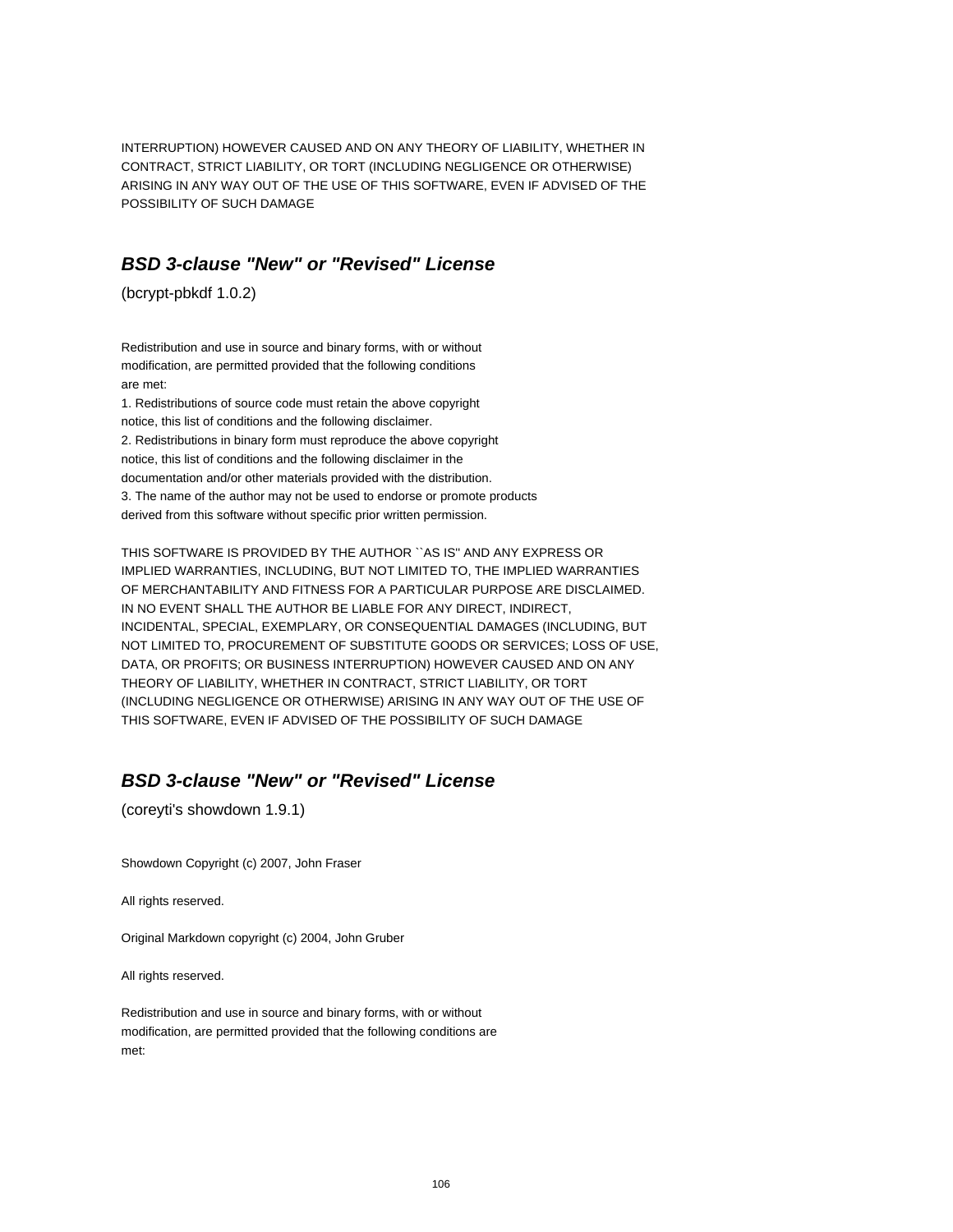\* Redistributions of source code must retain the above copyright notice, this list of conditions and the following disclaimer.

\* Redistributions in binary form must reproduce the above copyright notice, this list of conditions and the following disclaimer in the documentation and/or other materials provided with the distribution.

\* Neither the name "Markdown" nor the names of its contributors may be used to endorse or promote products derived from this software without specific prior written permission.

This software is provided by the copyright holders and contributors "as is" and any express or implied warranties, including, but not limited to, the implied warranties of merchantability and fitness for a particular purpose are disclaimed. In no event shall the copyright owner or contributors be liable for any direct, indirect, incidental, special, exemplary, or consequential damages (including, but not limited to, procurement of substitute goods or services; loss of use, data, or profits; or business interruption) however caused and on any theory of liability, whether in contract, strict liability, or tort (including negligence or otherwise) arising in any way out of the use of this software, even if advised of the possibility of such damage

## **BSD 3-clause "New" or "Revised" License**

(d3-shape v1.3.7)

Upstream-Contact: https://github.com/d3/d3-shape/issues Source: https://d3js.org/d3-shape/

Files: \* Copyright: 2010-2015 Mike Bostock License: BSD-3-Clause

Files: debian/\* Copyright: 2017 Pirate Praveen License: BSD-3-Clause

License: BSD-3-Clause

Redistribution and use in source and binary forms, with or without modification, are permitted provided that the following conditions are met:

1. Redistributions of source code must retain the above copyright notice, this list of conditions and the following disclaimer. 2. Redistributions in binary form must reproduce the above copyright notice, this list of conditions and the following disclaimer in the documentation and/or other materials provided with the distribution. 3. Neither the name of the University nor the names of its contributors may be used to endorse or promote products derived from this software without specific prior written permission.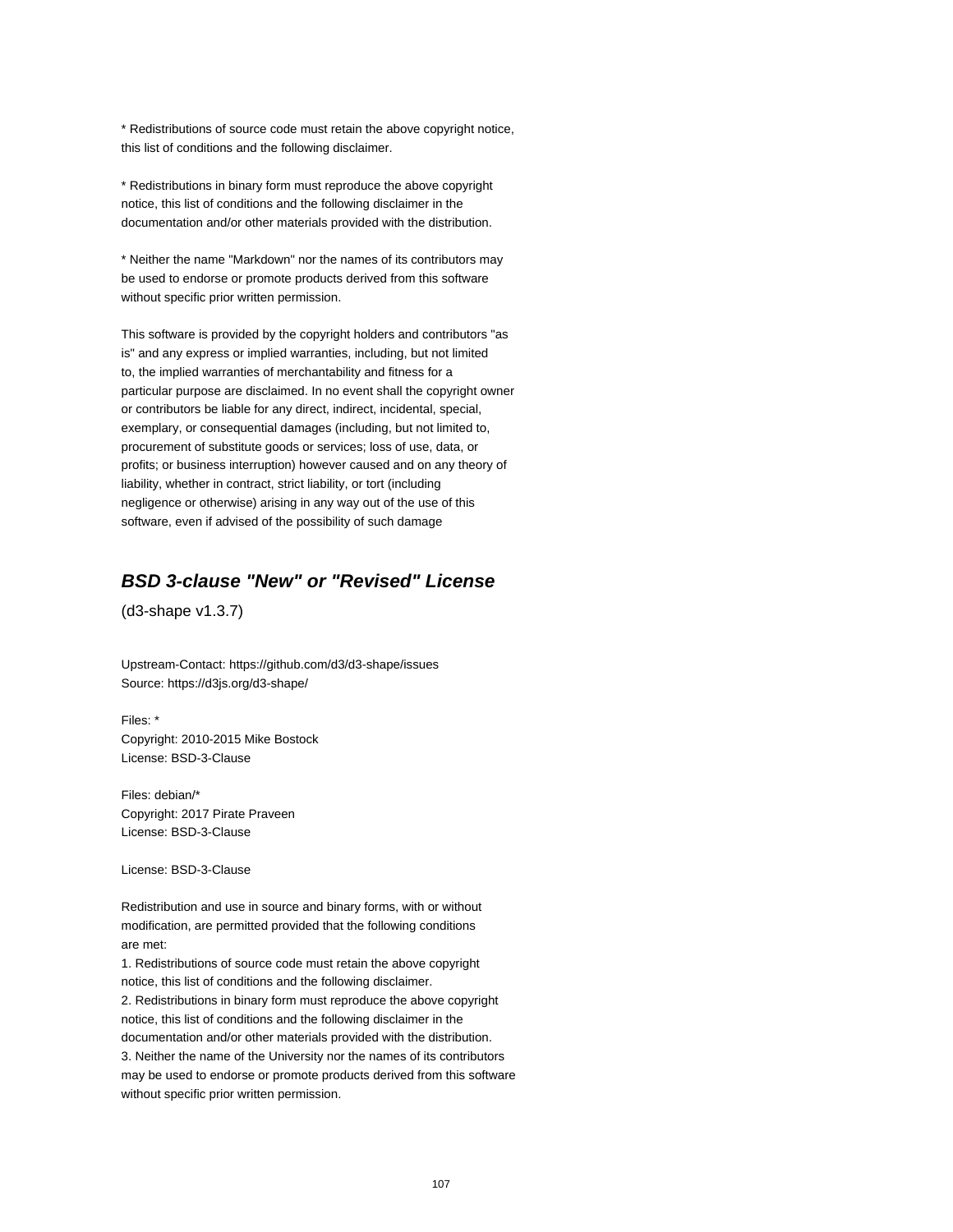THIS SOFTWARE IS PROVIDED BY THE COPYRIGHT HOLDERS AND CONTRIBUTORS ``AS IS'' AND ANY EXPRESS OR IMPLIED WARRANTIES, INCLUDING, BUT NOT LIMITED TO, THE IMPLIED WARRANTIES OF MERCHANTABILITY AND FITNESS FOR A PARTICULAR PURPOSE ARE DISCLAIMED. IN NO EVENT SHALL THE HOLDERS OR CONTRIBUTORS BE LIABLE FOR ANY DIRECT, INDIRECT, INCIDENTAL, SPECIAL, EXEMPLARY, OR CONSEQUENTIAL DAMAGES (INCLUDING, BUT NOT LIMITED TO, PROCUREMENT OF SUBSTITUTE GOODS OR SERVICES; LOSS OF USE, DATA, OR PROFITS; OR BUSINESS INTERRUPTION) HOWEVER CAUSED AND ON ANY THEORY OF LIABILITY, WHETHER IN CONTRACT, STRICT LIABILITY, OR TORT (INCLUDING NEGLIGENCE OR OTHERWISE) ARISING IN ANY WAY OUT OF THE USE OF THIS SOFTWARE, EVEN IF ADVISED OF THE POSSIBILITY OF SUCH DAMAGE

# **BSD 3-clause "New" or "Revised" License**

(duplexer3 0.1.4)

.

Upstream-Contact: https://github.com/floatdrop/duplexer3/issues Source: https://github.com/floatdrop/duplexer3

Files: \* Copyright: 2017 Conrad Pankoff (http://www.fknsrs.biz/) License: BSD-3-Clause

Files: debian/\* Copyright: 2017 Tushar Agey License: BSD-3-Clause

License: BSD-3-clause

.

Redistribution and use in source and binary forms, with or without modification, are permitted provided that the following conditions are met:

1. Redistributions of source code must retain the above copyright notice, this list of conditions and the following disclaimer. 2. Redistributions in binary form must reproduce the above copyright notice, this list of conditions and the following disclaimer in the documentation and/or other materials provided with the distribution. 3. Neither the name of the University nor the names of its contributors may be used to endorse or promote products derived from this software without specific prior written permission.

THIS SOFTWARE IS PROVIDED BY THE COPYRIGHT HOLDERS AND CONTRIBUTORS ``AS IS'' AND ANY EXPRESS OR IMPLIED WARRANTIES, INCLUDING, BUT NOT LIMITED TO, THE IMPLIED WARRANTIES OF MERCHANTABILITY AND FITNESS FOR A PARTICULAR PURPOSE ARE DISCLAIMED. IN NO EVENT SHALL THE HOLDERS OR CONTRIBUTORS BE LIABLE FOR ANY DIRECT, INDIRECT, INCIDENTAL, SPECIAL, EXEMPLARY, OR CONSEQUENTIAL DAMAGES (INCLUDING, BUT NOT LIMITED TO, PROCUREMENT OF SUBSTITUTE GOODS OR SERVICES; LOSS OF USE, DATA, OR PROFITS; OR BUSINESS INTERRUPTION) HOWEVER CAUSED AND ON ANY THEORY OF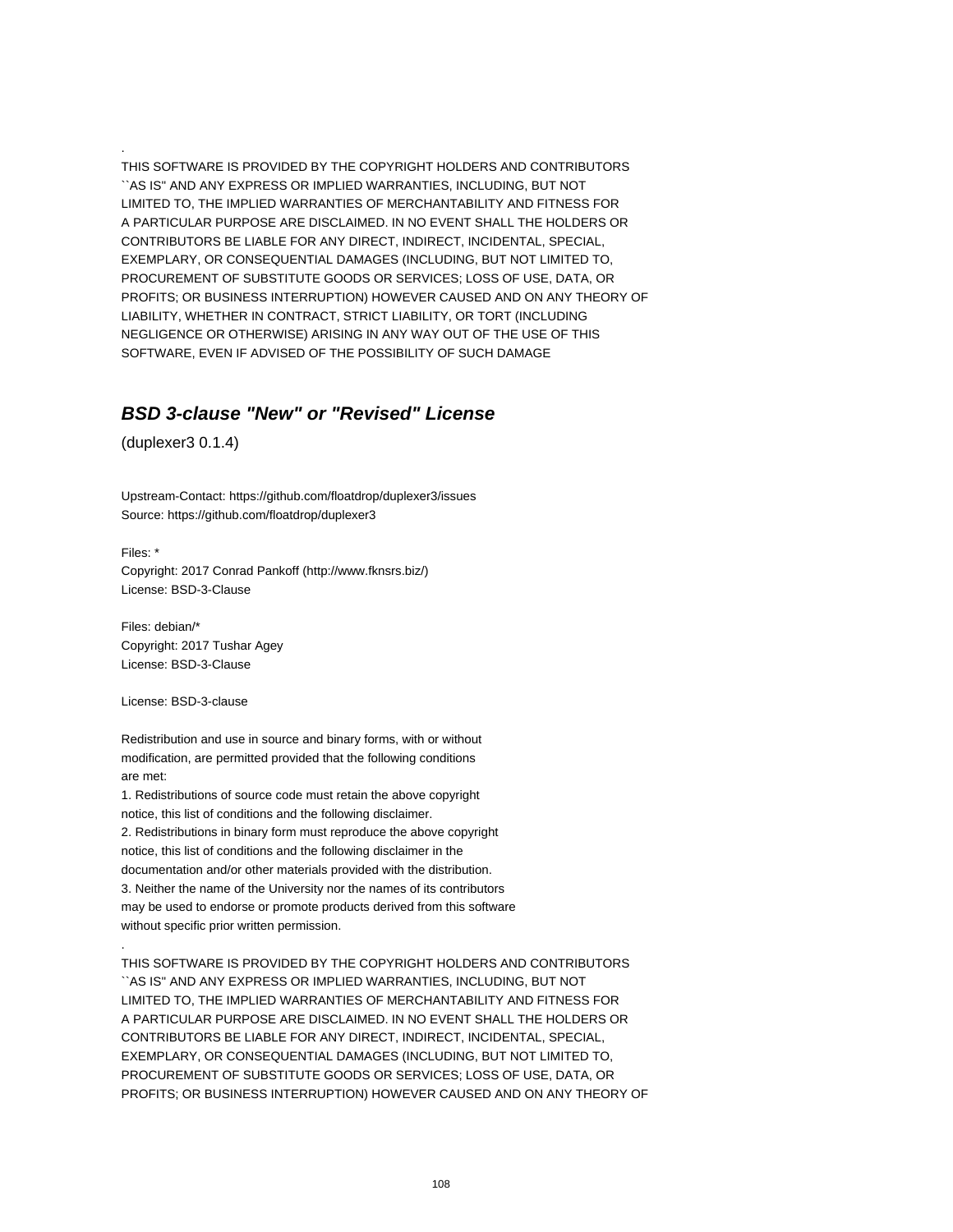LIABILITY, WHETHER IN CONTRACT, STRICT LIABILITY, OR TORT (INCLUDING NEGLIGENCE OR OTHERWISE) ARISING IN ANY WAY OUT OF THE USE OF THIS SOFTWARE, EVEN IF ADVISED OF THE POSSIBILITY OF SUCH DAMAGE

### **BSD 3-clause "New" or "Revised" License**

(json-schema 0.2.2)

with the AFL or BSD licenses that Dojo is distributed under.

The text of the AFL and BSD licenses is reproduced below.

-------------------------------------------------------------------------------

The "New" BSD License: \*\*\*\*\*\*\*\*\*\*\*\*\*\*\*\*\*\*\*\*\*\*

Copyright (c) 2005-2015, The Dojo Foundation All rights reserved.

Redistribution and use in source and binary forms, with or without modification, are permitted provided that the following conditions are met:

\* Redistributions of source code must retain the above copyright notice, this list of conditions and the following disclaimer.

\* Redistributions in binary form must reproduce the above copyright notice, this list of conditions and the following disclaimer in the documentation and/or other materials provided with the distribution.

\* Neither the name of the Dojo Foundation nor the names of its contributors may be used to endorse or promote products derived from this software without specific prior written permission.

THIS SOFTWARE IS PROVIDED BY THE COPYRIGHT HOLDERS AND CONTRIBUTORS "AS IS" AND ANY EXPRESS OR IMPLIED WARRANTIES, INCLUDING, BUT NOT LIMITED TO, THE IMPLIED WARRANTIES OF MERCHANTABILITY AND FITNESS FOR A PARTICULAR PURPOSE ARE DISCLAIMED. IN NO EVENT SHALL THE COPYRIGHT OWNER OR CONTRIBUTORS BE LIABLE FOR ANY DIRECT, INDIRECT, INCIDENTAL, SPECIAL, EXEMPLARY, OR CONSEQUENTIAL DAMAGES (INCLUDING, BUT NOT LIMITED TO, PROCUREMENT OF SUBSTITUTE GOODS OR SERVICES; LOSS OF USE, DATA, OR PROFITS; OR BUSINESS INTERRUPTION) HOWEVER CAUSED AND ON ANY THEORY OF LIABILITY, WHETHER IN CONTRACT, STRICT LIABILITY, OR TORT (INCLUDING NEGLIGENCE OR OTHERWISE) ARISING IN ANY WAY OUT OF THE USE OF THIS SOFTWARE, EVEN IF ADVISED OF THE POSSIBILITY OF SUCH DAMAGE

# **BSD Zero Clause License**

(tslib 1.13.0, tslib 2.0.3, tslib 2.1.0, tslib 2.3.0)

BSD Zero Clause License =======================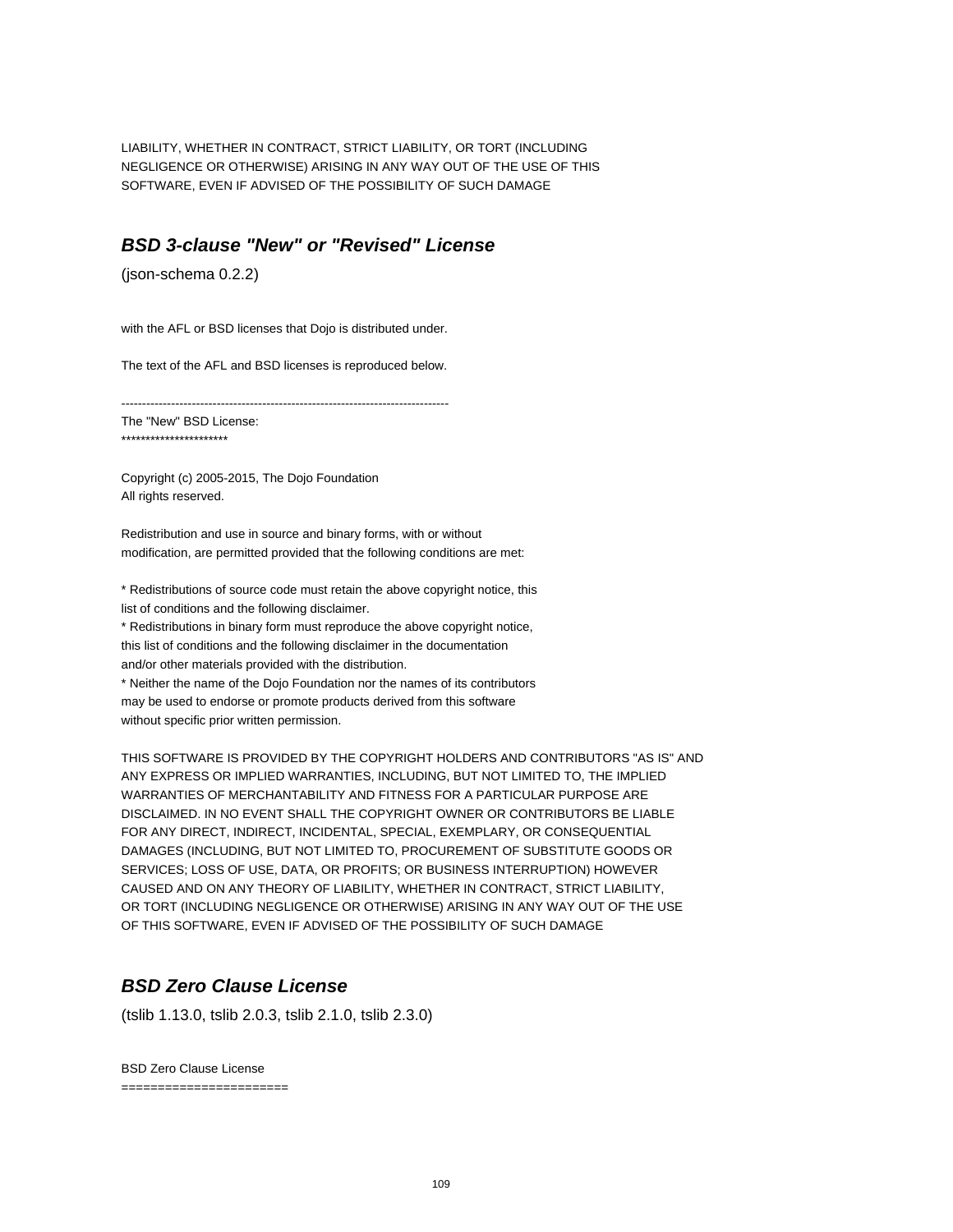Copyright (C) 2006 by Rob Landley

Permission to use, copy, modify, and/or distribute this software for any purpose with or without fee is hereby granted.

THE SOFTWARE IS PROVIDED "AS IS" AND THE AUTHOR DISCLAIMS ALL WARRANTIES WITH REGARD TO THIS SOFTWARE INCLUDING ALL IMPLIED WARRANTIES OF MERCHANTABILITY AND FITNESS. IN NO EVENT SHALL THE AUTHOR BE LIABLE FOR ANY SPECIAL, DIRECT, INDIRECT, OR CONSEQUENTIAL DAMAGES OR ANY DAMAGES WHATSOEVER RESULTING FROM LOSS OF USE, DATA OR PROFITS, WHETHER IN AN ACTION OF CONTRACT, NEGLIGENCE OR OTHER TORTIOUS ACTION, ARISING OUT OF OR IN CONNECTION WITH THE USE OR PERFORMANCE OF THIS SOFTWARE.

# **Creative Commons Attribution 3.0**

(spdx-exceptions 2.3.0)

Creative Commons Attribution 3.0 Unported ========================

CREATIVE COMMONS CORPORATION IS NOT A LAW FIRM AND DOES NOT PROVIDE LEGAL SERVICES. DISTRIBUTION OF THIS LICENSE DOES NOT CREATE AN ATTORNEY-CLIENT RELATIONSHIP. CREATIVE COMMONS PROVIDES THIS INFORMATION ON AN "AS-IS" BASIS. CREATIVE COMMONS MAKES NO WARRANTIES REGARDING THE INFORMATION PROVIDED, AND DISCLAIMS LIABILITY FOR DAMAGES RESULTING FROM ITS USE.

License

THE WORK (AS DEFINED BELOW) IS PROVIDED UNDER THE TERMS OF THIS CREATIVE COMMONS PUBLIC LICENSE ("CCPL" OR "LICENSE"). THE WORK IS PROTECTED BY COPYRIGHT AND/OR OTHER APPLICABLE LAW. ANY USE OF THE WORK OTHER THAN AS AUTHORIZED UNDER THIS LICENSE OR COPYRIGHT LAW IS PROHIBITED.

BY EXERCISING ANY RIGHTS TO THE WORK PROVIDED HERE, YOU ACCEPT AND AGREE TO BE BOUND BY THE TERMS OF THIS LICENSE. TO THE EXTENT THIS LICENSE MAY BE CONSIDERED TO BE A CONTRACT, THE LICENSOR GRANTS YOU THE RIGHTS CONTAINED HERE IN CONSIDERATION OF YOUR ACCEPTANCE OF SUCH TERMS AND CONDITIONS.

#### 1. Definitions

a. "Adaptation" means a work based upon the Work, or upon the Work and other pre-existing works, such as a translation, adaptation, derivative work, arrangement of music or other alterations of a literary or artistic work, or phonogram or performance and includes cinematographic adaptations or any other form in which the Work may be recast, transformed, or adapted including in any form recognizably derived from the original, except that a work that constitutes a Collection will not be considered an Adaptation for the purpose of this License. For the avoidance of doubt, where the Work is a musical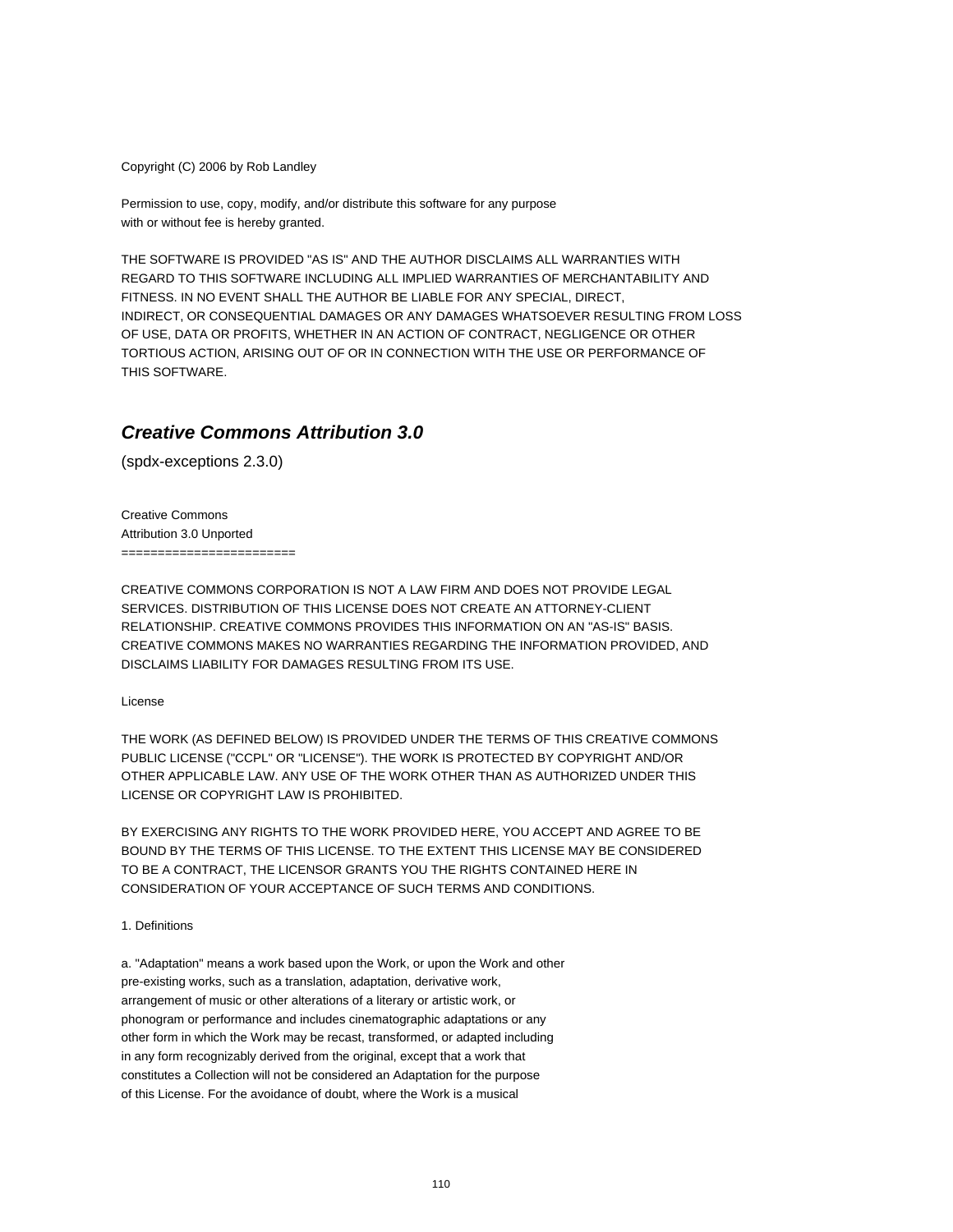work, performance or phonogram, the synchronization of the Work in timed-relation with a moving image ("synching") will be considered an Adaptation for the purpose of this License.

b. "Collection" means a collection of literary or artistic works, such as encyclopedias and anthologies, or performances, phonograms or broadcasts, or other works or subject matter other than works listed in Section 1(f) below, which, by reason of the selection and arrangement of their contents, constitute intellectual creations, in which the Work is included in its entirety in unmodified form along with one or more other contributions, each constituting separate and independent works in themselves, which together are assembled into a collective whole. A work that constitutes a Collection will not be considered an Adaptation (as defined above) for the purposes of this License.

c. "Distribute" means to make available to the public the original and copies of the Work or Adaptation, as appropriate, through sale or other transfer of ownership.

d. "Licensor" means the individual, individuals, entity or entities that offer(s) the Work under the terms of this License.

e. "Original Author" means, in the case of a literary or artistic work, the individual, individuals, entity or entities who created the Work or if no individual or entity can be identified, the publisher; and in addition (i) in the case of a performance the actors, singers, musicians, dancers, and other persons who act, sing, deliver, declaim, play in, interpret or otherwise perform literary or artistic works or expressions of folklore; (ii) in the case of a phonogram the producer being the person or legal entity who first fixes the sounds of a performance or other sounds; and, (iii) in the case of broadcasts, the organization that transmits the broadcast.

f. "Work" means the literary and/or artistic work offered under the terms of this License including without limitation any production in the literary, scientific and artistic domain, whatever may be the mode or form of its expression including digital form, such as a book, pamphlet and other writing; a lecture, address, sermon or other work of the same nature; a dramatic or dramatico-musical work; a choreographic work or entertainment in dumb show; a musical composition with or without words; a cinematographic work to which are assimilated works expressed by a process analogous to cinematography; a work of drawing, painting, architecture, sculpture, engraving or lithography; a photographic work to which are assimilated works expressed by a process analogous to photography; a work of applied art; an illustration, map, plan, sketch or three-dimensional work relative to geography, topography, architecture or science; a performance; a broadcast; a phonogram; a compilation of data to the extent it is protected as a copyrightable work; or a work performed by a variety or circus performer to the extent it is not otherwise considered a literary or artistic work.

g. "You" means an individual or entity exercising rights under this License who has not previously violated the terms of this License with respect to the Work, or who has received express permission from the Licensor to exercise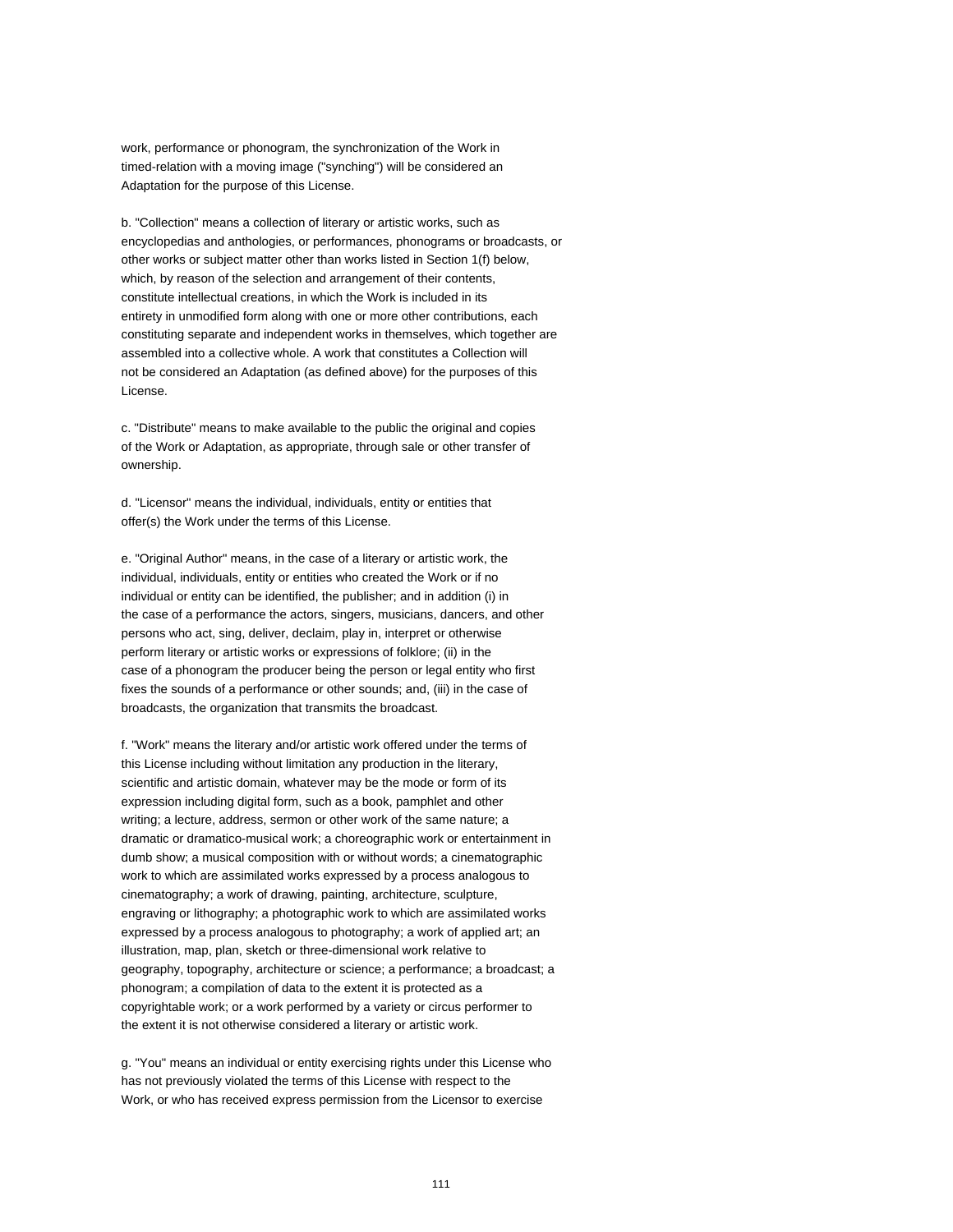rights under this License despite a previous violation.

h. "Publicly Perform" means to perform public recitations of the Work and to communicate to the public those public recitations, by any means or process, including by wire or wireless means or public digital performances; to make available to the public Works in such a way that members of the public may access these Works from a place and at a place individually chosen by them; to perform the Work to the public by any means or process and the communication to the public of the performances of the Work, including by public digital performance; to broadcast and rebroadcast the Work by any means including signs, sounds or images.

i. "Reproduce" means to make copies of the Work by any means including without limitation by sound or visual recordings and the right of fixation and reproducing fixations of the Work, including storage of a protected performance or phonogram in digital form or other electronic medium.

2. Fair Dealing Rights. Nothing in this License is intended to reduce, limit, or restrict any uses free from copyright or rights arising from limitations or exceptions that are provided for in connection with the copyright protection under copyright law or other applicable laws.

3. License Grant. Subject to the terms and conditions of this License, Licensor hereby grants You a worldwide, royalty-free, non-exclusive, perpetual (for the duration of the applicable copyright) license to exercise the rights in the Work as stated below:

a. to Reproduce the Work, to incorporate the Work into one or more Collections, and to Reproduce the Work as incorporated in the Collections;

b. to create and Reproduce Adaptations provided that any such Adaptation, including any translation in any medium, takes reasonable steps to clearly label, demarcate or otherwise identify that changes were made to the original Work. For example, a translation could be marked "The original work was translated from English to Spanish," or a modification could indicate "The original work has been modified.";

c. to Distribute and Publicly Perform the Work including as incorporated in Collections; and,

d. to Distribute and Publicly Perform Adaptations.

e.

For the avoidance of doubt:

i. Non-waivable Compulsory License Schemes. In those jurisdictions in which the right to collect royalties through any statutory or compulsory licensing scheme cannot be waived, the Licensor reserves the exclusive right to collect such royalties for any exercise by You of the rights granted under this License;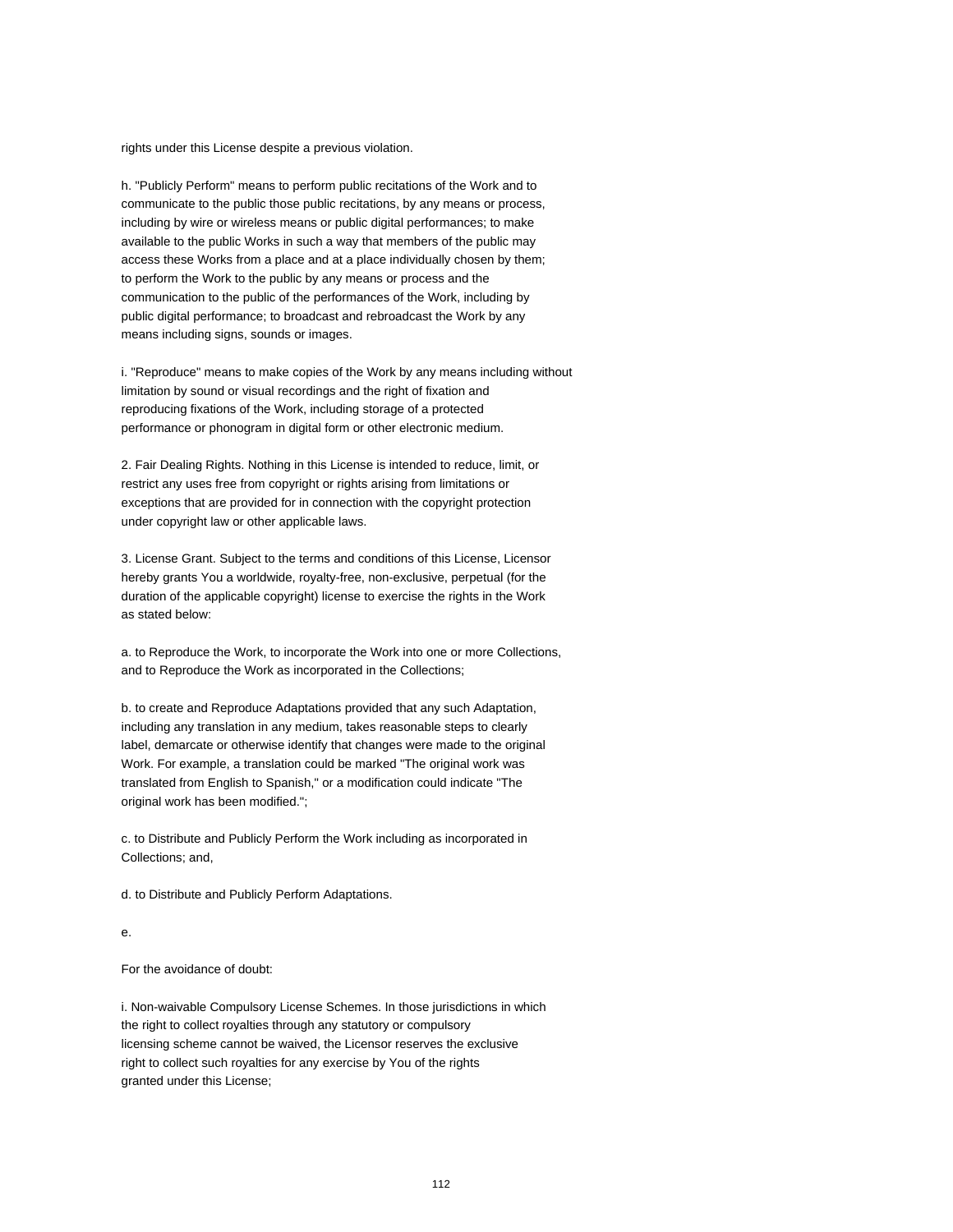ii. Waivable Compulsory License Schemes. In those jurisdictions in which the right to collect royalties through any statutory or compulsory licensing scheme can be waived, the Licensor waives the exclusive right to collect such royalties for any exercise by You of the rights granted under this License; and,

iii. Voluntary License Schemes. The Licensor waives the right to collect royalties, whether individually or, in the event that the Licensor is a member of a collecting society that administers voluntary licensing schemes, via that society, from any exercise by You of the rights granted under this License.

The above rights may be exercised in all media and formats whether now known or hereafter devised. The above rights include the right to make such modifications as are technically necessary to exercise the rights in other media and formats. Subject to Section 8(f), all rights not expressly granted by Licensor are hereby reserved.

4. Restrictions. The license granted in Section 3 above is expressly made subject to and limited by the following restrictions:

a. You may Distribute or Publicly Perform the Work only under the terms of this License. You must include a copy of, or the Uniform Resource Identifier (URI) for, this License with every copy of the Work You Distribute or Publicly Perform. You may not offer or impose any terms on the Work that restrict the terms of this License or the ability of the recipient of the Work to exercise the rights granted to that recipient under the terms of the License. You may not sublicense the Work. You must keep intact all notices that refer to this License and to the disclaimer of warranties with every copy of the Work You Distribute or Publicly Perform. When You Distribute or Publicly Perform the Work, You may not impose any effective technological measures on the Work that restrict the ability of a recipient of the Work from You to exercise the rights granted to that recipient under the terms of the License. This Section 4(a) applies to the Work as incorporated in a Collection, but this does not require the Collection apart from the Work itself to be made subject to the terms of this License. If You create a Collection, upon notice from any Licensor You must, to the extent practicable, remove from the Collection any credit as required by Section 4(b), as requested. If You create an Adaptation, upon notice from any Licensor You must, to the extent practicable, remove from the Adaptation any credit as required by Section 4(b), as requested.

b. If You Distribute, or Publicly Perform the Work or any Adaptations or Collections, You must, unless a request has been made pursuant to Section 4(a), keep intact all copyright notices for the Work and provide, reasonable to the medium or means You are utilizing: (i) the name of the Original Author (or pseudonym, if applicable) if supplied, and/or if the Original Author and/or Licensor designate another party or parties (e.g., a sponsor institute, publishing entity, journal) for attribution ("Attribution Parties") in Licensor's copyright notice, terms of service or by other reasonable means, the name of such party or parties; (ii) the title of the Work if supplied; (iii) to the extent reasonably practicable, the URI, if any, that Licensor specifies to be associated with the Work, unless such URI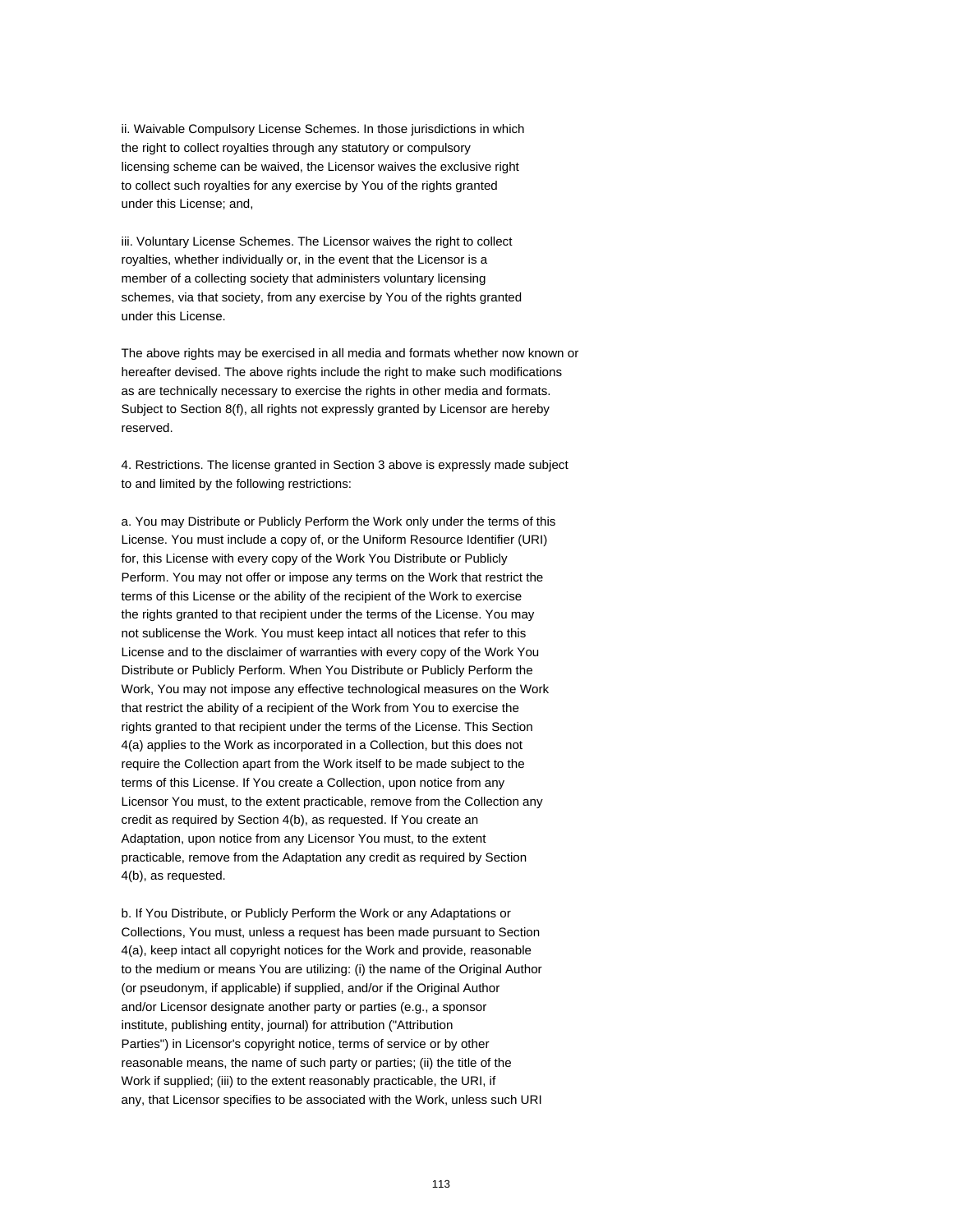does not refer to the copyright notice or licensing information for the Work; and (iv) , consistent with Section 3(b), in the case of an Adaptation, a credit identifying the use of the Work in the Adaptation (e.g., "French translation of the Work by Original Author," or "Screenplay based on original Work by Original Author"). The credit required by this Section 4 (b) may be implemented in any reasonable manner; provided, however, that in the case of a Adaptation or Collection, at a minimum such credit will appear, if a credit for all contributing authors of the Adaptation or Collection appears, then as part of these credits and in a manner at least as prominent as the credits for the other contributing authors. For the avoidance of doubt, You may only use the credit required by this Section for the purpose of attribution in the manner set out above and, by exercising Your rights under this License, You may not implicitly or explicitly assert or imply any connection with, sponsorship or endorsement by the Original Author, Licensor and/or Attribution Parties, as appropriate, of You or Your use of the Work, without the separate, express prior written permission of the Original Author, Licensor and/or Attribution Parties.

c. Except as otherwise agreed in writing by the Licensor or as may be otherwise permitted by applicable law, if You Reproduce, Distribute or Publicly Perform the Work either by itself or as part of any Adaptations or Collections, You must not distort, mutilate, modify or take other derogatory action in relation to the Work which would be prejudicial to the Original Author's honor or reputation. Licensor agrees that in those jurisdictions (e.g. Japan), in which any exercise of the right granted in Section 3(b) of this License (the right to make Adaptations) would be deemed to be a distortion, mutilation, modification or other derogatory action prejudicial to the Original Author's honor and reputation, the Licensor will waive or not assert, as appropriate, this Section, to the fullest extent permitted by the applicable national law, to enable You to reasonably exercise Your right under Section 3(b) of this License (right to make Adaptations) but not otherwise.

5. Representations, Warranties and Disclaimer

UNLESS OTHERWISE MUTUALLY AGREED TO BY THE PARTIES IN WRITING, LICENSOR OFFERS THE WORK AS-IS AND MAKES NO REPRESENTATIONS OR WARRANTIES OF ANY KIND CONCERNING THE WORK, EXPRESS, IMPLIED, STATUTORY OR OTHERWISE, INCLUDING, WITHOUT LIMITATION, WARRANTIES OF TITLE, MERCHANTIBILITY, FITNESS FOR A PARTICULAR PURPOSE, NONINFRINGEMENT, OR THE ABSENCE OF LATENT OR OTHER DEFECTS, ACCURACY, OR THE PRESENCE OF ABSENCE OF ERRORS, WHETHER OR NOT DISCOVERABLE. SOME JURISDICTIONS DO NOT ALLOW THE EXCLUSION OF IMPLIED WARRANTIES, SO SUCH EXCLUSION MAY NOT APPLY TO YOU.

6. Limitation on Liability. EXCEPT TO THE EXTENT REQUIRED BY APPLICABLE LAW, IN NO EVENT WILL LICENSOR BE LIABLE TO YOU ON ANY LEGAL THEORY FOR ANY SPECIAL, INCIDENTAL, CONSEQUENTIAL, PUNITIVE OR EXEMPLARY DAMAGES ARISING OUT OF THIS LICENSE OR THE USE OF THE WORK, EVEN IF LICENSOR HAS BEEN ADVISED OF THE POSSIBILITY OF SUCH DAMAGES.

#### 7. Termination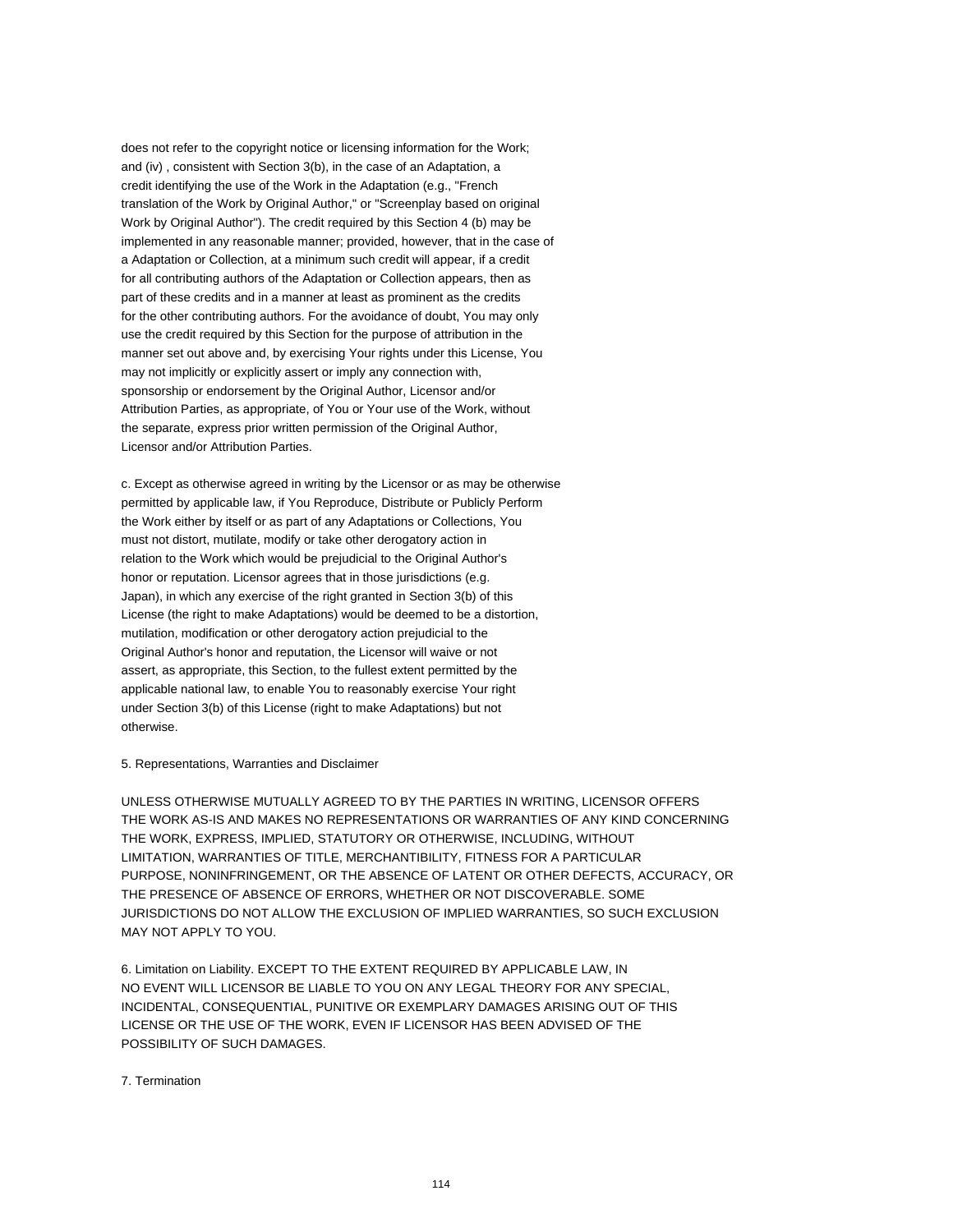a. This License and the rights granted hereunder will terminate automatically upon any breach by You of the terms of this License. Individuals or entities who have received Adaptations or Collections from You under this License, however, will not have their licenses terminated provided such individuals or entities remain in full compliance with those licenses. Sections 1, 2, 5, 6, 7, and 8 will survive any termination of this License.

b. Subject to the above terms and conditions, the license granted here is perpetual (for the duration of the applicable copyright in the Work). Notwithstanding the above, Licensor reserves the right to release the Work under different license terms or to stop distributing the Work at any time; provided, however that any such election will not serve to withdraw this License (or any other license that has been, or is required to be, granted under the terms of this License), and this License will continue in full force and effect unless terminated as stated above.

#### 8. Miscellaneous

a. Each time You Distribute or Publicly Perform the Work or a Collection, the Licensor offers to the recipient a license to the Work on the same terms and conditions as the license granted to You under this License.

b. Each time You Distribute or Publicly Perform an Adaptation, Licensor offers to the recipient a license to the original Work on the same terms and conditions as the license granted to You under this License.

c. If any provision of this License is invalid or unenforceable under applicable law, it shall not affect the validity or enforceability of the remainder of the terms of this License, and without further action by the parties to this agreement, such provision shall be reformed to the minimum extent necessary to make such provision valid and enforceable.

d. No term or provision of this License shall be deemed waived and no breach consented to unless such waiver or consent shall be in writing and signed by the party to be charged with such waiver or consent.

e. This License constitutes the entire agreement between the parties with respect to the Work licensed here. There are no understandings, agreements or representations with respect to the Work not specified here. Licensor shall not be bound by any additional provisions that may appear in any communication from You. This License may not be modified without the mutual written agreement of the Licensor and You.

f. The rights granted under, and the subject matter referenced, in this License were drafted utilizing the terminology of the Berne Convention for the Protection of Literary and Artistic Works (as amended on September 28, 1979), the Rome Convention of 1961, the WIPO Copyright Treaty of 1996, the WIPO Performances and Phonograms Treaty of 1996 and the Universal Copyright Convention (as revised on July 24, 1971). These rights and subject matter take effect in the relevant jurisdiction in which the License terms are sought to be enforced according to the corresponding provisions of the implementation of those treaty provisions in the applicable national law. If the standard suite of rights granted under applicable copyright law includes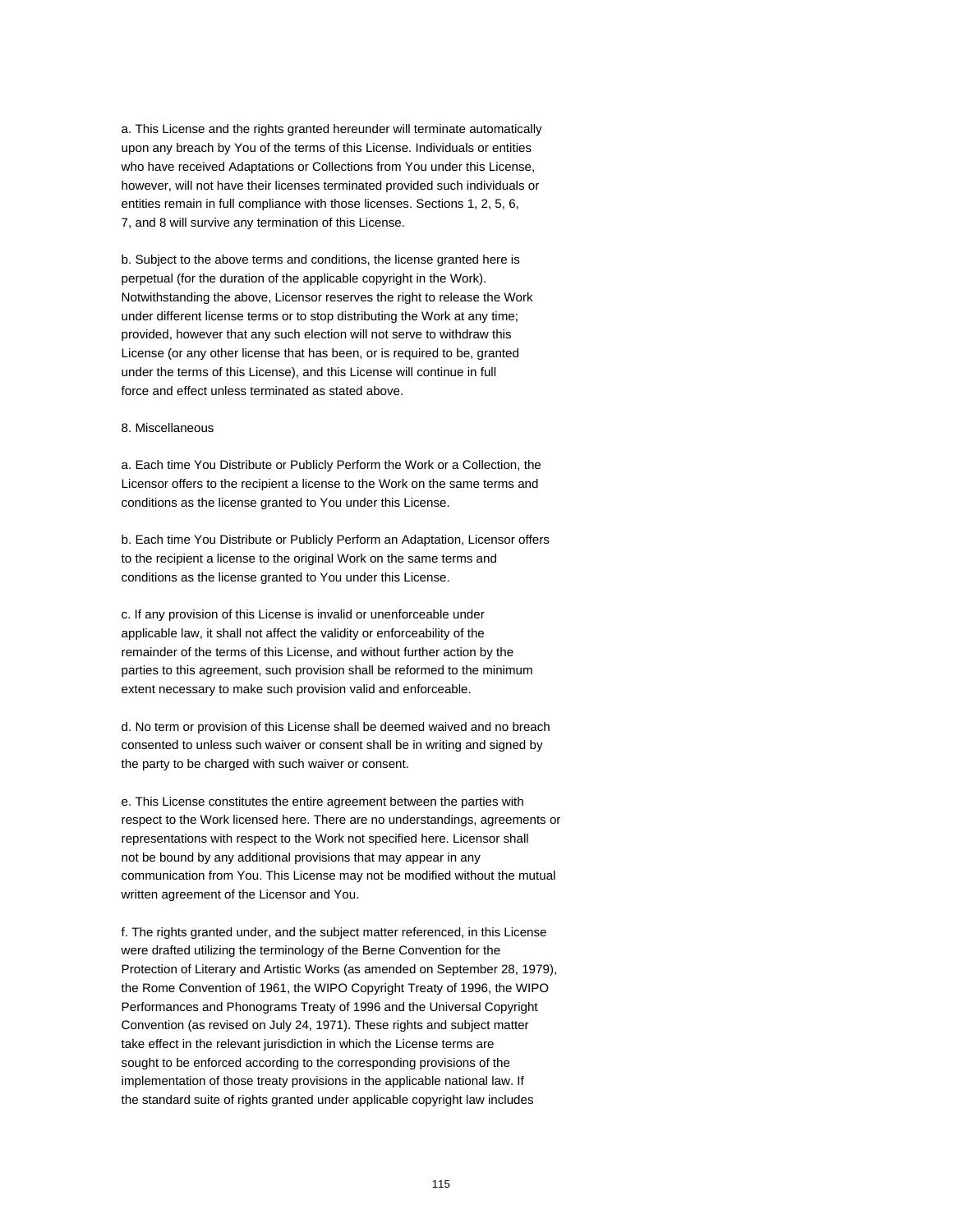additional rights not granted under this License, such additional rights are deemed to be included in the License; this License is not intended to restrict the license of any rights under applicable law.

#### Creative Commons Notice

Creative Commons is not a party to this License, and makes no warranty whatsoever in connection with the Work. Creative Commons will not be liable to You or any party on any legal theory for any damages whatsoever, including without limitation any general, special, incidental or consequential damages arising in connection to this license. Notwithstanding the foregoing two (2) sentences, if Creative Commons has expressly identified itself as the Licensor hereunder, it shall have all rights and obligations of Licensor.

Except for the limited purpose of indicating to the public that the Work is licensed under the CCPL, Creative Commons does not authorize the use by either party of the trademark "Creative Commons" or any related trademark or logo of Creative Commons without the prior written consent of Creative Commons. Any permitted use will be in compliance with Creative Commons' then-current trademark usage guidelines, as may be published on its website or otherwise made available upon request from time to time. For the avoidance of doubt, this trademark restriction does not form part of this License.

Creative Commons may be contacted at http://creativecommons.org/.

#### **Creative Commons Attribution 4.0**

(caniuse-lite 1.0.30001230, caniuse-lite 1.0.30001235)

Creative Commons Attribution 4.0

===================================

Creative Commons Attribution 4.0 International

Creative Commons Corporation (■■■Creative Commons■■■) is not a law firm and does not provide legal services or legal advice. Distribution of Creative Commons public licenses does not create a lawyer-client or other relationship. Creative Commons makes its licenses and related information available on an ■■■as-is■■■ basis. Creative Commons gives no warranties regarding its licenses, any material licensed under their terms and conditions, or any related information. Creative Commons disclaims all liability for damages resulting from their use to the fullest extent possible.

Using Creative Commons Public Licenses

Creative Commons public licenses provide a standard set of terms and conditions that creators and other rights holders may use to share original works of authorship and other material subject to copyright and certain other rights specified in the public license below. The following considerations are for informational purposes only, are not exhaustive, and do not form part of our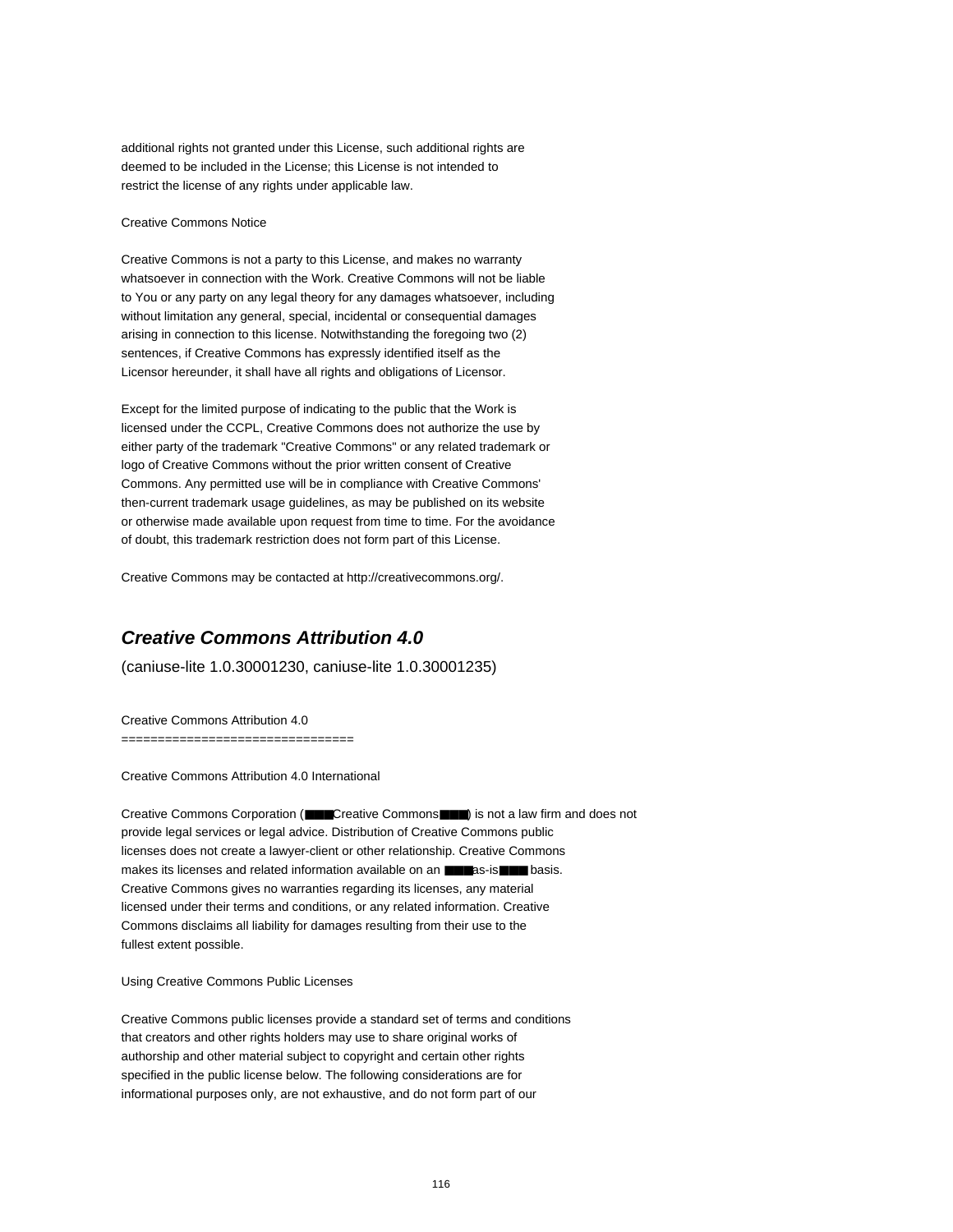#### licenses.

Considerations for licensors: Our public licenses are intended for use by those authorized to give the public permission to use material in ways otherwise restricted by copyright and certain other rights. Our licenses are irrevocable. Licensors should read and understand the terms and conditions of the license they choose before applying it. Licensors should also secure all rights necessary before applying our licenses so that the public can reuse the material as expected. Licensors should clearly mark any material not subject to the license. This includes other CC-licensed material, or material used under an exception or limitation to copyright. More considerations for licensors.

Considerations for the public: By using one of our public licenses, a licensor grants the public permission to use the licensed material under specified terms and conditions. If the licensor■■■s permission is not necessary for any reason■■■for example, because of any applicable exception or limitation to copyright■■then that use is not regulated by the license. Our licenses grant only permissions under copyright and certain other rights that a licensor has authority to grant. Use of the licensed material may still be restricted for other reasons, including because others have copyright or other rights in the material. A licensor may make special requests, such as asking that all changes be marked or described. Although not required by our licenses, you are encouraged to respect those requests where reasonable. More considerations for the public.

#### Creative Commons Attribution 4.0 International Public License

By exercising the Licensed Rights (defined below), You accept and agree to be bound by the terms and conditions of this Creative Commons Attribution 4.0 International Public License ("Public License"). To the extent this Public License may be interpreted as a contract, You are granted the Licensed Rights in consideration of Your acceptance of these terms and conditions, and the Licensor grants You such rights in consideration of benefits the Licensor receives from making the Licensed Material available under these terms and conditions.

#### Section 1 ■■■ Definitions.

a. Adapted Material means material subject to Copyright and Similar Rights that is derived from or based upon the Licensed Material and in which the Licensed Material is translated, altered, arranged, transformed, or otherwise modified in a manner requiring permission under the Copyright and Similar Rights held by the Licensor. For purposes of this Public License, where the Licensed Material is a musical work, performance, or sound recording, Adapted Material is always produced where the Licensed Material is synched in timed relation with a moving image.

b. Adapter's License means the license You apply to Your Copyright and Similar Rights in Your contributions to Adapted Material in accordance with the terms and conditions of this Public License.

c. Copyright and Similar Rights means copyright and/or similar rights closely related to copyright including, without limitation, performance, broadcast, sound recording, and Sui Generis Database Rights, without regard to how the rights are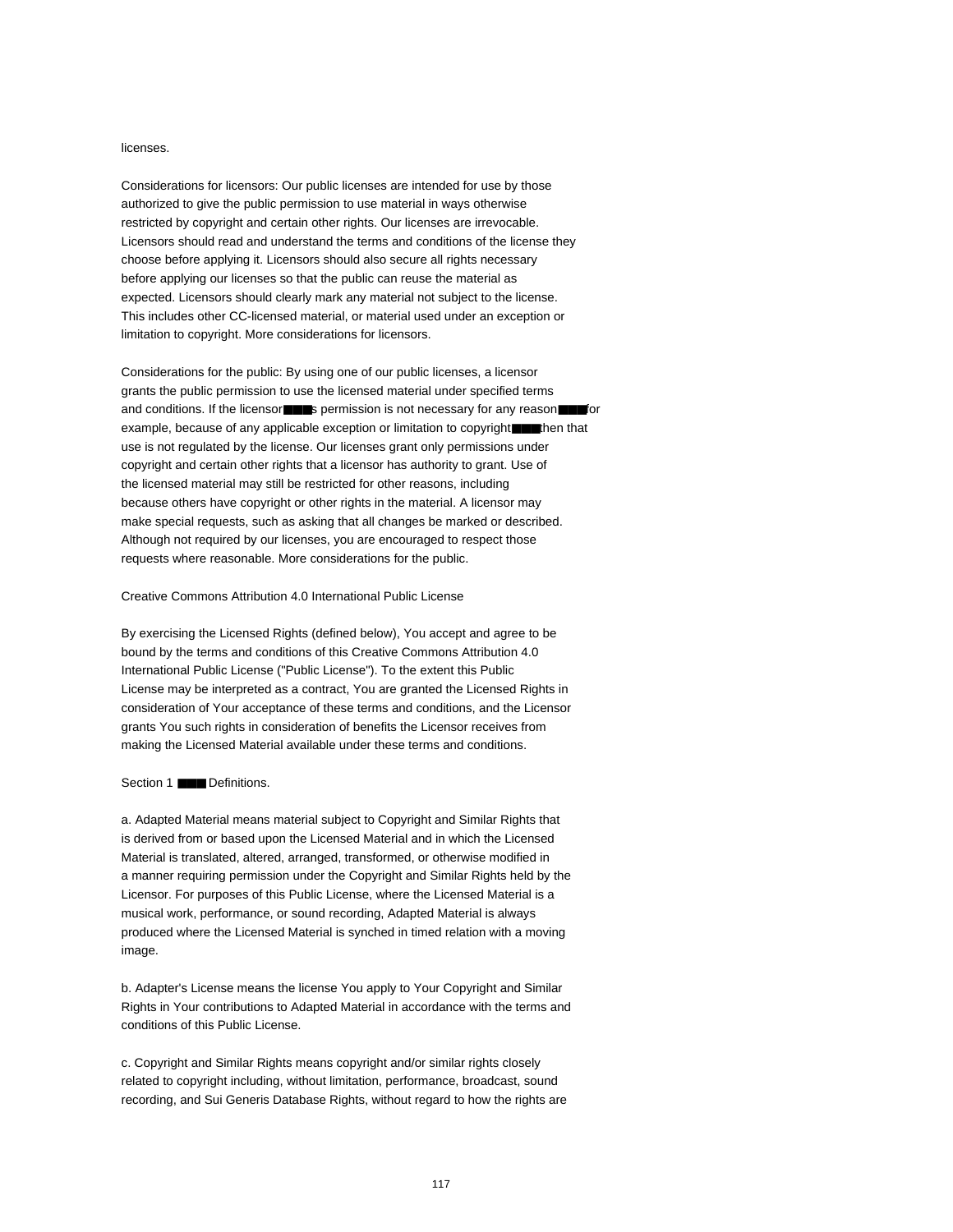labeled or categorized. For purposes of this Public License, the rights specified in Section 2(b)(1)-(2) are not Copyright and Similar Rights.

d. Effective Technological Measures means those measures that, in the absence of proper authority, may not be circumvented under laws fulfilling obligations under Article 11 of the WIPO Copyright Treaty adopted on December 20, 1996, and/or similar international agreements.

e. Exceptions and Limitations means fair use, fair dealing, and/or any other exception or limitation to Copyright and Similar Rights that applies to Your use of the Licensed Material.

f. Licensed Material means the artistic or literary work, database, or other material to which the Licensor applied this Public License.

g. Licensed Rights means the rights granted to You subject to the terms and conditions of this Public License, which are limited to all Copyright and Similar Rights that apply to Your use of the Licensed Material and that the Licensor has authority to license.

h. Licensor means the individual(s) or entity(ies) granting rights under this Public License.

i. Share means to provide material to the public by any means or process that requires permission under the Licensed Rights, such as reproduction, public display, public performance, distribution, dissemination, communication, or importation, and to make material available to the public including in ways that members of the public may access the material from a place and at a time individually chosen by them.

j. Sui Generis Database Rights means rights other than copyright resulting from Directive 96/9/EC of the European Parliament and of the Council of 11 March 1996 on the legal protection of databases, as amended and/or succeeded, as well as other essentially equivalent rights anywhere in the world.

k. You means the individual or entity exercising the Licensed Rights under this Public License. Your has a corresponding meaning.

Section 2 ■■■ Scope.

a. License grant.

1. Subject to the terms and conditions of this Public License, the Licensor hereby grants You a worldwide, royalty-free, non-sublicensable, non-exclusive, irrevocable license to exercise the Licensed Rights in the Licensed Material to:

A. reproduce and Share the Licensed Material, in whole or in part; and

B. produce, reproduce, and Share Adapted Material.

2. Exceptions and Limitations. For the avoidance of doubt, where Exceptions and Limitations apply to Your use, this Public License does not apply, and You do not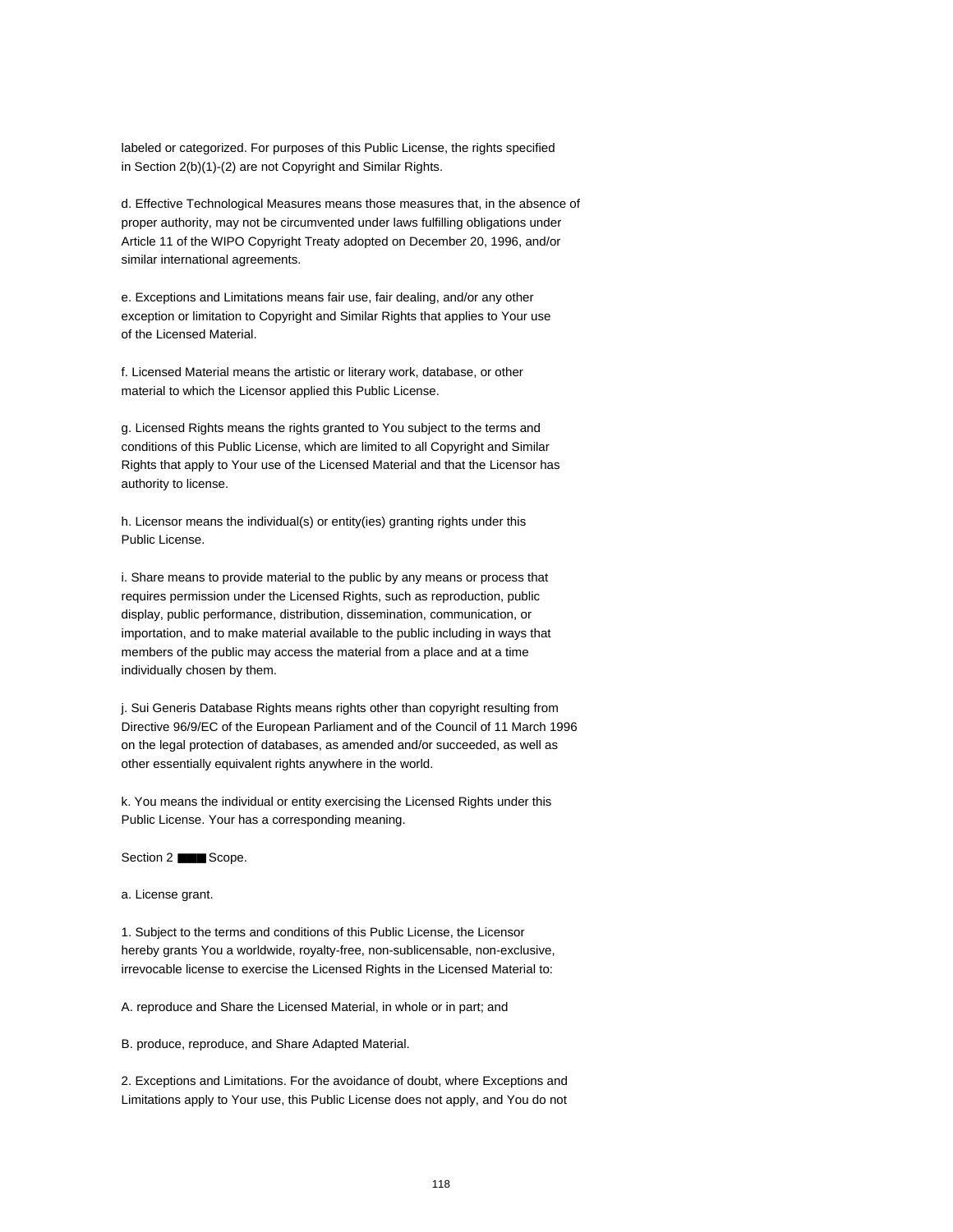need to comply with its terms and conditions.

3. Term. The term of this Public License is specified in Section 6(a).

4. Media and formats; technical modifications allowed. The Licensor authorizes You to exercise the Licensed Rights in all media and formats whether now known or hereafter created, and to make technical modifications necessary to do so. The Licensor waives and/or agrees not to assert any right or authority to forbid You from making technical modifications necessary to exercise the Licensed Rights, including technical modifications necessary to circumvent Effective Technological Measures. For purposes of this Public License, simply making modifications authorized by this Section 2(a)(4) never produces Adapted Material.

5. Downstream recipients.

A. Offer from the Licensor ■■■ Licensed Material. Every recipient of the Licensed Material automatically receives an offer from the Licensor to exercise the Licensed Rights under the terms and conditions of this Public License.

B. No downstream restrictions. You may not offer or impose any additional or different terms or conditions on, or apply any Effective Technological Measures to, the Licensed Material if doing so restricts exercise of the Licensed Rights by any recipient of the Licensed Material.

6. No endorsement. Nothing in this Public License constitutes or may be construed as permission to assert or imply that You are, or that Your use of the Licensed Material is, connected with, or sponsored, endorsed, or granted official status by, the Licensor or others designated to receive attribution as provided in Section 3(a)(1)(A)(i).

#### b. Other rights.

1. Moral rights, such as the right of integrity, are not licensed under this Public License, nor are publicity, privacy, and/or other similar personality rights; however, to the extent possible, the Licensor waives and/or agrees not to assert any such rights held by the Licensor to the limited extent necessary to allow You to exercise the Licensed Rights, but not otherwise.

2. Patent and trademark rights are not licensed under this Public License.

3. To the extent possible, the Licensor waives any right to collect royalties from You for the exercise of the Licensed Rights, whether directly or through a collecting society under any voluntary or waivable statutory or compulsory licensing scheme. In all other cases the Licensor expressly reserves any right to collect such royalties.

Section 3 ■■■ License Conditions.

Your exercise of the Licensed Rights is expressly made subject to the following conditions.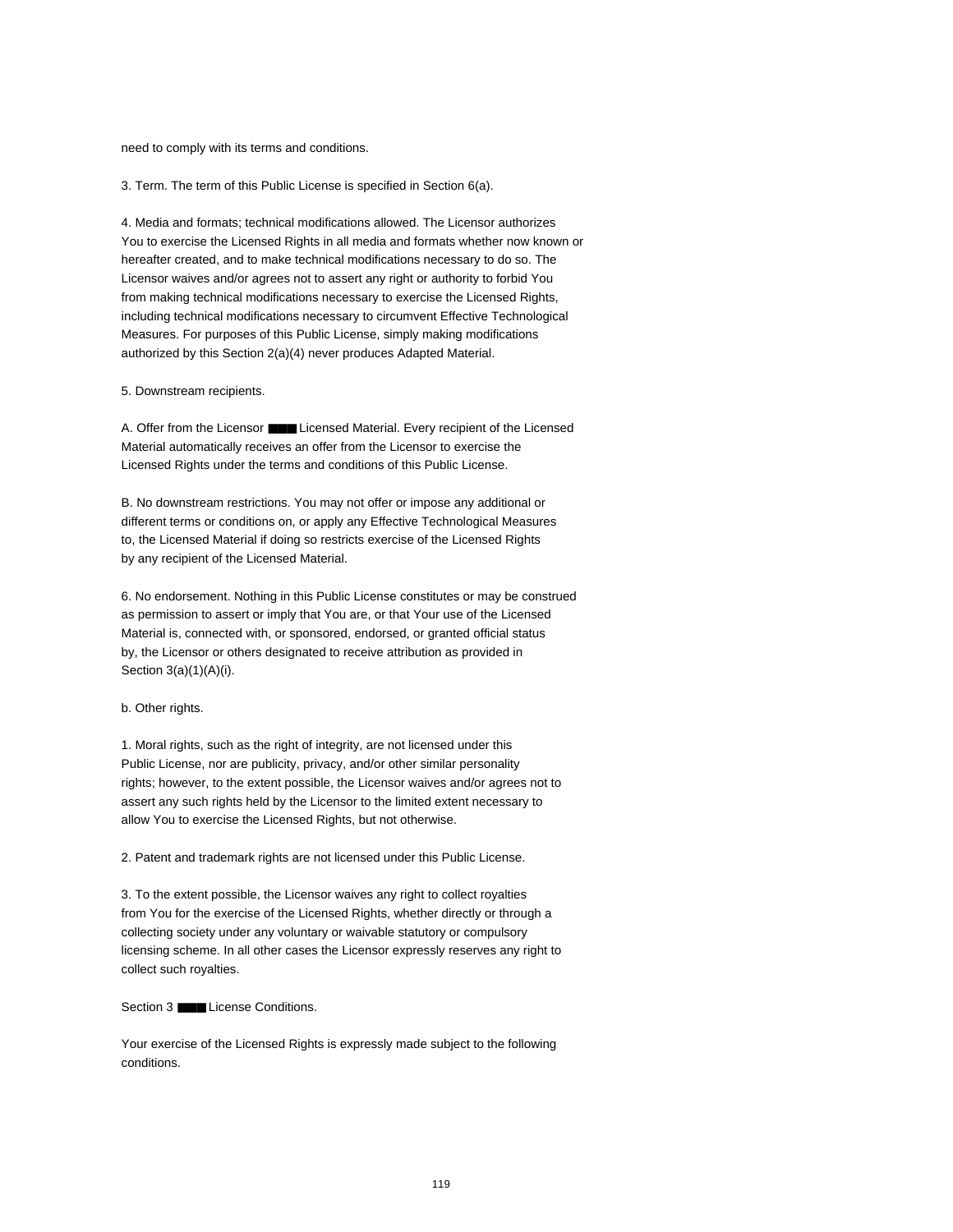a. Attribution.

1. If You Share the Licensed Material (including in modified form), You must:

A. retain the following if it is supplied by the Licensor with the Licensed Material:

i. identification of the creator(s) of the Licensed Material and any others designated to receive attribution, in any reasonable manner requested by the Licensor (including by pseudonym if designated);

ii. a copyright notice;

iii. a notice that refers to this Public License;

iv. a notice that refers to the disclaimer of warranties;

v. a URI or hyperlink to the Licensed Material to the extent reasonably practicable;

B. indicate if You modified the Licensed Material and retain an indication of any previous modifications; and

C. indicate the Licensed Material is licensed under this Public License, and include the text of, or the URI or hyperlink to, this Public License.

2. You may satisfy the conditions in Section 3(a)(1) in any reasonable manner based on the medium, means, and context in which You Share the Licensed Material. For example, it may be reasonable to satisfy the conditions by providing a URI or hyperlink to a resource that includes the required information.

3. If requested by the Licensor, You must remove any of the information required by Section 3(a)(1)(A) to the extent reasonably practicable.

4. If You Share Adapted Material You produce, the Adapter's License You apply must not prevent recipients of the Adapted Material from complying with this Public License.

Section 4 **■■■** Sui Generis Database Rights.

Where the Licensed Rights include Sui Generis Database Rights that apply to Your use of the Licensed Material:

a. for the avoidance of doubt, Section 2(a)(1) grants You the right to extract, reuse, reproduce, and Share all or a substantial portion of the contents of the database;

b. if You include all or a substantial portion of the database contents in a database in which You have Sui Generis Database Rights, then the database in which You have Sui Generis Database Rights (but not its individual contents) is Adapted Material; and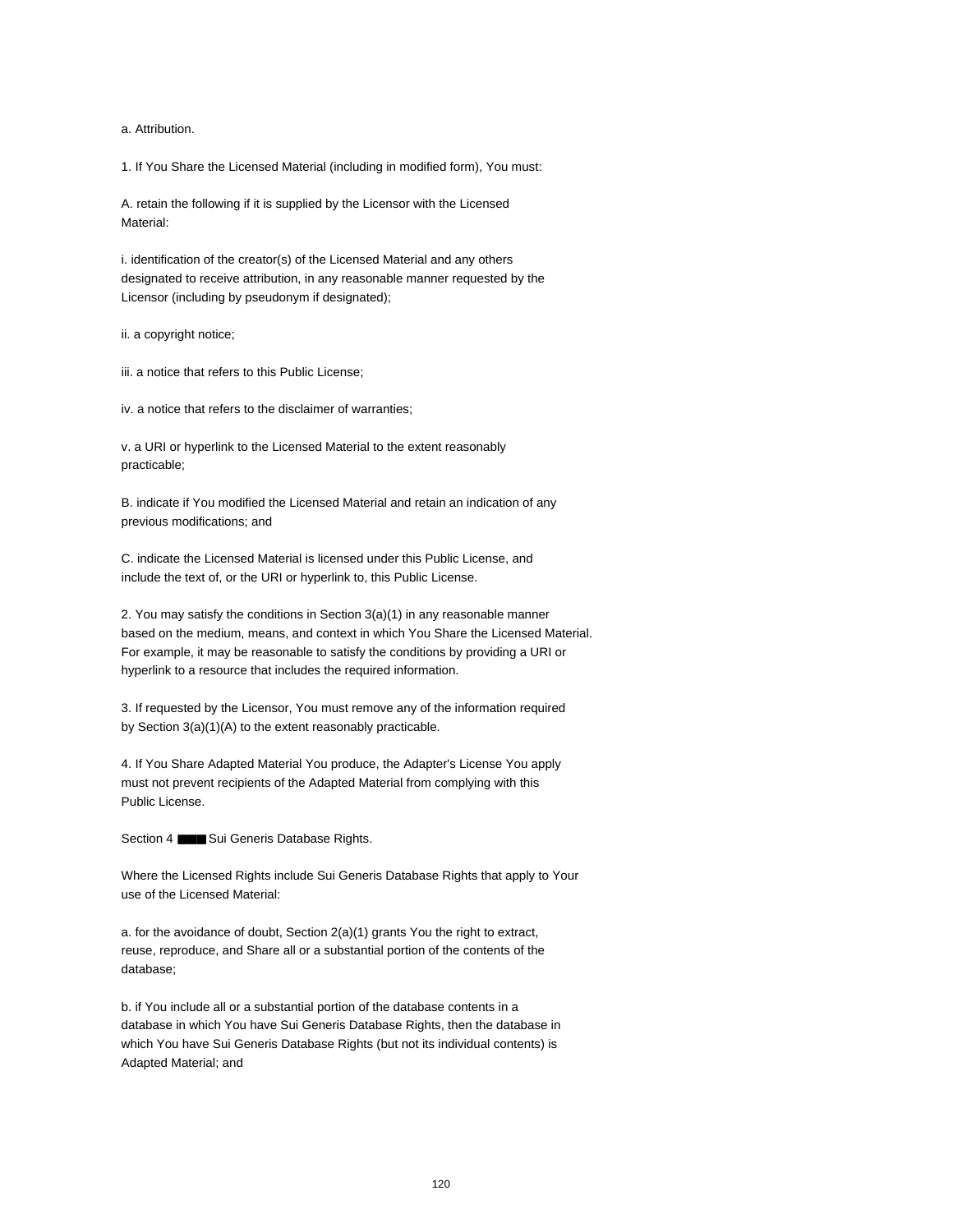c. You must comply with the conditions in Section 3(a) if You Share all or a substantial portion of the contents of the database. For the avoidance of doubt, this Section 4 supplements and does not replace Your obligations under this Public License where the Licensed Rights include other Copyright and Similar Rights.

Section 5 **■■■** Disclaimer of Warranties and Limitation of Liability.

a. Unless otherwise separately undertaken by the Licensor, to the extent possible, the Licensor offers the Licensed Material as-is and as-available, and makes no representations or warranties of any kind concerning the Licensed Material, whether express, implied, statutory, or other. This includes, without limitation, warranties of title, merchantability, fitness for a particular purpose, non-infringement, absence of latent or other defects, accuracy, or the presence or absence of errors, whether or not known or discoverable. Where disclaimers of warranties are not allowed in full or in part, this disclaimer may not apply to You.

b. To the extent possible, in no event will the Licensor be liable to You on any legal theory (including, without limitation, negligence) or otherwise for any direct, special, indirect, incidental, consequential, punitive, exemplary, or other losses, costs, expenses, or damages arising out of this Public License or use of the Licensed Material, even if the Licensor has been advised of the possibility of such losses, costs, expenses, or damages. Where a limitation of liability is not allowed in full or in part, this limitation may not apply to You.

c. The disclaimer of warranties and limitation of liability provided above shall be interpreted in a manner that, to the extent possible, most closely approximates an absolute disclaimer and waiver of all liability.

Section 6 ■■■ Term and Termination.

a. This Public License applies for the term of the Copyright and Similar Rights licensed here. However, if You fail to comply with this Public License, then Your rights under this Public License terminate automatically.

b. Where Your right to use the Licensed Material has terminated under Section 6(a), it reinstates:

1. automatically as of the date the violation is cured, provided it is cured within 30 days of Your discovery of the violation; or

2. upon express reinstatement by the Licensor.

c. For the avoidance of doubt, this Section 6(b) does not affect any right the Licensor may have to seek remedies for Your violations of this Public License.

d. For the avoidance of doubt, the Licensor may also offer the Licensed Material under separate terms or conditions or stop distributing the Licensed Material at any time; however, doing so will not terminate this Public License.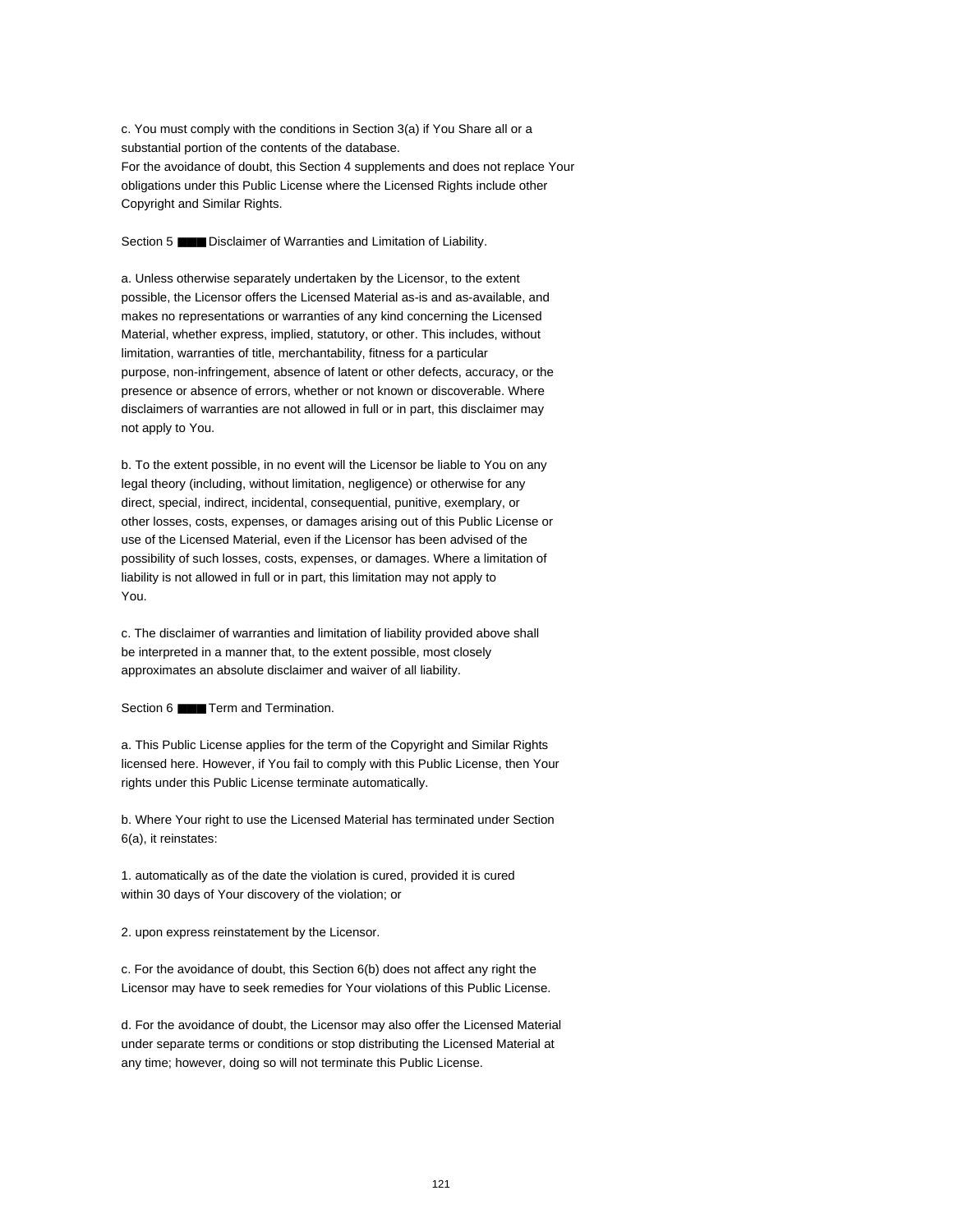e. Sections 1, 5, 6, 7, and 8 survive termination of this Public License.

Section 7 ■■■ Other Terms and Conditions.

a. The Licensor shall not be bound by any additional or different terms or conditions communicated by You unless expressly agreed.

b. Any arrangements, understandings, or agreements regarding the Licensed Material not stated herein are separate from and independent of the terms and conditions of this Public License.

#### Section 8 **■■■** Interpretation.

a. For the avoidance of doubt, this Public License does not, and shall not be interpreted to, reduce, limit, restrict, or impose conditions on any use of the Licensed Material that could lawfully be made without permission under this Public License.

b. To the extent possible, if any provision of this Public License is deemed unenforceable, it shall be automatically reformed to the minimum extent necessary to make it enforceable. If the provision cannot be reformed, it shall be severed from this Public License without affecting the enforceability of the remaining terms and conditions.

c. No term or condition of this Public License will be waived and no failure to comply consented to unless expressly agreed to by the Licensor.

d. Nothing in this Public License constitutes or may be interpreted as a limitation upon, or waiver of, any privileges and immunities that apply to the Licensor or You, including from the legal processes of any jurisdiction or authority.

Creative Commons is not a party to its public licenses. Notwithstanding, Creative Commons may elect to apply one of its public licenses to material it publishes and in those instances will be considered the ■■■Licensor.■■■ Except for the limited purpose of indicating that material is shared under a Creative Commons public license or as otherwise permitted by the Creative Commons policies published at creativecommons.org/policies, Creative Commons does not authorize the use of the trademark ■■■Creative Commons■■■ or any other trademark or logo of Creative Commons without its prior written consent including, without limitation, in connection with any unauthorized modifications to any of its public licenses or any other arrangements, understandings, or agreements concerning use of licensed material. For the avoidance of doubt, this paragraph does not form part of the public licenses.

Creative Commons may be contacted at creativecommons.org.

# **Creative Commons Zero v1.0 Universal**

(string-hash 1.1.3, type-fest 0.20.2, type-fest 0.21.3, type-fest 0.6.0, type-fest 0.8.1)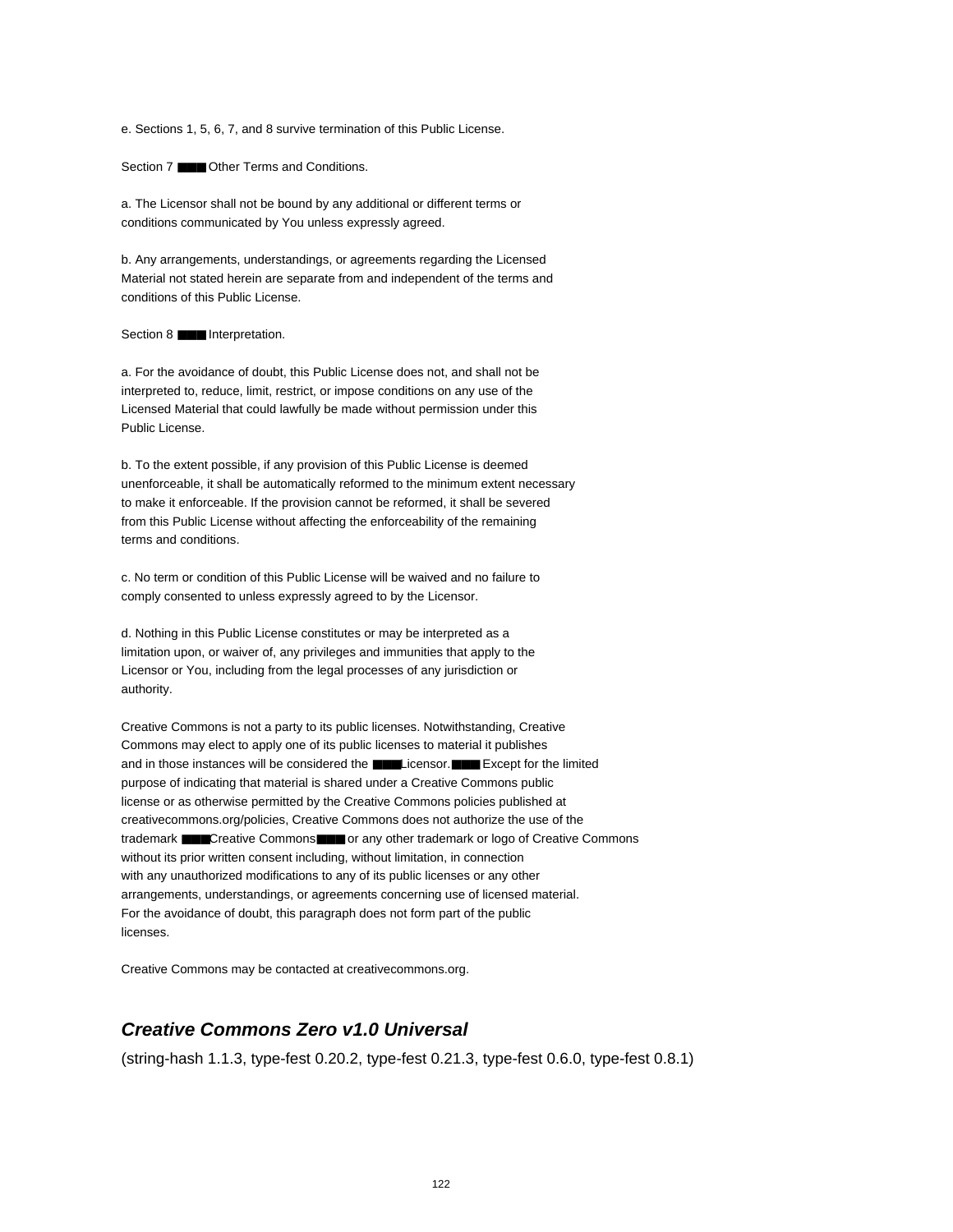#### Creative Commons CC0 1.0 Universal

==================================

Creative Commons Legal Code ---------------------------

CC0 1.0 Universal

-----------------

CREATIVE COMMONS CORPORATION IS NOT A LAW FIRM AND DOES NOT PROVIDE LEGAL SERVICES. DISTRIBUTION OF THIS DOCUMENT DOES NOT CREATE AN ATTORNEY-CLIENT RELATIONSHIP. CREATIVE COMMONS PROVIDES THIS INFORMATION ON AN "AS-IS" BASIS. CREATIVE COMMONS MAKES NO WARRANTIES REGARDING THE USE OF THIS DOCUMENT OR THE INFORMATION OR WORKS PROVIDED HEREUNDER, AND DISCLAIMS LIABILITY FOR DAMAGES RESULTING FROM THE USE OF THIS DOCUMENT OR THE INFORMATION OR WORKS PROVIDED HEREUNDER.

#### Statement of Purpose

The laws of most jurisdictions throughout the world automatically confer exclusive Copyright and Related Rights (defined below) upon the creator and subsequent owner(s) (each and all, an "owner") of an original work of authorship and/or a database (each, a "Work").

Certain owners wish to permanently relinquish those rights to a Work for the purpose of contributing to a commons of creative, cultural and scientific works ("Commons") that the public can reliably and without fear of later claims of infringement build upon, modify, incorporate in other works, reuse and redistribute as freely as possible in any form whatsoever and for any purposes, including without limitation commercial purposes. These owners may contribute to the Commons to promote the ideal of a free culture and the further production of creative, cultural and scientific works, or to gain reputation or greater distribution for their Work in part through the use and efforts of others.

For these and/or other purposes and motivations, and without any expectation of additional consideration or compensation, the person associating CC0 with a Work (the "Affirmer"), to the extent that he or she is an owner of Copyright and Related Rights in the Work, voluntarily elects to apply CC0 to the Work and publicly distribute the Work under its terms, with knowledge of his or her Copyright and Related Rights in the Work and the meaning and intended legal effect of CC0 on those rights.

1. Copyright and Related Rights. A Work made available under CC0 may be protected by copyright and related or neighboring rights ("Copyright and Related Rights"). Copyright and Related Rights include, but are not limited to, the following:

i. the right to reproduce, adapt, distribute, perform, display, communicate, and translate a Work;

ii. moral rights retained by the original author(s) and/or performer(s);

iii. publicity and privacy rights pertaining to a person's image or likeness depicted in a Work;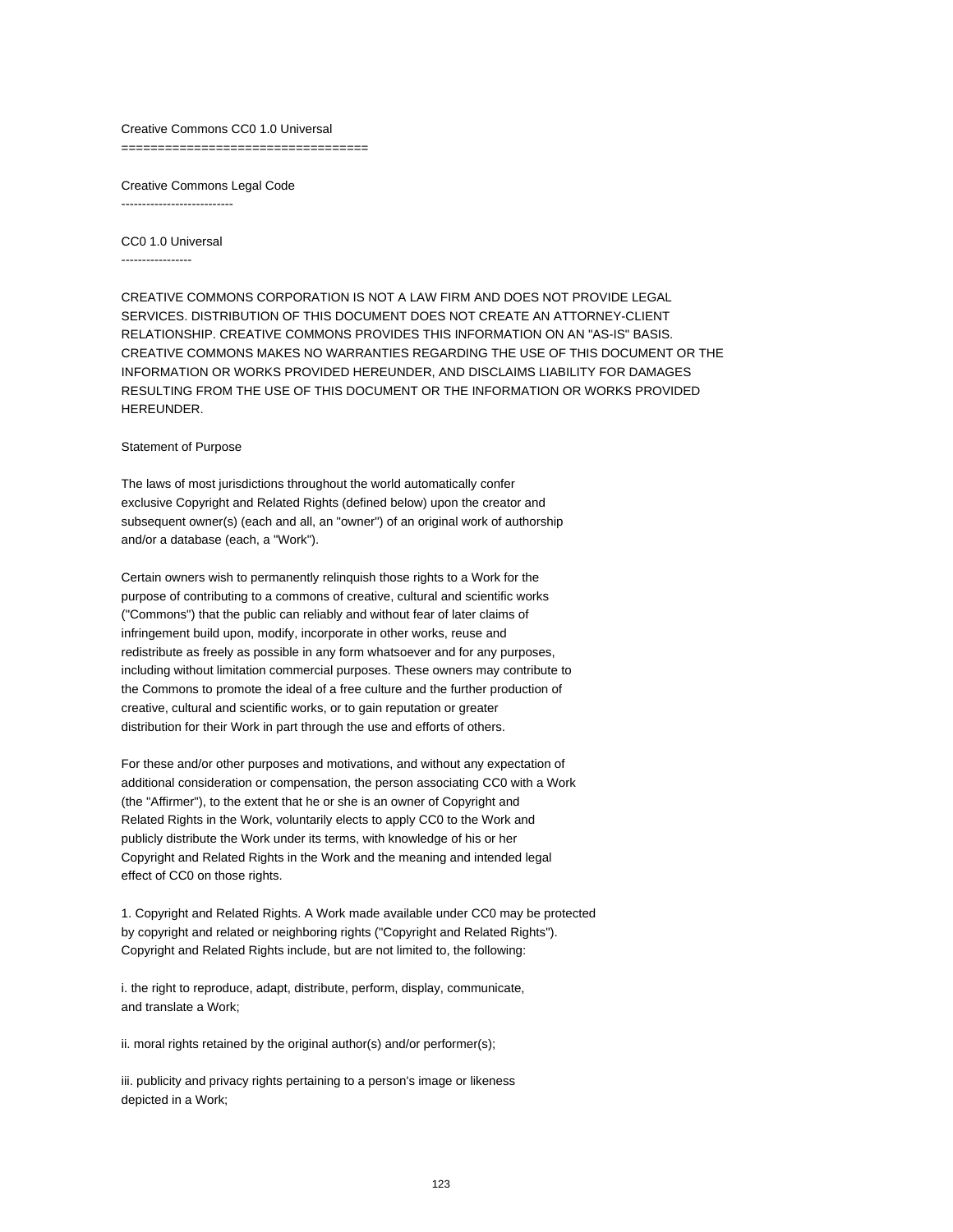iv. rights protecting against unfair competition in regards to a Work, subject to the limitations in paragraph 4(a), below;

v. rights protecting the extraction, dissemination, use and reuse of data in a Work;

vi. database rights (such as those arising under Directive 96/9/EC of the European Parliament and of the Council of 11 March 1996 on the legal protection of databases, and under any national implementation thereof, including any amended or successor version of such directive); and

vii. other similar, equivalent or corresponding rights throughout the world based on applicable law or treaty, and any national implementations thereof.

2. Waiver. To the greatest extent permitted by, but not in contravention of, applicable law, Affirmer hereby overtly, fully, permanently, irrevocably and unconditionally waives, abandons, and surrenders all of Affirmer's Copyright and Related Rights and associated claims and causes of action, whether now known or unknown (including existing as well as future claims and causes of action), in the Work

i. in all territories worldwide,

ii. for the maximum duration provided by applicable law or treaty (including future time extensions),

iii. in any current or future medium and for any number of copies, and

iv. for any purpose whatsoever, including without limitation commercial, advertising or promotional purposes (the "Waiver").

Affirmer makes the Waiver for the benefit of each member of the public at large and to the detriment of Affirmer's heirs and successors, fully intending that such Waiver shall not be subject to revocation, rescission, cancellation, termination, or any other legal or equitable action to disrupt the quiet enjoyment of the Work by the public as contemplated by Affirmer's express Statement of Purpose.

3. Public License Fallback. Should any part of the Waiver for any reason be judged legally invalid or ineffective under applicable law, then the Waiver shall be preserved to the maximum extent permitted taking into account Affirmer's express Statement of Purpose. In addition, to the extent the Waiver is so judged Affirmer hereby grants to each affected person a royalty-free, non transferable, non sublicensable, non exclusive, irrevocable and unconditional license to exercise Affirmer's Copyright and Related Rights in the Work

#### i. in all territories worldwide,

ii. for the maximum duration provided by applicable law or treaty (including future time extensions),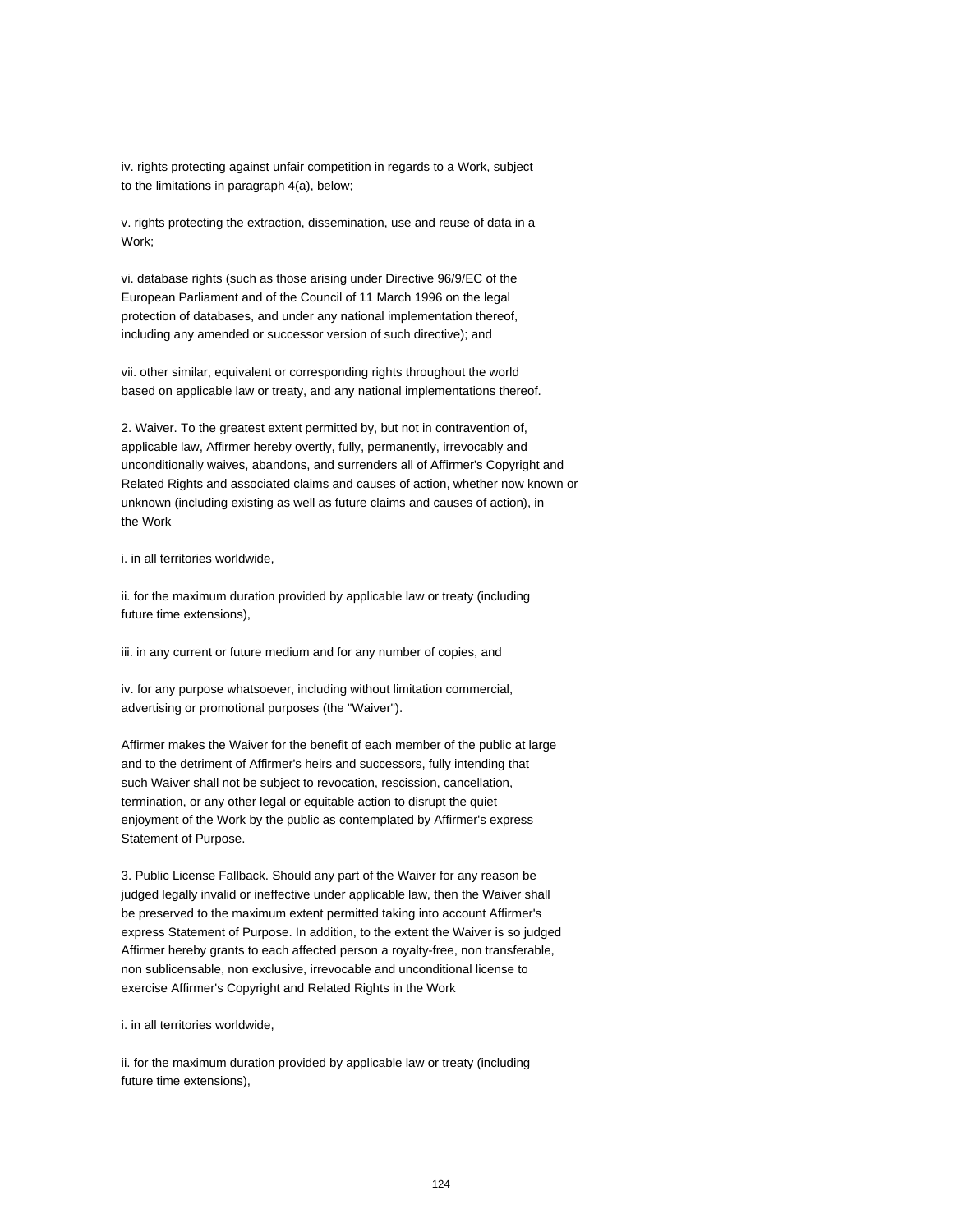iii. in any current or future medium and for any number of copies, and

iv. for any purpose whatsoever, including without limitation commercial, advertising or promotional purposes (the "License").

The License shall be deemed effective as of the date CC0 was applied by Affirmer to the Work. Should any part of the License for any reason be judged legally invalid or ineffective under applicable law, such partial invalidity or ineffectiveness shall not invalidate the remainder of the License, and in such case Affirmer hereby affirms that he or she will not

i. exercise any of his or her remaining Copyright and Related Rights in the Work or

ii. assert any associated claims and causes of action with respect to the Work, in either case contrary to Affirmer's express Statement of Purpose.

4. Limitations and Disclaimers.

a. No trademark or patent rights held by Affirmer are waived, abandoned, surrendered, licensed or otherwise affected by this document.

b. Affirmer offers the Work as-is and makes no representations or warranties of any kind concerning the Work, express, implied, statutory or otherwise, including without limitation warranties of title, merchantability, fitness for a particular purpose, non infringement, or the absence of latent or other defects, accuracy, or the present or absence of errors, whether or not discoverable, all to the greatest extent permissible under applicable law.

c. Affirmer disclaims responsibility for clearing rights of other persons that may apply to the Work or any use thereof, including without limitation any person's Copyright and Related Rights in the Work. Further, Affirmer disclaims responsibility for obtaining any necessary consents, permissions or other rights required for any use of the Work.

d. Affirmer understands and acknowledges that Creative Commons is not a party to this document and has no duty or obligation with respect to this CC0 or use of the Work.

# **Do What The F\*ck You Want To Public License**

(expand-template 2.0.3, jmespath 0.15.0, path-is-inside 1.0.2, spark-md5 3.0.0, xml-name-validator 2.0.1)

Do What You Want License ========================

DO WHAT THE FUCK YOU WANT TO PUBLIC LICENSE Version 2, December 2004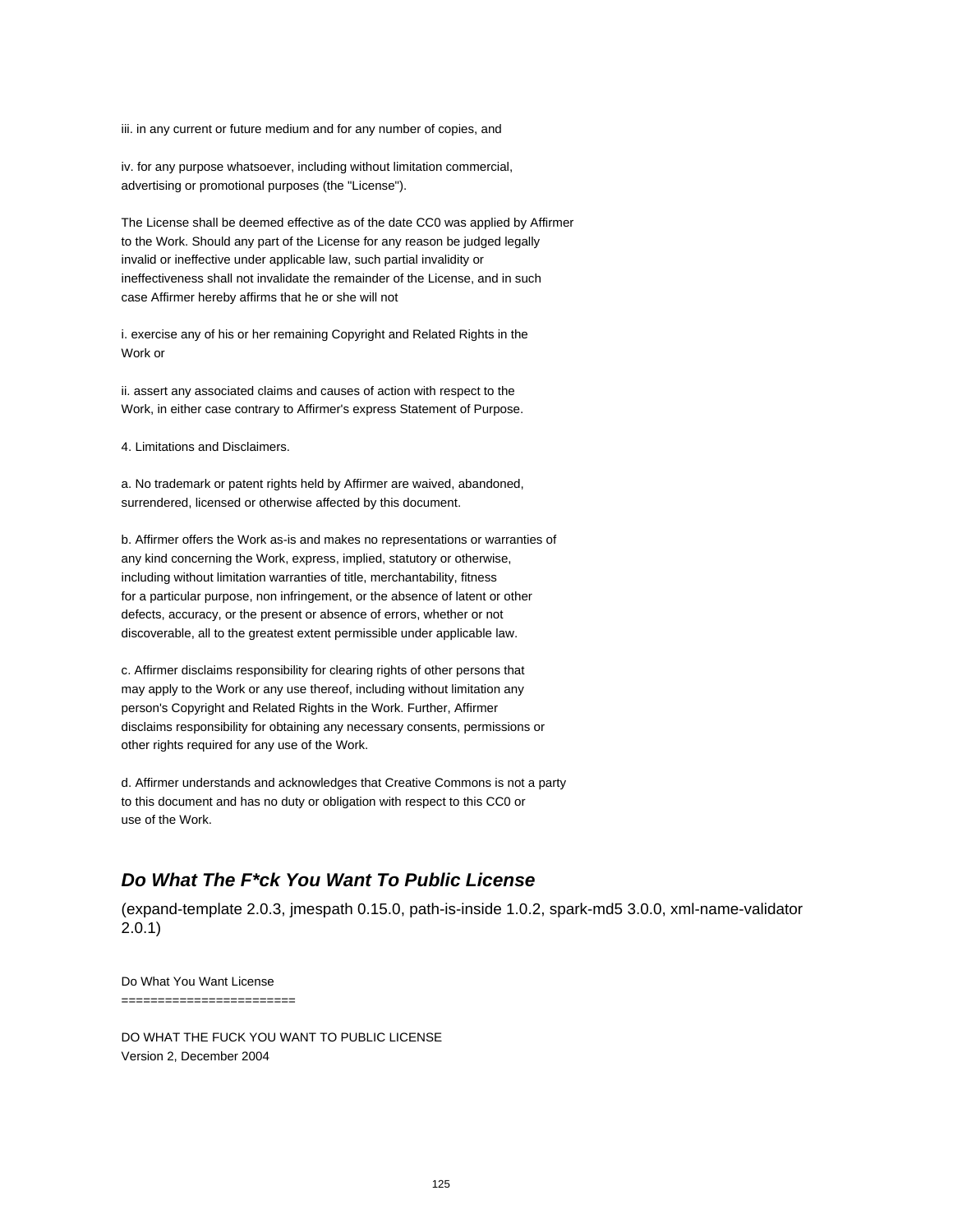Copyright (C) 2004 Sam Hocevar 22 rue de Plaisance, 75014 Paris, France Everyone is permitted to copy and distribute verbatim or modified copies of this license document, and changing it is allowed as long as the name is changed.

DO WHAT THE FUCK YOU WANT TO PUBLIC LICENSE TERMS AND CONDITIONS FOR COPYING, DISTRIBUTION AND MODIFICATION 0. You just DO WHAT THE FUCK YOU WANT TO.

# **Expat License**

(inline-source-map 0.6.2, node-mimic-response 3.1.0, sindresorhus/got 11.8.0+~cs53.13.16, terkelg/prompts 2.4.0+~cs7.5.8, through 2.3.8+~cs0.0.30)

Expat License

=============

Copyright (c) 1998, 1999, 2000 Thai Open Source Software Center Ltd ■■■■■■■■■■■■■■■■■■■■■■■■■■■■ ■■■■■■■■■■■■■■■■■■■■■■■■■■■■■■■■and Clark Cooper Copyright (c) 2001, 2002, 2003, 2004, 2005, 2006 Expat maintainers.

Permission is hereby granted, free of charge, to any person obtaining a copy of this software and associated documentation files (the "Software"), to deal in the Software without restriction, including without limitation the rights to use, copy, modify, merge, publish, distribute, sublicense, and/or sell copies of the Software, and to permit persons to whom the Software is furnished to do so, subject to the following conditions:

The above copyright notice and this permission notice shall be included in all copies or substantial portions of the Software.

THE SOFTWARE IS PROVIDED "AS IS", WITHOUT WARRANTY OF ANY KIND, EXPRESS OR IMPLIED, INCLUDING BUT NOT LIMITED TO THE WARRANTIES OF MERCHANTABILITY, FITNESS FOR A PARTICULAR PURPOSE AND NONINFRINGEMENT. IN NO EVENT SHALL THE AUTHORS OR COPYRIGHT HOLDERS BE LIABLE FOR ANY CLAIM, DAMAGES OR OTHER LIABILITY, WHETHER IN AN ACTION OF CONTRACT, TORT OR OTHERWISE, ARISING FROM, OUT OF OR IN CONNECTION WITH THE SOFTWARE OR THE USE OR OTHER DEALINGS IN THE SOFTWARE.

# **ISC License**

(abbrev 1.1.1)

----------

The ISC License

Copyright (c) Isaac Z. Schlueter and Contributors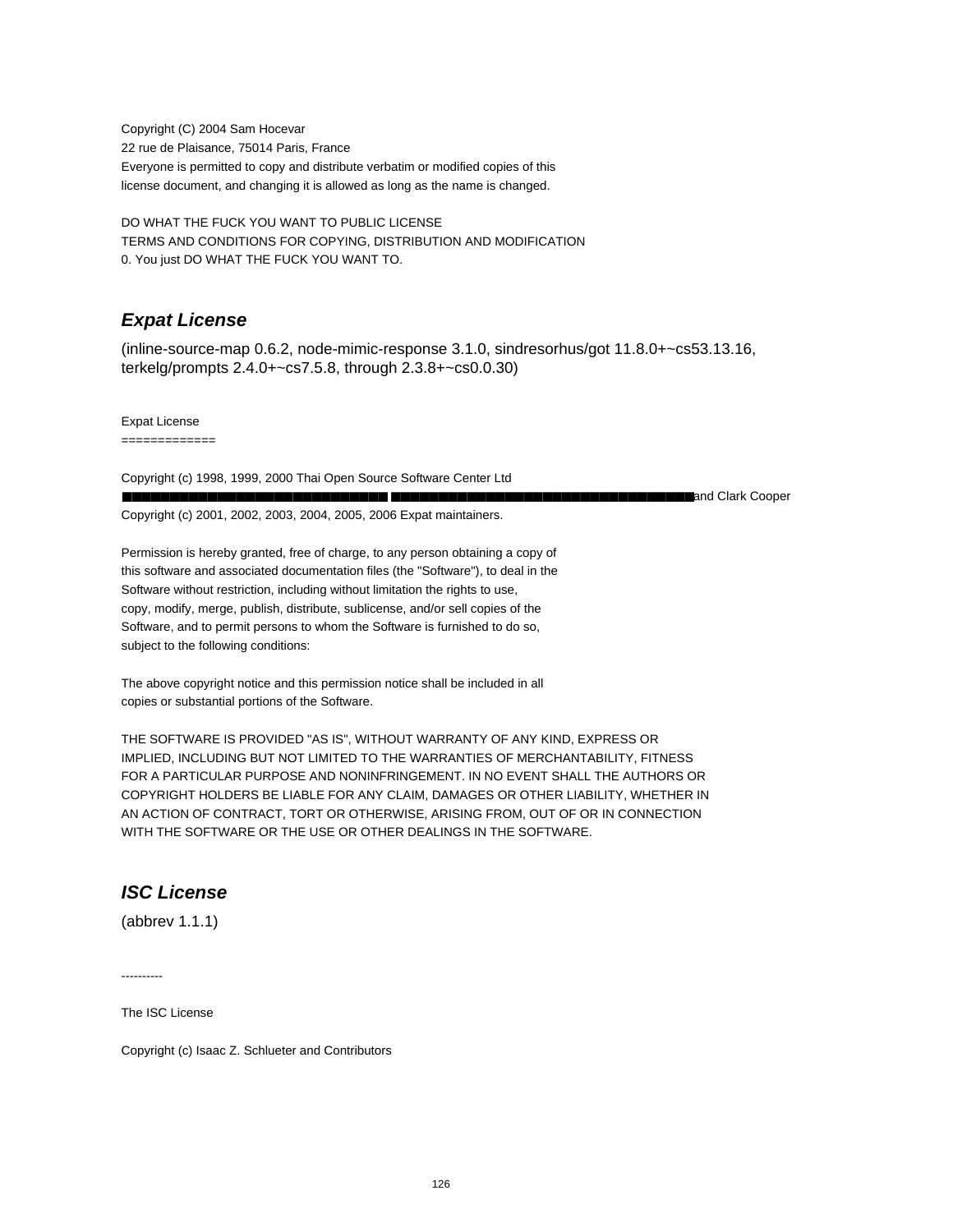Permission to use, copy, modify, and/or distribute this software for any purpose with or without fee is hereby granted, provided that the above copyright notice and this permission notice appear in all copies.

THE SOFTWARE IS PROVIDED "AS IS" AND THE AUTHOR DISCLAIMS ALL WARRANTIES WITH REGARD TO THIS SOFTWARE INCLUDING ALL IMPLIED WARRANTIES OF MERCHANTABILITY AND FITNESS. IN NO EVENT SHALL THE AUTHOR BE LIABLE FOR ANY SPECIAL, DIRECT, INDIRECT, OR CONSEQUENTIAL DAMAGES OR ANY DAMAGES WHATSOEVER RESULTING FROM LOSS OF USE, DATA OR PROFITS, WHETHER IN AN ACTION OF CONTRACT, NEGLIGENCE OR OTHER TORTIOUS ACTION, ARISING OUT OF OR IN CONNECTION WITH THE USE OR PERFORMANCE OF THIS SOFTWARE

# **ISC License**

(split2 0.2.1)

Copyright (c) 2014, Matteo Collina

Permission to use, copy, modify, and/or distribute this software for any purpose with or without fee is hereby granted, provided that the above copyright notice and this permission notice appear in all copies.

THE SOFTWARE IS PROVIDED "AS IS" AND THE AUTHOR DISCLAIMS ALL WARRANTIES WITH REGARD TO THIS SOFTWARE INCLUDING ALL IMPLIED WARRANTIES OF MERCHANTABILITY AND FITNESS. IN NO EVENT SHALL THE AUTHOR BE LIABLE FOR ANY SPECIAL, DIRECT, INDIRECT, OR CONSEQUENTIAL DAMAGES OR ANY DAMAGES WHATSOEVER RESULTING FROM LOSS OF USE, DATA OR PROFITS, WHETHER IN AN ACTION OF CONTRACT, NEGLIGENCE OR OTHER TORTIOUS ACTION, ARISING OUT OF OR IN CONNECTION WITH THE USE OR PERFORMANCE OF THIS SOFTWARE

# **ISC License**

(console-control-strings 1.1.0, has-unicode 2.0.1, iarna/gauge v2.7.4)

Copyright (c) 2014, Rebecca Turner

Permission to use, copy, modify, and/or distribute this software for any purpose with or without fee is hereby granted, provided that the above copyright notice and this permission notice appear in all copies.

THE SOFTWARE IS PROVIDED "AS IS" AND THE AUTHOR DISCLAIMS ALL WARRANTIES WITH REGARD TO THIS SOFTWARE INCLUDING ALL IMPLIED WARRANTIES OF MERCHANTABILITY AND FITNESS. IN NO EVENT SHALL THE AUTHOR BE LIABLE FOR ANY SPECIAL, DIRECT, INDIRECT, OR CONSEQUENTIAL DAMAGES OR ANY DAMAGES WHATSOEVER RESULTING FROM LOSS OF USE, DATA OR PROFITS, WHETHER IN AN ACTION OF CONTRACT, NEGLIGENCE OR OTHER TORTIOUS ACTION, ARISING OUT OF OR IN CONNECTION WITH THE USE OR PERFORMANCE OF THIS SOFTWARE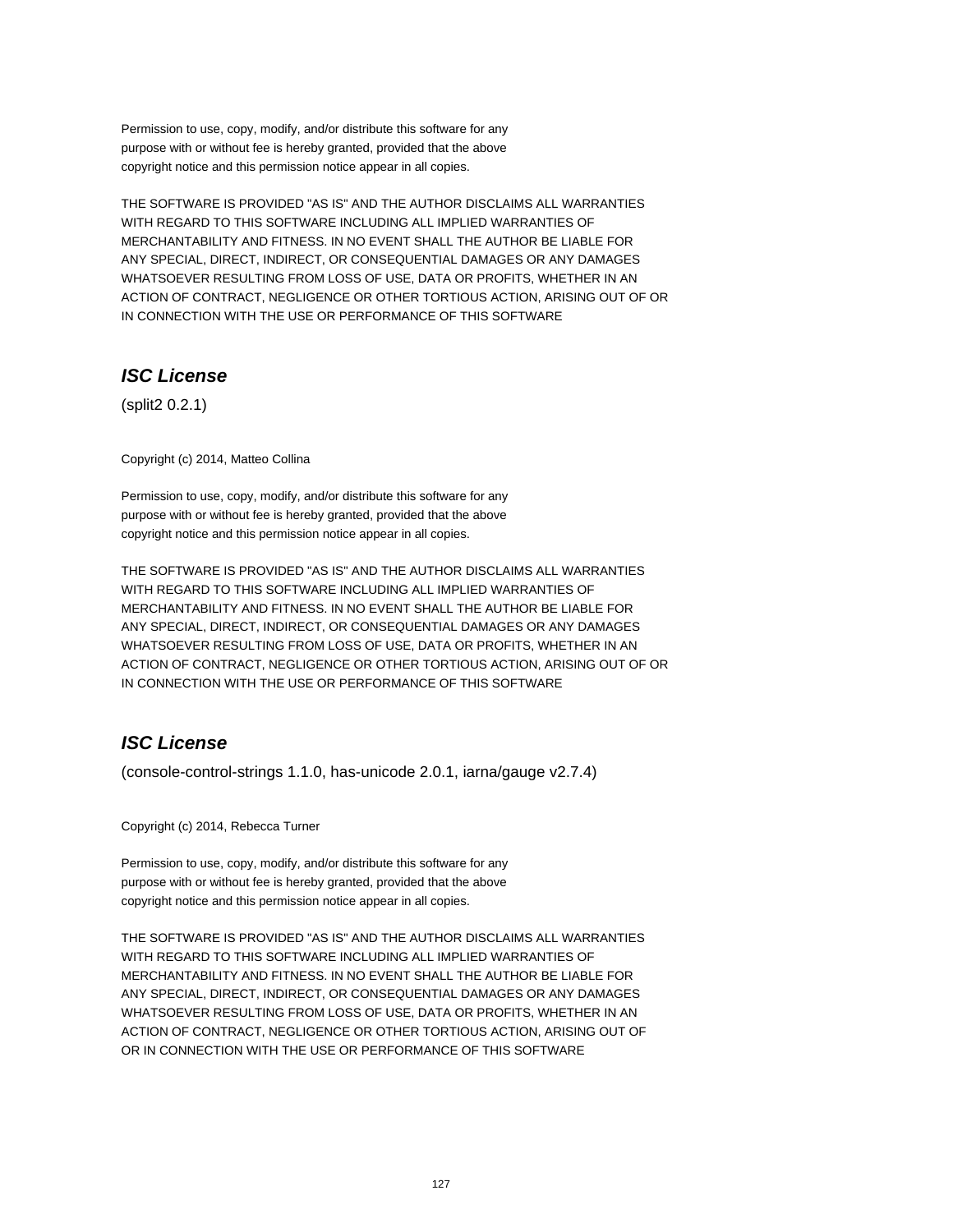# **ISC License**

(browserify-sign 4.2.1)

Copyright (c) 2014-2015 Calvin Metcalf and browserify-sign contributors

Permission to use, copy, modify, and/or distribute this software for any purpose with or without fee is hereby granted, provided that the above copyright notice and this permission notice appear in all copies.

THE SOFTWARE IS PROVIDED "AS IS" AND THE AUTHOR DISCLAIMS ALL WARRANTIES WITH REGARD TO THIS SOFTWARE INCLUDING ALL IMPLIED WARRANTIES OF MERCHANTABILITY AND FITNESS. IN NO EVENT SHALL THE AUTHOR BE LIABLE FOR ANY SPECIAL, DIRECT, INDIRECT, OR CONSEQUENTIAL DAMAGES OR ANY DAMAGES WHATSOEVER RESULTING FROM LOSS OF USE, DATA OR PROFITS, WHETHER IN AN ACTION OF CONTRACT, NEGLIGENCE OR OTHER TORTIOUS ACTION, ARISING OUT OF OR IN CONNECTION WITH THE USE OR PERFORMANCE OF THIS SOFTWARE

# **ISC License**

(split2 2.2.0)

Copyright (c) 2014-2017, Matteo Collina

Permission to use, copy, modify, and/or distribute this software for any purpose with or without fee is hereby granted, provided that the above copyright notice and this permission notice appear in all copies.

THE SOFTWARE IS PROVIDED "AS IS" AND THE AUTHOR DISCLAIMS ALL WARRANTIES WITH REGARD TO THIS SOFTWARE INCLUDING ALL IMPLIED WARRANTIES OF MERCHANTABILITY AND FITNESS. IN NO EVENT SHALL THE AUTHOR BE LIABLE FOR ANY SPECIAL, DIRECT, INDIRECT, OR CONSEQUENTIAL DAMAGES OR ANY DAMAGES WHATSOEVER RESULTING FROM LOSS OF USE, DATA OR PROFITS, WHETHER IN AN ACTION OF CONTRACT, NEGLIGENCE OR OTHER TORTIOUS ACTION, ARISING OUT OF OR IN CONNECTION WITH THE USE OR PERFORMANCE OF THIS SOFTWARE

# **ISC License**

(ahmadnassri/har-schema 2.0.0, har-schema 2.0.0, org.webjars.npm:har-schema 2.0.0)

Copyright (c) 2015, Ahmad Nassri

Permission to use, copy, modify, and/or distribute this software for any purpose with or without fee is hereby granted, provided that the above copyright notice and this permission notice appear in all copies.

THE SOFTWARE IS PROVIDED "AS IS" AND THE AUTHOR DISCLAIMS ALL WARRANTIES WITH REGARD TO THIS SOFTWARE INCLUDING ALL IMPLIED WARRANTIES OF MERCHANTABILITY AND FITNESS. IN NO EVENT SHALL THE AUTHOR BE LIABLE FOR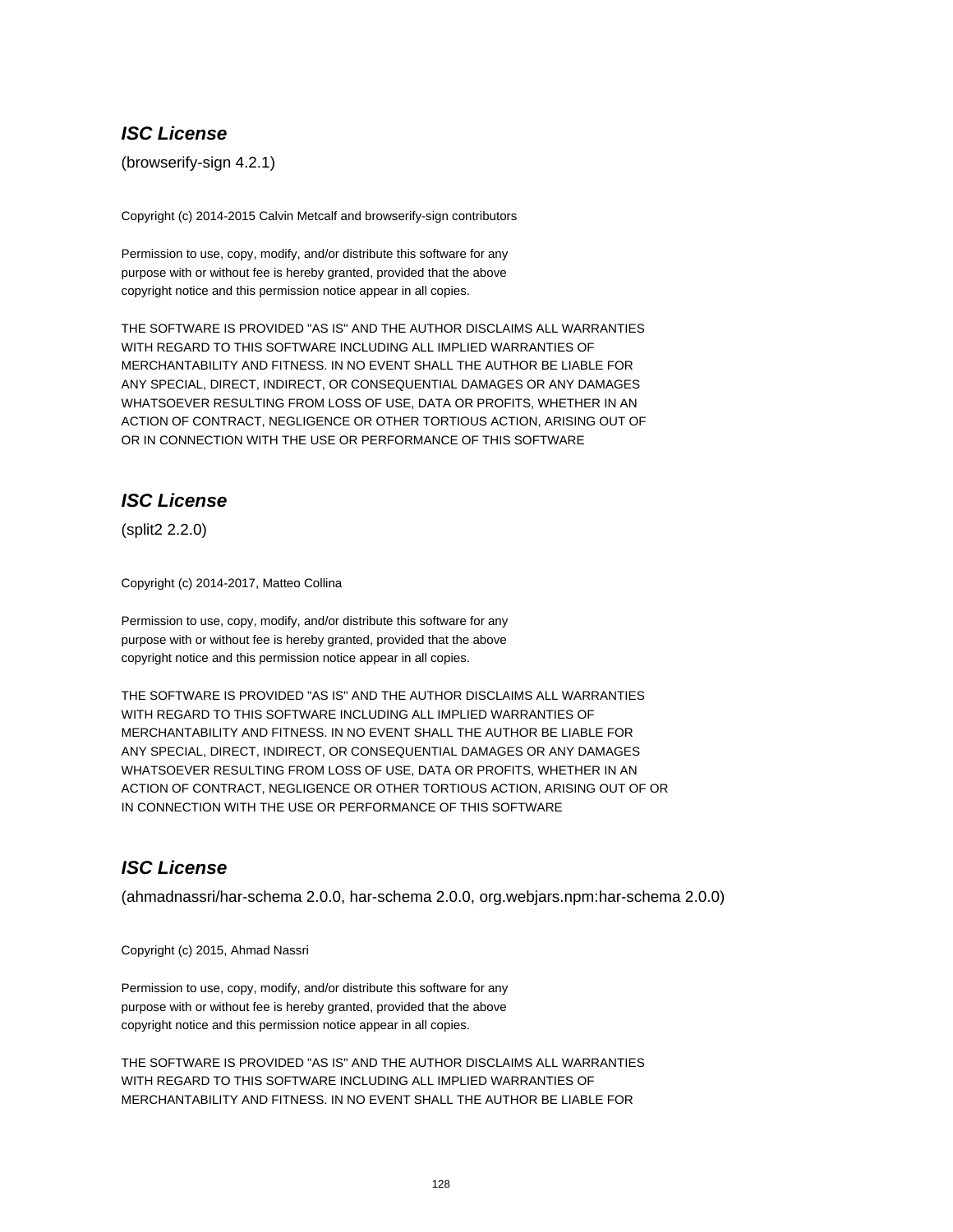ANY SPECIAL, DIRECT, INDIRECT, OR CONSEQUENTIAL DAMAGES OR ANY DAMAGES WHATSOEVER RESULTING FROM LOSS OF USE, DATA OR PROFITS, WHETHER IN AN ACTION OF CONTRACT, NEGLIGENCE OR OTHER TORTIOUS ACTION, ARISING OUT OF OR IN CONNECTION WITH THE USE OR PERFORMANCE OF THIS SOFTWARE

# **ISC License**

(mock-aws 1.2.3)

Copyright (c) 2015, Anton Osmond <>

Permission to use, copy, modify, and/or distribute this software for any purpose with or without fee is hereby granted, provided that the above copyright notice and this permission notice appear in all copies.

THE SOFTWARE IS PROVIDED "AS IS" AND THE AUTHOR DISCLAIMS ALL WARRANTIES WITH REGARD TO THIS SOFTWARE INCLUDING ALL IMPLIED WARRANTIES OF MERCHANTABILITY AND FITNESS. IN NO EVENT SHALL THE AUTHOR BE LIABLE FOR ANY SPECIAL, DIRECT, INDIRECT, OR CONSEQUENTIAL DAMAGES OR ANY DAMAGES WHATSOEVER RESULTING FROM LOSS OF USE, DATA OR PROFITS, WHETHER IN AN ACTION OF CONTRACT, NEGLIGENCE OR OTHER TORTIOUS ACTION, ARISING OUT OF OR IN CONNECTION WITH THE USE OR PERFORMANCE OF THIS SOFTWARE

# **ISC License**

(cliui 5.0.0, cliui v6.0.0, cliui v7.0.4)

Copyright (c) 2015, Contributors

Permission to use, copy, modify, and/or distribute this software for any purpose with or without fee is hereby granted, provided that the above copyright notice and this permission notice appear in all copies.

THE SOFTWARE IS PROVIDED "AS IS" AND THE AUTHOR DISCLAIMS ALL WARRANTIES WITH REGARD TO THIS SOFTWARE INCLUDING ALL IMPLIED WARRANTIES OF MERCHANTABILITY AND FITNESS. IN NO EVENT SHALL THE AUTHOR BE LIABLE FOR ANY SPECIAL, DIRECT, INDIRECT, OR CONSEQUENTIAL DAMAGES OR ANY DAMAGES WHATSOEVER RESULTING FROM LOSS OF USE, DATA OR PROFITS, WHETHER IN AN ACTION OF CONTRACT, NEGLIGENCE OR OTHER TORTIOUS ACTION, ARISING OUT OF OR IN CONNECTION WITH THE USE OR PERFORMANCE OF THIS SOFTWARE

# **ISC License**

(y18n 5.0.5)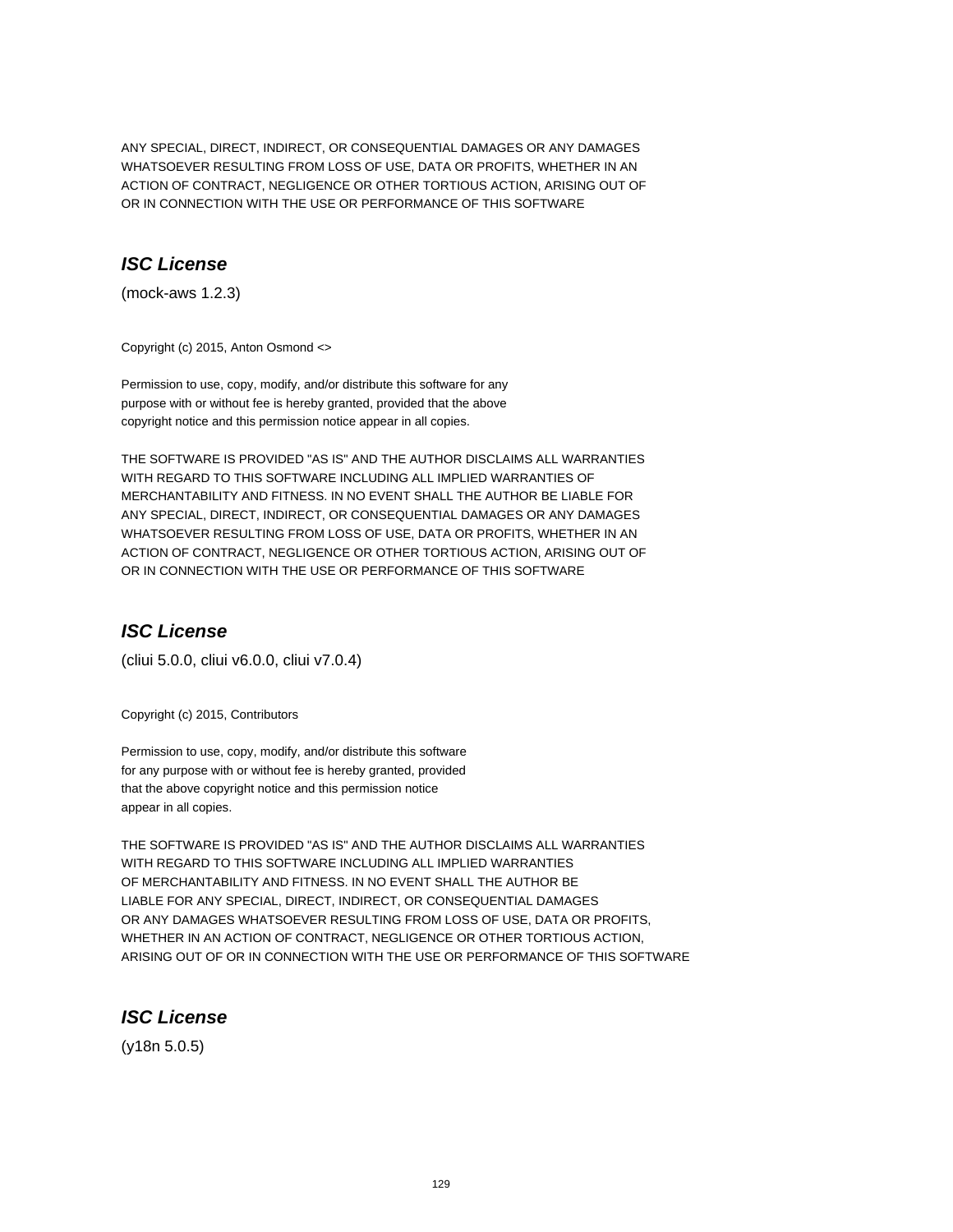Copyright (c) 2015, Contributors

Permission to use, copy, modify, and/or distribute this software for any purpose with or without fee is hereby granted, provided that the above copyright notice and this permission notice appear in all copies.

THE SOFTWARE IS PROVIDED "AS IS" AND THE AUTHOR DISCLAIMS ALL WARRANTIES WITH REGARD TO THIS SOFTWARE INCLUDING ALL IMPLIED WARRANTIES OF MERCHANTABILITY AND FITNESS. IN NO EVENT SHALL THE AUTHOR BE LIABLE FOR ANY SPECIAL, DIRECT, INDIRECT, OR CONSEQUENTIAL DAMAGES OR ANY DAMAGES WHATSOEVER RESULTING FROM LOSS OF USE, DATA OR PROFITS, WHETHER IN AN ACTION OF CONTRACT, NEGLIGENCE OR OTHER TORTIOUS ACTION, ARISING OUT OF OR IN CONNECTION WITH THE USE OR PERFORMANCE OF THIS SOFTWARE

### **ISC License**

(validate-npm-package-name 3.0.0)

Copyright (c) 2015, npm, Inc

Permission to use, copy, modify, and/or distribute this software for any purpose with or without fee is hereby granted, provided that the above copyright notice and this permission notice appear in all copies.

THE SOFTWARE IS PROVIDED "AS IS" AND THE AUTHOR DISCLAIMS ALL WARRANTIES WITH REGARD TO THIS SOFTWARE INCLUDING ALL IMPLIED WARRANTIES OF MERCHANTABILITY AND FITNESS. IN NO EVENT SHALL THE AUTHOR BE LIABLE FOR ANY SPECIAL, DIRECT, INDIRECT, OR CONSEQUENTIAL DAMAGES OR ANY DAMAGES WHATSOEVER RESULTING FROM LOSS OF USE, DATA OR PROFITS, WHETHER IN AN ACTION OF CONTRACT, NEGLIGENCE OR OTHER TORTIOUS ACTION, ARISING OUT OF OR IN CONNECTION WITH THE USE OR PERFORMANCE OF THIS SOFTWARE

# **ISC License**

(aproba 1.2.0, wide-align 1.1.3)

Copyright (c) 2015, Rebecca Turner

Permission to use, copy, modify, and/or distribute this software for any purpose with or without fee is hereby granted, provided that the above copyright notice and this permission notice appear in all copies.

THE SOFTWARE IS PROVIDED "AS IS" AND THE AUTHOR DISCLAIMS ALL WARRANTIES WITH REGARD TO THIS SOFTWARE INCLUDING ALL IMPLIED WARRANTIES OF MERCHANTABILITY AND FITNESS. IN NO EVENT SHALL THE AUTHOR BE LIABLE FOR ANY SPECIAL, DIRECT, INDIRECT, OR CONSEQUENTIAL DAMAGES OR ANY DAMAGES WHATSOEVER RESULTING FROM LOSS OF USE, DATA OR PROFITS, WHETHER IN AN ACTION OF CONTRACT, NEGLIGENCE OR OTHER TORTIOUS ACTION, ARISING OUT OF OR IN CONNECTION WITH THE USE OR PERFORMANCE OF THIS SOFTWARE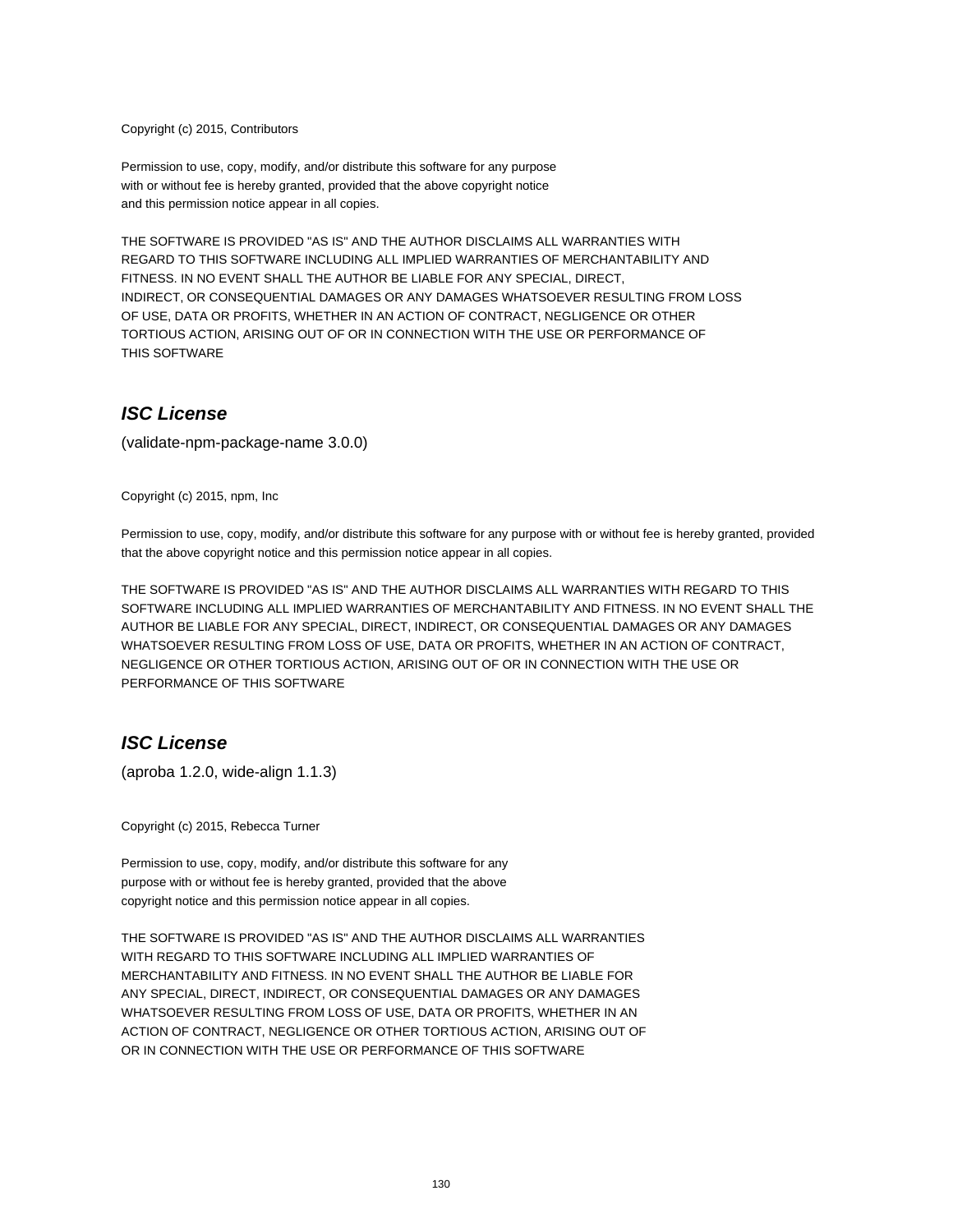# **ISC License**

(setprototypeof 1.1.1, setprototypeof 20170913-snapshot-8fc2c260)

Copyright (c) 2015, Wes Todd

Permission to use, copy, modify, and/or distribute this software for any purpose with or without fee is hereby granted, provided that the above copyright notice and this permission notice appear in all copies.

THE SOFTWARE IS PROVIDED "AS IS" AND THE AUTHOR DISCLAIMS ALL WARRANTIES WITH REGARD TO THIS SOFTWARE INCLUDING ALL IMPLIED WARRANTIES OF MERCHANTABILITY AND FITNESS. IN NO EVENT SHALL THE AUTHOR BE LIABLE FOR ANY SPECIAL, DIRECT, INDIRECT, OR CONSEQUENTIAL DAMAGES OR ANY DAMAGES WHATSOEVER RESULTING FROM LOSS OF USE, DATA OR PROFITS, WHETHER IN AN ACTION OF CONTRACT, NEGLIGENCE OR OTHER TORTIOUS ACTION, ARISING OUT OF OR IN CONNECTION WITH THE USE OR PERFORMANCE OF THIS SOFTWARE

# **ISC License**

(require-main-filename 2.0.0, set-blocking 2.0.0, test-exclude 6.0.0, yargs-parser v18.1.3)

Copyright (c) 2016, Contributors

Permission to use, copy, modify, and/or distribute this software for any purpose with or without fee is hereby granted, provided that the above copyright notice and this permission notice appear in all copies.

THE SOFTWARE IS PROVIDED "AS IS" AND THE AUTHOR DISCLAIMS ALL WARRANTIES WITH REGARD TO THIS SOFTWARE INCLUDING ALL IMPLIED WARRANTIES OF MERCHANTABILITY AND FITNESS. IN NO EVENT SHALL THE AUTHOR BE LIABLE FOR ANY SPECIAL, DIRECT, INDIRECT, OR CONSEQUENTIAL DAMAGES OR ANY DAMAGES WHATSOEVER RESULTING FROM LOSS OF USE, DATA OR PROFITS, WHETHER IN AN ACTION OF CONTRACT, NEGLIGENCE OR OTHER TORTIOUS ACTION, ARISING OUT OF OR IN CONNECTION WITH THE USE OR PERFORMANCE OF THIS SOFTWARE

# **ISC License**

(ansi-align 3.0.0, which-module 2.0.0)

Copyright (c) 2016, Contributors

Permission to use, copy, modify, and/or distribute this software for any purpose with or without fee is hereby granted, provided that the above copyright notice and this permission notice appear in all copies.

THE SOFTWARE IS PROVIDED "AS IS" AND THE AUTHOR DISCLAIMS ALL WARRANTIES WITH REGARD TO THIS SOFTWARE INCLUDING ALL IMPLIED WARRANTIES OF MERCHANTABILITY AND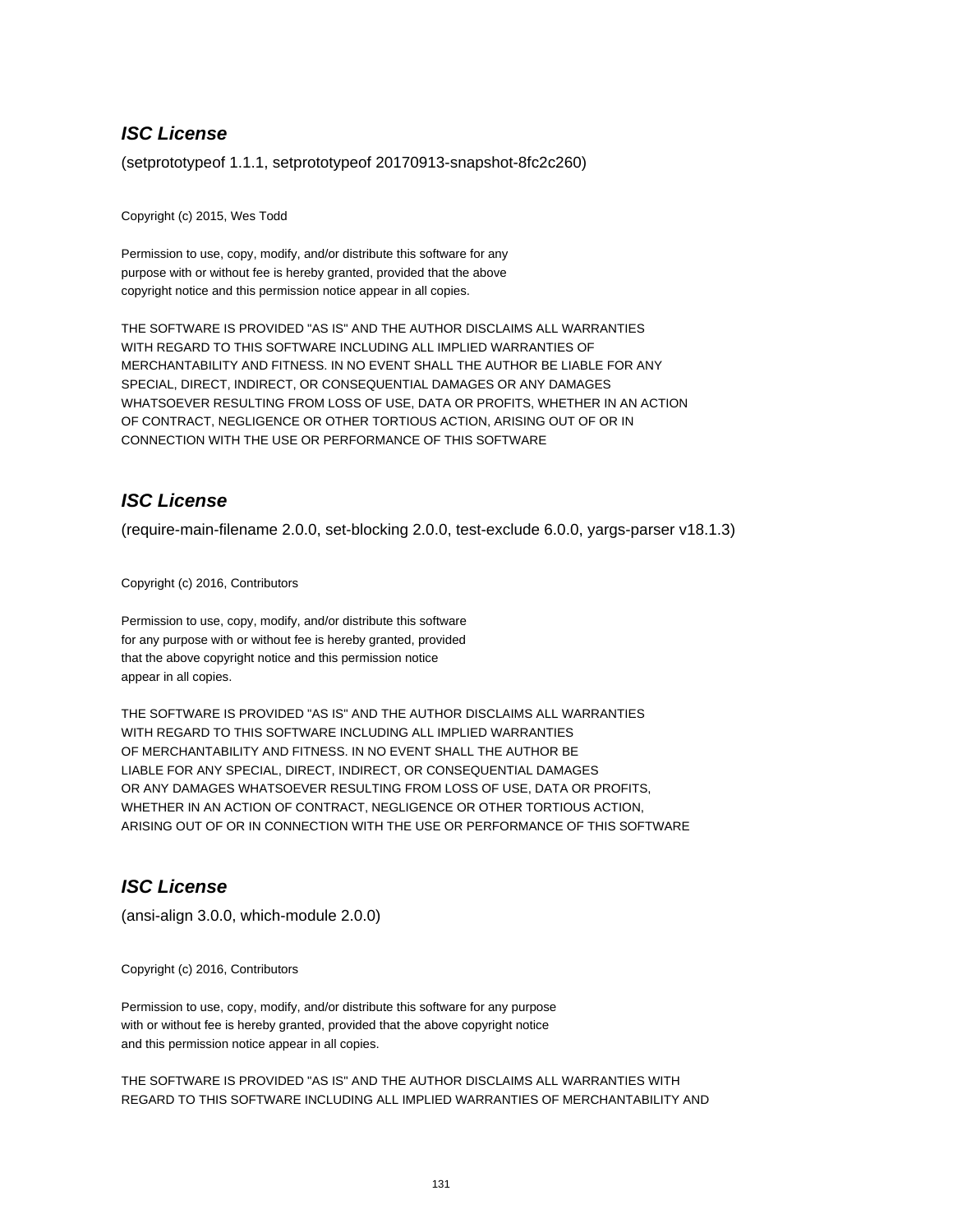FITNESS. IN NO EVENT SHALL THE AUTHOR BE LIABLE FOR ANY SPECIAL, DIRECT, INDIRECT, OR CONSEQUENTIAL DAMAGES OR ANY DAMAGES WHATSOEVER RESULTING FROM LOSS OF USE, DATA OR PROFITS, WHETHER IN AN ACTION OF CONTRACT, NEGLIGENCE OR OTHER TORTIOUS ACTION, ARISING OUT OF OR IN CONNECTION WITH THE USE OR PERFORMANCE OF THIS SOFTWARE

# **ISC License**

(parse-asn1 5.1.6)

Copyright (c) 2017, crypto-browserify contributors

Permission to use, copy, modify, and/or distribute this software for any purpose with or without fee is hereby granted, provided that the above copyright notice and this permission notice appear in all copies.

THE SOFTWARE IS PROVIDED "AS IS" AND THE AUTHOR DISCLAIMS ALL WARRANTIES WITH REGARD TO THIS SOFTWARE INCLUDING ALL IMPLIED WARRANTIES OF MERCHANTABILITY AND FITNESS. IN NO EVENT SHALL THE AUTHOR BE LIABLE FOR ANY SPECIAL, DIRECT, INDIRECT, OR CONSEQUENTIAL DAMAGES OR ANY DAMAGES WHATSOEVER RESULTING FROM LOSS OF USE, DATA OR PROFITS, WHETHER IN AN ACTION OF CONTRACT, NEGLIGENCE OR OTHER TORTIOUS ACTION, ARISING OUT OF OR IN CONNECTION WITH THE USE OR PERFORMANCE OF THIS SOFTWARE

# **ISC License**

(promise-inflight 1.0.1)

Copyright (c) 2017, Rebecca Turner

Permission to use, copy, modify, and/or distribute this software for any purpose with or without fee is hereby granted, provided that the above copyright notice and this permission notice appear in all copies.

THE SOFTWARE IS PROVIDED "AS IS" AND THE AUTHOR DISCLAIMS ALL WARRANTIES WITH REGARD TO THIS SOFTWARE INCLUDING ALL IMPLIED WARRANTIES OF MERCHANTABILITY AND FITNESS. IN NO EVENT SHALL THE AUTHOR BE LIABLE FOR ANY SPECIAL, DIRECT, INDIRECT, OR CONSEQUENTIAL DAMAGES OR ANY DAMAGES WHATSOEVER RESULTING FROM LOSS OF USE, DATA OR PROFITS, WHETHER IN AN ACTION OF CONTRACT, NEGLIGENCE OR OTHER TORTIOUS ACTION, ARISING OUT OF OR IN CONNECTION WITH THE USE OR PERFORMANCE OF THIS SOFTWARE

# **ISC License**

(minimalistic-assert 1.0.1)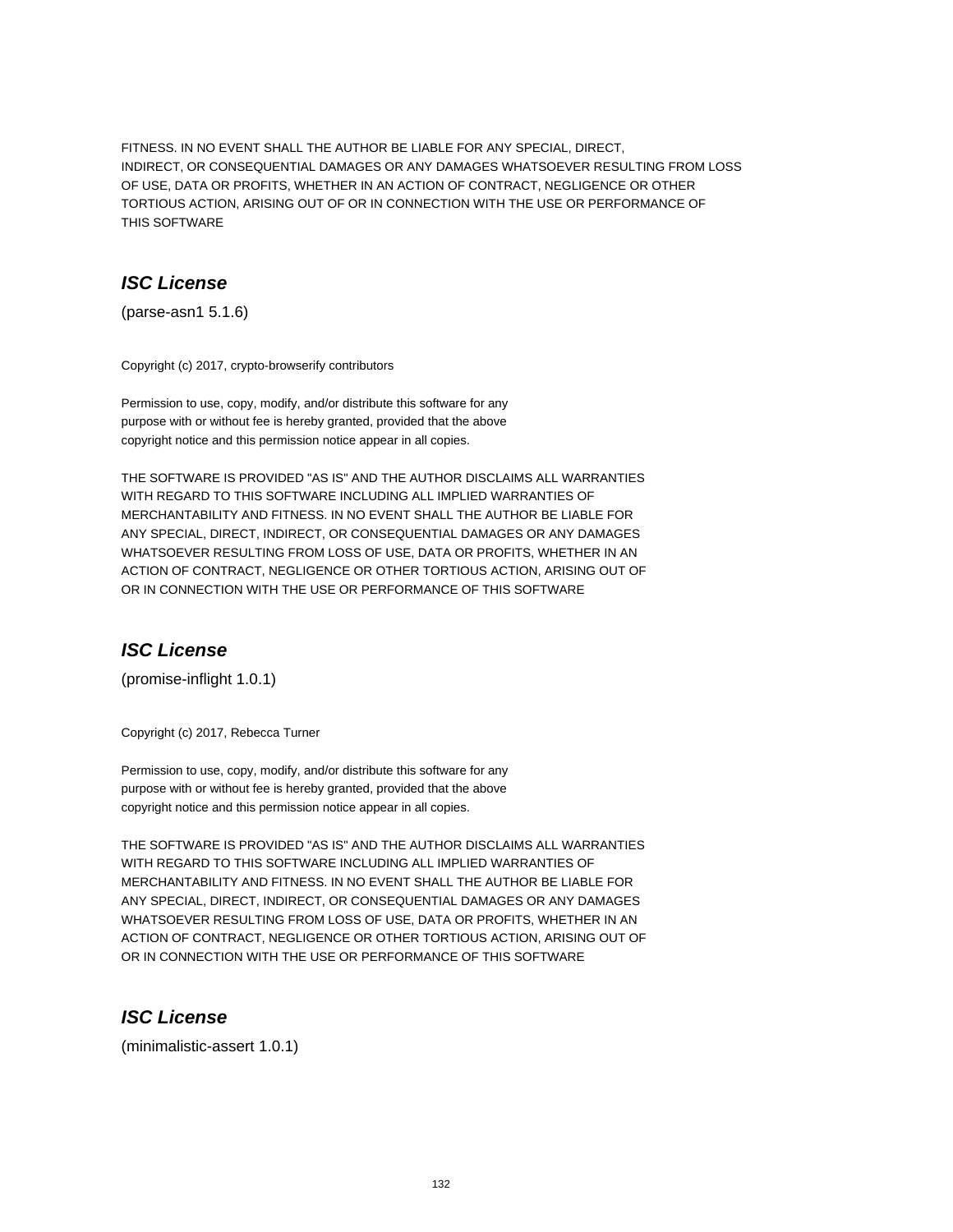Copyright 2015 Calvin Metcalf

Permission to use, copy, modify, and/or distribute this software for any purpose with or without fee is hereby granted, provided that the above copyright notice and this permission notice appear in all copies.

THE SOFTWARE IS PROVIDED "AS IS" AND THE AUTHOR DISCLAIMS ALL WARRANTIES WITH REGARD TO THIS SOFTWARE INCLUDING ALL IMPLIED WARRANTIES OF MERCHANTABILITY AND FITNESS. IN NO EVENT SHALL THE AUTHOR BE LIABLE FOR ANY SPECIAL, DIRECT, INDIRECT, OR CONSEQUENTIAL DAMAGES OR ANY DAMAGES WHATSOEVER RESULTING FROM LOSS OF USE, DATA OR PROFITS, WHETHER IN AN ACTION OF CONTRACT, NEGLIGENCE OR OTHER TORTIOUS ACTION, ARISING OUT OF OR IN CONNECTION WITH THE USE OR PERFORMANCE OF THIS SOFTWARE

### **ISC License**

(yaml 1.10.0)

Copyright 2018 Eemeli Aro

Permission to use, copy, modify, and/or distribute this software for any purpose with or without fee is hereby granted, provided that the above copyright notice and this permission notice appear in all copies.

THE SOFTWARE IS PROVIDED "AS IS" AND THE AUTHOR DISCLAIMS ALL WARRANTIES WITH REGARD TO THIS SOFTWARE INCLUDING ALL IMPLIED WARRANTIES OF MERCHANTABILITY AND FITNESS. IN NO EVENT SHALL THE AUTHOR BE LIABLE FOR ANY SPECIAL, DIRECT, INDIRECT, OR CONSEQUENTIAL DAMAGES OR ANY DAMAGES WHATSOEVER RESULTING FROM LOSS OF USE, DATA OR PROFITS, WHETHER IN AN ACTION OF CONTRACT, NEGLIGENCE OR OTHER TORTIOUS ACTION, ARISING OUT OF OR IN CONNECTION WITH THE USE OR PERFORMANCE OF THIS SOFTWARE

#### **ISC License**

(libnpmconfig 1.2.1)

Copyright npm, Inc

Permission to use, copy, modify, and/or distribute this software for any purpose with or without fee is hereby granted, provided that the above copyright notice and this permission notice appear in all copies.

THE SOFTWARE IS PROVIDED "AS IS" AND THE AUTHOR DISCLAIMS ALL WARRANTIES WITH REGARD TO THIS SOFTWARE INCLUDING ALL IMPLIED WARRANTIES OF MERCHANTABILITY AND FITNESS. IN NO EVENT SHALL THE AUTHOR BE LIABLE FOR ANY SPECIAL, DIRECT, INDIRECT, OR CONSEQUENTIAL DAMAGES OR ANY DAMAGES WHATSOEVER RESULTING FROM LOSS OF USE, DATA OR PROFITS, WHETHER IN AN ACTION OF CONTRACT, NEGLIGENCE OR OTHER TORTIOUS ACTION, ARISING OUT OF OR IN CONNECTION WITH THE USE OR PERFORMANCE OF THIS SOFTWARE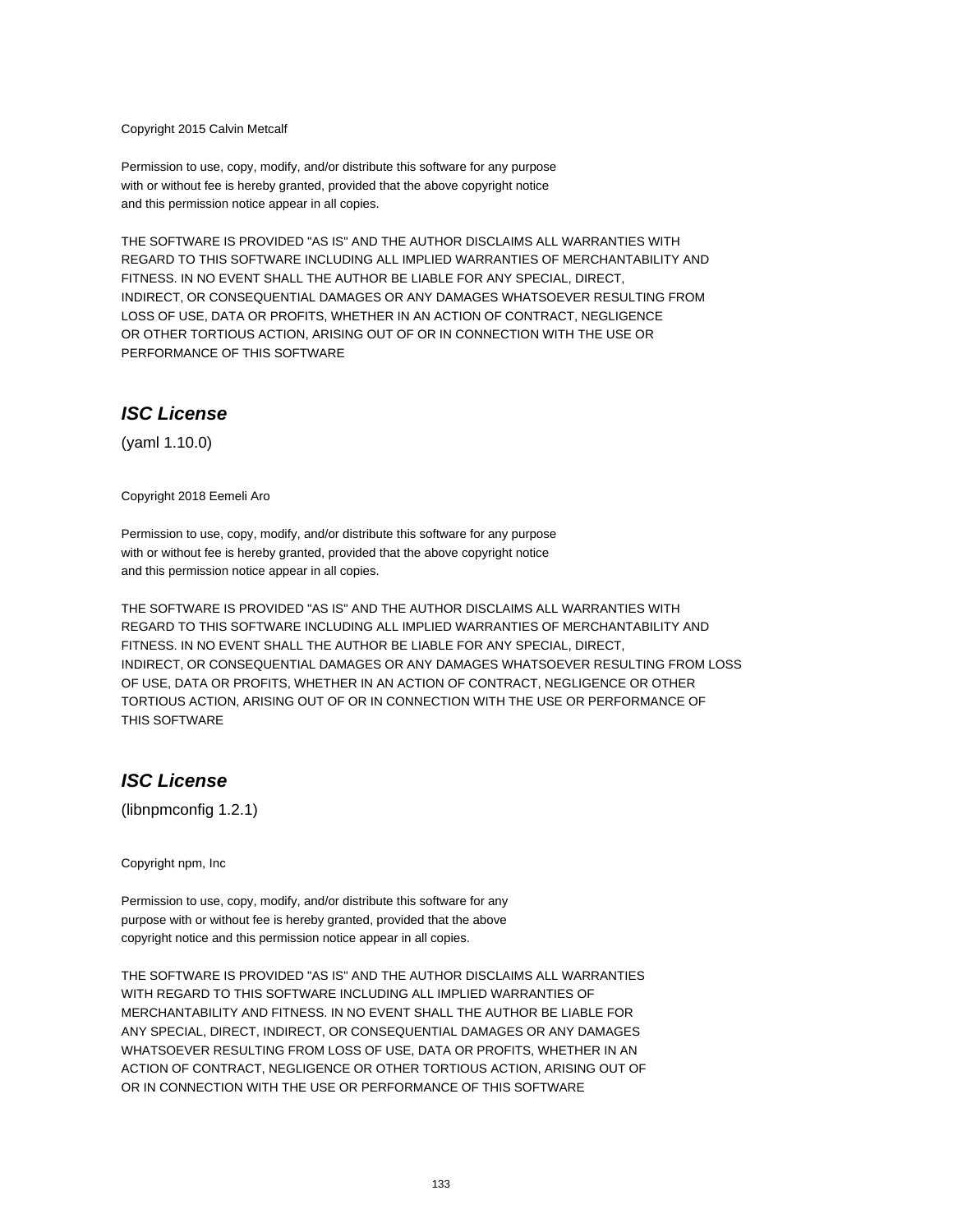# **ISC License**

(which 2.0.2)

Files: \* Copyright: Isaac Z. Schlueter and Contributors License: ISC

Files: debian/\* Copyright: 2012, Jérémy Lal 2019, Xavier Guimard License: ISC

License: ISC

.

Permission to use, copy, modify, and/or distribute this software for any purpose with or without fee is hereby granted, provided that the above copyright notice and this permission notice appear in all copies.

THE SOFTWARE IS PROVIDED "AS IS" AND THE AUTHOR DISCLAIMS ALL WARRANTIES WITH REGARD TO THIS SOFTWARE INCLUDING ALL IMPLIED WARRANTIES OF MERCHANTABILITY AND FITNESS. IN NO EVENT SHALL THE AUTHOR BE LIABLE FOR ANY SPECIAL, DIRECT, INDIRECT, OR CONSEQUENTIAL DAMAGES OR ANY DAMAGES WHATSOEVER RESULTING FROM LOSS OF USE, DATA OR PROFITS, WHETHER IN AN ACTION OF CONTRACT, NEGLIGENCE OR OTHER TORTIOUS ACTION, ARISING OUT OF OR IN CONNECTION WITH THE USE OR PERFORMANCE OF THIS SOFTWARE

# **ISC License**

(stealthy-require 1.1.1)

ISC License

Copyright (c) 2017, Nicolai Kamenzky and contributors

Permission to use, copy, modify, and/or distribute this software for any purpose with or without fee is hereby granted, provided that the above copyright notice and this permission notice appear in all copies.

THE SOFTWARE IS PROVIDED "AS IS" AND THE AUTHOR DISCLAIMS ALL WARRANTIES WITH REGARD TO THIS SOFTWARE INCLUDING ALL IMPLIED WARRANTIES OF MERCHANTABILITY AND FITNESS. IN NO EVENT SHALL THE AUTHOR BE LIABLE FOR ANY SPECIAL, DIRECT, INDIRECT, OR CONSEQUENTIAL DAMAGES OR ANY DAMAGES WHATSOEVER RESULTING FROM LOSS OF USE, DATA OR PROFITS, WHETHER IN AN ACTION OF CONTRACT, NEGLIGENCE OR OTHER TORTIOUS ACTION, ARISING OUT OF OR IN CONNECTION WITH THE USE OR PERFORMANCE OF THIS SOFTWARE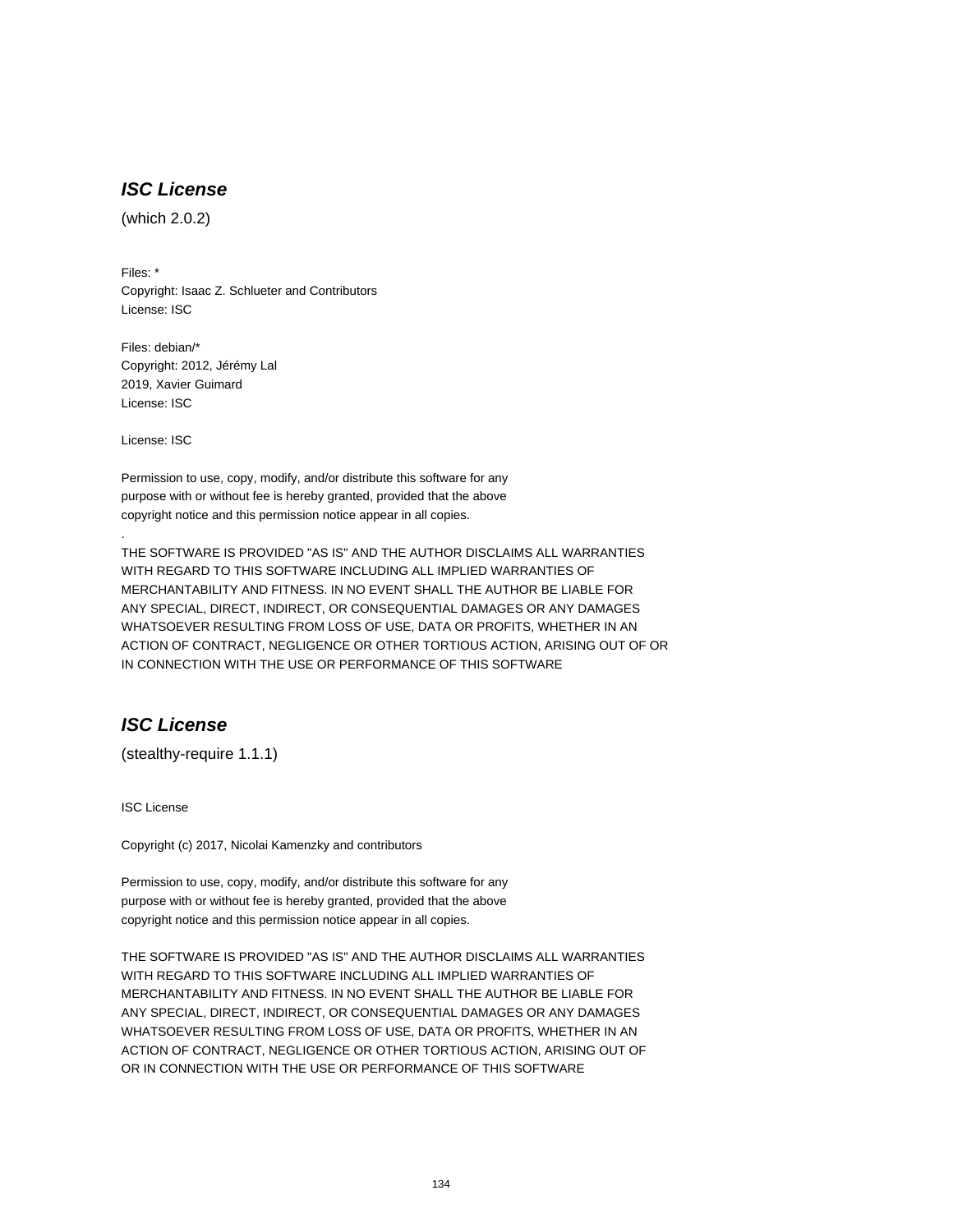# **ISC License**

(flatted 2.0.2)

ISC License

Copyright (c) 2018, Andrea Giammarchi, @WebReflection

Permission to use, copy, modify, and/or distribute this software for any purpose with or without fee is hereby granted, provided that the above copyright notice and this permission notice appear in all copies.

THE SOFTWARE IS PROVIDED "AS IS" AND THE AUTHOR DISCLAIMS ALL WARRANTIES WITH REGARD TO THIS SOFTWARE INCLUDING ALL IMPLIED WARRANTIES OF MERCHANTABILITY AND FITNESS. IN NO EVENT SHALL THE AUTHOR BE LIABLE FOR ANY SPECIAL, DIRECT, INDIRECT, OR CONSEQUENTIAL DAMAGES OR ANY DAMAGES WHATSOEVER RESULTING FROM LOSS OF USE, DATA OR PROFITS, WHETHER IN AN ACTION OF CONTRACT, NEGLIGENCE OR OTHER TORTIOUS ACTION, ARISING OUT OF OR IN CONNECTION WITH THE USE OR PERFORMANCE OF THIS SOFTWARE

# **ISC License**

(@istanbuljs/load-nyc-config 1.1.0)

ISC License

Copyright (c) 2019, Contributors

Permission to use, copy, modify, and/or distribute this software for any purpose with or without fee is hereby granted, provided that the above copyright notice and this permission notice appear in all copies.

THE SOFTWARE IS PROVIDED "AS IS" AND THE AUTHOR DISCLAIMS ALL WARRANTIES WITH REGARD TO THIS SOFTWARE INCLUDING ALL IMPLIED WARRANTIES OF MERCHANTABILITY AND FITNESS. IN NO EVENT SHALL THE AUTHOR BE LIABLE FOR ANY SPECIAL, DIRECT, INDIRECT, OR CONSEQUENTIAL DAMAGES OR ANY DAMAGES WHATSOEVER RESULTING FROM LOSS OF USE, DATA OR PROFITS, WHETHER IN AN ACTION OF CONTRACT, NEGLIGENCE OR OTHER TORTIOUS ACTION, ARISING OUT OF OR IN CONNECTION WITH THE USE OR PERFORMANCE OF THIS SOFTWARE

# **ISC License**

(@request/promise-core 1.1.4)

ISC License

Copyright (c) 2020, Nicolai Kamenzky and contributors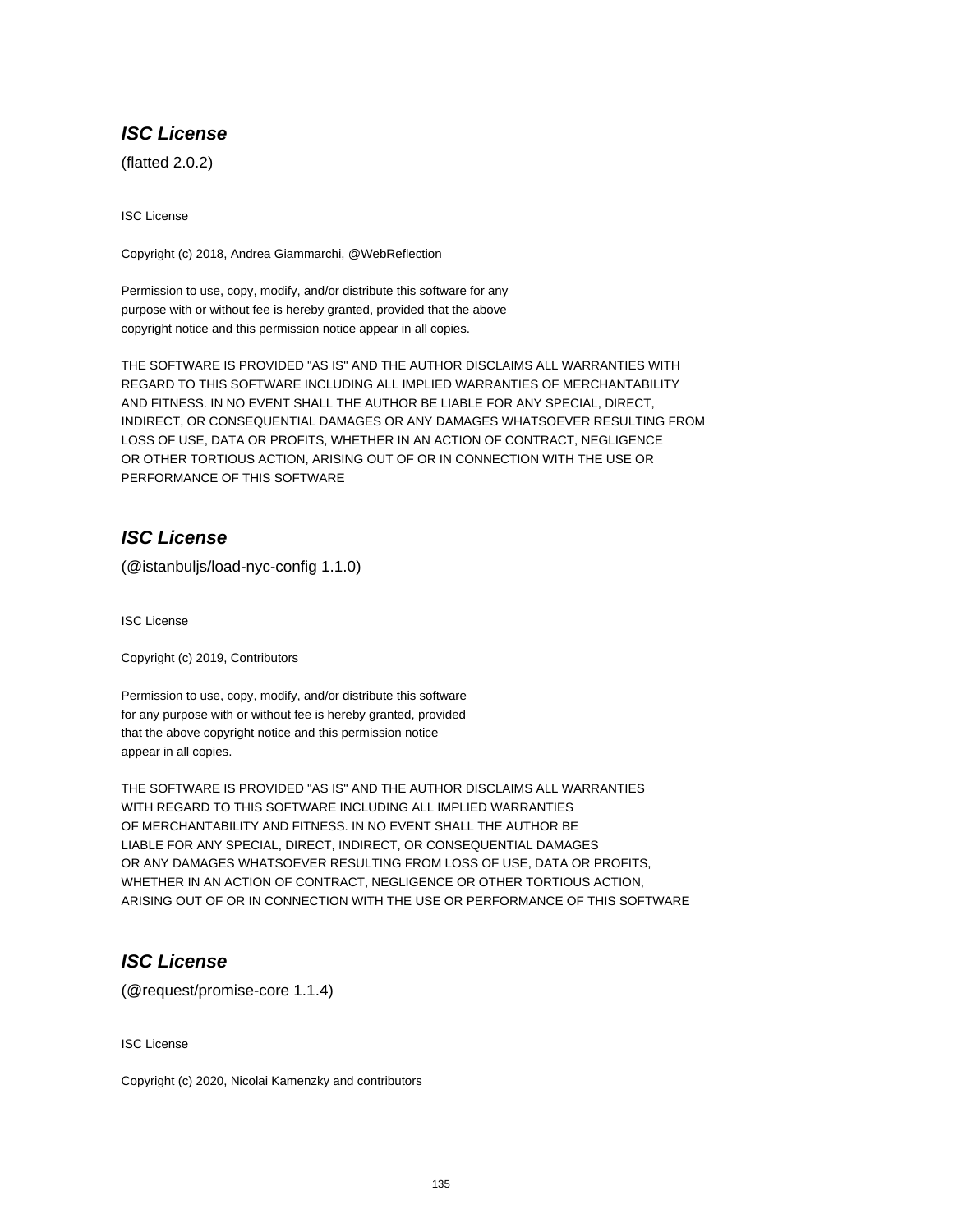Permission to use, copy, modify, and/or distribute this software for any purpose with or without fee is hereby granted, provided that the above copyright notice and this permission notice appear in all copies.

THE SOFTWARE IS PROVIDED "AS IS" AND THE AUTHOR DISCLAIMS ALL WARRANTIES WITH REGARD TO THIS SOFTWARE INCLUDING ALL IMPLIED WARRANTIES OF MERCHANTABILITY AND FITNESS. IN NO EVENT SHALL THE AUTHOR BE LIABLE FOR ANY SPECIAL, DIRECT, INDIRECT, OR CONSEQUENTIAL DAMAGES OR ANY DAMAGES WHATSOEVER RESULTING FROM LOSS OF USE, DATA OR PROFITS, WHETHER IN AN ACTION OF CONTRACT, NEGLIGENCE OR OTHER TORTIOUS ACTION, ARISING OUT OF OR IN CONNECTION WITH THE USE OR PERFORMANCE OF THIS SOFTWARE

# **ISC License**

(request-promise v4.2.6)

ISC License

Copyright (c) 2020, Nicolai Kamenzky, Ty Abonil, and contributors

Permission to use, copy, modify, and/or distribute this software for any purpose with or without fee is hereby granted, provided that the above copyright notice and this permission notice appear in all copies.

THE SOFTWARE IS PROVIDED "AS IS" AND THE AUTHOR DISCLAIMS ALL WARRANTIES WITH REGARD TO THIS SOFTWARE INCLUDING ALL IMPLIED WARRANTIES OF MERCHANTABILITY AND FITNESS. IN NO EVENT SHALL THE AUTHOR BE LIABLE FOR ANY SPECIAL, DIRECT, INDIRECT, OR CONSEQUENTIAL DAMAGES OR ANY DAMAGES WHATSOEVER RESULTING FROM LOSS OF USE, DATA OR PROFITS, WHETHER IN AN ACTION OF CONTRACT, NEGLIGENCE OR OTHER TORTIOUS ACTION, ARISING OUT OF OR IN CONNECTION WITH THE USE OR PERFORMANCE OF THIS SOFTWARE

# **ISC License**

(ignore-by-default 1.0.1)

ISC License (ISC) Copyright (c) 2016, Mark Wubben

Permission to use, copy, modify, and/or distribute this software for any purpose with or without fee is hereby granted, provided that the above copyright notice and this permission notice appear in all copies.

THE SOFTWARE IS PROVIDED "AS IS" AND THE AUTHOR DISCLAIMS ALL WARRANTIES WITH REGARD TO THIS SOFTWARE INCLUDING ALL IMPLIED WARRANTIES OF MERCHANTABILITY AND FITNESS. IN NO EVENT SHALL THE AUTHOR BE LIABLE FOR ANY SPECIAL, DIRECT, INDIRECT, OR CONSEQUENTIAL DAMAGES OR ANY DAMAGES WHATSOEVER RESULTING FROM LOSS OF USE, DATA OR PROFITS, WHETHER IN AN ACTION OF CONTRACT, NEGLIGENCE OR OTHER TORTIOUS ACTION, ARISING OUT OF OR IN CONNECTION WITH THE USE OR PERFORMANCE OF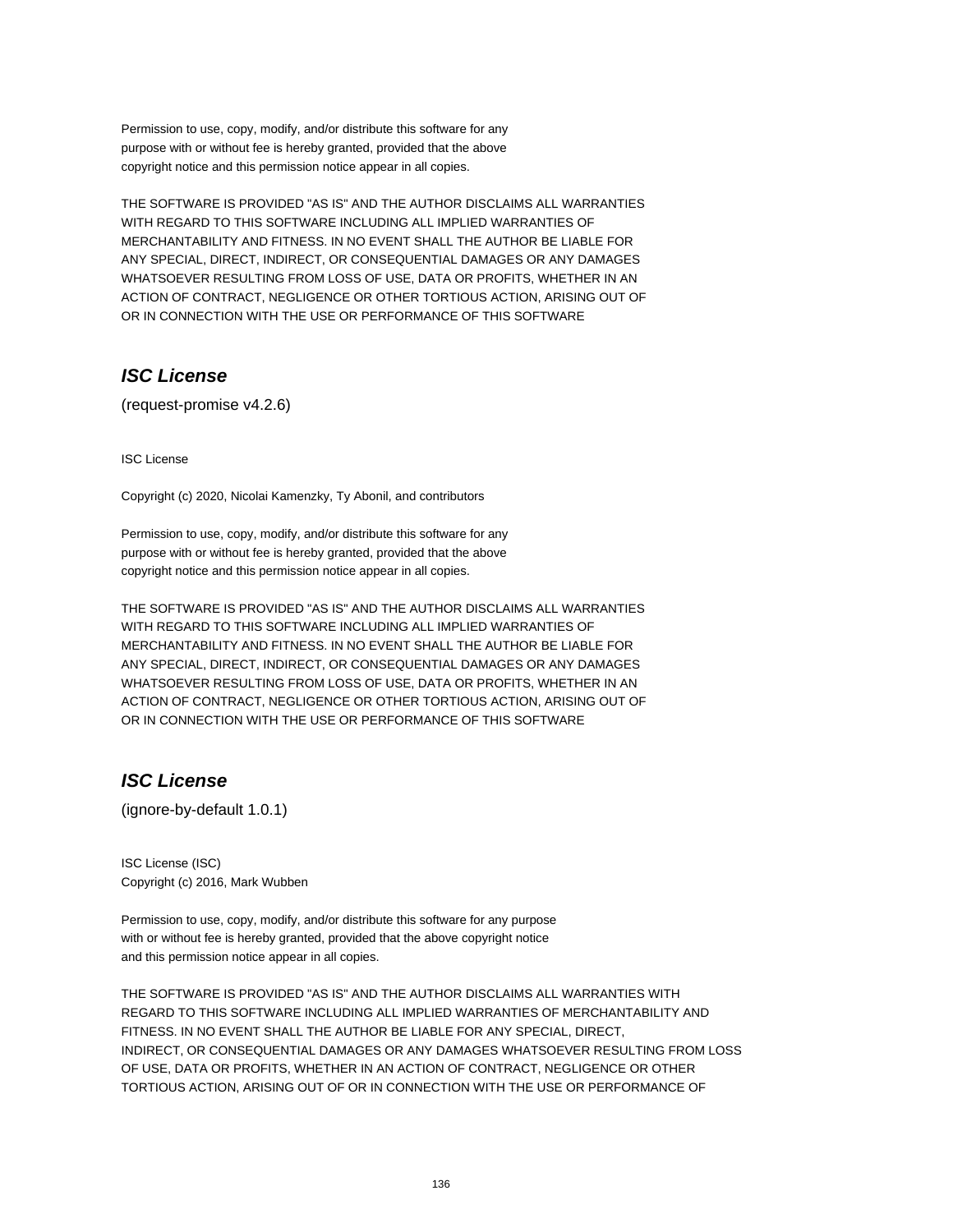THIS SOFTWARE

# **ISC License**

(icss-utils 5.1.0)

ISC License (ISC) Copyright 2018 Glen Maddern

Permission to use, copy, modify, and/or distribute this software for any purpose with or without fee is hereby granted, provided that the above copyright notice and this permission notice appear in all copies.

THE SOFTWARE IS PROVIDED "AS IS" AND THE AUTHOR DISCLAIMS ALL WARRANTIES WITH REGARD TO THIS SOFTWARE INCLUDING ALL IMPLIED WARRANTIES OF MERCHANTABILITY AND FITNESS. IN NO EVENT SHALL THE AUTHOR BE LIABLE FOR ANY SPECIAL, DIRECT, INDIRECT, OR CONSEQUENTIAL DAMAGES OR ANY DAMAGES WHATSOEVER RESULTING FROM LOSS OF USE, DATA OR PROFITS, WHETHER IN AN ACTION OF CONTRACT, NEGLIGENCE OR OTHER TORTIOUS ACTION, ARISING OUT OF OR IN CONNECTION WITH THE USE OR PERFORMANCE OF THIS SOFTWARE

# **ISC License**

(get-caller-file 2.0.5)

ISC License (ISC) Copyright 2018 Stefan Penner

Permission to use, copy, modify, and/or distribute this software for any purpose with or without fee is hereby granted, provided that the above copyright notice and this permission notice appear in all copies.

THE SOFTWARE IS PROVIDED "AS IS" AND THE AUTHOR DISCLAIMS ALL WARRANTIES WITH REGARD TO THIS SOFTWARE INCLUDING ALL IMPLIED WARRANTIES OF MERCHANTABILITY AND FITNESS. IN NO EVENT SHALL THE AUTHOR BE LIABLE FOR ANY SPECIAL, DIRECT, INDIRECT, OR CONSEQUENTIAL DAMAGES OR ANY DAMAGES WHATSOEVER RESULTING FROM LOSS OF USE, DATA OR PROFITS, WHETHER IN AN ACTION OF CONTRACT, NEGLIGENCE OR OTHER TORTIOUS ACTION, ARISING OUT OF OR IN CONNECTION WITH THE USE OR PERFORMANCE OF THIS SOFTWARE

# **ISC License**

(@gmwallet/lib 1.0.3, @npmcli/git 2.1.0, @npmcli/installed-package-contents 1.0.7, @npmcli/node-gyp 1.0.2, @npmcli/promise-spawn 1.3.2, @npmcli/run-script 1.8.5, abab 1.0.4, anymatch 3.1.2, ask-logger 0.0.2, babylon 6.18.0, brianm/java-gnu-tar 6.1.0, cacache 15.2.0, capture-exit 2.0.0, cint 8.2.1, electron-to-chromium v1.3.738, electron-to-chromium v1.3.749, fastq 1.11.0, figgy-pudding 3.5.2, flatted 3.1.1, fp-and-or 0.1.3, glob 7.1.6, glob-parent 5.1.2, glob-parent 6.0.0, hosted-git-info v2.8.9, hosted-git-info v4.0.2, hsl-to-rgb-for-reals 1.1.1, icss-replace-symbols 1.1.0, ignore-walk 3.0.4, ini 1.3.8, ini 2.0.0, lru-cache 6.0.0, make-fetch-happen 9.0.3, node-ini 1.3.8, node-ini 2.0.0, node-semver 7.3.5, npm-bundled 1.1.2, npm-package-arg v8.1.5, npm-packlist 2.2.2, npm-pick-manifest 6.1.1, npm-registry-fetch 11.0.0, pacote 11.3.3, pacote 11.3.4, postcss-modules-extract-imports 3.0.0, postcss-modules-scope 3.0.0, postcss-modules-values 4.0.0, read-package-json-fast 2.0.2, ssri 8.0.1,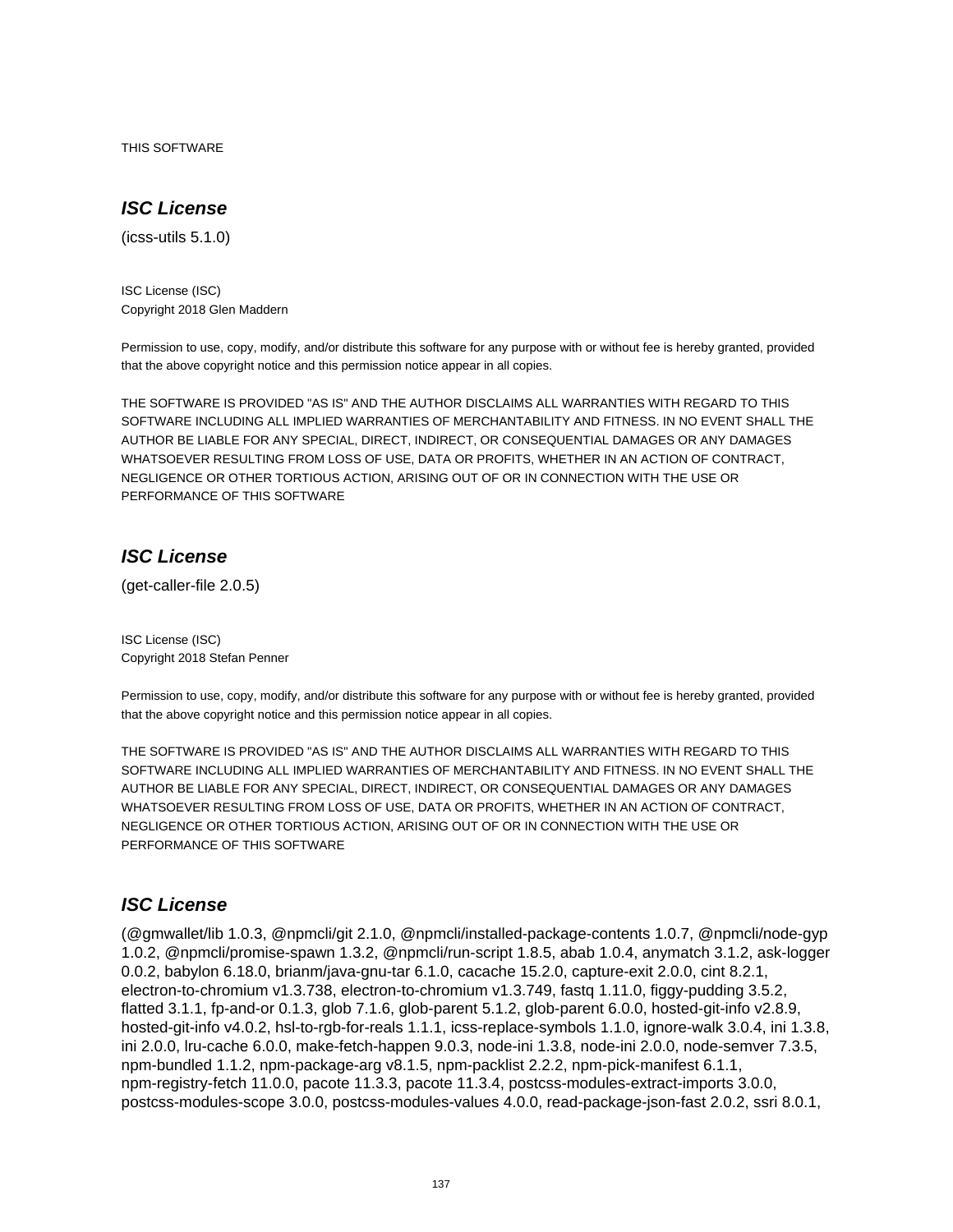tar 6.1.0, v8-to-istanbul 7.1.2, v8-to-istanbul 8.0.0, y18n 4.0.3, y18n 5.0.8, yargs-parser 15.0.3, yargs-parser 20.2.7, yargs-parser v20.2.6)

ISC License (ISCL) ==================

Copyright (c) 4-digit year, Company or Person's Name

Permission to use, copy, modify, and/or distribute this software for any purpose with or without fee is hereby granted, provided that the above copyright notice and this permission notice appear in all copies.

THE SOFTWARE IS PROVIDED "AS IS" AND THE AUTHOR DISCLAIMS ALL WARRANTIES WITH REGARD TO THIS SOFTWARE INCLUDING ALL IMPLIED WARRANTIES OF MERCHANTABILITY AND FITNESS. IN NO EVENT SHALL THE AUTHOR BE LIABLE FOR ANY SPECIAL, DIRECT, INDIRECT, OR CONSEQUENTIAL DAMAGES OR ANY DAMAGES WHATSOEVER RESULTING FROM LOSS OF USE, DATA OR PROFITS, WHETHER IN AN ACTION OF CONTRACT, NEGLIGENCE OR OTHER TORTIOUS ACTION, ARISING OUT OF OR IN CONNECTION WITH THE USE OR PERFORMANCE OF THIS SOFTWARE.

### **ISC License**

(remove-trailing-separator 1.1.0)

Permission to use, copy, modify, and/or distribute this software for any purpose with or without fee is hereby granted, provided that the above copyright notice and this permission notice appear in all copies.

THE SOFTWARE IS PROVIDED "AS IS" AND THE AUTHOR DISCLAIMS ALL WARRANTIES WITH REGARD TO THIS SOFTWARE INCLUDING ALL IMPLIED WARRANTIES OF MERCHANTABILITY AND FITNESS. IN NO EVENT SHALL THE AUTHOR BE LIABLE FOR ANY SPECIAL, DIRECT, INDIRECT, OR CONSEQUENTIAL DAMAGES OR ANY DAMAGES WHATSOEVER RESULTING FROM LOSS OF USE, DATA OR PROFITS, WHETHER IN AN ACTION OF CONTRACT, NEGLIGENCE OR OTHER TORTIOUS ACTION, ARISING OUT OF OR IN CONNECTION WITH THE USE OR PERFORMANCE OF THIS SOFTWARE

# **ISC License**

(signal-exit v3.0.3)

The ISC License

Copyright (c) 2015, Contributors

Permission to use, copy, modify, and/or distribute this software for any purpose with or without fee is hereby granted, provided that the above copyright notice and this permission notice appear in all copies.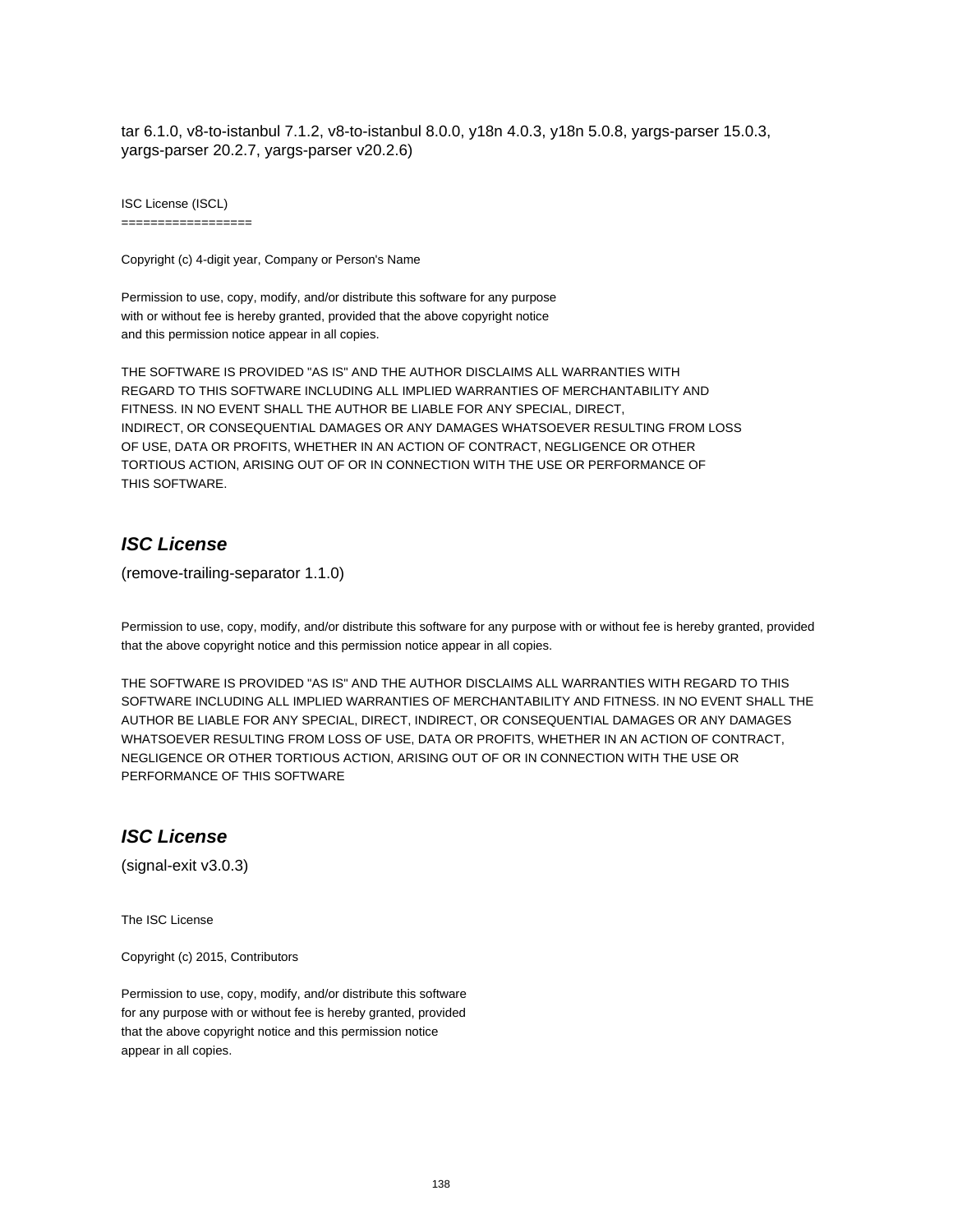THE SOFTWARE IS PROVIDED "AS IS" AND THE AUTHOR DISCLAIMS ALL WARRANTIES WITH REGARD TO THIS SOFTWARE INCLUDING ALL IMPLIED WARRANTIES OF MERCHANTABILITY AND FITNESS. IN NO EVENT SHALL THE AUTHOR BE LIABLE FOR ANY SPECIAL, DIRECT, INDIRECT, OR CONSEQUENTIAL DAMAGES OR ANY DAMAGES WHATSOEVER RESULTING FROM LOSS OF USE, DATA OR PROFITS, WHETHER IN AN ACTION OF CONTRACT, NEGLIGENCE OR OTHER TORTIOUS ACTION, ARISING OUT OF OR IN CONNECTION WITH THE USE OR PERFORMANCE OF THIS SOFTWARE

# **ISC License**

(anymatch 3.1.1)

The ISC License

Copyright (c) 2019 Elan Shanker, Paul Miller (https://paulmillr.com)

Permission to use, copy, modify, and/or distribute this software for any purpose with or without fee is hereby granted, provided that the above copyright notice and this permission notice appear in all copies.

THE SOFTWARE IS PROVIDED "AS IS" AND THE AUTHOR DISCLAIMS ALL WARRANTIES WITH REGARD TO THIS SOFTWARE INCLUDING ALL IMPLIED WARRANTIES OF MERCHANTABILITY AND FITNESS. IN NO EVENT SHALL THE AUTHOR BE LIABLE FOR ANY SPECIAL, DIRECT, INDIRECT, OR CONSEQUENTIAL DAMAGES OR ANY DAMAGES WHATSOEVER RESULTING FROM LOSS OF USE, DATA OR PROFITS, WHETHER IN AN ACTION OF CONTRACT, NEGLIGENCE OR OTHER TORTIOUS ACTION, ARISING OUT OF OR IN CONNECTION WITH THE USE OR PERFORMANCE OF THIS SOFTWARE

# **ISC License**

(saxes 5.0.1)

The ISC License

Copyright (c) Contributors

Permission to use, copy, modify, and/or distribute this software for any purpose with or without fee is hereby granted, provided that the above copyright notice and this permission notice appear in all copies.

THE SOFTWARE IS PROVIDED "AS IS" AND THE AUTHOR DISCLAIMS ALL WARRANTIES WITH REGARD TO THIS SOFTWARE INCLUDING ALL IMPLIED WARRANTIES OF MERCHANTABILITY AND FITNESS. IN NO EVENT SHALL THE AUTHOR BE LIABLE FOR ANY SPECIAL, DIRECT, INDIRECT, OR CONSEQUENTIAL DAMAGES OR ANY DAMAGES WHATSOEVER RESULTING FROM LOSS OF USE, DATA OR PROFITS, WHETHER IN AN ACTION OF CONTRACT, NEGLIGENCE OR OTHER TORTIOUS ACTION, ARISING OUT OF OR IN CONNECTION WITH THE USE OR PERFORMANCE OF THIS SOFTWARE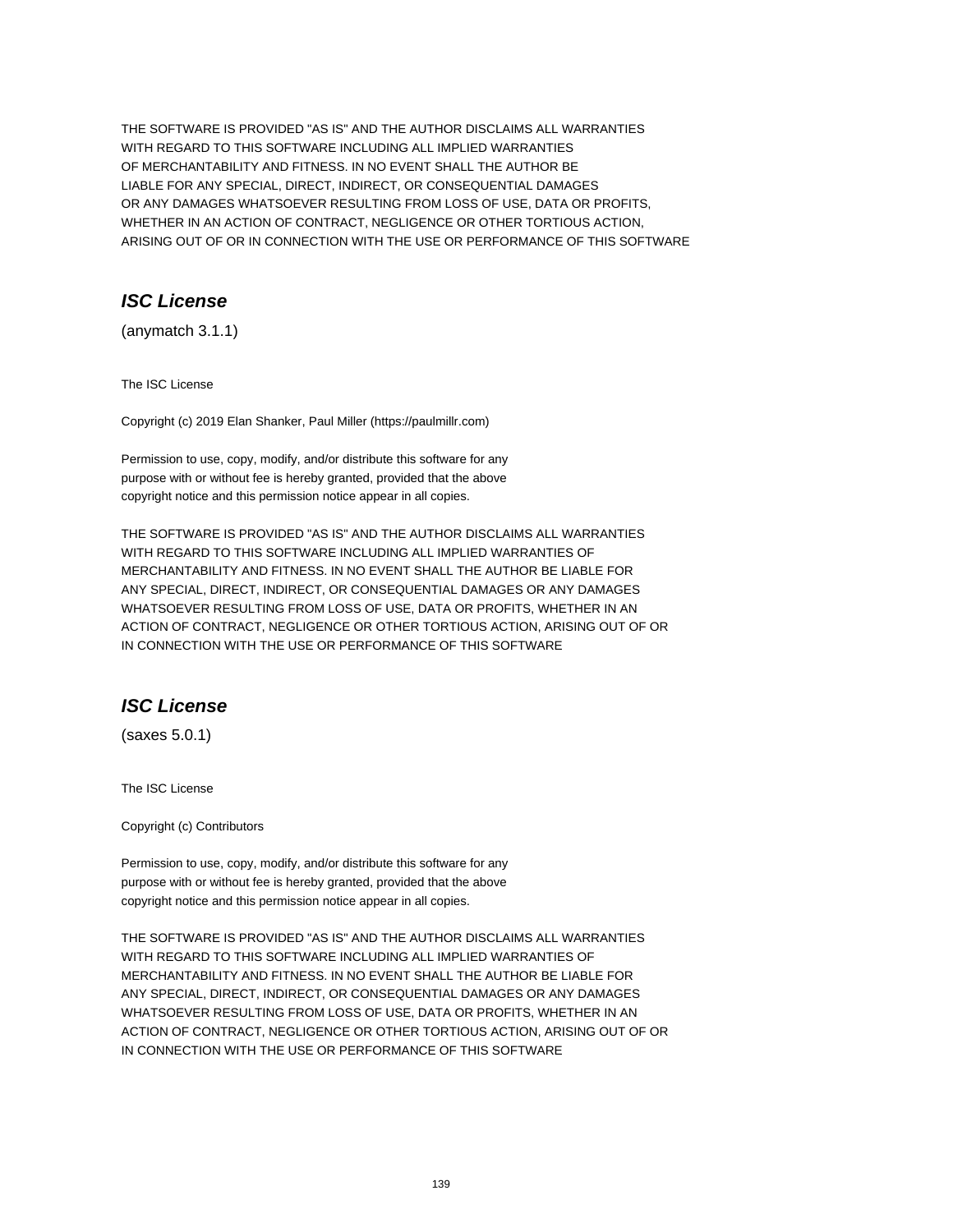# **ISC License**

(touch 3.1.0)

The ISC License

Copyright (c) Isaac Z. Schlueter

Permission to use, copy, modify, and/or distribute this software for any purpose with or without fee is hereby granted, provided that the above copyright notice and this permission notice appear in all copies.

THE SOFTWARE IS PROVIDED "AS IS" AND THE AUTHOR DISCLAIMS ALL WARRANTIES WITH REGARD TO THIS SOFTWARE INCLUDING ALL IMPLIED WARRANTIES OF MERCHANTABILITY AND FITNESS. IN NO EVENT SHALL THE AUTHOR BE LIABLE FOR ANY SPECIAL, DIRECT, INDIRECT, OR CONSEQUENTIAL DAMAGES OR ANY DAMAGES WHATSOEVER RESULTING FROM LOSS OF USE, DATA OR PROFITS, WHETHER IN AN ACTION OF CONTRACT, NEGLIGENCE OR OTHER TORTIOUS ACTION, ARISING OUT OF OR IN CONNECTION WITH THE USE OR PERFORMANCE OF THIS SOFTWARE

# **ISC License**

(inherits 2.0.1, inherits 2.0.3)

The ISC License

Copyright (c) Isaac Z. Schlueter

Permission to use, copy, modify, and/or distribute this software for any purpose with or without fee is hereby granted, provided that the above copyright notice and this permission notice appear in all copies.

THE SOFTWARE IS PROVIDED "AS IS" AND THE AUTHOR DISCLAIMS ALL WARRANTIES WITH REGARD TO THIS SOFTWARE INCLUDING ALL IMPLIED WARRANTIES OF MERCHANTABILITY AND FITNESS. IN NO EVENT SHALL THE AUTHOR BE LIABLE FOR ANY SPECIAL, DIRECT, INDIRECT, OR CONSEQUENTIAL DAMAGES OR ANY DAMAGES WHATSOEVER RESULTING FROM LOSS OF USE, DATA OR PROFITS, WHETHER IN AN ACTION OF CONTRACT, NEGLIGENCE OR OTHER TORTIOUS ACTION, ARISING OUT OF OR IN CONNECTION WITH THE USE OR PERFORMANCE OF THIS SOFTWARE

# **ISC License**

(chownr 1.1.4, chownr 2.0.0, fs-minipass v2.1.0, fs.realpath 1.0.0, isaacs/once 1.4.0, isexe 2.0.0, json-stringify-safe 5.0.1, lru-cache 5.1.1, minimatch 3.0.4, minipass-collect 1.0.2, minipass-flush 1.0.5, minipass-pipeline 1.2.4, minipass-sized 1.0.3, node-glob v7.1.4, node-glob v7.1.6, node-lru-cache 5.1.1, node-lru-cache 6.0.0, node-semver 5.5.0, node-semver 5.7.0, node-semver 5.7.1, node-semver 6.3.0, nopt v5.0.0, npmlog 4.1.2, pseudomap 1.0.2, rimraf 2.7.1, rimraf 3.0.2, sax 1.2.1, sax 1.2.4, which 1.3.1, wrappy 1.0.2, yallist 2.1.2, yallist 3.1.0, yallist 3.1.1, yallist 4.0.0)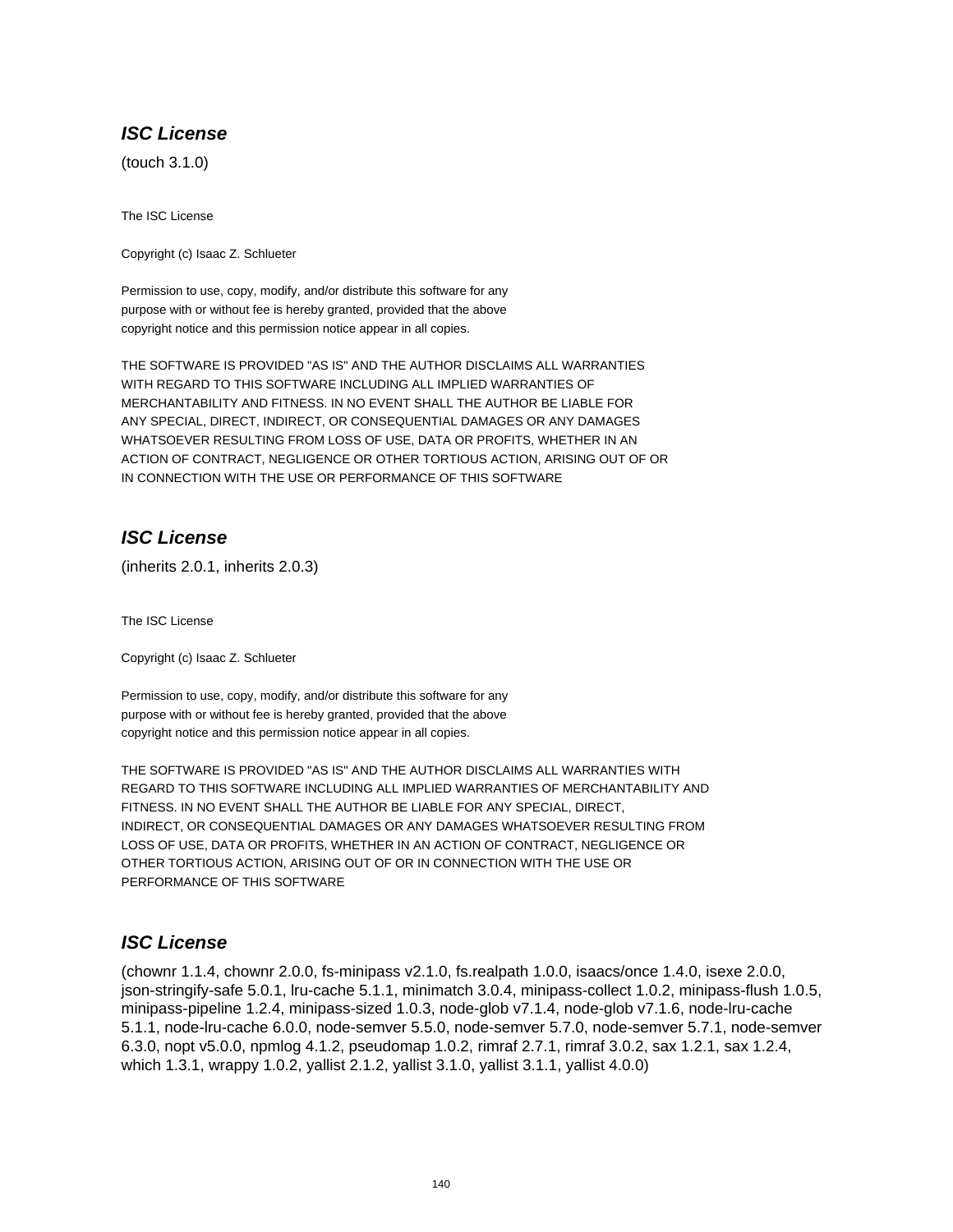The ISC License

Copyright (c) Isaac Z. Schlueter and Contributors

Permission to use, copy, modify, and/or distribute this software for any purpose with or without fee is hereby granted, provided that the above copyright notice and this permission notice appear in all copies.

THE SOFTWARE IS PROVIDED "AS IS" AND THE AUTHOR DISCLAIMS ALL WARRANTIES WITH REGARD TO THIS SOFTWARE INCLUDING ALL IMPLIED WARRANTIES OF MERCHANTABILITY AND FITNESS. IN NO EVENT SHALL THE AUTHOR BE LIABLE FOR ANY SPECIAL, DIRECT, INDIRECT, OR CONSEQUENTIAL DAMAGES OR ANY DAMAGES WHATSOEVER RESULTING FROM LOSS OF USE, DATA OR PROFITS, WHETHER IN AN ACTION OF CONTRACT, NEGLIGENCE OR OTHER TORTIOUS ACTION, ARISING OUT OF OR IN CONNECTION WITH THE USE OR PERFORMANCE OF THIS SOFTWARE

#### **ISC License**

(graceful-fs 4.2.4, node-graceful-fs 4.1.15, node-graceful-fs v4.2.4)

The ISC License

Copyright (c) Isaac Z. Schlueter, Ben Noordhuis, and Contributors

Permission to use, copy, modify, and/or distribute this software for any purpose with or without fee is hereby granted, provided that the above copyright notice and this permission notice appear in all copies.

THE SOFTWARE IS PROVIDED "AS IS" AND THE AUTHOR DISCLAIMS ALL WARRANTIES WITH REGARD TO THIS SOFTWARE INCLUDING ALL IMPLIED WARRANTIES OF MERCHANTABILITY AND FITNESS. IN NO EVENT SHALL THE AUTHOR BE LIABLE FOR ANY SPECIAL, DIRECT, INDIRECT, OR CONSEQUENTIAL DAMAGES OR ANY DAMAGES WHATSOEVER RESULTING FROM LOSS OF USE, DATA OR PROFITS, WHETHER IN AN ACTION OF CONTRACT, NEGLIGENCE OR OTHER TORTIOUS ACTION, ARISING OUT OF OR IN CONNECTION WITH THE USE OR PERFORMANCE OF THIS SOFTWARE

# **ISC License**

(npm-normalize-package-bin 1.0.1)

The ISC License

Copyright (c) npm, Inc.

Permission to use, copy, modify, and/or distribute this software for any purpose with or without fee is hereby granted, provided that the above copyright notice and this permission notice appear in all copies.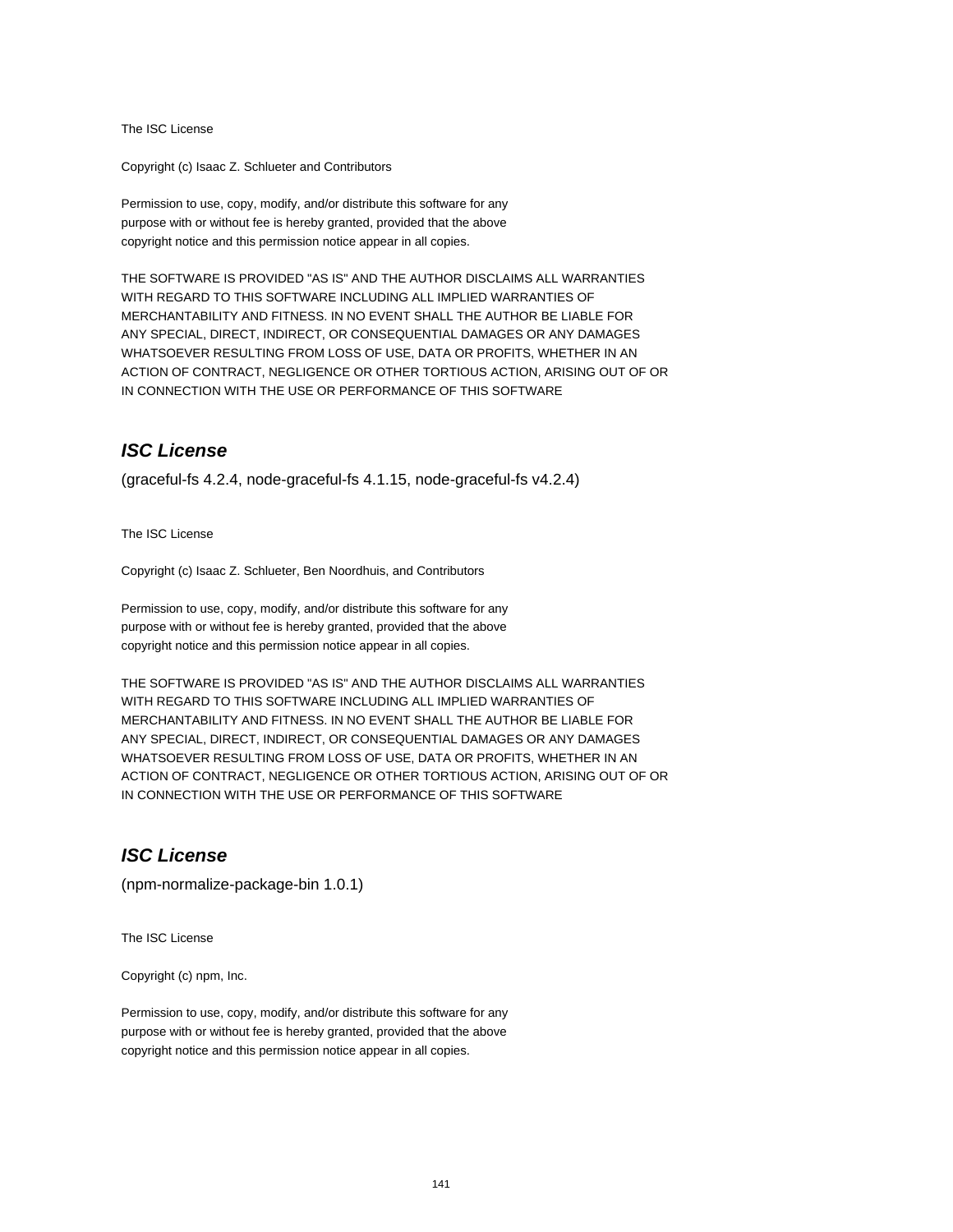THE SOFTWARE IS PROVIDED "AS IS" AND THE AUTHOR DISCLAIMS ALL WARRANTIES WITH REGARD TO THIS SOFTWARE INCLUDING ALL IMPLIED WARRANTIES OF MERCHANTABILITY AND FITNESS. IN NO EVENT SHALL THE AUTHOR BE LIABLE FOR ANY SPECIAL, DIRECT, INDIRECT, OR CONSEQUENTIAL DAMAGES OR ANY DAMAGES WHATSOEVER RESULTING FROM LOSS OF USE, DATA OR PROFITS, WHETHER IN AN ACTION OF CONTRACT, NEGLIGENCE OR OTHER TORTIOUS ACTION, ARISING OUT OF OR IN CONNECTION WITH THE USE OR PERFORMANCE OF THIS SOFTWARE

# **ISC License**

(infer-owner 1.0.4, minipass v3.1.3)

The ISC License

Copyright (c) npm, Inc. and Contributors

Permission to use, copy, modify, and/or distribute this software for any purpose with or without fee is hereby granted, provided that the above copyright notice and this permission notice appear in all copies.

THE SOFTWARE IS PROVIDED "AS IS" AND THE AUTHOR DISCLAIMS ALL WARRANTIES WITH REGARD TO THIS SOFTWARE INCLUDING ALL IMPLIED WARRANTIES OF MERCHANTABILITY AND FITNESS. IN NO EVENT SHALL THE AUTHOR BE LIABLE FOR ANY SPECIAL, DIRECT, INDIRECT, OR CONSEQUENTIAL DAMAGES OR ANY DAMAGES WHATSOEVER RESULTING FROM LOSS OF USE, DATA OR PROFITS, WHETHER IN AN ACTION OF CONTRACT, NEGLIGENCE OR OTHER TORTIOUS ACTION, ARISING OUT OF OR IN CONNECTION WITH THE USE OR PERFORMANCE OF THIS SOFTWARE

# **ISC License**

(unique-filename 1.1.1, unique-slug 2.0.2)

The ISC License

Copyright npm, Inc

Permission to use, copy, modify, and/or distribute this software for any purpose with or without fee is hereby granted, provided that the above copyright notice and this permission notice appear in all copies.

THE SOFTWARE IS PROVIDED "AS IS" AND THE AUTHOR DISCLAIMS ALL WARRANTIES WITH REGARD TO THIS SOFTWARE INCLUDING ALL IMPLIED WARRANTIES OF MERCHANTABILITY AND FITNESS. IN NO EVENT SHALL THE AUTHOR BE LIABLE FOR ANY SPECIAL, DIRECT, INDIRECT, OR CONSEQUENTIAL DAMAGES OR ANY DAMAGES WHATSOEVER RESULTING FROM LOSS OF USE, DATA OR PROFITS, WHETHER IN AN ACTION OF CONTRACT, NEGLIGENCE OR OTHER TORTIOUS ACTION, ARISING OUT OF OR IN CONNECTION WITH THE USE OR PERFORMANCE OF THIS SOFTWARE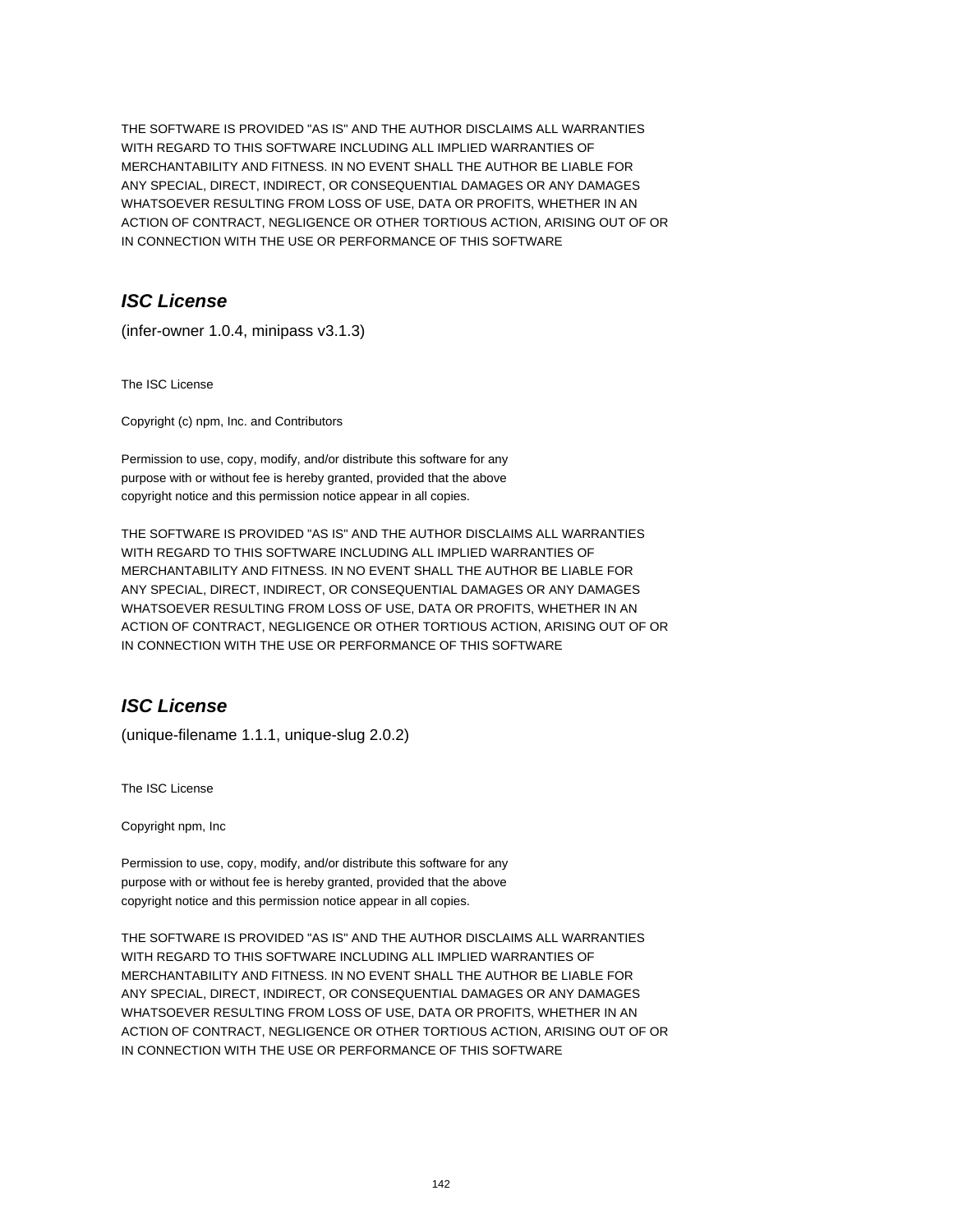# **ISC License**

(spawn-please 1.0.0)

The ISC License (ISC)

Copyright  $(c) \leq ($ 

Permission to use, copy, modify, and/or distribute this software for any purpose with or without fee is hereby granted, provided that the above copyright notice and this permission notice appear in all copies.

THE SOFTWARE IS PROVIDED "AS IS" AND THE AUTHOR DISCLAIMS ALL WARRANTIES WITH REGARD TO THIS SOFTWARE INCLUDING ALL IMPLIED WARRANTIES OF MERCHANTABILITY AND FITNESS. IN NO EVENT SHALL THE AUTHOR BE LIABLE FOR ANY SPECIAL, DIRECT, INDIRECT, OR CONSEQUENTIAL DAMAGES OR ANY DAMAGES WHATSOEVER RESULTING FROM LOSS OF USE, DATA OR PROFITS, WHETHER IN AN ACTION OF CONTRACT, NEGLIGENCE OR OTHER TORTIOUS ACTION, ARISING OUT OF OR IN CONNECTION WITH THE USE OR PERFORMANCE OF THIS SOFTWARE

# **ISC License**

(anymatch 2.0.0)

Upstream-Contact: https://github.com/es128/anymatch/issues Source: https://github.com/es128/anymatch

Files: \* Copyright: 2014, Elan Shanker License: ISC

Files: debian/\* Copyright: 2017, Aarti Kashyap License: ISC

License: ISC

.

Permission to use, copy, modify, and/or distribute this software for any purpose with or without fee is hereby granted, provided that the above copyright notice and this permission notice appear in all copies.

THE SOFTWARE IS PROVIDED "AS IS" AND THE AUTHOR DISCLAIMS ALL WARRANTIES WITH REGARD TO THIS SOFTWARE INCLUDING ALL IMPLIED WARRANTIES OF MERCHANTABILITY AND FITNESS. IN NO EVENT SHALL THE AUTHOR BE LIABLE FOR ANY SPECIAL, DIRECT, INDIRECT, OR CONSEQUENTIAL DAMAGES OR ANY DAMAGES WHATSOEVER RESULTING FROM LOSS OF USE, DATA OR PROFITS, WHETHER IN AN ACTION OF CONTRACT, NEGLIGENCE OR OTHER TORTIOUS ACTION, ARISING OUT OF OR IN CONNECTION WITH THE USE OR PERFORMANCE OF THIS SOFTWARE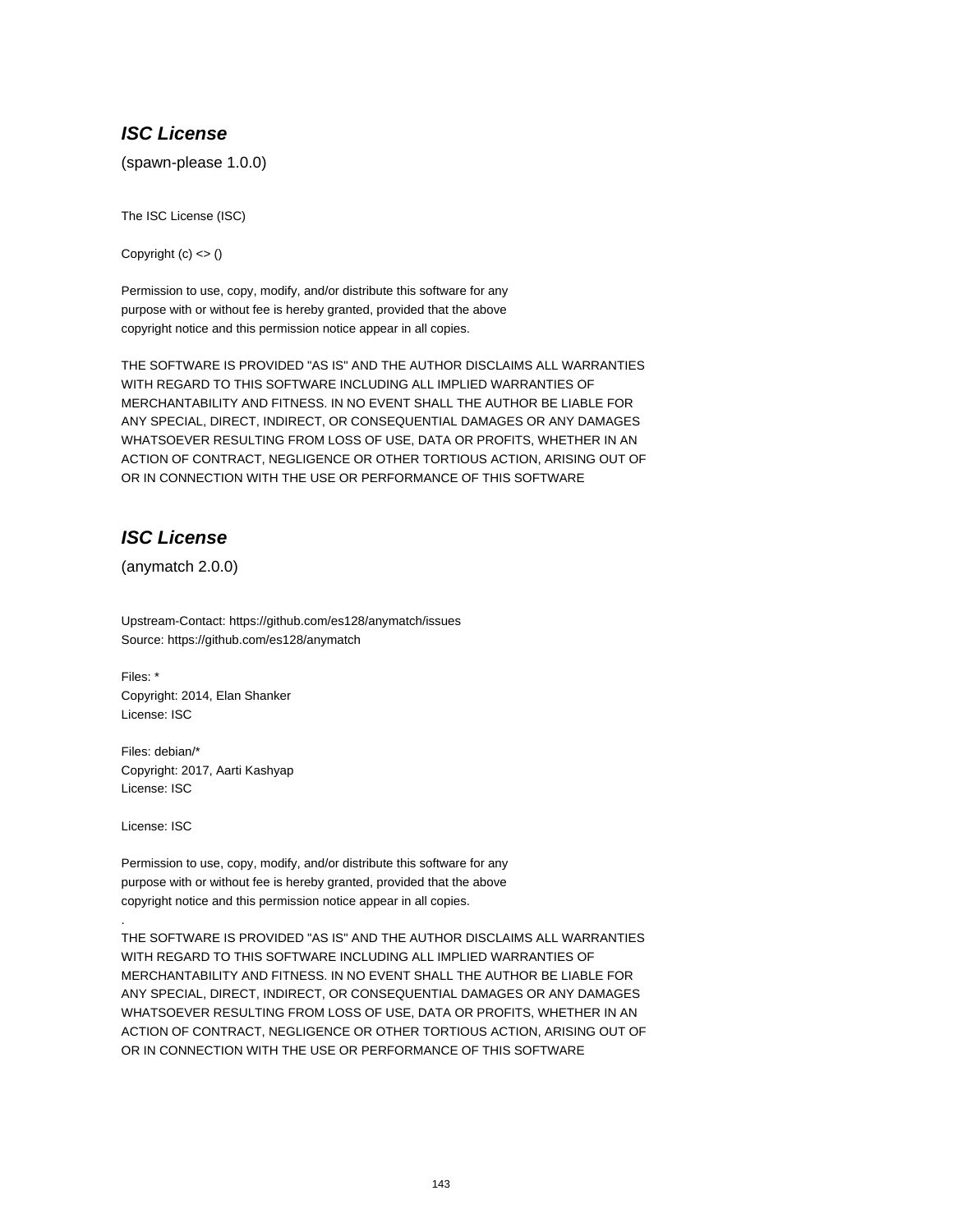### **ISC License**

(are-we-there-yet 1.1.5)

Upstream-Contact: https://github.com/iarna/are-we-there-yet/issues Source: https://github.com/iarna/are-we-there-yet

Files: \* Copyright: 2015 Rebecca Turner (https://re-becca.org) License: ISC

Files: debian/\* Copyright: 2017 Pirate Praveen License: ISC

License: ISC

.

Permission to use, copy, modify, and/or distribute this software for any purpose with or without fee is hereby granted, provided that the above copyright notice and this permission notice appear in all copies.

THE SOFTWARE IS PROVIDED "AS IS" AND THE AUTHOR DISCLAIMS ALL WARRANTIES WITH REGARD TO THIS SOFTWARE INCLUDING ALL IMPLIED WARRANTIES OF MERCHANTABILITY AND FITNESS. IN NO EVENT SHALL THE AUTHOR BE LIABLE FOR ANY SPECIAL, DIRECT, INDIRECT, OR CONSEQUENTIAL DAMAGES OR ANY DAMAGES WHATSOEVER RESULTING FROM LOSS OF USE, DATA OR PROFITS, WHETHER IN AN ACTION OF CONTRACT, NEGLIGENCE OR OTHER TORTIOUS ACTION, ARISING OUT OF OR IN CONNECTION WITH THE USE OR PERFORMANCE OF THIS SOFTWARE

# **ISC License**

(write-file-atomic 3.0.3)

Upstream-Contact: https://github.com/iarna/write-file-atomic/issues Source: https://github.com/iarna/write-file-atomic

Files: \* Copyright: 2015 Rebecca Turner (https://re-becca.org) License: ISC

Files: debian/\* Copyright: 2017 Aarti Kashyap 2020 Xavier Guimard License: ISC

License: ISC

Permission to use, copy, modify, and/or distribute this software for any purpose with or without fee is hereby granted, provided that the above copyright notice and this permission notice appear in all copies.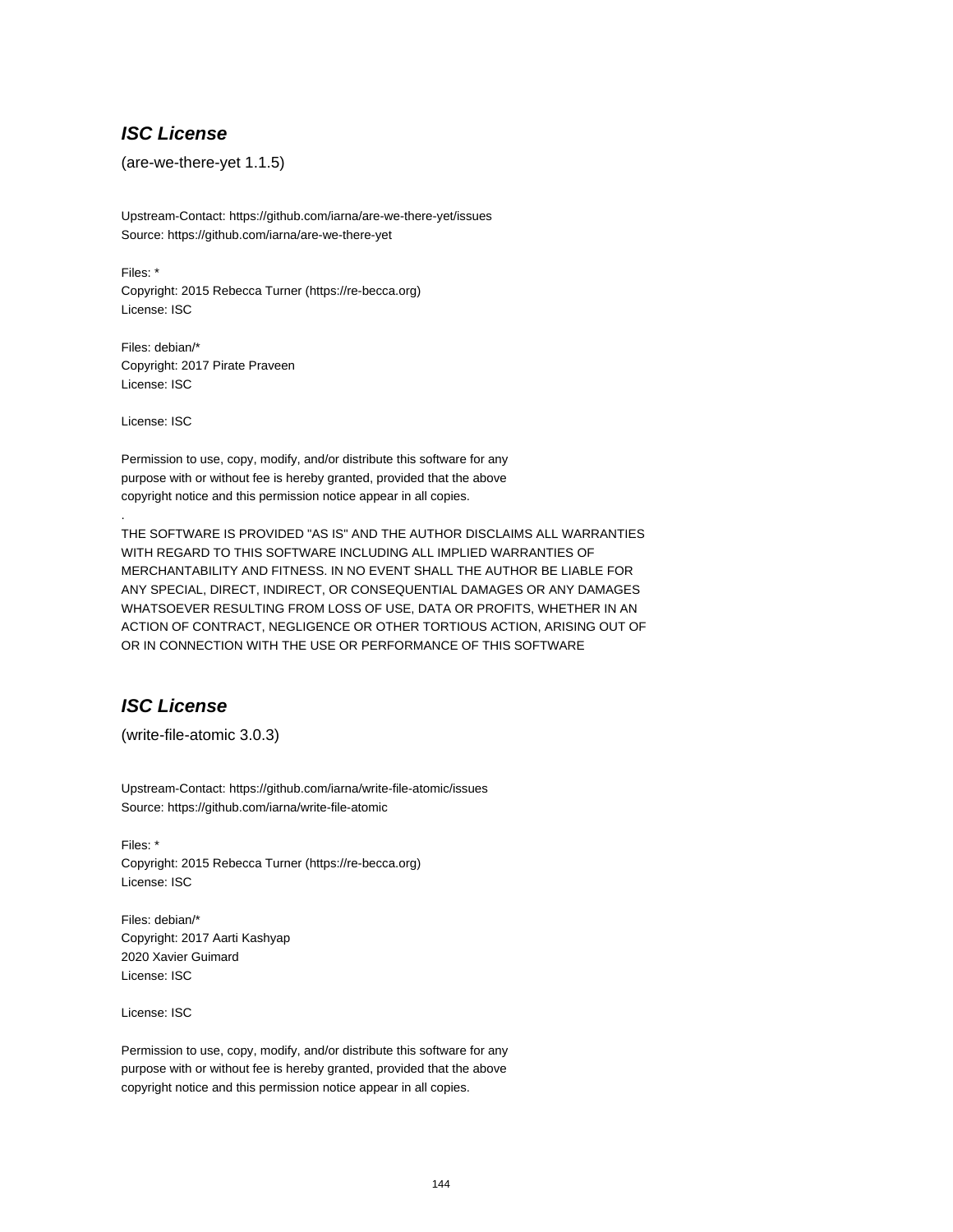THE SOFTWARE IS PROVIDED "AS IS" AND THE AUTHOR DISCLAIMS ALL WARRANTIES WITH REGARD TO THIS SOFTWARE INCLUDING ALL IMPLIED WARRANTIES OF MERCHANTABILITY AND FITNESS. IN NO EVENT SHALL THE AUTHOR BE LIABLE FOR ANY SPECIAL, DIRECT, INDIRECT, OR CONSEQUENTIAL DAMAGES OR ANY DAMAGES WHATSOEVER RESULTING FROM LOSS OF USE, DATA OR PROFITS, WHETHER IN AN ACTION OF CONTRACT, NEGLIGENCE OR OTHER TORTIOUS ACTION, ARISING OUT OF OR IN CONNECTION WITH THE USE OR PERFORMANCE OF THIS SOFTWARE

### **ISC License**

.

(inflight 1.0.6)

Upstream-Contact: https://github.com/isaacs/inflight/issues Source: https://github.com/isaacs/inflight

Files: \* Copyright: 2016 Isaac Z. Schlueter (http://blog.izs.me/) License: ISC

Files: debian/\* Copyright: 2016 Pirate Praveen License: ISC

License: ISC

.

Permission to use, copy, modify, and/or distribute this software for any purpose with or without fee is hereby granted, provided that the above copyright notice and this permission notice appear in all copies.

THE SOFTWARE IS PROVIDED "AS IS" AND THE AUTHOR DISCLAIMS ALL WARRANTIES WITH REGARD TO THIS SOFTWARE INCLUDING ALL IMPLIED WARRANTIES OF MERCHANTABILITY AND FITNESS. IN NO EVENT SHALL THE AUTHOR BE LIABLE FOR ANY SPECIAL, DIRECT, INDIRECT, OR CONSEQUENTIAL DAMAGES OR ANY DAMAGES WHATSOEVER RESULTING FROM LOSS OF USE, DATA OR PROFITS, WHETHER IN AN ACTION OF CONTRACT, NEGLIGENCE OR OTHER TORTIOUS ACTION, ARISING OUT OF OR IN CONNECTION WITH THE USE OR PERFORMANCE OF THIS SOFTWARE

# **ISC License**

(inherits v2.0.4)

Upstream-Contact: https://github.com/isaacs/inherits/issues

Files: \* Copyright: 2012-2014 Isaac Z. Schlueter License: ISC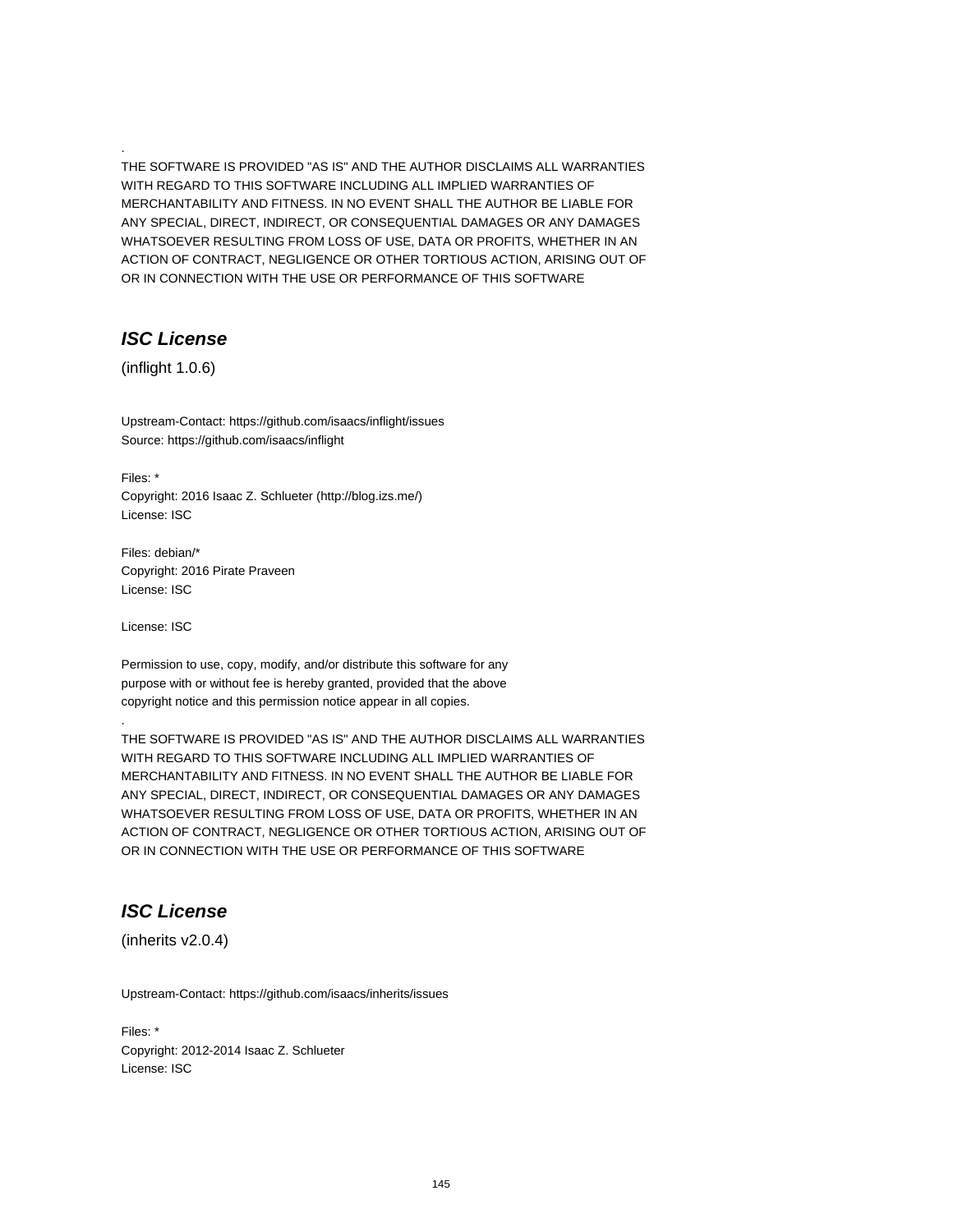Permission to use, copy, modify, and/or distribute this software for any purpose with or without fee is hereby granted, provided that the above copyright notice and this permission notice appear in all copies.

THE SOFTWARE IS PROVIDED "AS IS" AND THE AUTHOR DISCLAIMS ALL WARRANTIES WITH REGARD TO THIS SOFTWARE INCLUDING ALL IMPLIED WARRANTIES OF MERCHANTABILITY AND FITNESS. IN NO EVENT SHALL THE AUTHOR BE LIABLE FOR ANY SPECIAL, DIRECT, INDIRECT, OR CONSEQUENTIAL DAMAGES OR ANY DAMAGES WHATSOEVER RESULTING FROM LOSS OF USE, DATA OR PROFITS, WHETHER IN AN ACTION OF CONTRACT, NEGLIGENCE OR OTHER TORTIOUS ACTION, ARISING OUT OF OR IN CONNECTION WITH THE USE OR PERFORMANCE OF THIS SOFTWARE

### **ISC License**

.

(node-lru-cache 4.0.2)

Upstream-Contact: https://github.com/isaacs/node-lru-cache/issues Source: https://github.com/isaacs/node-lru-cache

Files: \* Copyright: 2009, 2010, 2011 Isaac Z. Schlueter and Contributors License: ISC

Files: debian/\* Copyright: 2012, Jérémy Lal License: ISC

License: ISC

.

Permission to use, copy, modify, and/or distribute this software for any purpose with or without fee is hereby granted, provided that the above copyright notice and this permission notice appear in all copies.

THE SOFTWARE IS PROVIDED "AS IS" AND THE AUTHOR DISCLAIMS ALL WARRANTIES WITH REGARD TO THIS SOFTWARE INCLUDING ALL IMPLIED WARRANTIES OF MERCHANTABILITY AND FITNESS. IN NO EVENT SHALL THE AUTHOR BE LIABLE FOR ANY SPECIAL, DIRECT, INDIRECT, OR CONSEQUENTIAL DAMAGES OR ANY DAMAGES WHATSOEVER RESULTING FROM LOSS OF USE, DATA OR PROFITS, WHETHER IN AN ACTION OF CONTRACT, NEGLIGENCE OR OTHER TORTIOUS ACTION, ARISING OUT OF OR IN CONNECTION WITH THE USE OR PERFORMANCE OF THIS SOFTWARE

## **ISC License**

(node-semver 7.3.2)

Upstream-Contact: https://github.com/isaacs/node-semver/issues Source: https://github.com/isaacs/node-semver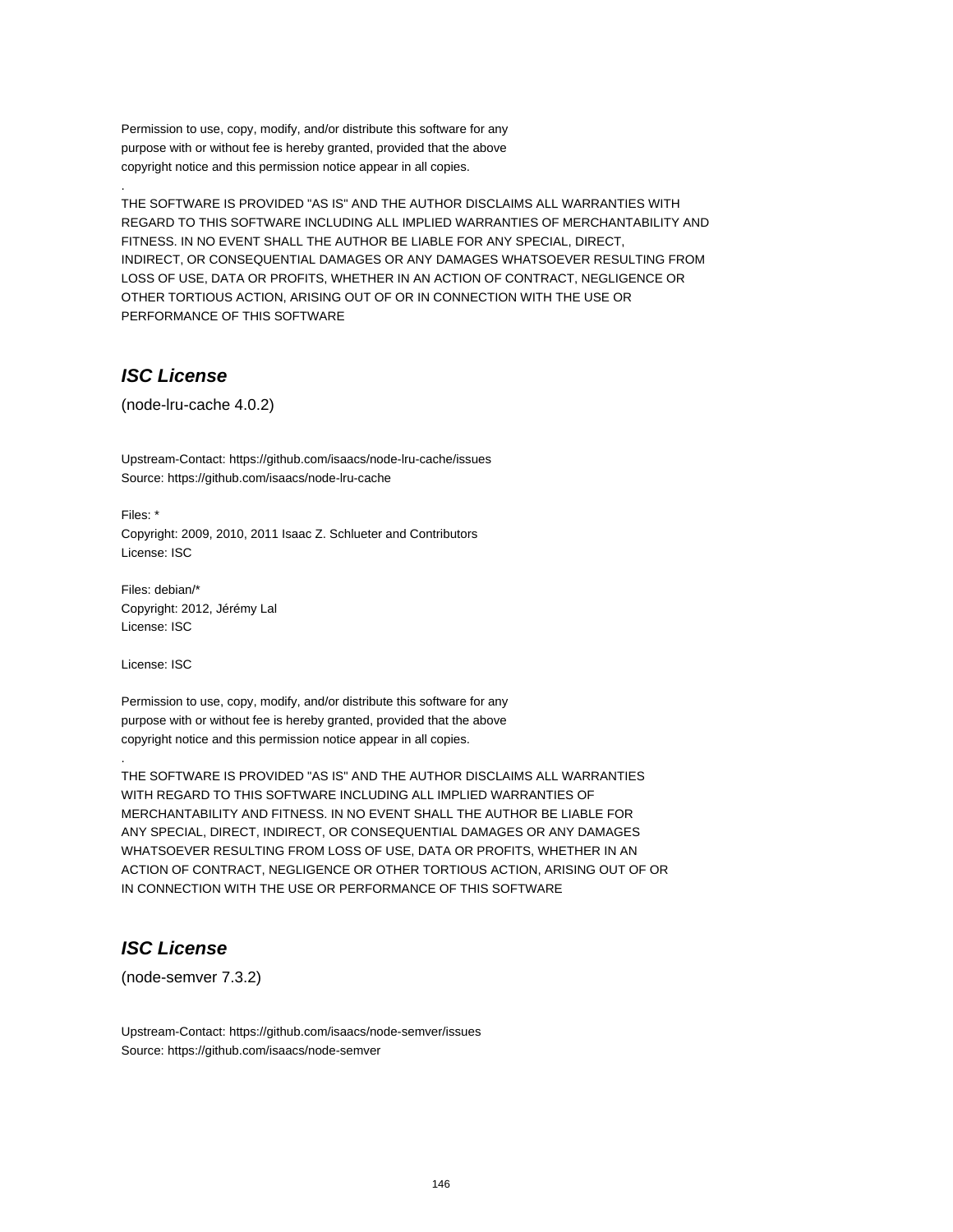Files: \* Copyright: 2009-2016 Isaac Z. Schlueter and Contributors License: ISC

Files: debian/\* Copyright: 2012, Jérémy Lal License: ISC

License: ISC

.

Permission to use, copy, modify, and/or distribute this software for any purpose with or without fee is hereby granted, provided that the above copyright notice and this permission notice appear in all copies.

THE SOFTWARE IS PROVIDED "AS IS" AND THE AUTHOR DISCLAIMS ALL WARRANTIES WITH REGARD TO THIS SOFTWARE INCLUDING ALL IMPLIED WARRANTIES OF MERCHANTABILITY AND FITNESS. IN NO EVENT SHALL THE AUTHOR BE LIABLE FOR ANY SPECIAL, DIRECT, INDIRECT, OR CONSEQUENTIAL DAMAGES OR ANY DAMAGES WHATSOEVER RESULTING FROM LOSS OF USE, DATA OR PROFITS, WHETHER IN AN ACTION OF CONTRACT, NEGLIGENCE OR OTHER TORTIOUS ACTION, ARISING OUT OF OR IN CONNECTION WITH THE USE OR PERFORMANCE OF THIS SOFTWARE

# **ISC License**

(setprototypeof 1.0.3)

Upstream-Contact: https://github.com/wesleytodd/setprototypeof/issues Source: https://github.com/wesleytodd/setprototypeof

Files: \* Copyright: 2015 Wes Todd License: ISC

Files: debian/\* Copyright: 2017 Kartik Kulkarni License: ISC

License: ISC

.

Permission to use, copy, modify, and/or distribute this software for any purpose with or without fee is hereby granted, provided that the above copyright notice and this permission notice appear in all copies.

THE SOFTWARE IS PROVIDED "AS IS" AND THE AUTHOR DISCLAIMS ALL WARRANTIES WITH REGARD TO THIS SOFTWARE INCLUDING ALL IMPLIED WARRANTIES OF MERCHANTABILITY AND FITNESS. IN NO EVENT SHALL THE AUTHOR BE LIABLE FOR ANY SPECIAL, DIRECT, INDIRECT, OR CONSEQUENTIAL DAMAGES OR ANY DAMAGES WHATSOEVER RESULTING FROM LOSS OF USE, DATA OR PROFITS, WHETHER IN AN ACTION OF CONTRACT, NEGLIGENCE OR OTHER TORTIOUS ACTION, ARISING OUT OF OR IN CONNECTION WITH THE USE OR PERFORMANCE OF THIS SOFTWARE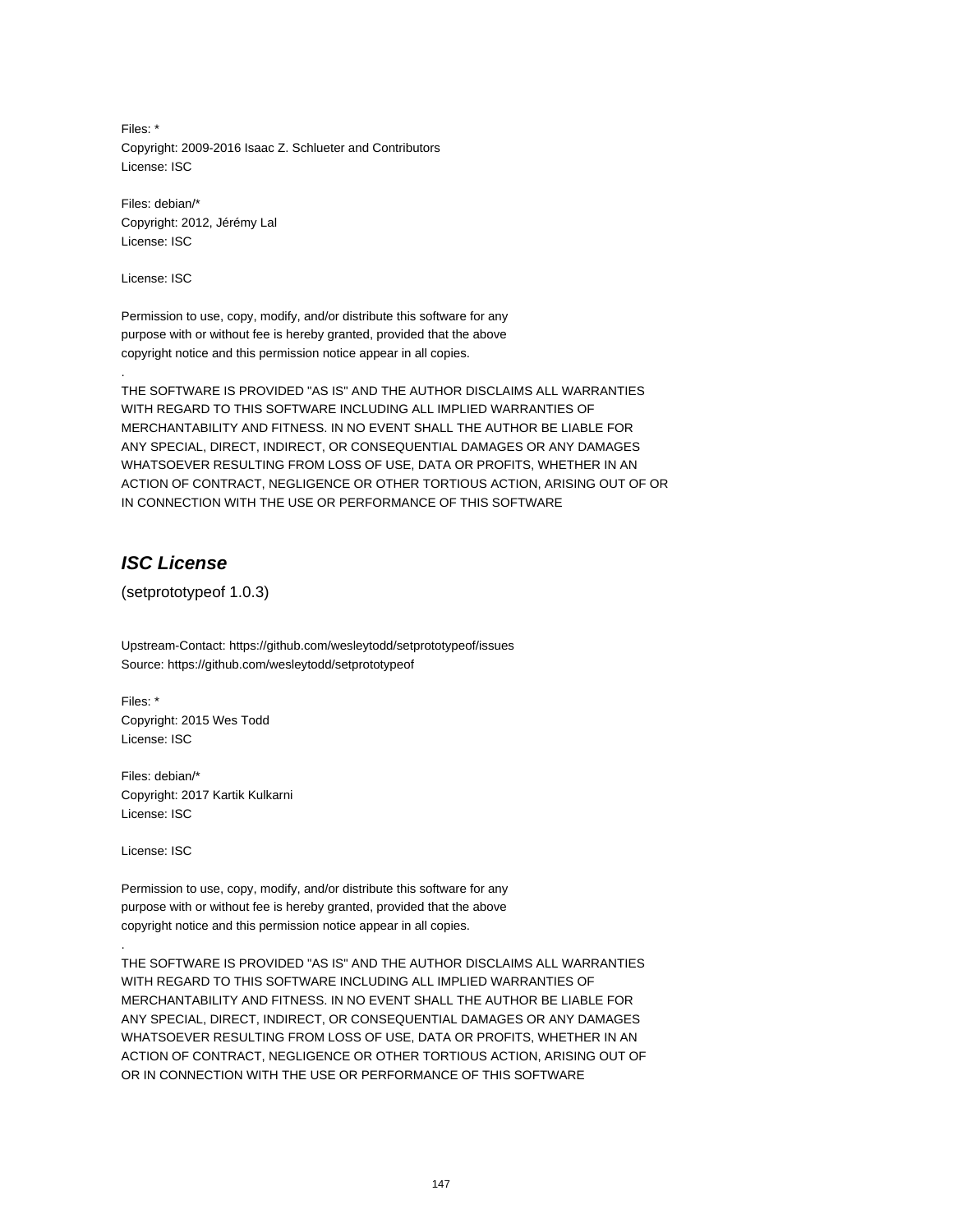### **ISC License**

(setprototypeof 1.1.0)

Upstream-Contact: https://github.com/wesleytodd/setprototypeof/issues Source: https://github.com/wesleytodd/setprototypeof

Files: \* Copyright: 2015-2018 Wes Todd License: ISC

Files: debian/\* Copyright: 2017 Kartik Kulkarni License: ISC

License: ISC

.

Permission to use, copy, modify, and/or distribute this software for any purpose with or without fee is hereby granted, provided that the above copyright notice and this permission notice appear in all copies.

THE SOFTWARE IS PROVIDED "AS IS" AND THE AUTHOR DISCLAIMS ALL WARRANTIES WITH REGARD TO THIS SOFTWARE INCLUDING ALL IMPLIED WARRANTIES OF MERCHANTABILITY AND FITNESS. IN NO EVENT SHALL THE AUTHOR BE LIABLE FOR ANY SPECIAL, DIRECT, INDIRECT, OR CONSEQUENTIAL DAMAGES OR ANY DAMAGES WHATSOEVER RESULTING FROM LOSS OF USE, DATA OR PROFITS, WHETHER IN AN ACTION OF CONTRACT, NEGLIGENCE OR OTHER TORTIOUS ACTION, ARISING OUT OF OR IN CONNECTION WITH THE USE OR PERFORMANCE OF THIS SOFTWARE

### **libxml2 License**

(timers-browserify 1.4.2)

libxml2 License

===============

Except where otherwise noted in the source code (e.g. the files hash.c, list.c and the trio files, which are covered by a similar licence but with different Copyright notices) all the files are:

Copyright (C) 1998-2003 Daniel Veillard. All Rights Reserved.

Permission is hereby granted, free of charge, to any person obtaining a copy of this software and associated documentation files (the "Software"), to deal in the Software without restriction, including without limitation the rights to use, copy, modify, merge, publish, distribute, sublicense, and/or sell copies of the Software, and to permit persons to whom the Software is furnished to do so, subject to the following conditions: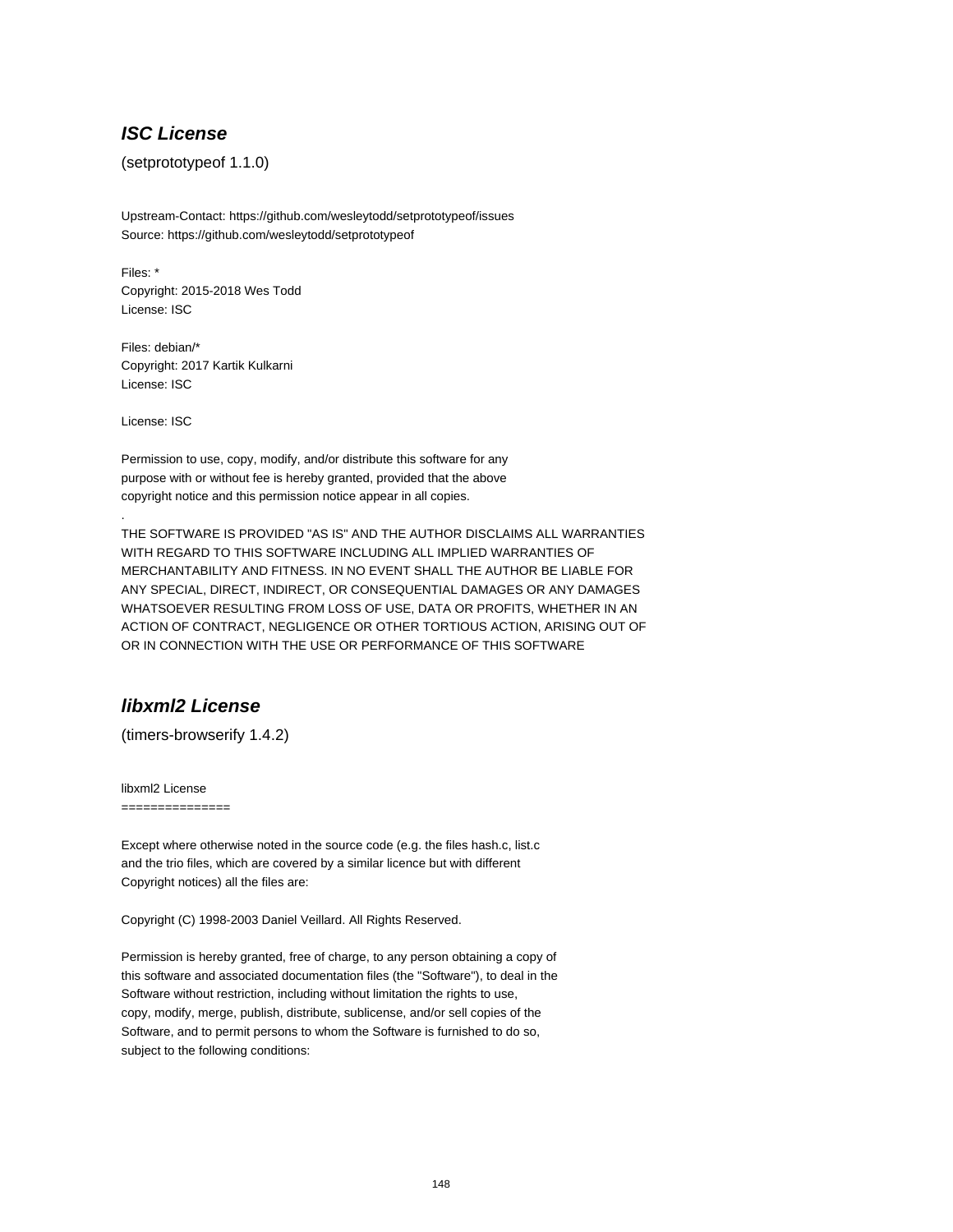The above copyright notice and this permission notice shall be included in all copies or substantial portions of the Software.

THE SOFTWARE IS PROVIDED "AS IS", WITHOUT WARRANTY OF ANY KIND, EXPRESS OR IMPLIED, INCLUDING BUT NOT LIMITED TO THE WARRANTIES OF MERCHANTABILITY, FITNESS FOR A PARTICULAR PURPOSE AND NONINFRINGEMENT. IN NO EVENT SHALL THE DANIEL VEILLARD BE LIABLE FOR ANY CLAIM, DAMAGES OR OTHER LIABILITY, WHETHER IN AN ACTION OF CONTRACT, TORT OR OTHERWISE, ARISING FROM, OUT OF OR IN CONNECTION WITH THE SOFTWARE OR THE USE OR OTHER DEALINGS IN THE SOFTWARE.

Except as contained in this notice, the name of Daniel Veillard shall not be used in advertising or otherwise to promote the sale, use or other dealings in this Software without prior written authorization from him.

## **MIT License**

(minizlib v2.1.2)

....

Copyright Isaac Z. Schlueter and Contributors Copyright Node.js contributors. All rights reserved. Copyright Joyent, Inc. and other Node contributors. All rights reserved.

Permission is hereby granted, free of charge, to any person obtaining a copy of this software and associated documentation files (the "Software"), to deal in the Software without restriction, including without limitation the rights to use, copy, modify, merge, publish, distribute, sublicense, and/or sell copies of the Software, and to permit persons to whom the Software is furnished to do so, subject to the following conditions:

The above copyright notice and this permission notice shall be included in all copies or substantial portions of the Software.

THE SOFTWARE IS PROVIDED "AS IS", WITHOUT WARRANTY OF ANY KIND, EXPRESS OR IMPLIED, INCLUDING BUT NOT LIMITED TO THE WARRANTIES OF MERCHANTABILITY, FITNESS FOR A PARTICULAR PURPOSE AND NONINFRINGEMENT. IN NO EVENT SHALL THE AUTHORS OR COPYRIGHT HOLDERS BE LIABLE FOR ANY CLAIM, DAMAGES OR OTHER LIABILITY, WHETHER IN AN ACTION OF CONTRACT, TORT OR OTHERWISE, ARISING FROM, OUT OF OR IN CONNECTION WITH THE SOFTWARE OR THE USE OR OTHER DEALINGS IN THE SOFTWARE

## **MIT License**

(nodejs/string\_decoder 1.0.3, nodejs/string\_decoder 1.1.1, readable-stream 3.6.0, readable-stream v2.3.7)

"""

Copyright Node.js contributors. All rights reserved.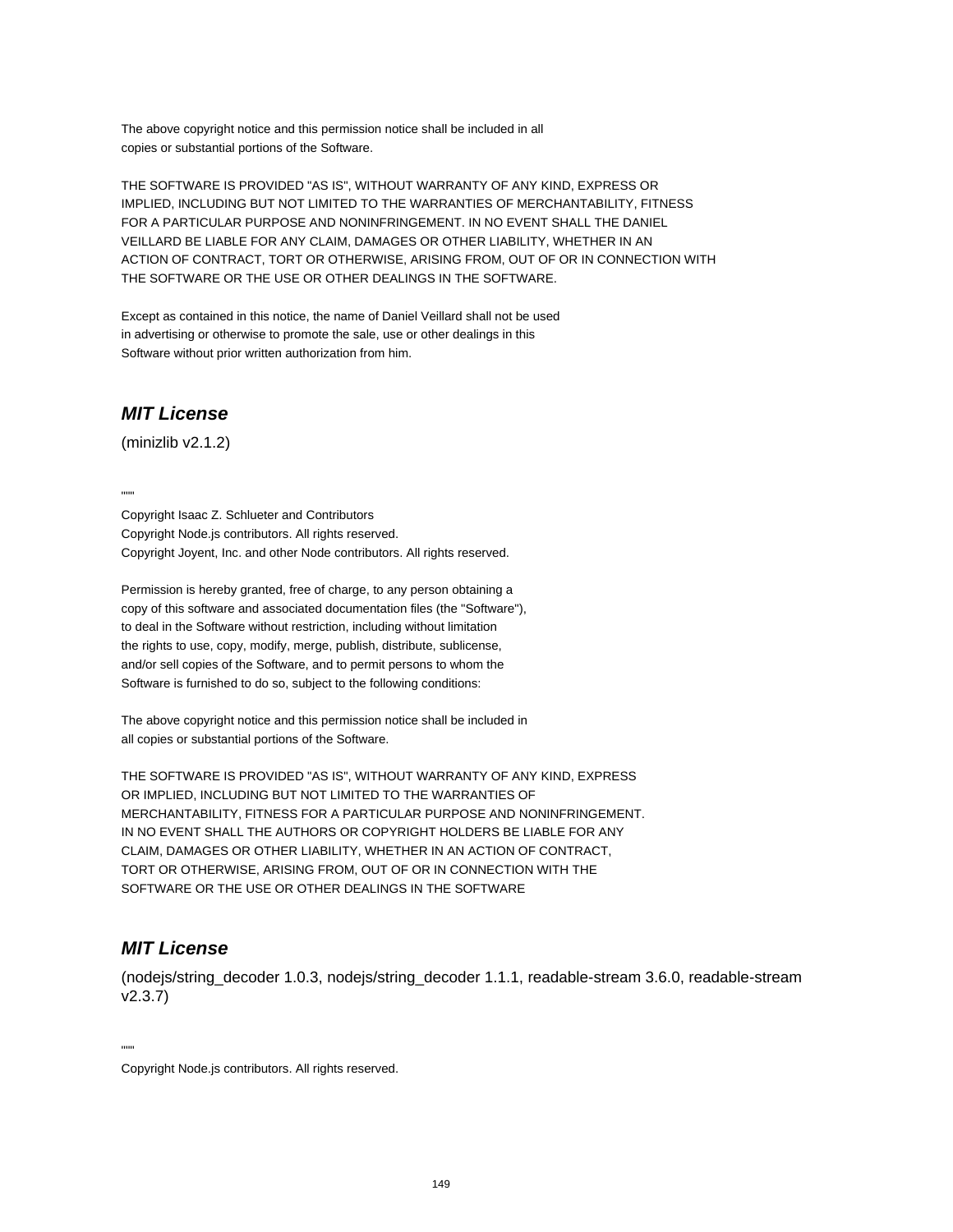Permission is hereby granted, free of charge, to any person obtaining a copy of this software and associated documentation files (the "Software"), to deal in the Software without restriction, including without limitation the rights to use, copy, modify, merge, publish, distribute, sublicense, and/or sell copies of the Software, and to permit persons to whom the Software is furnished to do so, subject to the following conditions:

The above copyright notice and this permission notice shall be included in all copies or substantial portions of the Software.

THE SOFTWARE IS PROVIDED "AS IS", WITHOUT WARRANTY OF ANY KIND, EXPRESS OR IMPLIED, INCLUDING BUT NOT LIMITED TO THE WARRANTIES OF MERCHANTABILITY, FITNESS FOR A PARTICULAR PURPOSE AND NONINFRINGEMENT. IN NO EVENT SHALL THE AUTHORS OR COPYRIGHT HOLDERS BE LIABLE FOR ANY CLAIM, DAMAGES OR OTHER LIABILITY, WHETHER IN AN ACTION OF CONTRACT, TORT OR OTHERWISE, ARISING FROM, OUT OF OR IN CONNECTION WITH THE SOFTWARE OR THE USE OR OTHER DEALINGS IN THE SOFTWARE

# **MIT License**

(process-nextick-args 1.0.7, process-nextick-args v2.0.1)

# Copyright (c) 2015 Calvin Metcalf

Permission is hereby granted, free of charge, to any person obtaining a copy of this software and associated documentation files (the "Software"), to deal in the Software without restriction, including without limitation the rights to use, copy, modify, merge, publish, distribute, sublicense, and/or sell copies of the Software, and to permit persons to whom the Software is furnished to do so, subject to the following conditions:

The above copyright notice and this permission notice shall be included in all copies or substantial portions of the Software.

\*\*THE SOFTWARE IS PROVIDED "AS IS", WITHOUT WARRANTY OF ANY KIND, EXPRESS OR IMPLIED, INCLUDING BUT NOT LIMITED TO THE WARRANTIES OF MERCHANTABILITY, FITNESS FOR A PARTICULAR PURPOSE AND NONINFRINGEMENT. IN NO EVENT SHALL THE AUTHORS OR COPYRIGHT HOLDERS BE LIABLE FOR ANY CLAIM, DAMAGES OR OTHER LIABILITY, WHETHER IN AN ACTION OF CONTRACT, TORT OR OTHERWISE, ARISING FROM, OUT OF OR IN CONNECTION WITH THE SOFTWARE OR THE USE OR OTHER DEALINGS IN THE **SOFTWARE** 

### **MIT License**

(through2 2.0.5)

# The MIT License (MIT)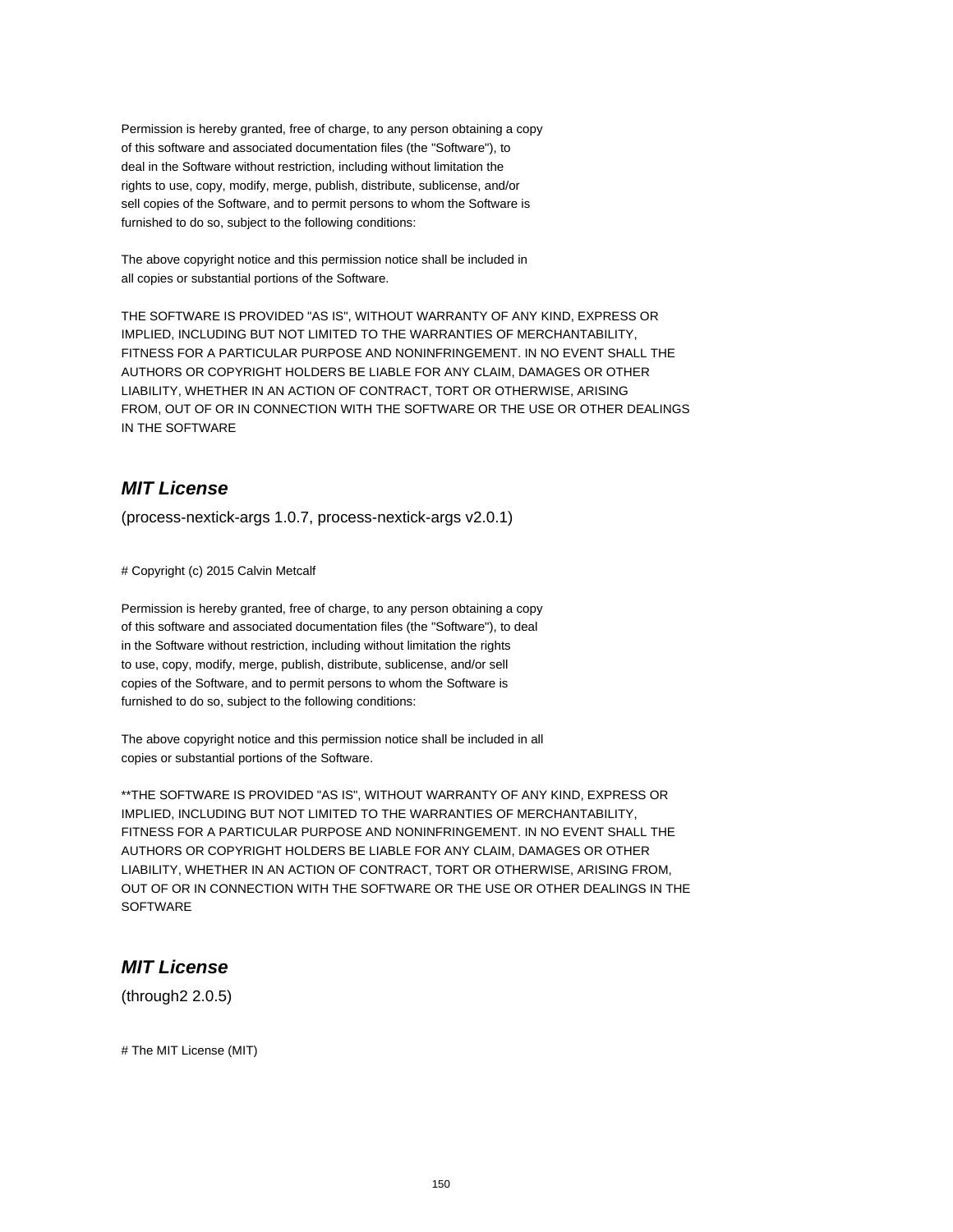\*\*Copyright (c) Rod Vagg (the "Original Author") and additional contributors\*\*

Permission is hereby granted, free of charge, to any person obtaining a copy of this software and associated documentation files (the "Software"), to deal in the Software without restriction, including without limitation the rights to use, copy, modify, merge, publish, distribute, sublicense, and/or sell copies of the Software, and to permit persons to whom the Software is furnished to do so, subject to the following conditions:

The above copyright notice and this permission notice shall be included in all copies or substantial portions of the Software.

THE SOFTWARE IS PROVIDED "AS IS", WITHOUT WARRANTY OF ANY KIND, EXPRESS OR IMPLIED, INCLUDING BUT NOT LIMITED TO THE WARRANTIES OF MERCHANTABILITY, FITNESS FOR A PARTICULAR PURPOSE AND NONINFRINGEMENT. IN NO EVENT SHALL THE AUTHORS OR COPYRIGHT HOLDERS BE LIABLE FOR ANY CLAIM, DAMAGES OR OTHER LIABILITY, WHETHER IN AN ACTION OF CONTRACT, TORT OR OTHERWISE, ARISING FROM, OUT OF OR IN CONNECTION WITH THE SOFTWARE OR THE USE OR OTHER DEALINGS IN THE SOFTWARE

#### **MIT License**

(w3c-hr-time 1.0.2)

# The MIT License (MIT)

Copyright (c) 2017 Tiancheng "Timothy" Gu and other contributors

Permission is hereby granted, free of charge, to any person obtaining a copy of this software and associated documentation files (the "Software"), to deal in the Software without restriction, including without limitation the rights to use, copy, modify, merge, publish, distribute, sublicense, and/or sell copies of the Software, and to permit persons to whom the Software is furnished to do so, subject to the following conditions:

The above copyright notice and this permission notice shall be included in all copies or substantial portions of the Software.

THE SOFTWARE IS PROVIDED "AS IS", WITHOUT WARRANTY OF ANY KIND, EXPRESS OR IMPLIED, INCLUDING BUT NOT LIMITED TO THE WARRANTIES OF MERCHANTABILITY, FITNESS FOR A PARTICULAR PURPOSE AND NONINFRINGEMENT. IN NO EVENT SHALL THE AUTHORS OR COPYRIGHT HOLDERS BE LIABLE FOR ANY CLAIM, DAMAGES OR OTHER LIABILITY, WHETHER IN AN ACTION OF CONTRACT, TORT OR OTHERWISE, ARISING FROM, OUT OF OR IN CONNECTION WITH THE SOFTWARE OR THE USE OR OTHER DEALINGS IN THE **SOFTWARE** 

### **MIT License**

(from2 2.3.0)

## The MIT License (MIT) ##

Copyright (c) 2014 Hugh Kennedy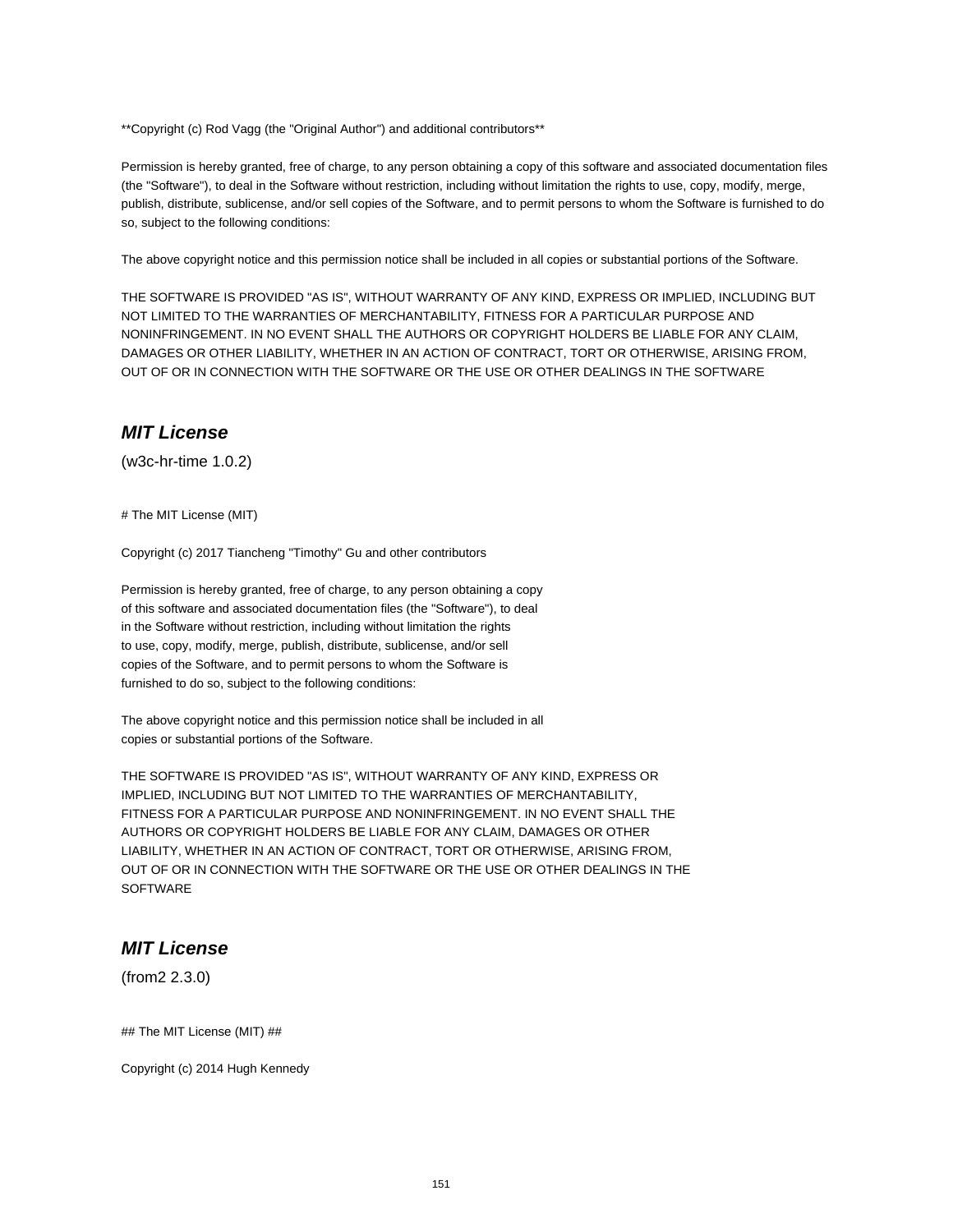Permission is hereby granted, free of charge, to any person obtaining a copy of this software and associated documentation files (the "Software"), to deal in the Software without restriction, including without limitation the rights to use, copy, modify, merge, publish, distribute, sublicense, and/or sell copies of the Software, and to permit persons to whom the Software is furnished to do so, subject to the following conditions:

The above copyright notice and this permission notice shall be included in all copies or substantial portions of the Software.

THE SOFTWARE IS PROVIDED "AS IS", WITHOUT WARRANTY OF ANY KIND, EXPRESS OR IMPLIED, INCLUDING BUT NOT LIMITED TO THE WARRANTIES OF MERCHANTABILITY, FITNESS FOR A PARTICULAR PURPOSE AND NONINFRINGEMENT. IN NO EVENT SHALL THE AUTHORS OR COPYRIGHT HOLDERS BE LIABLE FOR ANY CLAIM, DAMAGES OR OTHER LIABILITY, WHETHER IN AN ACTION OF CONTRACT, TORT OR OTHERWISE, ARISING FROM, OUT OF OR IN CONNECTION WITH THE SOFTWARE OR THE USE OR OTHER DEALINGS IN THE SOFTWARE

# **MIT License**

(fast-levenshtein 2.0.6)

(MIT License)

Copyright (c) 2013 [Ramesh Nair](http://www.hiddentao.com/)

Permission is hereby granted, free of charge, to any person obtaining a copy of this software and associated documentation files (the "Software"), to deal in the Software without restriction, including without limitation the rights to use, copy, modify, merge, publish, distribute, sublicense, and/or sell copies of the Software, and to permit persons to whom the Software is furnished to do so, subject to the following conditions:

The above copyright notice and this permission notice shall be included in all copies or substantial portions of the Software.

THE SOFTWARE IS PROVIDED "AS IS", WITHOUT WARRANTY OF ANY KIND, EXPRESS OR IMPLIED, INCLUDING BUT NOT LIMITED TO THE WARRANTIES OF MERCHANTABILITY, FITNESS FOR A PARTICULAR PURPOSE AND NONINFRINGEMENT. IN NO EVENT SHALL THE AUTHORS OR COPYRIGHT HOLDERS BE LIABLE FOR ANY CLAIM, DAMAGES OR OTHER LIABILITY, WHETHER IN AN ACTION OF CONTRACT, TORT OR OTHERWISE, ARISING FROM, OUT OF OR IN CONNECTION WITH THE SOFTWARE OR THE USE OR OTHER DEALINGS IN THE SOFTWARE

## **MIT License**

(component-emitter 1.2.1, component-emitter 1.3.0)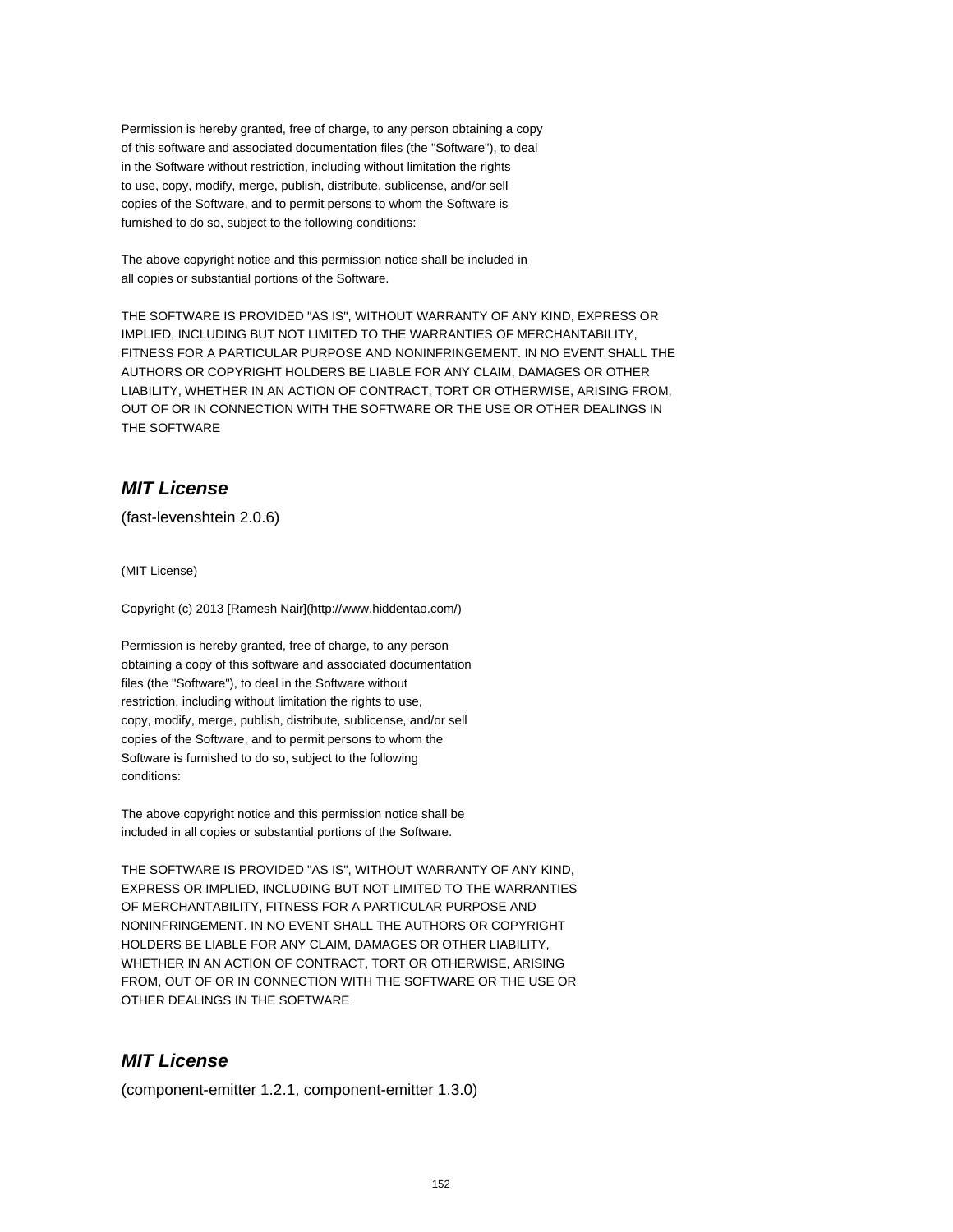(The MIT License)

Copyright (c) 2014 Component contributors

Permission is hereby granted, free of charge, to any person obtaining a copy of this software and associated documentation files (the "Software"), to deal in the Software without restriction, including without limitation the rights to use, copy, modify, merge, publish, distribute, sublicense, and/or sell copies of the Software, and to permit persons to whom the Software is furnished to do so, subject to the following conditions:

The above copyright notice and this permission notice shall be included in all copies or substantial portions of the Software. THE SOFTWARE IS PROVIDED "AS IS", WITHOUT WARRANTY OF ANY KIND, EXPRESS OR IMPLIED, INCLUDING BUT NOT LIMITED TO THE WARRANTIES OF MERCHANTABILITY, FITNESS FOR A PARTICULAR PURPOSE AND NONINFRINGEMENT. IN NO EVENT SHALL THE AUTHORS OR COPYRIGHT HOLDERS BE LIABLE FOR ANY CLAIM, DAMAGES OR OTHER LIABILITY, WHETHER IN AN ACTION OF CONTRACT, TORT OR OTHERWISE, ARISING FROM, OUT OF OR IN CONNECTION WITH THE SOFTWARE OR THE USE OR OTHER DEALINGS IN THE SOFTWARE

#### **MIT License**

(expressjs/express 4.17.1)

(The MIT License)

Copyright (c) 2009-2014 TJ Holowaychuk Copyright (c) 2013-2014 Roman Shtylman Copyright (c) 2014-2015 Douglas Christopher Wilson

Permission is hereby granted, free of charge, to any person obtaining a copy of this software and associated documentation files (the 'Software'), to deal in the Software without restriction, including without limitation the rights to use, copy, modify, merge, publish, distribute, sublicense, and/or sell copies of the Software, and to permit persons to whom the Software is furnished to do so, subject to the following conditions:

The above copyright notice and this permission notice shall be included in all copies or substantial portions of the Software.

THE SOFTWARE IS PROVIDED 'AS IS', WITHOUT WARRANTY OF ANY KIND, EXPRESS OR IMPLIED, INCLUDING BUT NOT LIMITED TO THE WARRANTIES OF MERCHANTABILITY, FITNESS FOR A PARTICULAR PURPOSE AND NONINFRINGEMENT. IN NO EVENT SHALL THE AUTHORS OR COPYRIGHT HOLDERS BE LIABLE FOR ANY CLAIM, DAMAGES OR OTHER LIABILITY, WHETHER IN AN ACTION OF CONTRACT,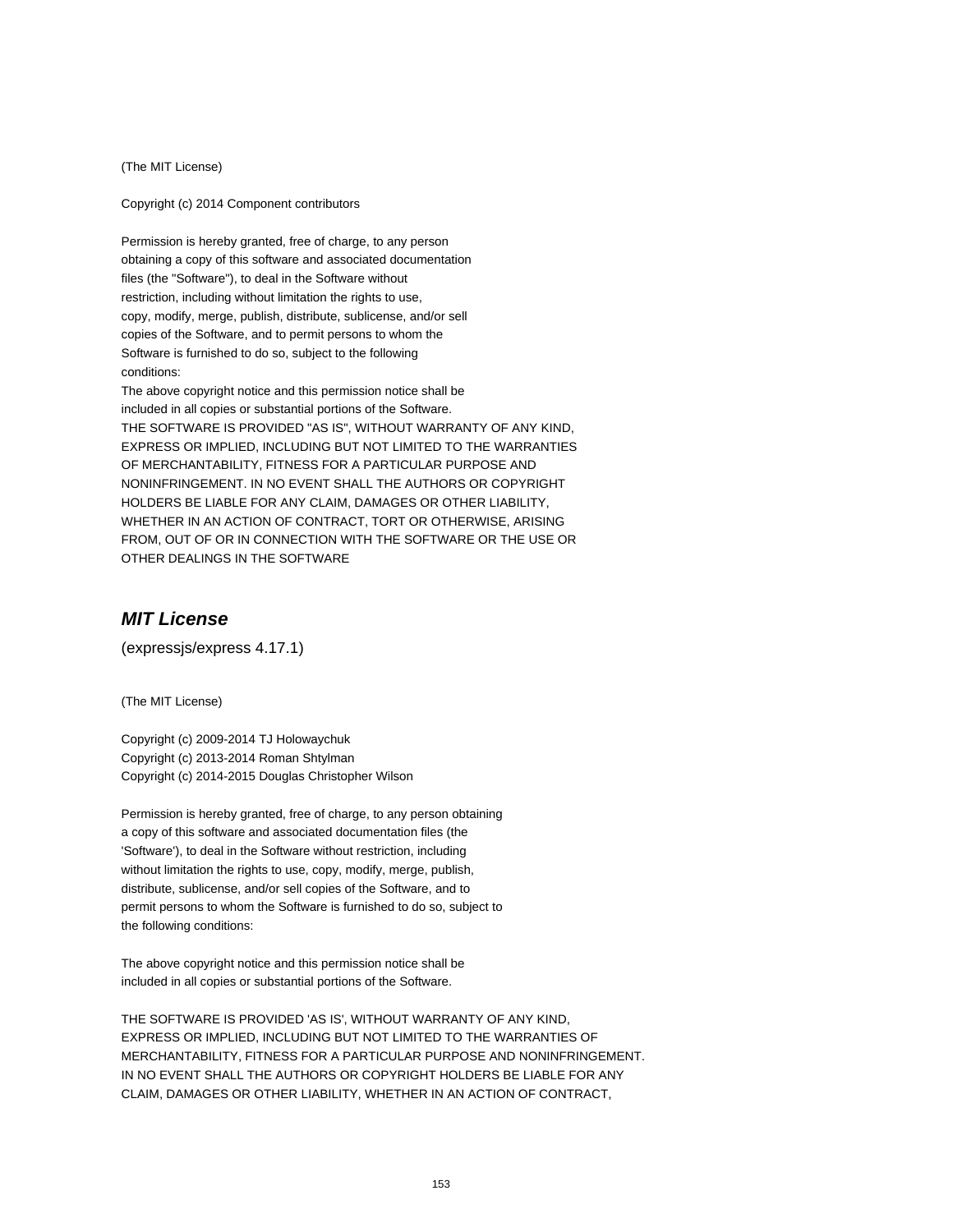TORT OR OTHERWISE, ARISING FROM, OUT OF OR IN CONNECTION WITH THE SOFTWARE OR THE USE OR OTHER DEALINGS IN THE SOFTWARE

## **MIT License**

(serve-static 1.13.2, serve-static v1.14.1)

(The MIT License)

Copyright (c) 2010 Sencha Inc. Copyright (c) 2011 LearnBoost Copyright (c) 2011 TJ Holowaychuk Copyright (c) 2014-2016 Douglas Christopher Wilson

Permission is hereby granted, free of charge, to any person obtaining a copy of this software and associated documentation files (the 'Software'), to deal in the Software without restriction, including without limitation the rights to use, copy, modify, merge, publish, distribute, sublicense, and/or sell copies of the Software, and to permit persons to whom the Software is furnished to do so, subject to the following conditions:

The above copyright notice and this permission notice shall be included in all copies or substantial portions of the Software.

THE SOFTWARE IS PROVIDED 'AS IS', WITHOUT WARRANTY OF ANY KIND, EXPRESS OR IMPLIED, INCLUDING BUT NOT LIMITED TO THE WARRANTIES OF MERCHANTABILITY, FITNESS FOR A PARTICULAR PURPOSE AND NONINFRINGEMENT. IN NO EVENT SHALL THE AUTHORS OR COPYRIGHT HOLDERS BE LIABLE FOR ANY CLAIM, DAMAGES OR OTHER LIABILITY, WHETHER IN AN ACTION OF CONTRACT, TORT OR OTHERWISE, ARISING FROM, OUT OF OR IN CONNECTION WITH THE SOFTWARE OR THE USE OR OTHER DEALINGS IN THE SOFTWARE

### **MIT License**

(Commander.js 2.11.0, Commander.js 2.19.0, Commander.js 2.8.1, Commander.js v2.20.3)

(The MIT License)

Copyright (c) 2011 TJ Holowaychuk

Permission is hereby granted, free of charge, to any person obtaining a copy of this software and associated documentation files (the 'Software'), to deal in the Software without restriction, including without limitation the rights to use, copy, modify, merge, publish, distribute, sublicense, and/or sell copies of the Software, and to permit persons to whom the Software is furnished to do so, subject to the following conditions: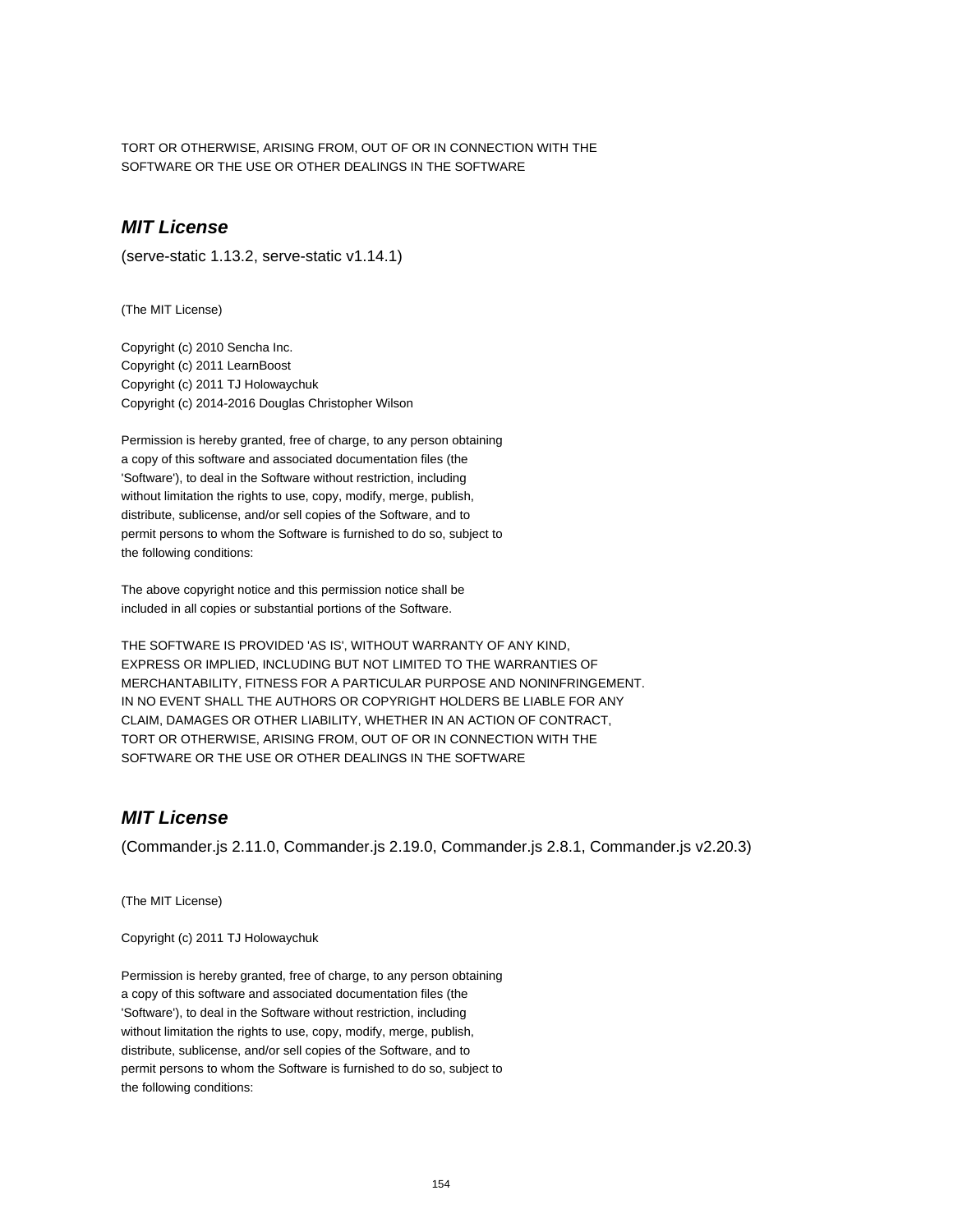The above copyright notice and this permission notice shall be included in all copies or substantial portions of the Software.

THE SOFTWARE IS PROVIDED 'AS IS', WITHOUT WARRANTY OF ANY KIND, EXPRESS OR IMPLIED, INCLUDING BUT NOT LIMITED TO THE WARRANTIES OF MERCHANTABILITY, FITNESS FOR A PARTICULAR PURPOSE AND NONINFRINGEMENT. IN NO EVENT SHALL THE AUTHORS OR COPYRIGHT HOLDERS BE LIABLE FOR ANY CLAIM, DAMAGES OR OTHER LIABILITY, WHETHER IN AN ACTION OF CONTRACT, TORT OR OTHERWISE, ARISING FROM, OUT OF OR IN CONNECTION WITH THE SOFTWARE OR THE USE OR OTHER DEALINGS IN THE SOFTWARE

### **MIT License**

(js-yaml 3.13.1, JS-YAML. Native JS port of PyYAML. 3.13.1, JS-YAML. Native JS port of PyYAML. 3.14.0)

(The MIT License)

Copyright (C) 2011-2015 by Vitaly Puzrin

Permission is hereby granted, free of charge, to any person obtaining a copy of this software and associated documentation files (the "Software"), to deal in the Software without restriction, including without limitation the rights to use, copy, modify, merge, publish, distribute, sublicense, and/or sell copies of the Software, and to permit persons to whom the Software is furnished to do so, subject to the following conditions:

The above copyright notice and this permission notice shall be included in all copies or substantial portions of the Software.

THE SOFTWARE IS PROVIDED "AS IS", WITHOUT WARRANTY OF ANY KIND, EXPRESS OR IMPLIED, INCLUDING BUT NOT LIMITED TO THE WARRANTIES OF MERCHANTABILITY, FITNESS FOR A PARTICULAR PURPOSE AND NONINFRINGEMENT. IN NO EVENT SHALL THE AUTHORS OR COPYRIGHT HOLDERS BE LIABLE FOR ANY CLAIM, DAMAGES OR OTHER LIABILITY, WHETHER IN AN ACTION OF CONTRACT, TORT OR OTHERWISE, ARISING FROM, OUT OF OR IN CONNECTION WITH THE SOFTWARE OR THE USE OR OTHER DEALINGS IN THE SOFTWARE

## **MIT License**

(sliced 1.0.1)

(The MIT License)

Copyright (c) 2012 [Aaron Heckmann](aaron.heckmann+github@gmail.com)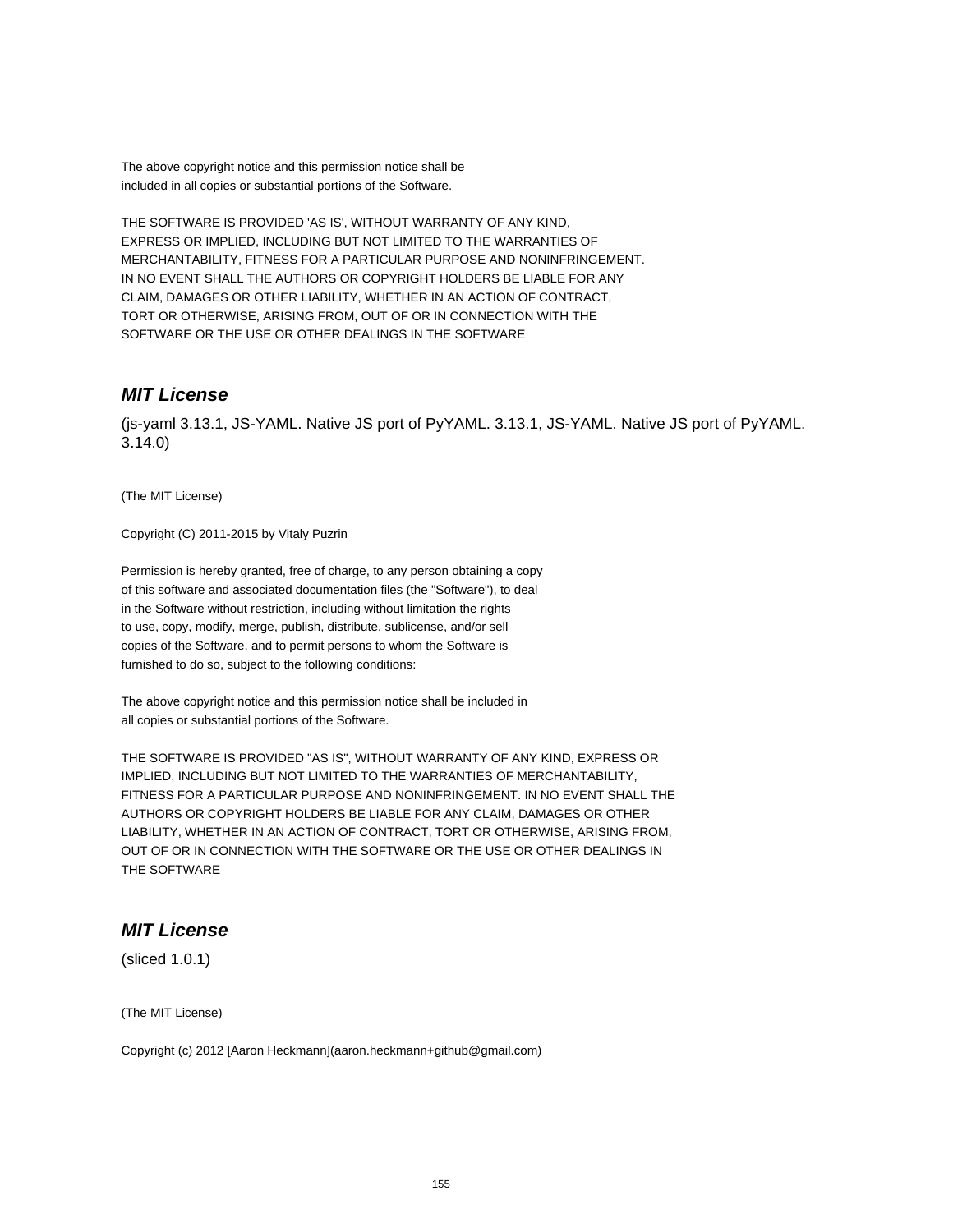Permission is hereby granted, free of charge, to any person obtaining a copy of this software and associated documentation files (the 'Software'), to deal in the Software without restriction, including without limitation the rights to use, copy, modify, merge, publish, distribute, sublicense, and/or sell copies of the Software, and to permit persons to whom the Software is furnished to do so, subject to the following conditions:

The above copyright notice and this permission notice shall be included in all copies or substantial portions of the Software.

THE SOFTWARE IS PROVIDED 'AS IS', WITHOUT WARRANTY OF ANY KIND, EXPRESS OR IMPLIED, INCLUDING BUT NOT LIMITED TO THE WARRANTIES OF MERCHANTABILITY, FITNESS FOR A PARTICULAR PURPOSE AND NONINFRINGEMENT. IN NO EVENT SHALL THE AUTHORS OR COPYRIGHT HOLDERS BE LIABLE FOR ANY CLAIM, DAMAGES OR OTHER LIABILITY, WHETHER IN AN ACTION OF CONTRACT, TORT OR OTHERWISE, ARISING FROM, OUT OF OR IN CONNECTION WITH THE SOFTWARE OR THE USE OR OTHER DEALINGS IN THE SOFTWARE

## **MIT License**

(cookie-signature 1.0.6, node-cookie-signature 1.0.6)

(The MIT License)

Copyright (c) 2012 LearnBoost <tj@learnboost.com>

Permission is hereby granted, free of charge, to any person obtaining a copy of this software and associated documentation files (the 'Software'), to deal in the Software without restriction, including without limitation the rights to use, copy, modify, merge, publish, distribute, sublicense, and/or sell copies of the Software, and to permit persons to whom the Software is furnished to do so, subject to the following conditions:

The above copyright notice and this permission notice shall be included in all copies or substantial portions of the Software.

THE SOFTWARE IS PROVIDED 'AS IS', WITHOUT WARRANTY OF ANY KIND, EXPRESS OR IMPLIED, INCLUDING BUT NOT LIMITED TO THE WARRANTIES OF MERCHANTABILITY, FITNESS FOR A PARTICULAR PURPOSE AND NONINFRINGEMENT. IN NO EVENT SHALL THE AUTHORS OR COPYRIGHT HOLDERS BE LIABLE FOR ANY CLAIM, DAMAGES OR OTHER LIABILITY, WHETHER IN AN ACTION OF CONTRACT, TORT OR OTHERWISE, ARISING FROM, OUT OF OR IN CONNECTION WITH THE SOFTWARE OR THE USE OR OTHER DEALINGS IN THE SOFTWARE

## **MIT License**

(node-gyp v7.1.2)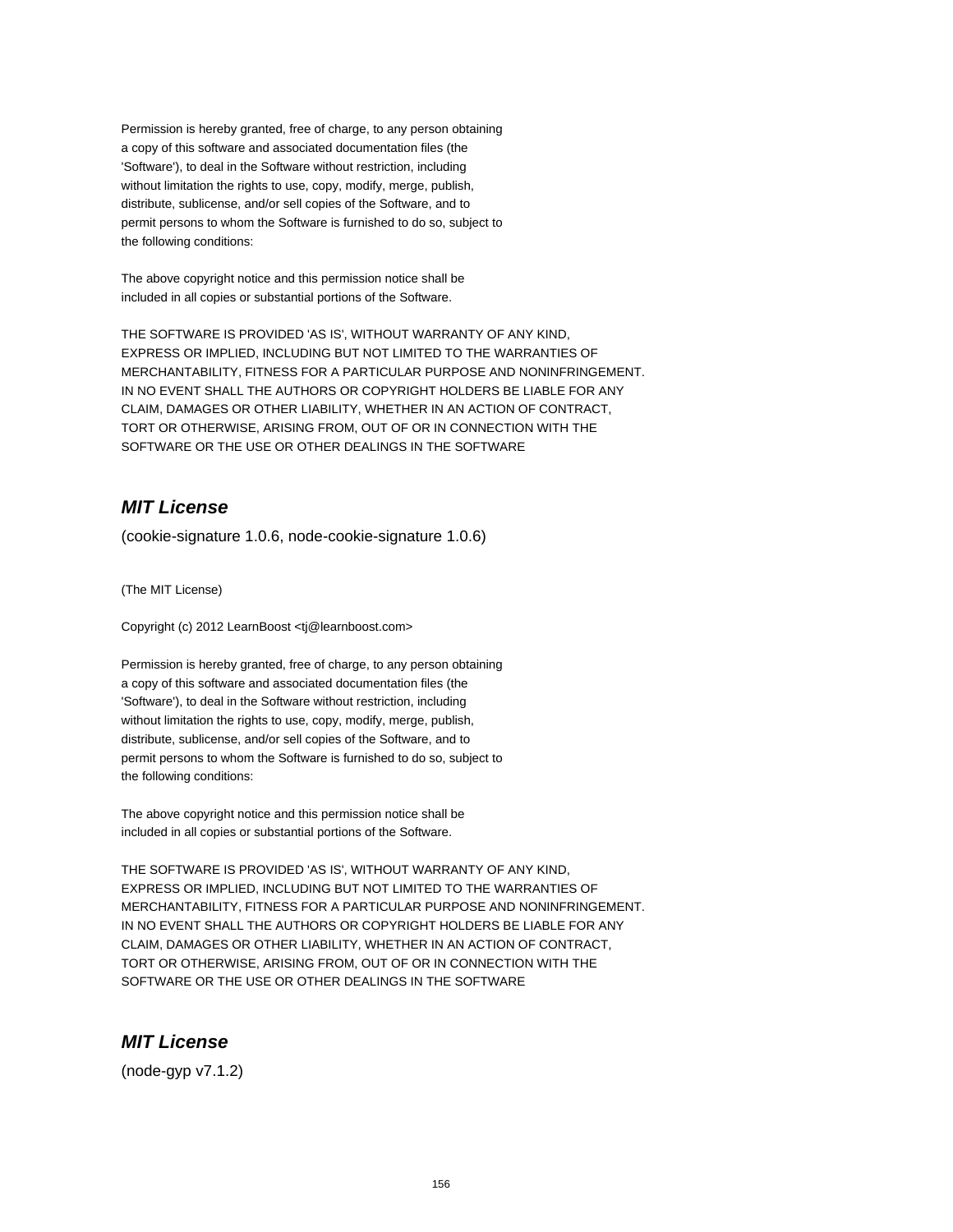(The MIT License)

Copyright (c) 2012 Nathan Rajlich

Permission is hereby granted, free of charge, to any person obtaining a copy of this software and associated documentation files (the "Software"), to deal in the Software without restriction, including without limitation the rights to use, copy, modify, merge, publish, distribute, sublicense, and/or sell copies of the Software, and to permit persons to whom the Software is furnished to do so, subject to the following conditions:

The above copyright notice and this permission notice shall be included in all copies or substantial portions of the Software.

THE SOFTWARE IS PROVIDED "AS IS", WITHOUT WARRANTY OF ANY KIND, EXPRESS OR IMPLIED, INCLUDING BUT NOT LIMITED TO THE WARRANTIES OF MERCHANTABILITY, FITNESS FOR A PARTICULAR PURPOSE AND NONINFRINGEMENT. IN NO EVENT SHALL THE AUTHORS OR COPYRIGHT HOLDERS BE LIABLE FOR ANY CLAIM, DAMAGES OR OTHER LIABILITY, WHETHER IN AN ACTION OF CONTRACT, TORT OR OTHERWISE, ARISING FROM, OUT OF OR IN CONNECTION WITH THE SOFTWARE OR THE USE OR OTHER DEALINGS IN THE SOFTWARE

#### **MIT License**

(Send for Node.js 0.16.2)

(The MIT License)

Copyright (c) 2012 TJ Holowaychuk Copyright (c) 2014-2016 Douglas Christopher Wilson

Permission is hereby granted, free of charge, to any person obtaining a copy of this software and associated documentation files (the 'Software'), to deal in the Software without restriction, including without limitation the rights to use, copy, modify, merge, publish, distribute, sublicense, and/or sell copies of the Software, and to permit persons to whom the Software is furnished to do so, subject to the following conditions:

The above copyright notice and this permission notice shall be included in all copies or substantial portions of the Software.

THE SOFTWARE IS PROVIDED 'AS IS', WITHOUT WARRANTY OF ANY KIND, EXPRESS OR IMPLIED, INCLUDING BUT NOT LIMITED TO THE WARRANTIES OF MERCHANTABILITY, FITNESS FOR A PARTICULAR PURPOSE AND NONINFRINGEMENT. IN NO EVENT SHALL THE AUTHORS OR COPYRIGHT HOLDERS BE LIABLE FOR ANY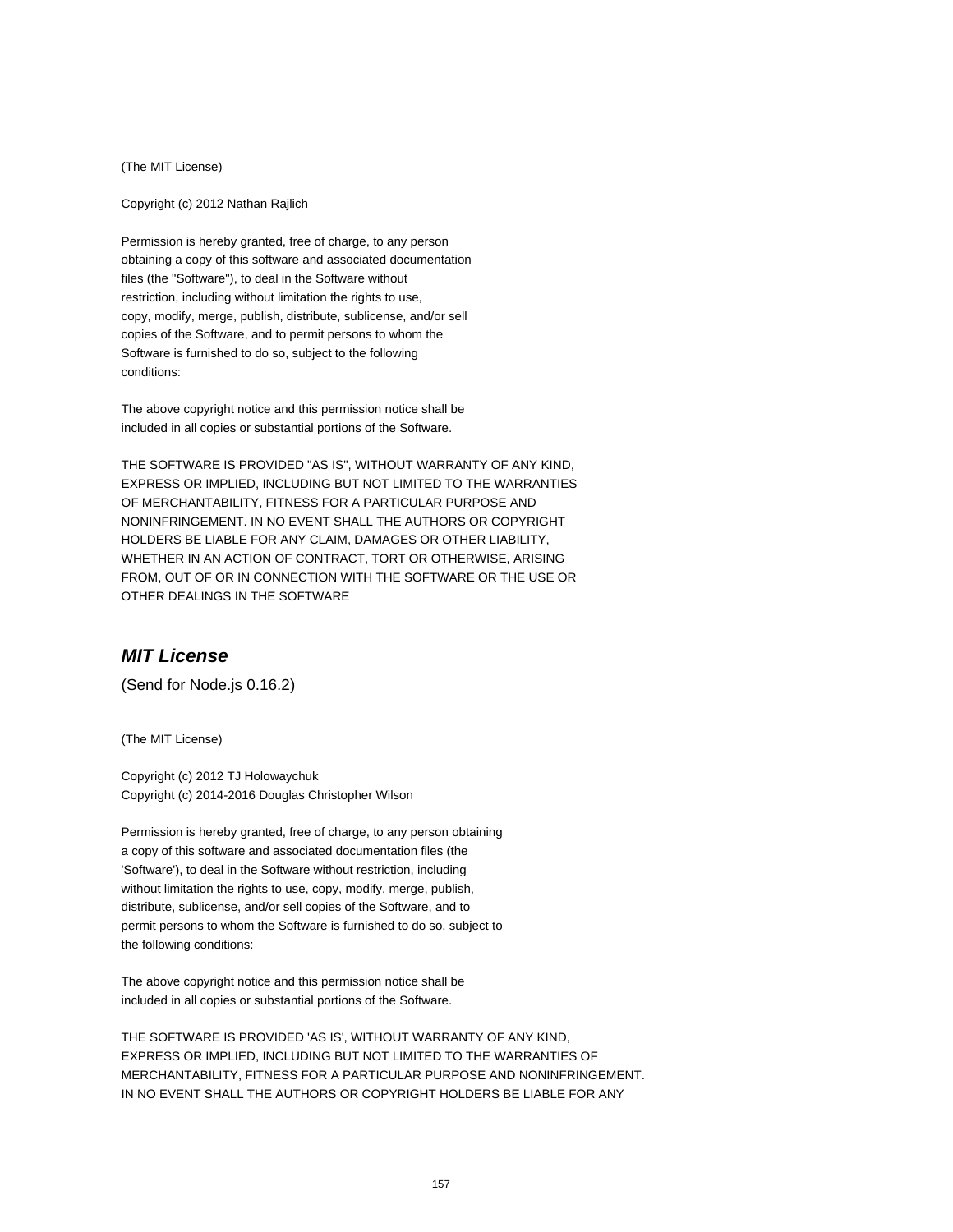CLAIM, DAMAGES OR OTHER LIABILITY, WHETHER IN AN ACTION OF CONTRACT, TORT OR OTHERWISE, ARISING FROM, OUT OF OR IN CONNECTION WITH THE SOFTWARE OR THE USE OR OTHER DEALINGS IN THE SOFTWARE

### **MIT License**

(jshttp/fresh 0.5.2)

(The MIT License)

Copyright (c) 2012 TJ Holowaychuk Copyright (c) 2016-2017 Douglas Christopher Wilson

Permission is hereby granted, free of charge, to any person obtaining a copy of this software and associated documentation files (the 'Software'), to deal in the Software without restriction, including without limitation the rights to use, copy, modify, merge, publish, distribute, sublicense, and/or sell copies of the Software, and to permit persons to whom the Software is furnished to do so, subject to the following conditions:

The above copyright notice and this permission notice shall be included in all copies or substantial portions of the Software.

THE SOFTWARE IS PROVIDED 'AS IS', WITHOUT WARRANTY OF ANY KIND, EXPRESS OR IMPLIED, INCLUDING BUT NOT LIMITED TO THE WARRANTIES OF MERCHANTABILITY, FITNESS FOR A PARTICULAR PURPOSE AND NONINFRINGEMENT. IN NO EVENT SHALL THE AUTHORS OR COPYRIGHT HOLDERS BE LIABLE FOR ANY CLAIM, DAMAGES OR OTHER LIABILITY, WHETHER IN AN ACTION OF CONTRACT, TORT OR OTHERWISE, ARISING FROM, OUT OF OR IN CONNECTION WITH THE SOFTWARE OR THE USE OR OTHER DEALINGS IN THE SOFTWARE

# **MIT License**

(escape-html 1.0.3)

(The MIT License)

Copyright (c) 2012-2013 TJ Holowaychuk Copyright (c) 2015 Andreas Lubbe Copyright (c) 2015 Tiancheng "Timothy" Gu

Permission is hereby granted, free of charge, to any person obtaining a copy of this software and associated documentation files (the 'Software'), to deal in the Software without restriction, including without limitation the rights to use, copy, modify, merge, publish, distribute, sublicense, and/or sell copies of the Software, and to permit persons to whom the Software is furnished to do so, subject to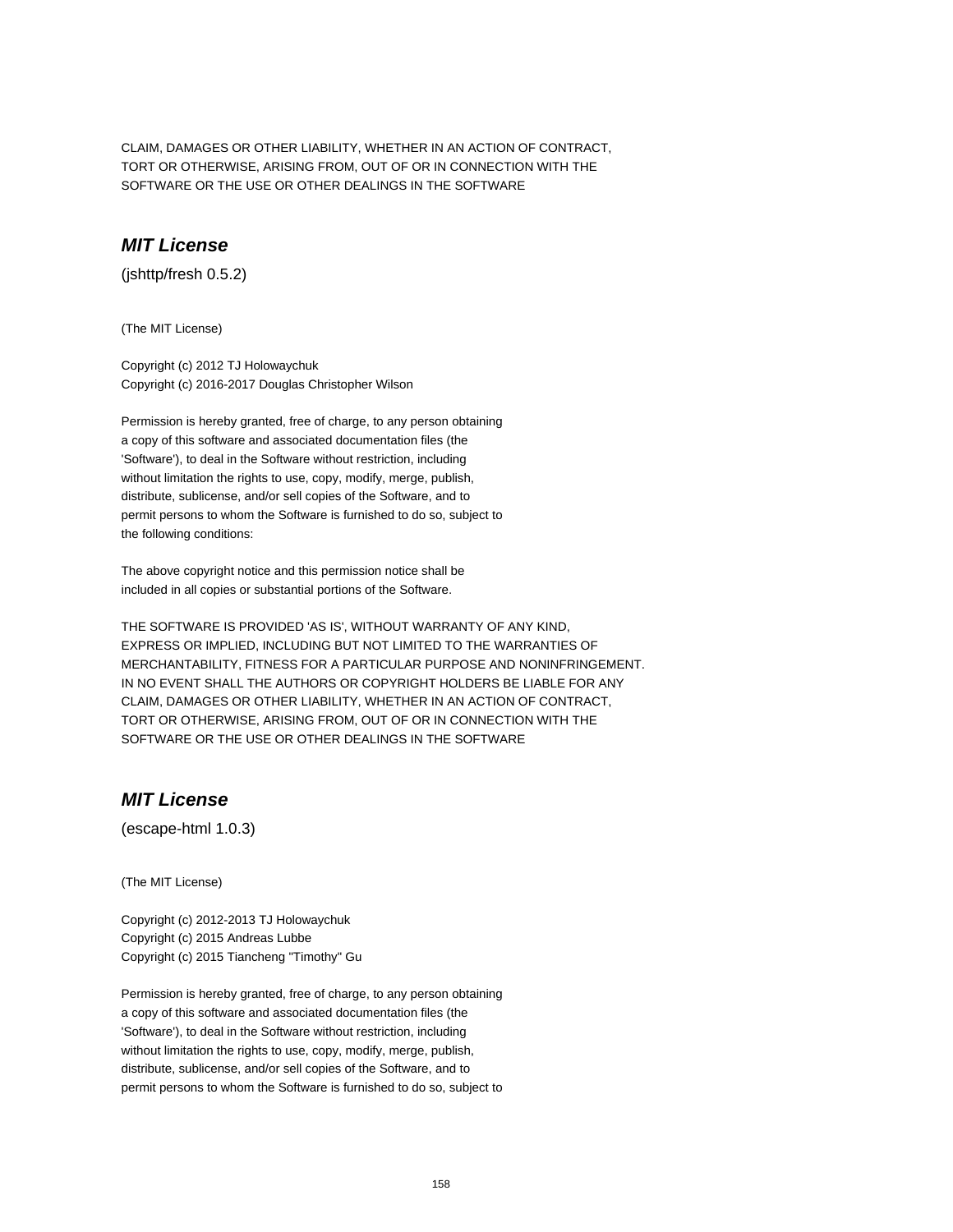the following conditions:

The above copyright notice and this permission notice shall be included in all copies or substantial portions of the Software.

THE SOFTWARE IS PROVIDED 'AS IS', WITHOUT WARRANTY OF ANY KIND, EXPRESS OR IMPLIED, INCLUDING BUT NOT LIMITED TO THE WARRANTIES OF MERCHANTABILITY, FITNESS FOR A PARTICULAR PURPOSE AND NONINFRINGEMENT. IN NO EVENT SHALL THE AUTHORS OR COPYRIGHT HOLDERS BE LIABLE FOR ANY CLAIM, DAMAGES OR OTHER LIABILITY, WHETHER IN AN ACTION OF CONTRACT, TORT OR OTHERWISE, ARISING FROM, OUT OF OR IN CONNECTION WITH THE SOFTWARE OR THE USE OR OTHER DEALINGS IN THE SOFTWARE

#### **MIT License**

(Negotiator 0.6.1, Negotiator 0.6.2)

(The MIT License)

Copyright (c) 2012-2014 Federico Romero Copyright (c) 2012-2014 Isaac Z. Schlueter Copyright (c) 2014-2015 Douglas Christopher Wilson

Permission is hereby granted, free of charge, to any person obtaining a copy of this software and associated documentation files (the 'Software'), to deal in the Software without restriction, including without limitation the rights to use, copy, modify, merge, publish, distribute, sublicense, and/or sell copies of the Software, and to permit persons to whom the Software is furnished to do so, subject to the following conditions:

The above copyright notice and this permission notice shall be included in all copies or substantial portions of the Software.

THE SOFTWARE IS PROVIDED 'AS IS', WITHOUT WARRANTY OF ANY KIND, EXPRESS OR IMPLIED, INCLUDING BUT NOT LIMITED TO THE WARRANTIES OF MERCHANTABILITY, FITNESS FOR A PARTICULAR PURPOSE AND NONINFRINGEMENT. IN NO EVENT SHALL THE AUTHORS OR COPYRIGHT HOLDERS BE LIABLE FOR ANY CLAIM, DAMAGES OR OTHER LIABILITY, WHETHER IN AN ACTION OF CONTRACT, TORT OR OTHERWISE, ARISING FROM, OUT OF OR IN CONNECTION WITH THE SOFTWARE OR THE USE OR OTHER DEALINGS IN THE SOFTWARE

### **MIT License**

(bytes 3.0.0, bytes 3.1.0)

(The MIT License)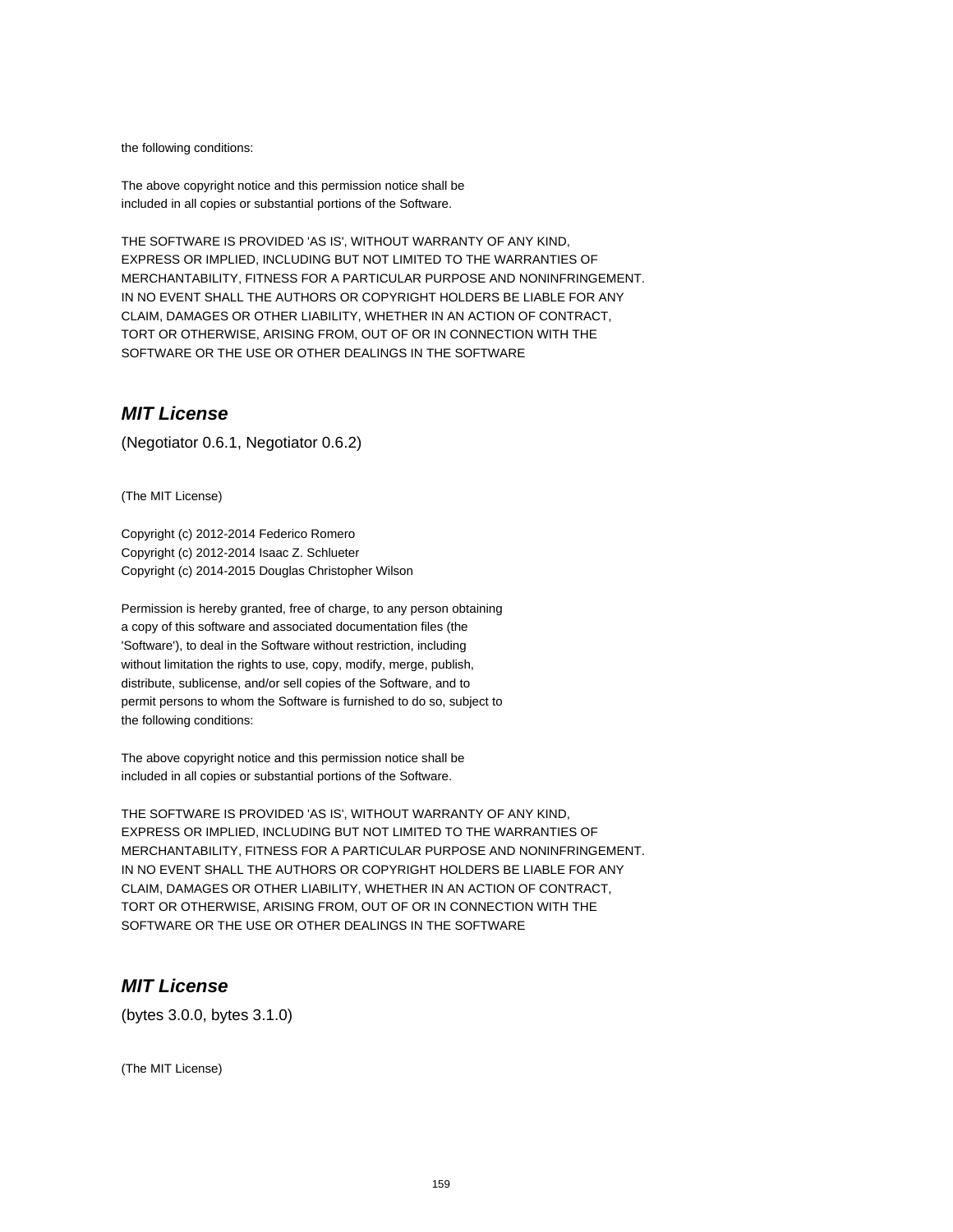Copyright (c) 2012-2014 TJ Holowaychuk Copyright (c) 2015 Jed Watson

Permission is hereby granted, free of charge, to any person obtaining a copy of this software and associated documentation files (the 'Software'), to deal in the Software without restriction, including without limitation the rights to use, copy, modify, merge, publish, distribute, sublicense, and/or sell copies of the Software, and to permit persons to whom the Software is furnished to do so, subject to the following conditions:

The above copyright notice and this permission notice shall be included in all copies or substantial portions of the Software.

THE SOFTWARE IS PROVIDED 'AS IS', WITHOUT WARRANTY OF ANY KIND, EXPRESS OR IMPLIED, INCLUDING BUT NOT LIMITED TO THE WARRANTIES OF MERCHANTABILITY, FITNESS FOR A PARTICULAR PURPOSE AND NONINFRINGEMENT. IN NO EVENT SHALL THE AUTHORS OR COPYRIGHT HOLDERS BE LIABLE FOR ANY CLAIM, DAMAGES OR OTHER LIABILITY, WHETHER IN AN ACTION OF CONTRACT, TORT OR OTHERWISE, ARISING FROM, OUT OF OR IN CONNECTION WITH THE SOFTWARE OR THE USE OR OTHER DEALINGS IN THE SOFTWARE

## **MIT License**

(range-parser 1.2.0, range-parser v1.2.1)

(The MIT License)

Copyright (c) 2012-2014 TJ Holowaychuk Copyright (c) 2015-2016 Douglas Christopher Wilson Permission is hereby granted, free of charge, to any person obtaining a copy of this software and associated documentation files (the 'Software'), to deal in the Software without restriction, including without limitation the rights to use, copy, modify, merge, publish, distribute, sublicense, and/or sell copies of the Software, and to permit persons to whom the Software is furnished to do so, subject to the following conditions:

The above copyright notice and this permission notice shall be included in all copies or substantial portions of the Software.

THE SOFTWARE IS PROVIDED 'AS IS', WITHOUT WARRANTY OF ANY KIND, EXPRESS OR IMPLIED, INCLUDING BUT NOT LIMITED TO THE WARRANTIES OF MERCHANTABILITY, FITNESS FOR A PARTICULAR PURPOSE AND NONINFRINGEMENT. IN NO EVENT SHALL THE AUTHORS OR COPYRIGHT HOLDERS BE LIABLE FOR ANY CLAIM, DAMAGES OR OTHER LIABILITY, WHETHER IN AN ACTION OF CONTRACT, TORT OR OTHERWISE, ARISING FROM, OUT OF OR IN CONNECTION WITH THE SOFTWARE OR THE USE OR OTHER DEALINGS IN THE SOFTWARE

#### **MIT License**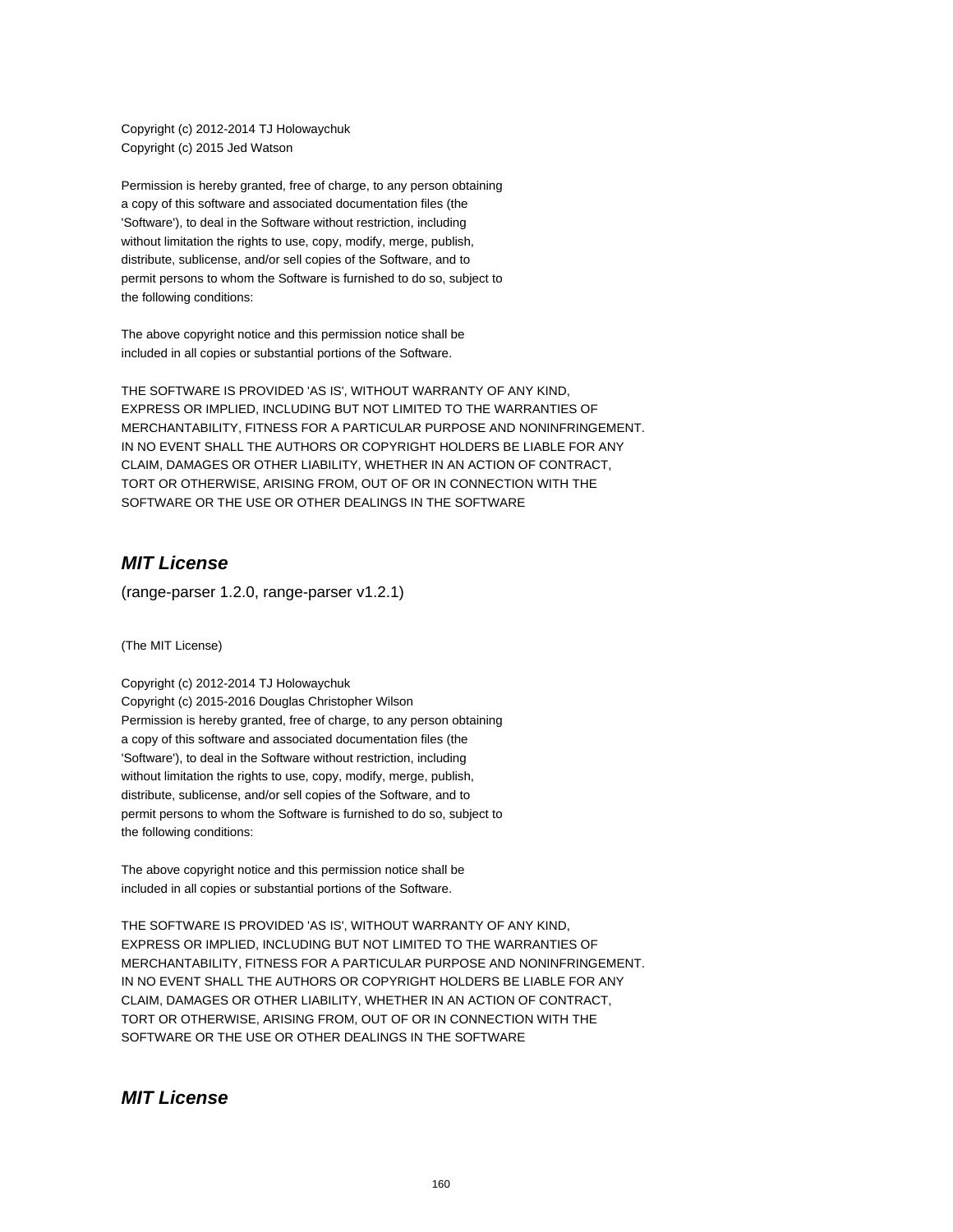(jsonfile 4.0.0, node-jsonfile 4.0.0)

(The MIT License)

Copyright (c) 2012-2015, JP Richardson

Permission is hereby granted, free of charge, to any person obtaining a copy of this software and associated documentation files (the 'Software'), to deal in the Software without restriction, including without limitation the rights to use, copy, modify, merge, publish, distribute, sublicense, and/or sell copies of the Software, and to permit persons to whom the Software is furnished to do so, subject to the following conditions:

The above copyright notice and this permission notice shall be included in all copies or substantial portions of the Software.

THE SOFTWARE IS PROVIDED 'AS IS', WITHOUT WARRANTY OF ANY KIND, EXPRESS OR IMPLIED, INCLUDING BUT NOT LIMITED TO THE WARRANTIES OF MERCHANTABILITY, FITNESS FOR A PARTICULAR PURPOSE AND NONINFRINGEMENT. IN NO EVENT SHALL THE AUTHORS OR COPYRIGHT HOLDERS BE LIABLE FOR ANY CLAIM, DAMAGES OR OTHER LIABILITY, WHETHER IN AN ACTION OF CONTRACT, TORT OR OTHERWISE, ARISING FROM, OUT OF OR IN CONNECTION WITH THE SOFTWARE OR THE USE OR OTHER DEALINGS IN THE SOFTWARE

## **MIT License**

(mesh-winston 1.0.0)

(The MIT License)

Copyright (c) 2013 [Aaron Heckmann](aaron.heckmann+github@gmail.com)

Permission is hereby granted, free of charge, to any person obtaining a copy of this software and associated documentation files (the 'Software'), to deal in the Software without restriction, including without limitation the rights to use, copy, modify, merge, publish, distribute, sublicense, and/or sell copies of the Software, and to permit persons to whom the Software is furnished to do so, subject to the following conditions:

The above copyright notice and this permission notice shall be included in all copies or substantial portions of the Software.

THE SOFTWARE IS PROVIDED 'AS IS', WITHOUT WARRANTY OF ANY KIND, EXPRESS OR IMPLIED, INCLUDING BUT NOT LIMITED TO THE WARRANTIES OF MERCHANTABILITY, FITNESS FOR A PARTICULAR PURPOSE AND NONINFRINGEMENT. IN NO EVENT SHALL THE AUTHORS OR COPYRIGHT HOLDERS BE LIABLE FOR ANY CLAIM, DAMAGES OR OTHER LIABILITY, WHETHER IN AN ACTION OF CONTRACT, TORT OR OTHERWISE, ARISING FROM, OUT OF OR IN CONNECTION WITH THE SOFTWARE OR THE USE OR OTHER DEALINGS IN THE SOFTWARE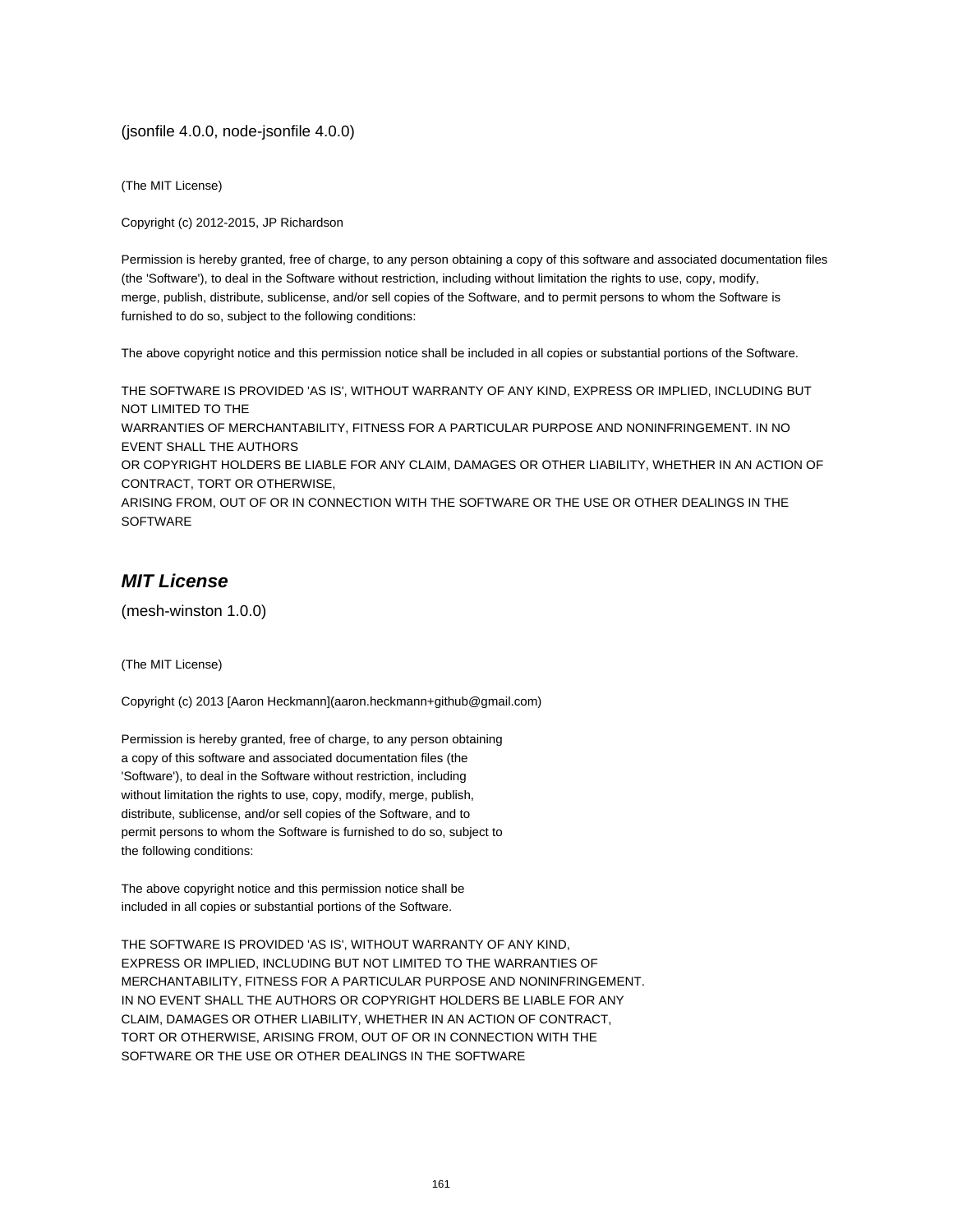#### **MIT License**

(expressjs/compressible 2.0.16, expressjs/compressible 2.0.18)

(The MIT License)

Copyright (c) 2013 Jonathan Ong Copyright (c) 2014 Jeremiah Senkpiel Copyright (c) 2015 Douglas Christopher Wilson

Permission is hereby granted, free of charge, to any person obtaining a copy of this software and associated documentation files (the 'Software'), to deal in the Software without restriction, including without limitation the rights to use, copy, modify, merge, publish, distribute, sublicense, and/or sell copies of the Software, and to permit persons to whom the Software is furnished to do so, subject to the following conditions:

The above copyright notice and this permission notice shall be included in all copies or substantial portions of the Software.

THE SOFTWARE IS PROVIDED 'AS IS', WITHOUT WARRANTY OF ANY KIND, EXPRESS OR IMPLIED, INCLUDING BUT NOT LIMITED TO THE WARRANTIES OF MERCHANTABILITY, FITNESS FOR A PARTICULAR PURPOSE AND NONINFRINGEMENT. IN NO EVENT SHALL THE AUTHORS OR COPYRIGHT HOLDERS BE LIABLE FOR ANY CLAIM, DAMAGES OR OTHER LIABILITY, WHETHER IN AN ACTION OF CONTRACT, TORT OR OTHERWISE, ARISING FROM, OUT OF OR IN CONNECTION WITH THE SOFTWARE OR THE USE OR OTHER DEALINGS IN THE SOFTWARE

## **MIT License**

(merge-descriptors 1.0.1)

(The MIT License)

Copyright (c) 2013 Jonathan Ong Copyright (c) 2015 Douglas Christopher Wilson

Permission is hereby granted, free of charge, to any person obtaining a copy of this software and associated documentation files (the 'Software'), to deal in the Software without restriction, including without limitation the rights to use, copy, modify, merge, publish, distribute, sublicense, and/or sell copies of the Software, and to permit persons to whom the Software is furnished to do so, subject to the following conditions:

The above copyright notice and this permission notice shall be included in all copies or substantial portions of the Software.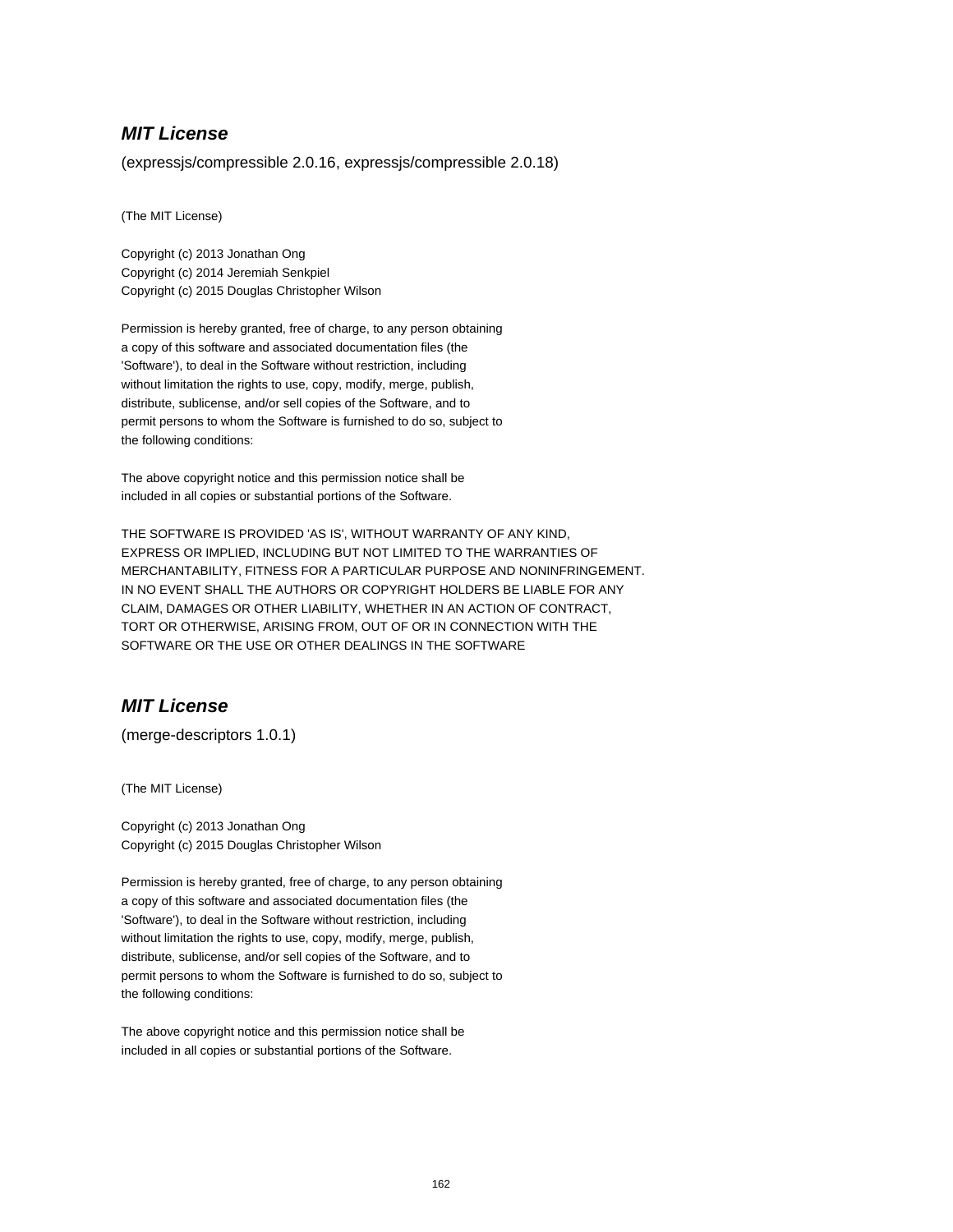THE SOFTWARE IS PROVIDED 'AS IS', WITHOUT WARRANTY OF ANY KIND, EXPRESS OR IMPLIED, INCLUDING BUT NOT LIMITED TO THE WARRANTIES OF MERCHANTABILITY, FITNESS FOR A PARTICULAR PURPOSE AND NONINFRINGEMENT. IN NO EVENT SHALL THE AUTHORS OR COPYRIGHT HOLDERS BE LIABLE FOR ANY CLAIM, DAMAGES OR OTHER LIABILITY, WHETHER IN AN ACTION OF CONTRACT, TORT OR OTHERWISE, ARISING FROM, OUT OF OR IN CONNECTION WITH THE SOFTWARE OR THE USE OR OTHER DEALINGS IN THE SOFTWARE

### **MIT License**

(date.js 0.3.3)

(The MIT License)

Copyright (c) 2013 Matt Mueller

Permission is hereby granted, free of charge, to any person obtaining a copy of this software and associated documentation files (the 'Software'), to deal in the Software without restriction, including without limitation the rights to use, copy, modify, merge, publish, distribute, sublicense, and/or sell copies of the Software, and to permit persons to whom the Software is furnished to do so, subject to the following conditions:

The above copyright notice and this permission notice shall be included in all copies or substantial portions of the Software.

THE SOFTWARE IS PROVIDED 'AS IS', WITHOUT WARRANTY OF ANY KIND, EXPRESS OR IMPLIED, INCLUDING BUT NOT LIMITED TO THE WARRANTIES OF MERCHANTABILITY, FITNESS FOR A PARTICULAR PURPOSE AND NONINFRINGEMENT. IN NO EVENT SHALL THE AUTHORS OR COPYRIGHT HOLDERS BE LIABLE FOR ANY CLAIM, DAMAGES OR OTHER LIABILITY, WHETHER IN AN ACTION OF CONTRACT, TORT OR OTHERWISE, ARISING FROM, OUT OF OR IN CONNECTION WITH THE SOFTWARE OR THE USE OR OTHER DEALINGS IN THE SOFTWARE

# **MIT License**

(promise-queue 2.2.5)

(The MIT License)

Copyright (c) 2013 Mikhail Davydov and other contributors

Permission is hereby granted, free of charge, to any person obtaining a copy of this software and associated documentation files (the 'Software'), to deal in the Software without restriction, including without limitation the rights to use, copy, modify, merge, publish, distribute, sublicense, and/or sell copies of the Software, and to permit persons to whom the Software is furnished to do so, subject to the following conditions:

The above copyright notice and this permission notice shall be included in all copies or substantial portions of the Software.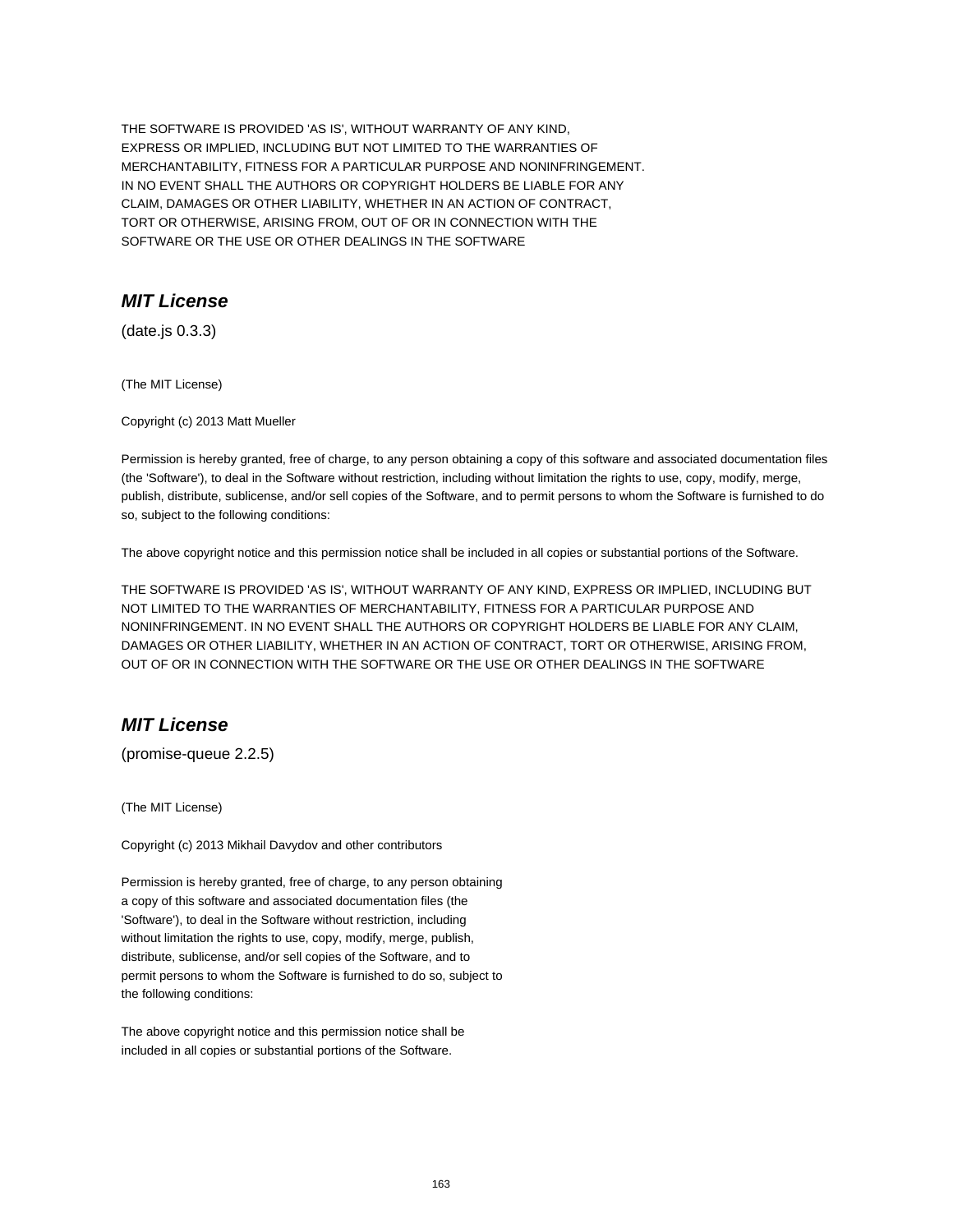THE SOFTWARE IS PROVIDED 'AS IS', WITHOUT WARRANTY OF ANY KIND, EXPRESS OR IMPLIED, INCLUDING BUT NOT LIMITED TO THE WARRANTIES OF MERCHANTABILITY, FITNESS FOR A PARTICULAR PURPOSE AND NONINFRINGEMENT. IN NO EVENT SHALL THE AUTHORS OR COPYRIGHT HOLDERS BE LIABLE FOR ANY CLAIM, DAMAGES OR OTHER LIABILITY, WHETHER IN AN ACTION OF CONTRACT, TORT OR OTHERWISE, ARISING FROM, OUT OF OR IN CONNECTION WITH THE SOFTWARE OR THE USE OR OTHER DEALINGS IN THE SOFTWARE

# **MIT License**

(node-process 0.11.10)

(The MIT License)

Copyright (c) 2013 Roman Shtylman

Permission is hereby granted, free of charge, to any person obtaining a copy of this software and associated documentation files (the 'Software'), to deal in the Software without restriction, including without limitation the rights to use, copy, modify, merge, publish, distribute, sublicense, and/or sell copies of the Software, and to permit persons to whom the Software is furnished to do so, subject to the following conditions:

The above copyright notice and this permission notice shall be included in all copies or substantial portions of the Software.

THE SOFTWARE IS PROVIDED 'AS IS', WITHOUT WARRANTY OF ANY KIND, EXPRESS OR IMPLIED, INCLUDING BUT NOT LIMITED TO THE WARRANTIES OF MERCHANTABILITY, FITNESS FOR A PARTICULAR PURPOSE AND NONINFRINGEMENT. IN NO EVENT SHALL THE AUTHORS OR COPYRIGHT HOLDERS BE LIABLE FOR ANY CLAIM, DAMAGES OR OTHER LIABILITY, WHETHER IN AN ACTION OF CONTRACT, TORT OR OTHERWISE, ARISING FROM, OUT OF OR IN CONNECTION WITH THE SOFTWARE OR THE USE OR OTHER DEALINGS IN THE SOFTWARE

## **MIT License**

(node-cors v2.8.5)

(The MIT License)

Copyright (c) 2013 Troy Goode

Permission is hereby granted, free of charge, to any person obtaining a copy of this software and associated documentation files (the 'Software'), to deal in the Software without restriction, including without limitation the rights to use, copy, modify, merge, publish, distribute, sublicense, and/or sell copies of the Software, and to permit persons to whom the Software is furnished to do so, subject to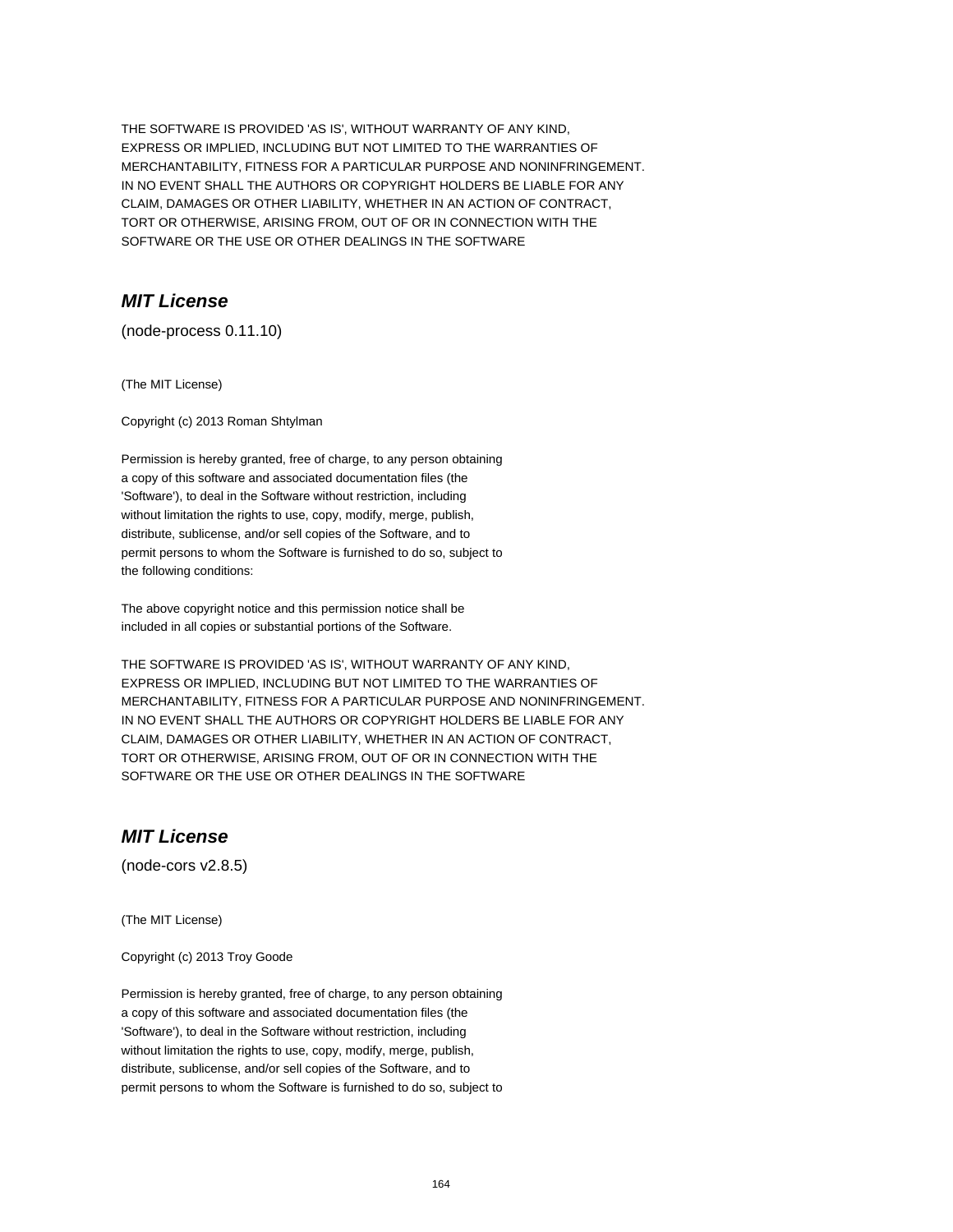the following conditions:

The above copyright notice and this permission notice shall be included in all copies or substantial portions of the Software.

THE SOFTWARE IS PROVIDED 'AS IS', WITHOUT WARRANTY OF ANY KIND, EXPRESS OR IMPLIED, INCLUDING BUT NOT LIMITED TO THE WARRANTIES OF MERCHANTABILITY, FITNESS FOR A PARTICULAR PURPOSE AND NONINFRINGEMENT. IN NO EVENT SHALL THE AUTHORS OR COPYRIGHT HOLDERS BE LIABLE FOR ANY CLAIM, DAMAGES OR OTHER LIABILITY, WHETHER IN AN ACTION OF CONTRACT, TORT OR OTHERWISE, ARISING FROM, OUT OF OR IN CONNECTION WITH THE SOFTWARE OR THE USE OR OTHER DEALINGS IN THE SOFTWARE

### **MIT License**

(methods 1.1.2)

(The MIT License)

Copyright (c) 2013-2014 TJ Holowaychuk Copyright (c) 2015-2016 Douglas Christopher Wilson

Permission is hereby granted, free of charge, to any person obtaining a copy of this software and associated documentation files (the 'Software'), to deal in the Software without restriction, including without limitation the rights to use, copy, modify, merge, publish, distribute, sublicense, and/or sell copies of the Software, and to permit persons to whom the Software is furnished to do so, subject to the following conditions:

The above copyright notice and this permission notice shall be included in all copies or substantial portions of the Software.

THE SOFTWARE IS PROVIDED 'AS IS', WITHOUT WARRANTY OF ANY KIND, EXPRESS OR IMPLIED, INCLUDING BUT NOT LIMITED TO THE WARRANTIES OF MERCHANTABILITY, FITNESS FOR A PARTICULAR PURPOSE AND NONINFRINGEMENT. IN NO EVENT SHALL THE AUTHORS OR COPYRIGHT HOLDERS BE LIABLE FOR ANY CLAIM, DAMAGES OR OTHER LIABILITY, WHETHER IN AN ACTION OF CONTRACT, TORT OR OTHERWISE, ARISING FROM, OUT OF OR IN CONNECTION WITH THE SOFTWARE OR THE USE OR OTHER DEALINGS IN THE SOFTWARE

### **MIT License**

(emitter-component 1.2.1)

(The MIT License)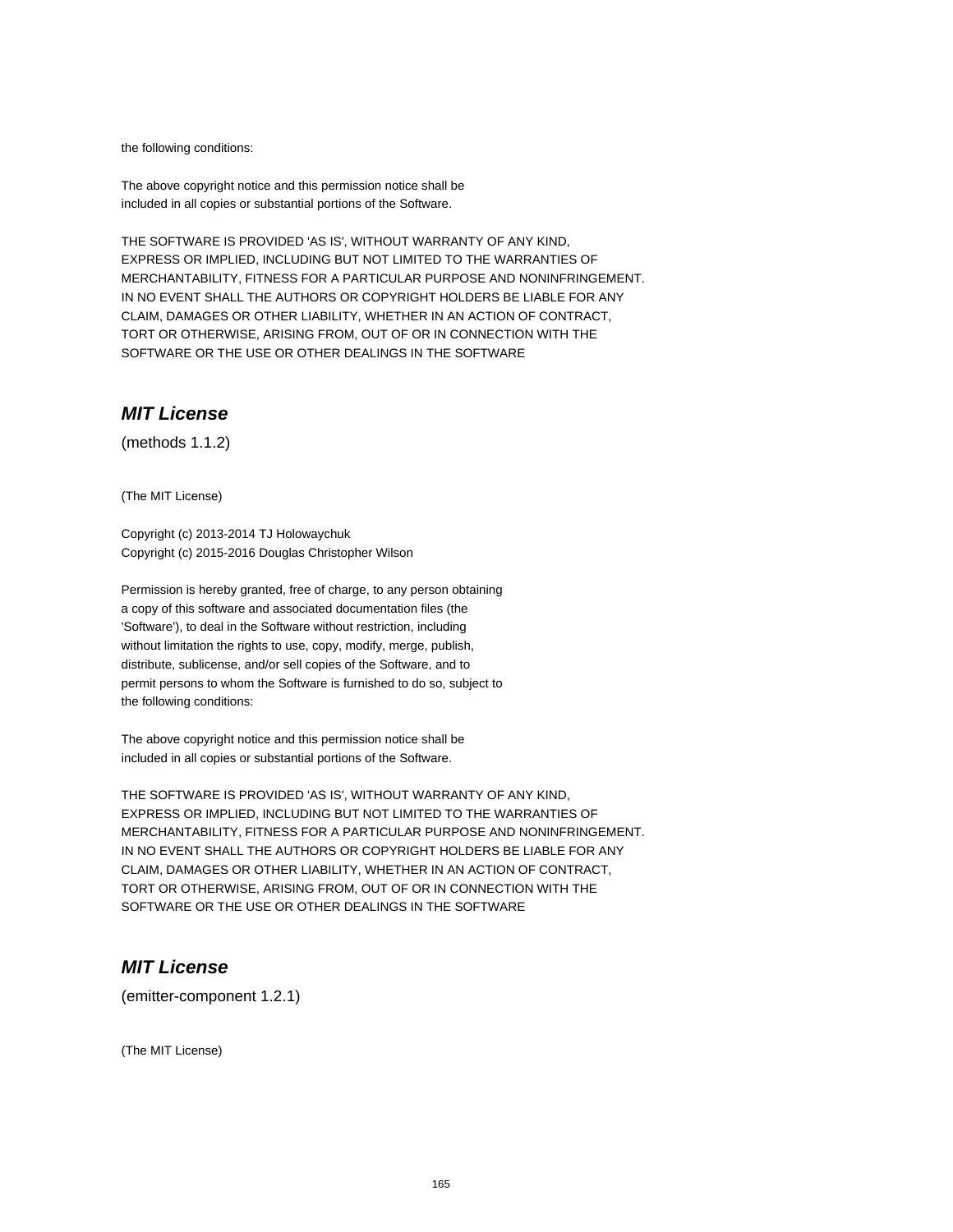Copyright (c) 2014 Component contributors

Permission is hereby granted, free of charge, to any person obtaining a copy of this software and associated documentation files (the "Software"), to deal in the Software without restriction, including without limitation the rights to use, copy, modify, merge, publish, distribute, sublicense, and/or sell copies of the Software, and to permit persons to whom the Software is furnished to do so, subject to the following conditions:

The above copyright notice and this permission notice shall be included in all copies or substantial portions of the Software.

THE SOFTWARE IS PROVIDED "AS IS", WITHOUT WARRANTY OF ANY KIND, EXPRESS OR IMPLIED, INCLUDING BUT NOT LIMITED TO THE WARRANTIES OF MERCHANTABILITY, FITNESS FOR A PARTICULAR PURPOSE AND NONINFRINGEMENT. IN NO EVENT SHALL THE AUTHORS OR COPYRIGHT HOLDERS BE LIABLE FOR ANY CLAIM, DAMAGES OR OTHER LIABILITY, WHETHER IN AN ACTION OF CONTRACT, TORT OR OTHERWISE, ARISING FROM, OUT OF OR IN CONNECTION WITH THE SOFTWARE OR THE USE OR OTHER DEALINGS IN THE SOFTWARE

### **MIT License**

(media-typer 0.3.0, on-headers 1.0.2)

(The MIT License)

Copyright (c) 2014 Douglas Christopher Wilson

Permission is hereby granted, free of charge, to any person obtaining a copy of this software and associated documentation files (the 'Software'), to deal in the Software without restriction, including without limitation the rights to use, copy, modify, merge, publish, distribute, sublicense, and/or sell copies of the Software, and to permit persons to whom the Software is furnished to do so, subject to the following conditions:

The above copyright notice and this permission notice shall be included in all copies or substantial portions of the Software.

THE SOFTWARE IS PROVIDED 'AS IS', WITHOUT WARRANTY OF ANY KIND, EXPRESS OR IMPLIED, INCLUDING BUT NOT LIMITED TO THE WARRANTIES OF MERCHANTABILITY, FITNESS FOR A PARTICULAR PURPOSE AND NONINFRINGEMENT. IN NO EVENT SHALL THE AUTHORS OR COPYRIGHT HOLDERS BE LIABLE FOR ANY CLAIM, DAMAGES OR OTHER LIABILITY, WHETHER IN AN ACTION OF CONTRACT, TORT OR OTHERWISE, ARISING FROM, OUT OF OR IN CONNECTION WITH THE SOFTWARE OR THE USE OR OTHER DEALINGS IN THE SOFTWARE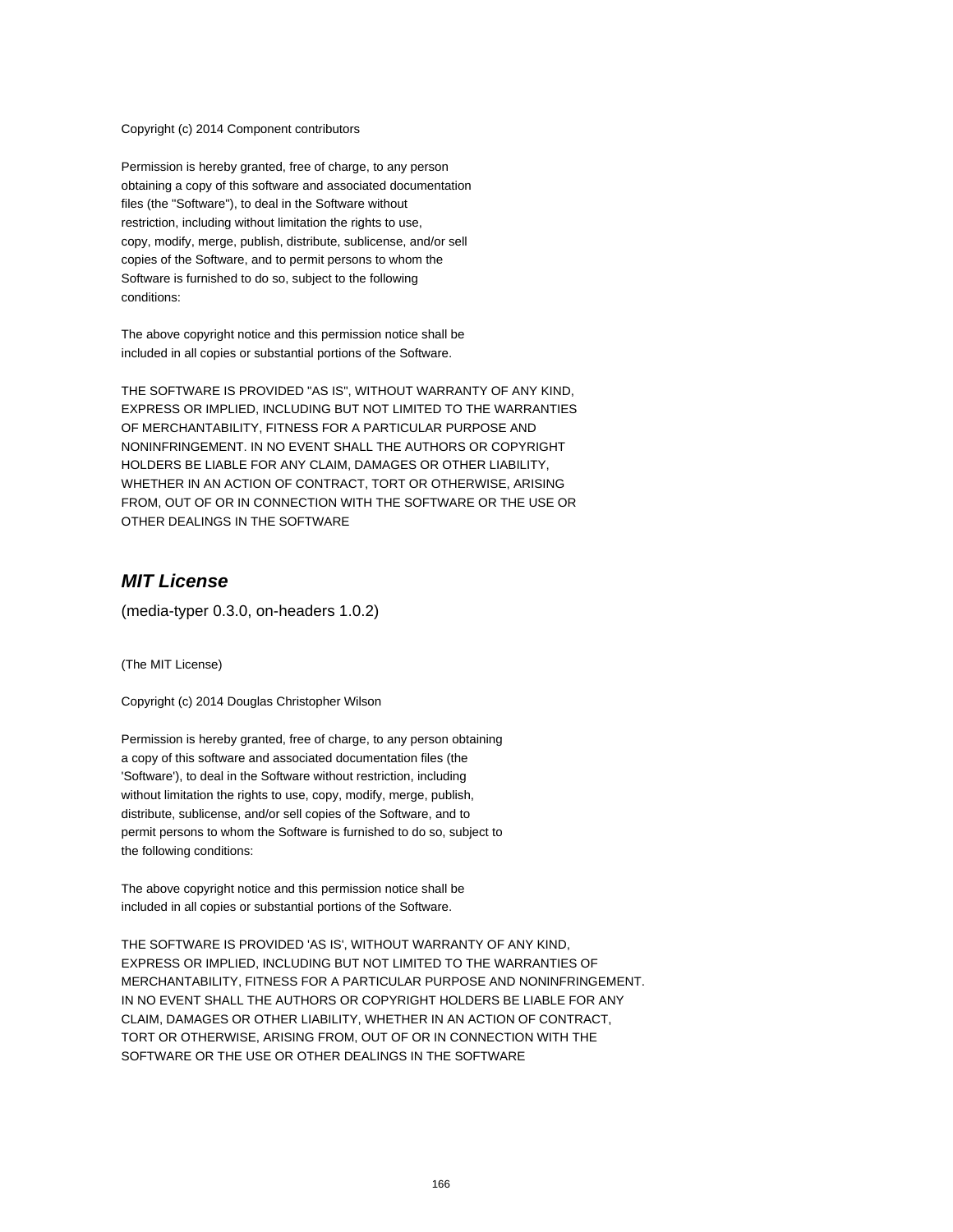#### **MIT License**

(body-parser 1.18.2, body-parser 1.19.0, compression 1.7.4, type.is 1.6.16, type.is 1.6.18)

(The MIT License)

Copyright (c) 2014 Jonathan Ong Copyright (c) 2014-2015 Douglas Christopher Wilson

Permission is hereby granted, free of charge, to any person obtaining a copy of this software and associated documentation files (the 'Software'), to deal in the Software without restriction, including without limitation the rights to use, copy, modify, merge, publish, distribute, sublicense, and/or sell copies of the Software, and to permit persons to whom the Software is furnished to do so, subject to the following conditions:

The above copyright notice and this permission notice shall be included in all copies or substantial portions of the Software.

THE SOFTWARE IS PROVIDED 'AS IS', WITHOUT WARRANTY OF ANY KIND, EXPRESS OR IMPLIED, INCLUDING BUT NOT LIMITED TO THE WARRANTIES OF MERCHANTABILITY, FITNESS FOR A PARTICULAR PURPOSE AND NONINFRINGEMENT. IN NO EVENT SHALL THE AUTHORS OR COPYRIGHT HOLDERS BE LIABLE FOR ANY CLAIM, DAMAGES OR OTHER LIABILITY, WHETHER IN AN ACTION OF CONTRACT, TORT OR OTHERWISE, ARISING FROM, OUT OF OR IN CONNECTION WITH THE SOFTWARE OR THE USE OR OTHER DEALINGS IN THE SOFTWARE

# **MIT License**

(parseurl 1.3.3)

(The MIT License)

Copyright (c) 2014 Jonathan Ong Copyright (c) 2014-2017 Douglas Christopher Wilson

Permission is hereby granted, free of charge, to any person obtaining a copy of this software and associated documentation files (the 'Software'), to deal in the Software without restriction, including without limitation the rights to use, copy, modify, merge, publish, distribute, sublicense, and/or sell copies of the Software, and to permit persons to whom the Software is furnished to do so, subject to the following conditions:

The above copyright notice and this permission notice shall be included in all copies or substantial portions of the Software.

THE SOFTWARE IS PROVIDED 'AS IS', WITHOUT WARRANTY OF ANY KIND, EXPRESS OR IMPLIED, INCLUDING BUT NOT LIMITED TO THE WARRANTIES OF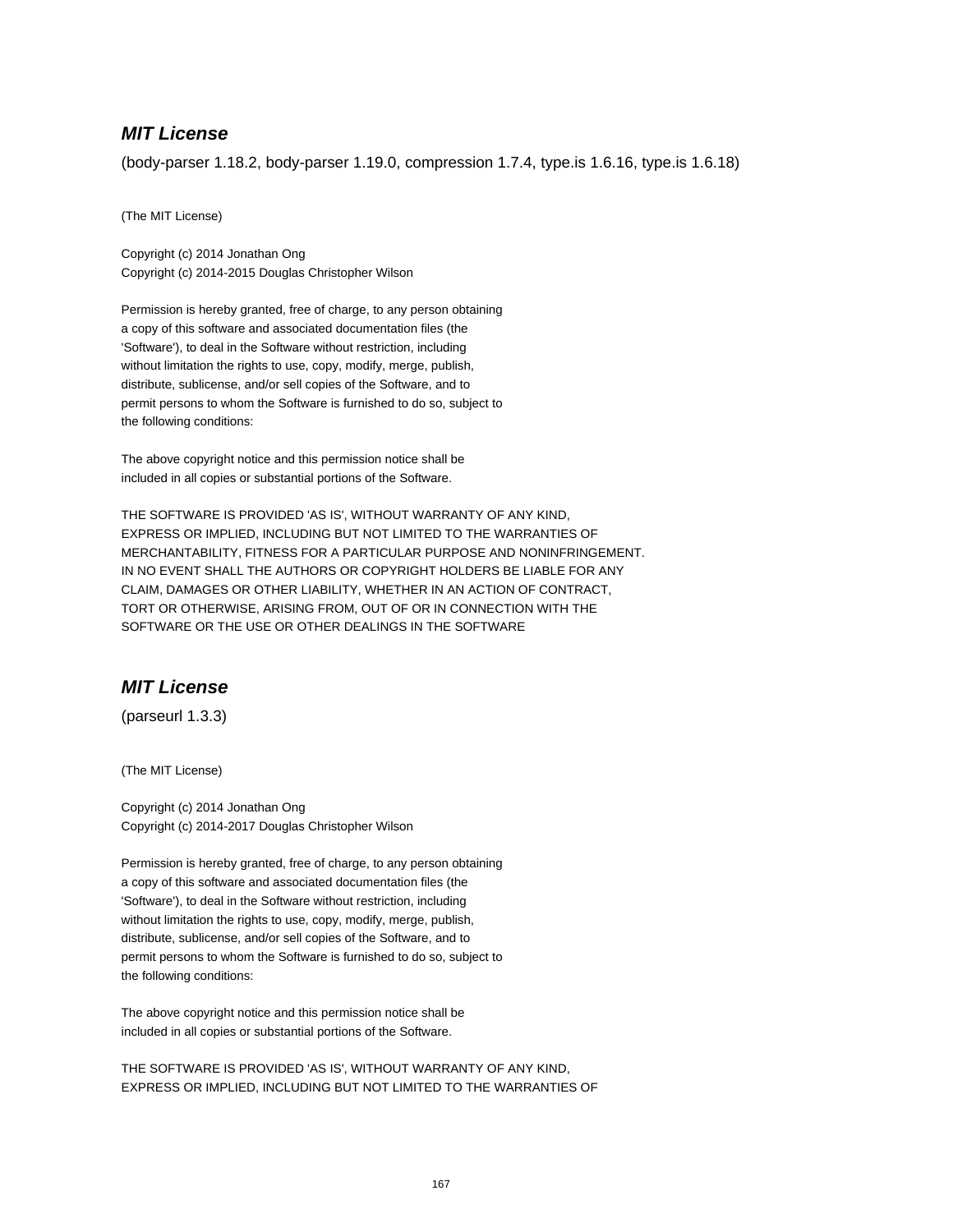MERCHANTABILITY, FITNESS FOR A PARTICULAR PURPOSE AND NONINFRINGEMENT. IN NO EVENT SHALL THE AUTHORS OR COPYRIGHT HOLDERS BE LIABLE FOR ANY CLAIM, DAMAGES OR OTHER LIABILITY, WHETHER IN AN ACTION OF CONTRACT, TORT OR OTHERWISE, ARISING FROM, OUT OF OR IN CONNECTION WITH THE SOFTWARE OR THE USE OR OTHER DEALINGS IN THE SOFTWARE

# **MIT License**

(expressjs/accepts 1.3.5, expressjs/accepts 1.3.7, jshttp/mime-types 2.1.18, jshttp/mime-types 2.1.24)

(The MIT License)

Copyright (c) 2014 Jonathan Ong Copyright (c) 2015 Douglas Christopher Wilson

Permission is hereby granted, free of charge, to any person obtaining a copy of this software and associated documentation files (the 'Software'), to deal in the Software without restriction, including without limitation the rights to use, copy, modify, merge, publish, distribute, sublicense, and/or sell copies of the Software, and to permit persons to whom the Software is furnished to do so, subject to the following conditions:

The above copyright notice and this permission notice shall be included in all copies or substantial portions of the Software.

THE SOFTWARE IS PROVIDED 'AS IS', WITHOUT WARRANTY OF ANY KIND, EXPRESS OR IMPLIED, INCLUDING BUT NOT LIMITED TO THE WARRANTIES OF MERCHANTABILITY, FITNESS FOR A PARTICULAR PURPOSE AND NONINFRINGEMENT. IN NO EVENT SHALL THE AUTHORS OR COPYRIGHT HOLDERS BE LIABLE FOR ANY CLAIM, DAMAGES OR OTHER LIABILITY, WHETHER IN AN ACTION OF CONTRACT, TORT OR OTHERWISE, ARISING FROM, OUT OF OR IN CONNECTION WITH THE SOFTWARE OR THE USE OR OTHER DEALINGS IN THE SOFTWARE

### **MIT License**

(util-deprecate 1.0.2)

(The MIT License)

Copyright (c) 2014 Nathan Rajlich

Permission is hereby granted, free of charge, to any person obtaining a copy of this software and associated documentation files (the "Software"), to deal in the Software without restriction, including without limitation the rights to use, copy, modify, merge, publish, distribute, sublicense, and/or sell copies of the Software, and to permit persons to whom the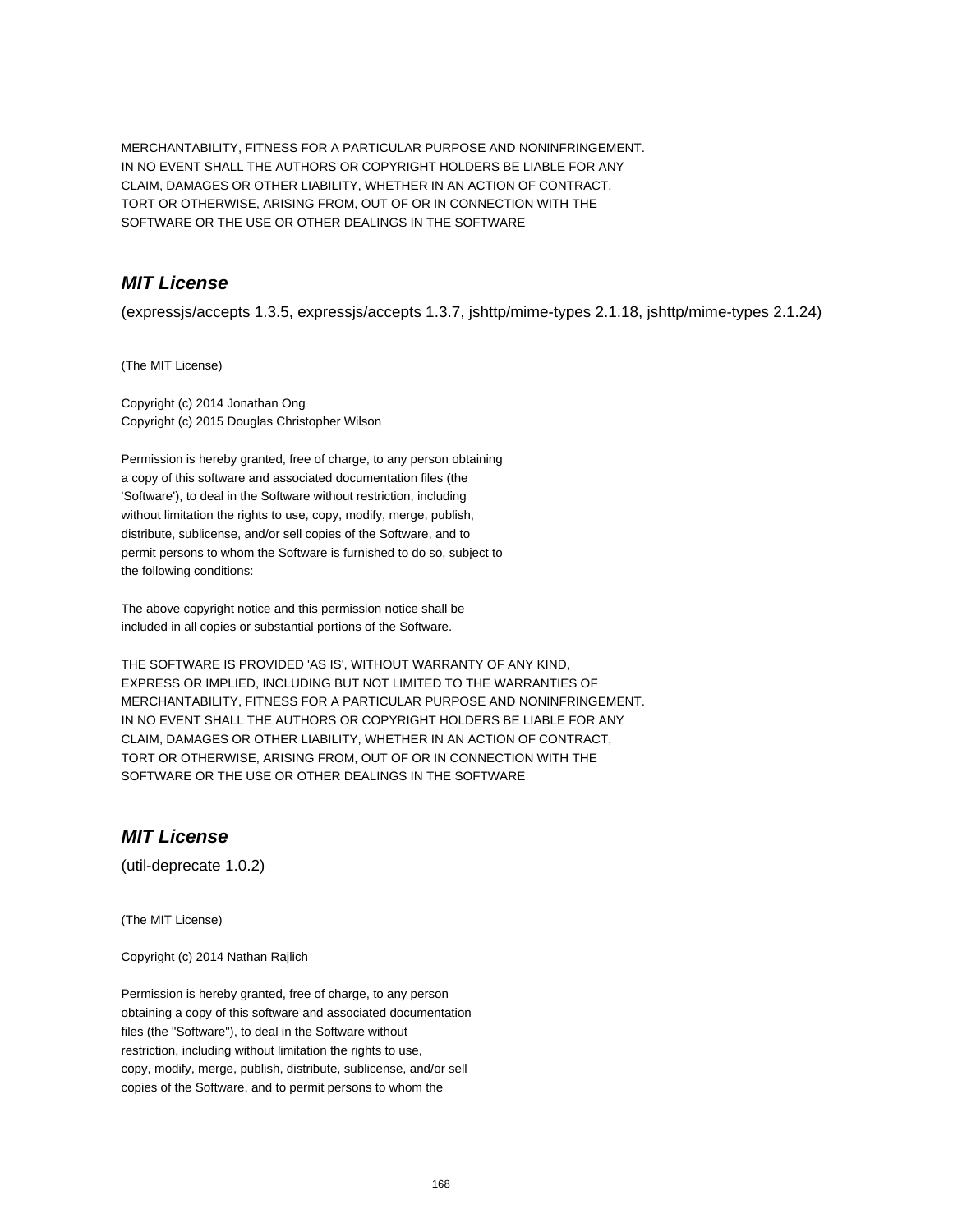Software is furnished to do so, subject to the following conditions:

The above copyright notice and this permission notice shall be included in all copies or substantial portions of the Software.

THE SOFTWARE IS PROVIDED "AS IS", WITHOUT WARRANTY OF ANY KIND, EXPRESS OR IMPLIED, INCLUDING BUT NOT LIMITED TO THE WARRANTIES OF MERCHANTABILITY, FITNESS FOR A PARTICULAR PURPOSE AND NONINFRINGEMENT. IN NO EVENT SHALL THE AUTHORS OR COPYRIGHT HOLDERS BE LIABLE FOR ANY CLAIM, DAMAGES OR OTHER LIABILITY, WHETHER IN AN ACTION OF CONTRACT, TORT OR OTHERWISE, ARISING FROM, OUT OF OR IN CONNECTION WITH THE SOFTWARE OR THE USE OR OTHER DEALINGS IN THE SOFTWARE

#### **MIT License**

(co 4.6.0)

(The MIT License)

Copyright (c) 2014 TJ Holowaychuk <tj@vision-media.ca>

Permission is hereby granted, free of charge, to any person obtaining a copy of this software and associated documentation files (the 'Software'), to deal in the Software without restriction, including without limitation the rights to use, copy, modify, merge, publish, distribute, sublicense, and/or sell copies of the Software, and to permit persons to whom the Software is furnished to do so, subject to the following conditions:

The above copyright notice and this permission notice shall be included in all copies or substantial portions of the Software.

THE SOFTWARE IS PROVIDED 'AS IS', WITHOUT WARRANTY OF ANY KIND, EXPRESS OR IMPLIED, INCLUDING BUT NOT LIMITED TO THE WARRANTIES OF MERCHANTABILITY, FITNESS FOR A PARTICULAR PURPOSE AND NONINFRINGEMENT. IN NO EVENT SHALL THE AUTHORS OR COPYRIGHT HOLDERS BE LIABLE FOR ANY CLAIM, DAMAGES OR OTHER LIABILITY, WHETHER IN AN ACTION OF CONTRACT, TORT OR OTHERWISE, ARISING FROM, OUT OF OR IN CONNECTION WITH THE SOFTWARE OR THE USE OR OTHER DEALINGS IN THE SOFTWARE

#### **MIT License**

(debug v2.6.9, Visionmedia Debug 2.6.9, Visionmedia Debug 3.2.6, Visionmedia Debug 3.2.7, Visionmedia Debug 4.2.0, Visionmedia Debug 4.3.1)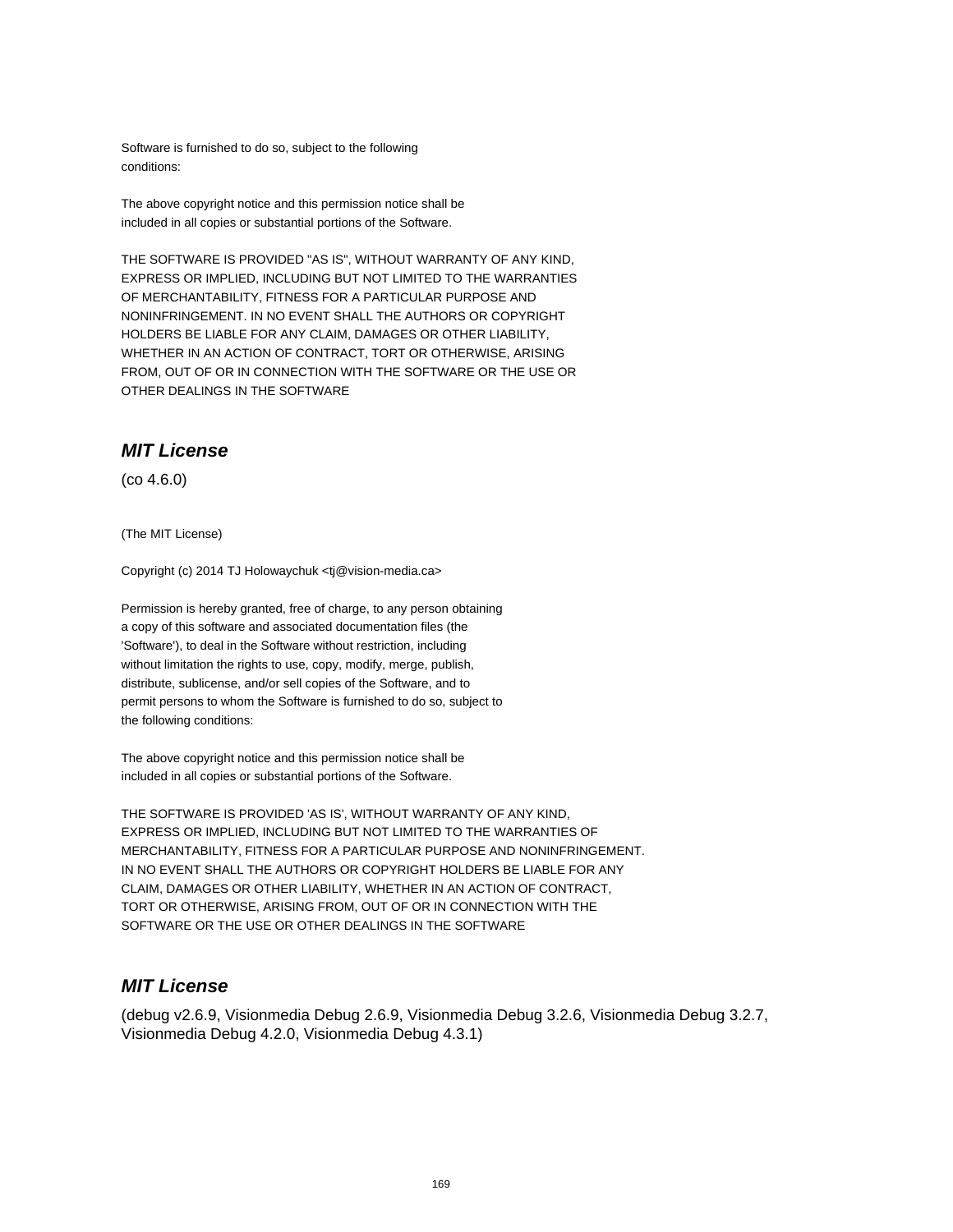(The MIT License)

Copyright (c) 2014 TJ Holowaychuk

Permission is hereby granted, free of charge, to any person obtaining a copy of this software and associated documentation files (the 'Software'), to deal in the Software without restriction, including without limitation the rights to use, copy, modify, merge, publish, distribute, sublicense, and/or sell copies of the Software, and to permit persons to whom the Software is furnished to do so, subject to the following conditions:

The above copyright notice and this permission notice shall be included in all copies or substantial portions of the Software.

THE SOFTWARE IS PROVIDED 'AS IS', WITHOUT WARRANTY OF ANY KIND, EXPRESS OR IMPLIED, INCLUDING BUT **NOT** 

LIMITED TO THE WARRANTIES OF MERCHANTABILITY, FITNESS FOR A PARTICULAR PURPOSE AND NONINFRINGEMENT.

IN NO EVENT SHALL THE AUTHORS OR COPYRIGHT HOLDERS BE LIABLE FOR ANY CLAIM, DAMAGES OR OTHER LIABILITY,

WHETHER IN AN ACTION OF CONTRACT, TORT OR OTHERWISE, ARISING FROM, OUT OF OR IN CONNECTION WITH THE

SOFTWARE OR THE USE OR OTHER DEALINGS IN THE SOFTWARE

## **MIT License**

(nodeca/pako 0.2.9)

(The MIT License)

Copyright (C) 2014-2016 by Vitaly Puzrin

Permission is hereby granted, free of charge, to any person obtaining a copy of this software and associated documentation files (the "Software"), to deal in the Software without restriction, including without limitation the rights to use, copy, modify, merge, publish, distribute, sublicense, and/or sell copies of the Software, and to permit persons to whom the Software is furnished to do so, subject to the following conditions:

The above copyright notice and this permission notice shall be included in all copies or substantial portions of the Software.

THE SOFTWARE IS PROVIDED "AS IS", WITHOUT WARRANTY OF ANY KIND, EXPRESS OR IMPLIED, INCLUDING BUT NOT LIMITED TO THE WARRANTIES OF MERCHANTABILITY, FITNESS FOR A PARTICULAR PURPOSE AND NONINFRINGEMENT. IN NO EVENT SHALL THE AUTHORS OR COPYRIGHT HOLDERS BE LIABLE FOR ANY CLAIM, DAMAGES OR OTHER LIABILITY, WHETHER IN AN ACTION OF CONTRACT, TORT OR OTHERWISE, ARISING FROM, OUT OF OR IN CONNECTION WITH THE SOFTWARE OR THE USE OR OTHER DEALINGS IN THE SOFTWARE

#### **MIT License**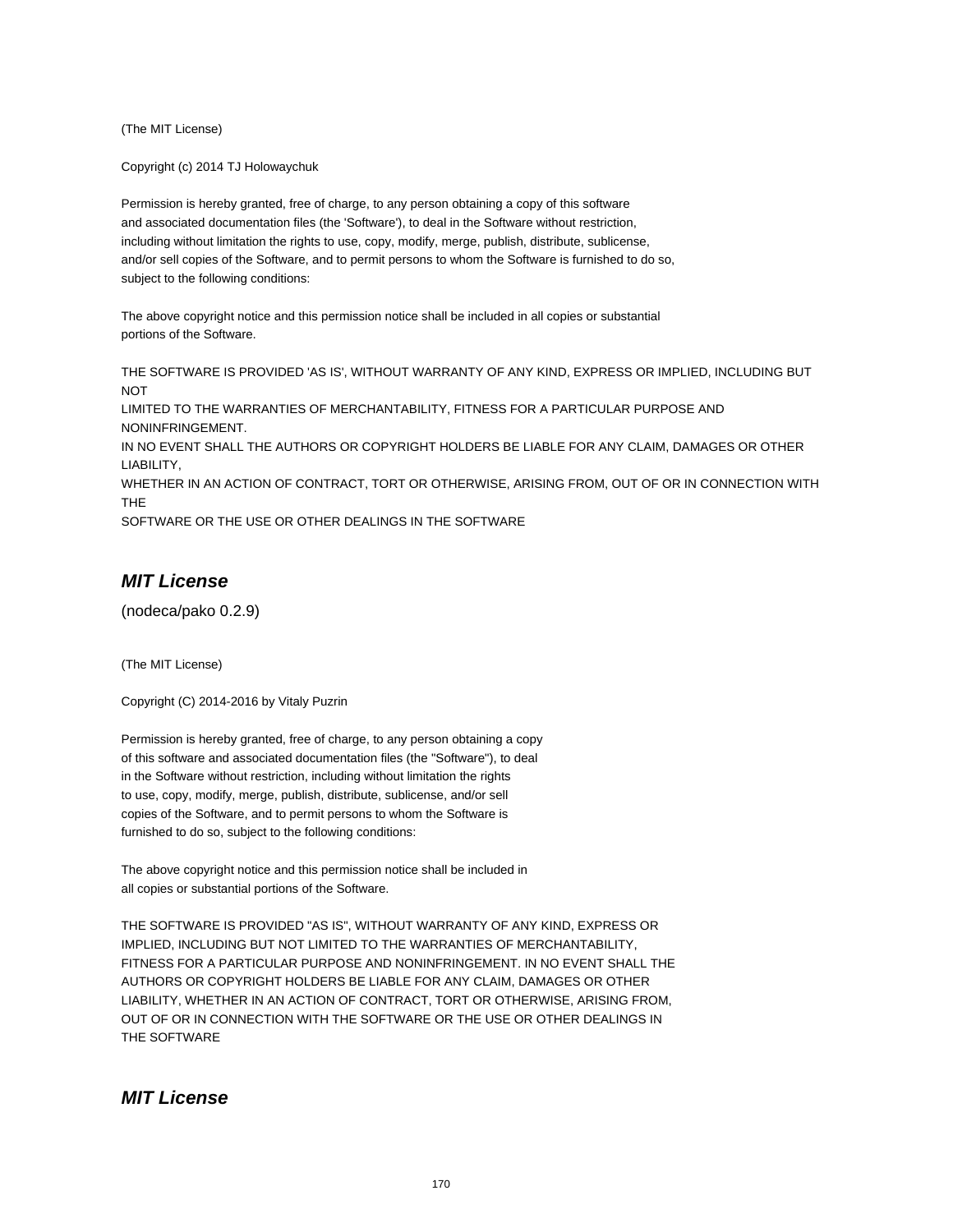#### (etag 1.8.1, proxy-addr v2.0.5)

(The MIT License)

Copyright (c) 2014-2016 Douglas Christopher Wilson

Permission is hereby granted, free of charge, to any person obtaining a copy of this software and associated documentation files (the 'Software'), to deal in the Software without restriction, including without limitation the rights to use, copy, modify, merge, publish, distribute, sublicense, and/or sell copies of the Software, and to permit persons to whom the Software is furnished to do so, subject to the following conditions:

The above copyright notice and this permission notice shall be included in all copies or substantial portions of the Software.

THE SOFTWARE IS PROVIDED 'AS IS', WITHOUT WARRANTY OF ANY KIND, EXPRESS OR IMPLIED, INCLUDING BUT NOT LIMITED TO THE WARRANTIES OF MERCHANTABILITY, FITNESS FOR A PARTICULAR PURPOSE AND NONINFRINGEMENT. IN NO EVENT SHALL THE AUTHORS OR COPYRIGHT HOLDERS BE LIABLE FOR ANY CLAIM, DAMAGES OR OTHER LIABILITY, WHETHER IN AN ACTION OF CONTRACT, TORT OR OTHERWISE, ARISING FROM, OUT OF OR IN CONNECTION WITH THE SOFTWARE OR THE USE OR OTHER DEALINGS IN THE SOFTWARE

# **MIT License**

(superagent 3.8.3, superagent 5.3.1)

(The MIT License)

Copyright (c) 2014-2016 TJ Holowaychuk

Permission is hereby granted, free of charge, to any person obtaining a copy of this software and associated documentation files (the 'Software'), to deal in the Software without restriction, including without limitation the rights to use, copy, modify, merge, publish, distribute, sublicense, and/or sell copies of the Software, and to permit persons to whom the Software is furnished to do so, subject to the following conditions:

The above copyright notice and this permission notice shall be included in all copies or substantial portions of the Software.

THE SOFTWARE IS PROVIDED 'AS IS', WITHOUT WARRANTY OF ANY KIND, EXPRESS OR IMPLIED, INCLUDING BUT NOT LIMITED TO THE WARRANTIES OF MERCHANTABILITY, FITNESS FOR A PARTICULAR PURPOSE AND NONINFRINGEMENT. IN NO EVENT SHALL THE AUTHORS OR COPYRIGHT HOLDERS BE LIABLE FOR ANY CLAIM, DAMAGES OR OTHER LIABILITY, WHETHER IN AN ACTION OF CONTRACT, TORT OR OTHERWISE, ARISING FROM, OUT OF OR IN CONNECTION WITH THE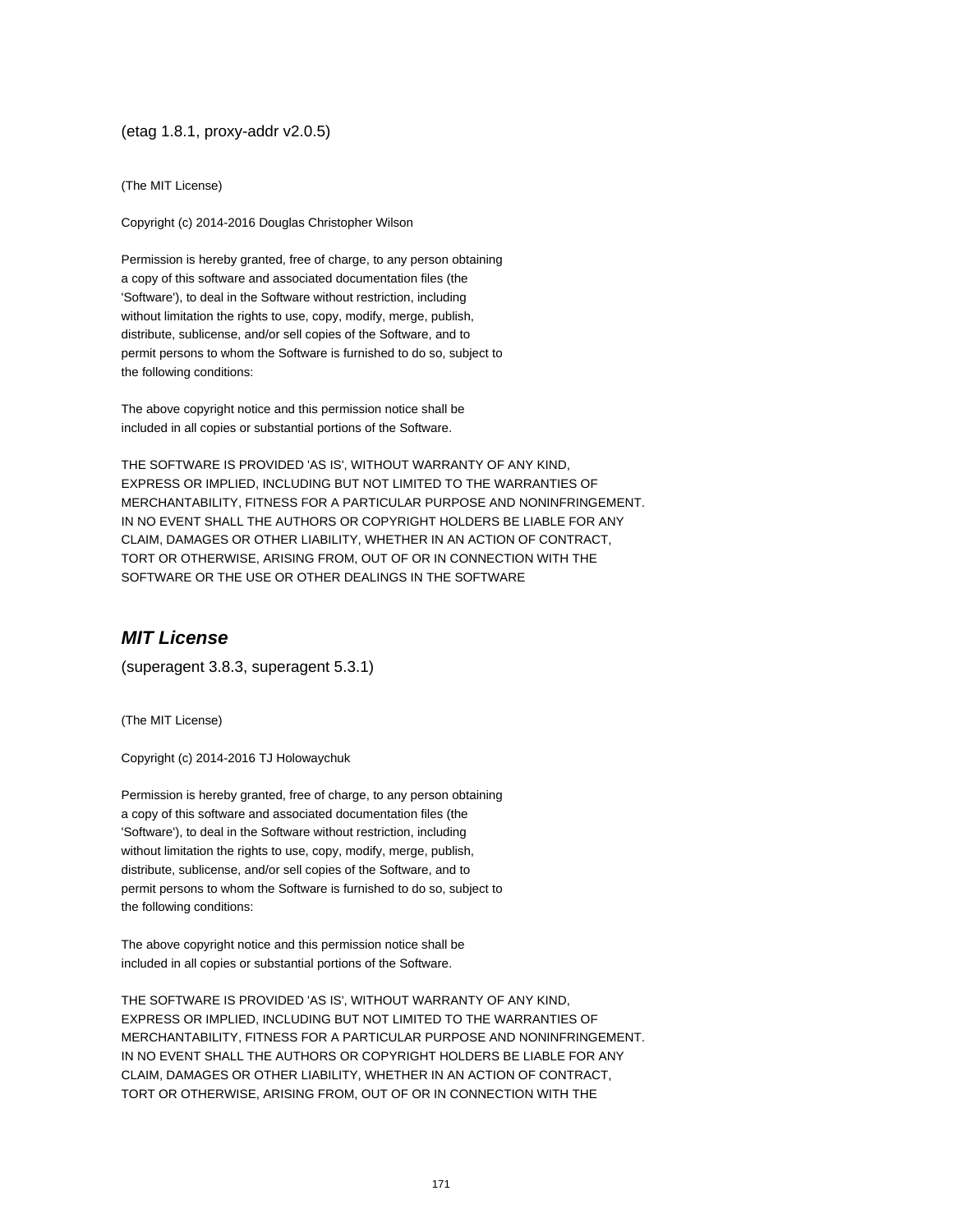SOFTWARE OR THE USE OR OTHER DEALINGS IN THE SOFTWARE

# **MIT License**

(content-disposition 0.5.3, forwarded 0.1.2, jshttp/forwarded 0.1.2, nodejs Deprecate 1.1.2, vary 1.1.2)

(The MIT License)

Copyright (c) 2014-2017 Douglas Christopher Wilson

Permission is hereby granted, free of charge, to any person obtaining a copy of this software and associated documentation files (the 'Software'), to deal in the Software without restriction, including without limitation the rights to use, copy, modify, merge, publish, distribute, sublicense, and/or sell copies of the Software, and to permit persons to whom the Software is furnished to do so, subject to the following conditions:

The above copyright notice and this permission notice shall be included in all copies or substantial portions of the Software.

THE SOFTWARE IS PROVIDED 'AS IS', WITHOUT WARRANTY OF ANY KIND, EXPRESS OR IMPLIED, INCLUDING BUT NOT LIMITED TO THE WARRANTIES OF MERCHANTABILITY, FITNESS FOR A PARTICULAR PURPOSE AND NONINFRINGEMENT. IN NO EVENT SHALL THE AUTHORS OR COPYRIGHT HOLDERS BE LIABLE FOR ANY CLAIM, DAMAGES OR OTHER LIABILITY, WHETHER IN AN ACTION OF CONTRACT, TORT OR OTHERWISE, ARISING FROM, OUT OF OR IN CONNECTION WITH THE SOFTWARE OR THE USE OR OTHER DEALINGS IN THE SOFTWARE

### **MIT License**

(finalhandler 1.1.2)

(The MIT License)

Copyright (c) 2014-2017 Douglas Christopher Wilson

Permission is hereby granted, free of charge, to any person obtaining a copy of this software and associated documentation files (the 'Software'), to deal in the Software without restriction, including without limitation the rights to use, copy, modify, merge, publish, distribute, sublicense, and/or sell copies of the Software, and to permit persons to whom the Software is furnished to do so, subject to the following conditions:

The above copyright notice and this permission notice shall be included in all copies or substantial portions of the Software.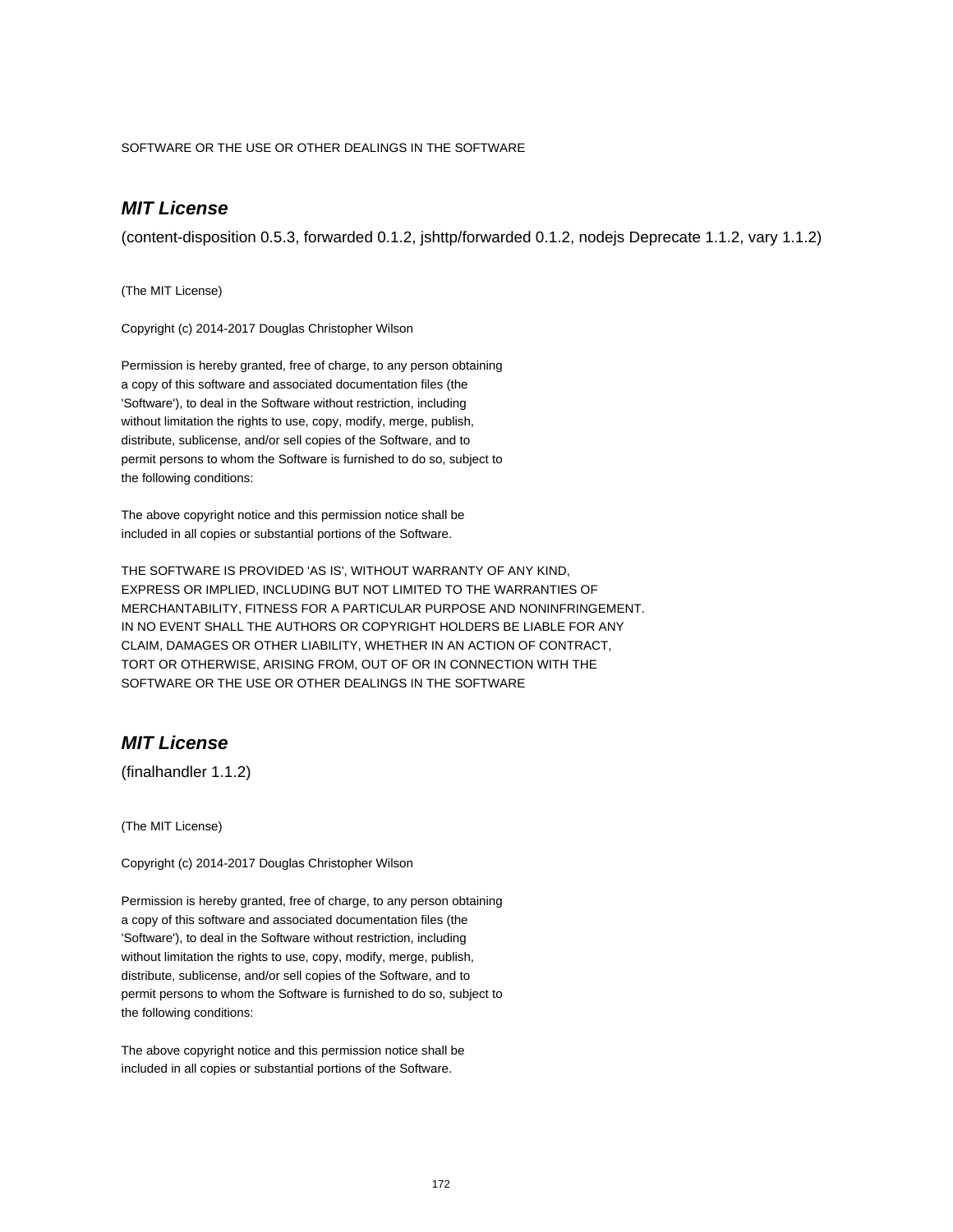THE SOFTWARE IS PROVIDED 'AS IS', WITHOUT WARRANTY OF ANY KIND, EXPRESS OR IMPLIED, INCLUDING BUT NOT LIMITED TO THE WARRANTIES OF MERCHANTABILITY, FITNESS FOR A PARTICULAR PURPOSE AND NONINFRINGEMENT. IN NO EVENT SHALL THE AUTHORS OR COPYRIGHT HOLDERS BE LIABLE FOR ANY CLAIM, DAMAGES OR OTHER LIABILITY, WHETHER IN AN ACTION OF CONTRACT, TORT OR OTHERWISE, ARISING FROM, OUT OF OR IN CONNECTION WITH THE SOFTWARE OR THE USE OR OTHER DEALINGS IN THE SOFTWARE

# **MIT License**

(jshttp/content-type 1.0.4)

(The MIT License)

Copyright (c) 2015 Douglas Christopher Wilson

Permission is hereby granted, free of charge, to any person obtaining a copy of this software and associated documentation files (the 'Software'), to deal in the Software without restriction, including without limitation the rights to use, copy, modify, merge, publish, distribute, sublicense, and/or sell copies of the Software, and to permit persons to whom the Software is furnished to do so, subject to the following conditions:

The above copyright notice and this permission notice shall be included in all copies or substantial portions of the Software.

THE SOFTWARE IS PROVIDED 'AS IS', WITHOUT WARRANTY OF ANY KIND, EXPRESS OR IMPLIED, INCLUDING BUT NOT LIMITED TO THE WARRANTIES OF MERCHANTABILITY, FITNESS FOR A PARTICULAR PURPOSE AND NONINFRINGEMENT. IN NO EVENT SHALL THE AUTHORS OR COPYRIGHT HOLDERS BE LIABLE FOR ANY CLAIM, DAMAGES OR OTHER LIABILITY, WHETHER IN AN ACTION OF CONTRACT, TORT OR OTHERWISE, ARISING FROM, OUT OF OR IN CONNECTION WITH THE SOFTWARE OR THE USE OR OTHER DEALINGS IN THE SOFTWARE

## **MIT License**

(hubspot 2.3.14)

(The MIT License)

Copyright (c) 2016 Brian Falk

Permission is hereby granted, free of charge, to any person obtaining a copy of this software and associated documentation files (the "Software"), to deal in the Software without restriction, including without limitation the rights to use, copy, modify, merge, publish, distribute, sublicense, and/or sell copies of the Software, and to permit persons to whom the Software is furnished to do so, subject to the following conditions: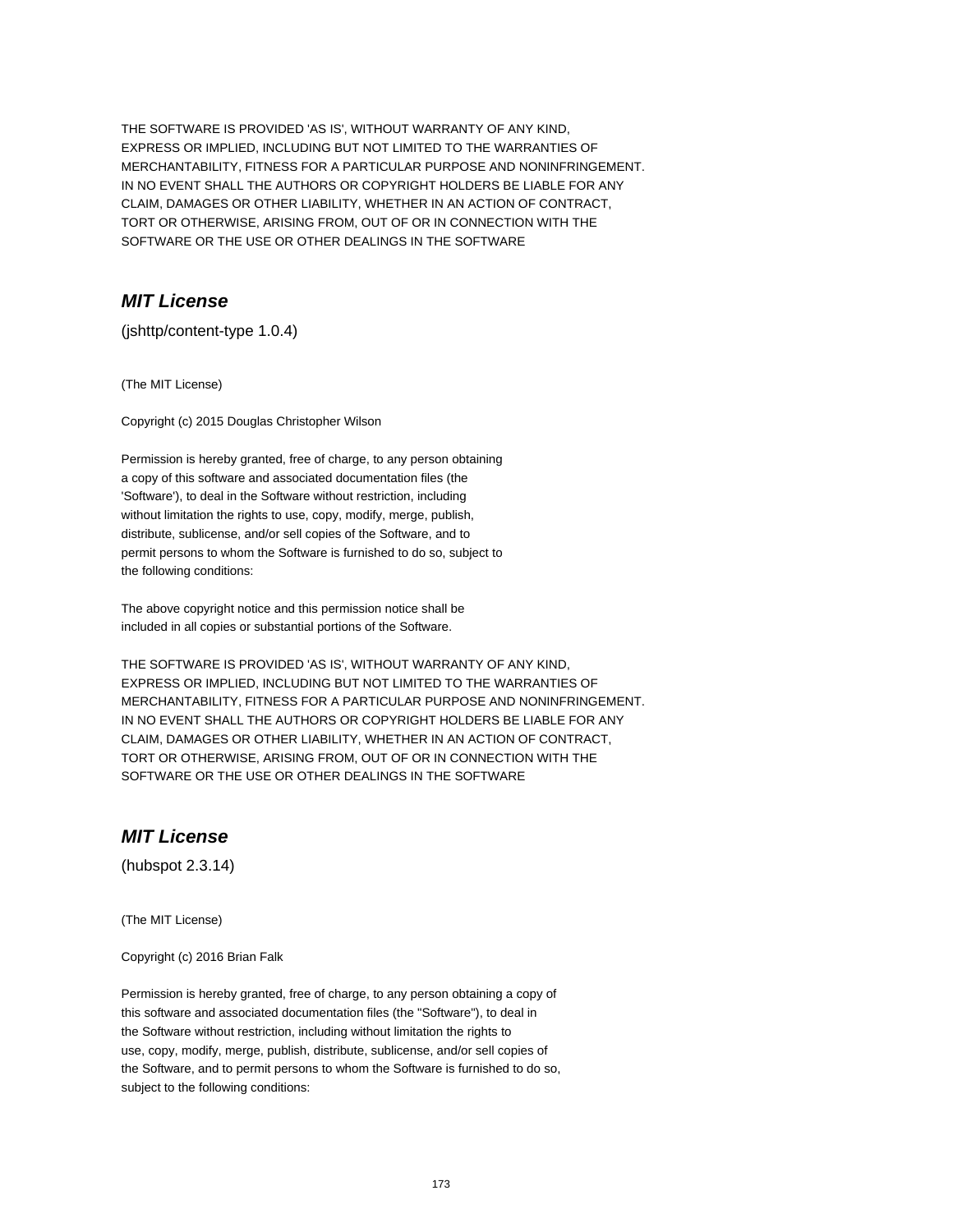The above copyright notice and this permission notice shall be included in all copies or substantial portions of the Software.

THE SOFTWARE IS PROVIDED "AS IS", WITHOUT WARRANTY OF ANY KIND, EXPRESS OR IMPLIED, INCLUDING BUT NOT LIMITED TO THE WARRANTIES OF MERCHANTABILITY, FITNESS FOR A PARTICULAR PURPOSE AND NONINFRINGEMENT. IN NO EVENT SHALL THE AUTHORS OR COPYRIGHT HOLDERS BE LIABLE FOR ANY CLAIM, DAMAGES OR OTHER LIABILITY, WHETHER IN AN ACTION OF CONTRACT, TORT OR OTHERWISE, ARISING FROM, OUT OF OR IN CONNECTION WITH THE SOFTWARE OR THE USE OR OTHER DEALINGS IN THE SOFTWARE

### **MIT License**

(encodeurl 1.0.2)

(The MIT License)

Copyright (c) 2016 Douglas Christopher Wilson

Permission is hereby granted, free of charge, to any person obtaining a copy of this software and associated documentation files (the 'Software'), to deal in the Software without restriction, including without limitation the rights to use, copy, modify, merge, publish, distribute, sublicense, and/or sell copies of the Software, and to permit persons to whom the Software is furnished to do so, subject to the following conditions:

The above copyright notice and this permission notice shall be included in all copies or substantial portions of the Software.

THE SOFTWARE IS PROVIDED 'AS IS', WITHOUT WARRANTY OF ANY KIND, EXPRESS OR IMPLIED, INCLUDING BUT NOT LIMITED TO THE WARRANTIES OF MERCHANTABILITY, FITNESS FOR A PARTICULAR PURPOSE AND NONINFRINGEMENT. IN NO EVENT SHALL THE AUTHORS OR COPYRIGHT HOLDERS BE LIABLE FOR ANY CLAIM, DAMAGES OR OTHER LIABILITY, WHETHER IN AN ACTION OF CONTRACT, TORT OR OTHERWISE, ARISING FROM, OUT OF OR IN CONNECTION WITH THE SOFTWARE OR THE USE OR OTHER DEALINGS IN THE SOFTWARE

### **MIT License**

(universalify 0.1.2, universalify 2.0.0)

(The MIT License)

Copyright (c) 2017, Ryan Zimmerman

Permission is hereby granted, free of charge, to any person obtaining a copy of this software and associated documentation files (the 'Software'), to deal in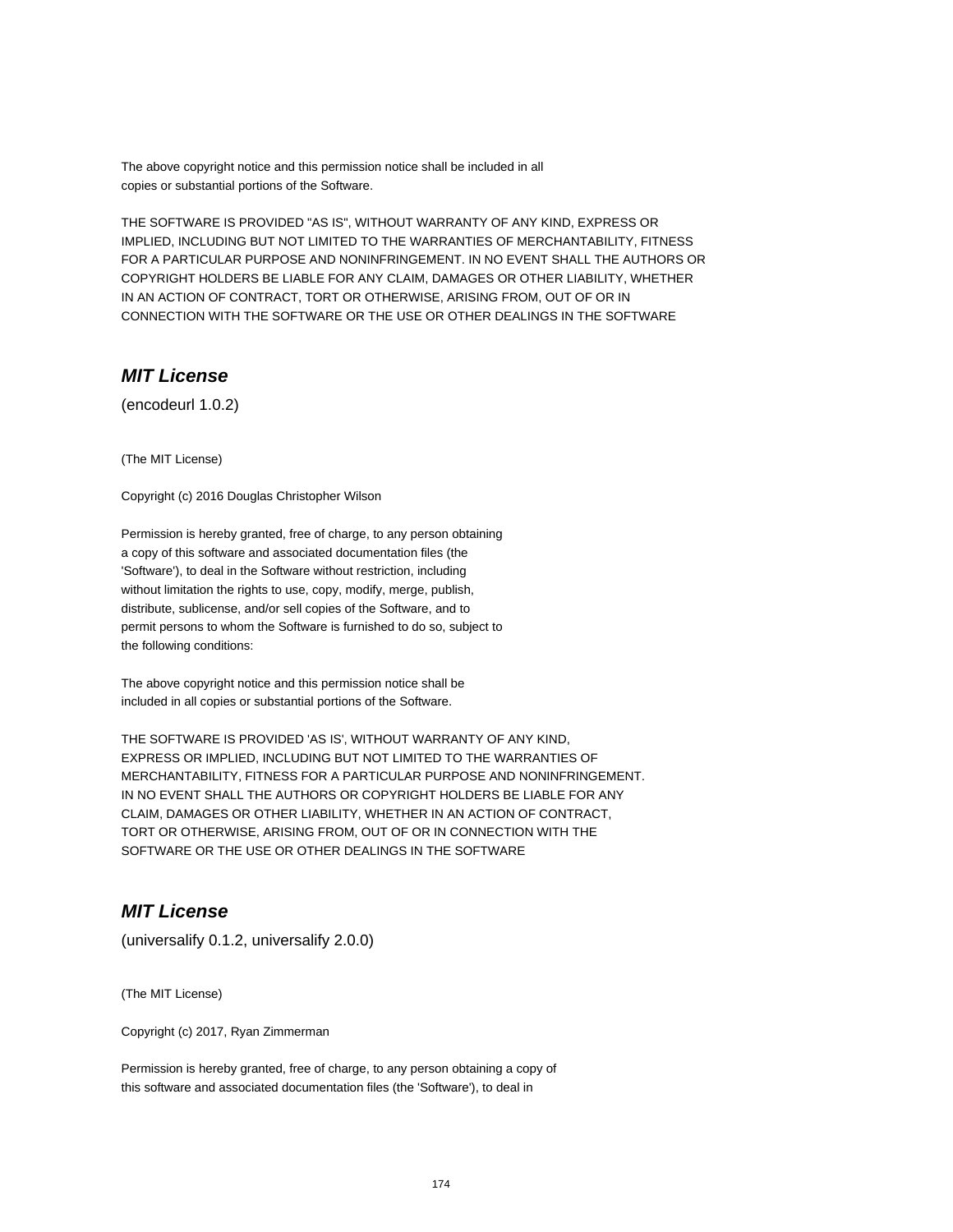the Software without restriction, including without limitation the rights to use, copy, modify, merge, publish, distribute, sublicense, and/or sell copies of the Software, and to permit persons to whom the Software is furnished to do so, subject to the following conditions:

The above copyright notice and this permission notice shall be included in all copies or substantial portions of the Software.

THE SOFTWARE IS PROVIDED 'AS IS', WITHOUT WARRANTY OF ANY KIND, EXPRESS OR IMPLIED, INCLUDING BUT NOT LIMITED TO THE WARRANTIES OF MERCHANTABILITY, FITNESS FOR A PARTICULAR PURPOSE AND NONINFRINGEMENT. IN NO EVENT SHALL THE AUTHORS OR COPYRIGHT HOLDERS BE LIABLE FOR ANY CLAIM, DAMAGES OR OTHER LIABILITY, WHETHER IN AN ACTION OF CONTRACT, TORT OR OTHERWISE, ARISING FROM, OUT OF OR IN CONNECTION WITH THE SOFTWARE OR THE USE OR OTHER DEALINGS IN THE SOFTWARE

#### **MIT License**

(COLORS 1.0.3, colors.js 1.0.3)

- Copyright (c) Sindre Sorhus (sindresorhus.com)

Permission is hereby granted, free of charge, to any person obtaining a copy of this software and associated documentation files (the "Software"), to deal in the Software without restriction, including without limitation the rights to use, copy, modify, merge, publish, distribute, sublicense, and/or sell copies of the Software, and to permit persons to whom the Software is furnished to do so, subject to the following conditions:

The above copyright notice and this permission notice shall be included in all copies or substantial portions of the Software.

THE SOFTWARE IS PROVIDED "AS IS", WITHOUT WARRANTY OF ANY KIND, EXPRESS OR IMPLIED, INCLUDING BUT NOT LIMITED TO THE WARRANTIES OF MERCHANTABILITY, FITNESS FOR A PARTICULAR PURPOSE AND NONINFRINGEMENT. IN NO EVENT SHALL THE AUTHORS OR COPYRIGHT HOLDERS BE LIABLE FOR ANY CLAIM, DAMAGES OR OTHER LIABILITY, WHETHER IN AN ACTION OF CONTRACT, TORT OR OTHERWISE, ARISING FROM, OUT OF OR IN CONNECTION WITH THE SOFTWARE OR THE USE OR OTHER DEALINGS IN THE SOFTWARE

## **MIT License**

(path-is-inside 1.0.2)

---

The MIT License (MIT)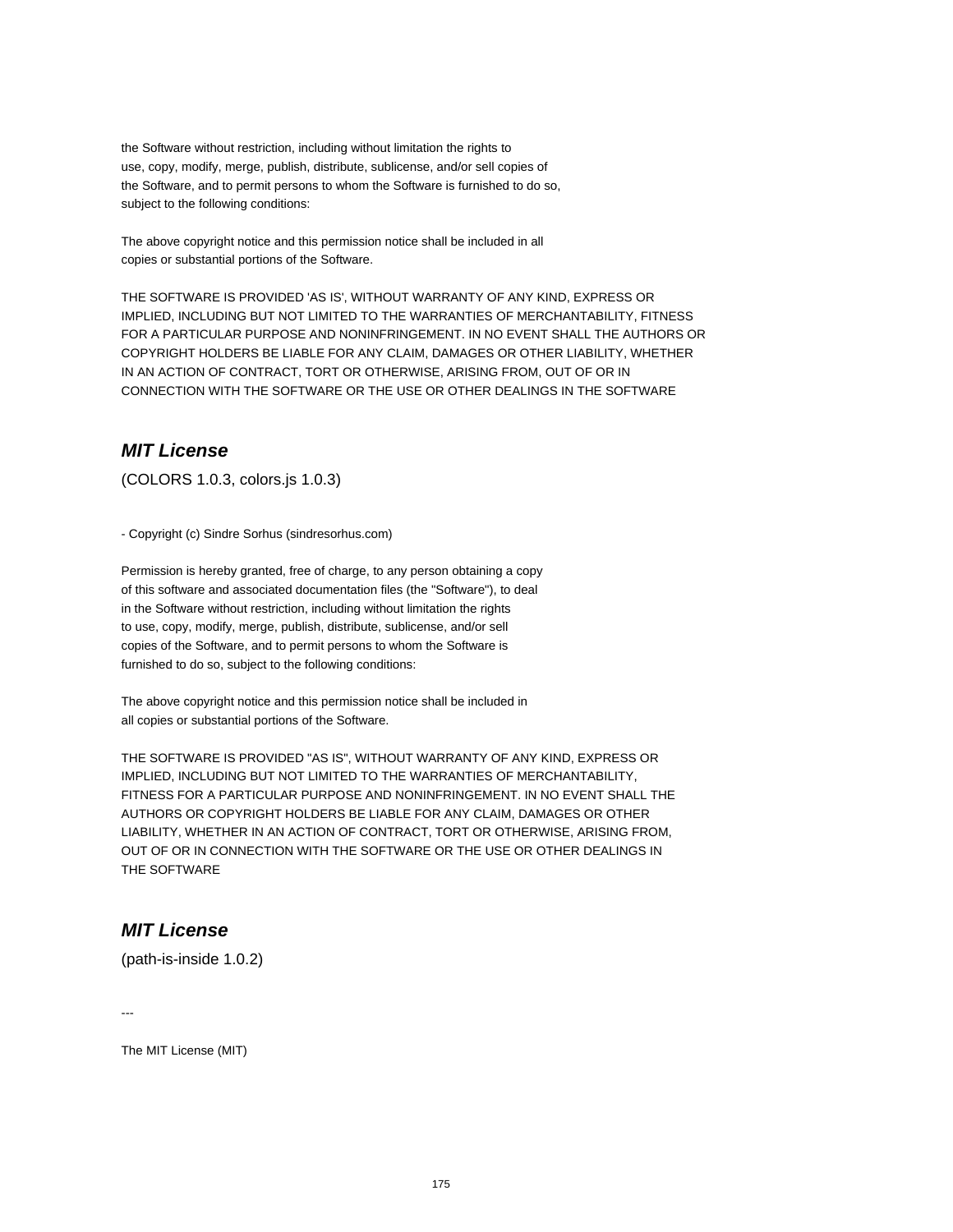Copyright © 2013–2016 Domenic Denicola

Permission is hereby granted, free of charge, to any person obtaining a copy of this software and associated documentation files (the "Software"), to deal in the Software without restriction, including without limitation the rights to use, copy, modify, merge, publish, distribute, sublicense, and/or sell copies of the Software, and to permit persons to whom the Software is furnished to do so, subject to the following conditions:

The above copyright notice and this permission notice shall be included in all copies or substantial portions of the Software.

THE SOFTWARE IS PROVIDED "AS IS", WITHOUT WARRANTY OF ANY KIND, EXPRESS OR IMPLIED, INCLUDING BUT NOT LIMITED TO THE WARRANTIES OF MERCHANTABILITY, FITNESS FOR A PARTICULAR PURPOSE AND NONINFRINGEMENT. IN NO EVENT SHALL THE AUTHORS OR COPYRIGHT HOLDERS BE LIABLE FOR ANY CLAIM, DAMAGES OR OTHER LIABILITY, WHETHER IN AN ACTION OF CONTRACT, TORT OR OTHERWISE, ARISING FROM, OUT OF OR IN CONNECTION WITH THE SOFTWARE OR THE USE OR OTHER DEALINGS IN THE **SOFTWARE** 

## **MIT License**

(node-browserify 13.3.0, node-browserify 14.5.0)

----

Copyright Joyent, Inc. and other Node contributors.

Permission is hereby granted, free of charge, to any person obtaining a copy of this software and associated documentation files (the "Software"), to deal in the Software without restriction, including without limitation the rights to use, copy, modify, merge, publish, distribute, sublicense, and/or sell copies of the Software, and to permit persons to whom the Software is furnished to do so, subject to the following conditions:

The above copyright notice and this permission notice shall be included in all copies or substantial portions of the Software.

THE SOFTWARE IS PROVIDED "AS IS", WITHOUT WARRANTY OF ANY KIND, EXPRESS OR IMPLIED, INCLUDING BUT NOT LIMITED TO THE WARRANTIES OF MERCHANTABILITY, FITNESS FOR A PARTICULAR PURPOSE AND NONINFRINGEMENT. IN NO EVENT SHALL THE AUTHORS OR COPYRIGHT HOLDERS BE LIABLE FOR ANY CLAIM, DAMAGES OR OTHER LIABILITY, WHETHER IN AN ACTION OF CONTRACT, TORT OR OTHERWISE, ARISING FROM, OUT OF OR IN CONNECTION WITH THE SOFTWARE OR THE USE OR OTHER DEALINGS IN THE SOFTWARE

## **MIT License**

(agent-base 6.0.2, degenerator 2.2.0, http-proxy-agent 4.0.1, socks-proxy-agent 5.0.0)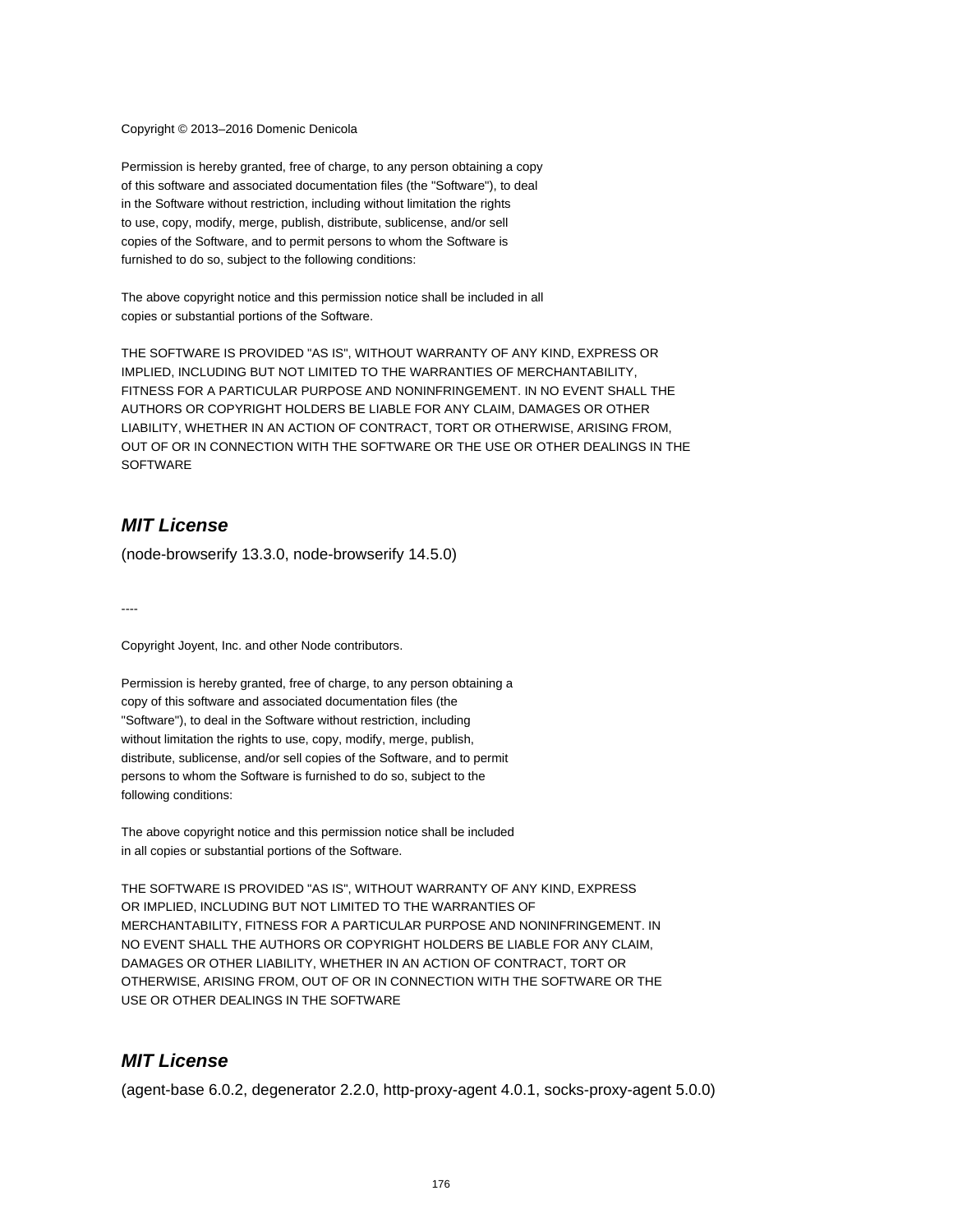-------

(The MIT License)

Copyright (c) 2013 Nathan Rajlich <nathan@tootallnate.net>

Permission is hereby granted, free of charge, to any person obtaining a copy of this software and associated documentation files (the 'Software'), to deal in the Software without restriction, including without limitation the rights to use, copy, modify, merge, publish, distribute, sublicense, and/or sell copies of the Software, and to permit persons to whom the Software is furnished to do so, subject to the following conditions:

The above copyright notice and this permission notice shall be included in all copies or substantial portions of the Software.

THE SOFTWARE IS PROVIDED 'AS IS', WITHOUT WARRANTY OF ANY KIND, EXPRESS OR IMPLIED, INCLUDING BUT NOT LIMITED TO THE WARRANTIES OF MERCHANTABILITY, FITNESS FOR A PARTICULAR PURPOSE AND NONINFRINGEMENT. IN NO EVENT SHALL THE AUTHORS OR COPYRIGHT HOLDERS BE LIABLE FOR ANY CLAIM, DAMAGES OR OTHER LIABILITY, WHETHER IN AN ACTION OF CONTRACT, TORT OR OTHERWISE, ARISING FROM, OUT OF OR IN CONNECTION WITH THE SOFTWARE OR THE USE OR OTHER DEALINGS IN THE SOFTWARE

### **MIT License**

(data-uri-to-buffer 3.0.1, get-uri 3.0.2, pac-proxy-agent 4.1.0)

-------

(The MIT License)

Copyright (c) 2014 Nathan Rajlich <nathan@tootallnate.net>

Permission is hereby granted, free of charge, to any person obtaining a copy of this software and associated documentation files (the 'Software'), to deal in the Software without restriction, including without limitation the rights to use, copy, modify, merge, publish, distribute, sublicense, and/or sell copies of the Software, and to permit persons to whom the Software is furnished to do so, subject to the following conditions:

The above copyright notice and this permission notice shall be included in all copies or substantial portions of the Software.

THE SOFTWARE IS PROVIDED 'AS IS', WITHOUT WARRANTY OF ANY KIND, EXPRESS OR IMPLIED, INCLUDING BUT NOT LIMITED TO THE WARRANTIES OF MERCHANTABILITY, FITNESS FOR A PARTICULAR PURPOSE AND NONINFRINGEMENT.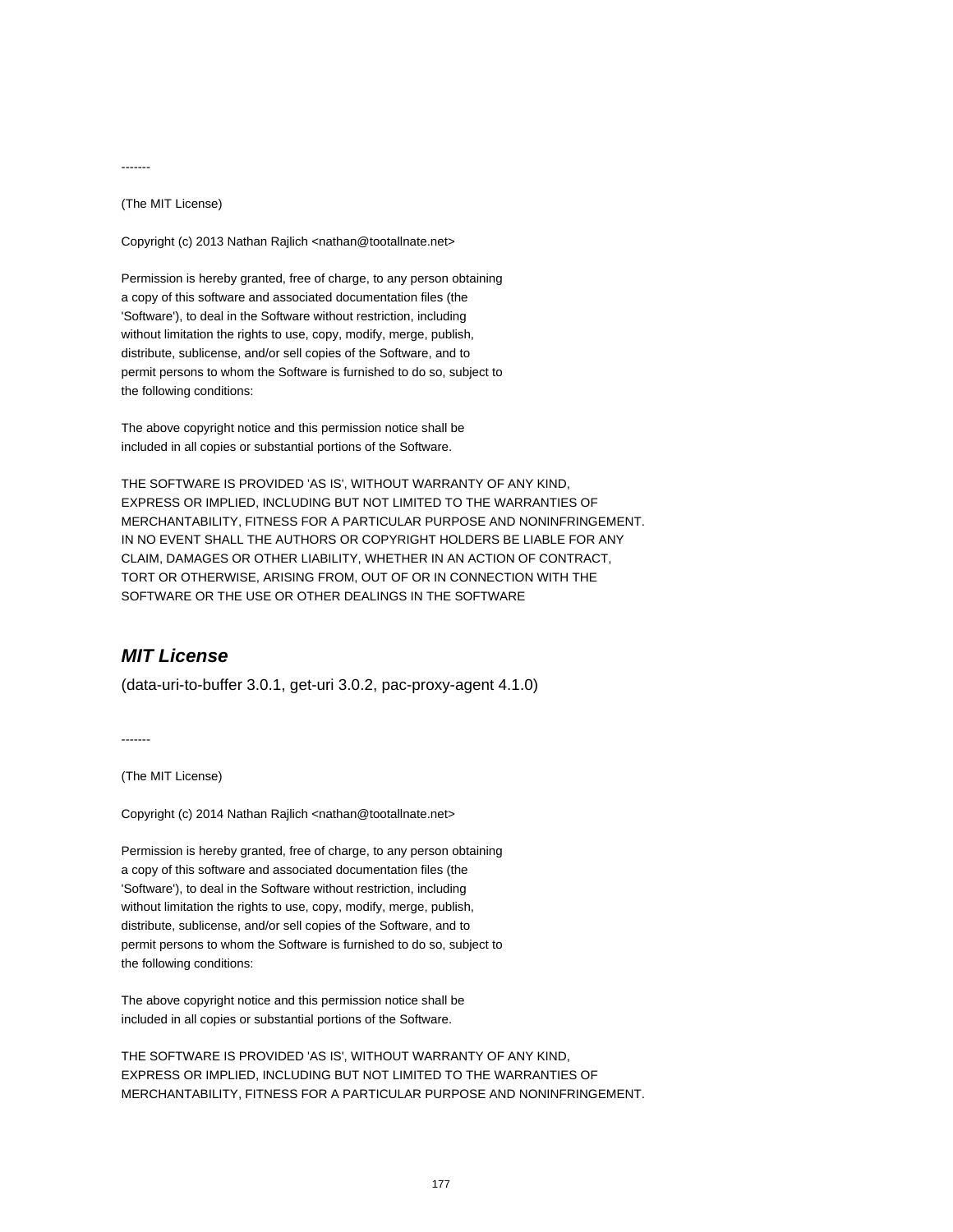IN NO EVENT SHALL THE AUTHORS OR COPYRIGHT HOLDERS BE LIABLE FOR ANY CLAIM, DAMAGES OR OTHER LIABILITY, WHETHER IN AN ACTION OF CONTRACT, TORT OR OTHERWISE, ARISING FROM, OUT OF OR IN CONNECTION WITH THE SOFTWARE OR THE USE OR OTHER DEALINGS IN THE SOFTWARE

### **MIT License**

(TypedArray 0.0.6)

/\* Copyright (c) 2010, Linden Research, Inc. Copyright (c) 2012, Joshua Bell

Permission is hereby granted, free of charge, to any person obtaining a copy of this software and associated documentation files (the "Software"), to deal in the Software without restriction, including without limitation the rights to use, copy, modify, merge, publish, distribute, sublicense, and/or sell copies of the Software, and to permit persons to whom the Software is furnished to do so, subject to the following conditions:

The above copyright notice and this permission notice shall be included in all copies or substantial portions of the Software.

THE SOFTWARE IS PROVIDED "AS IS", WITHOUT WARRANTY OF ANY KIND, EXPRESS OR IMPLIED, INCLUDING BUT NOT LIMITED TO THE WARRANTIES OF MERCHANTABILITY, FITNESS FOR A PARTICULAR PURPOSE AND NONINFRINGEMENT. IN NO EVENT SHALL THE AUTHORS OR COPYRIGHT HOLDERS BE LIABLE FOR ANY CLAIM, DAMAGES OR OTHER LIABILITY, WHETHER IN AN ACTION OF CONTRACT, TORT OR OTHERWISE, ARISING FROM, OUT OF OR IN CONNECTION WITH THE SOFTWARE OR THE USE OR OTHER DEALINGS IN THE SOFTWARE

## **MIT License**

(config 1.31.0)

// Copyright 2010-2018, Loren West and other contributors

#### //

Permission is hereby granted, free of charge, to any person obtaining a copy // of this software and associated documentation files (the "Software"), to // deal in the Software without restriction, including without limitation the // rights to use, copy, modify, merge, publish, distribute, sublicense, and/or // sell copies of the Software, and to permit persons to whom the Software is // furnished to do so, subject to the following conditions: //

// The above copyright notice and this permission notice shall be included in // all copies or substantial portions of the Software.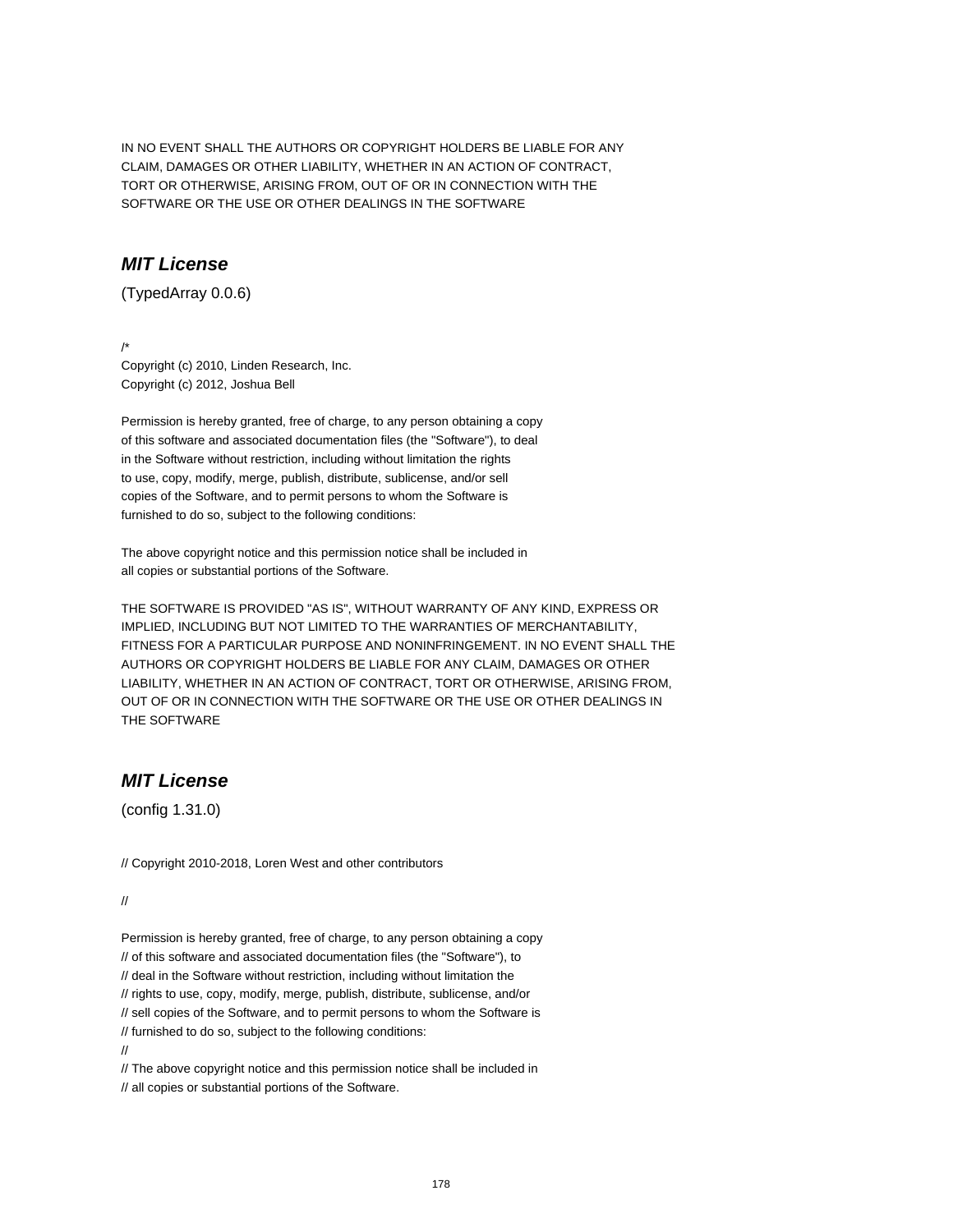//

// THE SOFTWARE IS PROVIDED "AS IS", WITHOUT WARRANTY OF ANY KIND, EXPRESS OR // IMPLIED, INCLUDING BUT NOT LIMITED TO THE WARRANTIES OF MERCHANTABILITY, // FITNESS FOR A PARTICULAR PURPOSE AND NONINFRINGEMENT. IN NO EVENT SHALL THE // AUTHORS OR COPYRIGHT HOLDERS BE LIABLE FOR ANY CLAIM, DAMAGES OR OTHER // LIABILITY, WHETHER IN AN ACTION OF CONTRACT, TORT OR OTHERWISE, ARISING // FROM, OUT OF OR IN CONNECTION WITH THE SOFTWARE OR THE USE OR OTHER DEALINGS // IN THE SOFTWARE

#### **MIT License**

(Chalk 2.4.2)

2016, Mathias Behrle 2017, Paolo Greppi License: Expat

License: Expat

.

.

Permission is hereby granted, free of charge, to any person obtaining a copy of this software and associated documentation files (the "Software"), to deal in the Software without restriction, including without limitation the rights to use, copy, modify, merge, publish, distribute, sublicense, and/or sell copies of the Software, and to permit persons to whom the Software is furnished to do so, subject to the following conditions:

The above copyright notice and this permission notice shall be included in all copies or substantial portions of the Software.

THE SOFTWARE IS PROVIDED "AS IS", WITHOUT WARRANTY OF ANY KIND, EXPRESS OR IMPLIED, INCLUDING BUT NOT LIMITED TO THE WARRANTIES OF MERCHANTABILITY, FITNESS FOR A PARTICULAR PURPOSE AND NONINFRINGEMENT. IN NO EVENT SHALL THE AUTHORS OR COPYRIGHT HOLDERS BE LIABLE FOR ANY CLAIM, DAMAGES OR OTHER LIABILITY, WHETHER IN AN ACTION OF CONTRACT, TORT OR OTHERWISE, ARISING FROM, OUT OF OR IN CONNECTION WITH THE SOFTWARE OR THE USE OR OTHER DEALINGS IN THE **SOFTWARE** 

## **MIT License**

(Chalk 1.1.3)

2016, Mathias Behrle License: Expat

License: Expat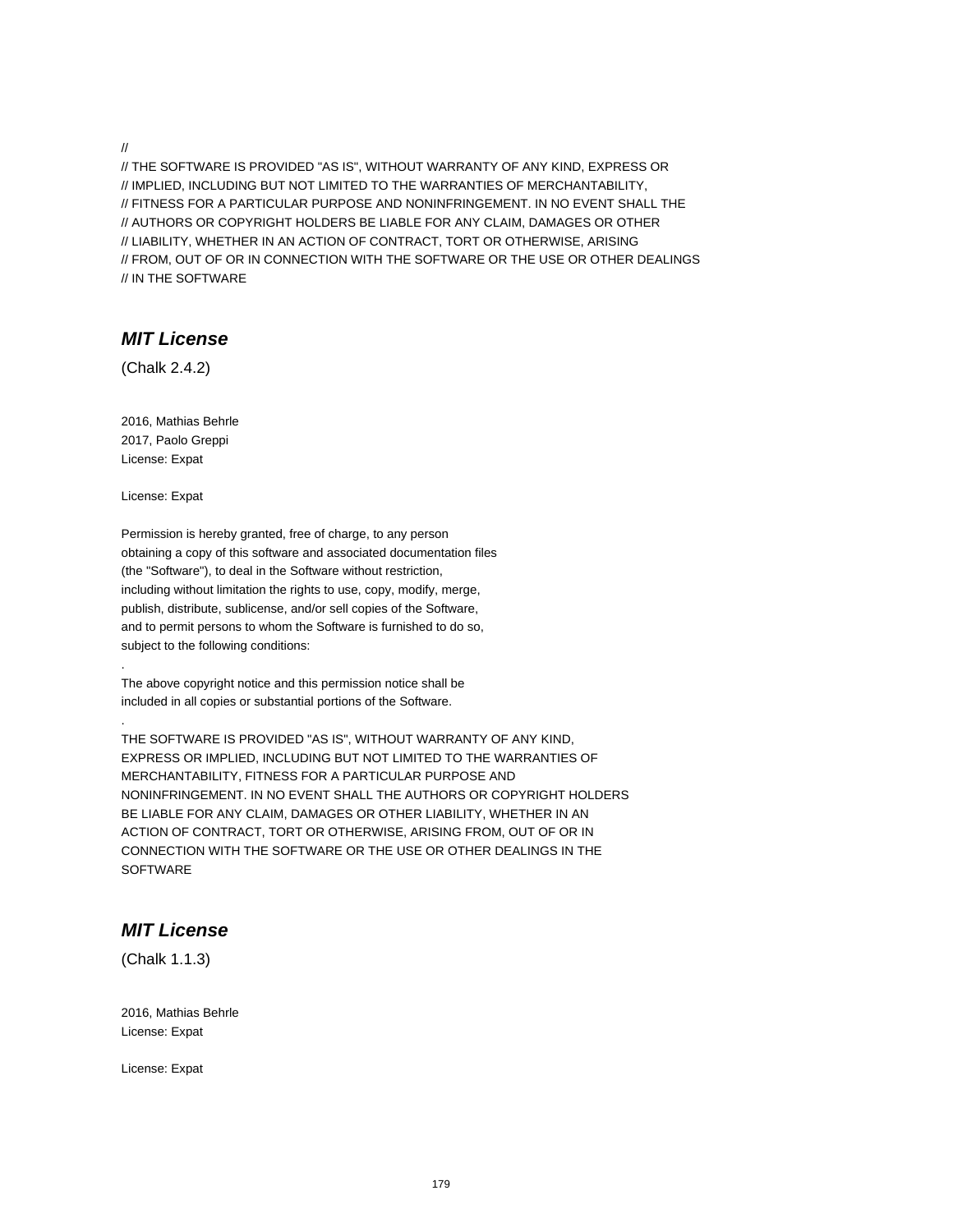Permission is hereby granted, free of charge, to any person obtaining a copy of this software and associated documentation files (the "Software"), to deal in the Software without restriction, including without limitation the rights to use, copy, modify, merge, publish, distribute, sublicense, and/or sell copies of the Software, and to permit persons to whom the Software is furnished to do so, subject to the following conditions:

The above copyright notice and this permission notice shall be included in all copies or substantial portions of the Software.

THE SOFTWARE IS PROVIDED "AS IS", WITHOUT WARRANTY OF ANY KIND, EXPRESS OR IMPLIED, INCLUDING BUT NOT LIMITED TO THE WARRANTIES OF MERCHANTABILITY, FITNESS FOR A PARTICULAR PURPOSE AND NONINFRINGEMENT. IN NO EVENT SHALL THE AUTHORS OR COPYRIGHT HOLDERS BE LIABLE FOR ANY CLAIM, DAMAGES OR OTHER LIABILITY, WHETHER IN AN ACTION OF CONTRACT, TORT OR OTHERWISE, ARISING FROM, OUT OF OR IN CONNECTION WITH THE SOFTWARE OR THE USE OR OTHER DEALINGS IN THE SOFTWARE

## **MIT License**

(lodash.camelcase 4.3.0, lodash.clonedeep 4.5.0, lodash.defaults 4.2.0, lodash.difference 4.5.0, lodash.flatten 4.4.0, lodash.get 4.4.2, lodash.includes 4.3.0, lodash.isequal 4.5.0, lodash.isequalwith 4.4.0, lodash.isinteger 4.0.4, lodash.isplainobject 4.0.6, lodash.merge 4.6.2, lodash.once 4.1.1, lodash.set 4.3.2, lodash.truncate 4.4.2, lodash.union 4.6.0)

 $=$ 

.

.

Permission is hereby granted, free of charge, to any person obtaining a copy of this software and associated documentation files (the "Software"), to deal in the Software without restriction, including without limitation the rights to use, copy, modify, merge, publish, distribute, sublicense, and/or sell copies of the Software, and to permit persons to whom the Software is furnished to do so, subject to the following conditions:

The above copyright notice and this permission notice shall be included in all copies or substantial portions of the Software.

THE SOFTWARE IS PROVIDED "AS IS", WITHOUT WARRANTY OF ANY KIND, EXPRESS OR IMPLIED, INCLUDING BUT NOT LIMITED TO THE WARRANTIES OF MERCHANTABILITY, FITNESS FOR A PARTICULAR PURPOSE AND NONINFRINGEMENT. IN NO EVENT SHALL THE AUTHORS OR COPYRIGHT HOLDERS BE LIABLE FOR ANY CLAIM, DAMAGES OR OTHER LIABILITY, WHETHER IN AN ACTION OF CONTRACT, TORT OR OTHERWISE, ARISING FROM, OUT OF OR IN CONNECTION WITH THE SOFTWARE OR THE USE OR OTHER DEALINGS IN THE SOFTWARE

#### **MIT License**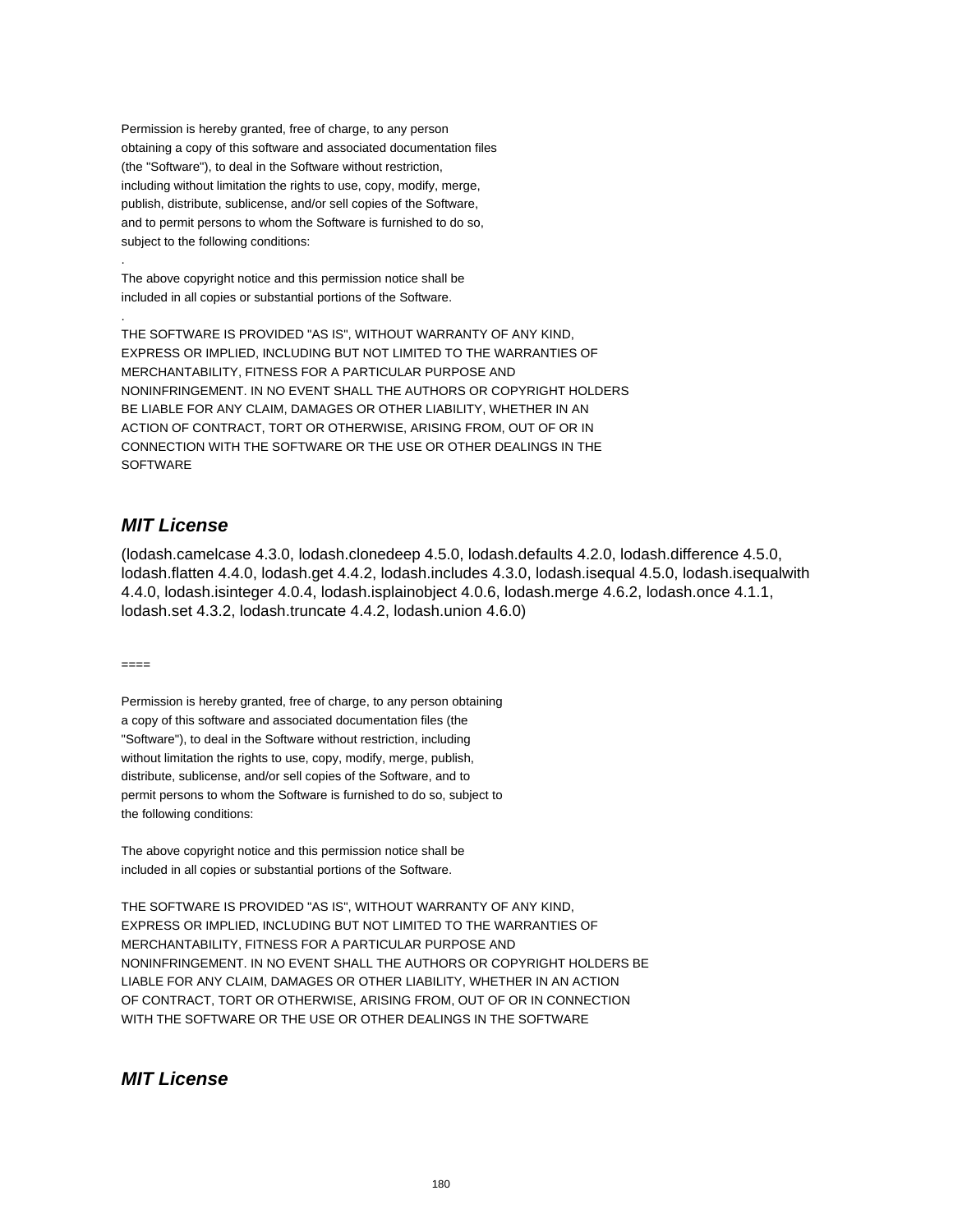(crypto-js 3.3.0)

[The MIT License (MIT)](http://opensource.org/licenses/MIT)

Copyright (c) 2009-2013 Jeff Mott Copyright (c) 2013-2016 Evan Vosberg

Permission is hereby granted, free of charge, to any person obtaining a copy of this software and associated documentation files (the "Software"), to deal in the Software without restriction, including without limitation the rights to use, copy, modify, merge, publish, distribute, sublicense, and/or sell copies of the Software, and to permit persons to whom the Software is furnished to do so, subject to the following conditions:

The above copyright notice and this permission notice shall be included in all copies or substantial portions of the Software.

THE SOFTWARE IS PROVIDED "AS IS", WITHOUT WARRANTY OF ANY KIND, EXPRESS OR IMPLIED, INCLUDING BUT NOT LIMITED TO THE WARRANTIES OF MERCHANTABILITY, FITNESS FOR A PARTICULAR PURPOSE AND NONINFRINGEMENT. IN NO EVENT SHALL THE AUTHORS OR COPYRIGHT HOLDERS BE LIABLE FOR ANY CLAIM, DAMAGES OR OTHER LIABILITY, WHETHER IN AN ACTION OF CONTRACT, TORT OR OTHERWISE, ARISING FROM, OUT OF OR IN CONNECTION WITH THE SOFTWARE OR THE USE OR OTHER DEALINGS IN THE SOFTWARE

# **MIT License**

(decompress-response 3.3.0)

`The MIT License (MIT)

Copyright (c) Sindre Sorhus (sindresorhus.com)

Permission is hereby granted, free of charge, to any person obtaining a copy of this software and associated documentation files (the "Software"), to deal in the Software without restriction, including without limitation the rights to use, copy, modify, merge, publish, distribute, sublicense, and/or sell copies of the Software, and to permit persons to whom the Software is furnished to do so, subject to the following conditions:

The above copyright notice and this permission notice shall be included in all copies or substantial portions of the Software.

THE SOFTWARE IS PROVIDED "AS IS", WITHOUT WARRANTY OF ANY KIND, EXPRESS OR IMPLIED, INCLUDING BUT NOT LIMITED TO THE WARRANTIES OF MERCHANTABILITY, FITNESS FOR A PARTICULAR PURPOSE AND NONINFRINGEMENT. IN NO EVENT SHALL THE AUTHORS OR COPYRIGHT HOLDERS BE LIABLE FOR ANY CLAIM, DAMAGES OR OTHER LIABILITY, WHETHER IN AN ACTION OF CONTRACT, TORT OR OTHERWISE, ARISING FROM, OUT OF OR IN CONNECTION WITH THE SOFTWARE OR THE USE OR OTHER DEALINGS IN THE SOFTWARE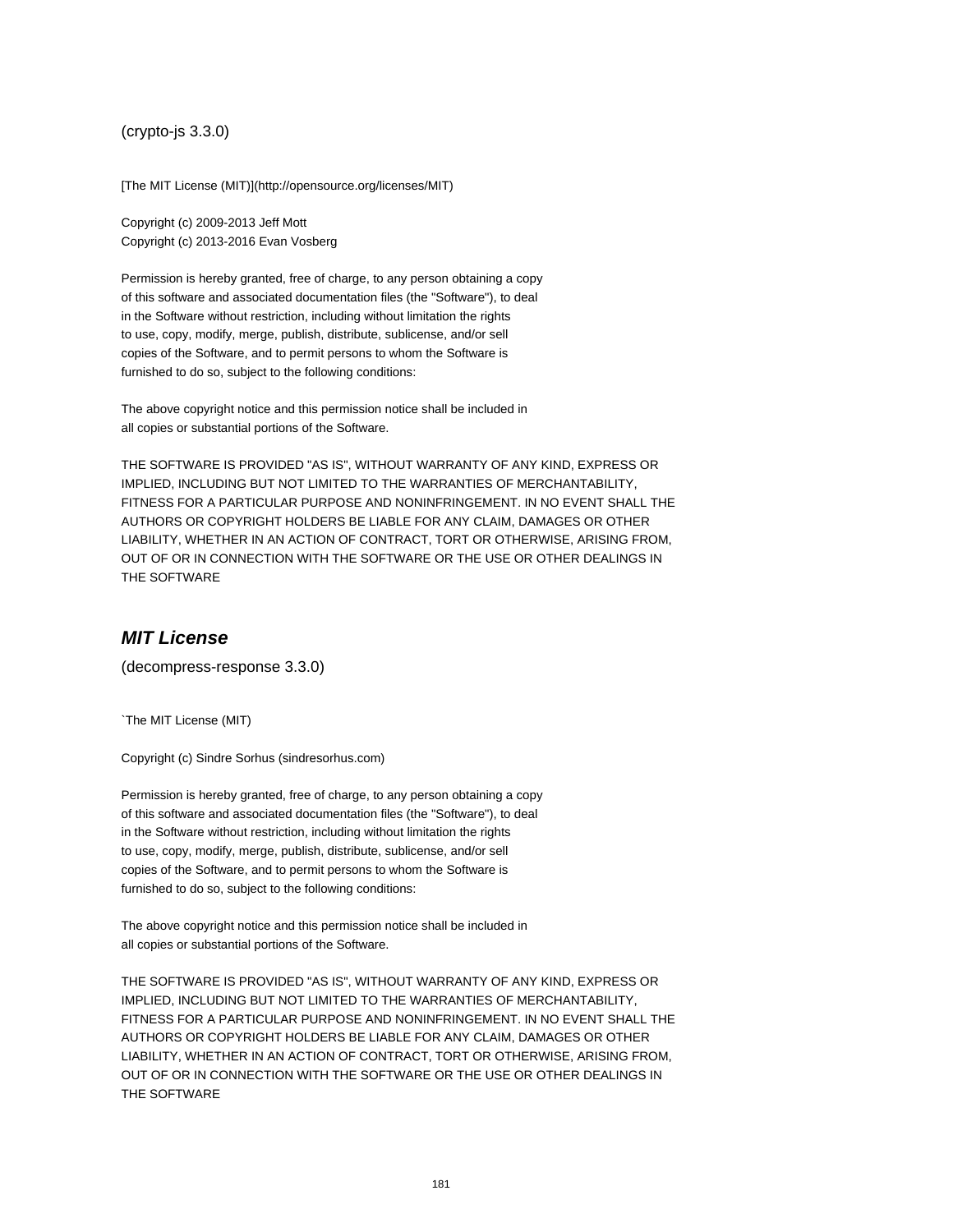# **MIT License**

(ForbesLindesay/umd 3.0.3)

Comment: compiled js will be regerated at compile time

Files: \* Copyright: 2013-2018 Forbes Lindesay License: Expat

Files: debian/\* Copyright: 2017-2018 Bastien Roucariès License: Expat

License: Expat

.

.

Permission is hereby granted, free of charge, to any person obtaining a copy of this software and associated documentation files (the "Software"), to deal in the Software without restriction, including without limitation the rights to use, copy, modify, merge, publish, distribute, sublicense, and/or sell copies of the Software, and to permit persons to whom the Software is furnished to do so, subject to the following conditions:

The above copyright notice and this permission notice shall be included in all copies or substantial portions of the Software.

THE SOFTWARE IS PROVIDED "AS IS", WITHOUT WARRANTY OF ANY KIND, EXPRESS OR IMPLIED, INCLUDING BUT NOT LIMITED TO THE WARRANTIES OF MERCHANTABILITY, FITNESS FOR A PARTICULAR PURPOSE AND NONINFRINGEMENT. IN NO EVENT SHALL THE AUTHORS OR COPYRIGHT HOLDERS BE LIABLE FOR ANY CLAIM, DAMAGES OR OTHER LIABILITY, WHETHER IN AN ACTION OF CONTRACT, TORT OR OTHERWISE, ARISING FROM, OUT OF OR IN CONNECTION WITH THE SOFTWARE OR THE USE OR OTHER DEALINGS IN THE **SOFTWARE** 

# **MIT License**

(combine-source-map 0.8.0)

Comment: Remove due to being already packaged

Files: \* Copyright: 2013-2017 Thorsten Lorenz (http://thlorenz.com) License: Expat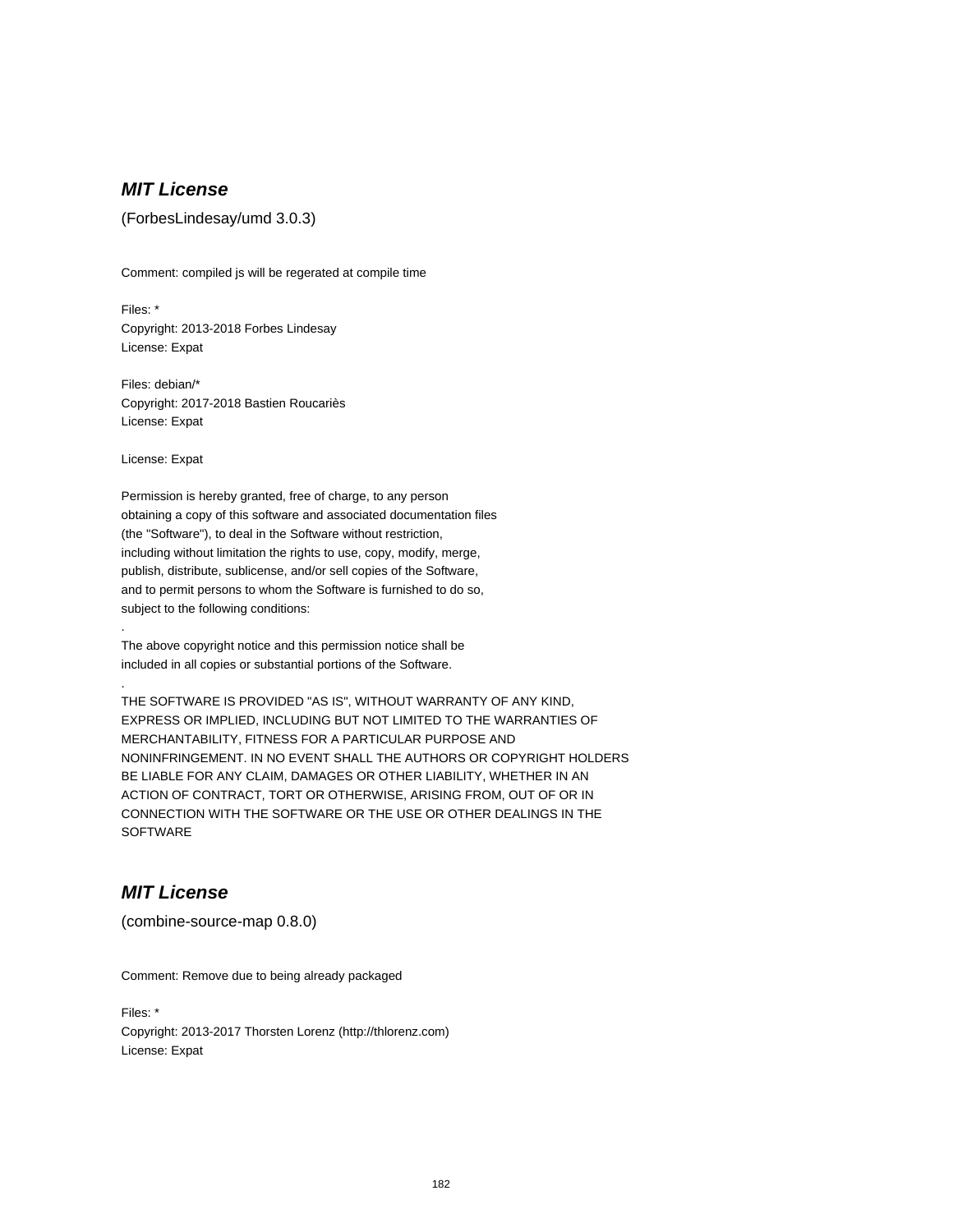Files: debian/\* Copyright: 2017 Bastien Roucariès License: Expat

License: Expat

.

.

Permission is hereby granted, free of charge, to any person obtaining a copy of this software and associated documentation files (the "Software"), to deal in the Software without restriction, including without limitation the rights to use, copy, modify, merge, publish, distribute, sublicense, and/or sell copies of the Software, and to permit persons to whom the Software is furnished to do so, subject to the following conditions:

The above copyright notice and this permission notice shall be included in all copies or substantial portions of the Software.

THE SOFTWARE IS PROVIDED "AS IS", WITHOUT WARRANTY OF ANY KIND, EXPRESS OR IMPLIED, INCLUDING BUT NOT LIMITED TO THE WARRANTIES OF MERCHANTABILITY, FITNESS FOR A PARTICULAR PURPOSE AND NONINFRINGEMENT. IN NO EVENT SHALL THE AUTHORS OR COPYRIGHT HOLDERS BE LIABLE FOR ANY CLAIM, DAMAGES OR OTHER LIABILITY, WHETHER IN AN ACTION OF CONTRACT, TORT OR OTHERWISE, ARISING FROM, OUT OF OR IN CONNECTION WITH THE SOFTWARE OR THE USE OR OTHER DEALINGS IN THE SOFTWARE

#### **MIT License**

(debug v3.1.0)

Copyright (c) 2004-2016 Fabien Potencier

Permission is hereby granted, free of charge, to any person obtaining a copy of this software and associated documentation files (the "Software"), to deal in the Software without restriction, including without limitation the rights to use, copy, modify, merge, publish, distribute, sublicense, and/or sell copies of the Software, and to permit persons to whom the Software is furnished to do so, subject to the following conditions:

The above copyright notice and this permission notice shall be included in all copies or substantial portions of the Software.

THE SOFTWARE IS PROVIDED "AS IS", WITHOUT WARRANTY OF ANY KIND, EXPRESS OR IMPLIED, INCLUDING BUT NOT LIMITED TO THE WARRANTIES OF MERCHANTABILITY, FITNESS FOR A PARTICULAR PURPOSE AND NONINFRINGEMENT. IN NO EVENT SHALL THE AUTHORS OR COPYRIGHT HOLDERS BE LIABLE FOR ANY CLAIM, DAMAGES OR OTHER LIABILITY, WHETHER IN AN ACTION OF CONTRACT, TORT OR OTHERWISE, ARISING FROM, OUT OF OR IN CONNECTION WITH THE SOFTWARE OR THE USE OR OTHER DEALINGS IN THE SOFTWARE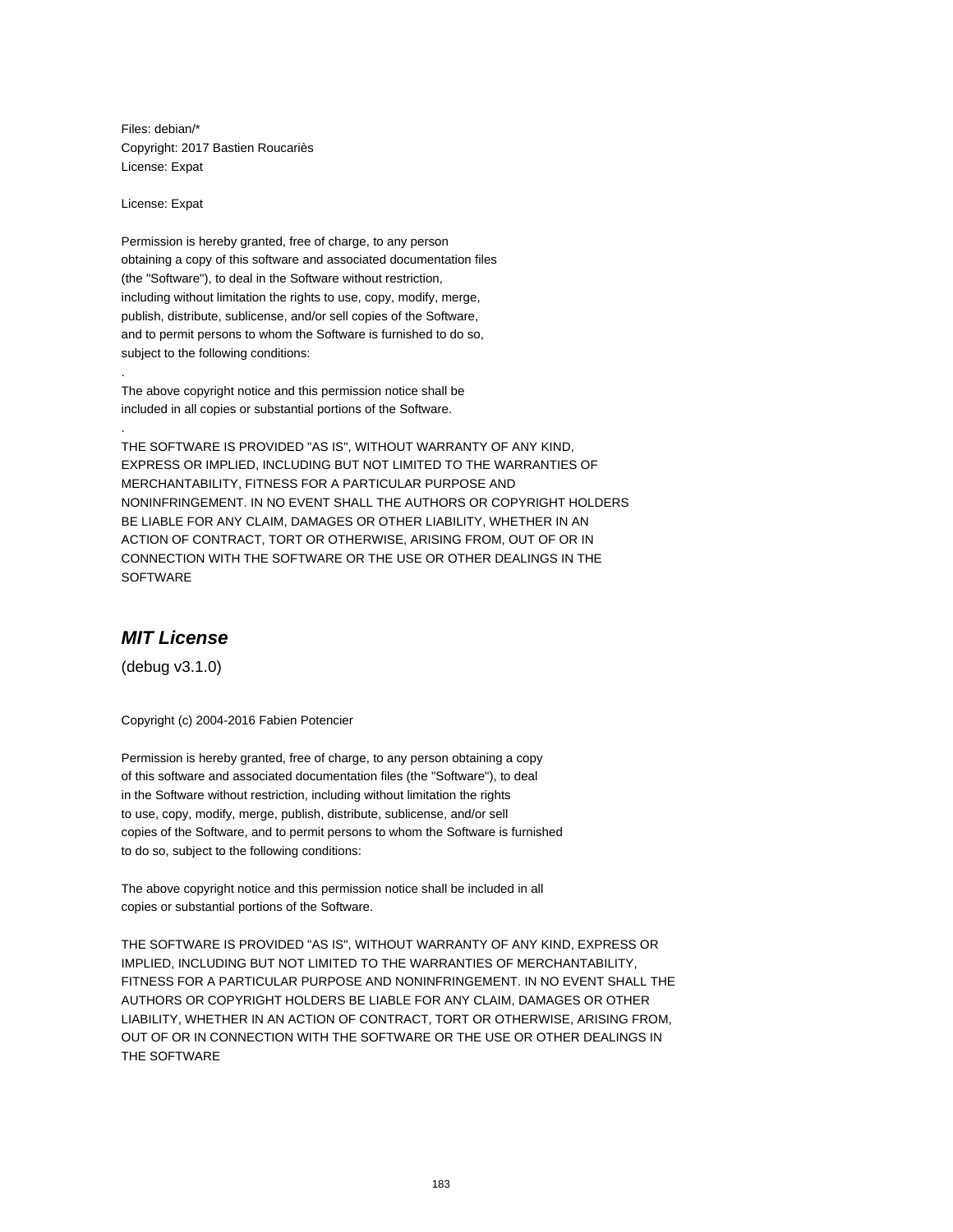# **MIT License**

(debug v4.2.0)

Copyright (c) 2004-2018 Fabien Potencier

Permission is hereby granted, free of charge, to any person obtaining a copy of this software and associated documentation files (the "Software"), to deal in the Software without restriction, including without limitation the rights to use, copy, modify, merge, publish, distribute, sublicense, and/or sell copies of the Software, and to permit persons to whom the Software is furnished to do so, subject to the following conditions:

The above copyright notice and this permission notice shall be included in all copies or substantial portions of the Software.

THE SOFTWARE IS PROVIDED "AS IS", WITHOUT WARRANTY OF ANY KIND, EXPRESS OR IMPLIED, INCLUDING BUT NOT LIMITED TO THE WARRANTIES OF MERCHANTABILITY, FITNESS FOR A PARTICULAR PURPOSE AND NONINFRINGEMENT. IN NO EVENT SHALL THE AUTHORS OR COPYRIGHT HOLDERS BE LIABLE FOR ANY CLAIM, DAMAGES OR OTHER LIABILITY, WHETHER IN AN ACTION OF CONTRACT, TORT OR OTHERWISE, ARISING FROM, OUT OF OR IN CONNECTION WITH THE SOFTWARE OR THE USE OR OTHER DEALINGS IN THE SOFTWARE

# **MIT License**

(debug v4.3.1)

Copyright (c) 2004-2019 Fabien Potencier

Permission is hereby granted, free of charge, to any person obtaining a copy of this software and associated documentation files (the "Software"), to deal in the Software without restriction, including without limitation the rights to use, copy, modify, merge, publish, distribute, sublicense, and/or sell copies of the Software, and to permit persons to whom the Software is furnished to do so, subject to the following conditions:

The above copyright notice and this permission notice shall be included in all copies or substantial portions of the Software.

THE SOFTWARE IS PROVIDED "AS IS", WITHOUT WARRANTY OF ANY KIND, EXPRESS OR IMPLIED, INCLUDING BUT NOT LIMITED TO THE WARRANTIES OF MERCHANTABILITY, FITNESS FOR A PARTICULAR PURPOSE AND NONINFRINGEMENT. IN NO EVENT SHALL THE AUTHORS OR COPYRIGHT HOLDERS BE LIABLE FOR ANY CLAIM, DAMAGES OR OTHER LIABILITY, WHETHER IN AN ACTION OF CONTRACT, TORT OR OTHERWISE, ARISING FROM, OUT OF OR IN CONNECTION WITH THE SOFTWARE OR THE USE OR OTHER DEALINGS IN THE SOFTWARE

# **MIT License**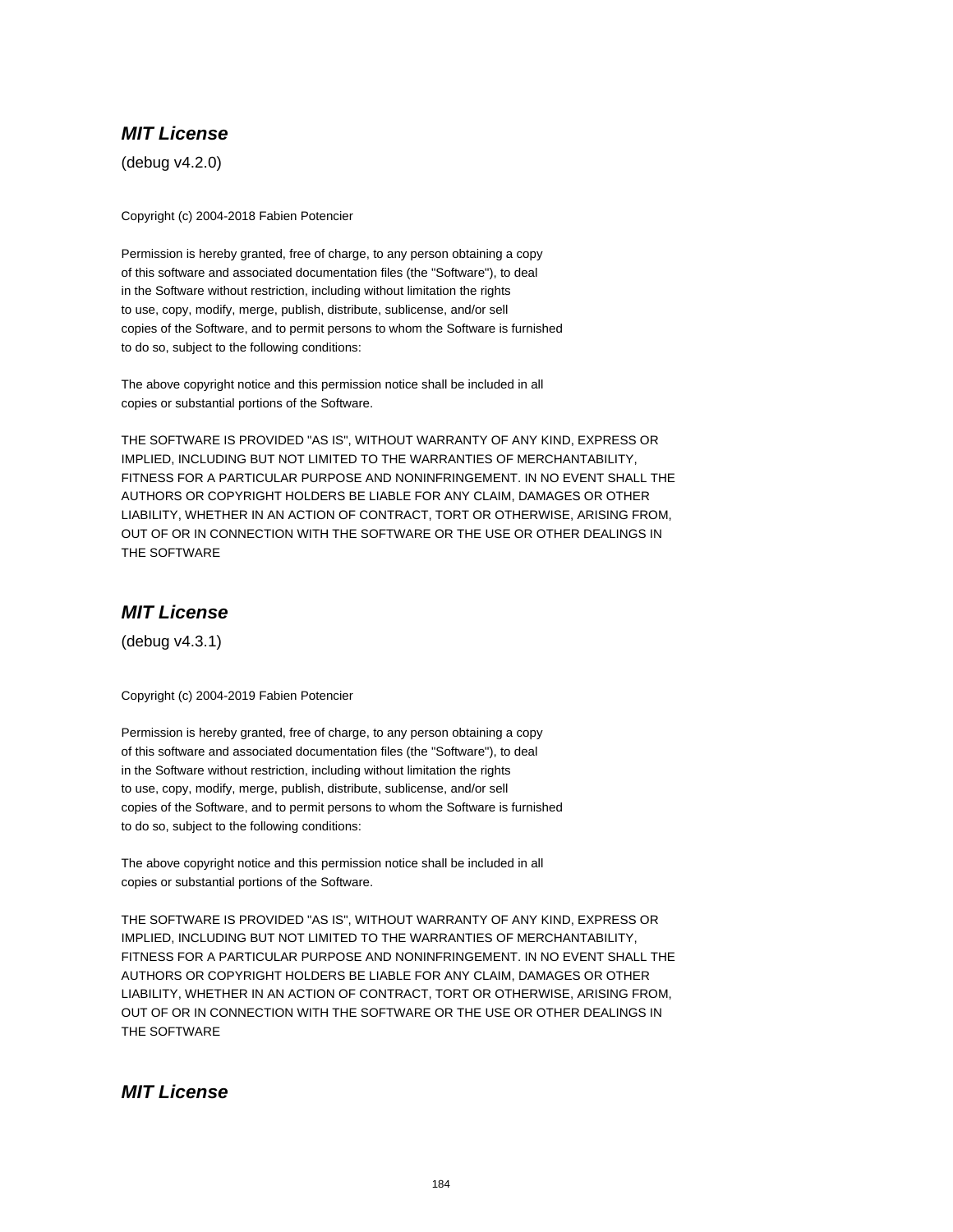#### (nwmatcher 1.4.4)

Copyright (c) 2007-2018 Diego Perini (http://www.iport.it)

Permission is hereby granted, free of charge, to any person obtaining a copy of this software and associated documentation files (the "Software"), to deal in the Software without restriction, including without limitation the rights to use, copy, modify, merge, publish, distribute, sublicense, and/or sell copies of the Software, and to permit persons to whom the Software is furnished to do so, subject to the following conditions:

The above copyright notice and this permission notice shall be included in all copies or substantial portions of the Software.

THE SOFTWARE IS PROVIDED "AS IS", WITHOUT WARRANTY OF ANY KIND, EXPRESS OR IMPLIED, INCLUDING BUT NOT LIMITED TO THE WARRANTIES OF MERCHANTABILITY, FITNESS FOR A PARTICULAR PURPOSE AND NONINFRINGEMENT. IN NO EVENT SHALL THE AUTHORS OR COPYRIGHT HOLDERS BE LIABLE FOR ANY CLAIM, DAMAGES OR OTHER LIABILITY, WHETHER IN AN ACTION OF CONTRACT, TORT OR OTHERWISE, ARISING FROM, OUT OF OR IN CONNECTION WITH THE SOFTWARE OR THE USE OR OTHER DEALINGS IN THE SOFTWARE

#### **MIT License**

(nwsapi 2.2.0)

Copyright (c) 2007-2019 Diego Perini (http://www.iport.it/)

Permission is hereby granted, free of charge, to any person obtaining a copy of this software and associated documentation files (the "Software"), to deal in the Software without restriction, including without limitation the rights to use, copy, modify, merge, publish, distribute, sublicense, and/or sell copies of the Software, and to permit persons to whom the Software is furnished to do so, subject to the following conditions:

The above copyright notice and this permission notice shall be included in all copies or substantial portions of the Software.

THE SOFTWARE IS PROVIDED "AS IS", WITHOUT WARRANTY OF ANY KIND, EXPRESS OR IMPLIED, INCLUDING BUT NOT LIMITED TO THE WARRANTIES OF MERCHANTABILITY, FITNESS FOR A PARTICULAR PURPOSE AND NONINFRINGEMENT. IN NO EVENT SHALL THE AUTHORS OR COPYRIGHT HOLDERS BE LIABLE FOR ANY CLAIM, DAMAGES OR OTHER LIABILITY, WHETHER IN AN ACTION OF CONTRACT, TORT OR OTHERWISE, ARISING FROM, OUT OF OR IN CONNECTION WITH THE SOFTWARE OR THE USE OR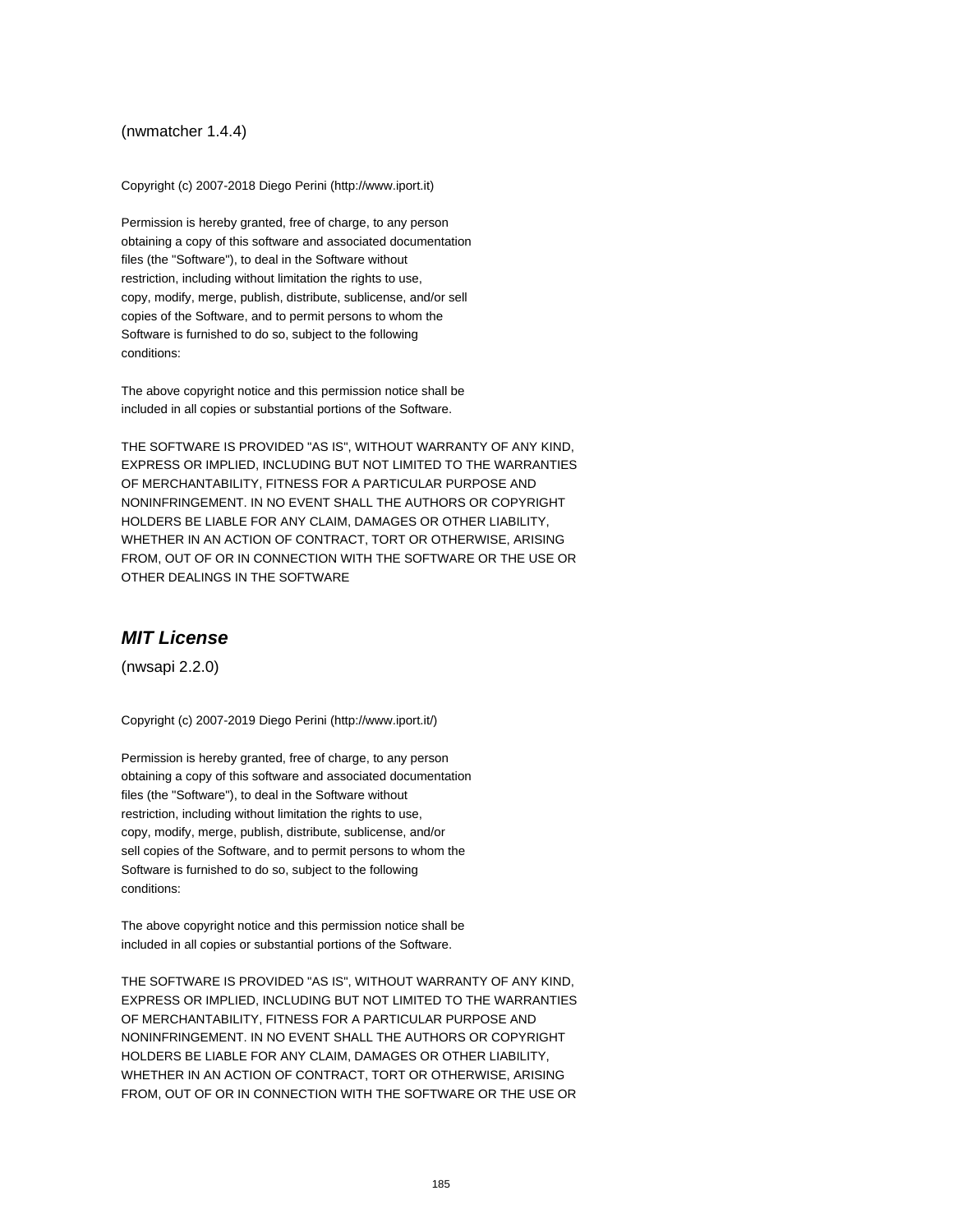OTHER DEALINGS IN THE SOFTWARE

### **MIT License**

(jsdom 8.5.0)

Copyright (c) 2010 Elijah Insua

Permission is hereby granted, free of charge, to any person obtaining a copy of this software and associated documentation files (the "Software"), to deal in the Software without restriction, including without limitation the rights to use, copy, modify, merge, publish, distribute, sublicense, and/or sell copies of the Software, and to permit persons to whom the Software is furnished to do so, subject to the following conditions:

The above copyright notice and this permission notice shall be included in all copies or substantial portions of the Software.

THE SOFTWARE IS PROVIDED "AS IS", WITHOUT WARRANTY OF ANY KIND, EXPRESS OR IMPLIED, INCLUDING BUT NOT LIMITED TO THE WARRANTIES OF MERCHANTABILITY, FITNESS FOR A PARTICULAR PURPOSE AND NONINFRINGEMENT. IN NO EVENT SHALL THE AUTHORS OR COPYRIGHT HOLDERS BE LIABLE FOR ANY CLAIM, DAMAGES OR OTHER LIABILITY, WHETHER IN AN ACTION OF CONTRACT, TORT OR OTHERWISE, ARISING FROM, OUT OF OR IN CONNECTION WITH THE SOFTWARE OR THE USE OR OTHER DEALINGS IN THE SOFTWARE

## **MIT License**

(Async 2.6.3, Async 3.2.0)

Copyright (c) 2010-2018 Caolan McMahon

Permission is hereby granted, free of charge, to any person obtaining a copy of this software and associated documentation files (the "Software"), to deal in the Software without restriction, including without limitation the rights to use, copy, modify, merge, publish, distribute, sublicense, and/or sell copies of the Software, and to permit persons to whom the Software is furnished to do so, subject to the following conditions:

The above copyright notice and this permission notice shall be included in all copies or substantial portions of the Software.

THE SOFTWARE IS PROVIDED "AS IS", WITHOUT WARRANTY OF ANY KIND, EXPRESS OR IMPLIED, INCLUDING BUT NOT LIMITED TO THE WARRANTIES OF MERCHANTABILITY, FITNESS FOR A PARTICULAR PURPOSE AND NONINFRINGEMENT. IN NO EVENT SHALL THE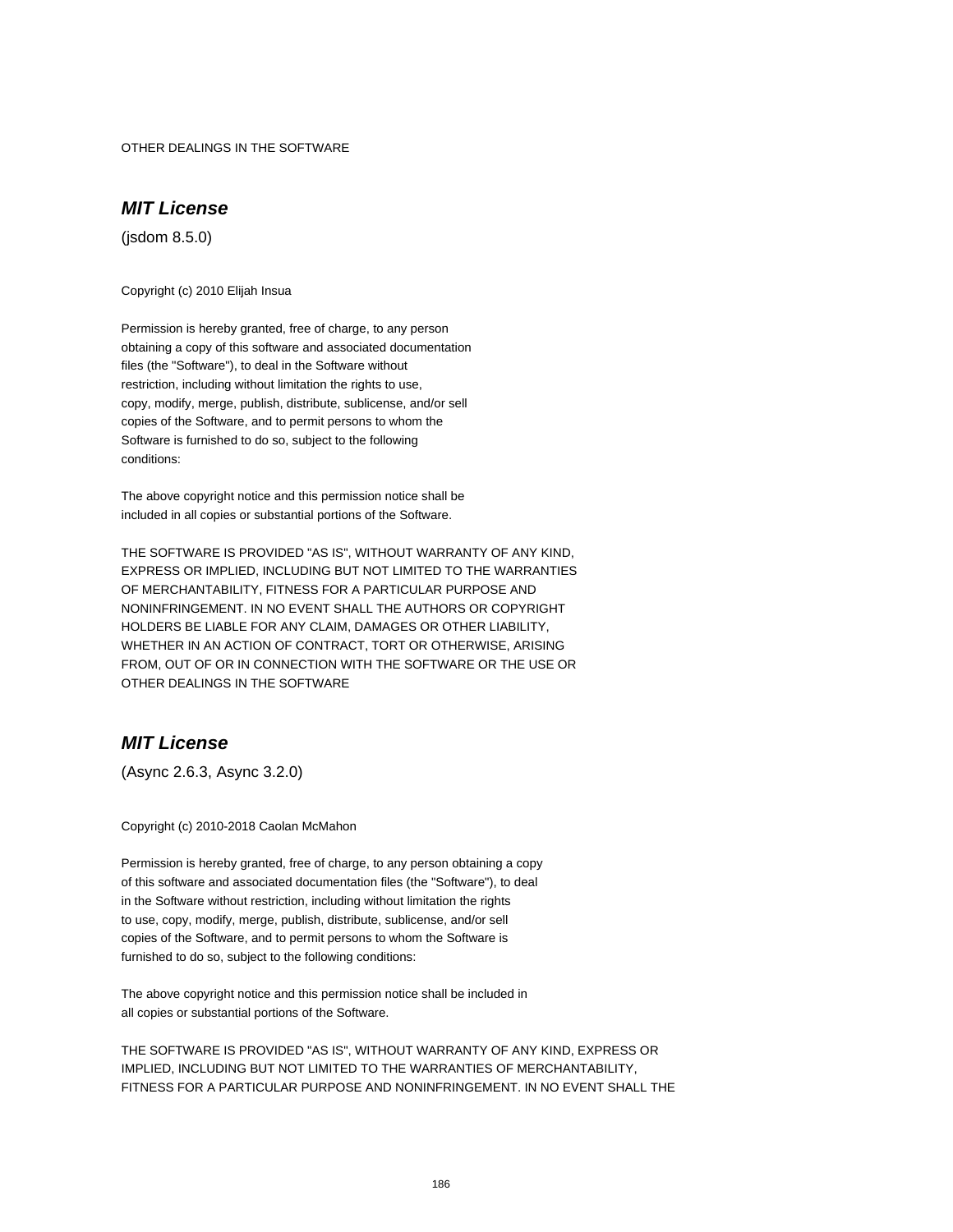AUTHORS OR COPYRIGHT HOLDERS BE LIABLE FOR ANY CLAIM, DAMAGES OR OTHER LIABILITY, WHETHER IN AN ACTION OF CONTRACT, TORT OR OTHERWISE, ARISING FROM, OUT OF OR IN CONNECTION WITH THE SOFTWARE OR THE USE OR OTHER DEALINGS IN THE SOFTWARE

## **MIT License**

(iconv-lite 0.4.19, iconv-lite v0.4.24)

Copyright (c) 2011 Alexander Shtuchkin

Permission is hereby granted, free of charge, to any person obtaining a copy of this software and associated documentation files (the "Software"), to deal in the Software without restriction, including without limitation the rights to use, copy, modify, merge, publish, distribute, sublicense, and/or sell copies of the Software, and to permit persons to whom the Software is furnished to do so, subject to the following conditions:

The above copyright notice and this permission notice shall be included in all copies or substantial portions of the Software.

THE SOFTWARE IS PROVIDED "AS IS", WITHOUT WARRANTY OF ANY KIND, EXPRESS OR IMPLIED, INCLUDING BUT NOT LIMITED TO THE WARRANTIES OF MERCHANTABILITY, FITNESS FOR A PARTICULAR PURPOSE AND NONINFRINGEMENT. IN NO EVENT SHALL THE AUTHORS OR COPYRIGHT HOLDERS BE LIABLE FOR ANY CLAIM, DAMAGES OR OTHER LIABILITY, WHETHER IN AN ACTION OF CONTRACT, TORT OR OTHERWISE, ARISING FROM, OUT OF OR IN CONNECTION WITH THE SOFTWARE OR THE USE OR OTHER DEALINGS IN THE SOFTWARE

# **MIT License**

(shellwords 0.1.1)

Copyright (C) 2011 by Jimmy Cuadra

Permission is hereby granted, free of charge, to any person obtaining a copy of this software and associated documentation files (the "Software"), to deal in the Software without restriction, including without limitation the rights to use, copy, modify, merge, publish, distribute, sublicense, and/or sell copies of the Software, and to permit persons to whom the Software is furnished to do so, subject to the following conditions:

The above copyright notice and this permission notice shall be included in all copies or substantial portions of the Software.

THE SOFTWARE IS PROVIDED "AS IS", WITHOUT WARRANTY OF ANY KIND, EXPRESS OR IMPLIED, INCLUDING BUT NOT LIMITED TO THE WARRANTIES OF MERCHANTABILITY,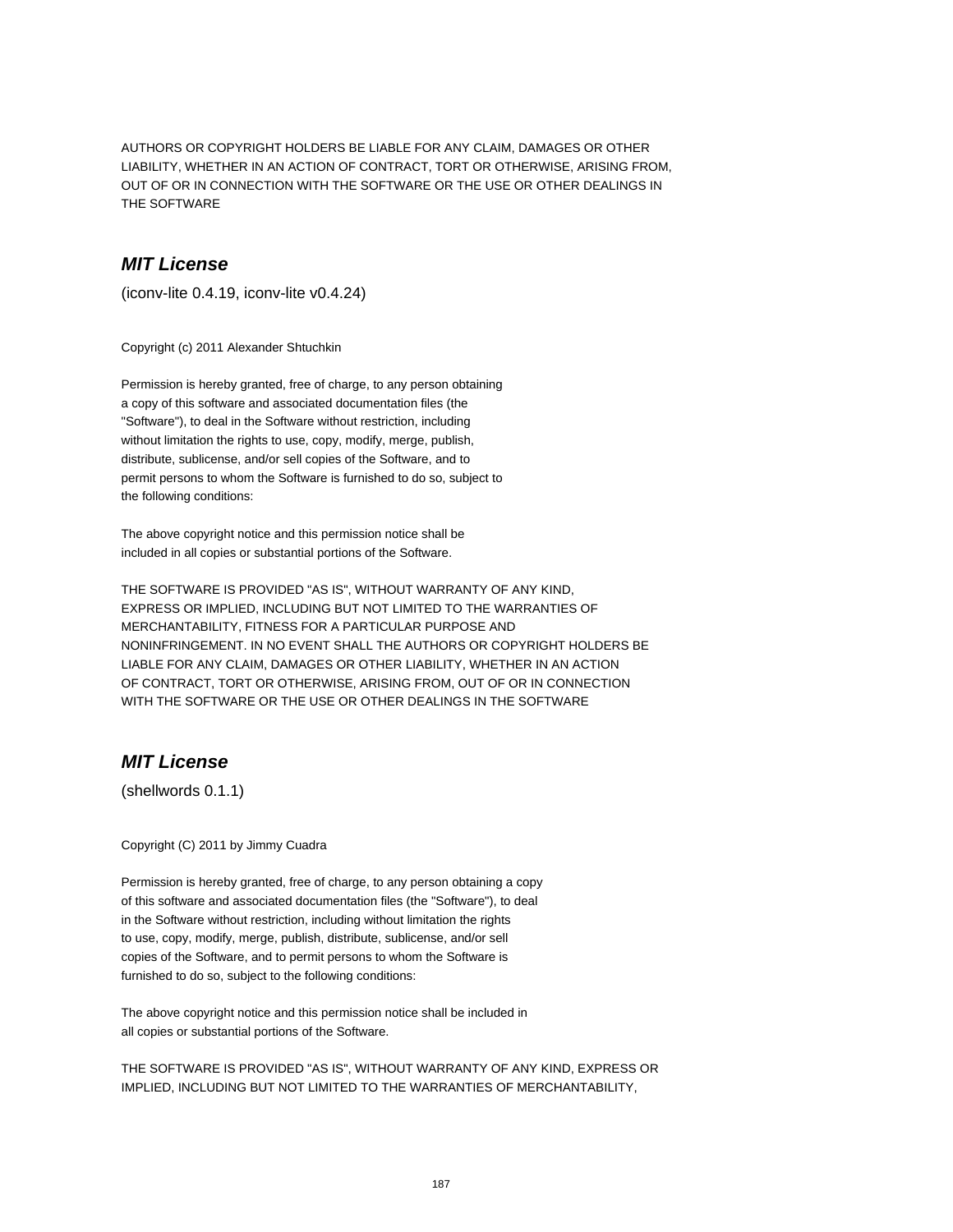FITNESS FOR A PARTICULAR PURPOSE AND NONINFRINGEMENT. IN NO EVENT SHALL THE AUTHORS OR COPYRIGHT HOLDERS BE LIABLE FOR ANY CLAIM, DAMAGES OR OTHER LIABILITY, WHETHER IN AN ACTION OF CONTRACT, TORT OR OTHERWISE, ARISING FROM, OUT OF OR IN CONNECTION WITH THE SOFTWARE OR THE USE OR OTHER DEALINGS IN THE SOFTWARE

## **MIT License**

(limiter 1.1.5)

Copyright (C) 2011 by John Hurliman

Permission is hereby granted, free of charge, to any person obtaining a copy of this software and associated documentation files (the "Software"), to deal in the Software without restriction, including without limitation the rights to use, copy, modify, merge, publish, distribute, sublicense, and/or sell copies of the Software, and to permit persons to whom the Software is furnished to do so, subject to the following conditions: The above copyright notice and this permission notice shall be included in all copies or substantial portions of the Software. THE SOFTWARE IS PROVIDED "AS IS", WITHOUT WARRANTY OF ANY KIND, EXPRESS OR IMPLIED, INCLUDING BUT NOT LIMITED TO THE WARRANTIES OF MERCHANTABILITY, FITNESS FOR A PARTICULAR PURPOSE AND NONINFRINGEMENT. IN NO EVENT SHALL THE AUTHORS OR COPYRIGHT HOLDERS BE LIABLE FOR ANY CLAIM, DAMAGES OR OTHER LIABILITY, WHETHER IN AN ACTION OF CONTRACT, TORT OR OTHERWISE, ARISING FROM, OUT OF OR IN CONNECTION WITH THE SOFTWARE OR THE USE OR OTHER DEALINGS IN THE SOFTWARE

# **MIT License**

(spawn-command 0.0.2-1)

Copyright (C) 2011 by Maciej Ma■ecki

Permission is hereby granted, free of charge, to any person obtaining a copy of this software and associated documentation files (the "Software"), to deal in the Software without restriction, including without limitation the rights to use, copy, modify, merge, publish, distribute, sublicense, and/or sell copies of the Software, and to permit persons to whom the Software is furnished to do so, subject to the following conditions:

The above copyright notice and this permission notice shall be included in all copies or substantial portions of the Software.

THE SOFTWARE IS PROVIDED "AS IS", WITHOUT WARRANTY OF ANY KIND, EXPRESS OR IMPLIED, INCLUDING BUT NOT LIMITED TO THE WARRANTIES OF MERCHANTABILITY, FITNESS FOR A PARTICULAR PURPOSE AND NONINFRINGEMENT. IN NO EVENT SHALL THE AUTHORS OR COPYRIGHT HOLDERS BE LIABLE FOR ANY CLAIM, DAMAGES OR OTHER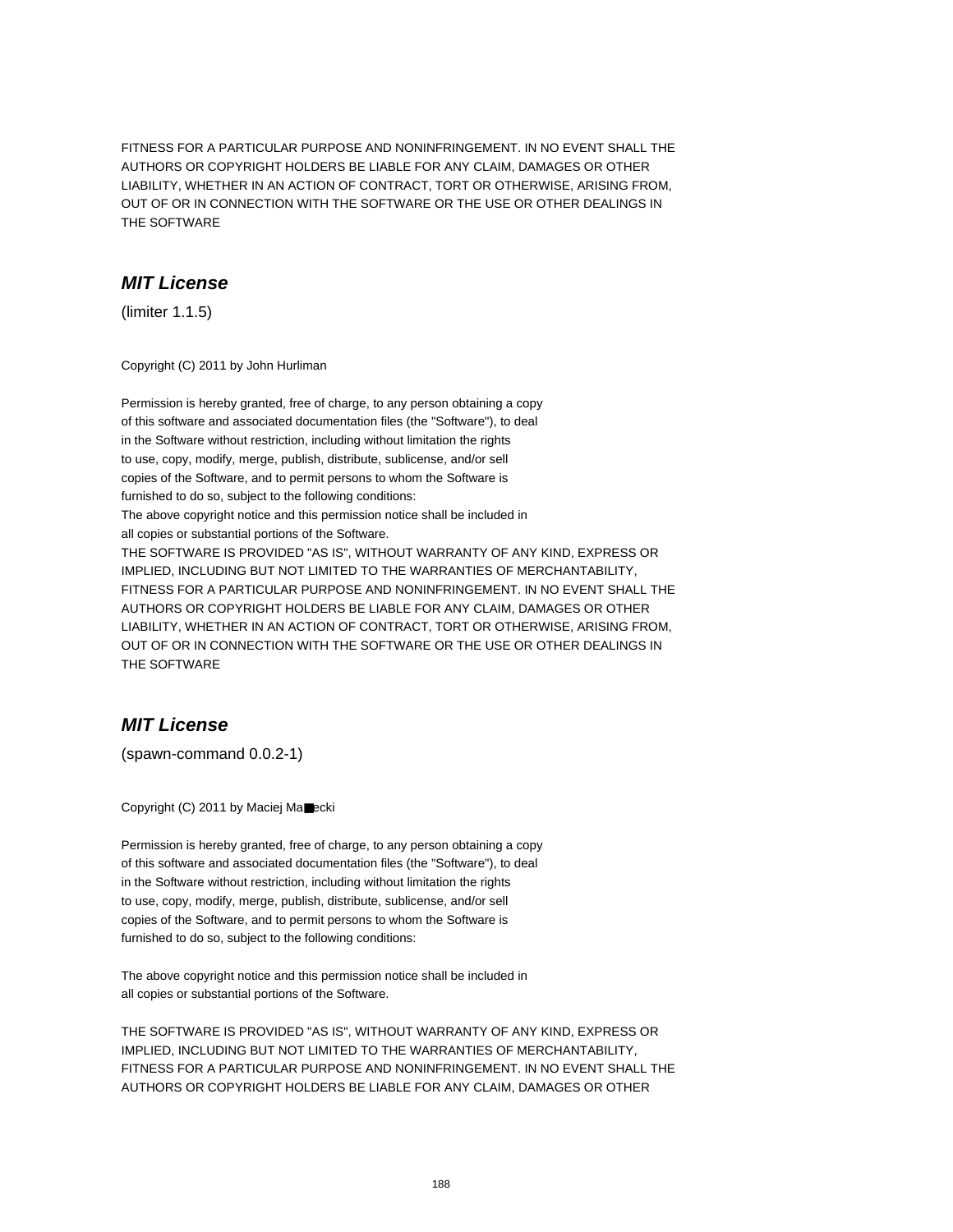LIABILITY, WHETHER IN AN ACTION OF CONTRACT, TORT OR OTHERWISE, ARISING FROM, OUT OF OR IN CONNECTION WITH THE SOFTWARE OR THE USE OR OTHER DEALINGS IN THE SOFTWARE

#### **MIT License**

(ret 0.1.15)

Copyright (C) 2011 by Roly Fentanes

Permission is hereby granted, free of charge, to any person obtaining a copy of this software and associated documentation files (the "Software"), to deal in the Software without restriction, including without limitation the rights to use, copy, modify, merge, publish, distribute, sublicense, and/or sell copies of the Software, and to permit persons to whom the Software is furnished to do so, subject to the following conditions:

The above copyright notice and this permission notice shall be included in all copies or substantial portions of the Software.

THE SOFTWARE IS PROVIDED "AS IS", WITHOUT WARRANTY OF ANY KIND, EXPRESS OR IMPLIED, INCLUDING BUT NOT LIMITED TO THE WARRANTIES OF MERCHANTABILITY, FITNESS FOR A PARTICULAR PURPOSE AND NONINFRINGEMENT. IN NO EVENT SHALL THE AUTHORS OR COPYRIGHT HOLDERS BE LIABLE FOR ANY CLAIM, DAMAGES OR OTHER LIABILITY, WHETHER IN AN ACTION OF CONTRACT, TORT OR OTHERWISE, ARISING FROM, OUT OF OR IN CONNECTION WITH THE SOFTWARE OR THE USE OR OTHER DEALINGS IN THE SOFTWARE

## **MIT License**

(combined-stream 1.0.8, delayed-stream 0.0.7)

Copyright (c) 2011 Debuggable Limited

Permission is hereby granted, free of charge, to any person obtaining a copy of this software and associated documentation files (the "Software"), to deal in the Software without restriction, including without limitation the rights to use, copy, modify, merge, publish, distribute, sublicense, and/or sell copies of the Software, and to permit persons to whom the Software is furnished to do so, subject to the following conditions:

The above copyright notice and this permission notice shall be included in all copies or substantial portions of the Software.

THE SOFTWARE IS PROVIDED "AS IS", WITHOUT WARRANTY OF ANY KIND, EXPRESS OR IMPLIED, INCLUDING BUT NOT LIMITED TO THE WARRANTIES OF MERCHANTABILITY, FITNESS FOR A PARTICULAR PURPOSE AND NONINFRINGEMENT. IN NO EVENT SHALL THE AUTHORS OR COPYRIGHT HOLDERS BE LIABLE FOR ANY CLAIM, DAMAGES OR OTHER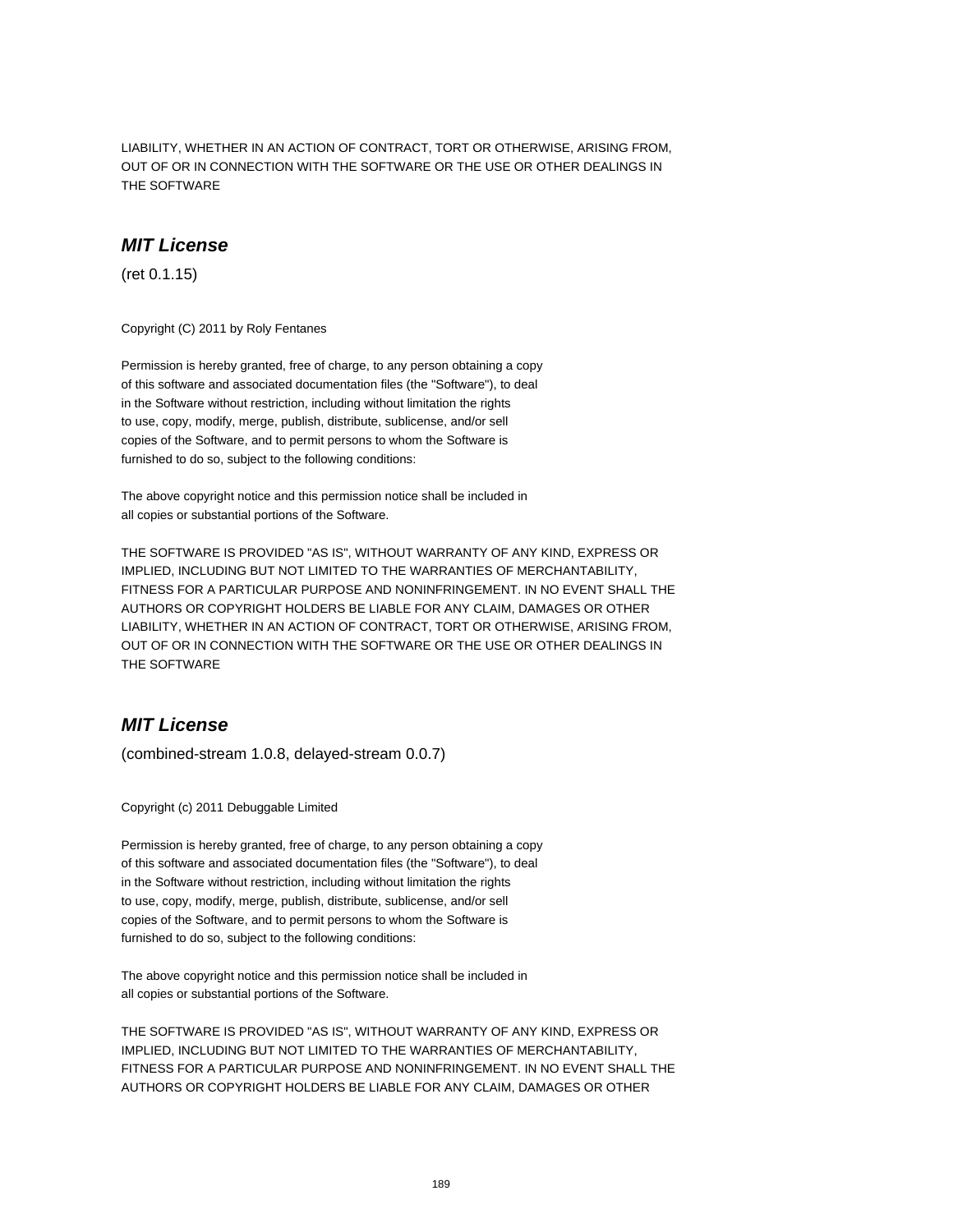LIABILITY, WHETHER IN AN ACTION OF CONTRACT, TORT OR OTHERWISE, ARISING FROM, OUT OF OR IN CONNECTION WITH THE SOFTWARE OR THE USE OR OTHER DEALINGS IN THE SOFTWARE

#### **MIT License**

(node-stack-trace 0.0.10)

Copyright (c) 2011 Felix Geisendörfer (felix@debuggable.com)

Permission is hereby granted, free of charge, to any person obtaining a copy of this software and associated documentation files (the "Software"), to deal in the Software without restriction, including without limitation the rights to use, copy, modify, merge, publish, distribute, sublicense, and/or sell copies of the Software, and to permit persons to whom the Software is furnished to do so, subject to the following conditions:

The above copyright notice and this permission notice shall be included in all copies or substantial portions of the Software.

THE SOFTWARE IS PROVIDED "AS IS", WITHOUT WARRANTY OF ANY KIND, EXPRESS OR IMPLIED, INCLUDING BUT NOT LIMITED TO THE WARRANTIES OF MERCHANTABILITY, FITNESS FOR A PARTICULAR PURPOSE AND NONINFRINGEMENT. IN NO EVENT SHALL THE AUTHORS OR COPYRIGHT HOLDERS BE LIABLE FOR ANY CLAIM, DAMAGES OR OTHER LIABILITY, WHETHER IN AN ACTION OF CONTRACT, TORT OR OTHERWISE, ARISING FROM, OUT OF OR IN CONNECTION WITH THE SOFTWARE OR THE USE OR OTHER DEALINGS IN THE SOFTWARE

## **MIT License**

(chartjs-color-string 0.6.0)

Copyright (c) 2011 Heather Arthur

Permission is hereby granted, free of charge, to any person obtaining a copy of this software and associated documentation files (the "Software"), to deal in the Software without restriction, including without limitation the rights to use, copy, modify, merge, publish, distribute, sublicense, and/or sell copies of the Software, and to permit persons to whom the Software is furnished to do so, subject to the following conditions:

The above copyright notice and this permission notice shall be included in all copies or substantial portions of the Software.

THE SOFTWARE IS PROVIDED "AS IS", WITHOUT WARRANTY OF ANY KIND, EXPRESS OR IMPLIED, INCLUDING BUT NOT LIMITED TO THE WARRANTIES OF MERCHANTABILITY, FITNESS FOR A PARTICULAR PURPOSE AND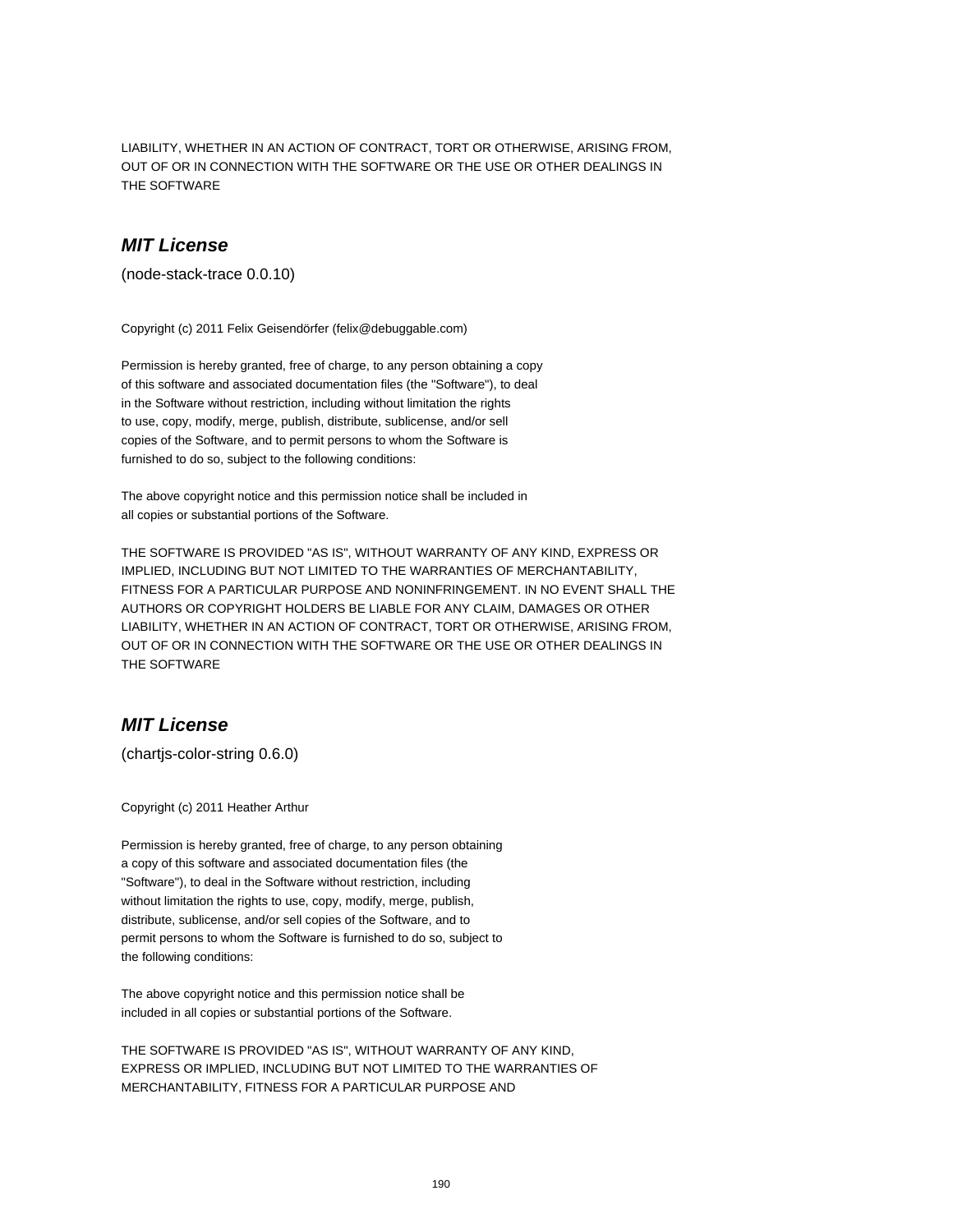NONINFRINGEMENT. IN NO EVENT SHALL THE AUTHORS OR COPYRIGHT HOLDERS BE LIABLE FOR ANY CLAIM, DAMAGES OR OTHER LIABILITY, WHETHER IN AN ACTION OF CONTRACT, TORT OR OTHERWISE, ARISING FROM, OUT OF OR IN CONNECTION WITH THE SOFTWARE OR THE USE OR OTHER DEALINGS IN THE SOFTWARE

# **MIT License**

(nodejs-asn1 0.2.4)

Copyright (c) 2011 Mark Cavage, All rights reserved.

Permission is hereby granted, free of charge, to any person obtaining a copy of this software and associated documentation files (the "Software"), to deal in the Software without restriction, including without limitation the rights to use, copy, modify, merge, publish, distribute, sublicense, and/or sell copies of the Software, and to permit persons to whom the Software is furnished to do so, subject to the following conditions:

The above copyright notice and this permission notice shall be included in all copies or substantial portions of the Software.

THE SOFTWARE IS PROVIDED "AS IS", WITHOUT WARRANTY OF ANY KIND, EXPRESS OR IMPLIED, INCLUDING BUT NOT LIMITED TO THE WARRANTIES OF MERCHANTABILITY, FITNESS FOR A PARTICULAR PURPOSE AND NONINFRINGEMENT. IN NO EVENT SHALL THE AUTHORS OR COPYRIGHT HOLDERS BE LIABLE FOR ANY CLAIM, DAMAGES OR OTHER LIABILITY, WHETHER IN AN ACTION OF CONTRACT, TORT OR OTHERWISE, ARISING FROM, OUT OF OR IN CONNECTION WITH THE SOFTWARE OR THE USE OR OTHER DEALINGS IN THE SOFTWARE

# **MIT License**

(deep-diff 0.3.8)

Copyright (c) 2011-2013 Phillip Clark

Permission is hereby granted, free of charge, to any person obtaining a copy of this software and associated documentation files (the "Software"), to deal in the Software without restriction, including without limitation the rights to use, copy, modify, merge, publish, distribute, sublicense, and/or sell copies of the Software, and to permit persons to whom the Software is furnished to do so, subject to the following conditions:

The above copyright notice and this permission notice shall be included in all copies or substantial portions of the Software.

THE SOFTWARE IS PROVIDED "AS IS", WITHOUT WARRANTY OF ANY KIND, EXPRESS OR IMPLIED, INCLUDING BUT NOT LIMITED TO THE WARRANTIES OF MERCHANTABILITY, FITNESS FOR A PARTICULAR PURPOSE AND NONINFRINGEMENT. IN NO EVENT SHALL THE AUTHORS OR COPYRIGHT HOLDERS BE LIABLE FOR ANY CLAIM, DAMAGES OR OTHER LIABILITY, WHETHER IN AN ACTION OF CONTRACT, TORT OR OTHERWISE, ARISING FROM, OUT OF OR IN CONNECTION WITH THE SOFTWARE OR THE USE OR OTHER DEALINGS IN THE SOFTWARE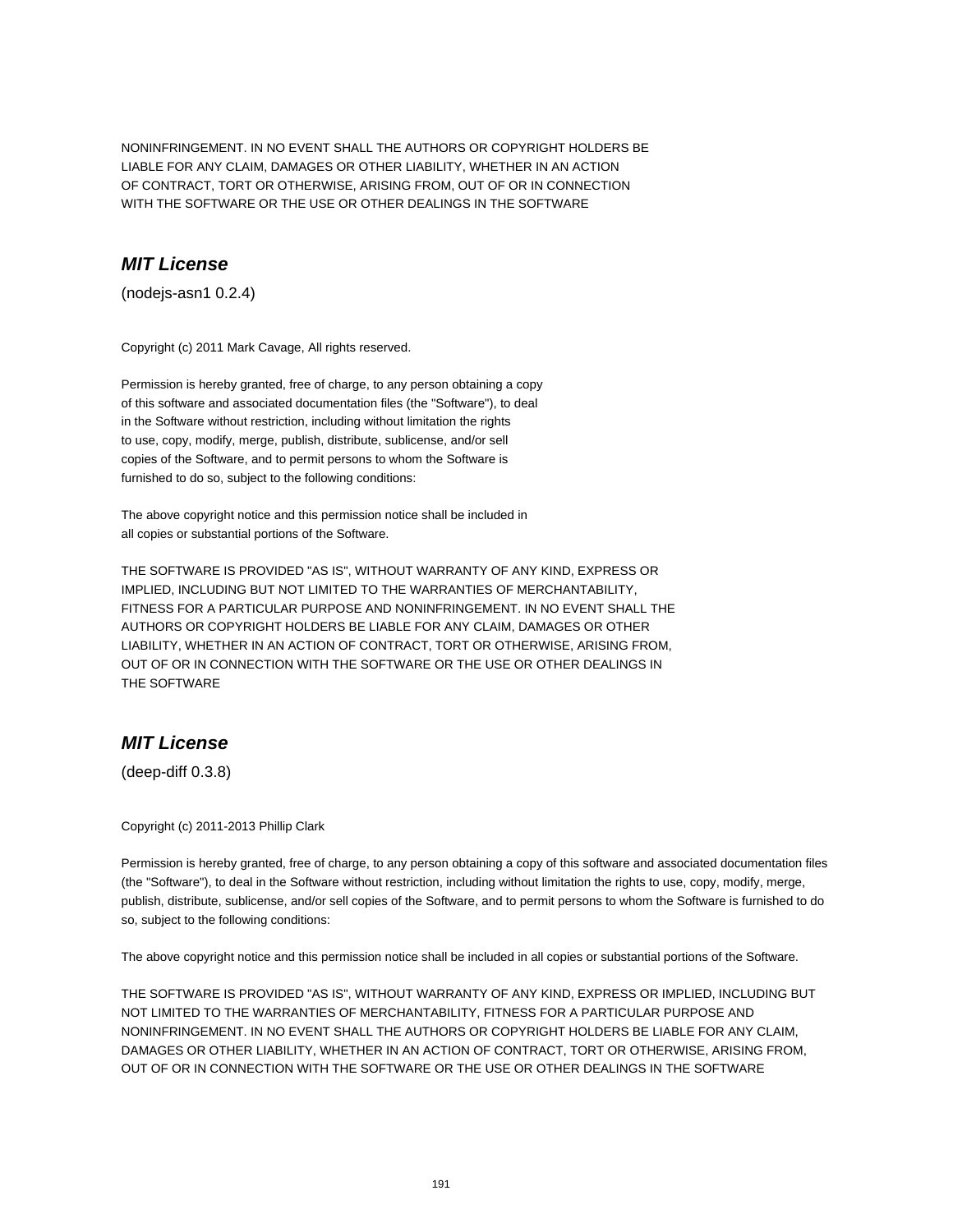# **MIT License**

(Qix-/color-convert 1.9.2, Qix-/color-convert 1.9.3, Qix-/color-convert 2.0.1)

Copyright (c) 2011-2016 Heather Arthur

Permission is hereby granted, free of charge, to any person obtaining a copy of this software and associated documentation files (the "Software"), to deal in the Software without restriction, including without limitation the rights to use, copy, modify, merge, publish, distribute, sublicense, and/or sell copies of the Software, and to permit persons to whom the Software is furnished to do so, subject to the following conditions:

The above copyright notice and this permission notice shall be included in all copies or substantial portions of the Software.

THE SOFTWARE IS PROVIDED "AS IS", WITHOUT WARRANTY OF ANY KIND, EXPRESS OR IMPLIED, INCLUDING BUT NOT LIMITED TO THE WARRANTIES OF MERCHANTABILITY, FITNESS FOR A PARTICULAR PURPOSE AND NONINFRINGEMENT. IN NO EVENT SHALL THE AUTHORS OR COPYRIGHT HOLDERS BE LIABLE FOR ANY CLAIM, DAMAGES OR OTHER LIABILITY, WHETHER IN AN ACTION OF CONTRACT, TORT OR OTHERWISE, ARISING FROM, OUT OF OR IN CONNECTION WITH THE SOFTWARE OR THE USE OR OTHER DEALINGS IN THE SOFTWARE

# **MIT License**

(whitequark/ipaddr.js 1.9.0)

Copyright (C) 2011-2017 whitequark

Permission is hereby granted, free of charge, to any person obtaining a copy of this software and associated documentation files (the "Software"), to deal in the Software without restriction, including without limitation the rights to use, copy, modify, merge, publish, distribute, sublicense, and/or sell copies of the Software, and to permit persons to whom the Software is furnished to do so, subject to the following conditions:

The above copyright notice and this permission notice shall be included in all copies or substantial portions of the Software.

THE SOFTWARE IS PROVIDED "AS IS", WITHOUT WARRANTY OF ANY KIND, EXPRESS OR IMPLIED, INCLUDING BUT NOT LIMITED TO THE WARRANTIES OF MERCHANTABILITY, FITNESS FOR A PARTICULAR PURPOSE AND NONINFRINGEMENT. IN NO EVENT SHALL THE AUTHORS OR COPYRIGHT HOLDERS BE LIABLE FOR ANY CLAIM, DAMAGES OR OTHER LIABILITY, WHETHER IN AN ACTION OF CONTRACT, TORT OR OTHERWISE, ARISING FROM, OUT OF OR IN CONNECTION WITH THE SOFTWARE OR THE USE OR OTHER DEALINGS IN THE SOFTWARE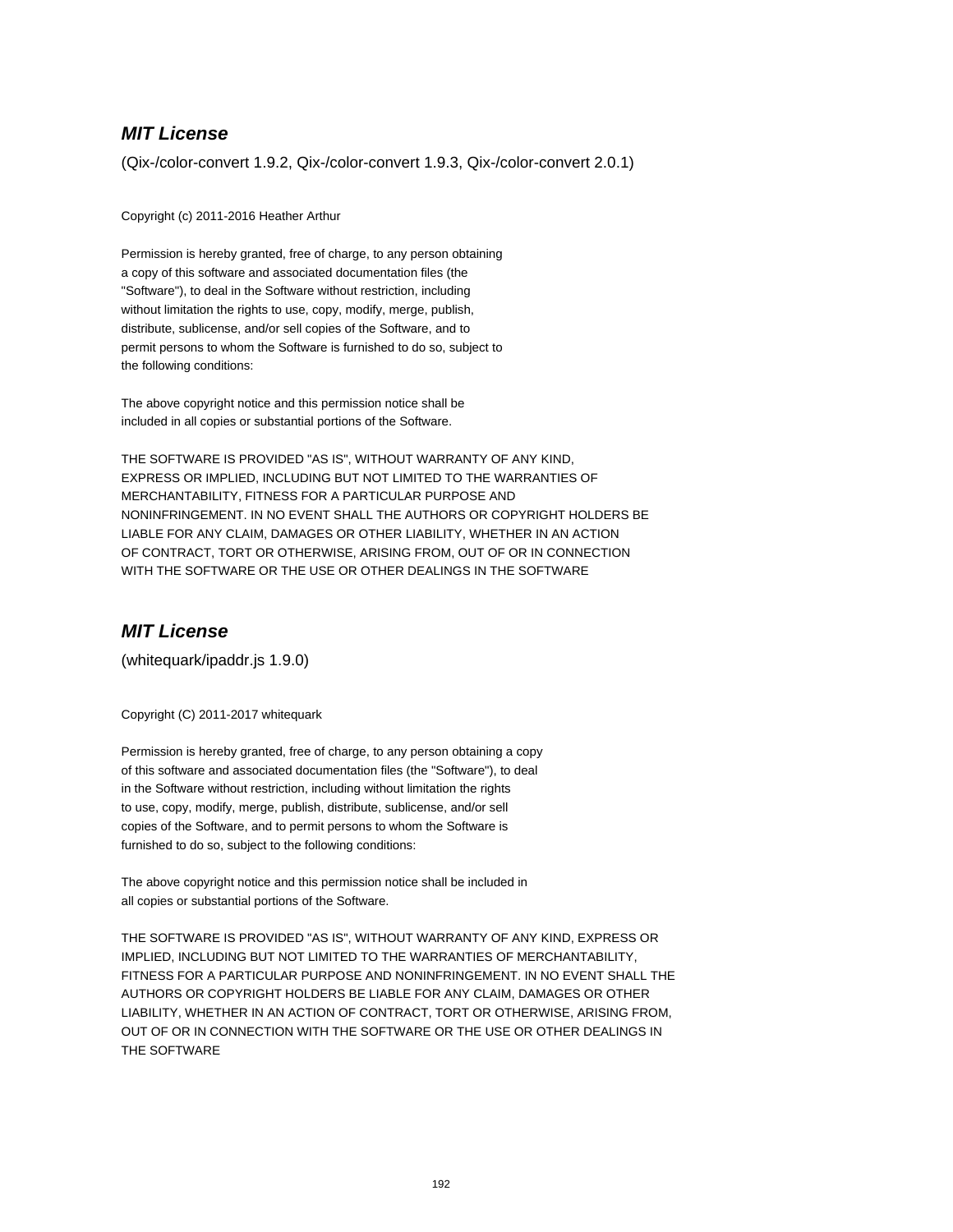# **MIT License**

(felixge/node-retry v0.12.0, retry-webjars v0.12.0)

Copyright (c) 2011: Tim Koschützki (tim@debuggable.com) Felix Geisendörfer (felix@debuggable.com)

Permission is hereby granted, free of charge, to any person obtaining a copy of this software and associated documentation files (the "Software"), to deal in the Software without restriction, including without limitation the rights to use, copy, modify, merge, publish, distribute, sublicense, and/or sell copies of the Software, and to permit persons to whom the Software is furnished to do so, subject to the following conditions:

The above copyright notice and this permission notice shall be included in all copies or substantial portions of the Software.

THE SOFTWARE IS PROVIDED "AS IS", WITHOUT WARRANTY OF ANY KIND, EXPRESS OR IMPLIED, INCLUDING BUT NOT LIMITED TO THE WARRANTIES OF MERCHANTABILITY, FITNESS FOR A PARTICULAR PURPOSE AND NONINFRINGEMENT. IN NO EVENT SHALL THE AUTHORS OR COPYRIGHT HOLDERS BE LIABLE FOR ANY CLAIM, DAMAGES OR OTHER LIABILITY, WHETHER IN AN ACTION OF CONTRACT, TORT OR OTHERWISE, ARISING FROM, OUT OF OR IN CONNECTION WITH THE SOFTWARE OR THE USE OR OTHER DEALINGS IN THE SOFTWARE

# **MIT License**

(shasum 1.0.2, stream-combiner2 1.1.1)

Copyright (c) 2012 'Dominic Tarr'

Permission is hereby granted, free of charge, to any person obtaining a copy of this software and associated documentation files (the "Software"), to deal in the Software without restriction, including without limitation the rights to use, copy, modify, merge, publish, distribute, sublicense, and/or sell copies of the Software, and to permit persons to whom the Software is furnished to do so, subject to the following conditions:

The above copyright notice and this permission notice shall be included in all copies or substantial portions of the Software.

THE SOFTWARE IS PROVIDED "AS IS", WITHOUT WARRANTY OF ANY KIND, EXPRESS OR IMPLIED, INCLUDING BUT NOT LIMITED TO THE WARRANTIES OF MERCHANTABILITY, FITNESS FOR A PARTICULAR PURPOSE AND NONINFRINGEMENT. IN NO EVENT SHALL THE AUTHORS OR COPYRIGHT HOLDERS BE LIABLE FOR ANY CLAIM, DAMAGES OR OTHER LIABILITY, WHETHER IN AN ACTION OF CONTRACT,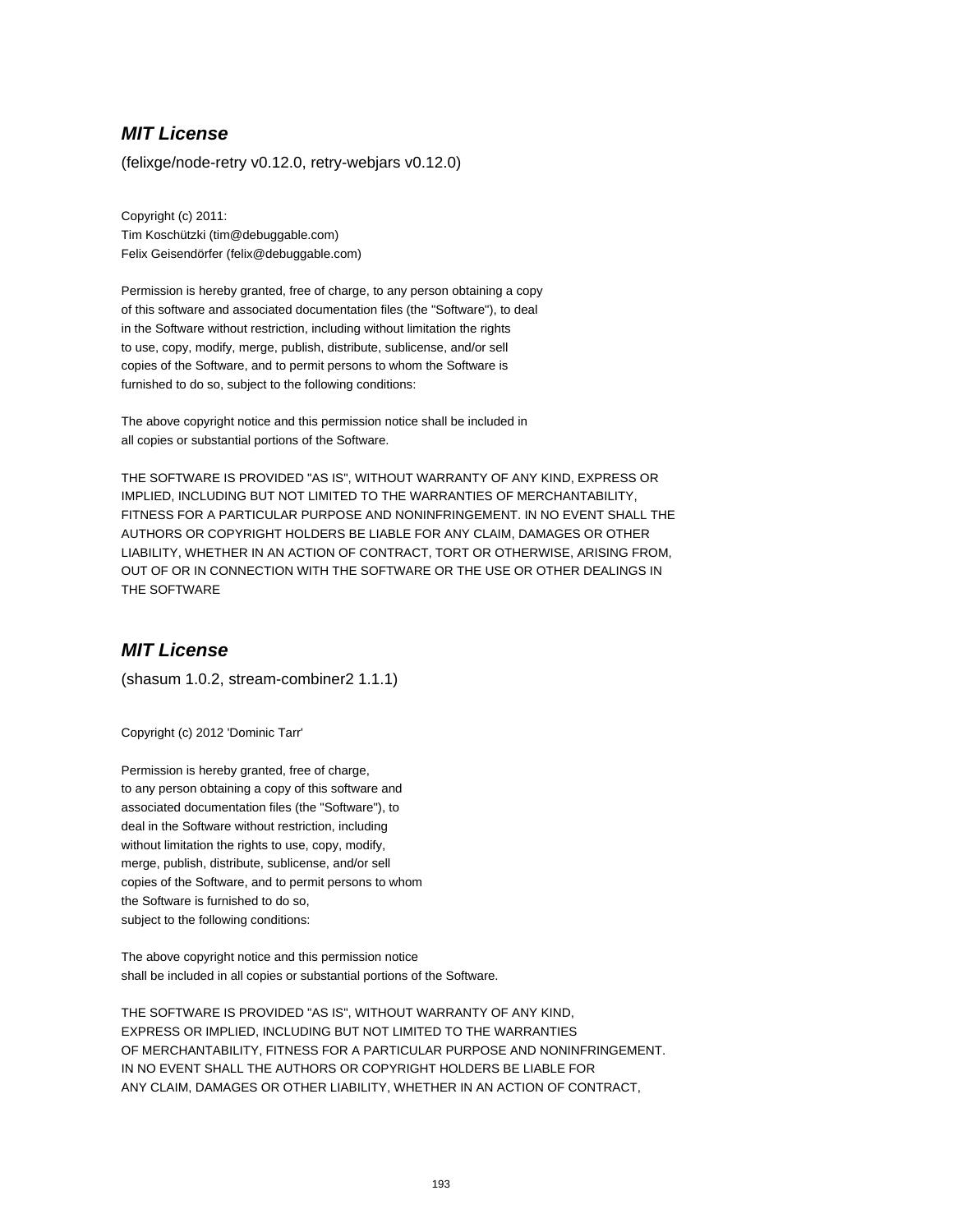TORT OR OTHERWISE, ARISING FROM, OUT OF OR IN CONNECTION WITH THE SOFTWARE OR THE USE OR OTHER DEALINGS IN THE SOFTWARE

# **MIT License**

(endpoint 0.4.5)

Copyright (c) 2012 Andreas Madsen

Permission is hereby granted, free of charge, to any person obtaining a copy of this software and associated documentation files (the "Software"), to deal in the Software without restriction, including without limitation the rights to use, copy, modify, merge, publish, distribute, sublicense, and/or sell copies of the Software, and to permit persons to whom the Software is furnished to do so, subject to the following conditions:

The above copyright notice and this permission notice shall be included in all copies or substantial portions of the Software.

THE SOFTWARE IS PROVIDED "AS IS", WITHOUT WARRANTY OF ANY KIND, EXPRESS OR IMPLIED, INCLUDING BUT NOT LIMITED TO THE WARRANTIES OF MERCHANTABILITY, FITNESS FOR A PARTICULAR PURPOSE AND NONINFRINGEMENT. IN NO EVENT SHALL THE AUTHORS OR COPYRIGHT HOLDERS BE LIABLE FOR ANY CLAIM, DAMAGES OR OTHER LIABILITY, WHETHER IN AN ACTION OF CONTRACT, TORT OR OTHERWISE, ARISING FROM, OUT OF OR IN CONNECTION WITH THE SOFTWARE OR THE USE OR OTHER DEALINGS IN THE SOFTWARE

## **MIT License**

(form-data 2.3.3)

Copyright (c) 2012 Felix Geisendörfer (felix@debuggable.com) and contributors

Permission is hereby granted, free of charge, to any person obtaining a copy of this software and associated documentation files (the "Software"), to deal in the Software without restriction, including without limitation the rights to use, copy, modify, merge, publish, distribute, sublicense, and/or sell copies of the Software, and to permit persons to whom the Software is furnished to do so, subject to the following conditions:

The above copyright notice and this permission notice shall be included in all copies or substantial portions of the Software.

THE SOFTWARE IS PROVIDED "AS IS", WITHOUT WARRANTY OF ANY KIND, EXPRESS OR IMPLIED, INCLUDING BUT NOT LIMITED TO THE WARRANTIES OF MERCHANTABILITY, FITNESS FOR A PARTICULAR PURPOSE AND NONINFRINGEMENT. IN NO EVENT SHALL THE AUTHORS OR COPYRIGHT HOLDERS BE LIABLE FOR ANY CLAIM, DAMAGES OR OTHER LIABILITY, WHETHER IN AN ACTION OF CONTRACT, TORT OR OTHERWISE, ARISING FROM,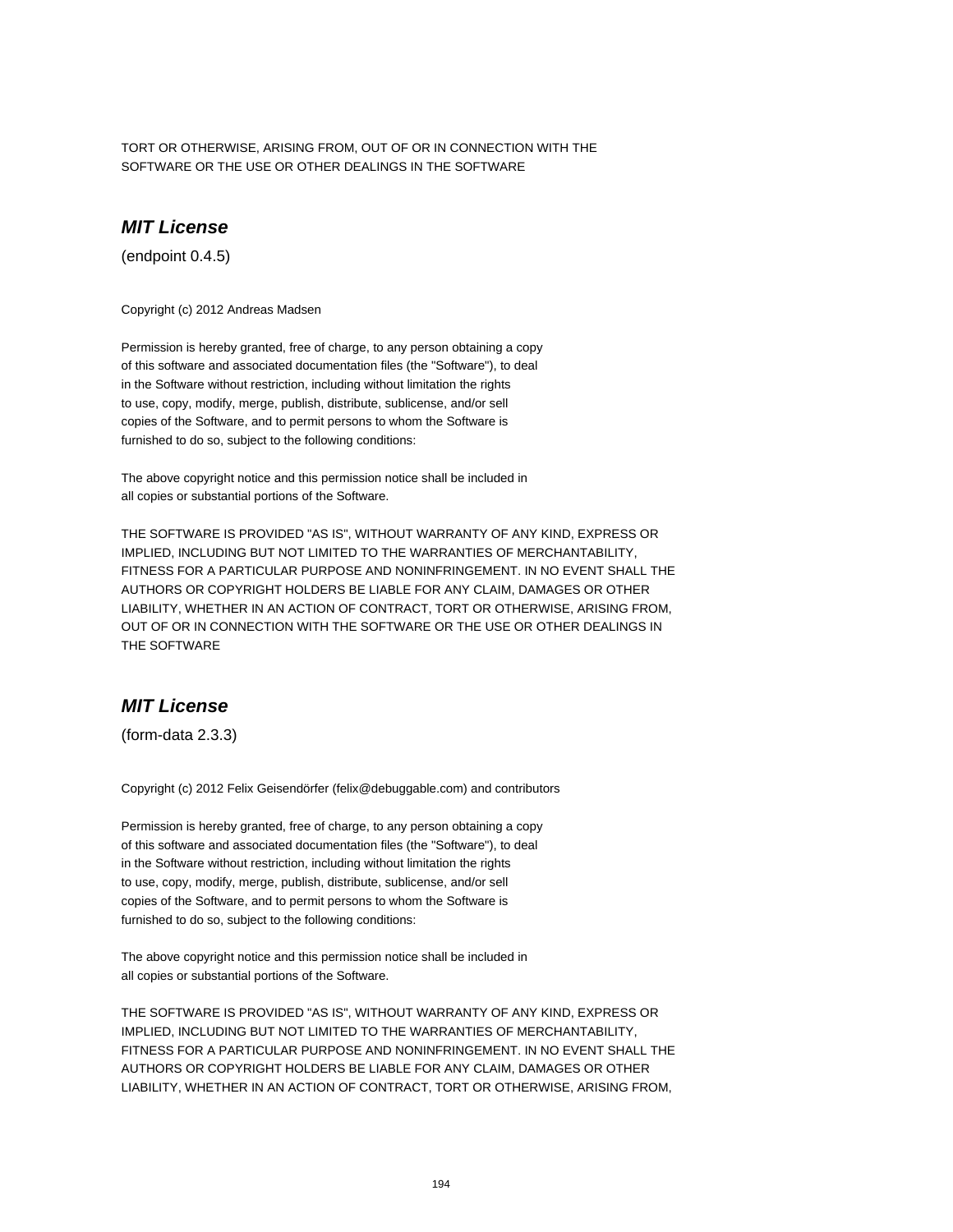OUT OF OR IN CONNECTION WITH THE SOFTWARE OR THE USE OR OTHER DEALINGS IN THE SOFTWARE

#### **MIT License**

(chartjs-color 2.4.1)

Copyright (c) 2012 Heather Arthur

Permission is hereby granted, free of charge, to any person obtaining a copy of this software and associated documentation files (the "Software"), to deal in the Software without restriction, including without limitation the rights to use, copy, modify, merge, publish, distribute, sublicense, and/or sell copies of the Software, and to permit persons to whom the Software is furnished to do so, subject to the following conditions:

The above copyright notice and this permission notice shall be included in all copies or substantial portions of the Software.

THE SOFTWARE IS PROVIDED "AS IS", WITHOUT WARRANTY OF ANY KIND, EXPRESS OR IMPLIED, INCLUDING BUT NOT LIMITED TO THE WARRANTIES OF MERCHANTABILITY, FITNESS FOR A PARTICULAR PURPOSE AND NONINFRINGEMENT. IN NO EVENT SHALL THE AUTHORS OR COPYRIGHT HOLDERS BE LIABLE FOR ANY CLAIM, DAMAGES OR OTHER LIABILITY, WHETHER IN AN ACTION OF CONTRACT, TORT OR OTHERWISE, ARISING FROM, OUT OF OR IN CONNECTION WITH THE SOFTWARE OR THE USE OR OTHER DEALINGS IN THE SOFTWARE

## **MIT License**

(console-browserify 1.2.0)

Copyright (c) 2012 Raynos.

Permission is hereby granted, free of charge, to any person obtaining a copy of this software and associated documentation files (the "Software"), to deal in the Software without restriction, including without limitation the rights to use, copy, modify, merge, publish, distribute, sublicense, and/or sell copies of the Software, and to permit persons to whom the Software is furnished to do so, subject to the following conditions:

The above copyright notice and this permission notice shall be included in all copies or substantial portions of the Software.

THE SOFTWARE IS PROVIDED "AS IS", WITHOUT WARRANTY OF ANY KIND, EXPRESS OR IMPLIED, INCLUDING BUT NOT LIMITED TO THE WARRANTIES OF MERCHANTABILITY, FITNESS FOR A PARTICULAR PURPOSE AND NONINFRINGEMENT. IN NO EVENT SHALL THE AUTHORS OR COPYRIGHT HOLDERS BE LIABLE FOR ANY CLAIM, DAMAGES OR OTHER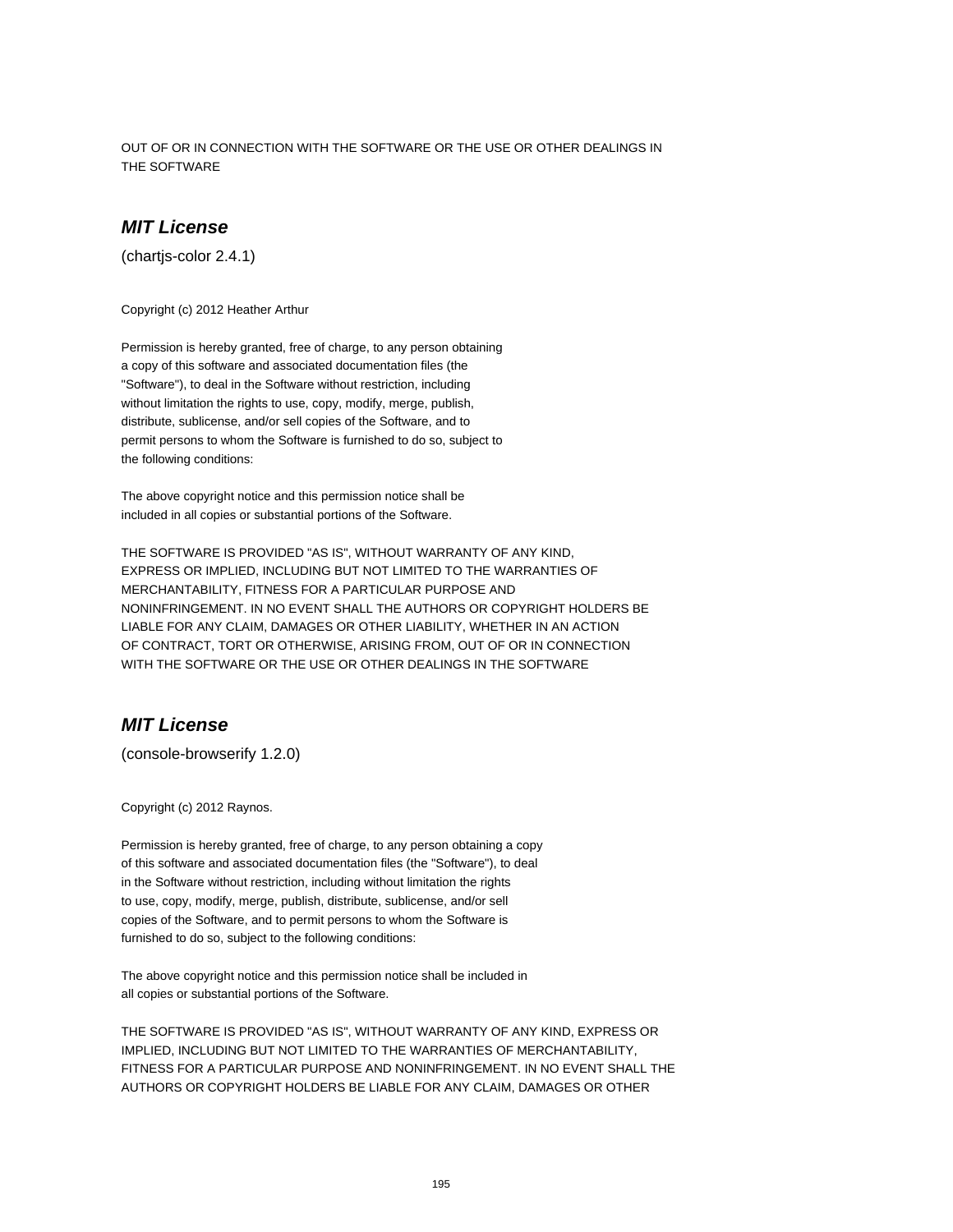LIABILITY, WHETHER IN AN ACTION OF CONTRACT, TORT OR OTHERWISE, ARISING FROM, OUT OF OR IN CONNECTION WITH THE SOFTWARE OR THE USE OR OTHER DEALINGS IN THE SOFTWARE

#### **MIT License**

(deep-is 0.1.3)

Copyright (c) 2012, 2013 Thorsten Lorenz Copyright (c) 2012 James Halliday Copyright (c) 2009 Thomas Robinson <280north.com>

This software is released under the MIT license:

Permission is hereby granted, free of charge, to any person obtaining a copy of this software and associated documentation files (the "Software"), to deal in the Software without restriction, including without limitation the rights to use, copy, modify, merge, publish, distribute, sublicense, and/or sell copies of the Software, and to permit persons to whom the Software is furnished to do so, subject to the following conditions:

The above copyright notice and this permission notice shall be included in all copies or substantial portions of the Software.

THE SOFTWARE IS PROVIDED "AS IS", WITHOUT WARRANTY OF ANY KIND, EXPRESS OR IMPLIED, INCLUDING BUT NOT LIMITED TO THE WARRANTIES OF MERCHANTABILITY, FITNESS FOR A PARTICULAR PURPOSE AND NONINFRINGEMENT. IN NO EVENT SHALL THE AUTHORS OR COPYRIGHT HOLDERS BE LIABLE FOR ANY CLAIM, DAMAGES OR OTHER LIABILITY, WHETHER IN AN ACTION OF CONTRACT, TORT OR OTHERWISE, ARISING FROM, OUT OF OR IN CONNECTION WITH THE SOFTWARE OR THE USE OR OTHER DEALINGS IN THE SOFTWARE

# **MIT License**

(extsprintf 1.3.0, jsprim 1.4.1)

Copyright (c) 2012, Joyent, Inc. All rights reserved.

Permission is hereby granted, free of charge, to any person obtaining a copy of this software and associated documentation files (the "Software"), to deal in the Software without restriction, including without limitation the rights to use, copy, modify, merge, publish, distribute, sublicense, and/or sell copies of the Software, and to permit persons to whom the Software is furnished to do so, subject to the following conditions: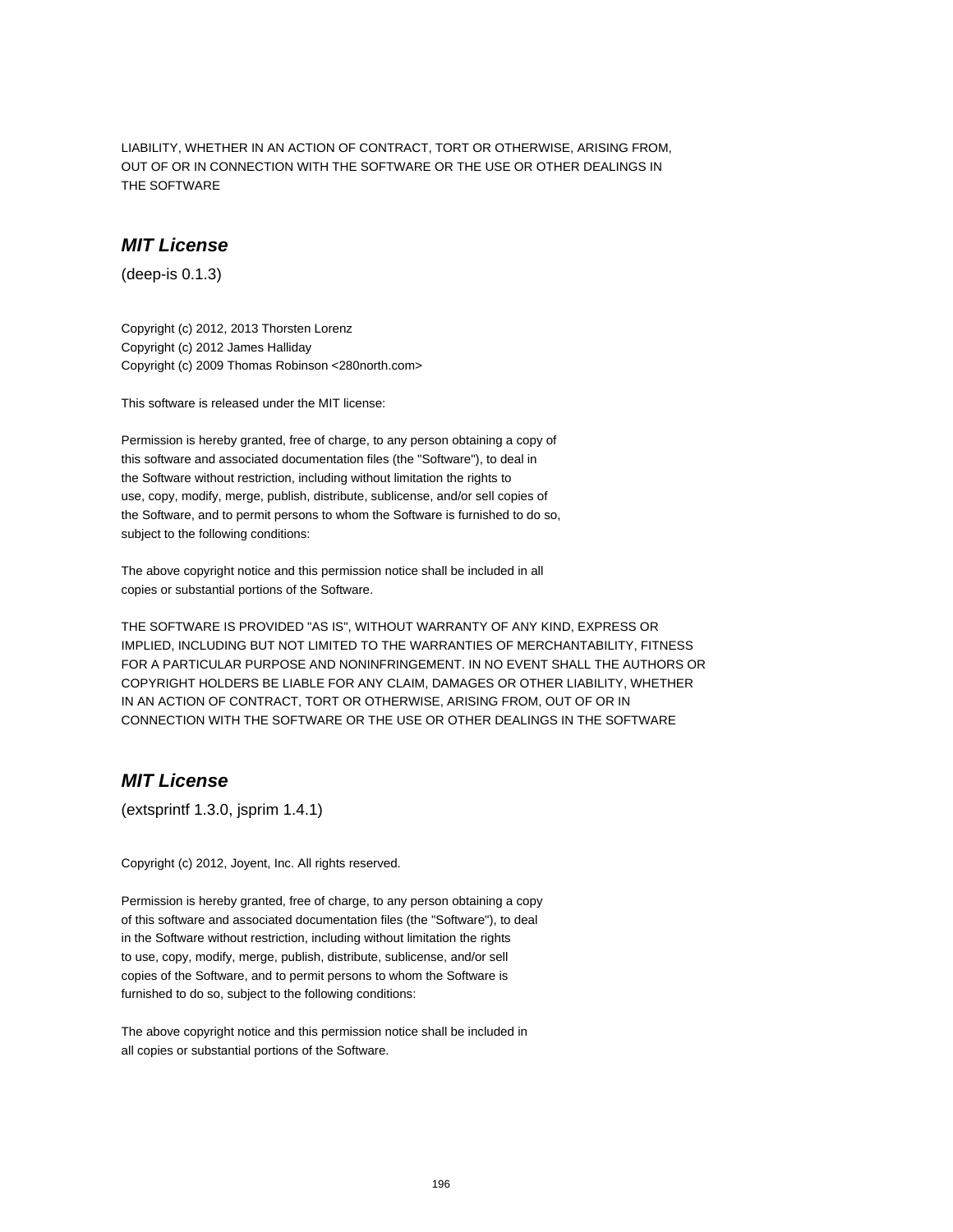# **MIT License**

(Acorn 2.7.0)

Copyright (C) 2012-2014 by various contributors (see AUTHORS)

Permission is hereby granted, free of charge, to any person obtaining a copy of this software and associated documentation files (the "Software"), to deal in the Software without restriction, including without limitation the rights to use, copy, modify, merge, publish, distribute, sublicense, and/or sell copies of the Software, and to permit persons to whom the Software is furnished to do so, subject to the following conditions:

The above copyright notice and this permission notice shall be included in all copies or substantial portions of the Software.

THE SOFTWARE IS PROVIDED "AS IS", WITHOUT WARRANTY OF ANY KIND, EXPRESS OR IMPLIED, INCLUDING BUT NOT LIMITED TO THE WARRANTIES OF MERCHANTABILITY, FITNESS FOR A PARTICULAR PURPOSE AND NONINFRINGEMENT. IN NO EVENT SHALL THE AUTHORS OR COPYRIGHT HOLDERS BE LIABLE FOR ANY CLAIM, DAMAGES OR OTHER LIABILITY, WHETHER IN AN ACTION OF CONTRACT, TORT OR OTHERWISE, ARISING FROM, OUT OF OR IN CONNECTION WITH THE SOFTWARE OR THE USE OR OTHER DEALINGS IN THE SOFTWARE

## **MIT License**

(cpettitt/graphlib 2.1.7)

Copyright (c) 2012-2014 Chris Pettitt

Permission is hereby granted, free of charge, to any person obtaining a copy of this software and associated documentation files (the "Software"), to deal in the Software without restriction, including without limitation the rights to use, copy, modify, merge, publish, distribute, sublicense, and/or sell copies of the Software, and to permit persons to whom the Software is furnished to do so, subject to the following conditions: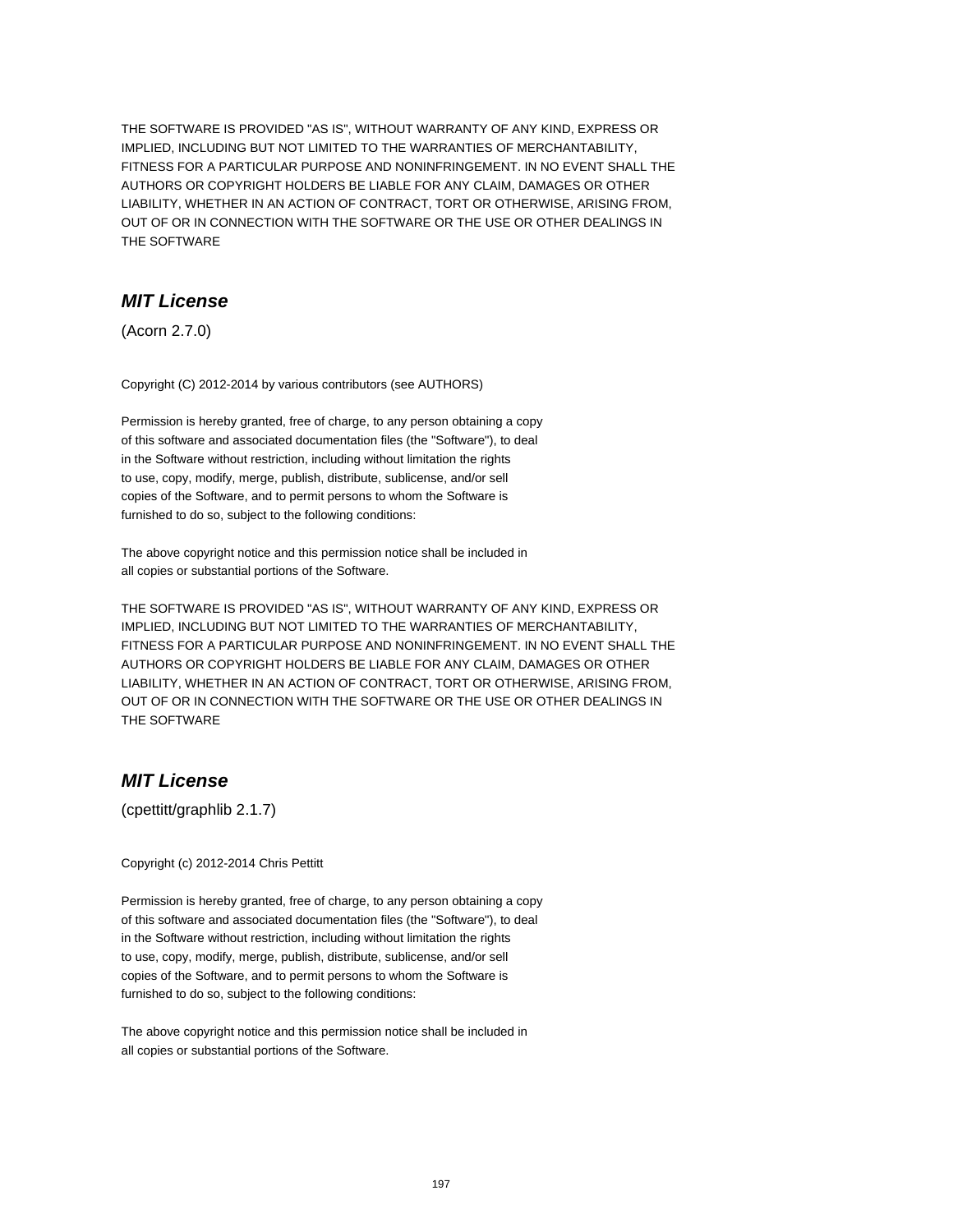# **MIT License**

(Acorn-JSX 5.3.1)

Copyright (C) 2012-2017 by Ingvar Stepanyan

Permission is hereby granted, free of charge, to any person obtaining a copy of this software and associated documentation files (the "Software"), to deal in the Software without restriction, including without limitation the rights to use, copy, modify, merge, publish, distribute, sublicense, and/or sell copies of the Software, and to permit persons to whom the Software is furnished to do so, subject to the following conditions:

The above copyright notice and this permission notice shall be included in all copies or substantial portions of the Software.

THE SOFTWARE IS PROVIDED "AS IS", WITHOUT WARRANTY OF ANY KIND, EXPRESS OR IMPLIED, INCLUDING BUT NOT LIMITED TO THE WARRANTIES OF MERCHANTABILITY, FITNESS FOR A PARTICULAR PURPOSE AND NONINFRINGEMENT. IN NO EVENT SHALL THE AUTHORS OR COPYRIGHT HOLDERS BE LIABLE FOR ANY CLAIM, DAMAGES OR OTHER LIABILITY, WHETHER IN AN ACTION OF CONTRACT, TORT OR OTHERWISE, ARISING FROM, OUT OF OR IN CONNECTION WITH THE SOFTWARE OR THE USE OR OTHER DEALINGS IN THE SOFTWARE

## **MIT License**

(Acorn 5.7.4, acorn-walk 7.2.0)

Copyright (C) 2012-2018 by various contributors (see AUTHORS)

Permission is hereby granted, free of charge, to any person obtaining a copy of this software and associated documentation files (the "Software"), to deal in the Software without restriction, including without limitation the rights to use, copy, modify, merge, publish, distribute, sublicense, and/or sell copies of the Software, and to permit persons to whom the Software is furnished to do so, subject to the following conditions: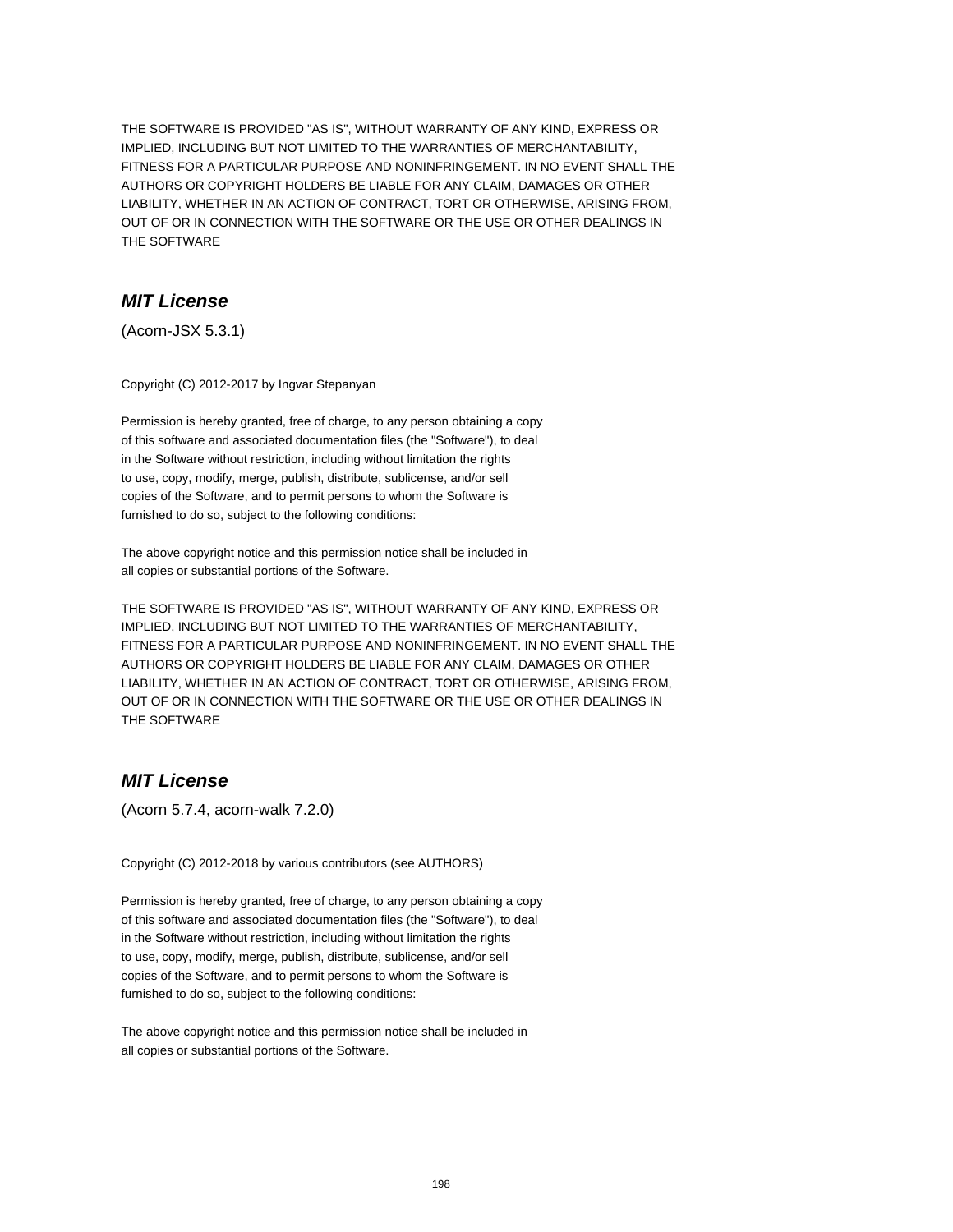# **MIT License**

(nodejs-exit 0.1.2)

Copyright (c) 2013 "Cowboy" Ben Alman

Permission is hereby granted, free of charge, to any person obtaining a copy of this software and associated documentation files (the "Software"), to deal in the Software without restriction, including without limitation the rights to use, copy, modify, merge, publish, distribute, sublicense, and/or sell copies of the Software, and to permit persons to whom the Software is furnished to do so, subject to the following conditions:

The above copyright notice and this permission notice shall be included in all copies or substantial portions of the Software.

THE SOFTWARE IS PROVIDED "AS IS", WITHOUT WARRANTY OF ANY KIND, EXPRESS OR IMPLIED, INCLUDING BUT NOT LIMITED TO THE WARRANTIES OF MERCHANTABILITY, FITNESS FOR A PARTICULAR PURPOSE AND NONINFRINGEMENT. IN NO EVENT SHALL THE AUTHORS OR COPYRIGHT HOLDERS BE LIABLE FOR ANY CLAIM, DAMAGES OR OTHER LIABILITY, WHETHER IN AN ACTION OF CONTRACT, TORT OR OTHERWISE, ARISING FROM, OUT OF OR IN CONNECTION WITH THE SOFTWARE OR THE USE OR OTHER DEALINGS IN THE SOFTWARE

## **MIT License**

(distributions 1.1.0, summary 0.3.2, summary 1.0.0, ttest 1.1.0)

Copyright (c) 2013 Andreas Madsen

Permission is hereby granted, free of charge, to any person obtaining a copy of this software and associated documentation files (the "Software"), to deal in the Software without restriction, including without limitation the rights to use, copy, modify, merge, publish, distribute, sublicense, and/or sell copies of the Software, and to permit persons to whom the Software is furnished to do so, subject to the following conditions: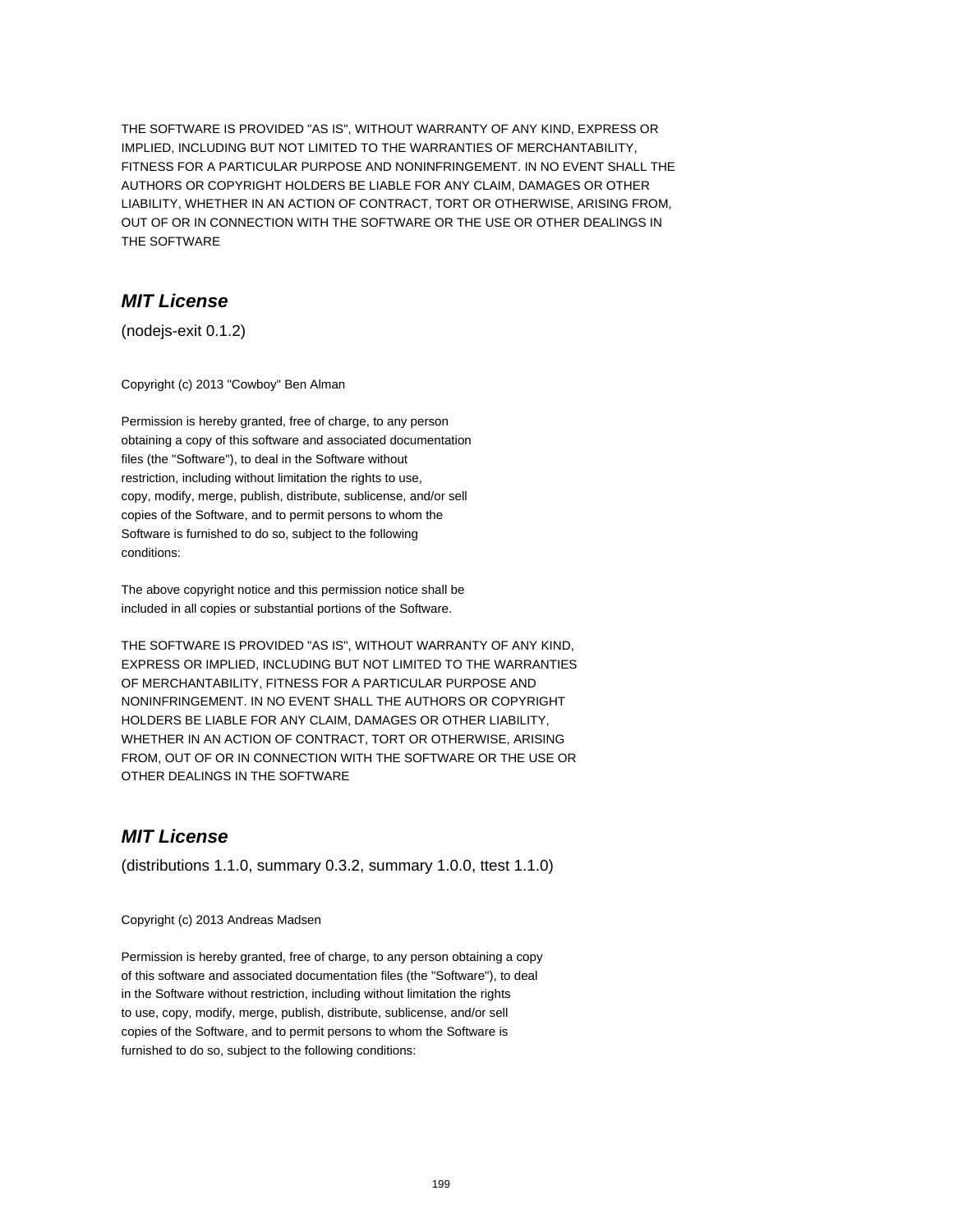The above copyright notice and this permission notice shall be included in all copies or substantial portions of the Software.

THE SOFTWARE IS PROVIDED "AS IS", WITHOUT WARRANTY OF ANY KIND, EXPRESS OR IMPLIED, INCLUDING BUT NOT LIMITED TO THE WARRANTIES OF MERCHANTABILITY, FITNESS FOR A PARTICULAR PURPOSE AND NONINFRINGEMENT. IN NO EVENT SHALL THE AUTHORS OR COPYRIGHT HOLDERS BE LIABLE FOR ANY CLAIM, DAMAGES OR OTHER LIABILITY, WHETHER IN AN ACTION OF CONTRACT, TORT OR OTHERWISE, ARISING FROM, OUT OF OR IN CONNECTION WITH THE SOFTWARE OR THE USE OR OTHER DEALINGS IN THE SOFTWARE

# **MIT License**

(ast-types v0.13.4)

Copyright (c) 2013 Ben Newman

Permission is hereby granted, free of charge, to any person obtaining a copy of this software and associated documentation files (the "Software"), to deal in the Software without restriction, including without limitation the rights to use, copy, modify, merge, publish, distribute, sublicense, and/or sell copies of the Software, and to permit persons to whom the Software is furnished to do so, subject to the following conditions:

The above copyright notice and this permission notice shall be included in all copies or substantial portions of the Software.

THE SOFTWARE IS PROVIDED "AS IS", WITHOUT WARRANTY OF ANY KIND, EXPRESS OR IMPLIED, INCLUDING BUT NOT LIMITED TO THE WARRANTIES OF MERCHANTABILITY, FITNESS FOR A PARTICULAR PURPOSE AND NONINFRINGEMENT. IN NO EVENT SHALL THE AUTHORS OR COPYRIGHT HOLDERS BE LIABLE FOR ANY CLAIM, DAMAGES OR OTHER LIABILITY, WHETHER IN AN ACTION OF CONTRACT, TORT OR OTHERWISE, ARISING FROM, OUT OF OR IN CONNECTION WITH THE SOFTWARE OR THE USE OR OTHER DEALINGS IN THE SOFTWARE

# **MIT License**

(performance-now 2.1.0)

#### Copyright (c) 2013 Braveg1rl

Permission is hereby granted, free of charge, to any person obtaining a copy of this software and associated documentation files (the "Software"), to deal in the Software without restriction, including without limitation the rights to use, copy, modify, merge, publish, distribute, sublicense, and/or sell copies of the Software, and to permit persons to whom the Software is furnished to do so, subject to the following conditions: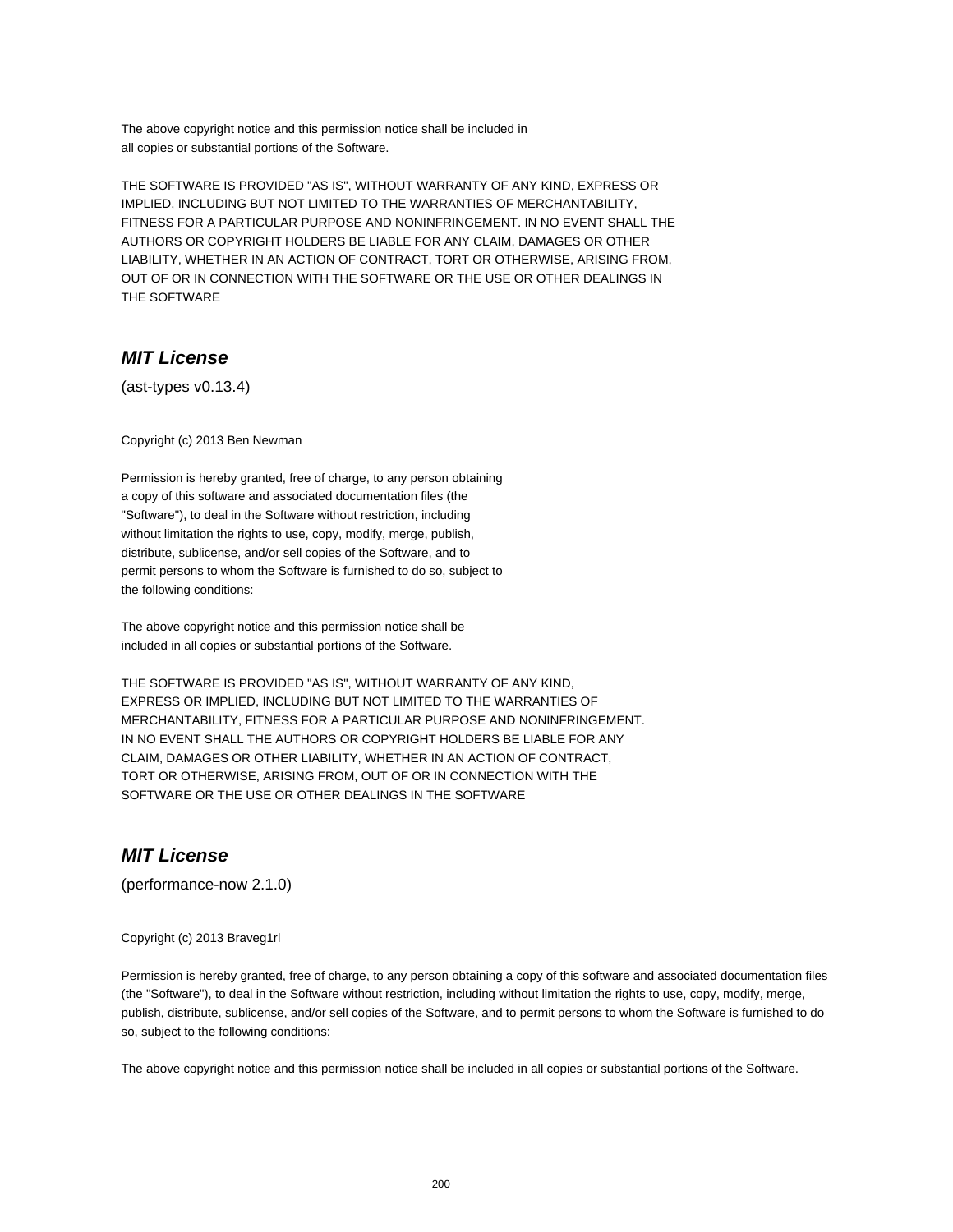# **MIT License**

(jwa v1.4.1, jws 3.2.2, node-jws 3.2.2, node-jws 4.0.0)

Copyright (c) 2013 Brian J. Brennan

Permission is hereby granted, free of charge, to any person obtaining a copy of this software and associated documentation files (the "Software"), to deal in the Software without restriction, including without limitation the rights to use, copy, modify, merge, publish, distribute, sublicense, and/or sell copies of the Software, and to permit persons to whom the Software is furnished to do so, subject to the following conditions:

The above copyright notice and this permission notice shall be included in all copies or substantial portions of the Software.

THE SOFTWARE IS PROVIDED "AS IS", WITHOUT WARRANTY OF ANY KIND, EXPRESS OR IMPLIED, INCLUDING BUT NOT LIMITED TO THE WARRANTIES OF MERCHANTABILITY, FITNESS FOR A PARTICULAR PURPOSE AND NONINFRINGEMENT. IN NO EVENT SHALL THE AUTHORS OR COPYRIGHT HOLDERS BE LIABLE FOR ANY CLAIM, DAMAGES OR OTHER LIABILITY, WHETHER IN AN ACTION OF CONTRACT, TORT OR OTHERWISE, ARISING FROM, OUT OF OR IN CONNECTION WITH THE SOFTWARE OR THE USE OR OTHER DEALINGS IN THE **SOFTWARE** 

## **MIT License**

(ljharb/is-object 1.0.1)

Copyright (c) 2013 Colingo.

Permission is hereby granted, free of charge, to any person obtaining a copy of this software and associated documentation files (the "Software"), to deal in the Software without restriction, including without limitation the rights to use, copy, modify, merge, publish, distribute, sublicense, and/or sell copies of the Software, and to permit persons to whom the Software is furnished to do so, subject to the following conditions:

The above copyright notice and this permission notice shall be included in all copies or substantial portions of the Software.

THE SOFTWARE IS PROVIDED "AS IS", WITHOUT WARRANTY OF ANY KIND, EXPRESS OR IMPLIED, INCLUDING BUT NOT LIMITED TO THE WARRANTIES OF MERCHANTABILITY, FITNESS FOR A PARTICULAR PURPOSE AND NONINFRINGEMENT. IN NO EVENT SHALL THE AUTHORS OR COPYRIGHT HOLDERS BE LIABLE FOR ANY CLAIM, DAMAGES OR OTHER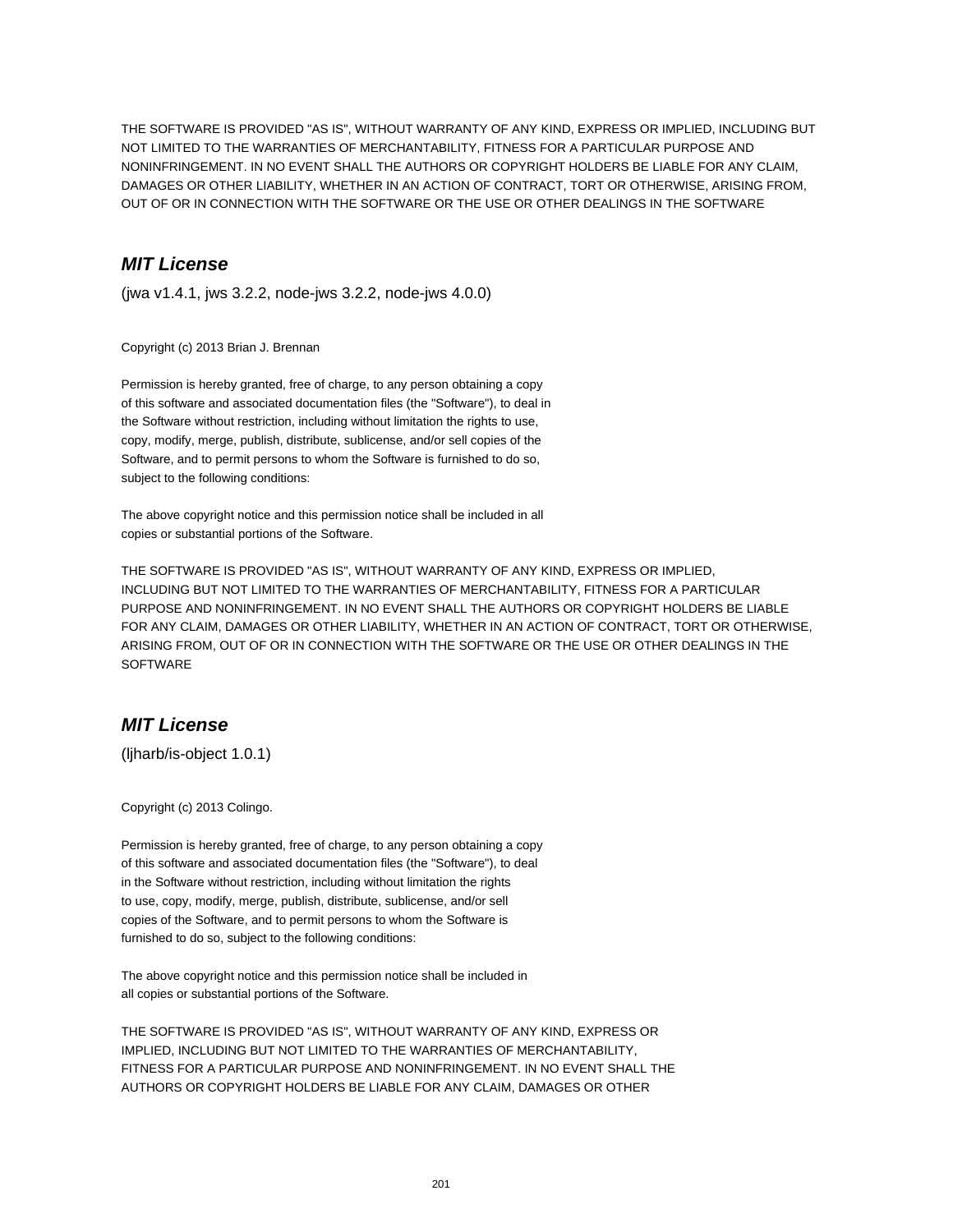LIABILITY, WHETHER IN AN ACTION OF CONTRACT, TORT OR OTHERWISE, ARISING FROM, OUT OF OR IN CONNECTION WITH THE SOFTWARE OR THE USE OR OTHER DEALINGS IN THE SOFTWARE

#### **MIT License**

(json-buffer 3.0.0, json-buffer 3.0.1)

Copyright (c) 2013 Dominic Tarr

Permission is hereby granted, free of charge, to any person obtaining a copy of this software and associated documentation files (the "Software"), to deal in the Software without restriction, including without limitation the rights to use, copy, modify, merge, publish, distribute, sublicense, and/or sell copies of the Software, and to permit persons to whom the Software is furnished to do so, subject to the following conditions:

The above copyright notice and this permission notice shall be included in all copies or substantial portions of the Software.

THE SOFTWARE IS PROVIDED "AS IS", WITHOUT WARRANTY OF ANY KIND, EXPRESS OR IMPLIED, INCLUDING BUT NOT LIMITED TO THE WARRANTIES OF MERCHANTABILITY, FITNESS FOR A PARTICULAR PURPOSE AND NONINFRINGEMENT. IN NO EVENT SHALL THE AUTHORS OR COPYRIGHT HOLDERS BE LIABLE FOR ANY CLAIM, DAMAGES OR OTHER LIABILITY, WHETHER IN AN ACTION OF CONTRACT, TORT OR OTHERWISE, ARISING FROM, OUT OF OR IN CONNECTION WITH THE SOFTWARE OR THE USE OR OTHER DEALINGS IN THE SOFTWARE

# **MIT License**

(throat 5.0.0)

Copyright (c) 2013 Forbes Lindesay

Permission is hereby granted, free of charge, to any person obtaining a copy of this software and associated documentation files (the "Software"), to deal in the Software without restriction, including without limitation the rights to use, copy, modify, merge, publish, distribute, sublicense, and/or sell copies of the Software, and to permit persons to whom the Software is furnished to do so, subject to the following conditions: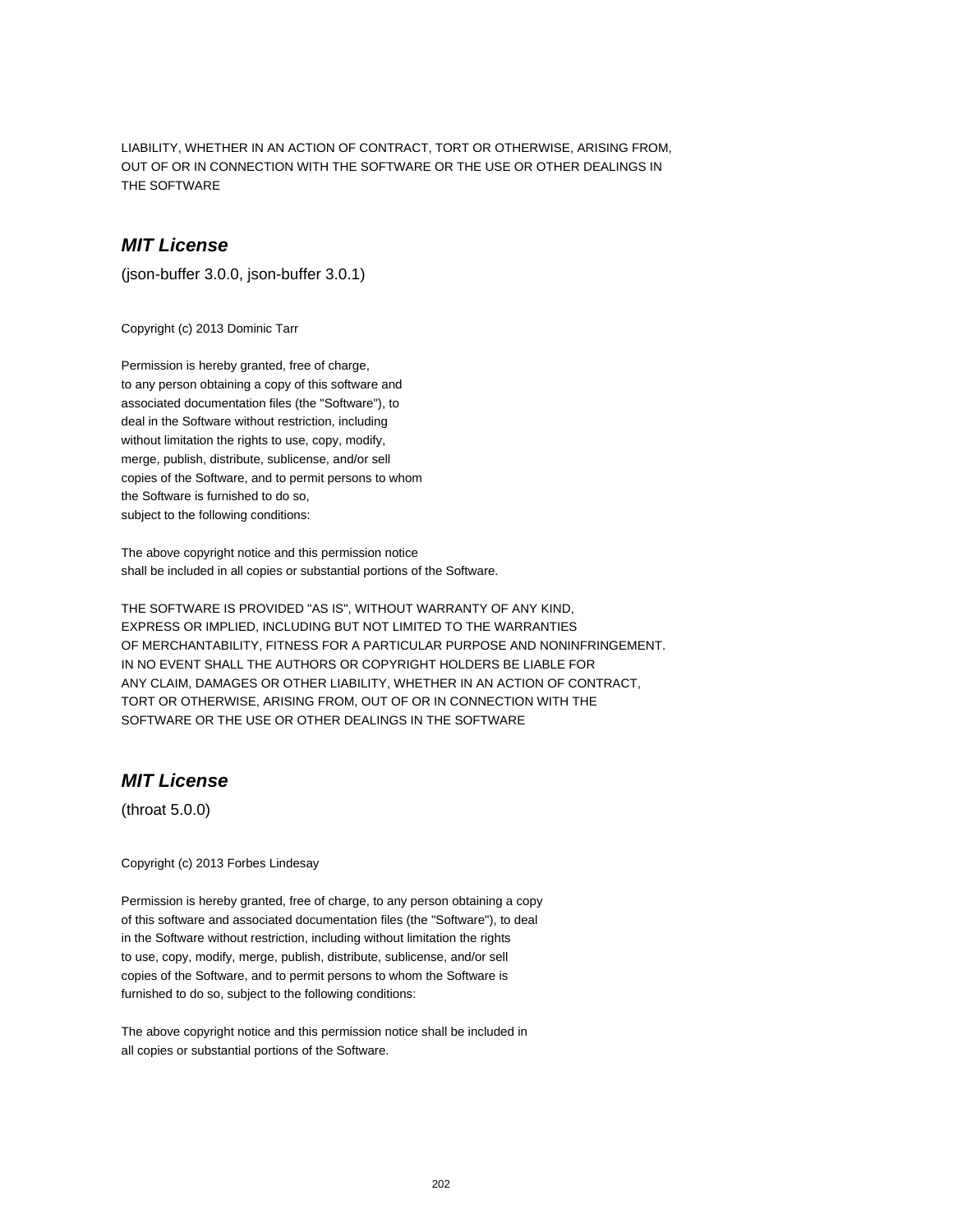# **MIT License**

(lazystream 1.0.0)

Copyright (c) 2013 J. Pommerening, contributors.

Permission is hereby granted, free of charge, to any person obtaining a copy of this software and associated documentation files (the "Software"), to deal in the Software without restriction, including without limitation the rights to use, copy, modify, merge, publish, distribute, sublicense, and/or sell copies of the Software, and to permit persons to whom the Software is furnished to do so, subject to the following conditions:

The above copyright notice and this permission notice shall be included in all copies or substantial portions of the Software.

THE SOFTWARE IS PROVIDED "AS IS", WITHOUT WARRANTY OF ANY KIND, EXPRESS OR IMPLIED, INCLUDING BUT NOT LIMITED TO THE WARRANTIES OF MERCHANTABILITY, FITNESS FOR A PARTICULAR PURPOSE AND NONINFRINGEMENT. IN NO EVENT SHALL THE AUTHORS OR COPYRIGHT HOLDERS BE LIABLE FOR ANY CLAIM, DAMAGES OR OTHER LIABILITY, WHETHER IN AN ACTION OF CONTRACT, TORT OR OTHERWISE, ARISING FROM, OUT OF OR IN CONNECTION WITH THE SOFTWARE OR THE USE OR OTHER DEALINGS IN THE SOFTWARE

## **MIT License**

(type-detect 4.0.8)

Copyright (c) 2013 Jake Luer (http://alogicalparadox.com)

Permission is hereby granted, free of charge, to any person obtaining a copy of this software and associated documentation files (the "Software"), to deal in the Software without restriction, including without limitation the rights to use, copy, modify, merge, publish, distribute, sublicense, and/or sell copies of the Software, and to permit persons to whom the Software is furnished to do so, subject to the following conditions: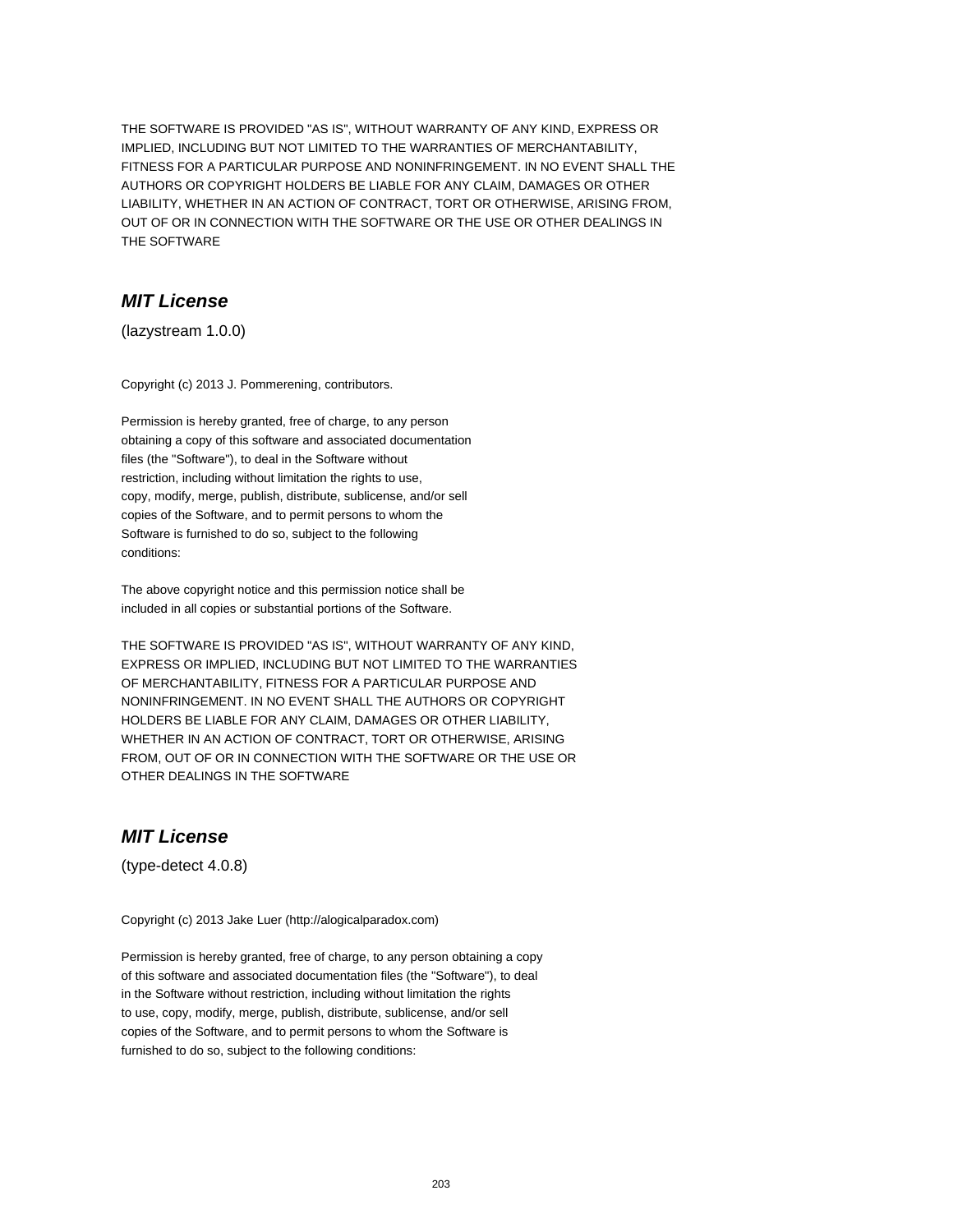The above copyright notice and this permission notice shall be included in all copies or substantial portions of the Software.

THE SOFTWARE IS PROVIDED "AS IS", WITHOUT WARRANTY OF ANY KIND, EXPRESS OR IMPLIED, INCLUDING BUT NOT LIMITED TO THE WARRANTIES OF MERCHANTABILITY, FITNESS FOR A PARTICULAR PURPOSE AND NONINFRINGEMENT. IN NO EVENT SHALL THE AUTHORS OR COPYRIGHT HOLDERS BE LIABLE FOR ANY CLAIM, DAMAGES OR OTHER LIABILITY, WHETHER IN AN ACTION OF CONTRACT, TORT OR OTHERWISE, ARISING FROM, OUT OF OR IN CONNECTION WITH THE SOFTWARE OR THE USE OR OTHER DEALINGS IN THE SOFTWARE

## **MIT License**

(constants-browserify 1.0.0)

Copyright (c) 2013 Julian Gruber <julian@juliangruber.com>

Permission is hereby granted, free of charge, to any person obtaining a copy of this software and associated documentation files (the "Software"), to deal in the Software without restriction, including without limitation the rights to use, copy, modify, merge, publish, distribute, sublicense, and/or sell copies of the Software, and to permit persons to whom the Software is furnished to do so, subject to the following conditions:

The above copyright notice and this permission notice shall be included in all copies or substantial portions of the Software.

THE SOFTWARE IS PROVIDED "AS IS", WITHOUT WARRANTY OF ANY KIND, EXPRESS OR IMPLIED, INCLUDING BUT NOT LIMITED TO THE WARRANTIES OF MERCHANTABILITY, FITNESS FOR A PARTICULAR PURPOSE AND NONINFRINGEMENT. IN NO EVENT SHALL THE AUTHORS OR COPYRIGHT HOLDERS BE LIABLE FOR ANY CLAIM, DAMAGES OR OTHER LIABILITY, WHETHER IN AN ACTION OF CONTRACT, TORT OR OTHERWISE, ARISING FROM, OUT OF OR IN CONNECTION WITH THE SOFTWARE OR THE USE OR OTHER DEALINGS IN THE SOFTWARE

## **MIT License**

(balanced-match 1.0.0, isarray 0.0.1)

Copyright (c) 2013 Julian Gruber <julian@juliangruber.com>

Permission is hereby granted, free of charge, to any person obtaining a copy of this software and associated documentation files (the "Software"), to deal in the Software without restriction, including without limitation the rights to use, copy, modify, merge, publish, distribute, sublicense, and/or sell copies of the Software, and to permit persons to whom the Software is furnished to do so, subject to the following conditions: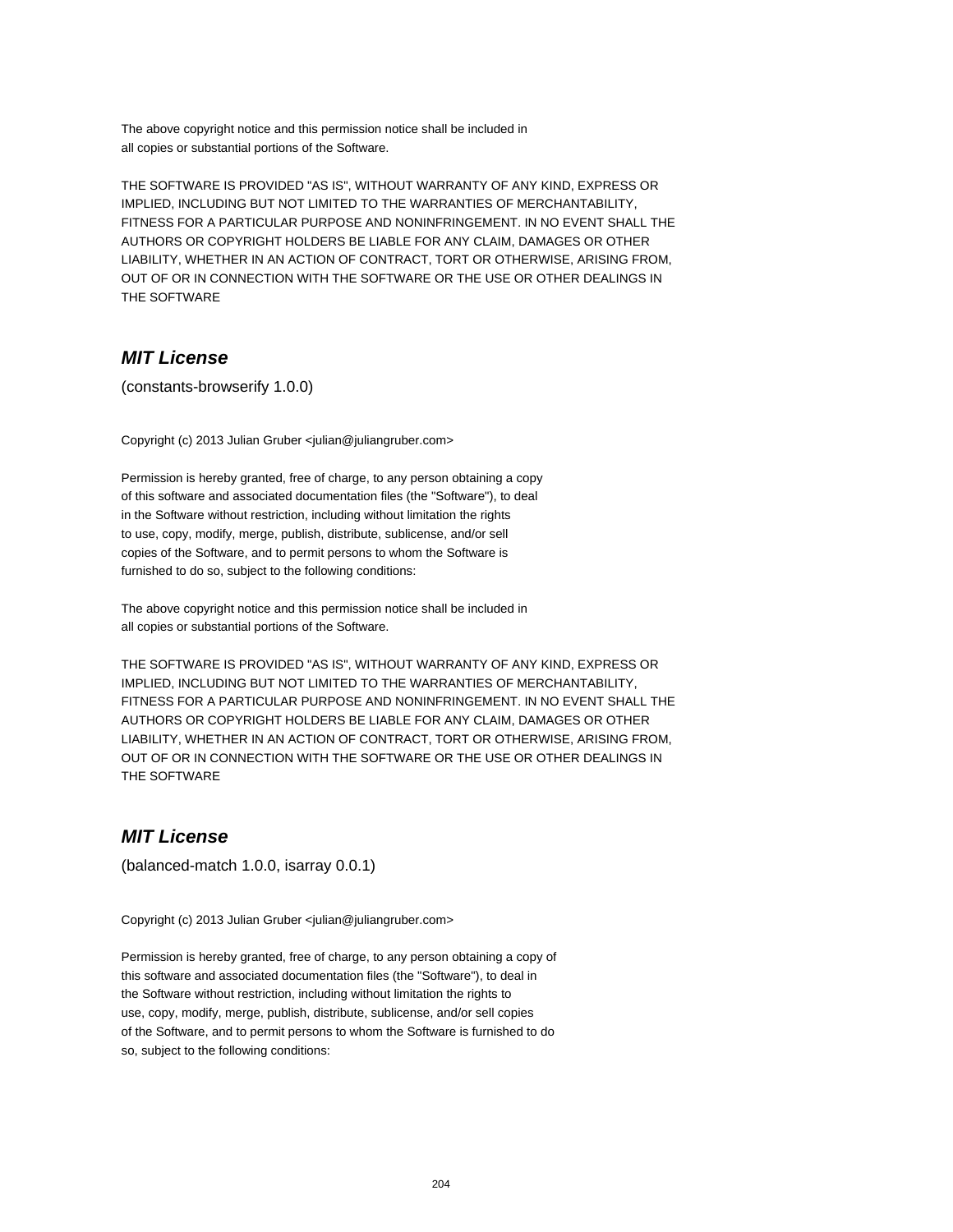The above copyright notice and this permission notice shall be included in all copies or substantial portions of the Software.

THE SOFTWARE IS PROVIDED "AS IS", WITHOUT WARRANTY OF ANY KIND, EXPRESS OR IMPLIED, INCLUDING BUT NOT LIMITED TO THE WARRANTIES OF MERCHANTABILITY, FITNESS FOR A PARTICULAR PURPOSE AND NONINFRINGEMENT. IN NO EVENT SHALL THE AUTHORS OR COPYRIGHT HOLDERS BE LIABLE FOR ANY CLAIM, DAMAGES OR OTHER LIABILITY, WHETHER IN AN ACTION OF CONTRACT, TORT OR OTHERWISE, ARISING FROM, OUT OF OR IN CONNECTION WITH THE SOFTWARE OR THE USE OR OTHER DEALINGS IN THE SOFTWARE

# **MIT License**

(StringTemplate 1.0.0)

Copyright (c) 2013 Matt Esch.

Permission is hereby granted, free of charge, to any person obtaining a copy of this software and associated documentation files (the "Software"), to deal in the Software without restriction, including without limitation the rights to use, copy, modify, merge, publish, distribute, sublicense, and/or sell copies of the Software, and to permit persons to whom the Software is furnished to do so, subject to the following conditions:

The above copyright notice and this permission notice shall be included in all copies or substantial portions of the Software.

THE SOFTWARE IS PROVIDED "AS IS", WITHOUT WARRANTY OF ANY KIND, EXPRESS OR IMPLIED, INCLUDING BUT NOT LIMITED TO THE WARRANTIES OF MERCHANTABILITY, FITNESS FOR A PARTICULAR PURPOSE AND NONINFRINGEMENT. IN NO EVENT SHALL THE AUTHORS OR COPYRIGHT HOLDERS BE LIABLE FOR ANY CLAIM, DAMAGES OR OTHER LIABILITY, WHETHER IN AN ACTION OF CONTRACT, TORT OR OTHERWISE, ARISING FROM, OUT OF OR IN CONNECTION WITH THE SOFTWARE OR THE USE OR OTHER DEALINGS IN THE SOFTWARE

#### **MIT License**

(jsep 0.3.4)

Copyright (c) 2013 Stephen Oney, http://jsep.from.so/

Permission is hereby granted, free of charge, to any person obtaining a copy of this software and associated documentation files (the "Software"), to deal in the Software without restriction, including without limitation the rights to use, copy, modify, merge, publish, distribute, sublicense, and/or sell copies of the Software, and to permit persons to whom the Software is furnished to do so, subject to the following conditions:

The above copyright notice and this permission notice shall be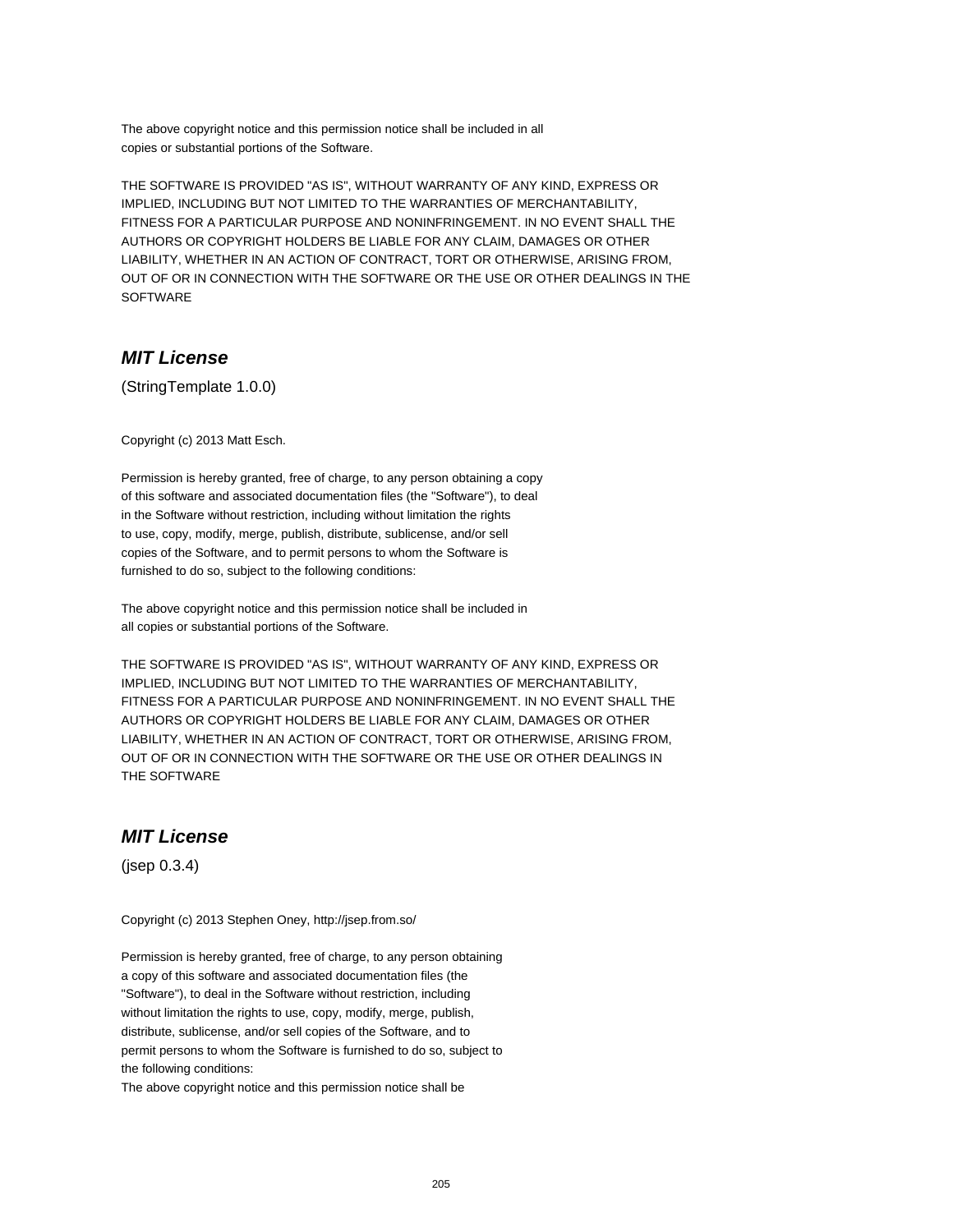## **MIT License**

(has 1.0.3)

Copyright (c) 2013 Thiago de Arruda

Permission is hereby granted, free of charge, to any person obtaining a copy of this software and associated documentation files (the "Software"), to deal in the Software without restriction, including without limitation the rights to use, copy, modify, merge, publish, distribute, sublicense, and/or sell copies of the Software, and to permit persons to whom the Software is furnished to do so, subject to the following conditions:

The above copyright notice and this permission notice shall be included in all copies or substantial portions of the Software.

THE SOFTWARE IS PROVIDED "AS IS", WITHOUT WARRANTY OF ANY KIND, EXPRESS OR IMPLIED, INCLUDING BUT NOT LIMITED TO THE WARRANTIES OF MERCHANTABILITY, FITNESS FOR A PARTICULAR PURPOSE AND NONINFRINGEMENT. IN NO EVENT SHALL THE AUTHORS OR COPYRIGHT HOLDERS BE LIABLE FOR ANY CLAIM, DAMAGES OR OTHER LIABILITY, WHETHER IN AN ACTION OF CONTRACT, TORT OR OTHERWISE, ARISING FROM, OUT OF OR IN CONNECTION WITH THE SOFTWARE OR THE USE OR OTHER DEALINGS IN THE SOFTWARE

# **MIT License**

(computed-style 0.1.4, line-height 0.1.1)

Copyright (c) 2013 Todd Wolfson

Permission is hereby granted, free of charge, to any person obtaining a copy of this software and associated documentation files (the "Software"), to deal in the Software without restriction, including without limitation the rights to use, copy, modify, merge, publish, distribute, sublicense, and/or sell copies of the Software, and to permit persons to whom the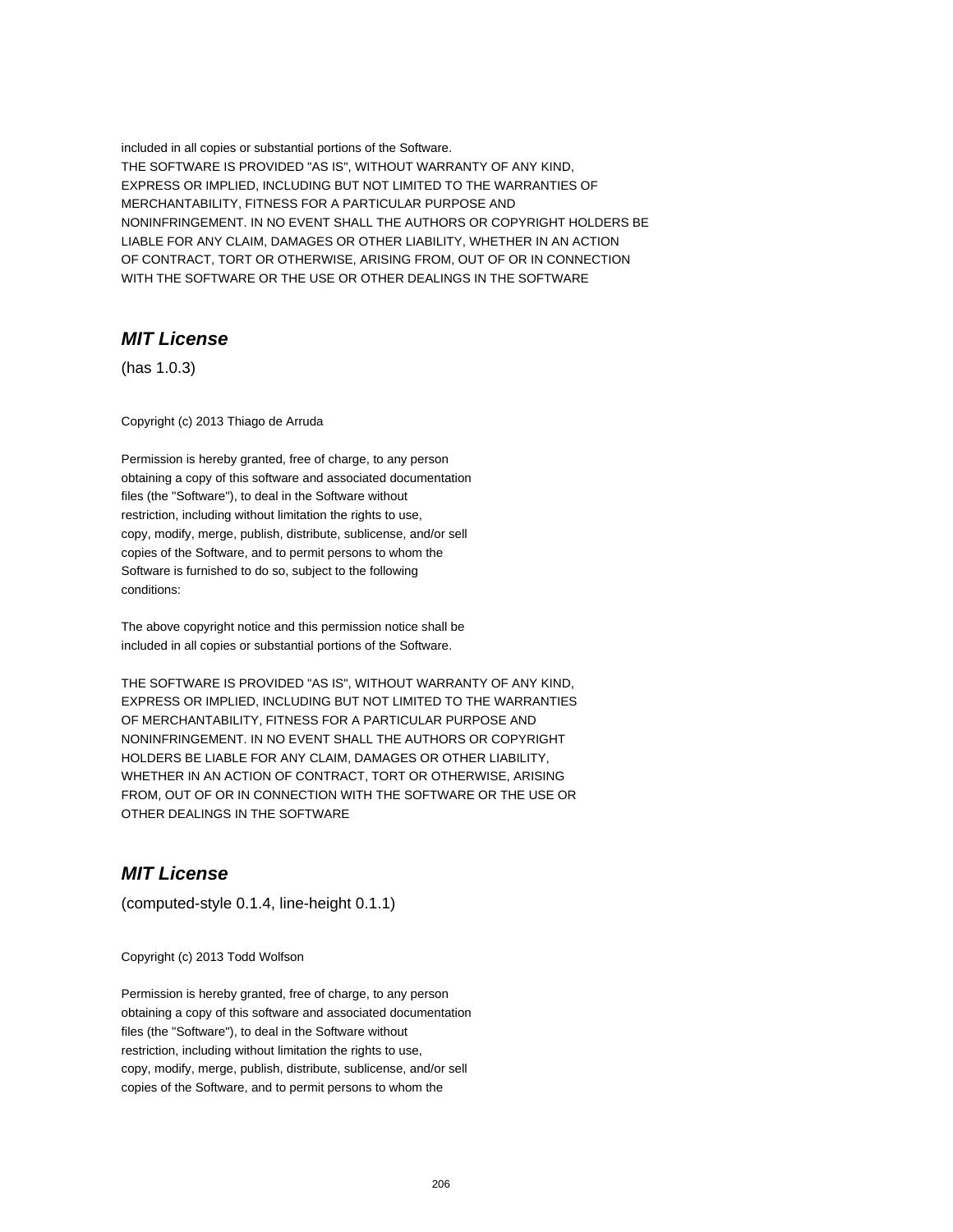Software is furnished to do so, subject to the following conditions:

The above copyright notice and this permission notice shall be included in all copies or substantial portions of the Software.

THE SOFTWARE IS PROVIDED "AS IS", WITHOUT WARRANTY OF ANY KIND, EXPRESS OR IMPLIED, INCLUDING BUT NOT LIMITED TO THE WARRANTIES OF MERCHANTABILITY, FITNESS FOR A PARTICULAR PURPOSE AND NONINFRINGEMENT. IN NO EVENT SHALL THE AUTHORS OR COPYRIGHT HOLDERS BE LIABLE FOR ANY CLAIM, DAMAGES OR OTHER LIABILITY, WHETHER IN AN ACTION OF CONTRACT, TORT OR OTHERWISE, ARISING FROM, OUT OF OR IN CONNECTION WITH THE SOFTWARE OR THE USE OR OTHER DEALINGS IN THE SOFTWARE

#### **MIT License**

(parse5 1.5.1)

Copyright (c) 2013-2015 Ivan Nikulin (ifaaan@gmail.com)

Permission is hereby granted, free of charge, to any person obtaining a copy of this software and associated documentation files (the "Software"), to deal in the Software without restriction, including without limitation the rights to use, copy, modify, merge, publish, distribute, sublicense, and/or sell copies of the Software, and to permit persons to whom the Software is furnished to do so, subject to the following conditions: The above copyright notice and this permission notice shall be included in all copies or substantial portions of the Software. THE SOFTWARE IS PROVIDED "AS IS", WITHOUT WARRANTY OF ANY KIND, EXPRESS OR IMPLIED, INCLUDING BUT NOT LIMITED TO THE WARRANTIES OF MERCHANTABILITY, FITNESS FOR A PARTICULAR PURPOSE AND NONINFRINGEMENT. IN NO EVENT SHALL THE AUTHORS OR COPYRIGHT HOLDERS BE LIABLE FOR ANY CLAIM, DAMAGES OR OTHER LIABILITY, WHETHER IN AN ACTION OF CONTRACT, TORT OR OTHERWISE, ARISING FROM, OUT OF OR IN CONNECTION WITH THE SOFTWARE OR THE USE OR OTHER DEALINGS IN THE SOFTWARE

# **MIT License**

(sha.js 2.4.11)

Copyright (c) 2013-2018 sha.js contributors

Permission is hereby granted, free of charge, to any person obtaining a copy of this software and associated documentation files (the "Software"), to deal in the Software without restriction, including without limitation the rights to use, copy, modify, merge, publish, distribute, sublicense, and/or sell copies of the Software, and to permit persons to whom the Software is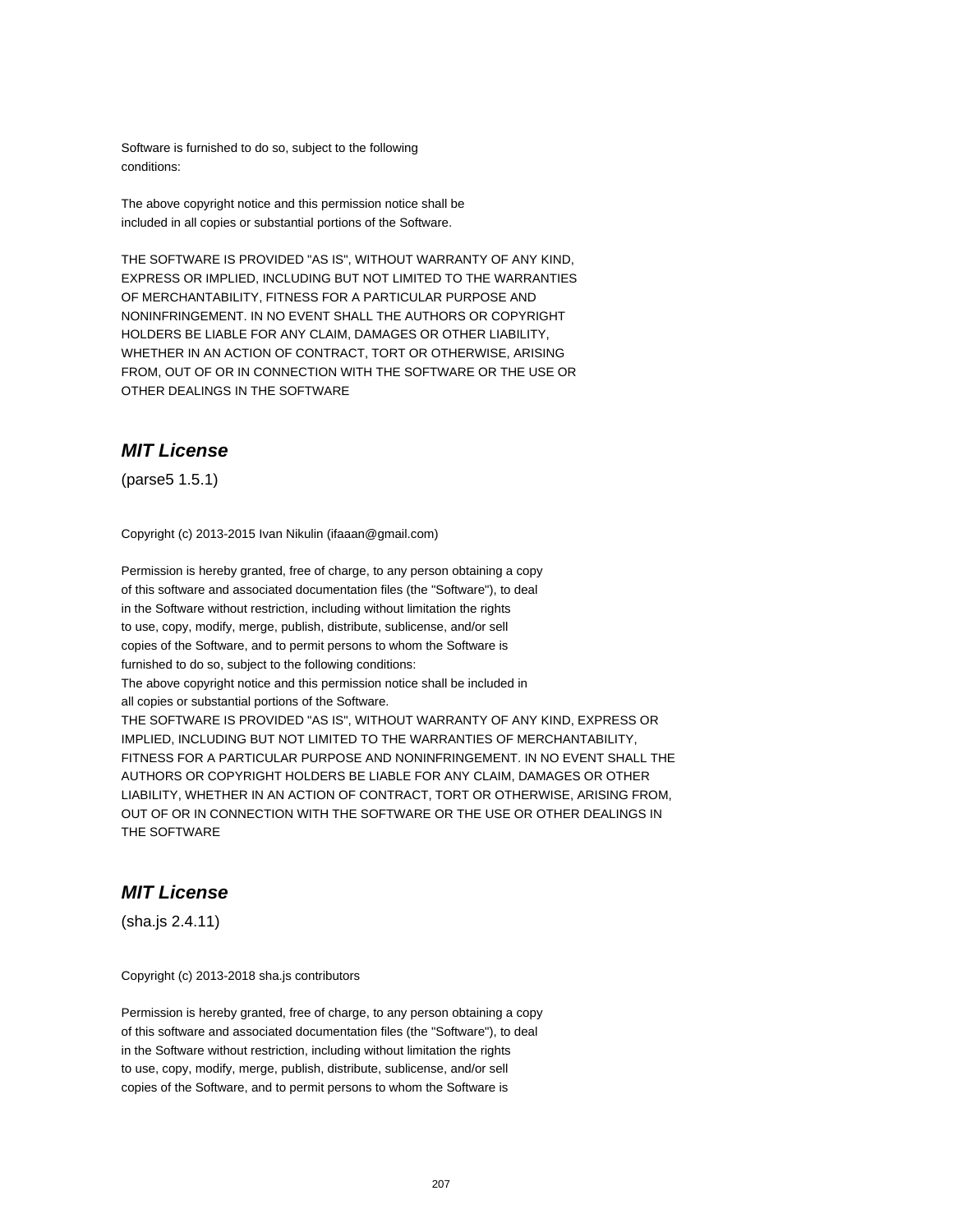furnished to do so, subject to the following conditions:

The above copyright notice and this permission notice shall be included in all copies or substantial portions of the Software.

THE SOFTWARE IS PROVIDED "AS IS", WITHOUT WARRANTY OF ANY KIND, EXPRESS OR IMPLIED, INCLUDING BUT NOT LIMITED TO THE WARRANTIES OF MERCHANTABILITY, FITNESS FOR A PARTICULAR PURPOSE AND NONINFRINGEMENT. IN NO EVENT SHALL THE AUTHORS OR COPYRIGHT HOLDERS BE LIABLE FOR ANY CLAIM, DAMAGES OR OTHER LIABILITY, WHETHER IN AN ACTION OF CONTRACT, TORT OR OTHERWISE, ARISING FROM, OUT OF OR IN CONNECTION WITH THE SOFTWARE OR THE USE OR OTHER DEALINGS IN THE SOFTWARE

# **MIT License**

(parse5 6.0.1)

Copyright (c) 2013-2019 Ivan Nikulin (ifaaan@gmail.com, https://github.com/inikulin)

Permission is hereby granted, free of charge, to any person obtaining a copy of this software and associated documentation files (the "Software"), to deal in the Software without restriction, including without limitation the rights to use, copy, modify, merge, publish, distribute, sublicense, and/or sell copies of the Software, and to permit persons to whom the Software is furnished to do so, subject to the following conditions:

The above copyright notice and this permission notice shall be included in all copies or substantial portions of the Software.

THE SOFTWARE IS PROVIDED "AS IS", WITHOUT WARRANTY OF ANY KIND, EXPRESS OR IMPLIED, INCLUDING BUT NOT LIMITED TO THE WARRANTIES OF MERCHANTABILITY, FITNESS FOR A PARTICULAR PURPOSE AND NONINFRINGEMENT. IN NO EVENT SHALL THE AUTHORS OR COPYRIGHT HOLDERS BE LIABLE FOR ANY CLAIM, DAMAGES OR OTHER LIABILITY, WHETHER IN AN ACTION OF CONTRACT, TORT OR OTHERWISE, ARISING FROM, OUT OF OR IN CONNECTION WITH THE SOFTWARE OR THE USE OR OTHER DEALINGS IN THE SOFTWARE

# **MIT License**

(fd-slicer 1.1.0)

Copyright (c) 2014 Andrew Kelley

Permission is hereby granted, free of charge, to any person obtaining a copy of this software and associated documentation files (the "Software"), to deal in the Software without restriction, including without limitation the rights to use, copy, modify, merge, publish, distribute, sublicense, and/or sell copies of the Software,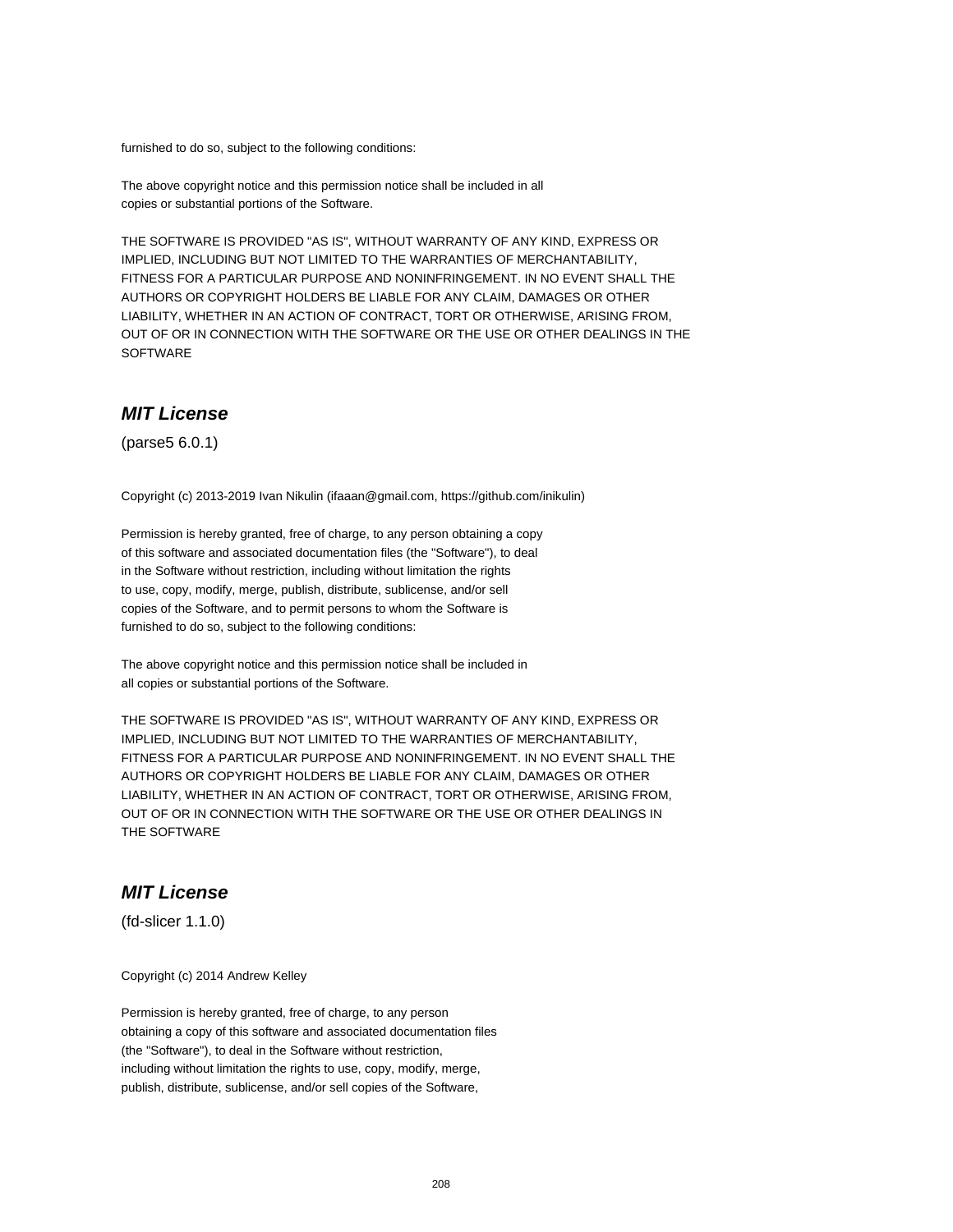and to permit persons to whom the Software is furnished to do so, subject to the following conditions:

The above copyright notice and this permission notice shall be included in all copies or substantial portions of the Software.

THE SOFTWARE IS PROVIDED "AS IS", WITHOUT WARRANTY OF ANY KIND, EXPRESS OR IMPLIED, INCLUDING BUT NOT LIMITED TO THE WARRANTIES OF MERCHANTABILITY, FITNESS FOR A PARTICULAR PURPOSE AND NONINFRINGEMENT. IN NO EVENT SHALL THE AUTHORS OR COPYRIGHT HOLDERS BE LIABLE FOR ANY CLAIM, DAMAGES OR OTHER LIABILITY, WHETHER IN AN ACTION OF CONTRACT, TORT OR OTHERWISE, ARISING FROM, OUT OF OR IN CONNECTION WITH THE SOFTWARE OR THE USE OR OTHER DEALINGS IN THE **SOFTWARE** 

#### **MIT License**

(winchan 0.2.2)

Copyright (c) 2014 Auth0 Inc. Copyright (c) 2012 Lloyd Hilaiel

Permission is hereby granted, free of charge, to any person obtaining a copy of this software and associated documentation files (the "Software"), to deal in the Software without restriction, including without limitation the rights to use, copy, modify, merge, publish, distribute, sublicense, and/or sell copies of the Software, and to permit persons to whom the Software is furnished to do so, subject to the following conditions:

The above copyright notice and this permission notice shall be included in all copies or substantial portions of the Software.

THE SOFTWARE IS PROVIDED "AS IS", WITHOUT WARRANTY OF ANY KIND, EXPRESS OR IMPLIED, INCLUDING BUT NOT LIMITED TO THE WARRANTIES OF MERCHANTABILITY, FITNESS FOR A PARTICULAR PURPOSE AND NONINFRINGEMENT. IN NO EVENT SHALL THE AUTHORS OR COPYRIGHT HOLDERS BE LIABLE FOR ANY CLAIM, DAMAGES OR OTHER LIABILITY, WHETHER IN AN ACTION OF CONTRACT, TORT OR OTHERWISE, ARISING FROM, OUT OF OR IN CONNECTION WITH THE SOFTWARE OR THE USE OR OTHER DEALINGS IN THE **SOFTWARE** 

# **MIT License**

(private 0.1.8)

Copyright (c) 2014 Ben Newman

Permission is hereby granted, free of charge, to any person obtaining a copy of this software and associated documentation files (the "Software"), to deal in the Software without restriction, including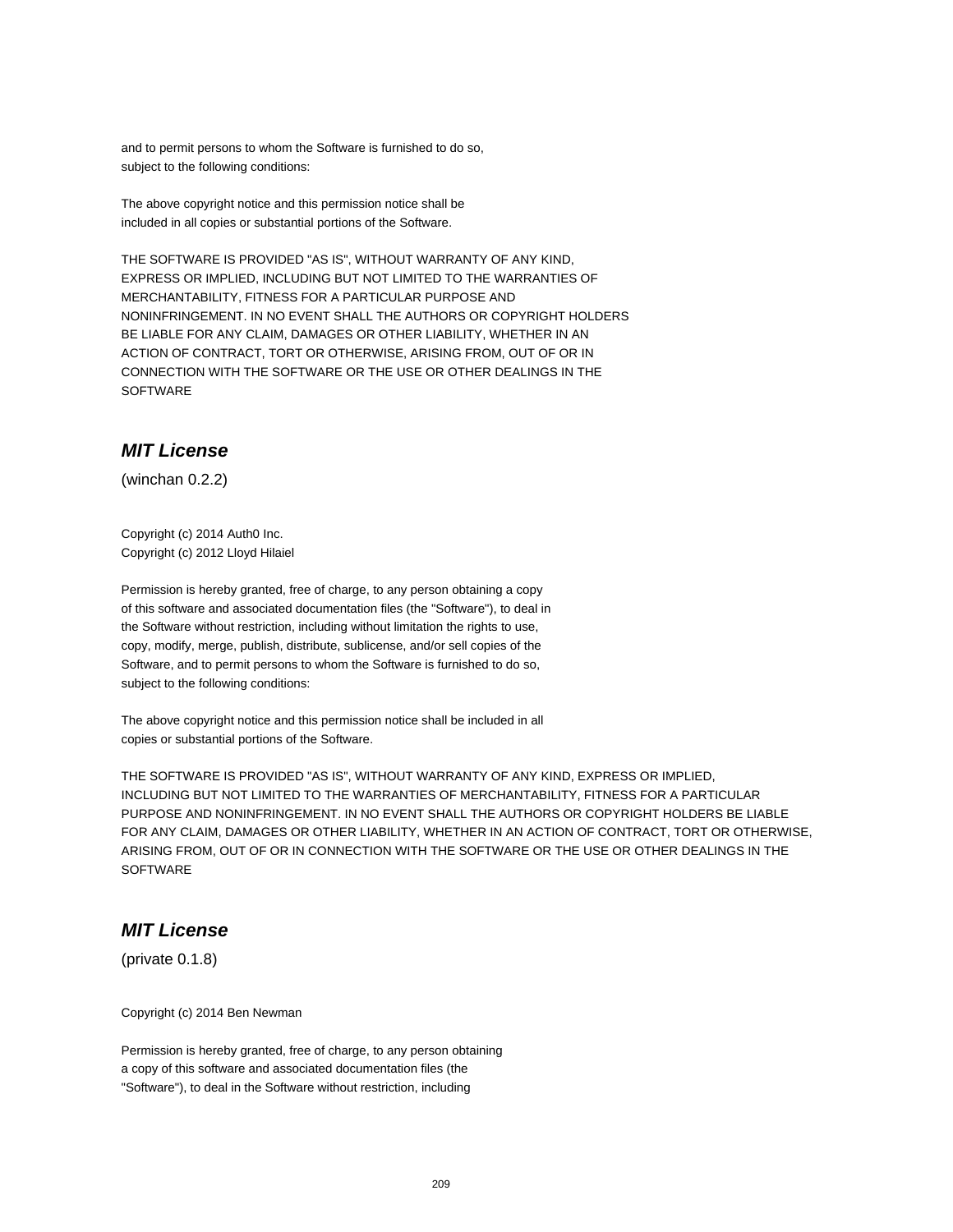without limitation the rights to use, copy, modify, merge, publish, distribute, sublicense, and/or sell copies of the Software, and to permit persons to whom the Software is furnished to do so, subject to the following conditions:

The above copyright notice and this permission notice shall be included in all copies or substantial portions of the Software.

THE SOFTWARE IS PROVIDED "AS IS", WITHOUT WARRANTY OF ANY KIND, EXPRESS OR IMPLIED, INCLUDING BUT NOT LIMITED TO THE WARRANTIES OF MERCHANTABILITY, FITNESS FOR A PARTICULAR PURPOSE AND NONINFRINGEMENT. IN NO EVENT SHALL THE AUTHORS OR COPYRIGHT HOLDERS BE LIABLE FOR ANY CLAIM, DAMAGES OR OTHER LIABILITY, WHETHER IN AN ACTION OF CONTRACT, TORT OR OTHERWISE, ARISING FROM, OUT OF OR IN CONNECTION WITH THE SOFTWARE OR THE USE OR OTHER DEALINGS IN THE SOFTWARE

# **MIT License**

(saslprep 1.0.3)

Copyright (c) 2014 Dmitry Tsvettsikh

Permission is hereby granted, free of charge, to any person obtaining a copy of this software and associated documentation files (the "Software"), to deal in the Software without restriction, including without limitation the rights to use. copy, modify, merge, publish, distribute, sublicense, and/or sell copies of the Software, and to permit persons to whom the Software is furnished to do so, subject to the following conditions:

The above copyright notice and this permission notice shall be included in all copies or substantial portions of the Software.

THE SOFTWARE IS PROVIDED "AS IS", WITHOUT WARRANTY OF ANY KIND, EXPRESS OR IMPLIED, INCLUDING BUT NOT LIMITED TO THE WARRANTIES OF MERCHANTABILITY, FITNESS FOR A PARTICULAR PURPOSE AND NONINFRINGEMENT. IN NO EVENT SHALL THE AUTHORS OR COPYRIGHT HOLDERS BE LIABLE FOR ANY CLAIM, DAMAGES OR OTHER LIABILITY, WHETHER IN AN ACTION OF CONTRACT, TORT OR OTHERWISE, ARISING FROM, OUT OF OR IN CONNECTION WITH THE SOFTWARE OR THE USE OR OTHER DEALINGS IN THE SOFTWARE

#### **MIT License**

(ltgt 2.2.1, signed-varint 2.0.1)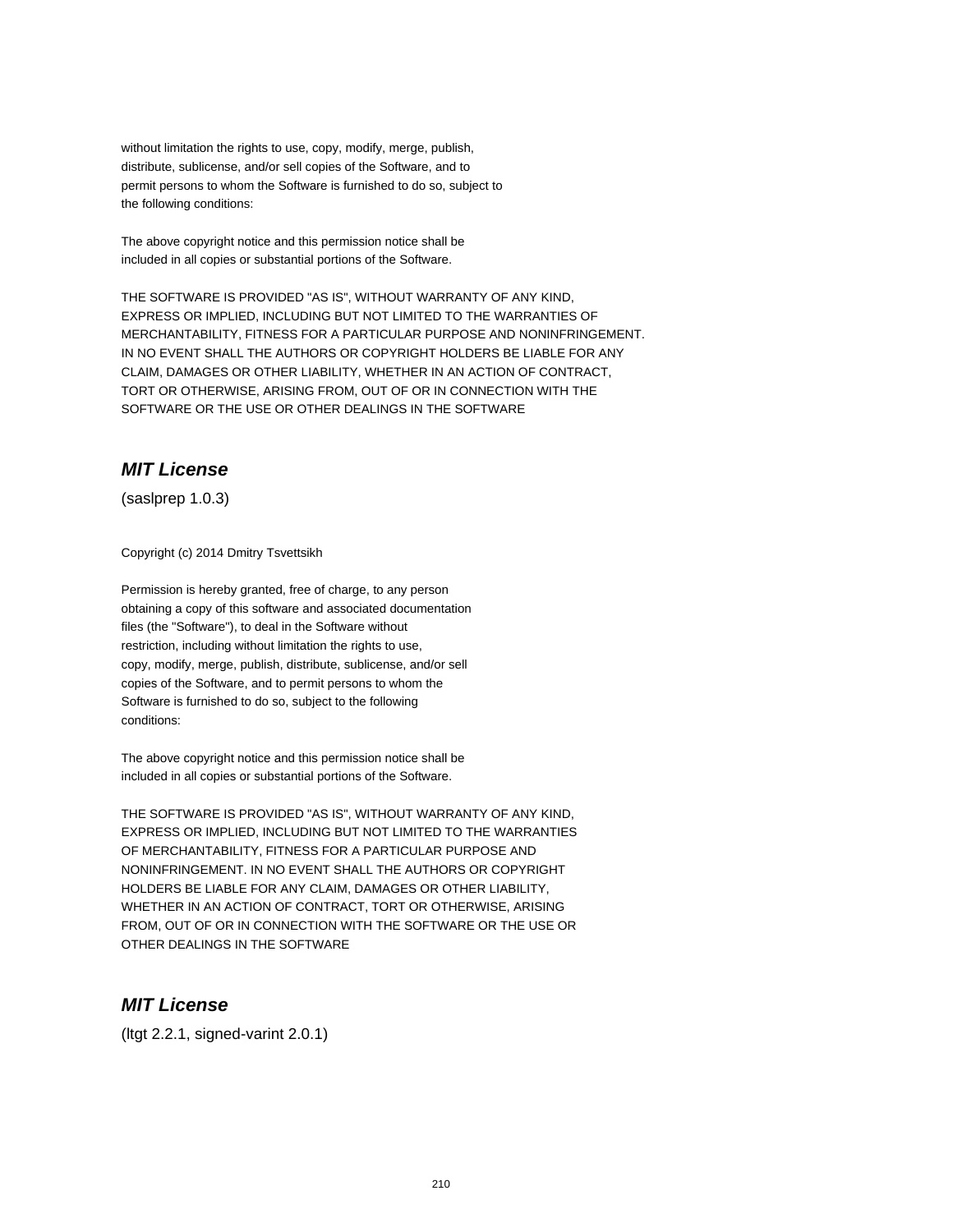#### Copyright (c) 2014 Dominic Tarr

Permission is hereby granted, free of charge, to any person obtaining a copy of this software and associated documentation files (the "Software"), to deal in the Software without restriction, including without limitation the rights to use, copy, modify, merge, publish, distribute, sublicense, and/or sell copies of the Software, and to permit persons to whom the Software is furnished to do so, subject to the following conditions:

The above copyright notice and this permission notice shall be included in all copies or substantial portions of the Software.

THE SOFTWARE IS PROVIDED "AS IS", WITHOUT WARRANTY OF ANY KIND, EXPRESS OR IMPLIED, INCLUDING BUT NOT LIMITED TO THE WARRANTIES OF MERCHANTABILITY, FITNESS FOR A PARTICULAR PURPOSE AND NONINFRINGEMENT. IN NO EVENT SHALL THE AUTHORS OR COPYRIGHT HOLDERS BE LIABLE FOR ANY CLAIM, DAMAGES OR OTHER LIABILITY, WHETHER IN AN ACTION OF CONTRACT, TORT OR OTHERWISE, ARISING FROM, OUT OF OR IN CONNECTION WITH THE SOFTWARE OR THE USE OR OTHER DEALINGS IN THE SOFTWARE

#### **MIT License**

(acorn-globals 1.0.9, acorn-globals 6.0.0, ispromise 2.2.2)

Copyright (c) 2014 Forbes Lindesay

Permission is hereby granted, free of charge, to any person obtaining a copy of this software and associated documentation files (the "Software"), to deal in the Software without restriction, including without limitation the rights to use, copy, modify, merge, publish, distribute, sublicense, and/or sell copies of the Software, and to permit persons to whom the Software is furnished to do so, subject to the following conditions:

The above copyright notice and this permission notice shall be included in all copies or substantial portions of the Software.

THE SOFTWARE IS PROVIDED "AS IS", WITHOUT WARRANTY OF ANY KIND, EXPRESS OR IMPLIED, INCLUDING BUT NOT LIMITED TO THE WARRANTIES OF MERCHANTABILITY, FITNESS FOR A PARTICULAR PURPOSE AND NONINFRINGEMENT. IN NO EVENT SHALL THE AUTHORS OR COPYRIGHT HOLDERS BE LIABLE FOR ANY CLAIM, DAMAGES OR OTHER LIABILITY, WHETHER IN AN ACTION OF CONTRACT, TORT OR OTHERWISE, ARISING FROM, OUT OF OR IN CONNECTION WITH THE SOFTWARE OR THE USE OR OTHER DEALINGS IN THE SOFTWARE

#### **MIT License**

(multer 20181023-snapshot-47b0a1b1, multer v1.4.2)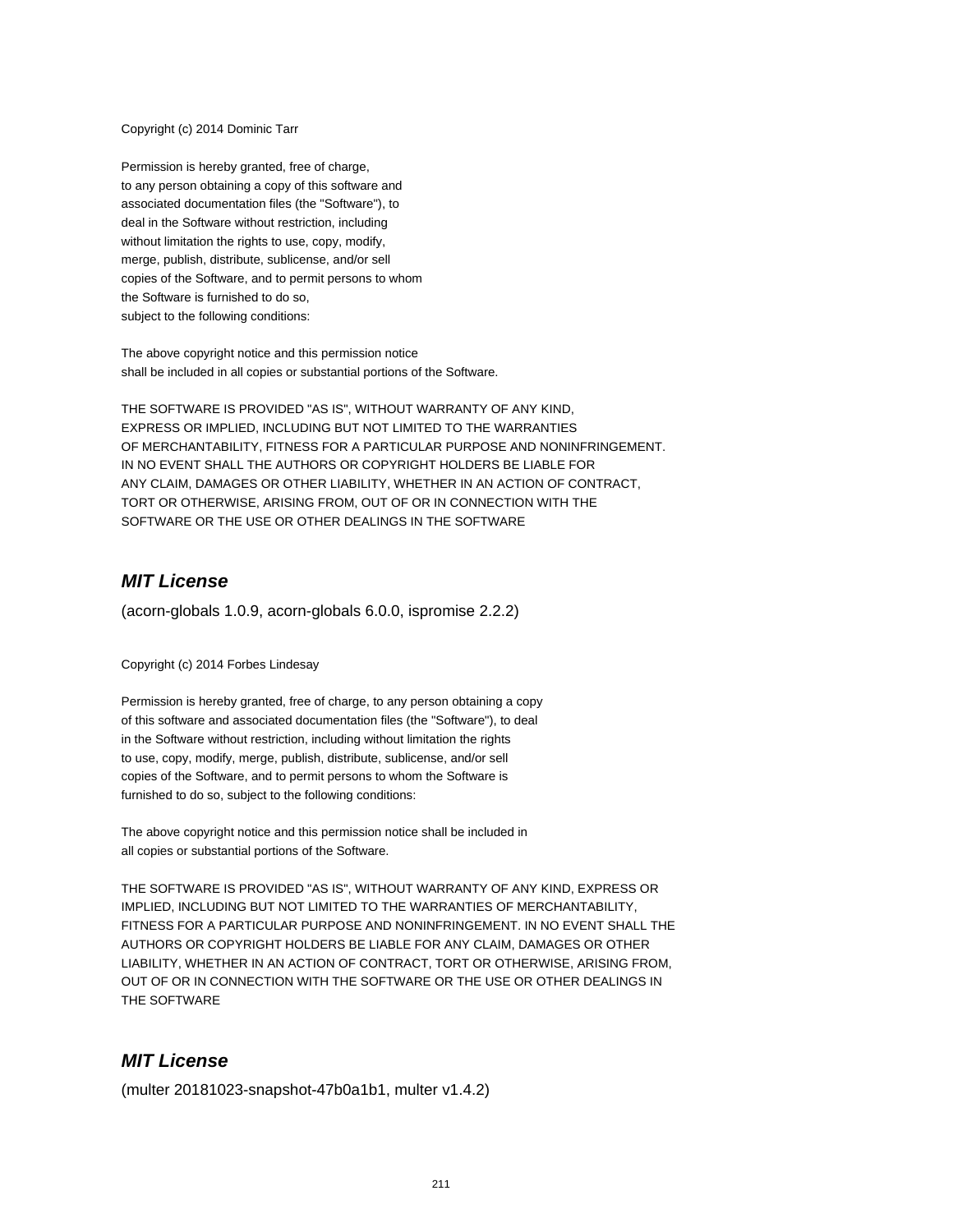Copyright (c) 2014 Hage Yaapa <[http://www.hacksparrow.com](http://www.hacksparrow.com)>

Permission is hereby granted, free of charge, to any person obtaining a copy of this software and associated documentation files (the "Software"), to deal in the Software without restriction, including without limitation the rights to use, copy, modify, merge, publish, distribute, sublicense, and/or sell copies of the Software, and to permit persons to whom the Software is furnished to do so, subject to the following conditions:

The above copyright notice and this permission notice shall be included in all copies or substantial portions of the Software.

THE SOFTWARE IS PROVIDED "AS IS", WITHOUT WARRANTY OF ANY KIND, EXPRESS OR IMPLIED, INCLUDING BUT NOT LIMITED TO THE WARRANTIES OF MERCHANTABILITY, FITNESS FOR A PARTICULAR PURPOSE AND NONINFRINGEMENT. IN NO EVENT SHALL THE AUTHORS OR COPYRIGHT HOLDERS BE LIABLE FOR ANY CLAIM, DAMAGES OR OTHER LIABILITY, WHETHER IN AN ACTION OF CONTRACT, TORT OR OTHERWISE, ARISING FROM, OUT OF OR IN CONNECTION WITH THE SOFTWARE OR THE USE OR OTHER DEALINGS IN THE SOFTWARE

#### **MIT License**

(growly 1.3.0)

Copyright (C) 2014 Ibrahim Al-Rajhi

Permission is hereby granted, free of charge, to any person obtaining a copy of this software and associated documentation files (the "Software"), to deal in the Software without restriction, including without limitation the rights to use, copy, modify, merge, publish, distribute, sublicense, and/or sell copies of the Software, and to permit persons to whom the Software is furnished to do so, subject to the following conditions:

The above copyright notice and this permission notice shall be included in all copies or substantial portions of the Software.

THE SOFTWARE IS PROVIDED "AS IS", WITHOUT WARRANTY OF ANY KIND, EXPRESS OR IMPLIED, INCLUDING BUT NOT LIMITED TO THE WARRANTIES OF MERCHANTABILITY, FITNESS FOR A PARTICULAR PURPOSE AND NONINFRINGEMENT. IN NO EVENT SHALL THE AUTHORS OR COPYRIGHT HOLDERS BE LIABLE FOR ANY CLAIM, DAMAGES OR OTHER LIABILITY, WHETHER IN AN ACTION OF CONTRACT, TORT OR OTHERWISE, ARISING FROM, OUT OF OR IN CONNECTION WITH THE SOFTWARE OR THE USE OR OTHER DEALINGS IN THE SOFTWARE

# **MIT License**

(promise-retry 2.0.1)

Copyright (c) 2014 IndigoUnited

Permission is hereby granted, free of charge, to any person obtaining a copy of this software and associated documentation files (the "Software"), to deal in the Software without restriction, including without limitation the rights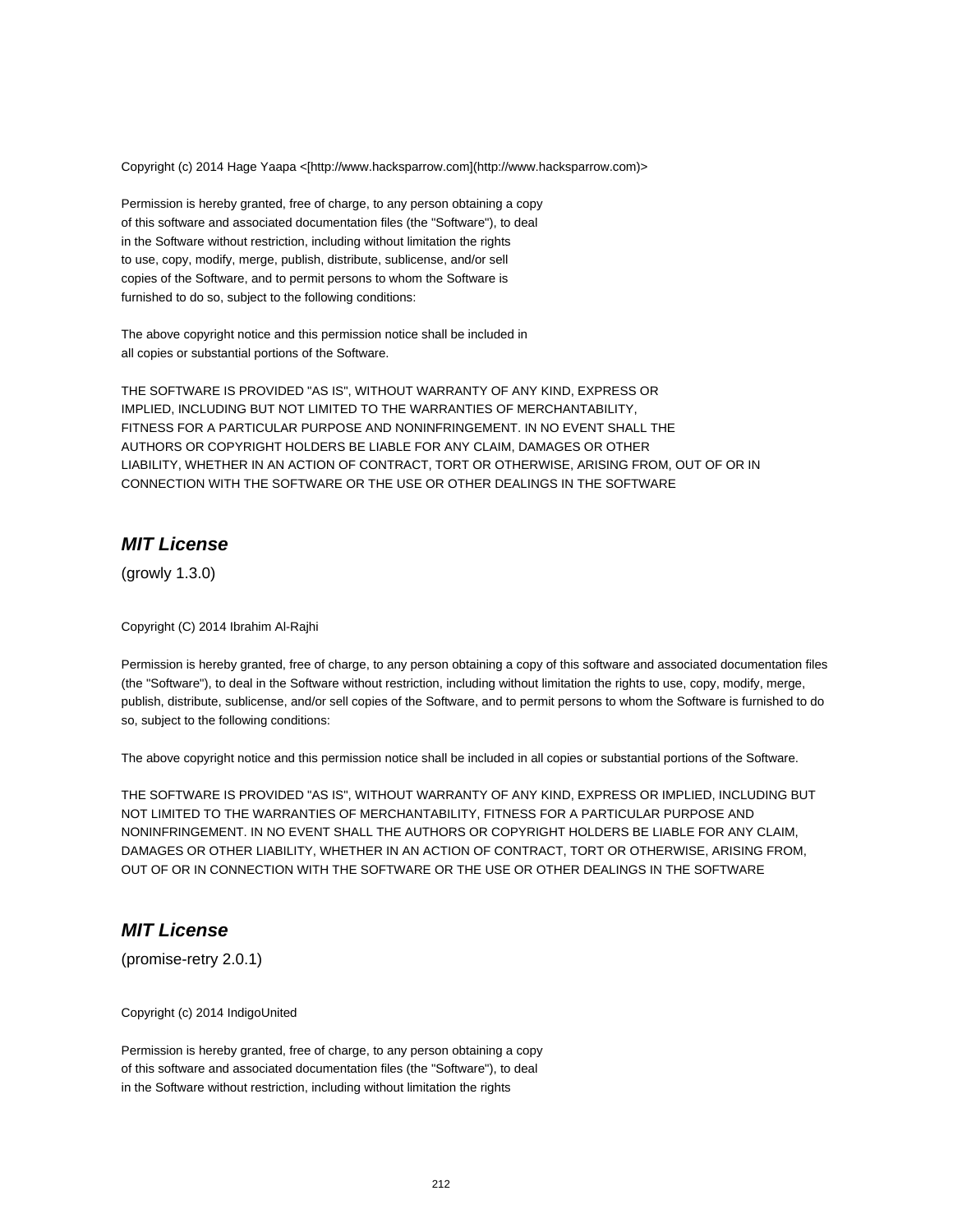to use, copy, modify, merge, publish, distribute, sublicense, and/or sell copies of the Software, and to permit persons to whom the Software is furnished to do so, subject to the following conditions:

The above copyright notice and this permission notice shall be included in all copies or substantial portions of the Software.

THE SOFTWARE IS PROVIDED "AS IS", WITHOUT WARRANTY OF ANY KIND, EXPRESS OR IMPLIED, INCLUDING BUT NOT LIMITED TO THE WARRANTIES OF MERCHANTABILITY, FITNESS FOR A PARTICULAR PURPOSE AND NONINFRINGEMENT. IN NO EVENT SHALL THE AUTHORS OR COPYRIGHT HOLDERS BE LIABLE FOR ANY CLAIM, DAMAGES OR OTHER LIABILITY, WHETHER IN AN ACTION OF CONTRACT, TORT OR OTHERWISE, ARISING FROM, OUT OF OR IN CONNECTION WITH THE SOFTWARE OR THE USE OR OTHER DEALINGS IN THE SOFTWARE

#### **MIT License**

(es6-promisify 6.1.1)

Copyright (c) 2014 Mike Hall / Digital Design Labs

Permission is hereby granted, free of charge, to any person obtaining a copy of this software and associated documentation files (the "Software"), to deal in the Software without restriction, including without limitation the rights to use, copy, modify, merge, publish, distribute, sublicense, and/or sell copies of the Software, and to permit persons to whom the Software is furnished to do so, subject to the following conditions:

The above copyright notice and this permission notice shall be included in all copies or substantial portions of the Software.

THE SOFTWARE IS PROVIDED "AS IS", WITHOUT WARRANTY OF ANY KIND, EXPRESS OR IMPLIED, INCLUDING BUT NOT LIMITED TO THE WARRANTIES OF MERCHANTABILITY, FITNESS FOR A PARTICULAR PURPOSE AND NONINFRINGEMENT. IN NO EVENT SHALL THE AUTHORS OR COPYRIGHT HOLDERS BE LIABLE FOR ANY CLAIM, DAMAGES OR OTHER LIABILITY, WHETHER IN AN ACTION OF CONTRACT, TORT OR OTHERWISE, ARISING FROM, OUT OF OR IN CONNECTION WITH THE SOFTWARE OR THE USE OR OTHER DEALINGS IN THE **SOFTWARE** 

# **MIT License**

(file-uri-to-path 2.0.0)

Copyright (c) 2014 Nathan Rajlich

Permission is hereby granted, free of charge, to any person obtaining a copy of this software and associated documentation files (the 'Software'), to deal in the Software without restriction, including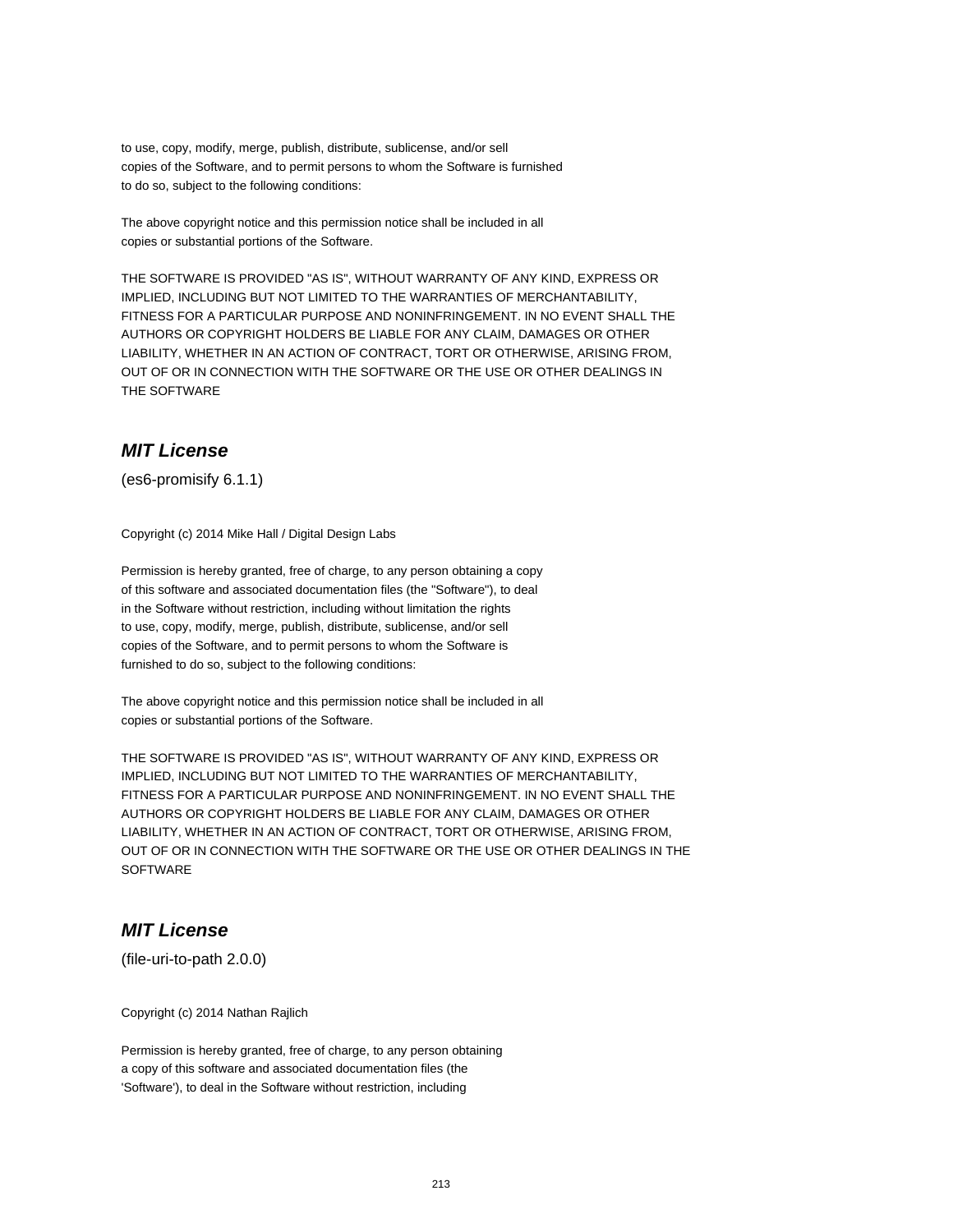without limitation the rights to use, copy, modify, merge, publish, distribute, sublicense, and/or sell copies of the Software, and to permit persons to whom the Software is furnished to do so, subject to the following conditions:

The above copyright notice and this permission notice shall be included in all copies or substantial portions of the Software.

THE SOFTWARE IS PROVIDED 'AS IS', WITHOUT WARRANTY OF ANY KIND, EXPRESS OR IMPLIED, INCLUDING BUT NOT LIMITED TO THE WARRANTIES OF MERCHANTABILITY, FITNESS FOR A PARTICULAR PURPOSE AND NONINFRINGEMENT. IN NO EVENT SHALL THE AUTHORS OR COPYRIGHT HOLDERS BE LIABLE FOR ANY CLAIM, DAMAGES OR OTHER LIABILITY, WHETHER IN AN ACTION OF CONTRACT, TORT OR OTHERWISE, ARISING FROM, OUT OF OR IN CONNECTION WITH THE SOFTWARE OR THE USE OR OTHER DEALINGS IN THE SOFTWARE

# **MIT License**

(node-int64 0.4.0)

Copyright (c) 2014 Robert Kieffer

Permission is hereby granted, free of charge, to any person obtaining a copy of this software and associated documentation files (the "Software"), to deal in the Software without restriction, including without limitation the rights to use, copy, modify, merge, publish, distribute, sublicense, and/or sell copies of the Software, and to permit persons to whom the Software is furnished to do so, subject to the following conditions:

The above copyright notice and this permission notice shall be included in all copies or substantial portions of the Software.

THE SOFTWARE IS PROVIDED "AS IS", WITHOUT WARRANTY OF ANY KIND, EXPRESS OR IMPLIED, INCLUDING BUT NOT LIMITED TO THE WARRANTIES OF MERCHANTABILITY, FITNESS FOR A PARTICULAR PURPOSE AND NONINFRINGEMENT. IN NO EVENT SHALL THE AUTHORS OR COPYRIGHT HOLDERS BE LIABLE FOR ANY CLAIM, DAMAGES OR OTHER LIABILITY, WHETHER IN AN ACTION OF CONTRACT, TORT OR OTHERWISE, ARISING FROM, OUT OF OR IN CONNECTION WITH THE SOFTWARE OR THE USE OR OTHER DEALINGS IN THE SOFTWARE

# **MIT License**

(es6-promise v4.2.8, rsvp.js v4.8.5)

Copyright (c) 2014 Yehuda Katz, Tom Dale, Stefan Penner and contributors

Permission is hereby granted, free of charge, to any person obtaining a copy of this software and associated documentation files (the "Software"), to deal in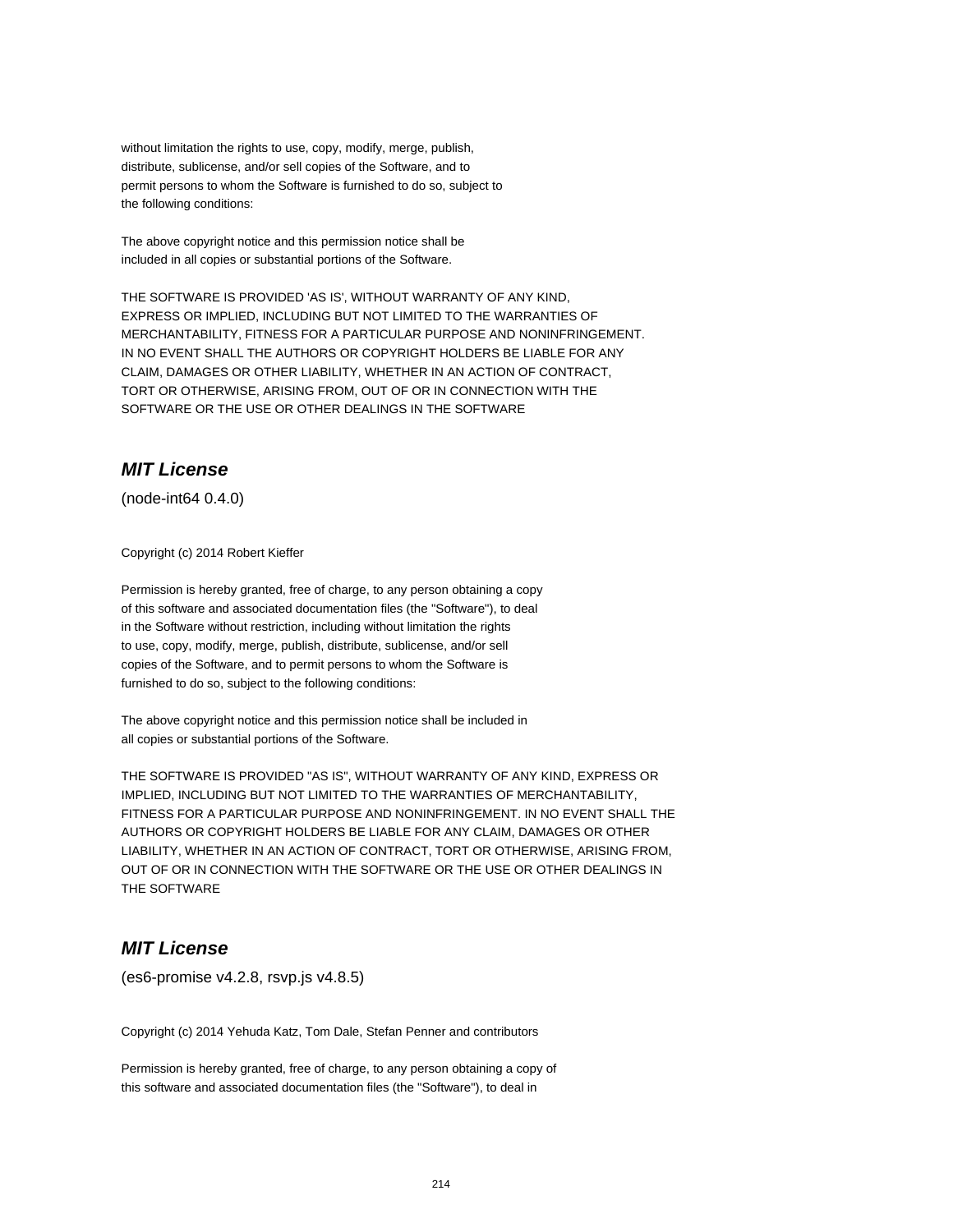the Software without restriction, including without limitation the rights to use, copy, modify, merge, publish, distribute, sublicense, and/or sell copies of the Software, and to permit persons to whom the Software is furnished to do so, subject to the following conditions:

The above copyright notice and this permission notice shall be included in all copies or substantial portions of the Software.

THE SOFTWARE IS PROVIDED "AS IS", WITHOUT WARRANTY OF ANY KIND, EXPRESS OR IMPLIED, INCLUDING BUT NOT LIMITED TO THE WARRANTIES OF MERCHANTABILITY, FITNESS FOR A PARTICULAR PURPOSE AND NONINFRINGEMENT. IN NO EVENT SHALL THE AUTHORS OR COPYRIGHT HOLDERS BE LIABLE FOR ANY CLAIM, DAMAGES OR OTHER LIABILITY, WHETHER IN AN ACTION OF CONTRACT, TORT OR OTHERWISE, ARISING FROM, OUT OF OR IN CONNECTION WITH THE SOFTWARE OR THE USE OR OTHER DEALINGS IN THE SOFTWARE

# **MIT License**

(babel-plugin-syntax-async-functions 6.13.0)

Copyright (c) 2014-2016 Sebastian McKenzie

MIT License

Permission is hereby granted, free of charge, to any person obtaining a copy of this software and associated documentation files (the "Software"), to deal in the Software without restriction, including without limitation the rights to use, copy, modify, merge, publish, distribute, sublicense, and/or sell copies of the Software, and to permit persons to whom the Software is furnished to do so, subject to the following conditions:

The above copyright notice and this permission notice shall be included in all copies or substantial portions of the Software.

THE SOFTWARE IS PROVIDED "AS IS", WITHOUT WARRANTY OF ANY KIND, EXPRESS OR IMPLIED, INCLUDING BUT NOT LIMITED TO THE WARRANTIES OF MERCHANTABILITY, FITNESS FOR A PARTICULAR PURPOSE AND NONINFRINGEMENT. IN NO EVENT SHALL THE AUTHORS OR COPYRIGHT HOLDERS BE LIABLE FOR ANY CLAIM, DAMAGES OR OTHER LIABILITY, WHETHER IN AN ACTION OF CONTRACT, TORT OR OTHERWISE, ARISING FROM, OUT OF OR IN CONNECTION WITH THE SOFTWARE OR THE USE OR OTHER DEALINGS IN THE SOFTWARE

# **MIT License**

(interpret 1.4.0, interpret 2.2.0)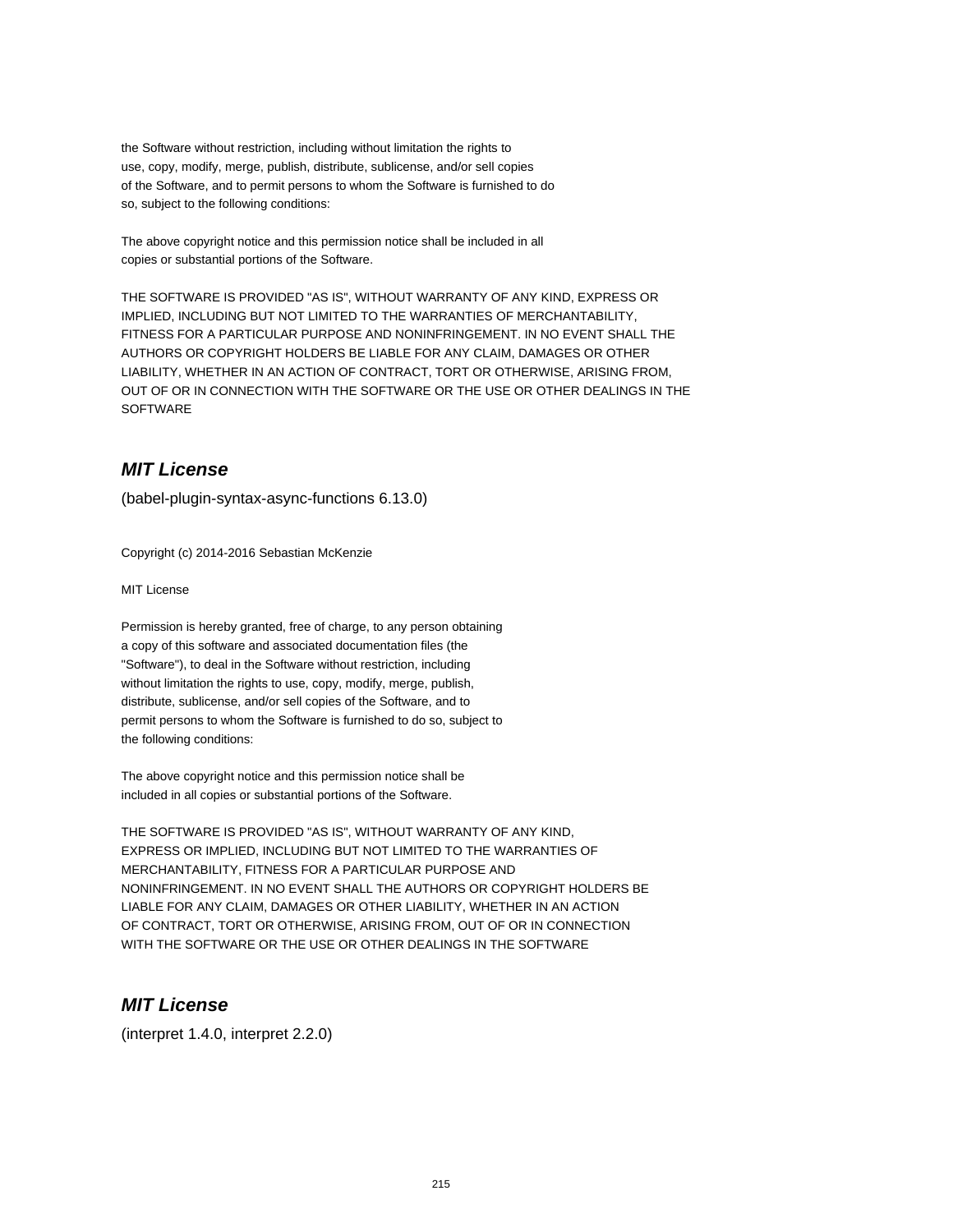Copyright (c) 2014-2018 Tyler Kellen , Blaine Bublitz , and Eric Schoffstall

Permission is hereby granted, free of charge, to any person obtaining a copy of this software and associated documentation files (the "Software"), to deal in the Software without restriction, including without limitation the rights to use, copy, modify, merge, publish, distribute, sublicense, and/or sell copies of the Software, and to permit persons to whom the Software is furnished to do so, subject to the following conditions:

The above copyright notice and this permission notice shall be included in all copies or substantial portions of the Software.

THE SOFTWARE IS PROVIDED "AS IS", WITHOUT WARRANTY OF ANY KIND, EXPRESS OR IMPLIED, INCLUDING BUT NOT LIMITED TO THE WARRANTIES OF MERCHANTABILITY, FITNESS FOR A PARTICULAR PURPOSE AND NONINFRINGEMENT. IN NO EVENT SHALL THE AUTHORS OR COPYRIGHT HOLDERS BE LIABLE FOR ANY CLAIM, DAMAGES OR OTHER LIABILITY, WHETHER IN AN ACTION OF CONTRACT, TORT OR OTHERWISE, ARISING FROM, OUT OF OR IN CONNECTION WITH THE SOFTWARE OR THE USE OR OTHER DEALINGS IN THE SOFTWARE

#### **MIT License**

(core-js 2.6.9)

Copyright (c) 2014-2019 Denis Pushkarev

Permission is hereby granted, free of charge, to any person obtaining a copy of this software and associated documentation files (the "Software"), to deal in the Software without restriction, including without limitation the rights to use, copy, modify, merge, publish, distribute, sublicense, and/or sell copies of the Software, and to permit persons to whom the Software is furnished to do so, subject to the following conditions:

The above copyright notice and this permission notice shall be included in all copies or substantial portions of the Software.

THE SOFTWARE IS PROVIDED "AS IS", WITHOUT WARRANTY OF ANY KIND, EXPRESS OR IMPLIED, INCLUDING BUT NOT LIMITED TO THE WARRANTIES OF MERCHANTABILITY, FITNESS FOR A PARTICULAR PURPOSE AND NONINFRINGEMENT. IN NO EVENT SHALL THE AUTHORS OR COPYRIGHT HOLDERS BE LIABLE FOR ANY CLAIM, DAMAGES OR OTHER LIABILITY, WHETHER IN AN ACTION OF CONTRACT, TORT OR OTHERWISE, ARISING FROM, OUT OF OR IN CONNECTION WITH THE SOFTWARE OR THE USE OR OTHER DEALINGS IN THE SOFTWARE

#### **MIT License**

(archiver-utils 2.1.0)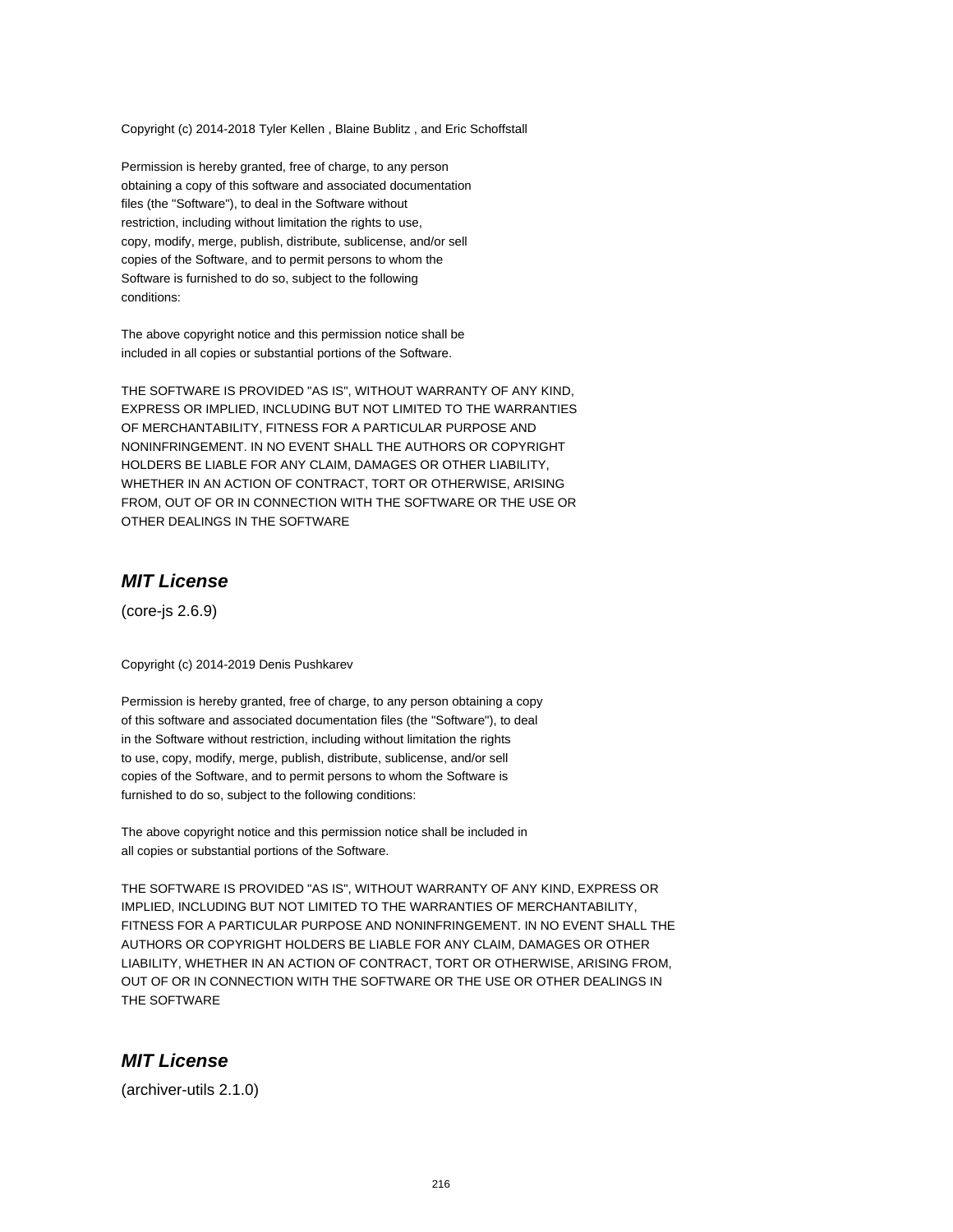Copyright (c) 2015 Chris Talkington.

Permission is hereby granted, free of charge, to any person obtaining a copy of this software and associated documentation files (the "Software"), to deal in the Software without restriction, including without limitation the rights to use, copy, modify, merge, publish, distribute, sublicense, and/or sell copies of the Software, and to permit persons to whom the Software is furnished to do so, subject to the following conditions:

The above copyright notice and this permission notice shall be included in all copies or substantial portions of the Software. THE SOFTWARE IS PROVIDED "AS IS", WITHOUT WARRANTY OF ANY KIND, EXPRESS OR IMPLIED, INCLUDING BUT NOT LIMITED TO THE WARRANTIES OF MERCHANTABILITY, FITNESS FOR A PARTICULAR PURPOSE AND NONINFRINGEMENT. IN NO EVENT SHALL THE AUTHORS OR COPYRIGHT HOLDERS BE LIABLE FOR ANY CLAIM, DAMAGES OR OTHER LIABILITY, WHETHER IN AN ACTION OF CONTRACT, TORT OR OTHERWISE, ARISING FROM, OUT OF OR IN CONNECTION WITH THE SOFTWARE OR THE USE OR OTHER DEALINGS IN THE SOFTWARE

### **MIT License**

(builtins 1.0.3)

Copyright (c) 2015 Julian Gruber

Permission is hereby granted, free of charge, to any person obtaining a copy of this software and associated documentation files (the "Software"), to deal in the Software without restriction, including without limitation the rights to use, copy, modify, merge, publish, distribute, sublicense, and/or sell copies of the Software, and to permit persons to whom the Software is furnished to do so, subject to the following conditions:

The above copyright notice and this permission notice shall be included in all copies or substantial portions of the Software.

THE SOFTWARE IS PROVIDED "AS IS", WITHOUT WARRANTY OF ANY KIND, EXPRESS OR IMPLIED, INCLUDING BUT NOT LIMITED TO THE WARRANTIES OF MERCHANTABILITY, FITNESS FOR A PARTICULAR PURPOSE AND NONINFRINGEMENT. IN NO EVENT SHALL THE AUTHORS OR COPYRIGHT HOLDERS BE LIABLE FOR ANY CLAIM, DAMAGES OR OTHER LIABILITY, WHETHER IN AN ACTION OF CONTRACT, TORT OR OTHERWISE, ARISING FROM, OUT OF OR IN CONNECTION WITH THE SOFTWARE OR THE USE OR OTHER DEALINGS IN THE SOFTWARE

### **MIT License**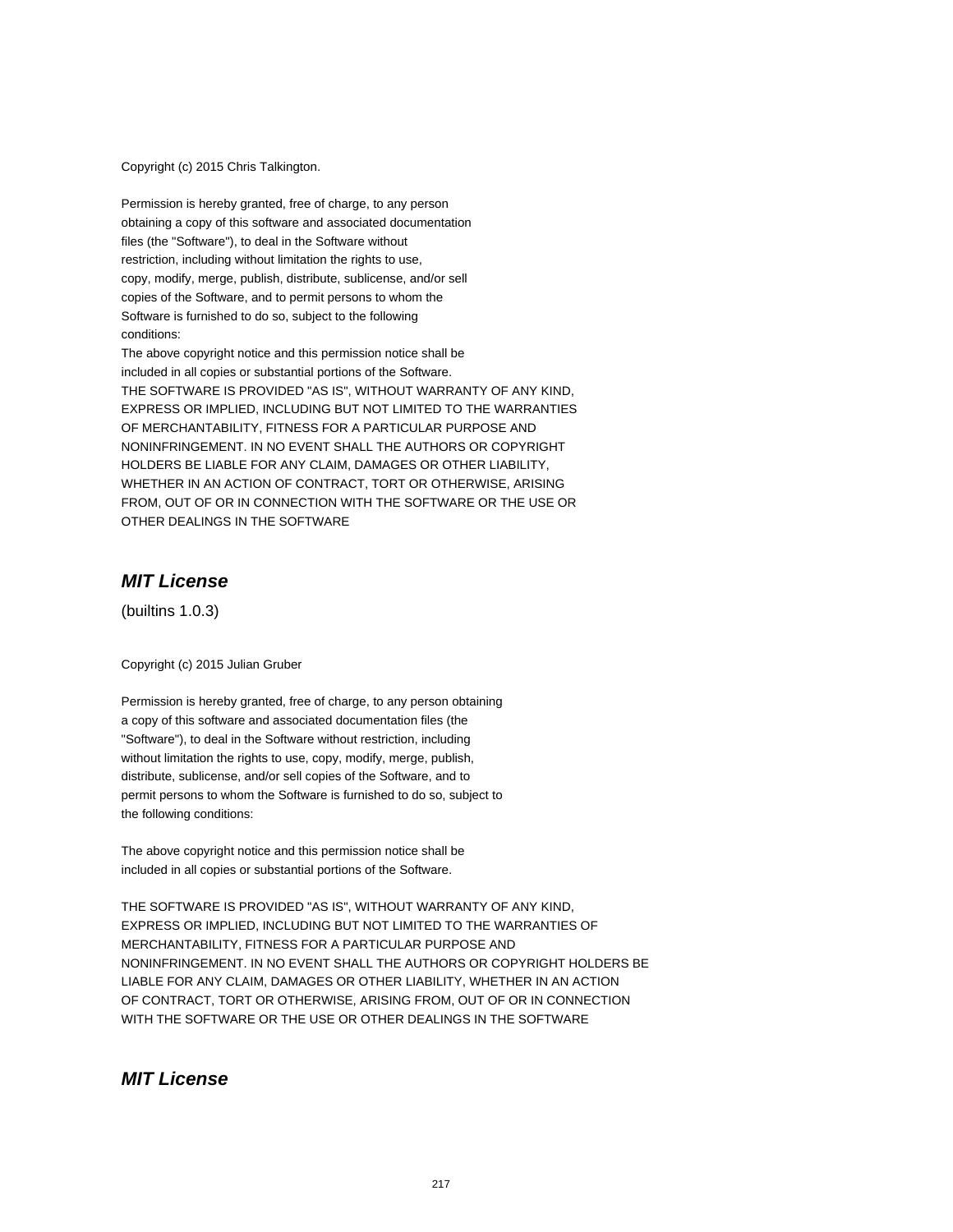#### (delegates 1.0.0)

Copyright (c) 2015 TJ Holowaychuk

Permission is hereby granted, free of charge, to any person obtaining a copy of this software and associated documentation files (the "Software"), to deal in the Software without restriction, including without limitation the rights to use, copy, modify, merge, publish, distribute, sublicense, and/or sell copies of the Software, and to permit persons to whom the Software is furnished to do so, subject to the following conditions:

The above copyright notice and this permission notice shall be included in all copies or substantial portions of the Software.

THE SOFTWARE IS PROVIDED "AS IS", WITHOUT WARRANTY OF ANY KIND, EXPRESS OR IMPLIED, INCLUDING BUT NOT LIMITED TO THE WARRANTIES OF MERCHANTABILITY, FITNESS FOR A PARTICULAR PURPOSE AND NONINFRINGEMENT. IN NO EVENT SHALL THE AUTHORS OR COPYRIGHT HOLDERS BE LIABLE FOR ANY CLAIM, DAMAGES OR OTHER LIABILITY, WHETHER IN AN ACTION OF CONTRACT, TORT OR OTHERWISE, ARISING FROM, OUT OF OR IN CONNECTION WITH THE SOFTWARE OR THE USE OR OTHER DEALINGS IN THE SOFTWARE

## **MIT License**

(numeral 2.0.6, Numeral-js 2.0.6)

Copyright (c) 2016 Adam Draper

Permission is hereby granted, free of charge, to any person obtaining a copy of this software and associated documentation files (the "Software"), to deal in the Software without restriction, including without limitation the rights to use, copy, modify, merge, publish, distribute, sublicense, and/or sell copies of the Software, and to permit persons to whom the Software is furnished to do so, subject to the following conditions:

The above copyright notice and this permission notice shall be included in all copies or substantial portions of the Software.

THE SOFTWARE IS PROVIDED "AS IS", WITHOUT WARRANTY OF ANY KIND, EXPRESS OR IMPLIED, INCLUDING BUT NOT LIMITED TO THE WARRANTIES OF MERCHANTABILITY, FITNESS FOR A PARTICULAR PURPOSE AND NONINFRINGEMENT. IN NO EVENT SHALL THE AUTHORS OR COPYRIGHT HOLDERS BE LIABLE FOR ANY CLAIM, DAMAGES OR OTHER LIABILITY, WHETHER IN AN ACTION OF CONTRACT, TORT OR OTHERWISE, ARISING FROM, OUT OF OR IN CONNECTION WITH THE SOFTWARE OR THE USE OR OTHER DEALINGS IN THE SOFTWARE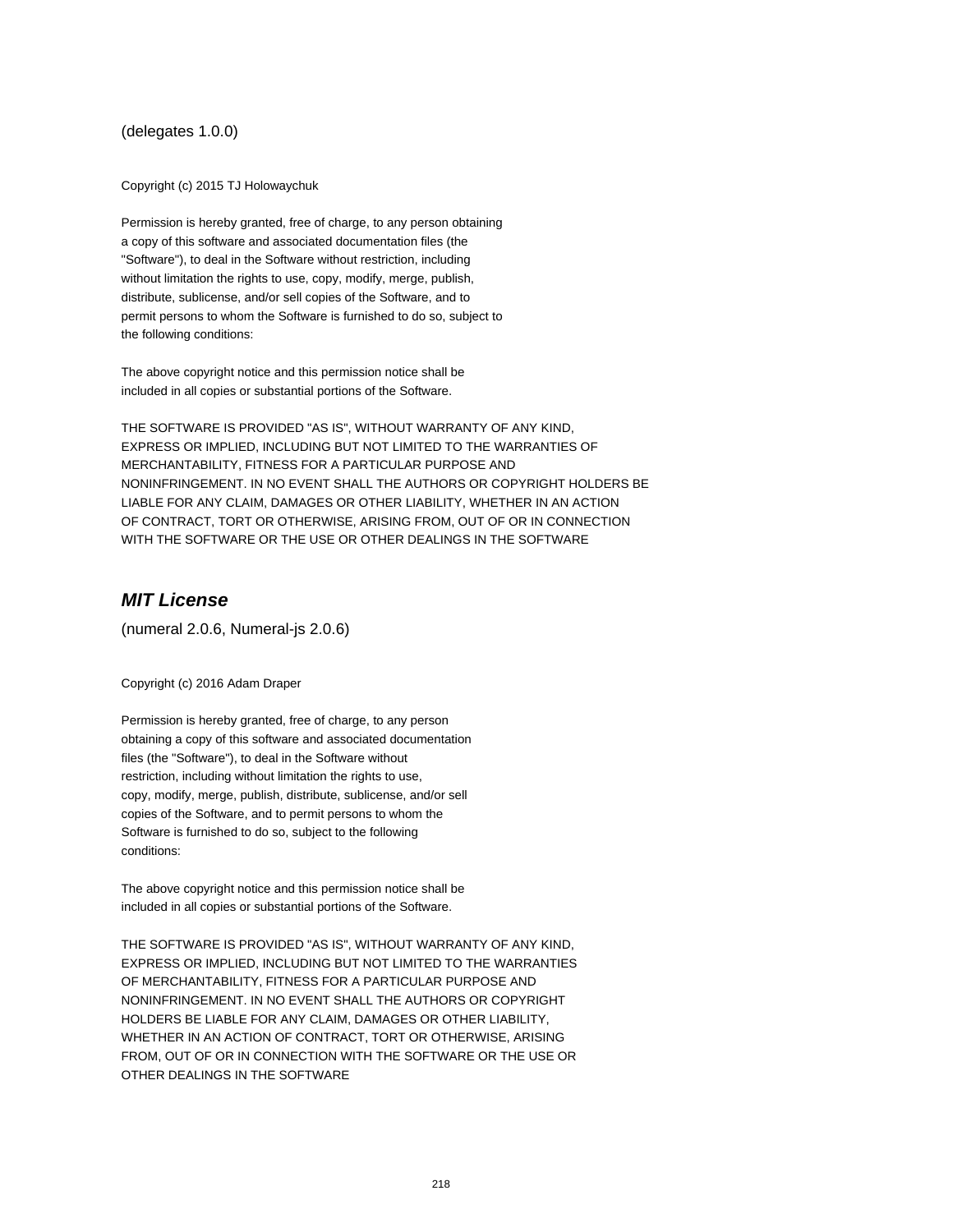(validator 10.2.0)

Copyright (c) 2016 Chris O'Hara

Permission is hereby granted, free of charge, to any person obtaining a copy of this software and associated documentation files (the "Software"), to deal in the Software without restriction, including without limitation the rights to use, copy, modify, merge, publish, distribute, sublicense, and/or sell copies of the Software, and to permit persons to whom the Software is furnished to do so, subject to the following conditions:

The above copyright notice and this permission notice shall be included in all copies or substantial portions of the Software.

THE SOFTWARE IS PROVIDED "AS IS", WITHOUT WARRANTY OF ANY KIND, EXPRESS OR IMPLIED, INCLUDING BUT NOT LIMITED TO THE WARRANTIES OF MERCHANTABILITY, FITNESS FOR A PARTICULAR PURPOSE AND NONINFRINGEMENT. IN NO EVENT SHALL THE AUTHORS OR COPYRIGHT HOLDERS BE LIABLE FOR ANY CLAIM, DAMAGES OR OTHER LIABILITY, WHETHER IN AN ACTION OF CONTRACT, TORT OR OTHERWISE, ARISING FROM, OUT OF OR IN CONNECTION WITH THE SOFTWARE OR THE USE OR OTHER DEALINGS IN THE SOFTWARE

## **MIT License**

(redux-logger 3.0.6)

Copyright (c) 2016 Eugene Rodionov

Permission is hereby granted, free of charge, to any person obtaining a copy of this software and associated documentation files (the "Software"), to deal in the Software without restriction, including without limitation the rights to use, copy, modify, merge, publish, distribute, sublicense, and/or sell copies of the Software, and to permit persons to whom the Software is furnished to do so, subject to the following conditions:

The above copyright notice and this permission notice shall be included in all copies or substantial portions of the Software.

THE SOFTWARE IS PROVIDED "AS IS", WITHOUT WARRANTY OF ANY KIND, EXPRESS OR IMPLIED, INCLUDING BUT NOT LIMITED TO THE WARRANTIES OF MERCHANTABILITY, FITNESS FOR A PARTICULAR PURPOSE AND NONINFRINGEMENT. IN NO EVENT SHALL THE AUTHORS OR COPYRIGHT HOLDERS BE LIABLE FOR ANY CLAIM, DAMAGES OR OTHER LIABILITY, WHETHER IN AN ACTION OF CONTRACT, TORT OR OTHERWISE, ARISING FROM, OUT OF OR IN CONNECTION WITH THE SOFTWARE OR THE USE OR OTHER DEALINGS IN THE SOFTWARE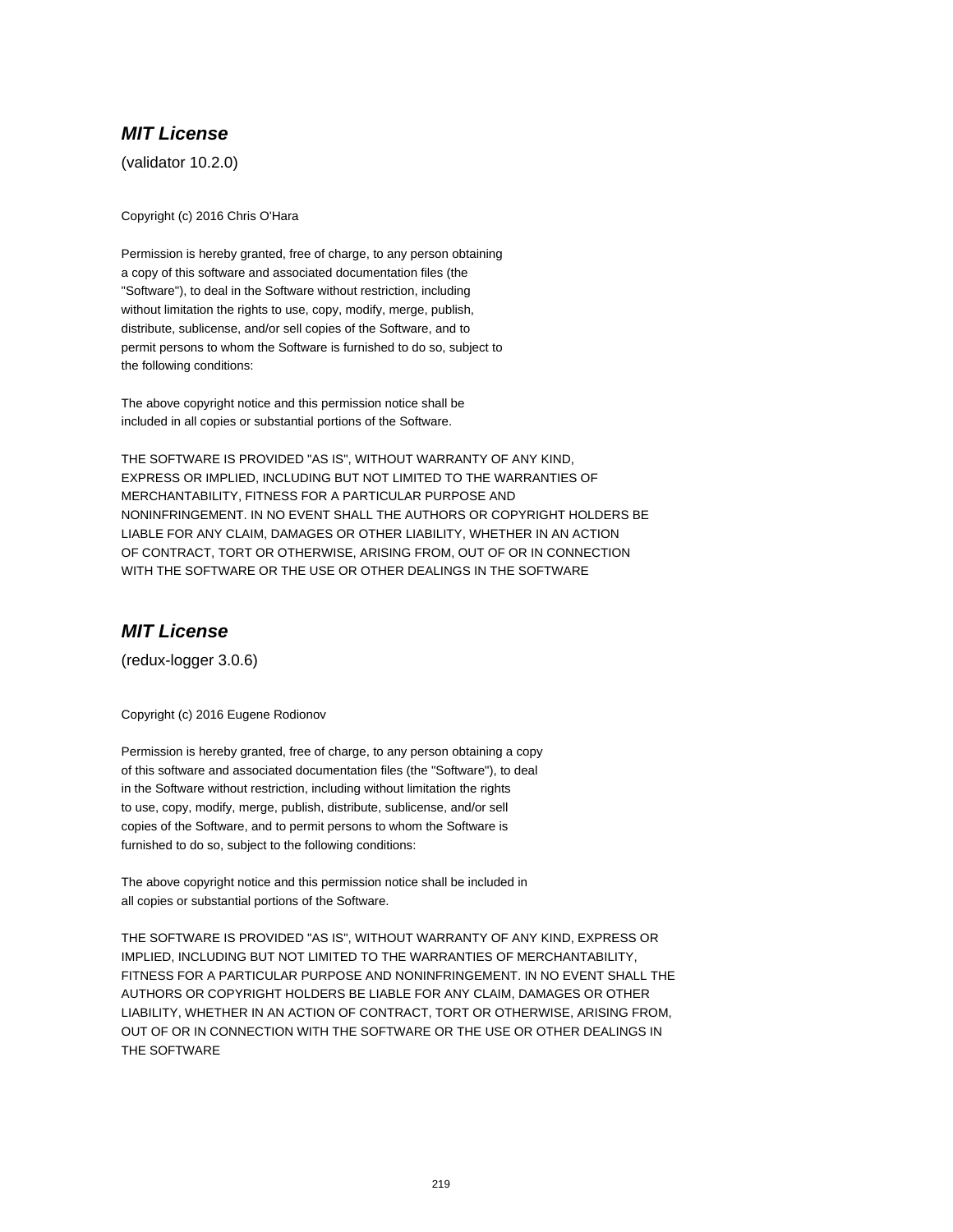(sass 1.29.0)

Copyright (c) 2016, Google Inc.

Permission is hereby granted, free of charge, to any person obtaining a copy of this software and associated documentation files (the "Software"), to deal in the Software without restriction, including without limitation the rights to use, copy, modify, merge, publish, distribute, sublicense, and/or sell copies of the Software, and to permit persons to whom the Software is furnished to do so, subject to the following conditions:

The above copyright notice and this permission notice shall be included in all copies or substantial portions of the Software.

THE SOFTWARE IS PROVIDED "AS IS", WITHOUT WARRANTY OF ANY KIND, EXPRESS OR IMPLIED, INCLUDING BUT NOT LIMITED TO THE WARRANTIES OF MERCHANTABILITY, FITNESS FOR A PARTICULAR PURPOSE AND NONINFRINGEMENT. IN NO EVENT SHALL THE AUTHORS OR COPYRIGHT HOLDERS BE LIABLE FOR ANY CLAIM, DAMAGES OR OTHER LIABILITY, WHETHER IN AN ACTION OF CONTRACT, TORT OR OTHERWISE, ARISING FROM, OUT OF OR IN CONNECTION WITH THE SOFTWARE OR THE USE OR OTHER DEALINGS IN THE SOFTWARE

# **MIT License**

(verror 1.10.0)

Copyright (c) 2016, Joyent, Inc. All rights reserved.

Permission is hereby granted, free of charge, to any person obtaining a copy of this software and associated documentation files (the "Software"), to deal in the Software without restriction, including without limitation the rights to use, copy, modify, merge, publish, distribute, sublicense, and/or sell copies of the Software, and to permit persons to whom the Software is furnished to do so, subject to the following conditions:

The above copyright notice and this permission notice shall be included in all copies or substantial portions of the Software.

THE SOFTWARE IS PROVIDED "AS IS", WITHOUT WARRANTY OF ANY KIND, EXPRESS OR IMPLIED, INCLUDING BUT NOT LIMITED TO THE WARRANTIES OF MERCHANTABILITY, FITNESS FOR A PARTICULAR PURPOSE AND NONINFRINGEMENT. IN NO EVENT SHALL THE AUTHORS OR COPYRIGHT HOLDERS BE LIABLE FOR ANY CLAIM, DAMAGES OR OTHER LIABILITY, WHETHER IN AN ACTION OF CONTRACT, TORT OR OTHERWISE, ARISING FROM, OUT OF OR IN CONNECTION WITH THE SOFTWARE OR THE USE OR OTHER DEALINGS IN THE SOFTWARE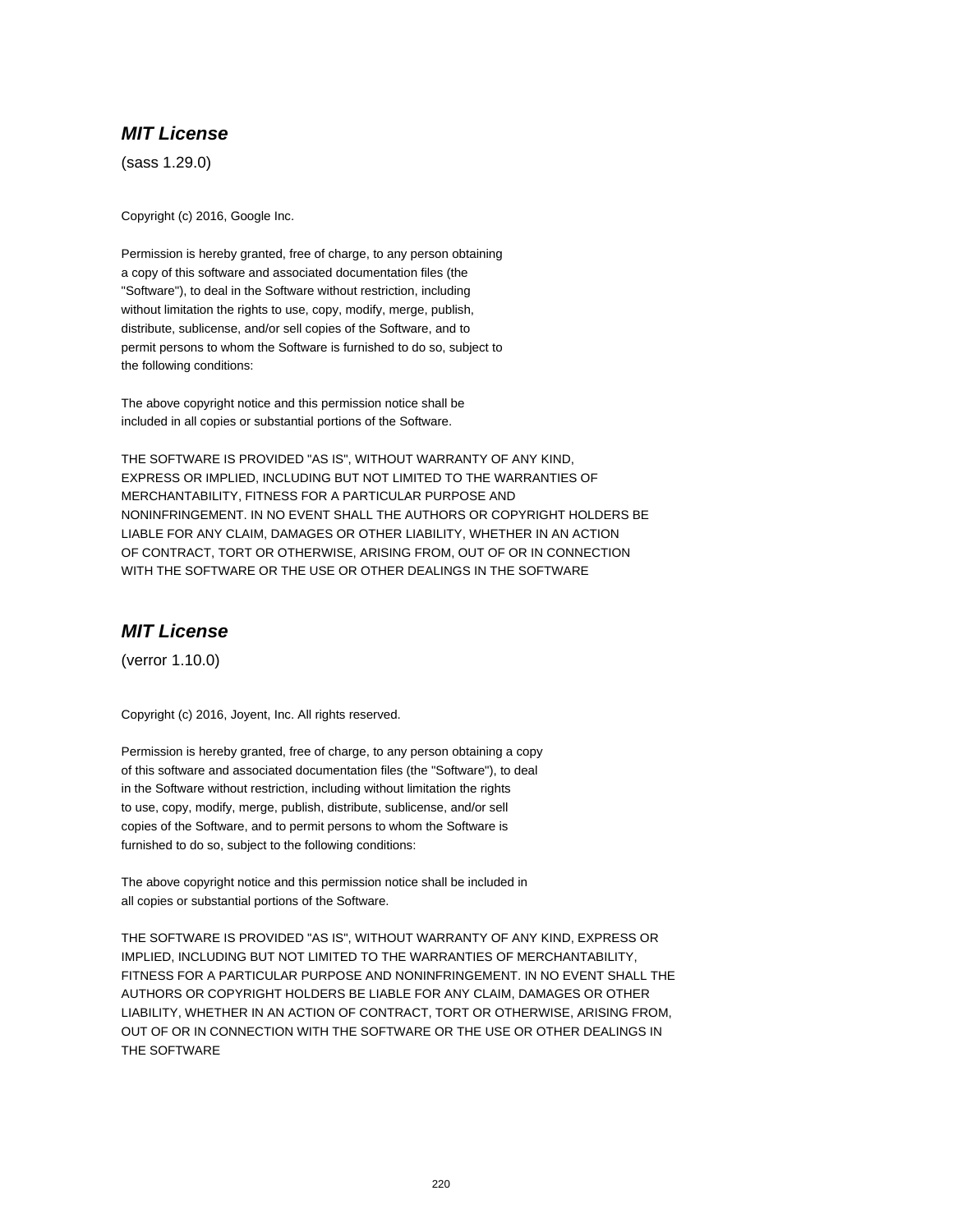(vlq 0.2.3)

Copyright (c) 2017 [these people](https://github.com/Rich-Harris/vlq/graphs/contributors)

Permission is hereby granted, free of charge, to any person obtaining a copy of this software and associated documentation files (the "Software"), to deal in the Software without restriction, including without limitation the rights to use, copy, modify, merge, publish, distribute, sublicense, and/or sell copies of the Software, and to permit persons to whom the Software is furnished to do so, subject to the following conditions:

The above copyright notice and this permission notice shall be included in all copies or substantial portions of the Software.

THE SOFTWARE IS PROVIDED "AS IS", WITHOUT WARRANTY OF ANY KIND, EXPRESS OR IMPLIED, INCLUDING BUT NOT LIMITED TO THE WARRANTIES OF MERCHANTABILITY, FITNESS FOR A PARTICULAR PURPOSE AND NONINFRINGEMENT. IN NO EVENT SHALL THE AUTHORS OR COPYRIGHT HOLDERS BE LIABLE FOR ANY CLAIM, DAMAGES OR OTHER LIABILITY, WHETHER IN AN ACTION OF CONTRACT, TORT OR OTHERWISE, ARISING FROM, OUT OF OR IN CONNECTION WITH THE SOFTWARE OR THE USE OR OTHER DEALINGS IN THE SOFTWARE

## **MIT License**

(diffie-hellman 5.0.3, public-encrypt v4.0.3)

Copyright (c) 2017 Calvin Metcalf

Permission is hereby granted, free of charge, to any person obtaining a copy of this software and associated documentation files (the "Software"), to deal in the Software without restriction, including without limitation the rights to use, copy, modify, merge, publish, distribute, sublicense, and/or sell copies of the Software, and to permit persons to whom the Software is furnished to do so, subject to the following conditions:

The above copyright notice and this permission notice shall be included in all copies or substantial portions of the Software.

THE SOFTWARE IS PROVIDED "AS IS", WITHOUT WARRANTY OF ANY KIND, EXPRESS OR IMPLIED, INCLUDING BUT NOT LIMITED TO THE WARRANTIES OF MERCHANTABILITY, FITNESS FOR A PARTICULAR PURPOSE AND NONINFRINGEMENT. IN NO EVENT SHALL THE AUTHORS OR COPYRIGHT HOLDERS BE LIABLE FOR ANY CLAIM, DAMAGES OR OTHER LIABILITY, WHETHER IN AN ACTION OF CONTRACT, TORT OR OTHERWISE, ARISING FROM, OUT OF OR IN CONNECTION WITH THE SOFTWARE OR THE USE OR OTHER DEALINGS IN THE **SOFTWARE** 

# **MIT License**

(DamonOehlman/wildcard v2.0.0)

Copyright (c) 2017 Damon Oehlman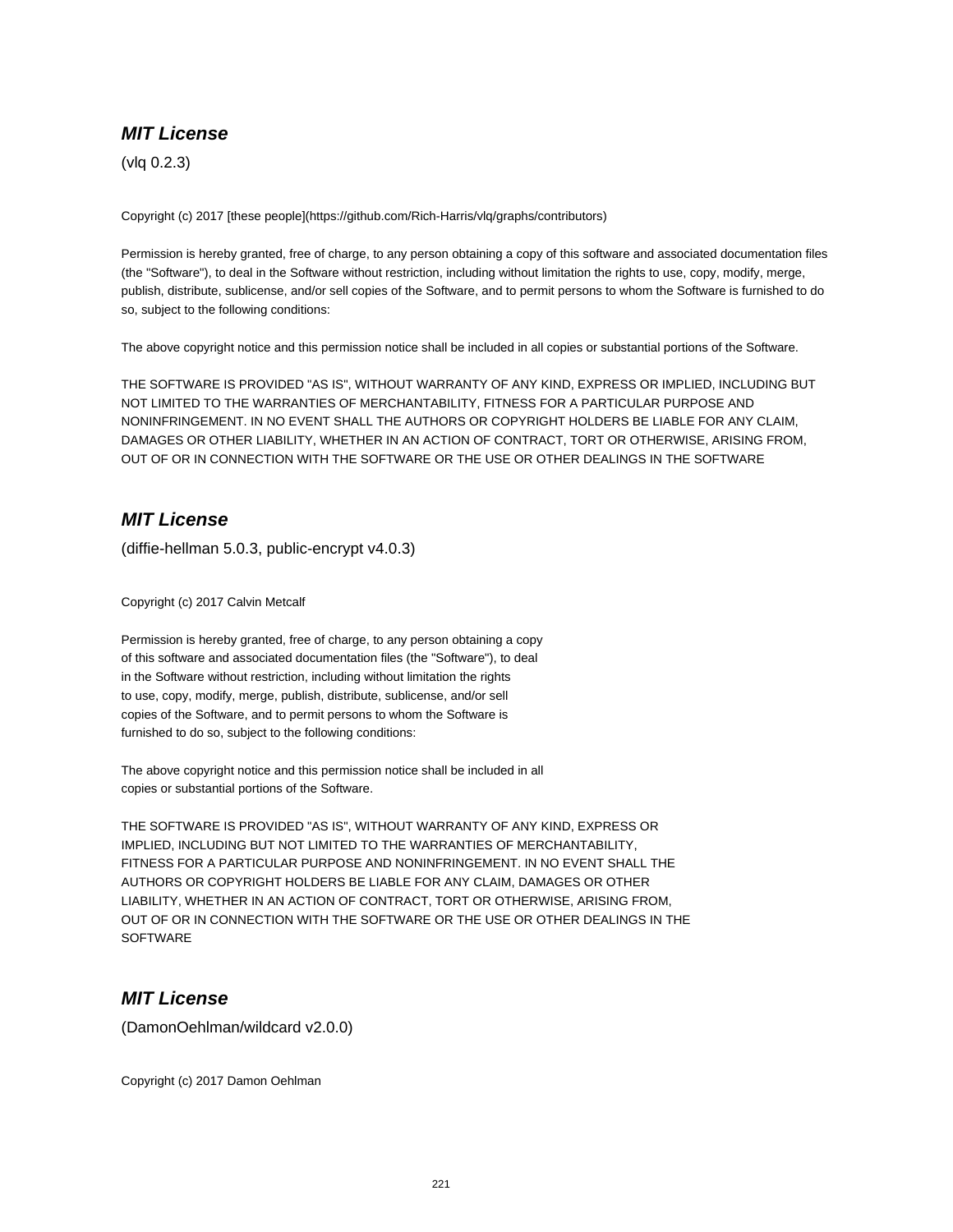Permission is hereby granted, free of charge, to any person obtaining a copy of this software and associated documentation files (the 'Software'), to deal in the Software without restriction, including without limitation the rights to use, copy, modify, merge, publish, distribute, sublicense, and/or sell copies of the Software, and to permit persons to whom the Software is furnished to do so, subject to the following conditions:

The above copyright notice and this permission notice shall be included in all copies or substantial portions of the Software.

THE SOFTWARE IS PROVIDED 'AS IS', WITHOUT WARRANTY OF ANY KIND, EXPRESS OR IMPLIED, INCLUDING BUT NOT LIMITED TO THE WARRANTIES OF MERCHANTABILITY, FITNESS FOR A PARTICULAR PURPOSE AND NONINFRINGEMENT. IN NO EVENT SHALL THE AUTHORS OR COPYRIGHT HOLDERS BE LIABLE FOR ANY CLAIM, DAMAGES OR OTHER LIABILITY, WHETHER IN AN ACTION OF CONTRACT, TORT OR OTHERWISE, ARISING FROM, OUT OF OR IN CONNECTION WITH THE SOFTWARE OR THE USE OR OTHER DEALINGS IN THE SOFTWARE

## **MIT License**

(responselike 1.0.2, responselike 2.0.0)

Copyright (c) 2017 Luke Childs

Permission is hereby granted, free of charge, to any person obtaining a copy of this software and associated documentation files (the "Software"), to deal in the Software without restriction, including without limitation the rights to use, copy, modify, merge, publish, distribute, sublicense, and/or sell copies of the Software, and to permit persons to whom the Software is furnished to do so, subject to the following conditions:

The above copyright notice and this permission notice shall be included in all copies or substantial portions of the Software.

THE SOFTWARE IS PROVIDED "AS IS", WITHOUT WARRANTY OF ANY KIND, EXPRESS OR IMPLIED, INCLUDING BUT NOT LIMITED TO THE WARRANTIES OF MERCHANTABILITY, FITNESS FOR A PARTICULAR PURPOSE AND NONINFRINGEMENT. IN NO EVENT SHALL THE AUTHORS OR COPYRIGHT HOLDERS BE LIABLE FOR ANY CLAIM, DAMAGES OR OTHER LIABILITY, WHETHER IN AN ACTION OF CONTRACT, TORT OR OTHERWISE, ARISING FROM, OUT OF OR IN CONNECTION WITH THE SOFTWARE OR THE USE OR OTHER DEALINGS IN THE SOFTWARE

## **MIT License**

(csstype 2.6.10)

Copyright (c) 2017-2018 Fredrik Nicol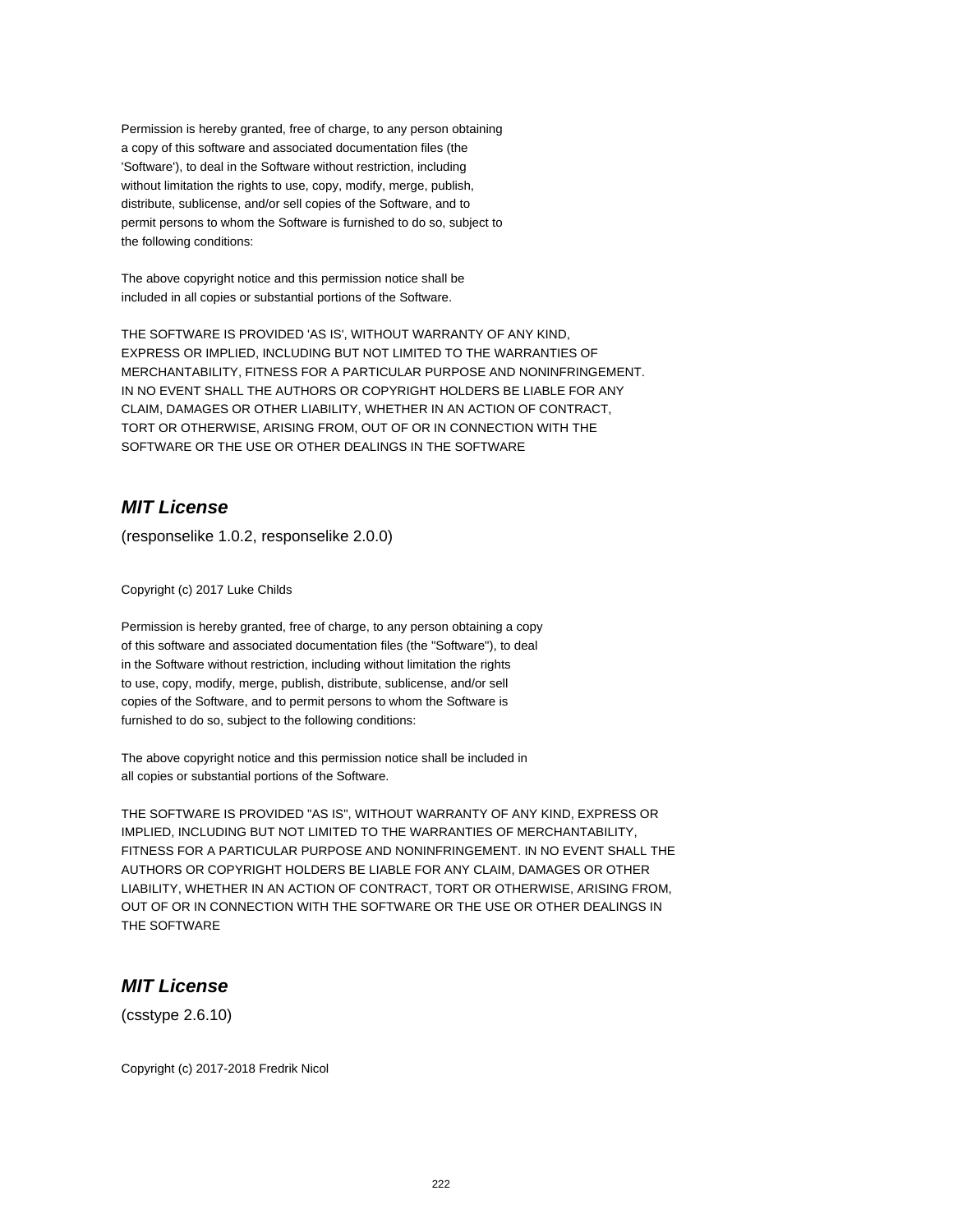Permission is hereby granted, free of charge, to any person obtaining a copy of this software and associated documentation files (the "Software"), to deal in the Software without restriction, including without limitation the rights to use, copy, modify, merge, publish, distribute, sublicense, and/or sell copies of the Software, and to permit persons to whom the Software is furnished to do so, subject to the following conditions:

The above copyright notice and this permission notice shall be included in all copies or substantial portions of the Software.

THE SOFTWARE IS PROVIDED "AS IS", WITHOUT WARRANTY OF ANY KIND, EXPRESS OR IMPLIED, INCLUDING BUT NOT LIMITED TO THE WARRANTIES OF MERCHANTABILITY, FITNESS FOR A PARTICULAR PURPOSE AND NONINFRINGEMENT. IN NO EVENT SHALL THE AUTHORS OR COPYRIGHT HOLDERS BE LIABLE FOR ANY CLAIM, DAMAGES OR OTHER LIABILITY, WHETHER IN AN ACTION OF CONTRACT, TORT OR OTHERWISE, ARISING FROM, OUT OF OR IN CONNECTION WITH THE SOFTWARE OR THE USE OR OTHER DEALINGS IN THE SOFTWARE

## **MIT License**

(html-escaper 2.0.2)

Copyright (C) 2017-present by Andrea Giammarchi - @WebReflection

Permission is hereby granted, free of charge, to any person obtaining a copy of this software and associated documentation files (the "Software"), to deal in the Software without restriction, including without limitation the rights to use, copy, modify, merge, publish, distribute, sublicense, and/or sell copies of the Software, and to permit persons to whom the Software is furnished to do so, subject to the following conditions:

The above copyright notice and this permission notice shall be included in all copies or substantial portions of the Software.

THE SOFTWARE IS PROVIDED "AS IS", WITHOUT WARRANTY OF ANY KIND, EXPRESS OR IMPLIED, INCLUDING BUT NOT LIMITED TO THE WARRANTIES OF MERCHANTABILITY, FITNESS FOR A PARTICULAR PURPOSE AND NONINFRINGEMENT. IN NO EVENT SHALL THE AUTHORS OR COPYRIGHT HOLDERS BE LIABLE FOR ANY CLAIM, DAMAGES OR OTHER LIABILITY, WHETHER IN AN ACTION OF CONTRACT, TORT OR OTHERWISE, ARISING FROM, OUT OF OR IN CONNECTION WITH THE SOFTWARE OR THE USE OR OTHER DEALINGS IN THE SOFTWARE

#### **MIT License**

(create-react-context 0.3.0)

Copyright (c) 2017-present James Kyle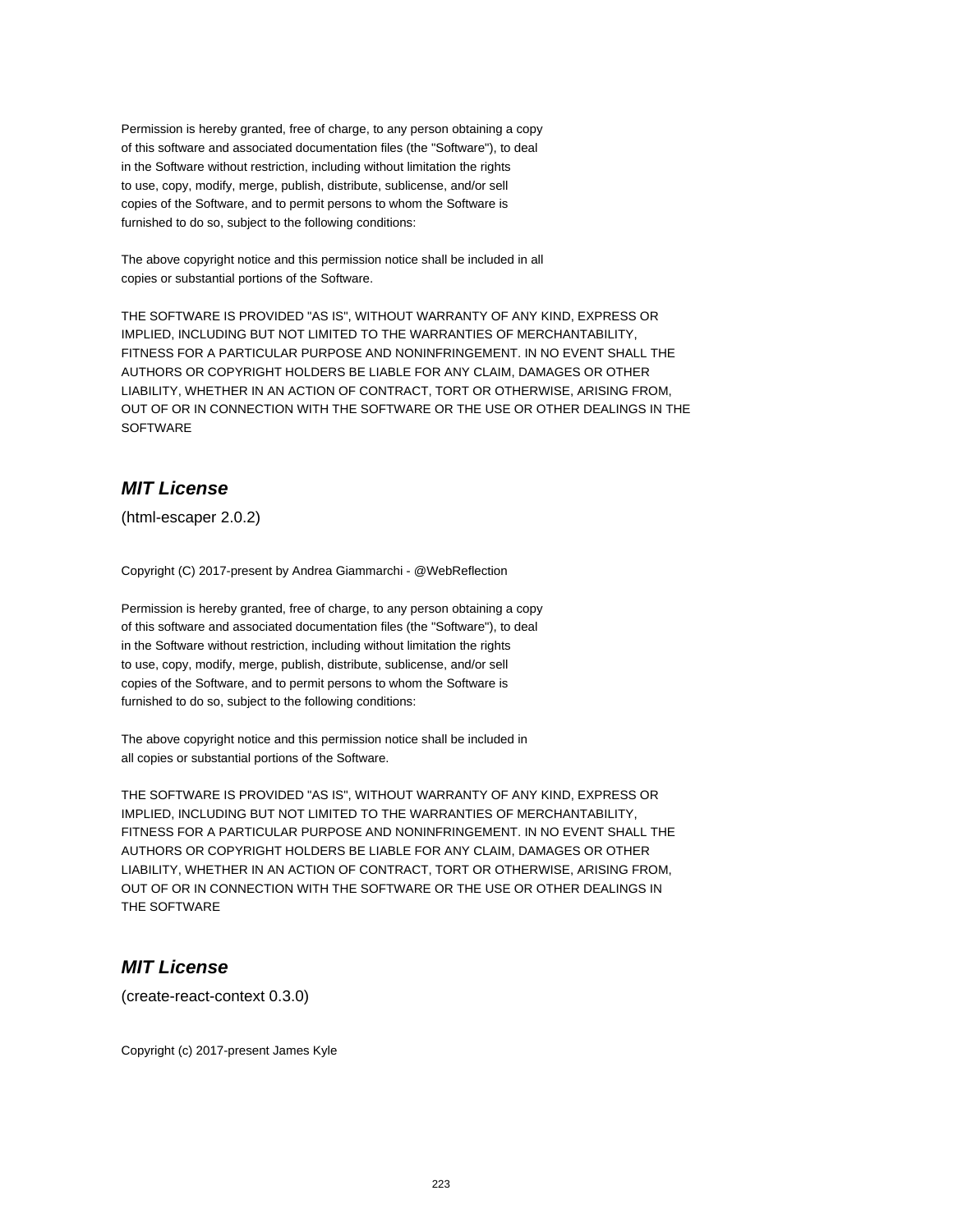Permission is hereby granted, free of charge, to any person obtaining a copy of this software and associated documentation files (the "Software"), to deal in the Software without restriction, including without limitation the rights to use, copy, modify, merge, publish, distribute, sublicense, and/or sell copies of the Software, and to permit persons to whom the Software is furnished to do so, subject to the following conditions:

The above copyright notice and this permission notice shall be included in all copies or substantial portions of the Software.

THE SOFTWARE IS PROVIDED "AS IS", WITHOUT WARRANTY OF ANY KIND, EXPRESS OR IMPLIED, INCLUDING BUT NOT LIMITED TO THE WARRANTIES OF MERCHANTABILITY, FITNESS FOR A PARTICULAR PURPOSE AND NONINFRINGEMENT. IN NO EVENT SHALL THE AUTHORS OR COPYRIGHT HOLDERS BE LIABLE FOR ANY CLAIM, DAMAGES OR OTHER LIABILITY, WHETHER IN AN ACTION OF CONTRACT, TORT OR OTHERWISE, ARISING FROM, OUT OF OR IN CONNECTION WITH THE SOFTWARE OR THE USE OR OTHER DEALINGS IN THE SOFTWARE

## **MIT License**

(Validator 12.2.0)

Copyright (c) 2018 Chris O'Hara

Permission is hereby granted, free of charge, to any person obtaining a copy of this software and associated documentation files (the "Software"), to deal in the Software without restriction, including without limitation the rights to use, copy, modify, merge, publish, distribute, sublicense, and/or sell copies of the Software, and to permit persons to whom the Software is furnished to do so, subject to the following conditions:

The above copyright notice and this permission notice shall be included in all copies or substantial portions of the Software.

THE SOFTWARE IS PROVIDED "AS IS", WITHOUT WARRANTY OF ANY KIND, EXPRESS OR IMPLIED, INCLUDING BUT NOT LIMITED TO THE WARRANTIES OF MERCHANTABILITY, FITNESS FOR A PARTICULAR PURPOSE AND NONINFRINGEMENT. IN NO EVENT SHALL THE AUTHORS OR COPYRIGHT HOLDERS BE LIABLE FOR ANY CLAIM, DAMAGES OR OTHER LIABILITY, WHETHER IN AN ACTION OF CONTRACT, TORT OR OTHERWISE, ARISING FROM, OUT OF OR IN CONNECTION WITH THE SOFTWARE OR THE USE OR OTHER DEALINGS IN THE SOFTWARE

## **MIT License**

(mini-create-react-context 0.4.0)

Copyright (c) 2019-present StringEpsilon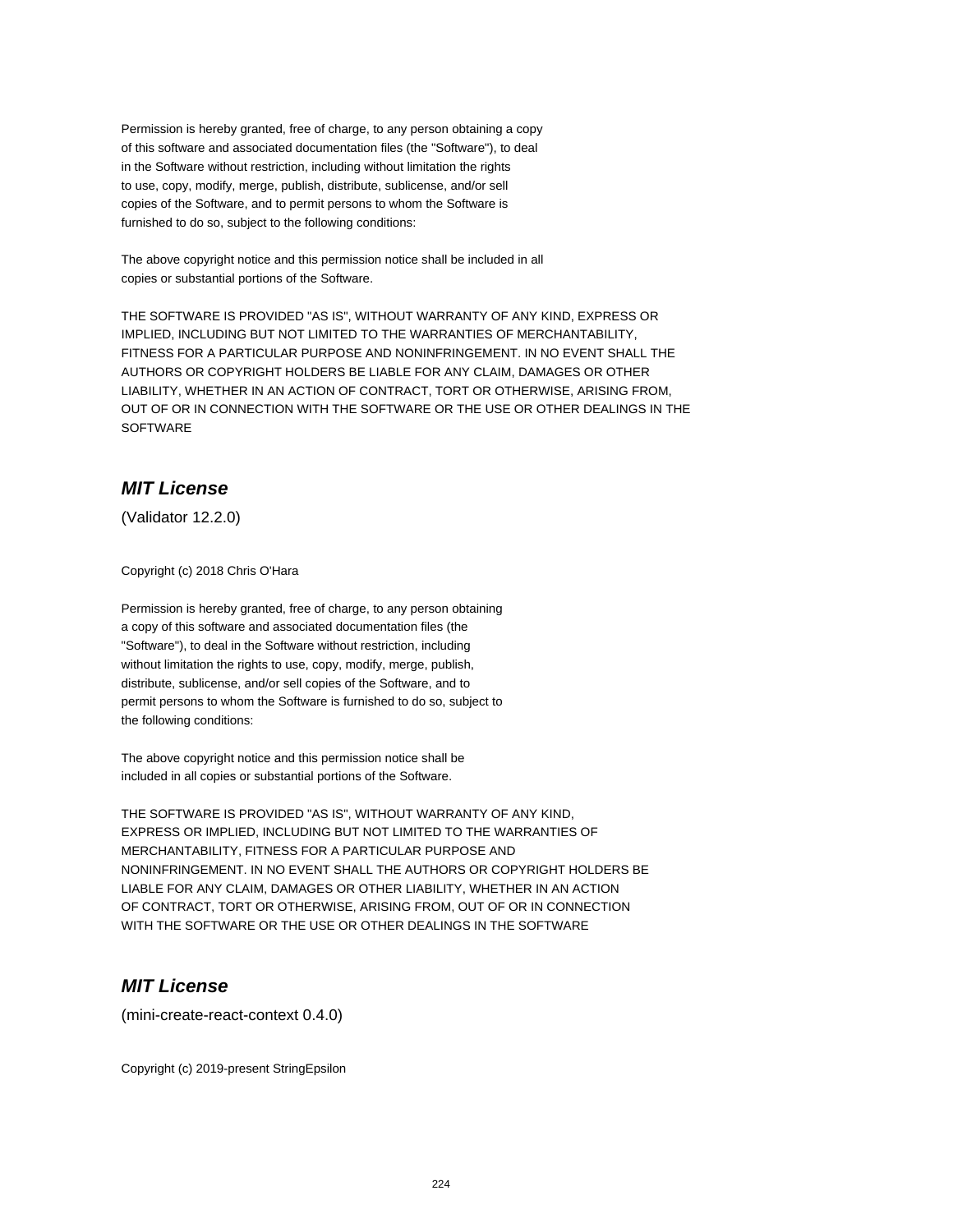#### Copyright (c) 2017-2019 James Kyle

Permission is hereby granted, free of charge, to any person obtaining a copy of this software and associated documentation files (the "Software"), to deal in the Software without restriction, including without limitation the rights to use, copy, modify, merge, publish, distribute, sublicense, and/or sell copies of the Software, and to permit persons to whom the Software is furnished to do so, subject to the following conditions:

The above copyright notice and this permission notice shall be included in all copies or substantial portions of the Software.

THE SOFTWARE IS PROVIDED "AS IS", WITHOUT WARRANTY OF ANY KIND, EXPRESS OR IMPLIED, INCLUDING BUT NOT LIMITED TO THE WARRANTIES OF MERCHANTABILITY, FITNESS FOR A PARTICULAR PURPOSE AND NONINFRINGEMENT. IN NO EVENT SHALL THE AUTHORS OR COPYRIGHT HOLDERS BE LIABLE FOR ANY CLAIM, DAMAGES OR OTHER LIABILITY, WHETHER IN AN ACTION OF CONTRACT, TORT OR OTHERWISE, ARISING FROM, OUT OF OR IN CONNECTION WITH THE SOFTWARE OR THE USE OR OTHER DEALINGS IN THE **SOFTWARE** 

#### **MIT License**

(postcss-value-parser 4.1.0)

Copyright (c) Bogdan Chadkin

Permission is hereby granted, free of charge, to any person obtaining a copy of this software and associated documentation files (the "Software"), to deal in the Software without restriction, including without limitation the rights to use, copy, modify, merge, publish, distribute, sublicense, and/or sell copies of the Software, and to permit persons to whom the Software is furnished to do so, subject to the following conditions:

The above copyright notice and this permission notice shall be included in all copies or substantial portions of the Software.

THE SOFTWARE IS PROVIDED "AS IS", WITHOUT WARRANTY OF ANY KIND, EXPRESS OR IMPLIED, INCLUDING BUT NOT LIMITED TO THE WARRANTIES OF MERCHANTABILITY, FITNESS FOR A PARTICULAR PURPOSE AND NONINFRINGEMENT. IN NO EVENT SHALL THE AUTHORS OR COPYRIGHT HOLDERS BE LIABLE FOR ANY CLAIM, DAMAGES OR OTHER LIABILITY, WHETHER IN AN ACTION OF CONTRACT, TORT OR OTHERWISE, ARISING FROM, OUT OF OR IN CONNECTION WITH THE SOFTWARE OR THE USE OR OTHER DEALINGS IN THE SOFTWARE

## **MIT License**

(cssstyle 0.2.37, cssstyle 2.3.0)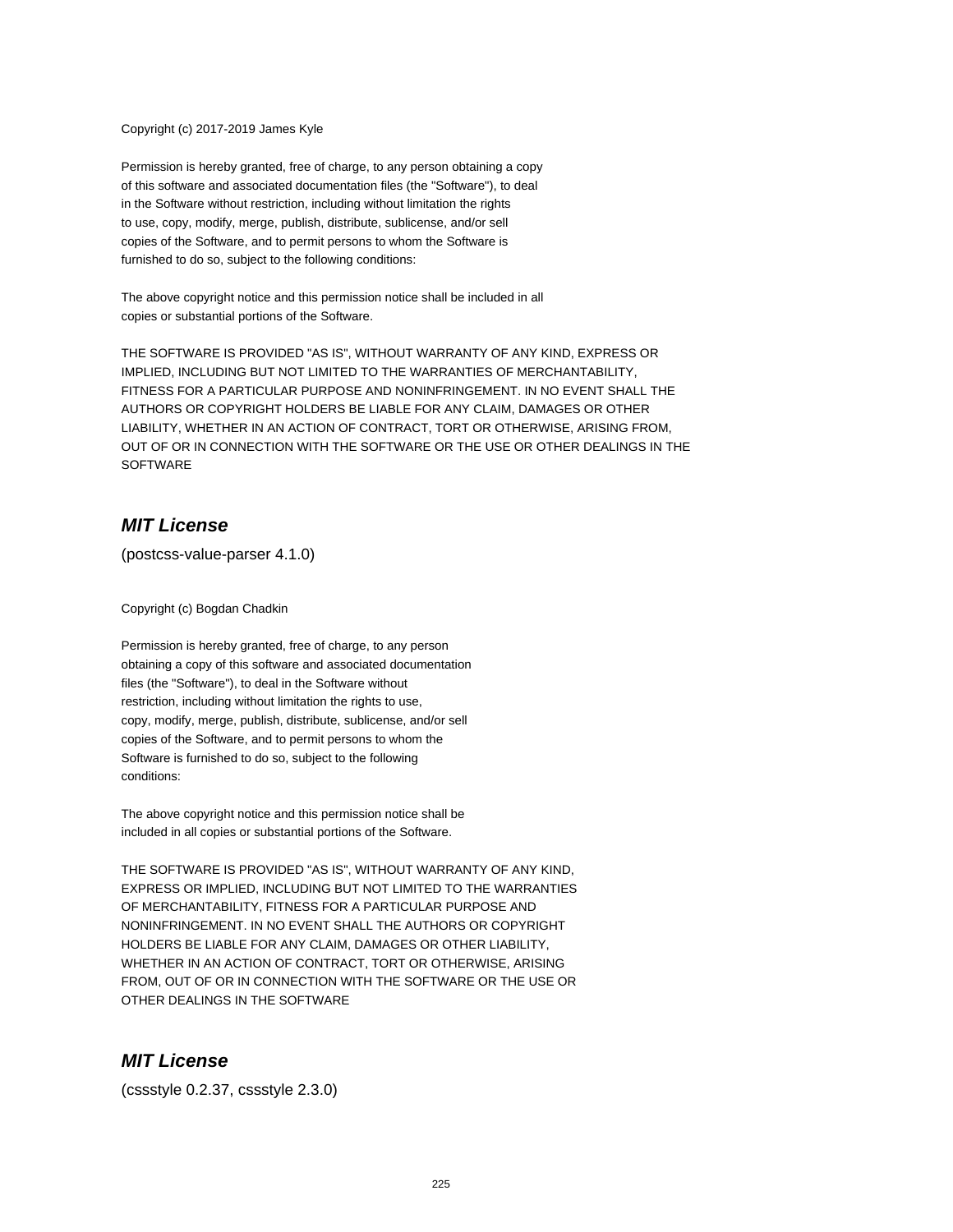#### Copyright (c) Chad Walker

Permission is hereby granted, free of charge, to any person obtaining a copy of this software and associated documentation files (the "Software"), to deal in the Software without restriction, including without limitation the rights to use, copy, modify, merge, publish, distribute, sublicense, and/or sell copies of the Software, and to permit persons to whom the Software is furnished to do so, subject to the following conditions:

The above copyright notice and this permission notice shall be included in all copies or substantial portions of the Software.

THE SOFTWARE IS PROVIDED "AS IS", WITHOUT WARRANTY OF ANY KIND, EXPRESS OR IMPLIED, INCLUDING BUT NOT LIMITED TO THE WARRANTIES OF MERCHANTABILITY, FITNESS FOR A PARTICULAR PURPOSE AND NONINFRINGEMENT. IN NO EVENT SHALL THE AUTHORS OR COPYRIGHT HOLDERS BE LIABLE FOR ANY CLAIM, DAMAGES OR OTHER LIABILITY, WHETHER IN AN ACTION OF CONTRACT, TORT OR OTHERWISE, ARISING FROM, OUT OF OR IN CONNECTION WITH THE SOFTWARE OR THE USE OR OTHER DEALINGS IN THE SOFTWARE

#### **MIT License**

(levn 0.4.1, optionator 0.8.3, optionator 0.9.1, prelude-ls 1.1.2, prelude-ls 1.2.1, type-check 0.4.0)

#### Copyright (c) George Zahariev

Permission is hereby granted, free of charge, to any person obtaining a copy of this software and associated documentation files (the "Software"), to deal in the Software without restriction, including without limitation the rights to use, copy, modify, merge, publish, distribute, sublicense, and/or sell copies of the Software, and to permit persons to whom the Software is furnished to do so, subject to the following conditions:

The above copyright notice and this permission notice shall be included in all copies or substantial portions of the Software.

THE SOFTWARE IS PROVIDED "AS IS", WITHOUT WARRANTY OF ANY KIND, EXPRESS OR IMPLIED, INCLUDING BUT NOT LIMITED TO THE WARRANTIES OF MERCHANTABILITY, FITNESS FOR A PARTICULAR PURPOSE AND NONINFRINGEMENT. IN NO EVENT SHALL THE AUTHORS OR COPYRIGHT HOLDERS BE LIABLE FOR ANY CLAIM, DAMAGES OR OTHER LIABILITY, WHETHER IN AN ACTION OF CONTRACT, TORT OR OTHERWISE, ARISING FROM, OUT OF OR IN CONNECTION WITH THE SOFTWARE OR THE USE OR OTHER DEALINGS IN THE SOFTWARE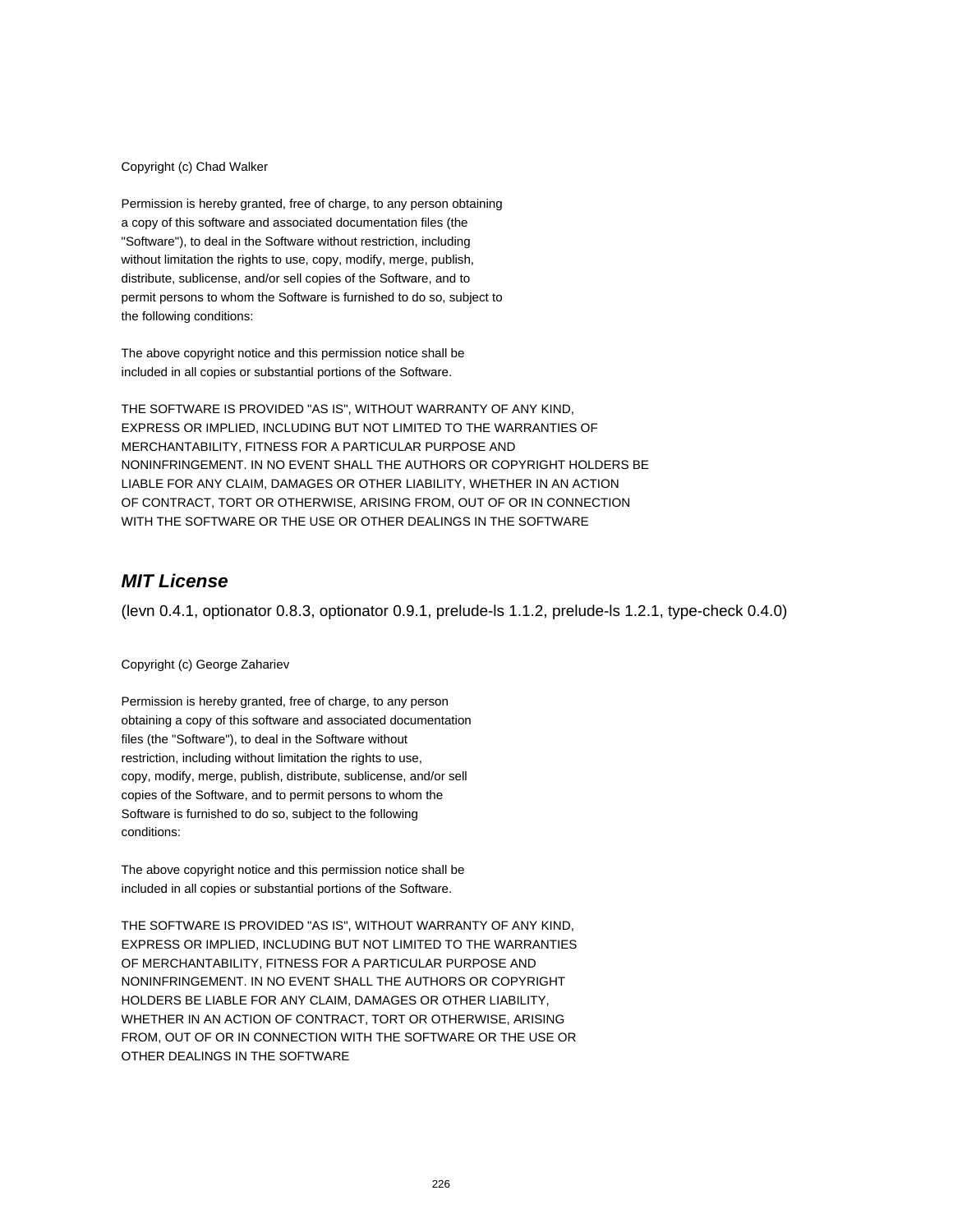(Moment JavaScript Date Library 2.29.1)

Copyright (c) JS Foundation and other contributors

Permission is hereby granted, free of charge, to any person obtaining a copy of this software and associated documentation files (the "Software"), to deal in the Software without restriction, including without limitation the rights to use, copy, modify, merge, publish, distribute, sublicense, and/or sell copies of the Software, and to permit persons to whom the Software is furnished to do so, subject to the following conditions:

The above copyright notice and this permission notice shall be included in all copies or substantial portions of the Software.

THE SOFTWARE IS PROVIDED "AS IS", WITHOUT WARRANTY OF ANY KIND, EXPRESS OR IMPLIED, INCLUDING BUT NOT LIMITED TO THE WARRANTIES OF MERCHANTABILITY, FITNESS FOR A PARTICULAR PURPOSE AND NONINFRINGEMENT. IN NO EVENT SHALL THE AUTHORS OR COPYRIGHT HOLDERS BE LIABLE FOR ANY CLAIM, DAMAGES OR OTHER LIABILITY, WHETHER IN AN ACTION OF CONTRACT, TORT OR OTHERWISE, ARISING FROM, OUT OF OR IN CONNECTION WITH THE SOFTWARE OR THE USE OR OTHER DEALINGS IN THE SOFTWARE

## **MIT License**

(sort-keys-length 1.0.1)

Copyright (c) Kevin Mårtensson

Permission is hereby granted, free of charge, to any person obtaining a copy of this software and associated documentation files (the "Software"), to deal in the Software without restriction, including without limitation the rights to use, copy, modify, merge, publish, distribute, sublicense, and/or sell copies of the Software, and to permit persons to whom the Software is furnished to do so, subject to the following conditions:

The above copyright notice and this permission notice shall be included in all copies or substantial portions of the Software.

THE SOFTWARE IS PROVIDED "AS IS", WITHOUT WARRANTY OF ANY KIND, EXPRESS OR IMPLIED, INCLUDING BUT NOT LIMITED TO THE WARRANTIES OF MERCHANTABILITY, FITNESS FOR A PARTICULAR PURPOSE AND NONINFRINGEMENT. IN NO EVENT SHALL THE AUTHORS OR COPYRIGHT HOLDERS BE LIABLE FOR ANY CLAIM, DAMAGES OR OTHER LIABILITY, WHETHER IN AN ACTION OF CONTRACT, TORT OR OTHERWISE, ARISING FROM, OUT OF OR IN CONNECTION WITH THE SOFTWARE OR THE USE OR OTHER DEALINGS IN THE **SOFTWARE**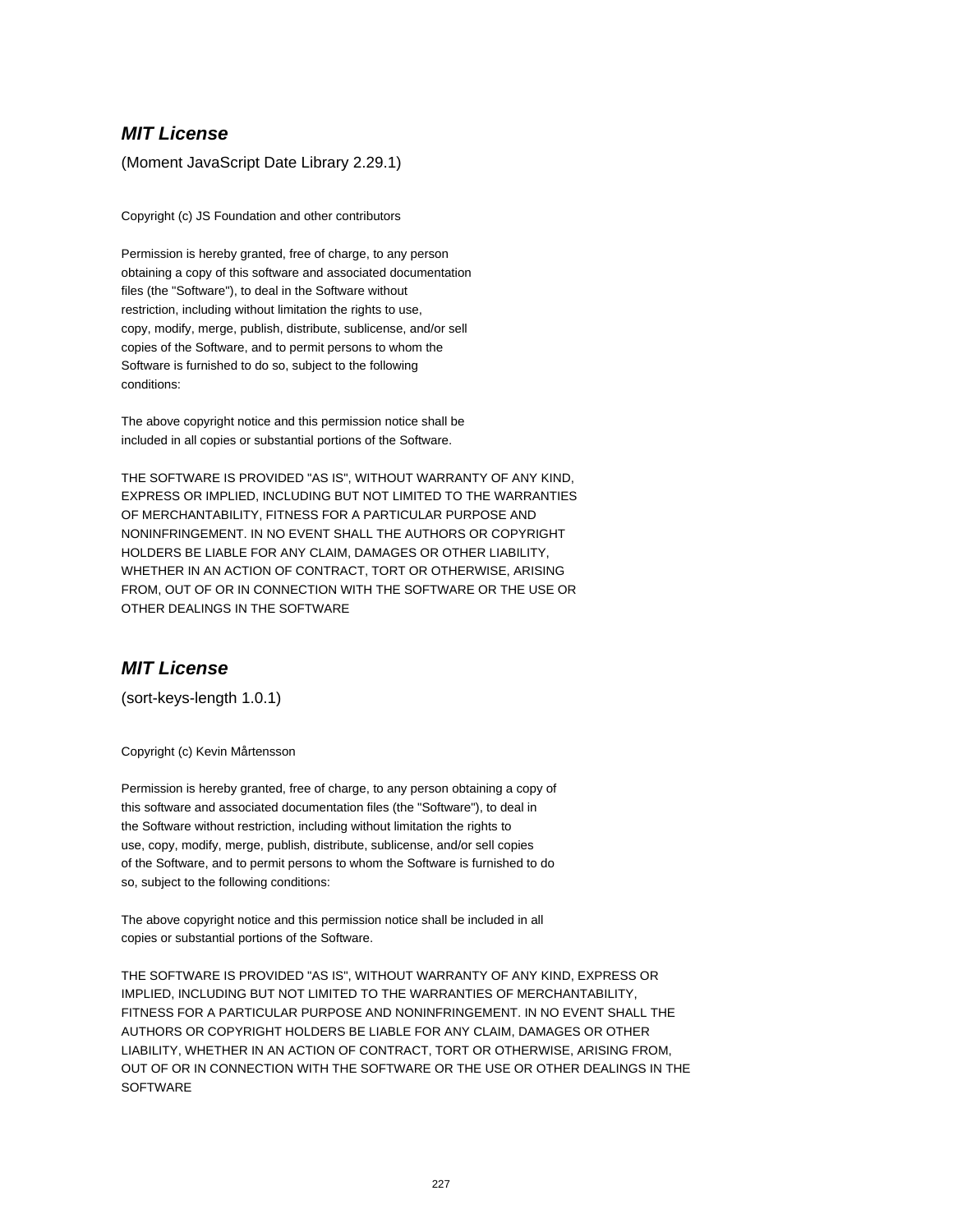(cssom 0.3.8, cssom 0.4.4)

Copyright (c) Nikita Vasilyev

Permission is hereby granted, free of charge, to any person obtaining a copy of this software and associated documentation files (the "Software"), to deal in the Software without restriction, including without limitation the rights to use, copy, modify, merge, publish, distribute, sublicense, and/or sell copies of the Software, and to permit persons to whom the Software is furnished to do so, subject to the following conditions:

The above copyright notice and this permission notice shall be included in all copies or substantial portions of the Software.

THE SOFTWARE IS PROVIDED "AS IS", WITHOUT WARRANTY OF ANY KIND, EXPRESS OR IMPLIED, INCLUDING BUT NOT LIMITED TO THE WARRANTIES OF MERCHANTABILITY, FITNESS FOR A PARTICULAR PURPOSE AND NONINFRINGEMENT. IN NO EVENT SHALL THE AUTHORS OR COPYRIGHT HOLDERS BE LIABLE FOR ANY CLAIM, DAMAGES OR OTHER LIABILITY, WHETHER IN AN ACTION OF CONTRACT, TORT OR OTHERWISE, ARISING FROM, OUT OF OR IN CONNECTION WITH THE SOFTWARE OR THE USE OR OTHER DEALINGS IN THE SOFTWARE

## **MIT License**

(nopt 1.0.10)

Copyright 2009, 2010, 2011 Isaac Z. Schlueter. All rights reserved.

Permission is hereby granted, free of charge, to any person obtaining a copy of this software and associated documentation files (the "Software"), to deal in the Software without restriction, including without limitation the rights to use, copy, modify, merge, publish, distribute, sublicense, and/or sell copies of the Software, and to permit persons to whom the Software is furnished to do so, subject to the following conditions:

The above copyright notice and this permission notice shall be included in all copies or substantial portions of the Software.

THE SOFTWARE IS PROVIDED "AS IS", WITHOUT WARRANTY OF ANY KIND, EXPRESS OR IMPLIED, INCLUDING BUT NOT LIMITED TO THE WARRANTIES OF MERCHANTABILITY, FITNESS FOR A PARTICULAR PURPOSE AND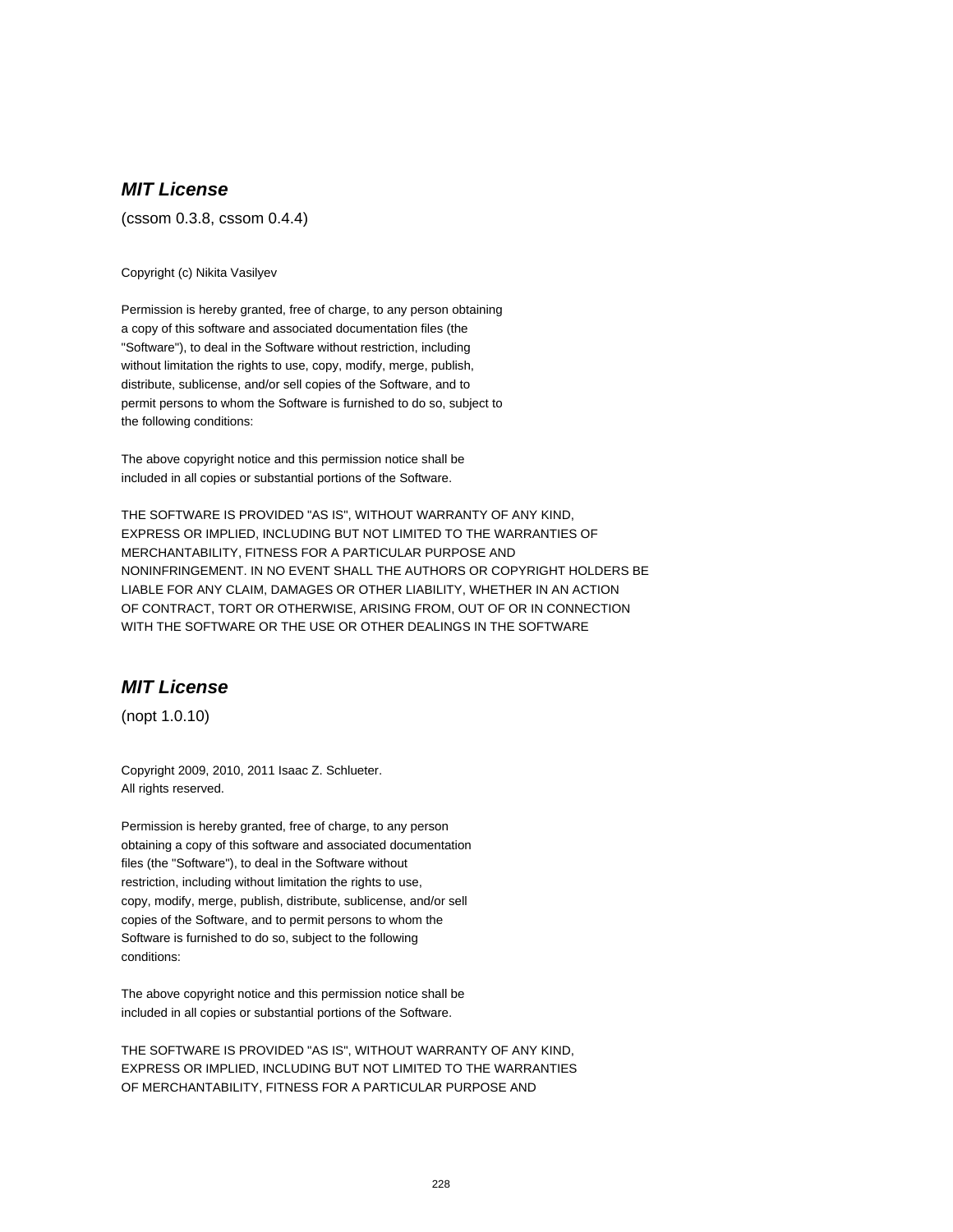NONINFRINGEMENT. IN NO EVENT SHALL THE AUTHORS OR COPYRIGHT HOLDERS BE LIABLE FOR ANY CLAIM, DAMAGES OR OTHER LIABILITY, WHETHER IN AN ACTION OF CONTRACT, TORT OR OTHERWISE, ARISING FROM, OUT OF OR IN CONNECTION WITH THE SOFTWARE OR THE USE OR OTHER DEALINGS IN THE SOFTWARE

## **MIT License**

(@react-dnd/asap 4.0.0)

Copyright 2009–2014 Contributors. All rights reserved.

Permission is hereby granted, free of charge, to any person obtaining a copy of this software and associated documentation files (the "Software"), to deal in the Software without restriction, including without limitation the rights to use, copy, modify, merge, publish, distribute, sublicense, and/or sell copies of the Software, and to permit persons to whom the Software is furnished to do so, subject to the following conditions:

The above copyright notice and this permission notice shall be included in all copies or substantial portions of the Software.

THE SOFTWARE IS PROVIDED "AS IS", WITHOUT WARRANTY OF ANY KIND, EXPRESS OR IMPLIED, INCLUDING BUT NOT LIMITED TO THE WARRANTIES OF MERCHANTABILITY, FITNESS FOR A PARTICULAR PURPOSE AND NONINFRINGEMENT. IN NO EVENT SHALL THE AUTHORS OR COPYRIGHT HOLDERS BE LIABLE FOR ANY CLAIM, DAMAGES OR OTHER LIABILITY, WHETHER IN AN ACTION OF CONTRACT, TORT OR OTHERWISE, ARISING FROM, OUT OF OR IN CONNECTION WITH THE SOFTWARE OR THE USE OR OTHER DEALINGS IN THE SOFTWARE

## **MIT License**

(node-xml2js 0.4.19, node-xml2js 20180615-snapshot-0f0a2980, xml2js 0.4.19, xml2js 0.4.23)

Copyright 2010, 2011, 2012, 2013. All rights reserved.

Permission is hereby granted, free of charge, to any person obtaining a copy of this software and associated documentation files (the "Software"), to deal in the Software without restriction, including without limitation the rights to use, copy, modify, merge, publish, distribute, sublicense, and/or sell copies of the Software, and to permit persons to whom the Software is furnished to do so, subject to the following conditions:

The above copyright notice and this permission notice shall be included in all copies or substantial portions of the Software.

THE SOFTWARE IS PROVIDED "AS IS", WITHOUT WARRANTY OF ANY KIND, EXPRESS OR IMPLIED, INCLUDING BUT NOT LIMITED TO THE WARRANTIES OF MERCHANTABILITY,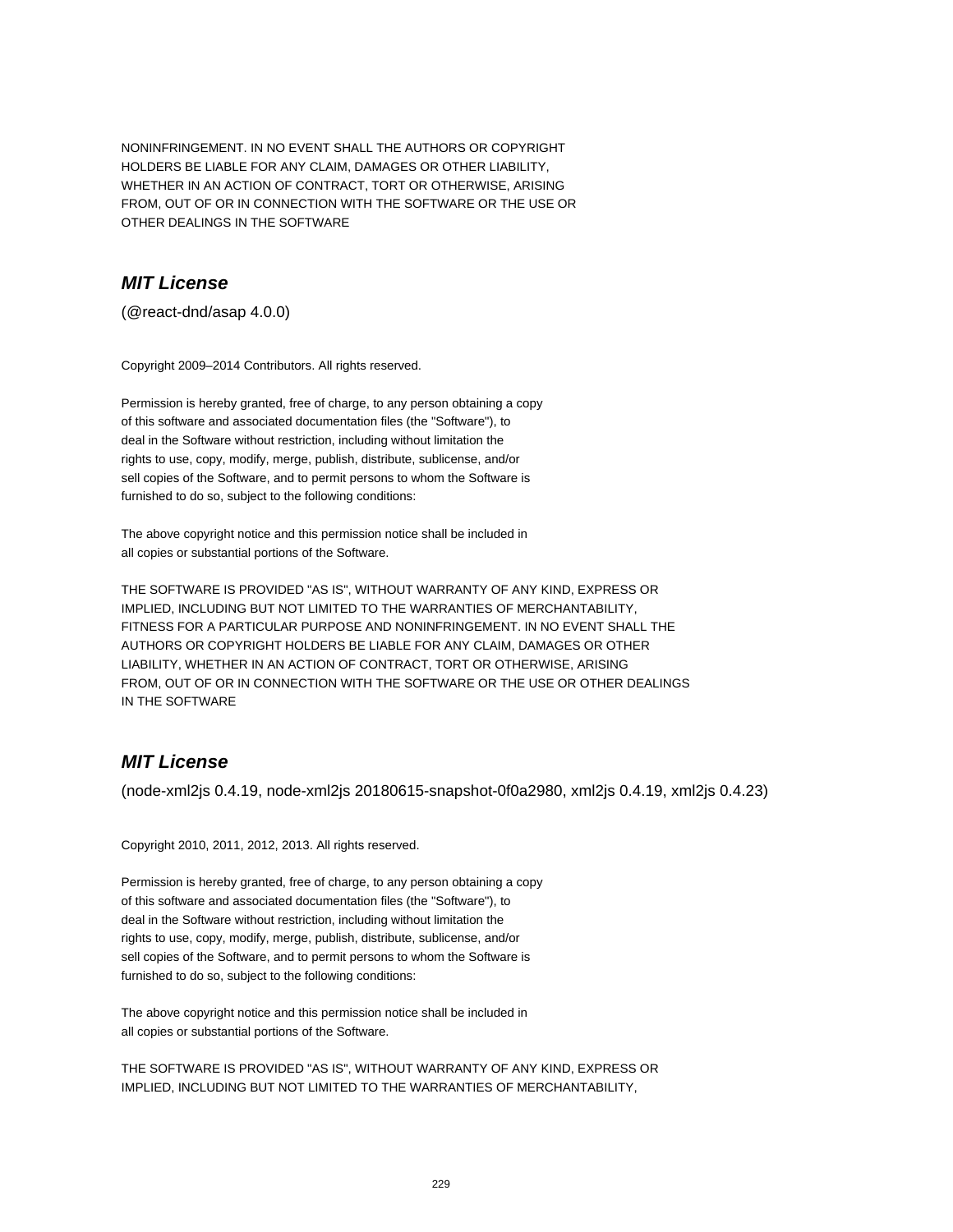FITNESS FOR A PARTICULAR PURPOSE AND NONINFRINGEMENT. IN NO EVENT SHALL THE AUTHORS OR COPYRIGHT HOLDERS BE LIABLE FOR ANY CLAIM, DAMAGES OR OTHER LIABILITY, WHETHER IN AN ACTION OF CONTRACT, TORT OR OTHERWISE, ARISING FROM, OUT OF OR IN CONNECTION WITH THE SOFTWARE OR THE USE OR OTHER DEALINGS IN THE SOFTWARE

## **MIT License**

(unbzip2-stream 1.4.0)

Copyright 2011 by antimatter15 (antimatter15@gmail.com)

Based on micro-bunzip by Rob Landley (rob@landley.net).

Permission is hereby granted, free of charge, to any person obtaining a copy of this software and associated documentation files (the "Software"), to deal in the Software without restriction, including without limitation the rights to use, copy, modify, merge, publish, distribute, sublicense, and/or sell copies of the Software, and to permit persons to whom the Software is furnished to do so, subject to the following conditions:

The above copyright notice and this permission notice shall be included in all copies or substantial portions of the Software.

THE SOFTWARE IS PROVIDED "AS IS", WITHOUT WARRANTY OF ANY KIND, EXPRESS OR IMPLIED, INCLUDING BUT NOT LIMITED TO THE WARRANTIES OF MERCHANTABILITY, FITNESS FOR A PARTICULAR PURPOSE AND NONINFRINGEMENT. IN NO EVENT SHALL THE AUTHORS OR COPYRIGHT HOLDERS BE LIABLE FOR ANY CLAIM, DAMAGES OR OTHER LIABILITY, WHETHER IN AN ACTION OF CONTRACT, TORT OR OTHERWISE, ARISING FROM, OUT OF OR IN CONNECTION WITH THE SOFTWARE OR THE USE OR OTHER DEALINGS IN THE SOFTWARE

## **MIT License**

(Gozala/querystring 0.2.0, querystring-es3 0.2.1)

Copyright 2012 Irakli Gozalishvili. All rights reserved.

Permission is hereby granted, free of charge, to any person obtaining a copy of this software and associated documentation files (the "Software"), to deal in the Software without restriction, including without limitation the rights to use, copy, modify, merge, publish, distribute, sublicense, and/or sell copies of the Software, and to permit persons to whom the Software is furnished to do so, subject to the following conditions:

The above copyright notice and this permission notice shall be included in all copies or substantial portions of the Software.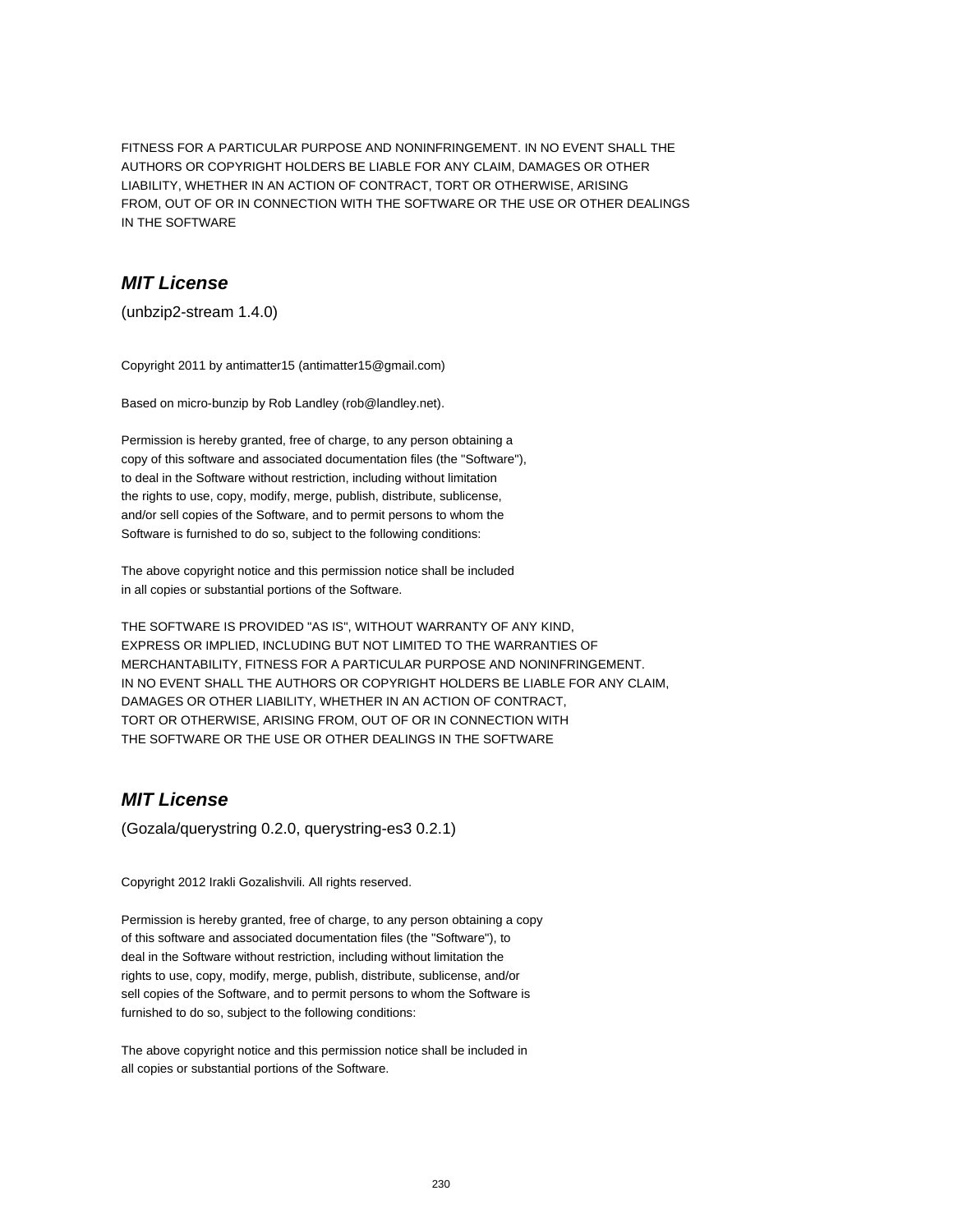THE SOFTWARE IS PROVIDED "AS IS", WITHOUT WARRANTY OF ANY KIND, EXPRESS OR IMPLIED, INCLUDING BUT NOT LIMITED TO THE WARRANTIES OF MERCHANTABILITY, FITNESS FOR A PARTICULAR PURPOSE AND NONINFRINGEMENT. IN NO EVENT SHALL THE AUTHORS OR COPYRIGHT HOLDERS BE LIABLE FOR ANY CLAIM, DAMAGES OR OTHER LIABILITY, WHETHER IN AN ACTION OF CONTRACT, TORT OR OTHERWISE, ARISING FROM, OUT OF OR IN CONNECTION WITH THE SOFTWARE OR THE USE OR OTHER DEALINGS IN THE SOFTWARE

### **MIT License**

(lodash.\_arraypool 2.4.1, lodash.\_basebind 2.4.1, lodash.\_baseclone 2.4.0, lodash.\_baseclone 2.4.1, lodash.\_basecreate 2.4.1, lodash.\_basecreatecallback 2.4.1, lodash.\_basecreatewrapper 2.4.1, lodash.\_createwrapper 2.4.1, lodash.\_getarray 2.4.1, lodash.\_isnative 2.4.1, lodash.\_maxpoolsize 2.4.1, lodash.\_objecttypes 2.4.1, lodash.\_releasearray 2.4.1, lodash.\_setbinddata 2.4.1, lodash.\_shimkeys 2.4.1, lodash.\_slice 2.4.1, lodash.assign 2.4.1, lodash.bind 2.4.1, lodash.clonedeep 2.4.0, lodash.clonedeep 2.4.1, lodash.foreach 2.4.1, lodash.forown 2.4.1, lodash.identity 2.4.1, lodash.isarray 2.4.1, lodash.isfunction 2.4.1, lodash.isobject 2.4.1, lodash.keys 2.4.1, lodash.noop 2.4.1, lodash.support 2.4.1)

Copyright 2012-2013 The Dojo Foundation Based on Underscore.js 1.5.2, copyright 2009-2013 Jeremy Ashkenas, DocumentCloud and Investigative Reporters & Editors

Permission is hereby granted, free of charge, to any person obtaining a copy of this software and associated documentation files (the "Software"), to deal in the Software without restriction, including without limitation the rights to use, copy, modify, merge, publish, distribute, sublicense, and/or sell copies of the Software, and to permit persons to whom the Software is furnished to do so, subject to the following conditions:

The above copyright notice and this permission notice shall be included in all copies or substantial portions of the Software.

THE SOFTWARE IS PROVIDED "AS IS", WITHOUT WARRANTY OF ANY KIND, EXPRESS OR IMPLIED, INCLUDING BUT NOT LIMITED TO THE WARRANTIES OF MERCHANTABILITY, FITNESS FOR A PARTICULAR PURPOSE AND NONINFRINGEMENT. IN NO EVENT SHALL THE AUTHORS OR COPYRIGHT HOLDERS BE LIABLE FOR ANY CLAIM, DAMAGES OR OTHER LIABILITY, WHETHER IN AN ACTION OF CONTRACT, TORT OR OTHERWISE, ARISING FROM, OUT OF OR IN CONNECTION WITH THE SOFTWARE OR THE USE OR OTHER DEALINGS IN THE SOFTWARE

## **MIT License**

(lodash.memoize 3.0.4)

Copyright 2012-2015 The Dojo Foundation Based on Underscore.js, copyright 2009-2015 Jeremy Ashkenas, DocumentCloud and Investigative Reporters & Editors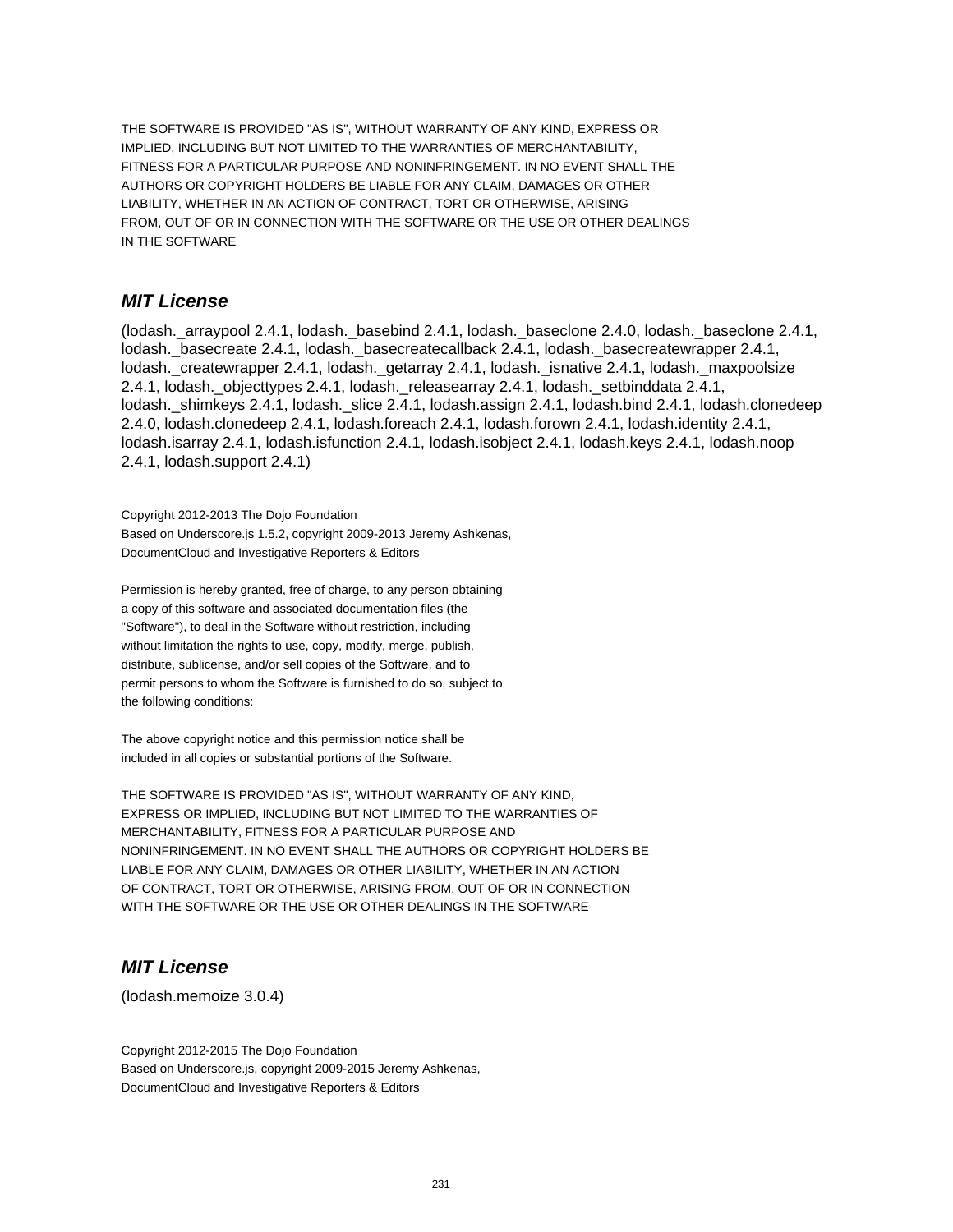Permission is hereby granted, free of charge, to any person obtaining a copy of this software and associated documentation files (the "Software"), to deal in the Software without restriction, including without limitation the rights to use, copy, modify, merge, publish, distribute, sublicense, and/or sell copies of the Software, and to permit persons to whom the Software is furnished to do so, subject to the following conditions:

The above copyright notice and this permission notice shall be included in all copies or substantial portions of the Software.

THE SOFTWARE IS PROVIDED "AS IS", WITHOUT WARRANTY OF ANY KIND, EXPRESS OR IMPLIED, INCLUDING BUT NOT LIMITED TO THE WARRANTIES OF MERCHANTABILITY, FITNESS FOR A PARTICULAR PURPOSE AND NONINFRINGEMENT. IN NO EVENT SHALL THE AUTHORS OR COPYRIGHT HOLDERS BE LIABLE FOR ANY CLAIM, DAMAGES OR OTHER LIABILITY, WHETHER IN AN ACTION OF CONTRACT, TORT OR OTHERWISE, ARISING FROM, OUT OF OR IN CONNECTION WITH THE SOFTWARE OR THE USE OR OTHER DEALINGS IN THE SOFTWARE

#### **MIT License**

(lodash.isboolean 3.0.3, lodash.isnumber 3.0.3, lodash.isstring 4.0.1)

Copyright 2012-2016 The Dojo Foundation Based on Underscore.js, copyright 2009-2016 Jeremy Ashkenas, DocumentCloud and Investigative Reporters & Editors

Permission is hereby granted, free of charge, to any person obtaining a copy of this software and associated documentation files (the "Software"), to deal in the Software without restriction, including without limitation the rights to use, copy, modify, merge, publish, distribute, sublicense, and/or sell copies of the Software, and to permit persons to whom the Software is furnished to do so, subject to the following conditions:

The above copyright notice and this permission notice shall be included in all copies or substantial portions of the Software.

THE SOFTWARE IS PROVIDED "AS IS", WITHOUT WARRANTY OF ANY KIND, EXPRESS OR IMPLIED, INCLUDING BUT NOT LIMITED TO THE WARRANTIES OF MERCHANTABILITY, FITNESS FOR A PARTICULAR PURPOSE AND NONINFRINGEMENT. IN NO EVENT SHALL THE AUTHORS OR COPYRIGHT HOLDERS BE LIABLE FOR ANY CLAIM, DAMAGES OR OTHER LIABILITY, WHETHER IN AN ACTION OF CONTRACT, TORT OR OTHERWISE, ARISING FROM, OUT OF OR IN CONNECTION WITH THE SOFTWARE OR THE USE OR OTHER DEALINGS IN THE SOFTWARE

#### **MIT License**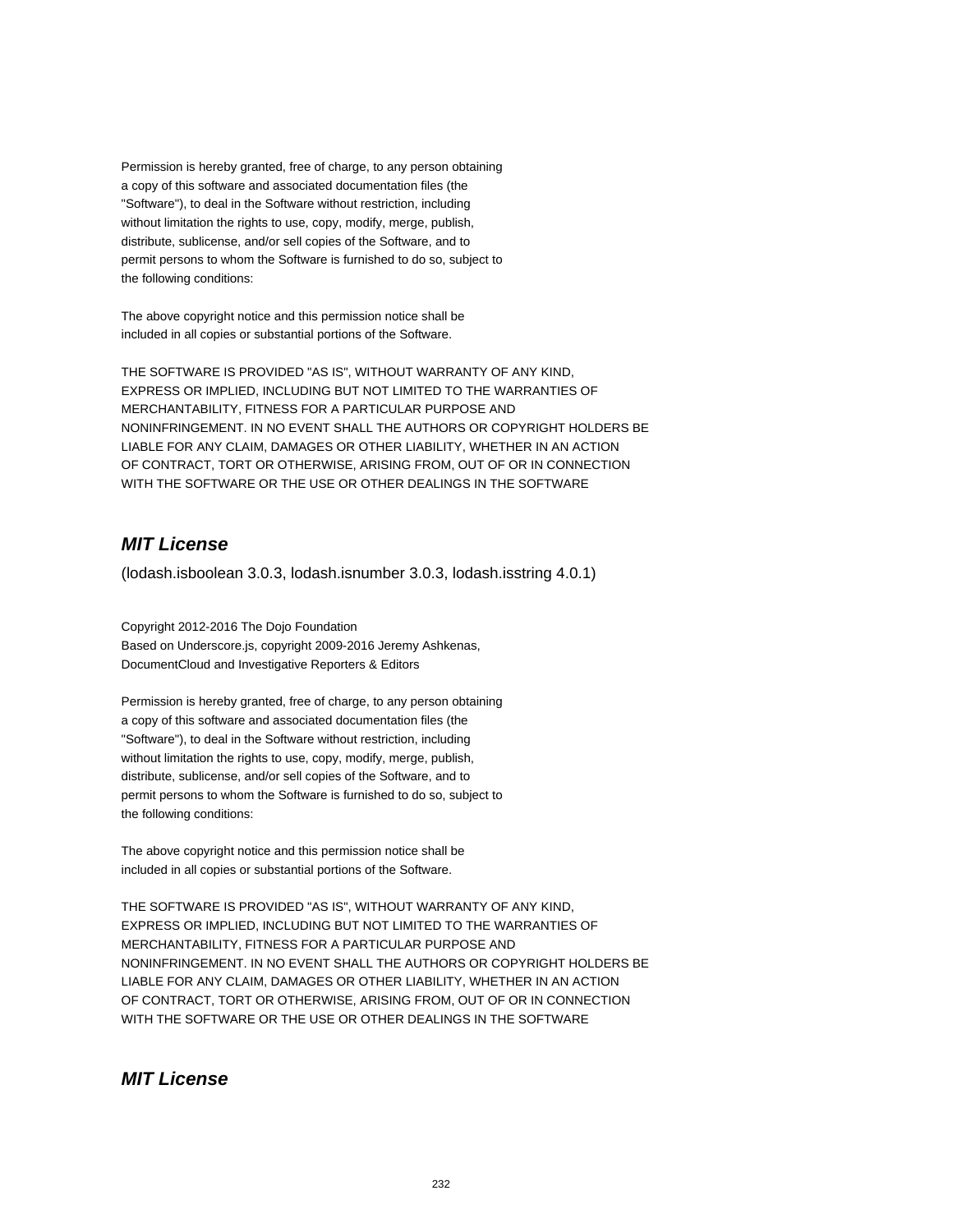#### (chrisdickinson/raf 20181102-snapshot-79e4dbf2)

Copyright 2013 Chris Dickinson

Permission is hereby granted, free of charge, to any person obtaining a copy of this software and associated documentation files (the "Software"), to deal in the Software without restriction, including without limitation the rights to use, copy, modify, merge, publish, distribute, sublicense, and/or sell copies of the Software, and to permit persons to whom the Software is furnished to do so, subject to the following conditions:

The above copyright notice and this permission notice shall be included in all copies or substantial portions of the Software.

THE SOFTWARE IS PROVIDED "AS IS", WITHOUT WARRANTY OF ANY KIND, EXPRESS OR IMPLIED, INCLUDING BUT NOT LIMITED TO THE WARRANTIES OF MERCHANTABILITY, FITNESS FOR A PARTICULAR PURPOSE AND NONINFRINGEMENT. IN NO EVENT SHALL THE AUTHORS OR COPYRIGHT HOLDERS BE LIABLE FOR ANY CLAIM, DAMAGES OR OTHER LIABILITY, WHETHER IN AN ACTION OF CONTRACT, TORT OR OTHERWISE, ARISING FROM, OUT OF OR IN CONNECTION WITH THE SOFTWARE OR THE USE OR OTHER DEALINGS IN THE SOFTWARE

## **MIT License**

(aws4 v1.11.0)

Copyright 2013 Michael Hart (michael.hart.au@gmail.com)

Permission is hereby granted, free of charge, to any person obtaining a copy of this software and associated documentation files (the "Software"), to deal in the Software without restriction, including without limitation the rights to use, copy, modify, merge, publish, distribute, sublicense, and/or sell copies of the Software, and to permit persons to whom the Software is furnished to do so, subject to the following conditions:

The above copyright notice and this permission notice shall be included in all copies or substantial portions of the Software.

THE SOFTWARE IS PROVIDED "AS IS", WITHOUT WARRANTY OF ANY KIND, EXPRESS OR IMPLIED, INCLUDING BUT NOT LIMITED TO THE WARRANTIES OF MERCHANTABILITY, FITNESS FOR A PARTICULAR PURPOSE AND NONINFRINGEMENT. IN NO EVENT SHALL THE AUTHORS OR COPYRIGHT HOLDERS BE LIABLE FOR ANY CLAIM, DAMAGES OR OTHER LIABILITY, WHETHER IN AN ACTION OF CONTRACT, TORT OR OTHERWISE, ARISING FROM, OUT OF OR IN CONNECTION WITH THE SOFTWARE OR THE USE OR OTHER DEALINGS IN THE **SOFTWARE** 

#### **MIT License**

(ansicolors 0.2.1, convert-source-map v1.7.0)

Copyright 2013 Thorsten Lorenz. All rights reserved.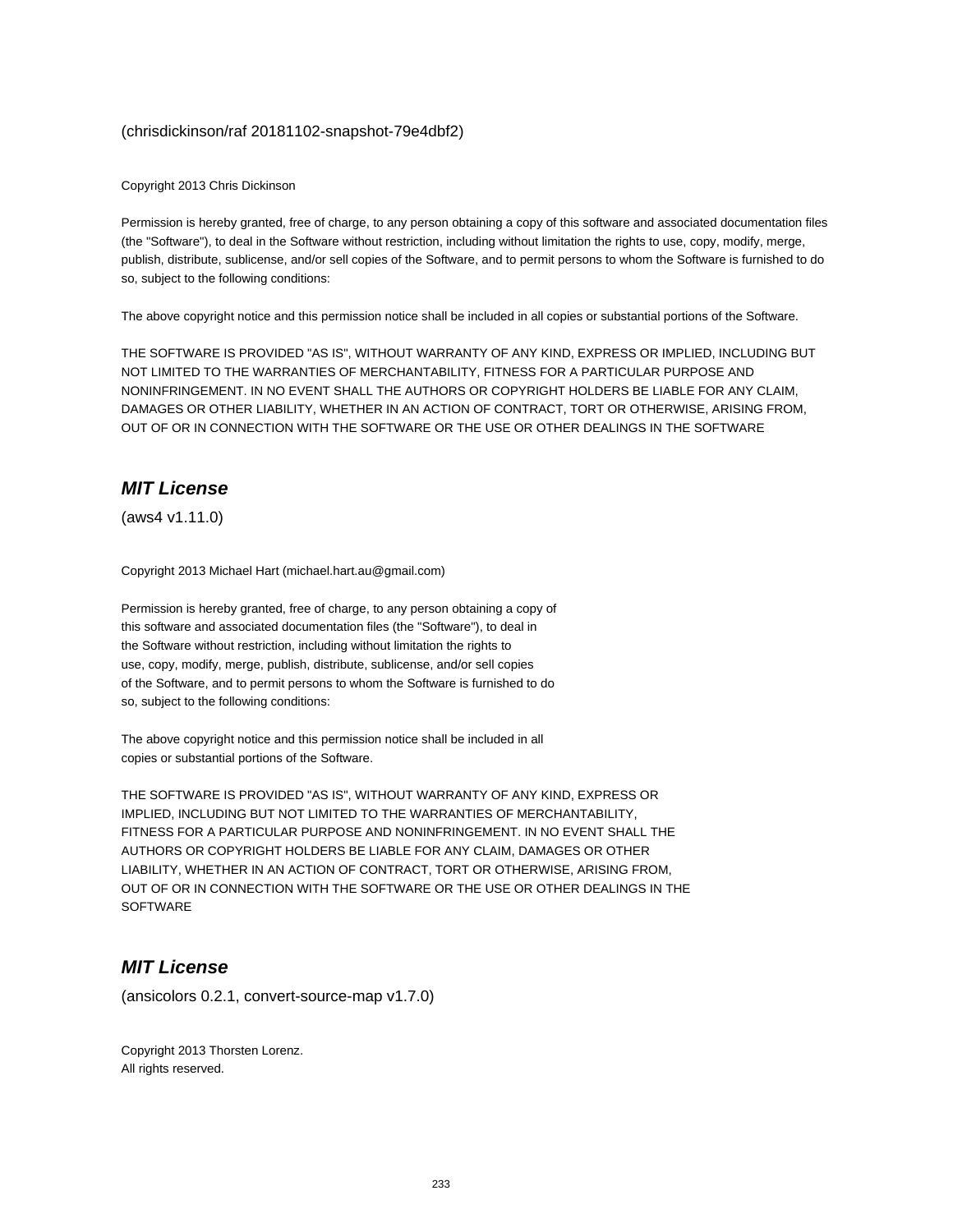Permission is hereby granted, free of charge, to any person obtaining a copy of this software and associated documentation files (the "Software"), to deal in the Software without restriction, including without limitation the rights to use, copy, modify, merge, publish, distribute, sublicense, and/or sell copies of the Software, and to permit persons to whom the Software is furnished to do so, subject to the following conditions:

The above copyright notice and this permission notice shall be included in all copies or substantial portions of the Software.

THE SOFTWARE IS PROVIDED "AS IS", WITHOUT WARRANTY OF ANY KIND, EXPRESS OR IMPLIED, INCLUDING BUT NOT LIMITED TO THE WARRANTIES OF MERCHANTABILITY, FITNESS FOR A PARTICULAR PURPOSE AND NONINFRINGEMENT. IN NO EVENT SHALL THE AUTHORS OR COPYRIGHT HOLDERS BE LIABLE FOR ANY CLAIM, DAMAGES OR OTHER LIABILITY, WHETHER IN AN ACTION OF CONTRACT, TORT OR OTHERWISE, ARISING FROM, OUT OF OR IN CONNECTION WITH THE SOFTWARE OR THE USE OR OTHER DEALINGS IN THE SOFTWARE

#### **MIT License**

(regjsgen 0.2.0)

Copyright 2014 Benjamin Tan (https://d10.github.io/)

Permission is hereby granted, free of charge, to any person obtaining a copy of this software and associated documentation files (the "Software"), to deal in the Software without restriction, including without limitation the rights to use, copy, modify, merge, publish, distribute, sublicense, and/or sell copies of the Software, and to permit persons to whom the Software is furnished to do so, subject to the following conditions:

The above copyright notice and this permission notice shall be included in all copies or substantial portions of the Software.

THE SOFTWARE IS PROVIDED "AS IS", WITHOUT WARRANTY OF ANY KIND, EXPRESS OR IMPLIED, INCLUDING BUT NOT LIMITED TO THE WARRANTIES OF MERCHANTABILITY, FITNESS FOR A PARTICULAR PURPOSE AND NONINFRINGEMENT. IN NO EVENT SHALL THE AUTHORS OR COPYRIGHT HOLDERS BE LIABLE FOR ANY CLAIM, DAMAGES OR OTHER LIABILITY, WHETHER IN AN ACTION OF CONTRACT, TORT OR OTHERWISE, ARISING FROM, OUT OF OR IN CONNECTION WITH THE SOFTWARE OR THE USE OR OTHER DEALINGS IN THE SOFTWARE

## **MIT License**

(pretty-trace 0.3.1, resolve-jit-symbols 0.5.0)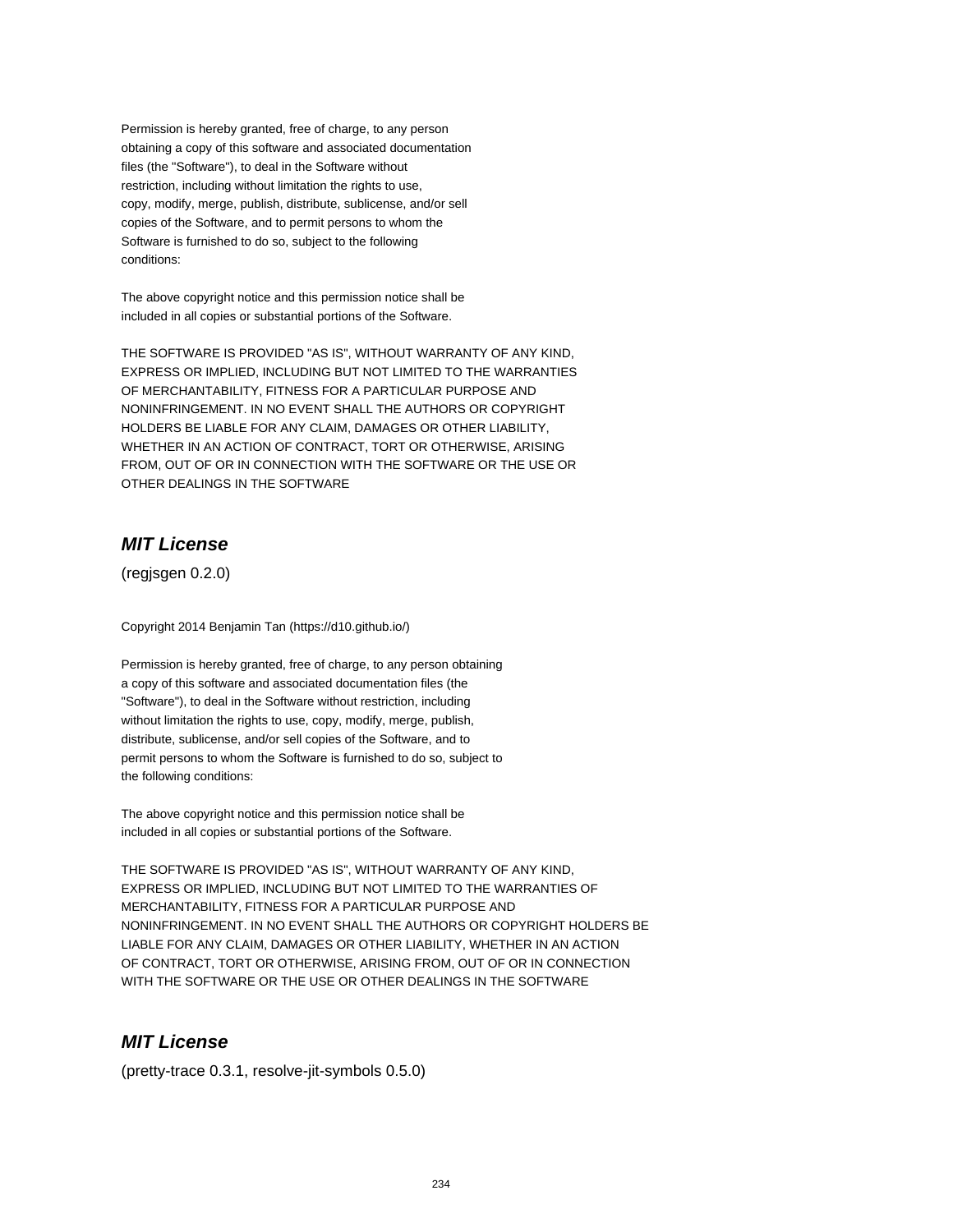Copyright 2014 Thorsten Lorenz. All rights reserved.

Permission is hereby granted, free of charge, to any person obtaining a copy of this software and associated documentation files (the "Software"), to deal in the Software without restriction, including without limitation the rights to use, copy, modify, merge, publish, distribute, sublicense, and/or sell copies of the Software, and to permit persons to whom the Software is furnished to do so, subject to the following conditions:

The above copyright notice and this permission notice shall be included in all copies or substantial portions of the Software.

THE SOFTWARE IS PROVIDED "AS IS", WITHOUT WARRANTY OF ANY KIND, EXPRESS OR IMPLIED, INCLUDING BUT NOT LIMITED TO THE WARRANTIES OF MERCHANTABILITY, FITNESS FOR A PARTICULAR PURPOSE AND NONINFRINGEMENT. IN NO EVENT SHALL THE AUTHORS OR COPYRIGHT HOLDERS BE LIABLE FOR ANY CLAIM, DAMAGES OR OTHER LIABILITY, WHETHER IN AN ACTION OF CONTRACT, TORT OR OTHERWISE, ARISING FROM, OUT OF OR IN CONNECTION WITH THE SOFTWARE OR THE USE OR OTHER DEALINGS IN THE SOFTWARE

#### **MIT License**

(follow-redirects v1.13.0)

Copyright 2014–present Olivier Lalonde , James Talmage , Ruben Verborgh

Permission is hereby granted, free of charge, to any person obtaining a copy of this software and associated documentation files (the "Software"), to deal in the Software without restriction, including without limitation the rights to use, copy, modify, merge, publish, distribute, sublicense, and/or sell copies of the Software, and to permit persons to whom the Software is furnished to do so, subject to the following conditions:

The above copyright notice and this permission notice shall be included in all copies or substantial portions of the Software.

THE SOFTWARE IS PROVIDED "AS IS", WITHOUT WARRANTY OF ANY KIND, EXPRESS OR IMPLIED, INCLUDING BUT NOT LIMITED TO THE WARRANTIES OF MERCHANTABILITY, FITNESS FOR A PARTICULAR PURPOSE AND NONINFRINGEMENT. IN NO EVENT SHALL THE AUTHORS OR COPYRIGHT HOLDERS BE LIABLE FOR ANY CLAIM, DAMAGES OR OTHER LIABILITY, WHETHER IN AN ACTION OF CONTRACT, TORT OR OTHERWISE, ARISING FROM, OUT OF OR IN CONNECTION WITH THE SOFTWARE OR THE USE OR OTHER DEALINGS IN THE SOFTWARE

#### **MIT License**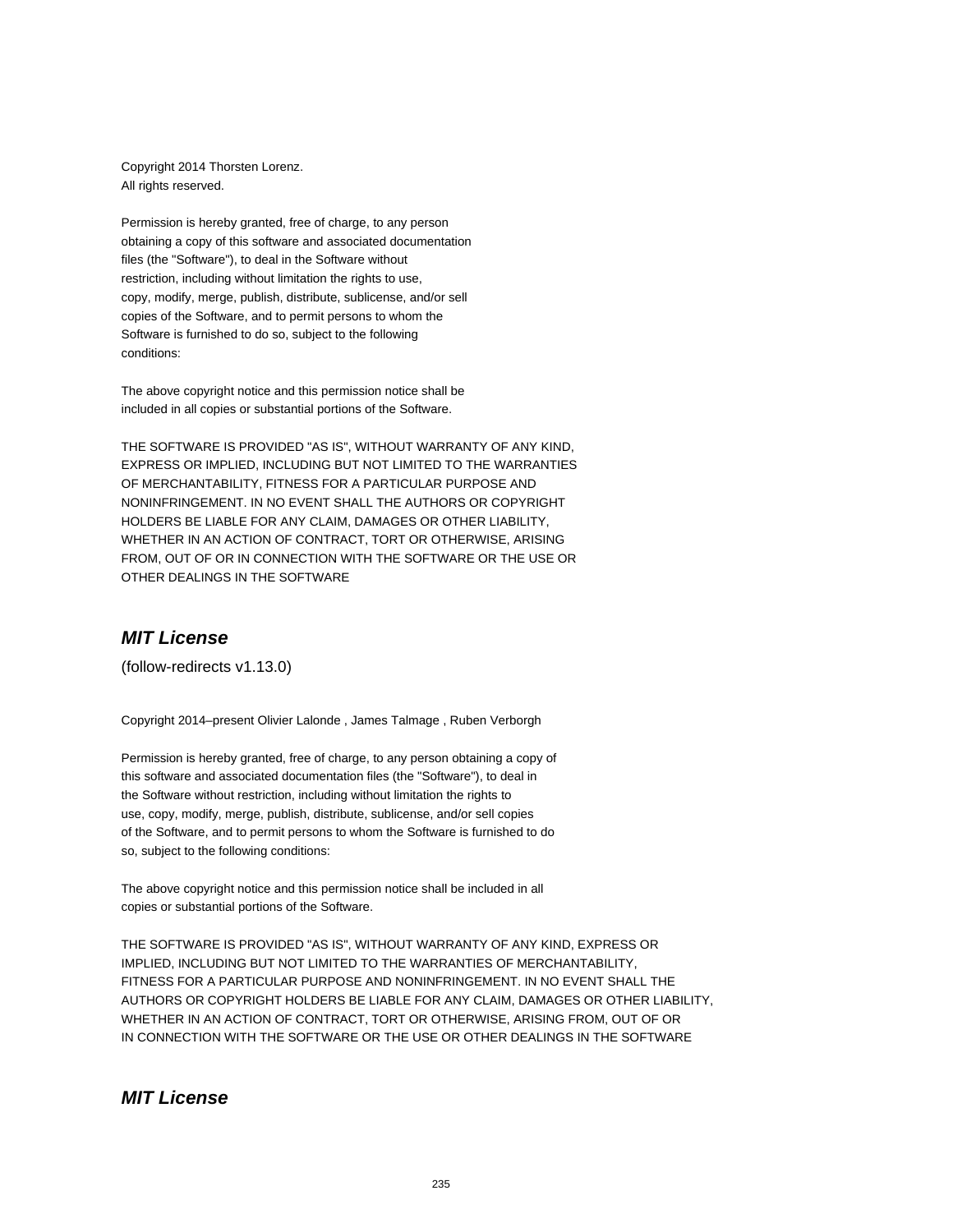(source-list-map 2.0.1)

Copyright 2017 JS Foundation

Permission is hereby granted, free of charge, to any person obtaining a copy of this software and associated documentation files (the "Software"), to deal in the Software without restriction, including without limitation the rights to use, copy, modify, merge, publish, distribute, sublicense, and/or sell copies of the Software, and to permit persons to whom the Software is furnished to do so, subject to the following conditions:

The above copyright notice and this permission notice shall be included in all copies or substantial portions of the Software.

THE SOFTWARE IS PROVIDED "AS IS", WITHOUT WARRANTY OF ANY KIND, EXPRESS OR IMPLIED, INCLUDING BUT NOT LIMITED TO THE WARRANTIES OF MERCHANTABILITY, FITNESS FOR A PARTICULAR PURPOSE AND NONINFRINGEMENT. IN NO EVENT SHALL THE AUTHORS OR COPYRIGHT HOLDERS BE LIABLE FOR ANY CLAIM, DAMAGES OR OTHER LIABILITY, WHETHER IN AN ACTION OF CONTRACT, TORT OR OTHERWISE, ARISING FROM, OUT OF OR IN CONNECTION WITH THE SOFTWARE OR THE USE OR OTHER DEALINGS IN THE SOFTWARE

## **MIT License**

(json-parse-better-errors 1.0.2)

Copyright 2017 Kat Marchán

Permission is hereby granted, free of charge, to any person obtaining a copy of this software and associated documentation files (the "Software"), to deal in the Software without restriction, including without limitation the rights to use, copy, modify, merge, publish, distribute, sublicense, and/or sell copies of the Software, and to permit persons to whom the Software is furnished to do so, subject to the following conditions:

The above copyright notice and this permission notice shall be included in all copies or substantial portions of the Software.

THE SOFTWARE IS PROVIDED "AS IS", WITHOUT WARRANTY OF ANY KIND, EXPRESS OR IMPLIED, INCLUDING BUT NOT LIMITED TO THE WARRANTIES OF MERCHANTABILITY, FITNESS FOR A PARTICULAR PURPOSE AND NONINFRINGEMENT. IN NO EVENT SHALL THE AUTHORS OR COPYRIGHT HOLDERS BE LIABLE FOR ANY CLAIM, DAMAGES OR OTHER LIABILITY, WHETHER IN AN ACTION OF CONTRACT, TORT OR OTHERWISE, ARISING FROM, OUT OF OR IN CONNECTION WITH THE SOFTWARE OR THE USE OR OTHER DEALINGS IN THE SOFTWARE

#### **MIT License**

(json-parse-even-better-errors 2.3.1)

Copyright 2017 Kat Marchán Copyright npm, Inc.

Permission is hereby granted, free of charge, to any person obtaining a copy of this software and associated documentation files (the "Software"), to deal in the Software without restriction, including without limitation the rights to use, copy, modify, merge, publish, distribute, sublicense, and/or sell copies of the Software, and to permit persons to whom the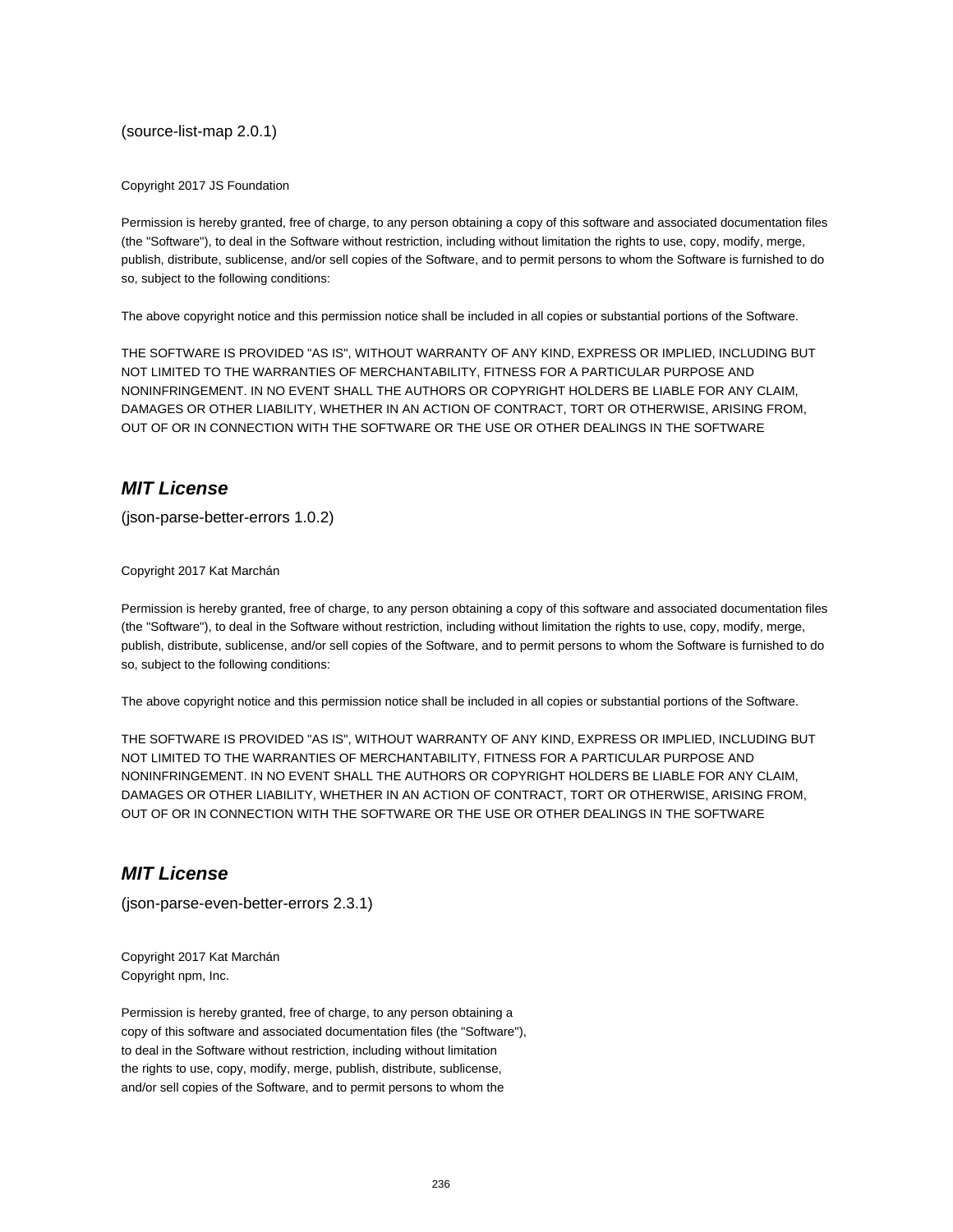Software is furnished to do so, subject to the following conditions:

The above copyright notice and this permission notice shall be included in all copies or substantial portions of the Software.

THE SOFTWARE IS PROVIDED "AS IS", WITHOUT WARRANTY OF ANY KIND, EXPRESS OR IMPLIED, INCLUDING BUT NOT LIMITED TO THE WARRANTIES OF MERCHANTABILITY, FITNESS FOR A PARTICULAR PURPOSE AND NONINFRINGEMENT. IN NO EVENT SHALL THE AUTHORS OR COPYRIGHT HOLDERS BE LIABLE FOR ANY CLAIM, DAMAGES OR OTHER LIABILITY, WHETHER IN AN ACTION OF CONTRACT, TORT OR OTHERWISE, ARISING FROM, OUT OF OR IN CONNECTION WITH THE SOFTWARE OR THE USE OR OTHER DEALINGS IN THE SOFTWARE

#### **MIT License**

(json-parse-even-better-errors 2.3.0)

Copyright 2017 Kat Marchán Copyright npm, Inc. and Contributors

Permission is hereby granted, free of charge, to any person obtaining a copy of this software and associated documentation files (the "Software"), to deal in the Software without restriction, including without limitation the rights to use, copy, modify, merge, publish, distribute, sublicense, and/or sell copies of the Software, and to permit persons to whom the Software is furnished to do so, subject to the following conditions:

The above copyright notice and this permission notice shall be included in all copies or substantial portions of the Software.

THE SOFTWARE IS PROVIDED "AS IS", WITHOUT WARRANTY OF ANY KIND, EXPRESS OR IMPLIED, INCLUDING BUT NOT LIMITED TO THE WARRANTIES OF MERCHANTABILITY, FITNESS FOR A PARTICULAR PURPOSE AND NONINFRINGEMENT. IN NO EVENT SHALL THE AUTHORS OR COPYRIGHT HOLDERS BE LIABLE FOR ANY CLAIM, DAMAGES OR OTHER LIABILITY, WHETHER IN AN ACTION OF CONTRACT, TORT OR OTHERWISE, ARISING FROM, OUT OF OR IN CONNECTION WITH THE SOFTWARE OR THE USE OR OTHER DEALINGS IN THE SOFTWARE

#### **MIT License**

(gensync 1.0.0-beta.2)

#### Copyright 2018 Logan Smyth

Permission is hereby granted, free of charge, to any person obtaining a copy of this software and associated documentation files (the "Software"), to deal in the Software without restriction, including without limitation the rights to use, copy, modify, merge, publish, distribute, sublicense, and/or sell copies of the Software, and to permit persons to whom the Software is furnished to do so, subject to the following conditions: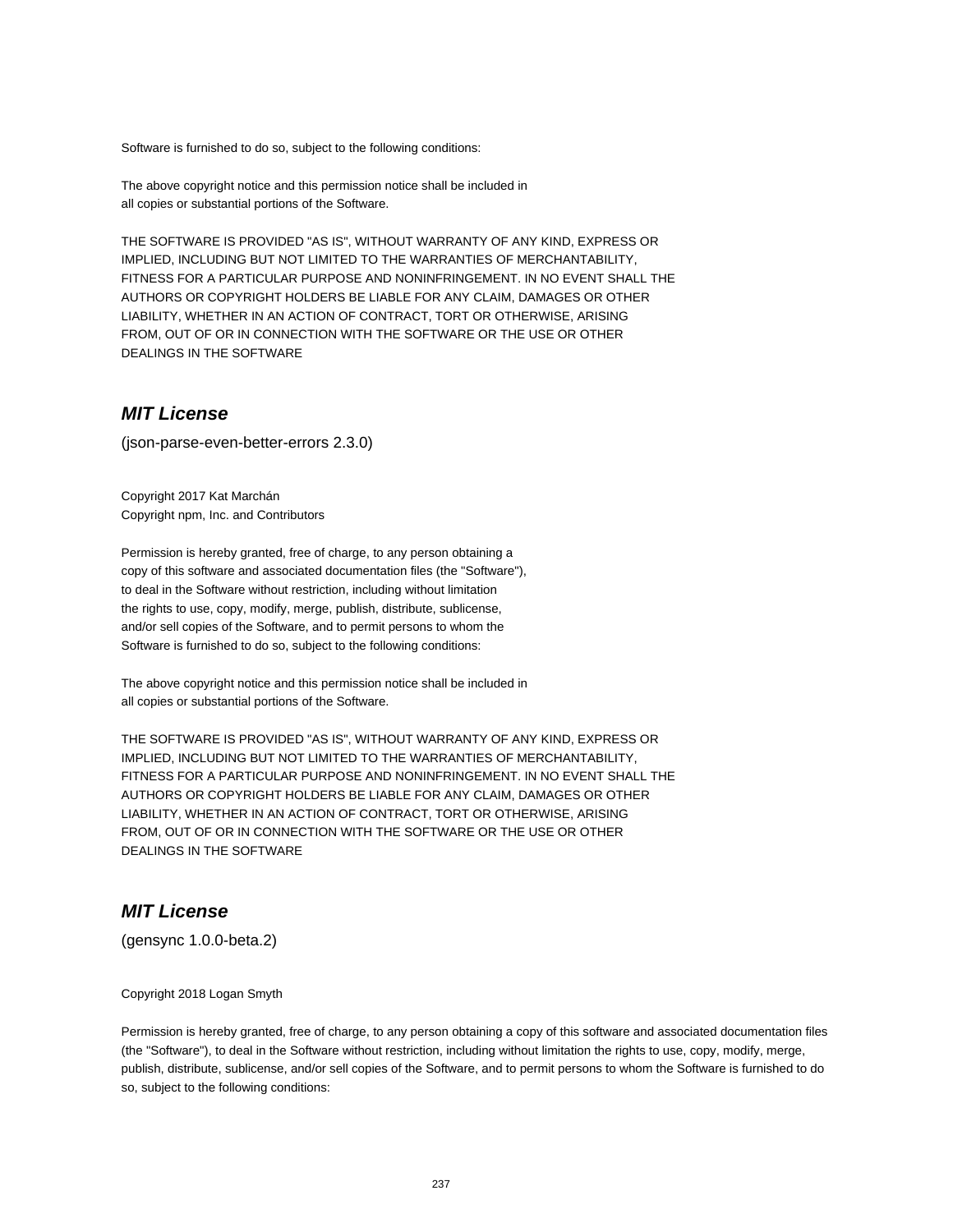The above copyright notice and this permission notice shall be included in all copies or substantial portions of the Software.

THE SOFTWARE IS PROVIDED "AS IS", WITHOUT WARRANTY OF ANY KIND, EXPRESS OR IMPLIED, INCLUDING BUT NOT LIMITED TO THE WARRANTIES OF MERCHANTABILITY, FITNESS FOR A PARTICULAR PURPOSE AND NONINFRINGEMENT. IN NO EVENT SHALL THE AUTHORS OR COPYRIGHT HOLDERS BE LIABLE FOR ANY CLAIM, DAMAGES OR OTHER LIABILITY, WHETHER IN AN ACTION OF CONTRACT, TORT OR OTHERWISE, ARISING FROM, OUT OF OR IN CONNECTION WITH THE SOFTWARE OR THE USE OR OTHER DEALINGS IN THE SOFTWARE

#### **MIT License**

(magic-string 0.25.7)

Copyright 2018 Rich Harris

Permission is hereby granted, free of charge, to any person obtaining a copy of this software and associated documentation files (the "Software"), to deal in the Software without restriction, including without limitation the rights to use, copy, modify, merge, publish, distribute, sublicense, and/or sell copies of the Software, and to permit persons to whom the Software is furnished to do so, subject to the following conditions:

The above copyright notice and this permission notice shall be included in all copies or substantial portions of the Software.

THE SOFTWARE IS PROVIDED "AS IS", WITHOUT WARRANTY OF ANY KIND, EXPRESS OR IMPLIED, INCLUDING BUT NOT LIMITED TO THE WARRANTIES OF MERCHANTABILITY, FITNESS FOR A PARTICULAR PURPOSE AND NONINFRINGEMENT. IN NO EVENT SHALL THE AUTHORS OR COPYRIGHT HOLDERS BE LIABLE FOR ANY CLAIM, DAMAGES OR OTHER LIABILITY, WHETHER IN AN ACTION OF CONTRACT, TORT OR OTHERWISE, ARISING FROM, OUT OF OR IN CONNECTION WITH THE SOFTWARE OR THE USE OR OTHER DEALINGS IN THE SOFTWARE

## **MIT License**

(rfdc 1.1.4)

Copyright 2019 "David Mark Clements "

Permission is hereby granted, free of charge, to any person obtaining a copy of this software and associated documentation files (the "Software"), to deal in the Software without restriction, including without limitation the rights to use, copy, modify, merge, publish, distribute, sublicense, and/or sell copies of the Software, and to permit persons to whom the Software is furnished to do so, subject to the following conditions:

The above copyright notice and this permission notice shall be included in all copies or substantial portions of the Software.

THE SOFTWARE IS PROVIDED "AS IS", WITHOUT WARRANTY OF ANY KIND, EXPRESS OR IMPLIED, INCLUDING BUT NOT LIMITED TO THE WARRANTIES OF MERCHANTABILITY, FITNESS FOR A PARTICULAR PURPOSE AND NONINFRINGEMENT. IN NO EVENT SHALL THE AUTHORS OR COPYRIGHT HOLDERS BE LIABLE FOR ANY CLAIM, DAMAGES OR OTHER LIABILITY, WHETHER IN AN ACTION OF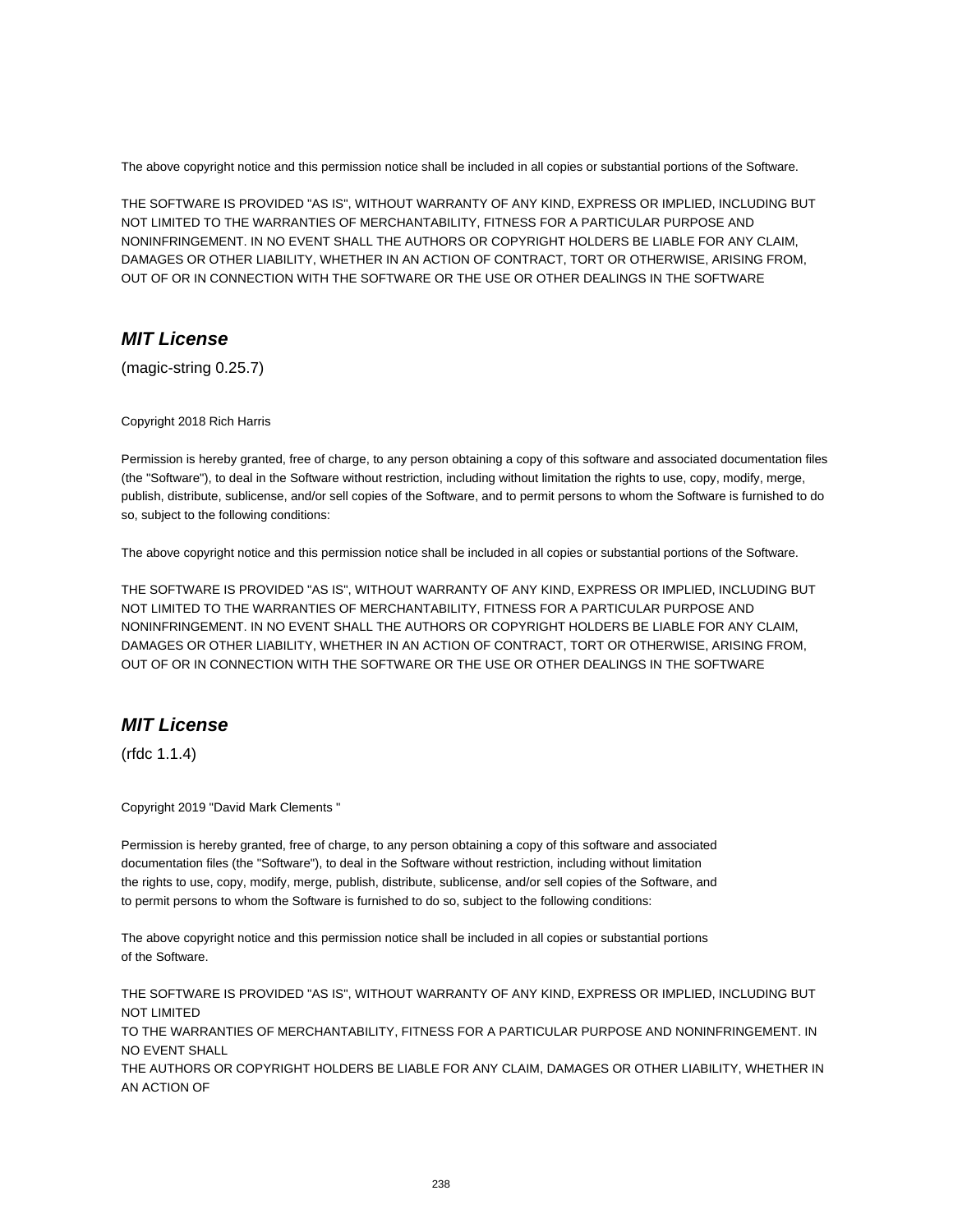CONTRACT, TORT OR OTHERWISE, ARISING FROM, OUT OF OR IN CONNECTION WITH THE SOFTWARE OR THE USE OR OTHER DEALINGS IN THE SOFTWARE

### **MIT License**

(busboy 0.2.14, dicer 0.2.5, node-ftp 0.3.10, streamsearch 0.1.2)

Copyright Brian White. All rights reserved.

Permission is hereby granted, free of charge, to any person obtaining a copy of this software and associated documentation files (the "Software"), to deal in the Software without restriction, including without limitation the rights to use, copy, modify, merge, publish, distribute, sublicense, and/or sell copies of the Software, and to permit persons to whom the Software is furnished to do so, subject to the following conditions:

The above copyright notice and this permission notice shall be included in all copies or substantial portions of the Software.

THE SOFTWARE IS PROVIDED "AS IS", WITHOUT WARRANTY OF ANY KIND, EXPRESS OR IMPLIED, INCLUDING BUT NOT LIMITED TO THE WARRANTIES OF MERCHANTABILITY, FITNESS FOR A PARTICULAR PURPOSE AND NONINFRINGEMENT. IN NO EVENT SHALL THE AUTHORS OR COPYRIGHT HOLDERS BE LIABLE FOR ANY CLAIM, DAMAGES OR OTHER LIABILITY, WHETHER IN AN ACTION OF CONTRACT, TORT OR OTHERWISE, ARISING FROM, OUT OF OR IN CONNECTION WITH THE SOFTWARE OR THE USE OR OTHER DEALINGS IN THE SOFTWARE

### **MIT License**

(getpass 0.1.7, node-http-signature 1.2.0, sshpk 1.16.1)

Copyright Joyent, Inc. All rights reserved.

Permission is hereby granted, free of charge, to any person obtaining a copy of this software and associated documentation files (the "Software"), to deal in the Software without restriction, including without limitation the rights to use, copy, modify, merge, publish, distribute, sublicense, and/or sell copies of the Software, and to permit persons to whom the Software is furnished to do so, subject to the following conditions:

The above copyright notice and this permission notice shall be included in all copies or substantial portions of the Software.

THE SOFTWARE IS PROVIDED "AS IS", WITHOUT WARRANTY OF ANY KIND, EXPRESS OR IMPLIED, INCLUDING BUT NOT LIMITED TO THE WARRANTIES OF MERCHANTABILITY, FITNESS FOR A PARTICULAR PURPOSE AND NONINFRINGEMENT. IN NO EVENT SHALL THE AUTHORS OR COPYRIGHT HOLDERS BE LIABLE FOR ANY CLAIM, DAMAGES OR OTHER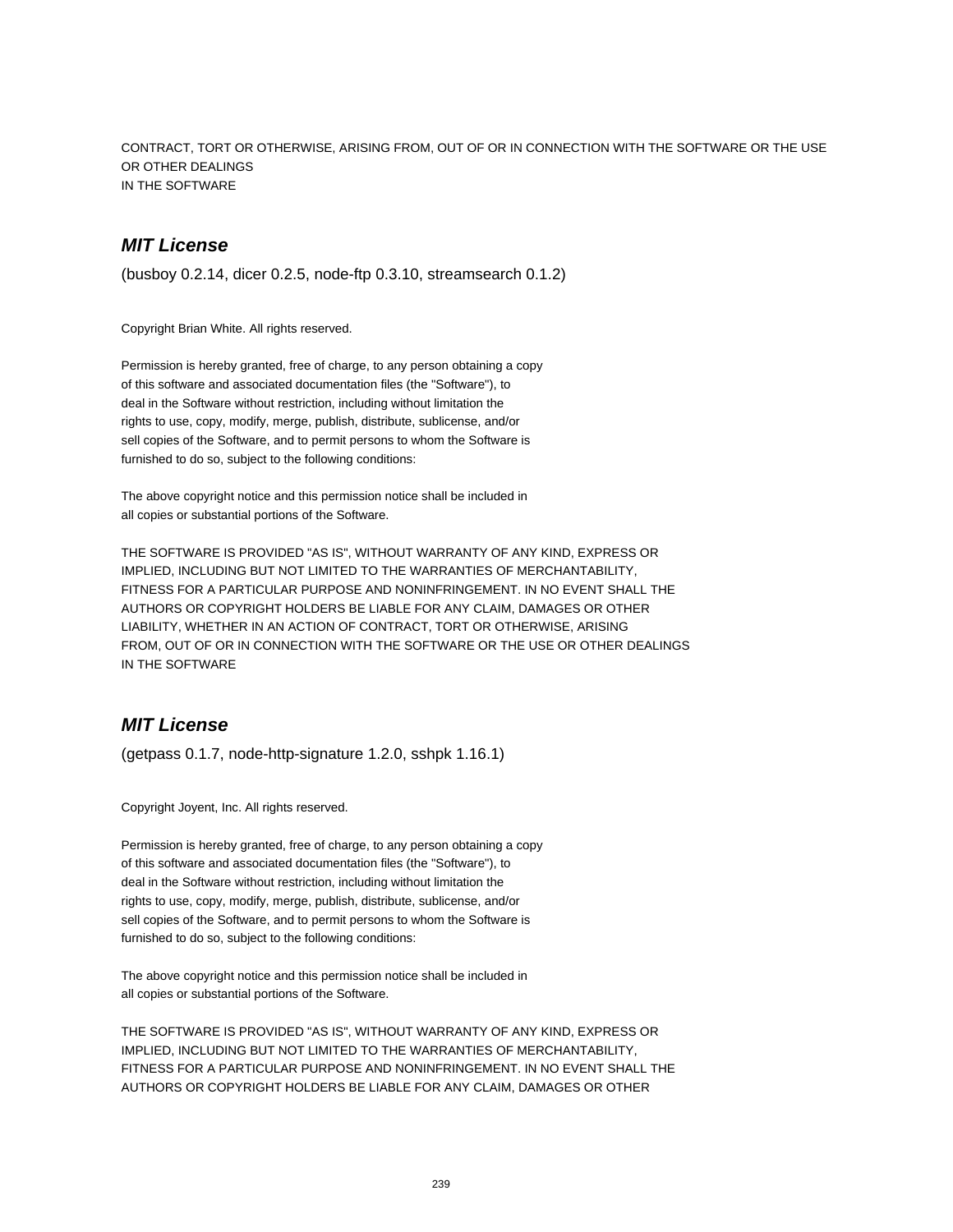LIABILITY, WHETHER IN AN ACTION OF CONTRACT, TORT OR OTHERWISE, ARISING FROM, OUT OF OR IN CONNECTION WITH THE SOFTWARE OR THE USE OR OTHER DEALINGS IN THE SOFTWARE

### **MIT License**

(Gozala/events 1.1.1, Gozala/events 3.2.0, nodejs/string\_decoder 0.10.31)

Copyright Joyent, Inc. and other Node contributors.

Permission is hereby granted, free of charge, to any person obtaining a copy of this software and associated documentation files (the "Software"), to deal in the Software without restriction, including without limitation the rights to use, copy, modify, merge, publish, distribute, sublicense, and/or sell copies of the Software, and to permit persons to whom the Software is furnished to do so, subject to the following conditions:

The above copyright notice and this permission notice shall be included in all copies or substantial portions of the Software.

THE SOFTWARE IS PROVIDED "AS IS", WITHOUT WARRANTY OF ANY KIND, EXPRESS OR IMPLIED, INCLUDING BUT NOT LIMITED TO THE WARRANTIES OF MERCHANTABILITY, FITNESS FOR A PARTICULAR PURPOSE AND NONINFRINGEMENT. IN NO EVENT SHALL THE AUTHORS OR COPYRIGHT HOLDERS BE LIABLE FOR ANY CLAIM, DAMAGES OR OTHER LIABILITY, WHETHER IN AN ACTION OF CONTRACT, TORT OR OTHERWISE, ARISING FROM, OUT OF OR IN CONNECTION WITH THE SOFTWARE OR THE USE OR OTHER DEALINGS IN THE SOFTWARE

## **MIT License**

(commonjs-assert v1.5.0, readable-stream 1.0.34, readable-stream 1.1.14, readable-stream 2.0.6, util 0.10.3)

Copyright Joyent, Inc. and other Node contributors. All rights reserved.

Permission is hereby granted, free of charge, to any person obtaining a copy of this software and associated documentation files (the "Software"), to deal in the Software without restriction, including without limitation the rights to use, copy, modify, merge, publish, distribute, sublicense, and/or sell copies of the Software, and to permit persons to whom the Software is furnished to do so, subject to the following conditions:

The above copyright notice and this permission notice shall be included in all copies or substantial portions of the Software.

THE SOFTWARE IS PROVIDED "AS IS", WITHOUT WARRANTY OF ANY KIND, EXPRESS OR IMPLIED, INCLUDING BUT NOT LIMITED TO THE WARRANTIES OF MERCHANTABILITY,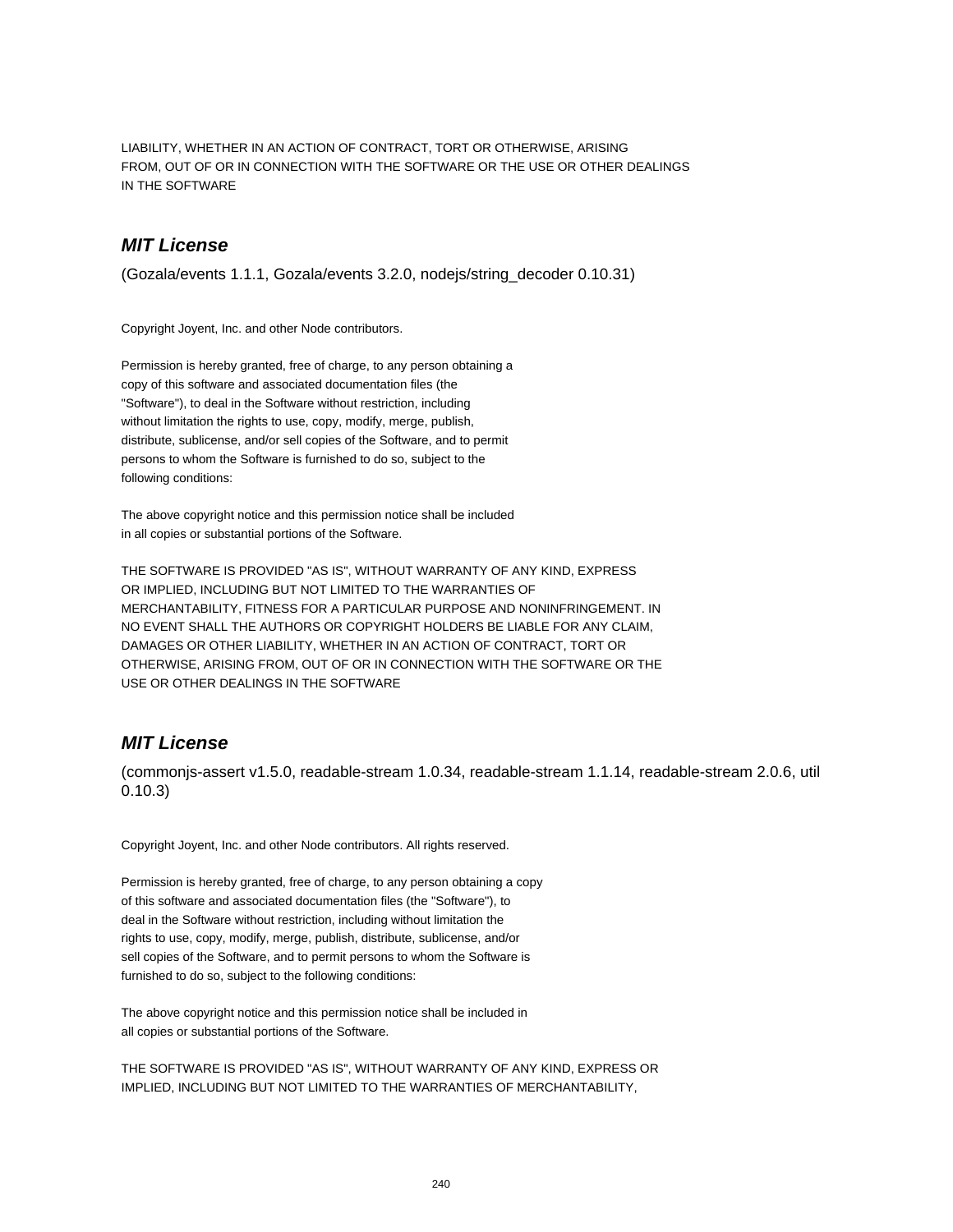FITNESS FOR A PARTICULAR PURPOSE AND NONINFRINGEMENT. IN NO EVENT SHALL THE AUTHORS OR COPYRIGHT HOLDERS BE LIABLE FOR ANY CLAIM, DAMAGES OR OTHER LIABILITY, WHETHER IN AN ACTION OF CONTRACT, TORT OR OTHERWISE, ARISING FROM, OUT OF OR IN CONNECTION WITH THE SOFTWARE OR THE USE OR OTHER DEALINGS IN THE SOFTWARE

## **MIT License**

(eslint-loader v4.0.2, loader-utils 1.4.0, loader-utils 2.0.0)

Copyright JS Foundation and other contributors

Permission is hereby granted, free of charge, to any person obtaining a copy of this software and associated documentation files (the 'Software'), to deal in the Software without restriction, including without limitation the rights to use, copy, modify, merge, publish, distribute, sublicense, and/or sell copies of the Software, and to permit persons to whom the Software is furnished to do so, subject to the following conditions:

The above copyright notice and this permission notice shall be included in all copies or substantial portions of the Software.

THE SOFTWARE IS PROVIDED 'AS IS', WITHOUT WARRANTY OF ANY KIND, EXPRESS OR IMPLIED, INCLUDING BUT NOT LIMITED TO THE WARRANTIES OF MERCHANTABILITY, FITNESS FOR A PARTICULAR PURPOSE AND NONINFRINGEMENT. IN NO EVENT SHALL THE AUTHORS OR COPYRIGHT HOLDERS BE LIABLE FOR ANY CLAIM, DAMAGES OR OTHER LIABILITY, WHETHER IN AN ACTION OF CONTRACT, TORT OR OTHERWISE, ARISING FROM, OUT OF OR IN CONNECTION WITH THE SOFTWARE OR THE USE OR OTHER DEALINGS IN THE SOFTWARE

# **MIT License**

(xmlchars 2.2.0)

Copyright Louis-Dominique Dubeau and contributors to xmlchars

Permission is hereby granted, free of charge, to any person obtaining a copy of this software and associated documentation files (the "Software"), to deal in the Software without restriction, including without limitation the rights to use, copy, modify, merge, publish, distribute, sublicense, and/or sell copies of the Software, and to permit persons to whom the Software is furnished to do so, subject to the following conditions:

The above copyright notice and this permission notice shall be included in all copies or substantial portions of the Software.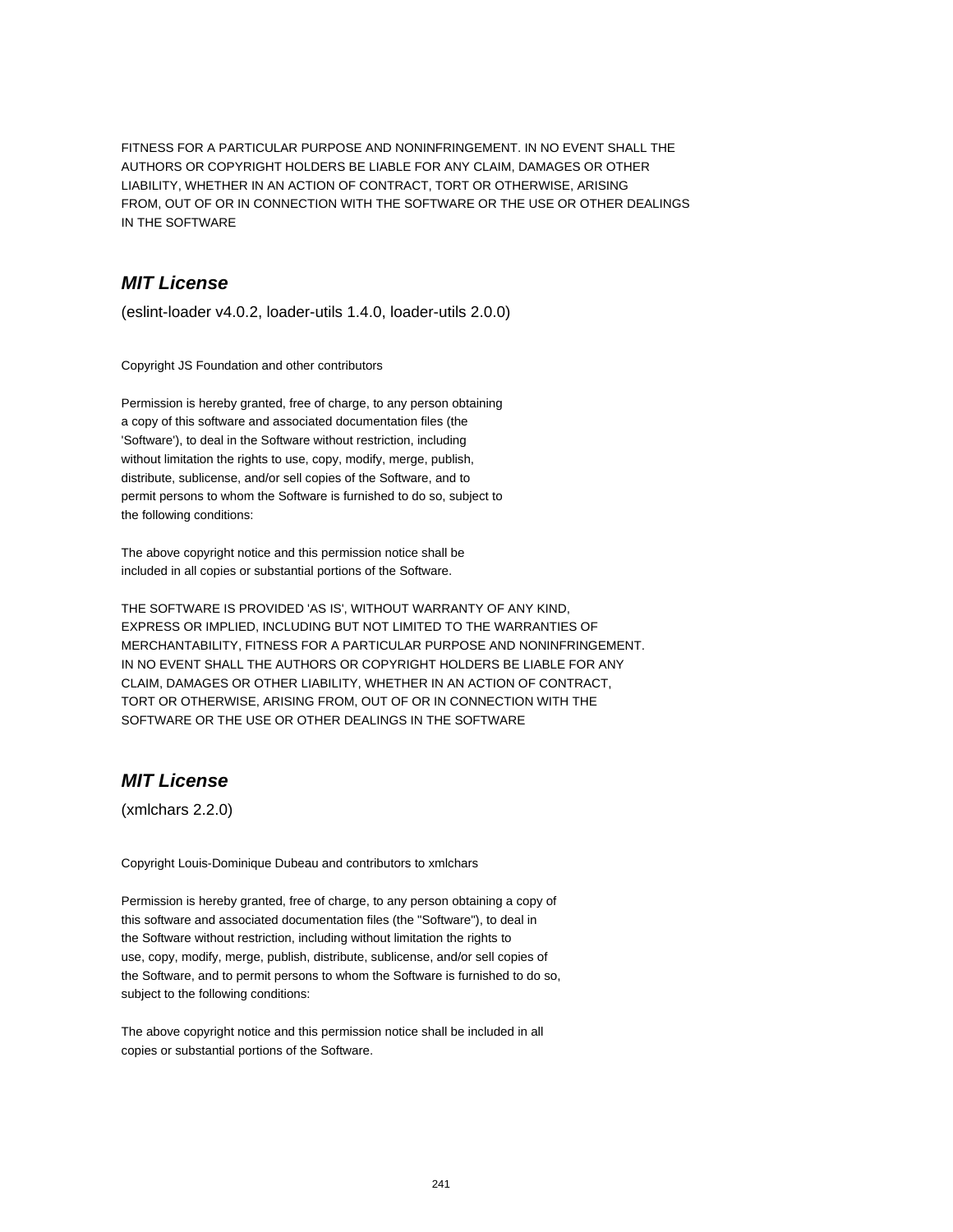THE SOFTWARE IS PROVIDED "AS IS", WITHOUT WARRANTY OF ANY KIND, EXPRESS OR IMPLIED, INCLUDING BUT NOT LIMITED TO THE WARRANTIES OF MERCHANTABILITY, FITNESS FOR A PARTICULAR PURPOSE AND NONINFRINGEMENT. IN NO EVENT SHALL THE AUTHORS OR COPYRIGHT HOLDERS BE LIABLE FOR ANY CLAIM, DAMAGES OR OTHER LIABILITY, WHETHER IN AN ACTION OF CONTRACT, TORT OR OTHERWISE, ARISING FROM, OUT OF OR IN CONNECTION WITH THE SOFTWARE OR THE USE OR OTHER DEALINGS IN THE SOFTWARE

#### **MIT License**

(jsesc 0.5.0)

Copyright Mathias Bynens

Permission is hereby granted, free of charge, to any person obtaining a copy of this software and associated documentation files (the "Software"), to deal in the Software without restriction, including without limitation the rights to use, copy, modify, merge, publish, distribute, sublicense, and/or sell copies of the Software, and to permit persons to whom the Software is furnished to do so, subject to the following conditions:

The above copyright notice and this permission notice shall be included in all copies or substantial portions of the Software.

THE SOFTWARE IS PROVIDED "AS IS", WITHOUT WARRANTY OF ANY KIND, EXPRESS OR IMPLIED, INCLUDING BUT NOT LIMITED TO THE WARRANTIES OF MERCHANTABILITY, FITNESS FOR A PARTICULAR PURPOSE AND NONINFRINGEMENT. IN NO EVENT SHALL THE AUTHORS OR COPYRIGHT HOLDERS BE LIABLE FOR ANY CLAIM, DAMAGES OR OTHER LIABILITY, WHETHER IN AN ACTION OF CONTRACT, TORT OR OTHERWISE, ARISING FROM, OUT OF OR IN CONNECTION WITH THE SOFTWARE OR THE USE OR OTHER DEALINGS IN THE SOFTWARE

#### **MIT License**

(cssesc 3.0.0, emoji-regex 7.0.3, emoji-regex v8.0.0, jsesc v2.5.2, mathiasbynens/regenerate 1.4.0, punycode 1.3.2, punycode 2.1.1, Punycode.js v2.1.1, regexpu-core 2.0.0, string-width v4.2.0)

#### Copyright Mathias Bynens

Permission is hereby granted, free of charge, to any person obtaining a copy of this software and associated documentation files (the "Software"), to deal in the Software without restriction, including without limitation the rights to use, copy, modify, merge, publish, distribute, sublicense, and/or sell copies of the Software, and to permit persons to whom the Software is furnished to do so, subject to the following conditions:

The above copyright notice and this permission notice shall be included in all copies or substantial portions of the Software.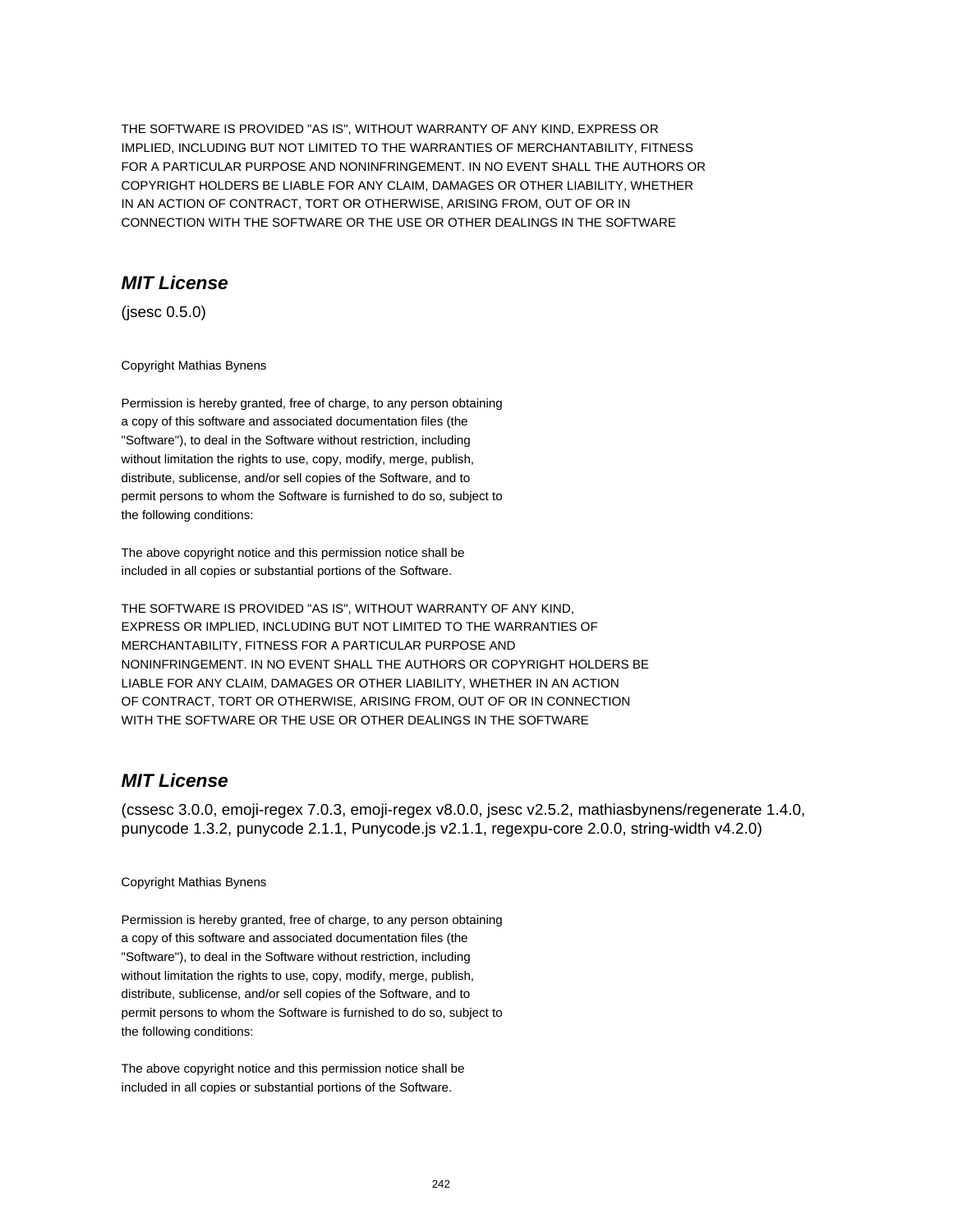THE SOFTWARE IS PROVIDED "AS IS", WITHOUT WARRANTY OF ANY KIND, EXPRESS OR IMPLIED, INCLUDING BUT NOT LIMITED TO THE WARRANTIES OF MERCHANTABILITY, FITNESS FOR A PARTICULAR PURPOSE AND NONINFRINGEMENT. IN NO EVENT SHALL THE AUTHORS OR COPYRIGHT HOLDERS BE LIABLE FOR ANY CLAIM, DAMAGES OR OTHER LIABILITY, WHETHER IN AN ACTION OF CONTRACT, TORT OR OTHERWISE, ARISING FROM, OUT OF OR IN CONNECTION WITH THE SOFTWARE OR THE USE OR OTHER DEALINGS IN THE SOFTWARE

### **MIT License**

(core-util-is 1.0.2)

Copyright Node.js contributors. All rights reserved.

Permission is hereby granted, free of charge, to any person obtaining a copy of this software and associated documentation files (the "Software"), to deal in the Software without restriction, including without limitation the rights to use, copy, modify, merge, publish, distribute, sublicense, and/or sell copies of the Software, and to permit persons to whom the Software is furnished to do so, subject to the following conditions:

The above copyright notice and this permission notice shall be included in all copies or substantial portions of the Software.

THE SOFTWARE IS PROVIDED "AS IS", WITHOUT WARRANTY OF ANY KIND, EXPRESS OR IMPLIED, INCLUDING BUT NOT LIMITED TO THE WARRANTIES OF MERCHANTABILITY, FITNESS FOR A PARTICULAR PURPOSE AND NONINFRINGEMENT. IN NO EVENT SHALL THE AUTHORS OR COPYRIGHT HOLDERS BE LIABLE FOR ANY CLAIM, DAMAGES OR OTHER LIABILITY, WHETHER IN AN ACTION OF CONTRACT, TORT OR OTHERWISE, ARISING FROM, OUT OF OR IN CONNECTION WITH THE SOFTWARE OR THE USE OR OTHER DEALINGS IN THE SOFTWARE

### **MIT License**

(foundation-sites 6.6.3)

Copyright © 2011-2020 ZURB, Inc.

MIT License

Permission is hereby granted, free of charge, to any person obtaining a copy of this software and associated documentation files (the "Software"), to deal in the Software without restriction, including without limitation the rights to use, copy, modify, merge, publish, distribute, sublicense, and/or sell copies of the Software, and to permit persons to whom the Software is furnished to do so, subject to the following conditions: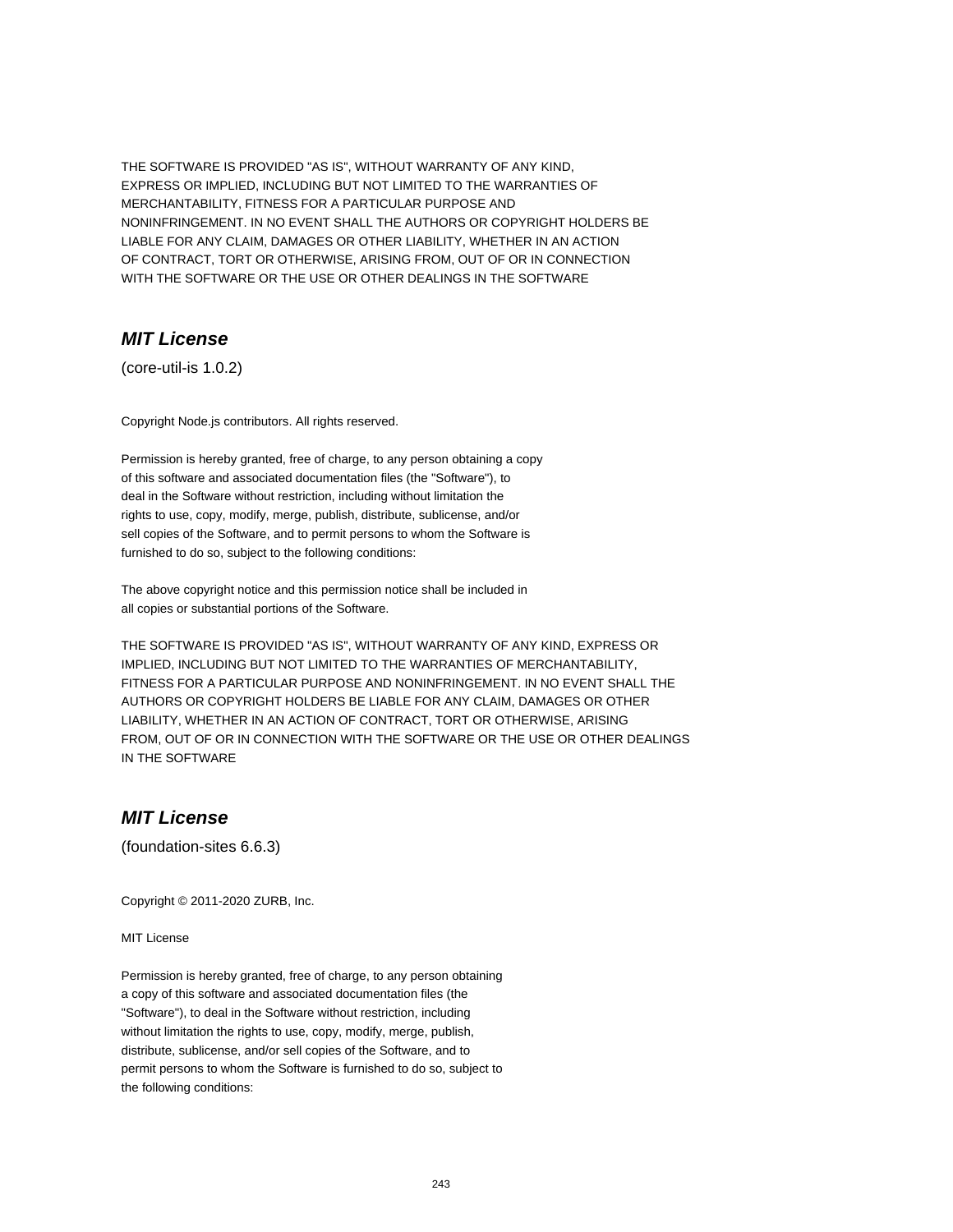The above copyright notice and this permission notice shall be included in all copies or substantial portions of the Software.

THE SOFTWARE IS PROVIDED "AS IS", WITHOUT WARRANTY OF ANY KIND, EXPRESS OR IMPLIED, INCLUDING BUT NOT LIMITED TO THE WARRANTIES OF MERCHANTABILITY, FITNESS FOR A PARTICULAR PURPOSE AND NONINFRINGEMENT. IN NO EVENT SHALL THE AUTHORS OR COPYRIGHT HOLDERS BE LIABLE FOR ANY CLAIM, DAMAGES OR OTHER LIABILITY, WHETHER IN AN ACTION OF CONTRACT, TORT OR OTHERWISE, ARISING FROM, OUT OF OR IN CONNECTION WITH THE SOFTWARE OR THE USE OR OTHER DEALINGS IN THE SOFTWARE

### **MIT License**

(whatwg-encoding 1.0.5)

Copyright © 2016–2018 Domenic Denicola

Permission is hereby granted, free of charge, to any person obtaining a copy of this software and associated documentation files (the "Software"), to deal in the Software without restriction, including without limitation the rights to use, copy, modify, merge, publish, distribute, sublicense, and/or sell copies of the Software, and to permit persons to whom the Software is furnished to do so, subject to the following conditions:

The above copyright notice and this permission notice shall be included in all copies or substantial portions of the Software.

THE SOFTWARE IS PROVIDED "AS IS", WITHOUT WARRANTY OF ANY KIND, EXPRESS OR IMPLIED, INCLUDING BUT NOT LIMITED TO THE WARRANTIES OF MERCHANTABILITY, FITNESS FOR A PARTICULAR PURPOSE AND NONINFRINGEMENT. IN NO EVENT SHALL THE AUTHORS OR COPYRIGHT HOLDERS BE LIABLE FOR ANY CLAIM, DAMAGES OR OTHER LIABILITY, WHETHER IN AN ACTION OF CONTRACT, TORT OR OTHERWISE, ARISING FROM, OUT OF OR IN CONNECTION WITH THE SOFTWARE OR THE USE OR OTHER DEALINGS IN THE SOFTWARE

## **MIT License**

(html-encoding-sniffer 2.0.1)

#### Copyright © 2016–2020 Domenic Denicola

Permission is hereby granted, free of charge, to any person obtaining a copy of this software and associated documentation files (the "Software"), to deal in the Software without restriction, including without limitation the rights to use, copy, modify, merge, publish, distribute, sublicense, and/or sell copies of the Software, and to permit persons to whom the Software is furnished to do so, subject to the following conditions:

The above copyright notice and this permission notice shall be included in all copies or substantial portions of the Software.

THE SOFTWARE IS PROVIDED "AS IS", WITHOUT WARRANTY OF ANY KIND, EXPRESS OR IMPLIED, INCLUDING BUT NOT LIMITED TO THE WARRANTIES OF MERCHANTABILITY, FITNESS FOR A PARTICULAR PURPOSE AND NONINFRINGEMENT. IN NO EVENT SHALL THE AUTHORS OR COPYRIGHT HOLDERS BE LIABLE FOR ANY CLAIM, DAMAGES OR OTHER LIABILITY, WHETHER IN AN ACTION OF CONTRACT, TORT OR OTHERWISE, ARISING FROM,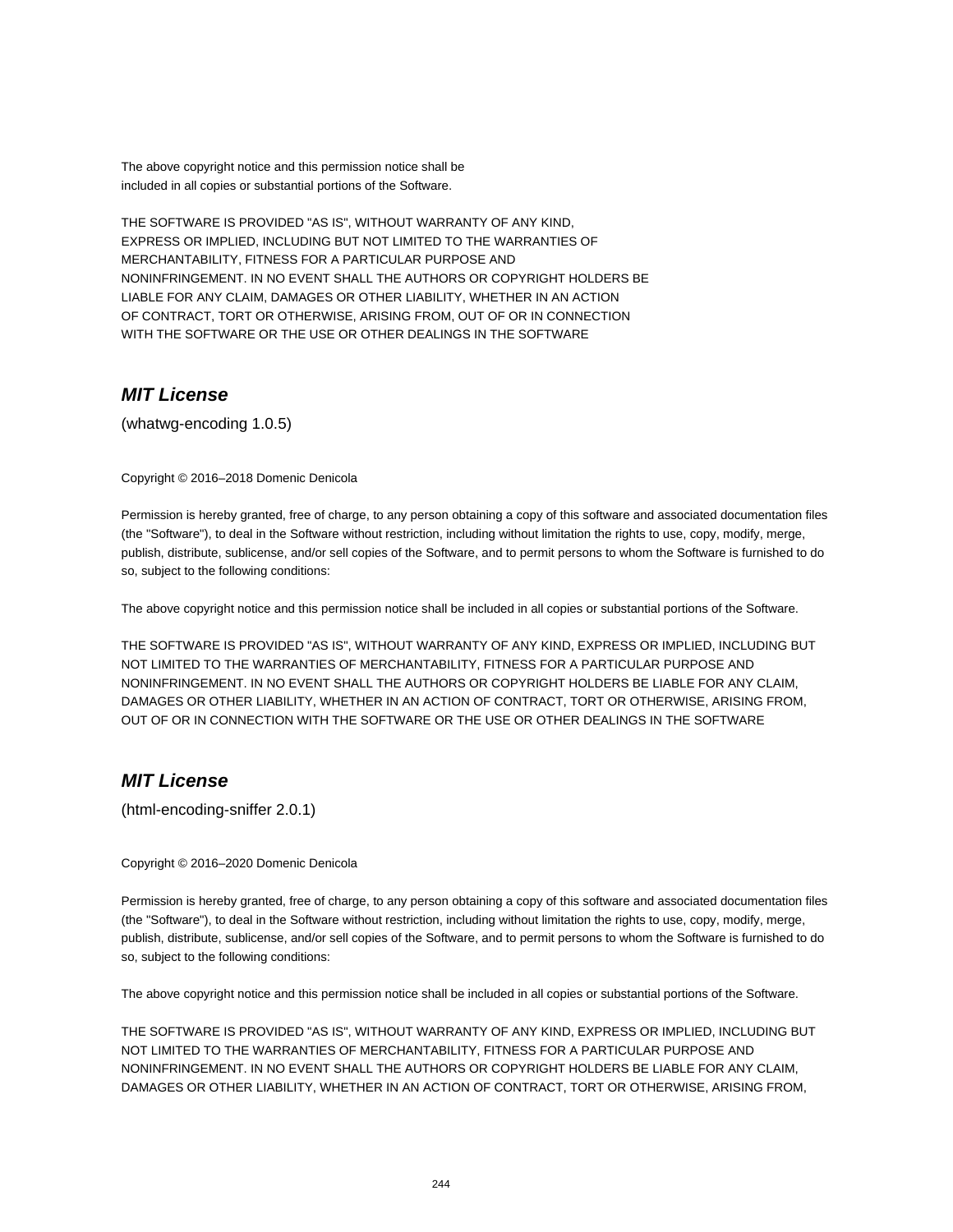OUT OF OR IN CONNECTION WITH THE SOFTWARE OR THE USE OR OTHER DEALINGS IN THE SOFTWARE

# **MIT License**

(whatwg-mimetype 2.3.0)

Copyright © 2017–2018 Domenic Denicola

Permission is hereby granted, free of charge, to any person obtaining a copy of this software and associated documentation files (the "Software"), to deal in the Software without restriction, including without limitation the rights to use, copy, modify, merge, publish, distribute, sublicense, and/or sell copies of the Software, and to permit persons to whom the Software is furnished to do so, subject to the following conditions:

The above copyright notice and this permission notice shall be included in all copies or substantial portions of the Software.

THE SOFTWARE IS PROVIDED "AS IS", WITHOUT WARRANTY OF ANY KIND, EXPRESS OR IMPLIED, INCLUDING BUT NOT LIMITED TO THE WARRANTIES OF MERCHANTABILITY, FITNESS FOR A PARTICULAR PURPOSE AND NONINFRINGEMENT. IN NO EVENT SHALL THE AUTHORS OR COPYRIGHT HOLDERS BE LIABLE FOR ANY CLAIM, DAMAGES OR OTHER LIABILITY, WHETHER IN AN ACTION OF CONTRACT, TORT OR OTHERWISE, ARISING FROM, OUT OF OR IN CONNECTION WITH THE SOFTWARE OR THE USE OR OTHER DEALINGS IN THE SOFTWARE

### **MIT License**

(data-urls 2.0.0)

Copyright © 2017–2020 Domenic Denicola

Permission is hereby granted, free of charge, to any person obtaining a copy of this software and associated documentation files (the "Software"), to deal in the Software without restriction, including without limitation the rights to use, copy, modify, merge, publish, distribute, sublicense, and/or sell copies of the Software, and to permit persons to whom the Software is furnished to do so, subject to the following conditions:

The above copyright notice and this permission notice shall be included in all copies or substantial portions of the Software.

THE SOFTWARE IS PROVIDED "AS IS", WITHOUT WARRANTY OF ANY KIND, EXPRESS OR IMPLIED, INCLUDING BUT NOT LIMITED TO THE WARRANTIES OF MERCHANTABILITY, FITNESS FOR A PARTICULAR PURPOSE AND NONINFRINGEMENT. IN NO EVENT SHALL THE AUTHORS OR COPYRIGHT HOLDERS BE LIABLE FOR ANY CLAIM, DAMAGES OR OTHER LIABILITY, WHETHER IN AN ACTION OF CONTRACT, TORT OR OTHERWISE, ARISING FROM, OUT OF OR IN CONNECTION WITH THE SOFTWARE OR THE USE OR OTHER DEALINGS IN THE SOFTWARE

## **MIT License**

(node-mkdirp 1.0.4)

Files: \* Copyright: 2010 James Halliday License: Expat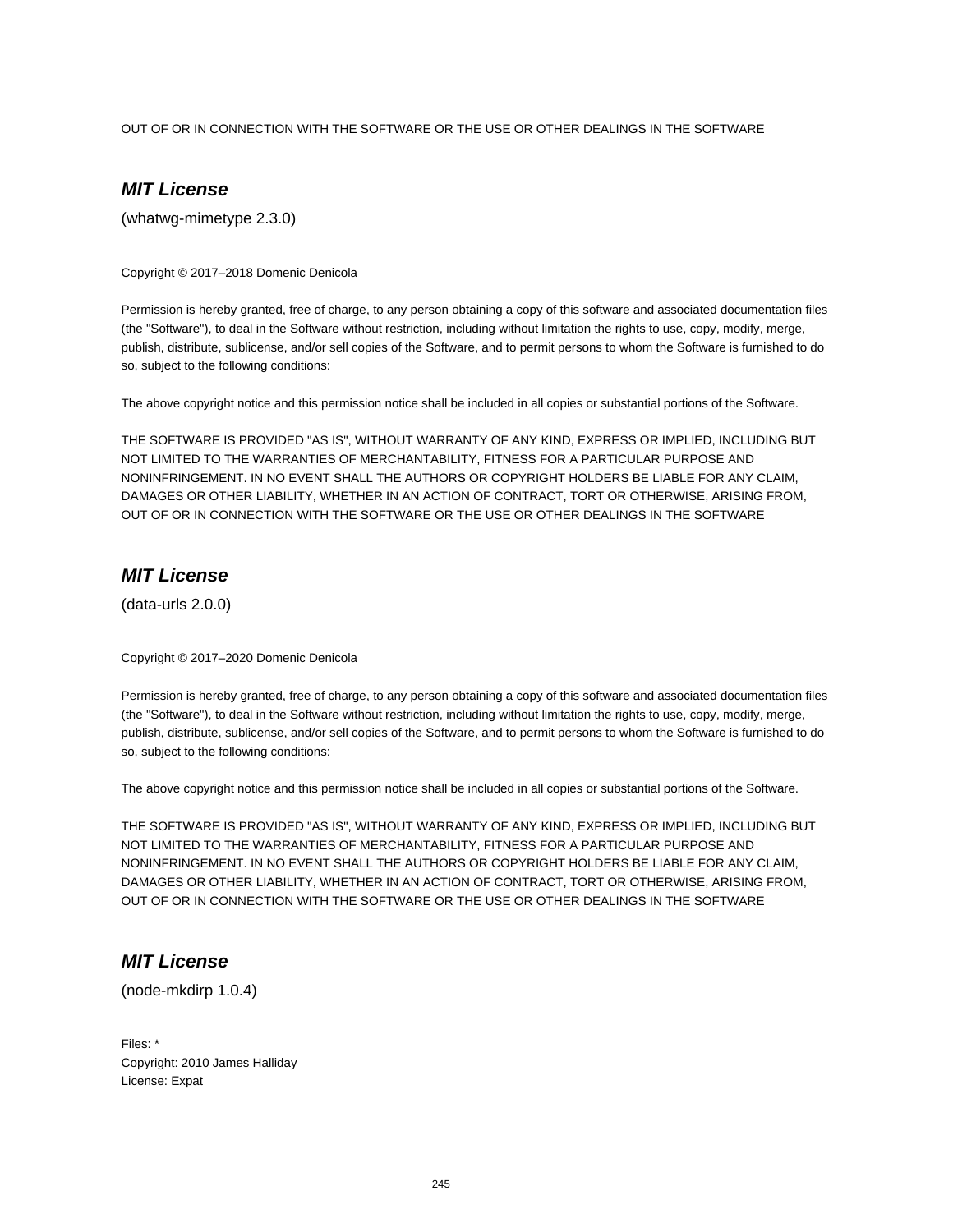Files: debian/\* Copyright: 2012 David Paleino License: Expat

License: Expat

.

.

Permission is hereby granted, free of charge, to any person obtaining a copy of this software and associated documentation files (the "Software"), to deal in the Software without restriction, including without limitation the rights to use, copy, modify, merge, publish, distribute, sublicense, and/or sell copies of the Software, and to permit persons to whom the Software is furnished to do so, subject to the following conditions:

The above copyright notice and this permission notice shall be included in all copies or substantial portions of the Software.

THE SOFTWARE IS PROVIDED "AS IS", WITHOUT WARRANTY OF ANY KIND, EXPRESS OR IMPLIED, INCLUDING BUT NOT LIMITED TO THE WARRANTIES OF MERCHANTABILITY, FITNESS FOR A PARTICULAR PURPOSE AND NONINFRINGEMENT. IN NO EVENT SHALL THE AUTHORS OR COPYRIGHT HOLDERS BE LIABLE FOR ANY CLAIM, DAMAGES OR OTHER LIABILITY, WHETHER IN AN ACTION OF CONTRACT, TORT OR OTHERWISE, ARISING FROM, OUT OF OR IN CONNECTION WITH THE SOFTWARE OR THE USE OR OTHER DEALINGS IN THE SOFTWARE

## **MIT License**

(node-cookie v0.4.0)

Files: \* Copyright: 2012-2018 Roman Shtylman 2012-2018 Douglas Christopher Wilson License: Expat

Files: debian/\* Copyright: 2013-2014 Jérémy Lal 2018 Bastien Roucariès License: Expat

License: Expat

.

.

Permission is hereby granted, free of charge, to any person obtaining a copy of this software and associated documentation files (the "Software"), to deal in the Software without restriction, including without limitation the rights to use, copy, modify, merge, publish, distribute, sublicense, and/or sell copies of the Software, and to permit persons to whom the Software is furnished to do so, subject to the following conditions:

The above copyright notice and this permission notice shall be included in all copies or substantial portions of the Software.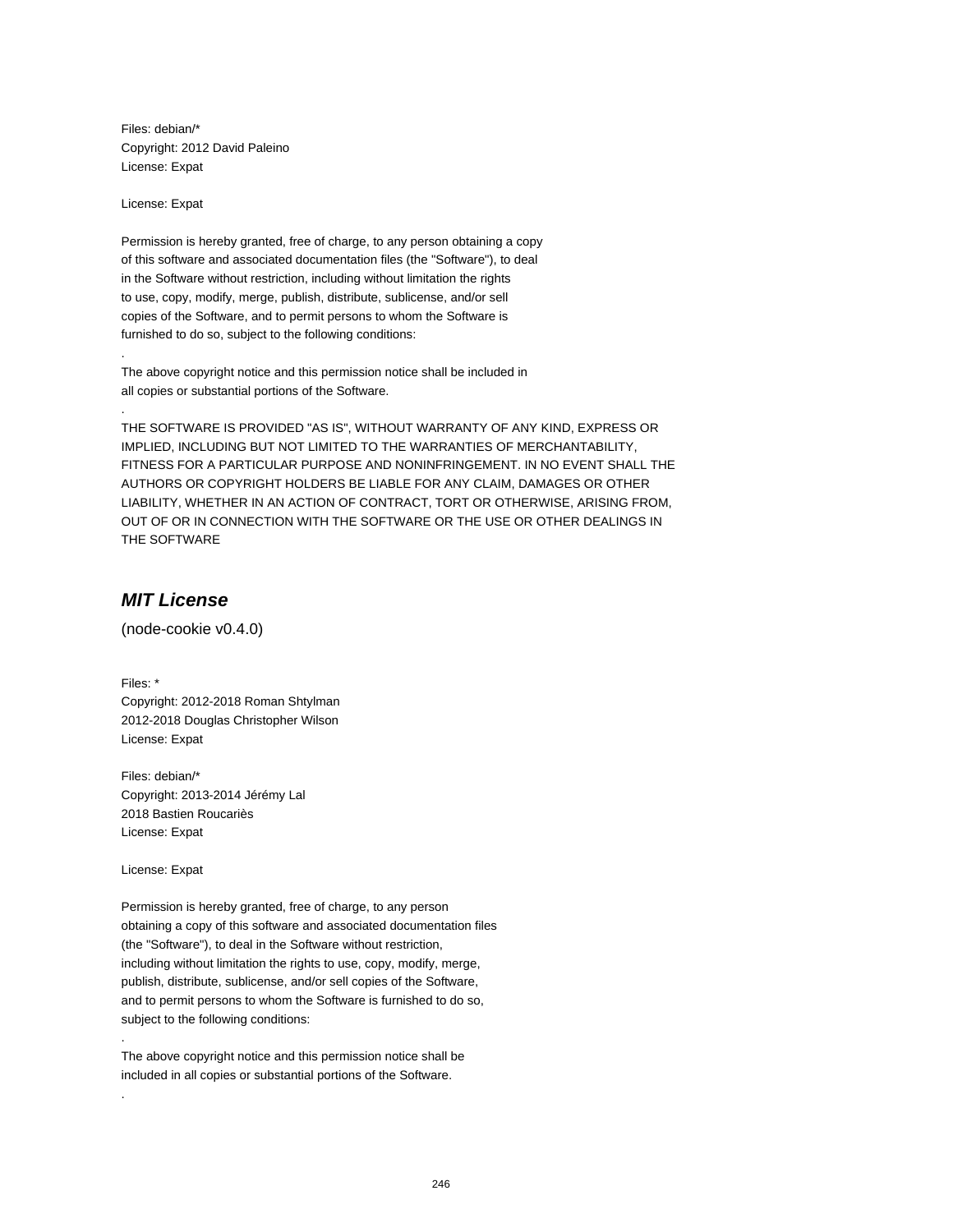THE SOFTWARE IS PROVIDED "AS IS", WITHOUT WARRANTY OF ANY KIND, EXPRESS OR IMPLIED, INCLUDING BUT NOT LIMITED TO THE WARRANTIES OF MERCHANTABILITY, FITNESS FOR A PARTICULAR PURPOSE AND NONINFRINGEMENT. IN NO EVENT SHALL THE AUTHORS OR COPYRIGHT HOLDERS BE LIABLE FOR ANY CLAIM, DAMAGES OR OTHER LIABILITY, WHETHER IN AN ACTION OF CONTRACT, TORT OR OTHERWISE, ARISING FROM, OUT OF OR IN CONNECTION WITH THE SOFTWARE OR THE USE OR OTHER DEALINGS IN THE **SOFTWARE** 

### **MIT License**

(kind-of 6.0.3)

Files: \* Copyright: 2014-2017, Jon Schlinkert (https://github.com/jonschlinkert) License: Expat

Files: debian/\* Copyright: 2016, Sruthi Chandran 2020, Xavier Guimard License: Expat

License: Expat

.

.

Permission is hereby granted, free of charge, to any person obtaining a copy of this software and associated documentation files (the "Software"), to deal in the Software without restriction, including without limitation the rights to use, copy, modify, merge, publish, distribute, sublicense, and/or sell copies of the Software, and to permit persons to whom the Software is furnished to do so, subject to the following conditions:

The above copyright notice and this permission notice shall be included in all copies or substantial portions of the Software.

THE SOFTWARE IS PROVIDED "AS IS", WITHOUT WARRANTY OF ANY KIND, EXPRESS OR IMPLIED, INCLUDING BUT NOT LIMITED TO THE WARRANTIES OF MERCHANTABILITY, FITNESS FOR A PARTICULAR PURPOSE AND NONINFRINGEMENT. IN NO EVENT SHALL THE AUTHORS OR COPYRIGHT HOLDERS BE LIABLE FOR ANY CLAIM, DAMAGES OR OTHER LIABILITY, WHETHER IN AN ACTION OF CONTRACT, TORT OR OTHERWISE, ARISING FROM, OUT OF OR IN CONNECTION WITH THE SOFTWARE OR THE USE OR OTHER DEALINGS IN THE **SOFTWARE** 

#### **MIT License**

(levn 0.3.0, type-check 0.3.2)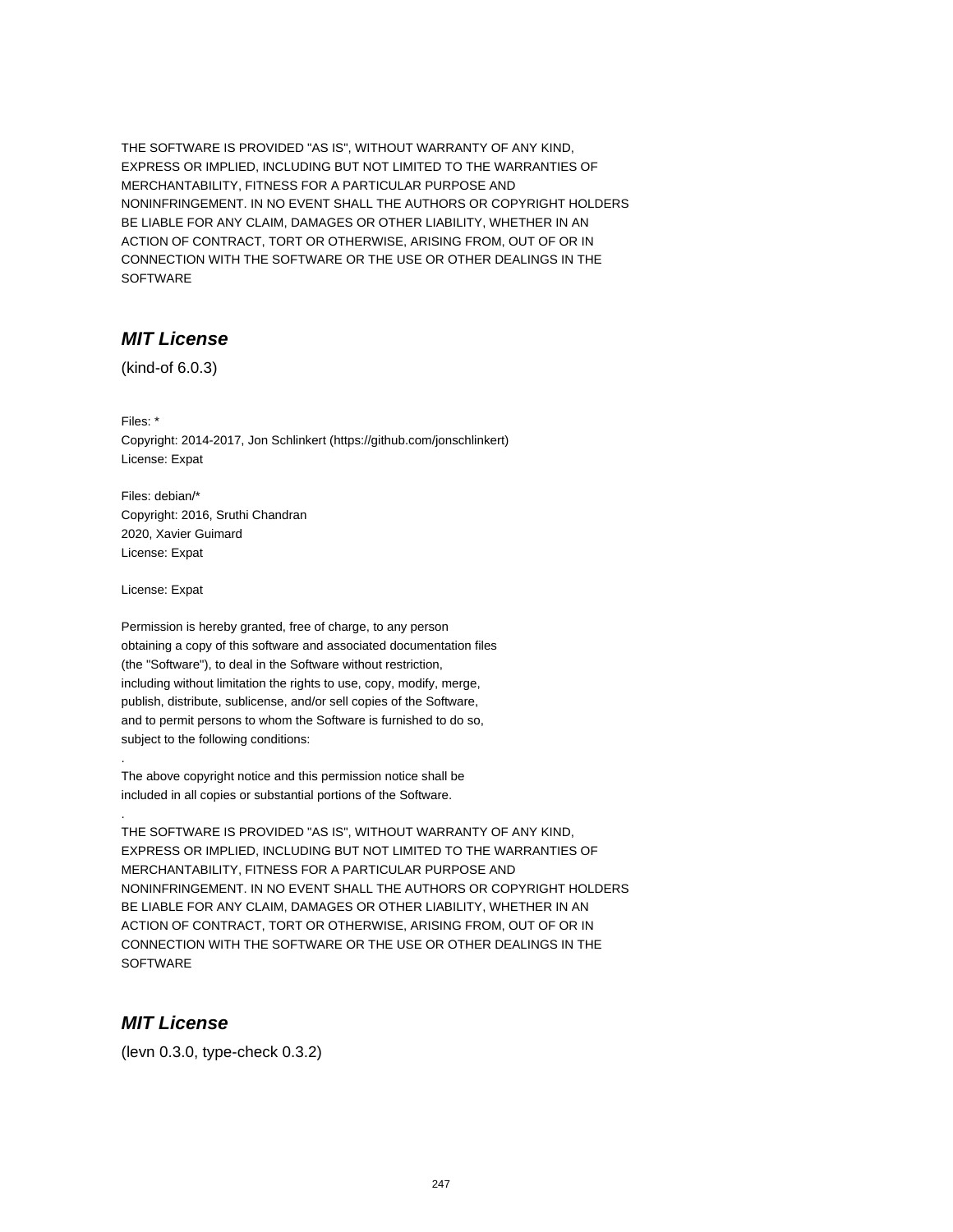Files: \* Copyright: 2016 George Zahariev License: Expat

Files: debian/\* Copyright: 2016 Pirate Praveen License: Expat

License: Expat

.

.

Permission is hereby granted, free of charge, to any person obtaining a copy of this software and associated documentation files (the "Software"), to deal in the Software without restriction, including without limitation the rights to use, copy, modify, merge, publish, distribute, sublicense, and/or sell copies of the Software, and to permit persons to whom the Software is furnished to do so, subject to the following conditions:

The above copyright notice and this permission notice shall be included in all copies or substantial portions of the Software.

THE SOFTWARE IS PROVIDED "AS IS", WITHOUT WARRANTY OF ANY KIND, EXPRESS OR IMPLIED, INCLUDING BUT NOT LIMITED TO THE WARRANTIES OF MERCHANTABILITY, FITNESS FOR A PARTICULAR PURPOSE AND NONINFRINGEMENT. IN NO EVENT SHALL THE AUTHORS OR COPYRIGHT HOLDERS BE LIABLE FOR ANY CLAIM, DAMAGES OR OTHER LIABILITY, WHETHER IN AN ACTION OF CONTRACT, TORT OR OTHERWISE, ARISING FROM, OUT OF OR IN CONNECTION WITH THE SOFTWARE OR THE USE OR OTHER DEALINGS IN THE SOFTWARE

### **MIT License**

(cached-path-relative 1.0.2)

Files: \* Copyright: 2016-2019 Andrew Shaffer (weo.io) andrew@weo.io License: Expat

Files: debian/\* Copyright: 2017,2019 Bastien Roucariès License: Expat

License: Expat

Permission is hereby granted, free of charge, to any person obtaining a copy of this software and associated documentation files (the "Software"), to deal in the Software without restriction, including without limitation the rights to use, copy, modify, merge, publish, distribute, sublicense, and/or sell copies of the Software, and to permit persons to whom the Software is furnished to do so, subject to the following conditions: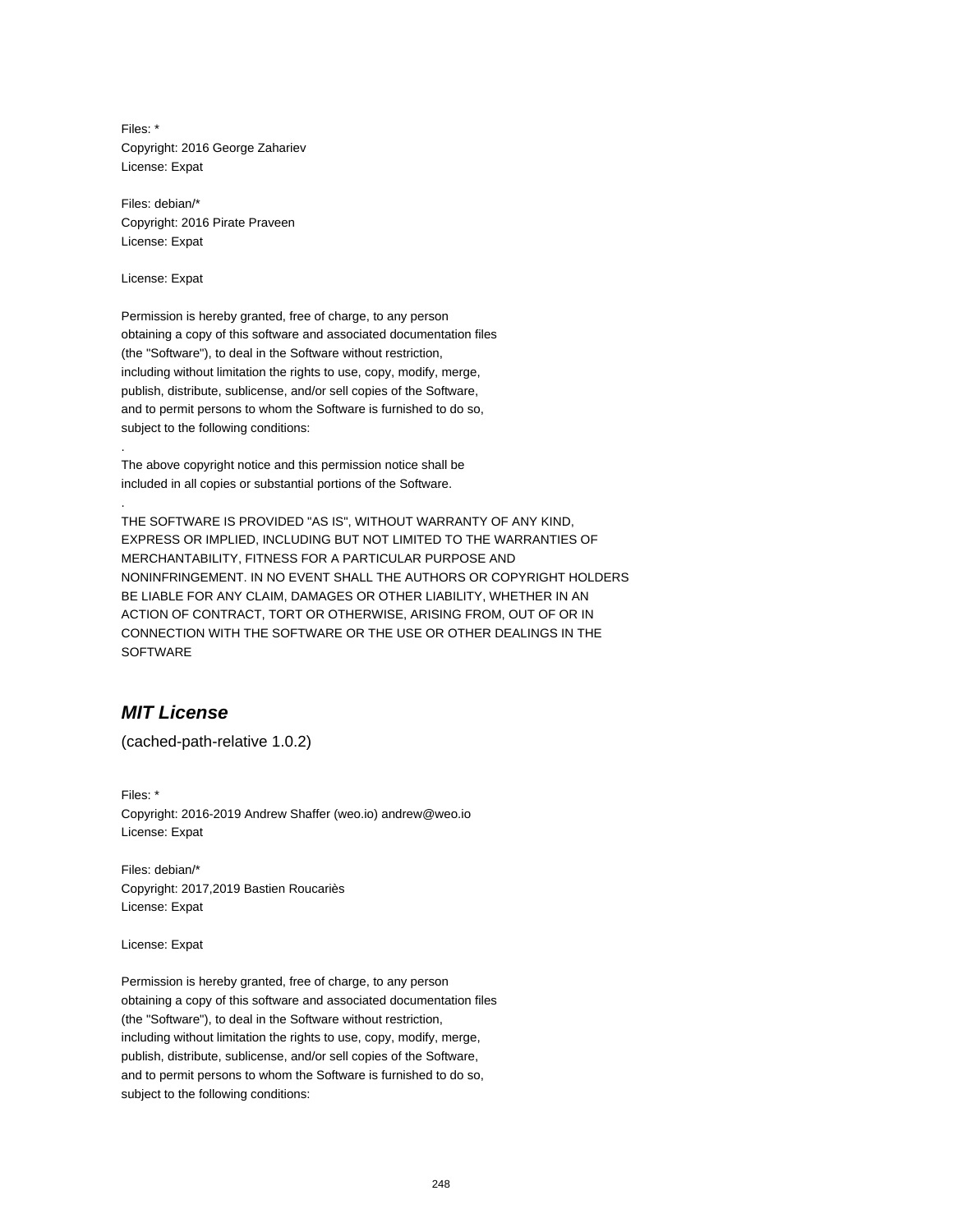The above copyright notice and this permission notice shall be included in all copies or substantial portions of the Software.

THE SOFTWARE IS PROVIDED "AS IS", WITHOUT WARRANTY OF ANY KIND, EXPRESS OR IMPLIED, INCLUDING BUT NOT LIMITED TO THE WARRANTIES OF MERCHANTABILITY, FITNESS FOR A PARTICULAR PURPOSE AND NONINFRINGEMENT. IN NO EVENT SHALL THE AUTHORS OR COPYRIGHT HOLDERS BE LIABLE FOR ANY CLAIM, DAMAGES OR OTHER LIABILITY, WHETHER IN AN ACTION OF CONTRACT, TORT OR OTHERWISE, ARISING FROM, OUT OF OR IN CONNECTION WITH THE SOFTWARE OR THE USE OR OTHER DEALINGS IN THE SOFTWARE

#### **MIT License**

.

.

(babel-code-frame 6.26.0, babel-helper-define-map 6.26.0, babel-helper-regex 6.26.0, babel-runtime 6.26.0, babel-template 6.26.0, babel-traverse 6.26.0, babel-types 6.26.0)

Files: debian/\* Copyright: 2016 Pirate Praveen License: Expat

License: Expat

.

.

Permission is hereby granted, free of charge, to any person obtaining a copy of this software and associated documentation files (the "Software"), to deal in the Software without restriction, including without limitation the rights to use, copy, modify, merge, publish, distribute, sublicense, and/or sell copies of the Software, and to permit persons to whom the Software is furnished to do so, subject to the following conditions:

The above copyright notice and this permission notice shall be included in all copies or substantial portions of the Software.

THE SOFTWARE IS PROVIDED "AS IS", WITHOUT WARRANTY OF ANY KIND, EXPRESS OR IMPLIED, INCLUDING BUT NOT LIMITED TO THE WARRANTIES OF MERCHANTABILITY, FITNESS FOR A PARTICULAR PURPOSE AND NONINFRINGEMENT. IN NO EVENT SHALL THE AUTHORS OR COPYRIGHT HOLDERS BE LIABLE FOR ANY CLAIM, DAMAGES OR OTHER LIABILITY, WHETHER IN AN ACTION OF CONTRACT, TORT OR OTHERWISE, ARISING FROM, OUT OF OR IN CONNECTION WITH THE SOFTWARE OR THE USE OR OTHER DEALINGS IN THE **SOFTWARE** 

## **MIT License**

(crypto-browserify 3.12.0, node-dashdash 1.14.1)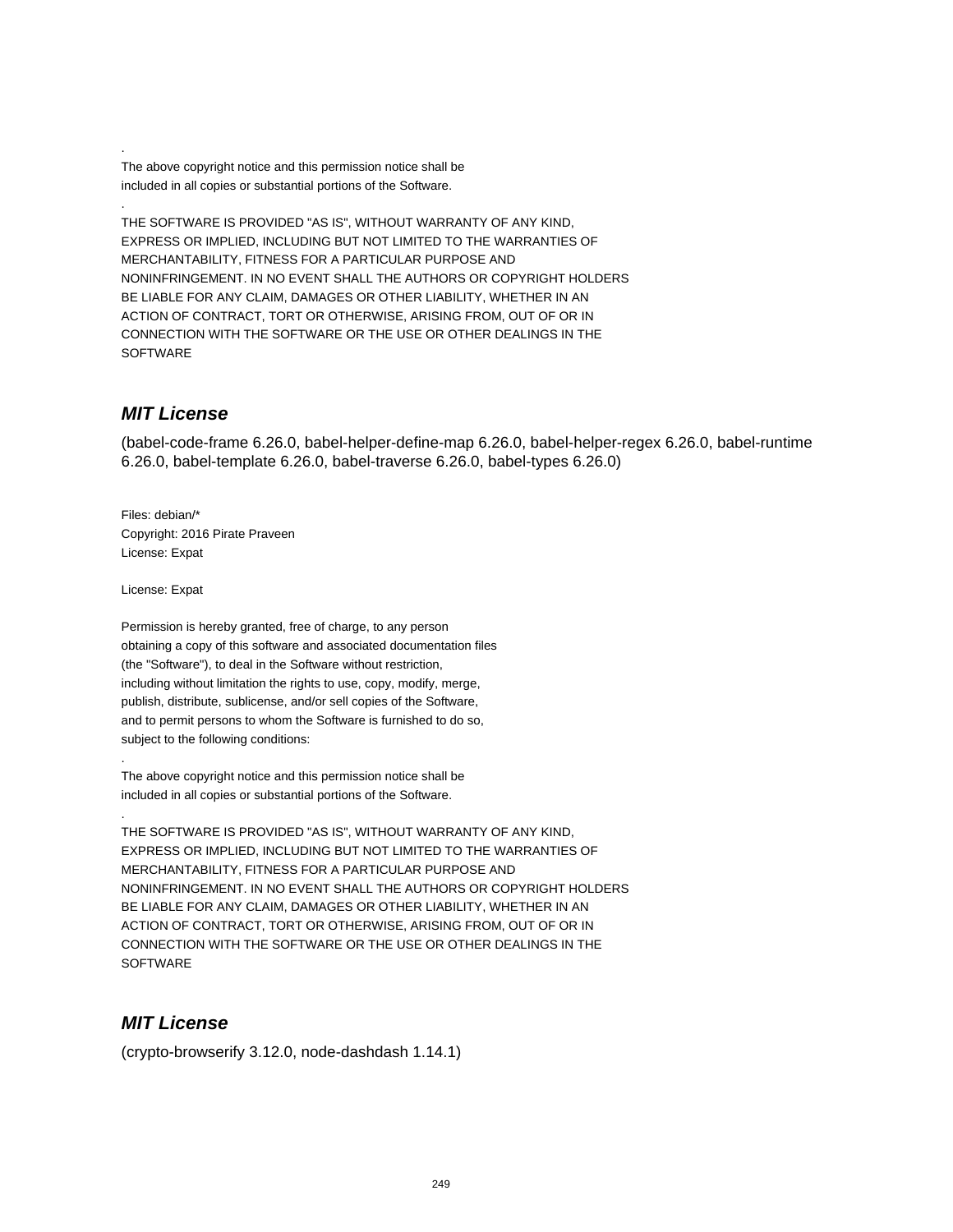Files: debian/\* Copyright: 2017 Pirate Praveen License: Expat

License: Expat

.

.

Permission is hereby granted, free of charge, to any person obtaining a copy of this software and associated documentation files (the "Software"), to deal in the Software without restriction, including without limitation the rights to use, copy, modify, merge, publish, distribute, sublicense, and/or sell copies of the Software, and to permit persons to whom the Software is furnished to do so, subject to the following conditions:

The above copyright notice and this permission notice shall be included in all copies or substantial portions of the Software.

THE SOFTWARE IS PROVIDED "AS IS", WITHOUT WARRANTY OF ANY KIND, EXPRESS OR IMPLIED, INCLUDING BUT NOT LIMITED TO THE WARRANTIES OF MERCHANTABILITY, FITNESS FOR A PARTICULAR PURPOSE AND NONINFRINGEMENT. IN NO EVENT SHALL THE AUTHORS OR COPYRIGHT HOLDERS BE LIABLE FOR ANY CLAIM, DAMAGES OR OTHER LIABILITY, WHETHER IN AN ACTION OF CONTRACT, TORT OR OTHERWISE, ARISING FROM, OUT OF OR IN CONNECTION WITH THE SOFTWARE OR THE USE OR OTHER DEALINGS IN THE SOFTWARE

## **MIT License**

(aws4 v1.10.0)

Files: debian/\* Copyright: 2017, Vinay Desai 2019, Xavier Guimard License: Expat

License: Expat

.

.

Permission is hereby granted, free of charge, to any person obtaining a copy of this software and associated documentation files (the "Software"), to deal in the Software without restriction, including without limitation the rights to use, copy, modify, merge, publish, distribute, sublicense, and/or sell copies of the Software, and to permit persons to whom the Software is furnished to do so, subject to the following conditions:

The above copyright notice and this permission notice shall be included in all copies or substantial portions of the Software.

THE SOFTWARE IS PROVIDED "AS IS", WITHOUT WARRANTY OF ANY KIND, EXPRESS OR IMPLIED, INCLUDING BUT NOT LIMITED TO THE WARRANTIES OF MERCHANTABILITY, FITNESS FOR A PARTICULAR PURPOSE AND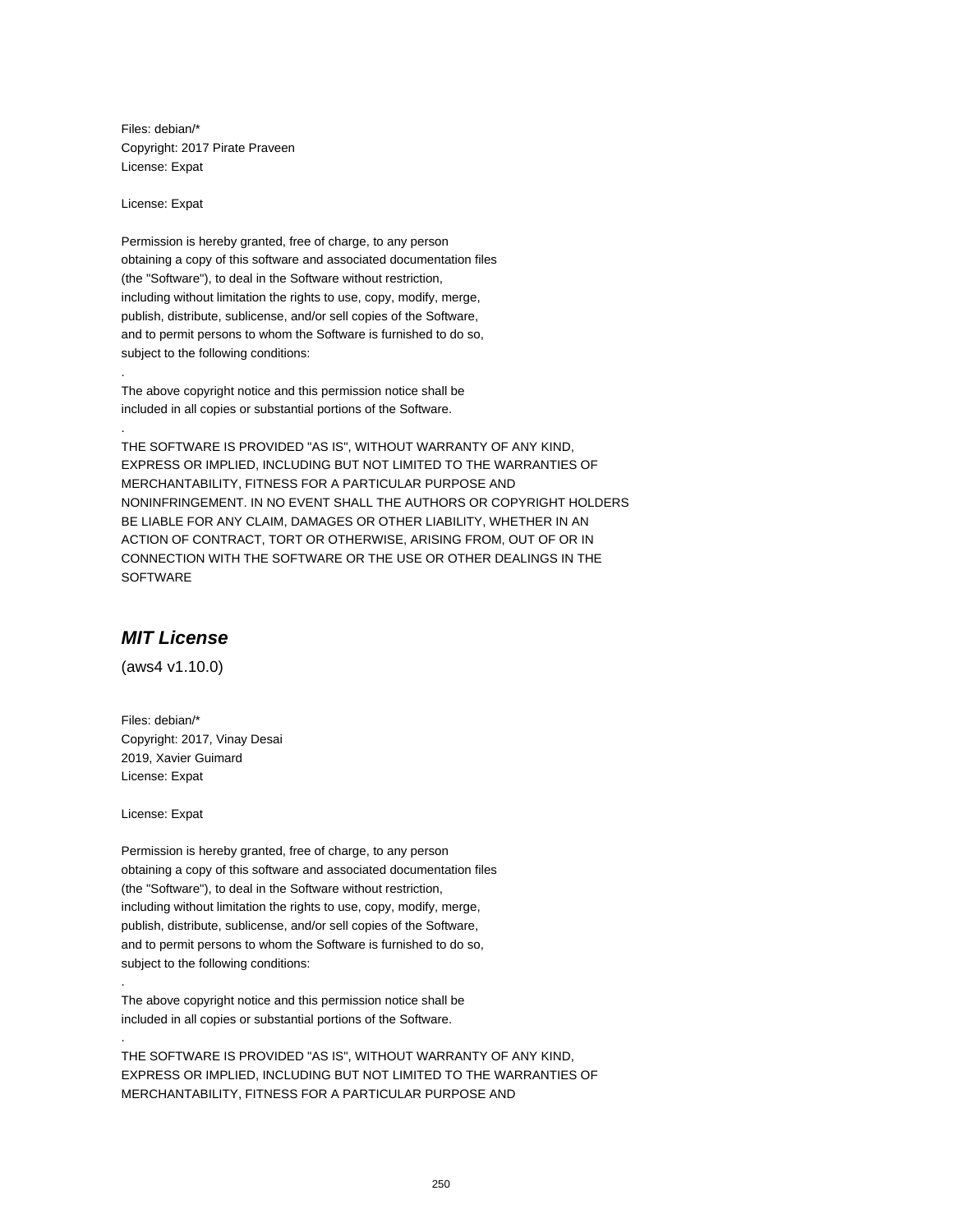NONINFRINGEMENT. IN NO EVENT SHALL THE AUTHORS OR COPYRIGHT HOLDERS BE LIABLE FOR ANY CLAIM, DAMAGES OR OTHER LIABILITY, WHETHER IN AN ACTION OF CONTRACT, TORT OR OTHERWISE, ARISING FROM, OUT OF OR IN CONNECTION WITH THE SOFTWARE OR THE USE OR OTHER DEALINGS IN THE SOFTWARE

#### **MIT License**

(node-falafel 2.2.4)

Files: debian/\* Copyright: 2017-2018 Bastien Roucariès 2020 Xavier Guimard License: Expat

License: Expat

.

.

Permission is hereby granted, free of charge, to any person obtaining a copy of this software and associated documentation files (the "Software"), to deal in the Software without restriction, including without limitation the rights to use, copy, modify, merge, publish, distribute, sublicense, and/or sell copies of the Software, and to permit persons to whom the Software is furnished to do so, subject to the following conditions:

The above copyright notice and this permission notice shall be included in all copies or substantial portions of the Software.

THE SOFTWARE IS PROVIDED "AS IS", WITHOUT WARRANTY OF ANY KIND, EXPRESS OR IMPLIED, INCLUDING BUT NOT LIMITED TO THE WARRANTIES OF MERCHANTABILITY, FITNESS FOR A PARTICULAR PURPOSE AND NONINFRINGEMENT. IN NO EVENT SHALL THE AUTHORS OR COPYRIGHT HOLDERS BE LIABLE FOR ANY CLAIM, DAMAGES OR OTHER LIABILITY, WHETHER IN AN ACTION OF CONTRACT, TORT OR OTHERWISE, ARISING FROM, OUT OF OR IN CONNECTION WITH THE SOFTWARE OR THE USE OR OTHER DEALINGS IN THE **SOFTWARE** 

## **MIT License**

(js-traverse 0.6.6, traverse 0.6.6)

http://www.opensource.org/licenses/mit-license.php

Copyright 2010 James Halliday (mail@substack.net)

Permission is hereby granted, free of charge, to any person obtaining a copy of this software and associated documentation files (the "Software"), to deal in the Software without restriction, including without limitation the rights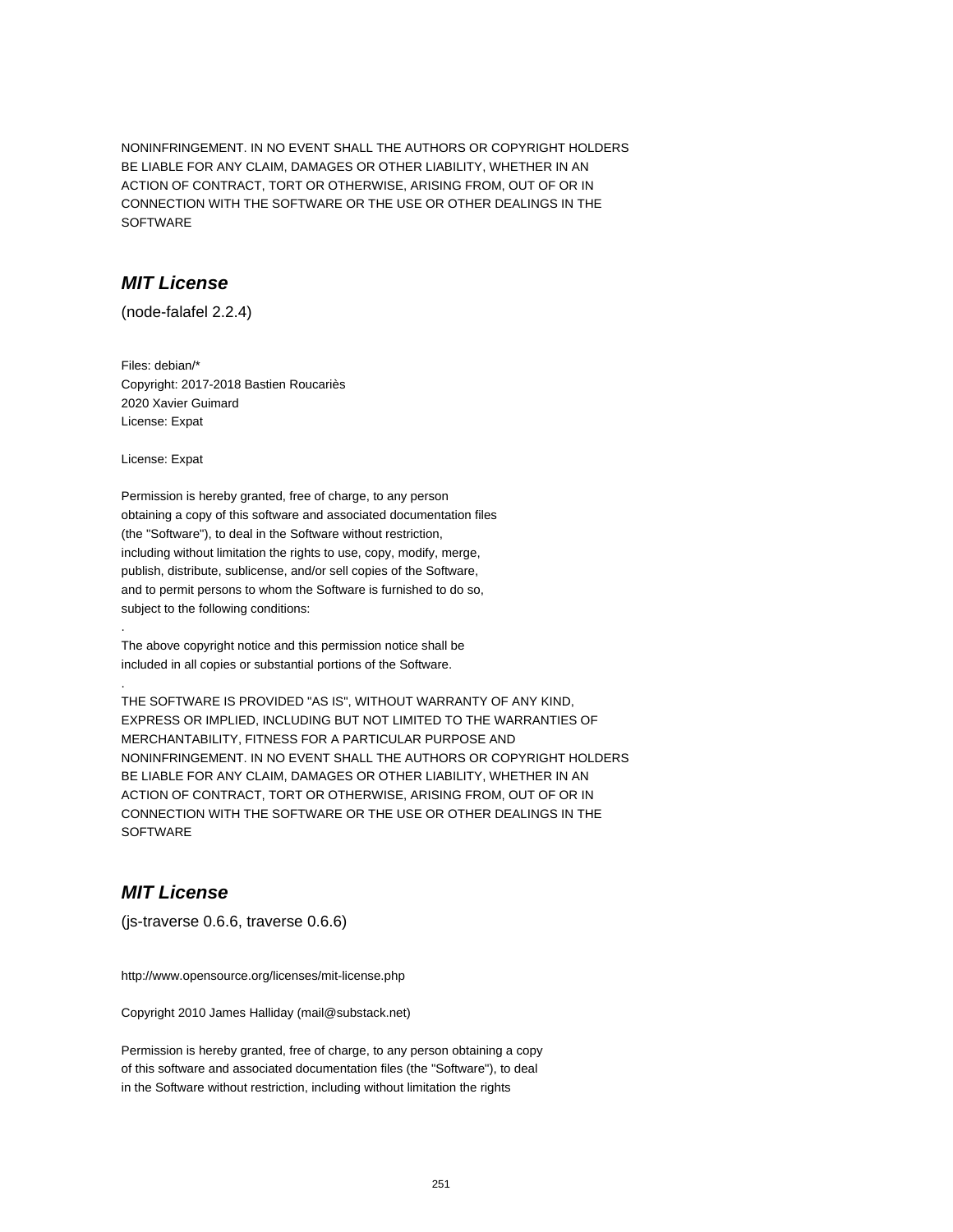to use, copy, modify, merge, publish, distribute, sublicense, and/or sell copies of the Software, and to permit persons to whom the Software is furnished to do so, subject to the following conditions:

The above copyright notice and this permission notice shall be included in all copies or substantial portions of the Software.

THE SOFTWARE IS PROVIDED "AS IS", WITHOUT WARRANTY OF ANY KIND, EXPRESS OR IMPLIED, INCLUDING BUT NOT LIMITED TO THE WARRANTIES OF MERCHANTABILITY, FITNESS FOR A PARTICULAR PURPOSE AND NONINFRINGEMENT. IN NO EVENT SHALL THE AUTHORS OR COPYRIGHT HOLDERS BE LIABLE FOR ANY CLAIM, DAMAGES OR OTHER LIABILITY, WHETHER IN AN ACTION OF CONTRACT, TORT OR OTHERWISE, ARISING FROM, OUT OF OR IN CONNECTION WITH THE SOFTWARE OR THE USE OR OTHER DEALINGS IN THE SOFTWARE

#### **MIT License**

(has-to-string-tag-x 1.4.1)

https://opensource.org/licenses/MIT

Copyright (c) 2015-2017 Graham Fairweather.

Permission is hereby granted, free of charge, to any person obtaining a copy of this software and associated documentation files (the "Software"), to deal in the Software without restriction, including without limitation the rights to use, copy, modify, merge, publish, distribute, sublicense, and/or sell copies of the Software, and to permit persons to whom the Software is furnished to do so, subject to the following conditions:

The above copyright notice and this permission notice shall be included in all copies or substantial portions of the Software.

THE SOFTWARE IS PROVIDED "AS IS", WITHOUT WARRANTY OF ANY KIND, EXPRESS OR IMPLIED, INCLUDING BUT NOT LIMITED TO THE WARRANTIES OF MERCHANTABILITY, FITNESS FOR A PARTICULAR PURPOSE AND NONINFRINGEMENT. IN NO EVENT SHALL THE AUTHORS OR COPYRIGHT HOLDERS BE LIABLE FOR ANY CLAIM, DAMAGES OR OTHER LIABILITY, WHETHER IN AN ACTION OF CONTRACT, TORT OR OTHERWISE, ARISING FROM, OUT OF OR IN CONNECTION WITH THE SOFTWARE OR THE USE OR OTHER DEALINGS IN THE SOFTWARE

#### **MIT License**

(has-symbol-support-x 1.4.2)

https://opensource.org/licenses/MIT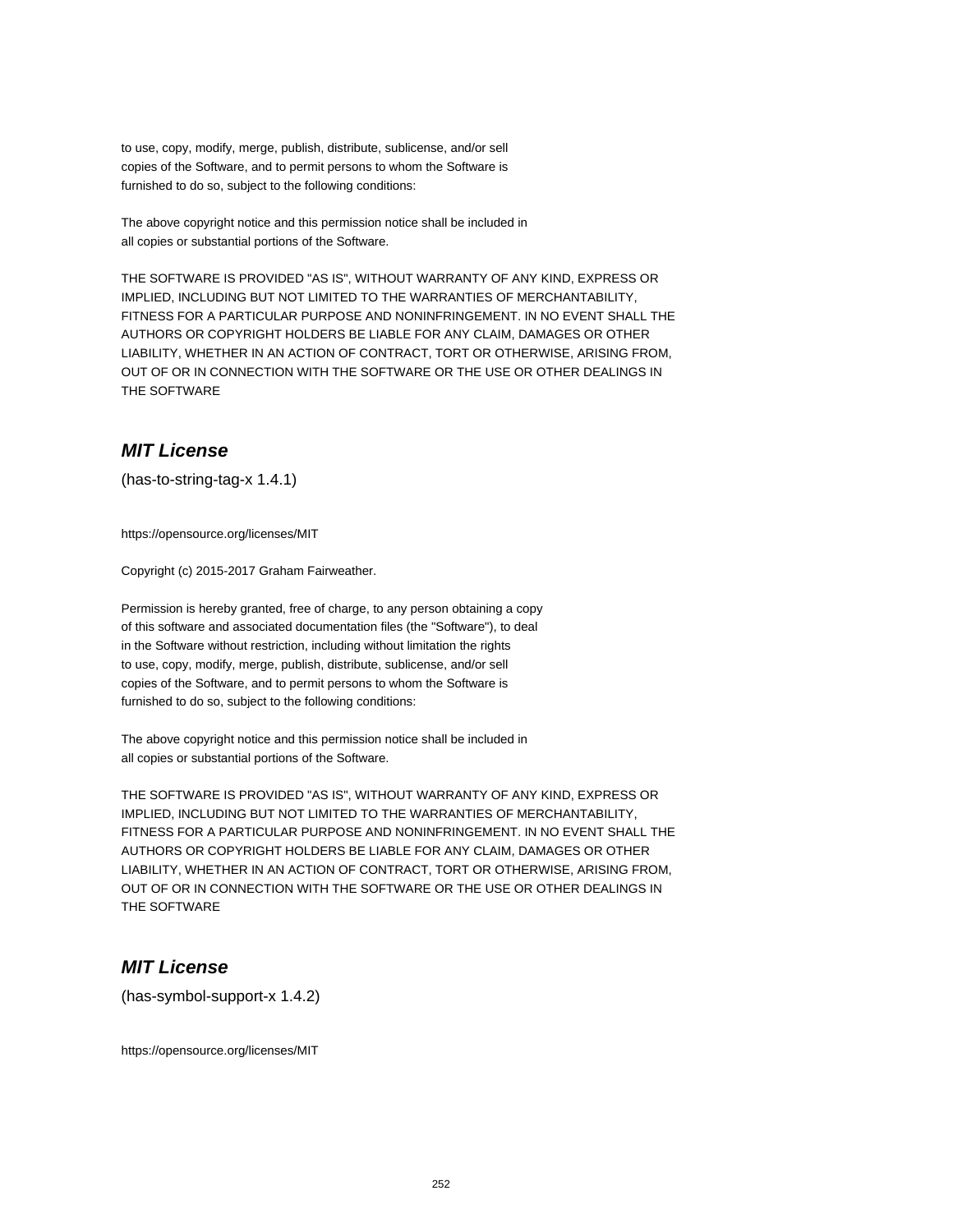Copyright (c) 2015-present Graham Fairweather.

Permission is hereby granted, free of charge, to any person obtaining a copy of this software and associated documentation files (the "Software"), to deal in the Software without restriction, including without limitation the rights to use, copy, modify, merge, publish, distribute, sublicense, and/or sell copies of the Software, and to permit persons to whom the Software is furnished to do so, subject to the following conditions:

The above copyright notice and this permission notice shall be included in all copies or substantial portions of the Software.

THE SOFTWARE IS PROVIDED "AS IS", WITHOUT WARRANTY OF ANY KIND, EXPRESS OR IMPLIED, INCLUDING BUT NOT LIMITED TO THE WARRANTIES OF MERCHANTABILITY, FITNESS FOR A PARTICULAR PURPOSE AND NONINFRINGEMENT. IN NO EVENT SHALL THE AUTHORS OR COPYRIGHT HOLDERS BE LIABLE FOR ANY CLAIM, DAMAGES OR OTHER LIABILITY, WHETHER IN AN ACTION OF CONTRACT, TORT OR OTHERWISE, ARISING FROM, OUT OF OR IN CONNECTION WITH THE SOFTWARE OR THE USE OR OTHER DEALINGS IN THE SOFTWARE

## **MIT License**

(form-data 3.0.0)

License: Expat

Files: debian/\* Copyright: 2013, Jérémy Lal 2018, Pirate Praveen 2019, Xavier Guimard License: Expat

Files: debian/tests/test\_modules/fake/\* Copyright: 2012, Felix Geisendörfer and contributors License: Expat

License: Expat

.

.

Permission is hereby granted, free of charge, to any person obtaining a copy of this software and associated documentation files (the "Software"), to deal in the Software without restriction, including without limitation the rights to use, copy, modify, merge, publish, distribute, sublicense, and/or sell copies of the Software, and to permit persons to whom the Software is furnished to do so, subject to the following conditions:

The above copyright notice and this permission notice shall be included in all copies or substantial portions of the Software.

THE SOFTWARE IS PROVIDED "AS IS", WITHOUT WARRANTY OF ANY KIND, EXPRESS OR IMPLIED, INCLUDING BUT NOT LIMITED TO THE WARRANTIES OF MERCHANTABILITY, FITNESS FOR A PARTICULAR PURPOSE AND NONINFRINGEMENT. IN NO EVENT SHALL THE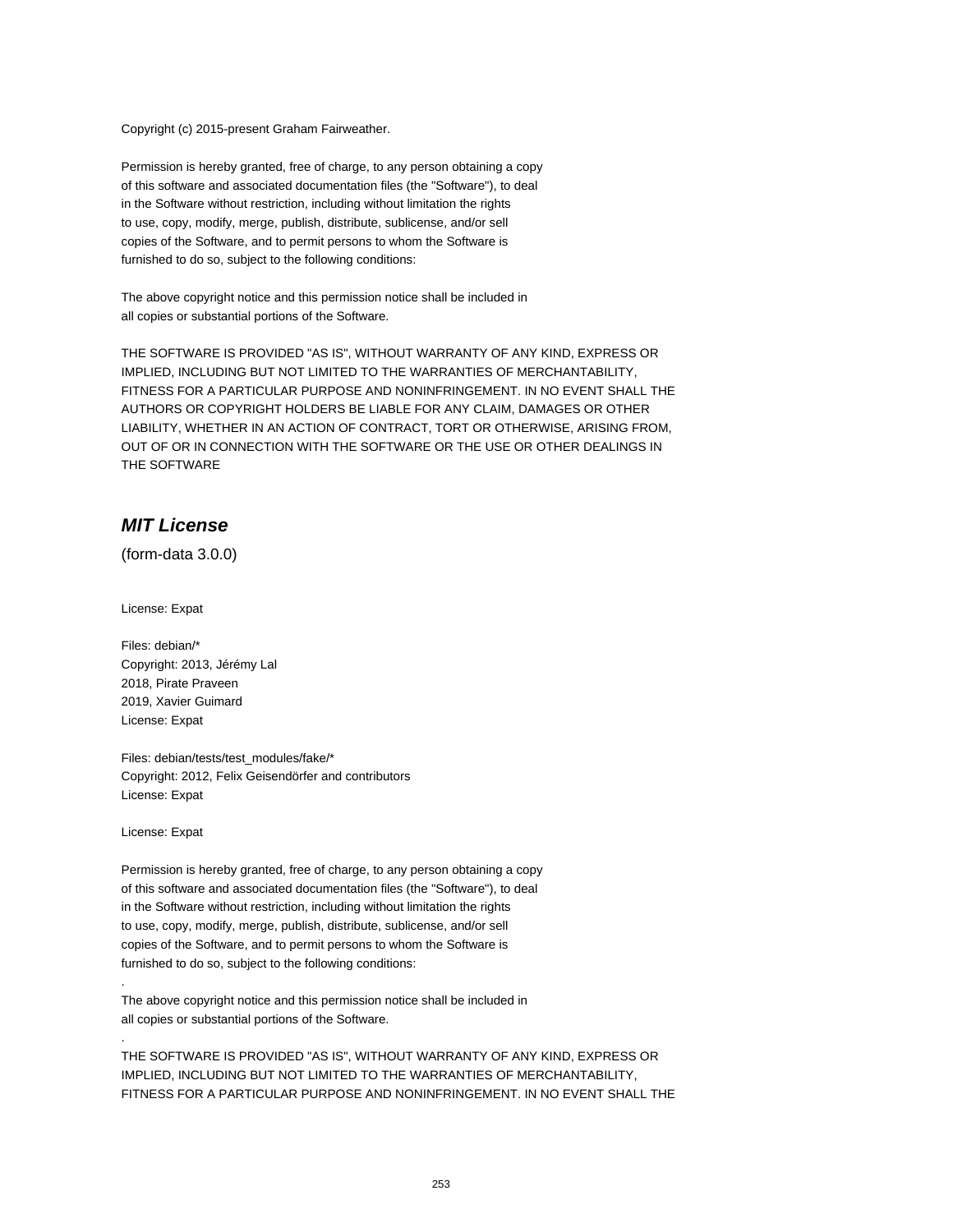AUTHORS OR COPYRIGHT HOLDERS BE LIABLE FOR ANY CLAIM, DAMAGES OR OTHER LIABILITY, WHETHER IN AN ACTION OF CONTRACT, TORT OR OTHERWISE, ARISING FROM, OUT OF OR IN CONNECTION WITH THE SOFTWARE OR THE USE OR OTHER DEALINGS IN THE SOFTWARE

# **MIT License**

(node-jsonfile 6.1.0)

License: Expat

Files: debian/\* Copyright: 2015 Bas Couwenberg 2016-2020 Julien Puydt License: Expat

License: Expat

.

.

Permission is hereby granted, free of charge, to any person obtaining a copy of this software and associated documentation files (the "Software"), to deal in the Software without restriction, including without limitation the rights to use, copy, modify, merge, publish, distribute, sublicense, and/or sell copies of the Software, and to permit persons to whom the Software is furnished to do so, subject to the following conditions:

The above copyright notice and this permission notice shall be included in all copies or substantial portions of the Software.

THE SOFTWARE IS PROVIDED "AS IS", WITHOUT WARRANTY OF ANY KIND, EXPRESS OR IMPLIED, INCLUDING BUT NOT LIMITED TO THE WARRANTIES OF MERCHANTABILITY, FITNESS FOR A PARTICULAR PURPOSE AND NONINFRINGEMENT. IN NO EVENT SHALL THE AUTHORS OR COPYRIGHT HOLDERS BE LIABLE FOR ANY CLAIM, DAMAGES OR OTHER LIABILITY, WHETHER IN AN ACTION OF CONTRACT, TORT OR OTHERWISE, ARISING FROM, OUT OF OR IN CONNECTION WITH THE SOFTWARE OR THE USE OR OTHER DEALINGS IN THE **SOFTWARE** 

# **MIT License**

(node-assert-plus 1.0.0)

License: Expat

Files: debian/\* Copyright: Saurabh Agrawal License: Expat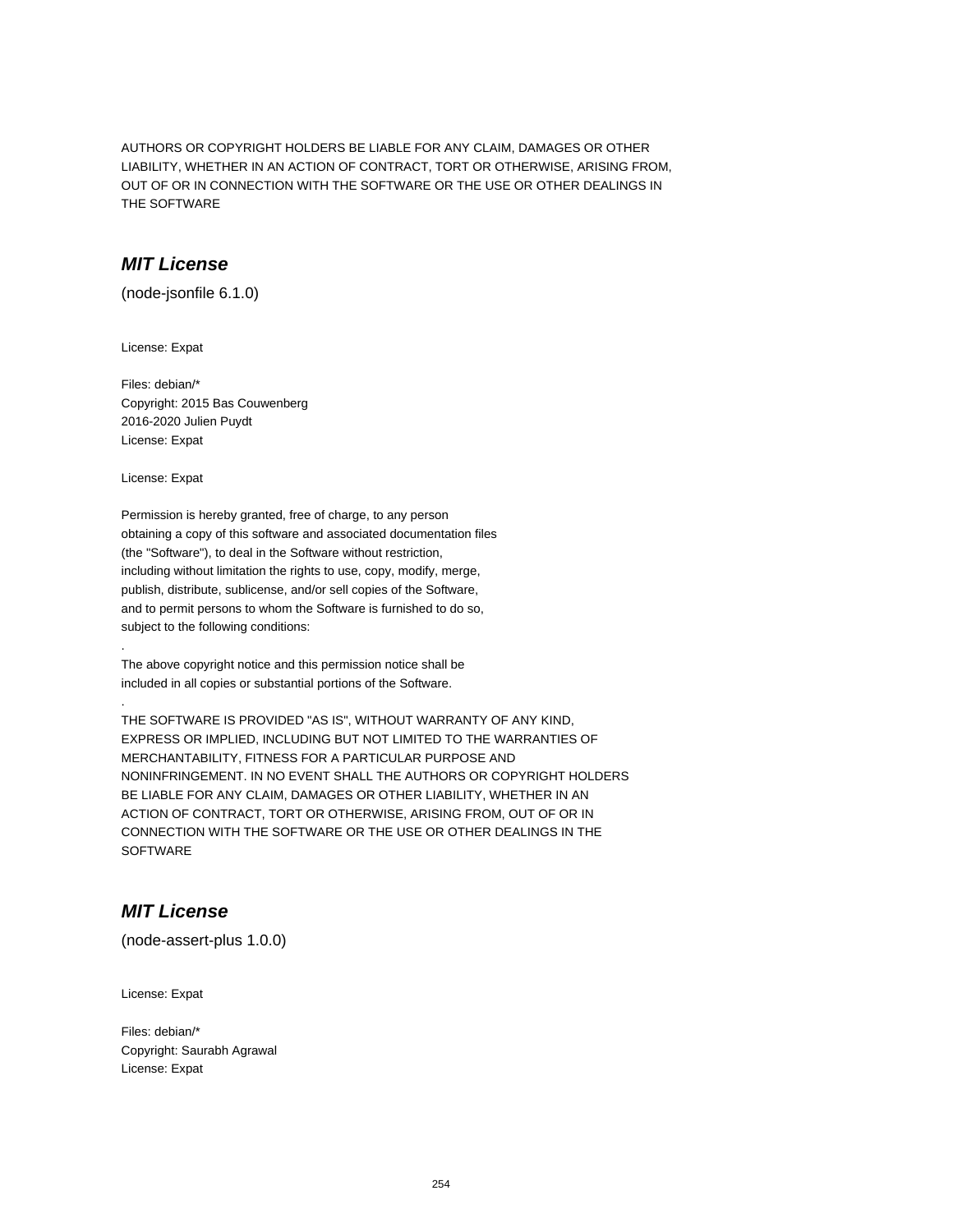#### License: Expat

.

.

Permission is hereby granted, free of charge, to any person obtaining a copy of this software and associated documentation files (the "Software"), to deal in the Software without restriction, including without limitation the rights to use, copy, modify, merge, publish, distribute, sublicense, and/or sell copies of the Software, and to permit persons to whom the Software is furnished to do so, subject to the following conditions:

The above copyright notice and this permission notice shall be included in all copies or substantial portions of the Software.

THE SOFTWARE IS PROVIDED "AS IS", WITHOUT WARRANTY OF ANY KIND, EXPRESS OR IMPLIED, INCLUDING BUT NOT LIMITED TO THE WARRANTIES OF MERCHANTABILITY, FITNESS FOR A PARTICULAR PURPOSE AND NONINFRINGEMENT. IN NO EVENT SHALL THE AUTHORS OR COPYRIGHT HOLDERS BE LIABLE FOR ANY CLAIM, DAMAGES OR OTHER LIABILITY, WHETHER IN AN ACTION OF CONTRACT, TORT OR OTHERWISE, ARISING FROM, OUT OF OR IN CONNECTION WITH THE SOFTWARE OR THE USE OR OTHER DEALINGS IN THE **SOFTWARE** 

# **MIT License**

(on-finished 2.3.0)

License: Expat

Files: module-ee-first/\* Copyright: 2014 Jonathan Ong 2014 Douglas Christopher Wilson License: Expat Comment: from module ee-first

Files: debian/\* Copyright: 2014 Leo Iannacone 2018, Bastien Roucariès License: Expat

License: Expat

.

Permission is hereby granted, free of charge, to any person obtaining a copy of this software and associated documentation files (the "Software"), to deal in the Software without restriction, including without limitation the rights to use, copy, modify, merge, publish, distribute, sublicense, and/or sell copies of the Software, and to permit persons to whom the Software is furnished to do so, subject to the following conditions:

The above copyright notice and this permission notice shall be included in all copies or substantial portions of the Software.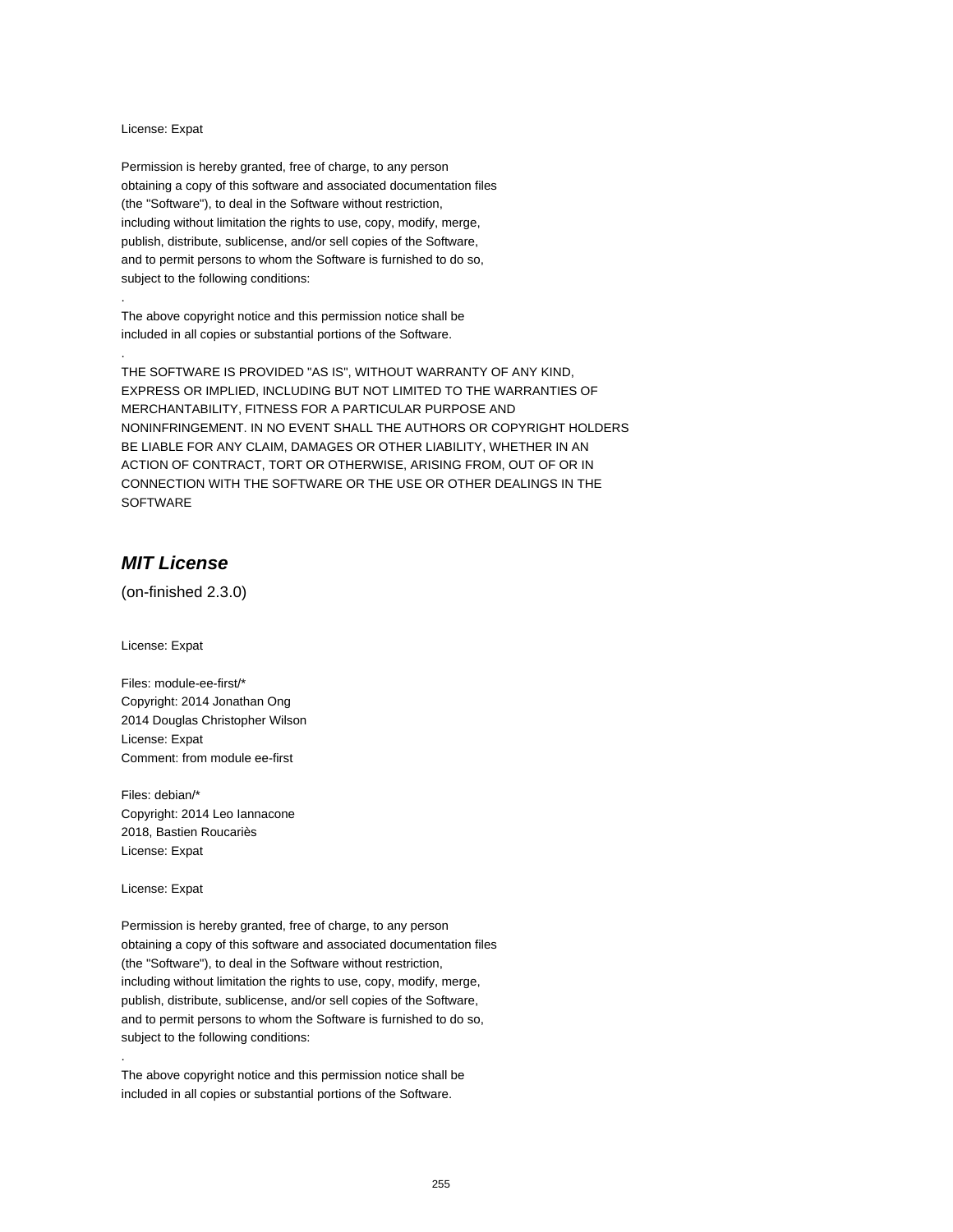THE SOFTWARE IS PROVIDED "AS IS", WITHOUT WARRANTY OF ANY KIND, EXPRESS OR IMPLIED, INCLUDING BUT NOT LIMITED TO THE WARRANTIES OF MERCHANTABILITY, FITNESS FOR A PARTICULAR PURPOSE AND NONINFRINGEMENT. IN NO EVENT SHALL THE AUTHORS OR COPYRIGHT HOLDERS BE LIABLE FOR ANY CLAIM, DAMAGES OR OTHER LIABILITY, WHETHER IN AN ACTION OF CONTRACT, TORT OR OTHERWISE, ARISING FROM, OUT OF OR IN CONNECTION WITH THE SOFTWARE OR THE USE OR OTHER DEALINGS IN THE SOFTWARE

### **MIT License**

.

(argparse 1.0.10, argparse 2.0.1, function-bind 1.1.1, isarray 1.0.0, isarray 2.0.5, mafintosh/pump 3.0.0, nodejs/string\_decoder 1.2.0)

License: Expat

License: Expat

.

.

Permission is hereby granted, free of charge, to any person obtaining a copy of this software and associated documentation files (the "Software"), to deal in the Software without restriction, including without limitation the rights to use, copy, modify, merge, publish, distribute, sublicense, and/or sell copies of the Software, and to permit persons to whom the Software is furnished to do so, subject to the following conditions:

The above copyright notice and this permission notice shall be included in all copies or substantial portions of the Software.

THE SOFTWARE IS PROVIDED "AS IS", WITHOUT WARRANTY OF ANY KIND, EXPRESS OR IMPLIED, INCLUDING BUT NOT LIMITED TO THE WARRANTIES OF MERCHANTABILITY, FITNESS FOR A PARTICULAR PURPOSE AND NONINFRINGEMENT. IN NO EVENT SHALL THE AUTHORS OR COPYRIGHT HOLDERS BE LIABLE FOR ANY CLAIM, DAMAGES OR OTHER LIABILITY, WHETHER IN AN ACTION OF CONTRACT, TORT OR OTHERWISE, ARISING FROM, OUT OF OR IN CONNECTION WITH THE SOFTWARE OR THE USE OR OTHER DEALINGS IN THE **SOFTWARE** 

# **MIT License**

(node-uuid 3.3.2)

License: Expat

Permission is hereby granted, free of charge, to any person obtaining a copy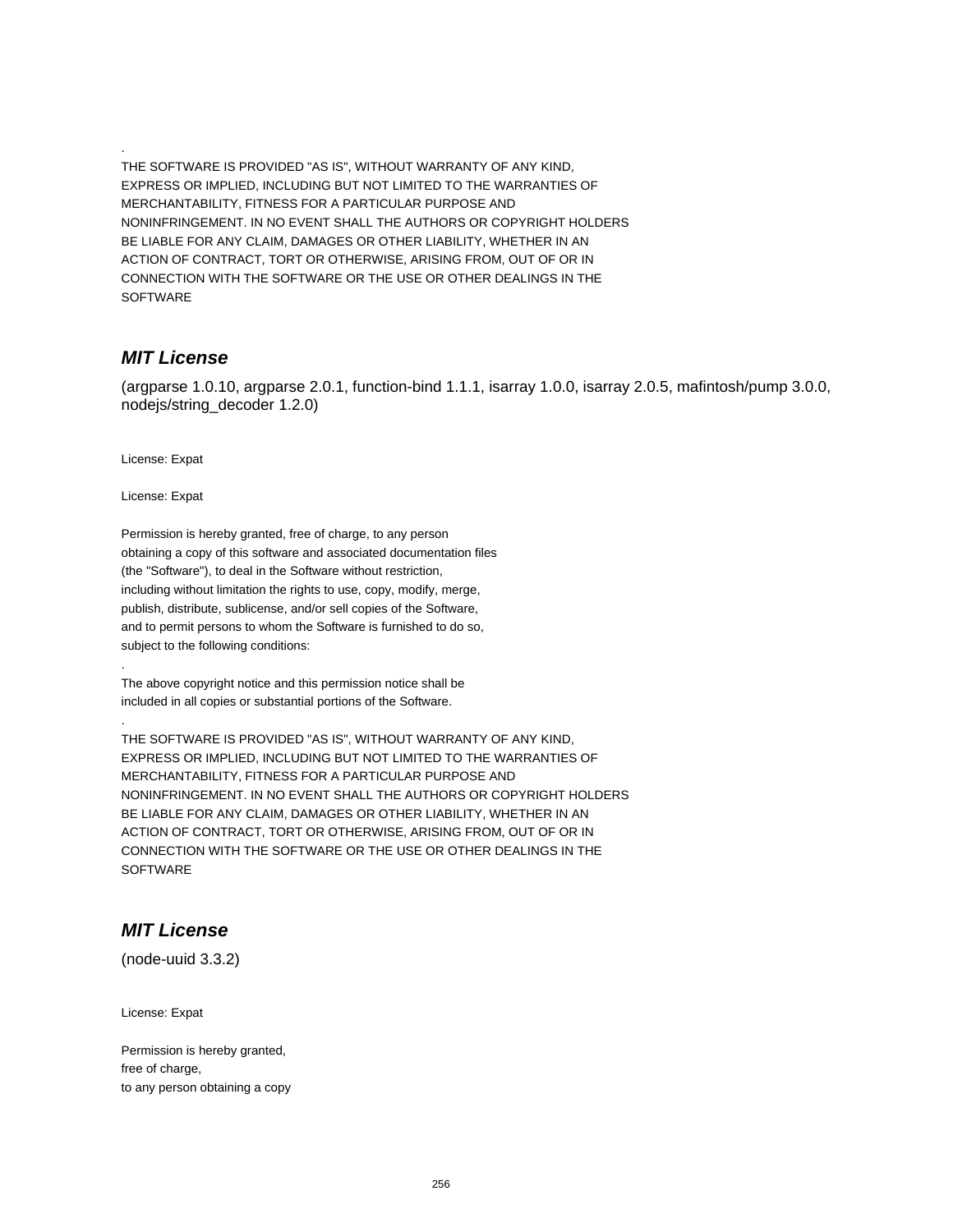of this software and associated documentation files (the "Software"), to deal in the Software without restriction, including without limitation the rights to use, copy, modify, merge, publish, distribute, sublicense, and/or sell copies of the Software, and to permit persons to whom the Software is furnished to do so, subject to the following conditions: . The above copyright notice and this permission notice shall be included in all copies or substantial portions

. THE SOFTWARE IS PROVIDED "AS IS", WITHOUT WARRANTY OF ANY KIND, EXPRESS OR IMPLIED, INCLUDING BUT NOT LIMITED TO THE WARRANTIES OF MERCHANTABILITY, FITNESS FOR A PARTICULAR PURPOSE AND NONINFRINGEMENT. IN NO EVENT SHALL THE AUTHORS OR COPYRIGHT HOLDERS BE LIABLE FOR ANY CLAIM, DAMAGES OR OTHER LIABILITY, WHETHER IN AN ACTION OF CONTRACT, TORT OR OTHERWISE, ARISING FROM, OUT OF OR IN CONNECTION WITH THE SOFTWARE OR THE USE OR OTHER DEALINGS IN THE SOFTWARE

# **MIT License**

of the Software.

(locate-path 2.0.0, locate-path v6.0.0, loose-envify 1.4.0, node-progress 2.0.3)

License: Expat

.

.

Permission is hereby granted, free of charge, to any person obtaining a copy of this software and associated documentation files (the "Software"), to deal in the Software without restriction, including without limitation the rights to use, copy, modify, merge, publish, distribute, sublicense, and/or sell copies of the Software, and to permit persons to whom the Software is furnished to do so, subject to the following conditions:

The above copyright notice and this permission notice shall be included in all copies or substantial portions of the Software.

THE SOFTWARE IS PROVIDED "AS IS", WITHOUT WARRANTY OF ANY KIND, EXPRESS OR IMPLIED, INCLUDING BUT NOT LIMITED TO THE WARRANTIES OF MERCHANTABILITY, FITNESS FOR A PARTICULAR PURPOSE AND NONINFRINGEMENT. IN NO EVENT SHALL THE AUTHORS OR COPYRIGHT HOLDERS BE LIABLE FOR ANY CLAIM, DAMAGES OR OTHER LIABILITY, WHETHER IN AN ACTION OF CONTRACT, TORT OR OTHERWISE, ARISING FROM, OUT OF OR IN CONNECTION WITH THE SOFTWARE OR THE USE OR OTHER DEALINGS IN THE **SOFTWARE**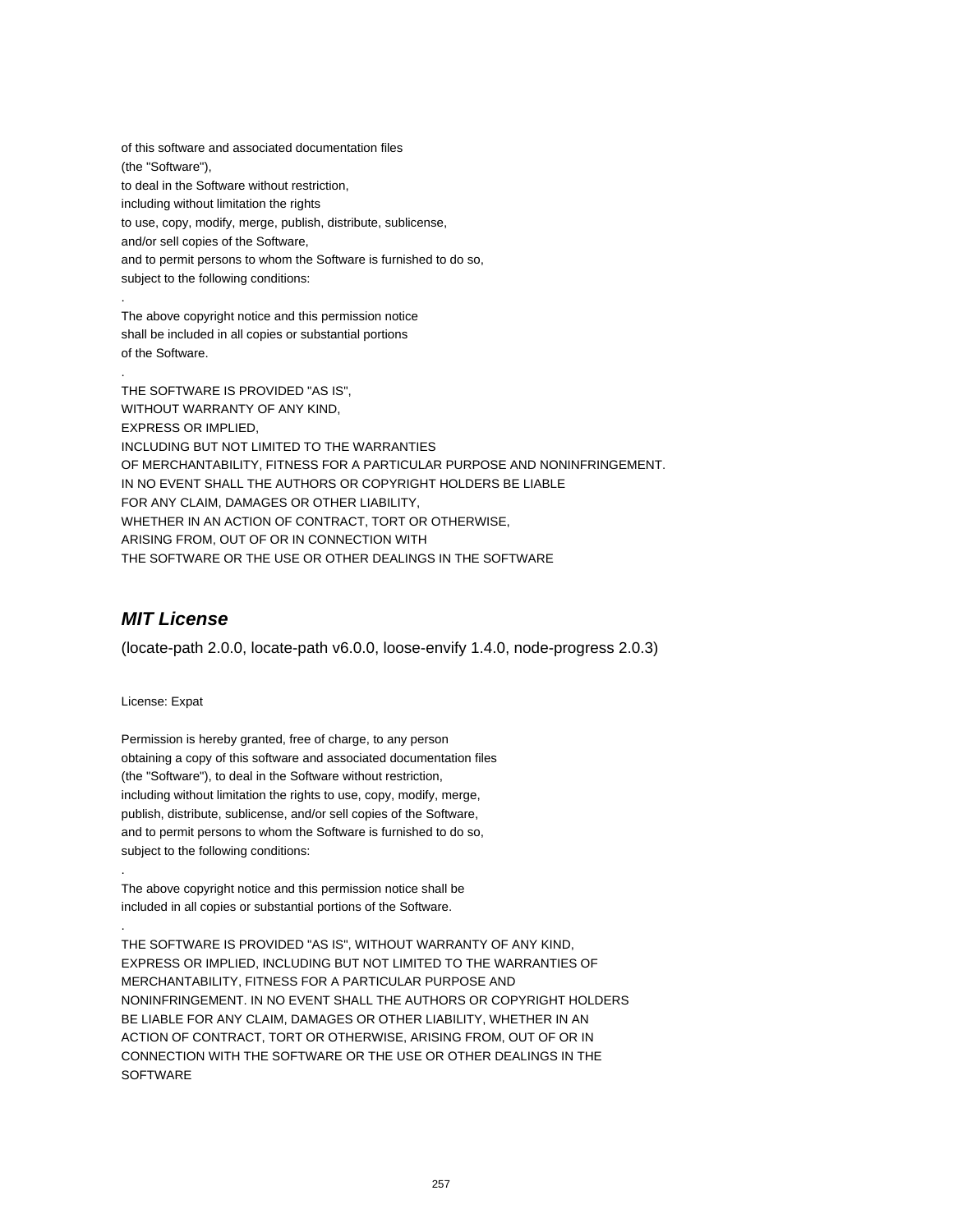(formidable 1.2.1)

License: Expat

.

.

Permission is hereby granted, free of charge, to any person obtaining a copy of this software and associated documentation files (the "Software"), to deal in the Software without restriction, including without limitation the rights to use, copy, modify, merge, publish, distribute, sublicense, and/or sell copies of the Software, and to permit persons to whom the Software is furnished to do so, subject to the following conditions:

The above copyright notice and this permission notice shall be included in all copies or substantial portions of the Software.

THE SOFTWARE IS PROVIDED "AS IS", WITHOUT WARRANTY OF ANY KIND, EXPRESS OR IMPLIED, INCLUDING BUT NOT LIMITED TO THE WARRANTIES OF MERCHANTABILITY, FITNESS FOR A PARTICULAR PURPOSE AND NONINFRINGEMENT. IN NO EVENT SHALL THE AUTHORS OR COPYRIGHT HOLDERS BE LIABLE FOR ANY CLAIM, DAMAGES OR OTHER LIABILITY, WHETHER IN AN ACTION OF CONTRACT, TORT OR OTHERWISE, ARISING FROM, OUT OF OR IN CONNECTION WITH THE SOFTWARE OR THE USE OR OTHER DEALINGS IN THE SOFTWARE

## **MIT License**

(bignumber.js 9.0.1)

License: Expat

.

.

Permission is hereby granted, free of charge, to any person obtaining a copy of this software and associated documentation files (the "Software"), to deal in the Software without restriction, including without limitation the rights to use, copy, modify, merge, publish, distribute, sublicense, and/or sell copies of the Software, and to permit persons to whom the Software is furnished to do so, subject to the following conditions:

The above copyright notice and this permission notice shall be included in all copies or substantial portions of the Software.

THE SOFTWARE IS PROVIDED "AS IS", WITHOUT WARRANTY OF ANY KIND, EXPRESS OR IMPLIED, INCLUDING BUT NOT LIMITED TO THE WARRANTIES OF MERCHANTABILITY, FITNESS FOR A PARTICULAR PURPOSE AND NONINFRINGEMENT. IN NO EVENT SHALL THE AUTHORS OR COPYRIGHT HOLDERS BE LIABLE FOR ANY CLAIM, DAMAGES OR OTHER LIABILITY, WHETHER IN AN ACTION OF CONTRACT, TORT OR OTHERWISE, ARISING FROM, OUT OF OR IN CONNECTION WITH THE SOFTWARE OR THE USE OR OTHER DEALINGS IN THE SOFTWARE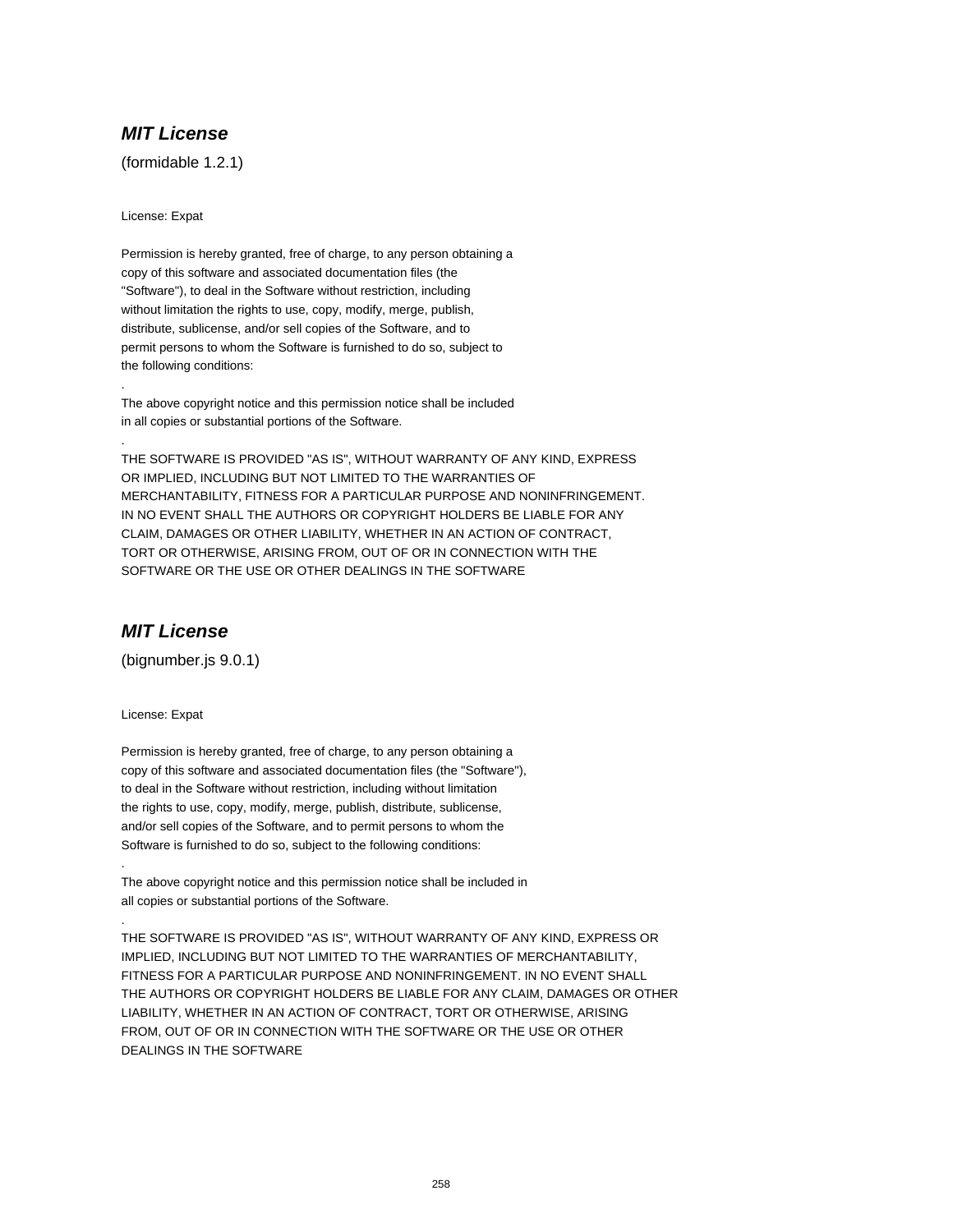(nodeca/pako 1.0.11)

License: expat

.

.

Permission is hereby granted, free of charge, to any person obtaining a copy of this software and associated documentation files (the "Software"), to deal in the Software without restriction, including without limitation the rights to use, copy, modify, merge, publish, distribute, sublicense, and/or sell copies of the Software, and to permit persons to whom the Software is furnished to do so, subject to the following conditions:

The above copyright notice and this permission notice shall be included in all copies or substantial portions of the Software.

THE SOFTWARE IS PROVIDED "AS IS", WITHOUT WARRANTY OF ANY KIND, EXPRESS OR IMPLIED, INCLUDING BUT NOT LIMITED TO THE WARRANTIES OF MERCHANTABILITY, FITNESS FOR A PARTICULAR PURPOSE AND NONINFRINGEMENT. IN NO EVENT SHALL THE AUTHORS OR COPYRIGHT HOLDERS BE LIABLE FOR ANY CLAIM, DAMAGES OR OTHER LIABILITY, WHETHER IN AN ACTION OF CONTRACT, TORT OR OTHERWISE, ARISING FROM, OUT OF OR IN CONNECTION WITH THE SOFTWARE OR THE USE OR OTHER DEALINGS IN THE SOFTWARE

## **MIT License**

(@types/body-parser 1.19.0, @types/cacheable-request 6.0.1, @types/color-name 1.1.1, @types/events 3.0.0, @types/express-jwt 0.0.42, @types/express-unless 0.5.1, @types/glob 7.1.1, @types/hoist-non-react-statics 3.3.1, @types/http-cache-semantics 4.0.0, @types/istanbul-lib-report 3.0.0, @types/keyv 3.1.1, @types/parse-json 4.0.0, @types/range-parser 1.2.3, @types/responselike 1.0.0, @types/stoppable 1.1.0, @types/tunnel 0.0.1, @types/uglify-js 3.0.4, @types/webpack 4.39.1, jshttp/mime-types 2.1.27)

MIT License

Copyright (c) Microsoft Corporation. All rights reserved.

Permission is hereby granted, free of charge, to any person obtaining a copy of this software and associated documentation files (the "Software"), to deal in the Software without restriction, including without limitation the rights to use, copy, modify, merge, publish, distribute, sublicense, and/or sell copies of the Software, and to permit persons to whom the Software is furnished to do so, subject to the following conditions: The above copyright notice and this permission notice shall be included in all copies or substantial portions of the Software. THE SOFTWARE IS PROVIDED "AS IS", WITHOUT WARRANTY OF ANY KIND, EXPRESS OR IMPLIED, INCLUDING BUT NOT LIMITED TO THE WARRANTIES OF MERCHANTABILITY, FITNESS FOR A PARTICULAR PURPOSE AND NONINFRINGEMENT. IN NO EVENT SHALL THE AUTHORS OR COPYRIGHT HOLDERS BE LIABLE FOR ANY CLAIM, DAMAGES OR OTHER LIABILITY, WHETHER IN AN ACTION OF CONTRACT, TORT OR OTHERWISE, ARISING FROM,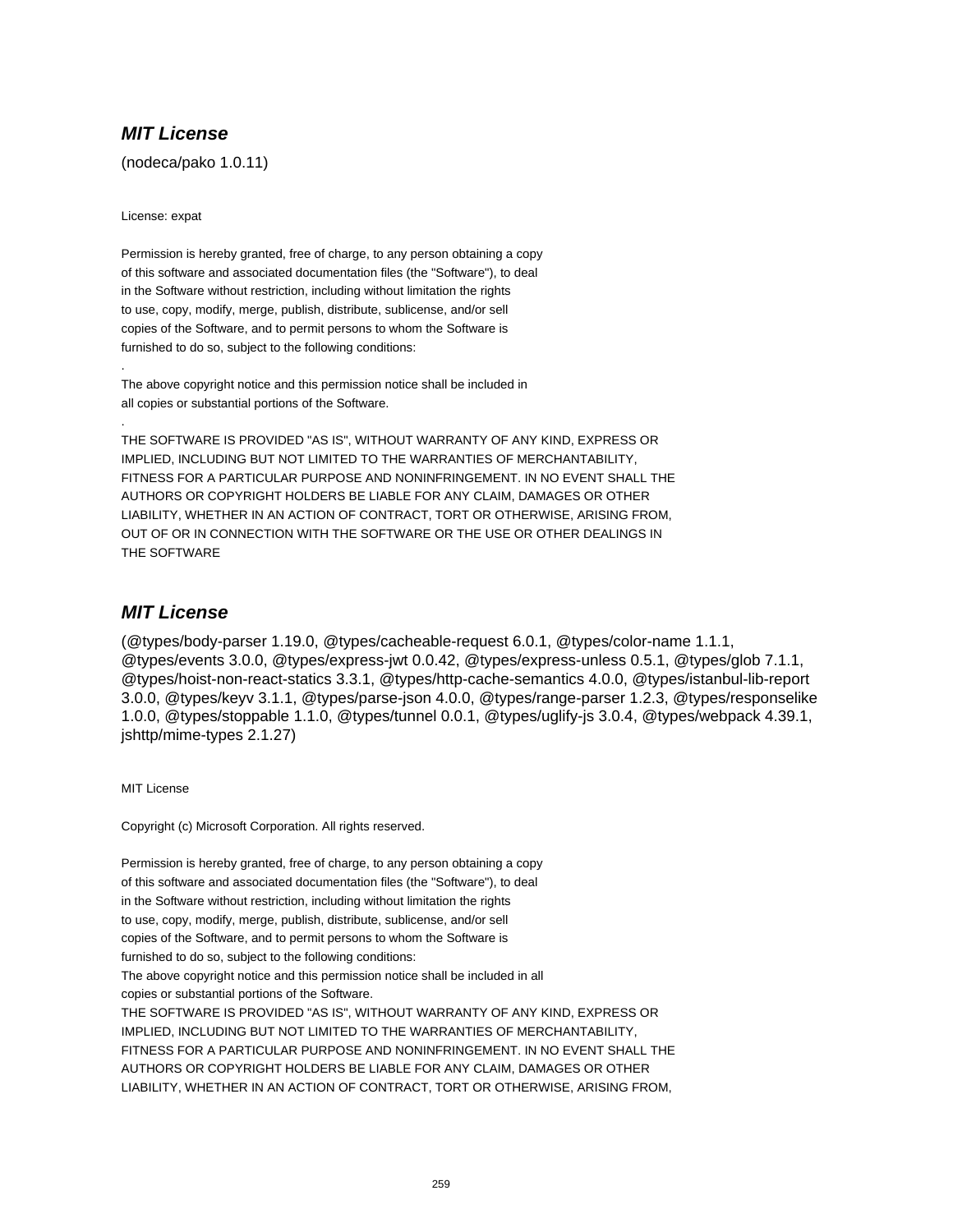OUT OF OR IN CONNECTION WITH THE SOFTWARE OR THE USE OR OTHER DEALINGS IN THE **SOFTWARE** 

## **MIT License**

(char-regex 1.0.2)

MIT License

Copyright (c) 2019 Richie Bendall

Permission is hereby granted, free of charge, to any person obtaining a copy of this software and associated documentation files (the "Software"), to deal in the Software without restriction, including without limitation the rights to use, copy, modify, merge, publish, distribute, sublicense, and/or sell copies of the Software, and to permit persons to whom the Software is furnished to do so, subject to the following conditions: The above copyright notice and this permission notice shall be included in all copies or substantial portions of the Software. THE SOFTWARE IS PROVIDED "AS IS", WITHOUT WARRANTY OF ANY KIND, EXPRESS OR IMPLIED, INCLUDING BUT NOT LIMITED TO THE WARRANTIES OF MERCHANTABILITY, FITNESS FOR A PARTICULAR PURPOSE AND NONINFRINGEMENT. IN NO EVENT SHALL THE AUTHORS OR COPYRIGHT HOLDERS BE LIABLE FOR ANY CLAIM, DAMAGES OR OTHER LIABILITY, WHETHER IN AN ACTION OF CONTRACT, TORT OR OTHERWISE, ARISING FROM, OUT OF OR IN CONNECTION WITH THE SOFTWARE OR THE USE OR OTHER DEALINGS IN THE **SOFTWARE** 

### **MIT License**

(@types/babel\_\_template 7.4.0, @types/istanbul-lib-coverage 2.0.3, @types/json-schema 7.0.6, @types/node 14.14.2, @types/node-fetch 2.5.7, @types/stack-utils 2.0.0, object-inspect v1.9.0)

MIT License

Copyright (c) Microsoft Corporation.

Permission is hereby granted, free of charge, to any person obtaining a copy of this software and associated documentation files (the "Software"), to deal in the Software without restriction, including without limitation the rights to use, copy, modify, merge, publish, distribute, sublicense, and/or sell copies of the Software, and to permit persons to whom the Software is furnished to do so, subject to the following conditions:

The above copyright notice and this permission notice shall be included in all copies or substantial portions of the Software.

THE SOFTWARE IS PROVIDED "AS IS", WITHOUT WARRANTY OF ANY KIND, EXPRESS OR IMPLIED, INCLUDING BUT NOT LIMITED TO THE WARRANTIES OF MERCHANTABILITY,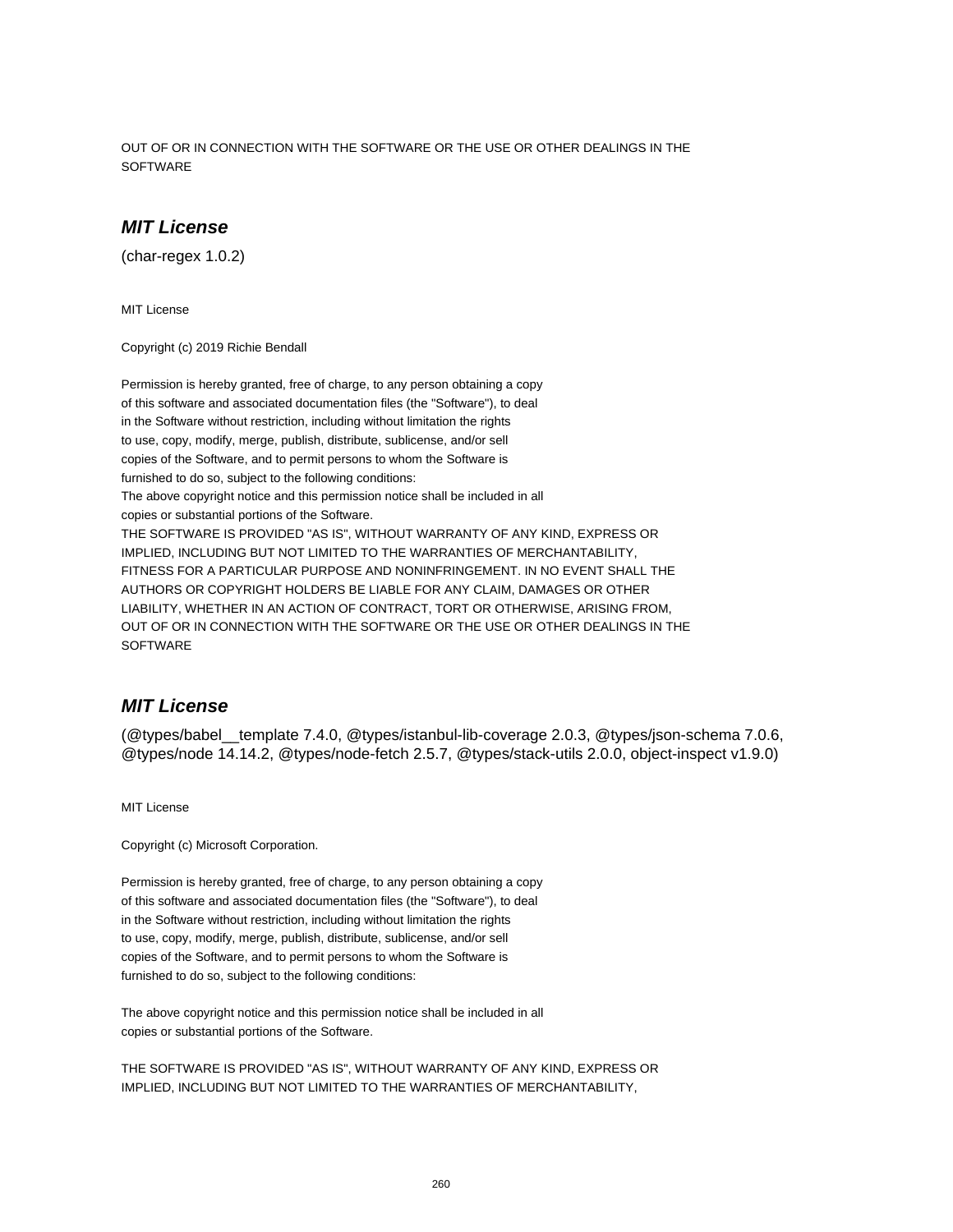FITNESS FOR A PARTICULAR PURPOSE AND NONINFRINGEMENT. IN NO EVENT SHALL THE AUTHORS OR COPYRIGHT HOLDERS BE LIABLE FOR ANY CLAIM, DAMAGES OR OTHER LIABILITY, WHETHER IN AN ACTION OF CONTRACT, TORT OR OTHERWISE, ARISING FROM, OUT OF OR IN CONNECTION WITH THE SOFTWARE OR THE USE OR OTHER DEALINGS IN THE **SOFTWARE** 

## **MIT License**

(@azure/logger 1.0.0, @types/eslint-scope 3.7.0, @types/minimatch 3.0.3, @types/normalize-package-data 2.4.0, @types/source-list-map 0.1.2, @types/tapable 1.0.4, @types/webpack-sources 0.1.5)

MIT License

Copyright (c) Microsoft Corporation. All rights reserved.

Permission is hereby granted, free of charge, to any person obtaining a copy of this software and associated documentation files (the "Software"), to deal in the Software without restriction, including without limitation the rights to use, copy, modify, merge, publish, distribute, sublicense, and/or sell copies of the Software, and to permit persons to whom the Software is furnished to do so, subject to the following conditions:

The above copyright notice and this permission notice shall be included in all copies or substantial portions of the Software.

THE SOFTWARE IS PROVIDED "AS IS", WITHOUT WARRANTY OF ANY KIND, EXPRESS OR IMPLIED, INCLUDING BUT NOT LIMITED TO THE WARRANTIES OF MERCHANTABILITY, FITNESS FOR A PARTICULAR PURPOSE AND NONINFRINGEMENT. IN NO EVENT SHALL THE AUTHORS OR COPYRIGHT HOLDERS BE LIABLE FOR ANY CLAIM, DAMAGES OR OTHER LIABILITY, WHETHER IN AN ACTION OF CONTRACT, TORT OR OTHERWISE, ARISING FROM, OUT OF OR IN CONNECTION WITH THE SOFTWARE OR THE USE OR OTHER DEALINGS IN THE **SOFTWARE** 

## **MIT License**

(eslint-config-airbnb 14.2.1)

MIT License

Copyright (c) 2012 Airbnb

Permission is hereby granted, free of charge, to any person obtaining a copy of this software and associated documentation files (the "Software"), to deal in the Software without restriction, including without limitation the rights to use, copy, modify, merge, publish, distribute, sublicense, and/or sell copies of the Software, and to permit persons to whom the Software is furnished to do so, subject to the following conditions: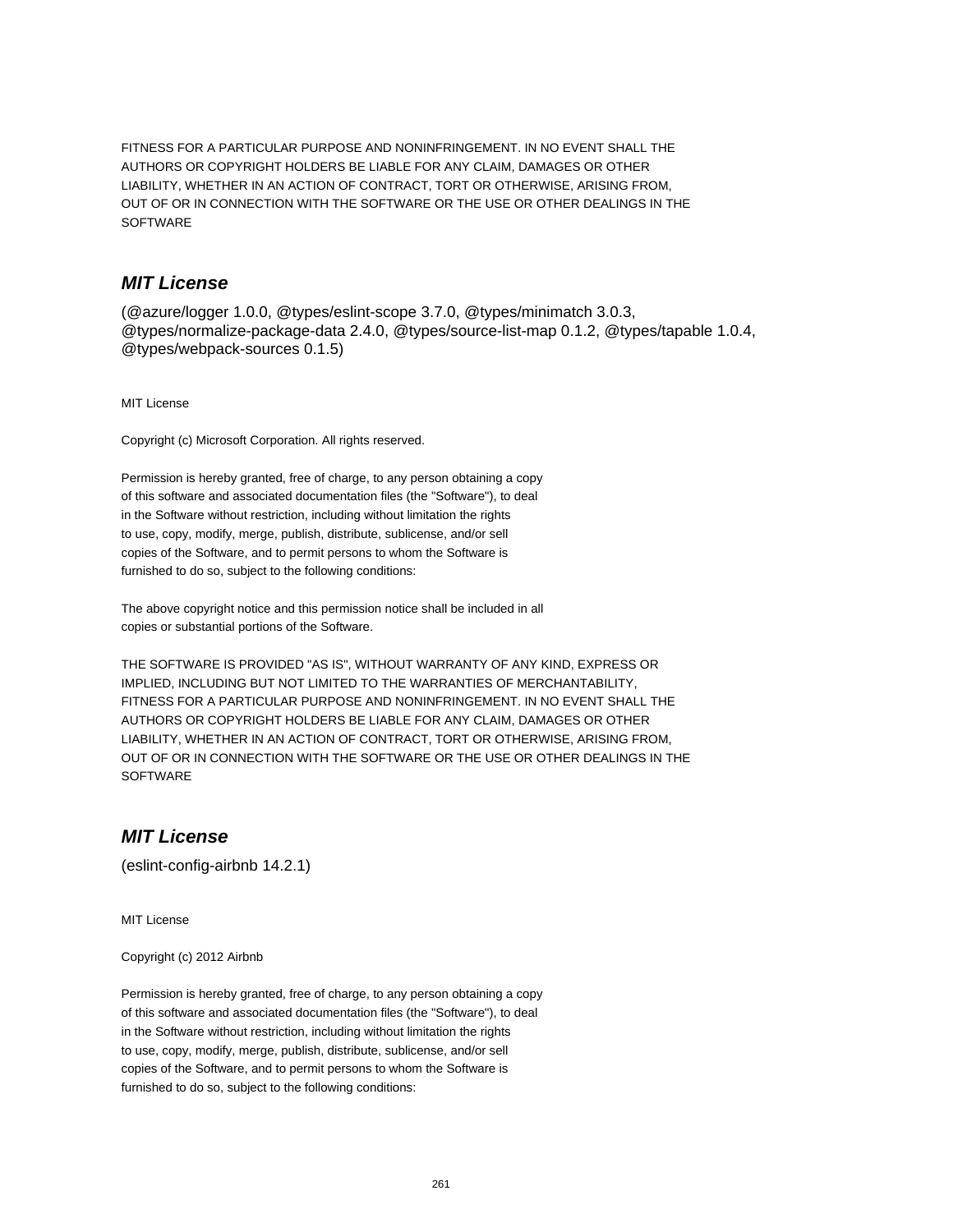The above copyright notice and this permission notice shall be included in all copies or substantial portions of the Software.

THE SOFTWARE IS PROVIDED "AS IS", WITHOUT WARRANTY OF ANY KIND, EXPRESS OR IMPLIED, INCLUDING BUT NOT LIMITED TO THE WARRANTIES OF MERCHANTABILITY, FITNESS FOR A PARTICULAR PURPOSE AND NONINFRINGEMENT. IN NO EVENT SHALL THE AUTHORS OR COPYRIGHT HOLDERS BE LIABLE FOR ANY CLAIM, DAMAGES OR OTHER LIABILITY, WHETHER IN AN ACTION OF CONTRACT, TORT OR OTHERWISE, ARISING FROM, OUT OF OR IN CONNECTION WITH THE SOFTWARE OR THE USE OR OTHER DEALINGS IN THE **SOFTWARE** 

# **MIT License**

(deep-equal 1.1.1)

MIT License

Copyright (c) 2012, 2013, 2014 James Halliday , 2009 Thomas Robinson <280north.com>

Permission is hereby granted, free of charge, to any person obtaining a copy of this software and associated documentation files (the "Software"), to deal in the Software without restriction, including without limitation the rights to use, copy, modify, merge, publish, distribute, sublicense, and/or sell copies of the Software, and to permit persons to whom the Software is furnished to do so, subject to the following conditions:

The above copyright notice and this permission notice shall be included in all copies or substantial portions of the Software.

THE SOFTWARE IS PROVIDED "AS IS", WITHOUT WARRANTY OF ANY KIND, EXPRESS OR IMPLIED, INCLUDING BUT NOT LIMITED TO THE WARRANTIES OF MERCHANTABILITY, FITNESS FOR A PARTICULAR PURPOSE AND NONINFRINGEMENT. IN NO EVENT SHALL THE AUTHORS OR COPYRIGHT HOLDERS BE LIABLE FOR ANY CLAIM, DAMAGES OR OTHER LIABILITY, WHETHER IN AN ACTION OF CONTRACT, TORT OR OTHERWISE, ARISING FROM, OUT OF OR IN CONNECTION WITH THE SOFTWARE OR THE USE OR OTHER DEALINGS IN THE **SOFTWARE** 

#### **MIT License**

(json5 1.0.1, json5 2.1.3, json5/json5 v2.1.3)

MIT License

Copyright (c) 2012-2018 Aseem Kishore, and [others].

Permission is hereby granted, free of charge, to any person obtaining a copy of this software and associated documentation files (the "Software"), to deal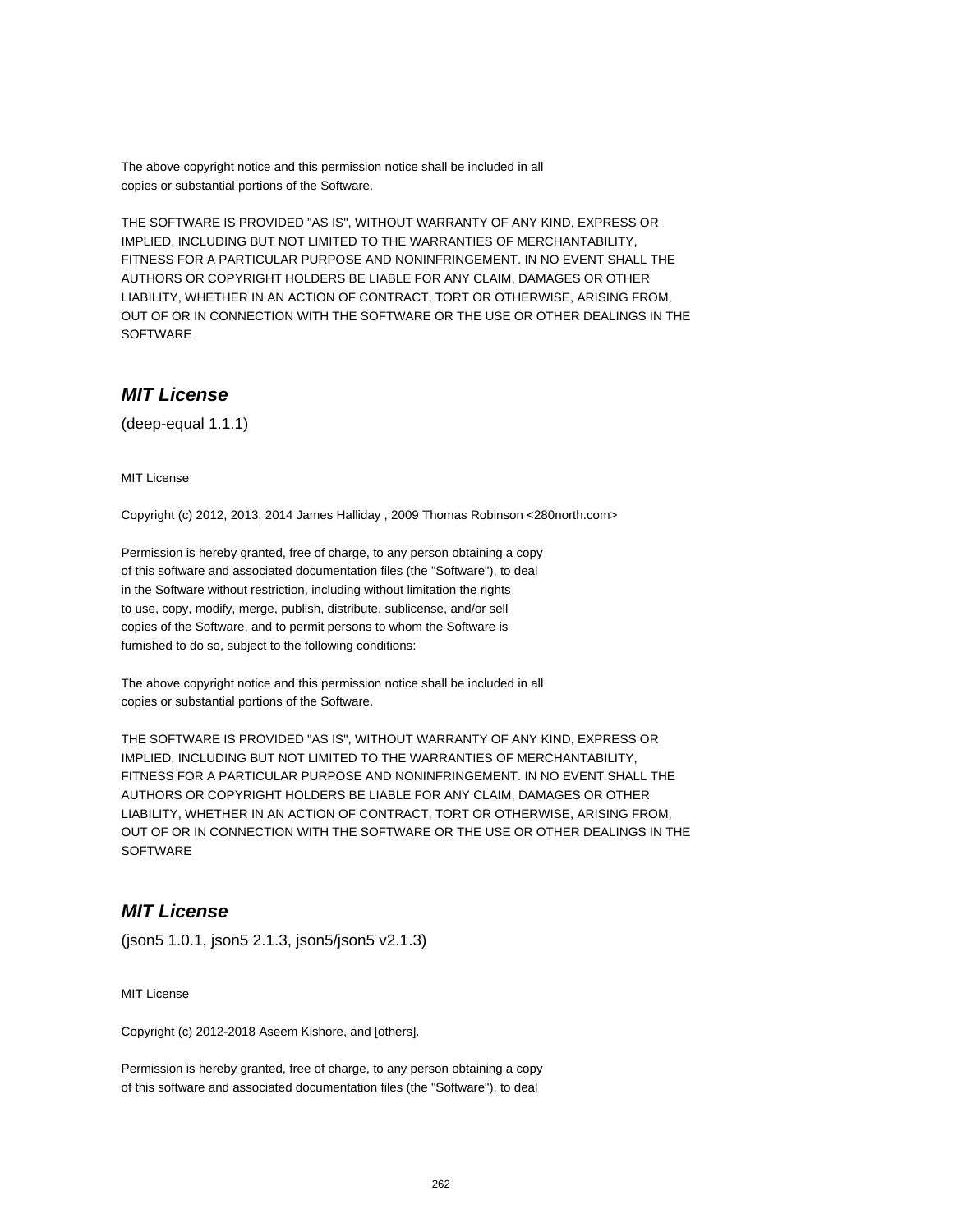in the Software without restriction, including without limitation the rights to use, copy, modify, merge, publish, distribute, sublicense, and/or sell copies of the Software, and to permit persons to whom the Software is furnished to do so, subject to the following conditions:

The above copyright notice and this permission notice shall be included in all copies or substantial portions of the Software.

THE SOFTWARE IS PROVIDED "AS IS", WITHOUT WARRANTY OF ANY KIND, EXPRESS OR IMPLIED, INCLUDING BUT NOT LIMITED TO THE WARRANTIES OF MERCHANTABILITY, FITNESS FOR A PARTICULAR PURPOSE AND NONINFRINGEMENT. IN NO EVENT SHALL THE AUTHORS OR COPYRIGHT HOLDERS BE LIABLE FOR ANY CLAIM, DAMAGES OR OTHER LIABILITY, WHETHER IN AN ACTION OF CONTRACT, TORT OR OTHERWISE, ARISING FROM, OUT OF OR IN CONNECTION WITH THE SOFTWARE OR THE USE OR OTHER DEALINGS IN THE SOFTWARE

# **MIT License**

(Acorn 7.4.0, Acorn 7.4.1)

MIT License

Copyright (C) 2012-2018 by various contributors (see AUTHORS)

Permission is hereby granted, free of charge, to any person obtaining a copy of this software and associated documentation files (the "Software"), to deal in the Software without restriction, including without limitation the rights to use, copy, modify, merge, publish, distribute, sublicense, and/or sell copies of the Software, and to permit persons to whom the Software is furnished to do so, subject to the following conditions:

The above copyright notice and this permission notice shall be included in all copies or substantial portions of the Software.

THE SOFTWARE IS PROVIDED "AS IS", WITHOUT WARRANTY OF ANY KIND, EXPRESS OR IMPLIED, INCLUDING BUT NOT LIMITED TO THE WARRANTIES OF MERCHANTABILITY, FITNESS FOR A PARTICULAR PURPOSE AND NONINFRINGEMENT. IN NO EVENT SHALL THE AUTHORS OR COPYRIGHT HOLDERS BE LIABLE FOR ANY CLAIM, DAMAGES OR OTHER LIABILITY, WHETHER IN AN ACTION OF CONTRACT, TORT OR OTHERWISE, ARISING FROM, OUT OF OR IN CONNECTION WITH THE SOFTWARE OR THE USE OR OTHER DEALINGS IN THE SOFTWARE

## **MIT License**

(readdirp 3.2.0)

MIT License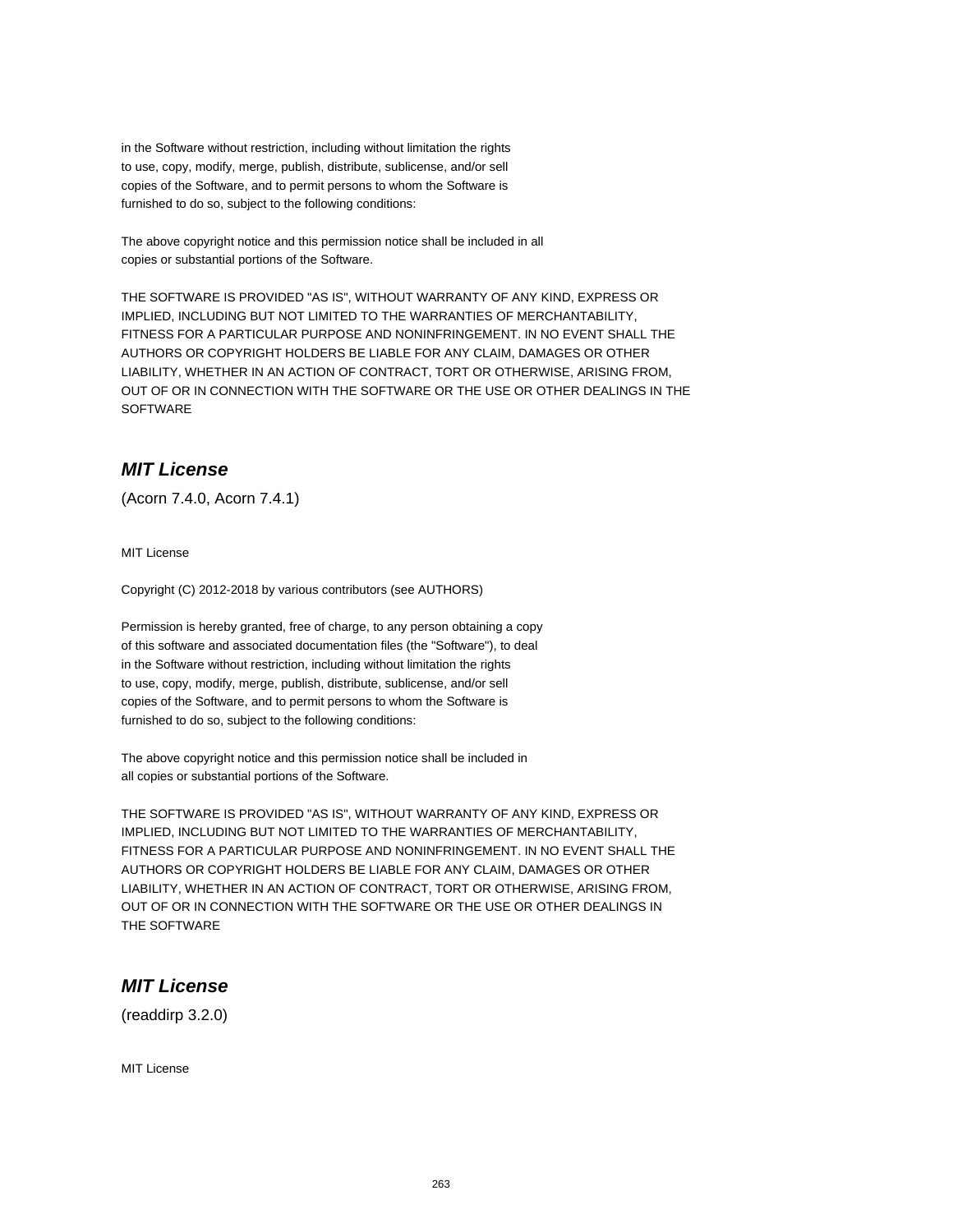Copyright (c) 2012-2019 Thorsten Lorenz, Paul Miller (https://paulmillr.com)

Permission is hereby granted, free of charge, to any person obtaining a copy of this software and associated documentation files (the "Software"), to deal in the Software without restriction, including without limitation the rights to use, copy, modify, merge, publish, distribute, sublicense, and/or sell copies of the Software, and to permit persons to whom the Software is furnished to do so, subject to the following conditions:

The above copyright notice and this permission notice shall be included in all copies or substantial portions of the Software.

THE SOFTWARE IS PROVIDED "AS IS", WITHOUT WARRANTY OF ANY KIND, EXPRESS OR IMPLIED, INCLUDING BUT NOT LIMITED TO THE WARRANTIES OF MERCHANTABILITY, FITNESS FOR A PARTICULAR PURPOSE AND NONINFRINGEMENT. IN NO EVENT SHALL THE AUTHORS OR COPYRIGHT HOLDERS BE LIABLE FOR ANY CLAIM, DAMAGES OR OTHER LIABILITY, WHETHER IN AN ACTION OF CONTRACT, TORT OR OTHERWISE, ARISING FROM, OUT OF OR IN CONNECTION WITH THE SOFTWARE OR THE USE OR OTHER DEALINGS IN THE **SOFTWARE** 

## **MIT License**

(static-eval v2.1.0)

MIT License

Copyright (c) 2013 James Halliday

Permission is hereby granted, free of charge, to any person obtaining a copy of this software and associated documentation files (the "Software"), to deal in the Software without restriction, including without limitation the rights to use, copy, modify, merge, publish, distribute, sublicense, and/or sell copies of the Software, and to permit persons to whom the Software is furnished to do so, subject to the following conditions:

The above copyright notice and this permission notice shall be included in all copies or substantial portions of the Software.

THE SOFTWARE IS PROVIDED "AS IS", WITHOUT WARRANTY OF ANY KIND, EXPRESS OR IMPLIED, INCLUDING BUT NOT LIMITED TO THE WARRANTIES OF MERCHANTABILITY, FITNESS FOR A PARTICULAR PURPOSE AND NONINFRINGEMENT. IN NO EVENT SHALL THE AUTHORS OR COPYRIGHT HOLDERS BE LIABLE FOR ANY CLAIM, DAMAGES OR OTHER LIABILITY, WHETHER IN AN ACTION OF CONTRACT, TORT OR OTHERWISE, ARISING FROM, OUT OF OR IN CONNECTION WITH THE SOFTWARE OR THE USE OR OTHER DEALINGS IN THE SOFTWARE

#### **MIT License**

(brace-expansion 1.1.11)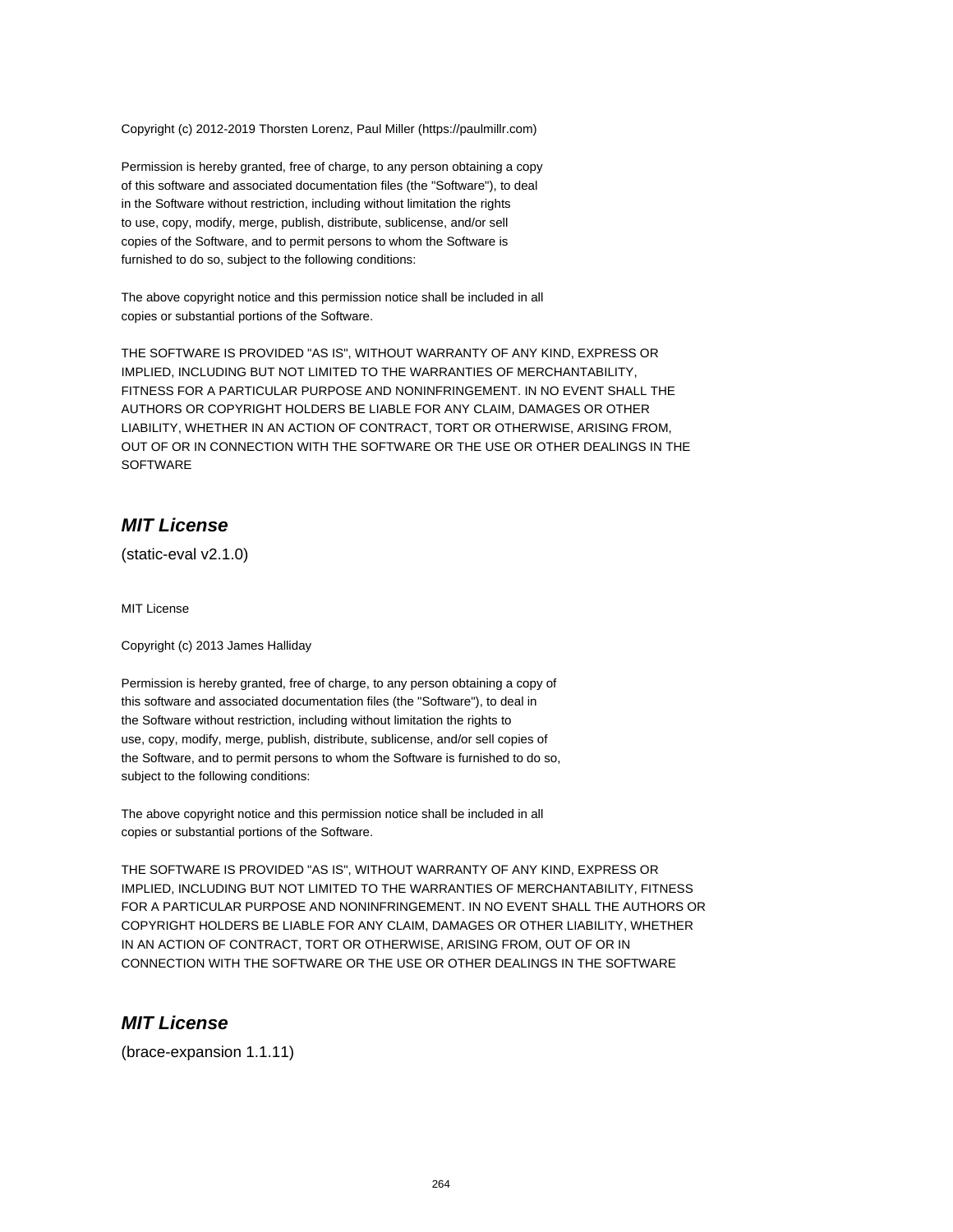Copyright (c) 2013 Julian Gruber

Permission is hereby granted, free of charge, to any person obtaining a copy of this software and associated documentation files (the "Software"), to deal in the Software without restriction, including without limitation the rights to use, copy, modify, merge, publish, distribute, sublicense, and/or sell copies of the Software, and to permit persons to whom the Software is furnished to do so, subject to the following conditions:

The above copyright notice and this permission notice shall be included in all copies or substantial portions of the Software.

THE SOFTWARE IS PROVIDED "AS IS", WITHOUT WARRANTY OF ANY KIND, EXPRESS OR IMPLIED, INCLUDING BUT NOT LIMITED TO THE WARRANTIES OF MERCHANTABILITY, FITNESS FOR A PARTICULAR PURPOSE AND NONINFRINGEMENT. IN NO EVENT SHALL THE AUTHORS OR COPYRIGHT HOLDERS BE LIABLE FOR ANY CLAIM, DAMAGES OR OTHER LIABILITY, WHETHER IN AN ACTION OF CONTRACT, TORT OR OTHERWISE, ARISING FROM, OUT OF OR IN CONNECTION WITH THE SOFTWARE OR THE USE OR OTHER DEALINGS IN THE **SOFTWARE** 

## **MIT License**

(@react-dnd/invariant 2.0.0, confusing-browser-globals 1.0.10, invariant 2.2.4, prop-types 15.7.2, warning 4.0.3)

MIT License

Copyright (c) 2013-present, Facebook, Inc.

Permission is hereby granted, free of charge, to any person obtaining a copy of this software and associated documentation files (the "Software"), to deal in the Software without restriction, including without limitation the rights to use, copy, modify, merge, publish, distribute, sublicense, and/or sell copies of the Software, and to permit persons to whom the Software is furnished to do so, subject to the following conditions:

The above copyright notice and this permission notice shall be included in all copies or substantial portions of the Software.

THE SOFTWARE IS PROVIDED "AS IS", WITHOUT WARRANTY OF ANY KIND, EXPRESS OR IMPLIED, INCLUDING BUT NOT LIMITED TO THE WARRANTIES OF MERCHANTABILITY, FITNESS FOR A PARTICULAR PURPOSE AND NONINFRINGEMENT. IN NO EVENT SHALL THE AUTHORS OR COPYRIGHT HOLDERS BE LIABLE FOR ANY CLAIM, DAMAGES OR OTHER LIABILITY, WHETHER IN AN ACTION OF CONTRACT, TORT OR OTHERWISE, ARISING FROM, OUT OF OR IN CONNECTION WITH THE SOFTWARE OR THE USE OR OTHER DEALINGS IN THE **SOFTWARE** 

#### **MIT License**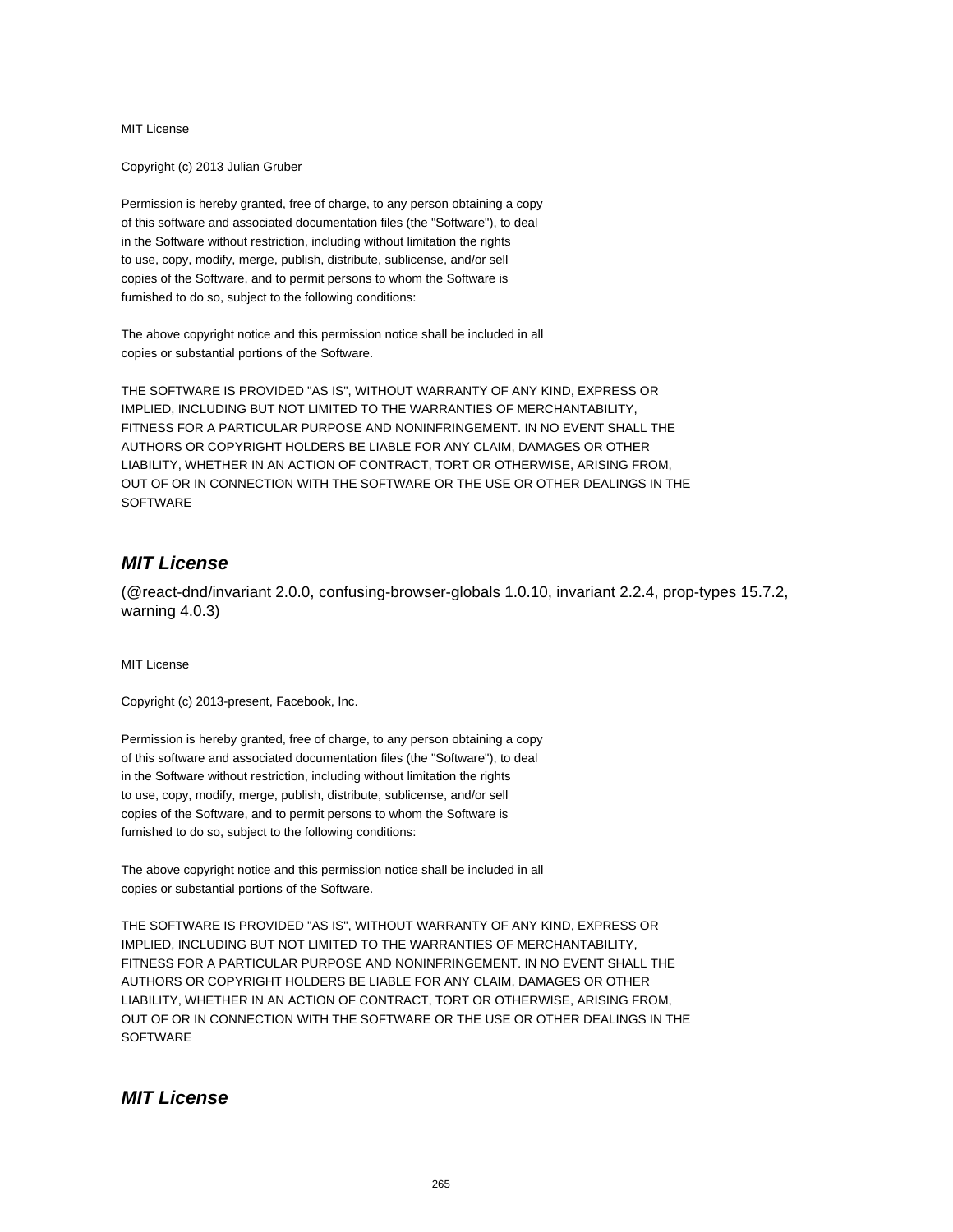(neo-async 2.6.2)

MIT License

Copyright (c) 2014-2018 Suguru Motegi Based on Async.js, Copyright Caolan McMahon

Permission is hereby granted, free of charge, to any person obtaining a copy of this software and associated documentation files (the "Software"), to deal in the Software without restriction, including without limitation the rights to use, copy, modify, merge, publish, distribute, sublicense, and/or sell copies of the Software, and to permit persons to whom the Software is furnished to do so, subject to the following conditions:

The above copyright notice and this permission notice shall be included in all copies or substantial portions of the Software.

THE SOFTWARE IS PROVIDED "AS IS", WITHOUT WARRANTY OF ANY KIND, EXPRESS OR IMPLIED, INCLUDING BUT NOT LIMITED TO THE WARRANTIES OF MERCHANTABILITY, FITNESS FOR A PARTICULAR PURPOSE AND NONINFRINGEMENT. IN NO EVENT SHALL THE AUTHORS OR COPYRIGHT HOLDERS BE LIABLE FOR ANY CLAIM, DAMAGES OR OTHER LIABILITY, WHETHER IN AN ACTION OF CONTRACT, TORT OR OTHERWISE, ARISING FROM, OUT OF OR IN CONNECTION WITH THE SOFTWARE OR THE USE OR OTHER DEALINGS IN THE **SOFTWARE** 

#### **MIT License**

(@babel/plugin-syntax-async-generators 7.8.4, @babel/plugin-syntax-bigint 7.8.3, @babel/plugin-syntax-import-meta 7.10.4, @babel/plugin-syntax-json-strings 7.8.3, @babel/plugin-syntax-logical-assignment-operators 7.10.4, @babel/plugin-syntax-nullish-coalescing-operator 7.8.3, @babel/plugin-syntax-numeric-separator 7.10.4, @babel/plugin-syntax-object-rest-spread 7.8.3, @babel/plugin-syntax-optional-catch-binding 7.8.3, @babel/plugin-syntax-optional-chaining 7.8.3)

MIT License

Copyright (c) 2014-present Sebastian McKenzie and other contributors

Permission is hereby granted, free of charge, to any person obtaining a copy of this software and associated documentation files (the "Software"), to deal in the Software without restriction, including without limitation the rights to use, copy, modify, merge, publish, distribute, sublicense, and/or sell copies of the Software, and to permit persons to whom the Software is furnished to do so, subject to the following conditions:

The above copyright notice and this permission notice shall be included in all copies or substantial portions of the Software.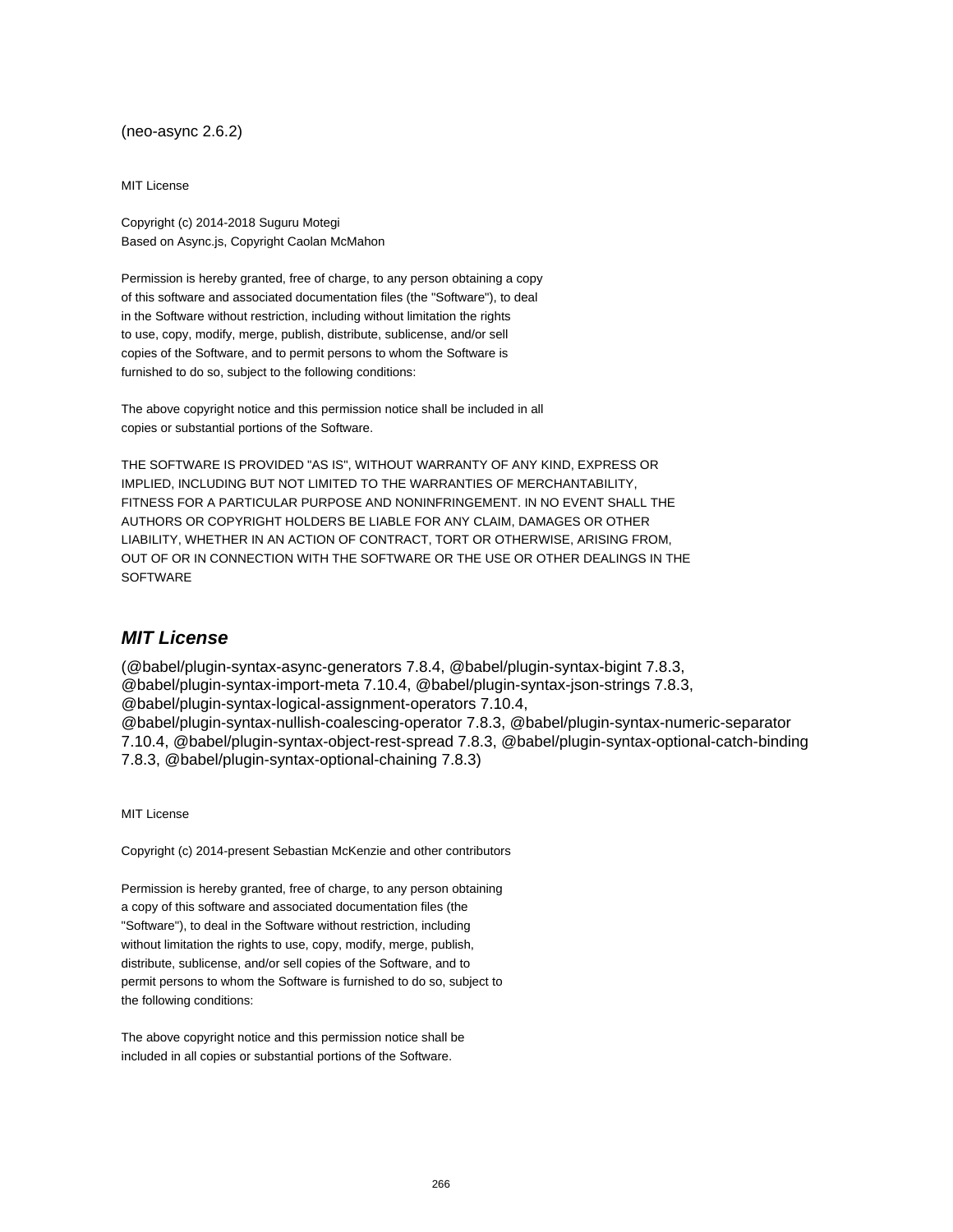THE SOFTWARE IS PROVIDED "AS IS", WITHOUT WARRANTY OF ANY KIND, EXPRESS OR IMPLIED, INCLUDING BUT NOT LIMITED TO THE WARRANTIES OF MERCHANTABILITY, FITNESS FOR A PARTICULAR PURPOSE AND NONINFRINGEMENT. IN NO EVENT SHALL THE AUTHORS OR COPYRIGHT HOLDERS BE LIABLE FOR ANY CLAIM, DAMAGES OR OTHER LIABILITY, WHETHER IN AN ACTION OF CONTRACT, TORT OR OTHERWISE, ARISING FROM, OUT OF OR IN CONNECTION WITH THE SOFTWARE OR THE USE OR OTHER DEALINGS IN THE SOFTWARE

## **MIT License**

(immutable-js 4.0.0-rc.12, regenerator-runtime 0.13.7)

MIT License

Copyright (c) 2014-present, Facebook, Inc.

Permission is hereby granted, free of charge, to any person obtaining a copy of this software and associated documentation files (the "Software"), to deal in the Software without restriction, including without limitation the rights to use, copy, modify, merge, publish, distribute, sublicense, and/or sell copies of the Software, and to permit persons to whom the Software is furnished to do so, subject to the following conditions:

The above copyright notice and this permission notice shall be included in all copies or substantial portions of the Software.

THE SOFTWARE IS PROVIDED "AS IS", WITHOUT WARRANTY OF ANY KIND, EXPRESS OR IMPLIED, INCLUDING BUT NOT LIMITED TO THE WARRANTIES OF MERCHANTABILITY, FITNESS FOR A PARTICULAR PURPOSE AND NONINFRINGEMENT. IN NO EVENT SHALL THE AUTHORS OR COPYRIGHT HOLDERS BE LIABLE FOR ANY CLAIM, DAMAGES OR OTHER LIABILITY, WHETHER IN AN ACTION OF CONTRACT, TORT OR OTHERWISE, ARISING FROM, OUT OF OR IN CONNECTION WITH THE SOFTWARE OR THE USE OR OTHER DEALINGS IN THE **SOFTWARE** 

## **MIT License**

(urljoin 4.0.1)

MIT License

Copyright (c) 2015 José F. Romaniello

Permission is hereby granted, free of charge, to any person obtaining a copy of this software and associated documentation files (the "Software"), to deal in the Software without restriction, including without limitation the rights to use, copy, modify, merge, publish, distribute, sublicense, and/or sell copies of the Software, and to permit persons to whom the Software is furnished to do so, subject to the following conditions: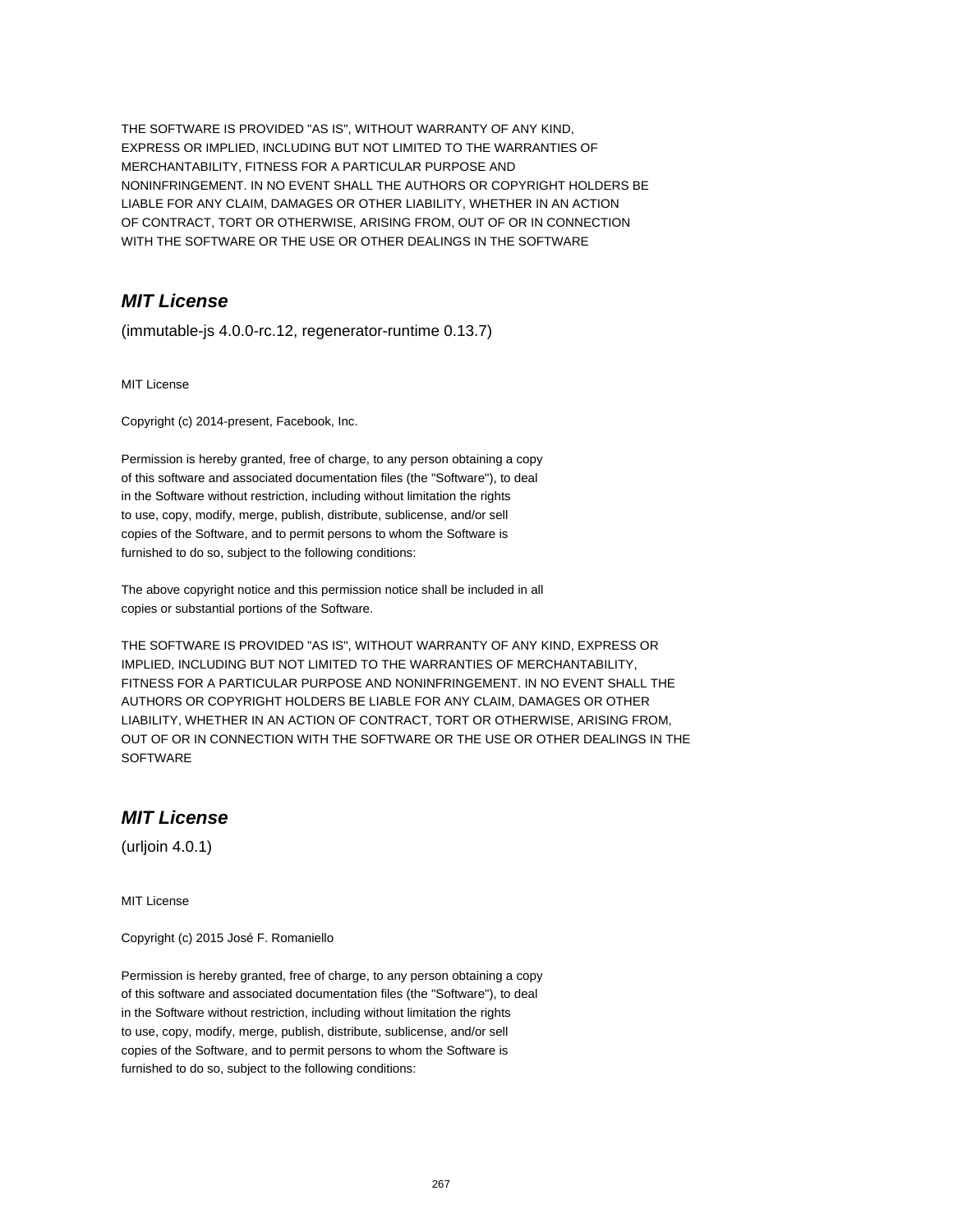The above copyright notice and this permission notice shall be included in all copies or substantial portions of the Software.

THE SOFTWARE IS PROVIDED "AS IS", WITHOUT WARRANTY OF ANY KIND, EXPRESS OR IMPLIED, INCLUDING BUT NOT LIMITED TO THE WARRANTIES OF MERCHANTABILITY, FITNESS FOR A PARTICULAR PURPOSE AND NONINFRINGEMENT. IN NO EVENT SHALL THE AUTHORS OR COPYRIGHT HOLDERS BE LIABLE FOR ANY CLAIM, DAMAGES OR OTHER LIABILITY, WHETHER IN AN ACTION OF CONTRACT, TORT OR OTHERWISE, ARISING FROM, OUT OF OR IN CONNECTION WITH THE SOFTWARE OR THE USE OR OTHER DEALINGS IN THE SOFTWARE

## **MIT License**

(airbnb-prop-types 2.15.0)

MIT License

Copyright (c) 2016 Airbnb

Permission is hereby granted, free of charge, to any person obtaining a copy of this software and associated documentation files (the "Software"), to deal in the Software without restriction, including without limitation the rights to use, copy, modify, merge, publish, distribute, sublicense, and/or sell copies of the Software, and to permit persons to whom the Software is furnished to do so, subject to the following conditions:

The above copyright notice and this permission notice shall be included in all copies or substantial portions of the Software.

THE SOFTWARE IS PROVIDED "AS IS", WITHOUT WARRANTY OF ANY KIND, EXPRESS OR IMPLIED, INCLUDING BUT NOT LIMITED TO THE WARRANTIES OF MERCHANTABILITY, FITNESS FOR A PARTICULAR PURPOSE AND NONINFRINGEMENT. IN NO EVENT SHALL THE AUTHORS OR COPYRIGHT HOLDERS BE LIABLE FOR ANY CLAIM, DAMAGES OR OTHER LIABILITY, WHETHER IN AN ACTION OF CONTRACT, TORT OR OTHERWISE, ARISING FROM, OUT OF OR IN CONNECTION WITH THE SOFTWARE OR THE USE OR OTHER DEALINGS IN THE **SOFTWARE** 

## **MIT License**

(toidentifier 1.0.0)

MIT License

Copyright (c) 2016 Douglas Christopher Wilson

Permission is hereby granted, free of charge, to any person obtaining a copy of this software and associated documentation files (the "Software"), to deal in the Software without restriction, including without limitation the rights to use, copy, modify, merge, publish, distribute, sublicense, and/or sell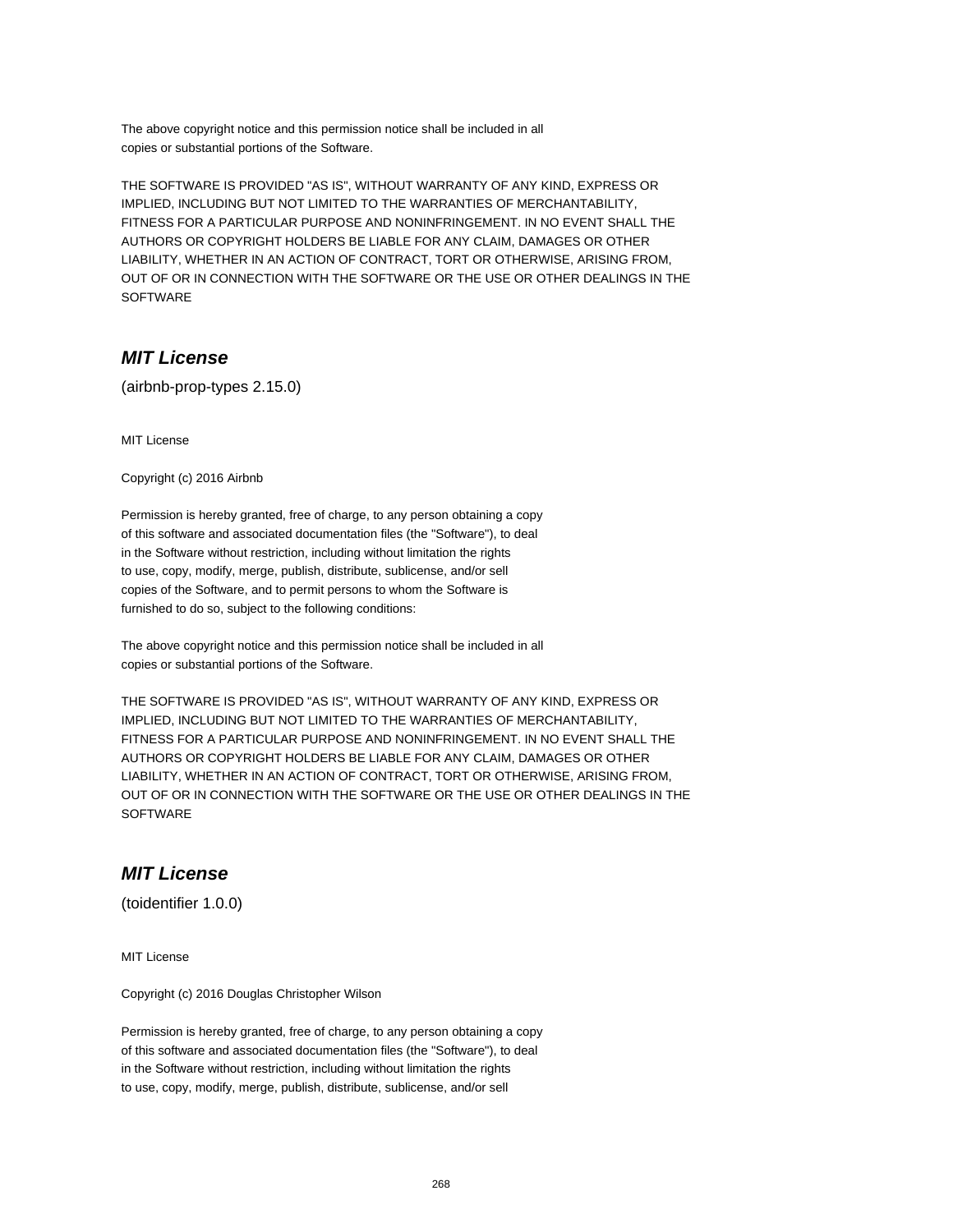copies of the Software, and to permit persons to whom the Software is furnished to do so, subject to the following conditions:

The above copyright notice and this permission notice shall be included in all copies or substantial portions of the Software.

THE SOFTWARE IS PROVIDED "AS IS", WITHOUT WARRANTY OF ANY KIND, EXPRESS OR IMPLIED, INCLUDING BUT NOT LIMITED TO THE WARRANTIES OF MERCHANTABILITY, FITNESS FOR A PARTICULAR PURPOSE AND NONINFRINGEMENT. IN NO EVENT SHALL THE AUTHORS OR COPYRIGHT HOLDERS BE LIABLE FOR ANY CLAIM, DAMAGES OR OTHER LIABILITY, WHETHER IN AN ACTION OF CONTRACT, TORT OR OTHERWISE, ARISING FROM, OUT OF OR IN CONNECTION WITH THE SOFTWARE OR THE USE OR OTHER DEALINGS IN THE **SOFTWARE** 

## **MIT License**

(consolidated-events 2.0.2)

MIT License

Copyright (c) 2016 Joe Lencioni

Permission is hereby granted, free of charge, to any person obtaining a copy of this software and associated documentation files (the "Software"), to deal in the Software without restriction, including without limitation the rights to use, copy, modify, merge, publish, distribute, sublicense, and/or sell copies of the Software, and to permit persons to whom the Software is furnished to do so, subject to the following conditions:

The above copyright notice and this permission notice shall be included in all copies or substantial portions of the Software.

THE SOFTWARE IS PROVIDED "AS IS", WITHOUT WARRANTY OF ANY KIND, EXPRESS OR IMPLIED, INCLUDING BUT NOT LIMITED TO THE WARRANTIES OF MERCHANTABILITY, FITNESS FOR A PARTICULAR PURPOSE AND NONINFRINGEMENT. IN NO EVENT SHALL THE AUTHORS OR COPYRIGHT HOLDERS BE LIABLE FOR ANY CLAIM, DAMAGES OR OTHER LIABILITY, WHETHER IN AN ACTION OF CONTRACT, TORT OR OTHERWISE, ARISING FROM, OUT OF OR IN CONNECTION WITH THE SOFTWARE OR THE USE OR OTHER DEALINGS IN THE **SOFTWARE** 

#### **MIT License**

(has-symbols 1.0.1)

MIT License

Copyright (c) 2016 Jordan Harband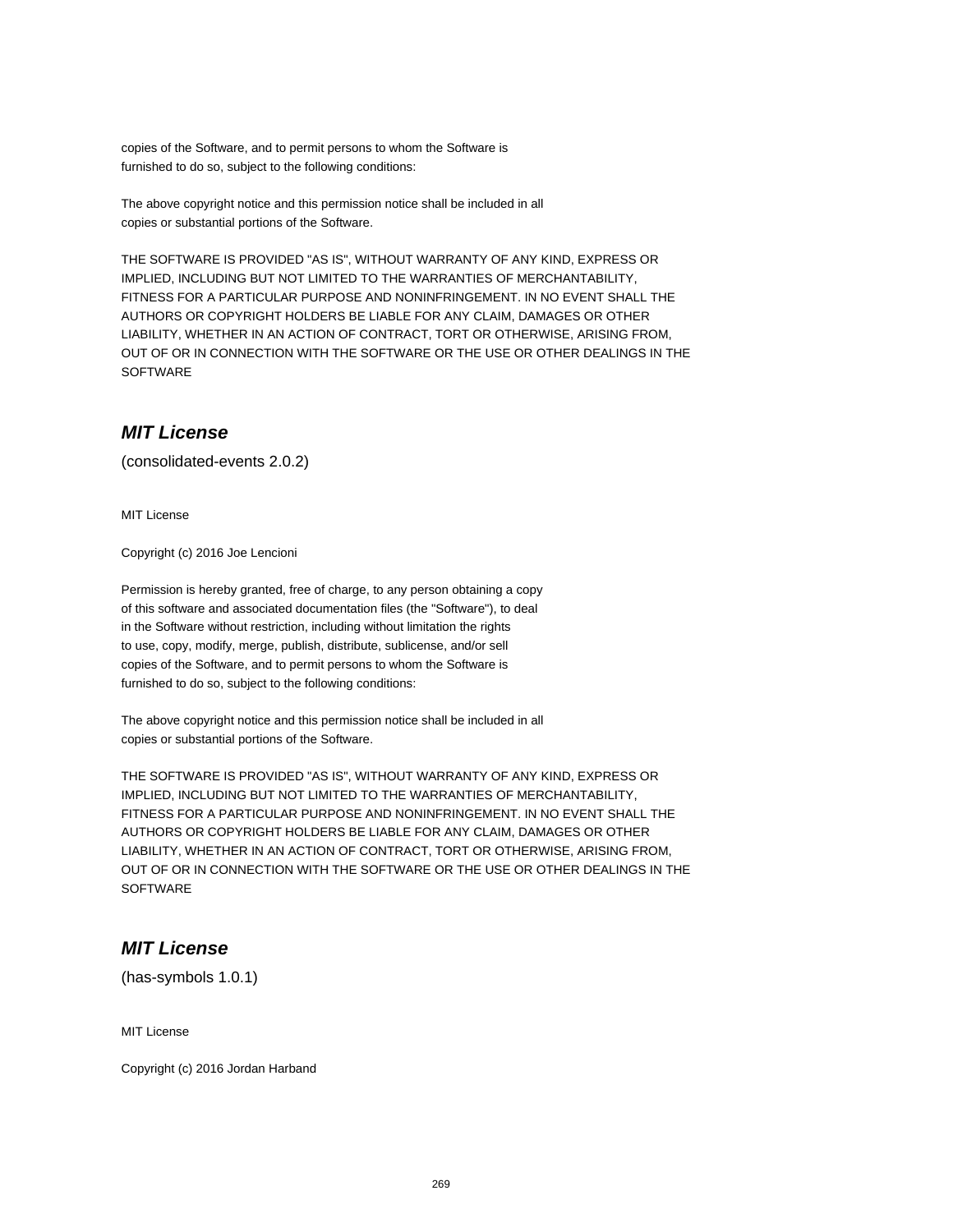Permission is hereby granted, free of charge, to any person obtaining a copy of this software and associated documentation files (the "Software"), to deal in the Software without restriction, including without limitation the rights to use, copy, modify, merge, publish, distribute, sublicense, and/or sell copies of the Software, and to permit persons to whom the Software is furnished to do so, subject to the following conditions:

The above copyright notice and this permission notice shall be included in all copies or substantial portions of the Software.

THE SOFTWARE IS PROVIDED "AS IS", WITHOUT WARRANTY OF ANY KIND, EXPRESS OR IMPLIED, INCLUDING BUT NOT LIMITED TO THE WARRANTIES OF MERCHANTABILITY, FITNESS FOR A PARTICULAR PURPOSE AND NONINFRINGEMENT. IN NO EVENT SHALL THE AUTHORS OR COPYRIGHT HOLDERS BE LIABLE FOR ANY CLAIM, DAMAGES OR OTHER LIABILITY, WHETHER IN AN ACTION OF CONTRACT, TORT OR OTHERWISE, ARISING FROM, OUT OF OR IN CONNECTION WITH THE SOFTWARE OR THE USE OR OTHER DEALINGS IN THE SOFTWARE

# **MIT License**

(hyperid 2.0.4)

MIT License

Copyright (c) 2016 Matteo Collina

Permission is hereby granted, free of charge, to any person obtaining a copy of this software and associated documentation files (the "Software"), to deal in the Software without restriction, including without limitation the rights to use, copy, modify, merge, publish, distribute, sublicense, and/or sell copies of the Software, and to permit persons to whom the Software is furnished to do so, subject to the following conditions:

The above copyright notice and this permission notice shall be included in all copies or substantial portions of the Software.

THE SOFTWARE IS PROVIDED "AS IS", WITHOUT WARRANTY OF ANY KIND, EXPRESS OR IMPLIED, INCLUDING BUT NOT LIMITED TO THE WARRANTIES OF MERCHANTABILITY, FITNESS FOR A PARTICULAR PURPOSE AND NONINFRINGEMENT. IN NO EVENT SHALL THE AUTHORS OR COPYRIGHT HOLDERS BE LIABLE FOR ANY CLAIM, DAMAGES OR OTHER LIABILITY, WHETHER IN AN ACTION OF CONTRACT, TORT OR OTHERWISE, ARISING FROM, OUT OF OR IN CONNECTION WITH THE SOFTWARE OR THE USE OR OTHER DEALINGS IN THE **SOFTWARE** 

#### **MIT License**

(buffer-from 1.1.1)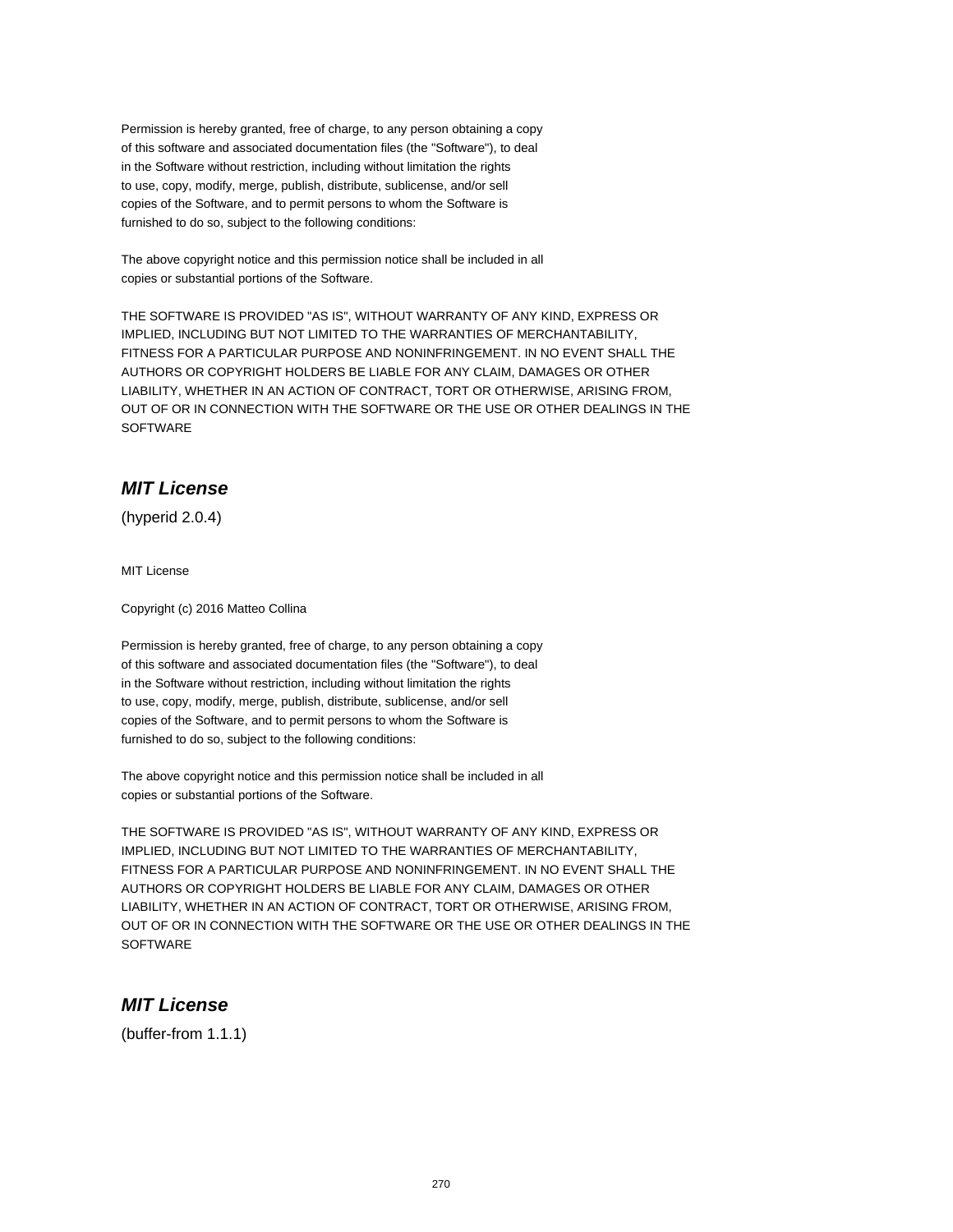Copyright (c) 2016, 2018 Linus Unnebäck

Permission is hereby granted, free of charge, to any person obtaining a copy of this software and associated documentation files (the "Software"), to deal in the Software without restriction, including without limitation the rights to use, copy, modify, merge, publish, distribute, sublicense, and/or sell copies of the Software, and to permit persons to whom the Software is furnished to do so, subject to the following conditions:

The above copyright notice and this permission notice shall be included in all copies or substantial portions of the Software.

THE SOFTWARE IS PROVIDED "AS IS", WITHOUT WARRANTY OF ANY KIND, EXPRESS OR IMPLIED, INCLUDING BUT NOT LIMITED TO THE WARRANTIES OF MERCHANTABILITY, FITNESS FOR A PARTICULAR PURPOSE AND NONINFRINGEMENT. IN NO EVENT SHALL THE AUTHORS OR COPYRIGHT HOLDERS BE LIABLE FOR ANY CLAIM, DAMAGES OR OTHER LIABILITY, WHETHER IN AN ACTION OF CONTRACT, TORT OR OTHERWISE, ARISING FROM, OUT OF OR IN CONNECTION WITH THE SOFTWARE OR THE USE OR OTHER DEALINGS IN THE **SOFTWARE** 

# **MIT License**

(babel-preset-env 1.7.0)

MIT License

Copyright (c) 2016-2017 Babel

Permission is hereby granted, free of charge, to any person obtaining a copy of this software and associated documentation files (the "Software"), to deal in the Software without restriction, including without limitation the rights to use, copy, modify, merge, publish, distribute, sublicense, and/or sell copies of the Software, and to permit persons to whom the Software is furnished to do so, subject to the following conditions:

The above copyright notice and this permission notice shall be included in all copies or substantial portions of the Software.

THE SOFTWARE IS PROVIDED "AS IS", WITHOUT WARRANTY OF ANY KIND, EXPRESS OR IMPLIED, INCLUDING BUT NOT LIMITED TO THE WARRANTIES OF MERCHANTABILITY, FITNESS FOR A PARTICULAR PURPOSE AND NONINFRINGEMENT. IN NO EVENT SHALL THE AUTHORS OR COPYRIGHT HOLDERS BE LIABLE FOR ANY CLAIM, DAMAGES OR OTHER LIABILITY, WHETHER IN AN ACTION OF CONTRACT, TORT OR OTHERWISE, ARISING FROM, OUT OF OR IN CONNECTION WITH THE SOFTWARE OR THE USE OR OTHER DEALINGS IN THE **SOFTWARE** 

## **MIT License**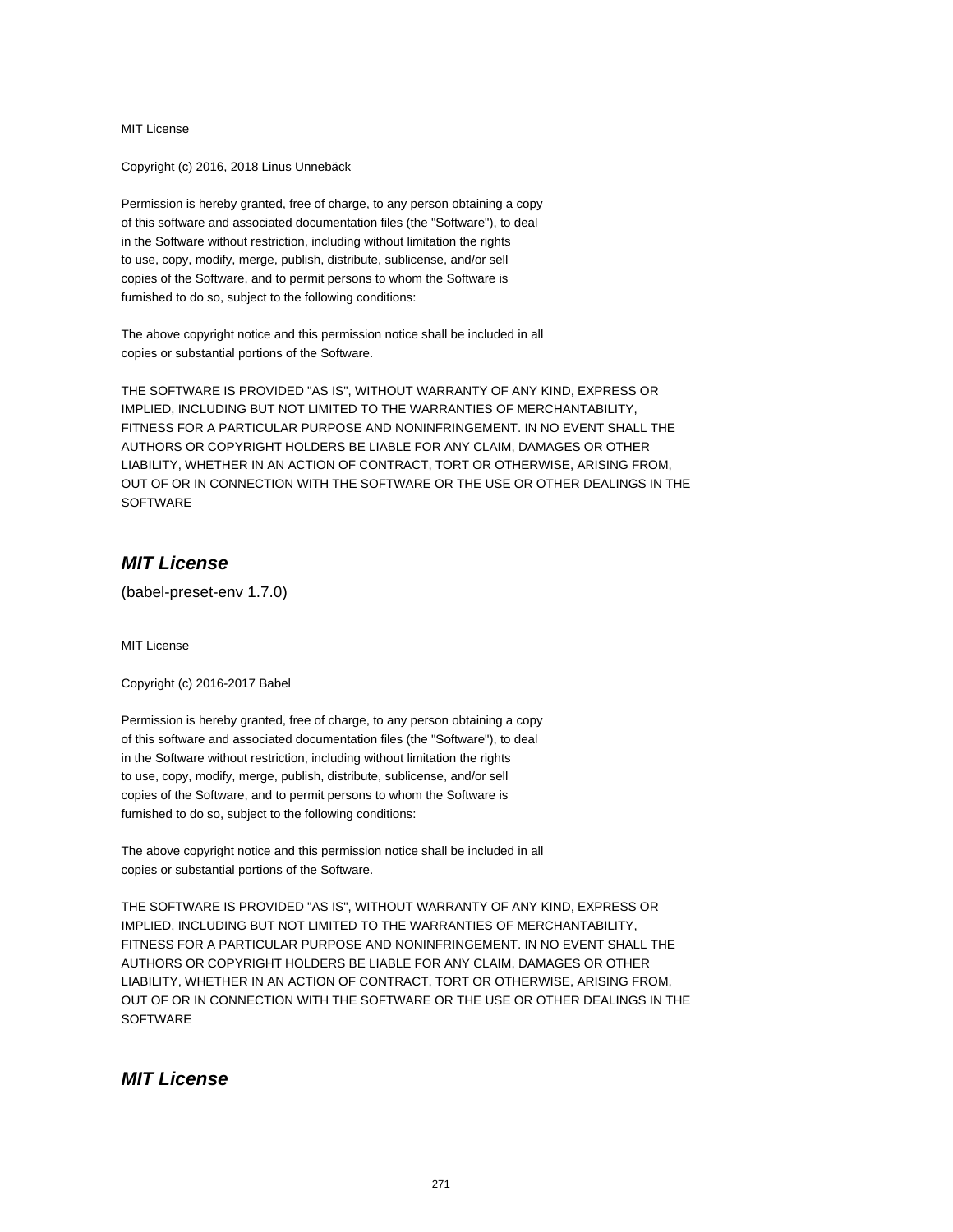(pirates 4.0.1)

MIT License

Copyright (c) 2016-2018 Ari Porad

Permission is hereby granted, free of charge, to any person obtaining a copy of this software and associated documentation files (the "Software"), to deal in the Software without restriction, including without limitation the rights to use, copy, modify, merge, publish, distribute, sublicense, and/or sell copies of the Software, and to permit persons to whom the Software is furnished to do so, subject to the following conditions:

The above copyright notice and this permission notice shall be included in all copies or substantial portions of the Software.

THE SOFTWARE IS PROVIDED "AS IS", WITHOUT WARRANTY OF ANY KIND, EXPRESS OR IMPLIED, INCLUDING BUT NOT LIMITED TO THE WARRANTIES OF MERCHANTABILITY, FITNESS FOR A PARTICULAR PURPOSE AND NONINFRINGEMENT. IN NO EVENT SHALL THE AUTHORS OR COPYRIGHT HOLDERS BE LIABLE FOR ANY CLAIM, DAMAGES OR OTHER LIABILITY, WHETHER IN AN ACTION OF CONTRACT, TORT OR OTHERWISE, ARISING FROM, OUT OF OR IN CONNECTION WITH THE SOFTWARE OR THE USE OR OTHER DEALINGS IN THE SOFTWARE

#### **MIT License**

(please-upgrade-node 3.2.0)

MIT License

Copyright (c) 2017

Permission is hereby granted, free of charge, to any person obtaining a copy of this software and associated documentation files (the "Software"), to deal in the Software without restriction, including without limitation the rights to use, copy, modify, merge, publish, distribute, sublicense, and/or sell copies of the Software, and to permit persons to whom the Software is furnished to do so, subject to the following conditions:

The above copyright notice and this permission notice shall be included in all copies or substantial portions of the Software.

THE SOFTWARE IS PROVIDED "AS IS", WITHOUT WARRANTY OF ANY KIND, EXPRESS OR IMPLIED, INCLUDING BUT NOT LIMITED TO THE WARRANTIES OF MERCHANTABILITY, FITNESS FOR A PARTICULAR PURPOSE AND NONINFRINGEMENT. IN NO EVENT SHALL THE AUTHORS OR COPYRIGHT HOLDERS BE LIABLE FOR ANY CLAIM, DAMAGES OR OTHER LIABILITY, WHETHER IN AN ACTION OF CONTRACT, TORT OR OTHERWISE, ARISING FROM, OUT OF OR IN CONNECTION WITH THE SOFTWARE OR THE USE OR OTHER DEALINGS IN THE **SOFTWARE**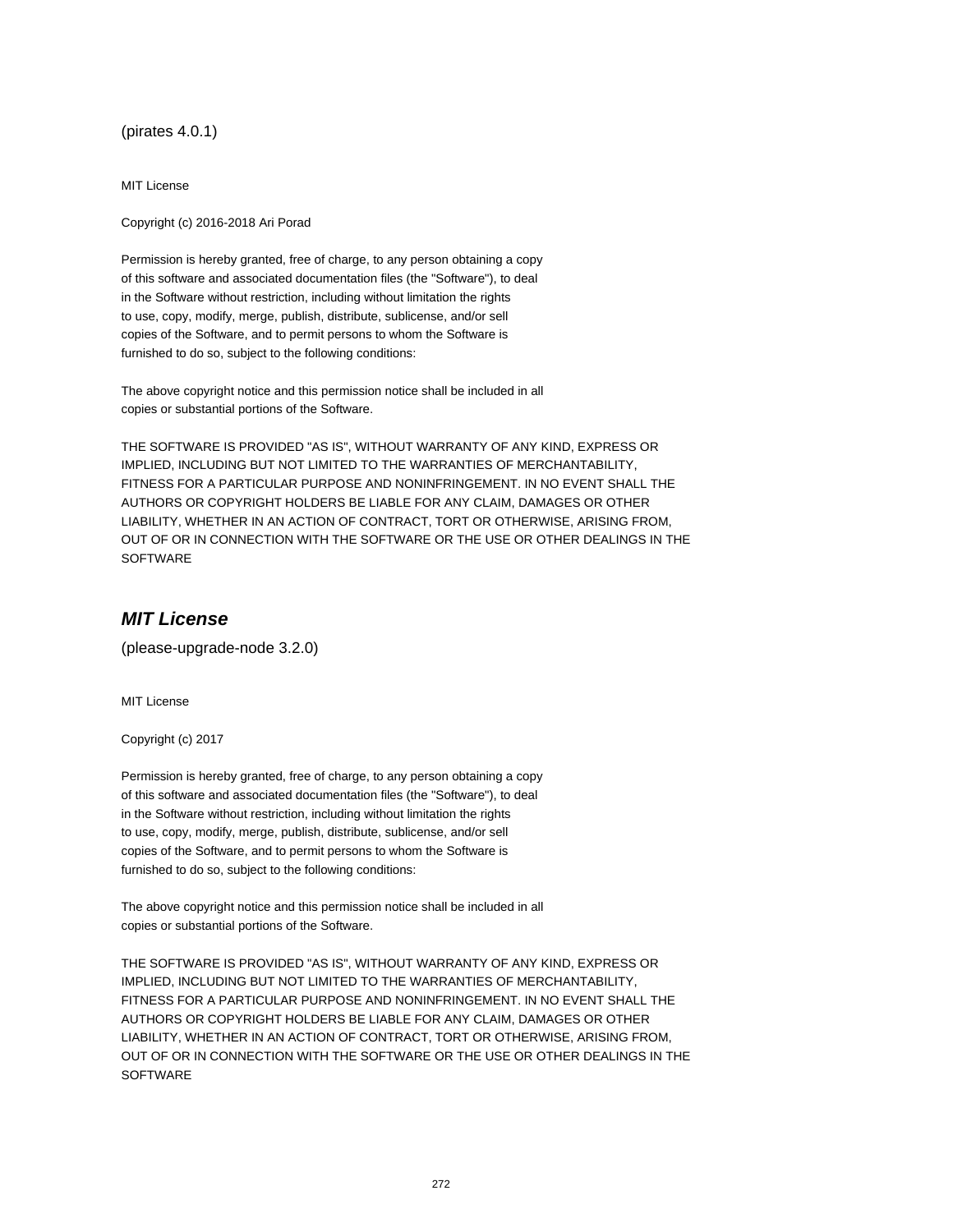(react-animate-height v2.0.23)

MIT License

Copyright (c) 2017 - today Stanko Tadi■

Permission is hereby granted, free of charge, to any person obtaining a copy of this software and associated documentation files (the "Software"), to deal in the Software without restriction, including without limitation the rights to use, copy, modify, merge, publish, distribute, sublicense, and/or sell copies of the Software, and to permit persons to whom the Software is furnished to do so, subject to the following conditions:

The above copyright notice and this permission notice shall be included in all copies or substantial portions of the Software.

THE SOFTWARE IS PROVIDED "AS IS", WITHOUT WARRANTY OF ANY KIND, EXPRESS OR IMPLIED, INCLUDING BUT NOT LIMITED TO THE WARRANTIES OF MERCHANTABILITY, FITNESS FOR A PARTICULAR PURPOSE AND NONINFRINGEMENT. IN NO EVENT SHALL THE AUTHORS OR COPYRIGHT HOLDERS BE LIABLE FOR ANY CLAIM, DAMAGES OR OTHER LIABILITY, WHETHER IN AN ACTION OF CONTRACT, TORT OR OTHERWISE, ARISING FROM, OUT OF OR IN CONNECTION WITH THE SOFTWARE OR THE USE OR OTHER DEALINGS IN THE **SOFTWARE** 

## **MIT License**

(prop-types-exact 1.2.0)

MIT License

Copyright (c) 2017 Airbnb

Permission is hereby granted, free of charge, to any person obtaining a copy of this software and associated documentation files (the "Software"), to deal in the Software without restriction, including without limitation the rights to use, copy, modify, merge, publish, distribute, sublicense, and/or sell copies of the Software, and to permit persons to whom the Software is furnished to do so, subject to the following conditions:

The above copyright notice and this permission notice shall be included in all copies or substantial portions of the Software.

THE SOFTWARE IS PROVIDED "AS IS", WITHOUT WARRANTY OF ANY KIND, EXPRESS OR IMPLIED, INCLUDING BUT NOT LIMITED TO THE WARRANTIES OF MERCHANTABILITY, FITNESS FOR A PARTICULAR PURPOSE AND NONINFRINGEMENT. IN NO EVENT SHALL THE AUTHORS OR COPYRIGHT HOLDERS BE LIABLE FOR ANY CLAIM, DAMAGES OR OTHER LIABILITY, WHETHER IN AN ACTION OF CONTRACT, TORT OR OTHERWISE, ARISING FROM, OUT OF OR IN CONNECTION WITH THE SOFTWARE OR THE USE OR OTHER DEALINGS IN THE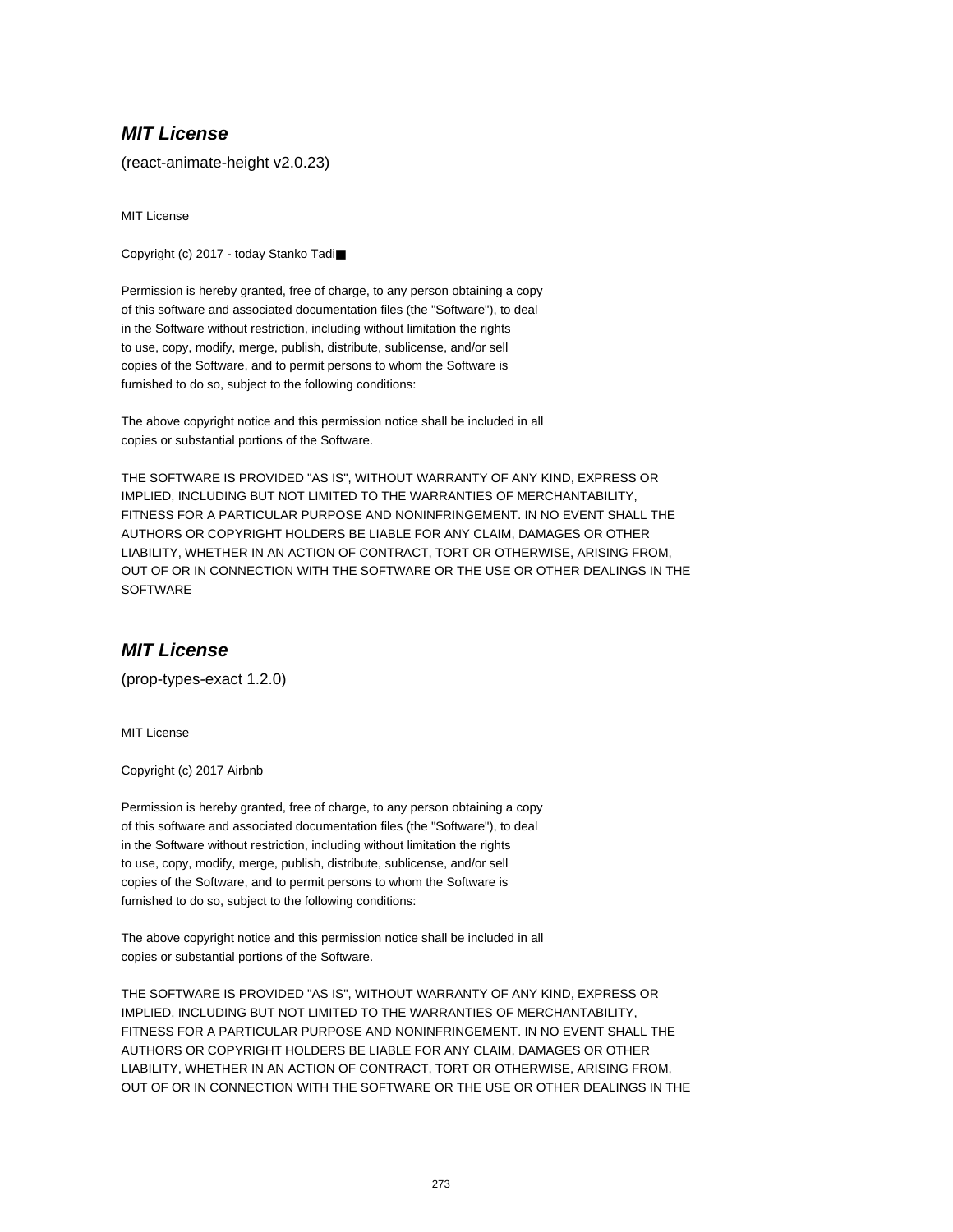**SOFTWARE** 

#### **MIT License**

(typed-styles 0.0.8)

MIT License

Copyright (c) 2017 Artur Kenzhaev

Permission is hereby granted, free of charge, to any person obtaining a copy of this software and associated documentation files (the "Software"), to deal in the Software without restriction, including without limitation the rights to use, copy, modify, merge, publish, distribute, sublicense, and/or sell copies of the Software, and to permit persons to whom the Software is furnished to do so, subject to the following conditions:

The above copyright notice and this permission notice shall be included in all copies or substantial portions of the Software.

THE SOFTWARE IS PROVIDED "AS IS", WITHOUT WARRANTY OF ANY KIND, EXPRESS OR IMPLIED, INCLUDING BUT NOT LIMITED TO THE WARRANTIES OF MERCHANTABILITY, FITNESS FOR A PARTICULAR PURPOSE AND NONINFRINGEMENT. IN NO EVENT SHALL THE AUTHORS OR COPYRIGHT HOLDERS BE LIABLE FOR ANY CLAIM, DAMAGES OR OTHER LIABILITY, WHETHER IN AN ACTION OF CONTRACT, TORT OR OTHERWISE, ARISING FROM, OUT OF OR IN CONNECTION WITH THE SOFTWARE OR THE USE OR OTHER DEALINGS IN THE **SOFTWARE** 

# **MIT License**

(randombytes 1.0.4, randombytes 2.1.0)

MIT License

Copyright (c) 2017 crypto-browserify

Permission is hereby granted, free of charge, to any person obtaining a copy of this software and associated documentation files (the "Software"), to deal in the Software without restriction, including without limitation the rights to use, copy, modify, merge, publish, distribute, sublicense, and/or sell copies of the Software, and to permit persons to whom the Software is furnished to do so, subject to the following conditions:

The above copyright notice and this permission notice shall be included in all copies or substantial portions of the Software.

THE SOFTWARE IS PROVIDED "AS IS", WITHOUT WARRANTY OF ANY KIND, EXPRESS OR IMPLIED, INCLUDING BUT NOT LIMITED TO THE WARRANTIES OF MERCHANTABILITY,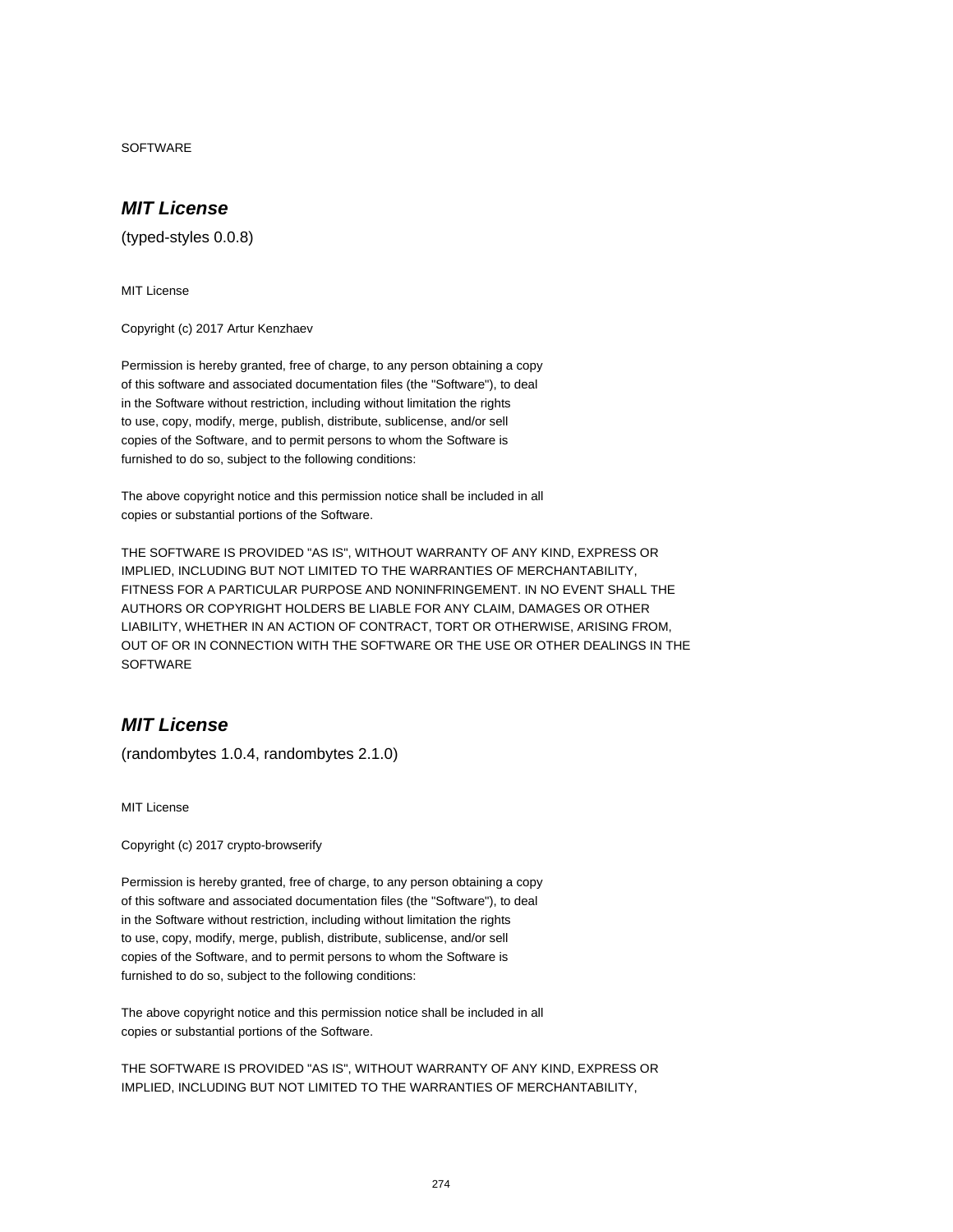FITNESS FOR A PARTICULAR PURPOSE AND NONINFRINGEMENT. IN NO EVENT SHALL THE AUTHORS OR COPYRIGHT HOLDERS BE LIABLE FOR ANY CLAIM, DAMAGES OR OTHER LIABILITY, WHETHER IN AN ACTION OF CONTRACT, TORT OR OTHERWISE, ARISING FROM, OUT OF OR IN CONNECTION WITH THE SOFTWARE OR THE USE OR OTHER DEALINGS IN THE SOFTWARE

## **MIT License**

(array.prototype.flat 1.2.4)

MIT License

Copyright (c) 2017 ECMAScript Shims

Permission is hereby granted, free of charge, to any person obtaining a copy of this software and associated documentation files (the "Software"), to deal in the Software without restriction, including without limitation the rights to use, copy, modify, merge, publish, distribute, sublicense, and/or sell copies of the Software, and to permit persons to whom the Software is furnished to do so, subject to the following conditions:

The above copyright notice and this permission notice shall be included in all copies or substantial portions of the Software.

THE SOFTWARE IS PROVIDED "AS IS", WITHOUT WARRANTY OF ANY KIND, EXPRESS OR IMPLIED, INCLUDING BUT NOT LIMITED TO THE WARRANTIES OF MERCHANTABILITY, FITNESS FOR A PARTICULAR PURPOSE AND NONINFRINGEMENT. IN NO EVENT SHALL THE AUTHORS OR COPYRIGHT HOLDERS BE LIABLE FOR ANY CLAIM, DAMAGES OR OTHER LIABILITY, WHETHER IN AN ACTION OF CONTRACT, TORT OR OTHERWISE, ARISING FROM, OUT OF OR IN CONNECTION WITH THE SOFTWARE OR THE USE OR OTHER DEALINGS IN THE **SOFTWARE** 

# **MIT License**

(fast-deep-equal v3.1.3, schema-utils v2.6.6, schema-utils v3.0.0)

MIT License

Copyright (c) 2017 Evgeny Poberezkin

Permission is hereby granted, free of charge, to any person obtaining a copy of this software and associated documentation files (the "Software"), to deal in the Software without restriction, including without limitation the rights to use, copy, modify, merge, publish, distribute, sublicense, and/or sell copies of the Software, and to permit persons to whom the Software is furnished to do so, subject to the following conditions: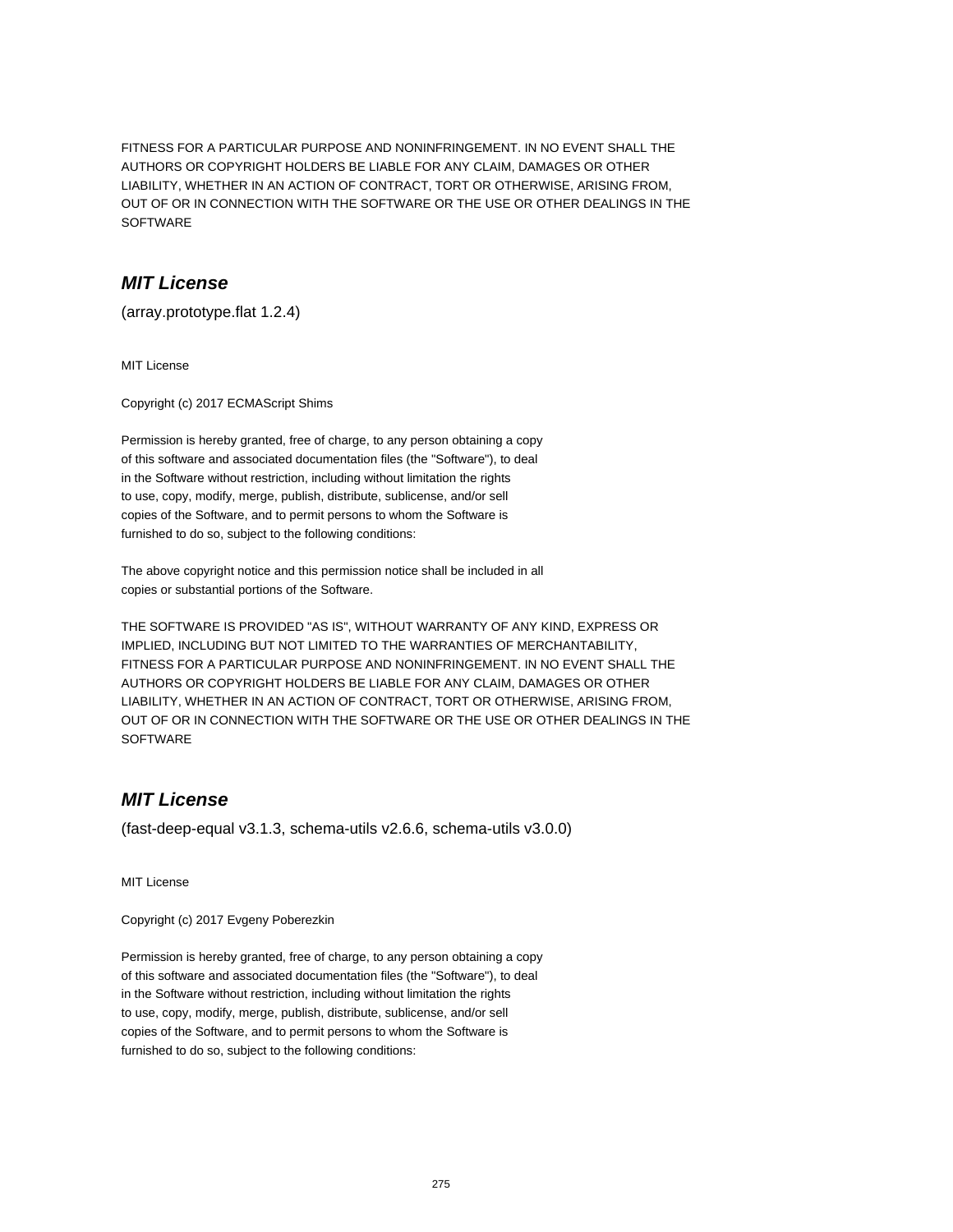The above copyright notice and this permission notice shall be included in all copies or substantial portions of the Software.

THE SOFTWARE IS PROVIDED "AS IS", WITHOUT WARRANTY OF ANY KIND, EXPRESS OR IMPLIED, INCLUDING BUT NOT LIMITED TO THE WARRANTIES OF MERCHANTABILITY, FITNESS FOR A PARTICULAR PURPOSE AND NONINFRINGEMENT. IN NO EVENT SHALL THE AUTHORS OR COPYRIGHT HOLDERS BE LIABLE FOR ANY CLAIM, DAMAGES OR OTHER LIABILITY, WHETHER IN AN ACTION OF CONTRACT, TORT OR OTHERWISE, ARISING FROM, OUT OF OR IN CONNECTION WITH THE SOFTWARE OR THE USE OR OTHER DEALINGS IN THE SOFTWARE

## **MIT License**

(asn1.js-rfc2560 v5.4.1)

MIT License

Copyright (c) 2017 Fedor Indutny

Permission is hereby granted, free of charge, to any person obtaining a copy of this software and associated documentation files (the "Software"), to deal in the Software without restriction, including without limitation the rights to use, copy, modify, merge, publish, distribute, sublicense, and/or sell copies of the Software, and to permit persons to whom the Software is furnished to do so, subject to the following conditions:

The above copyright notice and this permission notice shall be included in all copies or substantial portions of the Software.

THE SOFTWARE IS PROVIDED "AS IS", WITHOUT WARRANTY OF ANY KIND, EXPRESS OR IMPLIED, INCLUDING BUT NOT LIMITED TO THE WARRANTIES OF MERCHANTABILITY, FITNESS FOR A PARTICULAR PURPOSE AND NONINFRINGEMENT. IN NO EVENT SHALL THE AUTHORS OR COPYRIGHT HOLDERS BE LIABLE FOR ANY CLAIM, DAMAGES OR OTHER LIABILITY, WHETHER IN AN ACTION OF CONTRACT, TORT OR OTHERWISE, ARISING FROM, OUT OF OR IN CONNECTION WITH THE SOFTWARE OR THE USE OR OTHER DEALINGS IN THE **SOFTWARE** 

#### **MIT License**

(string.prototype.trimstart 1.0.3)

MIT License

Copyright (c) 2017 Khaled Al-Ansari

Permission is hereby granted, free of charge, to any person obtaining a copy of this software and associated documentation files (the "Software"), to deal in the Software without restriction, including without limitation the rights to use, copy, modify, merge, publish, distribute, sublicense, and/or sell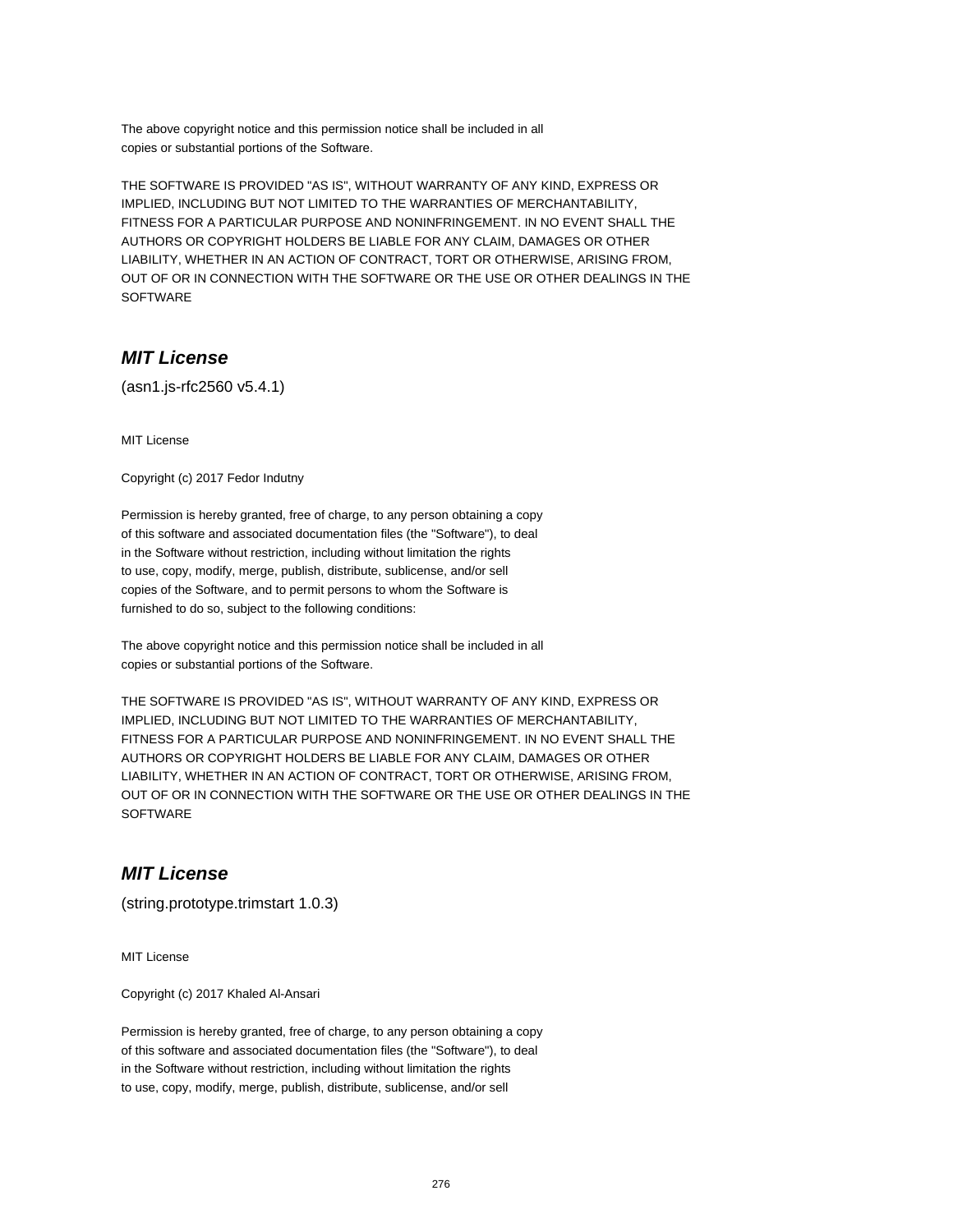copies of the Software, and to permit persons to whom the Software is furnished to do so, subject to the following conditions:

The above copyright notice and this permission notice shall be included in all copies or substantial portions of the Software.

THE SOFTWARE IS PROVIDED "AS IS", WITHOUT WARRANTY OF ANY KIND, EXPRESS OR IMPLIED, INCLUDING BUT NOT LIMITED TO THE WARRANTIES OF MERCHANTABILITY, FITNESS FOR A PARTICULAR PURPOSE AND NONINFRINGEMENT. IN NO EVENT SHALL THE AUTHORS OR COPYRIGHT HOLDERS BE LIABLE FOR ANY CLAIM, DAMAGES OR OTHER LIABILITY, WHETHER IN AN ACTION OF CONTRACT, TORT OR OTHERWISE, ARISING FROM, OUT OF OR IN CONNECTION WITH THE SOFTWARE OR THE USE OR OTHER DEALINGS IN THE **SOFTWARE** 

## **MIT License**

(cacheable-request 2.1.4, cacheable-request 6.1.0, cacheable-request 7.0.1, clone-response 1.0.2, keyv 3.0.0, keyv 3.1.0, keyv 4.0.1, keyv 4.0.3)

MIT License

Copyright (c) 2017 Luke Childs

Permission is hereby granted, free of charge, to any person obtaining a copy of this software and associated documentation files (the "Software"), to deal in the Software without restriction, including without limitation the rights to use, copy, modify, merge, publish, distribute, sublicense, and/or sell copies of the Software, and to permit persons to whom the Software is furnished to do so, subject to the following conditions:

The above copyright notice and this permission notice shall be included in all copies or substantial portions of the Software.

THE SOFTWARE IS PROVIDED "AS IS", WITHOUT WARRANTY OF ANY KIND, EXPRESS OR IMPLIED, INCLUDING BUT NOT LIMITED TO THE WARRANTIES OF MERCHANTABILITY, FITNESS FOR A PARTICULAR PURPOSE AND NONINFRINGEMENT. IN NO EVENT SHALL THE AUTHORS OR COPYRIGHT HOLDERS BE LIABLE FOR ANY CLAIM, DAMAGES OR OTHER LIABILITY, WHETHER IN AN ACTION OF CONTRACT, TORT OR OTHERWISE, ARISING FROM, OUT OF OR IN CONNECTION WITH THE SOFTWARE OR THE USE OR OTHER DEALINGS IN THE **SOFTWARE** 

#### **MIT License**

(isurl 1.0.0, url-to-options 1.0.1)

MIT License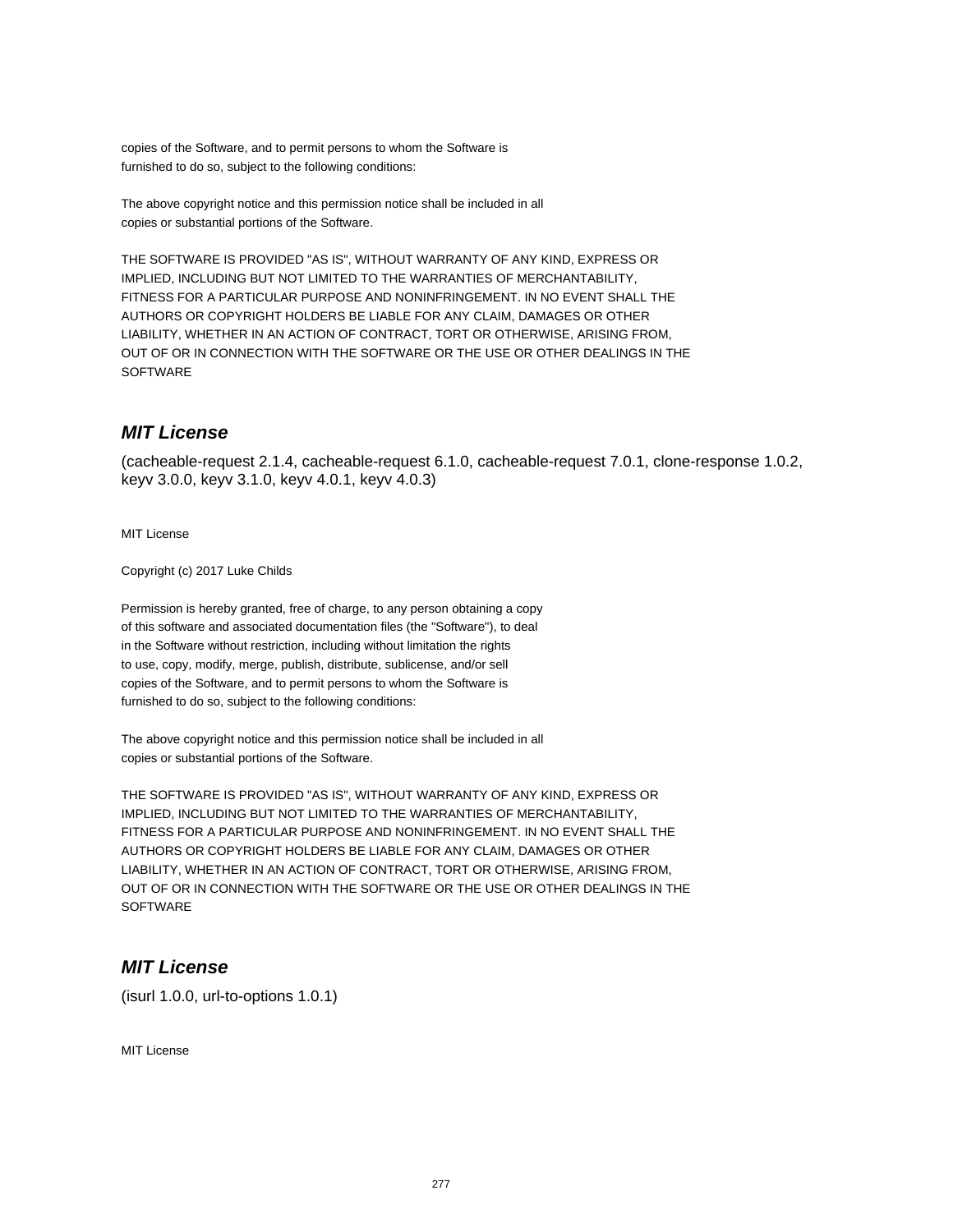#### Copyright (c) 2017 Steven Vachon

Permission is hereby granted, free of charge, to any person obtaining a copy of this software and associated documentation files (the "Software"), to deal in the Software without restriction, including without limitation the rights to use, copy, modify, merge, publish, distribute, sublicense, and/or sell copies of the Software, and to permit persons to whom the Software is furnished to do so, subject to the following conditions:

The above copyright notice and this permission notice shall be included in all copies or substantial portions of the Software.

THE SOFTWARE IS PROVIDED "AS IS", WITHOUT WARRANTY OF ANY KIND, EXPRESS OR IMPLIED, INCLUDING BUT NOT LIMITED TO THE WARRANTIES OF MERCHANTABILITY, FITNESS FOR A PARTICULAR PURPOSE AND NONINFRINGEMENT. IN NO EVENT SHALL THE AUTHORS OR COPYRIGHT HOLDERS BE LIABLE FOR ANY CLAIM, DAMAGES OR OTHER LIABILITY, WHETHER IN AN ACTION OF CONTRACT, TORT OR OTHERWISE, ARISING FROM, OUT OF OR IN CONNECTION WITH THE SOFTWARE OR THE USE OR OTHER DEALINGS IN THE **SOFTWARE** 

#### **MIT License**

(copy-to-clipboard 3.3.1)

MIT License

Copyright (c) 2017 sudodoki

Permission is hereby granted, free of charge, to any person obtaining a copy of this software and associated documentation files (the "Software"), to deal in the Software without restriction, including without limitation the rights to use, copy, modify, merge, publish, distribute, sublicense, and/or sell copies of the Software, and to permit persons to whom the Software is furnished to do so, subject to the following conditions:

The above copyright notice and this permission notice shall be included in all copies or substantial portions of the Software.

THE SOFTWARE IS PROVIDED "AS IS", WITHOUT WARRANTY OF ANY KIND, EXPRESS OR IMPLIED, INCLUDING BUT NOT LIMITED TO THE WARRANTIES OF MERCHANTABILITY, FITNESS FOR A PARTICULAR PURPOSE AND NONINFRINGEMENT. IN NO EVENT SHALL THE AUTHORS OR COPYRIGHT HOLDERS BE LIABLE FOR ANY CLAIM, DAMAGES OR OTHER LIABILITY, WHETHER IN AN ACTION OF CONTRACT, TORT OR OTHERWISE, ARISING FROM, OUT OF OR IN CONNECTION WITH THE SOFTWARE OR THE USE OR OTHER DEALINGS IN THE **SOFTWARE** 

#### **MIT License**

(abort-controller 3.0.0)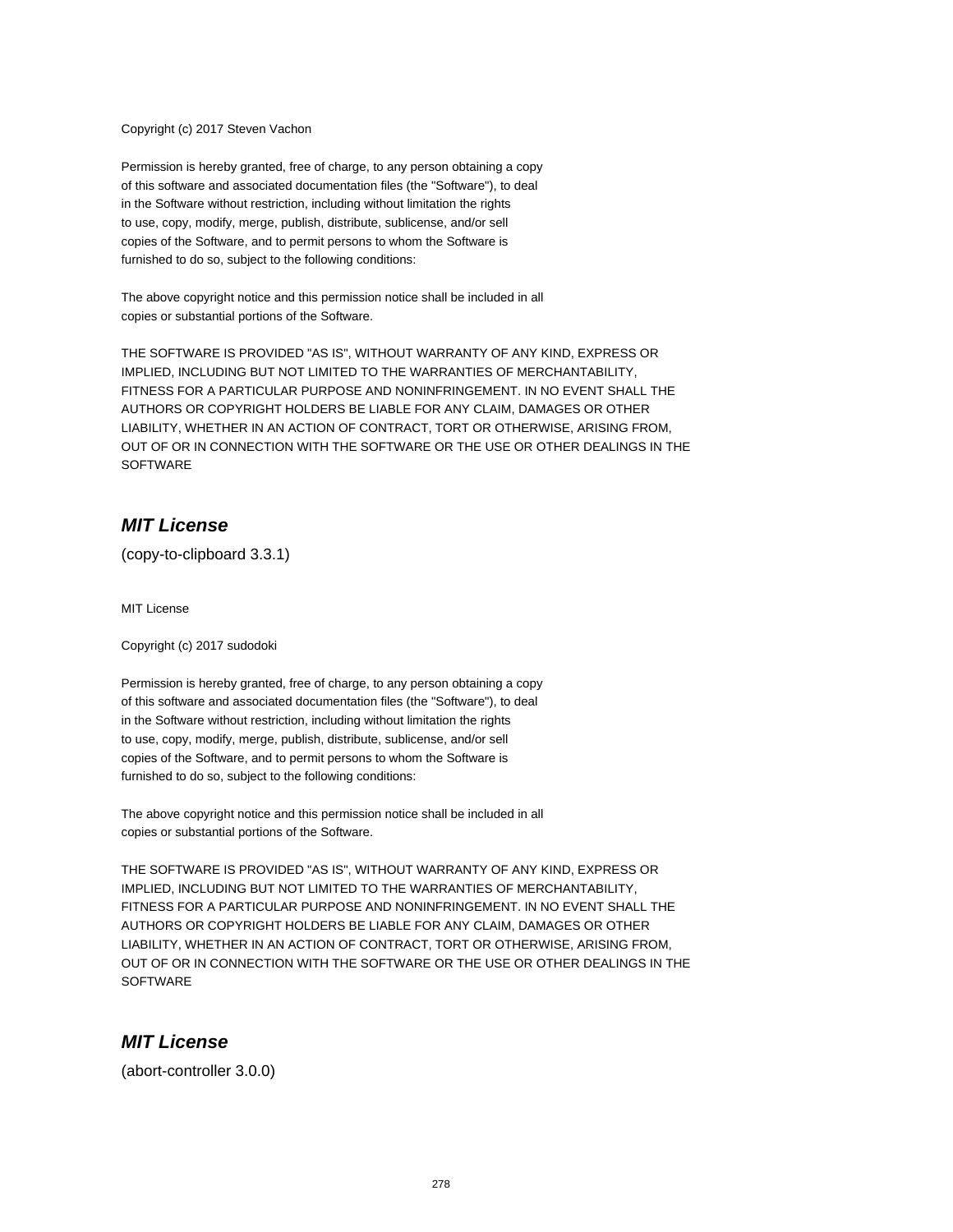Copyright (c) 2017 Toru Nagashima

Permission is hereby granted, free of charge, to any person obtaining a copy of this software and associated documentation files (the "Software"), to deal in the Software without restriction, including without limitation the rights to use, copy, modify, merge, publish, distribute, sublicense, and/or sell copies of the Software, and to permit persons to whom the Software is furnished to do so, subject to the following conditions:

The above copyright notice and this permission notice shall be included in all copies or substantial portions of the Software.

THE SOFTWARE IS PROVIDED "AS IS", WITHOUT WARRANTY OF ANY KIND, EXPRESS OR IMPLIED, INCLUDING BUT NOT LIMITED TO THE WARRANTIES OF MERCHANTABILITY, FITNESS FOR A PARTICULAR PURPOSE AND NONINFRINGEMENT. IN NO EVENT SHALL THE AUTHORS OR COPYRIGHT HOLDERS BE LIABLE FOR ANY CLAIM, DAMAGES OR OTHER LIABILITY, WHETHER IN AN ACTION OF CONTRACT, TORT OR OTHERWISE, ARISING FROM, OUT OF OR IN CONNECTION WITH THE SOFTWARE OR THE USE OR OTHER DEALINGS IN THE **SOFTWARE** 

# **MIT License**

(async-retry 1.3.1)

MIT License

Copyright (c) 2017 ZEIT, Inc.

Permission is hereby granted, free of charge, to any person obtaining a copy of this software and associated documentation files (the "Software"), to deal in the Software without restriction, including without limitation the rights to use, copy, modify, merge, publish, distribute, sublicense, and/or sell copies of the Software, and to permit persons to whom the Software is furnished to do so, subject to the following conditions:

The above copyright notice and this permission notice shall be included in all copies or substantial portions of the Software.

THE SOFTWARE IS PROVIDED "AS IS", WITHOUT WARRANTY OF ANY KIND, EXPRESS OR IMPLIED, INCLUDING BUT NOT LIMITED TO THE WARRANTIES OF MERCHANTABILITY, FITNESS FOR A PARTICULAR PURPOSE AND NONINFRINGEMENT. IN NO EVENT SHALL THE AUTHORS OR COPYRIGHT HOLDERS BE LIABLE FOR ANY CLAIM, DAMAGES OR OTHER LIABILITY, WHETHER IN AN ACTION OF CONTRACT, TORT OR OTHERWISE, ARISING FROM, OUT OF OR IN CONNECTION WITH THE SOFTWARE OR THE USE OR OTHER DEALINGS IN THE **SOFTWARE**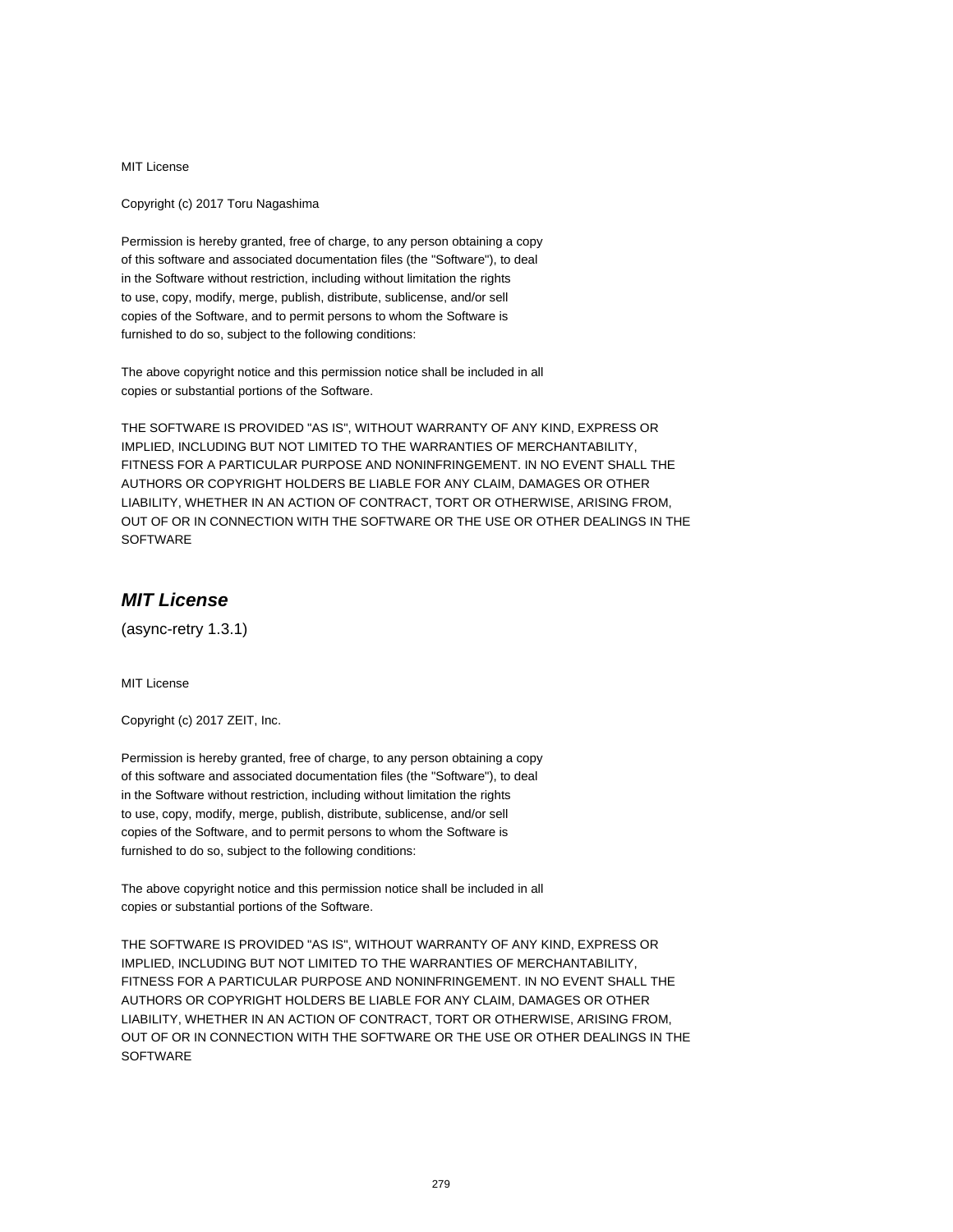(har-validator 5.1.3, har-validator 5.1.5)

MIT License

Copyright (c) 2018 Ahmad Nassri

Permission is hereby granted, free of charge, to any person obtaining a copy of this software and associated documentation files (the "Software"), to deal in the Software without restriction, including without limitation the rights to use, copy, modify, merge, publish, distribute, sublicense, and/or sell copies of the Software, and to permit persons to whom the Software is furnished to do so, subject to the following conditions:

The above copyright notice and this permission notice shall be included in all copies or substantial portions of the Software.

THE SOFTWARE IS PROVIDED "AS IS", WITHOUT WARRANTY OF ANY KIND, EXPRESS OR IMPLIED, INCLUDING BUT NOT LIMITED TO THE WARRANTIES OF MERCHANTABILITY, FITNESS FOR A PARTICULAR PURPOSE AND NONINFRINGEMENT. IN NO EVENT SHALL THE AUTHORS OR COPYRIGHT HOLDERS BE LIABLE FOR ANY CLAIM, DAMAGES OR OTHER LIABILITY, WHETHER IN AN ACTION OF CONTRACT, TORT OR OTHERWISE, ARISING FROM, OUT OF OR IN CONNECTION WITH THE SOFTWARE OR THE USE OR OTHER DEALINGS IN THE SOFTWARE

### **MIT License**

(react-outside-click-handler 1.3.0)

MIT License

Copyright (c) 2018 Airbnb

Permission is hereby granted, free of charge, to any person obtaining a copy of this software and associated documentation files (the "Software"), to deal in the Software without restriction, including without limitation the rights to use, copy, modify, merge, publish, distribute, sublicense, and/or sell copies of the Software, and to permit persons to whom the Software is furnished to do so, subject to the following conditions:

The above copyright notice and this permission notice shall be included in all copies or substantial portions of the Software.

THE SOFTWARE IS PROVIDED "AS IS", WITHOUT WARRANTY OF ANY KIND, EXPRESS OR IMPLIED, INCLUDING BUT NOT LIMITED TO THE WARRANTIES OF MERCHANTABILITY, FITNESS FOR A PARTICULAR PURPOSE AND NONINFRINGEMENT. IN NO EVENT SHALL THE AUTHORS OR COPYRIGHT HOLDERS BE LIABLE FOR ANY CLAIM, DAMAGES OR OTHER LIABILITY, WHETHER IN AN ACTION OF CONTRACT, TORT OR OTHERWISE, ARISING FROM, OUT OF OR IN CONNECTION WITH THE SOFTWARE OR THE USE OR OTHER DEALINGS IN THE **SOFTWARE** 

#### **MIT License**

(js-cookie 2.2.1)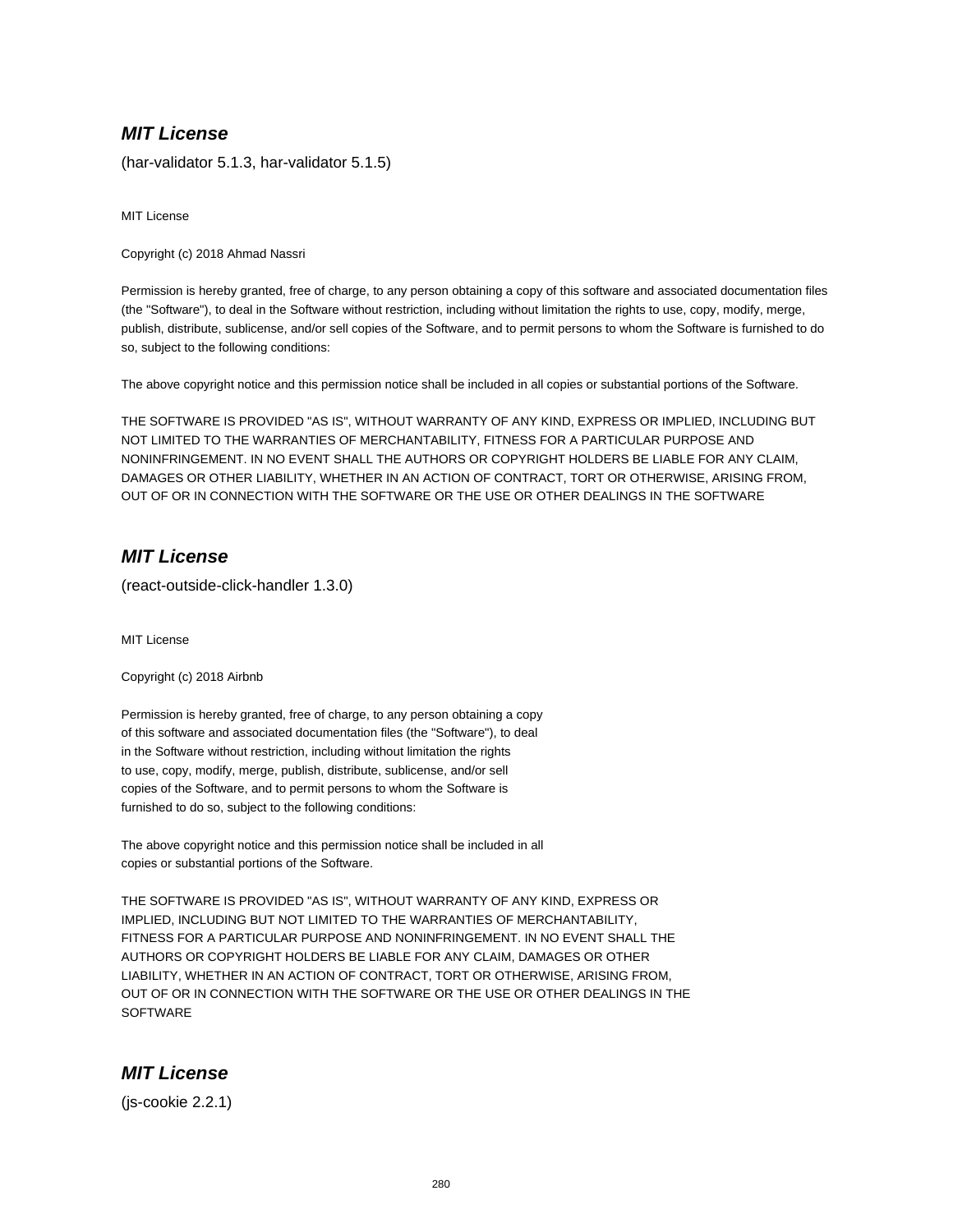Copyright (c) 2018 Copyright 2018 Klaus Hartl, Fagner Brack, GitHub Contributors

Permission is hereby granted, free of charge, to any person obtaining a copy of this software and associated documentation files (the "Software"), to deal in the Software without restriction, including without limitation the rights to use, copy, modify, merge, publish, distribute, sublicense, and/or sell copies of the Software, and to permit persons to whom the Software is furnished to do so, subject to the following conditions:

The above copyright notice and this permission notice shall be included in all copies or substantial portions of the Software.

THE SOFTWARE IS PROVIDED "AS IS", WITHOUT WARRANTY OF ANY KIND, EXPRESS OR IMPLIED, INCLUDING BUT NOT LIMITED TO THE WARRANTIES OF MERCHANTABILITY, FITNESS FOR A PARTICULAR PURPOSE AND NONINFRINGEMENT. IN NO EVENT SHALL THE AUTHORS OR COPYRIGHT HOLDERS BE LIABLE FOR ANY CLAIM, DAMAGES OR OTHER LIABILITY, WHETHER IN AN ACTION OF CONTRACT, TORT OR OTHERWISE, ARISING FROM, OUT OF OR IN CONNECTION WITH THE SOFTWARE OR THE USE OR OTHER DEALINGS IN THE SOFTWARE

# **MIT License**

(raw.macro 0.4.2)

MIT License

Copyright (c) 2018 Fatih Kalifa

Permission is hereby granted, free of charge, to any person obtaining a copy of this software and associated documentation files (the "Software"), to deal in the Software without restriction, including without limitation the rights to use, copy, modify, merge, publish, distribute, sublicense, and/or sell copies of the Software, and to permit persons to whom the Software is furnished to do so, subject to the following conditions:

The above copyright notice and this permission notice shall be included in all copies or substantial portions of the Software.

THE SOFTWARE IS PROVIDED "AS IS", WITHOUT WARRANTY OF ANY KIND, EXPRESS OR IMPLIED, INCLUDING BUT NOT LIMITED TO THE WARRANTIES OF MERCHANTABILITY, FITNESS FOR A PARTICULAR PURPOSE AND NONINFRINGEMENT. IN NO EVENT SHALL THE AUTHORS OR COPYRIGHT HOLDERS BE LIABLE FOR ANY CLAIM, DAMAGES OR OTHER LIABILITY, WHETHER IN AN ACTION OF CONTRACT, TORT OR OTHERWISE, ARISING FROM, OUT OF OR IN CONNECTION WITH THE SOFTWARE OR THE USE OR OTHER DEALINGS IN THE **SOFTWARE**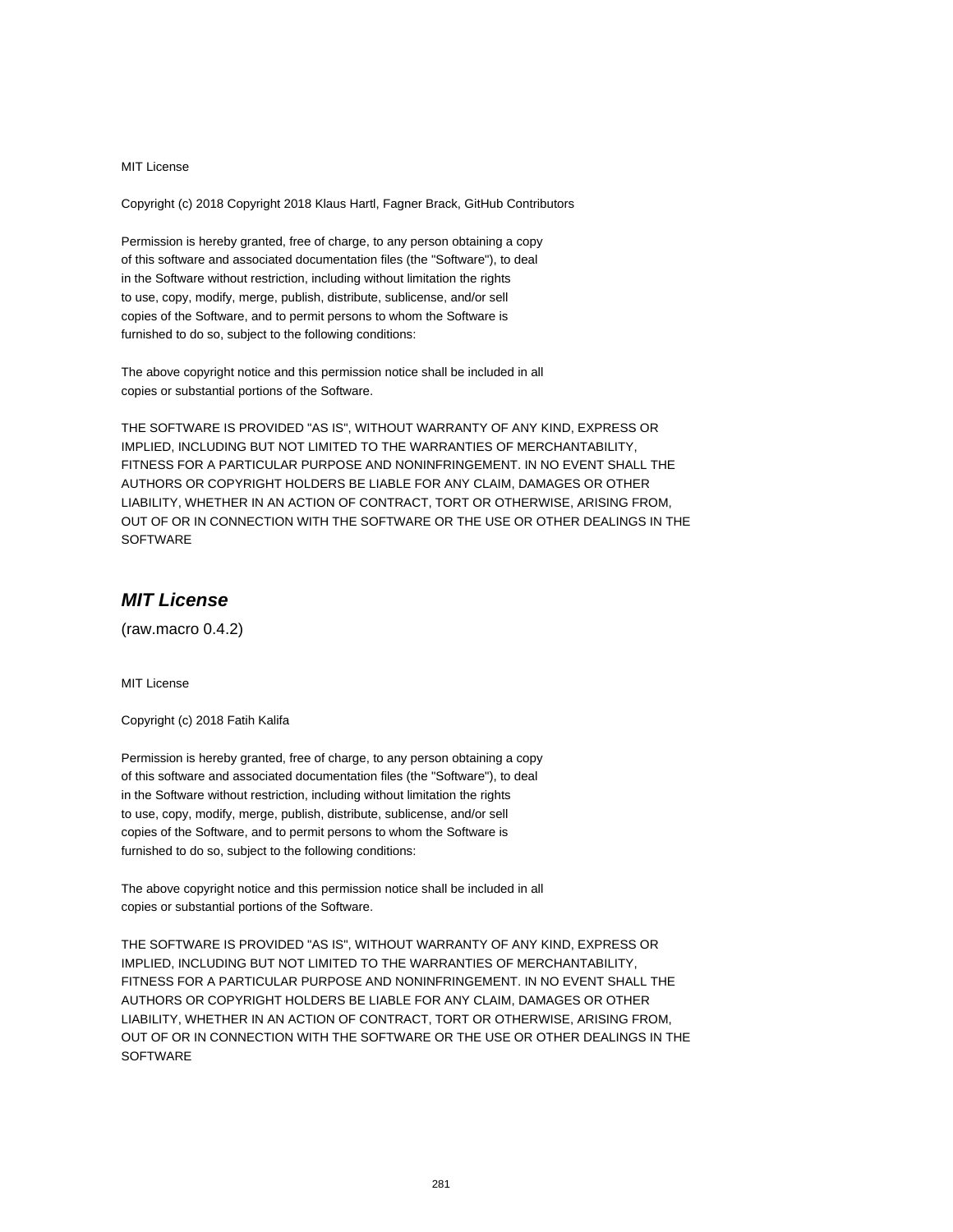(react-fast-compare 3.2.0)

MIT License

Copyright (c) 2018 Formidable Labs Copyright (c) 2017 Evgeny Poberezkin

Permission is hereby granted, free of charge, to any person obtaining a copy of this software and associated documentation files (the "Software"), to deal in the Software without restriction, including without limitation the rights to use, copy, modify, merge, publish, distribute, sublicense, and/or sell copies of the Software, and to permit persons to whom the Software is furnished to do so, subject to the following conditions:

The above copyright notice and this permission notice shall be included in all copies or substantial portions of the Software.

THE SOFTWARE IS PROVIDED "AS IS", WITHOUT WARRANTY OF ANY KIND, EXPRESS OR IMPLIED, INCLUDING BUT NOT LIMITED TO THE WARRANTIES OF MERCHANTABILITY, FITNESS FOR A PARTICULAR PURPOSE AND NONINFRINGEMENT. IN NO EVENT SHALL THE AUTHORS OR COPYRIGHT HOLDERS BE LIABLE FOR ANY CLAIM, DAMAGES OR OTHER LIABILITY, WHETHER IN AN ACTION OF CONTRACT, TORT OR OTHERWISE, ARISING FROM, OUT OF OR IN CONNECTION WITH THE SOFTWARE OR THE USE OR OTHER DEALINGS IN THE **SOFTWARE** 

# **MIT License**

(napi-build-utils 1.0.2)

MIT License

Copyright (c) 2018 inspiredware

Permission is hereby granted, free of charge, to any person obtaining a copy of this software and associated documentation files (the "Software"), to deal in the Software without restriction, including without limitation the rights to use, copy, modify, merge, publish, distribute, sublicense, and/or sell copies of the Software, and to permit persons to whom the Software is furnished to do so, subject to the following conditions:

The above copyright notice and this permission notice shall be included in all copies or substantial portions of the Software.

THE SOFTWARE IS PROVIDED "AS IS", WITHOUT WARRANTY OF ANY KIND, EXPRESS OR IMPLIED, INCLUDING BUT NOT LIMITED TO THE WARRANTIES OF MERCHANTABILITY, FITNESS FOR A PARTICULAR PURPOSE AND NONINFRINGEMENT. IN NO EVENT SHALL THE AUTHORS OR COPYRIGHT HOLDERS BE LIABLE FOR ANY CLAIM, DAMAGES OR OTHER LIABILITY, WHETHER IN AN ACTION OF CONTRACT, TORT OR OTHERWISE, ARISING FROM,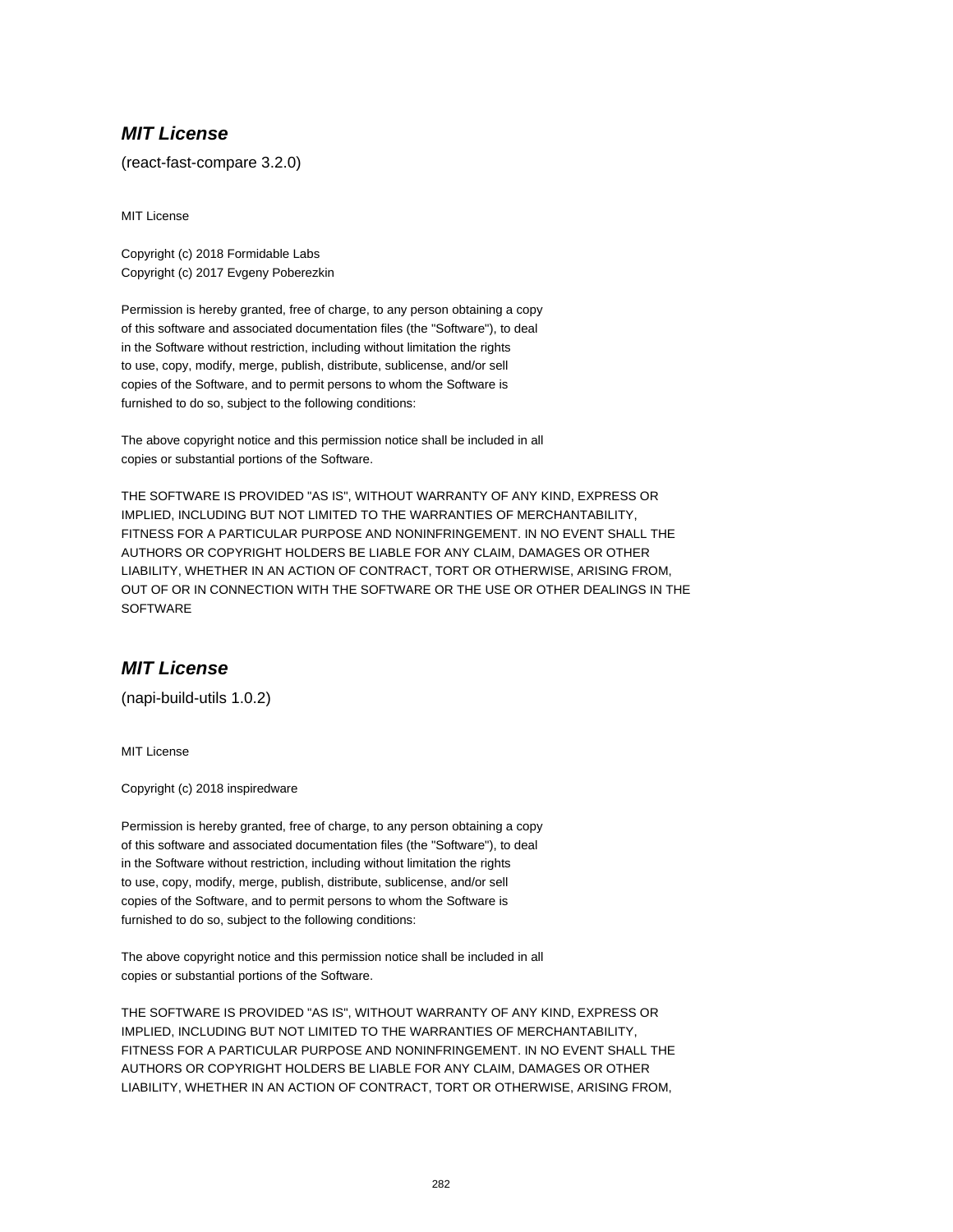OUT OF OR IN CONNECTION WITH THE SOFTWARE OR THE USE OR OTHER DEALINGS IN THE **SOFTWARE** 

## **MIT License**

(is-yarn-global 0.3.0)

MIT License

Copyright (c) 2018 LitoMore

Permission is hereby granted, free of charge, to any person obtaining a copy of this software and associated documentation files (the "Software"), to deal in the Software without restriction, including without limitation the rights to use, copy, modify, merge, publish, distribute, sublicense, and/or sell copies of the Software, and to permit persons to whom the Software is furnished to do so, subject to the following conditions:

The above copyright notice and this permission notice shall be included in all copies or substantial portions of the Software.

THE SOFTWARE IS PROVIDED "AS IS", WITHOUT WARRANTY OF ANY KIND, EXPRESS OR IMPLIED, INCLUDING BUT NOT LIMITED TO THE WARRANTIES OF MERCHANTABILITY, FITNESS FOR A PARTICULAR PURPOSE AND NONINFRINGEMENT. IN NO EVENT SHALL THE AUTHORS OR COPYRIGHT HOLDERS BE LIABLE FOR ANY CLAIM, DAMAGES OR OTHER LIABILITY, WHETHER IN AN ACTION OF CONTRACT, TORT OR OTHERWISE, ARISING FROM, OUT OF OR IN CONNECTION WITH THE SOFTWARE OR THE USE OR OTHER DEALINGS IN THE **SOFTWARE** 

### **MIT License**

(safer-buffer 2.1.2)

MIT License

Copyright (c) 2018 Nikita Skovoroda

Permission is hereby granted, free of charge, to any person obtaining a copy of this software and associated documentation files (the "Software"), to deal in the Software without restriction, including without limitation the rights to use, copy, modify, merge, publish, distribute, sublicense, and/or sell copies of the Software, and to permit persons to whom the Software is furnished to do so, subject to the following conditions:

The above copyright notice and this permission notice shall be included in all copies or substantial portions of the Software.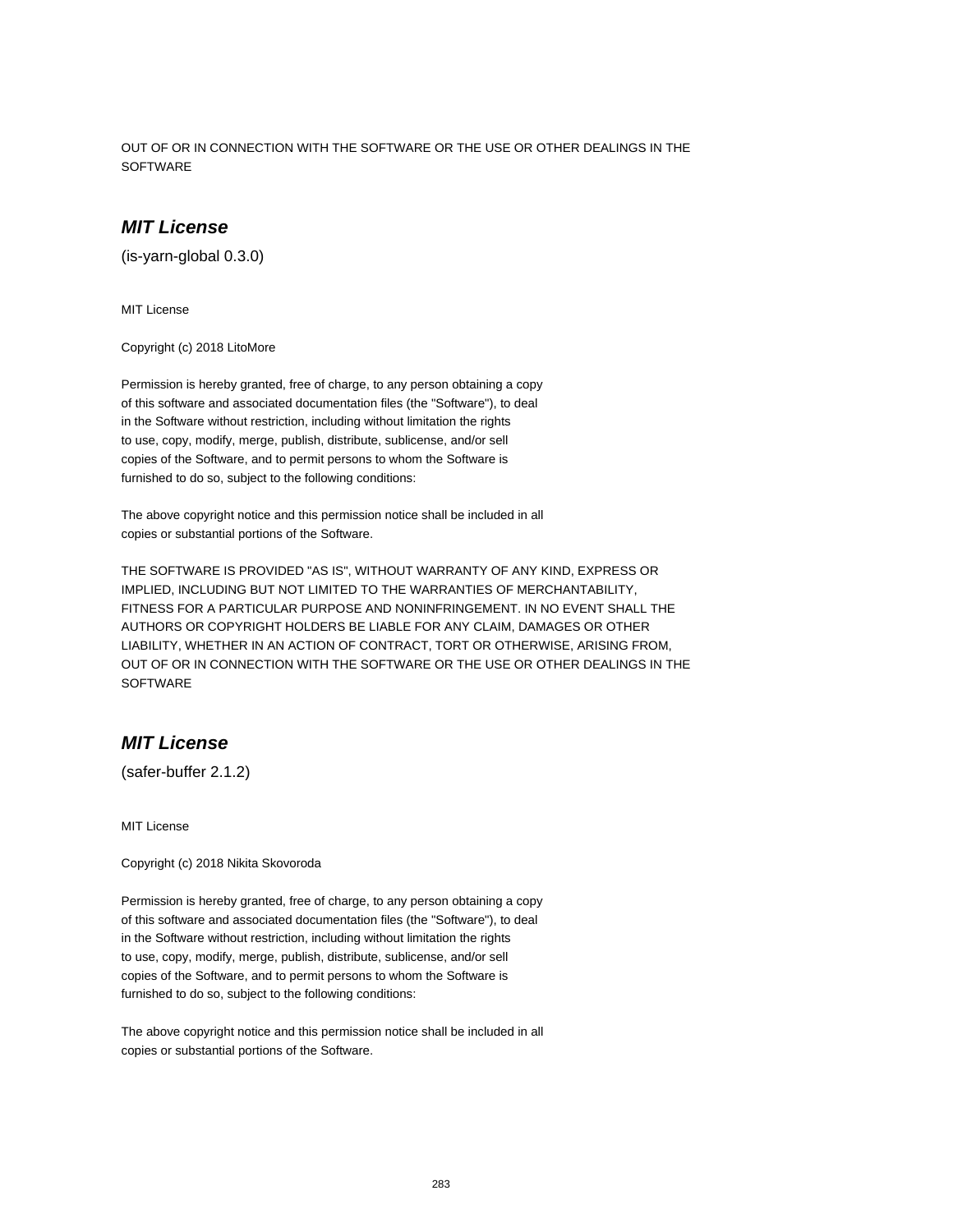THE SOFTWARE IS PROVIDED "AS IS", WITHOUT WARRANTY OF ANY KIND, EXPRESS OR IMPLIED, INCLUDING BUT NOT LIMITED TO THE WARRANTIES OF MERCHANTABILITY, FITNESS FOR A PARTICULAR PURPOSE AND NONINFRINGEMENT. IN NO EVENT SHALL THE AUTHORS OR COPYRIGHT HOLDERS BE LIABLE FOR ANY CLAIM, DAMAGES OR OTHER LIABILITY, WHETHER IN AN ACTION OF CONTRACT, TORT OR OTHERWISE, ARISING FROM, OUT OF OR IN CONNECTION WITH THE SOFTWARE OR THE USE OR OTHER DEALINGS IN THE SOFTWARE

## **MIT License**

(tree-kill v1.2.2)

MIT License

Copyright (c) 2018 Peter Krumins

Permission is hereby granted, free of charge, to any person obtaining a copy of this software and associated documentation files (the "Software"), to deal in the Software without restriction, including without limitation the rights to use, copy, modify, merge, publish, distribute, sublicense, and/or sell copies of the Software, and to permit persons to whom the Software is furnished to do so, subject to the following conditions:

The above copyright notice and this permission notice shall be included in all copies or substantial portions of the Software.

THE SOFTWARE IS PROVIDED "AS IS", WITHOUT WARRANTY OF ANY KIND, EXPRESS OR IMPLIED, INCLUDING BUT NOT LIMITED TO THE WARRANTIES OF MERCHANTABILITY, FITNESS FOR A PARTICULAR PURPOSE AND NONINFRINGEMENT. IN NO EVENT SHALL THE AUTHORS OR COPYRIGHT HOLDERS BE LIABLE FOR ANY CLAIM, DAMAGES OR OTHER LIABILITY, WHETHER IN AN ACTION OF CONTRACT, TORT OR OTHERWISE, ARISING FROM, OUT OF OR IN CONNECTION WITH THE SOFTWARE OR THE USE OR OTHER DEALINGS IN THE **SOFTWARE** 

#### **MIT License**

(@szmarczak/http-timer 1.1.2, @szmarczak/http-timer 4.0.5, defer-to-connect 1.1.3, defer-to-connect 2.0.0, http2-wrapper 1.0.0-beta.5.2, resolve-alpn 1.0.0)

MIT License

Copyright (c) 2018 Szymon Marczak

Permission is hereby granted, free of charge, to any person obtaining a copy of this software and associated documentation files (the "Software"), to deal in the Software without restriction, including without limitation the rights to use, copy, modify, merge, publish, distribute, sublicense, and/or sell copies of the Software, and to permit persons to whom the Software is furnished to do so, subject to the following conditions: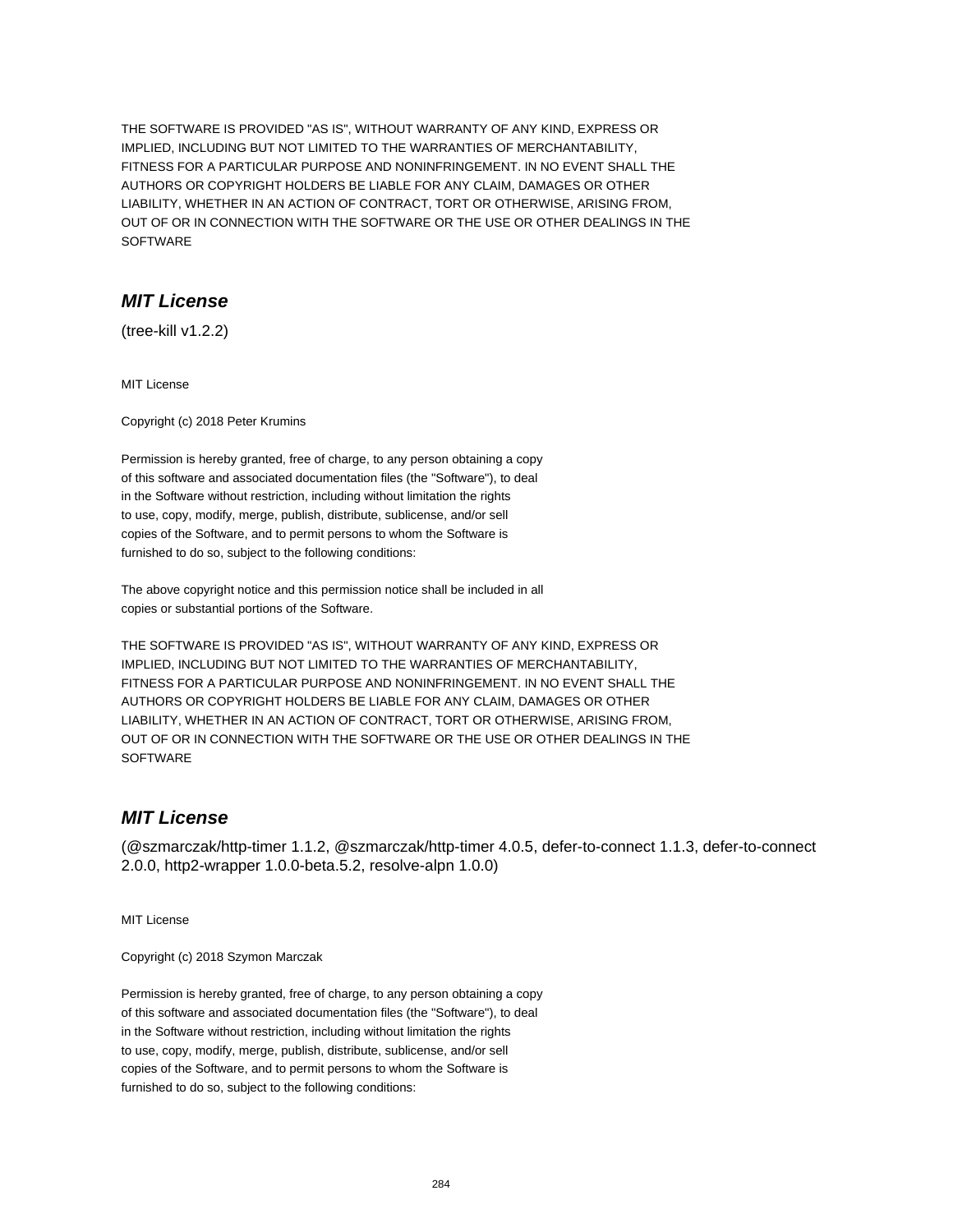The above copyright notice and this permission notice shall be included in all copies or substantial portions of the Software.

THE SOFTWARE IS PROVIDED "AS IS", WITHOUT WARRANTY OF ANY KIND, EXPRESS OR IMPLIED, INCLUDING BUT NOT LIMITED TO THE WARRANTIES OF MERCHANTABILITY, FITNESS FOR A PARTICULAR PURPOSE AND NONINFRINGEMENT. IN NO EVENT SHALL THE AUTHORS OR COPYRIGHT HOLDERS BE LIABLE FOR ANY CLAIM, DAMAGES OR OTHER LIABILITY, WHETHER IN AN ACTION OF CONTRACT, TORT OR OTHERWISE, ARISING FROM, OUT OF OR IN CONNECTION WITH THE SOFTWARE OR THE USE OR OTHER DEALINGS IN THE SOFTWARE

### **MIT License**

(sisteransi 1.0.4, sisteransi 1.0.5)

MIT License

Copyright (c) 2018 Terkel Gjervig Nielsen

Permission is hereby granted, free of charge, to any person obtaining a copy of this software and associated documentation files (the "Software"), to deal in the Software without restriction, including without limitation the rights to use, copy, modify, merge, publish, distribute, sublicense, and/or sell copies of the Software, and to permit persons to whom the Software is furnished to do so, subject to the following conditions:

The above copyright notice and this permission notice shall be included in all copies or substantial portions of the Software.

THE SOFTWARE IS PROVIDED "AS IS", WITHOUT WARRANTY OF ANY KIND, EXPRESS OR IMPLIED, INCLUDING BUT NOT LIMITED TO THE WARRANTIES OF MERCHANTABILITY, FITNESS FOR A PARTICULAR PURPOSE AND NONINFRINGEMENT. IN NO EVENT SHALL THE AUTHORS OR COPYRIGHT HOLDERS BE LIABLE FOR ANY CLAIM, DAMAGES OR OTHER LIABILITY, WHETHER IN AN ACTION OF CONTRACT, TORT OR OTHERWISE, ARISING FROM, OUT OF OR IN CONNECTION WITH THE SOFTWARE OR THE USE OR OTHER DEALINGS IN THE **SOFTWARE** 

#### **MIT License**

(eslint-plugin-es 3.0.1, eslint-utils v2.1.0, regexpp 3.1.0)

MIT License

Copyright (c) 2018 Toru Nagashima

Permission is hereby granted, free of charge, to any person obtaining a copy of this software and associated documentation files (the "Software"), to deal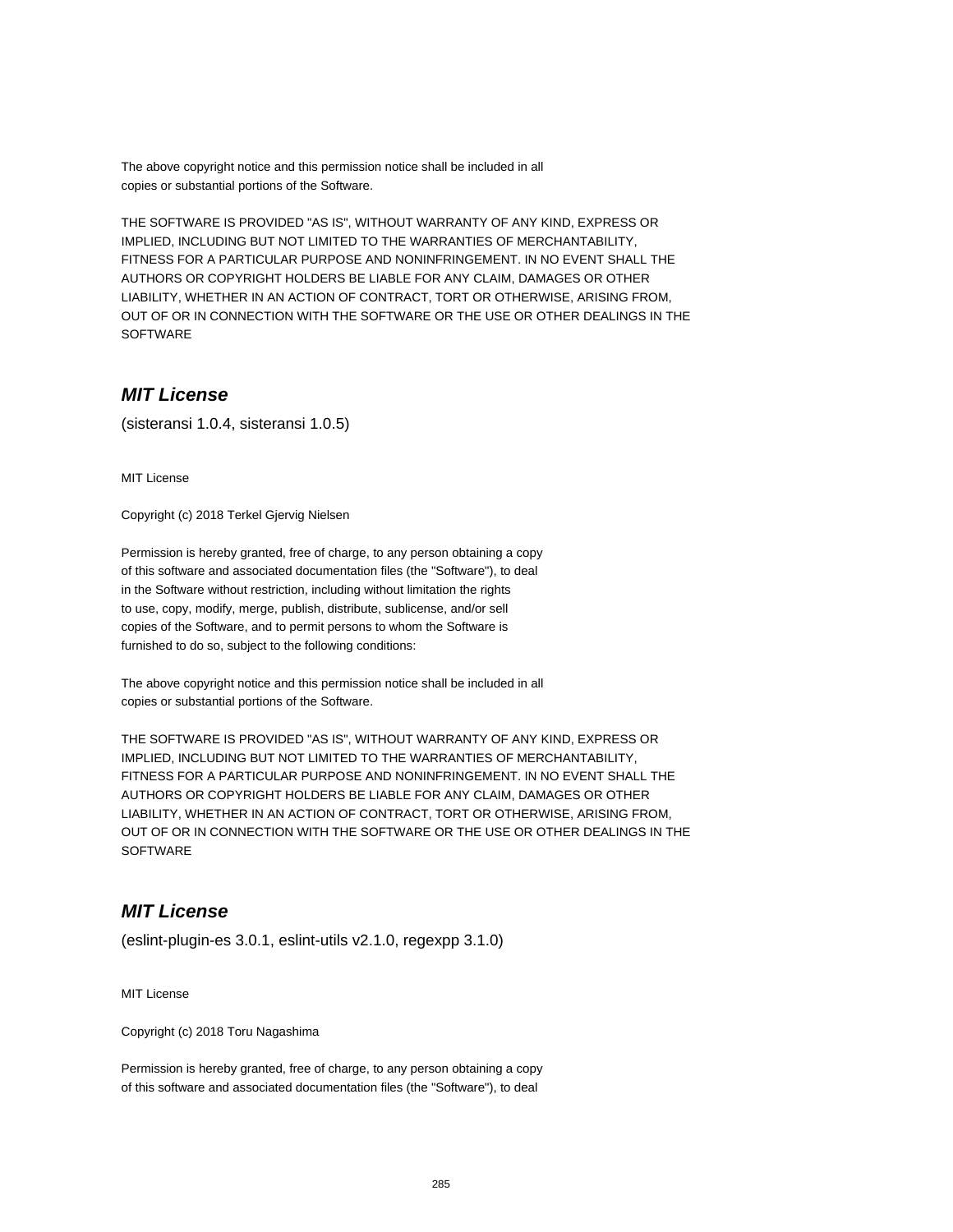in the Software without restriction, including without limitation the rights to use, copy, modify, merge, publish, distribute, sublicense, and/or sell copies of the Software, and to permit persons to whom the Software is furnished to do so, subject to the following conditions:

The above copyright notice and this permission notice shall be included in all copies or substantial portions of the Software.

THE SOFTWARE IS PROVIDED "AS IS", WITHOUT WARRANTY OF ANY KIND, EXPRESS OR IMPLIED, INCLUDING BUT NOT LIMITED TO THE WARRANTIES OF MERCHANTABILITY, FITNESS FOR A PARTICULAR PURPOSE AND NONINFRINGEMENT. IN NO EVENT SHALL THE AUTHORS OR COPYRIGHT HOLDERS BE LIABLE FOR ANY CLAIM, DAMAGES OR OTHER LIABILITY, WHETHER IN AN ACTION OF CONTRACT, TORT OR OTHERWISE, ARISING FROM, OUT OF OR IN CONNECTION WITH THE SOFTWARE OR THE USE OR OTHER DEALINGS IN THE SOFTWARE

# **MIT License**

(memoize-one v5.1.1, tiny-invariant 1.1.0, tiny-warning 1.0.3)

MIT License

Copyright (c) 2019 Alexander Reardon

Permission is hereby granted, free of charge, to any person obtaining a copy of this software and associated documentation files (the "Software"), to deal in the Software without restriction, including without limitation the rights to use, copy, modify, merge, publish, distribute, sublicense, and/or sell copies of the Software, and to permit persons to whom the Software is furnished to do so, subject to the following conditions:

The above copyright notice and this permission notice shall be included in all copies or substantial portions of the Software.

THE SOFTWARE IS PROVIDED "AS IS", WITHOUT WARRANTY OF ANY KIND, EXPRESS OR IMPLIED, INCLUDING BUT NOT LIMITED TO THE WARRANTIES OF MERCHANTABILITY, FITNESS FOR A PARTICULAR PURPOSE AND NONINFRINGEMENT. IN NO EVENT SHALL THE AUTHORS OR COPYRIGHT HOLDERS BE LIABLE FOR ANY CLAIM, DAMAGES OR OTHER LIABILITY, WHETHER IN AN ACTION OF CONTRACT, TORT OR OTHERWISE, ARISING FROM, OUT OF OR IN CONNECTION WITH THE SOFTWARE OR THE USE OR OTHER DEALINGS IN THE **SOFTWARE** 

## **MIT License**

(@everymundo/aws-s3-client 1.3.0)

MIT License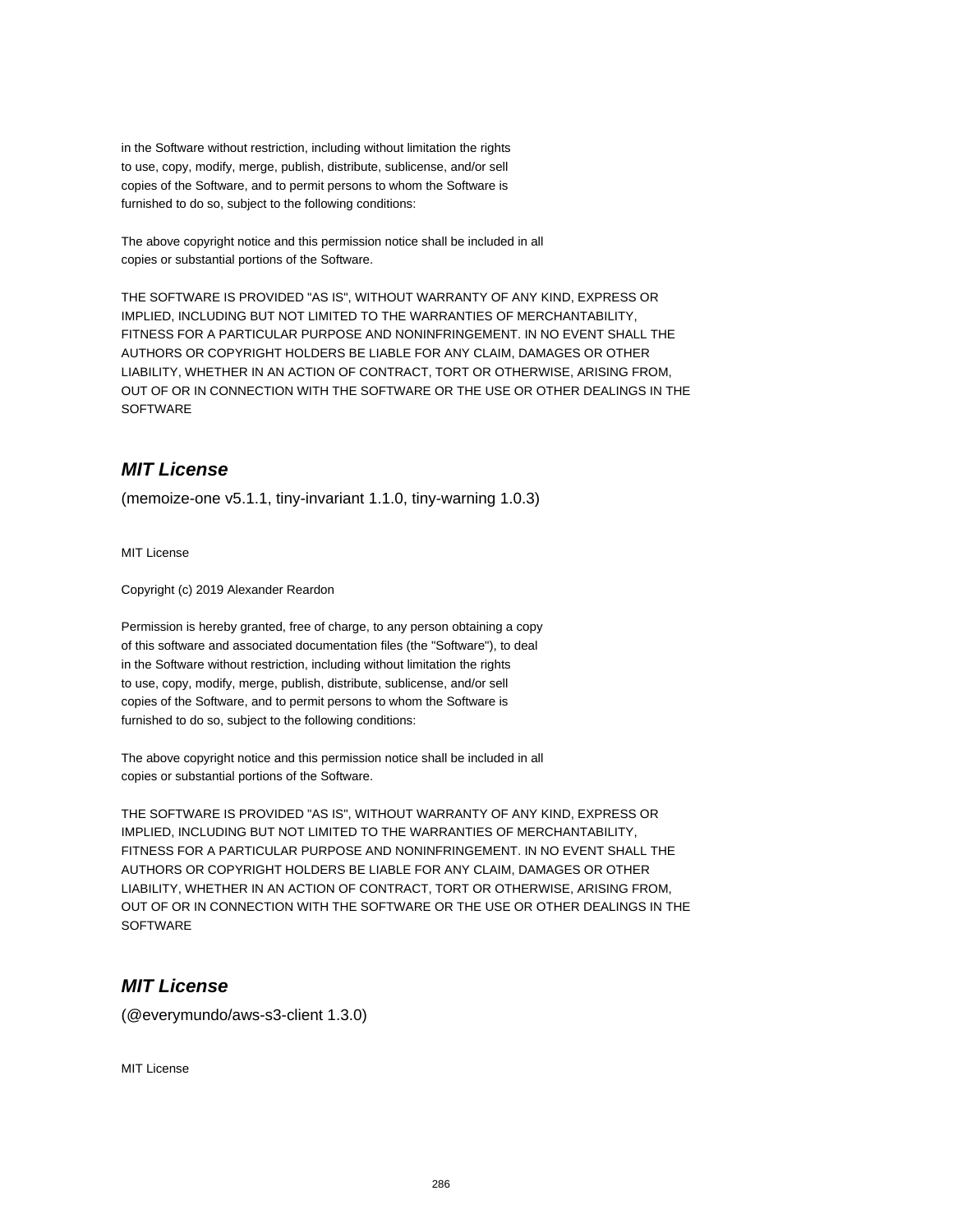#### Copyright (c) 2019 EveryMundo

Permission is hereby granted, free of charge, to any person obtaining a copy of this software and associated documentation files (the "Software"), to deal in the Software without restriction, including without limitation the rights to use, copy, modify, merge, publish, distribute, sublicense, and/or sell copies of the Software, and to permit persons to whom the Software is furnished to do so, subject to the following conditions:

The above copyright notice and this permission notice shall be included in all copies or substantial portions of the Software.

THE SOFTWARE IS PROVIDED "AS IS", WITHOUT WARRANTY OF ANY KIND, EXPRESS OR IMPLIED, INCLUDING BUT NOT LIMITED TO THE WARRANTIES OF MERCHANTABILITY, FITNESS FOR A PARTICULAR PURPOSE AND NONINFRINGEMENT. IN NO EVENT SHALL THE AUTHORS OR COPYRIGHT HOLDERS BE LIABLE FOR ANY CLAIM, DAMAGES OR OTHER LIABILITY, WHETHER IN AN ACTION OF CONTRACT, TORT OR OTHERWISE, ARISING FROM, OUT OF OR IN CONNECTION WITH THE SOFTWARE OR THE USE OR OTHER DEALINGS IN THE **SOFTWARE** 

#### **MIT License**

(document.contains 1.0.1)

MIT License

Copyright (c) 2019 Jordan Harband

Permission is hereby granted, free of charge, to any person obtaining a copy of this software and associated documentation files (the "Software"), to deal in the Software without restriction, including without limitation the rights to use, copy, modify, merge, publish, distribute, sublicense, and/or sell copies of the Software, and to permit persons to whom the Software is furnished to do so, subject to the following conditions:

The above copyright notice and this permission notice shall be included in all copies or substantial portions of the Software.

THE SOFTWARE IS PROVIDED "AS IS", WITHOUT WARRANTY OF ANY KIND, EXPRESS OR IMPLIED, INCLUDING BUT NOT LIMITED TO THE WARRANTIES OF MERCHANTABILITY, FITNESS FOR A PARTICULAR PURPOSE AND NONINFRINGEMENT. IN NO EVENT SHALL THE AUTHORS OR COPYRIGHT HOLDERS BE LIABLE FOR ANY CLAIM, DAMAGES OR OTHER LIABILITY, WHETHER IN AN ACTION OF CONTRACT, TORT OR OTHERWISE, ARISING FROM, OUT OF OR IN CONNECTION WITH THE SOFTWARE OR THE USE OR OTHER DEALINGS IN THE **SOFTWARE** 

#### **MIT License**

(collect-v8-coverage 1.0.1)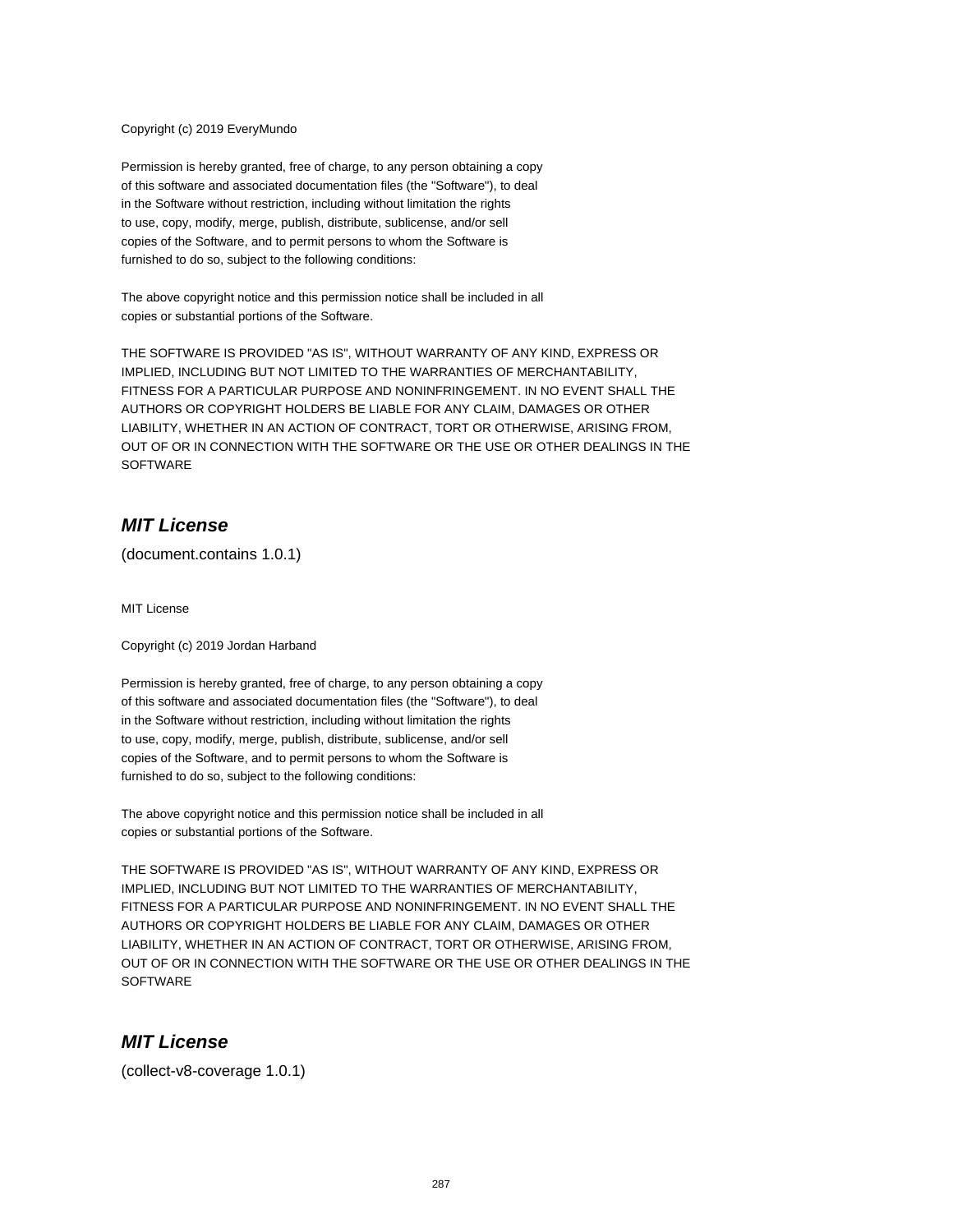Copyright (c) 2019 Simen Bekkhus

Permission is hereby granted, free of charge, to any person obtaining a copy of this software and associated documentation files (the "Software"), to deal in the Software without restriction, including without limitation the rights to use, copy, modify, merge, publish, distribute, sublicense, and/or sell copies of the Software, and to permit persons to whom the Software is furnished to do so, subject to the following conditions:

The above copyright notice and this permission notice shall be included in all copies or substantial portions of the Software.

THE SOFTWARE IS PROVIDED "AS IS", WITHOUT WARRANTY OF ANY KIND, EXPRESS OR IMPLIED, INCLUDING BUT NOT LIMITED TO THE WARRANTIES OF MERCHANTABILITY, FITNESS FOR A PARTICULAR PURPOSE AND NONINFRINGEMENT. IN NO EVENT SHALL THE AUTHORS OR COPYRIGHT HOLDERS BE LIABLE FOR ANY CLAIM, DAMAGES OR OTHER LIABILITY, WHETHER IN AN ACTION OF CONTRACT, TORT OR OTHERWISE, ARISING FROM, OUT OF OR IN CONNECTION WITH THE SOFTWARE OR THE USE OR OTHER DEALINGS IN THE SOFTWARE

## **MIT License**

(binary-extensions v2.0.0, binary-extensions v2.1.0, is-binary-path v2.1.0)

MIT License

Copyright (c) 2019 Sindre Sorhus (https://sindresorhus.com), Paul Miller (https://paulmillr.com)

Permission is hereby granted, free of charge, to any person obtaining a copy of this software and associated documentation files (the "Software"), to deal in the Software without restriction, including without limitation the rights to use, copy, modify, merge, publish, distribute, sublicense, and/or sell copies of the Software, and to permit persons to whom the Software is furnished to do so, subject to the following conditions:

The above copyright notice and this permission notice shall be included in all copies or substantial portions of the Software.

THE SOFTWARE IS PROVIDED "AS IS", WITHOUT WARRANTY OF ANY KIND, EXPRESS OR IMPLIED, INCLUDING BUT NOT LIMITED TO THE WARRANTIES OF MERCHANTABILITY, FITNESS FOR A PARTICULAR PURPOSE AND NONINFRINGEMENT. IN NO EVENT SHALL THE AUTHORS OR COPYRIGHT HOLDERS BE LIABLE FOR ANY CLAIM, DAMAGES OR OTHER LIABILITY, WHETHER IN AN ACTION OF CONTRACT, TORT OR OTHERWISE, ARISING FROM, OUT OF OR IN CONNECTION WITH THE SOFTWARE OR THE USE OR OTHER DEALINGS IN THE SOFTWARE

#### **MIT License**

(get-package-type 0.1.0)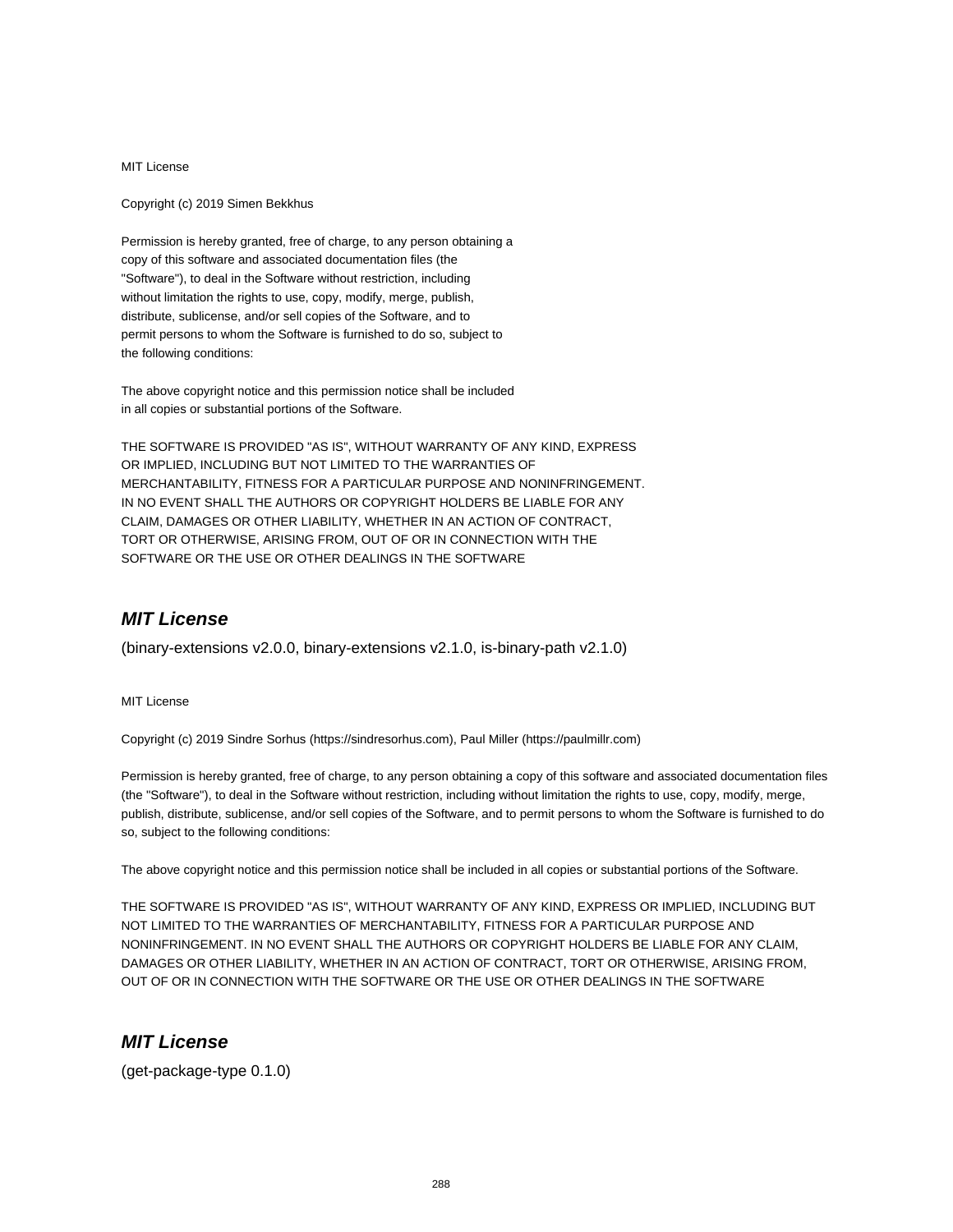Copyright (c) 2020 CFWare, LLC

Permission is hereby granted, free of charge, to any person obtaining a copy of this software and associated documentation files (the "Software"), to deal in the Software without restriction, including without limitation the rights to use, copy, modify, merge, publish, distribute, sublicense, and/or sell copies of the Software, and to permit persons to whom the Software is furnished to do so, subject to the following conditions:

The above copyright notice and this permission notice shall be included in all copies or substantial portions of the Software.

THE SOFTWARE IS PROVIDED "AS IS", WITHOUT WARRANTY OF ANY KIND, EXPRESS OR IMPLIED, INCLUDING BUT NOT LIMITED TO THE WARRANTIES OF MERCHANTABILITY, FITNESS FOR A PARTICULAR PURPOSE AND NONINFRINGEMENT. IN NO EVENT SHALL THE AUTHORS OR COPYRIGHT HOLDERS BE LIABLE FOR ANY CLAIM, DAMAGES OR OTHER LIABILITY, WHETHER IN AN ACTION OF CONTRACT, TORT OR OTHERWISE, ARISING FROM, OUT OF OR IN CONNECTION WITH THE SOFTWARE OR THE USE OR OTHER DEALINGS IN THE SOFTWARE

# **MIT License**

(call-bind 1.0.0, get-intrinsic 1.0.1)

MIT License

Copyright (c) 2020 Jordan Harband

Permission is hereby granted, free of charge, to any person obtaining a copy of this software and associated documentation files (the "Software"), to deal in the Software without restriction, including without limitation the rights to use, copy, modify, merge, publish, distribute, sublicense, and/or sell copies of the Software, and to permit persons to whom the Software is furnished to do so, subject to the following conditions:

The above copyright notice and this permission notice shall be included in all copies or substantial portions of the Software.

THE SOFTWARE IS PROVIDED "AS IS", WITHOUT WARRANTY OF ANY KIND, EXPRESS OR IMPLIED, INCLUDING BUT NOT LIMITED TO THE WARRANTIES OF MERCHANTABILITY, FITNESS FOR A PARTICULAR PURPOSE AND NONINFRINGEMENT. IN NO EVENT SHALL THE AUTHORS OR COPYRIGHT HOLDERS BE LIABLE FOR ANY CLAIM, DAMAGES OR OTHER LIABILITY, WHETHER IN AN ACTION OF CONTRACT, TORT OR OTHERWISE, ARISING FROM, OUT OF OR IN CONNECTION WITH THE SOFTWARE OR THE USE OR OTHER DEALINGS IN THE **SOFTWARE**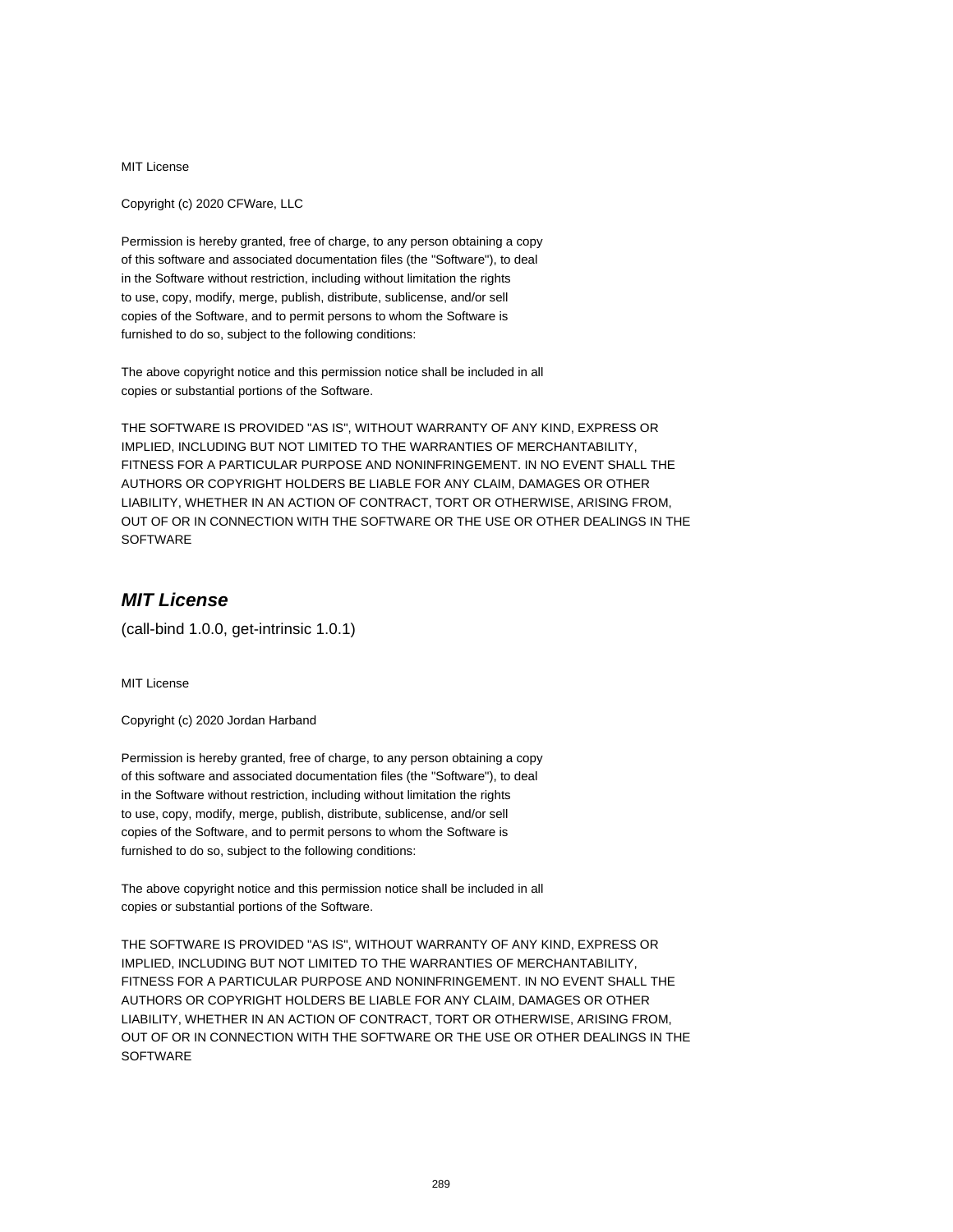(fastest-levenshtein 1.0.12)

MIT License

Copyright (c) 2020 Kasper Unn Weihe

Permission is hereby granted, free of charge, to any person obtaining a copy of this software and associated documentation files (the "Software"), to deal in the Software without restriction, including without limitation the rights to use, copy, modify, merge, publish, distribute, sublicense, and/or sell copies of the Software, and to permit persons to whom the Software is furnished to do so, subject to the following conditions:

The above copyright notice and this permission notice shall be included in all copies or substantial portions of the Software.

THE SOFTWARE IS PROVIDED "AS IS", WITHOUT WARRANTY OF ANY KIND, EXPRESS OR IMPLIED, INCLUDING BUT NOT LIMITED TO THE WARRANTIES OF MERCHANTABILITY, FITNESS FOR A PARTICULAR PURPOSE AND NONINFRINGEMENT. IN NO EVENT SHALL THE AUTHORS OR COPYRIGHT HOLDERS BE LIABLE FOR ANY CLAIM, DAMAGES OR OTHER LIABILITY, WHETHER IN AN ACTION OF CONTRACT, TORT OR OTHERWISE, ARISING FROM, OUT OF OR IN CONNECTION WITH THE SOFTWARE OR THE USE OR OTHER DEALINGS IN THE **SOFTWARE** 

### **MIT License**

(slice-ansi 4.0.0)

MIT License

Copyright (c) DC Copyright (c) Sindre Sorhus (https://sindresorhus.com)

Permission is hereby granted, free of charge, to any person obtaining a copy of this software and associated documentation files (the "Software"), to deal in the Software without restriction, including without limitation the rights to use, copy, modify, merge, publish, distribute, sublicense, and/or sell copies of the Software, and to permit persons to whom the Software is furnished to do so, subject to the following conditions:

The above copyright notice and this permission notice shall be included in all copies or substantial portions of the Software.

THE SOFTWARE IS PROVIDED "AS IS", WITHOUT WARRANTY OF ANY KIND, EXPRESS OR IMPLIED, INCLUDING BUT NOT LIMITED TO THE WARRANTIES OF MERCHANTABILITY, FITNESS FOR A PARTICULAR PURPOSE AND NONINFRINGEMENT. IN NO EVENT SHALL THE AUTHORS OR COPYRIGHT HOLDERS BE LIABLE FOR ANY CLAIM, DAMAGES OR OTHER LIABILITY, WHETHER IN AN ACTION OF CONTRACT, TORT OR OTHERWISE, ARISING FROM, OUT OF OR IN CONNECTION WITH THE SOFTWARE OR THE USE OR OTHER DEALINGS IN THE SOFTWARE

**MIT License**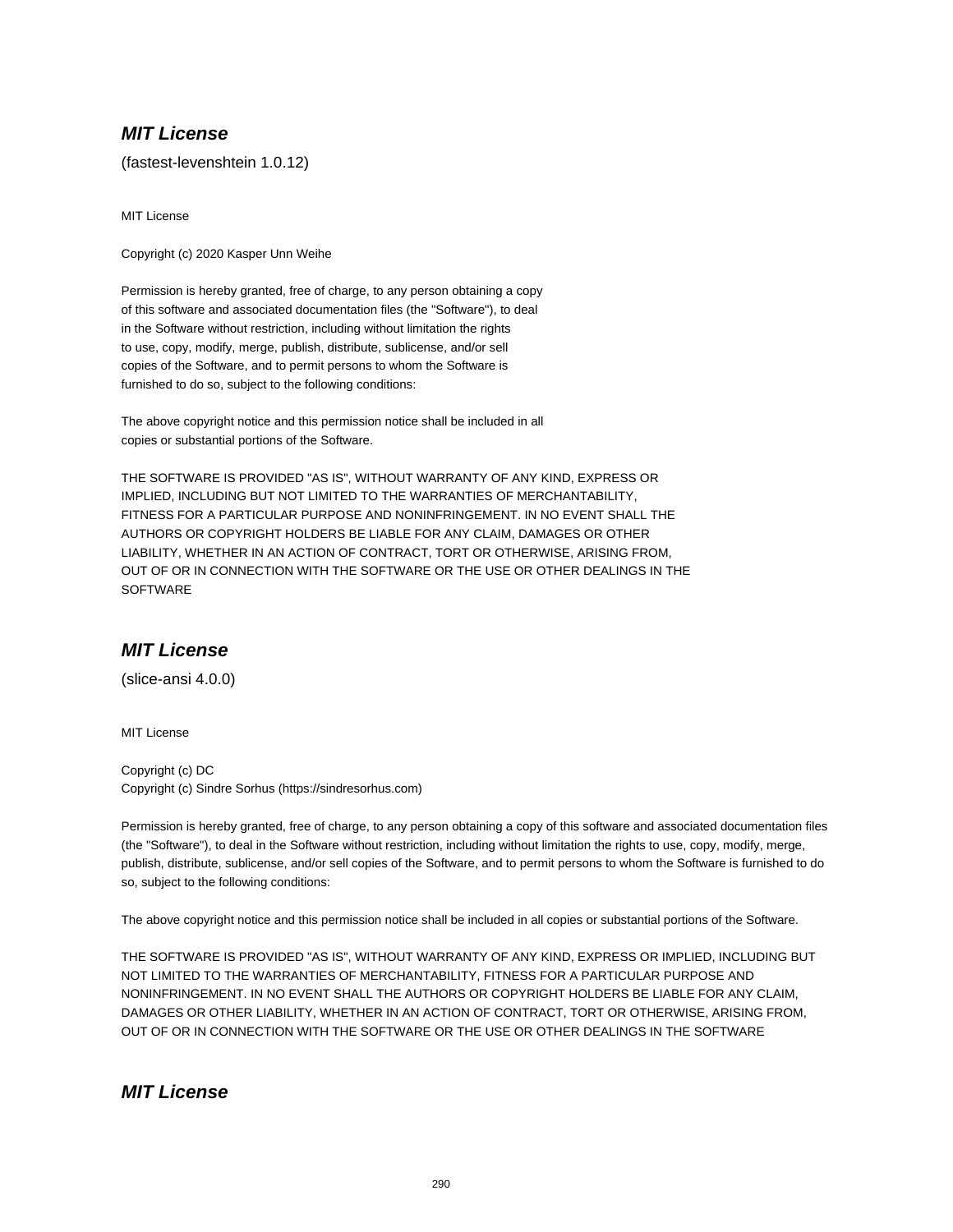(@emotion/hash 0.8.0, @emotion/unitless 0.7.5, @emotion/weak-memoize 0.2.5)

MIT License

Copyright (c) Emotion team and other contributors

Permission is hereby granted, free of charge, to any person obtaining a copy of this software and associated documentation files (the "Software"), to deal in the Software without restriction, including without limitation the rights to use, copy, modify, merge, publish, distribute, sublicense, and/or sell copies of the Software, and to permit persons to whom the Software is furnished to do so, subject to the following conditions:

The above copyright notice and this permission notice shall be included in all copies or substantial portions of the Software.

THE SOFTWARE IS PROVIDED "AS IS", WITHOUT WARRANTY OF ANY KIND, EXPRESS OR IMPLIED, INCLUDING BUT NOT LIMITED TO THE WARRANTIES OF MERCHANTABILITY, FITNESS FOR A PARTICULAR PURPOSE AND NONINFRINGEMENT. IN NO EVENT SHALL THE AUTHORS OR COPYRIGHT HOLDERS BE LIABLE FOR ANY CLAIM, DAMAGES OR OTHER LIABILITY, WHETHER IN AN ACTION OF CONTRACT, TORT OR OTHERWISE, ARISING FROM, OUT OF OR IN CONNECTION WITH THE SOFTWARE OR THE USE OR OTHER DEALINGS IN THE SOFTWARE

#### **MIT License**

(@jest/console 26.6.2, @jest/environment 26.6.2, @jest/fake-timers 26.6.2, @jest/globals 26.6.2, @jest/reporters 26.6.2, @jest/source-map 26.6.2, @jest/types 26.6.2, expect 26.6.2, Jest from Facebook v26.0.0, Jest from Facebook v26.6.2, Jest from Facebook v26.6.3, jest-changed-files 26.6.2, jest-config 26.6.3, jest-each 26.6.2, jest-environment-jsdom 26.6.2, jest-environment-node 26.6.2, jest-get-type 26.3.0, jest-haste-map 26.6.2, jest-leak-detector 26.6.2, jest-matcher-utils 26.6.2, jest-message-util 26.6.2, jest-regex-util 26.0.0, jest-resolve 26.6.2, jest-resolve-dependencies 26.6.3, jest-runner 26.6.3, jest-runtime 26.6.3, jest-snapshot 26.6.2, jest-util 26.6.2, jest-validate 26.6.2, jest-worker 26.6.2, pretty-format 26.6.2, React from Facebook 16.13.1)

MIT License

Copyright (c) Facebook, Inc. and its affiliates.

Permission is hereby granted, free of charge, to any person obtaining a copy of this software and associated documentation files (the "Software"), to deal in the Software without restriction, including without limitation the rights to use, copy, modify, merge, publish, distribute, sublicense, and/or sell copies of the Software, and to permit persons to whom the Software is furnished to do so, subject to the following conditions:

The above copyright notice and this permission notice shall be included in all copies or substantial portions of the Software.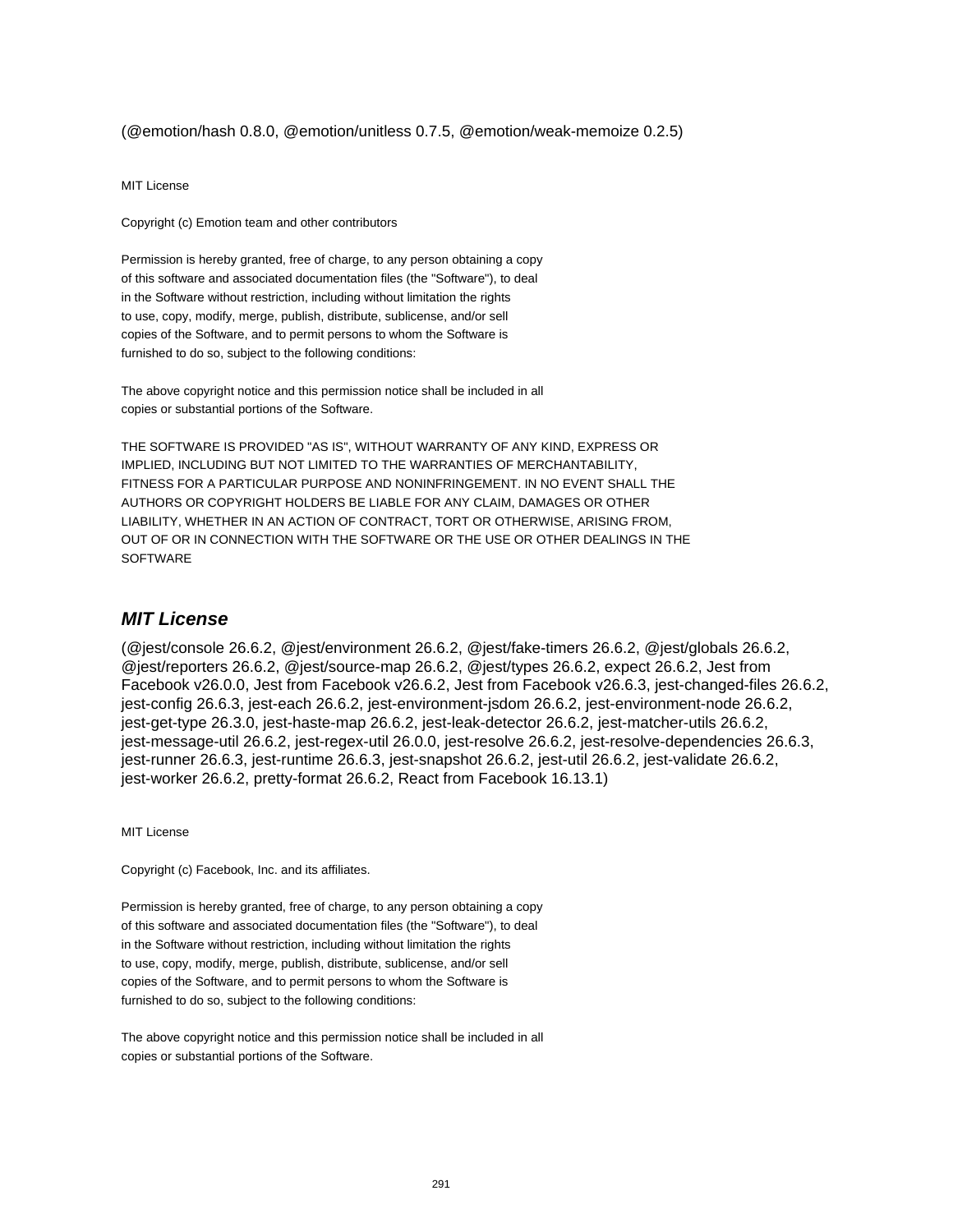THE SOFTWARE IS PROVIDED "AS IS", WITHOUT WARRANTY OF ANY KIND, EXPRESS OR IMPLIED, INCLUDING BUT NOT LIMITED TO THE WARRANTIES OF MERCHANTABILITY, FITNESS FOR A PARTICULAR PURPOSE AND NONINFRINGEMENT. IN NO EVENT SHALL THE AUTHORS OR COPYRIGHT HOLDERS BE LIABLE FOR ANY CLAIM, DAMAGES OR OTHER LIABILITY, WHETHER IN AN ACTION OF CONTRACT, TORT OR OTHERWISE, ARISING FROM, OUT OF OR IN CONNECTION WITH THE SOFTWARE OR THE USE OR OTHER DEALINGS IN THE SOFTWARE

# **MIT License**

(astral-regex 2.0.0, decompress 4.2.1, decompress-tar 4.1.1, decompress-tarbz2 4.1.1, decompress-targz 4.1.1, dir-glob 3.0.1, kevva/download 8.0.0, shebang-command 2.0.0)

MIT License

Copyright (c) Kevin Mårtensson (github.com/kevva)

Permission is hereby granted, free of charge, to any person obtaining a copy of this software and associated documentation files (the "Software"), to deal in the Software without restriction, including without limitation the rights to use, copy, modify, merge, publish, distribute, sublicense, and/or sell copies of the Software, and to permit persons to whom the Software is furnished to do so, subject to the following conditions:

The above copyright notice and this permission notice shall be included in all copies or substantial portions of the Software.

THE SOFTWARE IS PROVIDED "AS IS", WITHOUT WARRANTY OF ANY KIND, EXPRESS OR IMPLIED, INCLUDING BUT NOT LIMITED TO THE WARRANTIES OF MERCHANTABILITY, FITNESS FOR A PARTICULAR PURPOSE AND NONINFRINGEMENT. IN NO EVENT SHALL THE AUTHORS OR COPYRIGHT HOLDERS BE LIABLE FOR ANY CLAIM, DAMAGES OR OTHER LIABILITY, WHETHER IN AN ACTION OF CONTRACT, TORT OR OTHERWISE, ARISING FROM, OUT OF OR IN CONNECTION WITH THE SOFTWARE OR THE USE OR OTHER DEALINGS IN THE SOFTWARE

## **MIT License**

(escalade 3.1.1)

MIT License

Copyright (c) Luke Edwards (lukeed.com)

Permission is hereby granted, free of charge, to any person obtaining a copy of this software and associated documentation files (the "Software"), to deal in the Software without restriction, including without limitation the rights to use, copy, modify, merge, publish, distribute, sublicense, and/or sell copies of the Software, and to permit persons to whom the Software is furnished to do so, subject to the following conditions:

The above copyright notice and this permission notice shall be included in all copies or substantial portions of the Software.

THE SOFTWARE IS PROVIDED "AS IS", WITHOUT WARRANTY OF ANY KIND, EXPRESS OR IMPLIED, INCLUDING BUT NOT LIMITED TO THE WARRANTIES OF MERCHANTABILITY, FITNESS FOR A PARTICULAR PURPOSE AND NONINFRINGEMENT. IN NO EVENT SHALL THE AUTHORS OR COPYRIGHT HOLDERS BE LIABLE FOR ANY CLAIM, DAMAGES OR OTHER LIABILITY, WHETHER IN AN ACTION OF CONTRACT, TORT OR OTHERWISE, ARISING FROM,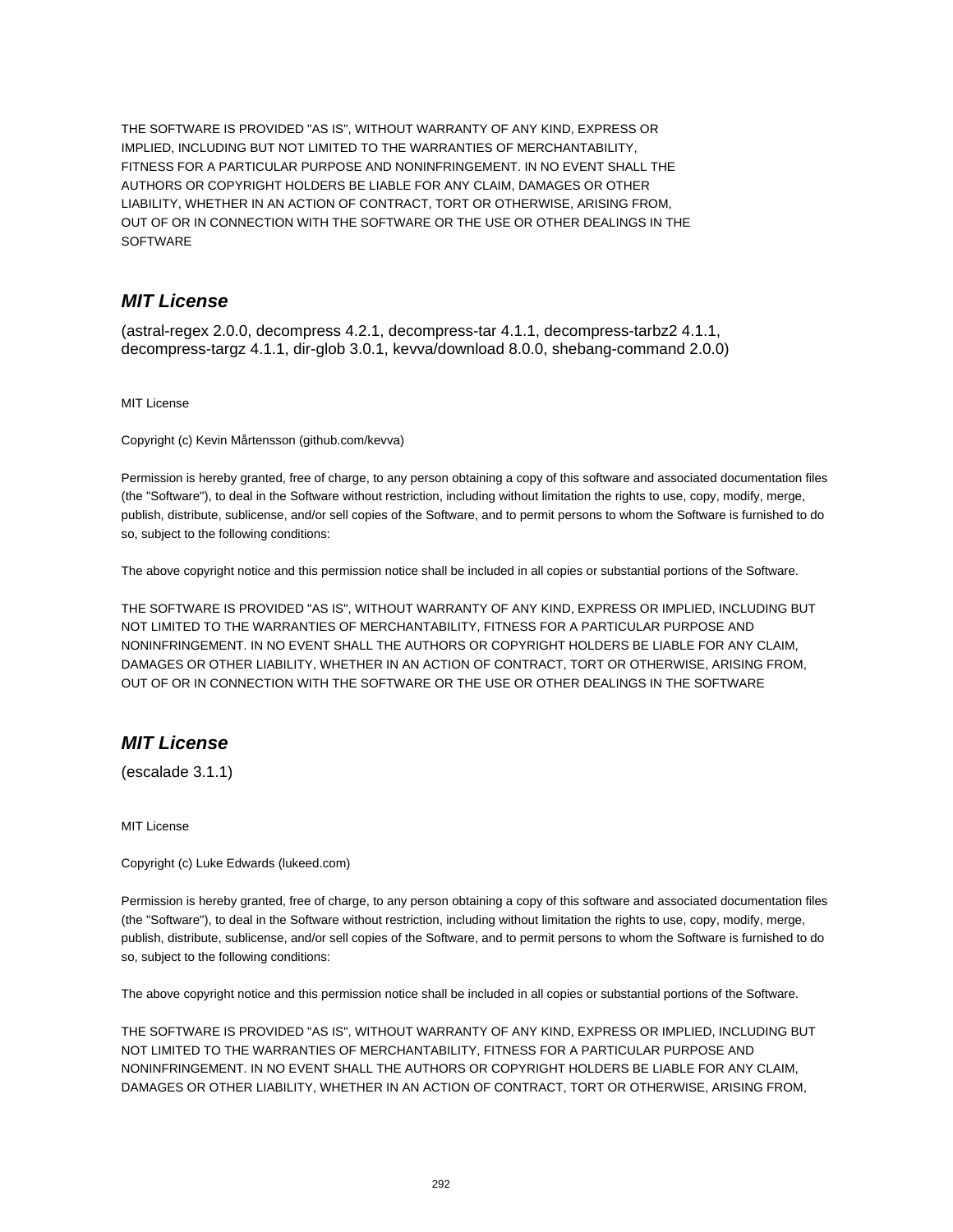#### OUT OF OR IN CONNECTION WITH THE SOFTWARE OR THE USE OR OTHER DEALINGS IN THE SOFTWARE

# **MIT License**

(value-equal 1.0.1)

MIT License

Copyright (c) Michael Jackson 2016-2018

Permission is hereby granted, free of charge, to any person obtaining a copy of this software and associated documentation files (the "Software"), to deal in the Software without restriction, including without limitation the rights to use, copy, modify, merge, publish, distribute, sublicense, and/or sell copies of the Software, and to permit persons to whom the Software is furnished to do so, subject to the following conditions:

The above copyright notice and this permission notice shall be included in all copies or substantial portions of the Software.

THE SOFTWARE IS PROVIDED "AS IS", WITHOUT WARRANTY OF ANY KIND, EXPRESS OR IMPLIED, INCLUDING BUT NOT LIMITED TO THE WARRANTIES OF MERCHANTABILITY, FITNESS FOR A PARTICULAR PURPOSE AND NONINFRINGEMENT. IN NO EVENT SHALL THE AUTHORS OR COPYRIGHT HOLDERS BE LIABLE FOR ANY CLAIM, DAMAGES OR OTHER LIABILITY, WHETHER IN AN ACTION OF CONTRACT, TORT OR OTHERWISE, ARISING FROM, OUT OF OR IN CONNECTION WITH THE SOFTWARE OR THE USE OR OTHER DEALINGS IN THE **SOFTWARE** 

#### **MIT License**

(History v4.10.1, rackt/react-router 5.2.0, react-router-dom 5.2.0)

MIT License

Copyright (c) React Training 2016-2018

Permission is hereby granted, free of charge, to any person obtaining a copy of this software and associated documentation files (the "Software"), to deal in the Software without restriction, including without limitation the rights to use, copy, modify, merge, publish, distribute, sublicense, and/or sell copies of the Software, and to permit persons to whom the Software is furnished to do so, subject to the following conditions:

The above copyright notice and this permission notice shall be included in all copies or substantial portions of the Software.

THE SOFTWARE IS PROVIDED "AS IS", WITHOUT WARRANTY OF ANY KIND, EXPRESS OR IMPLIED, INCLUDING BUT NOT LIMITED TO THE WARRANTIES OF MERCHANTABILITY, FITNESS FOR A PARTICULAR PURPOSE AND NONINFRINGEMENT. IN NO EVENT SHALL THE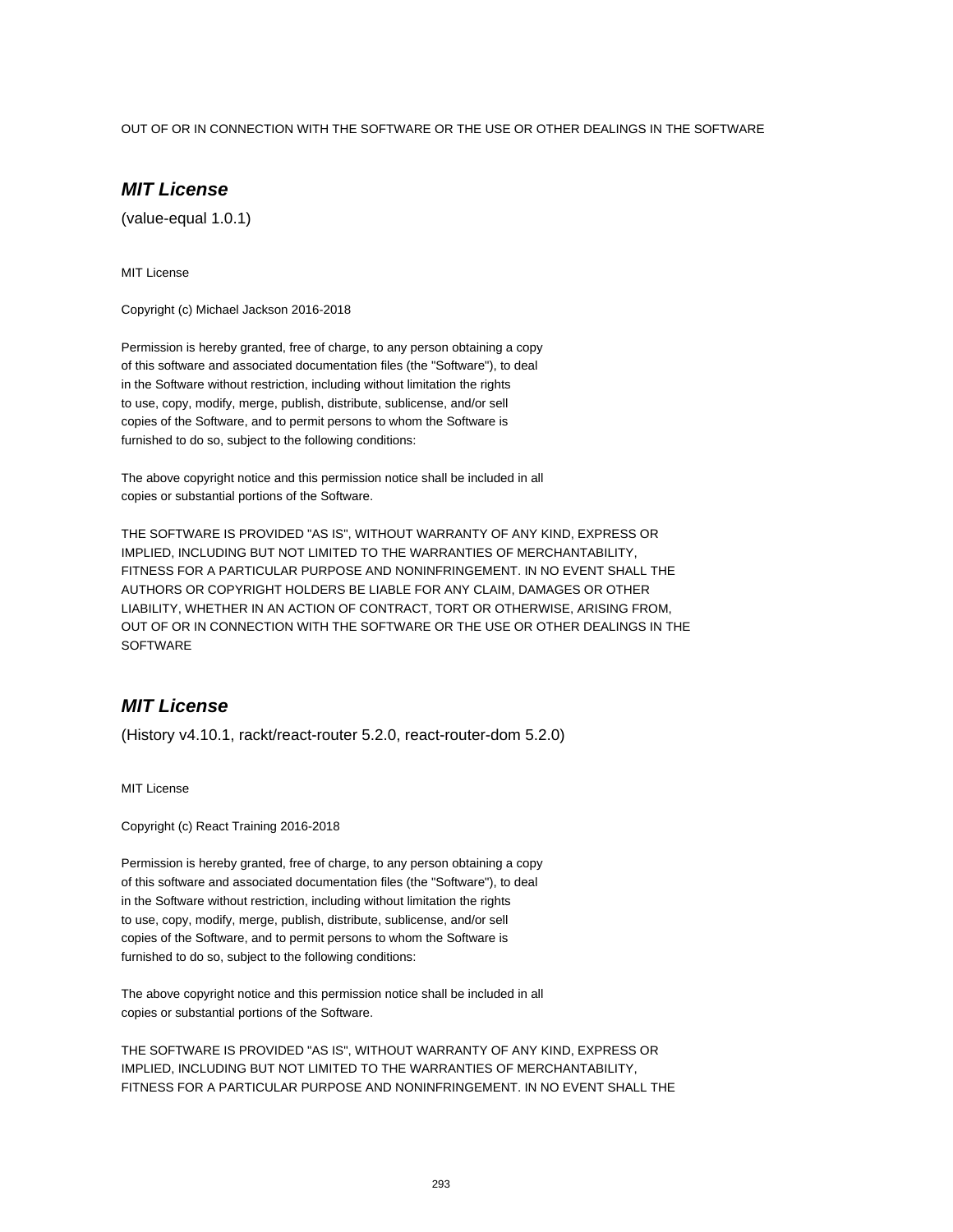AUTHORS OR COPYRIGHT HOLDERS BE LIABLE FOR ANY CLAIM, DAMAGES OR OTHER LIABILITY, WHETHER IN AN ACTION OF CONTRACT, TORT OR OTHERWISE, ARISING FROM, OUT OF OR IN CONNECTION WITH THE SOFTWARE OR THE USE OR OTHER DEALINGS IN THE SOFTWARE

# **MIT License**

(map-age-cleaner 0.1.3)

MIT License

Copyright (c) Sam Verschueren (github.com/SamVerschueren)

Permission is hereby granted, free of charge, to any person obtaining a copy of this software and associated documentation files (the "Software"), to deal in the Software without restriction, including without limitation the rights to use, copy, modify, merge, publish, distribute, sublicense, and/or sell copies of the Software, and to permit persons to whom the Software is furnished to do so, subject to the following conditions:

The above copyright notice and this permission notice shall be included in all copies or substantial portions of the Software.

THE SOFTWARE IS PROVIDED "AS IS", WITHOUT WARRANTY OF ANY KIND, EXPRESS OR IMPLIED, INCLUDING BUT NOT LIMITED TO THE WARRANTIES OF MERCHANTABILITY, FITNESS FOR A PARTICULAR PURPOSE AND NONINFRINGEMENT. IN NO EVENT SHALL THE AUTHORS OR COPYRIGHT HOLDERS BE LIABLE FOR ANY CLAIM, DAMAGES OR OTHER LIABILITY, WHETHER IN AN ACTION OF CONTRACT, TORT OR OTHERWISE, ARISING FROM, OUT OF OR IN CONNECTION WITH THE SOFTWARE OR THE USE OR OTHER DEALINGS IN THE SOFTWARE

## **MIT License**

(@sindresorhus/is 4.0.0, cli-boxes 2.2.1, decompress-response v6.0.0, emittery v0.7.2, escape-string-regexp v4.0.0, execa 4.1.0, find-cache-dir 3.3.1, get-stdin 8.0.0, get-stream v5.2.0, is-docker 2.1.1, is-npm 5.0.0, mimic-response 2.1.0, mimic-response 3.1.0, multimatch v5.0.0, p-locate v5.0.0, p-map 4.0.0, parse-json 5.0.1, parse-json v5.1.0, sindresorhus/onetime v5.1.2, wrap-ansi v7.0.0)

MIT License

Copyright (c) Sindre Sorhus (https://sindresorhus.com)

Permission is hereby granted, free of charge, to any person obtaining a copy of this software and associated documentation files (the "Software"), to deal in the Software without restriction, including without limitation the rights to use, copy, modify, merge, publish, distribute, sublicense, and/or sell copies of the Software, and to permit persons to whom the Software is furnished to do so, subject to the following conditions:

The above copyright notice and this permission notice shall be included in all copies or substantial portions of the Software.

THE SOFTWARE IS PROVIDED "AS IS", WITHOUT WARRANTY OF ANY KIND, EXPRESS OR IMPLIED, INCLUDING BUT NOT LIMITED TO THE WARRANTIES OF MERCHANTABILITY, FITNESS FOR A PARTICULAR PURPOSE AND NONINFRINGEMENT. IN NO EVENT SHALL THE AUTHORS OR COPYRIGHT HOLDERS BE LIABLE FOR ANY CLAIM,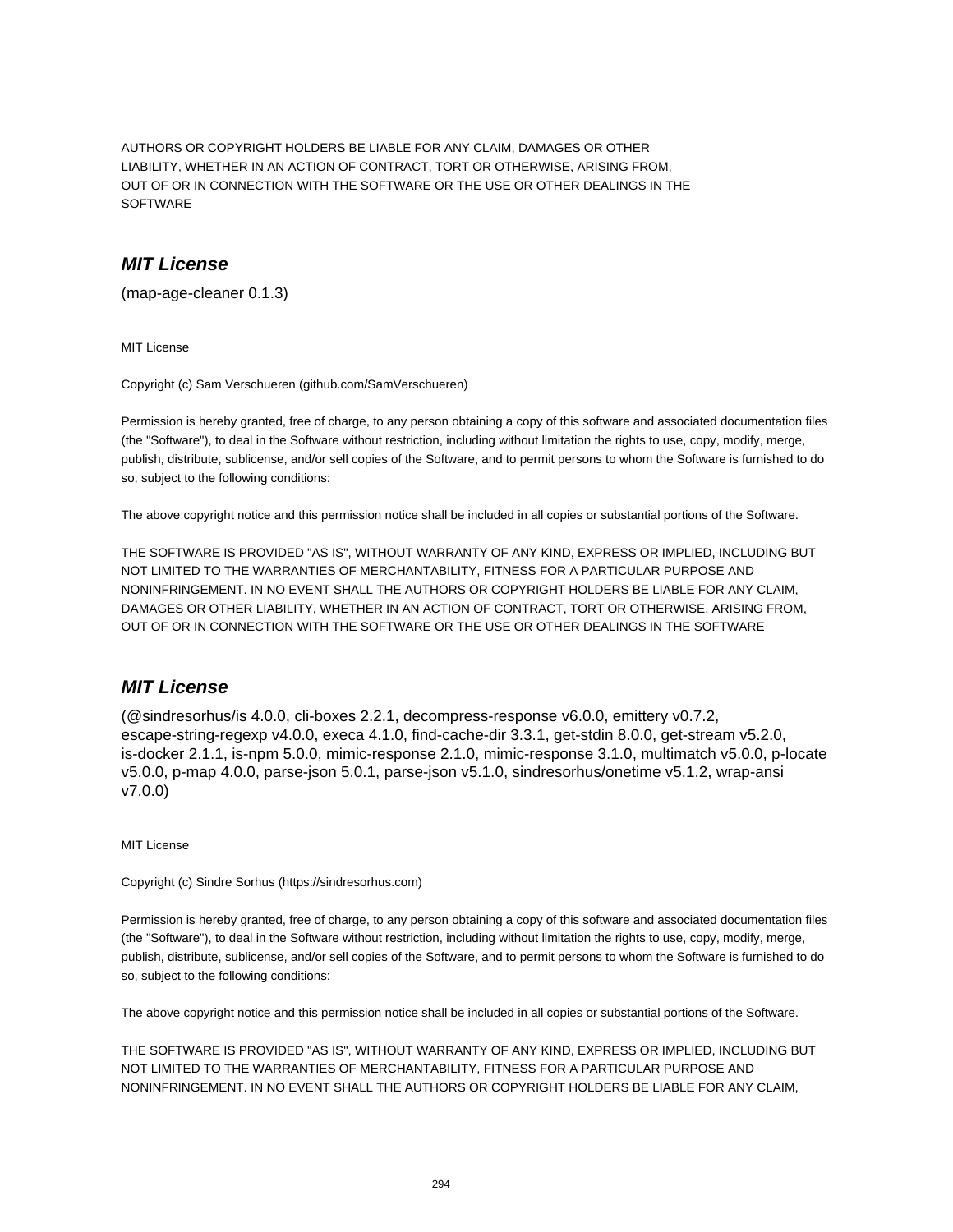DAMAGES OR OTHER LIABILITY, WHETHER IN AN ACTION OF CONTRACT, TORT OR OTHERWISE, ARISING FROM, OUT OF OR IN CONNECTION WITH THE SOFTWARE OR THE USE OR OTHER DEALINGS IN THE SOFTWARE

## **MIT License**

(@sindresorhus/is 0.14.0, @sindresorhus/is 0.7.0, aggregate-error 3.1.0, ansi-regex 3.0.0, ansi-regex 4.1.0, ansi-regex 5.0.0, ansi-styles 3.2.1, ansi-styles 4.2.1, ansi-styles v4.3.0, array-union v2.1.0, arrify 2.0.1, callsites 3.1.0, camelcase 5.3.1, Chalk v3.0.0, Chalk v4.1.0, clean-stack 2.2.0, crypto-random-string 2.0.0, decompress-response v4.2.1, Del using Globs v4.1.1, detect-newline v3.1.0, dot-prop 5.2.0, dot-prop v5.2.0, escape-goat 2.1.1, escape-string-regexp v2.0.0, execa 1.0.0, filenamify v3.0.0, filetype 6.2.0, filetype v11.1.0, find-up 3.0.0, get-stream 5.1.0, global-dirs 2.0.1, has-flag 3.0.0, has-flag 4.0.0, has-yarn 2.1.0, import-fresh 3.2.1, import-fresh 3.2.2, import-local 3.0.2, is-fullwidth-code-point 3.0.0, is-generator-fn 2.1.0, is-installed-globally 0.3.2, is-npm 4.0.0, is-obj 2.0.0, is-path-cwd v2.2.0, is-path-in-cwd v2.1.0, is-path-inside v2.1.0, is-wsl 2.2.0, isstream v2.0.0, latest-version 5.1.0, leven 3.1.0, locate-path 3.0.0, locate-path v5.0.0, lowercase-keys 2.0.0, make-dir 1.3.0, make-dir 2.1.0, make-dir 3.0.0, make-dir 3.1.0, mimic-fn 2.1.0, mimic-fn 3.1.0, mimic-response 1.0.1, npm-run-path 4.0.1, opn v5.5.0, p-cancelable 0.4.1, p-cancelable 1.1.0, p-cancelable 2.0.0, p-event 2.3.1, p-limit 1.3.0, p-limit 2.2.1, p-limit 2.3.0, p-locate 3.0.0, p-locate 4.1.0, p-map 2.1.0, p-timeout 2.0.1, p-try 2.2.0, package-json v6.5.0, parent-module 1.0.1, parse-json 4.0.0, path-exists 4.0.0, path-key 3.1.1, path-type 4.0.0, pify 3.0.0, pify 4.0.1, prepend-http 2.0.0, pupa 2.1.1, query-string 5.1.1, quick-lru 5.1.1, read-pkg 3.0.0, read-pkg 5.2.0, read-pkg-up 3.0.0, read-pkg-up 7.0.1, registry-url 5.1.0, remote-git-tags 3.0.0, resolve-cwd 3.0.0, resolve-from 4.0.0, resolve-from 5.0.0, semver-diff 3.1.1, shebang-regex 3.0.0, sindresorhus/boxen v4.2.0, sindresorhus/got 8.3.2, sindresorhus/got 9.6.0, sindresorhus/slash v2.0.0, sindresorhus/supports-color 5.5.0, sindresorhus/supports-color v7.1.0, sindresorhus/supports-color v7.2.0, sortkeys 2.0.0, split-on-first 1.1.0, string-width 2.1.1, string-width v3.1.0, Strip ANSI 5.2.0, strip-bom v4.0.0, strip-final-newline 2.0.0, term-size 2.2.0, terminal-link 2.1.1, to-readable-stream 1.0.0, type-fest 0.6.0, type-fest 0.8.1, unique-string 2.0.0, url-parse-lax 3.0.0, widest-line 3.1.0, wrap-ansi v5.1.0, wrap-ansi v6.2.0, xdg-basedir 4.0.0)

MIT License

Copyright (c) Sindre Sorhus (sindresorhus.com)

Permission is hereby granted, free of charge, to any person obtaining a copy of this software and associated documentation files (the "Software"), to deal in the Software without restriction, including without limitation the rights to use, copy, modify, merge, publish, distribute, sublicense, and/or sell copies of the Software, and to permit persons to whom the Software is furnished to do so, subject to the following conditions:

The above copyright notice and this permission notice shall be included in all copies or substantial portions of the Software.

THE SOFTWARE IS PROVIDED "AS IS", WITHOUT WARRANTY OF ANY KIND, EXPRESS OR IMPLIED, INCLUDING BUT NOT LIMITED TO THE WARRANTIES OF MERCHANTABILITY, FITNESS FOR A PARTICULAR PURPOSE AND NONINFRINGEMENT. IN NO EVENT SHALL THE AUTHORS OR COPYRIGHT HOLDERS BE LIABLE FOR ANY CLAIM, DAMAGES OR OTHER LIABILITY, WHETHER IN AN ACTION OF CONTRACT, TORT OR OTHERWISE, ARISING FROM, OUT OF OR IN CONNECTION WITH THE SOFTWARE OR THE USE OR OTHER DEALINGS IN THE SOFTWARE

## **MIT License**

(yargs 15.4.1)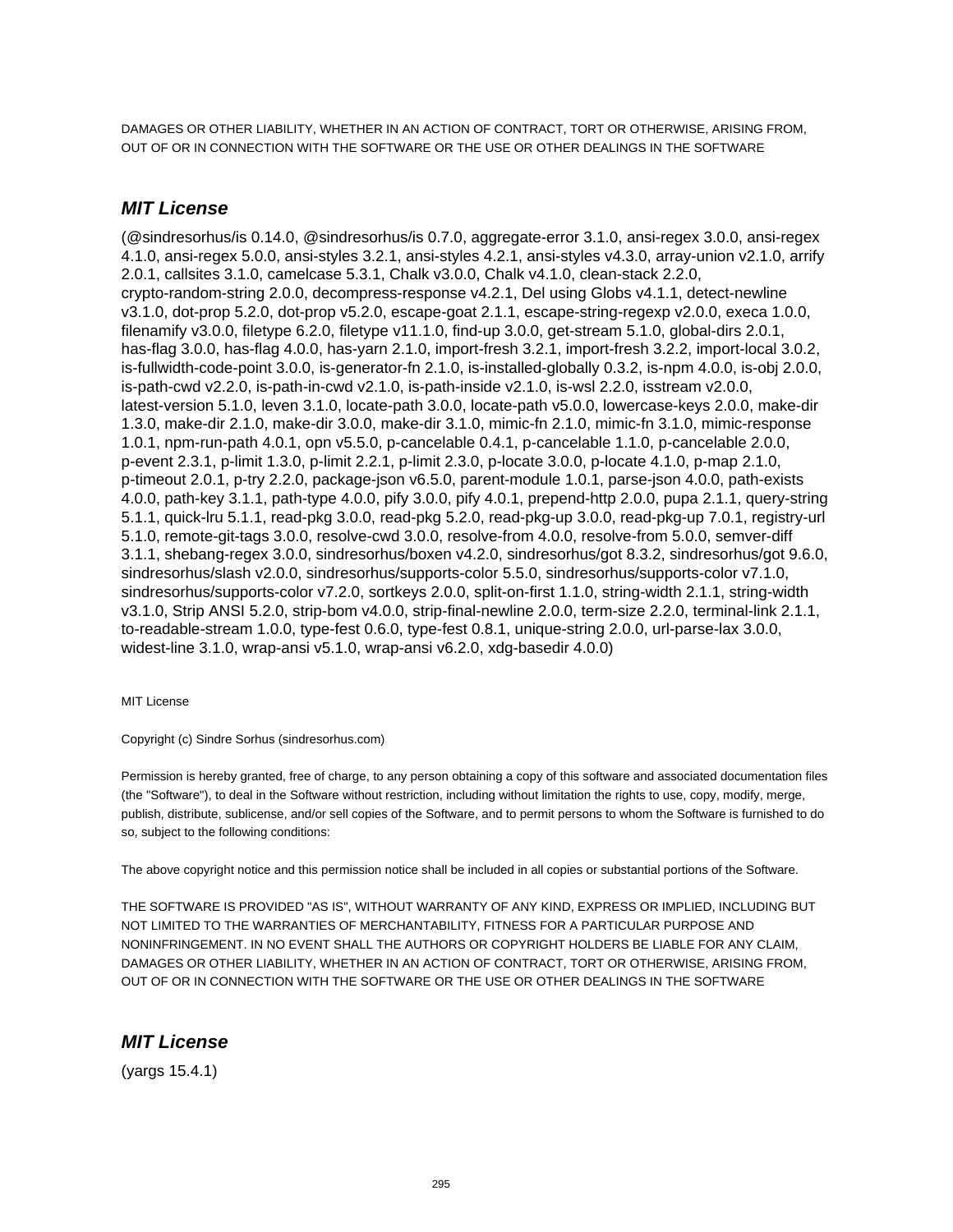Copyright 2010 James Halliday (mail@substack.net); Modified work Copyright 2014 Contributors (ben@npmjs.com)

Permission is hereby granted, free of charge, to any person obtaining a copy of this software and associated documentation files (the "Software"), to deal in the Software without restriction, including without limitation the rights to use, copy, modify, merge, publish, distribute, sublicense, and/or sell copies of the Software, and to permit persons to whom the Software is furnished to do so, subject to the following conditions:

The above copyright notice and this permission notice shall be included in all copies or substantial portions of the Software.

THE SOFTWARE IS PROVIDED "AS IS", WITHOUT WARRANTY OF ANY KIND, EXPRESS OR IMPLIED, INCLUDING BUT NOT LIMITED TO THE WARRANTIES OF MERCHANTABILITY, FITNESS FOR A PARTICULAR PURPOSE AND NONINFRINGEMENT. IN NO EVENT SHALL THE AUTHORS OR COPYRIGHT HOLDERS BE LIABLE FOR ANY CLAIM, DAMAGES OR OTHER LIABILITY, WHETHER IN AN ACTION OF CONTRACT, TORT OR OTHERWISE, ARISING FROM, OUT OF OR IN CONNECTION WITH THE SOFTWARE OR THE USE OR OTHER DEALINGS IN THE SOFTWARE

# **MIT License**

(domexception 2.0.1)

MIT License

Copyright © 2017 Domenic Denicola

Permission is hereby granted, free of charge, to any person obtaining a copy of this software and associated documentation files (the "Software"), to deal in the Software without restriction, including without limitation the rights to use, copy, modify, merge, publish, distribute, sublicense, and/or sell copies of the Software, and to permit persons to whom the Software is furnished to do so, subject to the following conditions:

The above copyright notice and this permission notice shall be included in all copies or substantial portions of the Software.

THE SOFTWARE IS PROVIDED "AS IS", WITHOUT WARRANTY OF ANY KIND, EXPRESS OR IMPLIED, INCLUDING BUT NOT LIMITED TO THE WARRANTIES OF MERCHANTABILITY, FITNESS FOR A PARTICULAR PURPOSE AND NONINFRINGEMENT. IN NO EVENT SHALL THE AUTHORS OR COPYRIGHT HOLDERS BE LIABLE FOR ANY CLAIM, DAMAGES OR OTHER LIABILITY, WHETHER IN AN ACTION OF CONTRACT, TORT OR OTHERWISE, ARISING FROM, OUT OF OR IN CONNECTION WITH THE SOFTWARE OR THE USE OR OTHER DEALINGS IN THE **SOFTWARE**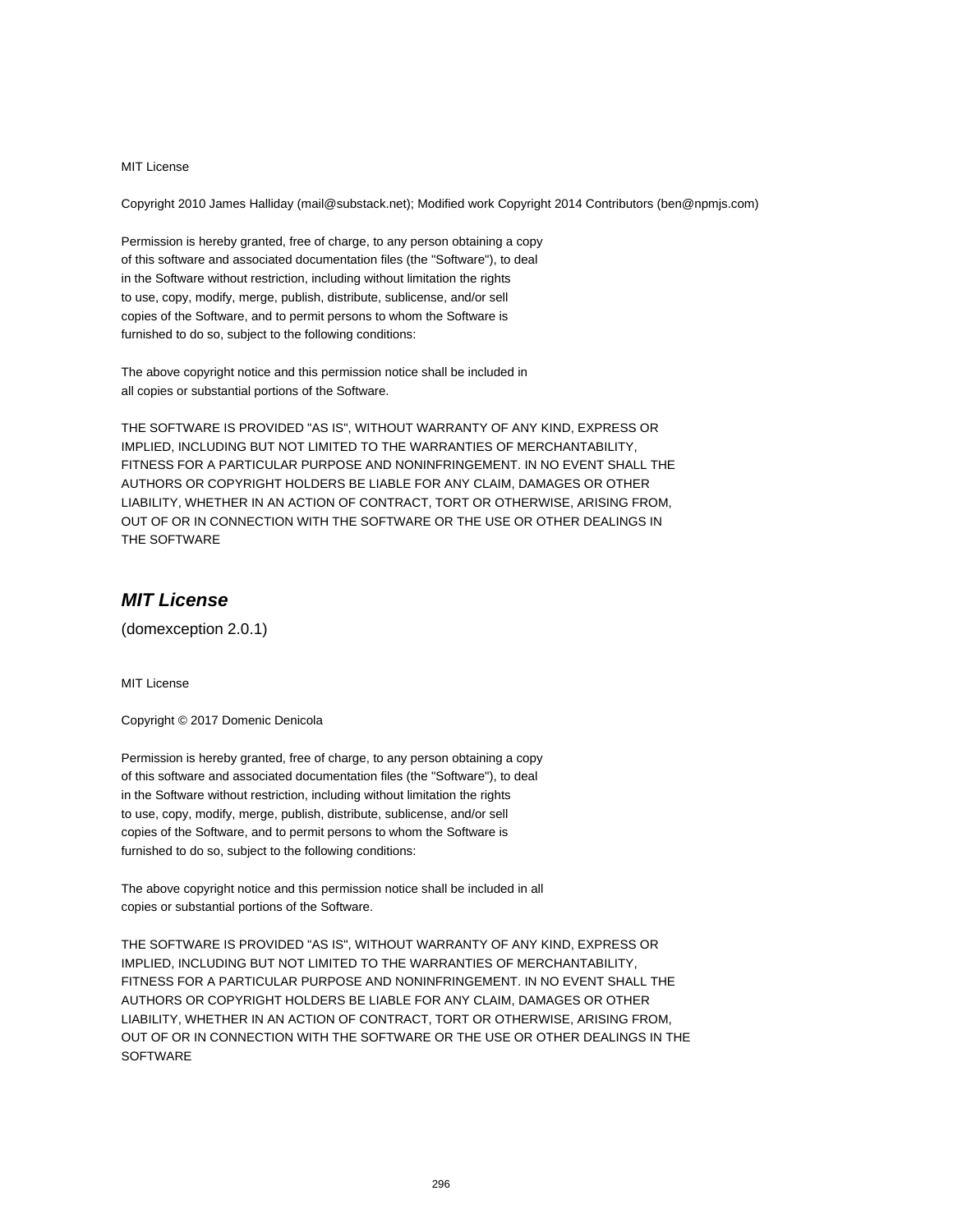(is-url 1.2.4)

#### MIT LICENSE

Permission is hereby granted, free of charge, to any person obtaining a copy of this software and associated documentation files (the "Software"), to deal in the Software without restriction, including without limitation the rights to use, copy, modify, merge, publish, distribute, sublicense, and/or sell copies of the Software, and to permit persons to whom the Software is furnished to do so, subject to the following conditions:

The above copyright notice and this permission notice shall be included in all copies or substantial portions of the Software.

THE SOFTWARE IS PROVIDED "AS IS", WITHOUT WARRANTY OF ANY KIND, EXPRESS OR IMPLIED, INCLUDING BUT NOT LIMITED TO THE WARRANTIES OF MERCHANTABILITY, FITNESS FOR A PARTICULAR PURPOSE AND NONINFRINGEMENT. IN NO EVENT SHALL THE AUTHORS OR COPYRIGHT HOLDERS BE LIABLE FOR ANY CLAIM, DAMAGES OR OTHER LIABILITY, WHETHER IN AN ACTION OF CONTRACT, TORT OR OTHERWISE, ARISING FROM, OUT OF OR IN CONNECTION WITH THE SOFTWARE OR THE USE OR OTHER DEALINGS IN THE SOFTWARE

### **MIT License**

(fsevents 2.1.3)

MIT License -----------

Copyright (C) 2010-2020 by Philipp Dunkel, Ben Noordhuis, Elan Shankar, Paul Miller

Permission is hereby granted, free of charge, to any person obtaining a copy of this software and associated documentation files (the "Software"), to deal in the Software without restriction, including without limitation the rights to use, copy, modify, merge, publish, distribute, sublicense, and/or sell copies of the Software, and to permit persons to whom the Software is furnished to do so, subject to the following conditions:

The above copyright notice and this permission notice shall be included in all copies or substantial portions of the Software.

THE SOFTWARE IS PROVIDED "AS IS", WITHOUT WARRANTY OF ANY KIND, EXPRESS OR IMPLIED, INCLUDING BUT NOT LIMITED TO THE WARRANTIES OF MERCHANTABILITY, FITNESS FOR A PARTICULAR PURPOSE AND NONINFRINGEMENT. IN NO EVENT SHALL THE AUTHORS OR COPYRIGHT HOLDERS BE LIABLE FOR ANY CLAIM, DAMAGES OR OTHER LIABILITY, WHETHER IN AN ACTION OF CONTRACT, TORT OR OTHERWISE, ARISING FROM, OUT OF OR IN CONNECTION WITH THE SOFTWARE OR THE USE OR OTHER DEALINGS IN THE SOFTWARE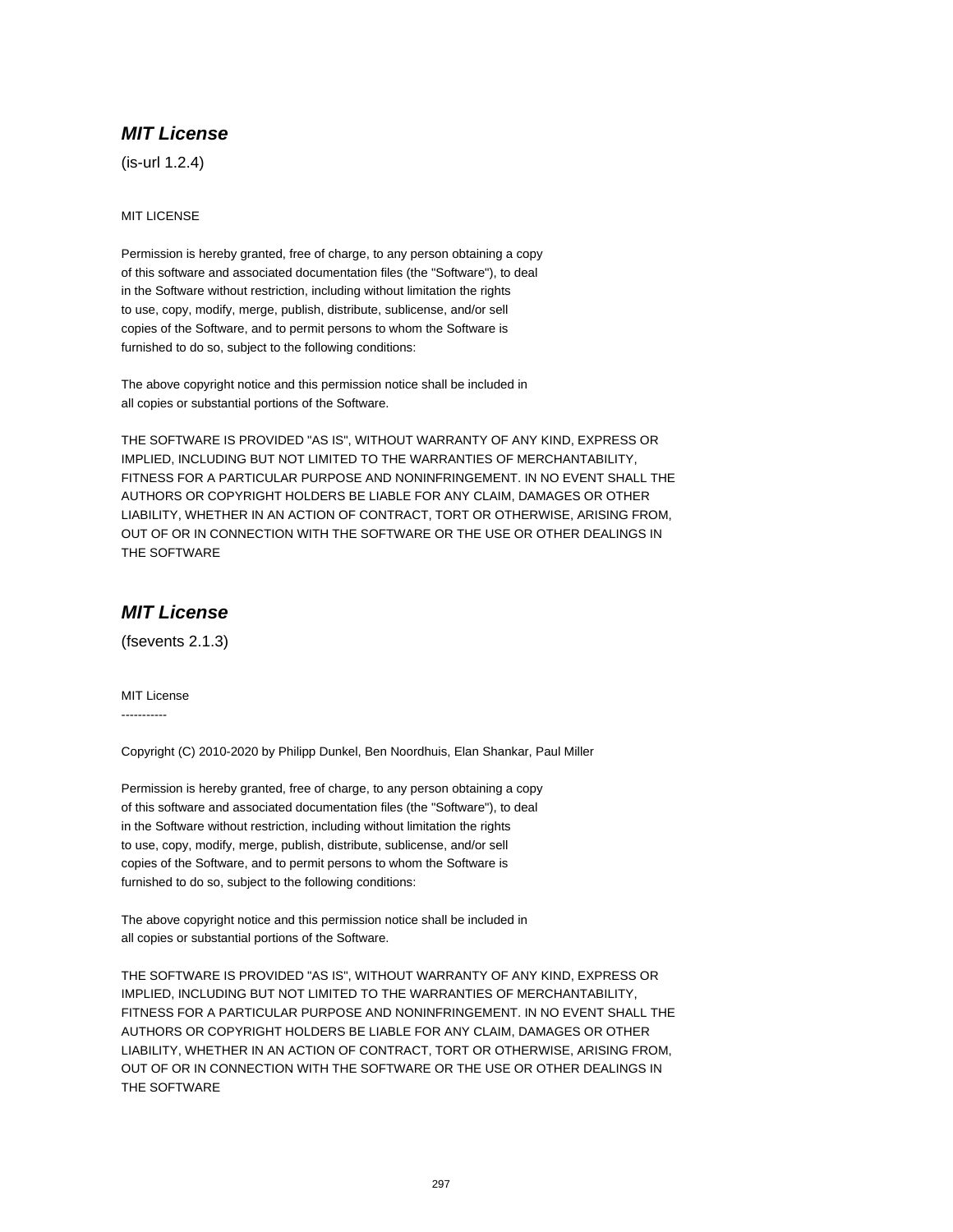(cjs-module-lexer 0.6.0)

#### MIT License

-----------

Copyright (C) 2018-2020 Guy Bedford

Permission is hereby granted, free of charge, to any person obtaining a copy of this software and associated documentation files (the "Software"), to deal in the Software without restriction, including without limitation the rights to use, copy, modify, merge, publish, distribute, sublicense, and/or sell copies of the Software, and to permit persons to whom the Software is furnished to do so, subject to the following conditions:

The above copyright notice and this permission notice shall be included in all copies or substantial portions of the Software.

THE SOFTWARE IS PROVIDED "AS IS", WITHOUT WARRANTY OF ANY KIND, EXPRESS OR IMPLIED, INCLUDING BUT NOT LIMITED TO THE WARRANTIES OF MERCHANTABILITY, FITNESS FOR A PARTICULAR PURPOSE AND NONINFRINGEMENT. IN NO EVENT SHALL THE AUTHORS OR COPYRIGHT HOLDERS BE LIABLE FOR ANY CLAIM, DAMAGES OR OTHER LIABILITY, WHETHER IN AN ACTION OF CONTRACT, TORT OR OTHERWISE, ARISING FROM, OUT OF OR IN CONNECTION WITH THE SOFTWARE OR THE USE OR OTHER DEALINGS IN THE SOFTWARE

## **MIT License**

(ignore 4.0.6, ignore 5.1.8)

Permission is hereby granted, free of charge, to any person obtaining a copy of this software and associated documentation files (the "Software"), to deal in the Software without restriction, including without limitation the rights to use, copy, modify, merge, publish, distribute, sublicense, and/or sell copies of the Software, and to permit persons to whom the Software is furnished to do so, subject to the following conditions:

The above copyright notice and this permission notice shall be included in all copies or substantial portions of the Software.

THE SOFTWARE IS PROVIDED "AS IS", WITHOUT WARRANTY OF ANY KIND, EXPRESS OR IMPLIED, INCLUDING BUT NOT LIMITED TO THE WARRANTIES OF MERCHANTABILITY, FITNESS FOR A PARTICULAR PURPOSE AND NONINFRINGEMENT. IN NO EVENT SHALL THE AUTHORS OR COPYRIGHT HOLDERS BE LIABLE FOR ANY CLAIM, DAMAGES OR OTHER LIABILITY, WHETHER IN AN ACTION OF CONTRACT, TORT OR OTHERWISE, ARISING FROM, OUT OF OR IN CONNECTION WITH THE SOFTWARE OR THE USE OR OTHER DEALINGS IN THE SOFTWARE

#### **MIT License**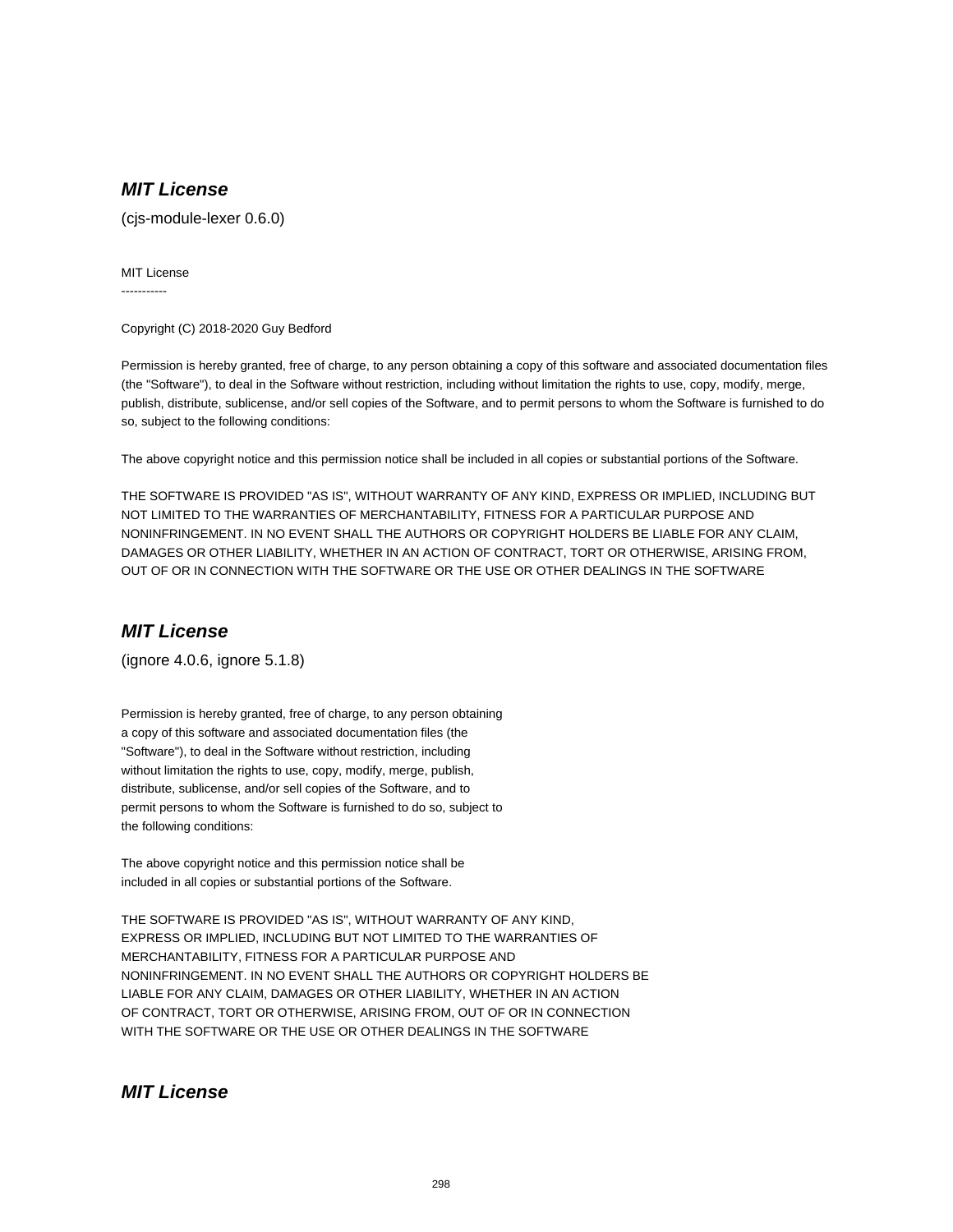(humanize-ms 1.2.1, node-mkdirp 0.5.5, to-fast-properties 1.0.3, yargs 14.2.3)

Permission is hereby granted, free of charge, to any person obtaining a copy of this software and associated documentation files (the "Software"), to deal in the Software without restriction, including without limitation the rights to use, copy, modify, merge, publish, distribute, sublicense, and/or sell copies of the Software, and to permit persons to whom the Software is furnished to do so, subject to the following conditions:

The above copyright notice and this permission notice shall be included in all copies or substantial portions of the Software.

THE SOFTWARE IS PROVIDED "AS IS", WITHOUT WARRANTY OF ANY KIND, EXPRESS OR IMPLIED, INCLUDING BUT NOT LIMITED TO THE WARRANTIES OF MERCHANTABILITY, FITNESS FOR A PARTICULAR PURPOSE AND NONINFRINGEMENT. IN NO EVENT SHALL THE AUTHORS OR COPYRIGHT HOLDERS BE LIABLE FOR ANY CLAIM, DAMAGES OR OTHER LIABILITY, WHETHER IN AN ACTION OF CONTRACT, TORT OR OTHERWISE, ARISING FROM, OUT OF OR IN CONNECTION WITH THE SOFTWARE OR THE USE OR OTHER DEALINGS IN THE SOFTWARE

#### **MIT License**

(to-fast-properties 2.0.0)

Permission is hereby granted, free of charge, to any person obtaining a copy of this software and associated documentation files (the "Software"), to deal in the Software without restriction, including without limitation the rights to use, copy, modify, merge, publish, distribute, sublicense, and/or sell copies of the Software, and to permit persons to whom the Software is furnished to do so, subject to the following conditions:

The above copyright notice and this permission notice shall be included in all copies or substantial portions of the Software.

THE SOFTWARE IS PROVIDED "AS IS", WITHOUT WARRANTY OF ANY KIND, EXPRESS OR IMPLIED, INCLUDING BUT NOT LIMITED TO THE WARRANTIES OF MERCHANTABILITY, FITNESS FOR A PARTICULAR PURPOSE AND NONINFRINGEMENT. IN NO EVENT SHALL THE AUTHORS OR COPYRIGHT HOLDERS BE LIABLE FOR ANY CLAIM, DAMAGES OR OTHER LIABILITY, WHETHER IN AN ACTION OF CONTRACT, TORT OR OTHERWISE, ARISING FROM, OUT OF OR IN CONNECTION WITH THE SOFTWARE OR THE USE OR OTHER DEALINGS IN THE SOFTWARE

## **MIT License**

(jest-pnp-resolver 1.2.2)

Permission is hereby granted, free of charge, to any person obtaining a copy of this software and associated documentation files (the "Software"), to deal in the Software without restriction, including without limitation the rights to use, copy, modify, merge, publish, distribute, sublicense, and/or sell copies of the Software, and to permit persons to whom the Software is furnished to do so, subject to the following conditions:

>

> The above copyright notice and this permission notice shall be included in all copies or substantial portions of the Software.

>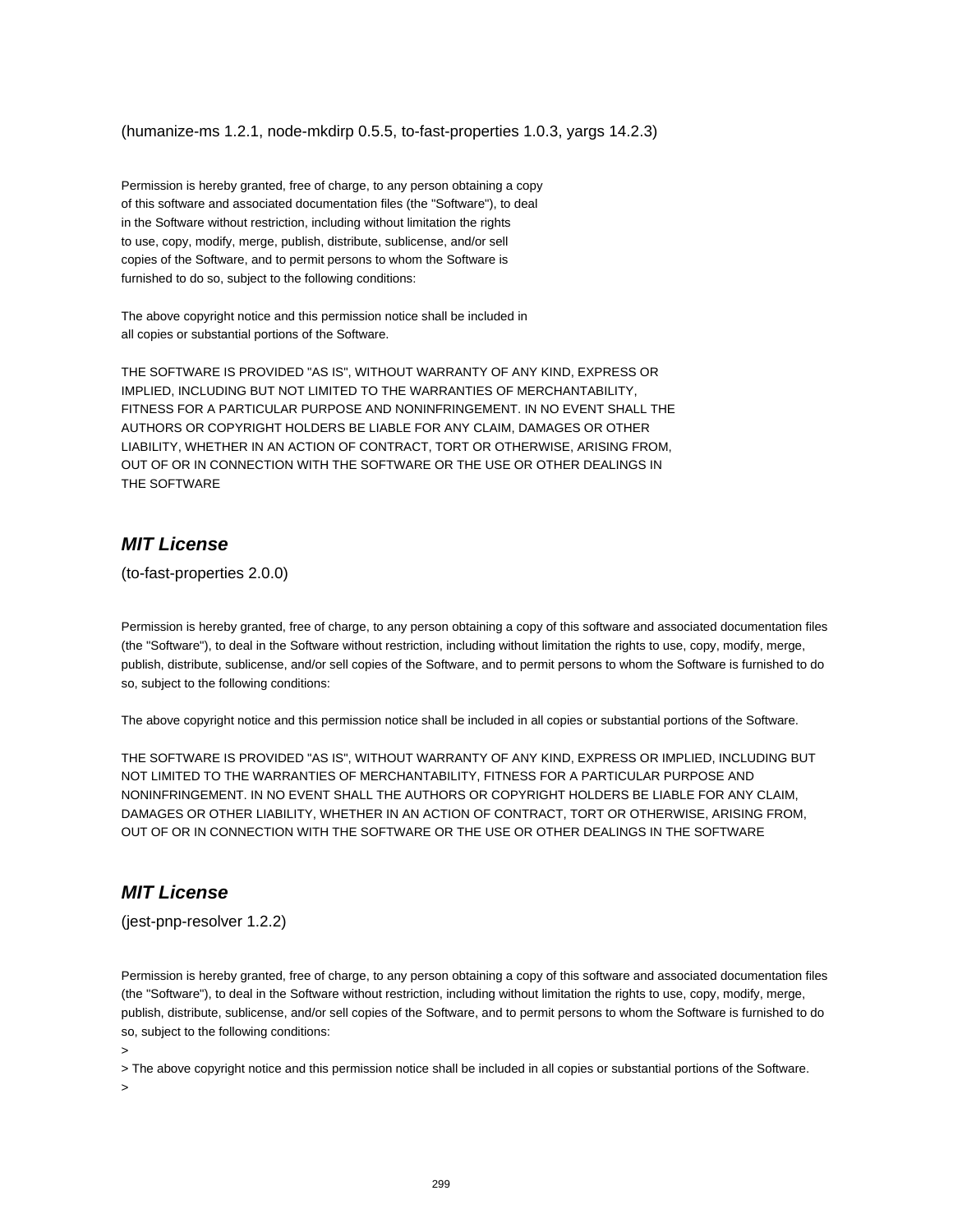> THE SOFTWARE IS PROVIDED "AS IS", WITHOUT WARRANTY OF ANY KIND, EXPRESS OR IMPLIED, INCLUDING BUT NOT LIMITED TO THE WARRANTIES OF MERCHANTABILITY, FITNESS FOR A PARTICULAR PURPOSE AND NONINFRINGEMENT. IN NO EVENT SHALL THE AUTHORS OR COPYRIGHT HOLDERS BE LIABLE FOR ANY CLAIM, DAMAGES OR OTHER LIABILITY, WHETHER IN AN ACTION OF CONTRACT, TORT OR OTHERWISE, ARISING FROM, OUT OF OR IN CONNECTION WITH THE SOFTWARE OR THE USE OR OTHER DEALINGS IN THE SOFTWARE

# **MIT License**

(Punycode.js 1.3.2)

Source: https://github.com/bestiejs/punycode.js

Files: \* Copyright: 2014 Mathias Bynens License: Expat

Files: debian/\* Copyright: 2014 Rejah Rehim License: Expat Comment: The debian packaging is licensed under the same terms as the original package

License: Expat

.

.

Permission is hereby granted, free of charge, to any person obtaining a copy of this software and associated documentation files (the "Software"), to deal in the Software without restriction, including without limitation the rights to use, copy, modify, merge, publish, distribute, sublicense, and/or sell copies of the Software, and to permit persons to whom the Software is furnished to do so, subject to the following conditions:

The above copyright notice and this permission notice shall be included in all copies or substantial portions of the Software.

THE SOFTWARE IS PROVIDED "AS IS", WITHOUT WARRANTY OF ANY KIND, EXPRESS OR IMPLIED, INCLUDING BUT NOT LIMITED TO THE WARRANTIES OF MERCHANTABILITY, FITNESS FOR A PARTICULAR PURPOSE AND NONINFRINGEMENT. IN NO EVENT SHALL THE AUTHORS OR COPYRIGHT HOLDERS BE LIABLE FOR ANY CLAIM, DAMAGES OR OTHER LIABILITY, WHETHER IN AN ACTION OF CONTRACT, TORT OR OTHERWISE, ARISING FROM, OUT OF OR IN CONNECTION WITH THE SOFTWARE OR THE USE OR OTHER DEALINGS IN THE SOFTWARE

# **MIT License**

(readdirp 3.5.0)

Source: https://github.com/thlorenz/readdirp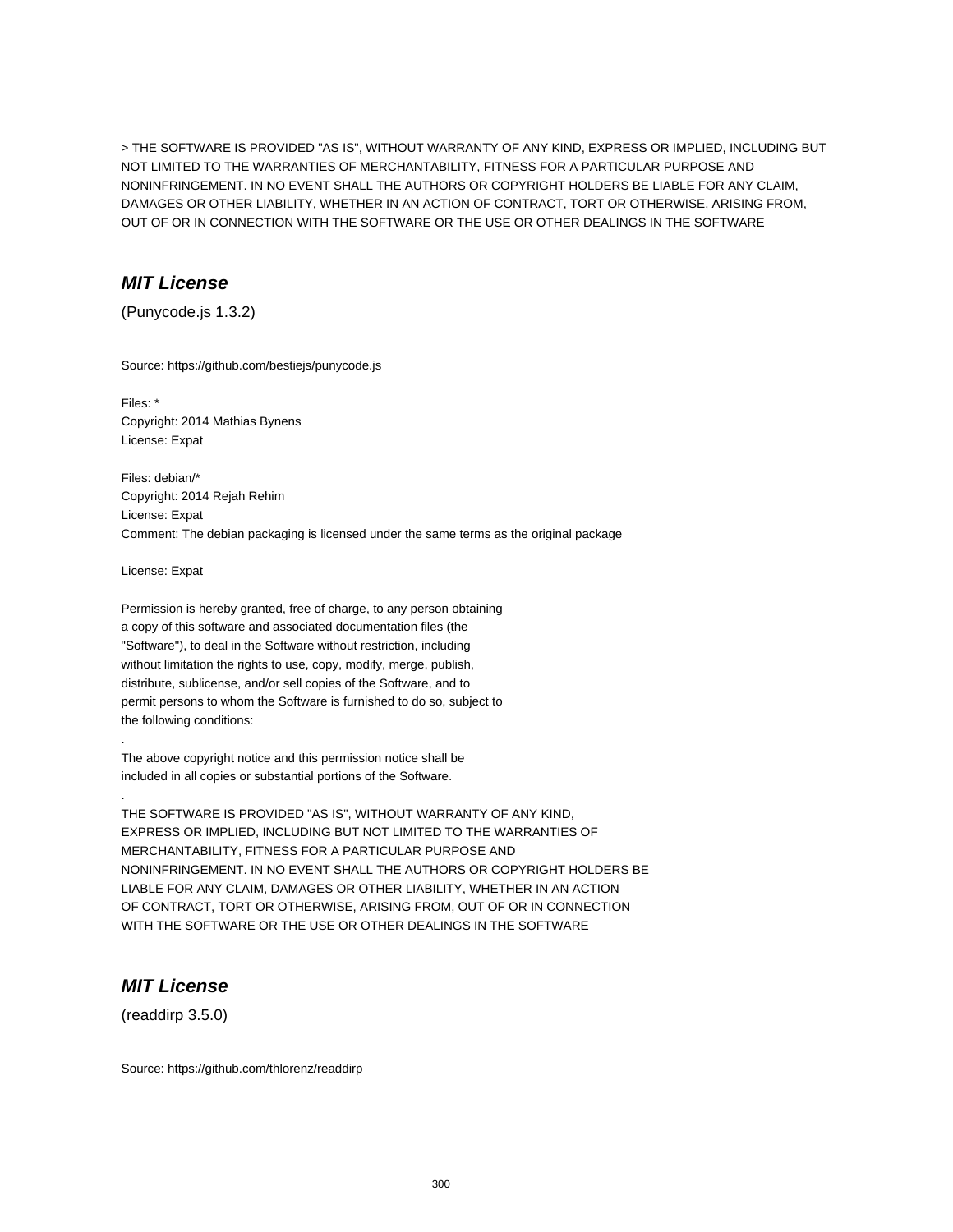Files: \* Copyright: 2012-2019, Thorsten Lorenz License: Expat

Files: debian/\* Copyright: 2013, Mike Gabriel 2020, Xavier Guimard License: Expat

Files: debian/tests/test\_modules/chai-subset/\* Copyright: Andrii Shumada License: Expat

License: Expat

.

.

Permission is hereby granted, free of charge, to any person obtaining a copy of this software and associated documentation files (the "Software"), to deal in the Software without restriction, including without limitation the rights to use, copy, modify, merge, publish, distribute, sublicense, and/or sell copies of the Software, and to permit persons to whom the Software is furnished to do so, subject to the following conditions:

The above copyright notice and this permission notice shall be included in all copies or substantial portions of the Software.

THE SOFTWARE IS PROVIDED "AS IS", WITHOUT WARRANTY OF ANY KIND, EXPRESS OR IMPLIED, INCLUDING BUT NOT LIMITED TO THE WARRANTIES OF MERCHANTABILITY, FITNESS FOR A PARTICULAR PURPOSE AND NONINFRINGEMENT. IN NO EVENT SHALL THE AUTHORS OR COPYRIGHT HOLDERS BE LIABLE FOR ANY CLAIM, DAMAGES OR OTHER LIABILITY, WHETHER IN AN ACTION OF CONTRACT, TORT OR OTHERWISE, ARISING FROM, OUT OF OR IN CONNECTION WITH THE SOFTWARE OR THE USE OR OTHER DEALINGS IN THE SOFTWARE

# **MIT License**

(big.js 5.2.2)

The MIT Licence (Expat).

Copyright (c) 2018 Michael Mclaughlin

Permission is hereby granted, free of charge, to any person obtaining a copy of this software and associated documentation files (the 'Software'), to deal in the Software without restriction, including without limitation the rights to use, copy, modify, merge, publish, distribute, sublicense, and/or sell copies of the Software, and to permit persons to whom the Software is furnished to do so, subject to the following conditions: The above copyright notice and this permission notice shall be

included in all copies or substantial portions of the Software. THE SOFTWARE IS PROVIDED 'AS IS', WITHOUT WARRANTY OF ANY KIND,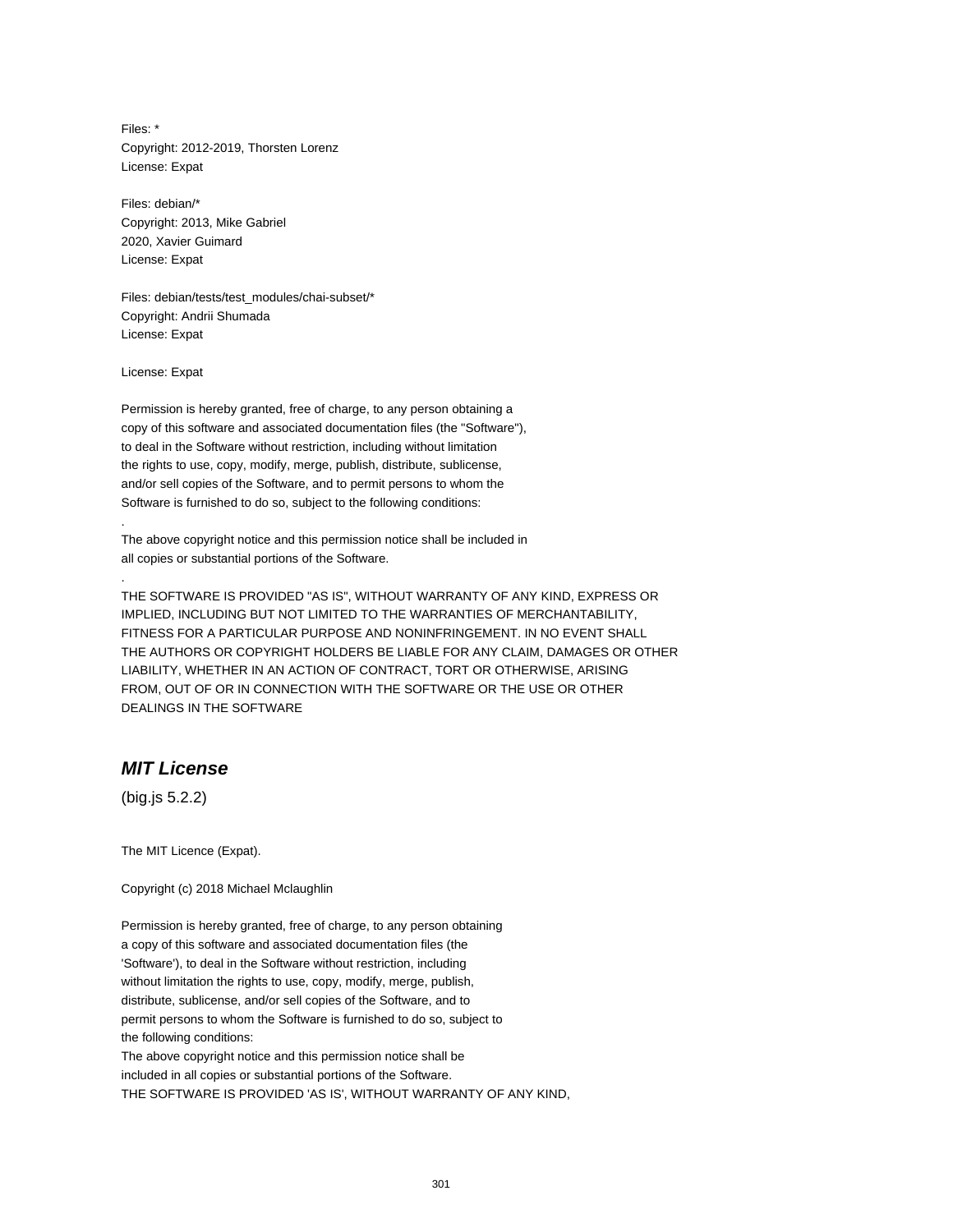EXPRESS OR IMPLIED, INCLUDING BUT NOT LIMITED TO THE WARRANTIES OF MERCHANTABILITY, FITNESS FOR A PARTICULAR PURPOSE AND NONINFRINGEMENT. IN NO EVENT SHALL THE AUTHORS OR COPYRIGHT HOLDERS BE LIABLE FOR ANY CLAIM, DAMAGES OR OTHER LIABILITY, WHETHER IN AN ACTION OF CONTRACT, TORT OR OTHERWISE, ARISING FROM, OUT OF OR IN CONNECTION WITH THE SOFTWARE OR THE USE OR OTHER DEALINGS IN THE SOFTWARE

# **MIT License**

(decimal.js 10.2.1)

The MIT Licence.

Copyright (c) 2020 Michael Mclaughlin

Permission is hereby granted, free of charge, to any person obtaining a copy of this software and associated documentation files (the 'Software'), to deal in the Software without restriction, including without limitation the rights to use, copy, modify, merge, publish, distribute, sublicense, and/or sell copies of the Software, and to permit persons to whom the Software is furnished to do so, subject to the following conditions:

The above copyright notice and this permission notice shall be included in all copies or substantial portions of the Software.

THE SOFTWARE IS PROVIDED 'AS IS', WITHOUT WARRANTY OF ANY KIND, EXPRESS OR IMPLIED, INCLUDING BUT NOT LIMITED TO THE WARRANTIES OF MERCHANTABILITY, FITNESS FOR A PARTICULAR PURPOSE AND NONINFRINGEMENT. IN NO EVENT SHALL THE AUTHORS OR COPYRIGHT HOLDERS BE LIABLE FOR ANY CLAIM, DAMAGES OR OTHER LIABILITY, WHETHER IN AN ACTION OF CONTRACT, TORT OR OTHERWISE, ARISING FROM, OUT OF OR IN CONNECTION WITH THE SOFTWARE OR THE USE OR OTHER DEALINGS IN THE SOFTWARE

## **MIT License**

(dominictarr/rc 1.2.8, JSONStream 1.3.5, through 2.3.8)

The MIT License

Copyright (c) 2011 Dominic Tarr

Permission is hereby granted, free of charge, to any person obtaining a copy of this software and associated documentation files (the "Software"), to deal in the Software without restriction, including without limitation the rights to use, copy, modify, merge, publish, distribute, sublicense, and/or sell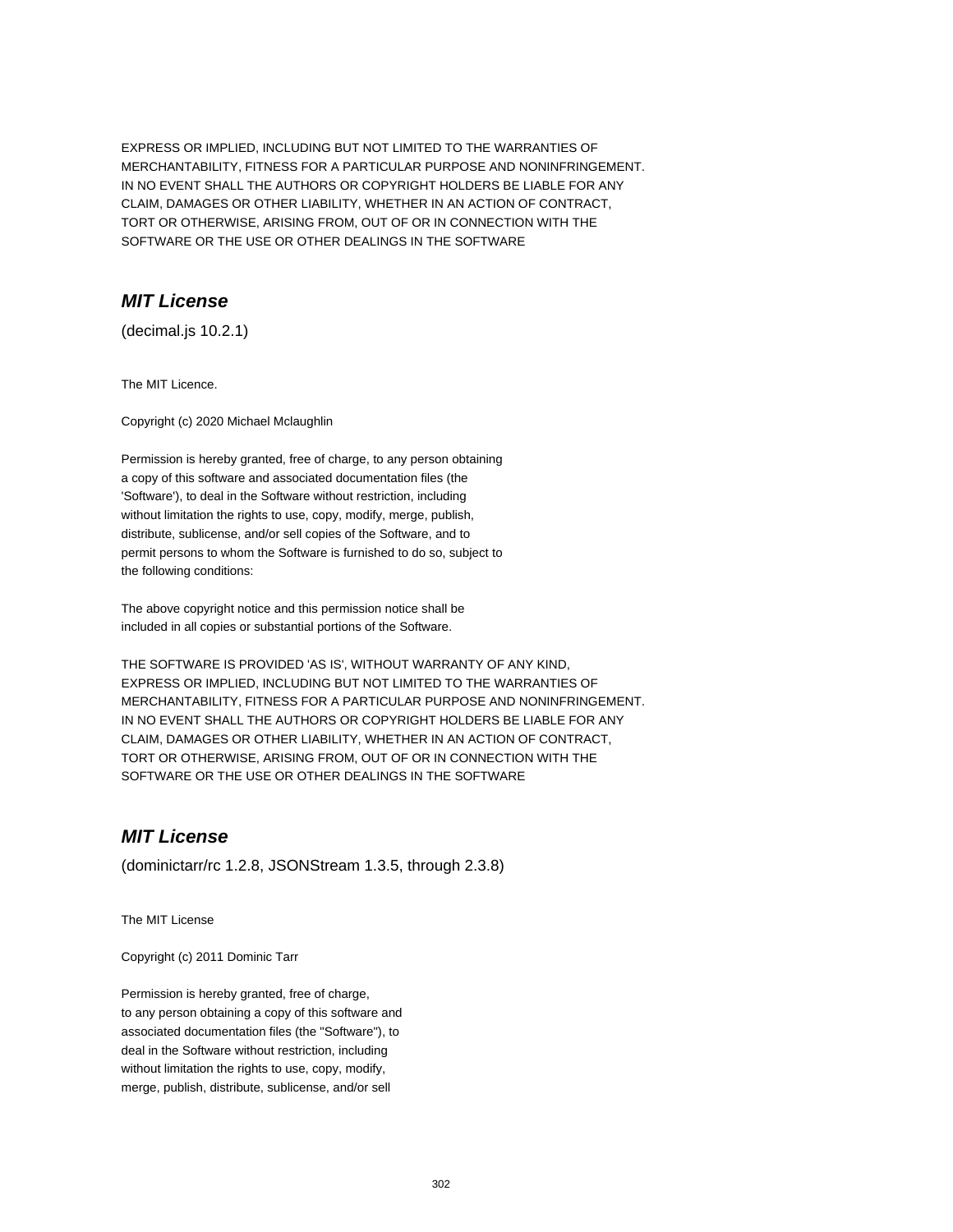copies of the Software, and to permit persons to whom the Software is furnished to do so, subject to the following conditions:

The above copyright notice and this permission notice shall be included in all copies or substantial portions of the Software.

THE SOFTWARE IS PROVIDED "AS IS", WITHOUT WARRANTY OF ANY KIND, EXPRESS OR IMPLIED, INCLUDING BUT NOT LIMITED TO THE WARRANTIES OF MERCHANTABILITY, FITNESS FOR A PARTICULAR PURPOSE AND NONINFRINGEMENT. IN NO EVENT SHALL THE AUTHORS OR COPYRIGHT HOLDERS BE LIABLE FOR ANY CLAIM, DAMAGES OR OTHER LIABILITY, WHETHER IN AN ACTION OF CONTRACT, TORT OR OTHERWISE, ARISING FROM, OUT OF OR IN CONNECTION WITH THE SOFTWARE OR THE USE OR OTHER DEALINGS IN THE SOFTWARE

#### **MIT License**

(jsonparse 1.3.1)

The MIT License

Copyright (c) 2012 Tim Caswell

Permission is hereby granted, free of charge, to any person obtaining a copy of this software and associated documentation files (the "Software"), to deal in the Software without restriction, including without limitation the rights to use, copy, modify, merge, publish, distribute, sublicense, and/or sell copies of the Software, and to permit persons to whom the Software is furnished to do so, subject to the following conditions:

The above copyright notice and this permission notice shall be included in all copies or substantial portions of the Software.

THE SOFTWARE IS PROVIDED "AS IS", WITHOUT WARRANTY OF ANY KIND, EXPRESS OR IMPLIED, INCLUDING BUT NOT LIMITED TO THE WARRANTIES OF MERCHANTABILITY, FITNESS FOR A PARTICULAR PURPOSE AND NONINFRINGEMENT. IN NO EVENT SHALL THE AUTHORS OR COPYRIGHT HOLDERS BE LIABLE FOR ANY CLAIM, DAMAGES OR OTHER LIABILITY, WHETHER IN AN ACTION OF CONTRACT, TORT OR OTHERWISE, ARISING FROM, OUT OF OR IN CONNECTION WITH THE SOFTWARE OR THE USE OR OTHER DEALINGS IN THE SOFTWARE

## **MIT License**

(buffer-crc32 0.2.13)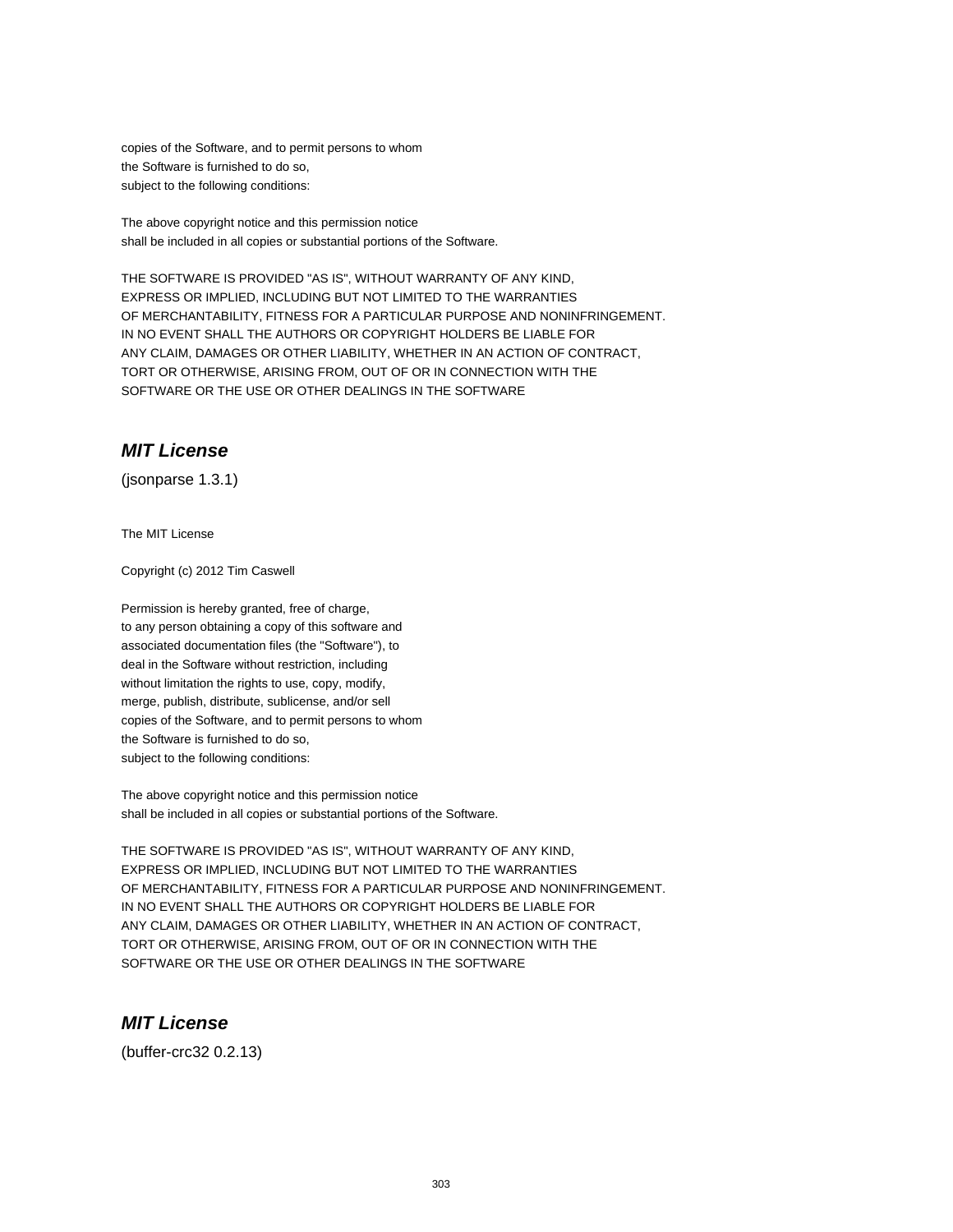The MIT License

Copyright (c) 2013 Brian J. Brennan

Permission is hereby granted, free of charge, to any person obtaining a copy of this software and associated documentation files (the "Software"), to deal in the Software without restriction, including without limitation the rights to use, copy, modify, merge, publish, distribute, sublicense, and/or sell copies of the Software, and to permit persons to whom the Software is furnished to do so, subject to the following conditions:

The above copyright notice and this permission notice shall be included in all copies or substantial portions of the Software.

THE SOFTWARE IS PROVIDED "AS IS", WITHOUT WARRANTY OF ANY KIND, EXPRESS OR IMPLIED, INCLUDING BUT NOT LIMITED TO THE WARRANTIES OF MERCHANTABILITY, FITNESS FOR A PARTICULAR PURPOSE AND NONINFRINGEMENT. IN NO EVENT SHALL THE AUTHORS OR COPYRIGHT HOLDERS BE LIABLE FOR ANY CLAIM, DAMAGES OR OTHER LIABILITY, WHETHER IN AN ACTION OF CONTRACT, TORT OR OTHERWISE, ARISING FROM, OUT OF OR IN CONNECTION WITH THE SOFTWARE OR THE USE OR OTHER DEALINGS IN THE **SOFTWARE** 

#### **MIT License**

(node-shell-quote 1.7.2)

The MIT License

Copyright (c) 2013 James Halliday (mail@substack.net)

Permission is hereby granted, free of charge, to any person obtaining a copy of this software and associated documentation files (the "Software"), to deal in the Software without restriction, including without limitation the rights to use, copy, modify, merge, publish, distribute, sublicense, and/or sell copies of the Software, and to permit persons to whom the Software is furnished to do so, subject to the following conditions:

The above copyright notice and this permission notice shall be included in all copies or substantial portions of the Software.

THE SOFTWARE IS PROVIDED "AS IS", WITHOUT WARRANTY OF ANY KIND, EXPRESS OR IMPLIED, INCLUDING BUT NOT LIMITED TO THE WARRANTIES OF MERCHANTABILITY, FITNESS FOR A PARTICULAR PURPOSE AND NONINFRINGEMENT. IN NO EVENT SHALL THE AUTHORS OR COPYRIGHT HOLDERS BE LIABLE FOR ANY CLAIM, DAMAGES OR OTHER LIABILITY, WHETHER IN AN ACTION OF CONTRACT, TORT OR OTHERWISE, ARISING FROM, OUT OF OR IN CONNECTION WITH THE SOFTWARE OR THE USE OR OTHER DEALINGS IN THE SOFTWARE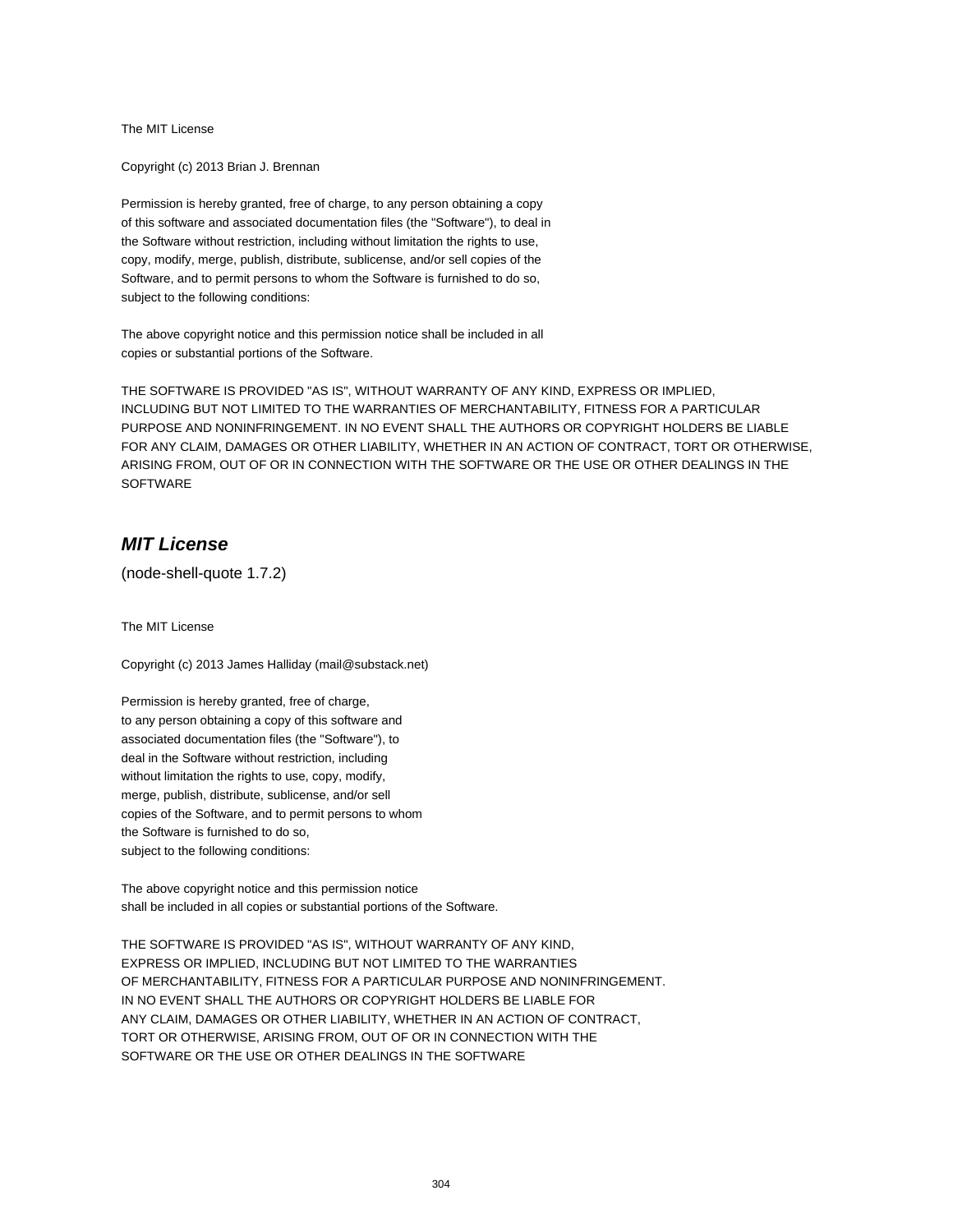(foreach 2.0.5)

The MIT License

Copyright (c) 2013 Manuel Stofer

Permission is hereby granted, free of charge, to any person obtaining a copy of this software and associated documentation files (the "Software"), to deal in the Software without restriction, including without limitation the rights to use, copy, modify, merge, publish, distribute, sublicense, and/or sell copies of the Software, and to permit persons to whom the Software is furnished to do so, subject to the following conditions:

The above copyright notice and this permission notice shall be included in all copies or substantial portions of the Software.

THE SOFTWARE IS PROVIDED "AS IS", WITHOUT WARRANTY OF ANY KIND, EXPRESS OR IMPLIED, INCLUDING BUT NOT LIMITED TO THE WARRANTIES OF MERCHANTABILITY, FITNESS FOR A PARTICULAR PURPOSE AND NONINFRINGEMENT. IN NO EVENT SHALL THE AUTHORS OR COPYRIGHT HOLDERS BE LIABLE FOR ANY CLAIM, DAMAGES OR OTHER LIABILITY, WHETHER IN AN ACTION OF CONTRACT, TORT OR OTHERWISE, ARISING FROM, OUT OF OR IN CONNECTION WITH THE SOFTWARE OR THE USE OR OTHER DEALINGS IN THE SOFTWARE

# **MIT License**

(concat-stream 1.5.2, concat-stream 2.0.0)

The MIT License

Copyright (c) 2013 Max Ogden

Permission is hereby granted, free of charge, to any person obtaining a copy of this software and associated documentation files (the "Software"), to deal in the Software without restriction, including without limitation the rights to use, copy, modify, merge, publish, distribute, sublicense, and/or sell copies of the Software, and to permit persons to whom the Software is furnished to do so, subject to the following conditions:

The above copyright notice and this permission notice shall be included in all copies or substantial portions of the Software.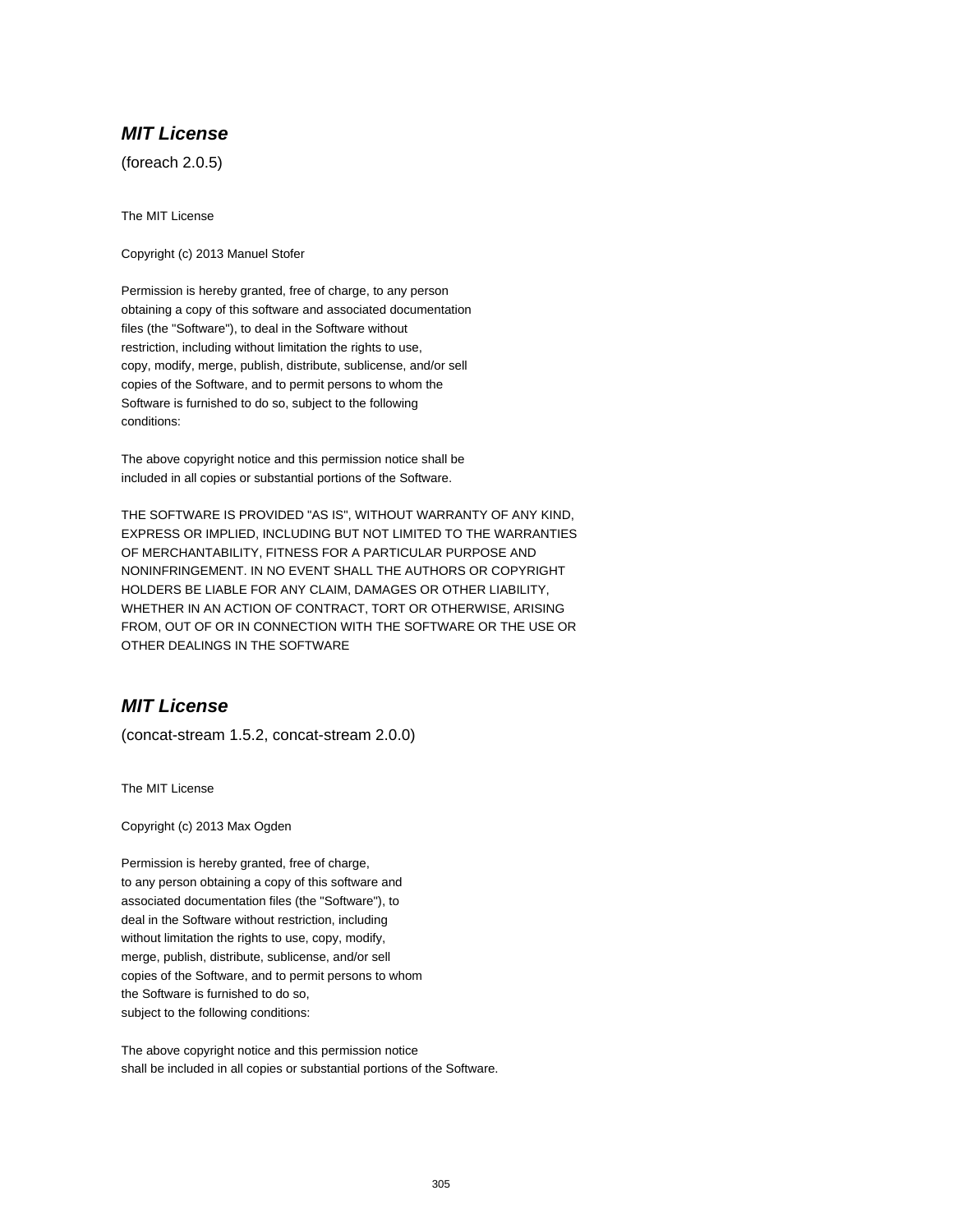THE SOFTWARE IS PROVIDED "AS IS", WITHOUT WARRANTY OF ANY KIND, EXPRESS OR IMPLIED, INCLUDING BUT NOT LIMITED TO THE WARRANTIES OF MERCHANTABILITY, FITNESS FOR A PARTICULAR PURPOSE AND NONINFRINGEMENT. IN NO EVENT SHALL THE AUTHORS OR COPYRIGHT HOLDERS BE LIABLE FOR ANY CLAIM, DAMAGES OR OTHER LIABILITY, WHETHER IN AN ACTION OF CONTRACT, TORT OR OTHERWISE, ARISING FROM, OUT OF OR IN CONNECTION WITH THE SOFTWARE OR THE USE OR OTHER DEALINGS IN THE SOFTWARE

# **MIT License**

(stream-http 2.8.3)

The MIT License

Copyright (c) 2015 John Hiesey

Permission is hereby granted, free of charge, to any person obtaining a copy of this software and associated documentation files (the "Software"), to deal in the Software without restriction, including without limitation the rights to use, copy, modify, merge, publish, distribute, sublicense, and/or sell copies of the Software, and to permit persons to whom the Software is furnished to do so, subject to the following conditions:

The above copyright notice and this permission notice shall be included in all copies or substantial portions of the Software.

THE SOFTWARE IS PROVIDED "AS IS", WITHOUT WARRANTY OF ANY KIND, EXPRESS OR IMPLIED, INCLUDING BUT NOT LIMITED TO THE WARRANTIES OF MERCHANTABILITY, FITNESS FOR A PARTICULAR PURPOSE AND NONINFRINGEMENT. IN NO EVENT SHALL THE AUTHORS OR COPYRIGHT HOLDERS BE LIABLE FOR ANY CLAIM, DAMAGES OR OTHER LIABILITY, WHETHER IN AN ACTION OF CONTRACT, TORT OR OTHERWISE, ARISING FROM, OUT OF OR IN CONNECTION WITH THE SOFTWARE OR THE USE OR OTHER DEALINGS IN THE SOFTWARE

## **MIT License**

(spdx-expression-parse.js 3.0.1)

The MIT License

Copyright (c) 2015 Kyle E. Mitchell & other authors listed in AUTHORS

Permission is hereby granted, free of charge, to any person obtaining a copy of this software and associated documentation files (the "Software"), to deal in the Software without restriction, including without limitation the rights to use, copy, modify, merge, publish,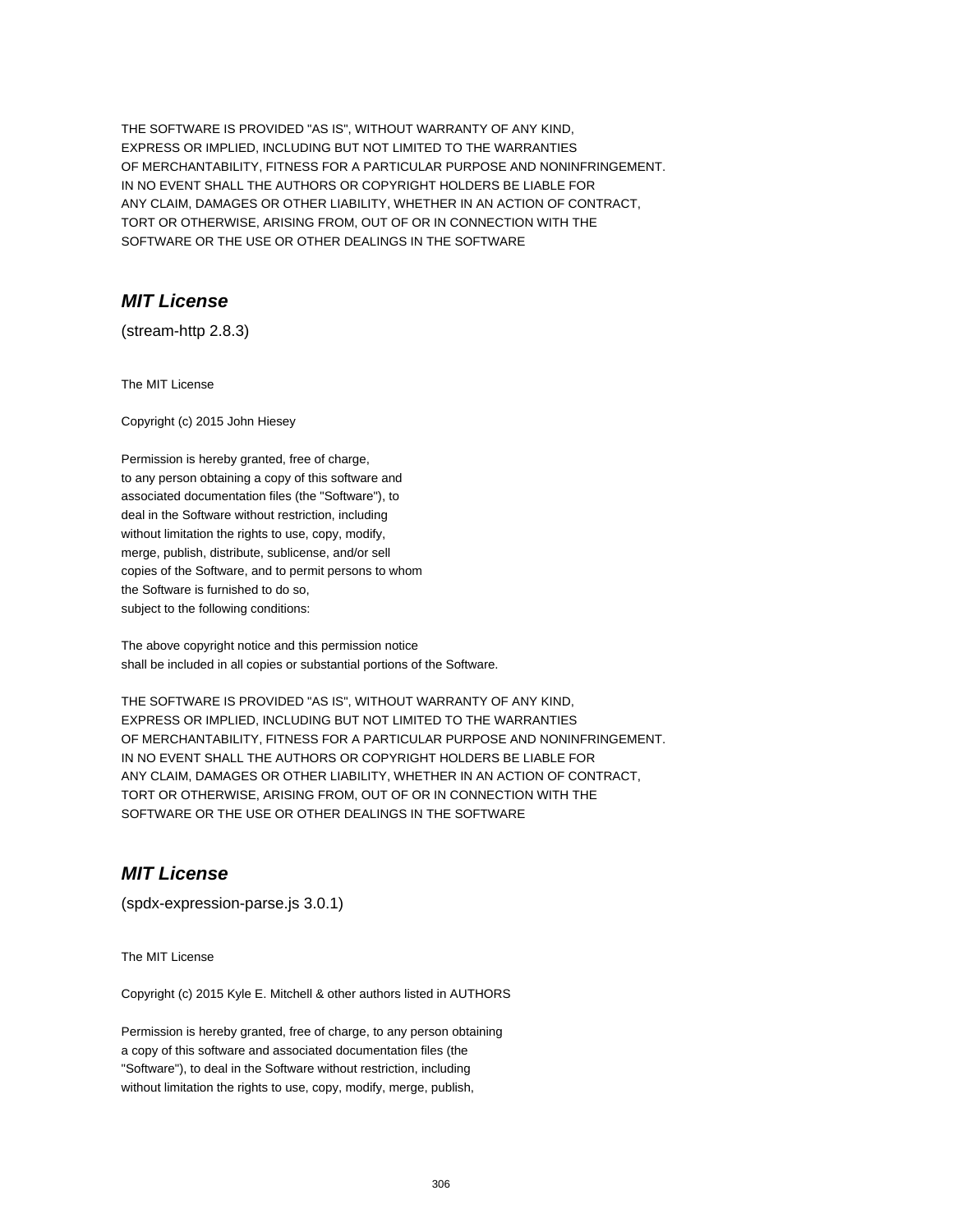distribute, sublicense, and/or sell copies of the Software, and to permit persons to whom the Software is furnished to do so, subject to the following conditions:

The above copyright notice and this permission notice shall be included in all copies or substantial portions of the Software.

THE SOFTWARE IS PROVIDED "AS IS", WITHOUT WARRANTY OF ANY KIND, EXPRESS OR IMPLIED, INCLUDING BUT NOT LIMITED TO THE WARRANTIES OF MERCHANTABILITY, FITNESS FOR A PARTICULAR PURPOSE AND NONINFRINGEMENT. IN NO EVENT SHALL THE AUTHORS OR COPYRIGHT HOLDERS BE LIABLE FOR ANY CLAIM, DAMAGES OR OTHER LIABILITY, WHETHER IN AN ACTION OF CONTRACT, TORT OR OTHERWISE, ARISING FROM, OUT OF OR IN CONNECTION WITH THE SOFTWARE OR THE USE OR OTHER DEALINGS IN THE SOFTWARE

#### **MIT License**

(sourcemap-codec 1.4.8)

The MIT License

Copyright (c) 2015 Rich Harris

Permission is hereby granted, free of charge, to any person obtaining a copy of this software and associated documentation files (the "Software"), to deal in the Software without restriction, including without limitation the rights to use, copy, modify, merge, publish, distribute, sublicense, and/or sell copies of the Software, and to permit persons to whom the Software is furnished to do so, subject to the following conditions:

The above copyright notice and this permission notice shall be included in all copies or substantial portions of the Software.

THE SOFTWARE IS PROVIDED "AS IS", WITHOUT WARRANTY OF ANY KIND, EXPRESS OR IMPLIED, INCLUDING BUT NOT LIMITED TO THE WARRANTIES OF MERCHANTABILITY, FITNESS FOR A PARTICULAR PURPOSE AND NONINFRINGEMENT. IN NO EVENT SHALL THE AUTHORS OR COPYRIGHT HOLDERS BE LIABLE FOR ANY CLAIM, DAMAGES OR OTHER LIABILITY, WHETHER IN AN ACTION OF CONTRACT, TORT OR OTHERWISE, ARISING FROM, OUT OF OR IN CONNECTION WITH THE SOFTWARE OR THE USE OR OTHER DEALINGS IN THE SOFTWARE

#### **MIT License**

(propagate 2.0.1)

The MIT License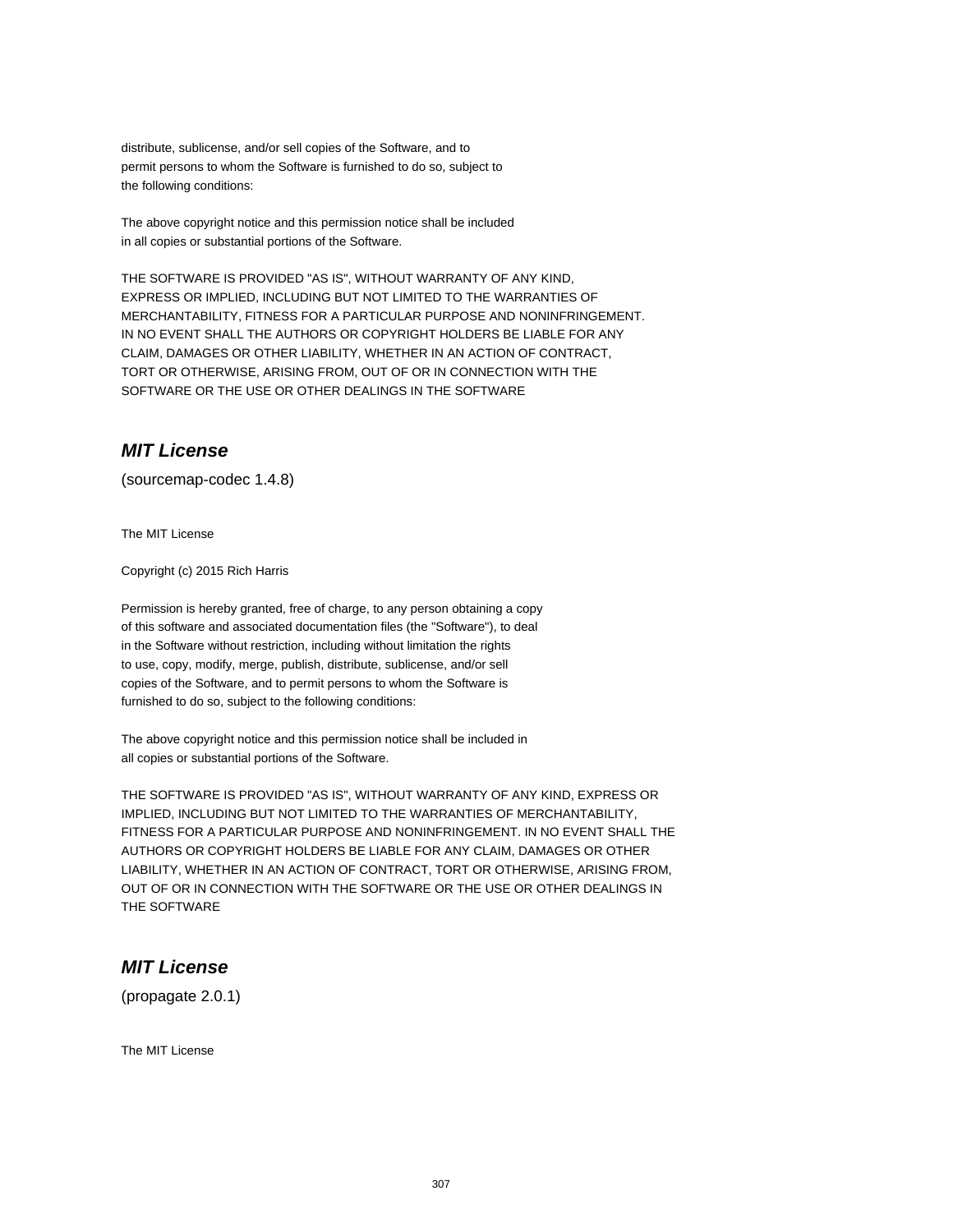Copyright (c) 2015-2019 Pedro Teixeira and other contributors

Permission is hereby granted, free of charge, to any person obtaining a copy of this software and associated documentation files (the "Software"), to deal in the Software without restriction, including without limitation the rights to use, copy, modify, merge, publish, distribute, sublicense, and/or sell copies of the Software, and to permit persons to whom the Software is furnished to do so, subject to the following conditions:

The above copyright notice and this permission notice shall be included in all copies or substantial portions of the Software.

THE SOFTWARE IS PROVIDED "AS IS", WITHOUT WARRANTY OF ANY KIND, EXPRESS OR IMPLIED, INCLUDING BUT NOT LIMITED TO THE WARRANTIES OF MERCHANTABILITY, FITNESS FOR A PARTICULAR PURPOSE AND NONINFRINGEMENT. IN NO EVENT SHALL THE AUTHORS OR COPYRIGHT HOLDERS BE LIABLE FOR ANY CLAIM, DAMAGES OR OTHER LIABILITY, WHETHER IN AN ACTION OF CONTRACT, TORT OR OTHERWISE, ARISING FROM, OUT OF OR IN CONNECTION WITH THE SOFTWARE OR THE USE OR OTHER DEALINGS IN THE SOFTWARE

## **MIT License**

(to-arraybuffer 1.0.1)

The MIT License

Copyright (c) 2016 John Hiesey

Permission is hereby granted, free of charge, to any person obtaining a copy of this software and associated documentation files (the "Software"), to deal in the Software without restriction, including without limitation the rights to use, copy, modify, merge, publish, distribute, sublicense, and/or sell copies of the Software, and to permit persons to whom the Software is furnished to do so, subject to the following conditions:

The above copyright notice and this permission notice shall be included in all copies or substantial portions of the Software.

THE SOFTWARE IS PROVIDED "AS IS", WITHOUT WARRANTY OF ANY KIND, EXPRESS OR IMPLIED, INCLUDING BUT NOT LIMITED TO THE WARRANTIES OF MERCHANTABILITY, FITNESS FOR A PARTICULAR PURPOSE AND NONINFRINGEMENT. IN NO EVENT SHALL THE AUTHORS OR COPYRIGHT HOLDERS BE LIABLE FOR ANY CLAIM, DAMAGES OR OTHER LIABILITY, WHETHER IN AN ACTION OF CONTRACT, TORT OR OTHERWISE, ARISING FROM, OUT OF OR IN CONNECTION WITH THE SOFTWARE OR THE USE OR OTHER DEALINGS IN THE SOFTWARE

### **MIT License**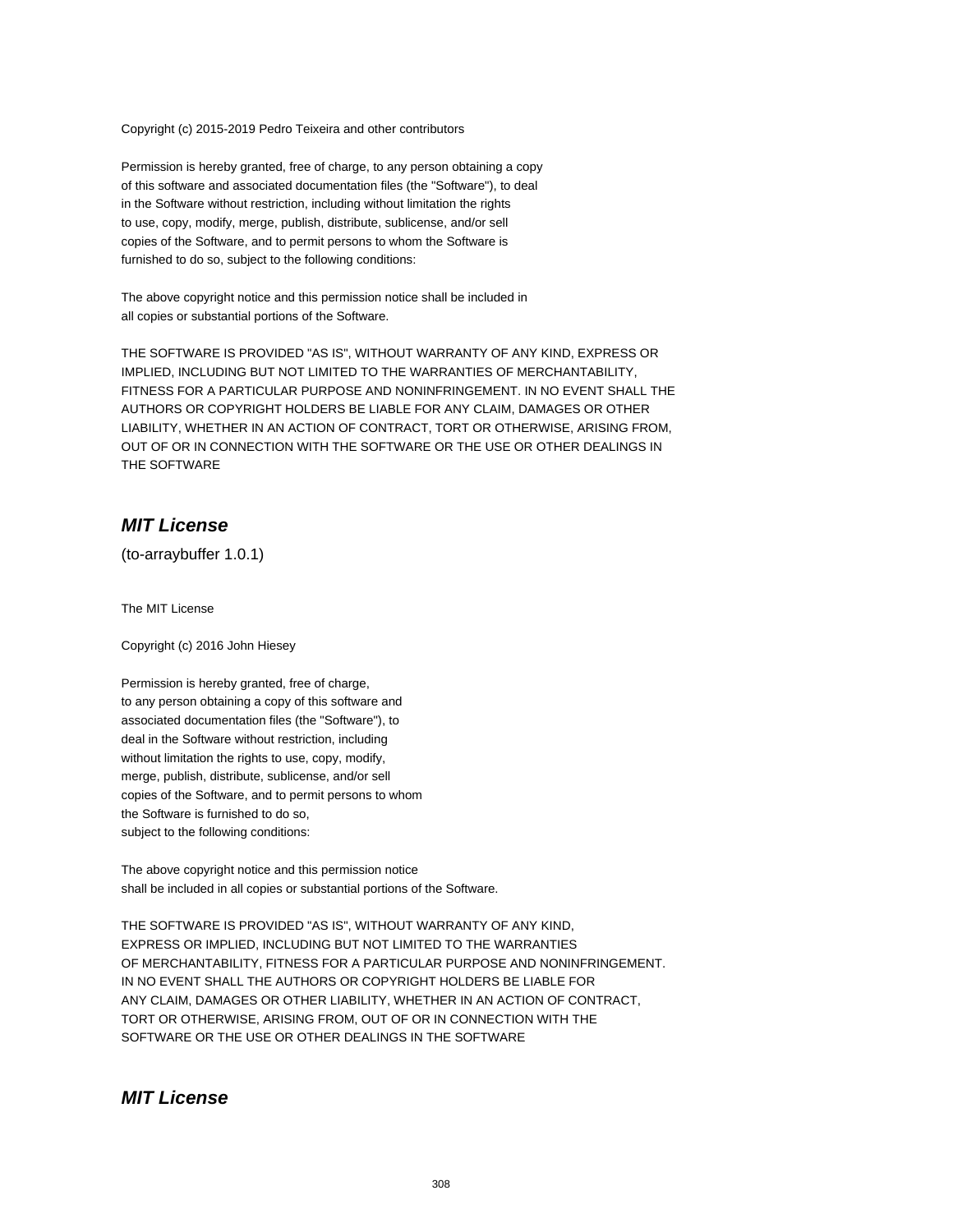(proxy-from-env 1.1.0)

The MIT License

Copyright (C) 2016-2018 Rob Wu

Permission is hereby granted, free of charge, to any person obtaining a copy of this software and associated documentation files (the "Software"), to deal in the Software without restriction, including without limitation the rights to use, copy, modify, merge, publish, distribute, sublicense, and/or sell copies of the Software, and to permit persons to whom the Software is furnished to do so, subject to the following conditions:

The above copyright notice and this permission notice shall be included in all copies or substantial portions of the Software.

THE SOFTWARE IS PROVIDED "AS IS", WITHOUT WARRANTY OF ANY KIND, EXPRESS OR IMPLIED, INCLUDING BUT NOT LIMITED TO THE WARRANTIES OF MERCHANTABILITY, FITNESS FOR A PARTICULAR PURPOSE AND NONINFRINGEMENT. IN NO EVENT SHALL THE AUTHORS OR COPYRIGHT HOLDERS BE LIABLE FOR ANY CLAIM, DAMAGES OR OTHER LIABILITY, WHETHER IN AN ACTION OF CONTRACT, TORT OR OTHERWISE, ARISING FROM, OUT OF OR IN CONNECTION WITH THE SOFTWARE OR THE USE OR OTHER DEALINGS IN THE SOFTWARE

## **MIT License**

(minipass-json-stream 1.0.1)

The MIT License

Copyright (c) Isaac Z. Schlueter and Contributors Copyright (c) 2011 Dominic Tarr

Permission is hereby granted, free of charge, to any person obtaining a copy of this software and associated documentation files (the "Software"), to deal in the Software without restriction, including without limitation the rights to use, copy, modify, merge, publish, distribute, sublicense, and/or sell copies of the Software, and to permit persons to whom the Software is furnished to do so, subject to the following conditions:

The above copyright notice and this permission notice shall be included in all copies or substantial portions of the Software.

THE SOFTWARE IS PROVIDED "AS IS", WITHOUT WARRANTY OF ANY KIND, EXPRESS OR IMPLIED, INCLUDING BUT NOT LIMITED TO THE WARRANTIES OF MERCHANTABILITY, FITNESS FOR A PARTICULAR PURPOSE AND NONINFRINGEMENT. IN NO EVENT SHALL THE AUTHORS OR COPYRIGHT HOLDERS BE LIABLE FOR ANY CLAIM, DAMAGES OR OTHER LIABILITY, WHETHER IN AN ACTION OF CONTRACT, TORT OR OTHERWISE, ARISING FROM, OUT OF OR IN CONNECTION WITH THE SOFTWARE OR THE USE OR OTHER DEALINGS IN THE SOFTWARE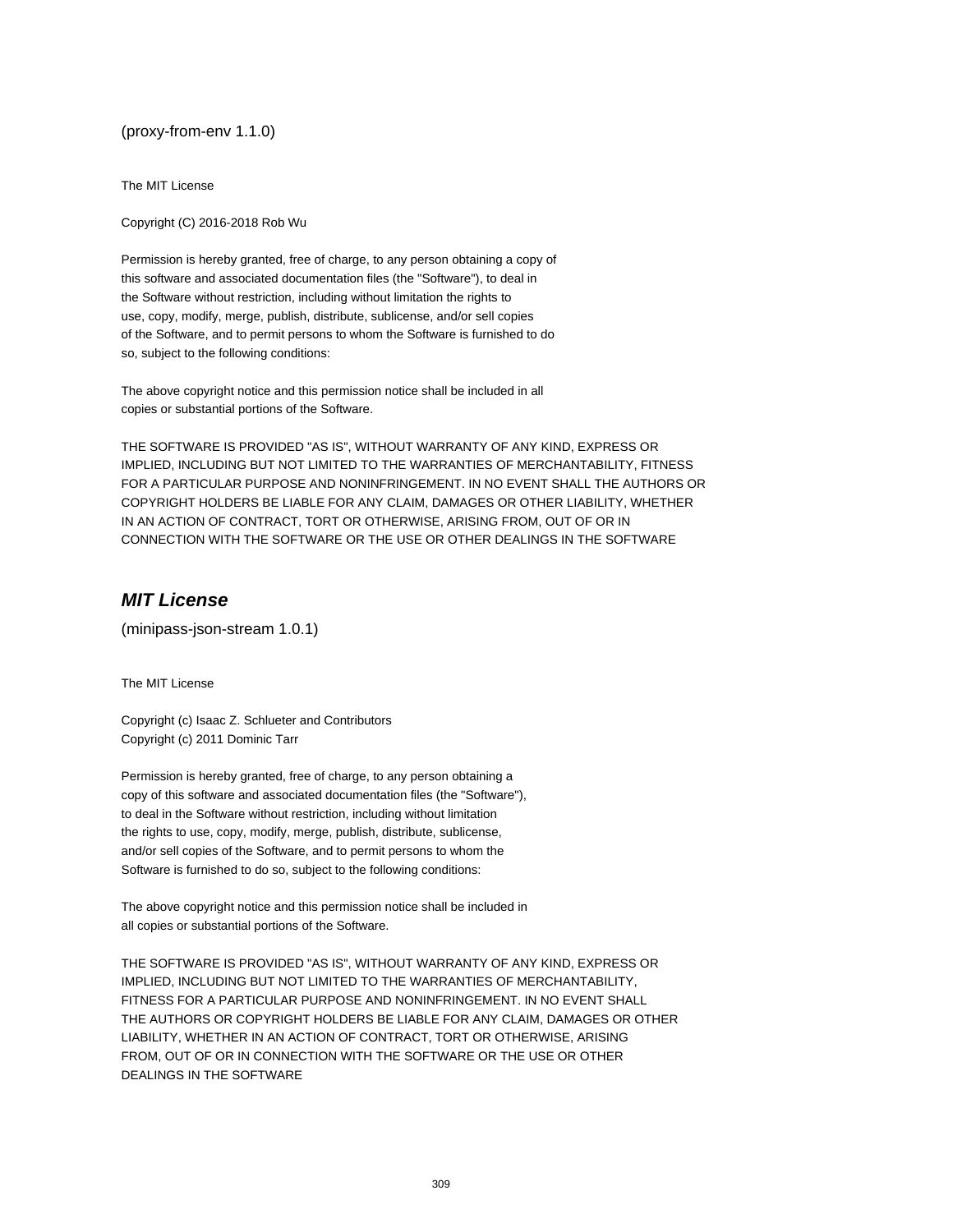(@azure/abort-controller 1.0.4, @azure/abort-controller 1.0.5-alpha.20210615.1, @azure/core-asynciterator-polyfill 1.0.0, @azure/core-auth 1.3.2, @azure/core-auth 1.3.3-alpha.20210705.1, @azure/core-http 2.0.0, @azure/core-tracing 1.0.0-preview.11, @azure/core-tracing 1.0.0-preview.12, @azure/identity 1.2.3-alpha.20210210.1, @azure/identity 1.4.0, @azure/identity 2.0.0-alpha.20210316.1, @azure/msal-browser 2.14.2, @azure/msal-browser 2.15.0, @azure/msal-common 4.2.0, @azure/msal-common 4.3.0, @azure/msal-node 1.0.0-beta.6, @azure/storage-blob 12.6.0, @azure/storage-blob-changefeed 12.0.0-alpha.20210323.1, @babel/code-frame 7.12.11, @babel/code-frame 7.12.13, @babel/code-frame 7.14.5, @babel/compat-data 7.14.4, @babel/compat-data 7.14.7, @babel/core 7.14.3, @babel/core 7.14.6, @babel/generator 7.14.3, @babel/generator 7.14.5, @babel/helper-compilation-targets 7.14.4, @babel/helper-compilation-targets 7.14.5, @babel/helper-function-name 7.14.2, @babel/helper-function-name 7.14.5, @babel/helper-get-function-arity 7.12.13, @babel/helper-get-function-arity 7.14.5, @babel/helper-hoist-variables 7.14.5, @babel/helper-member-expression-to-functions 7.13.12, @babel/helper-member-expression-to-functions 7.14.7, @babel/helper-module-imports 7.13.12, @babel/helper-module-imports 7.14.5, @babel/helper-module-transforms 7.14.2, @babel/helper-module-transforms 7.14.5, @babel/helper-optimise-call-expression 7.12.13, @babel/helper-optimise-call-expression 7.14.5, @babel/helper-plugin-utils 7.13.0, @babel/helper-plugin-utils 7.14.5, @babel/helper-replace-supers 7.14.4, @babel/helper-replace-supers 7.14.5, @babel/helper-simple-access 7.13.12, @babel/helper-simple-access 7.14.5, @babel/helper-split-export-declaration 7.12.13, @babel/helper-split-export-declaration 7.14.5, @babel/helper-validator-identifier 7.14.0, @babel/helper-validator-identifier 7.14.5, @babel/helper-validator-option 7.12.17, @babel/helper-validator-option 7.14.5, @babel/helpers 7.14.0, @babel/helpers 7.14.6, @babel/highlight 7.14.0, @babel/highlight 7.14.5, @babel/parser 7.14.3, @babel/parser 7.14.7, @babel/plugin-syntax-class-properties 7.12.13, @babel/plugin-syntax-top-level-await 7.12.13, @babel/plugin-syntax-top-level-await 7.14.5, @babel/plugin-syntax-typescript 7.14.5, @babel/runtime 7.14.6, @babel/template 7.12.13, @babel/template 7.14.5, @babel/traverse 7.14.2, @babel/traverse 7.14.7, @babel/types 7.14.4, @babel/types 7.14.5, @discoveryjs/json-ext 0.5.2, @emotion/cache 11.4.0, @emotion/memoize 0.7.3, @emotion/react 11.1.5, @emotion/sheet 1.0.1, @emotion/utils 1.0.0, @eslint/eslintrc 0.4.2, @hypnosphi/create-react-context 0.3.1, @istanbuljs/schema 0.1.3, @jest/console 27.0.6, @jest/core 26.6.3, @jest/core 27.0.6, @jest/environment 27.0.6, @jest/fake-timers 27.0.6, @jest/globals 27.0.6, @jest/reporters 27.0.6, @jest/source-map 27.0.6, @jest/test-result 26.6.2, @jest/test-result 27.0.6, @jest/test-sequencer 26.6.3, @jest/test-sequencer 27.0.6, @jest/transform 26.6.2, @jest/transform 27.0.6, @jest/types 27.0.6, @nodelib/fs.scandir 2.1.4, @nodelib/fs.stat 2.0.4, @nodelib/fs.walk 1.2.6, @npmcli/move-file 1.1.2, @popperjs/core 2.9.2, @react-dnd/shallowequal 2.0.0, @tootallnate/once 1.1.2, @types/babel\_\_core 7.1.14, @types/babel\_\_core 7.1.15, @types/babel\_\_generator 7.6.2, @types/babel\_\_generator 7.6.3, @types/babel\_\_template 7.4.1, @types/babel\_\_traverse 7.11.1, @types/babel\_\_traverse 7.14.2, @types/bluebird 3.5.36, @types/bson 4.0.3, @types/connect 3.4.34, @types/eslint 7.2.10, @types/estree 0.0.50, @types/express 4.17.11, @types/express-serve-static-core 4.17.19, @types/graceful-fs 4.1.5, @types/istanbul-reports 3.0.1, @types/json-schema 7.0.7, @types/json5 0.0.29, @types/keyv 3.1.1, @types/mime 1.3.2, @types/mongodb 3.6.12, @types/node 15.12.4, @types/prettier 2.2.3, @types/prettier 2.3.2, @types/prop-types 15.7.3, @types/qs 6.9.6, @types/react 17.0.3, @types/react-redux 7.1.16, @types/scheduler 0.16.1, @types/serve-static 1.13.9, @types/stack-utils 2.0.1, @types/yargs 15.0.13, @types/yargs 16.0.4, @types/yargs-parser 20.2.0, @types/yargs-parser 20.2.1, @typescript-eslint/experimental-utils 4.22.1, @typescript-eslint/scope-manager 4.22.1, @typescript-eslint/types 4.22.1, @typescript-eslint/visitor-keys 4.22.1, @vue/compiler-core 3.0.11, @vue/compiler-dom 3.0.11, @vue/compiler-sfc 3.0.11, @vue/compiler-ssr 3.0.11, @vue/shared 3.0.11, @webassemblyjs/ast 1.11.1, @webassemblyjs/floating-point-hex-parser 1.11.1, @webassemblyjs/helper-api-error 1.11.1,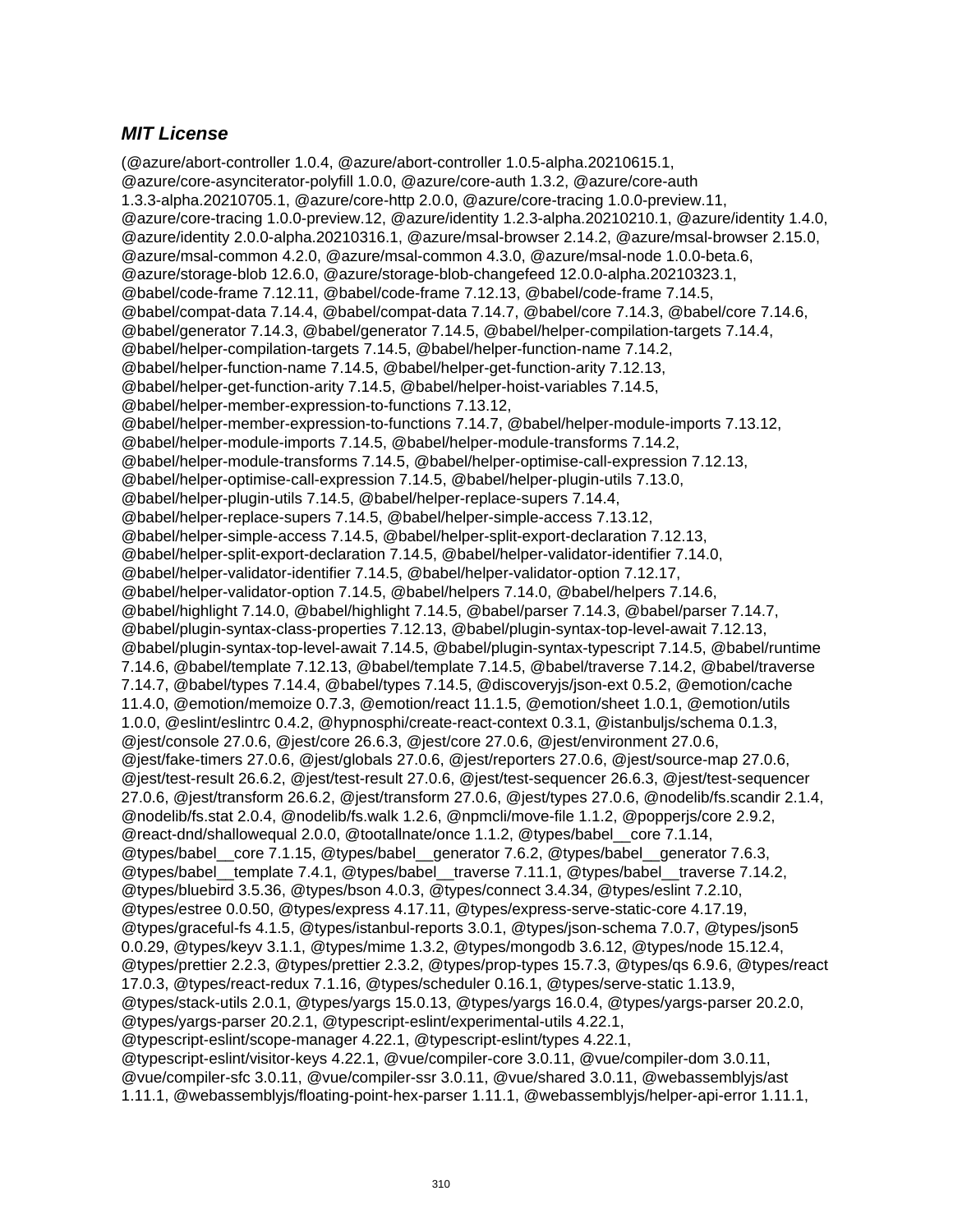@webassemblyjs/helper-buffer 1.11.1, @webassemblyjs/helper-numbers 1.11.1, @webassemblyjs/helper-wasm-bytecode 1.11.1, @webassemblyjs/helper-wasm-section 1.11.1, @webassemblyjs/ieee754 1.11.1, @webassemblyjs/utf8 1.11.1, @webassemblyjs/wasm-edit 1.11.1, @webassemblyjs/wasm-gen 1.11.1, @webassemblyjs/wasm-opt 1.11.1, @webassemblyjs/wasm-parser 1.11.1, @webassemblyjs/wast-printer 1.11.1, @webpack-cli/configtest 1.0.4, @webpack-cli/info 1.3.0, @webpack-cli/serve 1.5.1, Acorn 8.3.0, Acorn 8.4.1, agentkeepalive 4.1.4, aheckmann/mquery 3.2.5, ajv v8.2.0, ansi-escapes 4.3.2, ansi-styles 5.2.0, array-includes 3.1.3, auth0-js v9.16.2, axios 0.21.1, babel-helper-builder-binary-assignment-operator-visitor v6.24.1, babel-helper-call-delegate v6.24.1, babel-helper-explode-assignable-expression v6.24.1, babel-helper-function-name v6.24.1, babel-helper-get-function-arity v6.24.1, babel-helper-hoist-variables v6.24.1, babel-helper-optimise-call-expression v6.24.1, babel-helper-remap-async-to-generator v6.24.1, babel-helper-replace-supers v6.24.1, babel-messages 6.23.0, babel-plugin-check-es2015-constants 6.22.0, babel-plugin-syntax-exponentiation-operator 6.13.0, babel-plugin-syntax-trailing-function-commas 6.22.0, babel-plugin-transform-async-to-generator v6.24.1, babel-plugin-transform-es2015-arrow-functions 6.22.0, babel-plugin-transform-es2015-block-scoped-functions 6.22.0, babel-plugin-transform-es2015-block-scoping 6.26.0, babel-plugin-transform-es2015-classes v6.24.1, babel-plugin-transform-es2015-computed-properties v6.24.1, babel-plugin-transform-es2015-destructuring 6.23.0, babel-plugin-transform-es2015-duplicate-keys v6.24.1, babel-plugin-transform-es2015-for-of 6.23.0, babel-plugin-transform-es2015-function-name v6.24.1, babel-plugin-transform-es2015-literals 6.22.0, babel-plugin-transform-es2015-modules-amd v6.24.1, babel-plugin-transform-es2015-modules-commonjs 6.26.2, babel-plugin-transform-es2015-modules-systemjs v6.24.1, babel-plugin-transform-es2015-modules-umd v6.24.1, babel-plugin-transform-es2015-object-super v6.24.1, babel-plugin-transform-es2015-parameters v6.24.1, babel-plugin-transform-es2015-shorthand-properties v6.24.1, babel-plugin-transform-es2015-spread 6.22.0, babel-plugin-transform-es2015-sticky-regex v6.24.1, babel-plugin-transform-es2015-template-literals 6.22.0, babel-plugin-transform-es2015-typeof-symbol 6.23.0, babel-plugin-transform-es2015-unicode-regex v6.24.1, babel-plugin-transform-exponentiation-operator v6.24.1, babel-plugin-transform-regenerator 6.26.0, babel-plugin-transform-strict-mode v6.24.1, babel-preset-current-node-syntax 1.0.1, binary-extensions v2.2.0, bl 4.1.0, bn.js v4.12.0, bn.js v5.2.0, browserify-rsa 4.1.0, browserify-zlib 0.1.4, browserify/resolve v1.20.0, browserslist 4.16.6, buffer-alloc 1.2.0, buffer-alloc-unsafe 1.1.0, buffer-fill 1.0.0, buffer-from 0.1.2, buffer-from 1.0.0, cacheable-lookup 5.0.4, call-bind 1.0.2, camelcase 6.2.0, catering 2.0.0, Chalk 4.1.1, change-case 4.1.2, chokidar 3.5.1, chokidar 3.5.2, ci-info 3.2.0, cjs-module-lexer 1.2.1, classnames 2.3.1, cli-boxes 2.2.1, cli-table 0.3.6, colorette 1.2.2, Commander.js 6.2.1, Commander.js v7.1.0, compress-commons 4.1.0, concurrently 6.2.0, config 3.3.6, connected-react-router 6.9.1, consolidate 0.16.0, constant-case 3.0.4, convert-source-map 1.8.0, cookie 0.4.0, copy-webpack-plugin 9.0.1, cpu-features 0.0.2, crc32-stream 4.0.2, cross-env 7.0.3, crypto-browserify/pbkdf2 v3.1.2, date-fns v2.19.0, date-fns v2.21.1, decimal.js 10.3.1, deferred-leveldown v6.0.0, depcheck 1.4.2, deps-regex 0.1.4, dnd-core 14.0.0, einaros/ws 7.4.6, einaros/ws 7.5.3, elliptic v6.5.4, emittery v0.8.1, encoding v0.1.13, encoding-down 7.0.0, enhanced-resolve 5.8.0, env-paths 2.2.1, envinfo 7.8.1, err-code 2.0.3, errno 1.0.0, es-abstract 1.18.0, es-module-lexer 0.7.1, ESLint v7.30.0, eslint-plugin-import v2.23.4, eslint-plugin-jest 24.3.6, eslint-teamcity 4.0.0, estree-walker 2.0.2, exec-sh v0.3.6, execa 5.0.0, expect 27.0.6, fast-glob 3.2.5, fast-safe-stringify 2.0.8, fast-xml-parser 3.19.0, fifo-array 0.1.2, file-entry-cache 6.0.1, final-form 4.20.2, follow-redirects 1.13.1, form-data 3.0.1, fs-extra 10.0.0, fsevents 2.3.2, gcs-resumable-upload 3.1.4, get-intrinsic 1.1.1, get-stream 6.0.1, global-dirs 3.0.0, gtoken 5.2.1, harrisiirak/cron-parser 3.5.0, has-bigints 1.0.1, has-symbols 1.0.2, header-case 2.0.4, helmetjs/helmet 4.6.0, http-proxy-agent 4.0.1, human-interval 2.0.1, hyperid 2.3.1, iconv-lite 0.6.3, idtoken-verifier v2.2.0, import-fresh 3.3.0, indexof 0.0.1, is-arguments 1.1.0, is-bigint 1.0.1, is-bigint 1.0.2, is-boolean-object 1.1.0, is-boolean-object 1.1.1, is-callable 1.2.3, is-ci v3.0.0, is-core-module 2.4.0, is-installed-globally 0.4.0, is-nan 1.3.2, is-negative-zero 2.0.1, is-number-object 1.0.5, is-obj 2.0.0, is-potential-custom-element-name 1.0.1,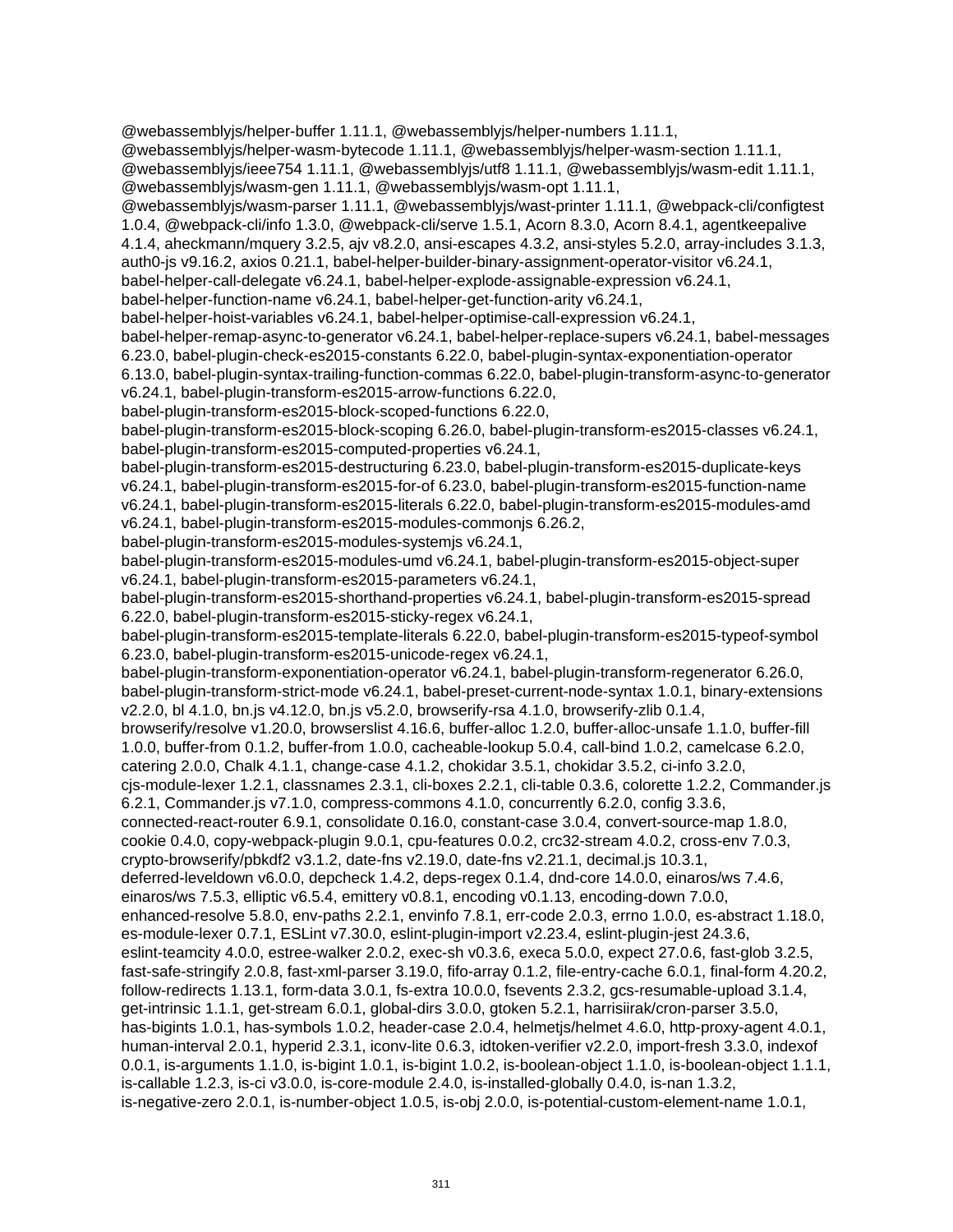is-regex 1.1.2, is-regex 1.1.3, is-string 1.0.6, is-symbol 1.0.4, JedWatson/react-select 4.3.1, Jest from Facebook v27.0.6, jest-changed-files 27.0.6, jest-circus 27.0.6, jest-config 27.0.6, jest-diff 26.6.2, jest-diff 27.0.6, jest-each 27.0.6, jest-environment-jsdom 27.0.6, jest-environment-node 27.0.6, jest-get-type 27.0.6, jest-haste-map 27.0.6, jest-leak-detector 27.0.6, jest-matcher-utils 27.0.6, jest-message-util 27.0.6, jest-regex-util 27.0.6, jest-resolve 27.0.6, jest-resolve-dependencies 27.0.6, jest-runner 27.0.6, jest-runtime 27.0.6, jest-snapshot 27.0.6, jest-teamcity-reporter 0.9.0, jest-util 27.0.6, jest-validate 27.0.6, jest-worker 27.0.6, jju 1.4.0, Jose 2.0.5, JS-YAML. Native JS port of PyYAML. 4.1.0, jsbn 0.1.1, jsbn 1.1.0, jsdom 16.6.0, jshttp/mime-types 2.1.29, jshttp/mime-types 2.1.31, json-schema-traverse 1.0.0, json5 v2.2.0, json5-utils v1.4.0, jsonfile 6.1.0, jsonlines 0.1.1, just-extend 4.2.1, jwa v2.0.0, jwks-rsa 2.0.3, keytar v7.6.0, knowledgecode/date-and-time v1.0.0, lancedikson/bowser 2.11.0, level v7.0.0, level-codec v10.0.0, level-concat-iterator 3.0.0, level-errors 3.0.0, level-iterator-stream 5.0.0, level-packager 6.0.0, level-supports 2.0.0, level.js v6.0.0, load-script 1.0.0, loader-runner 4.2.0, Lodash 4.17.21, lowercase-keys 1.0.0, lru-memoizer 2.1.4, ltgt 2.2.1, luxon 1.26.0, magic-string 0.22.5, math-random 1.0.4, mathfn 1.2.0, mem 8.1.1, micromatch 4.0.4, mikaelbr/node-notifier v8.0.2, mime 2.5.2, mime-db 1.46.0, mime-db v1.48.0, minimist 1.2.5+~cs5.3.1, minipass-fetch 1.3.3, moment-timezone 0.5.33, Mongoose 5.13.2, mpath 0.8.3, ms 2.1.3, ms.js 2.1.3, msal 1.4.9, nanoid 3.1.23, native-promise-only 0.8.1, natural-compare 1.4.0, netmask 2.0.2, Node LevelUP v5.0.0, node-abi v2.21.0, node-abstract-leveldown v7.0.0, node-addon-api 3.1.0, node-archiver 5.3.0, node-buffer-equal 0.0.1, node-leveldown 6.0.0, node-open 7.4.2, node-releases 1.1.73, node-releases v1.1.71, node-uuid 8.3.2, node-xml2js 0.4.23, noop-logger 0.1.1, numbered 1.1.0, object-inspect v1.10.3, object.entries 1.1.3, object.values 1.1.3, p-each-series 2.2.0, p-limit 3.1.0, pac-resolver 4.2.0, path-case 3.0.4, path-platform 0.11.15, PEM 1.14.4, pgte/nock 13.1.1, picomatch 2.3.0, PostCSS 8.2.15, postcss-modules 4.0.0, postcss-selector-parser v6.0.6, prebuild-install 6.1.1, pretty-format 27.0.6, prompts 2.4.1, protocol-buffers-schema v3.5.1, proxy-agent 4.0.1, pupa 2.1.0, query-string 7.0.0, queue-microtask 1.2.3, rc-config-loader 4.0.0, react 17.0.2, React from Facebook 17.0.2, react-chartjs-2 2.11.2, react-copy-to-clipboard 5.0.3, react-datepicker v3.8.0, react-dnd 14.0.2, react-dnd-html5-backend 14.0.0, react-final-form 6.5.3, react-from-dom 0.6.0, react-inlinesvg 2.3.0, react-loading 2.0.3, react-onclickoutside v6.10.0, react-player 2.9.0, react-popper 1.3.11, react-popper-tooltip v4.3.0, React-Redux v7.2.4, readdirp 3.6.0, Redux JS v4.1.0, regenerator-runtime 0.11.1, regenerator-transform 0.10.1, regexp.prototype.flags 1.3.1, remy's nodemon 2.0.12, repeat-element 1.1.4, resolve-pathname 3.0.0, rschmukler/agenda 4.1.3, run-parallel 1.2.0, run-parallel v1.2.0, sane 4.1.0, sass 1.32.12, scheduler 0.20.2, sentence-case 3.0.4, side-channel 1.0.4, sift 13.5.2, sindresorhus/boxen 5.0.1, sindresorhus/globals 13.8.0, sindresorhus/globals 13.9.0, sindresorhus/globby 11.0.3, sindresorhus/globby 11.0.4, sindresorhus/got 11.8.2, sindresorhus/supports-color 8.1.1, snake-case 3.0.4, socks 2.6.1, source-map-url v0.4.1, ssh2 v1.1.0, ssl-validator 1.0.7, stream-events 1.0.5, string-length 4.0.2, string.prototype.trimend 1.0.3, string.prototype.trimend 1.0.4, string.prototype.trimstart 1.0.4, stubs 3.0.0, stylis v4.0.9, supports-hyperlinks v2.2.0, systeminformation 5.6.22, systeminformation 5.7.7, tapable 2.2.0, tar-stream v2.2.0, terser-webpack-plugin 5.1.4, throat 6.0.1, through2 0.6.5, toggle-selection 1.0.6, tr46 0.0.3, tr46 2.1.0, trace-event 1.0.3, tsutils 3.21.0, type-fest 0.20.2, type-fest 0.21.3, unbox-primitive 1.0.0, unbox-primitive 1.0.1, upper-case 2.0.2, upper-case-first 2.0.2, UUID 8.3.2, v8-compile-cache 2.3.0, validatorjs 3.22.1, varint 5.0.2, Visionmedia Debug 4.3.2, watchpack 2.2.0, Webpack 5.44.0, webpack-cli 4.7.2, webpack-merge 5.7.3, webpack-node-externals 3.0.0, webpack-sources 2.3.0, whatwg-url v8.6.0, whatwg-url v8.7.0, which-boxed-primitive 1.0.2, yargs 16.2.0, yargs v17.0.1, yocto-queue 0.1.0, zip-stream 4.1.0)

The MIT License ===============

Copyright (c)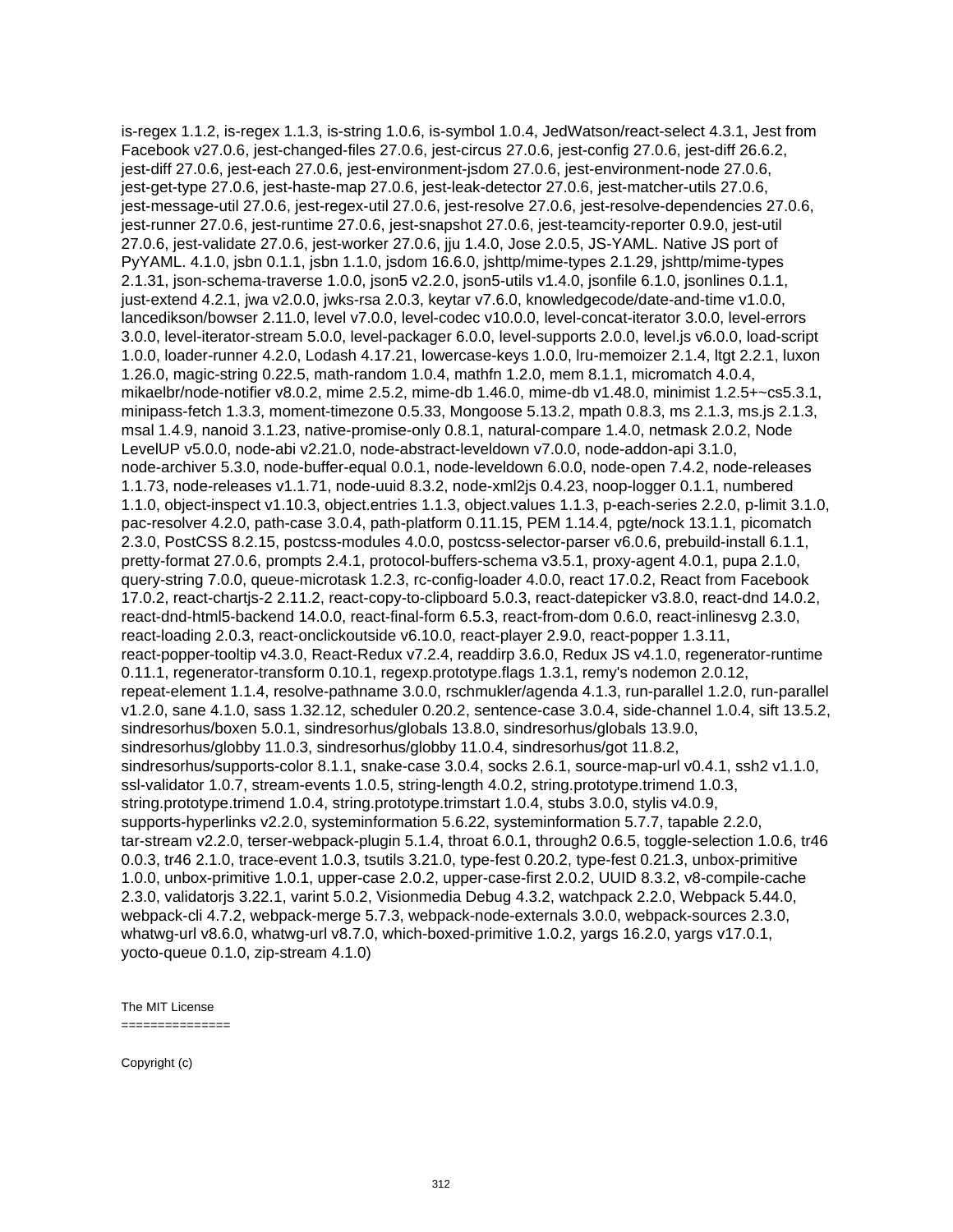Permission is hereby granted, free of charge, to any person obtaining a copy of this software and associated documentation files (the "Software"), to deal in the Software without restriction, including without limitation the rights to use, copy, modify, merge, publish, distribute, sublicense, and/or sell copies of the Software, and to permit persons to whom the Software is furnished to do so, subject to the following conditions:

The above copyright notice and this permission notice shall be included in all copies or substantial portions of the Software.

THE SOFTWARE IS PROVIDED "AS IS", WITHOUT WARRANTY OF ANY KIND, EXPRESS OR IMPLIED, INCLUDING BUT NOT LIMITED TO THE WARRANTIES OF MERCHANTABILITY, FITNESS FOR A PARTICULAR PURPOSE AND NONINFRINGEMENT. IN NO EVENT SHALL THE AUTHORS OR COPYRIGHT HOLDERS BE LIABLE FOR ANY CLAIM, DAMAGES OR OTHER LIABILITY, WHETHER IN AN ACTION OF CONTRACT, TORT OR OTHERWISE, ARISING FROM, OUT OF OR IN CONNECTION WITH THE SOFTWARE OR THE USE OR OTHER DEALINGS IN THE SOFTWARE.

# **MIT License**

(pend 1.2.0)

The MIT License (Expat)

Copyright (c) 2014 Andrew Kelley

Permission is hereby granted, free of charge, to any person obtaining a copy of this software and associated documentation files (the "Software"), to deal in the Software without restriction, including without limitation the rights to use, copy, modify, merge, publish, distribute, sublicense, and/or sell copies of the Software, and to permit persons to whom the Software is furnished to do so, subject to the following conditions:

The above copyright notice and this permission notice shall be included in all copies or substantial portions of the Software.

THE SOFTWARE IS PROVIDED "AS IS", WITHOUT WARRANTY OF ANY KIND, EXPRESS OR IMPLIED, INCLUDING BUT NOT LIMITED TO THE WARRANTIES OF MERCHANTABILITY, FITNESS FOR A PARTICULAR PURPOSE AND NONINFRINGEMENT. IN NO EVENT SHALL THE AUTHORS OR COPYRIGHT HOLDERS BE LIABLE FOR ANY CLAIM, DAMAGES OR OTHER LIABILITY, WHETHER IN AN ACTION OF CONTRACT, TORT OR OTHERWISE, ARISING FROM, OUT OF OR IN CONNECTION WITH THE SOFTWARE OR THE USE OR OTHER DEALINGS IN THE **SOFTWARE** 

## **MIT License**

(xmlbuilder 11.0.1, xmlbuilder-js v11.0.1)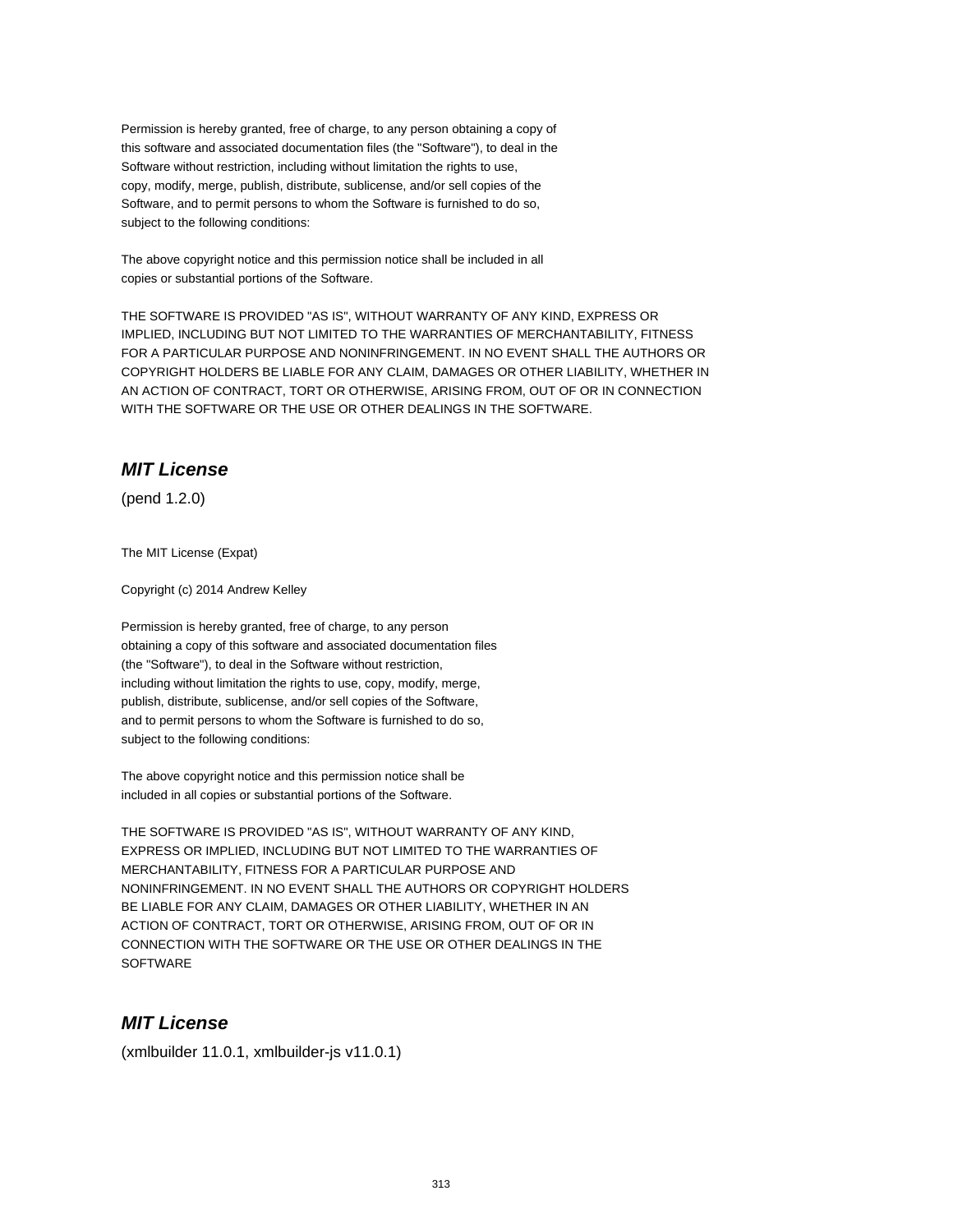The MIT License (MIT)

Copyright (c) 2013 Ozgur Ozcitak

Permission is hereby granted, free of charge, to any person obtaining a copy of this software and associated documentation files (the "Software"), to deal in the Software without restriction, including without limitation the rights to use, copy, modify, merge, publish, distribute, sublicense, and/or sell copies of the Software, and to permit persons to whom the Software is furnished to do so, subject to the following conditions: The above copyright notice and this permission notice shall be included in all copies or substantial portions of the Software. THE SOFTWARE IS PROVIDED "AS IS", WITHOUT WARRANTY OF ANY KIND, EXPRESS OR IMPLIED, INCLUDING BUT NOT LIMITED TO THE WARRANTIES OF MERCHANTABILITY, FITNESS FOR A PARTICULAR PURPOSE AND NONINFRINGEMENT. IN NO EVENT SHALL THE AUTHORS OR COPYRIGHT HOLDERS BE LIABLE FOR ANY CLAIM, DAMAGES OR OTHER LIABILITY, WHETHER IN AN ACTION OF CONTRACT, TORT OR OTHERWISE, ARISING FROM, OUT OF OR IN CONNECTION WITH THE SOFTWARE OR THE USE OR OTHER DEALINGS IN THE SOFTWARE

## **MIT License**

(Chart.js 2.9.4)

The MIT License (MIT)

Copyright (c) 2018 Chart.js Contributors

Permission is hereby granted, free of charge, to any person obtaining a copy of this software and associated documentation files (the "Software"), to deal in the Software without restriction, including without limitation the rights to use, copy, modify, merge, publish, distribute, sublicense, and/or sell copies of the Software, and to permit persons to whom the Software is furnished to do so, subject to the following conditions:

The above copyright notice and this permission notice shall be included in all copies or substantial portions of the Software. THE SOFTWARE IS PROVIDED "AS IS", WITHOUT WARRANTY OF ANY KIND, EXPRESS OR IMPLIED, INCLUDING BUT NOT LIMITED TO THE WARRANTIES OF MERCHANTABILITY, FITNESS FOR A PARTICULAR PURPOSE AND NONINFRINGEMENT. IN NO EVENT SHALL THE AUTHORS OR COPYRIGHT HOLDERS BE LIABLE FOR ANY CLAIM, DAMAGES OR OTHER LIABILITY, WHETHER IN AN ACTION OF CONTRACT, TORT OR OTHERWISE, ARISING FROM, OUT OF OR IN CONNECTION WITH THE SOFTWARE OR THE USE OR OTHER DEALINGS IN THE SOFTWARE

# **MIT License**

(seek-bzip 1.0.5)

The MIT License (MIT)

Copyright © 2013-2015 C. Scott Ananian

Copyright © 2012-2015 Eli Skeggs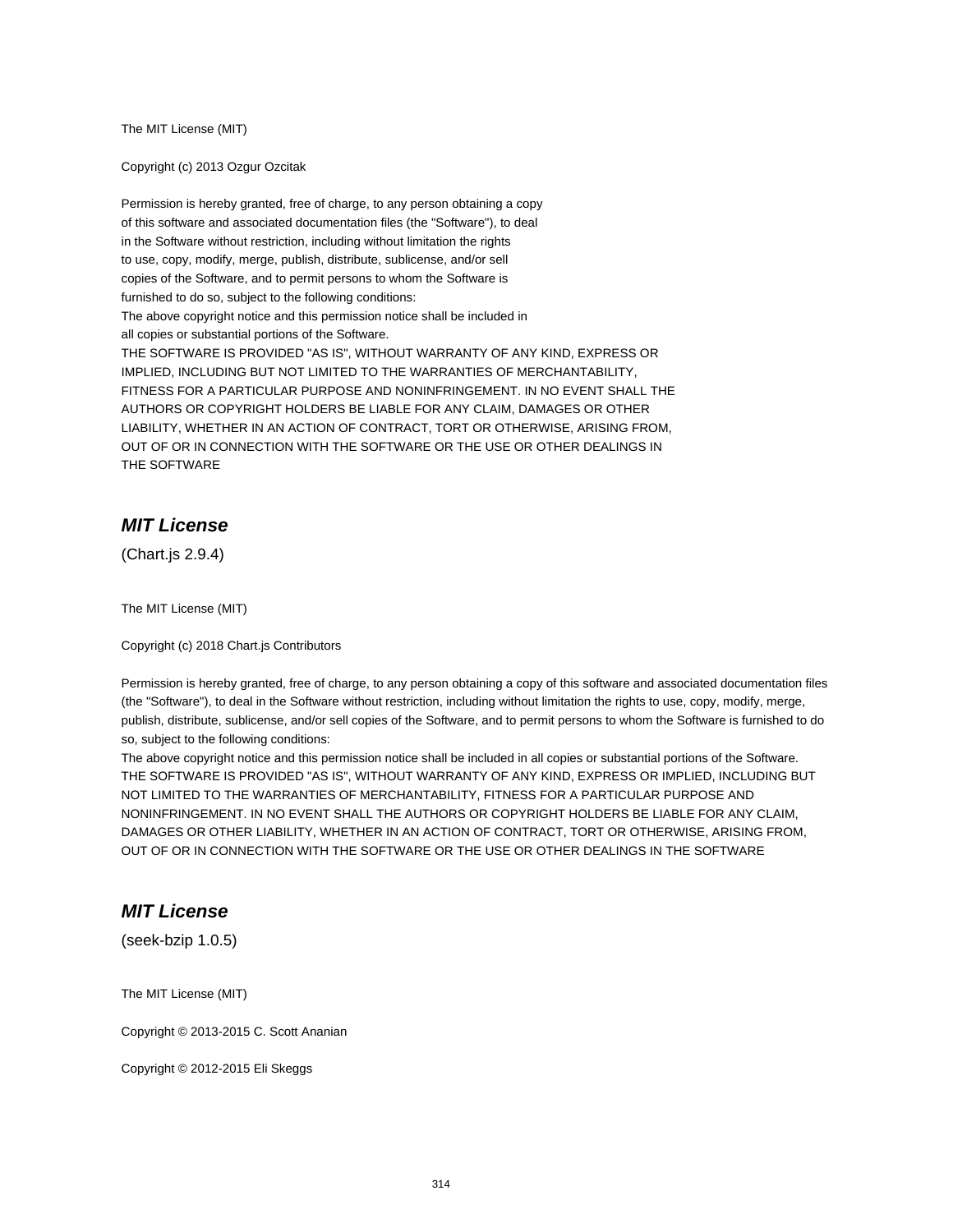Copyright © 2011 Kevin Kwok

Permission is hereby granted, free of charge, to any person obtaining a copy of this software and associated documentation files (the "Software"), to deal in the Software without restriction, including without limitation the rights to use, copy, modify, merge, publish, distribute, sublicense, and/or sell copies of the Software, and to permit persons to whom the Software is furnished to do so, subject to the following conditions:

The above copyright notice and this permission notice shall be included in all copies or substantial portions of the Software.

THE SOFTWARE IS PROVIDED "AS IS", WITHOUT WARRANTY OF ANY KIND, EXPRESS OR IMPLIED, INCLUDING BUT NOT LIMITED TO THE WARRANTIES OF MERCHANTABILITY, FITNESS FOR A PARTICULAR PURPOSE AND NONINFRINGEMENT. IN NO EVENT SHALL THE AUTHORS OR COPYRIGHT HOLDERS BE LIABLE FOR ANY CLAIM, DAMAGES OR OTHER LIABILITY, WHETHER IN AN ACTION OF CONTRACT, TORT OR OTHERWISE, ARISING FROM, OUT OF OR IN CONNECTION WITH THE SOFTWARE OR THE USE OR OTHER DEALINGS IN THE SOFTWARE

### **MIT License**

(uuid-parse 1.1.0)

The MIT License (MIT)

Copyright (c) 2010-2012 Robert Kieffer

Permission is hereby granted, free of charge, to any person obtaining a copy of this software and associated documentation files (the "Software"), to deal in the Software without restriction, including without limitation the rights to use, copy, modify, merge, publish, distribute, sublicense, and/or sell copies of the Software, and to permit persons to whom the Software is furnished to do so, subject to the following conditions:

The above copyright notice and this permission notice shall be included in all copies or substantial portions of the Software.

THE SOFTWARE IS PROVIDED "AS IS", WITHOUT WARRANTY OF ANY KIND, EXPRESS OR IMPLIED, INCLUDING BUT NOT LIMITED TO THE WARRANTIES OF MERCHANTABILITY, FITNESS FOR A PARTICULAR PURPOSE AND NONINFRINGEMENT. IN NO EVENT SHALL THE AUTHORS OR COPYRIGHT HOLDERS BE LIABLE FOR ANY CLAIM, DAMAGES OR OTHER LIABILITY, WHETHER IN AN ACTION OF CONTRACT, TORT OR OTHERWISE, ARISING FROM, OUT OF OR IN CONNECTION WITH THE SOFTWARE OR THE USE OR OTHER DEALINGS IN THE **SOFTWARE** 

#### **MIT License**

(mime 1.4.1, mime 1.6.0)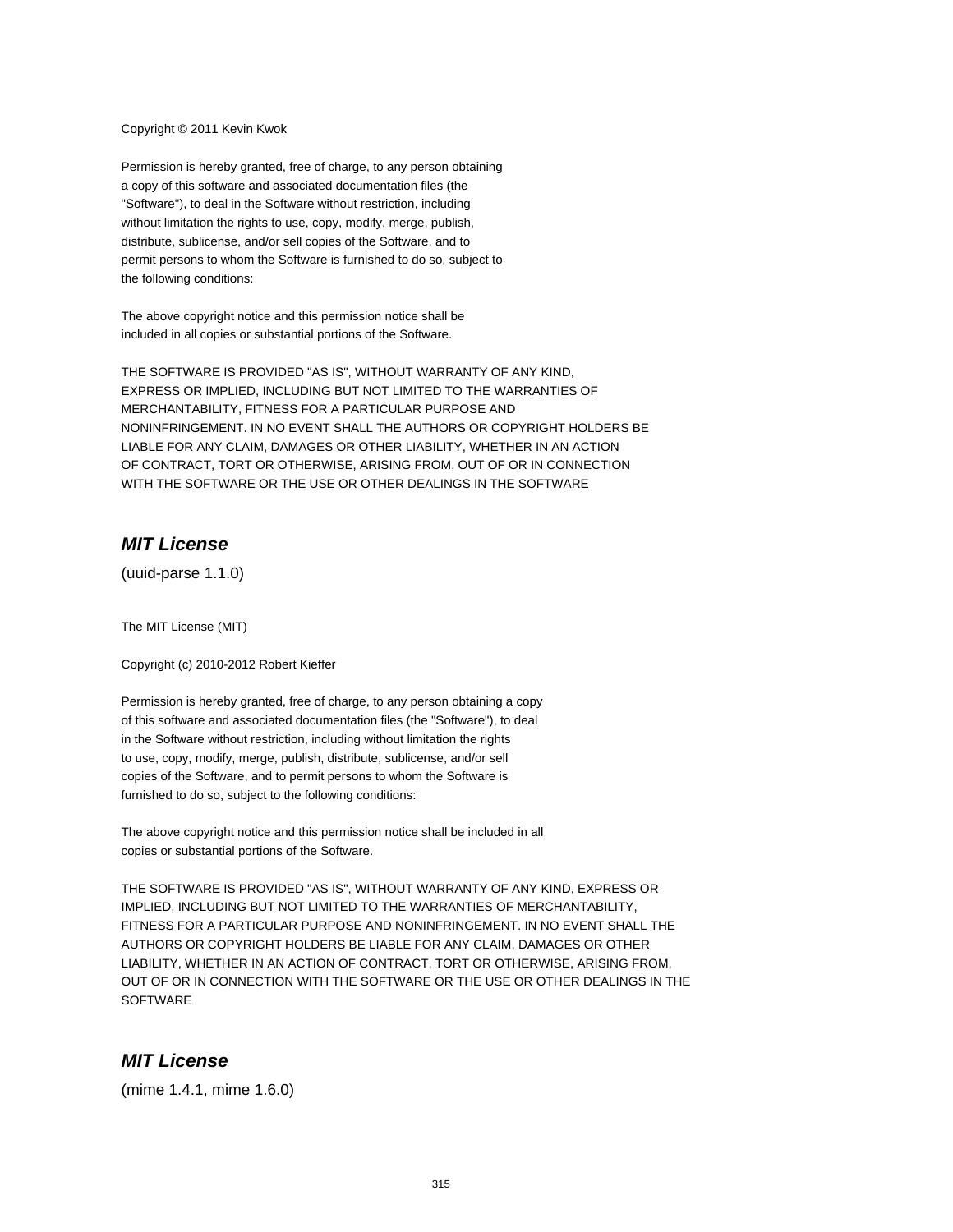The MIT License (MIT)

Copyright (c) 2010 Benjamin Thomas, Robert Kieffer

Permission is hereby granted, free of charge, to any person obtaining a copy of this software and associated documentation files (the "Software"), to deal in the Software without restriction, including without limitation the rights to use, copy, modify, merge, publish, distribute, sublicense, and/or sell copies of the Software, and to permit persons to whom the Software is furnished to do so, subject to the following conditions:

The above copyright notice and this permission notice shall be included in all copies or substantial portions of the Software.

THE SOFTWARE IS PROVIDED "AS IS", WITHOUT WARRANTY OF ANY KIND, EXPRESS OR IMPLIED, INCLUDING BUT NOT LIMITED TO THE WARRANTIES OF MERCHANTABILITY, FITNESS FOR A PARTICULAR PURPOSE AND NONINFRINGEMENT. IN NO EVENT SHALL THE AUTHORS OR COPYRIGHT HOLDERS BE LIABLE FOR ANY CLAIM, DAMAGES OR OTHER LIABILITY, WHETHER IN AN ACTION OF CONTRACT, TORT OR OTHERWISE, ARISING FROM, OUT OF OR IN CONNECTION WITH THE SOFTWARE OR THE USE OR OTHER DEALINGS IN THE SOFTWARE

# **MIT License**

(node-uuid 3.4.0, UUID 3.3.2, UUID 3.4.0)

The MIT License (MIT)

Copyright (c) 2010-2016 Robert Kieffer and other contributors

Permission is hereby granted, free of charge, to any person obtaining a copy of this software and associated documentation files (the "Software"), to deal in the Software without restriction, including without limitation the rights to use, copy, modify, merge, publish, distribute, sublicense, and/or sell copies of the Software, and to permit persons to whom the Software is furnished to do so, subject to the following conditions:

The above copyright notice and this permission notice shall be included in all copies or substantial portions of the Software.

THE SOFTWARE IS PROVIDED "AS IS", WITHOUT WARRANTY OF ANY KIND, EXPRESS OR IMPLIED, INCLUDING BUT NOT LIMITED TO THE WARRANTIES OF MERCHANTABILITY, FITNESS FOR A PARTICULAR PURPOSE AND NONINFRINGEMENT. IN NO EVENT SHALL THE AUTHORS OR COPYRIGHT HOLDERS BE LIABLE FOR ANY CLAIM, DAMAGES OR OTHER LIABILITY, WHETHER IN AN ACTION OF CONTRACT, TORT OR OTHERWISE, ARISING FROM, OUT OF OR IN CONNECTION WITH THE SOFTWARE OR THE USE OR OTHER DEALINGS IN THE **SOFTWARE**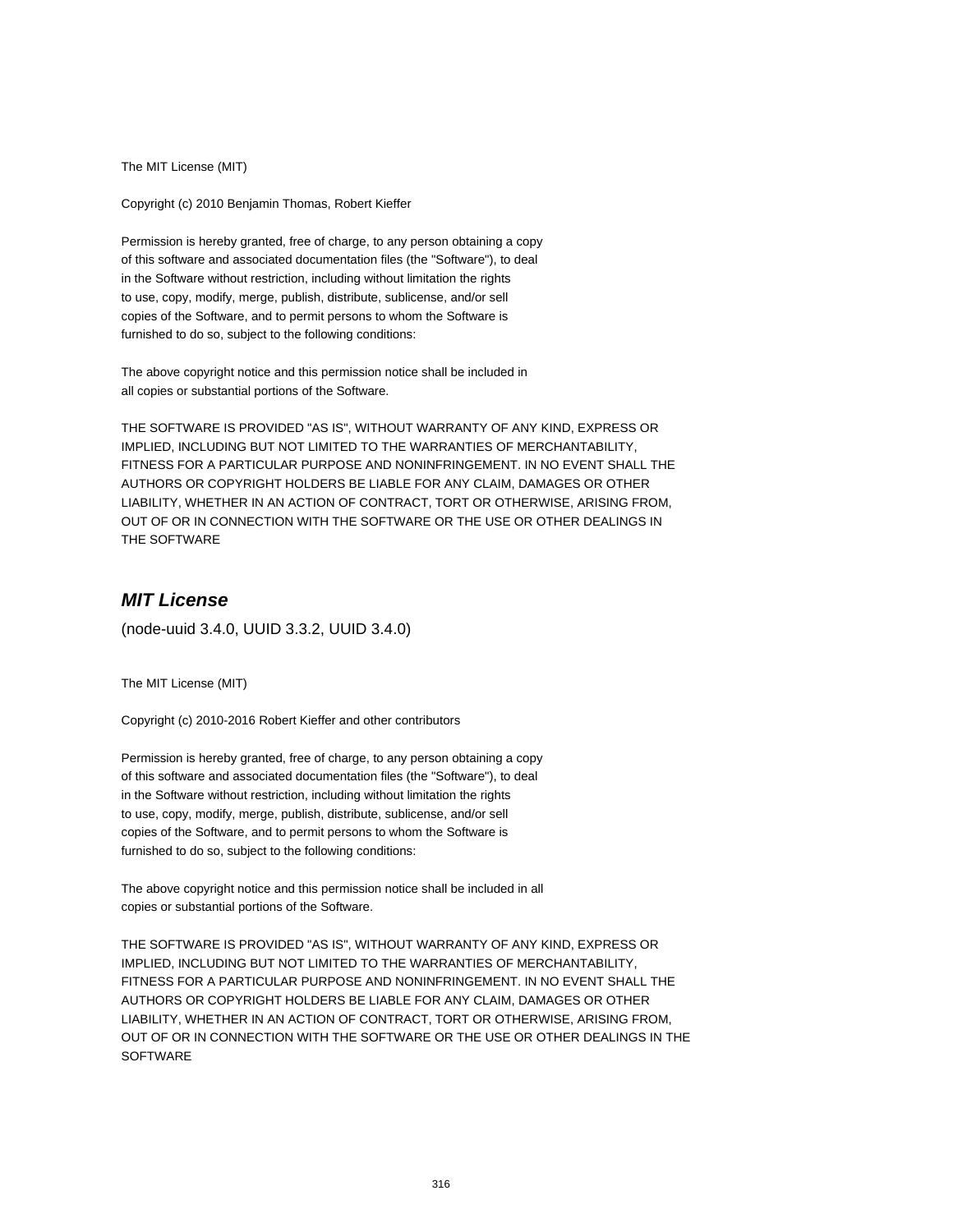(require-directory 2.1.1)

The MIT License (MIT)

Copyright (c) 2011 Troy Goode

Permission is hereby granted, free of charge, to any person obtaining a copy of this software and associated documentation files (the "Software"), to deal in the Software without restriction, including without limitation the rights to use, copy, modify, merge, publish, distribute, sublicense, and/or sell copies of the Software, and to permit persons to whom the Software is furnished to do so, subject to the following conditions:

The above copyright notice and this permission notice shall be included in all copies or substantial portions of the Software.

THE SOFTWARE IS PROVIDED "AS IS", WITHOUT WARRANTY OF ANY KIND, EXPRESS OR IMPLIED, INCLUDING BUT NOT LIMITED TO THE WARRANTIES OF MERCHANTABILITY, FITNESS FOR A PARTICULAR PURPOSE AND NONINFRINGEMENT. IN NO EVENT SHALL THE AUTHORS OR COPYRIGHT HOLDERS BE LIABLE FOR ANY CLAIM, DAMAGES OR OTHER LIABILITY, WHETHER IN AN ACTION OF CONTRACT, TORT OR OTHERWISE, ARISING FROM, OUT OF OR IN CONNECTION WITH THE SOFTWARE OR THE USE OR OTHER DEALINGS IN THE SOFTWARE

# **MIT License**

(formidable 1.2.2)

The MIT License (MIT)

Copyright (c) 2011-present Felix Geisendörfer, and contributors.

Permission is hereby granted, free of charge, to any person obtaining a copy of this software and associated documentation files (the "Software"), to deal in the Software without restriction, including without limitation the rights to use, copy, modify, merge, publish, distribute, sublicense, and/or sell copies of the Software, and to permit persons to whom the Software is furnished to do so, subject to the following conditions:

The above copyright notice and this permission notice shall be included in all copies or substantial portions of the Software.

THE SOFTWARE IS PROVIDED "AS IS", WITHOUT WARRANTY OF ANY KIND, EXPRESS OR IMPLIED, INCLUDING BUT NOT LIMITED TO THE WARRANTIES OF MERCHANTABILITY, FITNESS FOR A PARTICULAR PURPOSE AND NONINFRINGEMENT. IN NO EVENT SHALL THE AUTHORS OR COPYRIGHT HOLDERS BE LIABLE FOR ANY CLAIM, DAMAGES OR OTHER LIABILITY, WHETHER IN AN ACTION OF CONTRACT, TORT OR OTHERWISE, ARISING FROM,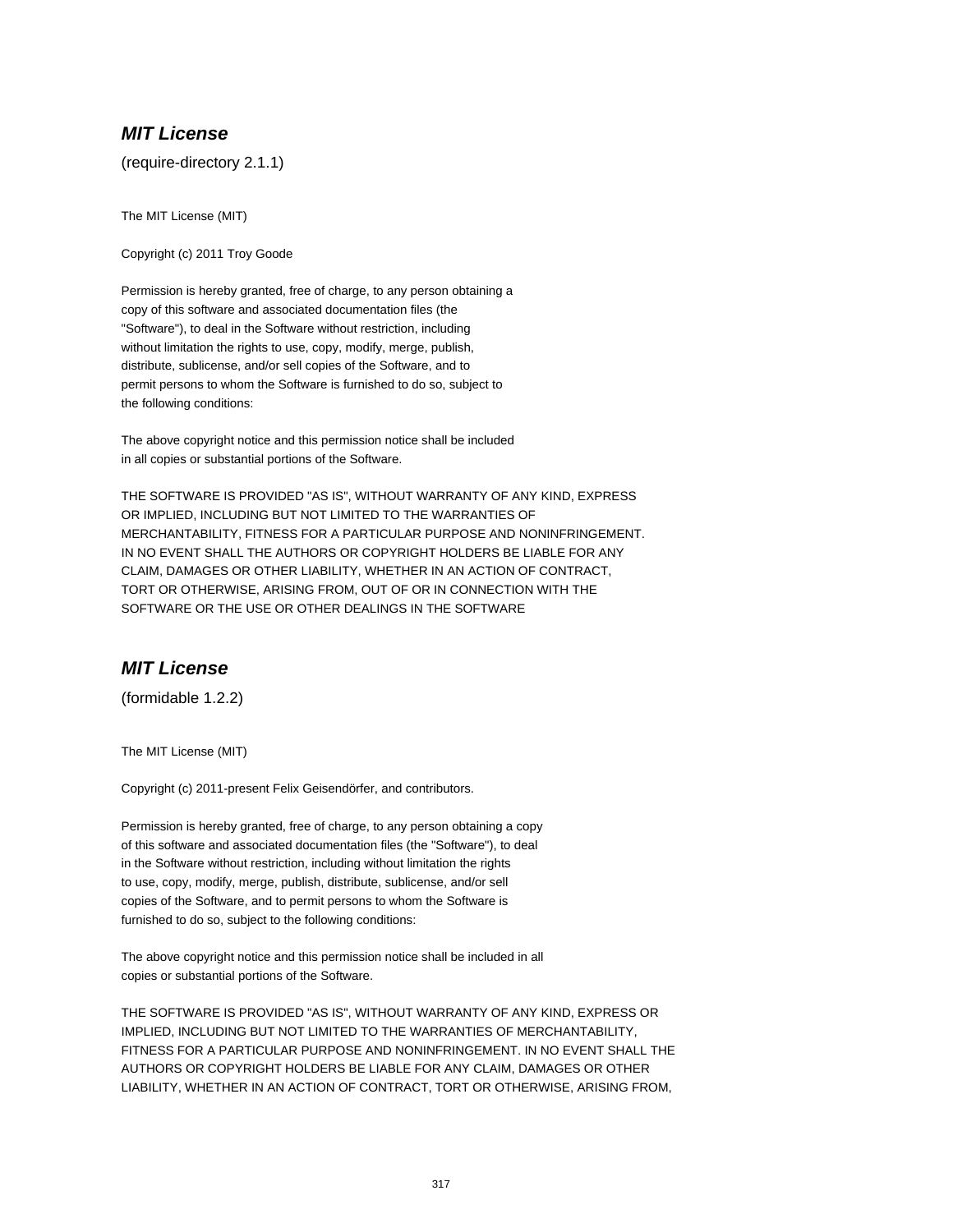OUT OF OR IN CONNECTION WITH THE SOFTWARE OR THE USE OR OTHER DEALINGS IN THE **SOFTWARE** 

## **MIT License**

(deep\_merge v4.2.2)

The MIT License (MIT)

Copyright (c) 2012 James Halliday, Josh Duff, and other contributors

Permission is hereby granted, free of charge, to any person obtaining a copy of this software and associated documentation files (the "Software"), to deal in the Software without restriction, including without limitation the rights to use, copy, modify, merge, publish, distribute, sublicense, and/or sell copies of the Software, and to permit persons to whom the Software is furnished to do so, subject to the following conditions:

The above copyright notice and this permission notice shall be included in all copies or substantial portions of the Software.

THE SOFTWARE IS PROVIDED "AS IS", WITHOUT WARRANTY OF ANY KIND, EXPRESS OR IMPLIED, INCLUDING BUT NOT LIMITED TO THE WARRANTIES OF MERCHANTABILITY, FITNESS FOR A PARTICULAR PURPOSE AND NONINFRINGEMENT. IN NO EVENT SHALL THE AUTHORS OR COPYRIGHT HOLDERS BE LIABLE FOR ANY CLAIM, DAMAGES OR OTHER LIABILITY, WHETHER IN AN ACTION OF CONTRACT, TORT OR OTHERWISE, ARISING FROM, OUT OF OR IN CONNECTION WITH THE SOFTWARE OR THE USE OR OTHER DEALINGS IN THE SOFTWARE

## **MIT License**

(node-tunnel 0.0.6)

The MIT License (MIT)

Copyright (c) 2012 Koichi Kobayashi

Permission is hereby granted, free of charge, to any person obtaining a copy of this software and associated documentation files (the "Software"), to deal in the Software without restriction, including without limitation the rights to use, copy, modify, merge, publish, distribute, sublicense, and/or sell copies of the Software, and to permit persons to whom the Software is furnished to do so, subject to the following conditions:

The above copyright notice and this permission notice shall be included in all copies or substantial portions of the Software.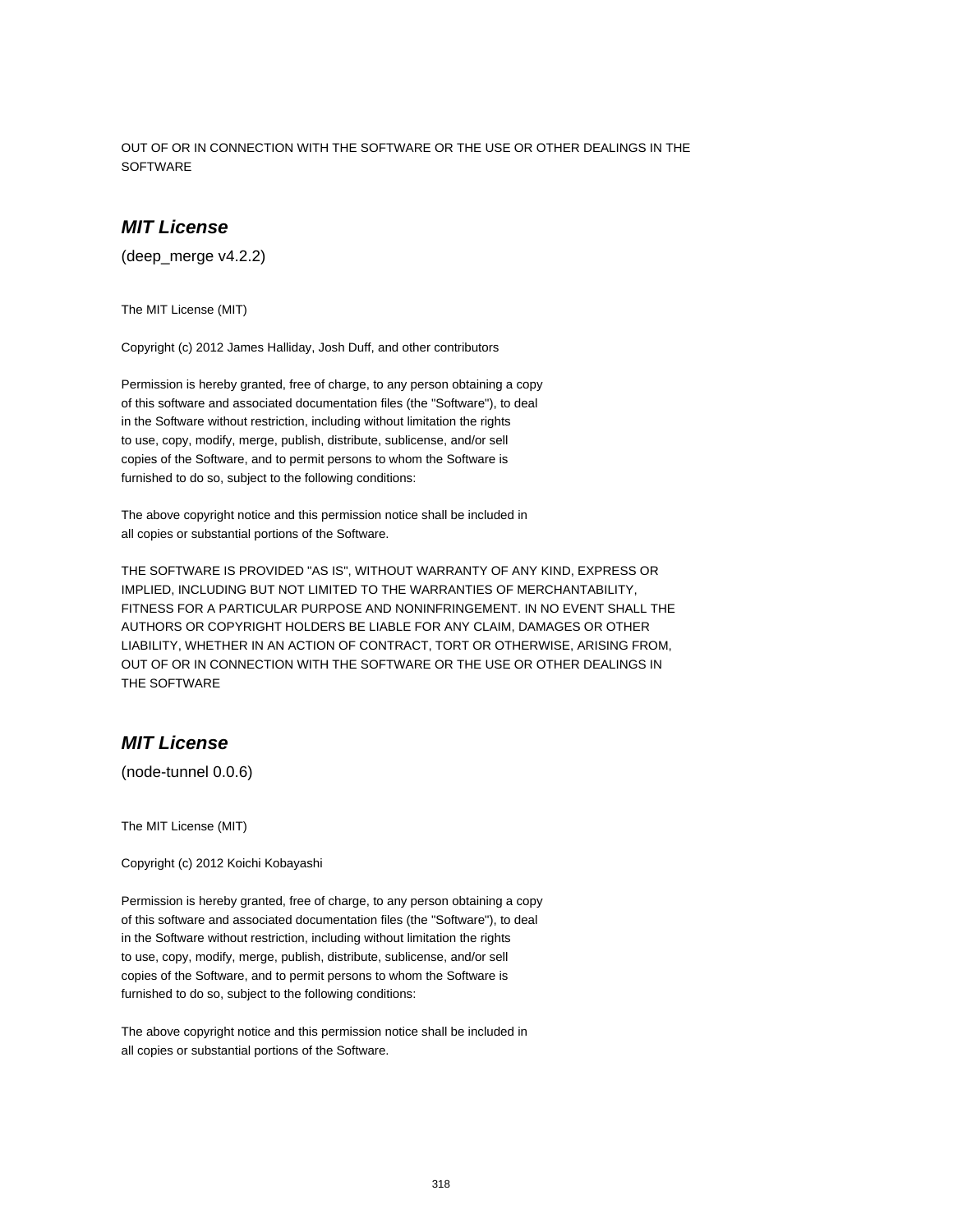THE SOFTWARE IS PROVIDED "AS IS", WITHOUT WARRANTY OF ANY KIND, EXPRESS OR IMPLIED, INCLUDING BUT NOT LIMITED TO THE WARRANTIES OF MERCHANTABILITY, FITNESS FOR A PARTICULAR PURPOSE AND NONINFRINGEMENT. IN NO EVENT SHALL THE AUTHORS OR COPYRIGHT HOLDERS BE LIABLE FOR ANY CLAIM, DAMAGES OR OTHER LIABILITY, WHETHER IN AN ACTION OF CONTRACT, TORT OR OTHERWISE, ARISING FROM, OUT OF OR IN CONNECTION WITH THE SOFTWARE OR THE USE OR OTHER DEALINGS IN THE SOFTWARE

# **MIT License**

(chokidar 3.3.0)

The MIT License (MIT)

Copyright (c) 2012-2019 Paul Miller (https://paulmillr.com), Elan Shanker

Permission is hereby granted, free of charge, to any person obtaining a copy of this software and associated documentation files (the "Software"), to deal in the Software without restriction, including without limitation the rights to use, copy, modify, merge, publish, distribute, sublicense, and/or sell copies of the Software, and to permit persons to whom the Software is furnished to do so, subject to the following conditions:

The above copyright notice and this permission notice shall be included in all copies or substantial portions of the Software.

THE SOFTWARE IS PROVIDED "AS IS", WITHOUT WARRANTY OF ANY KIND, EXPRESS OR IMPLIED, INCLUDING BUT NOT LIMITED TO THE WARRANTIES OF MERCHANTABILITY, FITNESS FOR A PARTICULAR PURPOSE AND NONINFRINGEMENT. IN NO EVENT SHALL THE AUTHORS OR COPYRIGHT HOLDERS BE LIABLE FOR ANY CLAIM, DAMAGES OR OTHER LIABILITY, WHETHER IN AN ACTION OF CONTRACT, TORT OR OTHERWISE, ARISING FROM, OUT OF OR IN CONNECTION WITH THE SOFTWARE OR THE USE OR OTHER DEALINGS IN THE SOFTWARE

## **MIT License**

(json-bigint 1.0.0)

The MIT License (MIT)

Copyright (c) 2013 Andrey Sidorov

Permission is hereby granted, free of charge, to any person obtaining a copy of this software and associated documentation files (the "Software"), to deal in the Software without restriction, including without limitation the rights to use, copy, modify, merge, publish, distribute, sublicense, and/or sell copies of the Software, and to permit persons to whom the Software is furnished to do so, subject to the following conditions: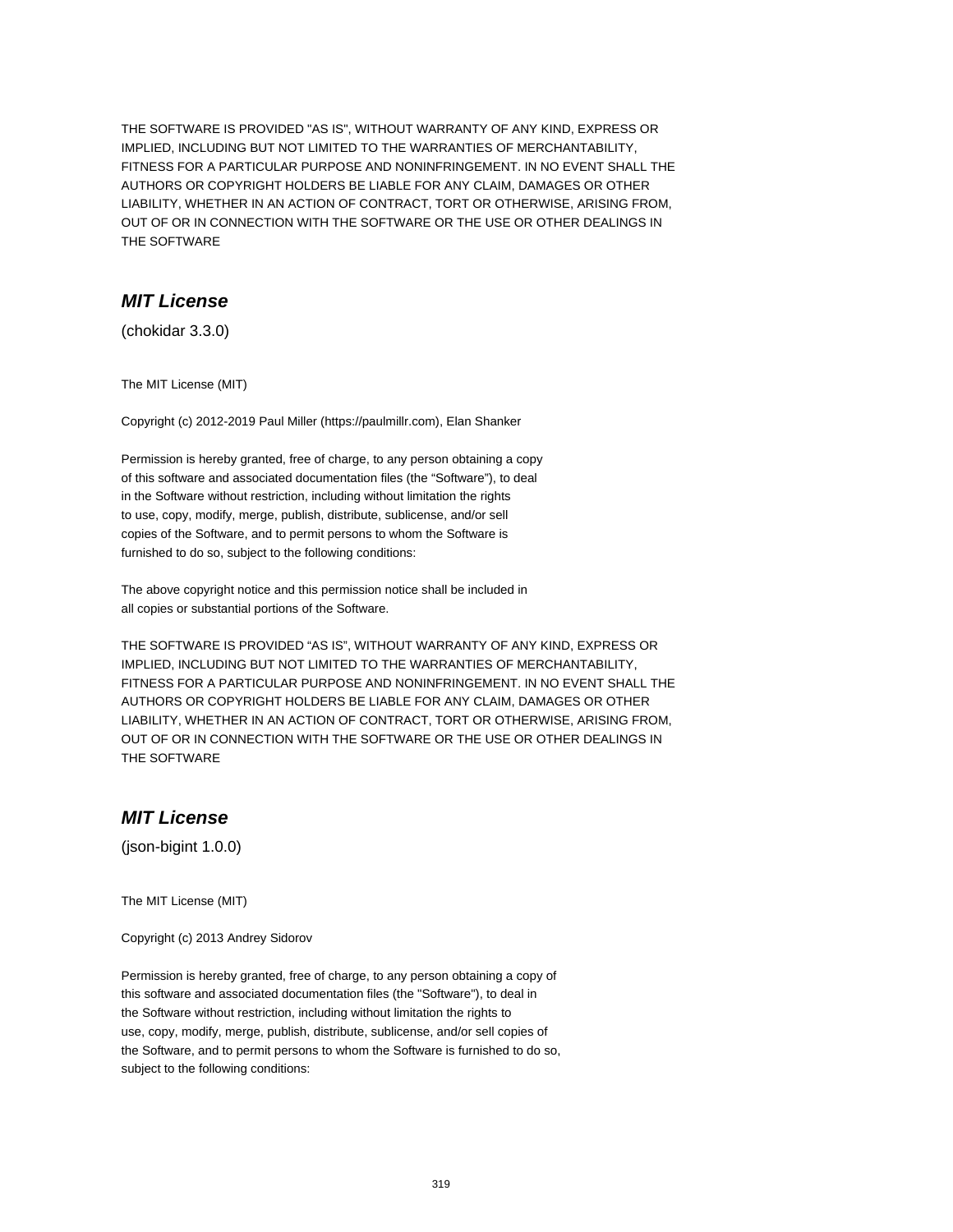The above copyright notice and this permission notice shall be included in all copies or substantial portions of the Software.

THE SOFTWARE IS PROVIDED "AS IS", WITHOUT WARRANTY OF ANY KIND, EXPRESS OR IMPLIED, INCLUDING BUT NOT LIMITED TO THE WARRANTIES OF MERCHANTABILITY, FITNESS FOR A PARTICULAR PURPOSE AND NONINFRINGEMENT. IN NO EVENT SHALL THE AUTHORS OR COPYRIGHT HOLDERS BE LIABLE FOR ANY CLAIM, DAMAGES OR OTHER LIABILITY, WHETHER IN AN ACTION OF CONTRACT, TORT OR OTHERWISE, ARISING FROM, OUT OF OR IN CONNECTION WITH THE SOFTWARE OR THE USE OR OTHER DEALINGS IN THE SOFTWARE

#### **MIT License**

(blakeembrey/pluralize v8.0.0, change-case v1.0.4)

The MIT License (MIT)

Copyright (c) 2013 Blake Embrey (hello@blakeembrey.com)

Permission is hereby granted, free of charge, to any person obtaining a copy of this software and associated documentation files (the "Software"), to deal in the Software without restriction, including without limitation the rights to use, copy, modify, merge, publish, distribute, sublicense, and/or sell copies of the Software, and to permit persons to whom the Software is furnished to do so, subject to the following conditions:

The above copyright notice and this permission notice shall be included in all copies or substantial portions of the Software.

THE SOFTWARE IS PROVIDED "AS IS", WITHOUT WARRANTY OF ANY KIND, EXPRESS OR IMPLIED, INCLUDING BUT NOT LIMITED TO THE WARRANTIES OF MERCHANTABILITY, FITNESS FOR A PARTICULAR PURPOSE AND NONINFRINGEMENT. IN NO EVENT SHALL THE AUTHORS OR COPYRIGHT HOLDERS BE LIABLE FOR ANY CLAIM, DAMAGES OR OTHER LIABILITY, WHETHER IN AN ACTION OF CONTRACT, TORT OR OTHERWISE, ARISING FROM, OUT OF OR IN CONNECTION WITH THE SOFTWARE OR THE USE OR OTHER DEALINGS IN THE SOFTWARE

## **MIT License**

(date-format 2.1.0, date-format v3.0.0, streamroller 2.2.4)

The MIT License (MIT)

Copyright (c) 2013 Gareth Jones

Permission is hereby granted, free of charge, to any person obtaining a copy of this software and associated documentation files (the "Software"), to deal in the Software without restriction, including without limitation the rights to use, copy, modify, merge, publish, distribute, sublicense, and/or sell copies of the Software, and to permit persons to whom the Software is furnished to do so,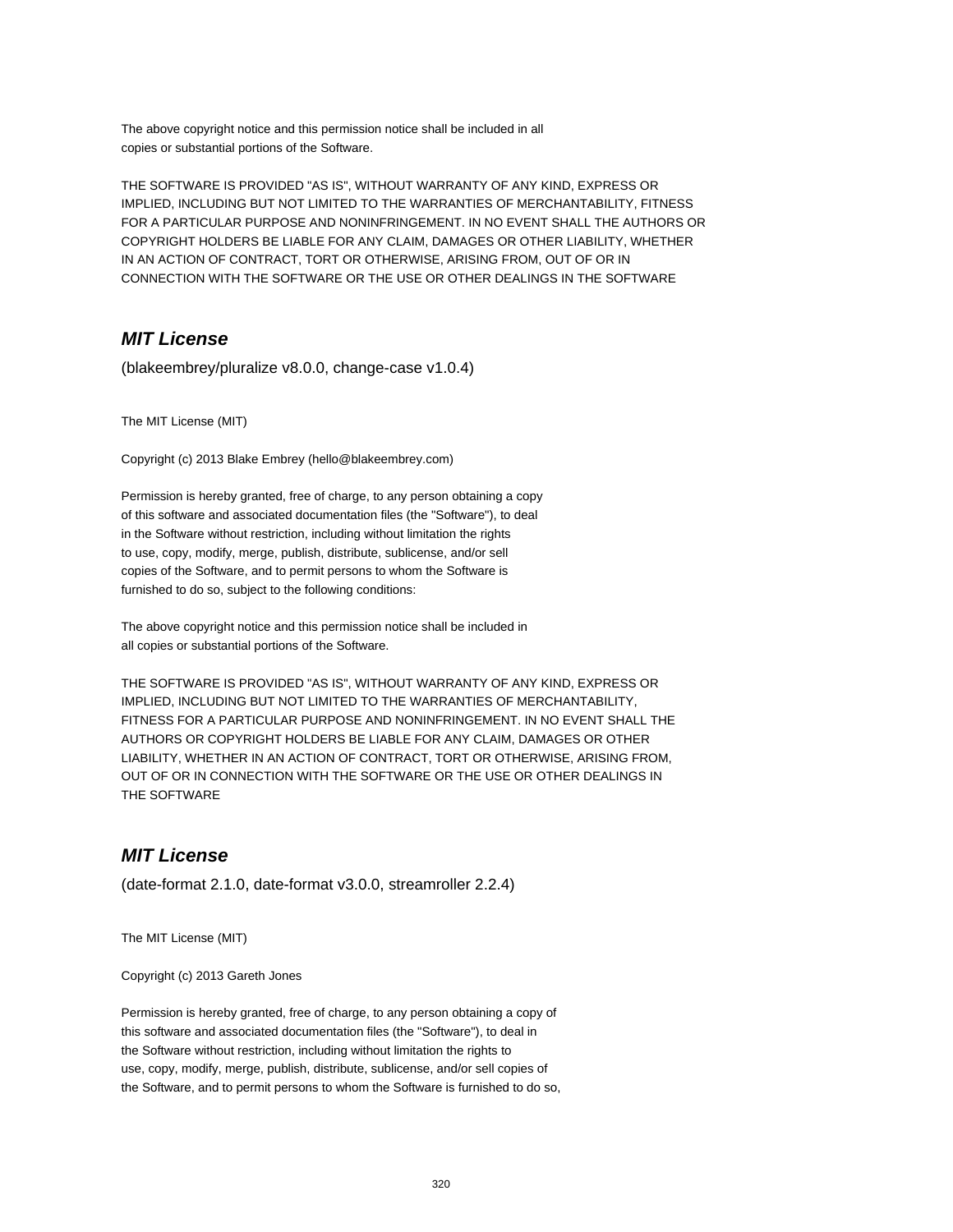subject to the following conditions:

The above copyright notice and this permission notice shall be included in all copies or substantial portions of the Software.

THE SOFTWARE IS PROVIDED "AS IS", WITHOUT WARRANTY OF ANY KIND, EXPRESS OR IMPLIED, INCLUDING BUT NOT LIMITED TO THE WARRANTIES OF MERCHANTABILITY, FITNESS FOR A PARTICULAR PURPOSE AND NONINFRINGEMENT. IN NO EVENT SHALL THE AUTHORS OR COPYRIGHT HOLDERS BE LIABLE FOR ANY CLAIM, DAMAGES OR OTHER LIABILITY, WHETHER IN AN ACTION OF CONTRACT, TORT OR OTHERWISE, ARISING FROM, OUT OF OR IN CONNECTION WITH THE SOFTWARE OR THE USE OR OTHER DEALINGS IN THE SOFTWARE

### **MIT License**

(imurmurhash 0.1.4)

The MIT License (MIT)

Copyright (c) 2013 Gary Court, Jens Taylor

Permission is hereby granted, free of charge, to any person obtaining a copy of this software and associated documentation files (the "Software"), to deal in the Software without restriction, including without limitation the rights to use, copy, modify, merge, publish, distribute, sublicense, and/or sell copies of the Software, and to permit persons to whom the Software is furnished to do so, subject to the following conditions:

The above copyright notice and this permission notice shall be included in all copies or substantial portions of the Software.

THE SOFTWARE IS PROVIDED "AS IS", WITHOUT WARRANTY OF ANY KIND, EXPRESS OR IMPLIED, INCLUDING BUT NOT LIMITED TO THE WARRANTIES OF MERCHANTABILITY, FITNESS FOR A PARTICULAR PURPOSE AND NONINFRINGEMENT. IN NO EVENT SHALL THE AUTHORS OR COPYRIGHT HOLDERS BE LIABLE FOR ANY CLAIM, DAMAGES OR OTHER LIABILITY, WHETHER IN AN ACTION OF CONTRACT, TORT OR OTHERWISE, ARISING FROM, OUT OF OR IN CONNECTION WITH THE SOFTWARE OR THE USE OR OTHER DEALINGS IN THE SOFTWARE

## **MIT License**

(define-properties v1.1.3, object-keys 1.1.1)

The MIT License (MIT)

Copyright (C) 2013 Jordan Harband

Permission is hereby granted, free of charge, to any person obtaining a copy of this software and associated documentation files (the "Software"), to deal in the Software without restriction, including without limitation the rights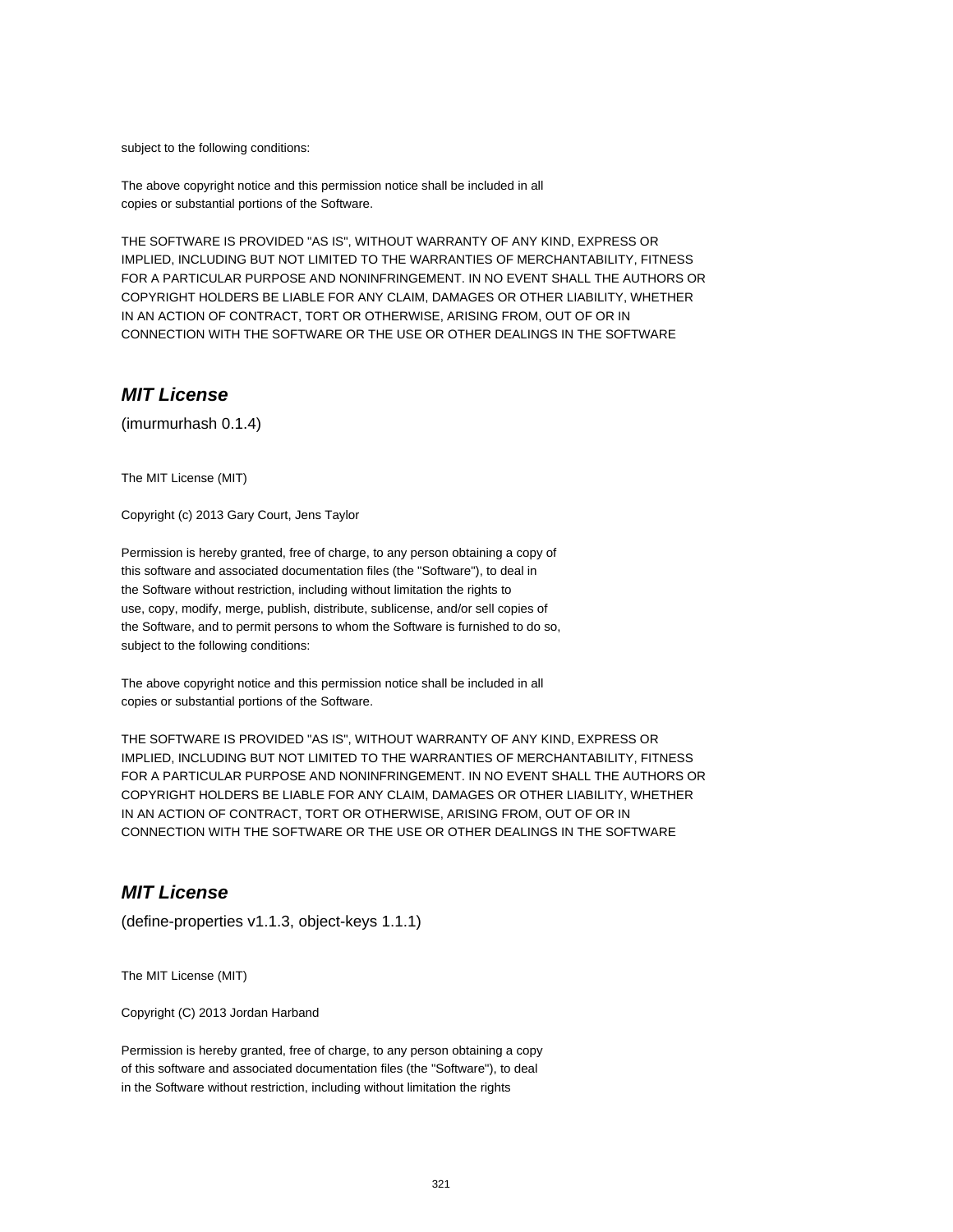to use, copy, modify, merge, publish, distribute, sublicense, and/or sell copies of the Software, and to permit persons to whom the Software is furnished to do so, subject to the following conditions:

The above copyright notice and this permission notice shall be included in all copies or substantial portions of the Software.

THE SOFTWARE IS PROVIDED "AS IS", WITHOUT WARRANTY OF ANY KIND, EXPRESS OR IMPLIED, INCLUDING BUT NOT LIMITED TO THE WARRANTIES OF MERCHANTABILITY, FITNESS FOR A PARTICULAR PURPOSE AND NONINFRINGEMENT. IN NO EVENT SHALL THE AUTHORS OR COPYRIGHT HOLDERS BE LIABLE FOR ANY CLAIM, DAMAGES OR OTHER LIABILITY, WHETHER IN AN ACTION OF CONTRACT, TORT OR OTHERWISE, ARISING FROM, OUT OF OR IN CONNECTION WITH THE SOFTWARE OR THE USE OR OTHER DEALINGS IN THE SOFTWARE

#### **MIT License**

(socks 2.4.4)

The MIT License (MIT)

Copyright (c) 2013 Josh Glazebrook

Permission is hereby granted, free of charge, to any person obtaining a copy of this software and associated documentation files (the "Software"), to deal in the Software without restriction, including without limitation the rights to use, copy, modify, merge, publish, distribute, sublicense, and/or sell copies of the Software, and to permit persons to whom the Software is furnished to do so, subject to the following conditions:

The above copyright notice and this permission notice shall be included in all copies or substantial portions of the Software.

THE SOFTWARE IS PROVIDED "AS IS", WITHOUT WARRANTY OF ANY KIND, EXPRESS OR IMPLIED, INCLUDING BUT NOT LIMITED TO THE WARRANTIES OF MERCHANTABILITY, FITNESS FOR A PARTICULAR PURPOSE AND NONINFRINGEMENT. IN NO EVENT SHALL THE AUTHORS OR COPYRIGHT HOLDERS BE LIABLE FOR ANY CLAIM, DAMAGES OR OTHER LIABILITY, WHETHER IN AN ACTION OF CONTRACT, TORT OR OTHERWISE, ARISING FROM, OUT OF OR IN CONNECTION WITH THE SOFTWARE OR THE USE OR OTHER DEALINGS IN THE SOFTWARE

## **MIT License**

(functional-red-black-tree 1.0.1, is-property 1.0.2)

The MIT License (MIT)

Copyright (c) 2013 Mikola Lysenko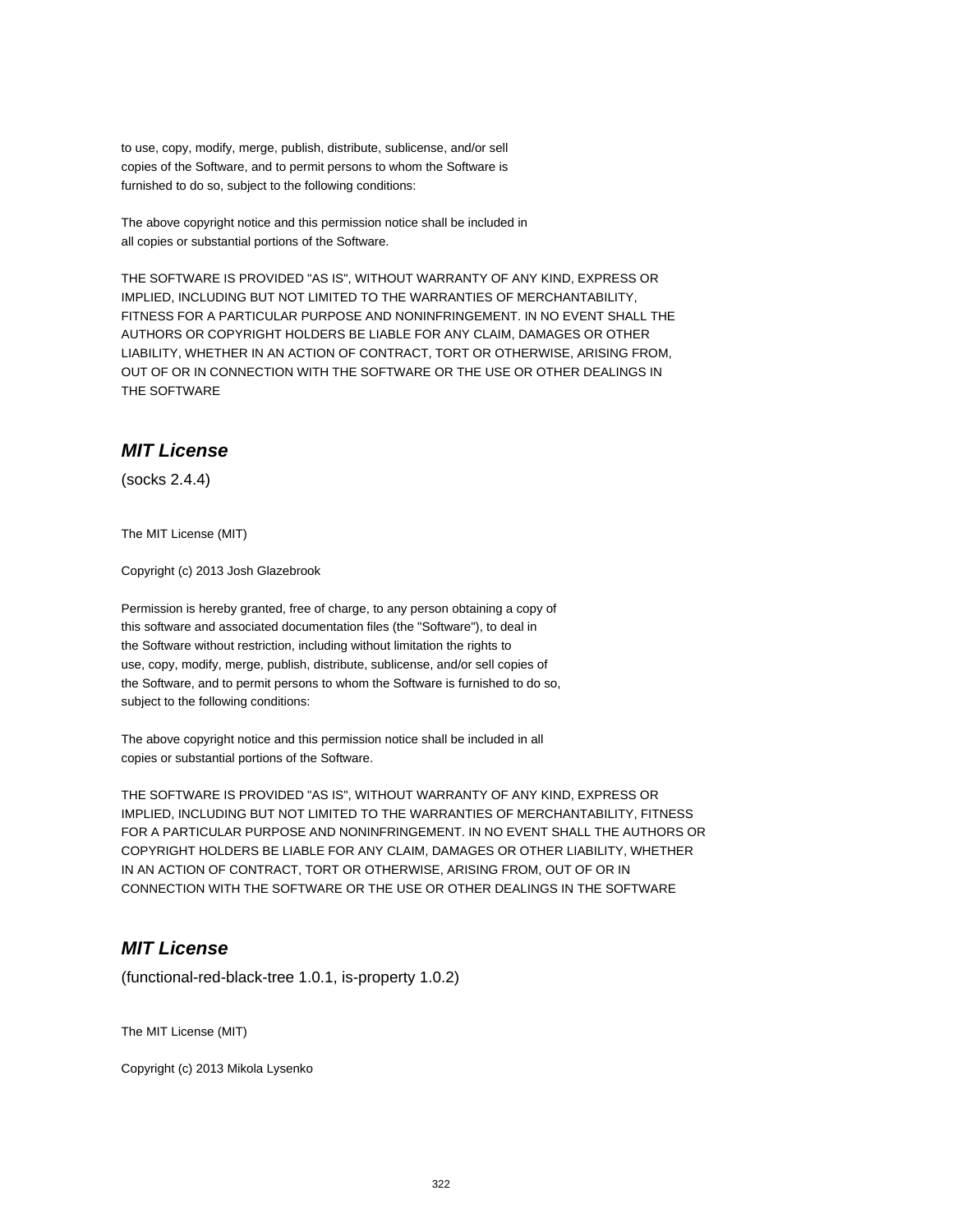Permission is hereby granted, free of charge, to any person obtaining a copy of this software and associated documentation files (the "Software"), to deal in the Software without restriction, including without limitation the rights to use, copy, modify, merge, publish, distribute, sublicense, and/or sell copies of the Software, and to permit persons to whom the Software is furnished to do so, subject to the following conditions:

The above copyright notice and this permission notice shall be included in all copies or substantial portions of the Software.

THE SOFTWARE IS PROVIDED "AS IS", WITHOUT WARRANTY OF ANY KIND, EXPRESS OR IMPLIED, INCLUDING BUT NOT LIMITED TO THE WARRANTIES OF MERCHANTABILITY, FITNESS FOR A PARTICULAR PURPOSE AND NONINFRINGEMENT. IN NO EVENT SHALL THE AUTHORS OR COPYRIGHT HOLDERS BE LIABLE FOR ANY CLAIM, DAMAGES OR OTHER LIABILITY, WHETHER IN AN ACTION OF CONTRACT, TORT OR OTHERWISE, ARISING FROM, OUT OF OR IN CONNECTION WITH THE SOFTWARE OR THE USE OR OTHER DEALINGS IN THE SOFTWARE

# **MIT License**

(xmlbuilder 9.0.7, xmlbuilder-js 9.0.7)

The MIT License (MIT)

Copyright (c) 2013 Ozgur Ozcitak

Permission is hereby granted, free of charge, to any person obtaining a copy of this software and associated documentation files (the "Software"), to deal in the Software without restriction, including without limitation the rights to use, copy, modify, merge, publish, distribute, sublicense, and/or sell copies of the Software, and to permit persons to whom the Software is furnished to do so, subject to the following conditions:

The above copyright notice and this permission notice shall be included in all copies or substantial portions of the Software.

THE SOFTWARE IS PROVIDED "AS IS", WITHOUT WARRANTY OF ANY KIND, EXPRESS OR IMPLIED, INCLUDING BUT NOT LIMITED TO THE WARRANTIES OF MERCHANTABILITY, FITNESS FOR A PARTICULAR PURPOSE AND NONINFRINGEMENT. IN NO EVENT SHALL THE AUTHORS OR COPYRIGHT HOLDERS BE LIABLE FOR ANY CLAIM, DAMAGES OR OTHER LIABILITY, WHETHER IN AN ACTION OF CONTRACT, TORT OR OTHERWISE, ARISING FROM, OUT OF OR IN CONNECTION WITH THE SOFTWARE OR THE USE OR OTHER DEALINGS IN THE SOFTWARE

## **MIT License**

(resolve-url 0.2.1, urix 0.1.0)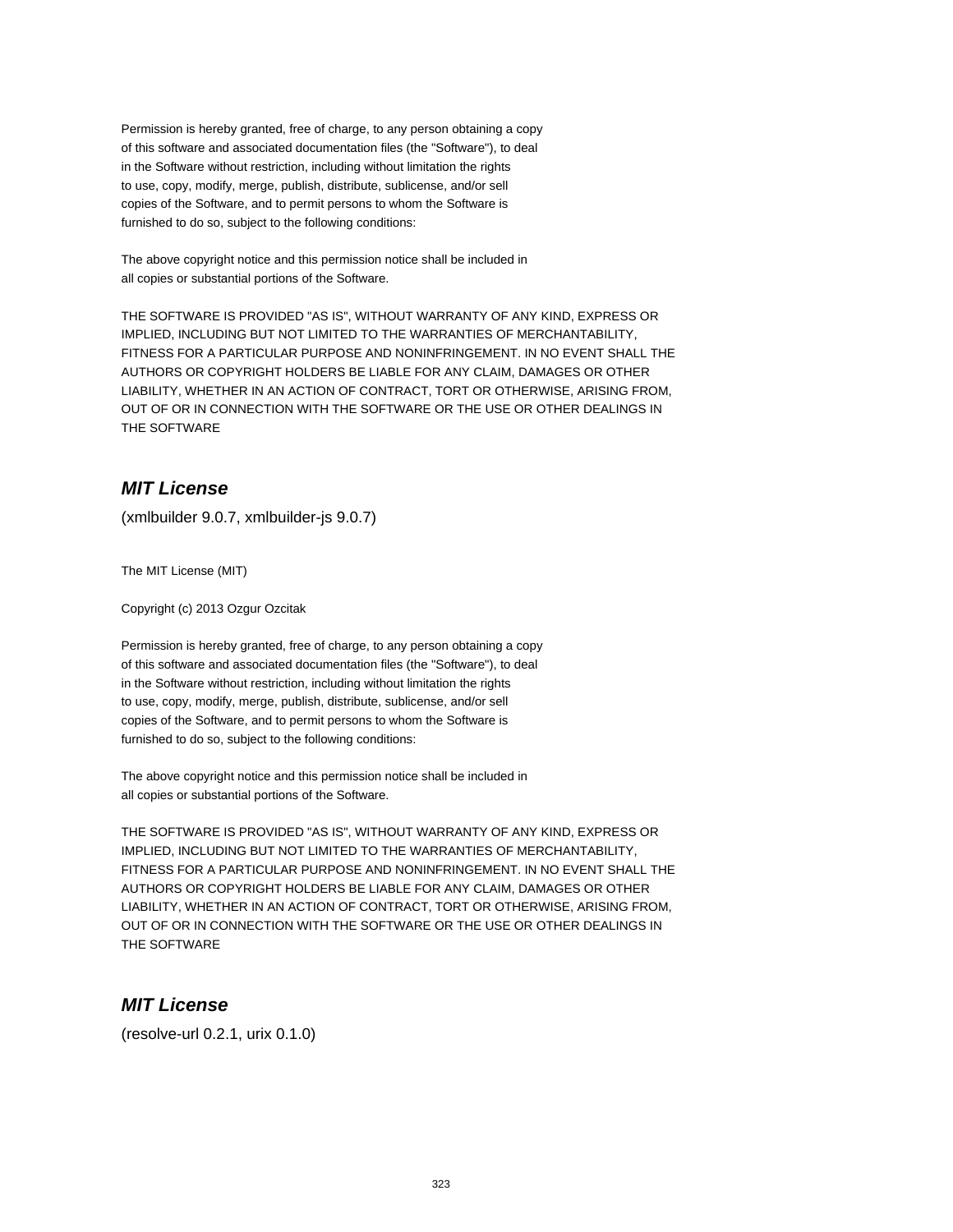The MIT License (MIT)

Copyright (c) 2013 Simon Lydell

Permission is hereby granted, free of charge, to any person obtaining a copy of this software and associated documentation files (the "Software"), to deal in the Software without restriction, including without limitation the rights to use, copy, modify, merge, publish, distribute, sublicense, and/or sell copies of the Software, and to permit persons to whom the Software is furnished to do so, subject to the following conditions:

The above copyright notice and this permission notice shall be included in all copies or substantial portions of the Software.

THE SOFTWARE IS PROVIDED "AS IS", WITHOUT WARRANTY OF ANY KIND, EXPRESS OR IMPLIED, INCLUDING BUT NOT LIMITED TO THE WARRANTIES OF MERCHANTABILITY, FITNESS FOR A PARTICULAR PURPOSE AND NONINFRINGEMENT. IN NO EVENT SHALL THE AUTHORS OR COPYRIGHT HOLDERS BE LIABLE FOR ANY CLAIM, DAMAGES OR OTHER LIABILITY, WHETHER IN AN ACTION OF CONTRACT, TORT OR OTHERWISE, ARISING FROM, OUT OF OR IN CONNECTION WITH THE SOFTWARE OR THE USE OR OTHER DEALINGS IN THE SOFTWARE

## **MIT License**

(raw-body 2.3.2, raw-body 2.4.0, raw-body 2.4.1)

The MIT License (MIT)

Copyright (c) 2013-2014 Jonathan Ong Copyright (c) 2014-2015 Douglas Christopher Wilson

Permission is hereby granted, free of charge, to any person obtaining a copy of this software and associated documentation files (the "Software"), to deal in the Software without restriction, including without limitation the rights to use, copy, modify, merge, publish, distribute, sublicense, and/or sell copies of the Software, and to permit persons to whom the Software is furnished to do so, subject to the following conditions:

The above copyright notice and this permission notice shall be included in all copies or substantial portions of the Software.

THE SOFTWARE IS PROVIDED "AS IS", WITHOUT WARRANTY OF ANY KIND, EXPRESS OR IMPLIED, INCLUDING BUT NOT LIMITED TO THE WARRANTIES OF MERCHANTABILITY, FITNESS FOR A PARTICULAR PURPOSE AND NONINFRINGEMENT. IN NO EVENT SHALL THE AUTHORS OR COPYRIGHT HOLDERS BE LIABLE FOR ANY CLAIM, DAMAGES OR OTHER LIABILITY, WHETHER IN AN ACTION OF CONTRACT, TORT OR OTHERWISE, ARISING FROM, OUT OF OR IN CONNECTION WITH THE SOFTWARE OR THE USE OR OTHER DEALINGS IN THE SOFTWARE

### **MIT License**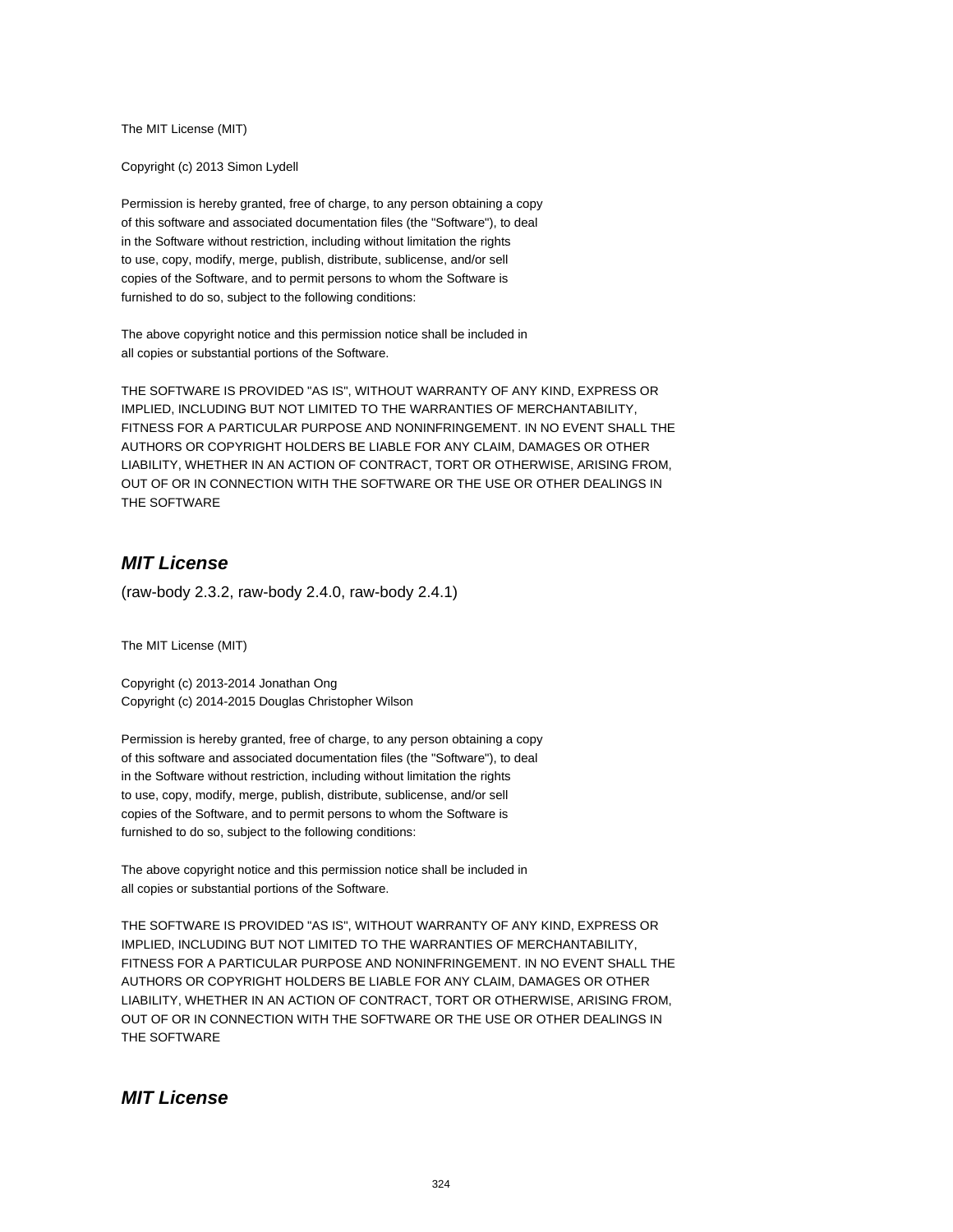(utils-merge 1.0.1)

The MIT License (MIT)

Copyright (c) 2013-2017 Jared Hanson

Permission is hereby granted, free of charge, to any person obtaining a copy of this software and associated documentation files (the "Software"), to deal in the Software without restriction, including without limitation the rights to use, copy, modify, merge, publish, distribute, sublicense, and/or sell copies of the Software, and to permit persons to whom the Software is furnished to do so, subject to the following conditions:

The above copyright notice and this permission notice shall be included in all copies or substantial portions of the Software.

THE SOFTWARE IS PROVIDED "AS IS", WITHOUT WARRANTY OF ANY KIND, EXPRESS OR IMPLIED, INCLUDING BUT NOT LIMITED TO THE WARRANTIES OF MERCHANTABILITY, FITNESS FOR A PARTICULAR PURPOSE AND NONINFRINGEMENT. IN NO EVENT SHALL THE AUTHORS OR COPYRIGHT HOLDERS BE LIABLE FOR ANY CLAIM, DAMAGES OR OTHER LIABILITY, WHETHER IN AN ACTION OF CONTRACT, TORT OR OTHERWISE, ARISING FROM, OUT OF OR IN CONNECTION WITH THE SOFTWARE OR THE USE OR OTHER DEALINGS IN THE SOFTWARE

## **MIT License**

(smart-buffer 4.1.0)

The MIT License (MIT)

Copyright (c) 2013-2017 Josh Glazebrook

Permission is hereby granted, free of charge, to any person obtaining a copy of this software and associated documentation files (the "Software"), to deal in the Software without restriction, including without limitation the rights to use, copy, modify, merge, publish, distribute, sublicense, and/or sell copies of the Software, and to permit persons to whom the Software is furnished to do so, subject to the following conditions:

The above copyright notice and this permission notice shall be included in all copies or substantial portions of the Software.

THE SOFTWARE IS PROVIDED "AS IS", WITHOUT WARRANTY OF ANY KIND, EXPRESS OR IMPLIED, INCLUDING BUT NOT LIMITED TO THE WARRANTIES OF MERCHANTABILITY, FITNESS FOR A PARTICULAR PURPOSE AND NONINFRINGEMENT. IN NO EVENT SHALL THE AUTHORS OR COPYRIGHT HOLDERS BE LIABLE FOR ANY CLAIM, DAMAGES OR OTHER LIABILITY, WHETHER IN AN ACTION OF CONTRACT, TORT OR OTHERWISE, ARISING FROM, OUT OF OR IN CONNECTION WITH THE SOFTWARE OR THE USE OR OTHER DEALINGS IN THE SOFTWARE

### **MIT License**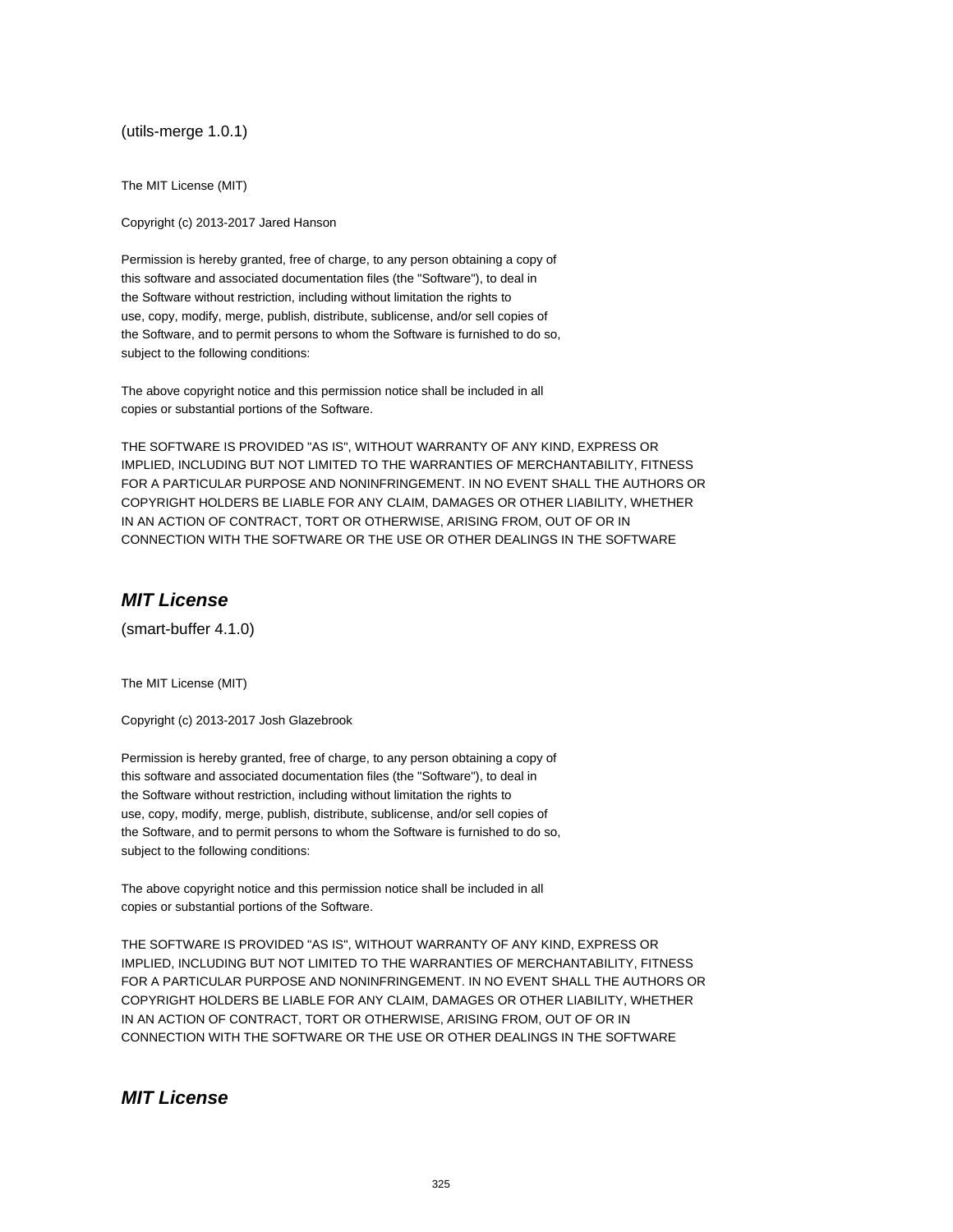(Bluebird 3.5.1, Bluebird JS 3.5.1)

The MIT License (MIT)

Copyright (c) 2013-2017 Petka Antonov

Permission is hereby granted, free of charge, to any person obtaining a copy of this software and associated documentation files (the "Software"), to deal in the Software without restriction, including without limitation the rights to use, copy, modify, merge, publish, distribute, sublicense, and/or sell copies of the Software, and to permit persons to whom the Software is furnished to do so, subject to the following conditions:

The above copyright notice and this permission notice shall be included in all copies or substantial portions of the Software.

THE SOFTWARE IS PROVIDED "AS IS", WITHOUT WARRANTY OF ANY KIND, EXPRESS OR IMPLIED, INCLUDING BUT NOT LIMITED TO THE WARRANTIES OF MERCHANTABILITY, FITNESS FOR A PARTICULAR PURPOSE AND NONINFRINGEMENT. IN NO EVENT SHALL THE AUTHORS OR COPYRIGHT HOLDERS BE LIABLE FOR ANY CLAIM, DAMAGES OR OTHER LIABILITY, WHETHER IN AN ACTION OF CONTRACT, TORT OR OTHERWISE, ARISING FROM, OUT OF OR IN CONNECTION WITH THE SOFTWARE OR THE USE OR OTHER DEALINGS IN THE SOFTWARE

## **MIT License**

(randomatic 3.1.1)

The MIT License (MIT)

Copyright (c) 2013-2017, Jon Schlinkert.

Permission is hereby granted, free of charge, to any person obtaining a copy of this software and associated documentation files (the "Software"), to deal in the Software without restriction, including without limitation the rights to use, copy, modify, merge, publish, distribute, sublicense, and/or sell copies of the Software, and to permit persons to whom the Software is furnished to do so, subject to the following conditions:

The above copyright notice and this permission notice shall be included in all copies or substantial portions of the Software.

THE SOFTWARE IS PROVIDED "AS IS", WITHOUT WARRANTY OF ANY KIND, EXPRESS OR IMPLIED, INCLUDING BUT NOT LIMITED TO THE WARRANTIES OF MERCHANTABILITY, FITNESS FOR A PARTICULAR PURPOSE AND NONINFRINGEMENT. IN NO EVENT SHALL THE AUTHORS OR COPYRIGHT HOLDERS BE LIABLE FOR ANY CLAIM, DAMAGES OR OTHER LIABILITY, WHETHER IN AN ACTION OF CONTRACT, TORT OR OTHERWISE, ARISING FROM, OUT OF OR IN CONNECTION WITH THE SOFTWARE OR THE USE OR OTHER DEALINGS IN THE SOFTWARE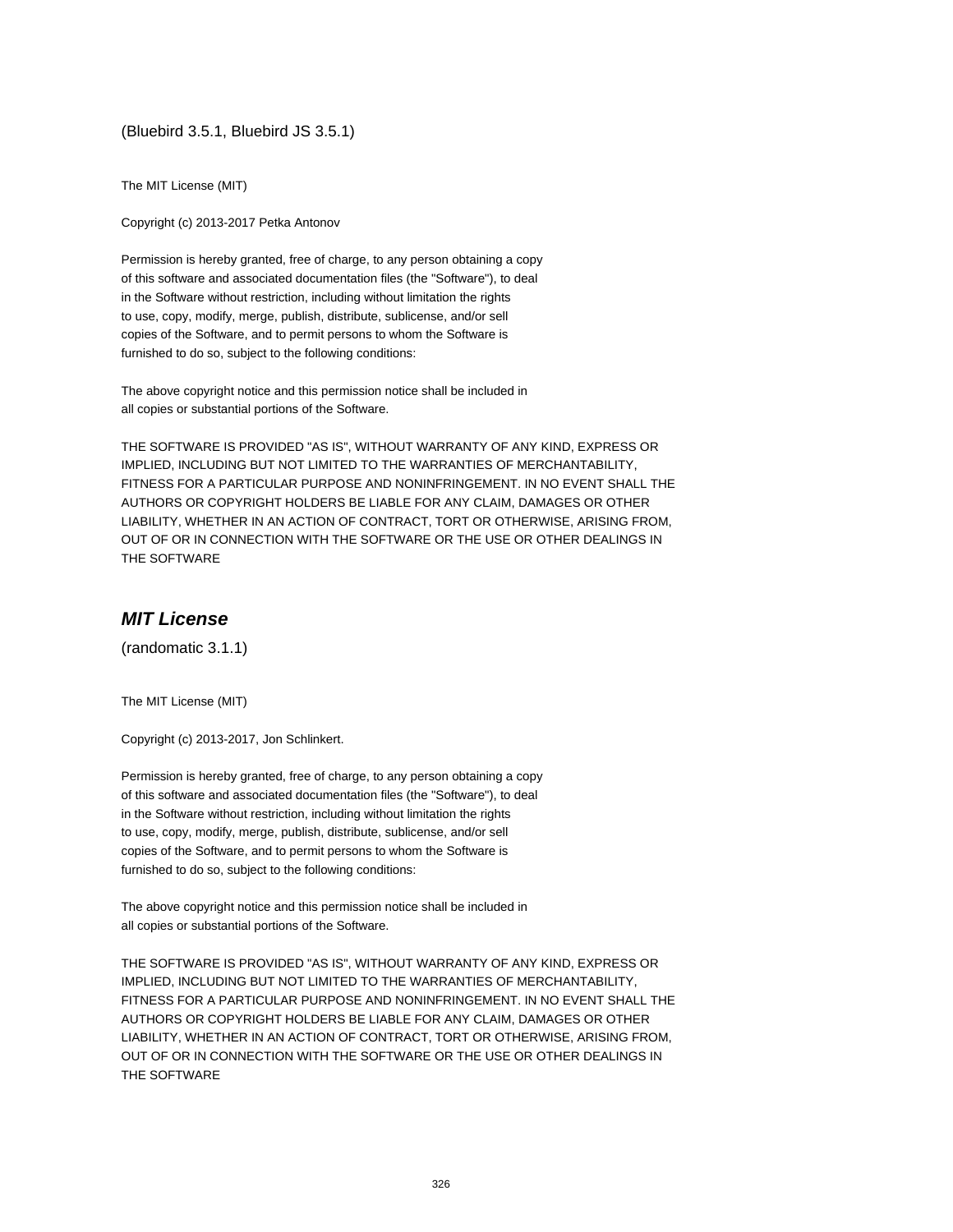## **MIT License**

(Bluebird 3.7.2, Bluebird JS v3.7.2)

The MIT License (MIT)

Copyright (c) 2013-2018 Petka Antonov

Permission is hereby granted, free of charge, to any person obtaining a copy of this software and associated documentation files (the "Software"), to deal in the Software without restriction, including without limitation the rights to use, copy, modify, merge, publish, distribute, sublicense, and/or sell copies of the Software, and to permit persons to whom the Software is furnished to do so, subject to the following conditions:

The above copyright notice and this permission notice shall be included in all copies or substantial portions of the Software.

THE SOFTWARE IS PROVIDED "AS IS", WITHOUT WARRANTY OF ANY KIND, EXPRESS OR IMPLIED, INCLUDING BUT NOT LIMITED TO THE WARRANTIES OF MERCHANTABILITY, FITNESS FOR A PARTICULAR PURPOSE AND NONINFRINGEMENT. IN NO EVENT SHALL THE AUTHORS OR COPYRIGHT HOLDERS BE LIABLE FOR ANY CLAIM, DAMAGES OR OTHER LIABILITY, WHETHER IN AN ACTION OF CONTRACT, TORT OR OTHERWISE, ARISING FROM, OUT OF OR IN CONNECTION WITH THE SOFTWARE OR THE USE OR OTHER DEALINGS IN THE SOFTWARE

#### **MIT License**

(RamdaJs v0.27.1)

The MIT License (MIT)

Copyright (c) 2013-2018 Scott Sauyet and Michael Hurley

Permission is hereby granted, free of charge, to any person obtaining a copy of this software and associated documentation files (the "Software"), to deal in the Software without restriction, including without limitation the rights to use, copy, modify, merge, publish, distribute, sublicense, and/or sell copies of the Software, and to permit persons to whom the Software is furnished to do so, subject to the following conditions:

The above copyright notice and this permission notice shall be included in all copies or substantial portions of the Software.

THE SOFTWARE IS PROVIDED "AS IS", WITHOUT WARRANTY OF ANY KIND, EXPRESS OR IMPLIED, INCLUDING BUT NOT LIMITED TO THE WARRANTIES OF MERCHANTABILITY, FITNESS FOR A PARTICULAR PURPOSE AND NONINFRINGEMENT. IN NO EVENT SHALL THE AUTHORS OR COPYRIGHT HOLDERS BE LIABLE FOR ANY CLAIM, DAMAGES OR OTHER LIABILITY, WHETHER IN AN ACTION OF CONTRACT, TORT OR OTHERWISE, ARISING FROM, OUT OF OR IN CONNECTION WITH THE SOFTWARE OR THE USE OR OTHER DEALINGS IN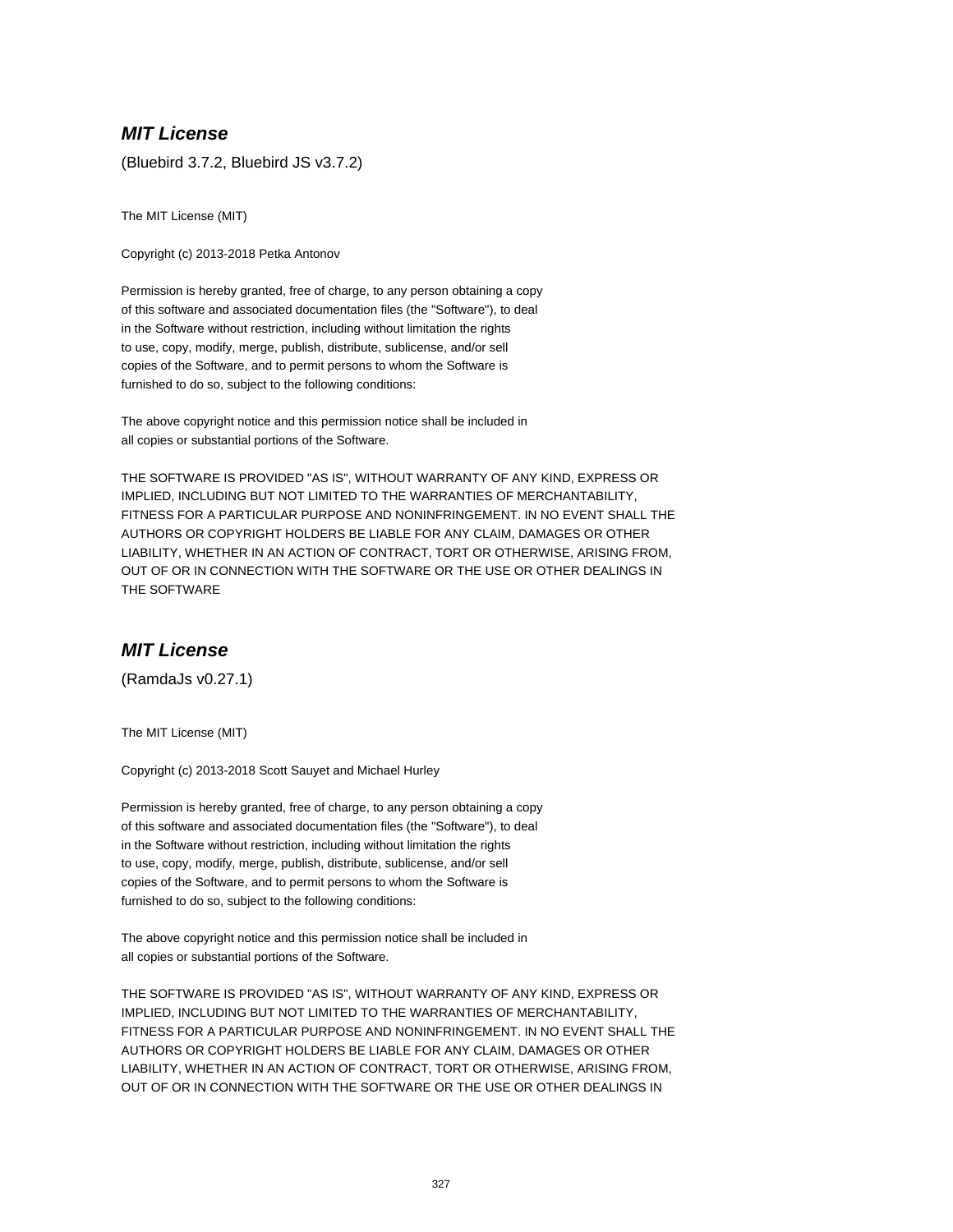THE SOFTWARE

### **MIT License**

(is-natural-number 4.0.1, strip-dirs 2.1.0)

The MIT License (MIT)

Copyright (c) 2014 - 2016 Shinnosuke Watanabe

Permission is hereby granted, free of charge, to any person obtaining a copy of this software and associated documentation files (the "Software"), to deal in the Software without restriction, including without limitation the rights to use, copy, modify, merge, publish, distribute, sublicense, and/or sell copies of the Software, and to permit persons to whom the Software is furnished to do so, subject to the following conditions:

The above copyright notice and this permission notice shall be included in all copies or substantial portions of the Software.

THE SOFTWARE IS PROVIDED "AS IS", WITHOUT WARRANTY OF ANY KIND, EXPRESS OR IMPLIED, INCLUDING BUT NOT LIMITED TO THE WARRANTIES OF MERCHANTABILITY, FITNESS FOR A PARTICULAR PURPOSE AND NONINFRINGEMENT. IN NO EVENT SHALL THE AUTHORS OR COPYRIGHT HOLDERS BE LIABLE FOR ANY CLAIM, DAMAGES OR OTHER LIABILITY, WHETHER IN AN ACTION OF CONTRACT, TORT OR OTHERWISE, ARISING FROM, OUT OF OR IN CONNECTION WITH THE SOFTWARE OR THE USE OR OTHER DEALINGS IN THE SOFTWARE

## **MIT License**

(git-rev-sync v3.0.1)

The MIT License (MIT)

Copyright (c) 2014 - Present Kurt Ericson

Permission is hereby granted, free of charge, to any person obtaining a copy of this software and associated documentation files (the "Software"), to deal in the Software without restriction, including without limitation the rights to use, copy, modify, merge, publish, distribute, sublicense, and/or sell copies of the Software, and to permit persons to whom the Software is furnished to do so, subject to the following conditions:

The above copyright notice and this permission notice shall be included in all copies or substantial portions of the Software.

THE SOFTWARE IS PROVIDED "AS IS", WITHOUT WARRANTY OF ANY KIND, EXPRESS OR IMPLIED, INCLUDING BUT NOT LIMITED TO THE WARRANTIES OF MERCHANTABILITY, FITNESS FOR A PARTICULAR PURPOSE AND NONINFRINGEMENT. IN NO EVENT SHALL THE AUTHORS OR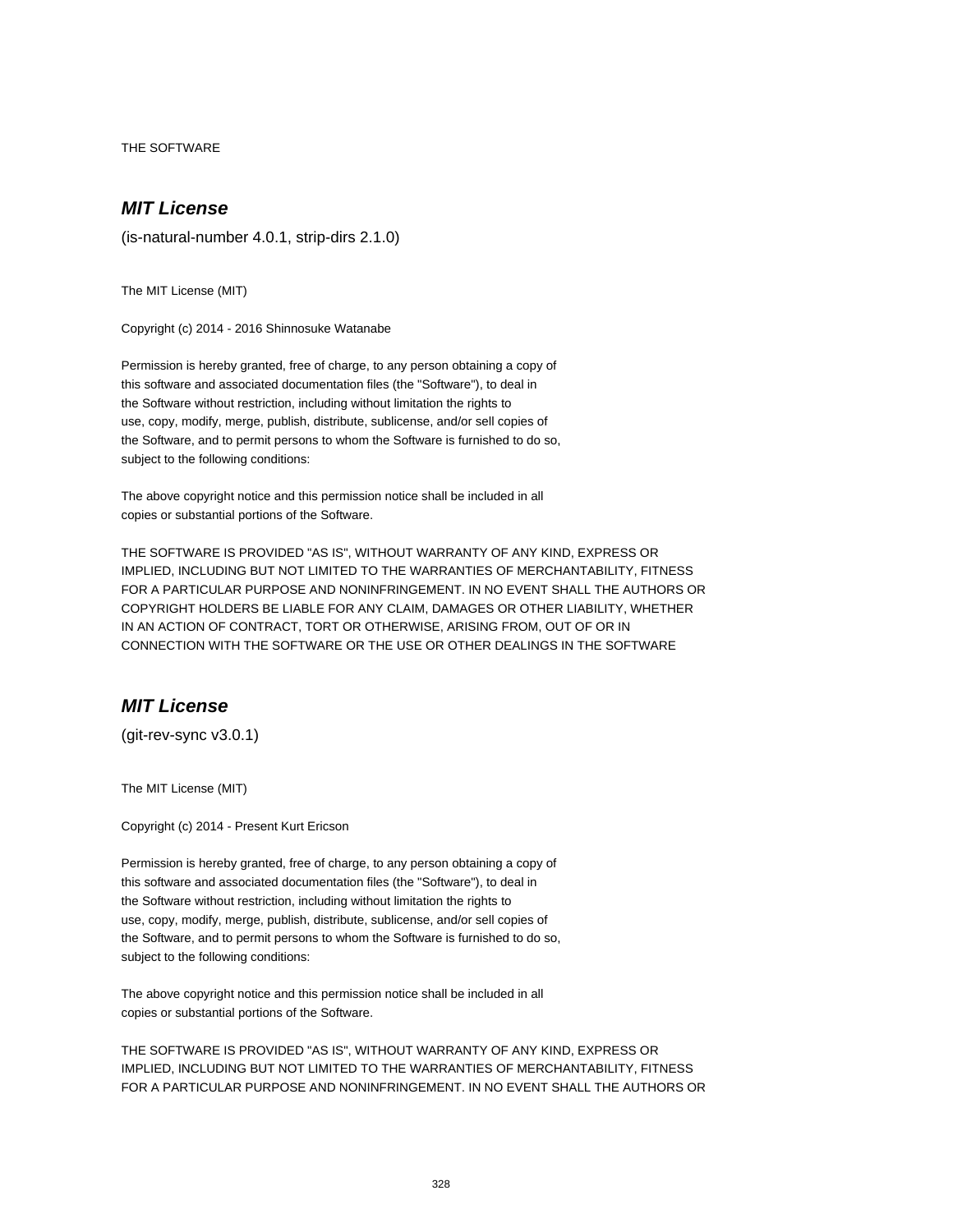COPYRIGHT HOLDERS BE LIABLE FOR ANY CLAIM, DAMAGES OR OTHER LIABILITY, WHETHER IN AN ACTION OF CONTRACT, TORT OR OTHERWISE, ARISING FROM, OUT OF OR IN CONNECTION WITH THE SOFTWARE OR THE USE OR OTHER DEALINGS IN THE SOFTWARE

#### **MIT License**

(htmlescape 1.1.1)

The MIT License (MIT)

Copyright (c) 2014 Andres Suarez

Permission is hereby granted, free of charge, to any person obtaining a copy of this software and associated documentation files (the "Software"), to deal in the Software without restriction, including without limitation the rights to use, copy, modify, merge, publish, distribute, sublicense, and/or sell copies of the Software, and to permit persons to whom the Software is furnished to do so, subject to the following conditions:

The above copyright notice and this permission notice shall be included in all copies or substantial portions of the Software.

THE SOFTWARE IS PROVIDED "AS IS", WITHOUT WARRANTY OF ANY KIND, EXPRESS OR IMPLIED, INCLUDING BUT NOT LIMITED TO THE WARRANTIES OF MERCHANTABILITY, FITNESS FOR A PARTICULAR PURPOSE AND NONINFRINGEMENT. IN NO EVENT SHALL THE AUTHORS OR COPYRIGHT HOLDERS BE LIABLE FOR ANY CLAIM, DAMAGES OR OTHER LIABILITY, WHETHER IN AN ACTION OF CONTRACT, TORT OR OTHERWISE, ARISING FROM, OUT OF OR IN CONNECTION WITH THE SOFTWARE OR THE USE OR OTHER DEALINGS IN THE SOFTWARE

## **MIT License**

(swagger-converter 0.1.7, swagger-tools 0.10.4, swagger-tools 0.9.16)

The MIT License (MIT)

Copyright (c) 2014 Apigee Corporation

Permission is hereby granted, free of charge, to any person obtaining a copy of this software and associated documentation files (the "Software"), to deal in the Software without restriction, including without limitation the rights to use, copy, modify, merge, publish, distribute, sublicense, and/or sell copies of the Software, and to permit persons to whom the Software is furnished to do so, subject to the following conditions:

The above copyright notice and this permission notice shall be included in all copies or substantial portions of the Software.

THE SOFTWARE IS PROVIDED "AS IS", WITHOUT WARRANTY OF ANY KIND, EXPRESS OR IMPLIED, INCLUDING BUT NOT LIMITED TO THE WARRANTIES OF MERCHANTABILITY, FITNESS FOR A PARTICULAR PURPOSE AND NONINFRINGEMENT. IN NO EVENT SHALL THE AUTHORS OR COPYRIGHT HOLDERS BE LIABLE FOR ANY CLAIM, DAMAGES OR OTHER LIABILITY, WHETHER IN AN ACTION OF CONTRACT, TORT OR OTHERWISE, ARISING FROM,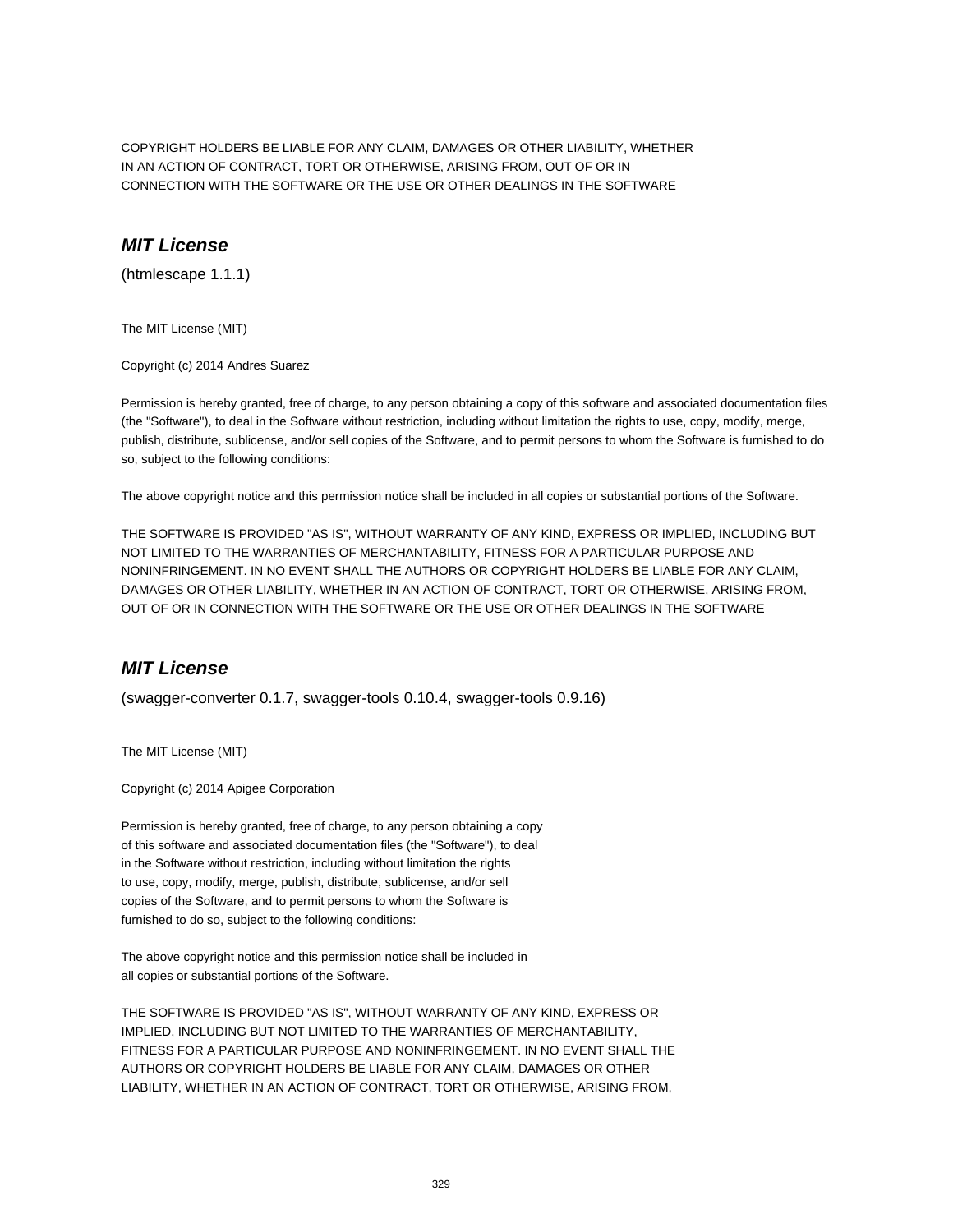OUT OF OR IN CONNECTION WITH THE SOFTWARE OR THE USE OR OTHER DEALINGS IN THE SOFTWARE

### **MIT License**

(array-flatten 1.1.1, component/path-to-regexp 0.1.7, component/path-to-regexp 1.8.0, component/path-to-regexp 2.4.0)

The MIT License (MIT)

Copyright (c) 2014 Blake Embrey (hello@blakeembrey.com)

Permission is hereby granted, free of charge, to any person obtaining a copy of this software and associated documentation files (the "Software"), to deal in the Software without restriction, including without limitation the rights to use, copy, modify, merge, publish, distribute, sublicense, and/or sell copies of the Software, and to permit persons to whom the Software is furnished to do so, subject to the following conditions:

The above copyright notice and this permission notice shall be included in all copies or substantial portions of the Software.

THE SOFTWARE IS PROVIDED "AS IS", WITHOUT WARRANTY OF ANY KIND, EXPRESS OR IMPLIED, INCLUDING BUT NOT LIMITED TO THE WARRANTIES OF MERCHANTABILITY, FITNESS FOR A PARTICULAR PURPOSE AND NONINFRINGEMENT. IN NO EVENT SHALL THE AUTHORS OR COPYRIGHT HOLDERS BE LIABLE FOR ANY CLAIM, DAMAGES OR OTHER LIABILITY, WHETHER IN AN ACTION OF CONTRACT, TORT OR OTHERWISE, ARISING FROM, OUT OF OR IN CONNECTION WITH THE SOFTWARE OR THE USE OR OTHER DEALINGS IN THE SOFTWARE

## **MIT License**

(is-core-module 2.1.0)

The MIT License (MIT)

Copyright (c) 2014 Dave Justice

Permission is hereby granted, free of charge, to any person obtaining a copy of this software and associated documentation files (the "Software"), to deal in the Software without restriction, including without limitation the rights to use, copy, modify, merge, publish, distribute, sublicense, and/or sell copies of the Software, and to permit persons to whom the Software is furnished to do so, subject to the following conditions:

The above copyright notice and this permission notice shall be included in all copies or substantial portions of the Software.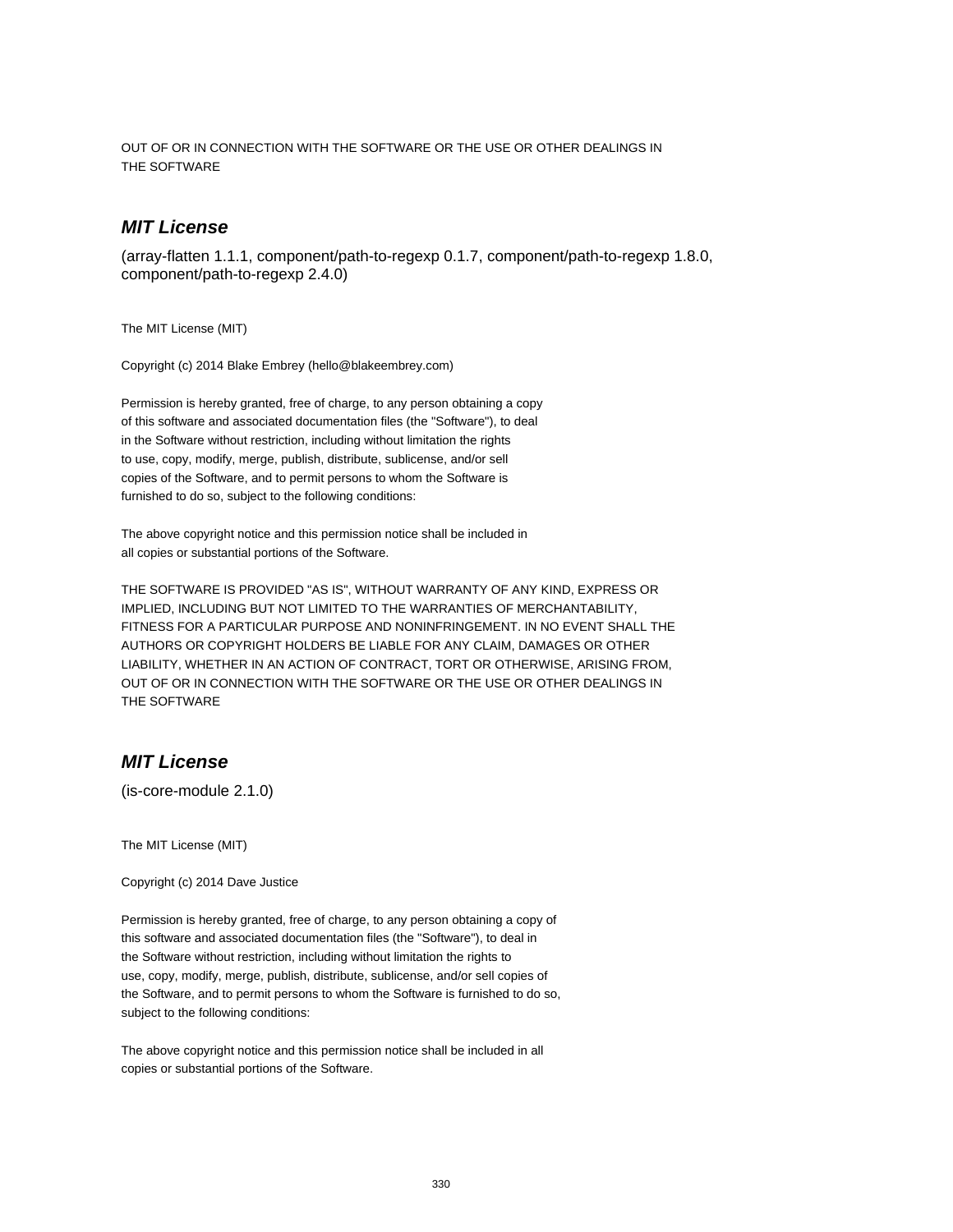THE SOFTWARE IS PROVIDED "AS IS", WITHOUT WARRANTY OF ANY KIND, EXPRESS OR IMPLIED, INCLUDING BUT NOT LIMITED TO THE WARRANTIES OF MERCHANTABILITY, FITNESS FOR A PARTICULAR PURPOSE AND NONINFRINGEMENT. IN NO EVENT SHALL THE AUTHORS OR COPYRIGHT HOLDERS BE LIABLE FOR ANY CLAIM, DAMAGES OR OTHER LIABILITY, WHETHER IN AN ACTION OF CONTRACT, TORT OR OTHERWISE, ARISING FROM, OUT OF OR IN CONNECTION WITH THE SOFTWARE OR THE USE OR OTHER DEALINGS IN THE SOFTWARE

## **MIT License**

(os-browserify 0.1.2)

The MIT License (MIT)

Copyright (c) 2014 Drew Young

Permission is hereby granted, free of charge, to any person obtaining a copy of this software and associated documentation files (the "Software"), to deal in the Software without restriction, including without limitation the rights to use, copy, modify, merge, publish, distribute, sublicense, and/or sell copies of the Software, and to permit persons to whom the Software is furnished to do so, subject to the following conditions:

The above copyright notice and this permission notice shall be included in all copies or substantial portions of the Software.

THE SOFTWARE IS PROVIDED "AS IS", WITHOUT WARRANTY OF ANY KIND, EXPRESS OR IMPLIED, INCLUDING BUT NOT LIMITED TO THE WARRANTIES OF MERCHANTABILITY, FITNESS FOR A PARTICULAR PURPOSE AND NONINFRINGEMENT. IN NO EVENT SHALL THE AUTHORS OR COPYRIGHT HOLDERS BE LIABLE FOR ANY CLAIM, DAMAGES OR OTHER LIABILITY, WHETHER IN AN ACTION OF CONTRACT, TORT OR OTHERWISE, ARISING FROM, OUT OF OR IN CONNECTION WITH THE SOFTWARE OR THE USE OR OTHER DEALINGS IN THE **SOFTWARE** 

# **MIT License**

(node-source-map-support v0.5.19)

The MIT License (MIT)

Copyright (c) 2014 Evan Wallace

Permission is hereby granted, free of charge, to any person obtaining a copy of this software and associated documentation files (the "Software"), to deal in the Software without restriction, including without limitation the rights to use, copy, modify, merge, publish, distribute, sublicense, and/or sell copies of the Software, and to permit persons to whom the Software is furnished to do so, subject to the following conditions: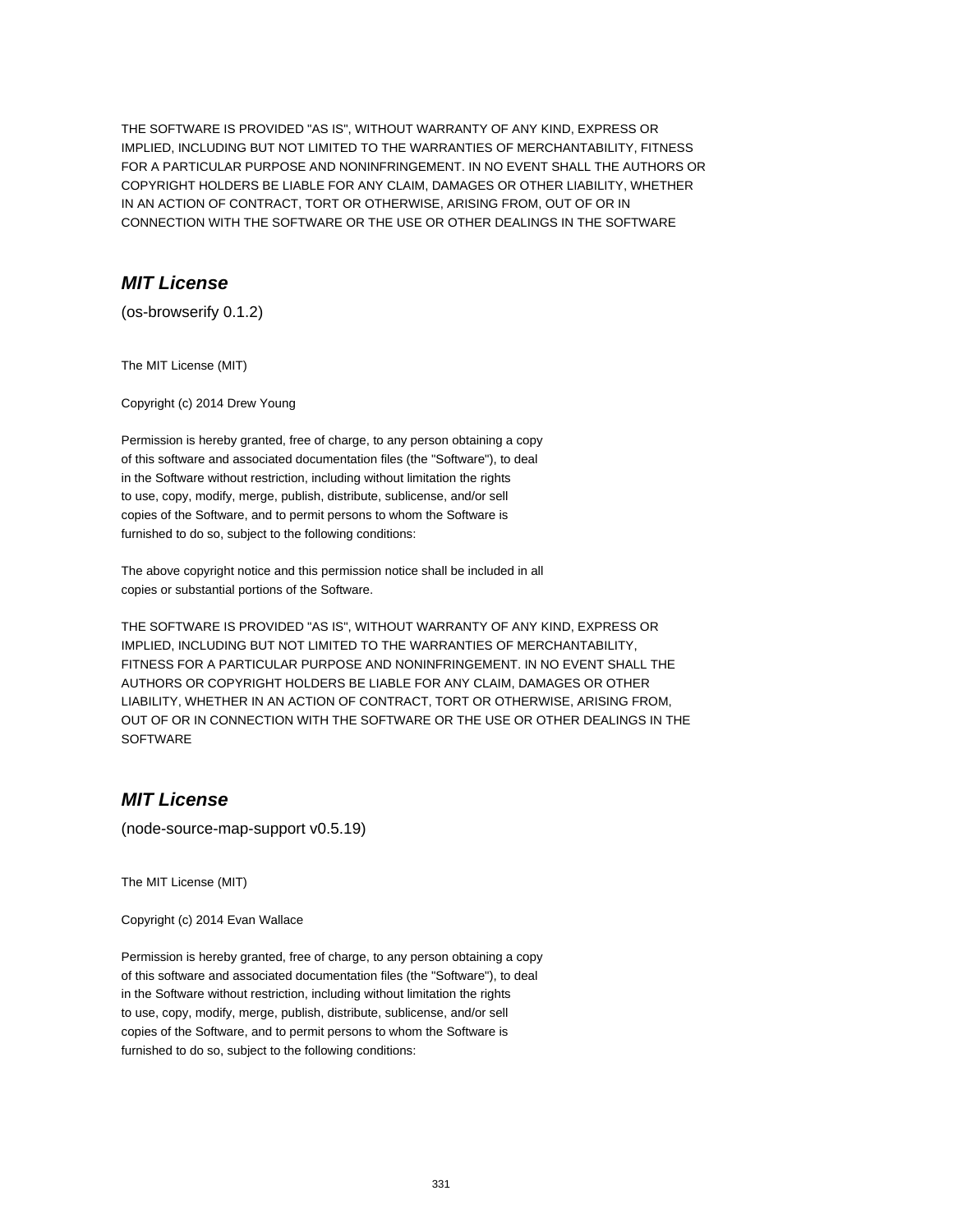The above copyright notice and this permission notice shall be included in all copies or substantial portions of the Software.

THE SOFTWARE IS PROVIDED "AS IS", WITHOUT WARRANTY OF ANY KIND, EXPRESS OR IMPLIED, INCLUDING BUT NOT LIMITED TO THE WARRANTIES OF MERCHANTABILITY, FITNESS FOR A PARTICULAR PURPOSE AND NONINFRINGEMENT. IN NO EVENT SHALL THE AUTHORS OR COPYRIGHT HOLDERS BE LIABLE FOR ANY CLAIM, DAMAGES OR OTHER LIABILITY, WHETHER IN AN ACTION OF CONTRACT, TORT OR OTHERWISE, ARISING FROM, OUT OF OR IN CONNECTION WITH THE SOFTWARE OR THE USE OR OTHER DEALINGS IN THE SOFTWARE

## **MIT License**

(base64-js 1.5.1, base64-js v1.3.1)

The MIT License (MIT)

Copyright (c) 2014 Jameson Little

Permission is hereby granted, free of charge, to any person obtaining a copy of this software and associated documentation files (the "Software"), to deal in the Software without restriction, including without limitation the rights to use, copy, modify, merge, publish, distribute, sublicense, and/or sell copies of the Software, and to permit persons to whom the Software is furnished to do so, subject to the following conditions:

The above copyright notice and this permission notice shall be included in all copies or substantial portions of the Software.

THE SOFTWARE IS PROVIDED "AS IS", WITHOUT WARRANTY OF ANY KIND, EXPRESS OR IMPLIED, INCLUDING BUT NOT LIMITED TO THE WARRANTIES OF MERCHANTABILITY, FITNESS FOR A PARTICULAR PURPOSE AND NONINFRINGEMENT. IN NO EVENT SHALL THE AUTHORS OR COPYRIGHT HOLDERS BE LIABLE FOR ANY CLAIM, DAMAGES OR OTHER LIABILITY, WHETHER IN AN ACTION OF CONTRACT, TORT OR OTHERWISE, ARISING FROM, OUT OF OR IN CONNECTION WITH THE SOFTWARE OR THE USE OR OTHER DEALINGS IN THE SOFTWARE

## **MIT License**

(ecc-jsbn 0.1.2)

The MIT License (MIT)

Copyright (c) 2014 Jeremie Miller

Permission is hereby granted, free of charge, to any person obtaining a copy of this software and associated documentation files (the "Software"), to deal in the Software without restriction, including without limitation the rights to use, copy, modify, merge, publish, distribute, sublicense, and/or sell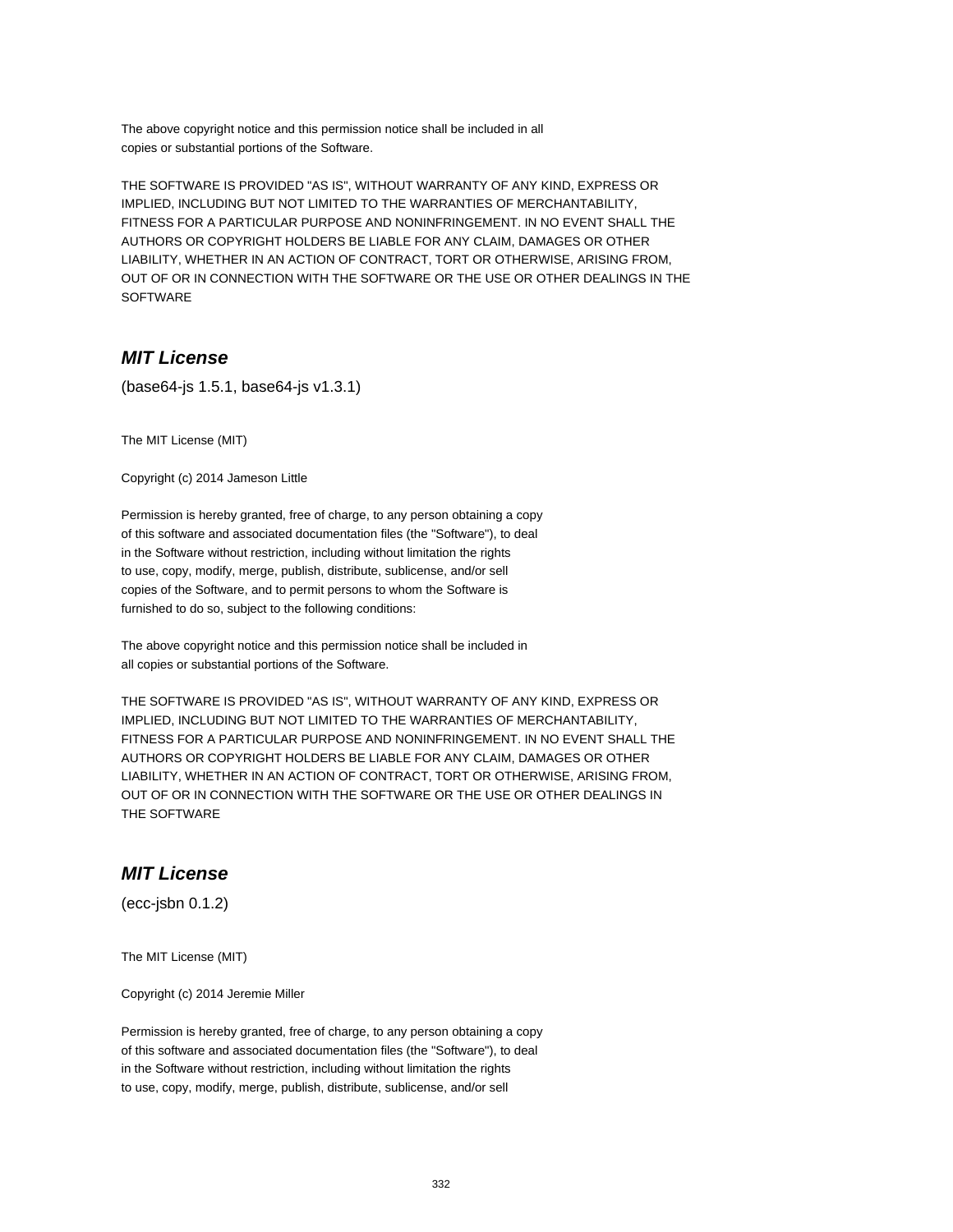copies of the Software, and to permit persons to whom the Software is furnished to do so, subject to the following conditions:

The above copyright notice and this permission notice shall be included in all copies or substantial portions of the Software.

THE SOFTWARE IS PROVIDED "AS IS", WITHOUT WARRANTY OF ANY KIND, EXPRESS OR IMPLIED, INCLUDING BUT NOT LIMITED TO THE WARRANTIES OF MERCHANTABILITY, FITNESS FOR A PARTICULAR PURPOSE AND NONINFRINGEMENT. IN NO EVENT SHALL THE AUTHORS OR COPYRIGHT HOLDERS BE LIABLE FOR ANY CLAIM, DAMAGES OR OTHER LIABILITY, WHETHER IN AN ACTION OF CONTRACT, TORT OR OTHERWISE, ARISING FROM, OUT OF OR IN CONNECTION WITH THE SOFTWARE OR THE USE OR OTHER DEALINGS IN THE **SOFTWARE** 

## **MIT License**

(json-refs v3.0.13)

The MIT License (MIT)

Copyright (c) 2014 Jeremy Whitlock

Permission is hereby granted, free of charge, to any person obtaining a copy of this software and associated documentation files (the "Software"), to deal in the Software without restriction, including without limitation the rights to use, copy, modify, merge, publish, distribute, sublicense, and/or sell copies of the Software, and to permit persons to whom the Software is furnished to do so, subject to the following conditions:

The above copyright notice and this permission notice shall be included in all copies or substantial portions of the Software.

THE SOFTWARE IS PROVIDED "AS IS", WITHOUT WARRANTY OF ANY KIND, EXPRESS OR IMPLIED, INCLUDING BUT NOT LIMITED TO THE WARRANTIES OF MERCHANTABILITY, FITNESS FOR A PARTICULAR PURPOSE AND NONINFRINGEMENT. IN NO EVENT SHALL THE AUTHORS OR COPYRIGHT HOLDERS BE LIABLE FOR ANY CLAIM, DAMAGES OR OTHER LIABILITY, WHETHER IN AN ACTION OF CONTRACT, TORT OR OTHERWISE, ARISING FROM, OUT OF OR IN CONNECTION WITH THE SOFTWARE OR THE USE OR OTHER DEALINGS IN THE SOFTWARE

## **MIT License**

(statuses 1.4.0, statuses 1.5.0)

The MIT License (MIT)

Copyright (c) 2014 Jonathan Ong Copyright (c) 2016 Douglas Christopher Wilson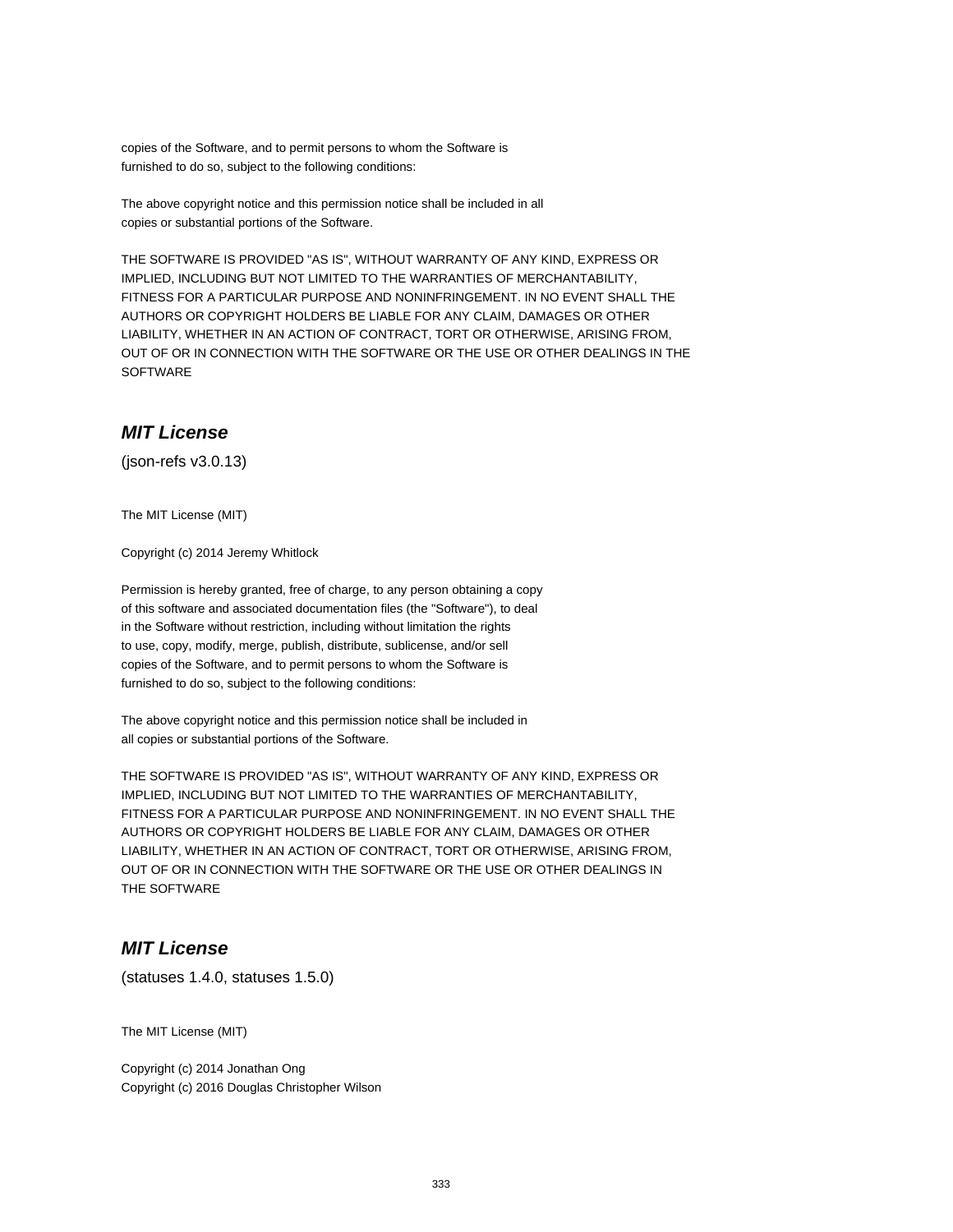Permission is hereby granted, free of charge, to any person obtaining a copy of this software and associated documentation files (the "Software"), to deal in the Software without restriction, including without limitation the rights to use, copy, modify, merge, publish, distribute, sublicense, and/or sell copies of the Software, and to permit persons to whom the Software is furnished to do so, subject to the following conditions:

The above copyright notice and this permission notice shall be included in all copies or substantial portions of the Software.

THE SOFTWARE IS PROVIDED "AS IS", WITHOUT WARRANTY OF ANY KIND, EXPRESS OR IMPLIED, INCLUDING BUT NOT LIMITED TO THE WARRANTIES OF MERCHANTABILITY, FITNESS FOR A PARTICULAR PURPOSE AND NONINFRINGEMENT. IN NO EVENT SHALL THE AUTHORS OR COPYRIGHT HOLDERS BE LIABLE FOR ANY CLAIM, DAMAGES OR OTHER LIABILITY, WHETHER IN AN ACTION OF CONTRACT, TORT OR OTHERWISE, ARISING FROM, OUT OF OR IN CONNECTION WITH THE SOFTWARE OR THE USE OR OTHER DEALINGS IN THE SOFTWARE

## **MIT License**

(array-equal 1.0.0, destroy 1.0.4, ee-first 1.1.1, mime-db 1.33.0, mime-db v1.40.0, mime-db v1.44.0, streaming-json-stringify 3.1.0)

The MIT License (MIT)

Copyright (c) 2014 Jonathan Ong me@jongleberry.com

Permission is hereby granted, free of charge, to any person obtaining a copy of this software and associated documentation files (the "Software"), to deal in the Software without restriction, including without limitation the rights to use, copy, modify, merge, publish, distribute, sublicense, and/or sell copies of the Software, and to permit persons to whom the Software is furnished to do so, subject to the following conditions:

The above copyright notice and this permission notice shall be included in all copies or substantial portions of the Software.

THE SOFTWARE IS PROVIDED "AS IS", WITHOUT WARRANTY OF ANY KIND, EXPRESS OR IMPLIED, INCLUDING BUT NOT LIMITED TO THE WARRANTIES OF MERCHANTABILITY, FITNESS FOR A PARTICULAR PURPOSE AND NONINFRINGEMENT. IN NO EVENT SHALL THE AUTHORS OR COPYRIGHT HOLDERS BE LIABLE FOR ANY CLAIM, DAMAGES OR OTHER LIABILITY, WHETHER IN AN ACTION OF CONTRACT, TORT OR OTHERWISE, ARISING FROM, OUT OF OR IN CONNECTION WITH THE SOFTWARE OR THE USE OR OTHER DEALINGS IN THE SOFTWARE

## **MIT License**

(http-errors 1.7.2, http-errors 1.7.3)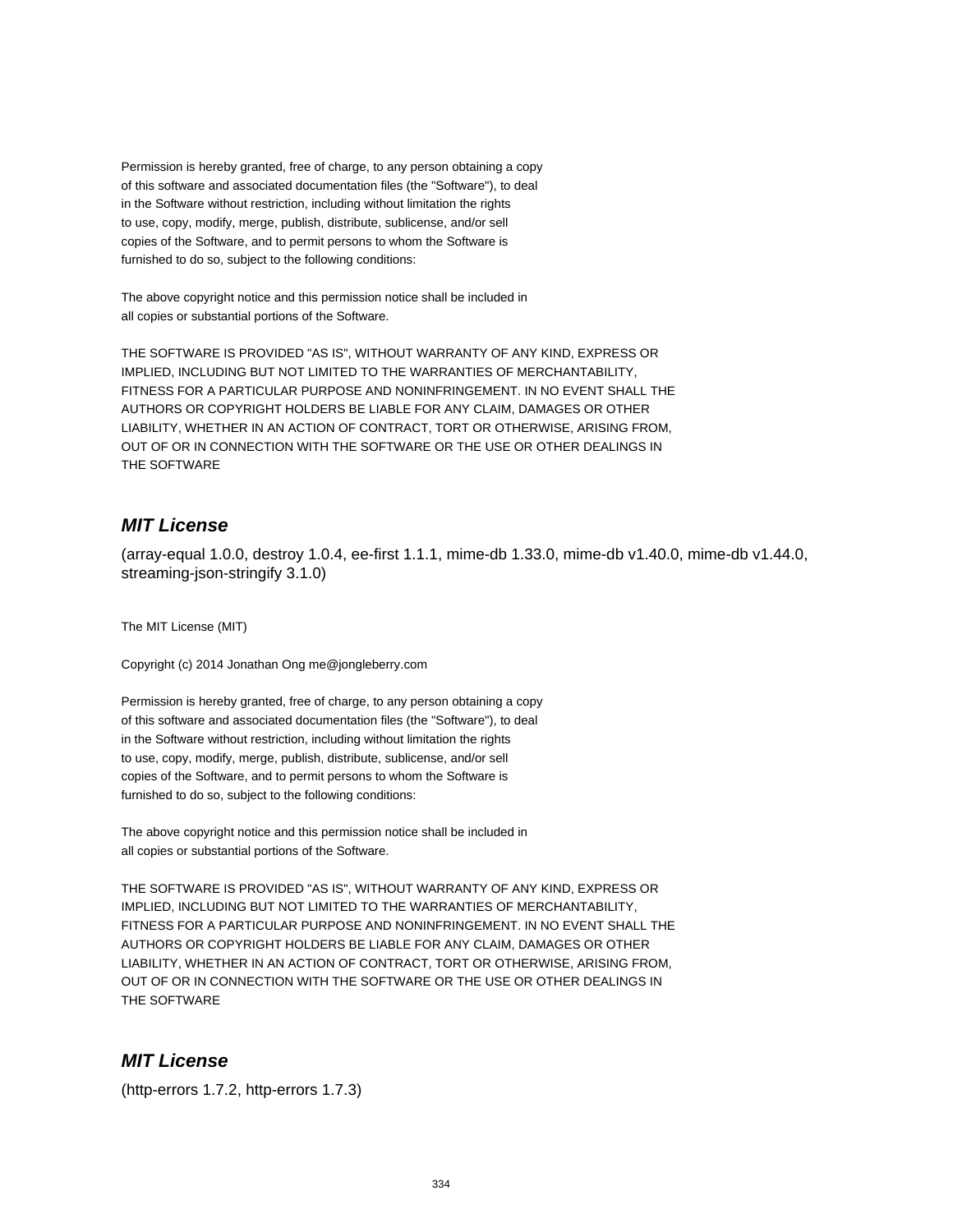The MIT License (MIT)

Copyright (c) 2014 Jonathan Ong me@jongleberry.com Copyright (c) 2016 Douglas Christopher Wilson doug@somethingdoug.com

Permission is hereby granted, free of charge, to any person obtaining a copy of this software and associated documentation files (the "Software"), to deal in the Software without restriction, including without limitation the rights to use, copy, modify, merge, publish, distribute, sublicense, and/or sell copies of the Software, and to permit persons to whom the Software is furnished to do so, subject to the following conditions:

The above copyright notice and this permission notice shall be included in all copies or substantial portions of the Software.

THE SOFTWARE IS PROVIDED "AS IS", WITHOUT WARRANTY OF ANY KIND, EXPRESS OR IMPLIED, INCLUDING BUT NOT LIMITED TO THE WARRANTIES OF MERCHANTABILITY, FITNESS FOR A PARTICULAR PURPOSE AND NONINFRINGEMENT. IN NO EVENT SHALL THE AUTHORS OR COPYRIGHT HOLDERS BE LIABLE FOR ANY CLAIM, DAMAGES OR OTHER LIABILITY, WHETHER IN AN ACTION OF CONTRACT, TORT OR OTHERWISE, ARISING FROM, OUT OF OR IN CONNECTION WITH THE SOFTWARE OR THE USE OR OTHER DEALINGS IN THE SOFTWARE

#### **MIT License**

(ljharb/object.assign 4.1.2)

The MIT License (MIT)

Copyright (c) 2014 Jordan Harband

Permission is hereby granted, free of charge, to any person obtaining a copy of this software and associated documentation files (the "Software"), to deal in the Software without restriction, including without limitation the rights to use, copy, modify, merge, publish, distribute, sublicense, and/or sell copies of the Software, and to permit persons to whom the Software is furnished to do so, subject to the following conditions:

The above copyright notice and this permission notice shall be included in all copies or substantial portions of the Software.

THE SOFTWARE IS PROVIDED "AS IS", WITHOUT WARRANTY OF ANY KIND, EXPRESS OR IMPLIED, INCLUDING BUT NOT LIMITED TO THE WARRANTIES OF MERCHANTABILITY, FITNESS FOR A PARTICULAR PURPOSE AND NONINFRINGEMENT. IN NO EVENT SHALL THE AUTHORS OR COPYRIGHT HOLDERS BE LIABLE FOR ANY CLAIM, DAMAGES OR OTHER LIABILITY, WHETHER IN AN ACTION OF CONTRACT, TORT OR OTHERWISE, ARISING FROM, OUT OF OR IN CONNECTION WITH THE SOFTWARE OR THE USE OR OTHER DEALINGS IN THE **SOFTWARE**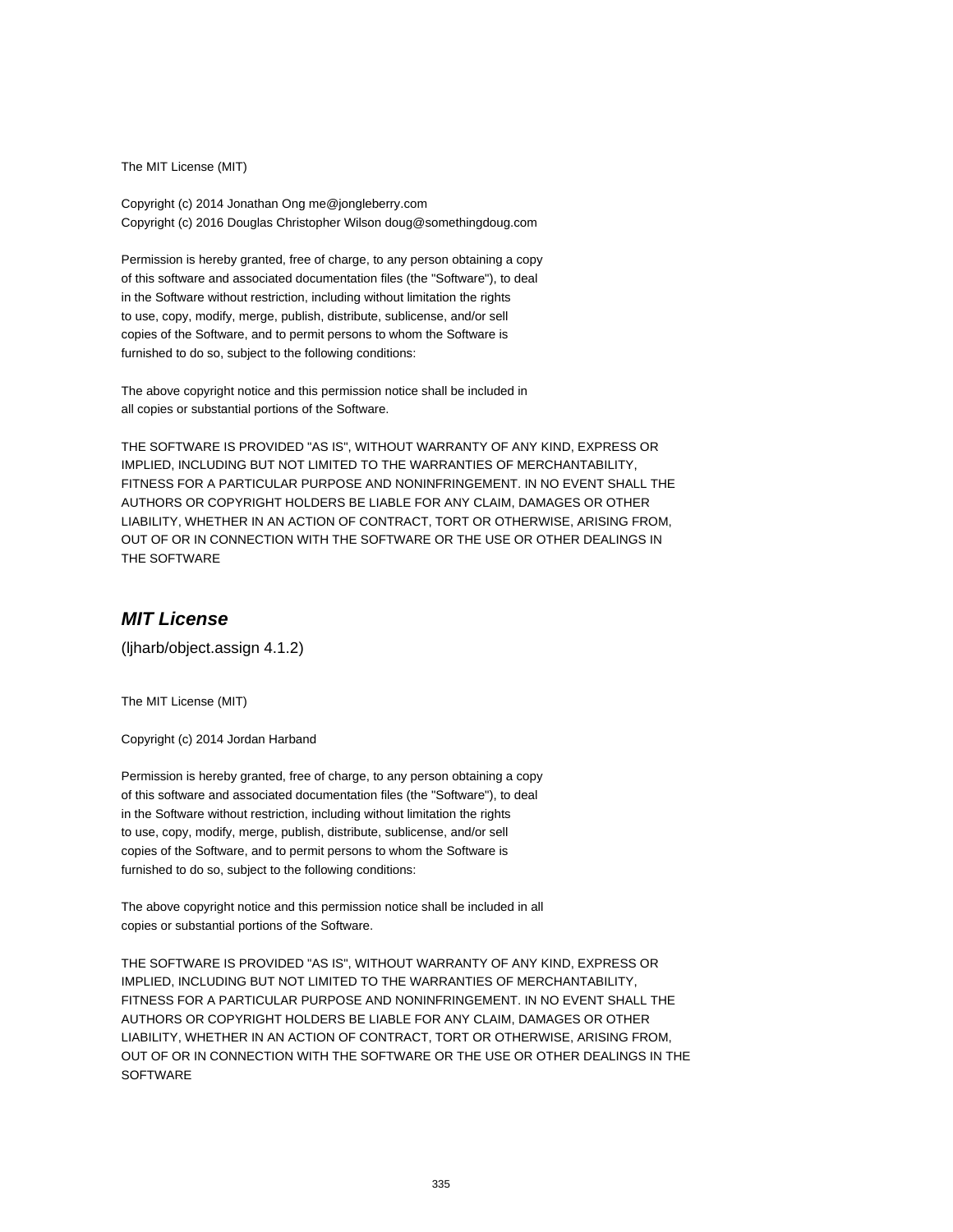## **MIT License**

(is-regex 1.1.1, object-is 1.0.1)

The MIT License (MIT)

Copyright (c) 2014 Jordan Harband

Permission is hereby granted, free of charge, to any person obtaining a copy of this software and associated documentation files (the "Software"), to deal in the Software without restriction, including without limitation the rights to use, copy, modify, merge, publish, distribute, sublicense, and/or sell copies of the Software, and to permit persons to whom the Software is furnished to do so, subject to the following conditions:

The above copyright notice and this permission notice shall be included in all copies or substantial portions of the Software.

THE SOFTWARE IS PROVIDED "AS IS", WITHOUT WARRANTY OF ANY KIND, EXPRESS OR IMPLIED, INCLUDING BUT NOT LIMITED TO THE WARRANTIES OF MERCHANTABILITY, FITNESS FOR A PARTICULAR PURPOSE AND NONINFRINGEMENT. IN NO EVENT SHALL THE AUTHORS OR COPYRIGHT HOLDERS BE LIABLE FOR ANY CLAIM, DAMAGES OR OTHER LIABILITY, WHETHER IN AN ACTION OF CONTRACT, TORT OR OTHERWISE, ARISING FROM, OUT OF OR IN CONNECTION WITH THE SOFTWARE OR THE USE OR OTHER DEALINGS IN THE SOFTWARE

## **MIT License**

(yauzl 2.10.0)

The MIT License (MIT)

Copyright (c) 2014 Josh Wolfe

Permission is hereby granted, free of charge, to any person obtaining a copy of this software and associated documentation files (the "Software"), to deal in the Software without restriction, including without limitation the rights to use, copy, modify, merge, publish, distribute, sublicense, and/or sell copies of the Software, and to permit persons to whom the Software is furnished to do so, subject to the following conditions:

The above copyright notice and this permission notice shall be included in all copies or substantial portions of the Software.

THE SOFTWARE IS PROVIDED "AS IS", WITHOUT WARRANTY OF ANY KIND, EXPRESS OR IMPLIED, INCLUDING BUT NOT LIMITED TO THE WARRANTIES OF MERCHANTABILITY, FITNESS FOR A PARTICULAR PURPOSE AND NONINFRINGEMENT. IN NO EVENT SHALL THE AUTHORS OR COPYRIGHT HOLDERS BE LIABLE FOR ANY CLAIM, DAMAGES OR OTHER LIABILITY, WHETHER IN AN ACTION OF CONTRACT, TORT OR OTHERWISE, ARISING FROM, OUT OF OR IN CONNECTION WITH THE SOFTWARE OR THE USE OR OTHER DEALINGS IN THE **SOFTWARE**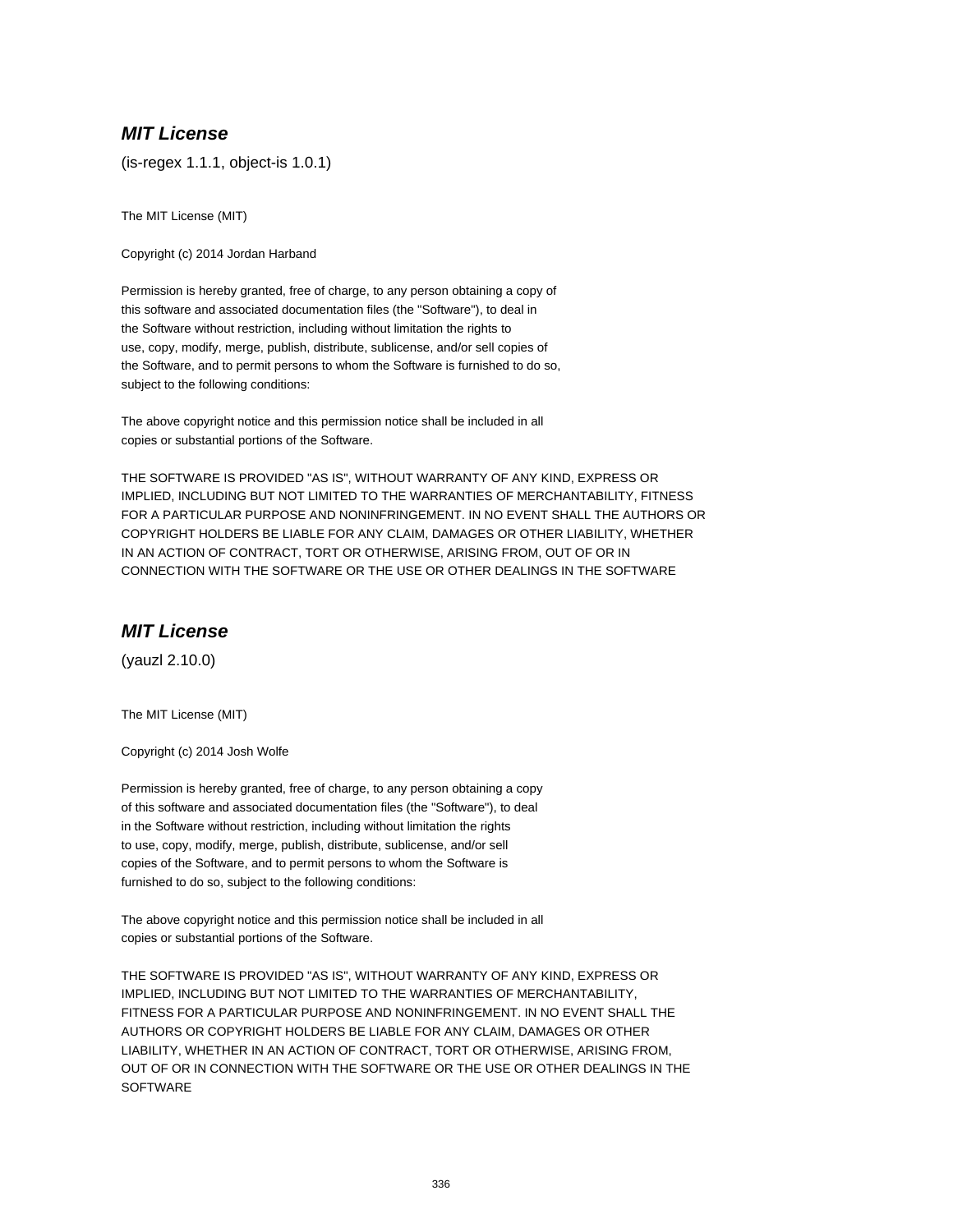# **MIT License**

(z-schema 3.21.0, z-schema 4.2.3)

The MIT License (MIT)

Copyright (c) 2014 Martin Zagora and other contributors https://github.com/zaggino/z-schema/graphs/contributors

Permission is hereby granted, free of charge, to any person obtaining a copy of this software and associated documentation files (the "Software"), to deal in the Software without restriction, including without limitation the rights to use, copy, modify, merge, publish, distribute, sublicense, and/or sell copies of the Software, and to permit persons to whom the Software is furnished to do so, subject to the following conditions:

The above copyright notice and this permission notice shall be included in all copies or substantial portions of the Software.

THE SOFTWARE IS PROVIDED "AS IS", WITHOUT WARRANTY OF ANY KIND, EXPRESS OR IMPLIED, INCLUDING BUT NOT LIMITED TO THE WARRANTIES OF MERCHANTABILITY, FITNESS FOR A PARTICULAR PURPOSE AND NONINFRINGEMENT. IN NO EVENT SHALL THE AUTHORS OR COPYRIGHT HOLDERS BE LIABLE FOR ANY CLAIM, DAMAGES OR OTHER LIABILITY, WHETHER IN AN ACTION OF CONTRACT, TORT OR OTHERWISE, ARISING FROM, OUT OF OR IN CONNECTION WITH THE SOFTWARE OR THE USE OR OTHER DEALINGS IN THE **SOFTWARE** 

## **MIT License**

(duplexify 3.7.1, duplexify v4.1.1, end-of-stream 1.4.1, end-of-stream v1.4.4, generate-function 2.3.1, generate-object-property 1.2.0, mafintosh/pump 1.0.3, mafintosh/pump 2.0.1, protocol-buffers 3.2.1, pumpify 1.5.1, pumpify v2.0.1, stream-collector 1.0.1, tar-fs 1.16.3, tar-fs v2.1.1, tar-stream 1.6.2)

The MIT License (MIT)

Copyright (c) 2014 Mathias Buus

Permission is hereby granted, free of charge, to any person obtaining a copy of this software and associated documentation files (the "Software"), to deal in the Software without restriction, including without limitation the rights to use, copy, modify, merge, publish, distribute, sublicense, and/or sell copies of the Software, and to permit persons to whom the Software is furnished to do so, subject to the following conditions:

The above copyright notice and this permission notice shall be included in all copies or substantial portions of the Software.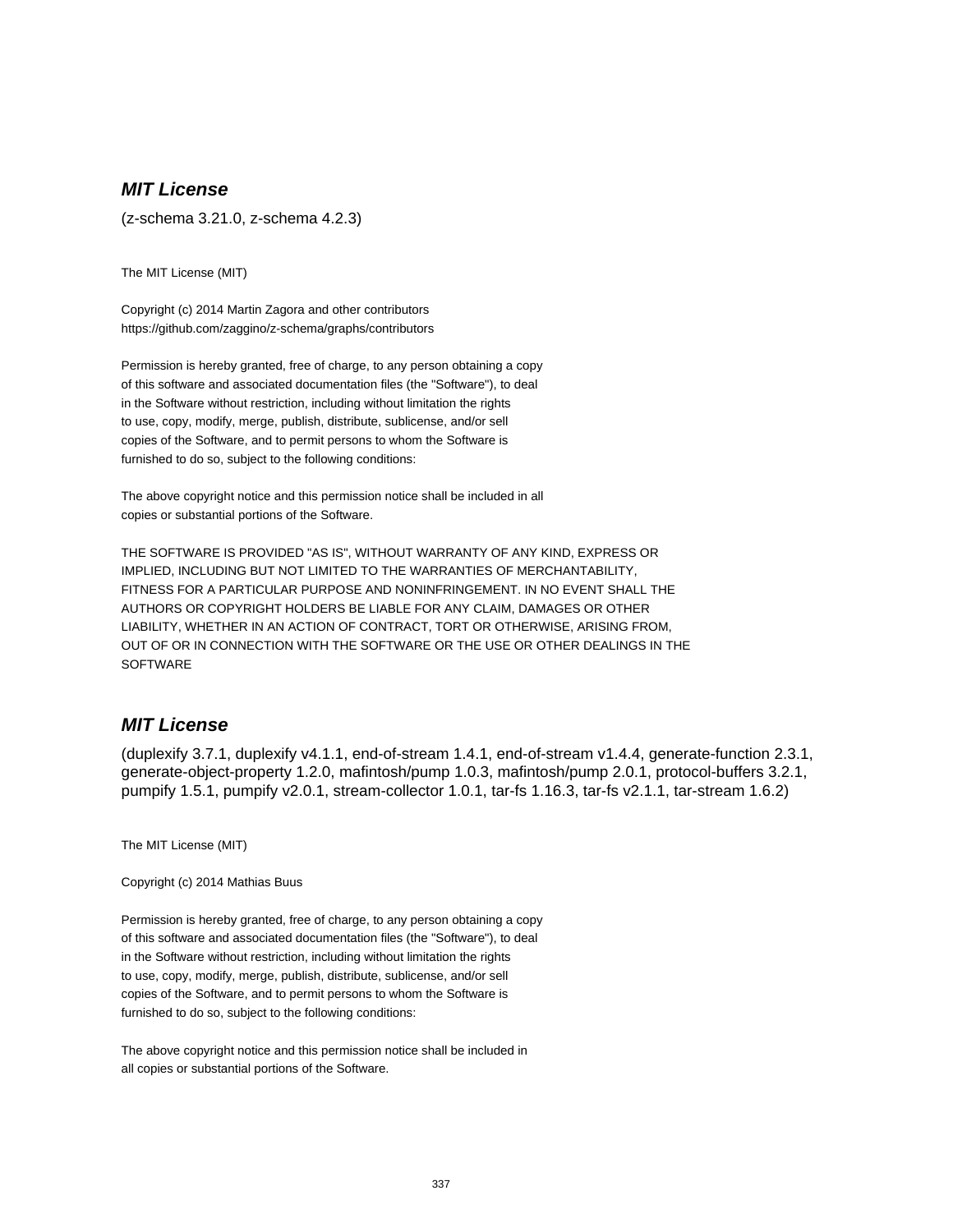THE SOFTWARE IS PROVIDED "AS IS", WITHOUT WARRANTY OF ANY KIND, EXPRESS OR IMPLIED, INCLUDING BUT NOT LIMITED TO THE WARRANTIES OF MERCHANTABILITY, FITNESS FOR A PARTICULAR PURPOSE AND NONINFRINGEMENT. IN NO EVENT SHALL THE AUTHORS OR COPYRIGHT HOLDERS BE LIABLE FOR ANY CLAIM, DAMAGES OR OTHER LIABILITY, WHETHER IN AN ACTION OF CONTRACT, TORT OR OTHERWISE, ARISING FROM, OUT OF OR IN CONNECTION WITH THE SOFTWARE OR THE USE OR OTHER DEALINGS IN THE SOFTWARE

## **MIT License**

(commist 1.1.0)

The MIT License (MIT)

Copyright (c) 2014 Matteo Collina

Permission is hereby granted, free of charge, to any person obtaining a copy of this software and associated documentation files (the "Software"), to deal in the Software without restriction, including without limitation the rights to use, copy, modify, merge, publish, distribute, sublicense, and/or sell copies of the Software, and to permit persons to whom the Software is furnished to do so, subject to the following conditions:

The above copyright notice and this permission notice shall be included in all copies or substantial portions of the Software.

THE SOFTWARE IS PROVIDED "AS IS", WITHOUT WARRANTY OF ANY KIND, EXPRESS OR IMPLIED, INCLUDING BUT NOT LIMITED TO THE WARRANTIES OF MERCHANTABILITY, FITNESS FOR A PARTICULAR PURPOSE AND NONINFRINGEMENT. IN NO EVENT SHALL THE AUTHORS OR COPYRIGHT HOLDERS BE LIABLE FOR ANY CLAIM, DAMAGES OR OTHER LIABILITY, WHETHER IN AN ACTION OF CONTRACT, TORT OR OTHERWISE, ARISING FROM, OUT OF OR IN CONNECTION WITH THE SOFTWARE OR THE USE OR OTHER DEALINGS IN THE **SOFTWARE** 

## **MIT License**

(object-hash 2.0.3)

The MIT License (MIT)

Copyright (c) 2014 object-hash contributors

Permission is hereby granted, free of charge, to any person obtaining a copy of this software and associated documentation files (the "Software"), to deal in the Software without restriction, including without limitation the rights to use, copy, modify, merge, publish, distribute, sublicense, and/or sell copies of the Software, and to permit persons to whom the Software is furnished to do so, subject to the following conditions: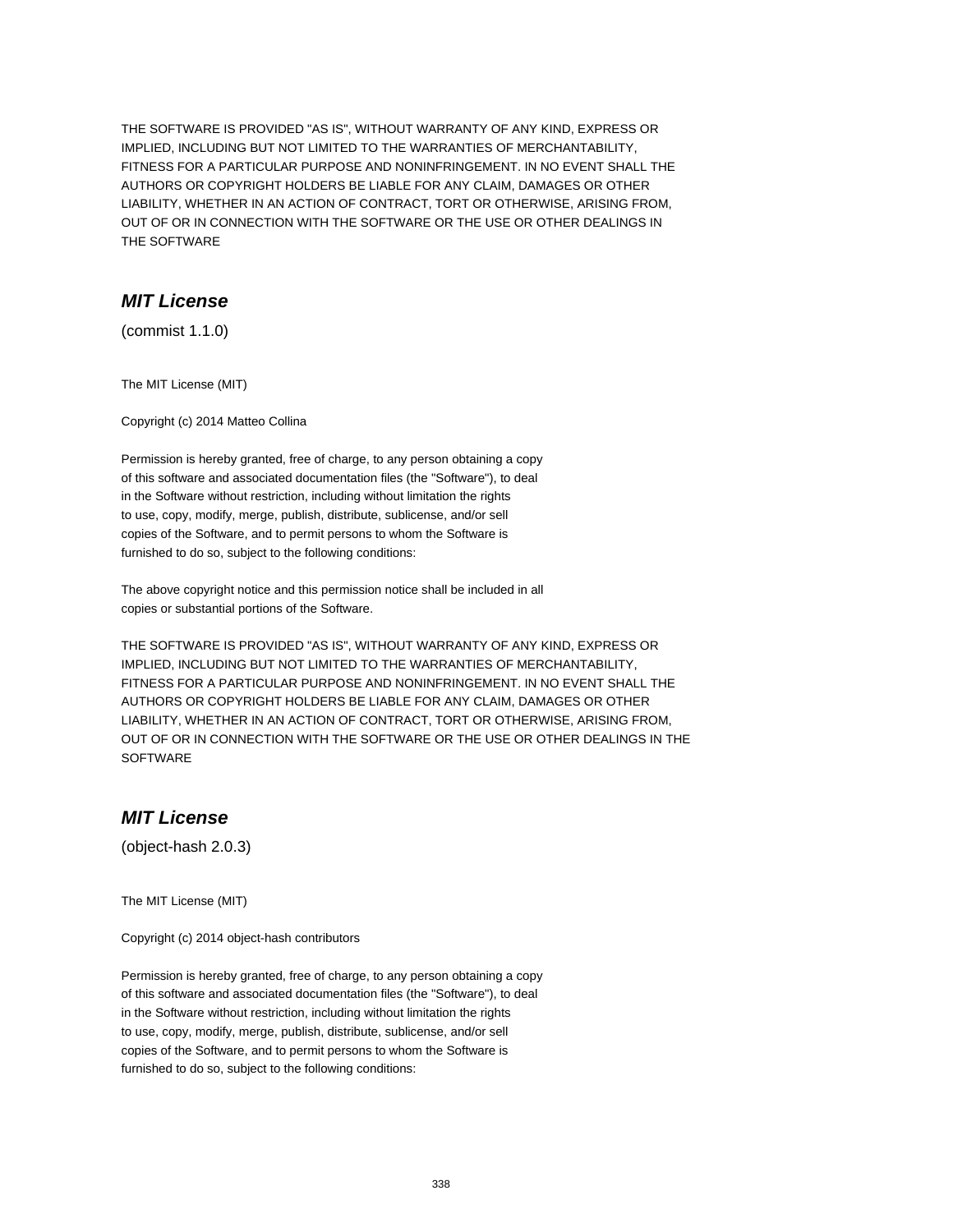The above copyright notice and this permission notice shall be included in all copies or substantial portions of the Software.

THE SOFTWARE IS PROVIDED "AS IS", WITHOUT WARRANTY OF ANY KIND, EXPRESS OR IMPLIED, INCLUDING BUT NOT LIMITED TO THE WARRANTIES OF MERCHANTABILITY, FITNESS FOR A PARTICULAR PURPOSE AND NONINFRINGEMENT. IN NO EVENT SHALL THE AUTHORS OR COPYRIGHT HOLDERS BE LIABLE FOR ANY CLAIM, DAMAGES OR OTHER LIABILITY, WHETHER IN AN ACTION OF CONTRACT, TORT OR OTHERWISE, ARISING FROM, OUT OF OR IN CONNECTION WITH THE SOFTWARE OR THE USE OR OTHER DEALINGS IN THE SOFTWARE

# **MIT License**

(google-p12-pem 3.0.3)

The MIT License (MIT)

Copyright (c) 2014 Ryan Seys

Permission is hereby granted, free of charge, to any person obtaining a copy of this software and associated documentation files (the "Software"), to deal in the Software without restriction, including without limitation the rights to use, copy, modify, merge, publish, distribute, sublicense, and/or sell copies of the Software, and to permit persons to whom the Software is furnished to do so, subject to the following conditions:

The above copyright notice and this permission notice shall be included in all copies or substantial portions of the Software.

THE SOFTWARE IS PROVIDED "AS IS", WITHOUT WARRANTY OF ANY KIND, EXPRESS OR IMPLIED, INCLUDING BUT NOT LIMITED TO THE WARRANTIES OF MERCHANTABILITY, FITNESS FOR A PARTICULAR PURPOSE AND NONINFRINGEMENT. IN NO EVENT SHALL THE AUTHORS OR COPYRIGHT HOLDERS BE LIABLE FOR ANY CLAIM, DAMAGES OR OTHER LIABILITY, WHETHER IN AN ACTION OF CONTRACT, TORT OR OTHERWISE, ARISING FROM, OUT OF OR IN CONNECTION WITH THE SOFTWARE OR THE USE OR OTHER DEALINGS IN THE **SOFTWARE** 

### **MIT License**

(bottleneck 2.19.5)

The MIT License (MIT)

Copyright (c) 2014 Simon Grondin

Permission is hereby granted, free of charge, to any person obtaining a copy of this software and associated documentation files (the "Software"), to deal in the Software without restriction, including without limitation the rights to use, copy, modify, merge, publish, distribute, sublicense, and/or sell copies of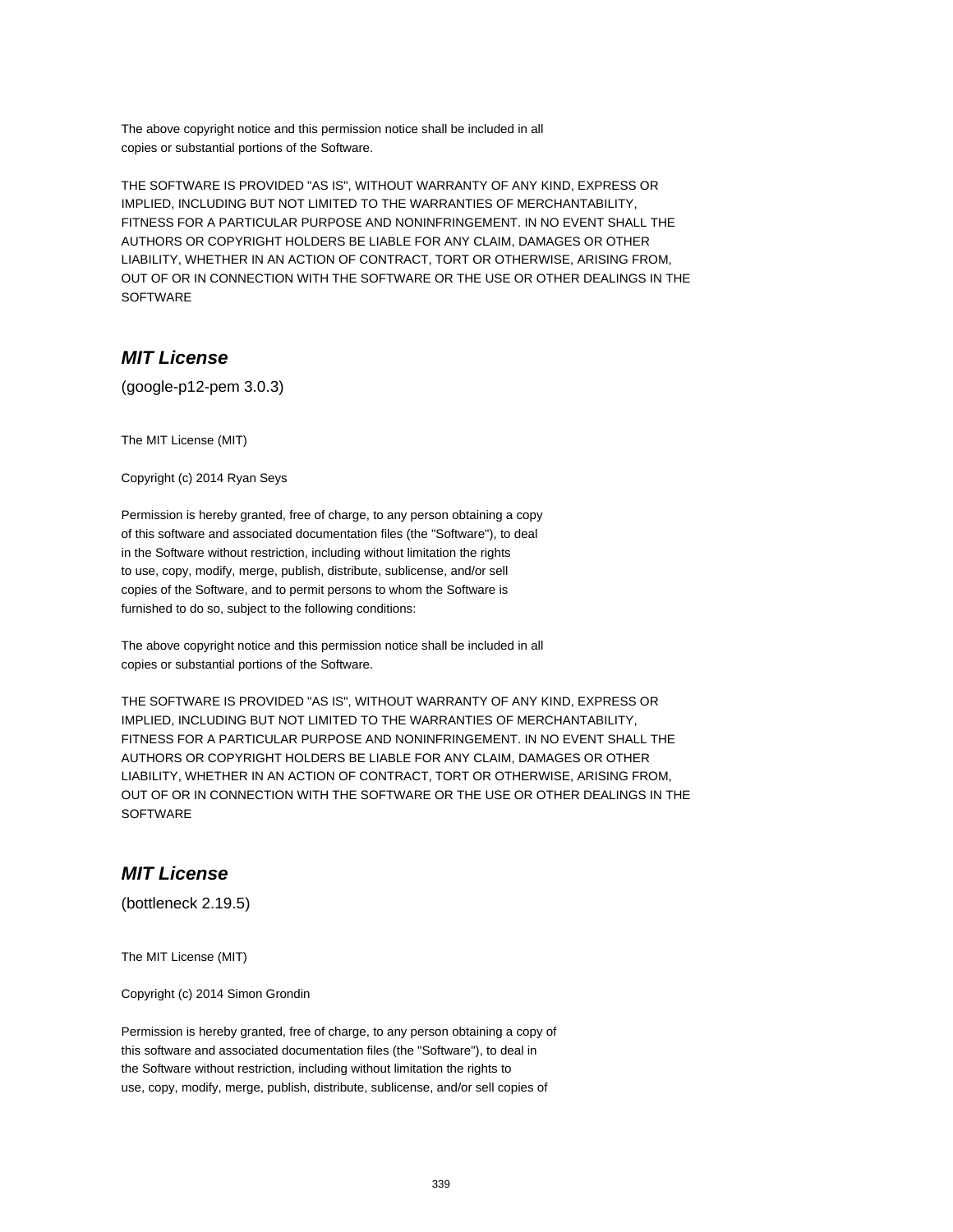the Software, and to permit persons to whom the Software is furnished to do so, subject to the following conditions:

The above copyright notice and this permission notice shall be included in all copies or substantial portions of the Software.

THE SOFTWARE IS PROVIDED "AS IS", WITHOUT WARRANTY OF ANY KIND, EXPRESS OR IMPLIED, INCLUDING BUT NOT LIMITED TO THE WARRANTIES OF MERCHANTABILITY, FITNESS FOR A PARTICULAR PURPOSE AND NONINFRINGEMENT. IN NO EVENT SHALL THE AUTHORS OR COPYRIGHT HOLDERS BE LIABLE FOR ANY CLAIM, DAMAGES OR OTHER LIABILITY, WHETHER IN AN ACTION OF CONTRACT, TORT OR OTHERWISE, ARISING FROM, OUT OF OR IN CONNECTION WITH THE SOFTWARE OR THE USE OR OTHER DEALINGS IN THE SOFTWARE

#### **MIT License**

(js-tokens 3.0.2)

The MIT License (MIT)

Copyright (c) 2014, 2015, 2016, 2017 Simon Lydell

Permission is hereby granted, free of charge, to any person obtaining a copy of this software and associated documentation files (the "Software"), to deal in the Software without restriction, including without limitation the rights to use, copy, modify, merge, publish, distribute, sublicense, and/or sell copies of the Software, and to permit persons to whom the Software is furnished to do so, subject to the following conditions:

The above copyright notice and this permission notice shall be included in all copies or substantial portions of the Software.

THE SOFTWARE IS PROVIDED "AS IS", WITHOUT WARRANTY OF ANY KIND, EXPRESS OR IMPLIED, INCLUDING BUT NOT LIMITED TO THE WARRANTIES OF MERCHANTABILITY, FITNESS FOR A PARTICULAR PURPOSE AND NONINFRINGEMENT. IN NO EVENT SHALL THE AUTHORS OR COPYRIGHT HOLDERS BE LIABLE FOR ANY CLAIM, DAMAGES OR OTHER LIABILITY, WHETHER IN AN ACTION OF CONTRACT, TORT OR OTHERWISE, ARISING FROM, OUT OF OR IN CONNECTION WITH THE SOFTWARE OR THE USE OR OTHER DEALINGS IN THE SOFTWARE

### **MIT License**

(js-tokens 4.0.0)

The MIT License (MIT)

Copyright (c) 2014, 2015, 2016, 2017, 2018 Simon Lydell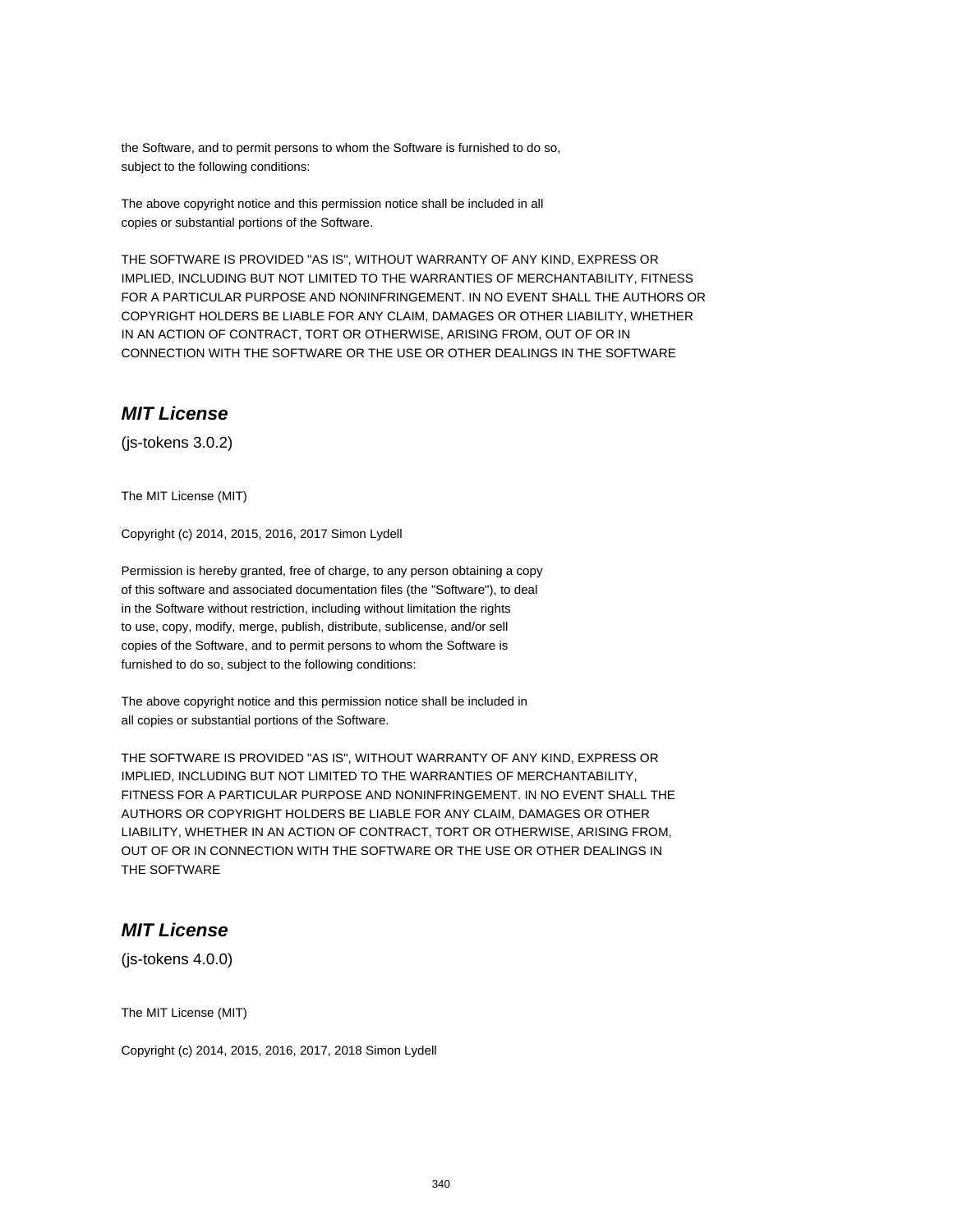Permission is hereby granted, free of charge, to any person obtaining a copy of this software and associated documentation files (the "Software"), to deal in the Software without restriction, including without limitation the rights to use, copy, modify, merge, publish, distribute, sublicense, and/or sell copies of the Software, and to permit persons to whom the Software is furnished to do so, subject to the following conditions:

The above copyright notice and this permission notice shall be included in all copies or substantial portions of the Software.

THE SOFTWARE IS PROVIDED "AS IS", WITHOUT WARRANTY OF ANY KIND, EXPRESS OR IMPLIED, INCLUDING BUT NOT LIMITED TO THE WARRANTIES OF MERCHANTABILITY, FITNESS FOR A PARTICULAR PURPOSE AND NONINFRINGEMENT. IN NO EVENT SHALL THE AUTHORS OR COPYRIGHT HOLDERS BE LIABLE FOR ANY CLAIM, DAMAGES OR OTHER LIABILITY, WHETHER IN AN ACTION OF CONTRACT, TORT OR OTHERWISE, ARISING FROM, OUT OF OR IN CONNECTION WITH THE SOFTWARE OR THE USE OR OTHER DEALINGS IN THE SOFTWARE

## **MIT License**

(source-map-resolve 0.5.3)

The MIT License (MIT)

Copyright (c) 2014, 2015, 2016, 2017, 2018, 2019 Simon Lydell Copyright (c) 2019 ZHAO Jinxiang

Permission is hereby granted, free of charge, to any person obtaining a copy of this software and associated documentation files (the "Software"), to deal in the Software without restriction, including without limitation the rights to use, copy, modify, merge, publish, distribute, sublicense, and/or sell copies of the Software, and to permit persons to whom the Software is furnished to do so, subject to the following conditions:

The above copyright notice and this permission notice shall be included in all copies or substantial portions of the Software.

THE SOFTWARE IS PROVIDED "AS IS", WITHOUT WARRANTY OF ANY KIND, EXPRESS OR IMPLIED, INCLUDING BUT NOT LIMITED TO THE WARRANTIES OF MERCHANTABILITY, FITNESS FOR A PARTICULAR PURPOSE AND NONINFRINGEMENT. IN NO EVENT SHALL THE AUTHORS OR COPYRIGHT HOLDERS BE LIABLE FOR ANY CLAIM, DAMAGES OR OTHER LIABILITY, WHETHER IN AN ACTION OF CONTRACT, TORT OR OTHERWISE, ARISING FROM, OUT OF OR IN CONNECTION WITH THE SOFTWARE OR THE USE OR OTHER DEALINGS IN THE SOFTWARE

## **MIT License**

(command-line-args 5.1.1, typical v4.0.0)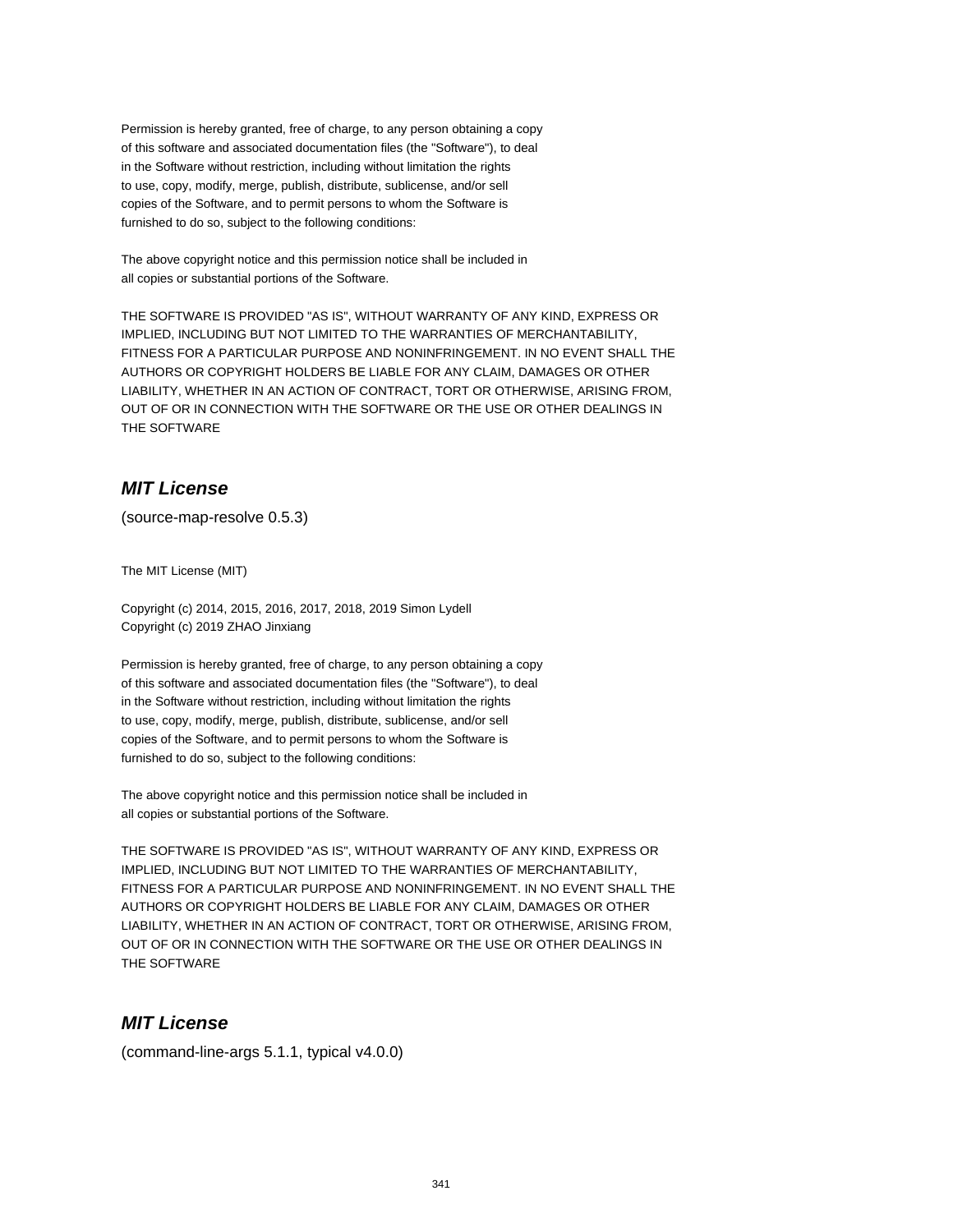The MIT License (MIT)

Copyright (c) 2014-19 Lloyd Brookes <75pound@gmail.com>

Permission is hereby granted, free of charge, to any person obtaining a copy of this software and associated documentation files (the "Software"), to deal in the Software without restriction, including without limitation the rights to use, copy, modify, merge, publish, distribute, sublicense, and/or sell copies of the Software, and to permit persons to whom the Software is furnished to do so, subject to the following conditions:

The above copyright notice and this permission notice shall be included in all copies or substantial portions of the Software.

THE SOFTWARE IS PROVIDED "AS IS", WITHOUT WARRANTY OF ANY KIND, EXPRESS OR IMPLIED, INCLUDING BUT NOT LIMITED TO THE WARRANTIES OF MERCHANTABILITY, FITNESS FOR A PARTICULAR PURPOSE AND NONINFRINGEMENT. IN NO EVENT SHALL THE AUTHORS OR COPYRIGHT HOLDERS BE LIABLE FOR ANY CLAIM, DAMAGES OR OTHER LIABILITY, WHETHER IN AN ACTION OF CONTRACT, TORT OR OTHERWISE, ARISING FROM, OUT OF OR IN CONNECTION WITH THE SOFTWARE OR THE USE OR OTHER DEALINGS IN THE **SOFTWARE** 

## **MIT License**

(browserify-zlib 0.2.0)

The MIT License (MIT)

Copyright (c) 2014-2015 Devon Govett

Permission is hereby granted, free of charge, to any person obtaining a copy of this software and associated documentation files (the "Software"), to deal in the Software without restriction, including without limitation the rights to use, copy, modify, merge, publish, distribute, sublicense, and/or sell copies of the Software, and to permit persons to whom the Software is furnished to do so, subject to the following conditions:

The above copyright notice and this permission notice shall be included in all copies or substantial portions of the Software.

THE SOFTWARE IS PROVIDED "AS IS", WITHOUT WARRANTY OF ANY KIND, EXPRESS OR IMPLIED, INCLUDING BUT NOT LIMITED TO THE WARRANTIES OF MERCHANTABILITY, FITNESS FOR A PARTICULAR PURPOSE AND NONINFRINGEMENT. IN NO EVENT SHALL THE AUTHORS OR COPYRIGHT HOLDERS BE LIABLE FOR ANY CLAIM, DAMAGES OR OTHER LIABILITY, WHETHER IN AN ACTION OF CONTRACT, TORT OR OTHERWISE, ARISING FROM, OUT OF OR IN CONNECTION WITH THE SOFTWARE OR THE USE OR OTHER DEALINGS IN THE **SOFTWARE** 

## **MIT License**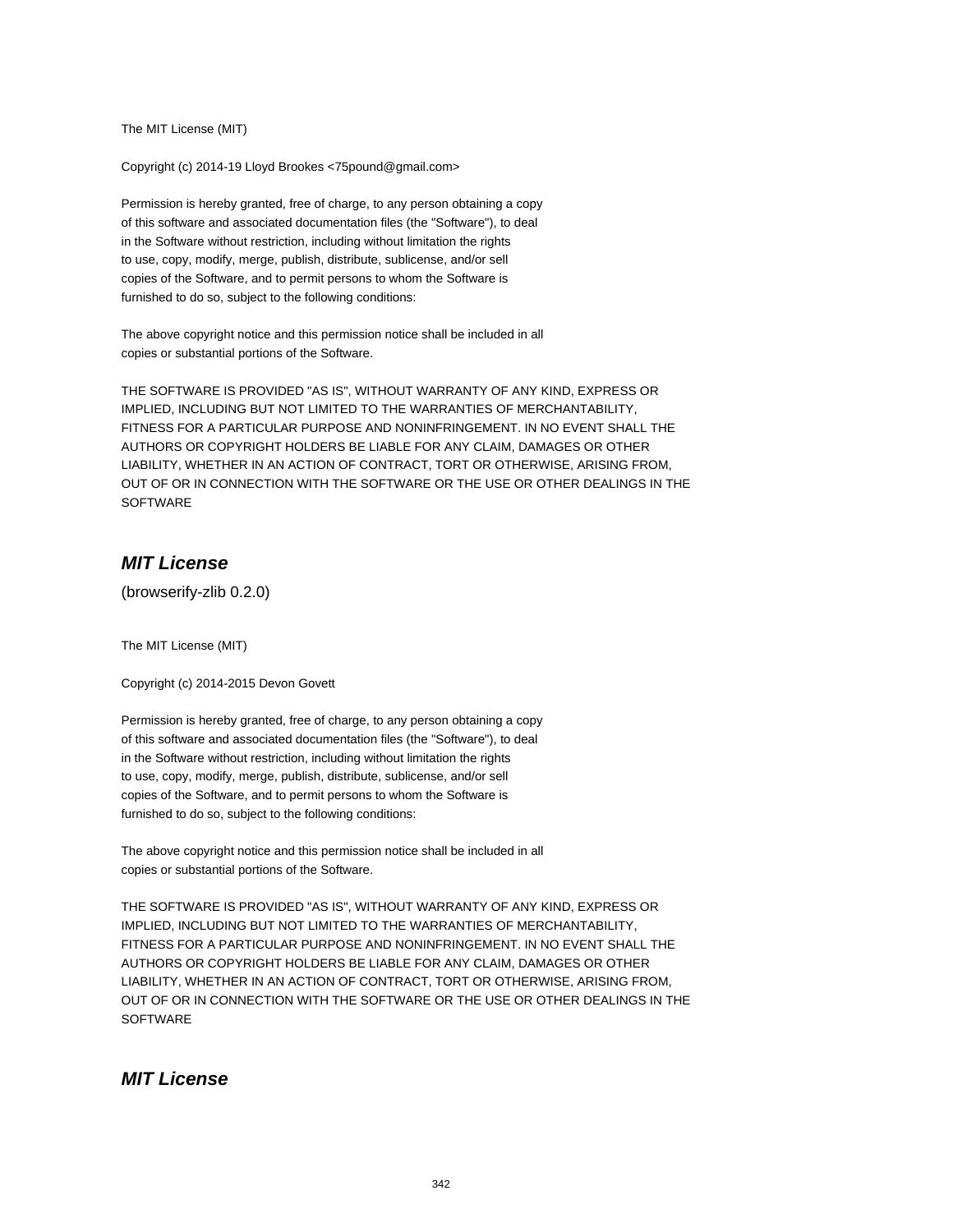(extend-shallow 3.0.2, mixin-deep 1.3.2)

The MIT License (MIT)

Copyright (c) 2014-2015, 2017, Jon Schlinkert.

Permission is hereby granted, free of charge, to any person obtaining a copy of this software and associated documentation files (the "Software"), to deal in the Software without restriction, including without limitation the rights to use, copy, modify, merge, publish, distribute, sublicense, and/or sell copies of the Software, and to permit persons to whom the Software is furnished to do so, subject to the following conditions:

The above copyright notice and this permission notice shall be included in all copies or substantial portions of the Software.

THE SOFTWARE IS PROVIDED "AS IS", WITHOUT WARRANTY OF ANY KIND, EXPRESS OR IMPLIED, INCLUDING BUT NOT LIMITED TO THE WARRANTIES OF MERCHANTABILITY, FITNESS FOR A PARTICULAR PURPOSE AND NONINFRINGEMENT. IN NO EVENT SHALL THE AUTHORS OR COPYRIGHT HOLDERS BE LIABLE FOR ANY CLAIM, DAMAGES OR OTHER LIABILITY, WHETHER IN AN ACTION OF CONTRACT, TORT OR OTHERWISE, ARISING FROM, OUT OF OR IN CONNECTION WITH THE SOFTWARE OR THE USE OR OTHER DEALINGS IN THE SOFTWARE

#### **MIT License**

(extend-shallow 2.0.1)

The MIT License (MIT)

Copyright (c) 2014-2015, Jon Schlinkert.

Permission is hereby granted, free of charge, to any person obtaining a copy of this software and associated documentation files (the "Software"), to deal in the Software without restriction, including without limitation the rights to use, copy, modify, merge, publish, distribute, sublicense, and/or sell copies of the Software, and to permit persons to whom the Software is furnished to do so, subject to the following conditions:

The above copyright notice and this permission notice shall be included in all copies or substantial portions of the Software.

THE SOFTWARE IS PROVIDED "AS IS", WITHOUT WARRANTY OF ANY KIND, EXPRESS OR IMPLIED, INCLUDING BUT NOT LIMITED TO THE WARRANTIES OF MERCHANTABILITY, FITNESS FOR A PARTICULAR PURPOSE AND NONINFRINGEMENT. IN NO EVENT SHALL THE AUTHORS OR COPYRIGHT HOLDERS BE LIABLE FOR ANY CLAIM, DAMAGES OR OTHER LIABILITY, WHETHER IN AN ACTION OF CONTRACT, TORT OR OTHERWISE, ARISING FROM, OUT OF OR IN CONNECTION WITH THE SOFTWARE OR THE USE OR OTHER DEALINGS IN THE SOFTWARE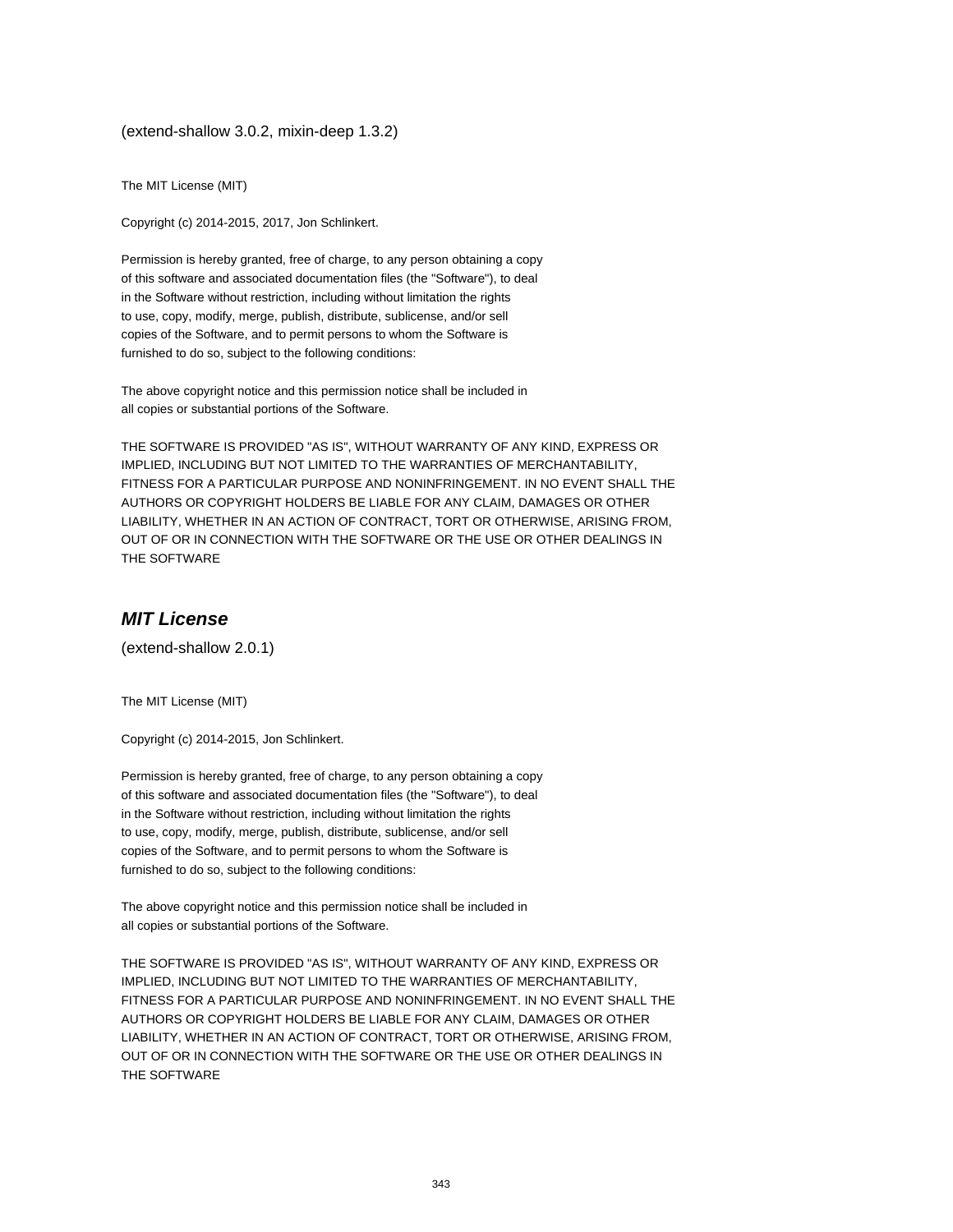## **MIT License**

(array-unique 0.3.2, is-extglob 2.1.0, is-extglob 2.1.1, is-number 3.0.0)

The MIT License (MIT)

Copyright (c) 2014-2016, Jon Schlinkert

Permission is hereby granted, free of charge, to any person obtaining a copy of this software and associated documentation files (the "Software"), to deal in the Software without restriction, including without limitation the rights to use, copy, modify, merge, publish, distribute, sublicense, and/or sell copies of the Software, and to permit persons to whom the Software is furnished to do so, subject to the following conditions:

The above copyright notice and this permission notice shall be included in all copies or substantial portions of the Software.

THE SOFTWARE IS PROVIDED "AS IS", WITHOUT WARRANTY OF ANY KIND, EXPRESS OR IMPLIED, INCLUDING BUT NOT LIMITED TO THE WARRANTIES OF MERCHANTABILITY, FITNESS FOR A PARTICULAR PURPOSE AND NONINFRINGEMENT. IN NO EVENT SHALL THE AUTHORS OR COPYRIGHT HOLDERS BE LIABLE FOR ANY CLAIM, DAMAGES OR OTHER LIABILITY, WHETHER IN AN ACTION OF CONTRACT, TORT OR OTHERWISE, ARISING FROM, OUT OF OR IN CONNECTION WITH THE SOFTWARE OR THE USE OR OTHER DEALINGS IN THE SOFTWARE

#### **MIT License**

(arr-union 3.1.0, get-value 2.0.6, has-value 0.3.1, has-values 0.1.4, isobject 2.1.0, object.pick 1.3.0, repeat-string 1.6.1)

The MIT License (MIT)

Copyright (c) 2014-2016, Jon Schlinkert.

Permission is hereby granted, free of charge, to any person obtaining a copy of this software and associated documentation files (the "Software"), to deal in the Software without restriction, including without limitation the rights to use, copy, modify, merge, publish, distribute, sublicense, and/or sell copies of the Software, and to permit persons to whom the Software is furnished to do so, subject to the following conditions:

The above copyright notice and this permission notice shall be included in all copies or substantial portions of the Software.

THE SOFTWARE IS PROVIDED "AS IS", WITHOUT WARRANTY OF ANY KIND, EXPRESS OR IMPLIED, INCLUDING BUT NOT LIMITED TO THE WARRANTIES OF MERCHANTABILITY, FITNESS FOR A PARTICULAR PURPOSE AND NONINFRINGEMENT. IN NO EVENT SHALL THE AUTHORS OR COPYRIGHT HOLDERS BE LIABLE FOR ANY CLAIM, DAMAGES OR OTHER LIABILITY, WHETHER IN AN ACTION OF CONTRACT, TORT OR OTHERWISE, ARISING FROM,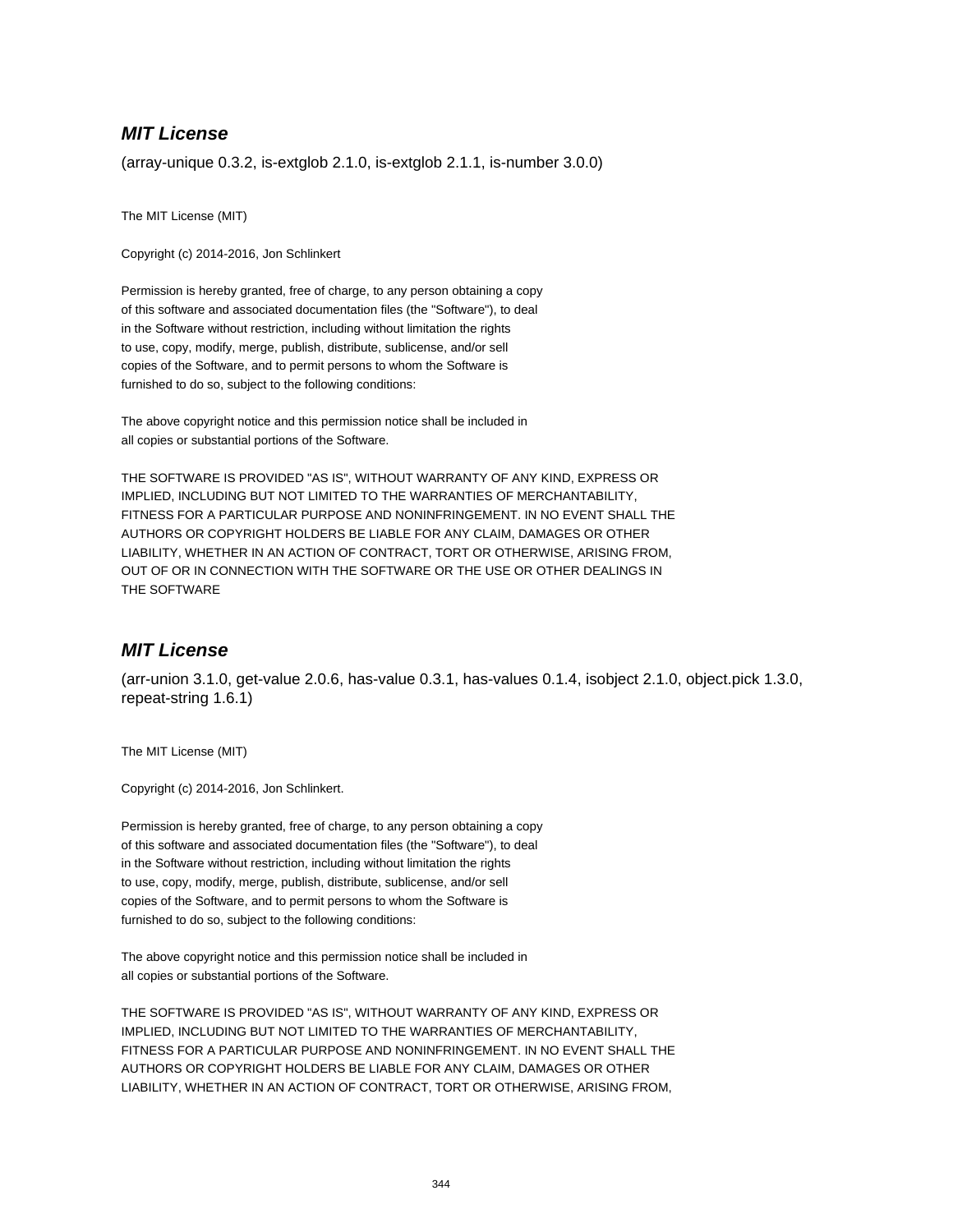OUT OF OR IN CONNECTION WITH THE SOFTWARE OR THE USE OR OTHER DEALINGS IN THE SOFTWARE

### **MIT License**

(browserify-aes 1.2.0)

The MIT License (MIT)

Copyright (c) 2014-2017 browserify-aes contributors

Permission is hereby granted, free of charge, to any person obtaining a copy of this software and associated documentation files (the "Software"), to deal in the Software without restriction, including without limitation the rights to use, copy, modify, merge, publish, distribute, sublicense, and/or sell copies of the Software, and to permit persons to whom the Software is furnished to do so, subject to the following conditions:

The above copyright notice and this permission notice shall be included in all copies or substantial portions of the Software.

THE SOFTWARE IS PROVIDED "AS IS", WITHOUT WARRANTY OF ANY KIND, EXPRESS OR IMPLIED, INCLUDING BUT NOT LIMITED TO THE WARRANTIES OF MERCHANTABILITY, FITNESS FOR A PARTICULAR PURPOSE AND NONINFRINGEMENT. IN NO EVENT SHALL THE AUTHORS OR COPYRIGHT HOLDERS BE LIABLE FOR ANY CLAIM, DAMAGES OR OTHER LIABILITY, WHETHER IN AN ACTION OF CONTRACT, TORT OR OTHERWISE, ARISING FROM, OUT OF OR IN CONNECTION WITH THE SOFTWARE OR THE USE OR OTHER DEALINGS IN THE **SOFTWARE** 

#### **MIT License**

(browserify-cipher 1.0.1)

The MIT License (MIT)

Copyright (c) 2014-2017 Calvin Metcalf & contributors

Permission is hereby granted, free of charge, to any person obtaining a copy of this software and associated documentation files (the "Software"), to deal in the Software without restriction, including without limitation the rights to use, copy, modify, merge, publish, distribute, sublicense, and/or sell copies of the Software, and to permit persons to whom the Software is furnished to do so, subject to the following conditions:

The above copyright notice and this permission notice shall be included in all copies or substantial portions of the Software.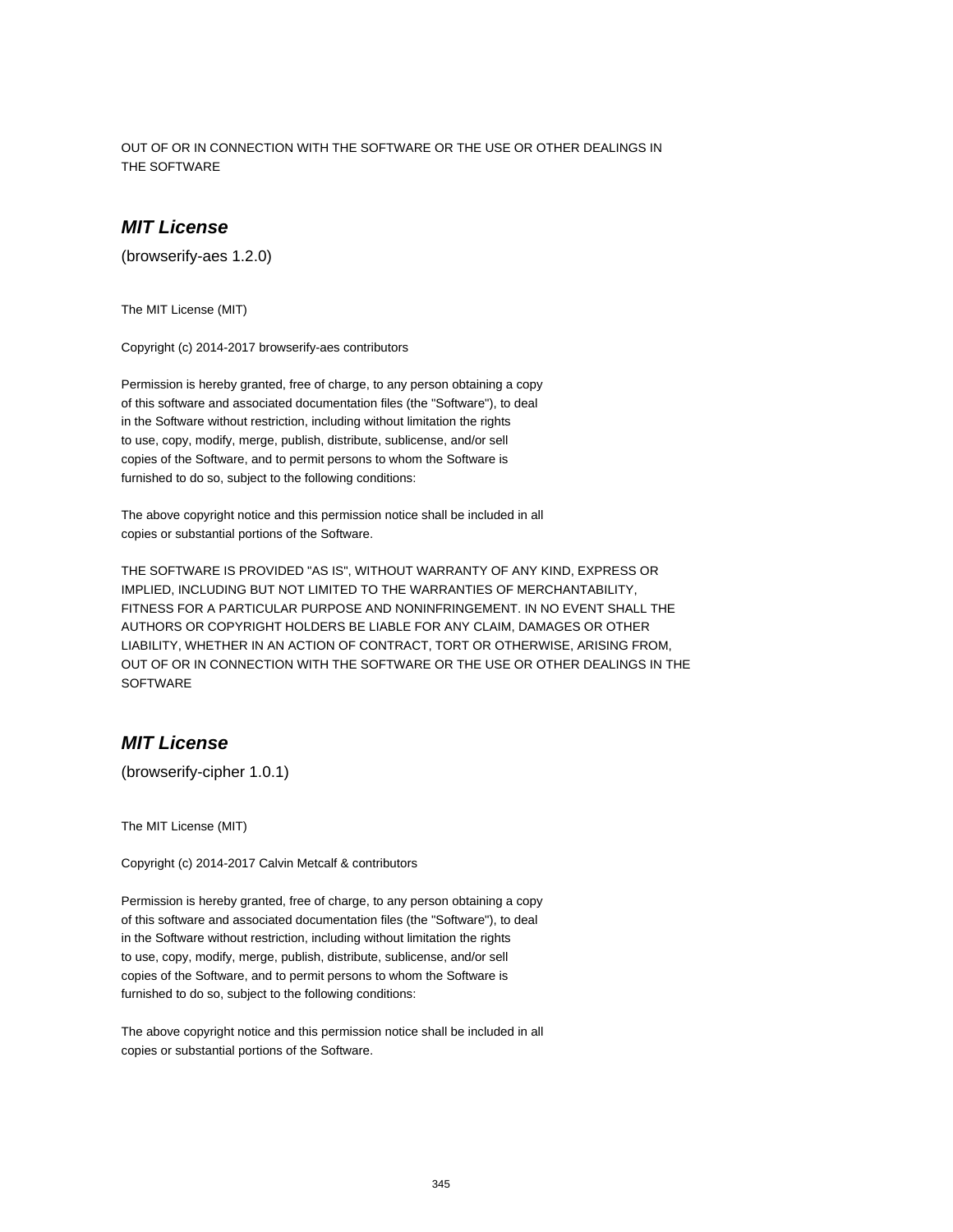THE SOFTWARE IS PROVIDED "AS IS", WITHOUT WARRANTY OF ANY KIND, EXPRESS OR IMPLIED, INCLUDING BUT NOT LIMITED TO THE WARRANTIES OF MERCHANTABILITY, FITNESS FOR A PARTICULAR PURPOSE AND NONINFRINGEMENT. IN NO EVENT SHALL THE AUTHORS OR COPYRIGHT HOLDERS BE LIABLE FOR ANY CLAIM, DAMAGES OR OTHER LIABILITY, WHETHER IN AN ACTION OF CONTRACT, TORT OR OTHERWISE, ARISING FROM, OUT OF OR IN CONNECTION WITH THE SOFTWARE OR THE USE OR OTHER DEALINGS IN THE SOFTWARE

## **MIT License**

(node-browserify-des 1.0.2)

The MIT License (MIT)

Copyright (c) 2014-2017 Calvin Metcalf, Fedor Indutny & contributors

Permission is hereby granted, free of charge, to any person obtaining a copy of this software and associated documentation files (the "Software"), to deal in the Software without restriction, including without limitation the rights to use, copy, modify, merge, publish, distribute, sublicense, and/or sell copies of the Software, and to permit persons to whom the Software is furnished to do so, subject to the following conditions:

The above copyright notice and this permission notice shall be included in all copies or substantial portions of the Software.

THE SOFTWARE IS PROVIDED "AS IS", WITHOUT WARRANTY OF ANY KIND, EXPRESS OR IMPLIED, INCLUDING BUT NOT LIMITED TO THE WARRANTIES OF MERCHANTABILITY, FITNESS FOR A PARTICULAR PURPOSE AND NONINFRINGEMENT. IN NO EVENT SHALL THE AUTHORS OR COPYRIGHT HOLDERS BE LIABLE FOR ANY CLAIM, DAMAGES OR OTHER LIABILITY, WHETHER IN AN ACTION OF CONTRACT, TORT OR OTHERWISE, ARISING FROM, OUT OF OR IN CONNECTION WITH THE SOFTWARE OR THE USE OR OTHER DEALINGS IN THE **SOFTWARE** 

## **MIT License**

(createecdh 4.0.4)

The MIT License (MIT)

Copyright (c) 2014-2017 createECDH contributors

Permission is hereby granted, free of charge, to any person obtaining a copy of this software and associated documentation files (the "Software"), to deal in the Software without restriction, including without limitation the rights to use, copy, modify, merge, publish, distribute, sublicense, and/or sell copies of the Software, and to permit persons to whom the Software is furnished to do so, subject to the following conditions: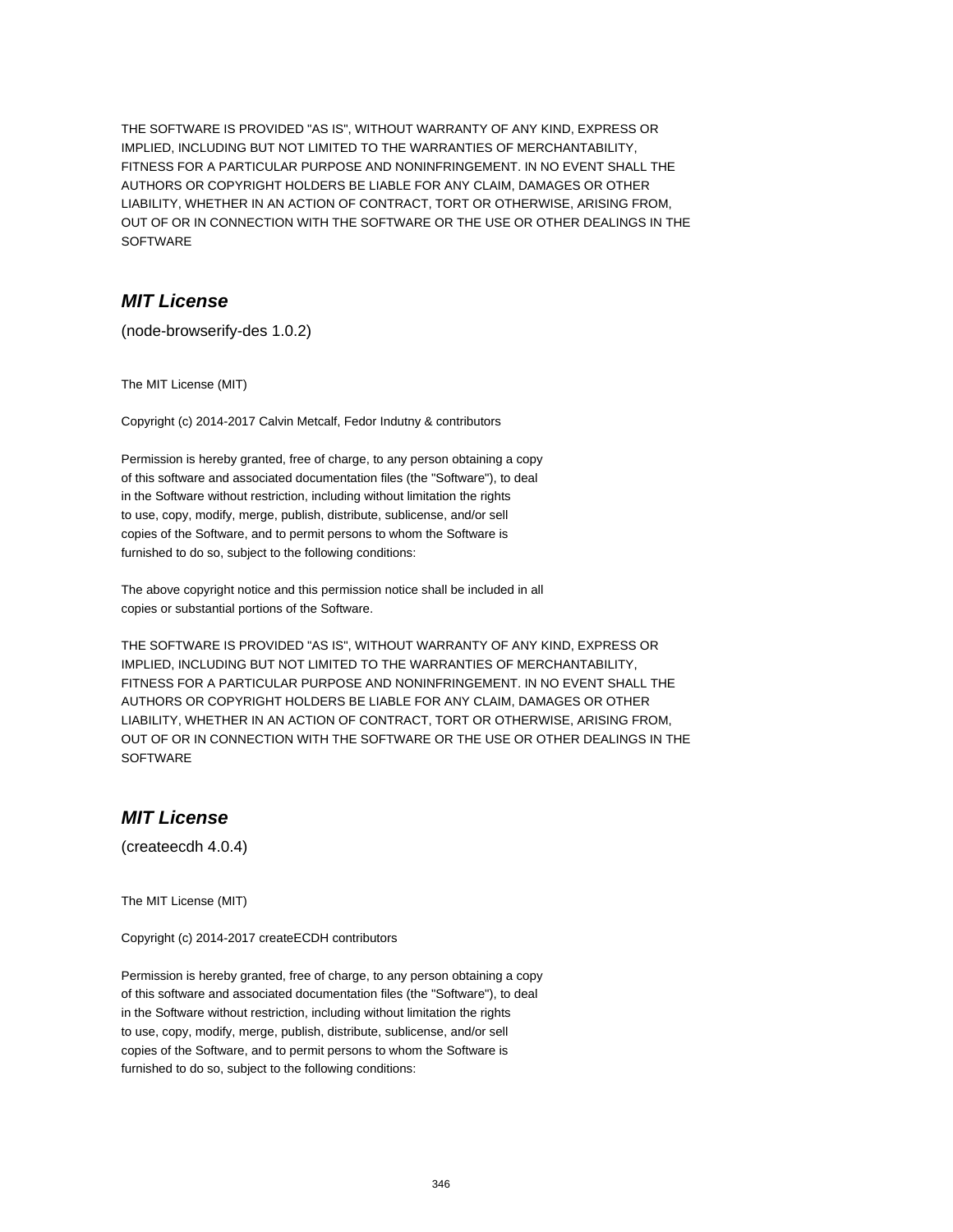The above copyright notice and this permission notice shall be included in all copies or substantial portions of the Software.

THE SOFTWARE IS PROVIDED "AS IS", WITHOUT WARRANTY OF ANY KIND, EXPRESS OR IMPLIED, INCLUDING BUT NOT LIMITED TO THE WARRANTIES OF MERCHANTABILITY, FITNESS FOR A PARTICULAR PURPOSE AND NONINFRINGEMENT. IN NO EVENT SHALL THE AUTHORS OR COPYRIGHT HOLDERS BE LIABLE FOR ANY CLAIM, DAMAGES OR OTHER LIABILITY, WHETHER IN AN ACTION OF CONTRACT, TORT OR OTHERWISE, ARISING FROM, OUT OF OR IN CONNECTION WITH THE SOFTWARE OR THE USE OR OTHER DEALINGS IN THE **SOFTWARE** 

## **MIT License**

(arr-diff 4.0.0, fill-range 4.0.0, for-in 1.0.2, has-value 1.0.0, has-values 1.0.0, kind-of 3.2.2, kind-of 4.0.0, normalize-path 2.1.1, set-value 2.0.1, word-wrap 1.2.3)

The MIT License (MIT)

Copyright (c) 2014-2017, Jon Schlinkert

Permission is hereby granted, free of charge, to any person obtaining a copy of this software and associated documentation files (the "Software"), to deal in the Software without restriction, including without limitation the rights to use, copy, modify, merge, publish, distribute, sublicense, and/or sell copies of the Software, and to permit persons to whom the Software is furnished to do so, subject to the following conditions:

The above copyright notice and this permission notice shall be included in all copies or substantial portions of the Software.

THE SOFTWARE IS PROVIDED "AS IS", WITHOUT WARRANTY OF ANY KIND, EXPRESS OR IMPLIED, INCLUDING BUT NOT LIMITED TO THE WARRANTIES OF MERCHANTABILITY, FITNESS FOR A PARTICULAR PURPOSE AND NONINFRINGEMENT. IN NO EVENT SHALL THE AUTHORS OR COPYRIGHT HOLDERS BE LIABLE FOR ANY CLAIM, DAMAGES OR OTHER LIABILITY, WHETHER IN AN ACTION OF CONTRACT, TORT OR OTHERWISE, ARISING FROM, OUT OF OR IN CONNECTION WITH THE SOFTWARE OR THE USE OR OTHER DEALINGS IN THE SOFTWARE

### **MIT License**

(cache-base 1.0.1, is-glob 4.0.1, is-number 4.0.0, is-plain-object 2.0.4, isobject 3.0.1, kind-of 5.1.0)

The MIT License (MIT)

Copyright (c) 2014-2017, Jon Schlinkert.

Permission is hereby granted, free of charge, to any person obtaining a copy of this software and associated documentation files (the "Software"), to deal in the Software without restriction, including without limitation the rights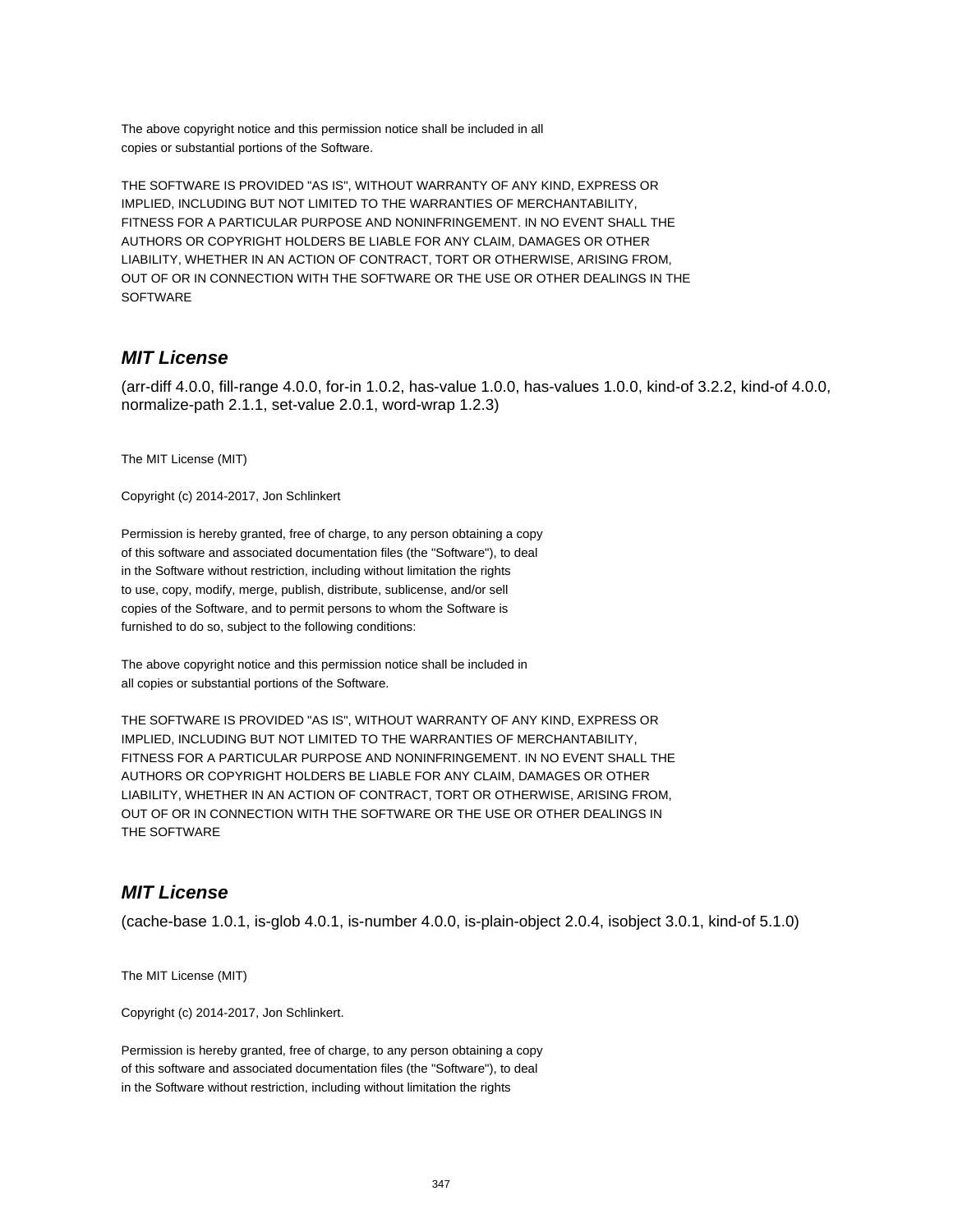to use, copy, modify, merge, publish, distribute, sublicense, and/or sell copies of the Software, and to permit persons to whom the Software is furnished to do so, subject to the following conditions:

The above copyright notice and this permission notice shall be included in all copies or substantial portions of the Software.

THE SOFTWARE IS PROVIDED "AS IS", WITHOUT WARRANTY OF ANY KIND, EXPRESS OR IMPLIED, INCLUDING BUT NOT LIMITED TO THE WARRANTIES OF MERCHANTABILITY, FITNESS FOR A PARTICULAR PURPOSE AND NONINFRINGEMENT. IN NO EVENT SHALL THE AUTHORS OR COPYRIGHT HOLDERS BE LIABLE FOR ANY CLAIM, DAMAGES OR OTHER LIABILITY, WHETHER IN AN ACTION OF CONTRACT, TORT OR OTHERWISE, ARISING FROM, OUT OF OR IN CONNECTION WITH THE SOFTWARE OR THE USE OR OTHER DEALINGS IN THE SOFTWARE

### **MIT License**

(clone-deep 4.0.1, micromatch 3.1.10, micromatch/braces 2.3.2)

The MIT License (MIT)

Copyright (c) 2014-2018, Jon Schlinkert.

Permission is hereby granted, free of charge, to any person obtaining a copy of this software and associated documentation files (the "Software"), to deal in the Software without restriction, including without limitation the rights to use, copy, modify, merge, publish, distribute, sublicense, and/or sell copies of the Software, and to permit persons to whom the Software is furnished to do so, subject to the following conditions:

The above copyright notice and this permission notice shall be included in all copies or substantial portions of the Software.

THE SOFTWARE IS PROVIDED "AS IS", WITHOUT WARRANTY OF ANY KIND, EXPRESS OR IMPLIED, INCLUDING BUT NOT LIMITED TO THE WARRANTIES OF MERCHANTABILITY, FITNESS FOR A PARTICULAR PURPOSE AND NONINFRINGEMENT. IN NO EVENT SHALL THE AUTHORS OR COPYRIGHT HOLDERS BE LIABLE FOR ANY CLAIM, DAMAGES OR OTHER LIABILITY, WHETHER IN AN ACTION OF CONTRACT, TORT OR OTHERWISE, ARISING FROM, OUT OF OR IN CONNECTION WITH THE SOFTWARE OR THE USE OR OTHER DEALINGS IN THE SOFTWARE

### **MIT License**

(rechoir 0.7.0)

The MIT License (MIT)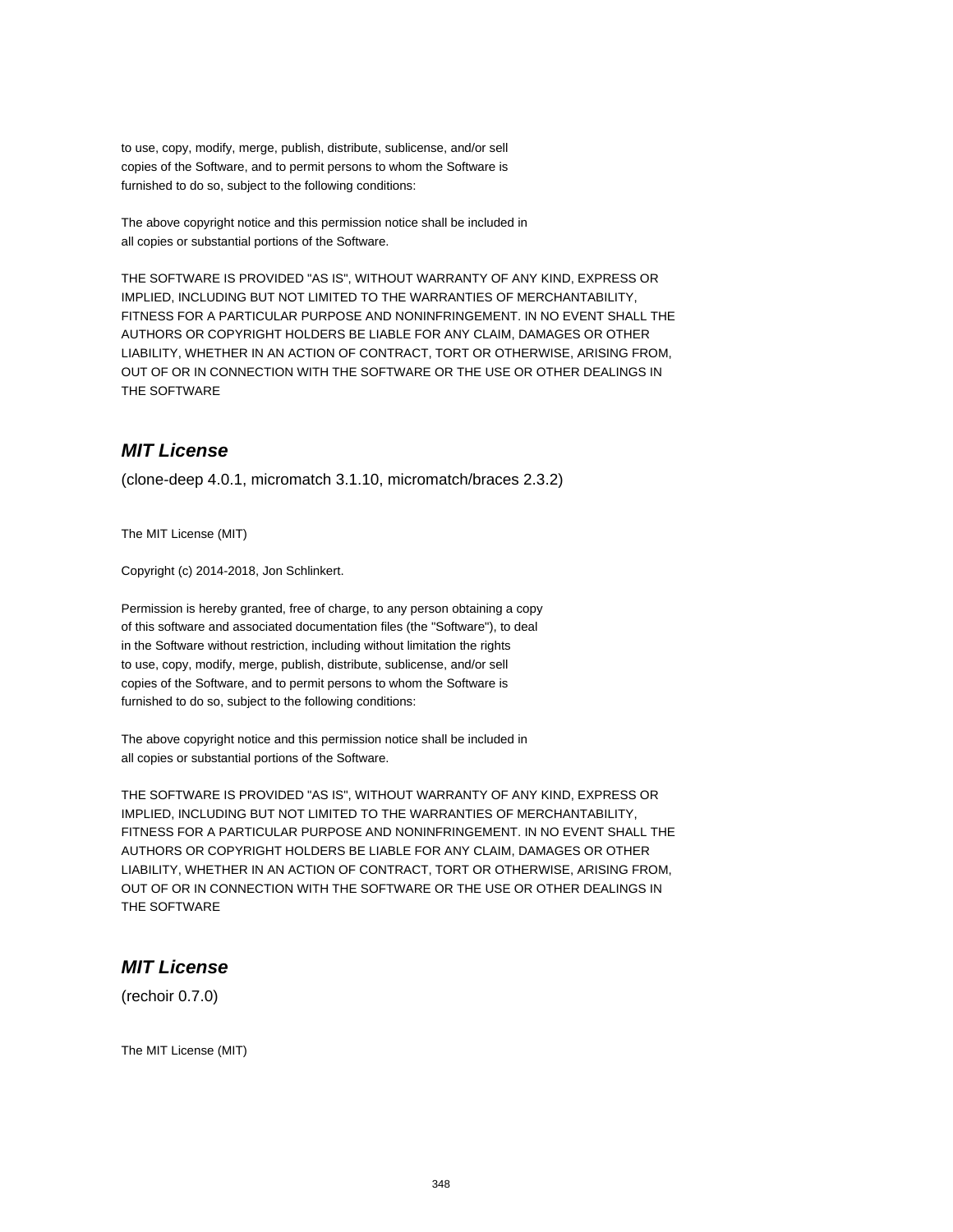Copyright (c) 2014-2019 Tyler Kellen , Blaine Bublitz , and Eric Schoffstall

Permission is hereby granted, free of charge, to any person obtaining a copy of this software and associated documentation files (the "Software"), to deal in the Software without restriction, including without limitation the rights to use, copy, modify, merge, publish, distribute, sublicense, and/or sell copies of the Software, and to permit persons to whom the Software is furnished to do so, subject to the following conditions:

The above copyright notice and this permission notice shall be included in all copies or substantial portions of the Software.

THE SOFTWARE IS PROVIDED "AS IS", WITHOUT WARRANTY OF ANY KIND, EXPRESS OR IMPLIED, INCLUDING BUT NOT LIMITED TO THE WARRANTIES OF MERCHANTABILITY, FITNESS FOR A PARTICULAR PURPOSE AND NONINFRINGEMENT. IN NO EVENT SHALL THE AUTHORS OR COPYRIGHT HOLDERS BE LIABLE FOR ANY CLAIM, DAMAGES OR OTHER LIABILITY, WHETHER IN AN ACTION OF CONTRACT, TORT OR OTHERWISE, ARISING FROM, OUT OF OR IN CONNECTION WITH THE SOFTWARE OR THE USE OR OTHER DEALINGS IN THE SOFTWARE

### **MIT License**

(merge2 1.4.1)

The MIT License (MIT)

Copyright (c) 2014-2020 Teambition

Permission is hereby granted, free of charge, to any person obtaining a copy of this software and associated documentation files (the "Software"), to deal in the Software without restriction, including without limitation the rights to use, copy, modify, merge, publish, distribute, sublicense, and/or sell copies of the Software, and to permit persons to whom the Software is furnished to do so, subject to the following conditions:

The above copyright notice and this permission notice shall be included in all copies or substantial portions of the Software.

THE SOFTWARE IS PROVIDED "AS IS", WITHOUT WARRANTY OF ANY KIND, EXPRESS OR IMPLIED, INCLUDING BUT NOT LIMITED TO THE WARRANTIES OF MERCHANTABILITY, FITNESS FOR A PARTICULAR PURPOSE AND NONINFRINGEMENT. IN NO EVENT SHALL THE AUTHORS OR COPYRIGHT HOLDERS BE LIABLE FOR ANY CLAIM, DAMAGES OR OTHER LIABILITY, WHETHER IN AN ACTION OF CONTRACT, TORT OR OTHERWISE, ARISING FROM, OUT OF OR IN CONNECTION WITH THE SOFTWARE OR THE USE OR OTHER DEALINGS IN THE **SOFTWARE** 

### **MIT License**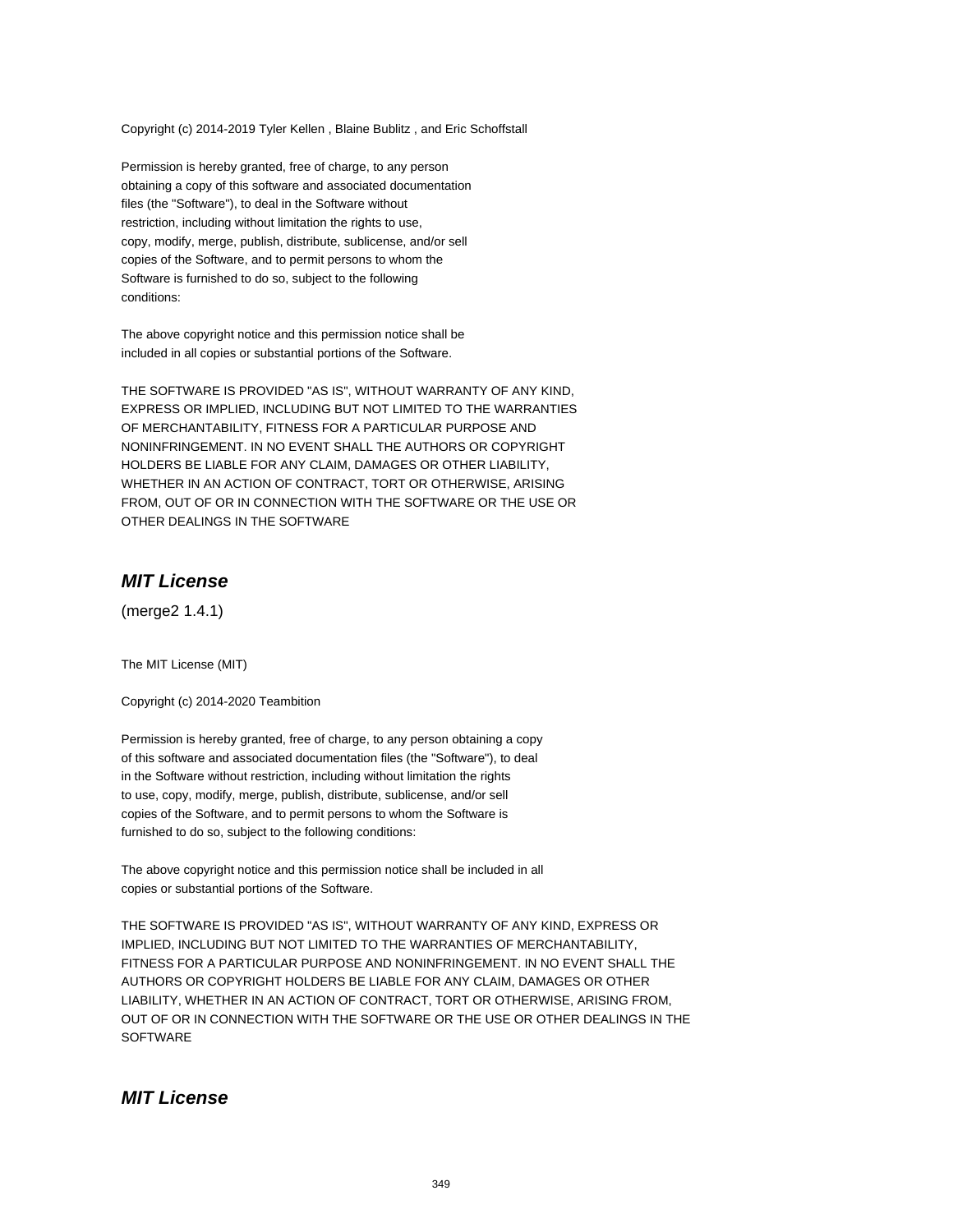(fill-range 7.0.1)

The MIT License (MIT)

Copyright (c) 2014-present, Jon Schlinkert.

Permission is hereby granted, free of charge, to any person obtaining a copy of this software and associated documentation files (the "Software"), to deal in the Software without restriction, including without limitation the rights to use, copy, modify, merge, publish, distribute, sublicense, and/or sell copies of the Software, and to permit persons to whom the Software is furnished to do so, subject to the following conditions:

The above copyright notice and this permission notice shall be included in all copies or substantial portions of the Software.

THE SOFTWARE IS PROVIDED "AS IS", WITHOUT WARRANTY OF ANY KIND, EXPRESS OR IMPLIED, INCLUDING BUT NOT LIMITED TO THE WARRANTIES OF MERCHANTABILITY, FITNESS FOR A PARTICULAR PURPOSE AND NONINFRINGEMENT. IN NO EVENT SHALL THE AUTHORS OR COPYRIGHT HOLDERS BE LIABLE FOR ANY CLAIM, DAMAGES OR OTHER LIABILITY, WHETHER IN AN ACTION OF CONTRACT, TORT OR OTHERWISE, ARISING FROM, OUT OF OR IN CONNECTION WITH THE SOFTWARE OR THE USE OR OTHER DEALINGS IN THE SOFTWARE

### **MIT License**

(atob 2.1.2)

The MIT License (MIT)

Copyright (c) 2015 AJ ONeal

Permission is hereby granted, free of charge, to any person obtaining a copy of this software and associated documentation files (the "Software"), to deal in the Software without restriction, including without limitation the rights to use, copy, modify, merge, publish, distribute, sublicense, and/or sell copies of the Software, and to permit persons to whom the Software is furnished to do so, subject to the following conditions:

The above copyright notice and this permission notice shall be included in all copies or substantial portions of the Software.

THE SOFTWARE IS PROVIDED "AS IS", WITHOUT WARRANTY OF ANY KIND, EXPRESS OR IMPLIED, INCLUDING BUT NOT LIMITED TO THE WARRANTIES OF MERCHANTABILITY, FITNESS FOR A PARTICULAR PURPOSE AND NONINFRINGEMENT. IN NO EVENT SHALL THE AUTHORS OR COPYRIGHT HOLDERS BE LIABLE FOR ANY CLAIM, DAMAGES OR OTHER LIABILITY, WHETHER IN AN ACTION OF CONTRACT, TORT OR OTHERWISE, ARISING FROM, OUT OF OR IN CONNECTION WITH THE SOFTWARE OR THE USE OR OTHER DEALINGS IN THE **SOFTWARE**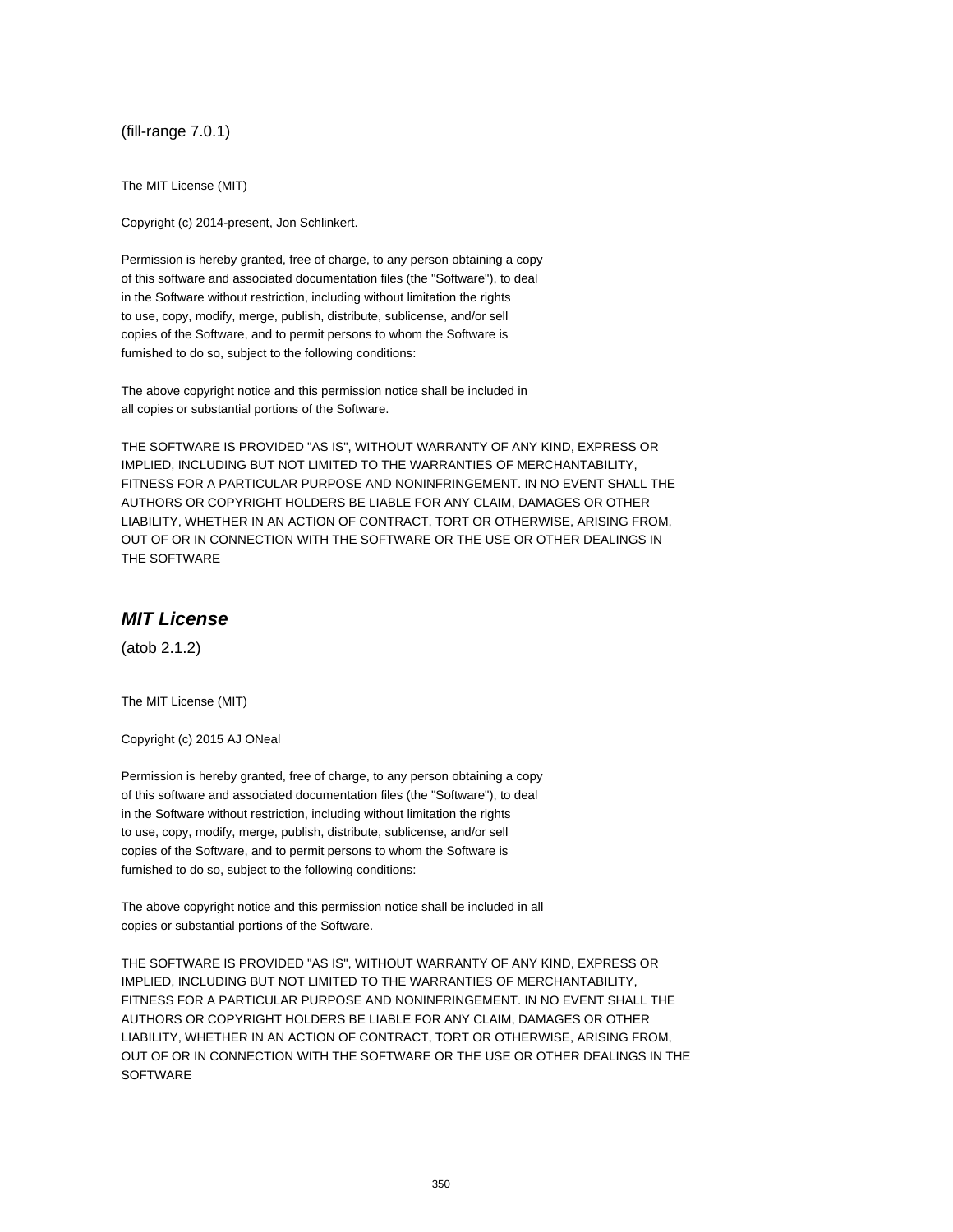## **MIT License**

(generic-names 2.0.1)

The MIT License (MIT)

Copyright (c) 2015 Alexey Litvinov

Permission is hereby granted, free of charge, to any person obtaining a copy of this software and associated documentation files (the "Software"), to deal in the Software without restriction, including without limitation the rights to use, copy, modify, merge, publish, distribute, sublicense, and/or sell copies of the Software, and to permit persons to whom the Software is furnished to do so, subject to the following conditions:

The above copyright notice and this permission notice shall be included in all copies or substantial portions of the Software.

THE SOFTWARE IS PROVIDED "AS IS", WITHOUT WARRANTY OF ANY KIND, EXPRESS OR IMPLIED, INCLUDING BUT NOT LIMITED TO THE WARRANTIES OF MERCHANTABILITY, FITNESS FOR A PARTICULAR PURPOSE AND NONINFRINGEMENT. IN NO EVENT SHALL THE AUTHORS OR COPYRIGHT HOLDERS BE LIABLE FOR ANY CLAIM, DAMAGES OR OTHER LIABILITY, WHETHER IN AN ACTION OF CONTRACT, TORT OR OTHERWISE, ARISING FROM, OUT OF OR IN CONNECTION WITH THE SOFTWARE OR THE USE OR OTHER DEALINGS IN THE **SOFTWARE** 

## **MIT License**

(indefinite 2.4.1)

The MIT License (MIT)

Copyright (c) 2015 Andrew Nichols

Permission is hereby granted, free of charge, to any person obtaining a copy of this software and associated documentation files (the "Software"), to deal in the Software without restriction, including without limitation the rights to use, copy, modify, merge, publish, distribute, sublicense, and/or sell copies of the Software, and to permit persons to whom the Software is furnished to do so, subject to the following conditions:

The above copyright notice and this permission notice shall be included in all copies or substantial portions of the Software.

THE SOFTWARE IS PROVIDED "AS IS", WITHOUT WARRANTY OF ANY KIND, EXPRESS OR IMPLIED, INCLUDING BUT NOT LIMITED TO THE WARRANTIES OF MERCHANTABILITY, FITNESS FOR A PARTICULAR PURPOSE AND NONINFRINGEMENT. IN NO EVENT SHALL THE AUTHORS OR COPYRIGHT HOLDERS BE LIABLE FOR ANY CLAIM, DAMAGES OR OTHER LIABILITY, WHETHER IN AN ACTION OF CONTRACT, TORT OR OTHERWISE, ARISING FROM, OUT OF OR IN CONNECTION WITH THE SOFTWARE OR THE USE OR OTHER DEALINGS IN THE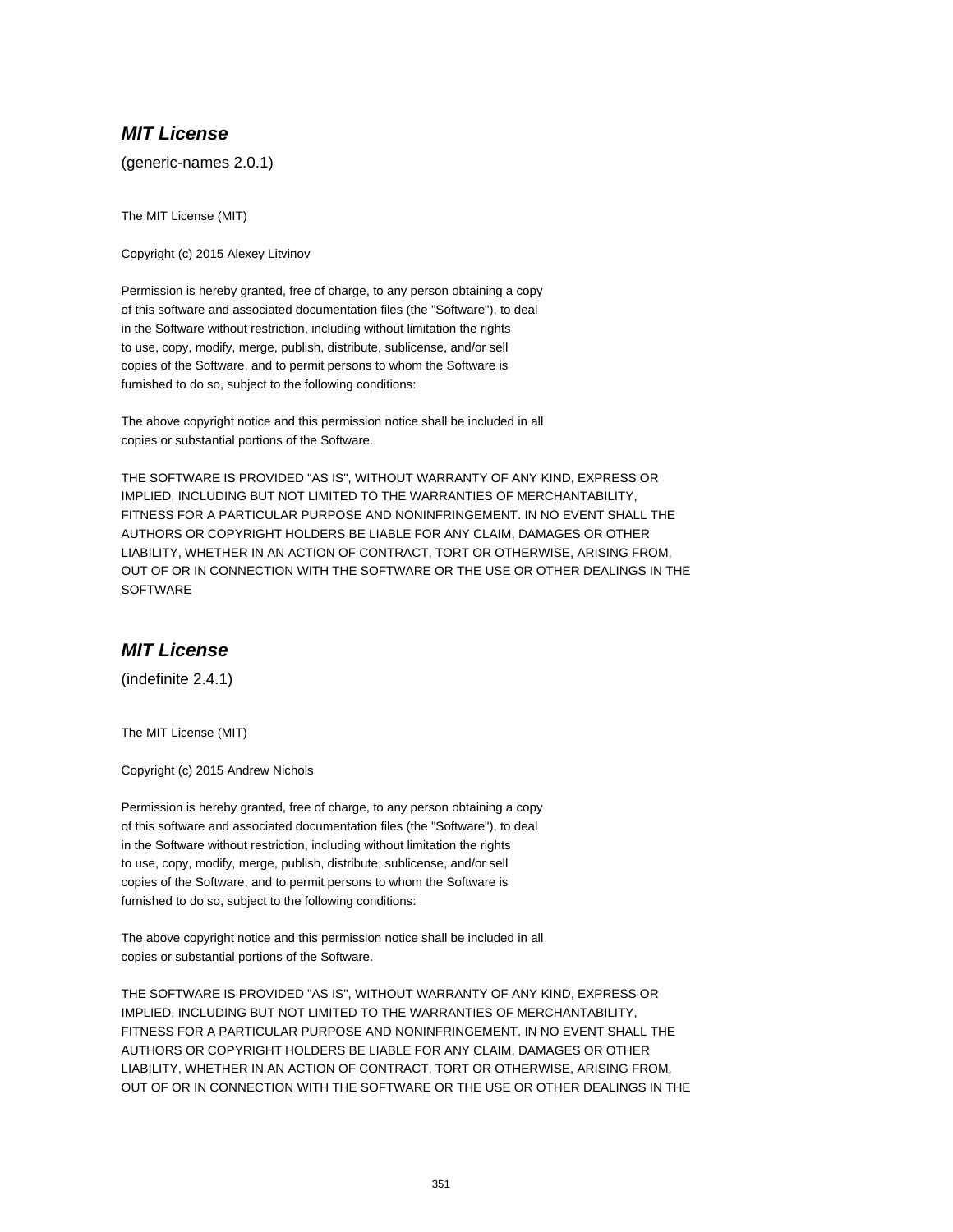SOFTWARE

# **MIT License**

(eslint-plugin-import 0.3.4, eslint-plugin-import 2.6.1)

The MIT License (MIT)

Copyright (c) 2015 Ben Mosher

Permission is hereby granted, free of charge, to any person obtaining a copy of this software and associated documentation files (the "Software"), to deal in the Software without restriction, including without limitation the rights to use, copy, modify, merge, publish, distribute, sublicense, and/or sell copies of the Software, and to permit persons to whom the Software is furnished to do so, subject to the following conditions:

The above copyright notice and this permission notice shall be included in all copies or substantial portions of the Software.

THE SOFTWARE IS PROVIDED "AS IS", WITHOUT WARRANTY OF ANY KIND, EXPRESS OR IMPLIED, INCLUDING BUT NOT LIMITED TO THE WARRANTIES OF MERCHANTABILITY, FITNESS FOR A PARTICULAR PURPOSE AND NONINFRINGEMENT. IN NO EVENT SHALL THE AUTHORS OR COPYRIGHT HOLDERS BE LIABLE FOR ANY CLAIM, DAMAGES OR OTHER LIABILITY, WHETHER IN AN ACTION OF CONTRACT, TORT OR OTHERWISE, ARISING FROM, OUT OF OR IN CONNECTION WITH THE SOFTWARE OR THE USE OR OTHER DEALINGS IN THE **SOFTWARE** 

## **MIT License**

(es6-error 4.1.1)

The MIT License (MIT)

Copyright (c) 2015 Ben Youngblood

Permission is hereby granted, free of charge, to any person obtaining a copy of this software and associated documentation files (the "Software"), to deal in the Software without restriction, including without limitation the rights to use, copy, modify, merge, publish, distribute, sublicense, and/or sell copies of the Software, and to permit persons to whom the Software is furnished to do so, subject to the following conditions:

The above copyright notice and this permission notice shall be included in all copies or substantial portions of the Software.

THE SOFTWARE IS PROVIDED "AS IS", WITHOUT WARRANTY OF ANY KIND, EXPRESS OR IMPLIED, INCLUDING BUT NOT LIMITED TO THE WARRANTIES OF MERCHANTABILITY,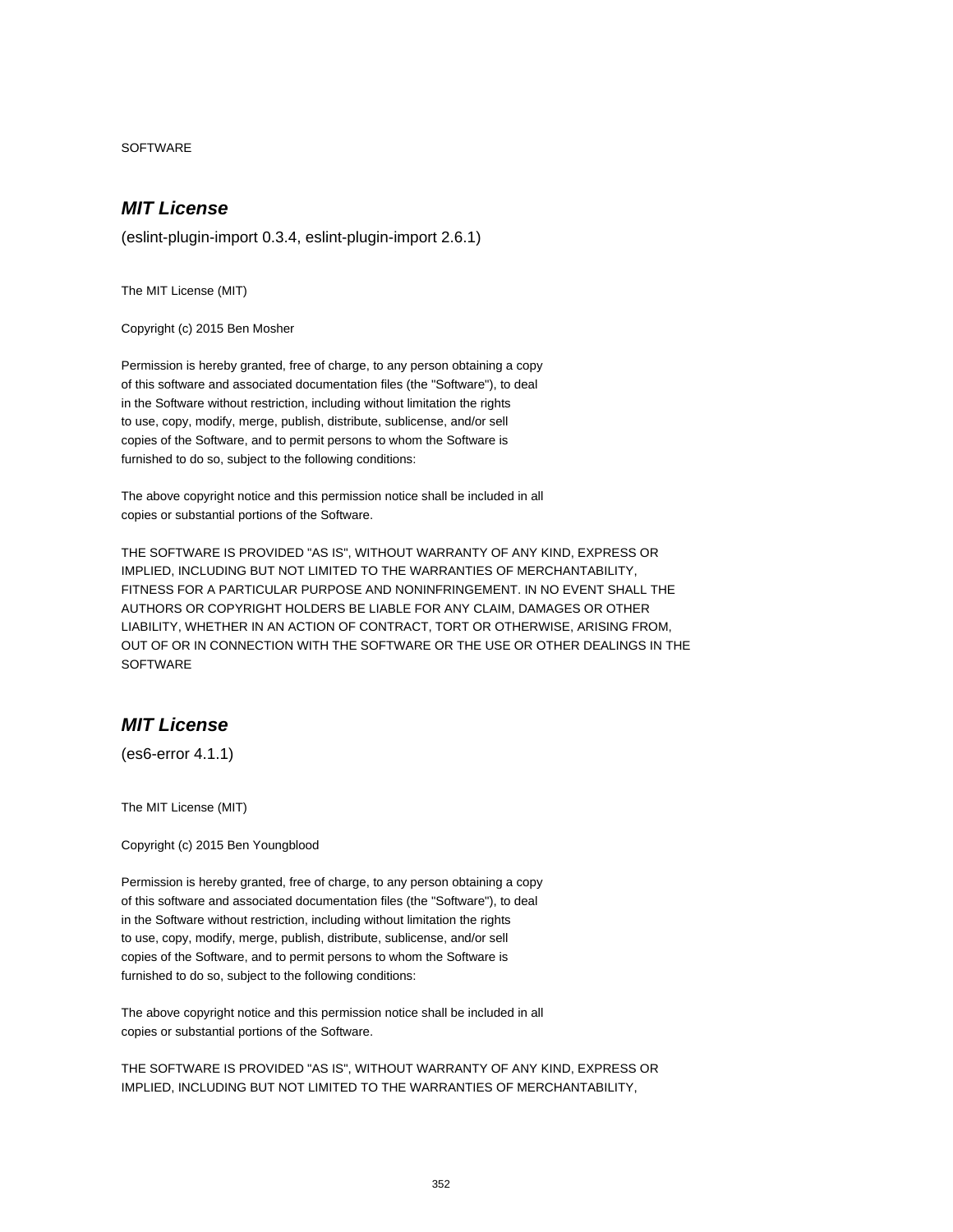FITNESS FOR A PARTICULAR PURPOSE AND NONINFRINGEMENT. IN NO EVENT SHALL THE AUTHORS OR COPYRIGHT HOLDERS BE LIABLE FOR ANY CLAIM, DAMAGES OR OTHER LIABILITY, WHETHER IN AN ACTION OF CONTRACT, TORT OR OTHERWISE, ARISING FROM, OUT OF OR IN CONNECTION WITH THE SOFTWARE OR THE USE OR OTHER DEALINGS IN THE SOFTWARE

# **MIT License**

(lines-and-columns 1.1.6)

The MIT License (MIT)

Copyright (c) 2015 Brian Donovan

Permission is hereby granted, free of charge, to any person obtaining a copy of this software and associated documentation files (the "Software"), to deal in the Software without restriction, including without limitation the rights to use, copy, modify, merge, publish, distribute, sublicense, and/or sell copies of the Software, and to permit persons to whom the Software is furnished to do so, subject to the following conditions:

The above copyright notice and this permission notice shall be included in all copies or substantial portions of the Software.

THE SOFTWARE IS PROVIDED "AS IS", WITHOUT WARRANTY OF ANY KIND, EXPRESS OR IMPLIED, INCLUDING BUT NOT LIMITED TO THE WARRANTIES OF MERCHANTABILITY, FITNESS FOR A PARTICULAR PURPOSE AND NONINFRINGEMENT. IN NO EVENT SHALL THE AUTHORS OR COPYRIGHT HOLDERS BE LIABLE FOR ANY CLAIM, DAMAGES OR OTHER LIABILITY, WHETHER IN AN ACTION OF CONTRACT, TORT OR OTHERWISE, ARISING FROM, OUT OF OR IN CONNECTION WITH THE SOFTWARE OR THE USE OR OTHER DEALINGS IN THE SOFTWARE

# **MIT License**

(redux-ignore 1.2.5)

The MIT License (MIT)

Copyright (c) 2015 Daniel Bugl

Permission is hereby granted, free of charge, to any person obtaining a copy of this software and associated documentation files (the "Software"), to deal in the Software without restriction, including without limitation the rights to use, copy, modify, merge, publish, distribute, sublicense, and/or sell copies of the Software, and to permit persons to whom the Software is furnished to do so, subject to the following conditions: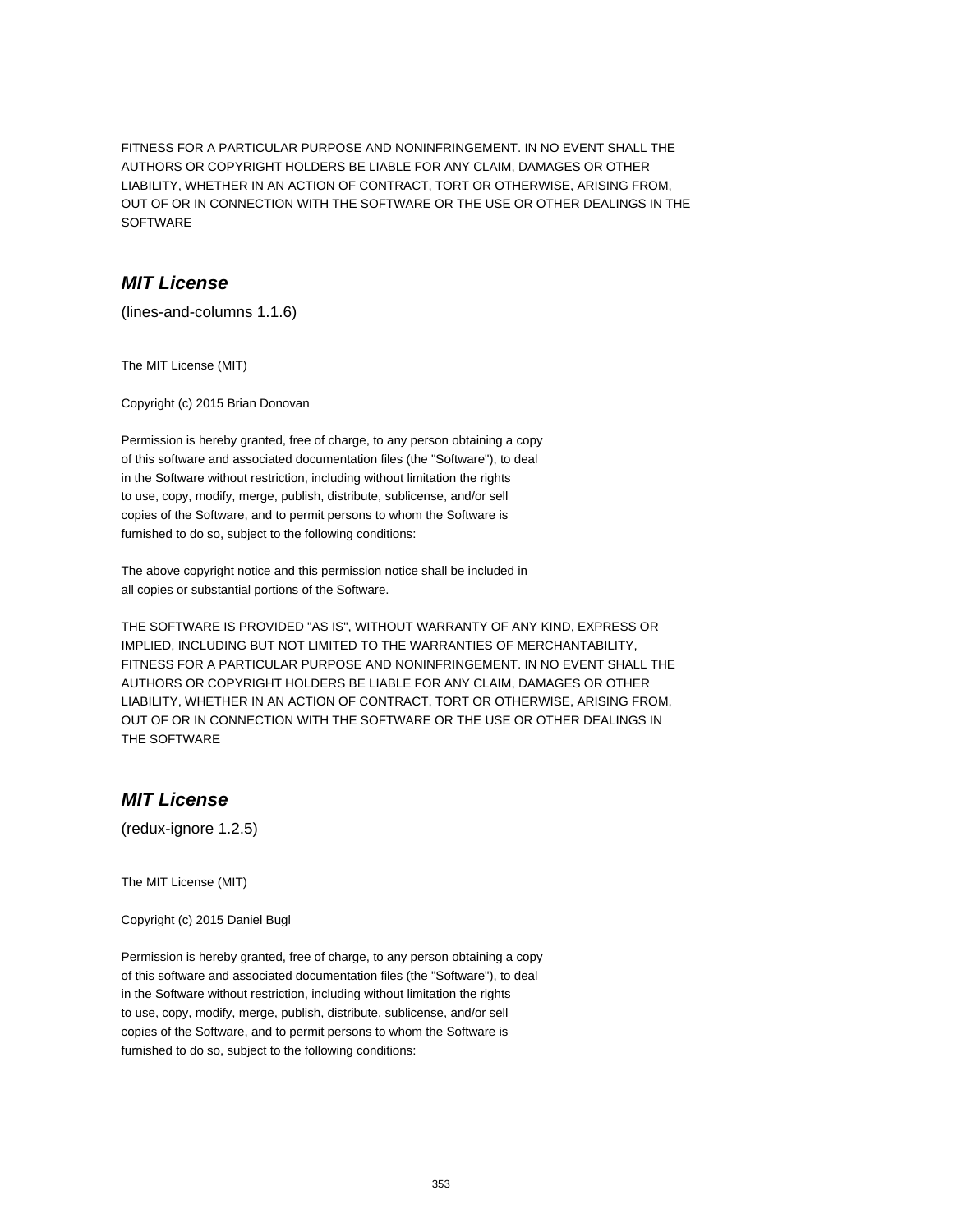The above copyright notice and this permission notice shall be included in all copies or substantial portions of the Software.

THE SOFTWARE IS PROVIDED "AS IS", WITHOUT WARRANTY OF ANY KIND, EXPRESS OR IMPLIED, INCLUDING BUT NOT LIMITED TO THE WARRANTIES OF MERCHANTABILITY, FITNESS FOR A PARTICULAR PURPOSE AND NONINFRINGEMENT. IN NO EVENT SHALL THE AUTHORS OR COPYRIGHT HOLDERS BE LIABLE FOR ANY CLAIM, DAMAGES OR OTHER LIABILITY, WHETHER IN AN ACTION OF CONTRACT, TORT OR OTHERWISE, ARISING FROM, OUT OF OR IN CONNECTION WITH THE SOFTWARE OR THE USE OR OTHER DEALINGS IN THE SOFTWARE

# **MIT License**

(buffer-xor 1.0.3)

The MIT License (MIT)

Copyright (c) 2015 Daniel Cousens

Permission is hereby granted, free of charge, to any person obtaining a copy of this software and associated documentation files (the "Software"), to deal in the Software without restriction, including without limitation the rights to use, copy, modify, merge, publish, distribute, sublicense, and/or sell copies of the Software, and to permit persons to whom the Software is furnished to do so, subject to the following conditions:

The above copyright notice and this permission notice shall be included in all copies or substantial portions of the Software.

THE SOFTWARE IS PROVIDED "AS IS", WITHOUT WARRANTY OF ANY KIND, EXPRESS OR IMPLIED, INCLUDING BUT NOT LIMITED TO THE WARRANTIES OF MERCHANTABILITY, FITNESS FOR A PARTICULAR PURPOSE AND NONINFRINGEMENT. IN NO EVENT SHALL THE AUTHORS OR COPYRIGHT HOLDERS BE LIABLE FOR ANY CLAIM, DAMAGES OR OTHER LIABILITY, WHETHER IN AN ACTION OF CONTRACT, TORT OR OTHERWISE, ARISING FROM, OUT OF OR IN CONNECTION WITH THE SOFTWARE OR THE USE OR OTHER DEALINGS IN THE **SOFTWARE** 

### **MIT License**

(cosmiconfig 6.0.0, cosmiconfig 7.0.0)

The MIT License (MIT)

Copyright (c) 2015 David Clark

Permission is hereby granted, free of charge, to any person obtaining a copy of this software and associated documentation files (the "Software"), to deal in the Software without restriction, including without limitation the rights to use, copy, modify, merge, publish, distribute, sublicense, and/or sell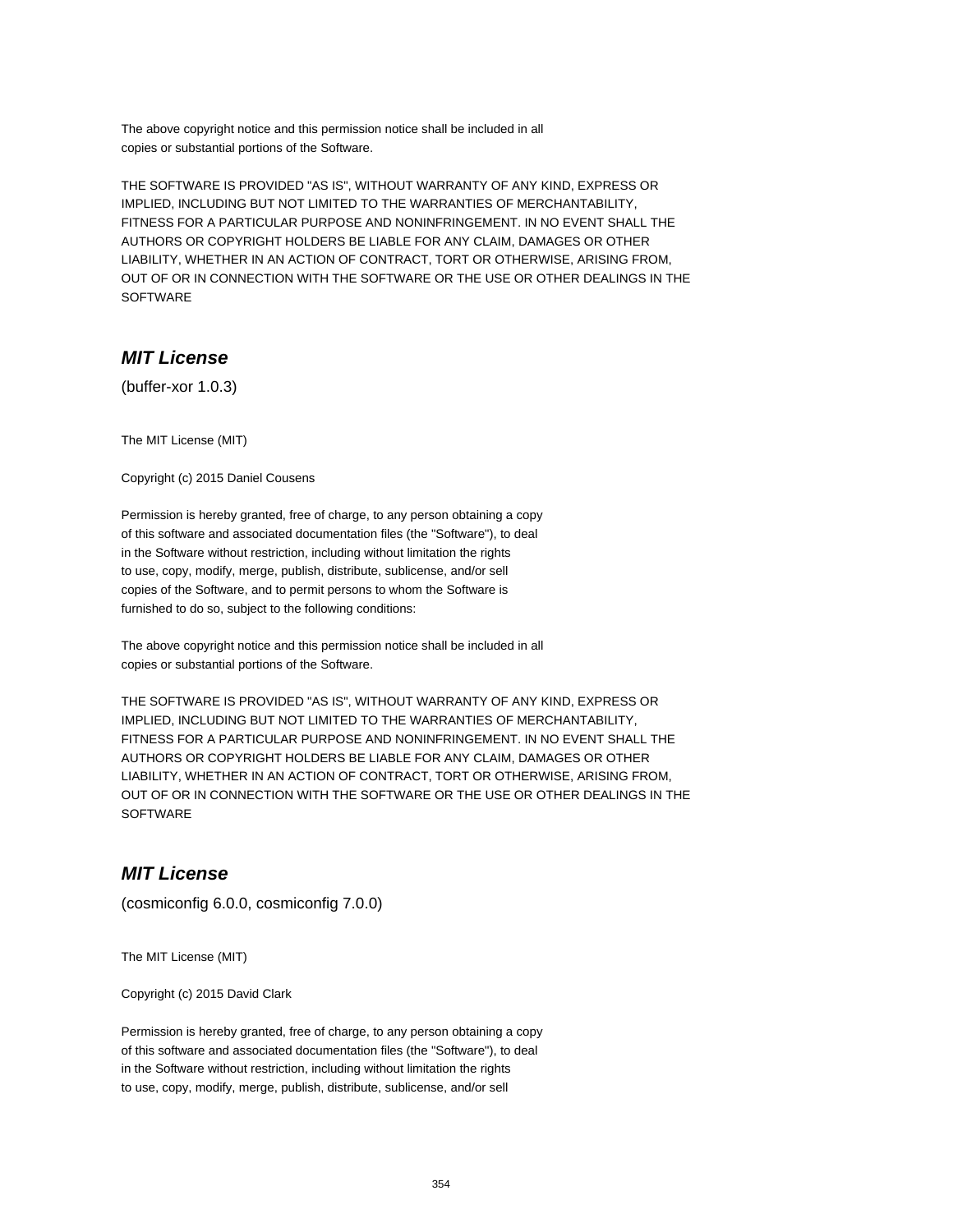copies of the Software, and to permit persons to whom the Software is furnished to do so, subject to the following conditions:

The above copyright notice and this permission notice shall be included in all copies or substantial portions of the Software.

THE SOFTWARE IS PROVIDED "AS IS", WITHOUT WARRANTY OF ANY KIND, EXPRESS OR IMPLIED, INCLUDING BUT NOT LIMITED TO THE WARRANTIES OF MERCHANTABILITY, FITNESS FOR A PARTICULAR PURPOSE AND NONINFRINGEMENT. IN NO EVENT SHALL THE AUTHORS OR COPYRIGHT HOLDERS BE LIABLE FOR ANY CLAIM, DAMAGES OR OTHER LIABILITY, WHETHER IN AN ACTION OF CONTRACT, TORT OR OTHERWISE, ARISING FROM, OUT OF OR IN CONNECTION WITH THE SOFTWARE OR THE USE OR OTHER DEALINGS IN THE **SOFTWARE** 

## **MIT License**

(dedent 0.7.0)

The MIT License (MIT)

Copyright (c) 2015 Desmond Brand (dmnd@desmondbrand.com)

Permission is hereby granted, free of charge, to any person obtaining a copy of this software and associated documentation files (the "Software"), to deal in the Software without restriction, including without limitation the rights to use, copy, modify, merge, publish, distribute, sublicense, and/or sell copies of the Software, and to permit persons to whom the Software is furnished to do so, subject to the following conditions:

The above copyright notice and this permission notice shall be included in all copies or substantial portions of the Software.

THE SOFTWARE IS PROVIDED "AS IS", WITHOUT WARRANTY OF ANY KIND, EXPRESS OR IMPLIED, INCLUDING BUT NOT LIMITED TO THE WARRANTIES OF MERCHANTABILITY, FITNESS FOR A PARTICULAR PURPOSE AND NONINFRINGEMENT. IN NO EVENT SHALL THE AUTHORS OR COPYRIGHT HOLDERS BE LIABLE FOR ANY CLAIM, DAMAGES OR OTHER LIABILITY, WHETHER IN AN ACTION OF CONTRACT, TORT OR OTHERWISE, ARISING FROM, OUT OF OR IN CONNECTION WITH THE SOFTWARE OR THE USE OR OTHER DEALINGS IN THE SOFTWARE

### **MIT License**

(color-name 1.1.3, color-name 1.1.4, kk-color-name 1.1.3, kk-color-name 1.1.4)

The MIT License (MIT)

Copyright (c) 2015 Dmitry Ivanov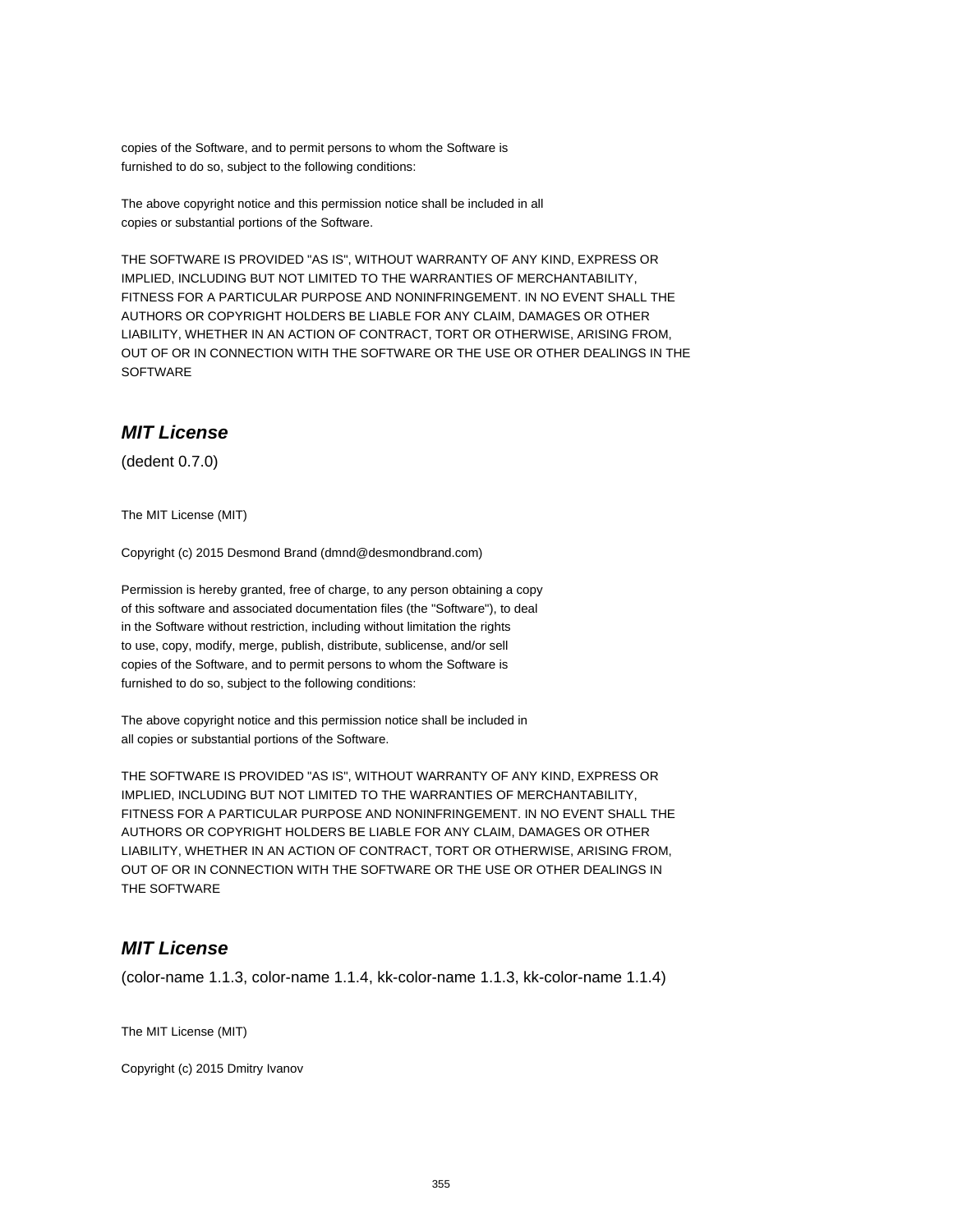Permission is hereby granted, free of charge, to any person obtaining a copy of this software and associated documentation files (the "Software"), to deal in the Software without restriction, including without limitation the rights to use, copy, modify, merge, publish, distribute, sublicense, and/or sell copies of the Software, and to permit persons to whom the Software is furnished to do so, subject to the following conditions:

The above copyright notice and this permission notice shall be included in all copies or substantial portions of the Software. THE SOFTWARE IS PROVIDED "AS IS", WITHOUT WARRANTY OF ANY KIND, EXPRESS OR IMPLIED, INCLUDING BUT NOT LIMITED TO THE WARRANTIES OF MERCHANTABILITY, FITNESS FOR A PARTICULAR PURPOSE AND NONINFRINGEMENT. IN NO EVENT SHALL THE AUTHORS OR COPYRIGHT HOLDERS BE LIABLE FOR ANY CLAIM, DAMAGES OR OTHER LIABILITY, WHETHER IN AN ACTION OF CONTRACT, TORT OR OTHERWISE, ARISING FROM, OUT OF OR IN CONNECTION WITH THE SOFTWARE OR THE USE OR OTHER DEALINGS IN THE SOFTWARE

## **MIT License**

(call-me-maybe 1.0.1)

The MIT License (MIT)

Copyright (c) 2015 Eric McCarthy

Permission is hereby granted, free of charge, to any person obtaining a copy of this software and associated documentation files (the "Software"), to deal in the Software without restriction, including without limitation the rights to use, copy, modify, merge, publish, distribute, sublicense, and/or sell copies of the Software, and to permit persons to whom the Software is furnished to do so, subject to the following conditions:

The above copyright notice and this permission notice shall be included in all copies or substantial portions of the Software.

THE SOFTWARE IS PROVIDED "AS IS", WITHOUT WARRANTY OF ANY KIND, EXPRESS OR IMPLIED, INCLUDING BUT NOT LIMITED TO THE WARRANTIES OF MERCHANTABILITY, FITNESS FOR A PARTICULAR PURPOSE AND NONINFRINGEMENT. IN NO EVENT SHALL THE AUTHORS OR COPYRIGHT HOLDERS BE LIABLE FOR ANY CLAIM, DAMAGES OR OTHER LIABILITY, WHETHER IN AN ACTION OF CONTRACT, TORT OR OTHERWISE, ARISING FROM, OUT OF OR IN CONNECTION WITH THE SOFTWARE OR THE USE OR OTHER DEALINGS IN THE **SOFTWARE** 

#### **MIT License**

(redux-form 8.3.7, Webjars Redux Form 8.1.0)

The MIT License (MIT)

Copyright (c) 2015 Erik Rasmussen

Permission is hereby granted, free of charge, to any person obtaining a copy of this software and associated documentation files (the "Software"), to deal in the Software without restriction, including without limitation the rights to use, copy, modify, merge, publish, distribute, sublicense, and/or sell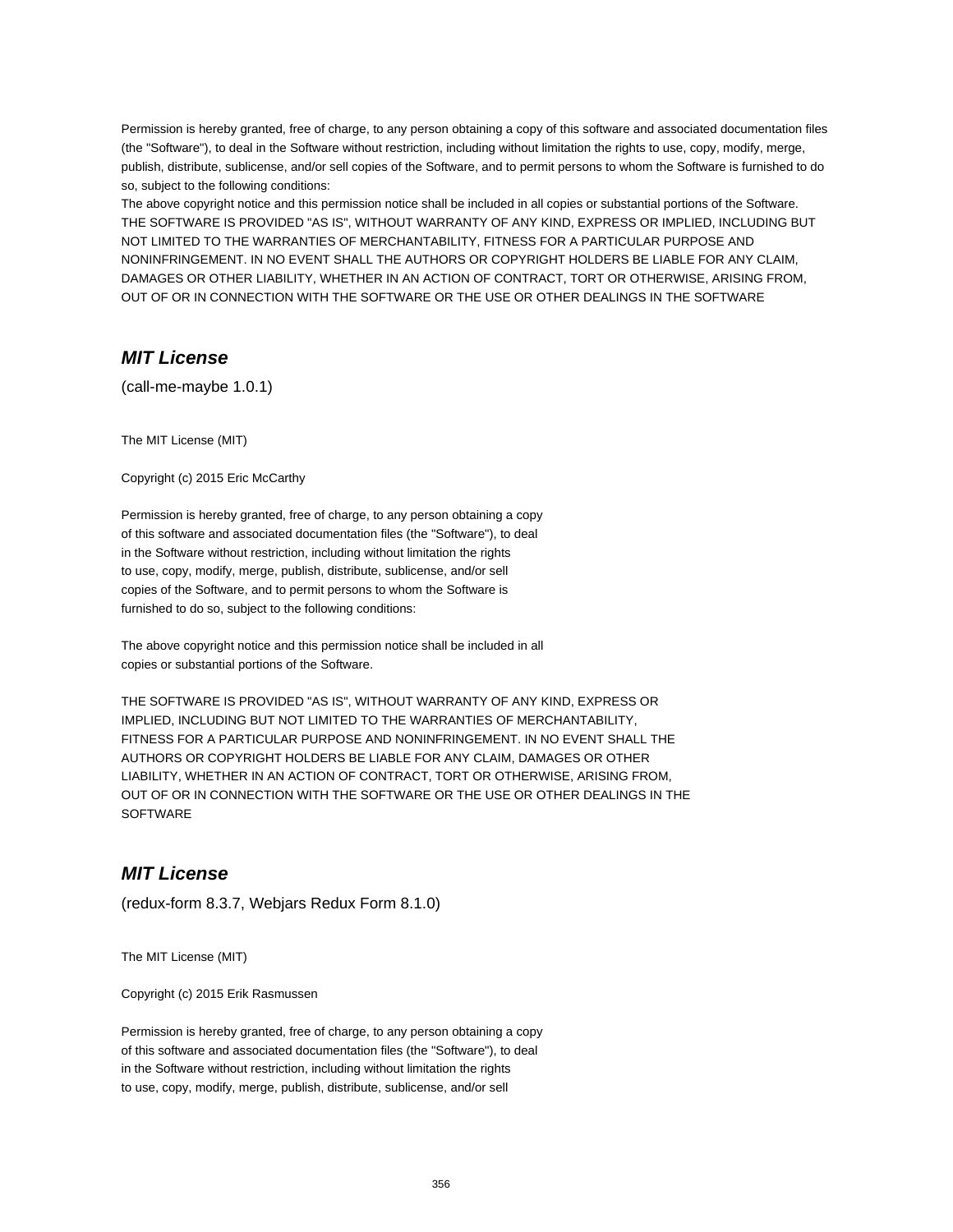copies of the Software, and to permit persons to whom the Software is furnished to do so, subject to the following conditions:

The above copyright notice and this permission notice shall be included in all copies or substantial portions of the Software.

THE SOFTWARE IS PROVIDED "AS IS", WITHOUT WARRANTY OF ANY KIND, EXPRESS OR IMPLIED, INCLUDING BUT NOT LIMITED TO THE WARRANTIES OF MERCHANTABILITY, FITNESS FOR A PARTICULAR PURPOSE AND NONINFRINGEMENT. IN NO EVENT SHALL THE AUTHORS OR COPYRIGHT HOLDERS BE LIABLE FOR ANY CLAIM, DAMAGES OR OTHER LIABILITY, WHETHER IN AN ACTION OF CONTRACT, TORT OR OTHERWISE, ARISING FROM, OUT OF OR IN CONNECTION WITH THE SOFTWARE OR THE USE OR OTHER DEALINGS IN THE **SOFTWARE** 

## **MIT License**

(@apidevtools/json-schema-ref-parser 9.0.6, @apidevtools/swagger-methods 3.0.2, @apidevtools/swagger-parser 10.0.2, @jsdevtools/ono 7.1.3, Swagger Parser v10.0.2)

The MIT License (MIT)

Copyright (c) 2015 James Messinger

Permission is hereby granted, free of charge, to any person obtaining a copy of this software and associated documentation files (the "Software"), to deal in the Software without restriction, including without limitation the rights to use, copy, modify, merge, publish, distribute, sublicense, and/or sell copies of the Software, and to permit persons to whom the Software is furnished to do so, subject to the following conditions:

The above copyright notice and this permission notice shall be included in all copies or substantial portions of the Software.

THE SOFTWARE IS PROVIDED "AS IS", WITHOUT WARRANTY OF ANY KIND, EXPRESS OR IMPLIED, INCLUDING BUT NOT LIMITED TO THE WARRANTIES OF MERCHANTABILITY, FITNESS FOR A PARTICULAR PURPOSE AND NONINFRINGEMENT. IN NO EVENT SHALL THE AUTHORS OR COPYRIGHT HOLDERS BE LIABLE FOR ANY CLAIM, DAMAGES OR OTHER LIABILITY, WHETHER IN AN ACTION OF CONTRACT, TORT OR OTHERWISE, ARISING FROM, OUT OF OR IN CONNECTION WITH THE SOFTWARE OR THE USE OR OTHER DEALINGS IN THE SOFTWARE

### **MIT License**

(dom-helpers 5.1.4)

The MIT License (MIT)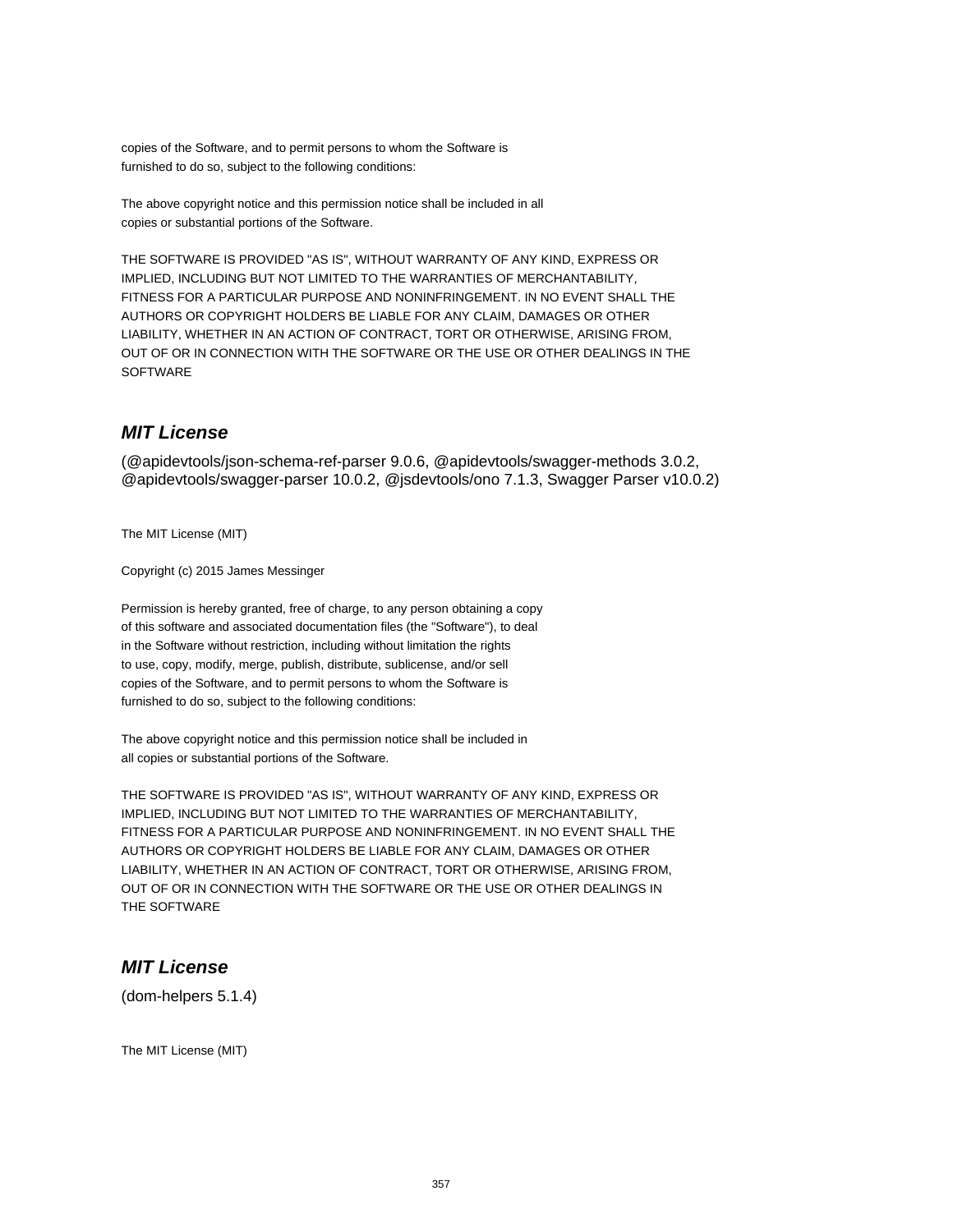Copyright (c) 2015 Jason Quense

Permission is hereby granted, free of charge, to any person obtaining a copy of this software and associated documentation files (the "Software"), to deal in the Software without restriction, including without limitation the rights to use, copy, modify, merge, publish, distribute, sublicense, and/or sell copies of the Software, and to permit persons to whom the Software is furnished to do so, subject to the following conditions:

The above copyright notice and this permission notice shall be included in all copies or substantial portions of the Software.

THE SOFTWARE IS PROVIDED "AS IS", WITHOUT WARRANTY OF ANY KIND, EXPRESS OR IMPLIED, INCLUDING BUT NOT LIMITED TO THE WARRANTIES OF MERCHANTABILITY, FITNESS FOR A PARTICULAR PURPOSE AND NONINFRINGEMENT. IN NO EVENT SHALL THE AUTHORS OR COPYRIGHT HOLDERS BE LIABLE FOR ANY CLAIM, DAMAGES OR OTHER LIABILITY, WHETHER IN AN ACTION OF CONTRACT, TORT OR OTHERWISE, ARISING FROM, OUT OF OR IN CONNECTION WITH THE SOFTWARE OR THE USE OR OTHER DEALINGS IN THE **SOFTWARE** 

## **MIT License**

(is-arrayish 0.2.1, node-error-ex 1.3.2)

The MIT License (MIT)

Copyright (c) 2015 JD Ballard

Permission is hereby granted, free of charge, to any person obtaining a copy of this software and associated documentation files (the "Software"), to deal in the Software without restriction, including without limitation the rights to use, copy, modify, merge, publish, distribute, sublicense, and/or sell copies of the Software, and to permit persons to whom the Software is furnished to do so, subject to the following conditions:

The above copyright notice and this permission notice shall be included in all copies or substantial portions of the Software.

THE SOFTWARE IS PROVIDED "AS IS", WITHOUT WARRANTY OF ANY KIND, EXPRESS OR IMPLIED, INCLUDING BUT NOT LIMITED TO THE WARRANTIES OF MERCHANTABILITY, FITNESS FOR A PARTICULAR PURPOSE AND NONINFRINGEMENT. IN NO EVENT SHALL THE AUTHORS OR COPYRIGHT HOLDERS BE LIABLE FOR ANY CLAIM, DAMAGES OR OTHER LIABILITY, WHETHER IN AN ACTION OF CONTRACT, TORT OR OTHERWISE, ARISING FROM, OUT OF OR IN CONNECTION WITH THE SOFTWARE OR THE USE OR OTHER DEALINGS IN THE SOFTWARE

### **MIT License**

(path-loader v1.0.10)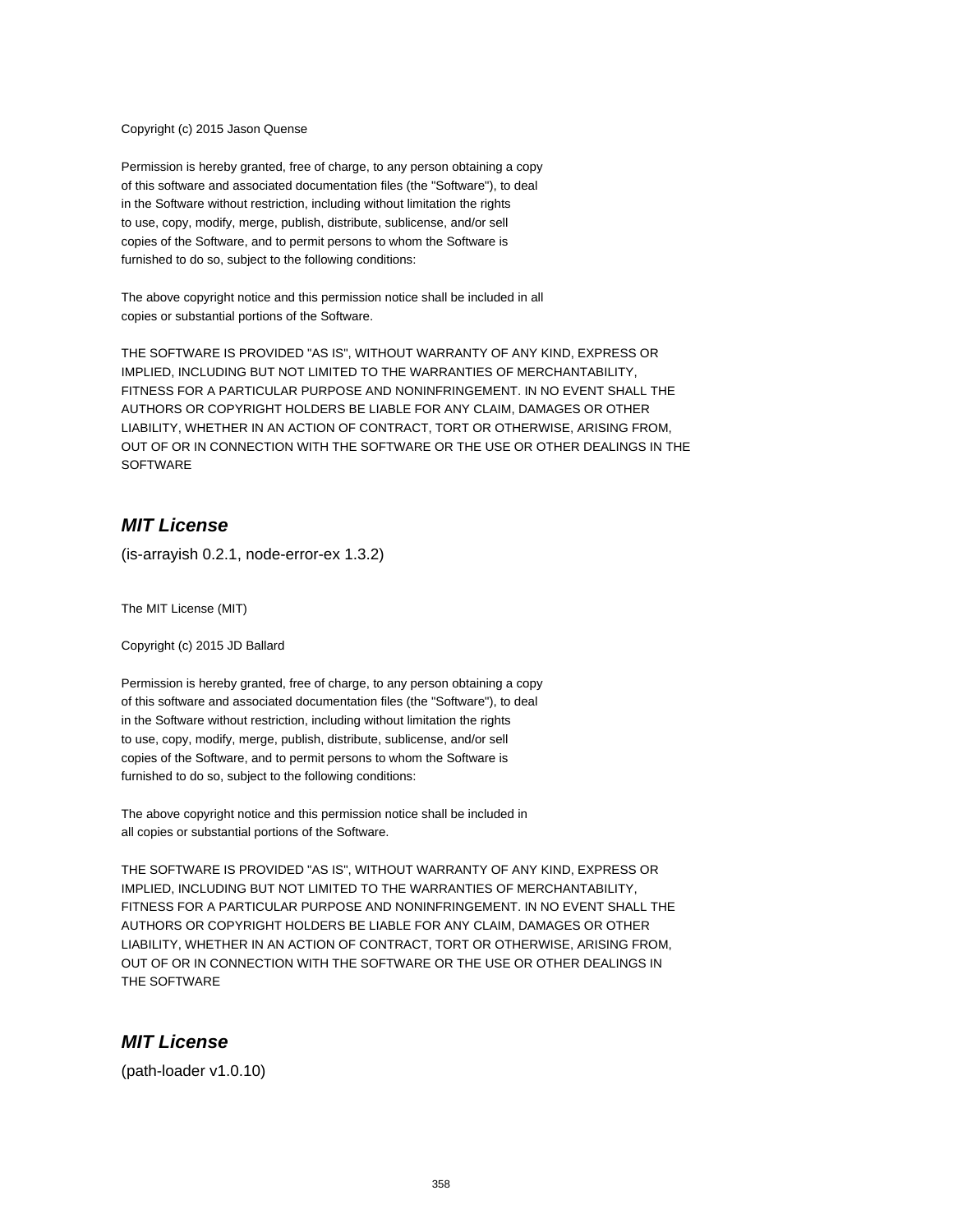The MIT License (MIT)

Copyright (c) 2015 Jeremy Whitlock

Permission is hereby granted, free of charge, to any person obtaining a copy of this software and associated documentation files (the "Software"), to deal in the Software without restriction, including without limitation the rights to use, copy, modify, merge, publish, distribute, sublicense, and/or sell copies of the Software, and to permit persons to whom the Software is furnished to do so, subject to the following conditions:

The above copyright notice and this permission notice shall be included in all copies or substantial portions of the Software.

THE SOFTWARE IS PROVIDED "AS IS", WITHOUT WARRANTY OF ANY KIND, EXPRESS OR IMPLIED, INCLUDING BUT NOT LIMITED TO THE WARRANTIES OF MERCHANTABILITY, FITNESS FOR A PARTICULAR PURPOSE AND NONINFRINGEMENT. IN NO EVENT SHALL THE AUTHORS OR COPYRIGHT HOLDERS BE LIABLE FOR ANY CLAIM, DAMAGES OR OTHER LIABILITY, WHETHER IN AN ACTION OF CONTRACT, TORT OR OTHERWISE, ARISING FROM, OUT OF OR IN CONNECTION WITH THE SOFTWARE OR THE USE OR OTHER DEALINGS IN THE SOFTWARE

## **MIT License**

(clean-webpack-plugin 3.0.0)

The MIT License (MIT)

Copyright (c) 2015 John Agan

Permission is hereby granted, free of charge, to any person obtaining a copy of this software and associated documentation files (the "Software"), to deal in the Software without restriction, including without limitation the rights to use, copy, modify, merge, publish, distribute, sublicense, and/or sell copies of the Software, and to permit persons to whom the Software is furnished to do so, subject to the following conditions:

The above copyright notice and this permission notice shall be included in all copies or substantial portions of the Software.

THE SOFTWARE IS PROVIDED "AS IS", WITHOUT WARRANTY OF ANY KIND, EXPRESS OR IMPLIED, INCLUDING BUT NOT LIMITED TO THE WARRANTIES OF MERCHANTABILITY, FITNESS FOR A PARTICULAR PURPOSE AND NONINFRINGEMENT. IN NO EVENT SHALL THE AUTHORS OR COPYRIGHT HOLDERS BE LIABLE FOR ANY CLAIM, DAMAGES OR OTHER LIABILITY, WHETHER IN AN ACTION OF CONTRACT, TORT OR OTHERWISE, ARISING FROM, OUT OF OR IN CONNECTION WITH THE SOFTWARE OR THE USE OR OTHER DEALINGS IN THE **SOFTWARE**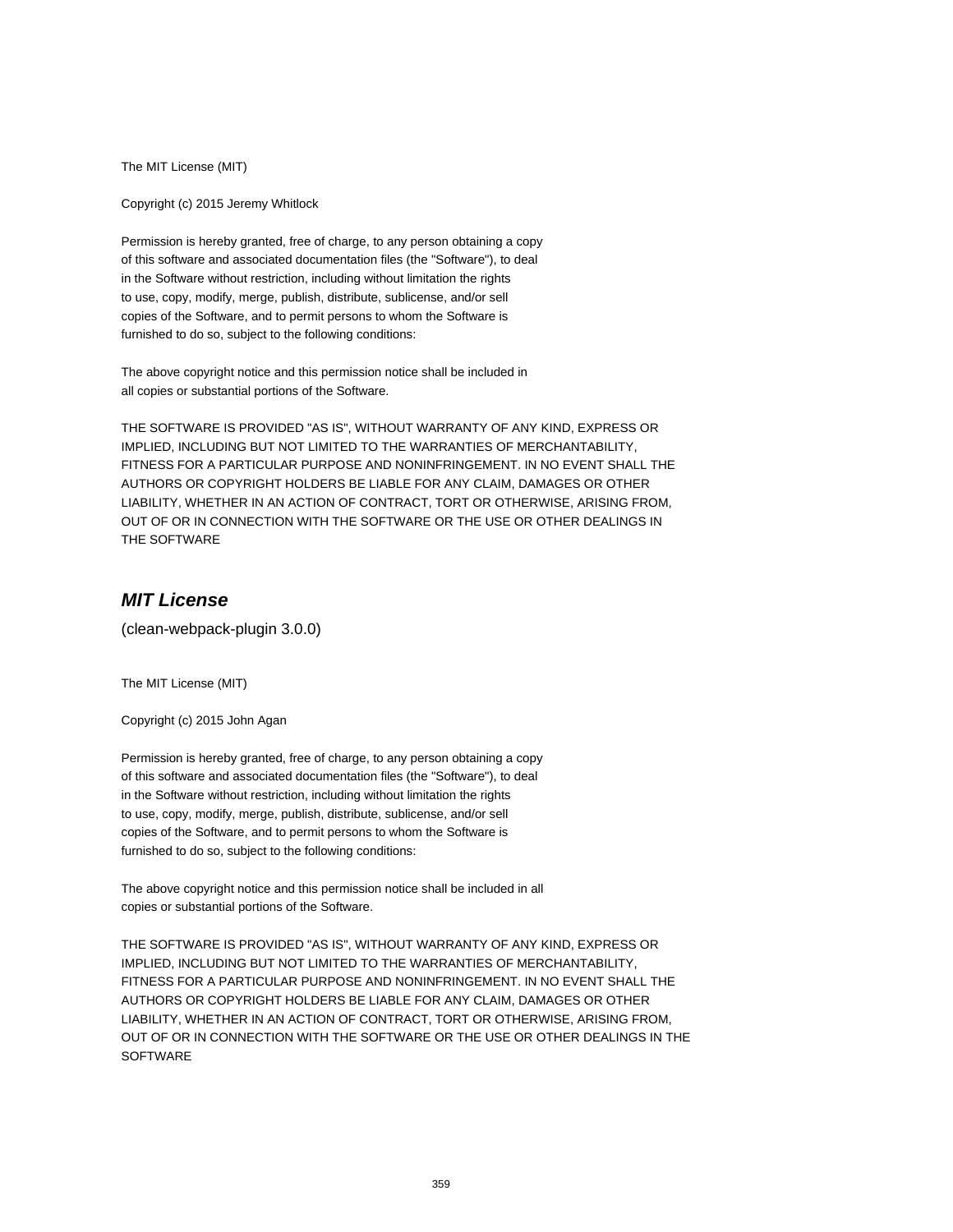## **MIT License**

(es-abstract 1.15.0)

The MIT License (MIT)

Copyright (C) 2015 Jordan Harband

Permission is hereby granted, free of charge, to any person obtaining a copy of this software and associated documentation files (the "Software"), to deal in the Software without restriction, including without limitation the rights to use, copy, modify, merge, publish, distribute, sublicense, and/or sell copies of the Software, and to permit persons to whom the Software is furnished to do so, subject to the following conditions:

The above copyright notice and this permission notice shall be included in all copies or substantial portions of the Software.

THE SOFTWARE IS PROVIDED "AS IS", WITHOUT WARRANTY OF ANY KIND, EXPRESS OR IMPLIED, INCLUDING BUT NOT LIMITED TO THE WARRANTIES OF MERCHANTABILITY, FITNESS FOR A PARTICULAR PURPOSE AND NONINFRINGEMENT. IN NO EVENT SHALL THE AUTHORS OR COPYRIGHT HOLDERS BE LIABLE FOR ANY CLAIM, DAMAGES OR OTHER LIABILITY, WHETHER IN AN ACTION OF CONTRACT, TORT OR OTHERWISE, ARISING FROM, OUT OF OR IN CONNECTION WITH THE SOFTWARE OR THE USE OR OTHER DEALINGS IN THE SOFTWARE

#### **MIT License**

(es-to-primitive 1.2.1, is-callable 1.2.2, is-date-object 1.0.1, is-date-object 1.0.2, is-number-object v1.0.4, is-string v1.0.5, is-symbol 1.0.2, is-symbol 1.0.3, object.entries 1.1.2, string.prototype.trimleft v2.1.0)

The MIT License (MIT)

Copyright (c) 2015 Jordan Harband

Permission is hereby granted, free of charge, to any person obtaining a copy of this software and associated documentation files (the "Software"), to deal in the Software without restriction, including without limitation the rights to use, copy, modify, merge, publish, distribute, sublicense, and/or sell copies of the Software, and to permit persons to whom the Software is furnished to do so, subject to the following conditions:

The above copyright notice and this permission notice shall be included in all copies or substantial portions of the Software.

THE SOFTWARE IS PROVIDED "AS IS", WITHOUT WARRANTY OF ANY KIND, EXPRESS OR IMPLIED, INCLUDING BUT NOT LIMITED TO THE WARRANTIES OF MERCHANTABILITY, FITNESS FOR A PARTICULAR PURPOSE AND NONINFRINGEMENT. IN NO EVENT SHALL THE AUTHORS OR COPYRIGHT HOLDERS BE LIABLE FOR ANY CLAIM, DAMAGES OR OTHER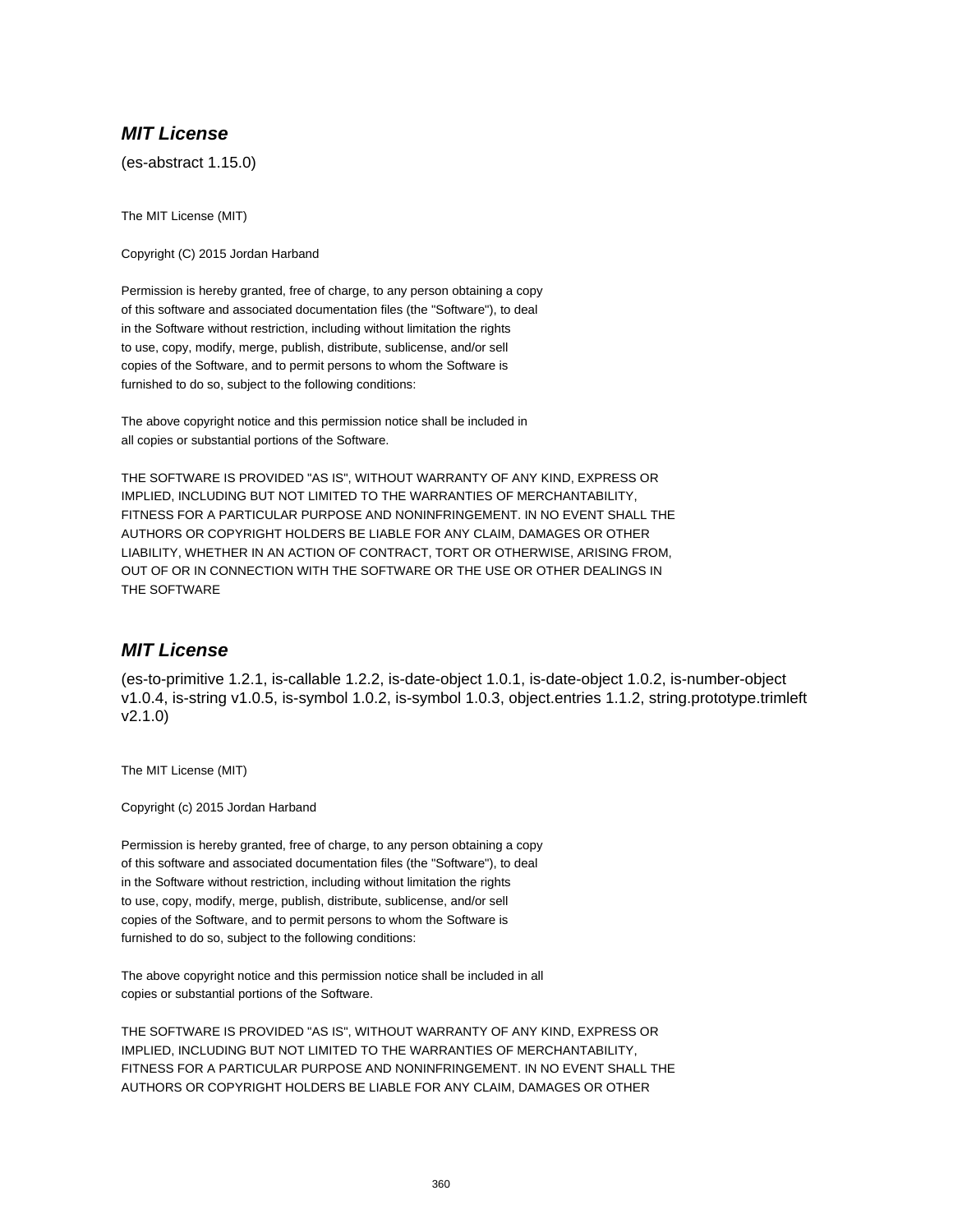LIABILITY, WHETHER IN AN ACTION OF CONTRACT, TORT OR OTHERWISE, ARISING FROM, OUT OF OR IN CONNECTION WITH THE SOFTWARE OR THE USE OR OTHER DEALINGS IN THE SOFTWARE

#### **MIT License**

(symbol-tree 3.2.4)

The MIT License (MIT)

Copyright (c) 2015 Joris van der Wel

Permission is hereby granted, free of charge, to any person obtaining a copy of this software and associated documentation files (the "Software"), to deal in the Software without restriction, including without limitation the rights to use, copy, modify, merge, publish, distribute, sublicense, and/or sell copies of the Software, and to permit persons to whom the Software is furnished to do so, subject to the following conditions:

The above copyright notice and this permission notice shall be included in all copies or substantial portions of the Software.

THE SOFTWARE IS PROVIDED "AS IS", WITHOUT WARRANTY OF ANY KIND, EXPRESS OR IMPLIED, INCLUDING BUT NOT LIMITED TO THE WARRANTIES OF MERCHANTABILITY, FITNESS FOR A PARTICULAR PURPOSE AND NONINFRINGEMENT. IN NO EVENT SHALL THE AUTHORS OR COPYRIGHT HOLDERS BE LIABLE FOR ANY CLAIM, DAMAGES OR OTHER LIABILITY, WHETHER IN AN ACTION OF CONTRACT, TORT OR OTHERWISE, ARISING FROM, OUT OF OR IN CONNECTION WITH THE SOFTWARE OR THE USE OR OTHER DEALINGS IN THE SOFTWARE

## **MIT License**

(append-field 1.0.0)

The MIT License (MIT)

Copyright (c) 2015 Linus Unnebäck

Permission is hereby granted, free of charge, to any person obtaining a copy of this software and associated documentation files (the "Software"), to deal in the Software without restriction, including without limitation the rights to use, copy, modify, merge, publish, distribute, sublicense, and/or sell copies of the Software, and to permit persons to whom the Software is furnished to do so, subject to the following conditions:

The above copyright notice and this permission notice shall be included in all copies or substantial portions of the Software.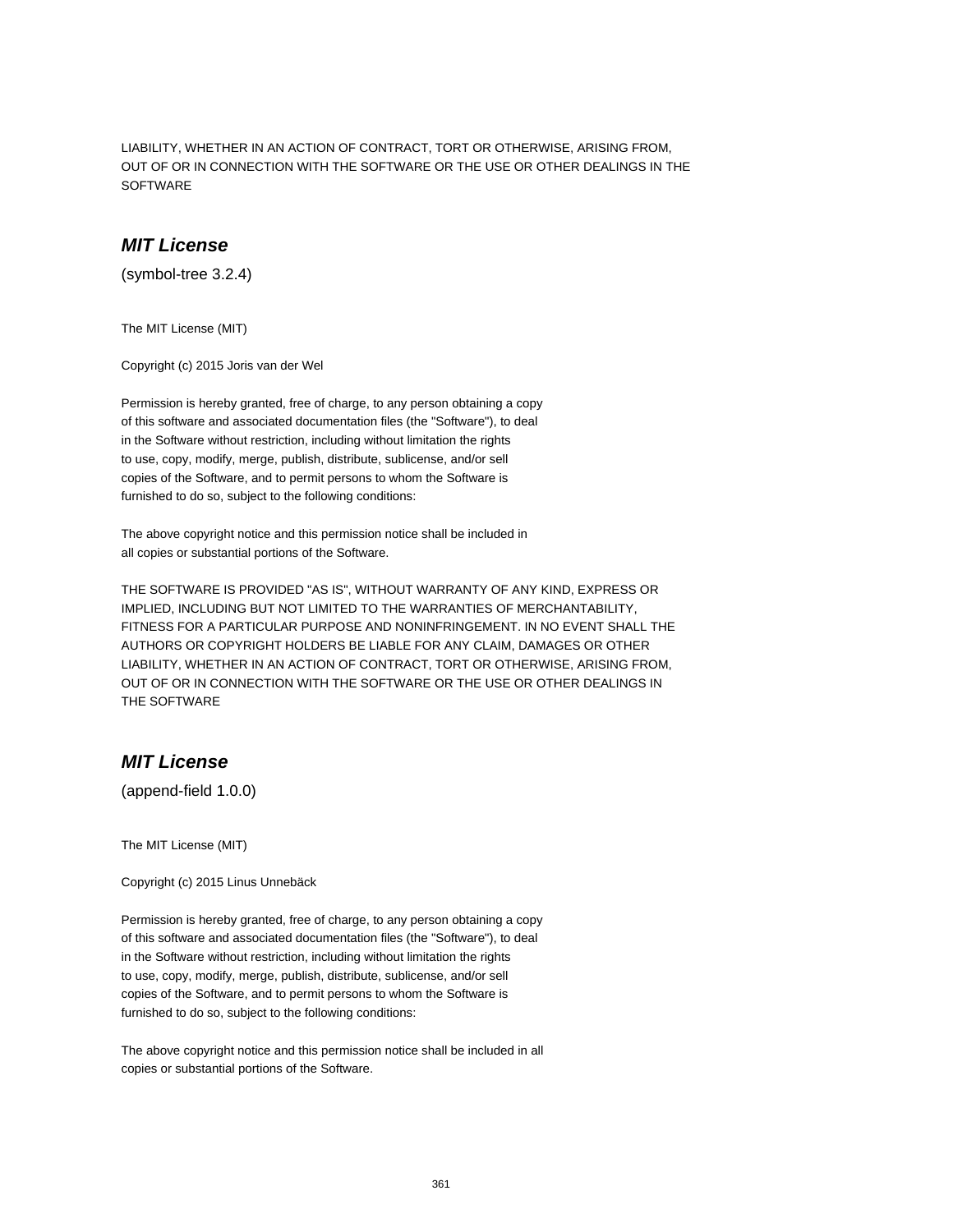THE SOFTWARE IS PROVIDED "AS IS", WITHOUT WARRANTY OF ANY KIND, EXPRESS OR IMPLIED, INCLUDING BUT NOT LIMITED TO THE WARRANTIES OF MERCHANTABILITY, FITNESS FOR A PARTICULAR PURPOSE AND NONINFRINGEMENT. IN NO EVENT SHALL THE AUTHORS OR COPYRIGHT HOLDERS BE LIABLE FOR ANY CLAIM, DAMAGES OR OTHER LIABILITY, WHETHER IN AN ACTION OF CONTRACT, TORT OR OTHERWISE, ARISING FROM, OUT OF OR IN CONNECTION WITH THE SOFTWARE OR THE USE OR OTHER DEALINGS IN THE SOFTWARE

## **MIT License**

(reusify 1.0.4)

The MIT License (MIT)

Copyright (c) 2015 Matteo Collina

Permission is hereby granted, free of charge, to any person obtaining a copy of this software and associated documentation files (the "Software"), to deal in the Software without restriction, including without limitation the rights to use, copy, modify, merge, publish, distribute, sublicense, and/or sell copies of the Software, and to permit persons to whom the Software is furnished to do so, subject to the following conditions:

The above copyright notice and this permission notice shall be included in all copies or substantial portions of the Software.

THE SOFTWARE IS PROVIDED "AS IS", WITHOUT WARRANTY OF ANY KIND, EXPRESS OR IMPLIED, INCLUDING BUT NOT LIMITED TO THE WARRANTIES OF MERCHANTABILITY, FITNESS FOR A PARTICULAR PURPOSE AND NONINFRINGEMENT. IN NO EVENT SHALL THE AUTHORS OR COPYRIGHT HOLDERS BE LIABLE FOR ANY CLAIM, DAMAGES OR OTHER LIABILITY, WHETHER IN AN ACTION OF CONTRACT, TORT OR OTHERWISE, ARISING FROM, OUT OF OR IN CONNECTION WITH THE SOFTWARE OR THE USE OR OTHER DEALINGS IN THE **SOFTWARE** 

## **MIT License**

(React-Motion 0.5.2)

The MIT License (MIT)

Copyright (c) 2015 React Motion authors

Permission is hereby granted, free of charge, to any person obtaining a copy of this software and associated documentation files (the "Software"), to deal in the Software without restriction, including without limitation the rights to use, copy, modify, merge, publish, distribute, sublicense, and/or sell copies of the Software, and to permit persons to whom the Software is furnished to do so, subject to the following conditions: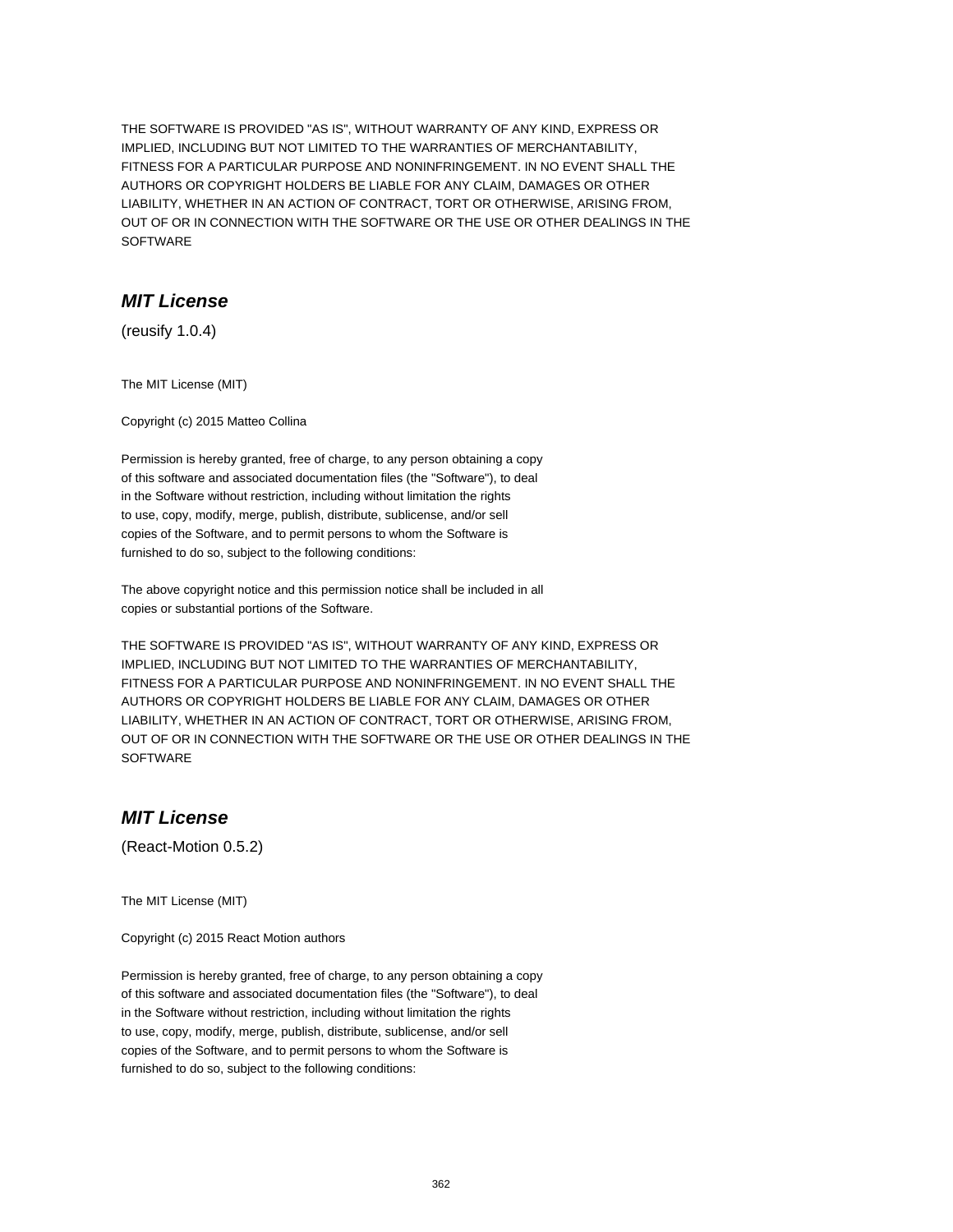The above copyright notice and this permission notice shall be included in all copies or substantial portions of the Software.

THE SOFTWARE IS PROVIDED "AS IS", WITHOUT WARRANTY OF ANY KIND, EXPRESS OR IMPLIED, INCLUDING BUT NOT LIMITED TO THE WARRANTIES OF MERCHANTABILITY, FITNESS FOR A PARTICULAR PURPOSE AND NONINFRINGEMENT. IN NO EVENT SHALL THE AUTHORS OR COPYRIGHT HOLDERS BE LIABLE FOR ANY CLAIM, DAMAGES OR OTHER LIABILITY, WHETHER IN AN ACTION OF CONTRACT, TORT OR OTHERWISE, ARISING FROM, OUT OF OR IN CONNECTION WITH THE SOFTWARE OR THE USE OR OTHER DEALINGS IN THE SOFTWARE

# **MIT License**

(flat-cache 3.0.4)

The MIT License (MIT)

Copyright (c) 2015 Roy Riojas

Permission is hereby granted, free of charge, to any person obtaining a copy of this software and associated documentation files (the "Software"), to deal in the Software without restriction, including without limitation the rights to use, copy, modify, merge, publish, distribute, sublicense, and/or sell copies of the Software, and to permit persons to whom the Software is furnished to do so, subject to the following conditions:

The above copyright notice and this permission notice shall be included in all copies or substantial portions of the Software.

THE SOFTWARE IS PROVIDED "AS IS", WITHOUT WARRANTY OF ANY KIND, EXPRESS OR IMPLIED, INCLUDING BUT NOT LIMITED TO THE WARRANTIES OF MERCHANTABILITY, FITNESS FOR A PARTICULAR PURPOSE AND NONINFRINGEMENT. IN NO EVENT SHALL THE AUTHORS OR COPYRIGHT HOLDERS BE LIABLE FOR ANY CLAIM, DAMAGES OR OTHER LIABILITY, WHETHER IN AN ACTION OF CONTRACT, TORT OR OTHERWISE, ARISING FROM, OUT OF OR IN CONNECTION WITH THE SOFTWARE OR THE USE OR OTHER DEALINGS IN THE **SOFTWARE** 

## **MIT License**

(json-parse-helpfulerror 1.0.3)

The MIT License (MIT)

Copyright (c) 2015 Sam Mikes

Permission is hereby granted, free of charge, to any person obtaining a copy of this software and associated documentation files (the "Software"), to deal in the Software without restriction, including without limitation the rights to use, copy, modify, merge, publish, distribute, sublicense, and/or sell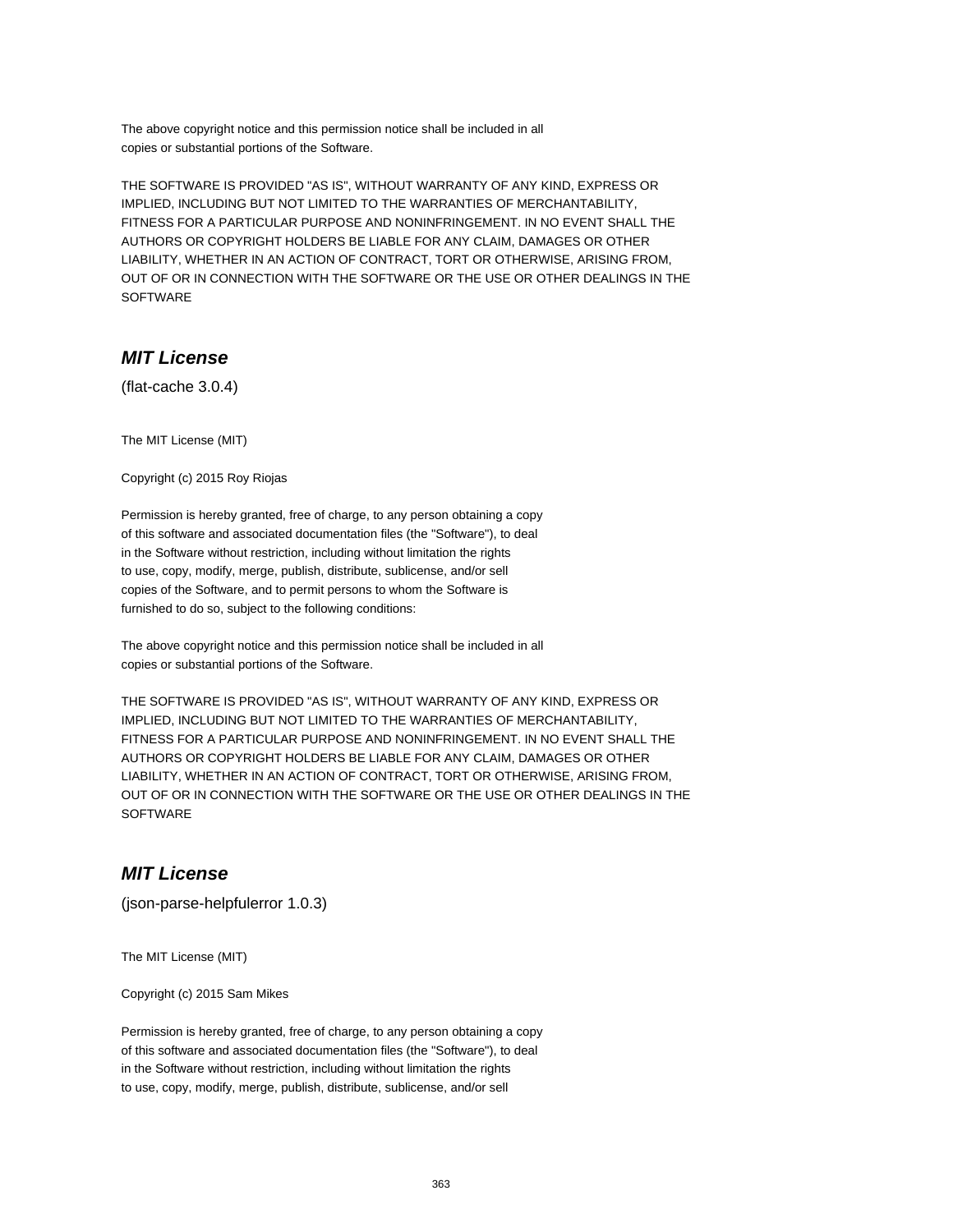copies of the Software, and to permit persons to whom the Software is furnished to do so, subject to the following conditions:

The above copyright notice and this permission notice shall be included in all copies or substantial portions of the Software.

THE SOFTWARE IS PROVIDED "AS IS", WITHOUT WARRANTY OF ANY KIND, EXPRESS OR IMPLIED, INCLUDING BUT NOT LIMITED TO THE WARRANTIES OF MERCHANTABILITY, FITNESS FOR A PARTICULAR PURPOSE AND NONINFRINGEMENT. IN NO EVENT SHALL THE AUTHORS OR COPYRIGHT HOLDERS BE LIABLE FOR ANY CLAIM, DAMAGES OR OTHER LIABILITY, WHETHER IN AN ACTION OF CONTRACT, TORT OR OTHERWISE, ARISING FROM, OUT OF OR IN CONNECTION WITH THE SOFTWARE OR THE USE OR OTHER DEALINGS IN THE **SOFTWARE** 

## **MIT License**

(hash-stream-validation 0.2.4, retry-request 4.1.3)

The MIT License (MIT)

Copyright (c) 2015 Stephen Sawchuk

Permission is hereby granted, free of charge, to any person obtaining a copy of this software and associated documentation files (the "Software"), to deal in the Software without restriction, including without limitation the rights to use, copy, modify, merge, publish, distribute, sublicense, and/or sell copies of the Software, and to permit persons to whom the Software is furnished to do so, subject to the following conditions:

The above copyright notice and this permission notice shall be included in all copies or substantial portions of the Software.

THE SOFTWARE IS PROVIDED "AS IS", WITHOUT WARRANTY OF ANY KIND, EXPRESS OR IMPLIED, INCLUDING BUT NOT LIMITED TO THE WARRANTIES OF MERCHANTABILITY, FITNESS FOR A PARTICULAR PURPOSE AND NONINFRINGEMENT. IN NO EVENT SHALL THE AUTHORS OR COPYRIGHT HOLDERS BE LIABLE FOR ANY CLAIM, DAMAGES OR OTHER LIABILITY, WHETHER IN AN ACTION OF CONTRACT, TORT OR OTHERWISE, ARISING FROM, OUT OF OR IN CONNECTION WITH THE SOFTWARE OR THE USE OR OTHER DEALINGS IN THE SOFTWARE

## **MIT License**

(eslint-plugin-node 11.1.0, event-target-shim 5.0.1)

The MIT License (MIT)

Copyright (c) 2015 Toru Nagashima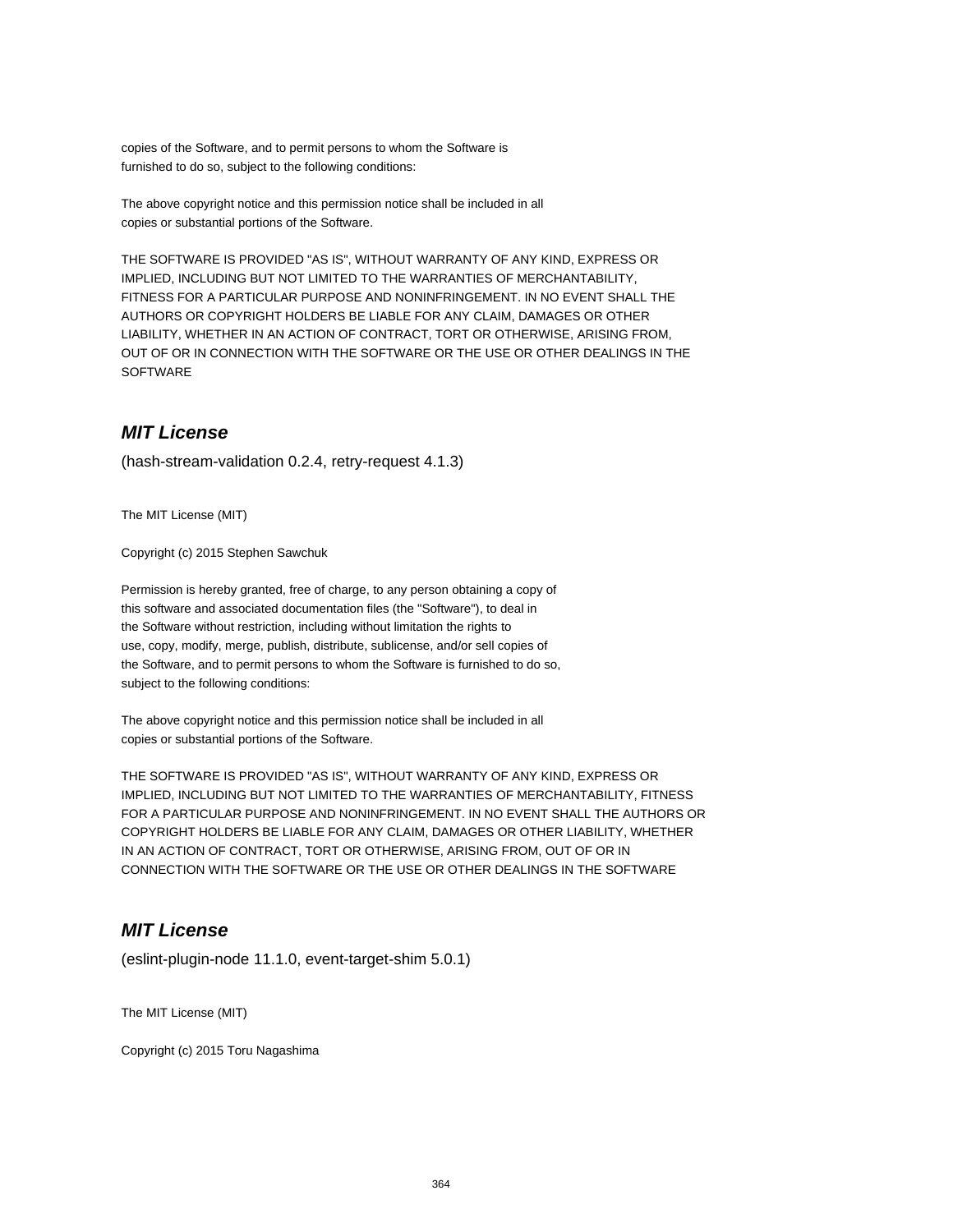Permission is hereby granted, free of charge, to any person obtaining a copy of this software and associated documentation files (the "Software"), to deal in the Software without restriction, including without limitation the rights to use, copy, modify, merge, publish, distribute, sublicense, and/or sell copies of the Software, and to permit persons to whom the Software is furnished to do so, subject to the following conditions:

The above copyright notice and this permission notice shall be included in all copies or substantial portions of the Software.

THE SOFTWARE IS PROVIDED "AS IS", WITHOUT WARRANTY OF ANY KIND, EXPRESS OR IMPLIED, INCLUDING BUT NOT LIMITED TO THE WARRANTIES OF MERCHANTABILITY, FITNESS FOR A PARTICULAR PURPOSE AND NONINFRINGEMENT. IN NO EVENT SHALL THE AUTHORS OR COPYRIGHT HOLDERS BE LIABLE FOR ANY CLAIM, DAMAGES OR OTHER LIABILITY, WHETHER IN AN ACTION OF CONTRACT, TORT OR OTHERWISE, ARISING FROM, OUT OF OR IN CONNECTION WITH THE SOFTWARE OR THE USE OR OTHER DEALINGS IN THE SOFTWARE

## **MIT License**

(graceful-readlink 1.0.1)

The MIT License (MIT)

Copyright (c) 2015 Zhiye Li

Permission is hereby granted, free of charge, to any person obtaining a copy of this software and associated documentation files (the "Software"), to deal in the Software without restriction, including without limitation the rights to use, copy, modify, merge, publish, distribute, sublicense, and/or sell copies of the Software, and to permit persons to whom the Software is furnished to do so, subject to the following conditions:

The above copyright notice and this permission notice shall be included in all copies or substantial portions of the Software.

THE SOFTWARE IS PROVIDED "AS IS", WITHOUT WARRANTY OF ANY KIND, EXPRESS OR IMPLIED, INCLUDING BUT NOT LIMITED TO THE WARRANTIES OF MERCHANTABILITY, FITNESS FOR A PARTICULAR PURPOSE AND NONINFRINGEMENT. IN NO EVENT SHALL THE AUTHORS OR COPYRIGHT HOLDERS BE LIABLE FOR ANY CLAIM, DAMAGES OR OTHER LIABILITY, WHETHER IN AN ACTION OF CONTRACT, TORT OR OTHERWISE, ARISING FROM, OUT OF OR IN CONNECTION WITH THE SOFTWARE OR THE USE OR OTHER DEALINGS IN THE **SOFTWARE** 

## **MIT License**

(define-property 1.0.0, object-visit 1.0.1, unset-value 1.0.0)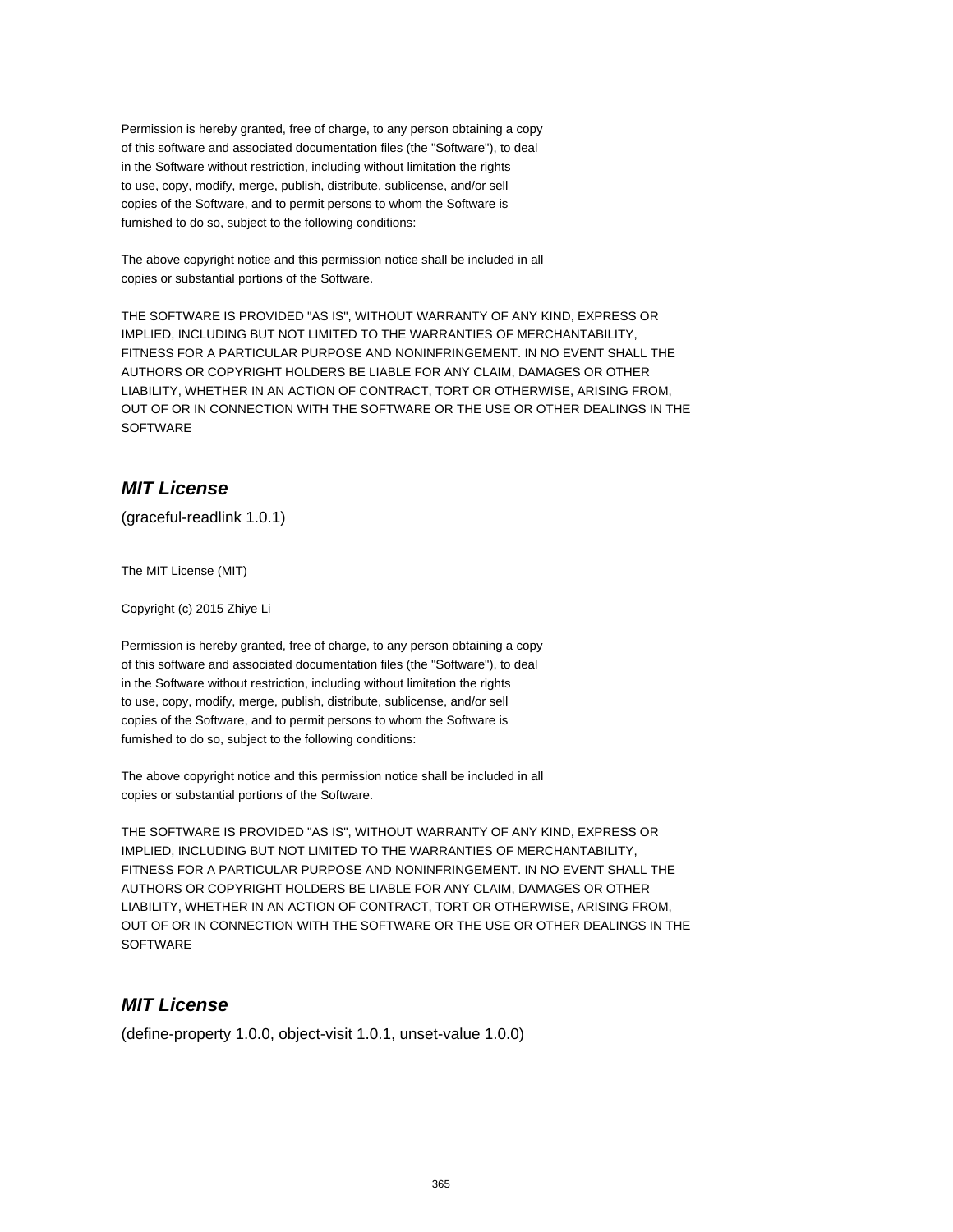The MIT License (MIT)

Copyright (c) 2015, 2017, Jon Schlinkert

Permission is hereby granted, free of charge, to any person obtaining a copy of this software and associated documentation files (the "Software"), to deal in the Software without restriction, including without limitation the rights to use, copy, modify, merge, publish, distribute, sublicense, and/or sell copies of the Software, and to permit persons to whom the Software is furnished to do so, subject to the following conditions:

The above copyright notice and this permission notice shall be included in all copies or substantial portions of the Software.

THE SOFTWARE IS PROVIDED "AS IS", WITHOUT WARRANTY OF ANY KIND, EXPRESS OR IMPLIED, INCLUDING BUT NOT LIMITED TO THE WARRANTIES OF MERCHANTABILITY, FITNESS FOR A PARTICULAR PURPOSE AND NONINFRINGEMENT. IN NO EVENT SHALL THE AUTHORS OR COPYRIGHT HOLDERS BE LIABLE FOR ANY CLAIM, DAMAGES OR OTHER LIABILITY, WHETHER IN AN ACTION OF CONTRACT, TORT OR OTHERWISE, ARISING FROM, OUT OF OR IN CONNECTION WITH THE SOFTWARE OR THE USE OR OTHER DEALINGS IN THE SOFTWARE

## **MIT License**

(class-utils 0.3.6)

The MIT License (MIT)

Copyright (c) 2015, 2017-2018, Jon Schlinkert.

Permission is hereby granted, free of charge, to any person obtaining a copy of this software and associated documentation files (the "Software"), to deal in the Software without restriction, including without limitation the rights to use, copy, modify, merge, publish, distribute, sublicense, and/or sell copies of the Software, and to permit persons to whom the Software is furnished to do so, subject to the following conditions:

The above copyright notice and this permission notice shall be included in all copies or substantial portions of the Software.

THE SOFTWARE IS PROVIDED "AS IS", WITHOUT WARRANTY OF ANY KIND, EXPRESS OR IMPLIED, INCLUDING BUT NOT LIMITED TO THE WARRANTIES OF MERCHANTABILITY, FITNESS FOR A PARTICULAR PURPOSE AND NONINFRINGEMENT. IN NO EVENT SHALL THE AUTHORS OR COPYRIGHT HOLDERS BE LIABLE FOR ANY CLAIM, DAMAGES OR OTHER LIABILITY, WHETHER IN AN ACTION OF CONTRACT, TORT OR OTHERWISE, ARISING FROM, OUT OF OR IN CONNECTION WITH THE SOFTWARE OR THE USE OR OTHER DEALINGS IN THE SOFTWARE

#### **MIT License**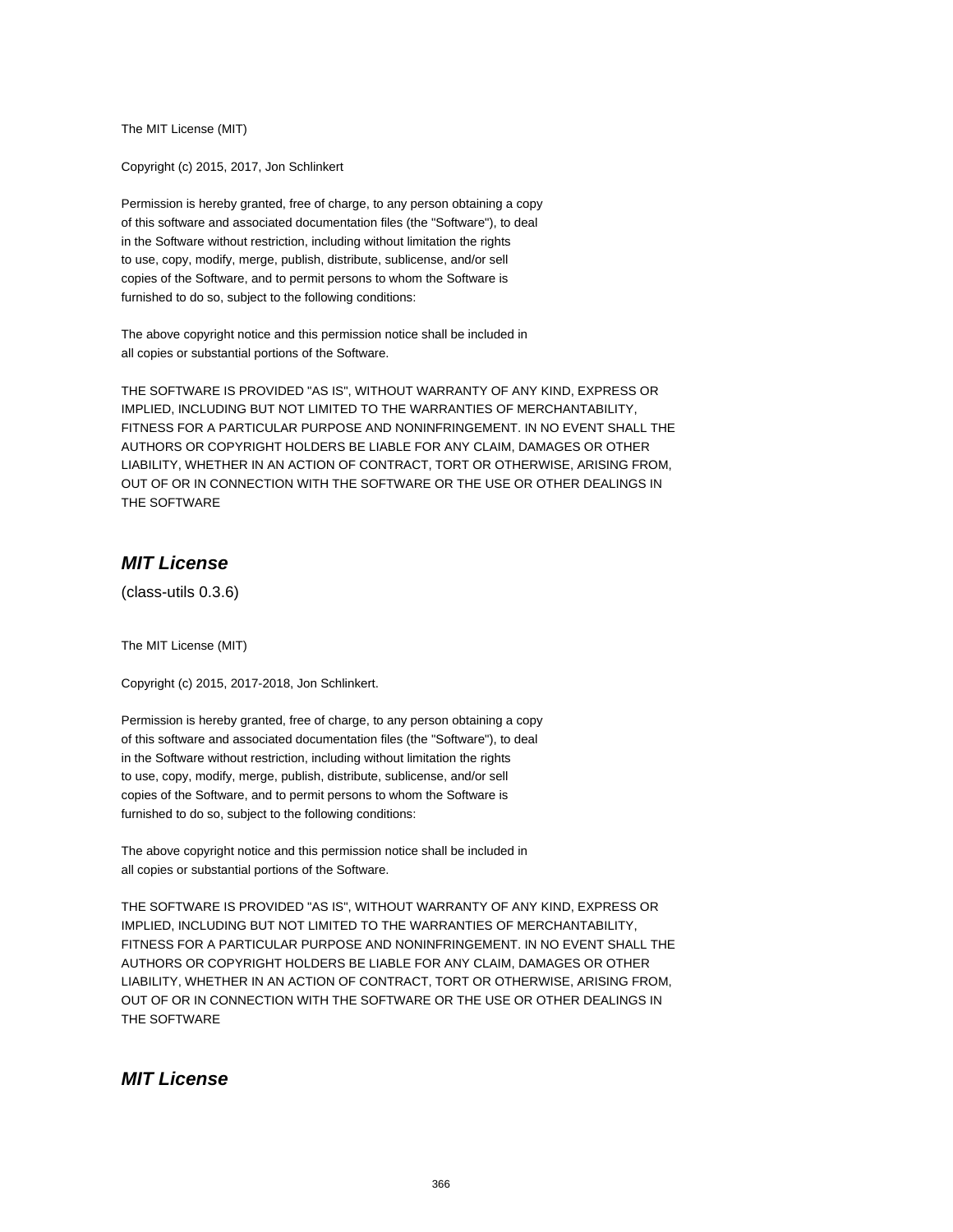(assign-symbols 1.0.0, define-property 0.2.5, is-accessor-descriptor 0.1.6, is-data-descriptor 0.1.4, is-extendable 0.1.1, pascalcase 0.1.1)

The MIT License (MIT)

Copyright (c) 2015, Jon Schlinkert.

Permission is hereby granted, free of charge, to any person obtaining a copy of this software and associated documentation files (the "Software"), to deal in the Software without restriction, including without limitation the rights to use, copy, modify, merge, publish, distribute, sublicense, and/or sell copies of the Software, and to permit persons to whom the Software is furnished to do so, subject to the following conditions:

The above copyright notice and this permission notice shall be included in all copies or substantial portions of the Software.

THE SOFTWARE IS PROVIDED "AS IS", WITHOUT WARRANTY OF ANY KIND, EXPRESS OR IMPLIED, INCLUDING BUT NOT LIMITED TO THE WARRANTIES OF MERCHANTABILITY, FITNESS FOR A PARTICULAR PURPOSE AND NONINFRINGEMENT. IN NO EVENT SHALL THE AUTHORS OR COPYRIGHT HOLDERS BE LIABLE FOR ANY CLAIM, DAMAGES OR OTHER LIABILITY, WHETHER IN AN ACTION OF CONTRACT, TORT OR OTHERWISE, ARISING FROM, OUT OF OR IN CONNECTION WITH THE SOFTWARE OR THE USE OR OTHER DEALINGS IN THE SOFTWARE

## **MIT License**

(array-back 3.1.0, find-replace v3.0.0)

The MIT License (MIT)

Copyright (c) 2015-19 Lloyd Brookes <75pound@gmail.com>

Permission is hereby granted, free of charge, to any person obtaining a copy of this software and associated documentation files (the "Software"), to deal in the Software without restriction, including without limitation the rights to use, copy, modify, merge, publish, distribute, sublicense, and/or sell copies of the Software, and to permit persons to whom the Software is furnished to do so, subject to the following conditions:

The above copyright notice and this permission notice shall be included in all copies or substantial portions of the Software.

THE SOFTWARE IS PROVIDED "AS IS", WITHOUT WARRANTY OF ANY KIND, EXPRESS OR IMPLIED, INCLUDING BUT NOT LIMITED TO THE WARRANTIES OF MERCHANTABILITY, FITNESS FOR A PARTICULAR PURPOSE AND NONINFRINGEMENT. IN NO EVENT SHALL THE AUTHORS OR COPYRIGHT HOLDERS BE LIABLE FOR ANY CLAIM, DAMAGES OR OTHER LIABILITY, WHETHER IN AN ACTION OF CONTRACT, TORT OR OTHERWISE, ARISING FROM, OUT OF OR IN CONNECTION WITH THE SOFTWARE OR THE USE OR OTHER DEALINGS IN THE **SOFTWARE**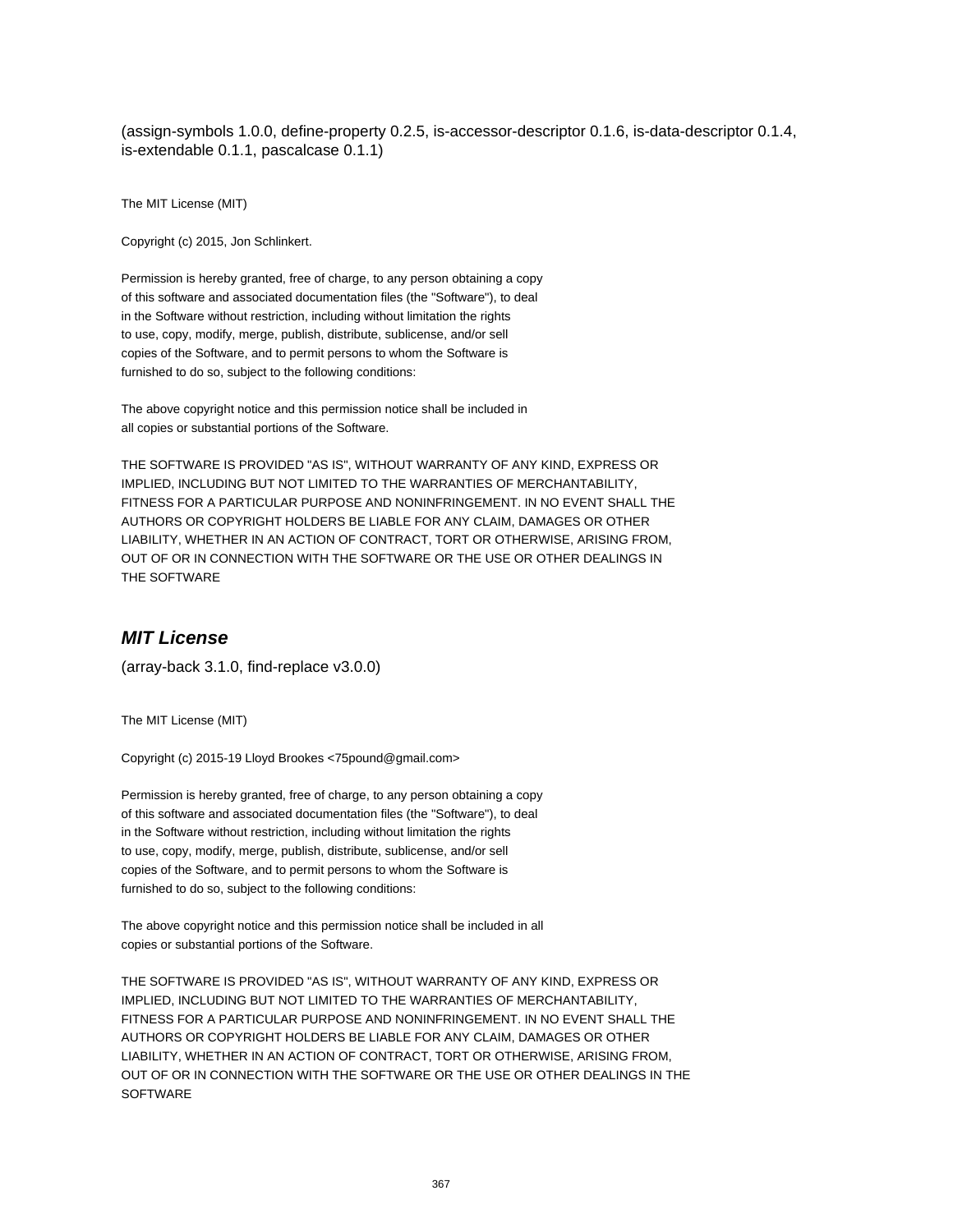# **MIT License**

(copy-descriptor 0.1.1, expand-brackets 2.1.4, map-visit 1.0.0)

The MIT License (MIT)

Copyright (c) 2015-2016, Jon Schlinkert

Permission is hereby granted, free of charge, to any person obtaining a copy of this software and associated documentation files (the "Software"), to deal in the Software without restriction, including without limitation the rights to use, copy, modify, merge, publish, distribute, sublicense, and/or sell copies of the Software, and to permit persons to whom the Software is furnished to do so, subject to the following conditions:

The above copyright notice and this permission notice shall be included in all copies or substantial portions of the Software.

THE SOFTWARE IS PROVIDED "AS IS", WITHOUT WARRANTY OF ANY KIND, EXPRESS OR IMPLIED, INCLUDING BUT NOT LIMITED TO THE WARRANTIES OF MERCHANTABILITY, FITNESS FOR A PARTICULAR PURPOSE AND NONINFRINGEMENT. IN NO EVENT SHALL THE AUTHORS OR COPYRIGHT HOLDERS BE LIABLE FOR ANY CLAIM, DAMAGES OR OTHER LIABILITY, WHETHER IN AN ACTION OF CONTRACT, TORT OR OTHERWISE, ARISING FROM, OUT OF OR IN CONNECTION WITH THE SOFTWARE OR THE USE OR OTHER DEALINGS IN THE SOFTWARE

#### **MIT License**

(map-cache 0.2.2, snapdragon 0.8.2, to-object-path 0.3.0)

The MIT License (MIT)

Copyright (c) 2015-2016, Jon Schlinkert.

Permission is hereby granted, free of charge, to any person obtaining a copy of this software and associated documentation files (the "Software"), to deal in the Software without restriction, including without limitation the rights to use, copy, modify, merge, publish, distribute, sublicense, and/or sell copies of the Software, and to permit persons to whom the Software is furnished to do so, subject to the following conditions:

The above copyright notice and this permission notice shall be included in all copies or substantial portions of the Software.

THE SOFTWARE IS PROVIDED "AS IS", WITHOUT WARRANTY OF ANY KIND, EXPRESS OR IMPLIED, INCLUDING BUT NOT LIMITED TO THE WARRANTIES OF MERCHANTABILITY, FITNESS FOR A PARTICULAR PURPOSE AND NONINFRINGEMENT. IN NO EVENT SHALL THE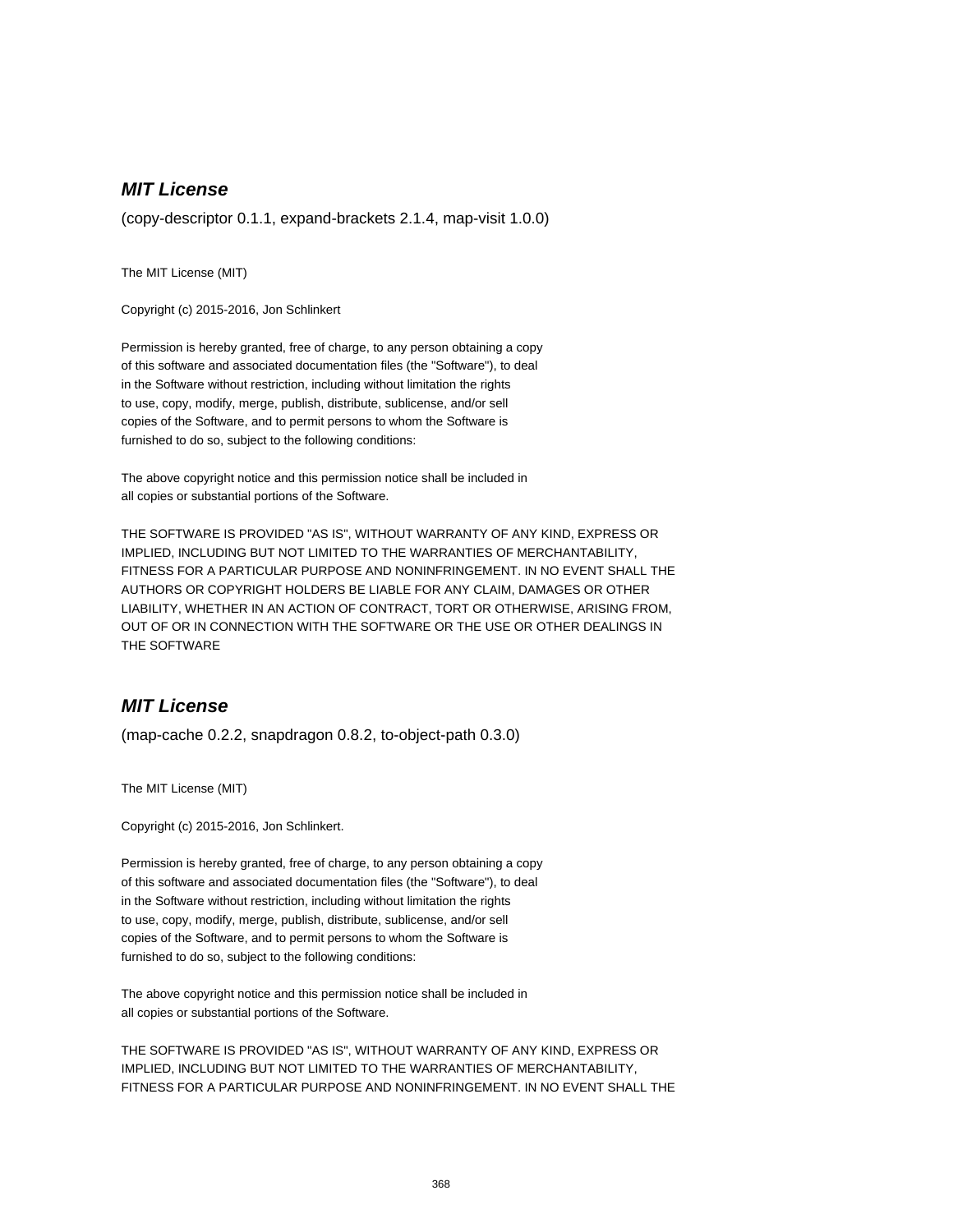AUTHORS OR COPYRIGHT HOLDERS BE LIABLE FOR ANY CLAIM, DAMAGES OR OTHER LIABILITY, WHETHER IN AN ACTION OF CONTRACT, TORT OR OTHERWISE, ARISING FROM, OUT OF OR IN CONNECTION WITH THE SOFTWARE OR THE USE OR OTHER DEALINGS IN THE SOFTWARE

## **MIT License**

(ajv 6.12.6)

The MIT License (MIT)

Copyright (c) 2015-2017 Evgeny Poberezkin

Permission is hereby granted, free of charge, to any person obtaining a copy of this software and associated documentation files (the "Software"), to deal in the Software without restriction, including without limitation the rights to use, copy, modify, merge, publish, distribute, sublicense, and/or sell copies of the Software, and to permit persons to whom the Software is furnished to do so, subject to the following conditions:

The above copyright notice and this permission notice shall be included in all copies or substantial portions of the Software.

THE SOFTWARE IS PROVIDED "AS IS", WITHOUT WARRANTY OF ANY KIND, EXPRESS OR IMPLIED, INCLUDING BUT NOT LIMITED TO THE WARRANTIES OF MERCHANTABILITY, FITNESS FOR A PARTICULAR PURPOSE AND NONINFRINGEMENT. IN NO EVENT SHALL THE AUTHORS OR COPYRIGHT HOLDERS BE LIABLE FOR ANY CLAIM, DAMAGES OR OTHER LIABILITY, WHETHER IN AN ACTION OF CONTRACT, TORT OR OTHERWISE, ARISING FROM, OUT OF OR IN CONNECTION WITH THE SOFTWARE OR THE USE OR OTHER DEALINGS IN THE **SOFTWARE** 

## **MIT License**

(to-regex-range 2.1.1, union-value 1.0.1)

The MIT License (MIT)

Copyright (c) 2015-2017, Jon Schlinkert

Permission is hereby granted, free of charge, to any person obtaining a copy of this software and associated documentation files (the "Software"), to deal in the Software without restriction, including without limitation the rights to use, copy, modify, merge, publish, distribute, sublicense, and/or sell copies of the Software, and to permit persons to whom the Software is furnished to do so, subject to the following conditions:

The above copyright notice and this permission notice shall be included in all copies or substantial portions of the Software.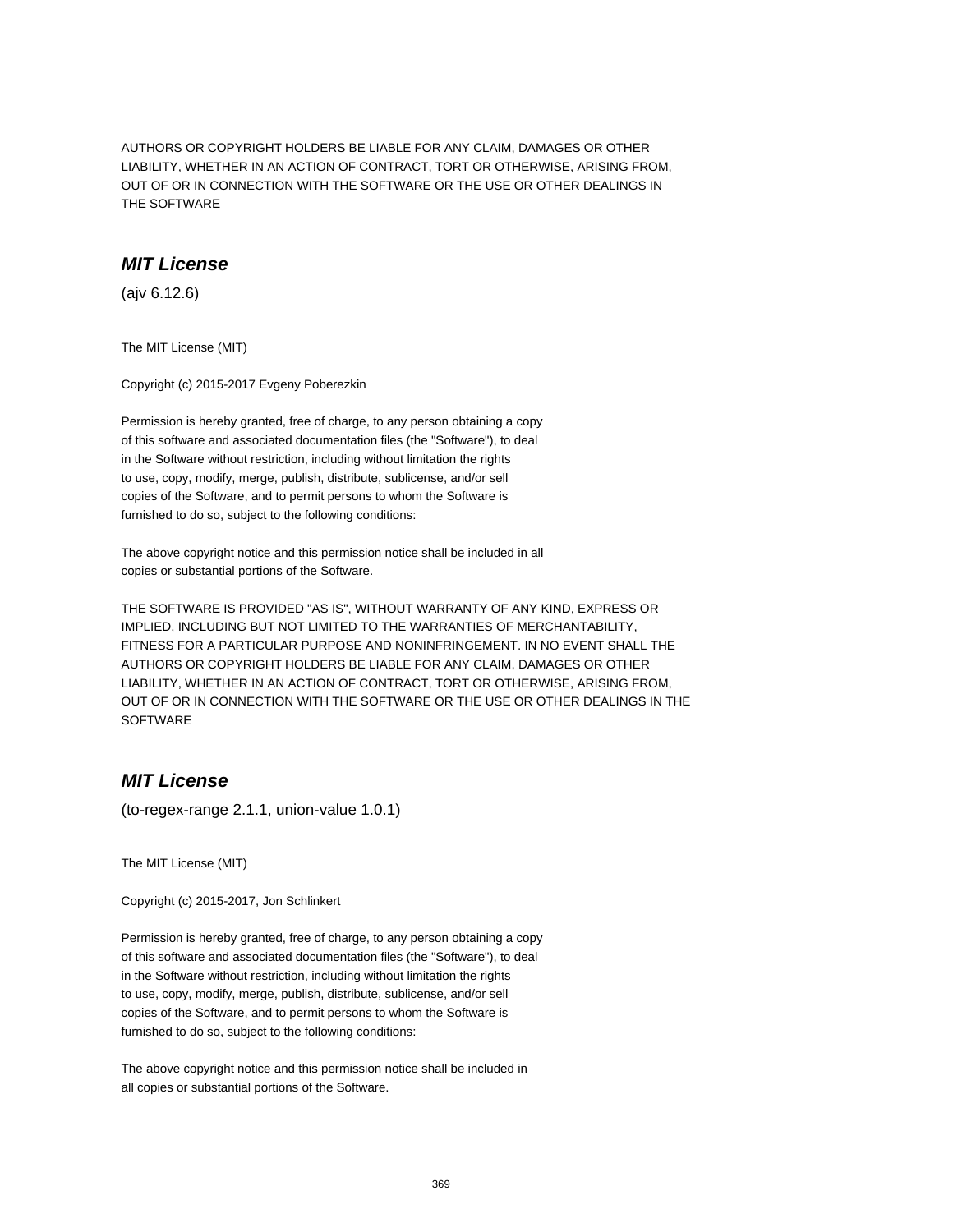THE SOFTWARE IS PROVIDED "AS IS", WITHOUT WARRANTY OF ANY KIND, EXPRESS OR IMPLIED, INCLUDING BUT NOT LIMITED TO THE WARRANTIES OF MERCHANTABILITY, FITNESS FOR A PARTICULAR PURPOSE AND NONINFRINGEMENT. IN NO EVENT SHALL THE AUTHORS OR COPYRIGHT HOLDERS BE LIABLE FOR ANY CLAIM, DAMAGES OR OTHER LIABILITY, WHETHER IN AN ACTION OF CONTRACT, TORT OR OTHERWISE, ARISING FROM, OUT OF OR IN CONNECTION WITH THE SOFTWARE OR THE USE OR OTHER DEALINGS IN THE SOFTWARE

#### **MIT License**

(BASE 0.11.2, define-property 2.0.2, extglob 2.0.4, is-accessor-descriptor 1.0.0, is-data-descriptor 1.0.0, is-descriptor 0.1.6, is-descriptor 1.0.2, is-extendable 1.0.1, parse-github-url 1.0.2, split-string 3.1.0)

The MIT License (MIT)

Copyright (c) 2015-2017, Jon Schlinkert.

Permission is hereby granted, free of charge, to any person obtaining a copy of this software and associated documentation files (the "Software"), to deal in the Software without restriction, including without limitation the rights to use, copy, modify, merge, publish, distribute, sublicense, and/or sell copies of the Software, and to permit persons to whom the Software is furnished to do so, subject to the following conditions:

The above copyright notice and this permission notice shall be included in all copies or substantial portions of the Software.

THE SOFTWARE IS PROVIDED "AS IS", WITHOUT WARRANTY OF ANY KIND, EXPRESS OR IMPLIED, INCLUDING BUT NOT LIMITED TO THE WARRANTIES OF MERCHANTABILITY, FITNESS FOR A PARTICULAR PURPOSE AND NONINFRINGEMENT. IN NO EVENT SHALL THE AUTHORS OR COPYRIGHT HOLDERS BE LIABLE FOR ANY CLAIM, DAMAGES OR OTHER LIABILITY, WHETHER IN AN ACTION OF CONTRACT, TORT OR OTHERWISE, ARISING FROM, OUT OF OR IN CONNECTION WITH THE SOFTWARE OR THE USE OR OTHER DEALINGS IN THE SOFTWARE

## **MIT License**

(is-windows 1.0.2)

The MIT License (MIT)

Copyright (c) 2015-2018, Jon Schlinkert.

Permission is hereby granted, free of charge, to any person obtaining a copy of this software and associated documentation files (the "Software"), to deal in the Software without restriction, including without limitation the rights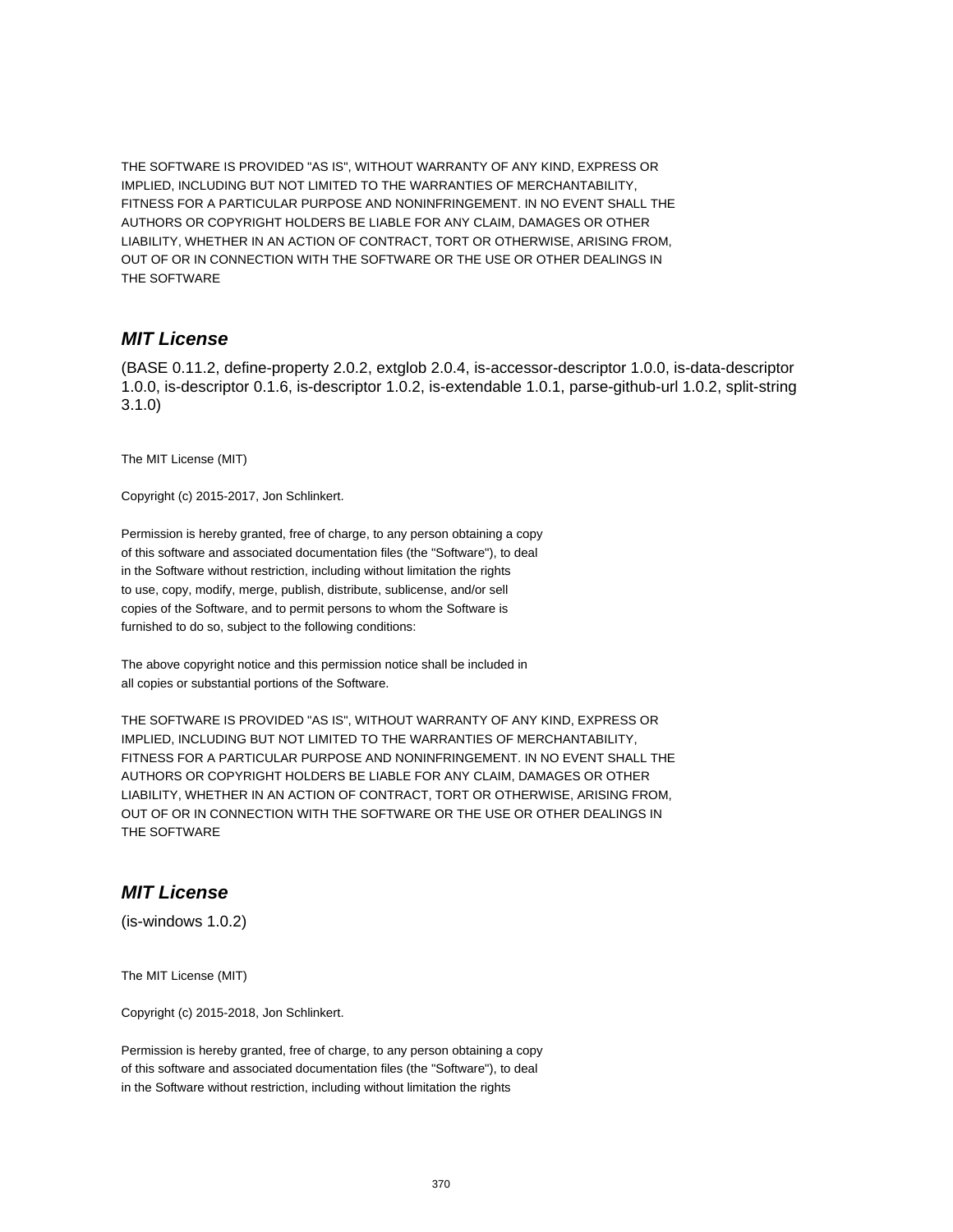to use, copy, modify, merge, publish, distribute, sublicense, and/or sell copies of the Software, and to permit persons to whom the Software is furnished to do so, subject to the following conditions:

The above copyright notice and this permission notice shall be included in all copies or substantial portions of the Software.

THE SOFTWARE IS PROVIDED "AS IS", WITHOUT WARRANTY OF ANY KIND, EXPRESS OR IMPLIED, INCLUDING BUT NOT LIMITED TO THE WARRANTIES OF MERCHANTABILITY, FITNESS FOR A PARTICULAR PURPOSE AND NONINFRINGEMENT. IN NO EVENT SHALL THE AUTHORS OR COPYRIGHT HOLDERS BE LIABLE FOR ANY CLAIM, DAMAGES OR OTHER LIABILITY, WHETHER IN AN ACTION OF CONTRACT, TORT OR OTHERWISE, ARISING FROM, OUT OF OR IN CONNECTION WITH THE SOFTWARE OR THE USE OR OTHER DEALINGS IN THE SOFTWARE

#### **MIT License**

(redux-thunk 2.3.0)

The MIT License (MIT)

Copyright (c) 2015-present Dan Abramov

Permission is hereby granted, free of charge, to any person obtaining a copy of this software and associated documentation files (the "Software"), to deal in the Software without restriction, including without limitation the rights to use, copy, modify, merge, publish, distribute, sublicense, and/or sell copies of the Software, and to permit persons to whom the Software is furnished to do so, subject to the following conditions:

The above copyright notice and this permission notice shall be included in all copies or substantial portions of the Software.

THE SOFTWARE IS PROVIDED "AS IS", WITHOUT WARRANTY OF ANY KIND, EXPRESS OR IMPLIED, INCLUDING BUT NOT LIMITED TO THE WARRANTIES OF MERCHANTABILITY, FITNESS FOR A PARTICULAR PURPOSE AND NONINFRINGEMENT. IN NO EVENT SHALL THE AUTHORS OR COPYRIGHT HOLDERS BE LIABLE FOR ANY CLAIM, DAMAGES OR OTHER LIABILITY, WHETHER IN AN ACTION OF CONTRACT, TORT OR OTHERWISE, ARISING FROM, OUT OF OR IN CONNECTION WITH THE SOFTWARE OR THE USE OR OTHER DEALINGS IN THE **SOFTWARE** 

#### **MIT License**

(ansi-colors 4.1.1)

The MIT License (MIT)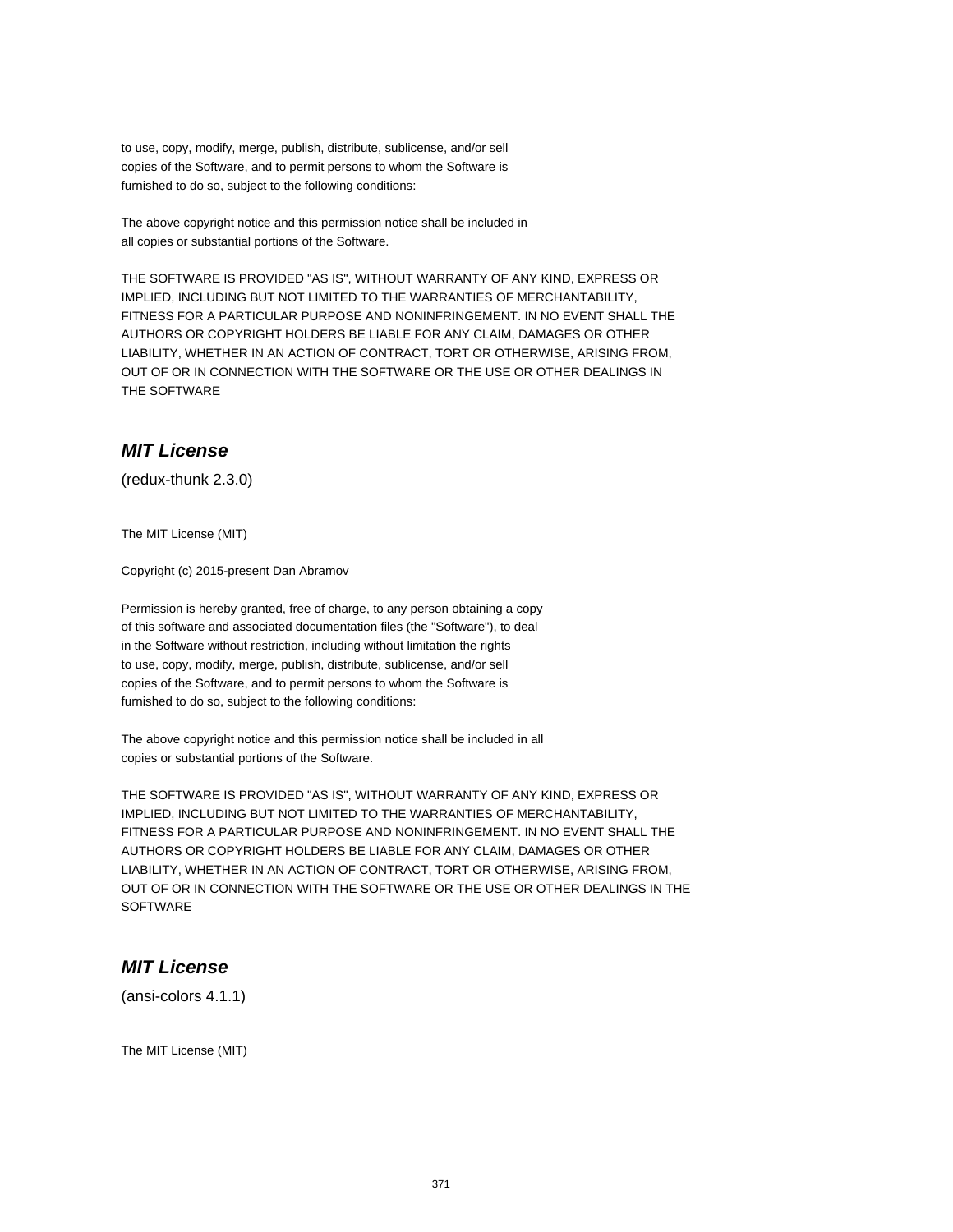Copyright (c) 2015-present, Brian Woodward.

Permission is hereby granted, free of charge, to any person obtaining a copy of this software and associated documentation files (the "Software"), to deal in the Software without restriction, including without limitation the rights to use, copy, modify, merge, publish, distribute, sublicense, and/or sell copies of the Software, and to permit persons to whom the Software is furnished to do so, subject to the following conditions:

The above copyright notice and this permission notice shall be included in all copies or substantial portions of the Software.

THE SOFTWARE IS PROVIDED "AS IS", WITHOUT WARRANTY OF ANY KIND, EXPRESS OR IMPLIED, INCLUDING BUT NOT LIMITED TO THE WARRANTIES OF MERCHANTABILITY, FITNESS FOR A PARTICULAR PURPOSE AND NONINFRINGEMENT. IN NO EVENT SHALL THE AUTHORS OR COPYRIGHT HOLDERS BE LIABLE FOR ANY CLAIM, DAMAGES OR OTHER LIABILITY, WHETHER IN AN ACTION OF CONTRACT, TORT OR OTHERWISE, ARISING FROM, OUT OF OR IN CONNECTION WITH THE SOFTWARE OR THE USE OR OTHER DEALINGS IN THE SOFTWARE

## **MIT License**

(shallow-clone 3.0.1, to-regex-range 5.0.1, use 3.1.1)

The MIT License (MIT)

Copyright (c) 2015-present, Jon Schlinkert.

Permission is hereby granted, free of charge, to any person obtaining a copy of this software and associated documentation files (the "Software"), to deal in the Software without restriction, including without limitation the rights to use, copy, modify, merge, publish, distribute, sublicense, and/or sell copies of the Software, and to permit persons to whom the Software is furnished to do so, subject to the following conditions:

The above copyright notice and this permission notice shall be included in all copies or substantial portions of the Software.

THE SOFTWARE IS PROVIDED "AS IS", WITHOUT WARRANTY OF ANY KIND, EXPRESS OR IMPLIED, INCLUDING BUT NOT LIMITED TO THE WARRANTIES OF MERCHANTABILITY, FITNESS FOR A PARTICULAR PURPOSE AND NONINFRINGEMENT. IN NO EVENT SHALL THE AUTHORS OR COPYRIGHT HOLDERS BE LIABLE FOR ANY CLAIM, DAMAGES OR OTHER LIABILITY, WHETHER IN AN ACTION OF CONTRACT, TORT OR OTHERWISE, ARISING FROM, OUT OF OR IN CONNECTION WITH THE SOFTWARE OR THE USE OR OTHER DEALINGS IN THE SOFTWARE

#### **MIT License**

(whatwg-url 2.0.1)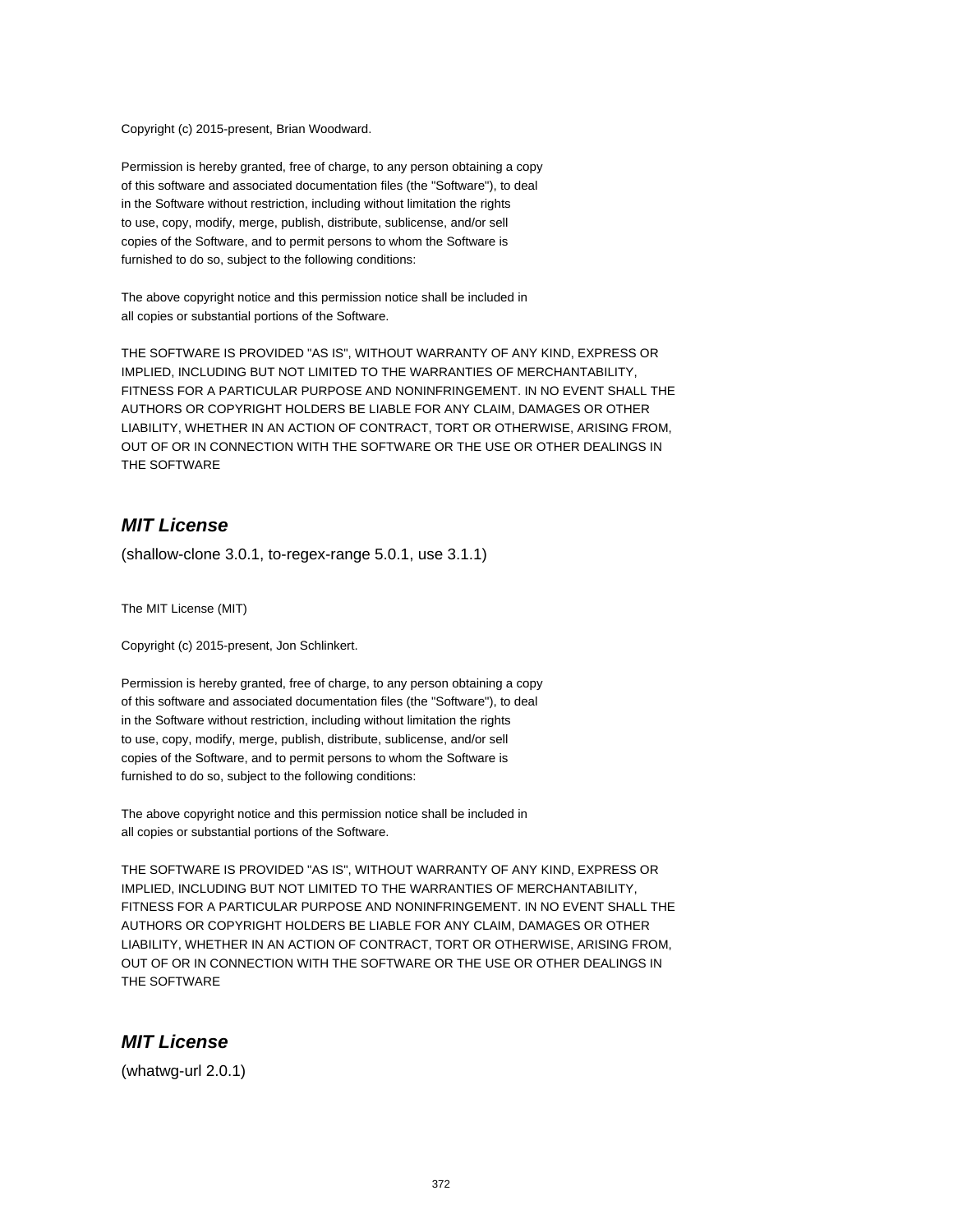The MIT License (MIT)

Copyright (c) 2015–2016 Sebastian Mayr

Permission is hereby granted, free of charge, to any person obtaining a copy of this software and associated documentation files (the "Software"), to deal in the Software without restriction, including without limitation the rights to use, copy, modify, merge, publish, distribute, sublicense, and/or sell copies of the Software, and to permit persons to whom the Software is furnished to do so, subject to the following conditions:

The above copyright notice and this permission notice shall be included in all copies or substantial portions of the Software.

THE SOFTWARE IS PROVIDED "AS IS", WITHOUT WARRANTY OF ANY KIND, EXPRESS OR IMPLIED, INCLUDING BUT NOT LIMITED TO THE WARRANTIES OF MERCHANTABILITY, FITNESS FOR A PARTICULAR PURPOSE AND NONINFRINGEMENT. IN NO EVENT SHALL THE AUTHORS OR COPYRIGHT HOLDERS BE LIABLE FOR ANY CLAIM, DAMAGES OR OTHER LIABILITY, WHETHER IN AN ACTION OF CONTRACT, TORT OR OTHERWISE, ARISING FROM, OUT OF OR IN CONNECTION WITH THE SOFTWARE OR THE USE OR OTHER DEALINGS IN THE SOFTWARE

# **MIT License**

(asynckit 0.4.0)

The MIT License (MIT)

Copyright (c) 2016 Alex Indigo

Permission is hereby granted, free of charge, to any person obtaining a copy of this software and associated documentation files (the "Software"), to deal in the Software without restriction, including without limitation the rights to use, copy, modify, merge, publish, distribute, sublicense, and/or sell copies of the Software, and to permit persons to whom the Software is furnished to do so, subject to the following conditions:

The above copyright notice and this permission notice shall be included in all copies or substantial portions of the Software.

THE SOFTWARE IS PROVIDED "AS IS", WITHOUT WARRANTY OF ANY KIND, EXPRESS OR IMPLIED, INCLUDING BUT NOT LIMITED TO THE WARRANTIES OF MERCHANTABILITY, FITNESS FOR A PARTICULAR PURPOSE AND NONINFRINGEMENT. IN NO EVENT SHALL THE AUTHORS OR COPYRIGHT HOLDERS BE LIABLE FOR ANY CLAIM, DAMAGES OR OTHER LIABILITY, WHETHER IN AN ACTION OF CONTRACT, TORT OR OTHERWISE, ARISING FROM, OUT OF OR IN CONNECTION WITH THE SOFTWARE OR THE USE OR OTHER DEALINGS IN THE **SOFTWARE**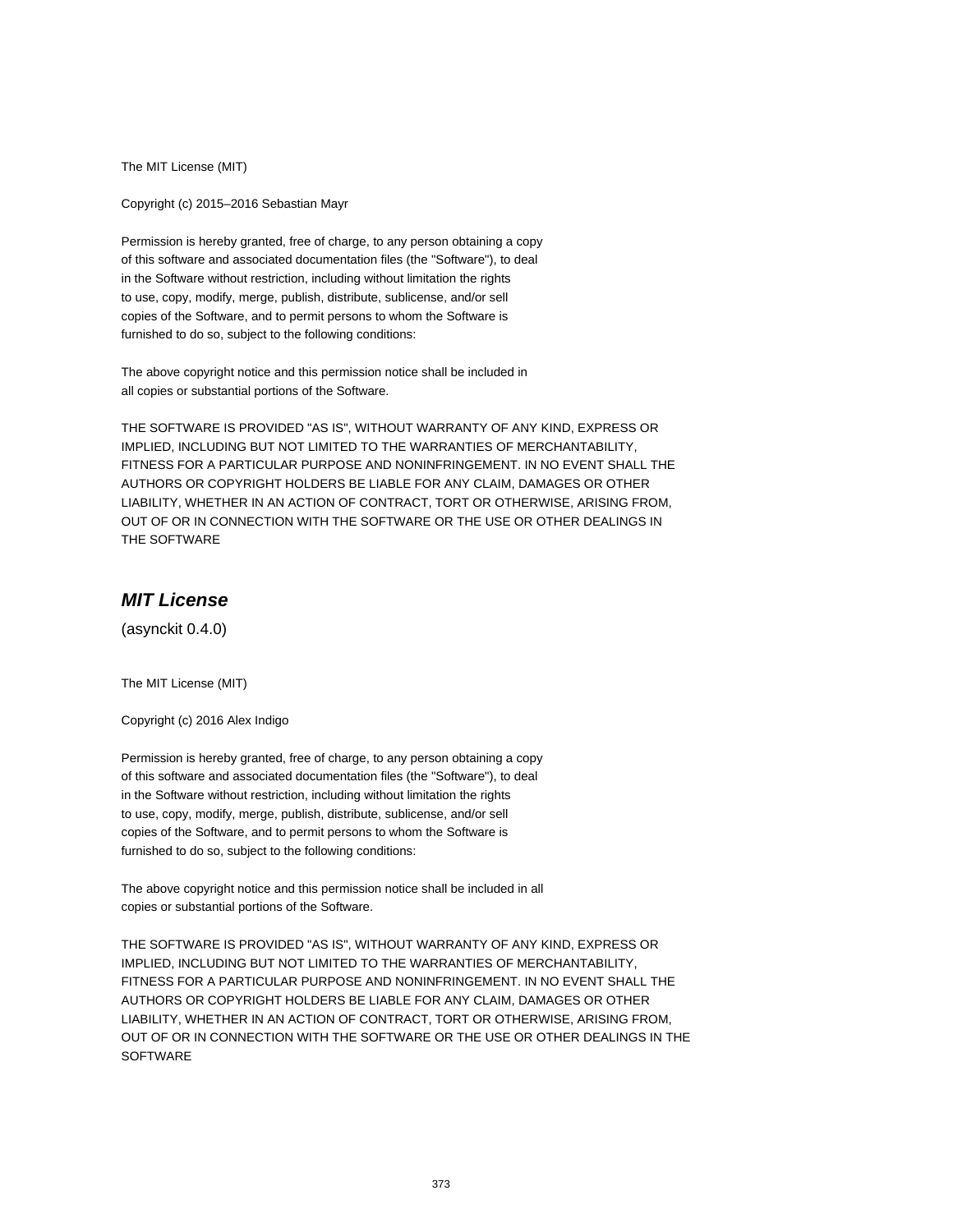## **MIT License**

(axios-mock-adapter 1.19.0)

The MIT License (MIT)

Copyright (c) 2016 Colin Timmermans

Permission is hereby granted, free of charge, to any person obtaining a copy of this software and associated documentation files (the "Software"), to deal in the Software without restriction, including without limitation the rights to use, copy, modify, merge, publish, distribute, sublicense, and/or sell copies of the Software, and to permit persons to whom the Software is furnished to do so, subject to the following conditions:

The above copyright notice and this permission notice shall be included in all copies or substantial portions of the Software.

THE SOFTWARE IS PROVIDED "AS IS", WITHOUT WARRANTY OF ANY KIND, EXPRESS OR IMPLIED, INCLUDING BUT NOT LIMITED TO THE WARRANTIES OF MERCHANTABILITY, FITNESS FOR A PARTICULAR PURPOSE AND NONINFRINGEMENT. IN NO EVENT SHALL THE AUTHORS OR COPYRIGHT HOLDERS BE LIABLE FOR ANY CLAIM, DAMAGES OR OTHER LIABILITY, WHETHER IN AN ACTION OF CONTRACT, TORT OR OTHERWISE, ARISING FROM, OUT OF OR IN CONNECTION WITH THE SOFTWARE OR THE USE OR OTHER DEALINGS IN THE **SOFTWARE** 

#### **MIT License**

(node-fetch v2.6.1)

The MIT License (MIT)

Copyright (c) 2016 David Frank

Permission is hereby granted, free of charge, to any person obtaining a copy of this software and associated documentation files (the "Software"), to deal in the Software without restriction, including without limitation the rights to use, copy, modify, merge, publish, distribute, sublicense, and/or sell copies of the Software, and to permit persons to whom the Software is furnished to do so, subject to the following conditions:

The above copyright notice and this permission notice shall be included in all copies or substantial portions of the Software.

THE SOFTWARE IS PROVIDED "AS IS", WITHOUT WARRANTY OF ANY KIND, EXPRESS OR IMPLIED, INCLUDING BUT NOT LIMITED TO THE WARRANTIES OF MERCHANTABILITY, FITNESS FOR A PARTICULAR PURPOSE AND NONINFRINGEMENT. IN NO EVENT SHALL THE AUTHORS OR COPYRIGHT HOLDERS BE LIABLE FOR ANY CLAIM, DAMAGES OR OTHER LIABILITY, WHETHER IN AN ACTION OF CONTRACT, TORT OR OTHERWISE, ARISING FROM, OUT OF OR IN CONNECTION WITH THE SOFTWARE OR THE USE OR OTHER DEALINGS IN THE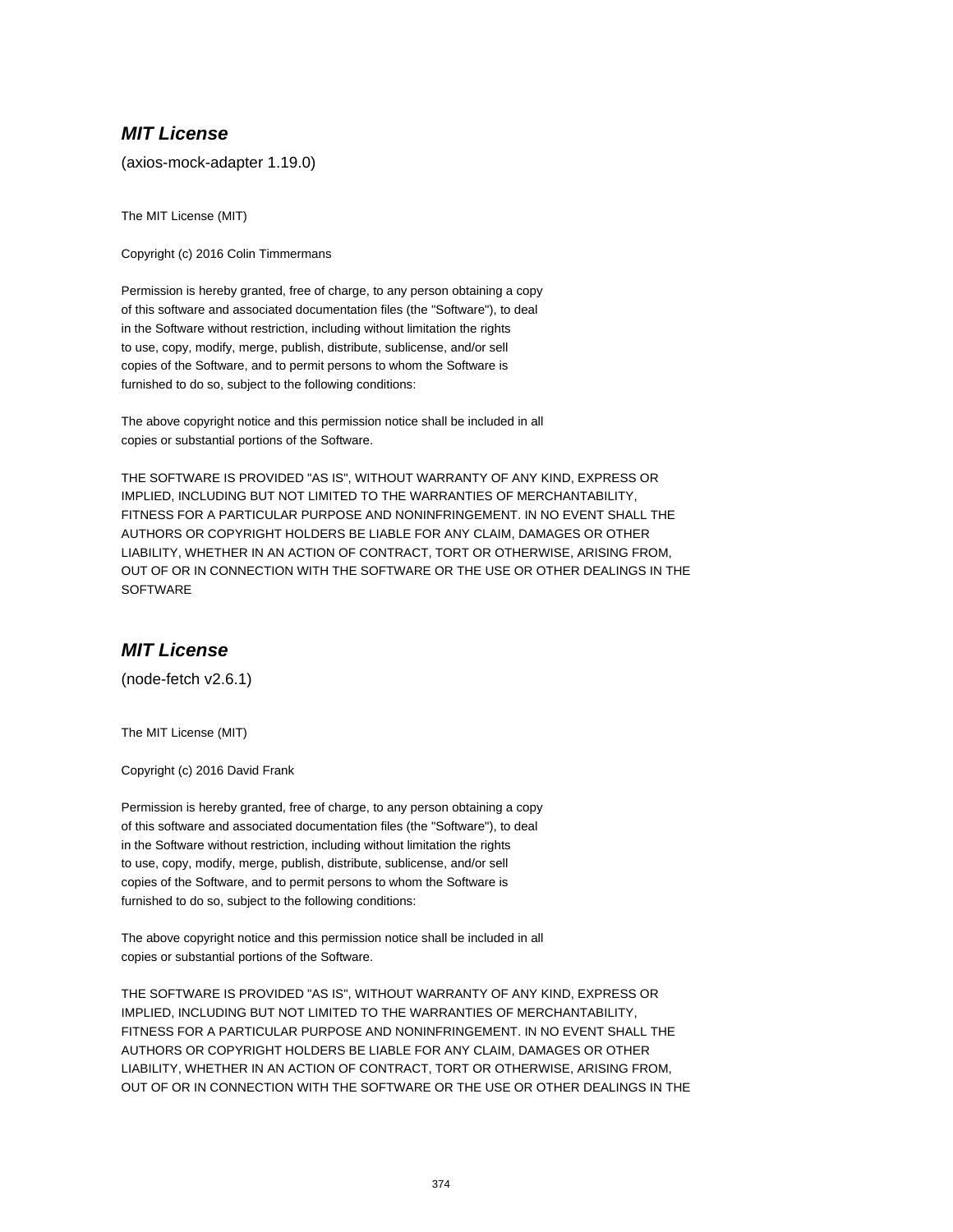**SOFTWARE** 

#### **MIT License**

(fast-safe-stringify 2.0.7)

The MIT License (MIT)

Copyright (c) 2016 David Mark Clements Copyright (c) 2017 David Mark Clements & Matteo Collina Copyright (c) 2018 David Mark Clements, Matteo Collina & Ruben Bridgewater

Permission is hereby granted, free of charge, to any person obtaining a copy of this software and associated documentation files (the "Software"), to deal in the Software without restriction, including without limitation the rights to use, copy, modify, merge, publish, distribute, sublicense, and/or sell copies of the Software, and to permit persons to whom the Software is furnished to do so, subject to the following conditions:

The above copyright notice and this permission notice shall be included in all copies or substantial portions of the Software.

THE SOFTWARE IS PROVIDED "AS IS", WITHOUT WARRANTY OF ANY KIND, EXPRESS OR IMPLIED, INCLUDING BUT NOT LIMITED TO THE WARRANTIES OF MERCHANTABILITY, FITNESS FOR A PARTICULAR PURPOSE AND NONINFRINGEMENT. IN NO EVENT SHALL THE AUTHORS OR COPYRIGHT HOLDERS BE LIABLE FOR ANY CLAIM, DAMAGES OR OTHER LIABILITY, WHETHER IN AN ACTION OF CONTRACT, TORT OR OTHERWISE, ARISING FROM, OUT OF OR IN CONNECTION WITH THE SOFTWARE OR THE USE OR OTHER DEALINGS IN THE **SOFTWARE** 

# **MIT License**

(registry-auth-token 4.1.1, registry-auth-token 4.2.0)

The MIT License (MIT)

Copyright (c) 2016 Espen Hovlandsdal

Permission is hereby granted, free of charge, to any person obtaining a copy of this software and associated documentation files (the "Software"), to deal in the Software without restriction, including without limitation the rights to use, copy, modify, merge, publish, distribute, sublicense, and/or sell copies of the Software, and to permit persons to whom the Software is furnished to do so, subject to the following conditions:

The above copyright notice and this permission notice shall be included in all copies or substantial portions of the Software.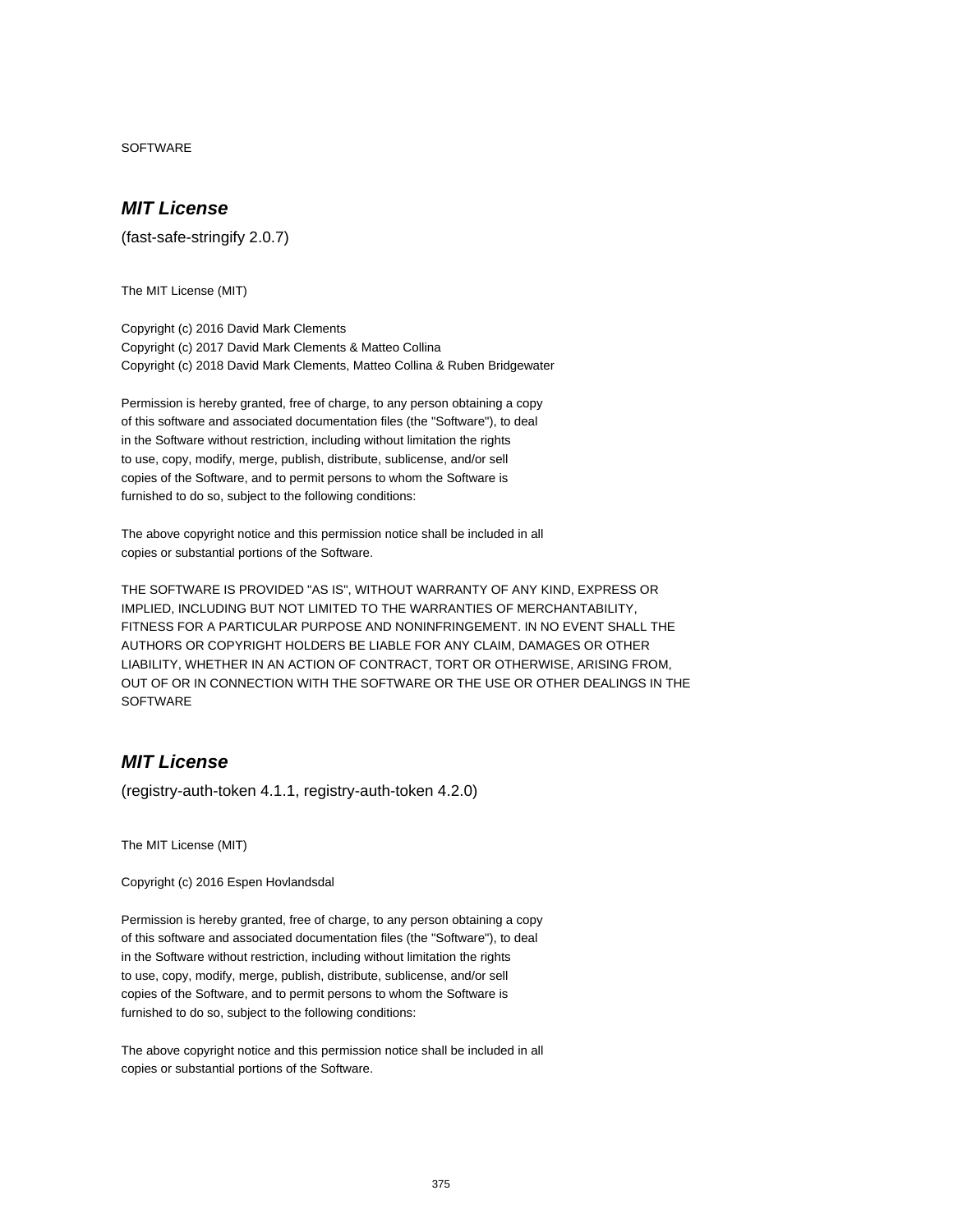THE SOFTWARE IS PROVIDED "AS IS", WITHOUT WARRANTY OF ANY KIND, EXPRESS OR IMPLIED, INCLUDING BUT NOT LIMITED TO THE WARRANTIES OF MERCHANTABILITY, FITNESS FOR A PARTICULAR PURPOSE AND NONINFRINGEMENT. IN NO EVENT SHALL THE AUTHORS OR COPYRIGHT HOLDERS BE LIABLE FOR ANY CLAIM, DAMAGES OR OTHER LIABILITY, WHETHER IN AN ACTION OF CONTRACT, TORT OR OTHERWISE, ARISING FROM, OUT OF OR IN CONNECTION WITH THE SOFTWARE OR THE USE OR OTHER DEALINGS IN THE SOFTWARE

## **MIT License**

(ajv-keywords 3.5.2)

The MIT License (MIT)

Copyright (c) 2016 Evgeny Poberezkin

Permission is hereby granted, free of charge, to any person obtaining a copy of this software and associated documentation files (the "Software"), to deal in the Software without restriction, including without limitation the rights to use, copy, modify, merge, publish, distribute, sublicense, and/or sell copies of the Software, and to permit persons to whom the Software is furnished to do so, subject to the following conditions:

The above copyright notice and this permission notice shall be included in all copies or substantial portions of the Software.

THE SOFTWARE IS PROVIDED "AS IS", WITHOUT WARRANTY OF ANY KIND, EXPRESS OR IMPLIED, INCLUDING BUT NOT LIMITED TO THE WARRANTIES OF MERCHANTABILITY, FITNESS FOR A PARTICULAR PURPOSE AND NONINFRINGEMENT. IN NO EVENT SHALL THE AUTHORS OR COPYRIGHT HOLDERS BE LIABLE FOR ANY CLAIM, DAMAGES OR OTHER LIABILITY, WHETHER IN AN ACTION OF CONTRACT, TORT OR OTHERWISE, ARISING FROM, OUT OF OR IN CONNECTION WITH THE SOFTWARE OR THE USE OR OTHER DEALINGS IN THE **SOFTWARE** 

## **MIT License**

(reflect.ownkeys 0.2.0)

The MIT License (MIT)

Copyright (c) 2016 Glen Mailer

Permission is hereby granted, free of charge, to any person obtaining a copy of this software and associated documentation files (the "Software"), to deal in the Software without restriction, including without limitation the rights to use, copy, modify, merge, publish, distribute, sublicense, and/or sell copies of the Software, and to permit persons to whom the Software is furnished to do so, subject to the following conditions: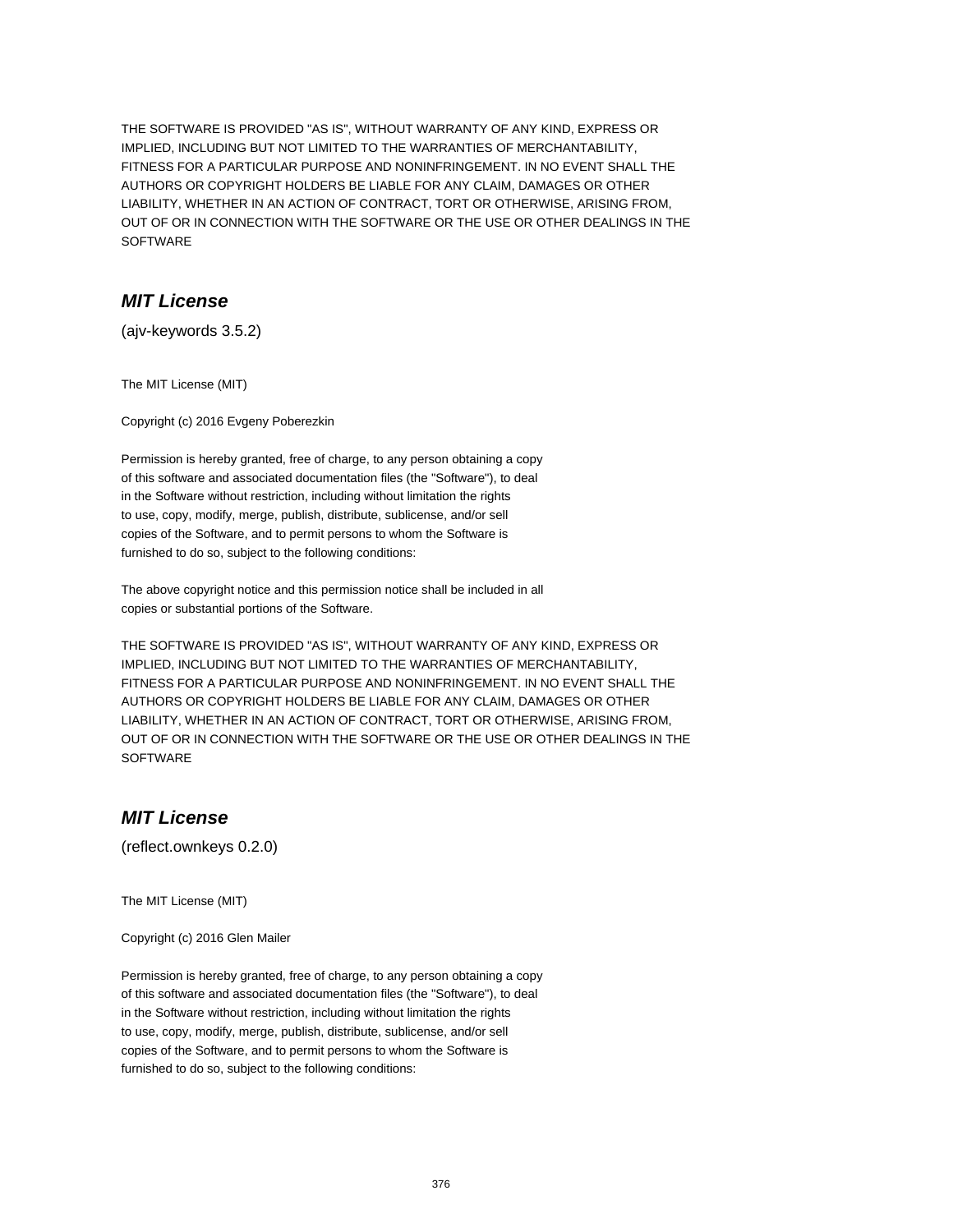The above copyright notice and this permission notice shall be included in all copies or substantial portions of the Software.

THE SOFTWARE IS PROVIDED "AS IS", WITHOUT WARRANTY OF ANY KIND, EXPRESS OR IMPLIED, INCLUDING BUT NOT LIMITED TO THE WARRANTIES OF MERCHANTABILITY, FITNESS FOR A PARTICULAR PURPOSE AND NONINFRINGEMENT. IN NO EVENT SHALL THE AUTHORS OR COPYRIGHT HOLDERS BE LIABLE FOR ANY CLAIM, DAMAGES OR OTHER LIABILITY, WHETHER IN AN ACTION OF CONTRACT, TORT OR OTHERWISE, ARISING FROM, OUT OF OR IN CONNECTION WITH THE SOFTWARE OR THE USE OR OTHER DEALINGS IN THE SOFTWARE

## **MIT License**

(react-scrollbar 0.5.6, souhe/reactScrollbar v0.5.6)

The MIT License (MIT)

Copyright (c) 2016 Jakub K■obus

Permission is hereby granted, free of charge, to any person obtaining a copy of this software and associated documentation files (the "Software"), to deal in the Software without restriction, including without limitation the rights to use, copy, modify, merge, publish, distribute, sublicense, and/or sell copies of the Software, and to permit persons to whom the Software is furnished to do so, subject to the following conditions:

The above copyright notice and this permission notice shall be included in all copies or substantial portions of the Software.

THE SOFTWARE IS PROVIDED "AS IS", WITHOUT WARRANTY OF ANY KIND, EXPRESS OR IMPLIED, INCLUDING BUT NOT LIMITED TO THE WARRANTIES OF MERCHANTABILITY, FITNESS FOR A PARTICULAR PURPOSE AND NONINFRINGEMENT. IN NO EVENT SHALL THE AUTHORS OR COPYRIGHT HOLDERS BE LIABLE FOR ANY CLAIM, DAMAGES OR OTHER LIABILITY, WHETHER IN AN ACTION OF CONTRACT, TORT OR OTHERWISE, ARISING FROM, OUT OF OR IN CONNECTION WITH THE SOFTWARE OR THE USE OR OTHER DEALINGS IN THE **SOFTWARE** 

## **MIT License**

(tsconfig-paths v3.9.0)

The MIT License (MIT)

Copyright (c) 2016 Jonas Kello

Permission is hereby granted, free of charge, to any person obtaining a copy of this software and associated documentation files (the "Software"), to deal in the Software without restriction, including without limitation the rights to use, copy, modify, merge, publish, distribute, sublicense, and/or sell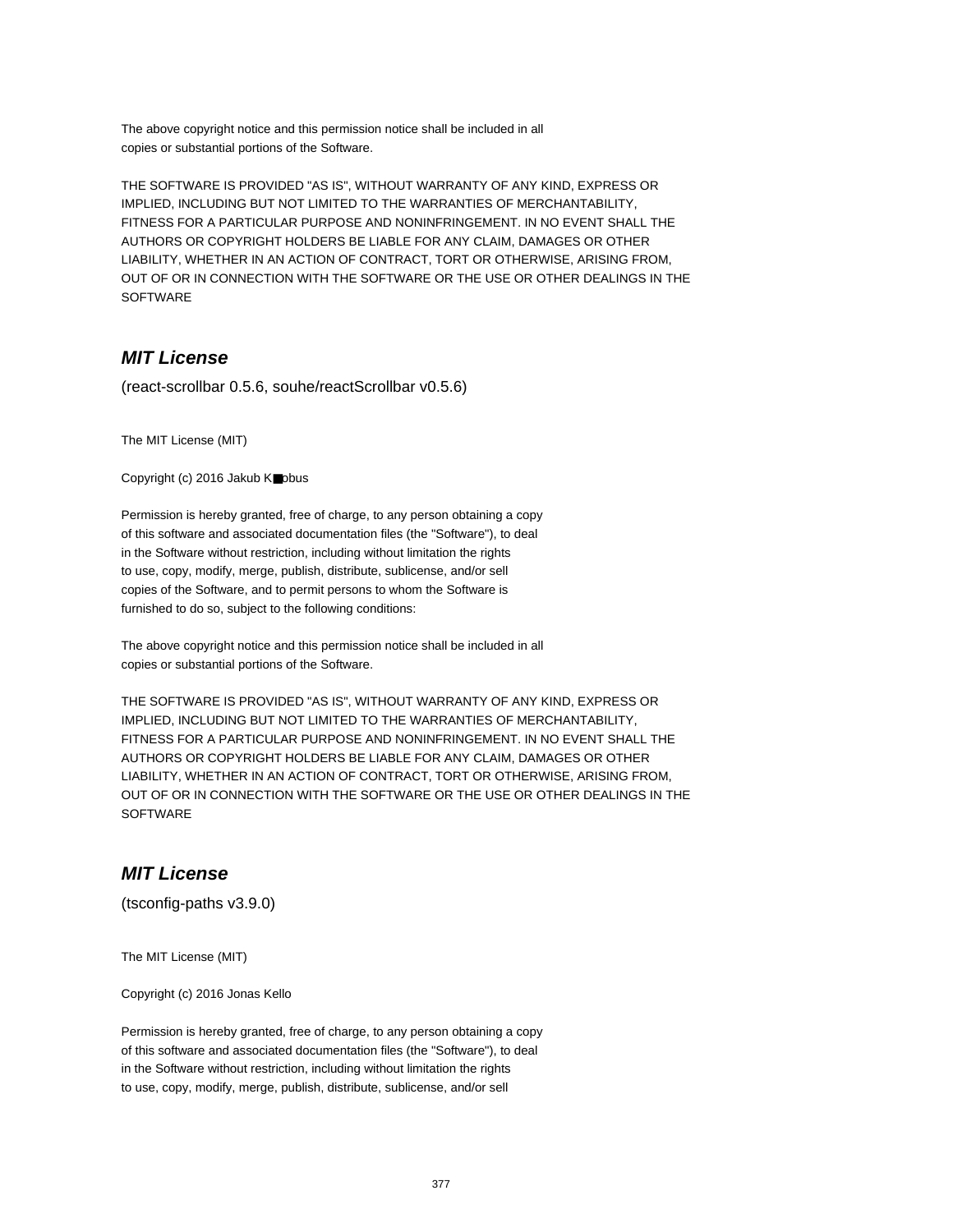copies of the Software, and to permit persons to whom the Software is furnished to do so, subject to the following conditions:

The above copyright notice and this permission notice shall be included in all copies or substantial portions of the Software.

THE SOFTWARE IS PROVIDED "AS IS", WITHOUT WARRANTY OF ANY KIND, EXPRESS OR IMPLIED, INCLUDING BUT NOT LIMITED TO THE WARRANTIES OF MERCHANTABILITY, FITNESS FOR A PARTICULAR PURPOSE AND NONINFRINGEMENT. IN NO EVENT SHALL THE AUTHORS OR COPYRIGHT HOLDERS BE LIABLE FOR ANY CLAIM, DAMAGES OR OTHER LIABILITY, WHETHER IN AN ACTION OF CONTRACT, TORT OR OTHERWISE, ARISING FROM, OUT OF OR IN CONNECTION WITH THE SOFTWARE OR THE USE OR OTHER DEALINGS IN THE **SOFTWARE** 

## **MIT License**

(function.prototype.name 1.1.1)

The MIT License (MIT)

Copyright (c) 2016 Jordan Harband

Permission is hereby granted, free of charge, to any person obtaining a copy of this software and associated documentation files (the "Software"), to deal in the Software without restriction, including without limitation the rights to use, copy, modify, merge, publish, distribute, sublicense, and/or sell copies of the Software, and to permit persons to whom the Software is furnished to do so, subject to the following conditions:

The above copyright notice and this permission notice shall be included in all copies or substantial portions of the Software.

THE SOFTWARE IS PROVIDED "AS IS", WITHOUT WARRANTY OF ANY KIND, EXPRESS OR IMPLIED, INCLUDING BUT NOT LIMITED TO THE WARRANTIES OF MERCHANTABILITY, FITNESS FOR A PARTICULAR PURPOSE AND NONINFRINGEMENT. IN NO EVENT SHALL THE AUTHORS OR COPYRIGHT HOLDERS BE LIABLE FOR ANY CLAIM, DAMAGES OR OTHER LIABILITY, WHETHER IN AN ACTION OF CONTRACT, TORT OR OTHERWISE, ARISING FROM, OUT OF OR IN CONNECTION WITH THE SOFTWARE OR THE USE OR OTHER DEALINGS IN THE **SOFTWARE** 

## **MIT License**

(hash-base 3.1.0, md5.js 1.3.5)

The MIT License (MIT)

Copyright (c) 2016 Kirill Fomichev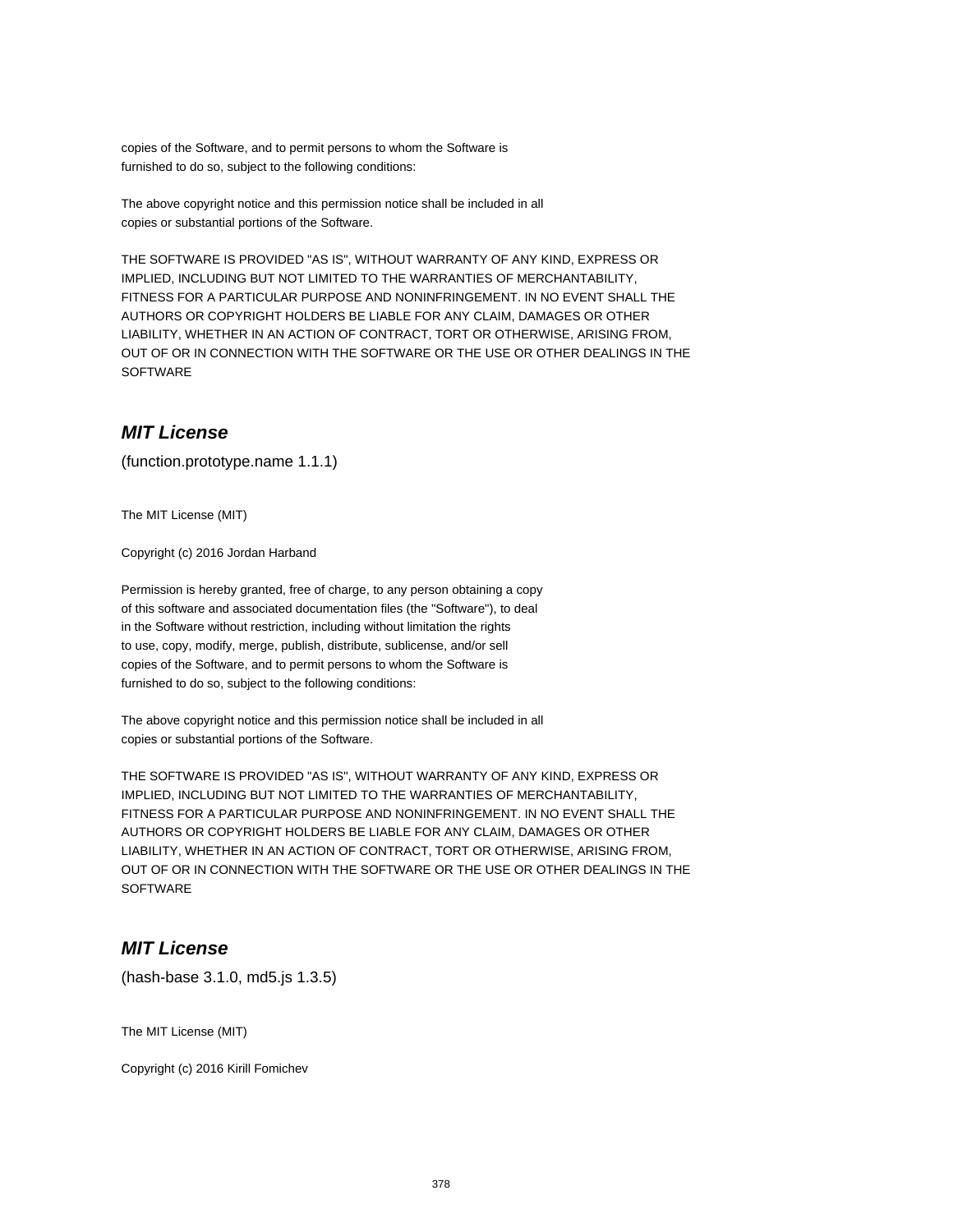Permission is hereby granted, free of charge, to any person obtaining a copy of this software and associated documentation files (the "Software"), to deal in the Software without restriction, including without limitation the rights to use, copy, modify, merge, publish, distribute, sublicense, and/or sell copies of the Software, and to permit persons to whom the Software is furnished to do so, subject to the following conditions:

The above copyright notice and this permission notice shall be included in all copies or substantial portions of the Software.

THE SOFTWARE IS PROVIDED "AS IS", WITHOUT WARRANTY OF ANY KIND, EXPRESS OR IMPLIED, INCLUDING BUT NOT LIMITED TO THE WARRANTIES OF MERCHANTABILITY, FITNESS FOR A PARTICULAR PURPOSE AND NONINFRINGEMENT. IN NO EVENT SHALL THE AUTHORS OR COPYRIGHT HOLDERS BE LIABLE FOR ANY CLAIM, DAMAGES OR OTHER LIABILITY, WHETHER IN AN ACTION OF CONTRACT, TORT OR OTHERWISE, ARISING FROM, OUT OF OR IN CONNECTION WITH THE SOFTWARE OR THE USE OR OTHER DEALINGS IN THE SOFTWARE

# **MIT License**

(sparse-bitfield 3.0.3, stream-shift 1.0.1, to-buffer 1.1.1)

The MIT License (MIT)

Copyright (c) 2016 Mathias Buus

Permission is hereby granted, free of charge, to any person obtaining a copy of this software and associated documentation files (the "Software"), to deal in the Software without restriction, including without limitation the rights to use, copy, modify, merge, publish, distribute, sublicense, and/or sell copies of the Software, and to permit persons to whom the Software is furnished to do so, subject to the following conditions:

The above copyright notice and this permission notice shall be included in all copies or substantial portions of the Software.

THE SOFTWARE IS PROVIDED "AS IS", WITHOUT WARRANTY OF ANY KIND, EXPRESS OR IMPLIED, INCLUDING BUT NOT LIMITED TO THE WARRANTIES OF MERCHANTABILITY, FITNESS FOR A PARTICULAR PURPOSE AND NONINFRINGEMENT. IN NO EVENT SHALL THE AUTHORS OR COPYRIGHT HOLDERS BE LIABLE FOR ANY CLAIM, DAMAGES OR OTHER LIABILITY, WHETHER IN AN ACTION OF CONTRACT, TORT OR OTHERWISE, ARISING FROM, OUT OF OR IN CONNECTION WITH THE SOFTWARE OR THE USE OR OTHER DEALINGS IN THE SOFTWARE

## **MIT License**

(stream-template 0.0.6)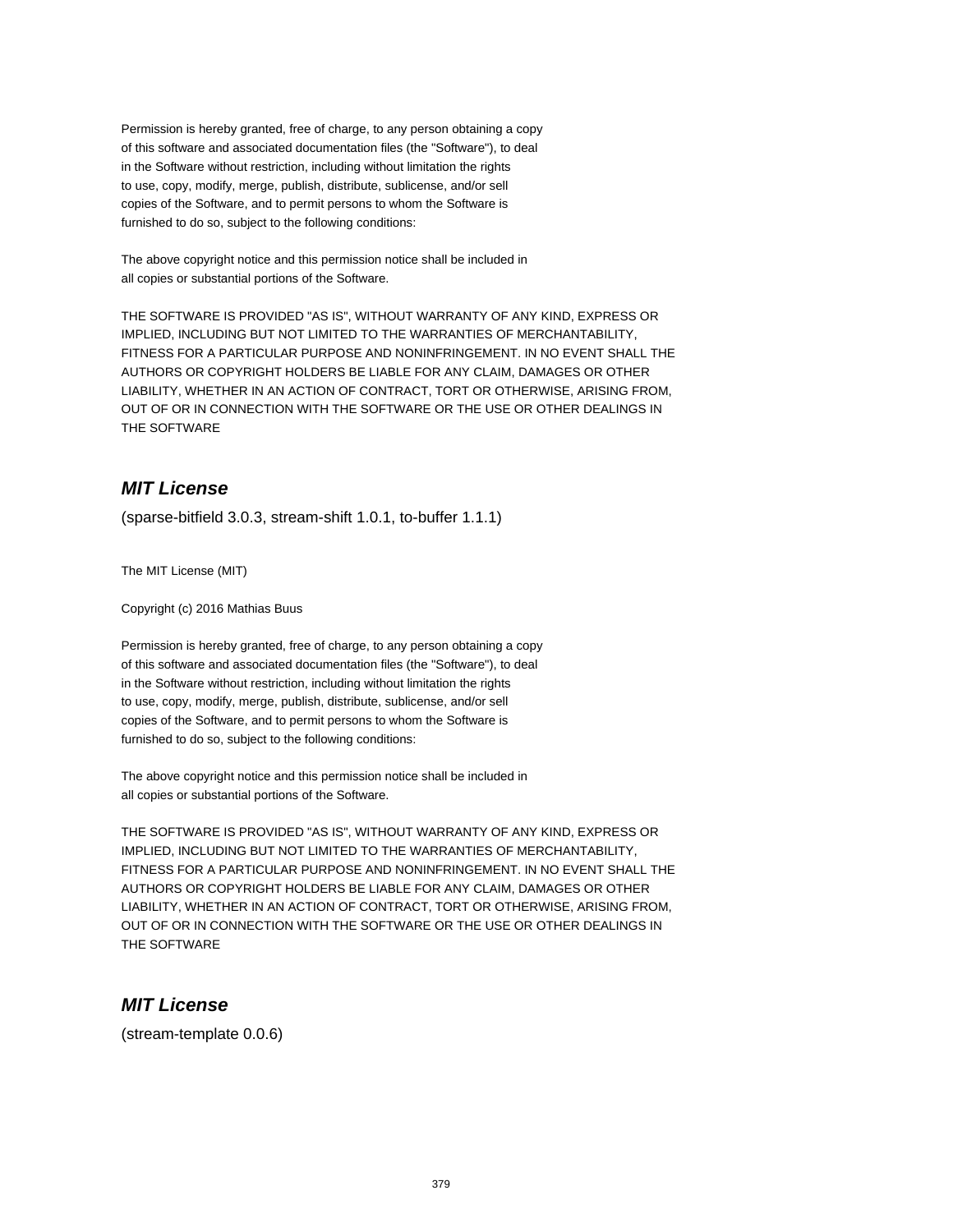The MIT License (MIT)

Copyright (c) 2016 Thomas Parslow

Permission is hereby granted, free of charge, to any person obtaining a copy of this software and associated documentation files (the "Software"), to deal in the Software without restriction, including without limitation the rights to use, copy, modify, merge, publish, distribute, sublicense, and/or sell copies of the Software, and to permit persons to whom the Software is furnished to do so, subject to the following conditions:

The above copyright notice and this permission notice shall be included in all copies or substantial portions of the Software.

THE SOFTWARE IS PROVIDED "AS IS", WITHOUT WARRANTY OF ANY KIND, EXPRESS OR IMPLIED, INCLUDING BUT NOT LIMITED TO THE WARRANTIES OF MERCHANTABILITY, FITNESS FOR A PARTICULAR PURPOSE AND NONINFRINGEMENT. IN NO EVENT SHALL THE AUTHORS OR COPYRIGHT HOLDERS BE LIABLE FOR ANY CLAIM, DAMAGES OR OTHER LIABILITY, WHETHER IN AN ACTION OF CONTRACT, TORT OR OTHERWISE, ARISING FROM, OUT OF OR IN CONNECTION WITH THE SOFTWARE OR THE USE OR OTHER DEALINGS IN THE SOFTWARE

## **MIT License**

(ms 2.0.0, ms 2.1.1, ms 2.1.2, ms.js 2.0.0, ms.js 2.1.1, ms.js 2.1.2)

The MIT License (MIT)

Copyright (c) 2016 Zeit, Inc.

Permission is hereby granted, free of charge, to any person obtaining a copy of this software and associated documentation files (the "Software"), to deal in the Software without restriction, including without limitation the rights to use, copy, modify, merge, publish, distribute, sublicense, and/or sell copies of the Software, and to permit persons to whom the Software is furnished to do so, subject to the following conditions:

The above copyright notice and this permission notice shall be included in all copies or substantial portions of the Software.

THE SOFTWARE IS PROVIDED "AS IS", WITHOUT WARRANTY OF ANY KIND, EXPRESS OR IMPLIED, INCLUDING BUT NOT LIMITED TO THE WARRANTIES OF MERCHANTABILITY, FITNESS FOR A PARTICULAR PURPOSE AND NONINFRINGEMENT. IN NO EVENT SHALL THE AUTHORS OR COPYRIGHT HOLDERS BE LIABLE FOR ANY CLAIM, DAMAGES OR OTHER LIABILITY, WHETHER IN AN ACTION OF CONTRACT, TORT OR OTHERWISE, ARISING FROM, OUT OF OR IN CONNECTION WITH THE SOFTWARE OR THE USE OR OTHER DEALINGS IN THE **SOFTWARE** 

## **MIT License**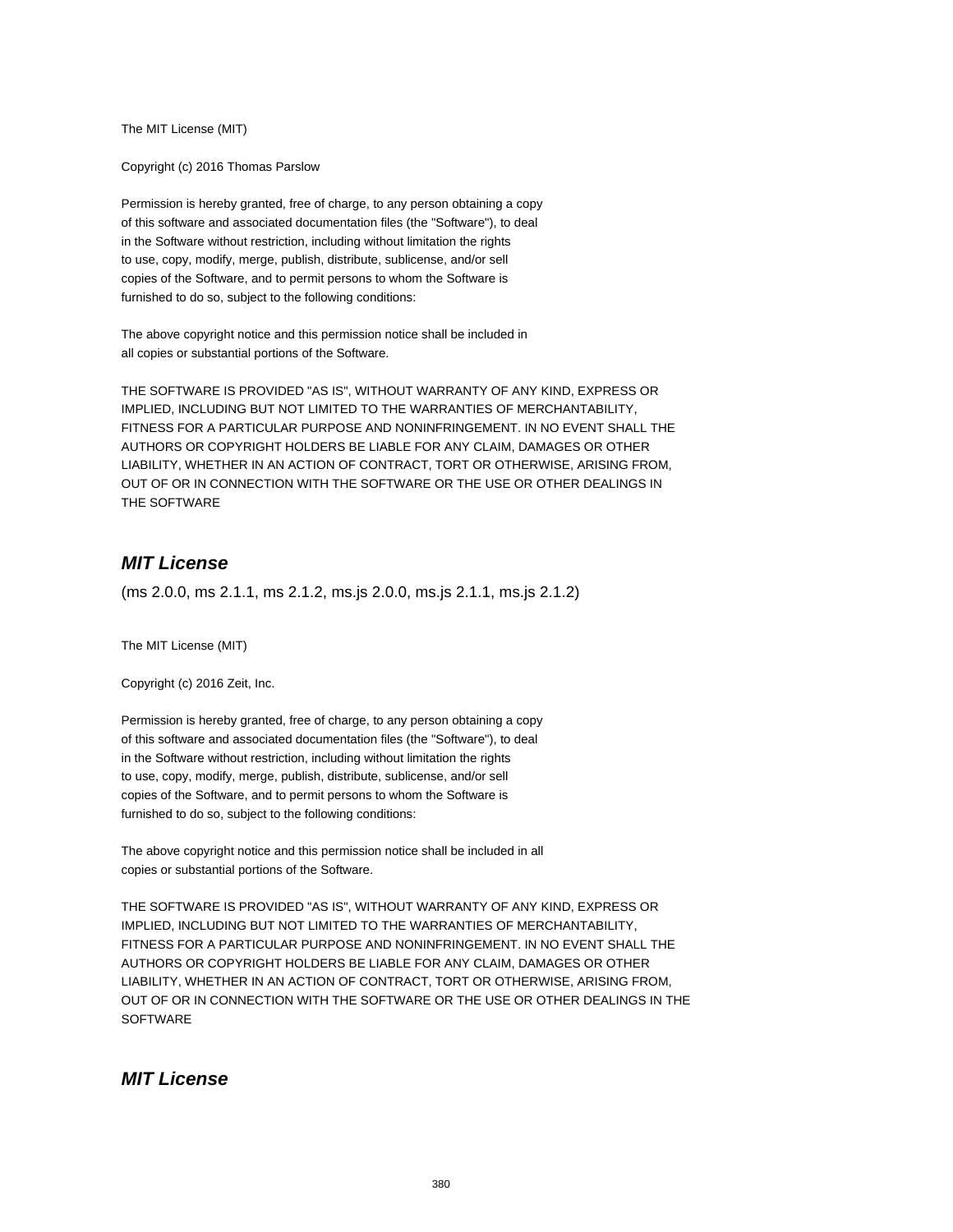(regex-not 1.0.2)

The MIT License (MIT)

Copyright (c) 2016, 2018, Jon Schlinkert.

Permission is hereby granted, free of charge, to any person obtaining a copy of this software and associated documentation files (the "Software"), to deal in the Software without restriction, including without limitation the rights to use, copy, modify, merge, publish, distribute, sublicense, and/or sell copies of the Software, and to permit persons to whom the Software is furnished to do so, subject to the following conditions:

The above copyright notice and this permission notice shall be included in all copies or substantial portions of the Software.

THE SOFTWARE IS PROVIDED "AS IS", WITHOUT WARRANTY OF ANY KIND, EXPRESS OR IMPLIED, INCLUDING BUT NOT LIMITED TO THE WARRANTIES OF MERCHANTABILITY, FITNESS FOR A PARTICULAR PURPOSE AND NONINFRINGEMENT. IN NO EVENT SHALL THE AUTHORS OR COPYRIGHT HOLDERS BE LIABLE FOR ANY CLAIM, DAMAGES OR OTHER LIABILITY, WHETHER IN AN ACTION OF CONTRACT, TORT OR OTHERWISE, ARISING FROM, OUT OF OR IN CONNECTION WITH THE SOFTWARE OR THE USE OR OTHER DEALINGS IN THE SOFTWARE

## **MIT License**

(jonschlinkert/object-copy 0.1.0, static-extend 0.1.2)

The MIT License (MIT)

Copyright (c) 2016, Jon Schlinkert.

Permission is hereby granted, free of charge, to any person obtaining a copy of this software and associated documentation files (the "Software"), to deal in the Software without restriction, including without limitation the rights to use, copy, modify, merge, publish, distribute, sublicense, and/or sell copies of the Software, and to permit persons to whom the Software is furnished to do so, subject to the following conditions:

The above copyright notice and this permission notice shall be included in all copies or substantial portions of the Software.

THE SOFTWARE IS PROVIDED "AS IS", WITHOUT WARRANTY OF ANY KIND, EXPRESS OR IMPLIED, INCLUDING BUT NOT LIMITED TO THE WARRANTIES OF MERCHANTABILITY, FITNESS FOR A PARTICULAR PURPOSE AND NONINFRINGEMENT. IN NO EVENT SHALL THE AUTHORS OR COPYRIGHT HOLDERS BE LIABLE FOR ANY CLAIM, DAMAGES OR OTHER LIABILITY, WHETHER IN AN ACTION OF CONTRACT, TORT OR OTHERWISE, ARISING FROM, OUT OF OR IN CONNECTION WITH THE SOFTWARE OR THE USE OR OTHER DEALINGS IN THE SOFTWARE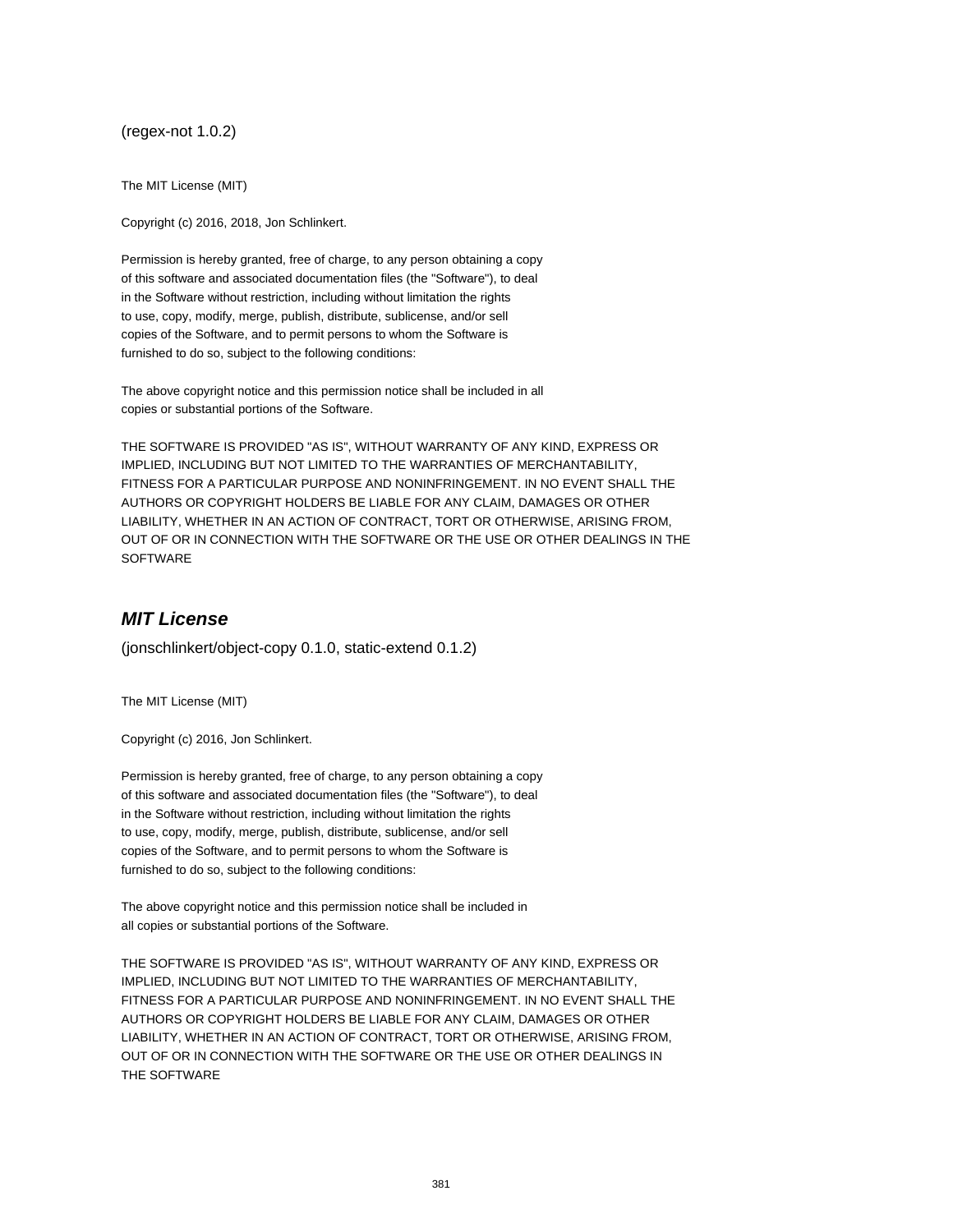# **MIT License**

(is-lambda 1.0.1)

The MIT License (MIT)

Copyright (c) 2016-2017 Thomas Watson Steen

Permission is hereby granted, free of charge, to any person obtaining a copy of this software and associated documentation files (the "Software"), to deal in the Software without restriction, including without limitation the rights to use, copy, modify, merge, publish, distribute, sublicense, and/or sell copies of the Software, and to permit persons to whom the Software is furnished to do so, subject to the following conditions:

The above copyright notice and this permission notice shall be included in all copies or substantial portions of the Software.

THE SOFTWARE IS PROVIDED "AS IS", WITHOUT WARRANTY OF ANY KIND, EXPRESS OR IMPLIED, INCLUDING BUT NOT LIMITED TO THE WARRANTIES OF MERCHANTABILITY, FITNESS FOR A PARTICULAR PURPOSE AND NONINFRINGEMENT. IN NO EVENT SHALL THE AUTHORS OR COPYRIGHT HOLDERS BE LIABLE FOR ANY CLAIM, DAMAGES OR OTHER LIABILITY, WHETHER IN AN ACTION OF CONTRACT, TORT OR OTHERWISE, ARISING FROM, OUT OF OR IN CONNECTION WITH THE SOFTWARE OR THE USE OR OTHER DEALINGS IN THE **SOFTWARE** 

## **MIT License**

(fragment-cache 0.2.1, posix-character-classes 0.1.1)

The MIT License (MIT)

Copyright (c) 2016-2017, Jon Schlinkert

Permission is hereby granted, free of charge, to any person obtaining a copy of this software and associated documentation files (the "Software"), to deal in the Software without restriction, including without limitation the rights to use, copy, modify, merge, publish, distribute, sublicense, and/or sell copies of the Software, and to permit persons to whom the Software is furnished to do so, subject to the following conditions:

The above copyright notice and this permission notice shall be included in all copies or substantial portions of the Software.

THE SOFTWARE IS PROVIDED "AS IS", WITHOUT WARRANTY OF ANY KIND, EXPRESS OR IMPLIED, INCLUDING BUT NOT LIMITED TO THE WARRANTIES OF MERCHANTABILITY, FITNESS FOR A PARTICULAR PURPOSE AND NONINFRINGEMENT. IN NO EVENT SHALL THE AUTHORS OR COPYRIGHT HOLDERS BE LIABLE FOR ANY CLAIM, DAMAGES OR OTHER LIABILITY, WHETHER IN AN ACTION OF CONTRACT, TORT OR OTHERWISE, ARISING FROM, OUT OF OR IN CONNECTION WITH THE SOFTWARE OR THE USE OR OTHER DEALINGS IN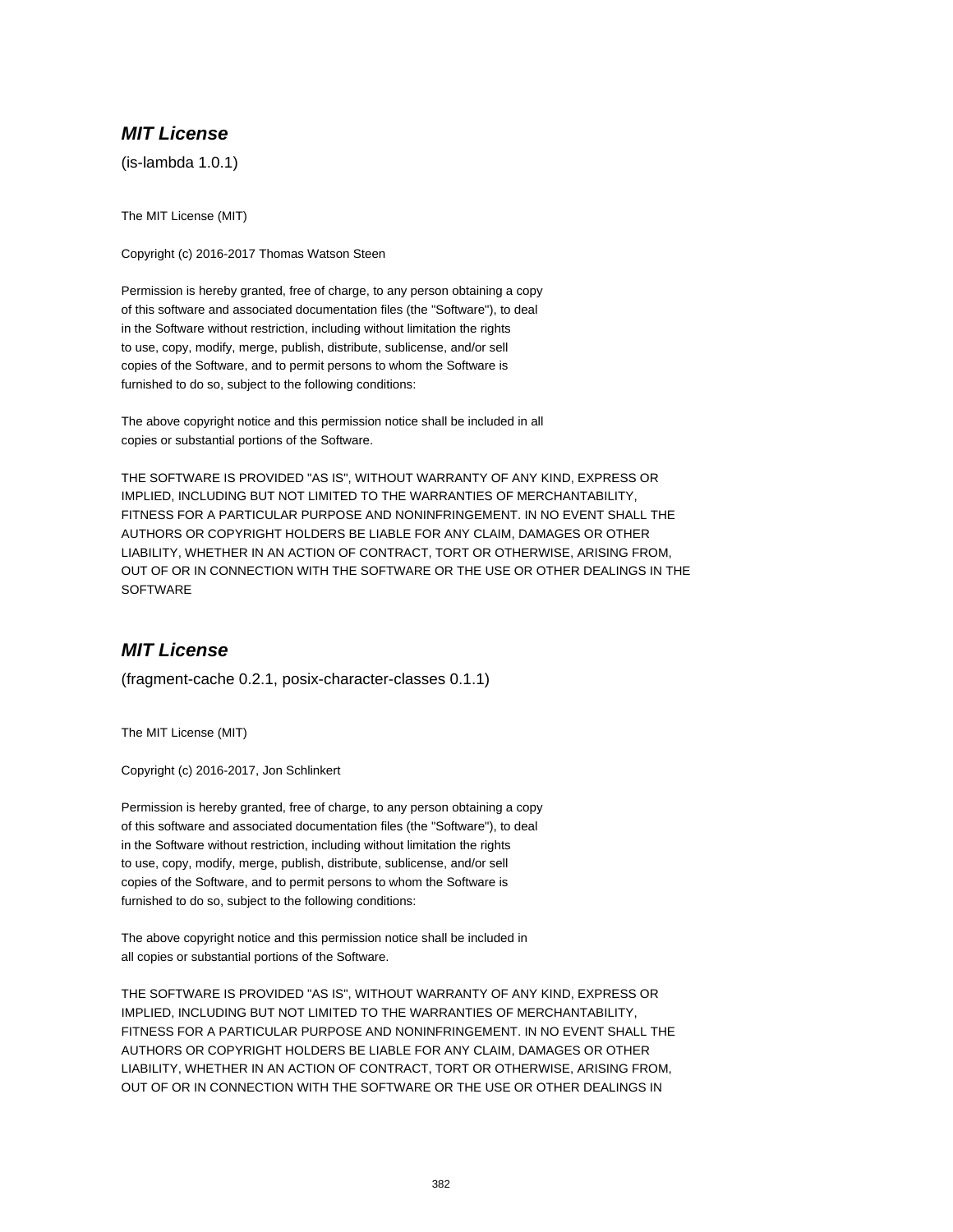THE SOFTWARE

#### **MIT License**

(0x 3.4.2)

The MIT License (MIT)

Copyright (c) 2016-2018 David Mark Clements

Permission is hereby granted, free of charge, to any person obtaining a copy of this software and associated documentation files (the "Software"), to deal in the Software without restriction, including without limitation the rights to use, copy, modify, merge, publish, distribute, sublicense, and/or sell copies of the Software, and to permit persons to whom the Software is furnished to do so, subject to the following conditions:

The above copyright notice and this permission notice shall be included in all copies or substantial portions of the Software.

THE SOFTWARE IS PROVIDED "AS IS", WITHOUT WARRANTY OF ANY KIND, EXPRESS OR IMPLIED, INCLUDING BUT NOT LIMITED TO THE WARRANTIES OF MERCHANTABILITY, FITNESS FOR A PARTICULAR PURPOSE AND NONINFRINGEMENT. IN NO EVENT SHALL THE AUTHORS OR COPYRIGHT HOLDERS BE LIABLE FOR ANY CLAIM, DAMAGES OR OTHER LIABILITY, WHETHER IN AN ACTION OF CONTRACT, TORT OR OTHERWISE, ARISING FROM, OUT OF OR IN CONNECTION WITH THE SOFTWARE OR THE USE OR OTHER DEALINGS IN THE SOFTWARE

#### **MIT License**

(merge-options 1.0.1)

The MIT License (MIT)

Copyright (c) 2016-2018 Michael Mayer

Permission is hereby granted, free of charge, to any person obtaining a copy of this software and associated documentation files (the "Software"), to deal in the Software without restriction, including without limitation the rights to use, copy, modify, merge, publish, distribute, sublicense, and/or sell copies of the Software, and to permit persons to whom the Software is furnished to do so, subject to the following conditions:

The above copyright notice and this permission notice shall be included in all copies or substantial portions of the Software.

THE SOFTWARE IS PROVIDED "AS IS", WITHOUT WARRANTY OF ANY KIND, EXPRESS OR IMPLIED, INCLUDING BUT NOT LIMITED TO THE WARRANTIES OF MERCHANTABILITY, FITNESS FOR A PARTICULAR PURPOSE AND NONINFRINGEMENT. IN NO EVENT SHALL THE AUTHORS OR COPYRIGHT HOLDERS BE LIABLE FOR ANY CLAIM, DAMAGES OR OTHER LIABILITY, WHETHER IN AN ACTION OF CONTRACT, TORT OR OTHERWISE, ARISING FROM, OUT OF OR IN CONNECTION WITH THE SOFTWARE OR THE USE OR OTHER DEALINGS IN THE **SOFTWARE**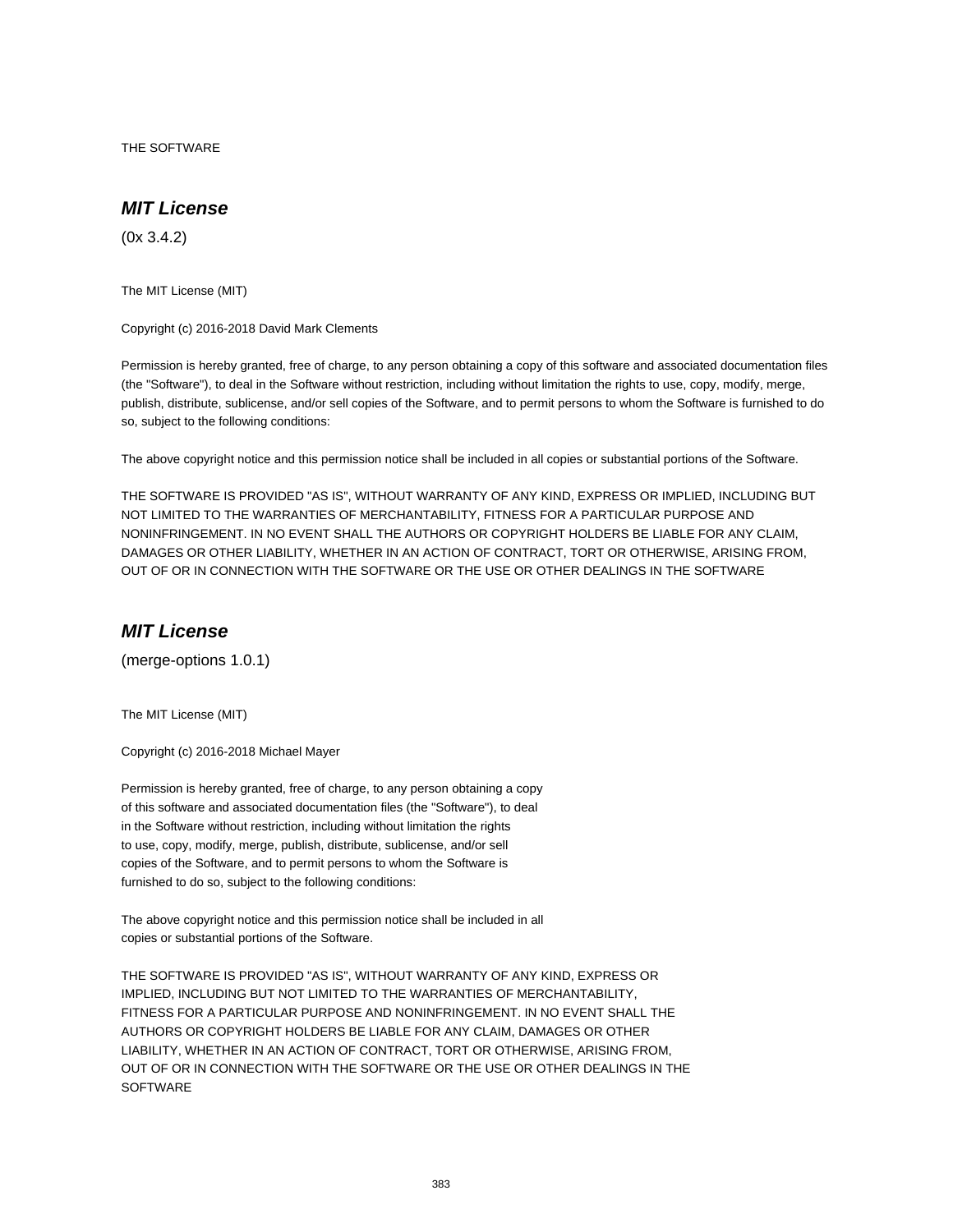# **MIT License**

(ci-info 2.0.0, is-ci 2.0.0)

The MIT License (MIT)

Copyright (c) 2016-2018 Thomas Watson Steen

Permission is hereby granted, free of charge, to any person obtaining a copy of this software and associated documentation files (the "Software"), to deal in the Software without restriction, including without limitation the rights to use, copy, modify, merge, publish, distribute, sublicense, and/or sell copies of the Software, and to permit persons to whom the Software is furnished to do so, subject to the following conditions:

The above copyright notice and this permission notice shall be included in all copies or substantial portions of the Software.

THE SOFTWARE IS PROVIDED "AS IS", WITHOUT WARRANTY OF ANY KIND, EXPRESS OR IMPLIED, INCLUDING BUT NOT LIMITED TO THE WARRANTIES OF MERCHANTABILITY, FITNESS FOR A PARTICULAR PURPOSE AND NONINFRINGEMENT. IN NO EVENT SHALL THE AUTHORS OR COPYRIGHT HOLDERS BE LIABLE FOR ANY CLAIM, DAMAGES OR OTHER LIABILITY, WHETHER IN AN ACTION OF CONTRACT, TORT OR OTHERWISE, ARISING FROM, OUT OF OR IN CONNECTION WITH THE SOFTWARE OR THE USE OR OTHER DEALINGS IN THE **SOFTWARE** 

#### **MIT License**

(nanomatch 1.2.13, to-regex 3.0.2)

The MIT License (MIT)

Copyright (c) 2016-2018, Jon Schlinkert.

Permission is hereby granted, free of charge, to any person obtaining a copy of this software and associated documentation files (the "Software"), to deal in the Software without restriction, including without limitation the rights to use, copy, modify, merge, publish, distribute, sublicense, and/or sell copies of the Software, and to permit persons to whom the Software is furnished to do so, subject to the following conditions:

The above copyright notice and this permission notice shall be included in all copies or substantial portions of the Software.

THE SOFTWARE IS PROVIDED "AS IS", WITHOUT WARRANTY OF ANY KIND, EXPRESS OR IMPLIED, INCLUDING BUT NOT LIMITED TO THE WARRANTIES OF MERCHANTABILITY, FITNESS FOR A PARTICULAR PURPOSE AND NONINFRINGEMENT. IN NO EVENT SHALL THE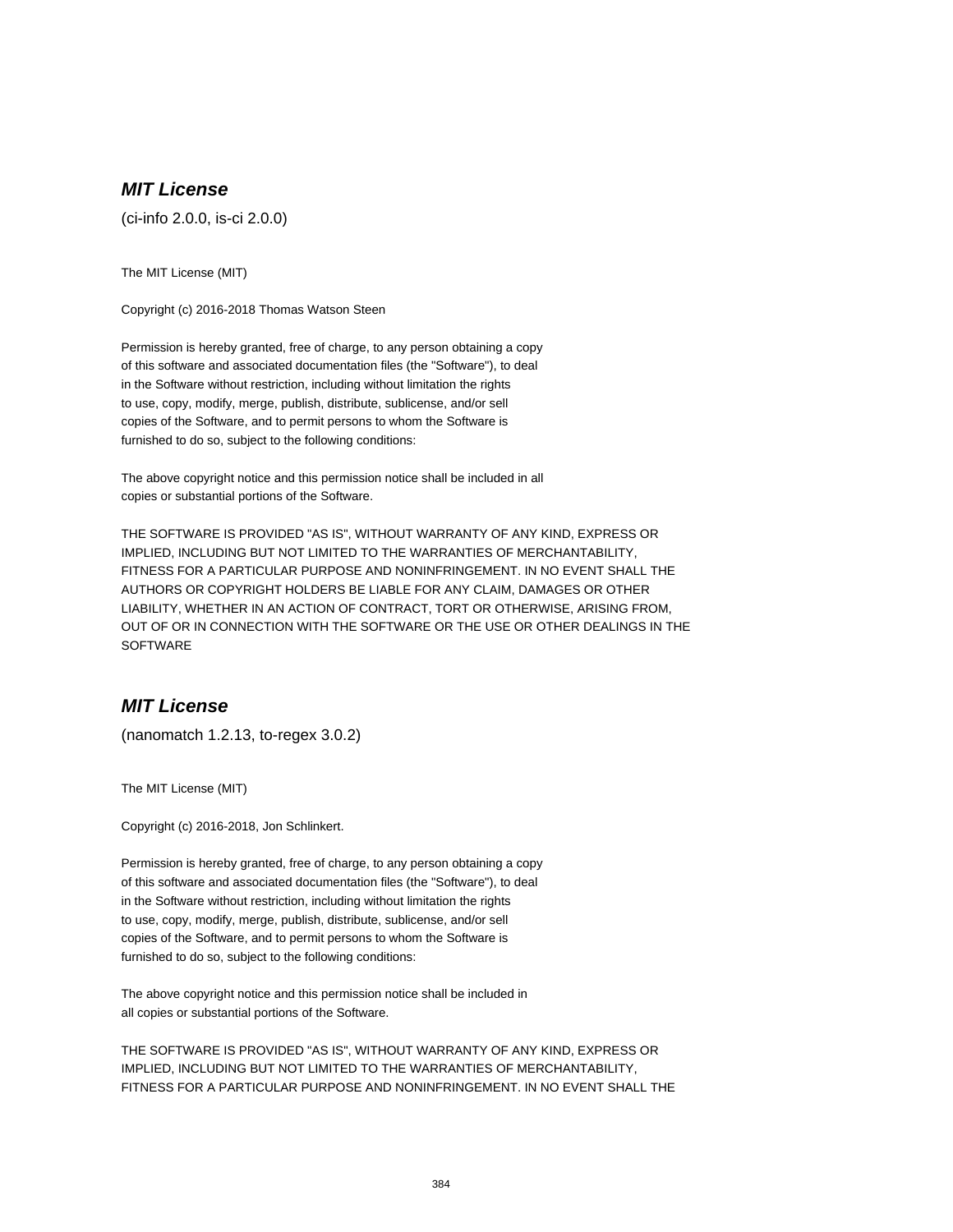AUTHORS OR COPYRIGHT HOLDERS BE LIABLE FOR ANY CLAIM, DAMAGES OR OTHER LIABILITY, WHETHER IN AN ACTION OF CONTRACT, TORT OR OTHERWISE, ARISING FROM, OUT OF OR IN CONNECTION WITH THE SOFTWARE OR THE USE OR OTHER DEALINGS IN THE SOFTWARE

## **MIT License**

(enquirer 2.3.6)

The MIT License (MIT)

Copyright (c) 2016-present, Jon Schlinkert.

Permission is hereby granted, free of charge, to any person obtaining a copy of this software and associated documentation files (the "Software"), to deal in the Software without restriction, including without limitation the rights to use, copy, modify, merge, publish, distribute, sublicense, and/or sell copies of the Software, and to permit persons to whom the Software is furnished to do so, subject to the following conditions:

The above copyright notice and this permission notice shall be included in all copies or substantial portions of the Software.

THE SOFTWARE IS PROVIDED "AS IS", WITHOUT WARRANTY OF ANY KIND, EXPRESS OR IMPLIED, INCLUDING BUT NOT LIMITED TO THE WARRANTIES OF MERCHANTABILITY, FITNESS FOR A PARTICULAR PURPOSE AND NONINFRINGEMENT. IN NO EVENT SHALL THE AUTHORS OR COPYRIGHT HOLDERS BE LIABLE FOR ANY CLAIM, DAMAGES OR OTHER LIABILITY, WHETHER IN AN ACTION OF CONTRACT, TORT OR OTHERWISE, ARISING FROM, OUT OF OR IN CONNECTION WITH THE SOFTWARE OR THE USE OR OTHER DEALINGS IN THE SOFTWARE

#### **MIT License**

(cipher-base 1.0.4, create-hash 1.2.0, create-hmac 1.1.7, evp\_bytestokey 1.0.3)

The MIT License (MIT)

Copyright (c) 2017 crypto-browserify contributors

Permission is hereby granted, free of charge, to any person obtaining a copy of this software and associated documentation files (the "Software"), to deal in the Software without restriction, including without limitation the rights to use, copy, modify, merge, publish, distribute, sublicense, and/or sell copies of the Software, and to permit persons to whom the Software is furnished to do so, subject to the following conditions:

The above copyright notice and this permission notice shall be included in all copies or substantial portions of the Software.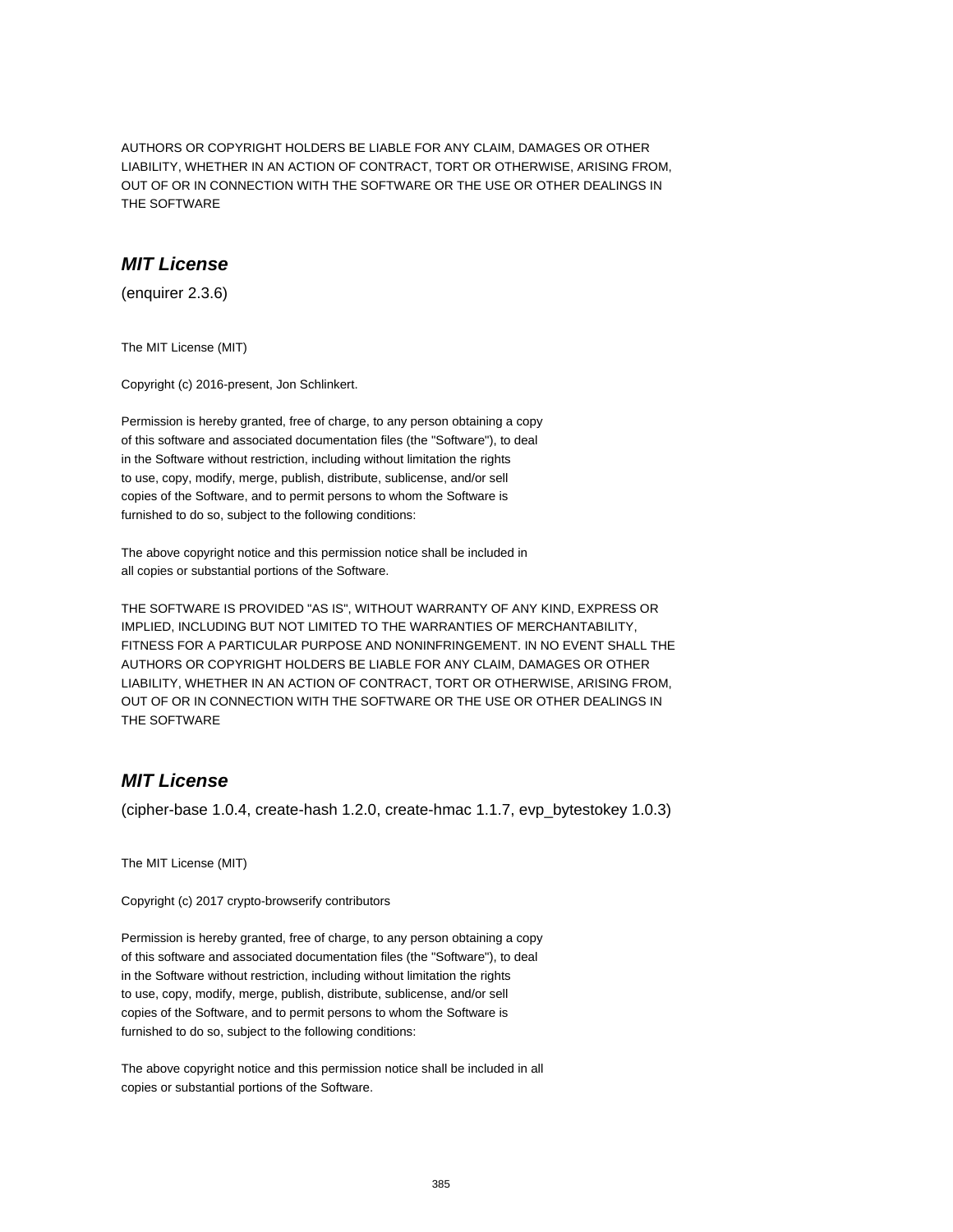THE SOFTWARE IS PROVIDED "AS IS", WITHOUT WARRANTY OF ANY KIND, EXPRESS OR IMPLIED, INCLUDING BUT NOT LIMITED TO THE WARRANTIES OF MERCHANTABILITY, FITNESS FOR A PARTICULAR PURPOSE AND NONINFRINGEMENT. IN NO EVENT SHALL THE AUTHORS OR COPYRIGHT HOLDERS BE LIABLE FOR ANY CLAIM, DAMAGES OR OTHER LIABILITY, WHETHER IN AN ACTION OF CONTRACT, TORT OR OTHERWISE, ARISING FROM, OUT OF OR IN CONNECTION WITH THE SOFTWARE OR THE USE OR OTHER DEALINGS IN THE **SOFTWARE** 

#### **MIT License**

(stoppable 1.1.0)

The MIT License (MIT)

Copyright (c) 2017 Hunter Loftis

Permission is hereby granted, free of charge, to any person obtaining a copy of this software and associated documentation files (the "Software"), to deal in the Software without restriction, including without limitation the rights to use, copy, modify, merge, publish, distribute, sublicense, and/or sell copies of the Software, and to permit persons to whom the Software is furnished to do so, subject to the following conditions:

The above copyright notice and this permission notice shall be included in all copies or substantial portions of the Software.

THE SOFTWARE IS PROVIDED "AS IS", WITHOUT WARRANTY OF ANY KIND, EXPRESS OR IMPLIED, INCLUDING BUT NOT LIMITED TO THE WARRANTIES OF MERCHANTABILITY, FITNESS FOR A PARTICULAR PURPOSE AND NONINFRINGEMENT. IN NO EVENT SHALL THE AUTHORS OR COPYRIGHT HOLDERS BE LIABLE FOR ANY CLAIM, DAMAGES OR OTHER LIABILITY, WHETHER IN AN ACTION OF CONTRACT, TORT OR OTHERWISE, ARISING FROM, OUT OF OR IN CONNECTION WITH THE SOFTWARE OR THE USE OR OTHER DEALINGS IN THE SOFTWARE

## **MIT License**

(unfetch 4.2.0)

The MIT License (MIT)

Copyright (c) 2017 Jason Miller

Permission is hereby granted, free of charge, to any person obtaining a copy of this software and associated documentation files (the "Software"), to deal in the Software without restriction, including without limitation the rights to use, copy, modify, merge, publish, distribute, sublicense, and/or sell copies of the Software, and to permit persons to whom the Software is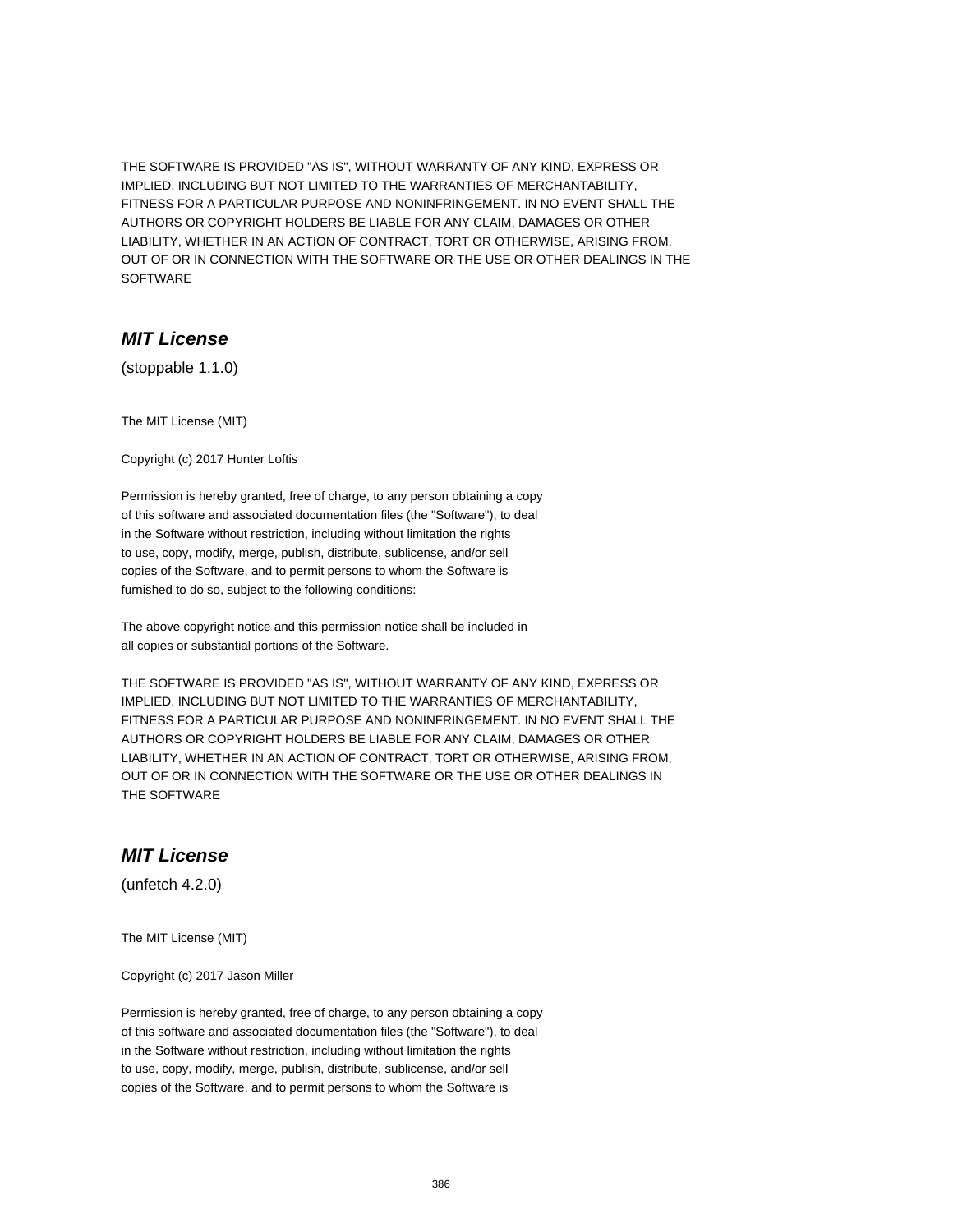furnished to do so, subject to the following conditions:

The above copyright notice and this permission notice shall be included in all copies or substantial portions of the Software.

THE SOFTWARE IS PROVIDED "AS IS", WITHOUT WARRANTY OF ANY KIND, EXPRESS OR IMPLIED, INCLUDING BUT NOT LIMITED TO THE WARRANTIES OF MERCHANTABILITY, FITNESS FOR A PARTICULAR PURPOSE AND NONINFRINGEMENT. IN NO EVENT SHALL THE AUTHORS OR COPYRIGHT HOLDERS BE LIABLE FOR ANY CLAIM, DAMAGES OR OTHER LIABILITY, WHETHER IN AN ACTION OF CONTRACT, TORT OR OTHERWISE, ARISING FROM, OUT OF OR IN CONNECTION WITH THE SOFTWARE OR THE USE OR OTHER DEALINGS IN THE SOFTWARE

#### **MIT License**

(psl 1.8.0)

The MIT License (MIT)

Copyright (c) 2017 Lupo Montero lupomontero@gmail.com

Permission is hereby granted, free of charge, to any person obtaining a copy of this software and associated documentation files (the "Software"), to deal in the Software without restriction, including without limitation the rights to use, copy, modify, merge, publish, distribute, sublicense, and/or sell copies of the Software, and to permit persons to whom the Software is furnished to do so, subject to the following conditions:

The above copyright notice and this permission notice shall be included in all copies or substantial portions of the Software.

THE SOFTWARE IS PROVIDED "AS IS", WITHOUT WARRANTY OF ANY KIND, EXPRESS OR IMPLIED, INCLUDING BUT NOT LIMITED TO THE WARRANTIES OF MERCHANTABILITY, FITNESS FOR A PARTICULAR PURPOSE AND NONINFRINGEMENT. IN NO EVENT SHALL THE AUTHORS OR COPYRIGHT HOLDERS BE LIABLE FOR ANY CLAIM, DAMAGES OR OTHER LIABILITY, WHETHER IN AN ACTION OF CONTRACT, TORT OR OTHERWISE, ARISING FROM, OUT OF OR IN CONNECTION WITH THE SOFTWARE OR THE USE OR OTHER DEALINGS IN THE SOFTWARE

## **MIT License**

(memory-pager 1.5.0, node-gyp-build 4.2.3)

The MIT License (MIT)

Copyright (c) 2017 Mathias Buus

Permission is hereby granted, free of charge, to any person obtaining a copy of this software and associated documentation files (the "Software"), to deal in the Software without restriction, including without limitation the rights to use, copy, modify, merge, publish, distribute, sublicense, and/or sell copies of the Software, and to permit persons to whom the Software is furnished to do so, subject to the following conditions: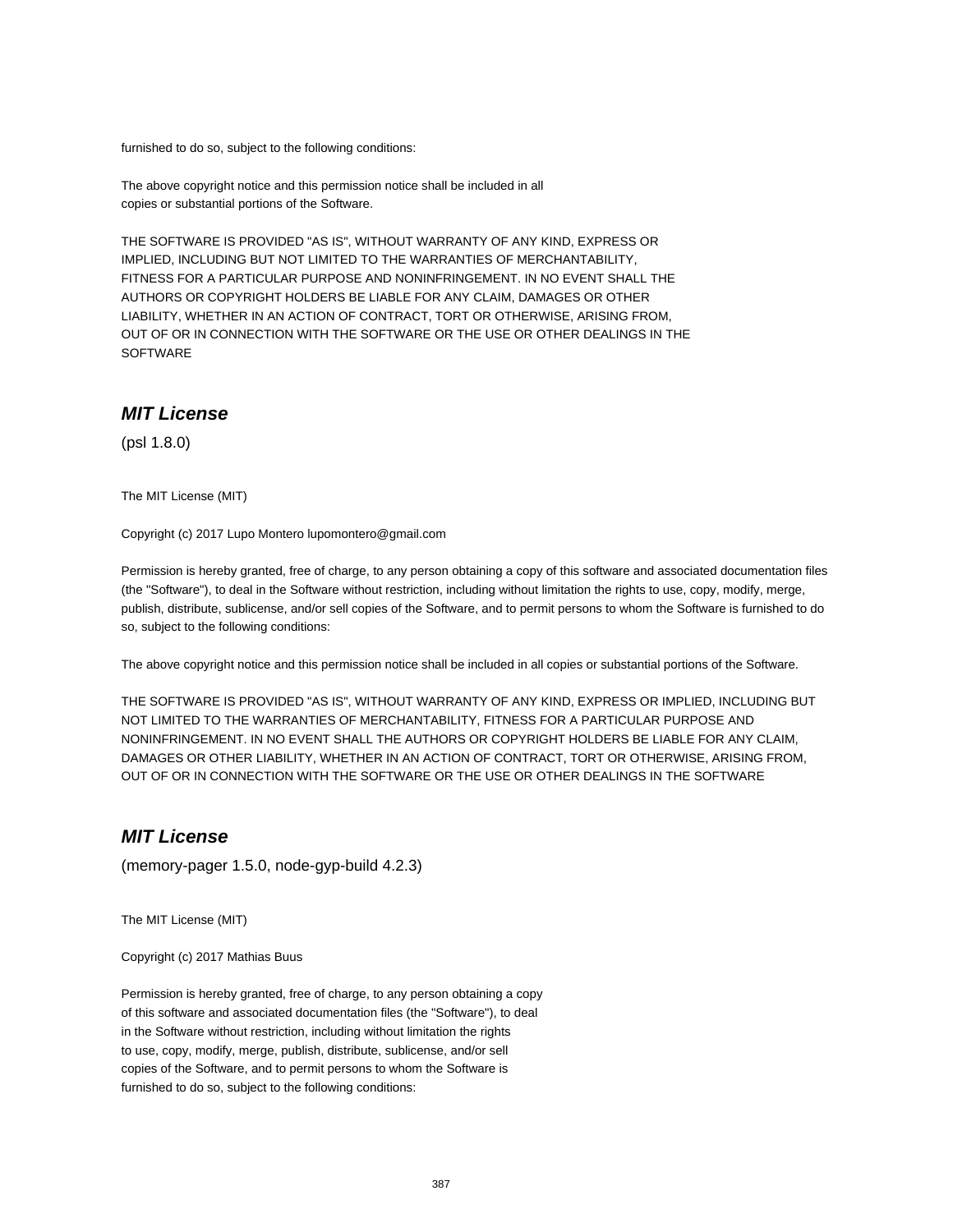The above copyright notice and this permission notice shall be included in all copies or substantial portions of the Software.

THE SOFTWARE IS PROVIDED "AS IS", WITHOUT WARRANTY OF ANY KIND, EXPRESS OR IMPLIED, INCLUDING BUT NOT LIMITED TO THE WARRANTIES OF MERCHANTABILITY, FITNESS FOR A PARTICULAR PURPOSE AND NONINFRINGEMENT. IN NO EVENT SHALL THE AUTHORS OR COPYRIGHT HOLDERS BE LIABLE FOR ANY CLAIM, DAMAGES OR OTHER LIABILITY, WHETHER IN AN ACTION OF CONTRACT, TORT OR OTHERWISE, ARISING FROM, OUT OF OR IN CONNECTION WITH THE SOFTWARE OR THE USE OR OTHER DEALINGS IN THE SOFTWARE

## **MIT License**

(snapdragon-node 2.1.1, snapdragon-util 3.0.1)

The MIT License (MIT)

Copyright (c) 2017, Jon Schlinkert

Permission is hereby granted, free of charge, to any person obtaining a copy of this software and associated documentation files (the "Software"), to deal in the Software without restriction, including without limitation the rights to use, copy, modify, merge, publish, distribute, sublicense, and/or sell copies of the Software, and to permit persons to whom the Software is furnished to do so, subject to the following conditions:

The above copyright notice and this permission notice shall be included in all copies or substantial portions of the Software.

THE SOFTWARE IS PROVIDED "AS IS", WITHOUT WARRANTY OF ANY KIND, EXPRESS OR IMPLIED, INCLUDING BUT NOT LIMITED TO THE WARRANTIES OF MERCHANTABILITY, FITNESS FOR A PARTICULAR PURPOSE AND NONINFRINGEMENT. IN NO EVENT SHALL THE AUTHORS OR COPYRIGHT HOLDERS BE LIABLE FOR ANY CLAIM, DAMAGES OR OTHER LIABILITY, WHETHER IN AN ACTION OF CONTRACT, TORT OR OTHERWISE, ARISING FROM, OUT OF OR IN CONNECTION WITH THE SOFTWARE OR THE USE OR OTHER DEALINGS IN THE SOFTWARE

# **MIT License**

(picomatch 2.2.2)

The MIT License (MIT)

Copyright (c) 2017-present, Jon Schlinkert.

Permission is hereby granted, free of charge, to any person obtaining a copy of this software and associated documentation files (the "Software"), to deal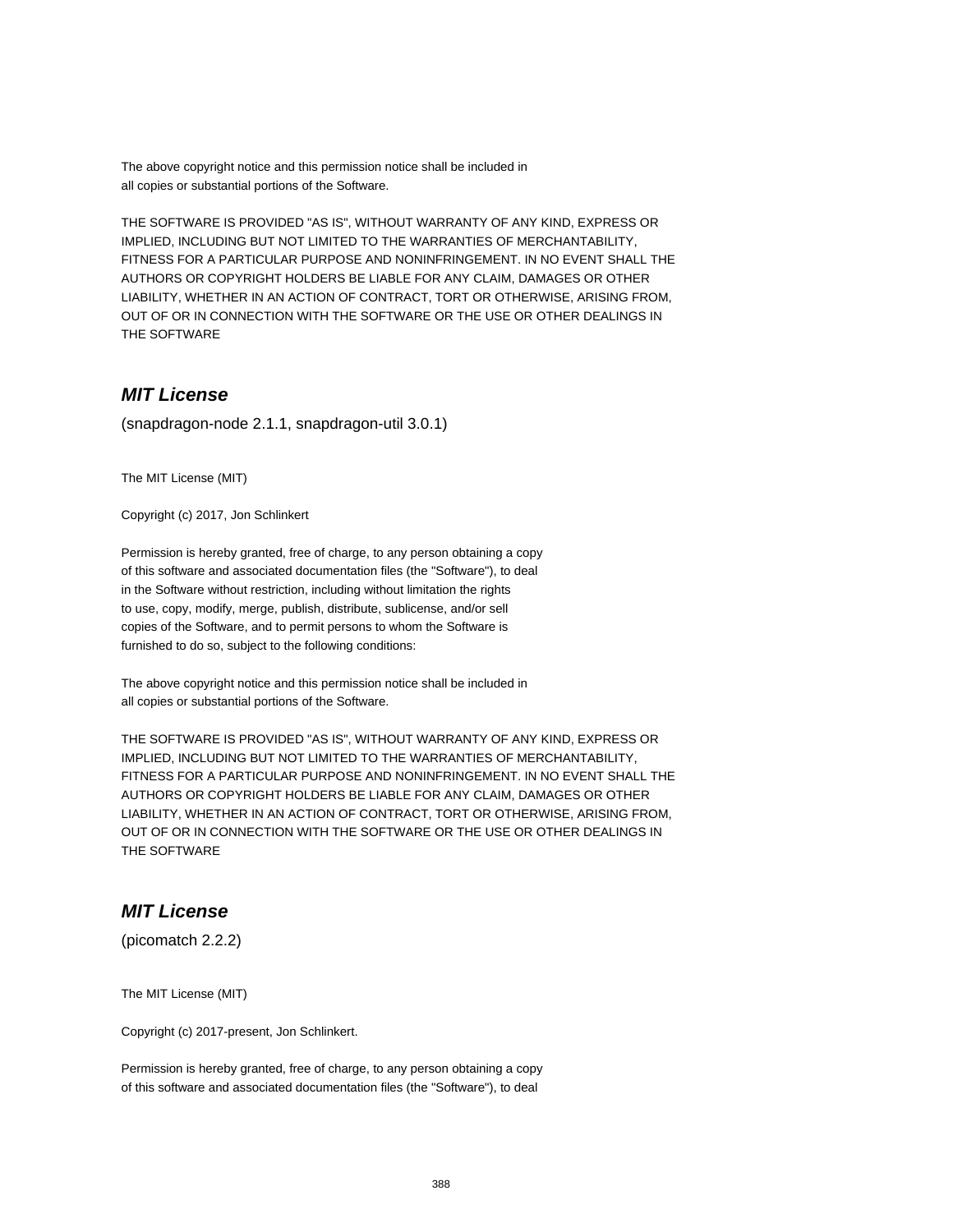in the Software without restriction, including without limitation the rights to use, copy, modify, merge, publish, distribute, sublicense, and/or sell copies of the Software, and to permit persons to whom the Software is furnished to do so, subject to the following conditions:

The above copyright notice and this permission notice shall be included in all copies or substantial portions of the Software.

THE SOFTWARE IS PROVIDED "AS IS", WITHOUT WARRANTY OF ANY KIND, EXPRESS OR IMPLIED, INCLUDING BUT NOT LIMITED TO THE WARRANTIES OF MERCHANTABILITY, FITNESS FOR A PARTICULAR PURPOSE AND NONINFRINGEMENT. IN NO EVENT SHALL THE AUTHORS OR COPYRIGHT HOLDERS BE LIABLE FOR ANY CLAIM, DAMAGES OR OTHER LIABILITY, WHETHER IN AN ACTION OF CONTRACT, TORT OR OTHERWISE, ARISING FROM, OUT OF OR IN CONNECTION WITH THE SOFTWARE OR THE USE OR OTHER DEALINGS IN THE SOFTWARE

# **MIT License**

(react-input-autosize 2.2.2)

The MIT License (MIT)

Copyright (c) 2018 Jed Watson

Permission is hereby granted, free of charge, to any person obtaining a copy of this software and associated documentation files (the "Software"), to deal in the Software without restriction, including without limitation the rights to use, copy, modify, merge, publish, distribute, sublicense, and/or sell copies of the Software, and to permit persons to whom the Software is furnished to do so, subject to the following conditions:

The above copyright notice and this permission notice shall be included in all copies or substantial portions of the Software.

THE SOFTWARE IS PROVIDED "AS IS", WITHOUT WARRANTY OF ANY KIND, EXPRESS OR IMPLIED, INCLUDING BUT NOT LIMITED TO THE WARRANTIES OF MERCHANTABILITY, FITNESS FOR A PARTICULAR PURPOSE AND NONINFRINGEMENT. IN NO EVENT SHALL THE AUTHORS OR COPYRIGHT HOLDERS BE LIABLE FOR ANY CLAIM, DAMAGES OR OTHER LIABILITY, WHETHER IN AN ACTION OF CONTRACT, TORT OR OTHERWISE, ARISING FROM, OUT OF OR IN CONNECTION WITH THE SOFTWARE OR THE USE OR OTHER DEALINGS IN THE **SOFTWARE** 

## **MIT License**

(expand-template 2.0.3)

The MIT License (MIT)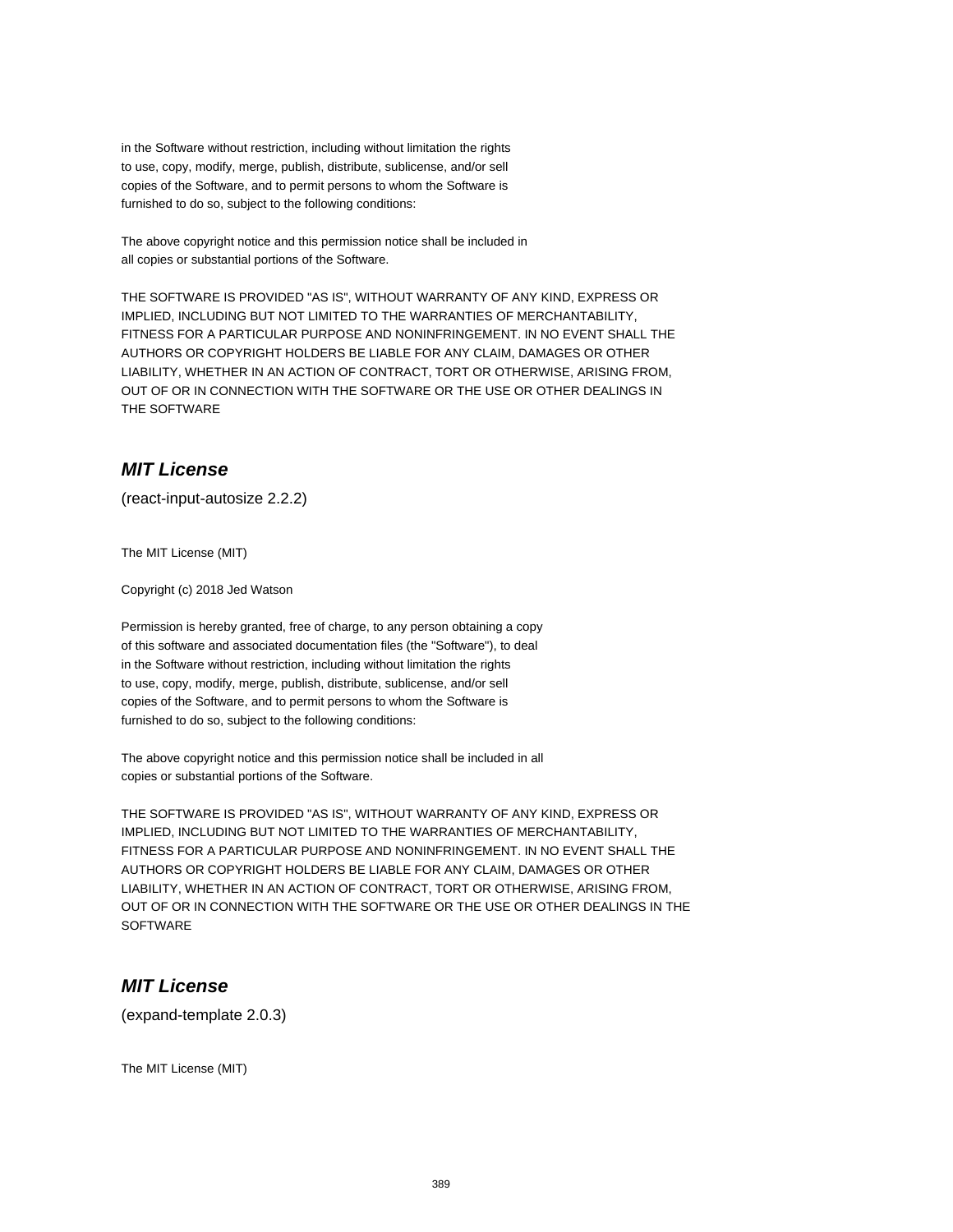#### Copyright (c) 2018 Lars-Magnus Skog

Permission is hereby granted, free of charge, to any person obtaining a copy of this software and associated documentation files (the "Software"), to deal in the Software without restriction, including without limitation the rights to use, copy, modify, merge, publish, distribute, sublicense, and/or sell copies of the Software, and to permit persons to whom the Software is furnished to do so, subject to the following conditions:

The above copyright notice and this permission notice shall be included in all copies or substantial portions of the Software.

THE SOFTWARE IS PROVIDED "AS IS", WITHOUT WARRANTY OF ANY KIND, EXPRESS OR IMPLIED, INCLUDING BUT NOT LIMITED TO THE WARRANTIES OF MERCHANTABILITY, FITNESS FOR A PARTICULAR PURPOSE AND NONINFRINGEMENT. IN NO EVENT SHALL THE AUTHORS OR COPYRIGHT HOLDERS BE LIABLE FOR ANY CLAIM, DAMAGES OR OTHER LIABILITY, WHETHER IN AN ACTION OF CONTRACT, TORT OR OTHERWISE, ARISING FROM, OUT OF OR IN CONNECTION WITH THE SOFTWARE OR THE USE OR OTHER DEALINGS IN THE SOFTWARE

## **MIT License**

(node-cross-spawn 6.0.5, node-cross-spawn 7.0.3)

The MIT License (MIT)

Copyright (c) 2018 Made With MOXY Lda

Permission is hereby granted, free of charge, to any person obtaining a copy of this software and associated documentation files (the "Software"), to deal in the Software without restriction, including without limitation the rights to use, copy, modify, merge, publish, distribute, sublicense, and/or sell copies of the Software, and to permit persons to whom the Software is furnished to do so, subject to the following conditions:

The above copyright notice and this permission notice shall be included in all copies or substantial portions of the Software.

THE SOFTWARE IS PROVIDED "AS IS", WITHOUT WARRANTY OF ANY KIND, EXPRESS OR IMPLIED, INCLUDING BUT NOT LIMITED TO THE WARRANTIES OF MERCHANTABILITY, FITNESS FOR A PARTICULAR PURPOSE AND NONINFRINGEMENT. IN NO EVENT SHALL THE AUTHORS OR COPYRIGHT HOLDERS BE LIABLE FOR ANY CLAIM, DAMAGES OR OTHER LIABILITY, WHETHER IN AN ACTION OF CONTRACT, TORT OR OTHERWISE, ARISING FROM, OUT OF OR IN CONNECTION WITH THE SOFTWARE OR THE USE OR OTHER DEALINGS IN THE SOFTWARE

#### **MIT License**

(fs-constants 1.0.0, napi-macros 2.0.0, on-net-listen 1.1.2)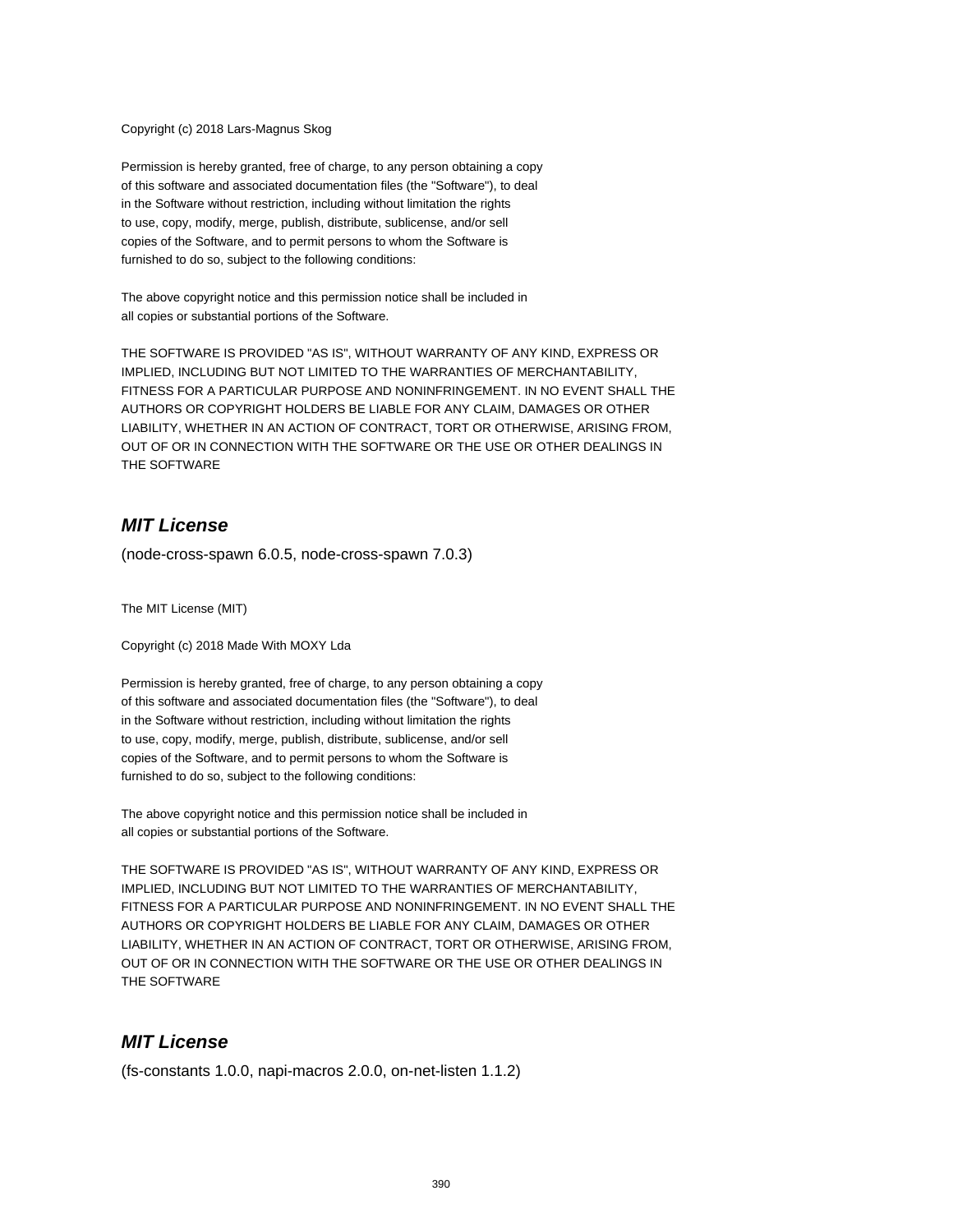The MIT License (MIT)

Copyright (c) 2018 Mathias Buus

Permission is hereby granted, free of charge, to any person obtaining a copy of this software and associated documentation files (the "Software"), to deal in the Software without restriction, including without limitation the rights to use, copy, modify, merge, publish, distribute, sublicense, and/or sell copies of the Software, and to permit persons to whom the Software is furnished to do so, subject to the following conditions:

The above copyright notice and this permission notice shall be included in all copies or substantial portions of the Software.

THE SOFTWARE IS PROVIDED "AS IS", WITHOUT WARRANTY OF ANY KIND, EXPRESS OR IMPLIED, INCLUDING BUT NOT LIMITED TO THE WARRANTIES OF MERCHANTABILITY, FITNESS FOR A PARTICULAR PURPOSE AND NONINFRINGEMENT. IN NO EVENT SHALL THE AUTHORS OR COPYRIGHT HOLDERS BE LIABLE FOR ANY CLAIM, DAMAGES OR OTHER LIABILITY, WHETHER IN AN ACTION OF CONTRACT, TORT OR OTHERWISE, ARISING FROM, OUT OF OR IN CONNECTION WITH THE SOFTWARE OR THE USE OR OTHER DEALINGS IN THE SOFTWARE

## **MIT License**

(nice-try 1.0.5)

The MIT License (MIT)

Copyright (c) 2018 Tobias Reich

Permission is hereby granted, free of charge, to any person obtaining a copy of this software and associated documentation files (the "Software"), to deal in the Software without restriction, including without limitation the rights to use, copy, modify, merge, publish, distribute, sublicense, and/or sell copies of the Software, and to permit persons to whom the Software is furnished to do so, subject to the following conditions:

The above copyright notice and this permission notice shall be included in all copies or substantial portions of the Software.

THE SOFTWARE IS PROVIDED "AS IS", WITHOUT WARRANTY OF ANY KIND, EXPRESS OR IMPLIED, INCLUDING BUT NOT LIMITED TO THE WARRANTIES OF MERCHANTABILITY, FITNESS FOR A PARTICULAR PURPOSE AND NONINFRINGEMENT. IN NO EVENT SHALL THE AUTHORS OR COPYRIGHT HOLDERS BE LIABLE FOR ANY CLAIM, DAMAGES OR OTHER LIABILITY, WHETHER IN AN ACTION OF CONTRACT, TORT OR OTHERWISE, ARISING FROM, OUT OF OR IN CONNECTION WITH THE SOFTWARE OR THE USE OR OTHER DEALINGS IN THE SOFTWARE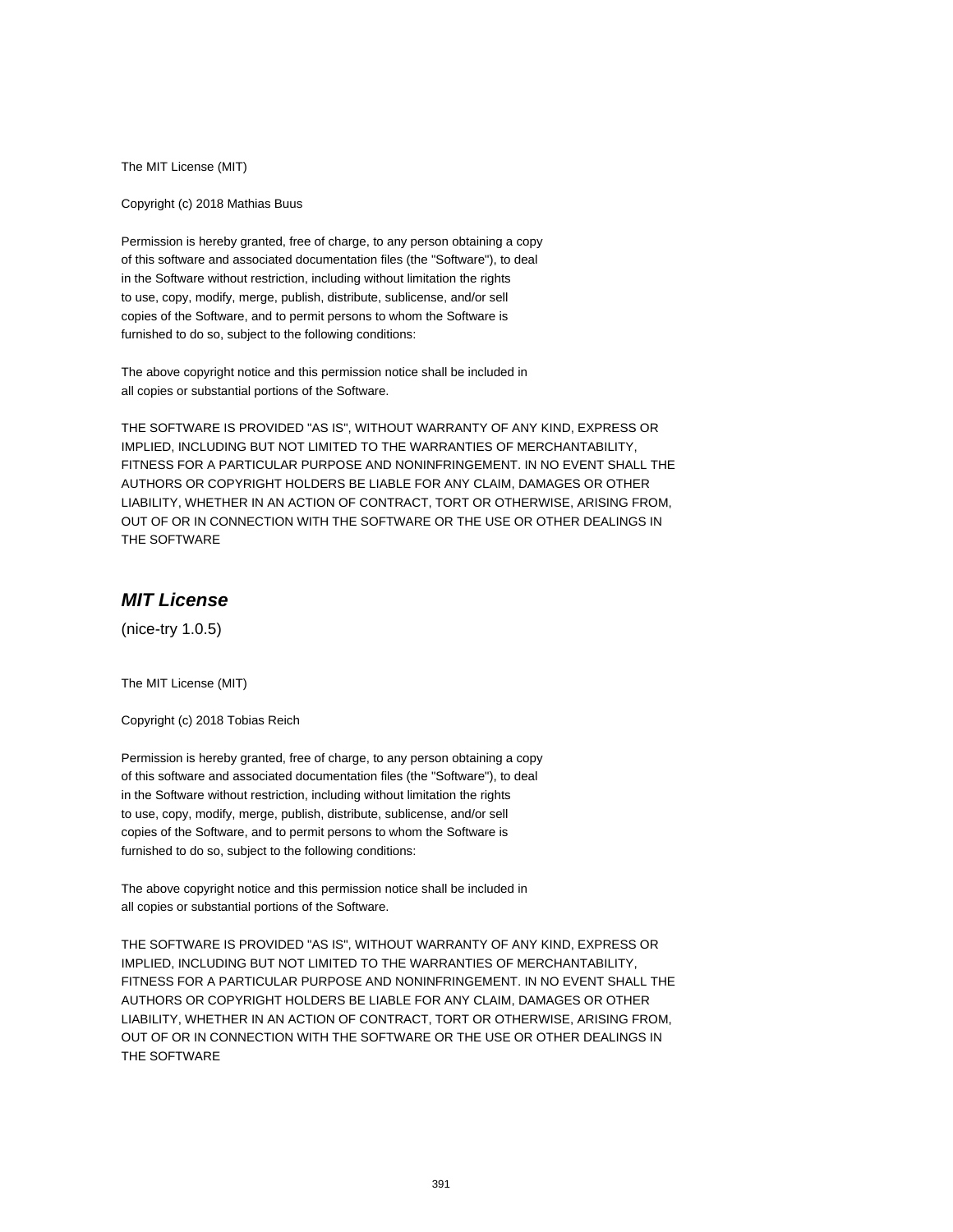## **MIT License**

(v8-compile-cache 2.2.0)

The MIT License (MIT)

Copyright (c) 2019 Andres Suarez

Permission is hereby granted, free of charge, to any person obtaining a copy of this software and associated documentation files (the "Software"), to deal in the Software without restriction, including without limitation the rights to use, copy, modify, merge, publish, distribute, sublicense, and/or sell copies of the Software, and to permit persons to whom the Software is furnished to do so, subject to the following conditions:

The above copyright notice and this permission notice shall be included in all copies or substantial portions of the Software.

THE SOFTWARE IS PROVIDED "AS IS", WITHOUT WARRANTY OF ANY KIND, EXPRESS OR IMPLIED, INCLUDING BUT NOT LIMITED TO THE WARRANTIES OF MERCHANTABILITY, FITNESS FOR A PARTICULAR PURPOSE AND NONINFRINGEMENT. IN NO EVENT SHALL THE AUTHORS OR COPYRIGHT HOLDERS BE LIABLE FOR ANY CLAIM, DAMAGES OR OTHER LIABILITY, WHETHER IN AN ACTION OF CONTRACT, TORT OR OTHERWISE, ARISING FROM, OUT OF OR IN CONNECTION WITH THE SOFTWARE OR THE USE OR OTHER DEALINGS IN THE **SOFTWARE** 

## **MIT License**

(@apidevtools/openapi-schemas 2.0.4)

The MIT License (MIT)

Copyright (c) 2019 James Messinger

Permission is hereby granted, free of charge, to any person obtaining a copy of this software and associated documentation files (the "Software"), to deal in the Software without restriction, including without limitation the rights to use, copy, modify, merge, publish, distribute, sublicense, and/or sell copies of the Software, and to permit persons to whom the Software is furnished to do so, subject to the following conditions:

The above copyright notice and this permission notice shall be included in all copies or substantial portions of the Software.

THE SOFTWARE IS PROVIDED "AS IS", WITHOUT WARRANTY OF ANY KIND, EXPRESS OR IMPLIED, INCLUDING BUT NOT LIMITED TO THE WARRANTIES OF MERCHANTABILITY, FITNESS FOR A PARTICULAR PURPOSE AND NONINFRINGEMENT. IN NO EVENT SHALL THE AUTHORS OR COPYRIGHT HOLDERS BE LIABLE FOR ANY CLAIM, DAMAGES OR OTHER LIABILITY, WHETHER IN AN ACTION OF CONTRACT, TORT OR OTHERWISE, ARISING FROM, OUT OF OR IN CONNECTION WITH THE SOFTWARE OR THE USE OR OTHER DEALINGS IN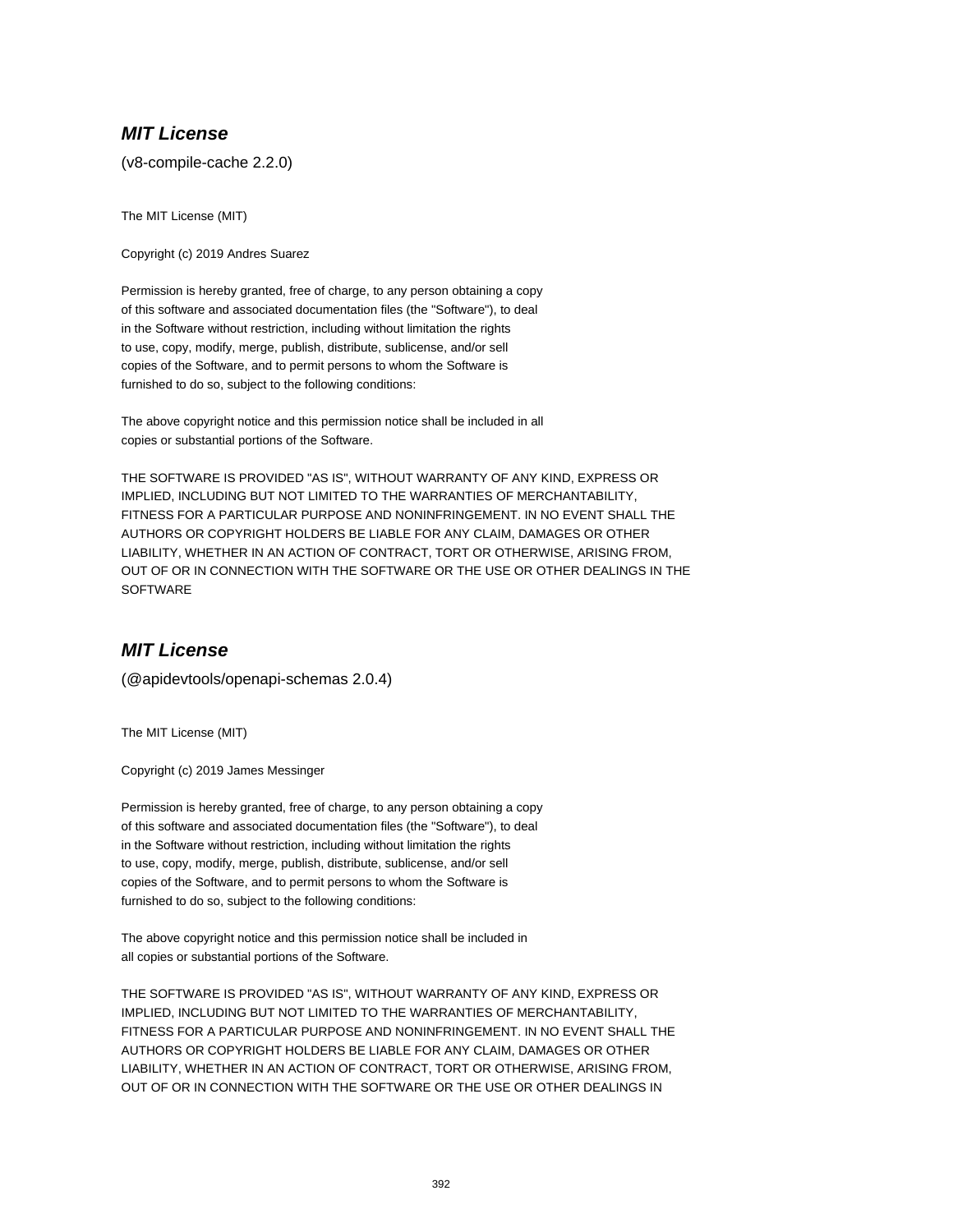THE SOFTWARE

# **MIT License**

(array.prototype.find v2.1.0)

The MIT License (MIT)

Copyright (c) 2019 Paul Miller (https://paulmillr.com)

Permission is hereby granted, free of charge, to any person obtaining a copy of this software and associated documentation files (the "Software"), to deal in the Software without restriction, including without limitation the rights to use, copy, modify, merge, publish, distribute, sublicense, and/or sell copies of the Software, and to permit persons to whom the Software is furnished to do so, subject to the following conditions:

The above copyright notice and this permission notice shall be included in all copies or substantial portions of the Software.

THE SOFTWARE IS PROVIDED "AS IS", WITHOUT WARRANTY OF ANY KIND, EXPRESS OR IMPLIED, INCLUDING BUT NOT LIMITED TO THE WARRANTIES OF MERCHANTABILITY, FITNESS FOR A PARTICULAR PURPOSE AND NONINFRINGEMENT. IN NO EVENT SHALL THE AUTHORS OR COPYRIGHT HOLDERS BE LIABLE FOR ANY CLAIM, DAMAGES OR OTHER LIABILITY, WHETHER IN AN ACTION OF CONTRACT, TORT OR OTHERWISE, ARISING FROM, OUT OF OR IN CONNECTION WITH THE SOFTWARE OR THE USE OR OTHER DEALINGS IN THE SOFTWARE

## **MIT License**

(mkdirp-classic 0.5.3)

The MIT License (MIT)

Copyright (c) 2020 James Halliday (mail@substack.net) and Mathias Buus

Permission is hereby granted, free of charge, to any person obtaining a copy of this software and associated documentation files (the "Software"), to deal in the Software without restriction, including without limitation the rights to use, copy, modify, merge, publish, distribute, sublicense, and/or sell copies of the Software, and to permit persons to whom the Software is furnished to do so, subject to the following conditions:

The above copyright notice and this permission notice shall be included in all copies or substantial portions of the Software.

THE SOFTWARE IS PROVIDED "AS IS", WITHOUT WARRANTY OF ANY KIND, EXPRESS OR IMPLIED, INCLUDING BUT NOT LIMITED TO THE WARRANTIES OF MERCHANTABILITY,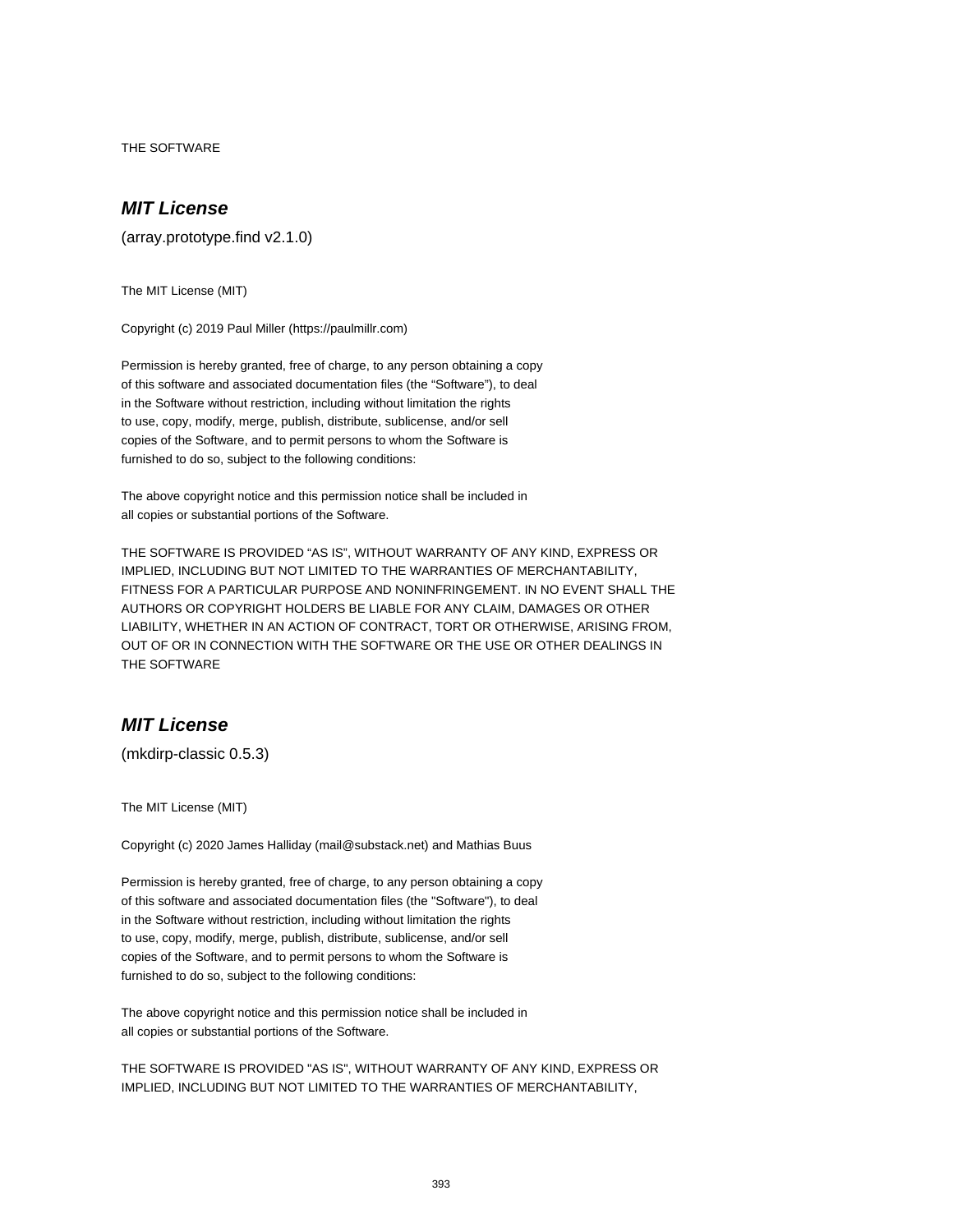FITNESS FOR A PARTICULAR PURPOSE AND NONINFRINGEMENT. IN NO EVENT SHALL THE AUTHORS OR COPYRIGHT HOLDERS BE LIABLE FOR ANY CLAIM, DAMAGES OR OTHER LIABILITY, WHETHER IN AN ACTION OF CONTRACT, TORT OR OTHERWISE, ARISING FROM, OUT OF OR IN CONNECTION WITH THE SOFTWARE OR THE USE OR OTHER DEALINGS IN THE SOFTWARE

# **MIT License**

(@azure/core-http 1.2.0, @azure/core-http 1.2.1-alpha.20201109.1, @azure/core-lro 1.0.2, @azure/core-paging 1.1.3, @azure/core-tracing 1.0.0-dev.20200806.1, @azure/core-tracing 1.0.0-preview.9)

The MIT License (MIT)

Copyright (c) 2020 Microsoft

Permission is hereby granted, free of charge, to any person obtaining a copy of this software and associated documentation files (the "Software"), to deal in the Software without restriction, including without limitation the rights to use, copy, modify, merge, publish, distribute, sublicense, and/or sell copies of the Software, and to permit persons to whom the Software is furnished to do so, subject to the following conditions:

The above copyright notice and this permission notice shall be included in all copies or substantial portions of the Software.

THE SOFTWARE IS PROVIDED "AS IS", WITHOUT WARRANTY OF ANY KIND, EXPRESS OR IMPLIED, INCLUDING BUT NOT LIMITED TO THE WARRANTIES OF MERCHANTABILITY, FITNESS FOR A PARTICULAR PURPOSE AND NONINFRINGEMENT. IN NO EVENT SHALL THE AUTHORS OR COPYRIGHT HOLDERS BE LIABLE FOR ANY CLAIM, DAMAGES OR OTHER LIABILITY, WHETHER IN AN ACTION OF CONTRACT, TORT OR OTHERWISE, ARISING FROM, OUT OF OR IN CONNECTION WITH THE SOFTWARE OR THE USE OR OTHER DEALINGS IN THE **SOFTWARE** 

## **MIT License**

(builtin-status-codes 3.0.0)

The MIT License (MIT)

Copyright (c) Ben Drucker (bendrucker.me)

Permission is hereby granted, free of charge, to any person obtaining a copy of this software and associated documentation files (the "Software"), to deal in the Software without restriction, including without limitation the rights to use, copy, modify, merge, publish, distribute, sublicense, and/or sell copies of the Software, and to permit persons to whom the Software is furnished to do so, subject to the following conditions: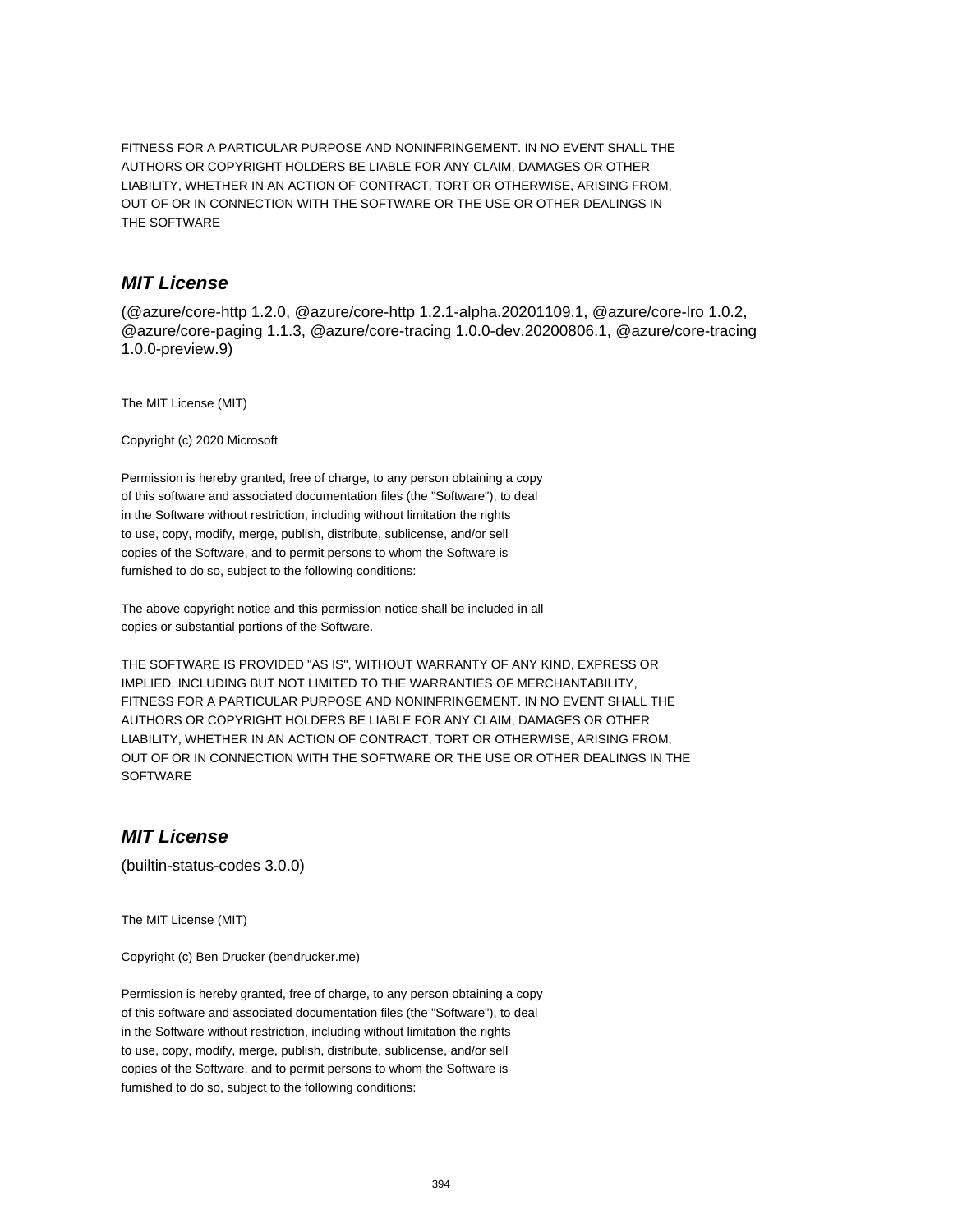The above copyright notice and this permission notice shall be included in all copies or substantial portions of the Software.

THE SOFTWARE IS PROVIDED "AS IS", WITHOUT WARRANTY OF ANY KIND, EXPRESS OR IMPLIED, INCLUDING BUT NOT LIMITED TO THE WARRANTIES OF MERCHANTABILITY, FITNESS FOR A PARTICULAR PURPOSE AND NONINFRINGEMENT. IN NO EVENT SHALL THE AUTHORS OR COPYRIGHT HOLDERS BE LIABLE FOR ANY CLAIM, DAMAGES OR OTHER LIABILITY, WHETHER IN AN ACTION OF CONTRACT, TORT OR OTHERWISE, ARISING FROM, OUT OF OR IN CONNECTION WITH THE SOFTWARE OR THE USE OR OTHER DEALINGS IN THE SOFTWARE

## **MIT License**

(is-buffer 1.1.6, is-buffer v2.0.5, safe-buffer 5.1.2, safe-buffer v5.2.1, typedarray-to-buffer 3.1.5)

The MIT License (MIT)

Copyright (c) Feross Aboukhadijeh

Permission is hereby granted, free of charge, to any person obtaining a copy of this software and associated documentation files (the "Software"), to deal in the Software without restriction, including without limitation the rights to use, copy, modify, merge, publish, distribute, sublicense, and/or sell copies of the Software, and to permit persons to whom the Software is furnished to do so, subject to the following conditions:

The above copyright notice and this permission notice shall be included in all copies or substantial portions of the Software.

THE SOFTWARE IS PROVIDED "AS IS", WITHOUT WARRANTY OF ANY KIND, EXPRESS OR IMPLIED, INCLUDING BUT NOT LIMITED TO THE WARRANTIES OF MERCHANTABILITY, FITNESS FOR A PARTICULAR PURPOSE AND NONINFRINGEMENT. IN NO EVENT SHALL THE AUTHORS OR COPYRIGHT HOLDERS BE LIABLE FOR ANY CLAIM, DAMAGES OR OTHER LIABILITY, WHETHER IN AN ACTION OF CONTRACT, TORT OR OTHERWISE, ARISING FROM, OUT OF OR IN CONNECTION WITH THE SOFTWARE OR THE USE OR OTHER DEALINGS IN THE SOFTWARE

## **MIT License**

(multistream 2.1.1, simple-concat 1.0.1, simple-get 2.8.1, simple-get v3.1.0)

The MIT License (MIT)

Copyright (c) Feross Aboukhadijeh

Permission is hereby granted, free of charge, to any person obtaining a copy of this software and associated documentation files (the "Software"), to deal in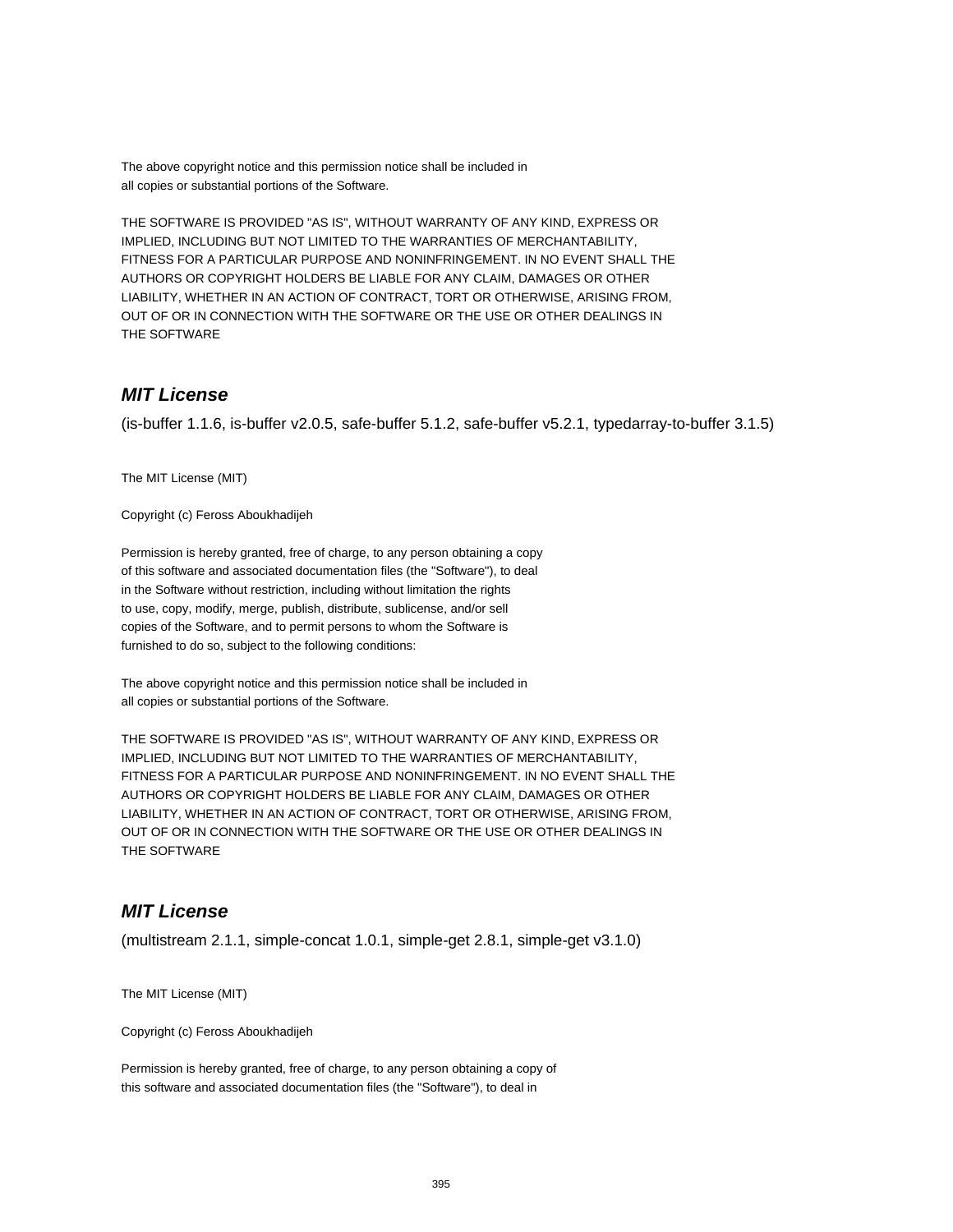the Software without restriction, including without limitation the rights to use, copy, modify, merge, publish, distribute, sublicense, and/or sell copies of the Software, and to permit persons to whom the Software is furnished to do so, subject to the following conditions:

The above copyright notice and this permission notice shall be included in all copies or substantial portions of the Software.

THE SOFTWARE IS PROVIDED "AS IS", WITHOUT WARRANTY OF ANY KIND, EXPRESS OR IMPLIED, INCLUDING BUT NOT LIMITED TO THE WARRANTIES OF MERCHANTABILITY, FITNESS FOR A PARTICULAR PURPOSE AND NONINFRINGEMENT. IN NO EVENT SHALL THE AUTHORS OR COPYRIGHT HOLDERS BE LIABLE FOR ANY CLAIM, DAMAGES OR OTHER LIABILITY, WHETHER IN AN ACTION OF CONTRACT, TORT OR OTHERWISE, ARISING FROM, OUT OF OR IN CONNECTION WITH THE SOFTWARE OR THE USE OR OTHER DEALINGS IN THE SOFTWARE

#### **MIT License**

(Buffer 6.0.3, Buffer v4.9.2, Buffer v5.7.1)

The MIT License (MIT)

Copyright (c) Feross Aboukhadijeh, and other contributors.

Permission is hereby granted, free of charge, to any person obtaining a copy of this software and associated documentation files (the "Software"), to deal in the Software without restriction, including without limitation the rights to use, copy, modify, merge, publish, distribute, sublicense, and/or sell copies of the Software, and to permit persons to whom the Software is furnished to do so, subject to the following conditions:

The above copyright notice and this permission notice shall be included in all copies or substantial portions of the Software.

THE SOFTWARE IS PROVIDED "AS IS", WITHOUT WARRANTY OF ANY KIND, EXPRESS OR IMPLIED, INCLUDING BUT NOT LIMITED TO THE WARRANTIES OF MERCHANTABILITY, FITNESS FOR A PARTICULAR PURPOSE AND NONINFRINGEMENT. IN NO EVENT SHALL THE AUTHORS OR COPYRIGHT HOLDERS BE LIABLE FOR ANY CLAIM, DAMAGES OR OTHER LIABILITY, WHETHER IN AN ACTION OF CONTRACT, TORT OR OTHERWISE, ARISING FROM, OUT OF OR IN CONNECTION WITH THE SOFTWARE OR THE USE OR OTHER DEALINGS IN THE SOFTWARE

## **MIT License**

(stack-utils 2.0.3)

The MIT License (MIT)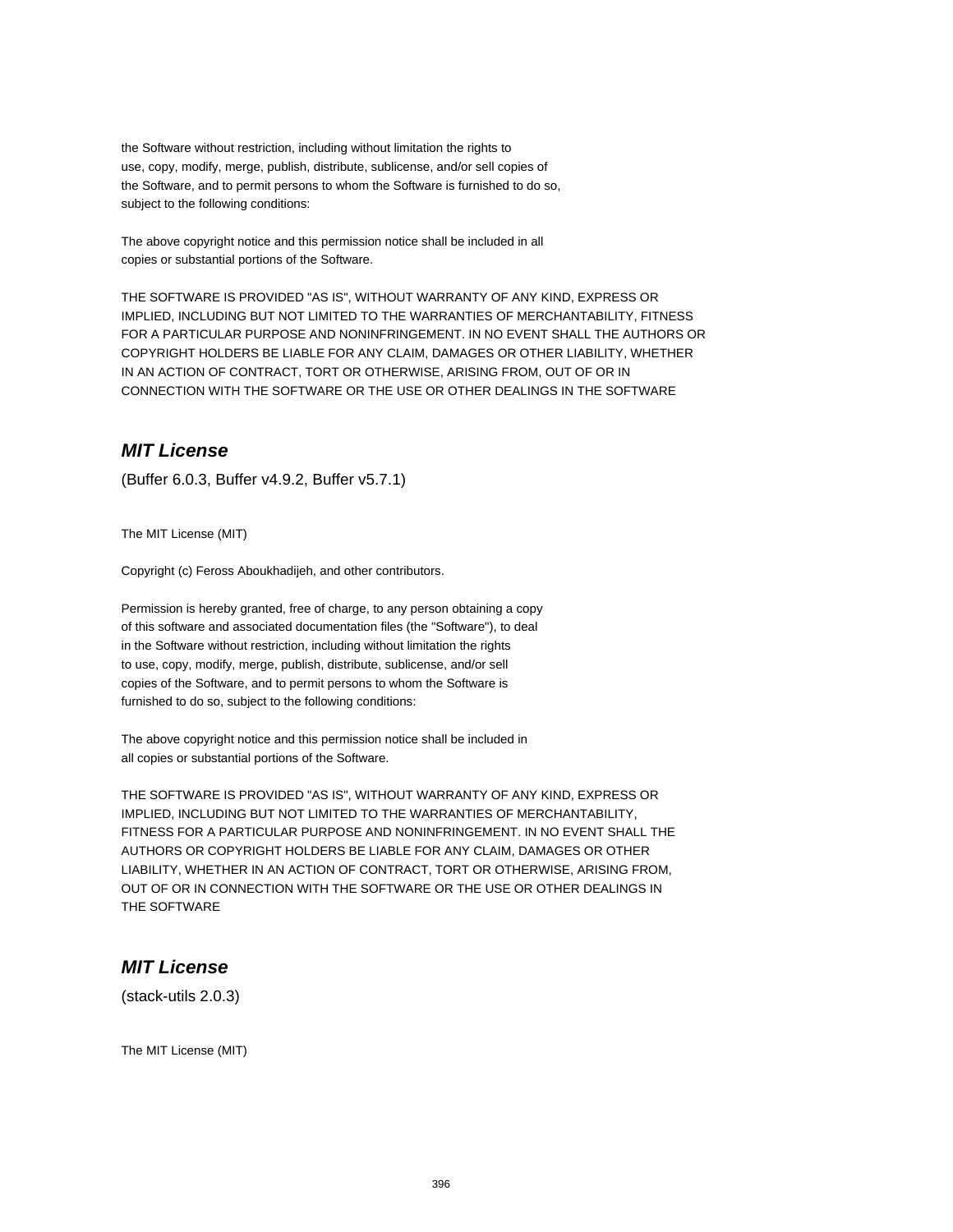Copyright (c) Isaac Z. Schlueter , James Talmage (github.com/jamestalmage), and Contributors

Permission is hereby granted, free of charge, to any person obtaining a copy of this software and associated documentation files (the "Software"), to deal in the Software without restriction, including without limitation the rights to use, copy, modify, merge, publish, distribute, sublicense, and/or sell copies of the Software, and to permit persons to whom the Software is furnished to do so, subject to the following conditions:

The above copyright notice and this permission notice shall be included in all copies or substantial portions of the Software.

THE SOFTWARE IS PROVIDED "AS IS", WITHOUT WARRANTY OF ANY KIND, EXPRESS OR IMPLIED, INCLUDING BUT NOT LIMITED TO THE WARRANTIES OF MERCHANTABILITY, FITNESS FOR A PARTICULAR PURPOSE AND NONINFRINGEMENT. IN NO EVENT SHALL THE AUTHORS OR COPYRIGHT HOLDERS BE LIABLE FOR ANY CLAIM, DAMAGES OR OTHER LIABILITY, WHETHER IN AN ACTION OF CONTRACT, TORT OR OTHERWISE, ARISING FROM, OUT OF OR IN CONNECTION WITH THE SOFTWARE OR THE USE OR OTHER DEALINGS IN THE SOFTWARE

### **MIT License**

(deps-sort v2.0.1, labeled-stream-splicer 2.0.2, stream-splicer 2.0.1)

The MIT License (MIT)

Copyright (c) James Halliday and browserify contributors

Permission is hereby granted, free of charge, to any person obtaining a copy of this software and associated documentation files (the "Software"), to deal in the Software without restriction, including without limitation the rights to use, copy, modify, merge, publish, distribute, sublicense, and/or sell copies of the Software, and to permit persons to whom the Software is furnished to do so, subject to the following conditions:

The above copyright notice and this permission notice shall be included in all copies or substantial portions of the Software.

THE SOFTWARE IS PROVIDED "AS IS", WITHOUT WARRANTY OF ANY KIND, EXPRESS OR IMPLIED, INCLUDING BUT NOT LIMITED TO THE WARRANTIES OF MERCHANTABILITY, FITNESS FOR A PARTICULAR PURPOSE AND NONINFRINGEMENT. IN NO EVENT SHALL THE AUTHORS OR COPYRIGHT HOLDERS BE LIABLE FOR ANY CLAIM, DAMAGES OR OTHER LIABILITY, WHETHER IN AN ACTION OF CONTRACT, TORT OR OTHERWISE, ARISING FROM, OUT OF OR IN CONNECTION WITH THE SOFTWARE OR THE USE OR OTHER DEALINGS IN THE SOFTWARE

#### **MIT License**

(node-modules-regexp 1.0.0)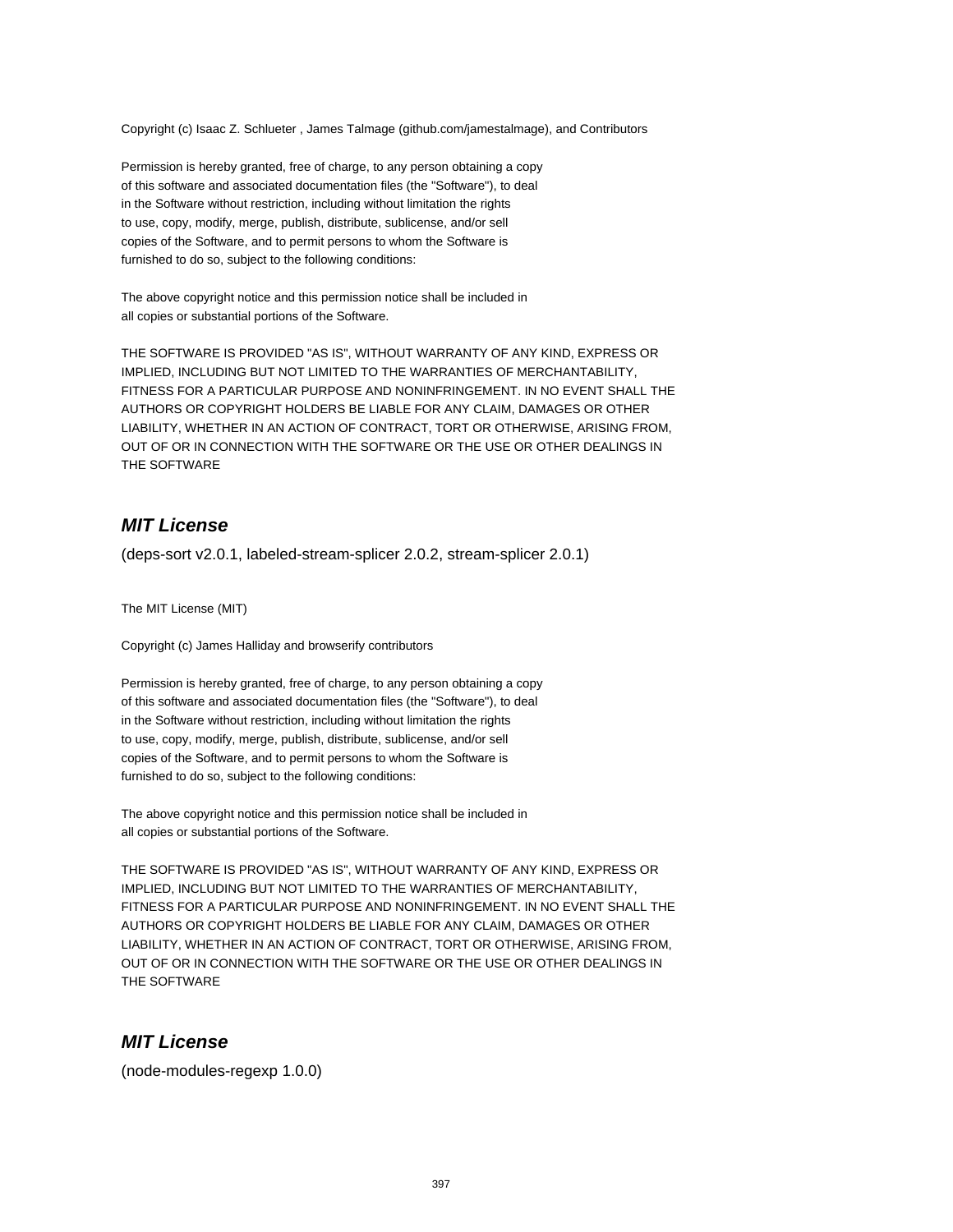The MIT License (MIT)

Copyright (c) James Talmage (github.com/jamestalmage)

Permission is hereby granted, free of charge, to any person obtaining a copy of this software and associated documentation files (the "Software"), to deal in the Software without restriction, including without limitation the rights to use, copy, modify, merge, publish, distribute, sublicense, and/or sell copies of the Software, and to permit persons to whom the Software is furnished to do so, subject to the following conditions:

The above copyright notice and this permission notice shall be included in all copies or substantial portions of the Software.

THE SOFTWARE IS PROVIDED "AS IS", WITHOUT WARRANTY OF ANY KIND, EXPRESS OR IMPLIED, INCLUDING BUT NOT LIMITED TO THE WARRANTIES OF MERCHANTABILITY, FITNESS FOR A PARTICULAR PURPOSE AND NONINFRINGEMENT. IN NO EVENT SHALL THE AUTHORS OR COPYRIGHT HOLDERS BE LIABLE FOR ANY CLAIM, DAMAGES OR OTHER LIABILITY, WHETHER IN AN ACTION OF CONTRACT, TORT OR OTHERWISE, ARISING FROM, OUT OF OR IN CONNECTION WITH THE SOFTWARE OR THE USE OR OTHER DEALINGS IN THE SOFTWARE

# **MIT License**

(merge-source-map 1.0.4, merge-source-map 1.1.0)

The MIT License (MIT)

Copyright (c) keik

Permission is hereby granted, free of charge, to any person obtaining a copy of this software and associated documentation files (the "Software"), to deal in the Software without restriction, including without limitation the rights to use, copy, modify, merge, publish, distribute, sublicense, and/or sell copies of the Software, and to permit persons to whom the Software is furnished to do so, subject to the following conditions:

The above copyright notice and this permission notice shall be included in all copies or substantial portions of the Software.

THE SOFTWARE IS PROVIDED "AS IS", WITHOUT WARRANTY OF ANY KIND, EXPRESS OR IMPLIED, INCLUDING BUT NOT LIMITED TO THE WARRANTIES OF MERCHANTABILITY, FITNESS FOR A PARTICULAR PURPOSE AND NONINFRINGEMENT. IN NO EVENT SHALL THE AUTHORS OR COPYRIGHT HOLDERS BE LIABLE FOR ANY CLAIM, DAMAGES OR OTHER LIABILITY, WHETHER IN AN ACTION OF CONTRACT, TORT OR OTHERWISE, ARISING FROM, OUT OF OR IN CONNECTION WITH THE SOFTWARE OR THE USE OR OTHER DEALINGS IN THE SOFTWARE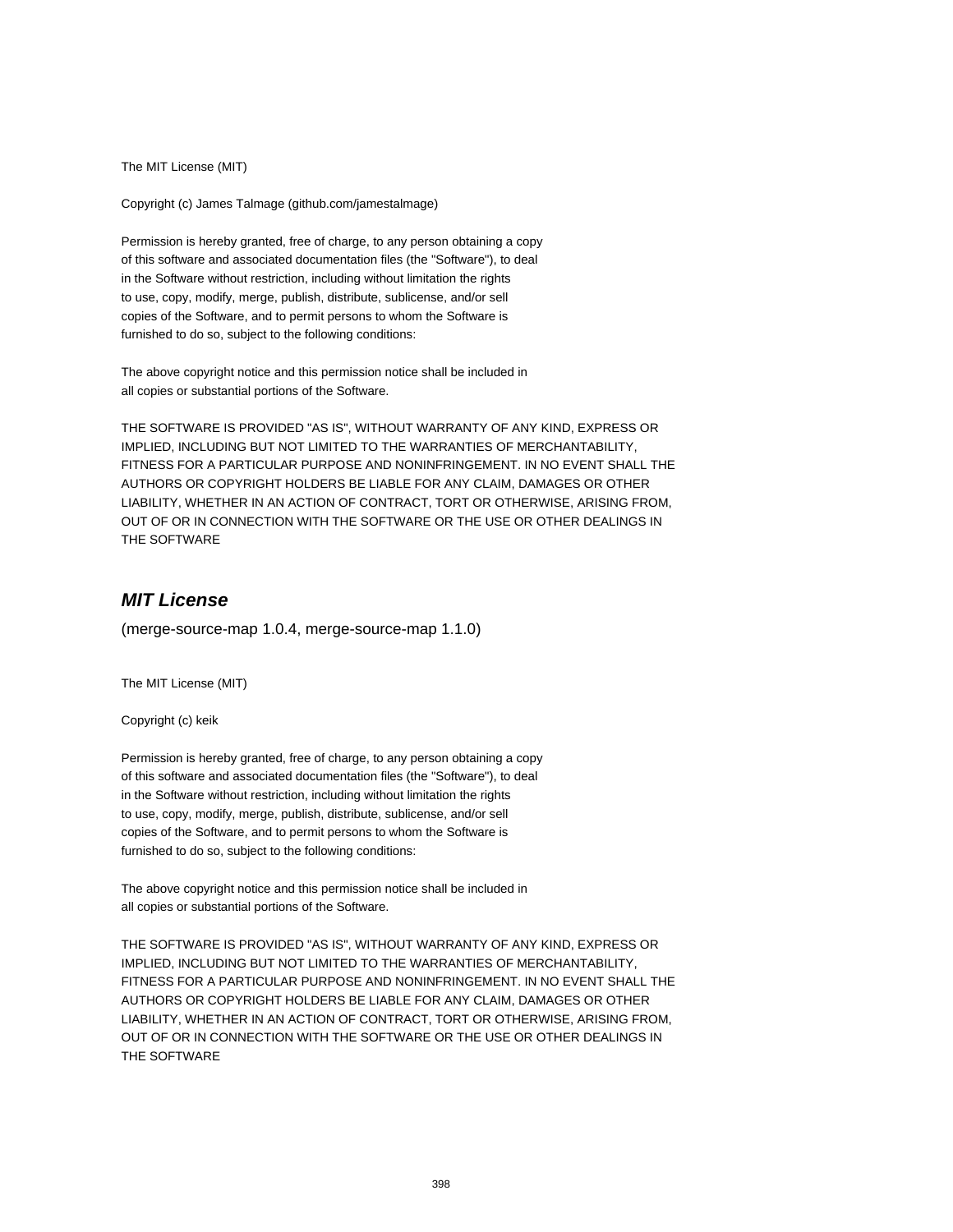(shebang-command 1.2.0, strict-uri-encode 2.0.0)

The MIT License (MIT)

Copyright (c) Kevin Martensson (github.com/kevva)

Permission is hereby granted, free of charge, to any person obtaining a copy of this software and associated documentation files (the "Software"), to deal in the Software without restriction, including without limitation the rights to use, copy, modify, merge, publish, distribute, sublicense, and/or sell copies of the Software, and to permit persons to whom the Software is furnished to do so, subject to the following conditions:

The above copyright notice and this permission notice shall be included in all copies or substantial portions of the Software.

THE SOFTWARE IS PROVIDED "AS IS", WITHOUT WARRANTY OF ANY KIND, EXPRESS OR IMPLIED, INCLUDING BUT NOT LIMITED TO THE WARRANTIES OF MERCHANTABILITY, FITNESS FOR A PARTICULAR PURPOSE AND NONINFRINGEMENT. IN NO EVENT SHALL THE AUTHORS OR COPYRIGHT HOLDERS BE LIABLE FOR ANY CLAIM, DAMAGES OR OTHER LIABILITY, WHETHER IN AN ACTION OF CONTRACT, TORT OR OTHERWISE, ARISING FROM, OUT OF OR IN CONNECTION WITH THE SOFTWARE OR THE USE OR OTHER DEALINGS IN THE SOFTWARE

## **MIT License**

(archive-type 4.0.0, decompress-unzip 4.0.1, ext-list 2.2.2, extname 5.0.0)

The MIT License (MIT)

Copyright (c) Kevin Mårtensson

Permission is hereby granted, free of charge, to any person obtaining a copy of this software and associated documentation files (the "Software"), to deal in the Software without restriction, including without limitation the rights to use, copy, modify, merge, publish, distribute, sublicense, and/or sell copies of the Software, and to permit persons to whom the Software is furnished to do so, subject to the following conditions:

The above copyright notice and this permission notice shall be included in all copies or substantial portions of the Software.

THE SOFTWARE IS PROVIDED "AS IS", WITHOUT WARRANTY OF ANY KIND, EXPRESS OR IMPLIED, INCLUDING BUT NOT LIMITED TO THE WARRANTIES OF MERCHANTABILITY, FITNESS FOR A PARTICULAR PURPOSE AND NONINFRINGEMENT. IN NO EVENT SHALL THE AUTHORS OR COPYRIGHT HOLDERS BE LIABLE FOR ANY CLAIM, DAMAGES OR OTHER LIABILITY, WHETHER IN AN ACTION OF CONTRACT, TORT OR OTHERWISE, ARISING FROM, OUT OF OR IN CONNECTION WITH THE SOFTWARE OR THE USE OR OTHER DEALINGS IN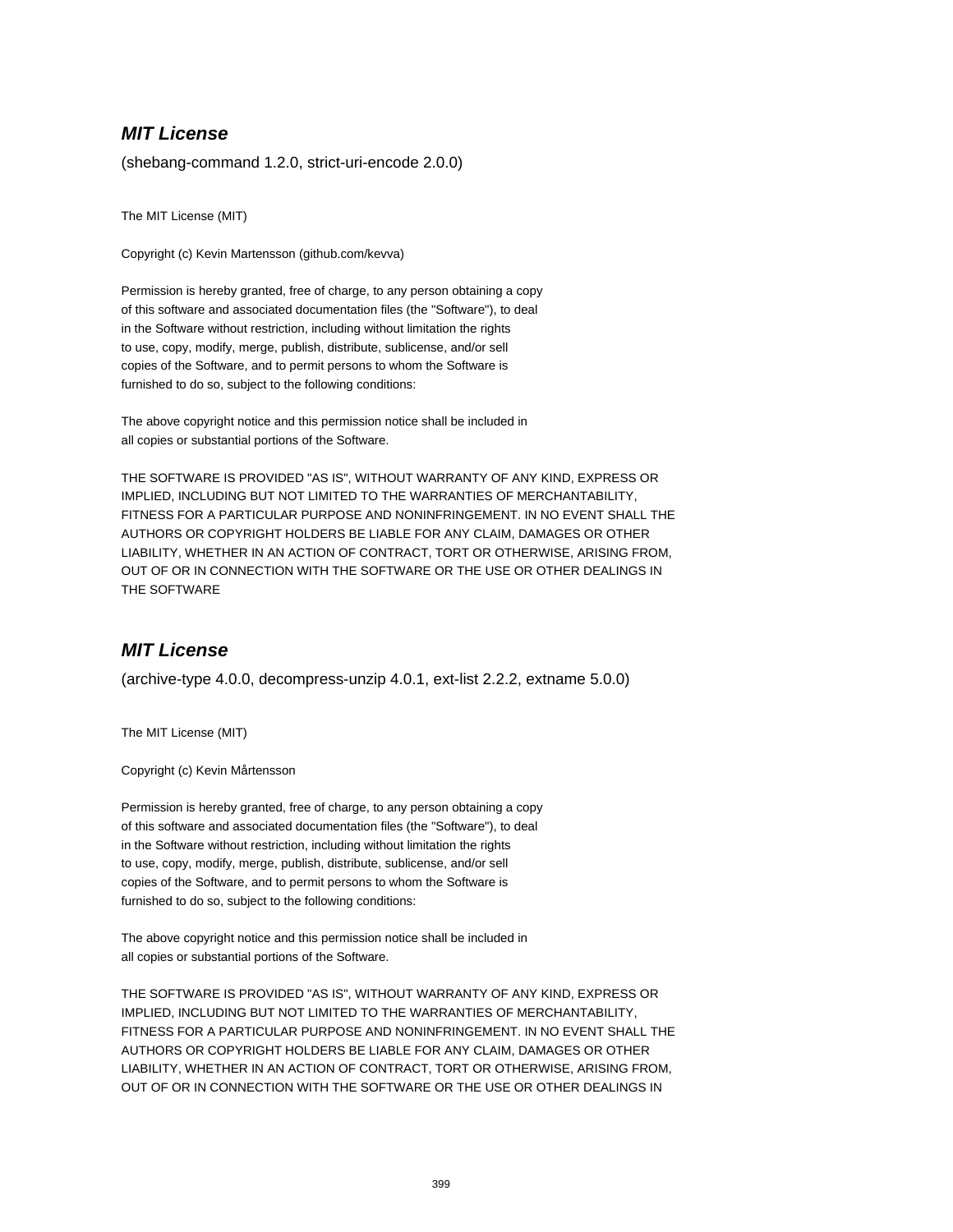THE SOFTWARE

# **MIT License**

(strict-uri-encode 1.1.0)

The MIT License (MIT)

Copyright (c) Kevin Mårtensson (github.com/kevva)

Permission is hereby granted, free of charge, to any person obtaining a copy of this software and associated documentation files (the "Software"), to deal in the Software without restriction, including without limitation the rights to use, copy, modify, merge, publish, distribute, sublicense, and/or sell copies of the Software, and to permit persons to whom the Software is furnished to do so, subject to the following conditions:

The above copyright notice and this permission notice shall be included in all copies or substantial portions of the Software.

THE SOFTWARE IS PROVIDED "AS IS", WITHOUT WARRANTY OF ANY KIND, EXPRESS OR IMPLIED, INCLUDING BUT NOT LIMITED TO THE WARRANTIES OF MERCHANTABILITY, FITNESS FOR A PARTICULAR PURPOSE AND NONINFRINGEMENT. IN NO EVENT SHALL THE AUTHORS OR COPYRIGHT HOLDERS BE LIABLE FOR ANY CLAIM, DAMAGES OR OTHER LIABILITY, WHETHER IN AN ACTION OF CONTRACT, TORT OR OTHERWISE, ARISING FROM, OUT OF OR IN CONNECTION WITH THE SOFTWARE OR THE USE OR OTHER DEALINGS IN THE SOFTWARE

### **MIT License**

(kleur 3.0.3)

The MIT License (MIT)

Copyright (c) Luke Edwards (lukeed.com)

Permission is hereby granted, free of charge, to any person obtaining a copy of this software and associated documentation files (the "Software"), to deal in the Software without restriction, including without limitation the rights to use, copy, modify, merge, publish, distribute, sublicense, and/or sell copies of the Software, and to permit persons to whom the Software is furnished to do so, subject to the following conditions:

The above copyright notice and this permission notice shall be included in all copies or substantial portions of the Software.

THE SOFTWARE IS PROVIDED "AS IS", WITHOUT WARRANTY OF ANY KIND, EXPRESS OR IMPLIED, INCLUDING BUT NOT LIMITED TO THE WARRANTIES OF MERCHANTABILITY,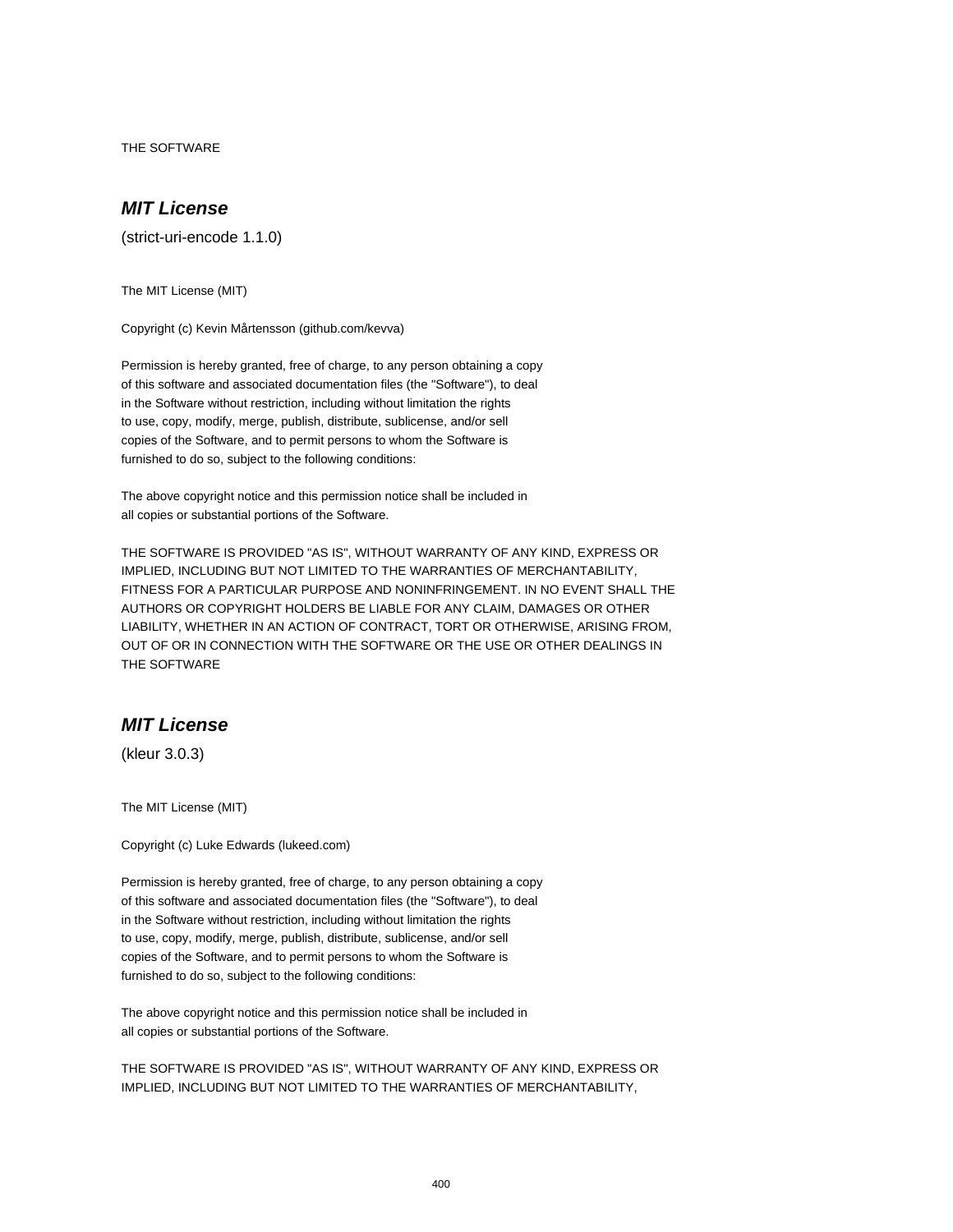FITNESS FOR A PARTICULAR PURPOSE AND NONINFRINGEMENT. IN NO EVENT SHALL THE AUTHORS OR COPYRIGHT HOLDERS BE LIABLE FOR ANY CLAIM, DAMAGES OR OTHER LIABILITY, WHETHER IN AN ACTION OF CONTRACT, TORT OR OTHERWISE, ARISING FROM, OUT OF OR IN CONNECTION WITH THE SOFTWARE OR THE USE OR OTHER DEALINGS IN THE SOFTWARE

## **MIT License**

(decode-uri-component 0.2.0)

The MIT License (MIT)

Copyright (c) Sam Verschueren (github.com/SamVerschueren)

Permission is hereby granted, free of charge, to any person obtaining a copy of this software and associated documentation files (the "Software"), to deal in the Software without restriction, including without limitation the rights to use, copy, modify, merge, publish, distribute, sublicense, and/or sell copies of the Software, and to permit persons to whom the Software is furnished to do so, subject to the following conditions:

The above copyright notice and this permission notice shall be included in all copies or substantial portions of the Software.

THE SOFTWARE IS PROVIDED "AS IS", WITHOUT WARRANTY OF ANY KIND, EXPRESS OR IMPLIED, INCLUDING BUT NOT LIMITED TO THE WARRANTIES OF MERCHANTABILITY, FITNESS FOR A PARTICULAR PURPOSE AND NONINFRINGEMENT. IN NO EVENT SHALL THE AUTHORS OR COPYRIGHT HOLDERS BE LIABLE FOR ANY CLAIM, DAMAGES OR OTHER LIABILITY, WHETHER IN AN ACTION OF CONTRACT, TORT OR OTHERWISE, ARISING FROM, OUT OF OR IN CONNECTION WITH THE SOFTWARE OR THE USE OR OTHER DEALINGS IN THE SOFTWARE

# **MIT License**

(ansi-regex 2.1.1, ansi-styles 2.2.1, code-point-at 1.1.0, Decamelize 1.2.0, escape-string-regexp 1.0.5, filename-reserved-regex 2.0.0, filetype 3.9.0, filetype 4.4.0, filetype 5.2.0, filter-obj 1.1.0, find-up 2.1.0, get-stream 2.3.1, get-stream 3.0.0, has-ansi 2.0.0, import-lazy 2.1.0, into-stream 3.1.0, is-fullwidth-code-point 1.0.0, is-fullwidth-code-point 2.0.0, is-plain-obj 1.1.0, is-wsl 1.1.0, isstream 1.1.0, leven 2.1.0, load-json-file 4.0.0, lowercase-keys 1.0.1, npm-run-path 2.0.2, number-is-nan 1.0.1, p-defer 1.0.0, p-finally 1.0.0, p-is-promise 1.1.0, p-try 1.0.0, path-exists 3.0.0, path-is-absolute 1.0.1, path-key 2.0.1, pify 2.3.0, pkg-dir 2.0.0, pkg-up 2.0.0, shebang-regex 1.0.0, sindresorhus/globals 9.18.0, sindresorhus/supports-color 2.0.0, sortkeys 1.1.2, string-width 1.0.2, Strip ANSI 3.0.1, strip-eof 1.0.0, strip-json-comments 2.0.1, strip-outer 1.0.1, trim-repeated 1.0.0)

The MIT License (MIT)

Copyright (c) Sindre Sorhus (sindresorhus.com)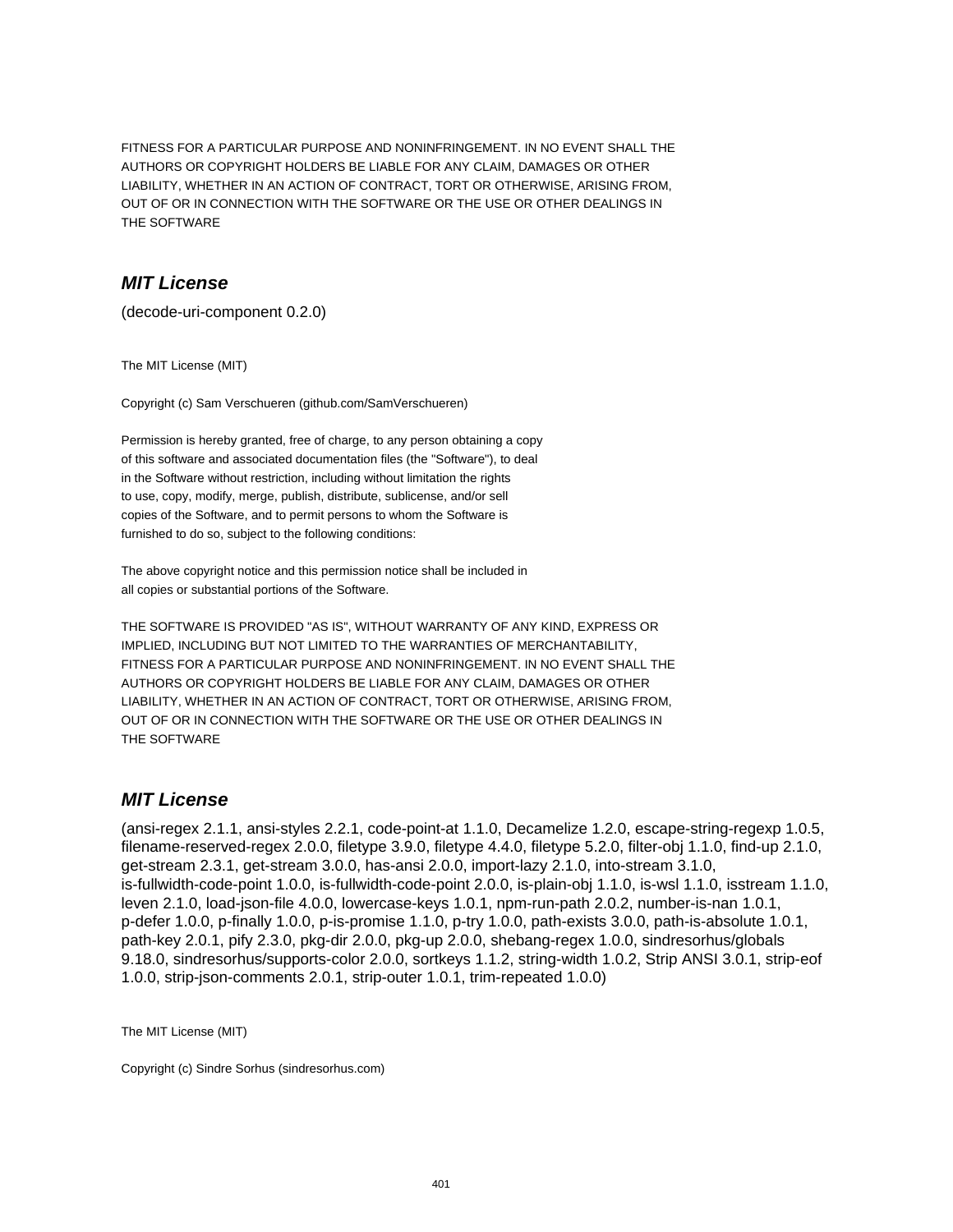Permission is hereby granted, free of charge, to any person obtaining a copy of this software and associated documentation files (the "Software"), to deal in the Software without restriction, including without limitation the rights to use, copy, modify, merge, publish, distribute, sublicense, and/or sell copies of the Software, and to permit persons to whom the Software is furnished to do so, subject to the following conditions:

The above copyright notice and this permission notice shall be included in all copies or substantial portions of the Software.

THE SOFTWARE IS PROVIDED "AS IS", WITHOUT WARRANTY OF ANY KIND, EXPRESS OR IMPLIED, INCLUDING BUT NOT LIMITED TO THE WARRANTIES OF MERCHANTABILITY, FITNESS FOR A PARTICULAR PURPOSE AND NONINFRINGEMENT. IN NO EVENT SHALL THE AUTHORS OR COPYRIGHT HOLDERS BE LIABLE FOR ANY CLAIM, DAMAGES OR OTHER LIABILITY, WHETHER IN AN ACTION OF CONTRACT, TORT OR OTHERWISE, ARISING FROM, OUT OF OR IN CONNECTION WITH THE SOFTWARE OR THE USE OR OTHER DEALINGS IN THE SOFTWARE

## **MIT License**

(symbol-observable 1.2.0)

The MIT License (MIT)

Copyright (c) Sindre Sorhus (sindresorhus.com) Copyright (c) Ben Lesh

Permission is hereby granted, free of charge, to any person obtaining a copy of this software and associated documentation files (the "Software"), to deal in the Software without restriction, including without limitation the rights to use, copy, modify, merge, publish, distribute, sublicense, and/or sell copies of the Software, and to permit persons to whom the Software is furnished to do so, subject to the following conditions:

The above copyright notice and this permission notice shall be included in all copies or substantial portions of the Software.

THE SOFTWARE IS PROVIDED "AS IS", WITHOUT WARRANTY OF ANY KIND, EXPRESS OR IMPLIED, INCLUDING BUT NOT LIMITED TO THE WARRANTIES OF MERCHANTABILITY, FITNESS FOR A PARTICULAR PURPOSE AND NONINFRINGEMENT. IN NO EVENT SHALL THE AUTHORS OR COPYRIGHT HOLDERS BE LIABLE FOR ANY CLAIM, DAMAGES OR OTHER LIABILITY, WHETHER IN AN ACTION OF CONTRACT, TORT OR OTHERWISE, ARISING FROM, OUT OF OR IN CONNECTION WITH THE SOFTWARE OR THE USE OR OTHER DEALINGS IN THE SOFTWARE

## **MIT License**

(Merge-Stream 2.0.0)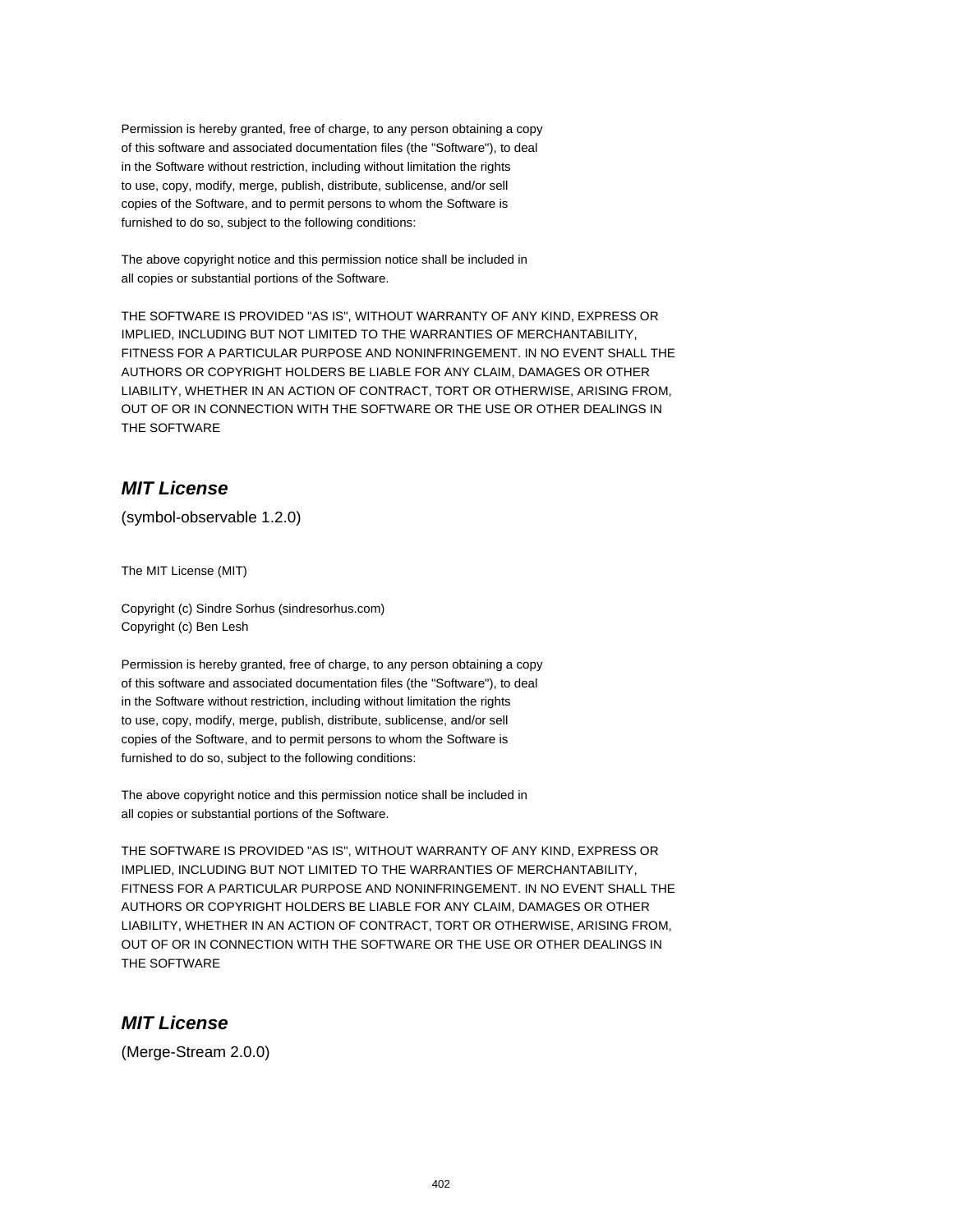The MIT License (MIT)

Copyright (c) Stephen Sugden (stephensugden.com)

Permission is hereby granted, free of charge, to any person obtaining a copy of this software and associated documentation files (the "Software"), to deal in the Software without restriction, including without limitation the rights to use, copy, modify, merge, publish, distribute, sublicense, and/or sell copies of the Software, and to permit persons to whom the Software is furnished to do so, subject to the following conditions:

The above copyright notice and this permission notice shall be included in all copies or substantial portions of the Software.

THE SOFTWARE IS PROVIDED "AS IS", WITHOUT WARRANTY OF ANY KIND, EXPRESS OR IMPLIED, INCLUDING BUT NOT LIMITED TO THE WARRANTIES OF MERCHANTABILITY, FITNESS FOR A PARTICULAR PURPOSE AND NONINFRINGEMENT. IN NO EVENT SHALL THE AUTHORS OR COPYRIGHT HOLDERS BE LIABLE FOR ANY CLAIM, DAMAGES OR OTHER LIABILITY, WHETHER IN AN ACTION OF CONTRACT, TORT OR OTHERWISE, ARISING FROM, OUT OF OR IN CONNECTION WITH THE SOFTWARE OR THE USE OR OTHER DEALINGS IN THE SOFTWARE

## **MIT License**

(single-line-log 1.1.2)

The MIT License (MIT)

Copyright (c) Tobias Baunbæk

Permission is hereby granted, free of charge, to any person obtaining a copy of this software and associated documentation files (the "Software"), to deal in the Software without restriction, including without limitation the rights to use, copy, modify, merge, publish, distribute, sublicense, and/or sell copies of the Software, and to permit persons to whom the Software is furnished to do so, subject to the following conditions:

The above copyright notice and this permission notice shall be included in all copies or substantial portions of the Software.

THE SOFTWARE IS PROVIDED "AS IS", WITHOUT WARRANTY OF ANY KIND, EXPRESS OR IMPLIED, INCLUDING BUT NOT LIMITED TO THE WARRANTIES OF MERCHANTABILITY, FITNESS FOR A PARTICULAR PURPOSE AND NONINFRINGEMENT. IN NO EVENT SHALL THE AUTHORS OR COPYRIGHT HOLDERS BE LIABLE FOR ANY CLAIM, DAMAGES OR OTHER LIABILITY, WHETHER IN AN ACTION OF CONTRACT, TORT OR OTHERWISE, ARISING FROM, OUT OF OR IN CONNECTION WITH THE SOFTWARE OR THE USE OR OTHER DEALINGS IN THE SOFTWARE

## **MIT License**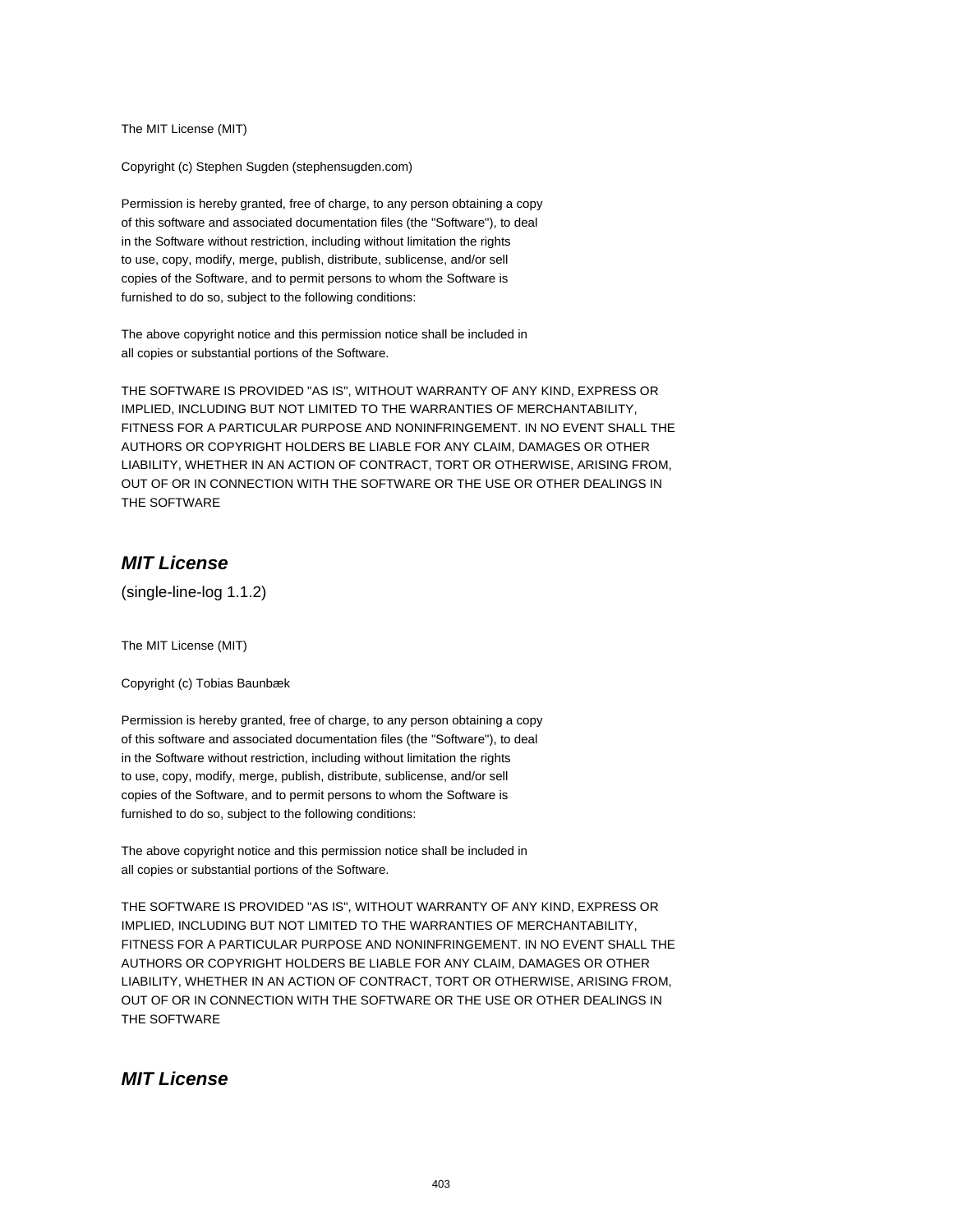(floatdrop/pinkie 2.0.4, is-retry-allowed 1.2.0, pinkie-promise 2.0.1)

The MIT License (MIT)

Copyright (c) Vsevolod Strukchinsky (github.com/floatdrop)

Permission is hereby granted, free of charge, to any person obtaining a copy of this software and associated documentation files (the "Software"), to deal in the Software without restriction, including without limitation the rights to use, copy, modify, merge, publish, distribute, sublicense, and/or sell copies of the Software, and to permit persons to whom the Software is furnished to do so, subject to the following conditions:

The above copyright notice and this permission notice shall be included in all copies or substantial portions of the Software.

THE SOFTWARE IS PROVIDED "AS IS", WITHOUT WARRANTY OF ANY KIND, EXPRESS OR IMPLIED, INCLUDING BUT NOT LIMITED TO THE WARRANTIES OF MERCHANTABILITY, FITNESS FOR A PARTICULAR PURPOSE AND NONINFRINGEMENT. IN NO EVENT SHALL THE AUTHORS OR COPYRIGHT HOLDERS BE LIABLE FOR ANY CLAIM, DAMAGES OR OTHER LIABILITY, WHETHER IN AN ACTION OF CONTRACT, TORT OR OTHERWISE, ARISING FROM, OUT OF OR IN CONNECTION WITH THE SOFTWARE OR THE USE OR OTHER DEALINGS IN THE SOFTWARE

#### **MIT License**

(browserslist 3.2.8)

The MIT License (MIT)

Copyright 2014 Andrey Sitnik

Permission is hereby granted, free of charge, to any person obtaining a copy of this software and associated documentation files (the "Software"), to deal in the Software without restriction, including without limitation the rights to use, copy, modify, merge, publish, distribute, sublicense, and/or sell copies of the Software, and to permit persons to whom the Software is furnished to do so, subject to the following conditions:

The above copyright notice and this permission notice shall be included in all copies or substantial portions of the Software.

THE SOFTWARE IS PROVIDED "AS IS", WITHOUT WARRANTY OF ANY KIND, EXPRESS OR IMPLIED, INCLUDING BUT NOT LIMITED TO THE WARRANTIES OF MERCHANTABILITY, FITNESS FOR A PARTICULAR PURPOSE AND NONINFRINGEMENT. IN NO EVENT SHALL THE AUTHORS OR COPYRIGHT HOLDERS BE LIABLE FOR ANY CLAIM, DAMAGES OR OTHER LIABILITY, WHETHER IN AN ACTION OF CONTRACT, TORT OR OTHERWISE, ARISING FROM, OUT OF OR IN CONNECTION WITH THE SOFTWARE OR THE USE OR OTHER DEALINGS IN THE SOFTWARE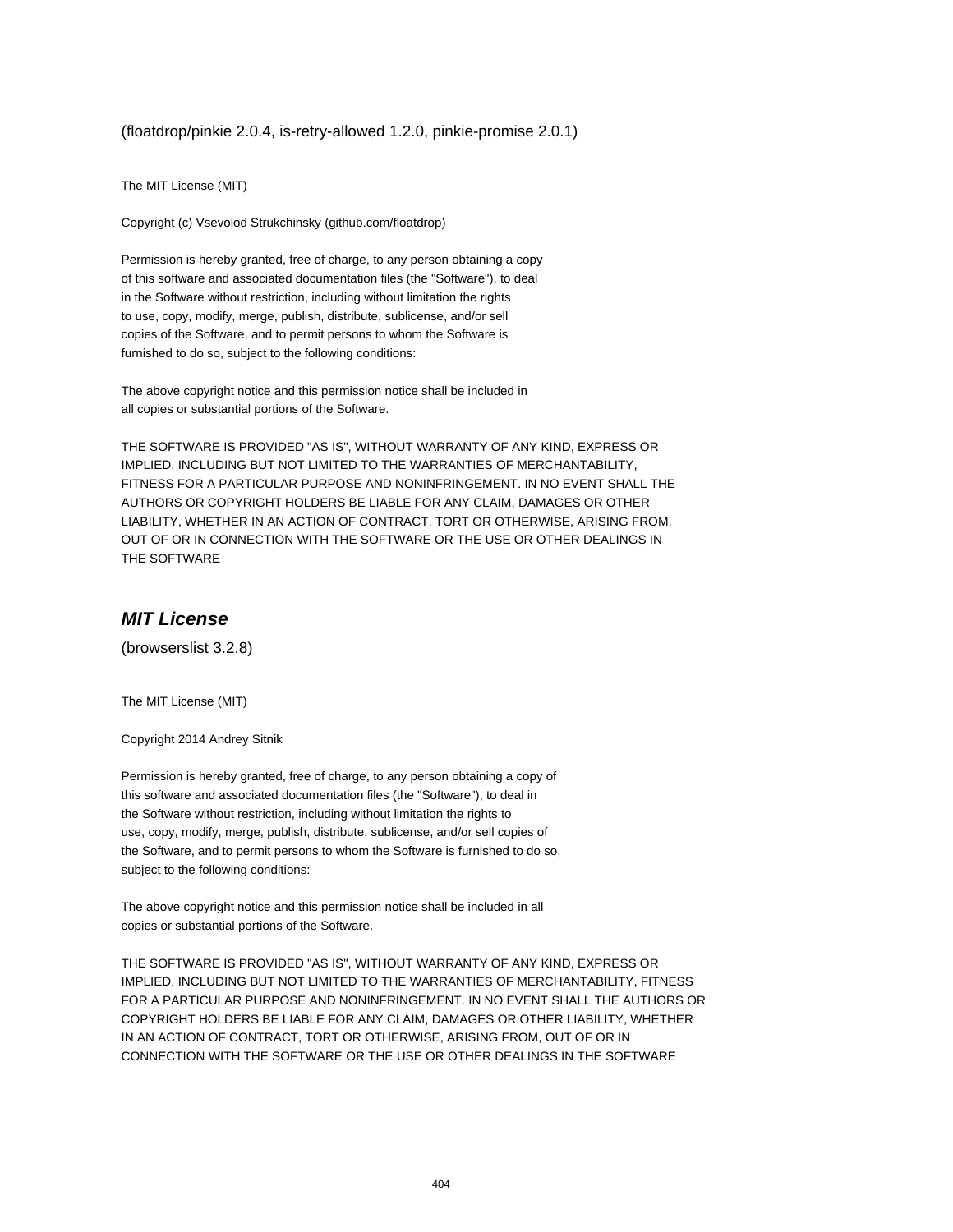(postcss-modules-local-by-default 4.0.0)

The MIT License (MIT)

Copyright 2015 Mark Dalgleish

Permission is hereby granted, free of charge, to any person obtaining a copy of this software and associated documentation files (the "Software"), to deal in the Software without restriction, including without limitation the rights to use, copy, modify, merge, publish, distribute, sublicense, and/or sell copies of the Software, and to permit persons to whom the Software is furnished to do so, subject to the following conditions:

The above copyright notice and this permission notice shall be included in all copies or substantial portions of the Software.

THE SOFTWARE IS PROVIDED "AS IS", WITHOUT WARRANTY OF ANY KIND, EXPRESS OR IMPLIED, INCLUDING BUT NOT LIMITED TO THE WARRANTIES OF MERCHANTABILITY, FITNESS FOR A PARTICULAR PURPOSE AND NONINFRINGEMENT. IN NO EVENT SHALL THE AUTHORS OR COPYRIGHT HOLDERS BE LIABLE FOR ANY CLAIM, DAMAGES OR OTHER LIABILITY, WHETHER IN AN ACTION OF CONTRACT, TORT OR OTHERWISE, ARISING FROM, OUT OF OR IN CONNECTION WITH THE SOFTWARE OR THE USE OR OTHER DEALINGS IN THE SOFTWARE

## **MIT License**

(node-url 0.10.3, node-url 0.11.0, url 0.10.3)

The MIT License (MIT)

Copyright Joyent, Inc. and other Node contributors.

Permission is hereby granted, free of charge, to any person obtaining a copy of this software and associated documentation files (the "Software"), to deal in the Software without restriction, including without limitation the rights to use, copy, modify, merge, publish, distribute, sublicense, and/or sell copies of the Software, and to permit persons to whom the Software is furnished to do so, subject to the following conditions:

The above copyright notice and this permission notice shall be included in all copies or substantial portions of the Software.

THE SOFTWARE IS PROVIDED "AS IS", WITHOUT WARRANTY OF ANY KIND, EXPRESS OR IMPLIED, INCLUDING BUT NOT LIMITED TO THE WARRANTIES OF MERCHANTABILITY, FITNESS FOR A PARTICULAR PURPOSE AND NONINFRINGEMENT. IN NO EVENT SHALL THE AUTHORS OR COPYRIGHT HOLDERS BE LIABLE FOR ANY CLAIM, DAMAGES OR OTHER LIABILITY, WHETHER IN AN ACTION OF CONTRACT, TORT OR OTHERWISE, ARISING FROM, OUT OF OR IN CONNECTION WITH THE SOFTWARE OR THE USE OR OTHER DEALINGS IN THE **SOFTWARE**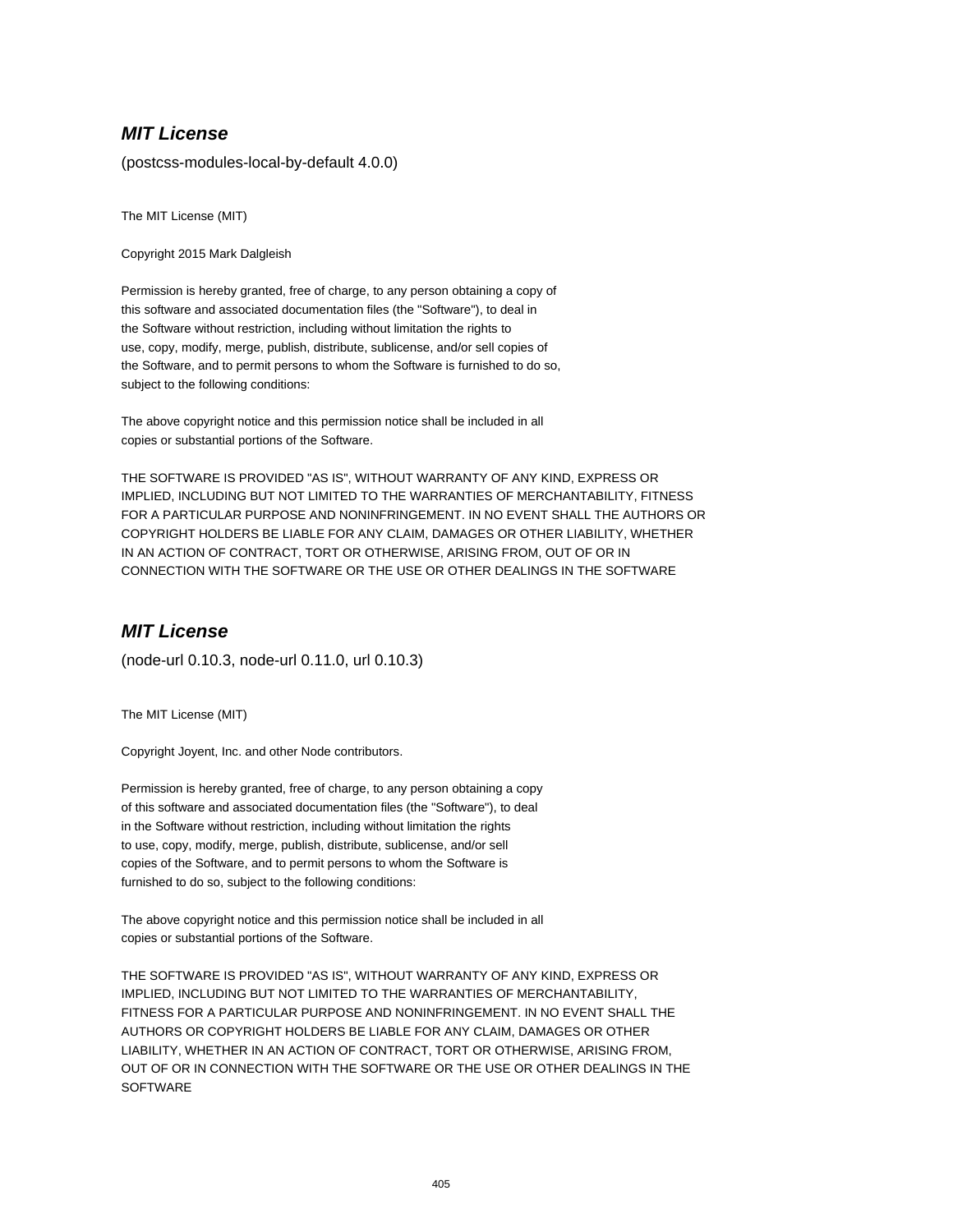(hash-sum v2.0.0)

The MIT License (MIT)

Copyright © 2014 Nicolas Bevacqua

Permission is hereby granted, free of charge, to any person obtaining a copy of this software and associated documentation files (the "Software"), to deal in the Software without restriction, including without limitation the rights to use, copy, modify, merge, publish, distribute, sublicense, and/or sell copies of the Software, and to permit persons to whom the Software is furnished to do so, subject to the following conditions:

The above copyright notice and this permission notice shall be included in all copies or substantial portions of the Software.

THE SOFTWARE IS PROVIDED "AS IS", WITHOUT WARRANTY OF ANY KIND, EXPRESS OR IMPLIED, INCLUDING BUT NOT LIMITED TO THE WARRANTIES OF MERCHANTABILITY, FITNESS FOR A PARTICULAR PURPOSE AND NONINFRINGEMENT. IN NO EVENT SHALL THE AUTHORS OR COPYRIGHT HOLDERS BE LIABLE FOR ANY CLAIM, DAMAGES OR OTHER LIABILITY, WHETHER IN AN ACTION OF CONTRACT, TORT OR OTHERWISE, ARISING FROM, OUT OF OR IN CONNECTION WITH THE SOFTWARE OR THE USE OR OTHER DEALINGS IN THE SOFTWARE

#### **MIT License**

(emojis-list 3.0.0)

The MIT License (MIT)

Copyright © 2015 Kiko Beats

Permission is hereby granted, free of charge, to any person obtaining a copy of this software and associated documentation files (the "Software"), to deal in the Software without restriction, including without limitation the rights to use, copy, modify, merge, publish, distribute, sublicense, and/or sell copies of the Software, and to permit persons to whom the Software is furnished to do so, subject to the following conditions:

The above copyright notice and this permission notice shall be included in all copies or substantial portions of the Software.

THE SOFTWARE IS PROVIDED "AS IS", WITHOUT WARRANTY OF ANY KIND, EXPRESS OR IMPLIED, INCLUDING BUT NOT LIMITED TO THE WARRANTIES OF MERCHANTABILITY, FITNESS FOR A PARTICULAR PURPOSE AND NONINFRINGEMENT. IN NO EVENT SHALL THE AUTHORS OR COPYRIGHT HOLDERS BE LIABLE FOR ANY CLAIM, DAMAGES OR OTHER LIABILITY, WHETHER IN AN ACTION OF CONTRACT, TORT OR OTHERWISE, ARISING FROM, OUT OF OR IN CONNECTION WITH THE SOFTWARE OR THE USE OR OTHER DEALINGS IN THE SOFTWARE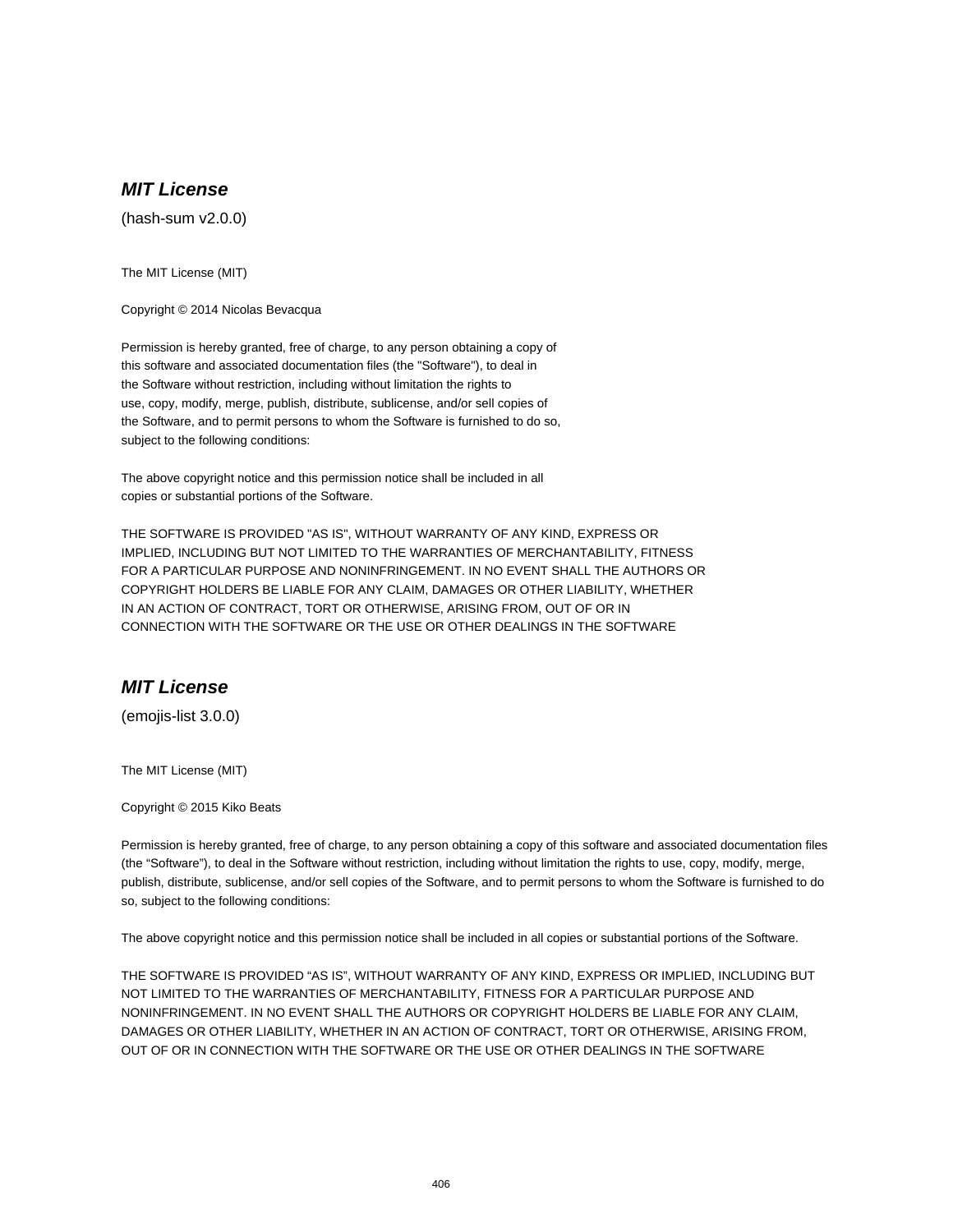(local-storage v2.0.0)

The MIT License (MIT)

Copyright © 2015 Nicolas Bevacqua

Permission is hereby granted, free of charge, to any person obtaining a copy of this software and associated documentation files (the "Software"), to deal in the Software without restriction, including without limitation the rights to use, copy, modify, merge, publish, distribute, sublicense, and/or sell copies of the Software, and to permit persons to whom the Software is furnished to do so, subject to the following conditions:

The above copyright notice and this permission notice shall be included in all copies or substantial portions of the Software.

THE SOFTWARE IS PROVIDED "AS IS", WITHOUT WARRANTY OF ANY KIND, EXPRESS OR IMPLIED, INCLUDING BUT NOT LIMITED TO THE WARRANTIES OF MERCHANTABILITY, FITNESS FOR A PARTICULAR PURPOSE AND NONINFRINGEMENT. IN NO EVENT SHALL THE AUTHORS OR COPYRIGHT HOLDERS BE LIABLE FOR ANY CLAIM, DAMAGES OR OTHER LIABILITY, WHETHER IN AN ACTION OF CONTRACT, TORT OR OTHERWISE, ARISING FROM, OUT OF OR IN CONNECTION WITH THE SOFTWARE OR THE USE OR OTHER DEALINGS IN THE SOFTWARE

## **MIT License**

(@bcoe/v8-coverage 0.2.3)

The MIT License (MIT)

Copyright © 2015-2017 Charles Samborski

Permission is hereby granted, free of charge, to any person obtaining a copy of this software and associated documentation files (the "Software"), to deal in the Software without restriction, including without limitation the rights to use, copy, modify, merge, publish, distribute, sublicense, and/or sell copies of the Software, and to permit persons to whom the Software is furnished to do so, subject to the following conditions:

The above copyright notice and this permission notice shall be included in all copies or substantial portions of the Software.

THE SOFTWARE IS PROVIDED "AS IS", WITHOUT WARRANTY OF ANY KIND, EXPRESS OR IMPLIED, INCLUDING BUT NOT LIMITED TO THE WARRANTIES OF MERCHANTABILITY, FITNESS FOR A PARTICULAR PURPOSE AND NONINFRINGEMENT. IN NO EVENT SHALL THE AUTHORS OR COPYRIGHT HOLDERS BE LIABLE FOR ANY CLAIM, DAMAGES OR OTHER LIABILITY, WHETHER IN AN ACTION OF CONTRACT, TORT OR OTHERWISE, ARISING FROM, OUT OF OR IN CONNECTION WITH THE SOFTWARE OR THE USE OR OTHER DEALINGS IN THE **SOFTWARE**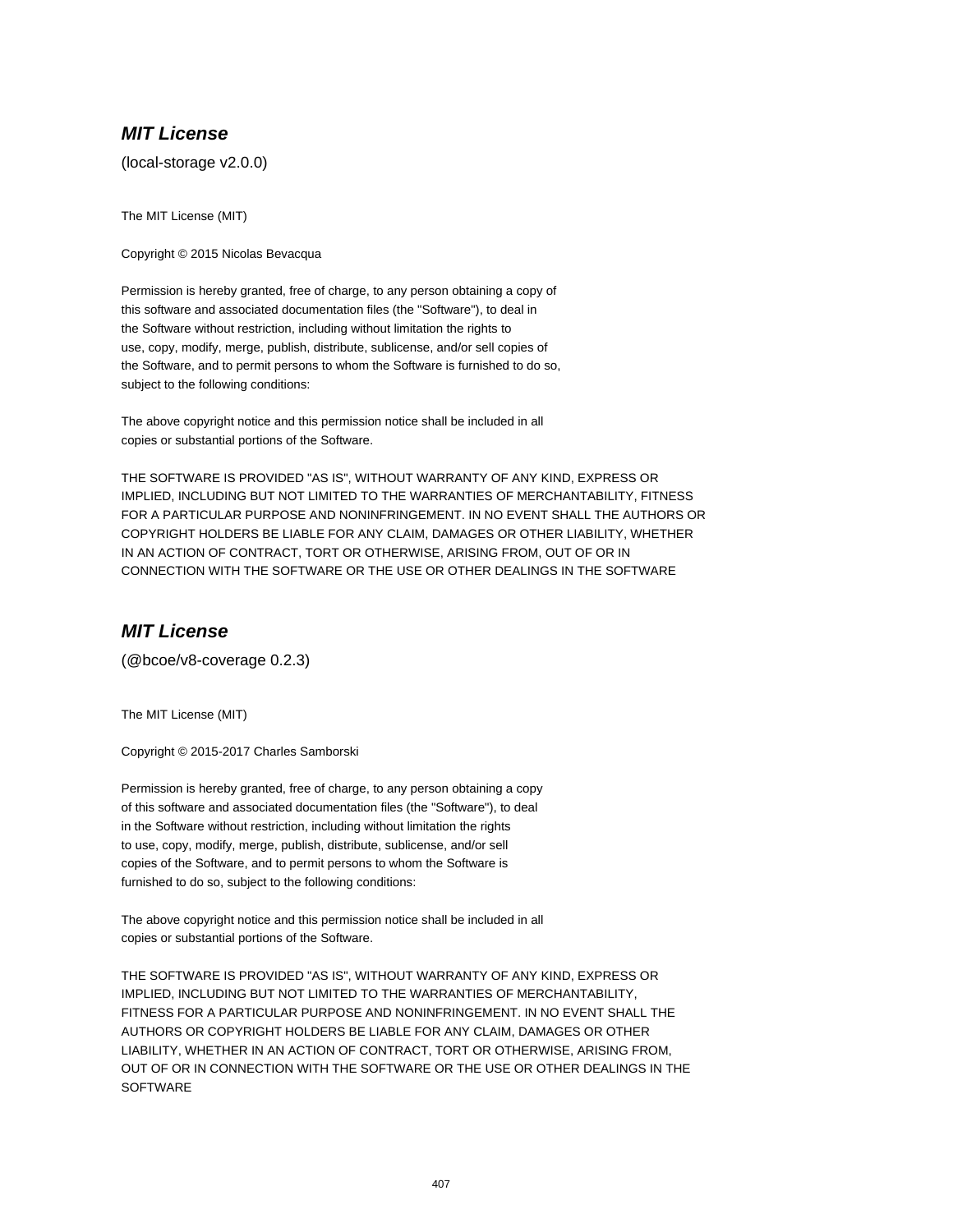(undefsafe 2.0.3)

The MIT License (MIT)

Copyright © 2016 Remy Sharp, http://remysharp.com

Permission is hereby granted, free of charge, to any person obtaining a copy of this software and associated documentation files (the "Software"), to deal in the Software without restriction, including without limitation the rights to use, copy, modify, merge, publish, distribute, sublicense, and/or sell copies of the Software, and to permit persons to whom the Software is furnished to do so, subject to the following conditions:

The above copyright notice and this permission notice shall be included in all copies or substantial portions of the Software.

THE SOFTWARE IS PROVIDED "AS IS", WITHOUT WARRANTY OF ANY KIND, EXPRESS OR IMPLIED, INCLUDING BUT NOT LIMITED TO THE WARRANTIES OF MERCHANTABILITY, FITNESS FOR A PARTICULAR PURPOSE AND NONINFRINGEMENT. IN NO EVENT SHALL THE AUTHORS OR COPYRIGHT HOLDERS BE LIABLE FOR ANY CLAIM, DAMAGES OR OTHER LIABILITY, WHETHER IN AN ACTION OF CONTRACT, TORT OR OTHERWISE, ARISING FROM, OUT OF OR IN CONNECTION WITH THE SOFTWARE OR THE USE OR OTHER DEALINGS IN THE SOFTWARE

## **MIT License**

(jsonwebtoken 8.5.1)

The MIT License (MIT)

Copyright (c) 2015 Auth0, Inc. (http://auth0.com)

Permission is hereby granted, free of charge, to any person obtaining a copy of this software and associated documentation files (the "Software"), to deal in the Software without restriction, including without limitation the rights to use, copy, modify, merge, publish, distribute, sublicense, and/or sell copies of the Software, and to permit persons to whom the Software is furnished to do so, subject to the following conditions:

The above copyright notice and this permission notice shall be included in all copies or substantial portions of the Software.

THE SOFTWARE IS PROVIDED "AS IS", WITHOUT WARRANTY OF ANY KIND, EXPRESS OR IMPLIED, INCLUDING BUT NOT LIMITED TO THE WARRANTIES OF MERCHANTABILITY,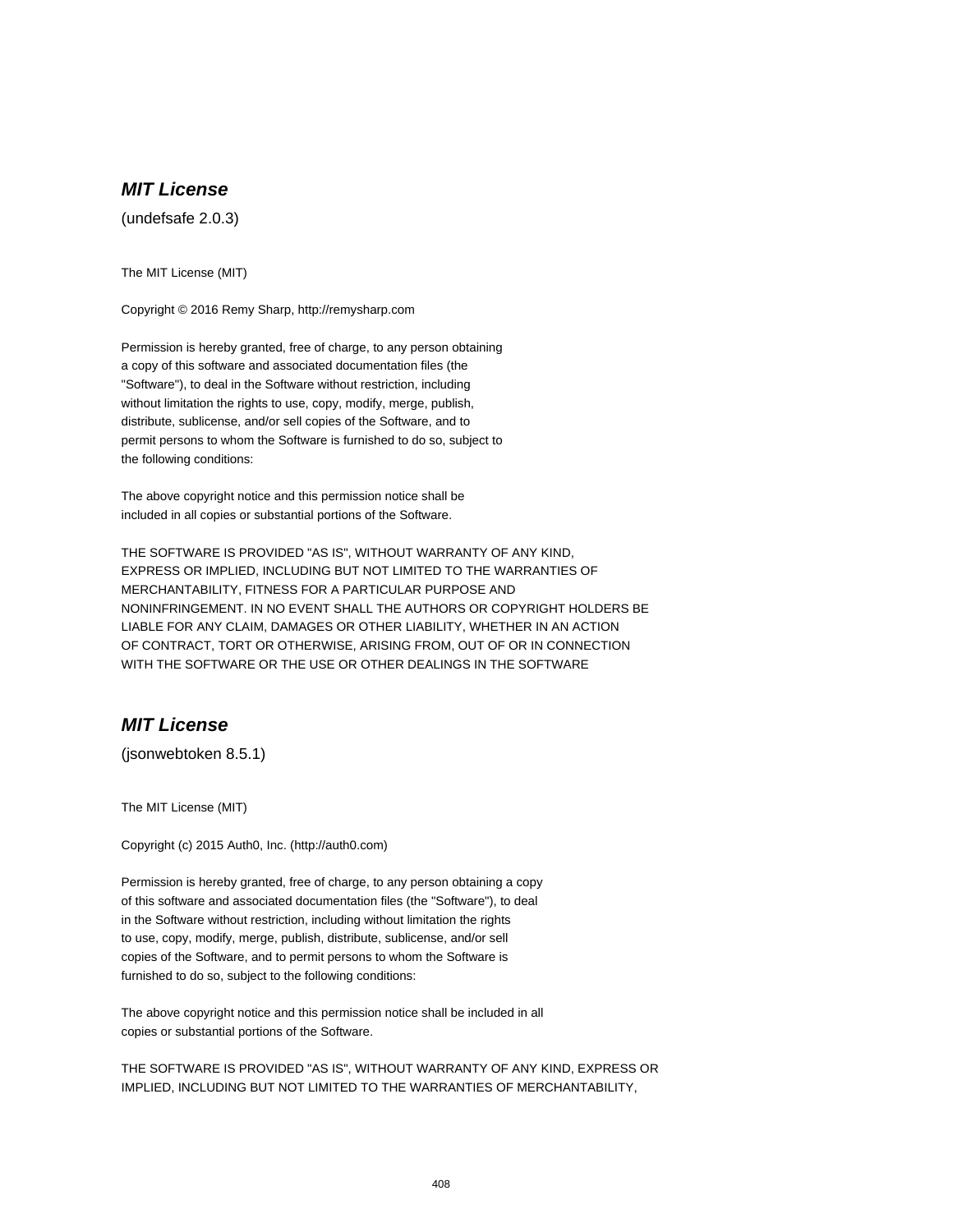FITNESS FOR A PARTICULAR PURPOSE AND NONINFRINGEMENT. IN NO EVENT SHALL THE AUTHORS OR COPYRIGHT HOLDERS BE LIABLE FOR ANY CLAIM, DAMAGES OR OTHER LIABILITY, WHETHER IN AN ACTION OF CONTRACT, TORT OR OTHERWISE, ARISING FROM, OUT OF OR IN CONNECTION WITH THE SOFTWARE OR THE USE OR OTHER DEALINGS IN THE **SOFTWARE** 

#### **MIT License**

(bl 2.2.1)

The MIT License (MIT) =====================

Copyright (c) 2013-2018 bl contributors ----------------------------------

\*bl contributors listed at \*

Permission is hereby granted, free of charge, to any person obtaining a copy of this software and associated documentation files (the "Software"), to deal in the Software without restriction, including without limitation the rights to use, copy, modify, merge, publish, distribute, sublicense, and/or sell copies of the Software, and to permit persons to whom the Software is furnished to do so, subject to the following conditions:

The above copyright notice and this permission notice shall be included in all copies or substantial portions of the Software.

THE SOFTWARE IS PROVIDED "AS IS", WITHOUT WARRANTY OF ANY KIND, EXPRESS OR IMPLIED, INCLUDING BUT NOT LIMITED TO THE WARRANTIES OF MERCHANTABILITY, FITNESS FOR A PARTICULAR PURPOSE AND NONINFRINGEMENT. IN NO EVENT SHALL THE AUTHORS OR COPYRIGHT HOLDERS BE LIABLE FOR ANY CLAIM, DAMAGES OR OTHER LIABILITY, WHETHER IN AN ACTION OF CONTRACT, TORT OR OTHERWISE, ARISING FROM, OUT OF OR IN CONNECTION WITH THE SOFTWARE OR THE USE OR OTHER DEALINGS IN THE SOFTWARE

### **MIT License**

(prr 1.0.1)

The MIT License (MIT) =====================

Copyright (c) 2014 Rod Vagg

---------------------------

Permission is hereby granted, free of charge, to any person obtaining a copy of this software and associated documentation files (the "Software"), to deal in the Software without restriction, including without limitation the rights to use, copy, modify, merge, publish, distribute, sublicense, and/or sell copies of the Software, and to permit persons to whom the Software is furnished to do so, subject to the following conditions:

The above copyright notice and this permission notice shall be included in all copies or substantial portions of the Software.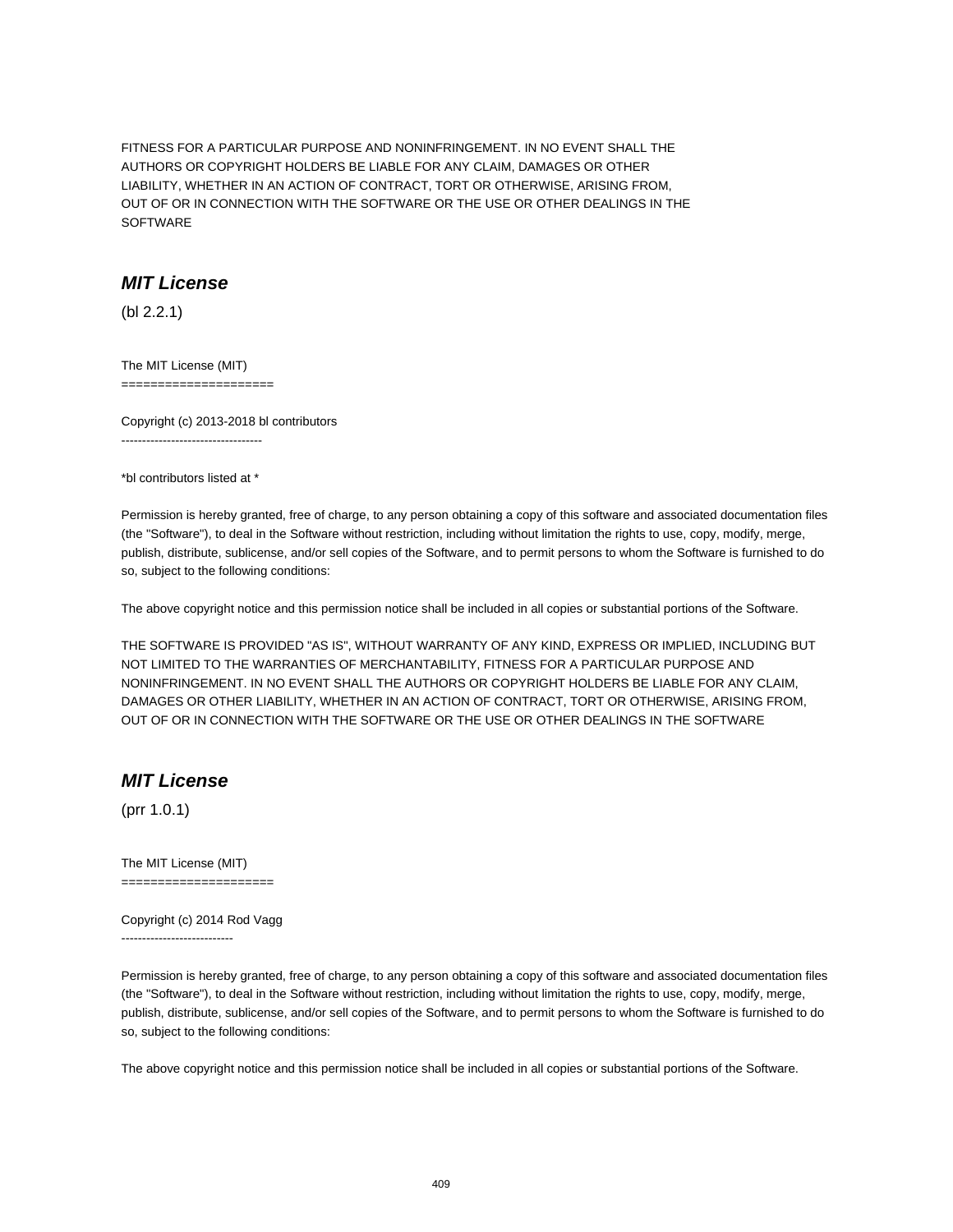THE SOFTWARE IS PROVIDED "AS IS", WITHOUT WARRANTY OF ANY KIND, EXPRESS OR IMPLIED, INCLUDING BUT NOT LIMITED TO THE WARRANTIES OF MERCHANTABILITY, FITNESS FOR A PARTICULAR PURPOSE AND NONINFRINGEMENT. IN NO EVENT SHALL THE AUTHORS OR COPYRIGHT HOLDERS BE LIABLE FOR ANY CLAIM, DAMAGES OR OTHER LIABILITY, WHETHER IN AN ACTION OF CONTRACT, TORT OR OTHERWISE, ARISING FROM, OUT OF OR IN CONNECTION WITH THE SOFTWARE OR THE USE OR OTHER DEALINGS IN THE SOFTWARE

## **MIT License**

(isstream 0.1.2)

The MIT License (MIT) =====================

Copyright (c) 2015 Rod Vagg ---------------------------

Permission is hereby granted, free of charge, to any person obtaining a copy of this software and associated documentation files (the "Software"), to deal in the Software without restriction, including without limitation the rights to use, copy, modify, merge, publish, distribute, sublicense, and/or sell copies of the Software, and to permit persons to whom the Software is furnished to do so, subject to the following conditions:

The above copyright notice and this permission notice shall be included in all copies or substantial portions of the Software.

THE SOFTWARE IS PROVIDED "AS IS", WITHOUT WARRANTY OF ANY KIND, EXPRESS OR IMPLIED, INCLUDING BUT NOT LIMITED TO THE WARRANTIES OF MERCHANTABILITY, FITNESS FOR A PARTICULAR PURPOSE AND NONINFRINGEMENT. IN NO EVENT SHALL THE AUTHORS OR COPYRIGHT HOLDERS BE LIABLE FOR ANY CLAIM, DAMAGES OR OTHER LIABILITY, WHETHER IN AN ACTION OF CONTRACT, TORT OR OTHERWISE, ARISING FROM, OUT OF OR IN CONNECTION WITH THE SOFTWARE OR THE USE OR OTHER DEALINGS IN THE SOFTWARE

## **MIT License**

(leveldown 1.8.0)

The MIT License (MIT) =====================

Copyright (c) 2017 Rod Vagg ---------------------------

Permission is hereby granted, free of charge, to any person obtaining a copy of this software and associated documentation files (the "Software"), to deal in the Software without restriction, including without limitation the rights to use, copy, modify, merge, publish, distribute, sublicense, and/or sell copies of the Software, and to permit persons to whom the Software is furnished to do so, subject to the following conditions:

The above copyright notice and this permission notice shall be included in all copies or substantial portions of the Software.

THE SOFTWARE IS PROVIDED "AS IS", WITHOUT WARRANTY OF ANY KIND, EXPRESS OR IMPLIED, INCLUDING BUT NOT LIMITED TO THE WARRANTIES OF MERCHANTABILITY, FITNESS FOR A PARTICULAR PURPOSE AND NONINFRINGEMENT. IN NO EVENT SHALL THE AUTHORS OR COPYRIGHT HOLDERS BE LIABLE FOR ANY CLAIM,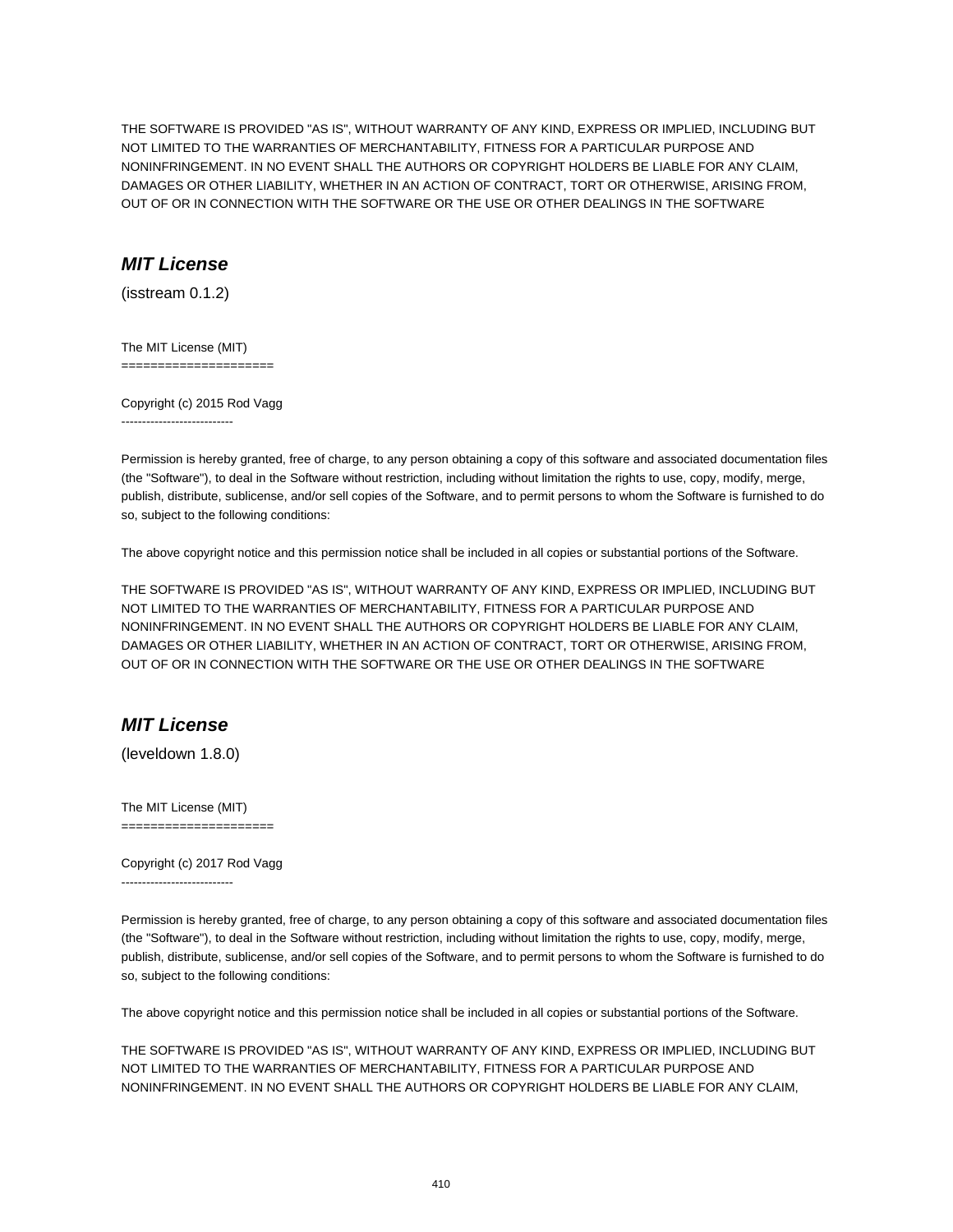DAMAGES OR OTHER LIABILITY, WHETHER IN AN ACTION OF CONTRACT, TORT OR OTHERWISE, ARISING FROM, OUT OF OR IN CONNECTION WITH THE SOFTWARE OR THE USE OR OTHER DEALINGS IN THE SOFTWARE

#### **MIT License**

(nan v2.14.2)

The MIT License (MIT)

=====================

Copyright (c) 2018 NAN contributors -----------------------------------

\*NAN contributors listed at \*

Permission is hereby granted, free of charge, to any person obtaining a copy of this software and associated documentation files (the "Software"), to deal in the Software without restriction, including without limitation the rights to use, copy, modify, merge, publish, distribute, sublicense, and/or sell copies of the Software, and to permit persons to whom the Software is furnished to do so, subject to the following conditions:

The above copyright notice and this permission notice shall be included in all copies or substantial portions of the Software.

THE SOFTWARE IS PROVIDED "AS IS", WITHOUT WARRANTY OF ANY KIND, EXPRESS OR IMPLIED, INCLUDING BUT NOT LIMITED TO THE WARRANTIES OF MERCHANTABILITY, FITNESS FOR A PARTICULAR PURPOSE AND NONINFRINGEMENT. IN NO EVENT SHALL THE AUTHORS OR COPYRIGHT HOLDERS BE LIABLE FOR ANY CLAIM, DAMAGES OR OTHER LIABILITY, WHETHER IN AN ACTION OF CONTRACT, TORT OR OTHERWISE, ARISING FROM, OUT OF OR IN CONNECTION WITH THE SOFTWARE OR THE USE OR OTHER DEALINGS IN THE SOFTWARE

## **MIT License**

(popper.js 1.16.1)

The MIT License (MIT)

=====================

Copyright © 2016 Federico Zivolo and contributors

Permission is hereby granted, free of charge, to any person obtaining a copy of this software and associated documentation files (the "Software"), to deal in the Software without restriction, including without limitation the rights to use, copy, modify, merge, publish, distribute, sublicense, and/or sell copies of the Software, and to permit persons to whom the Software is furnished to do so, subject to the following conditions:

The above copyright notice and this permission notice shall be included in all copies or substantial portions of the Software.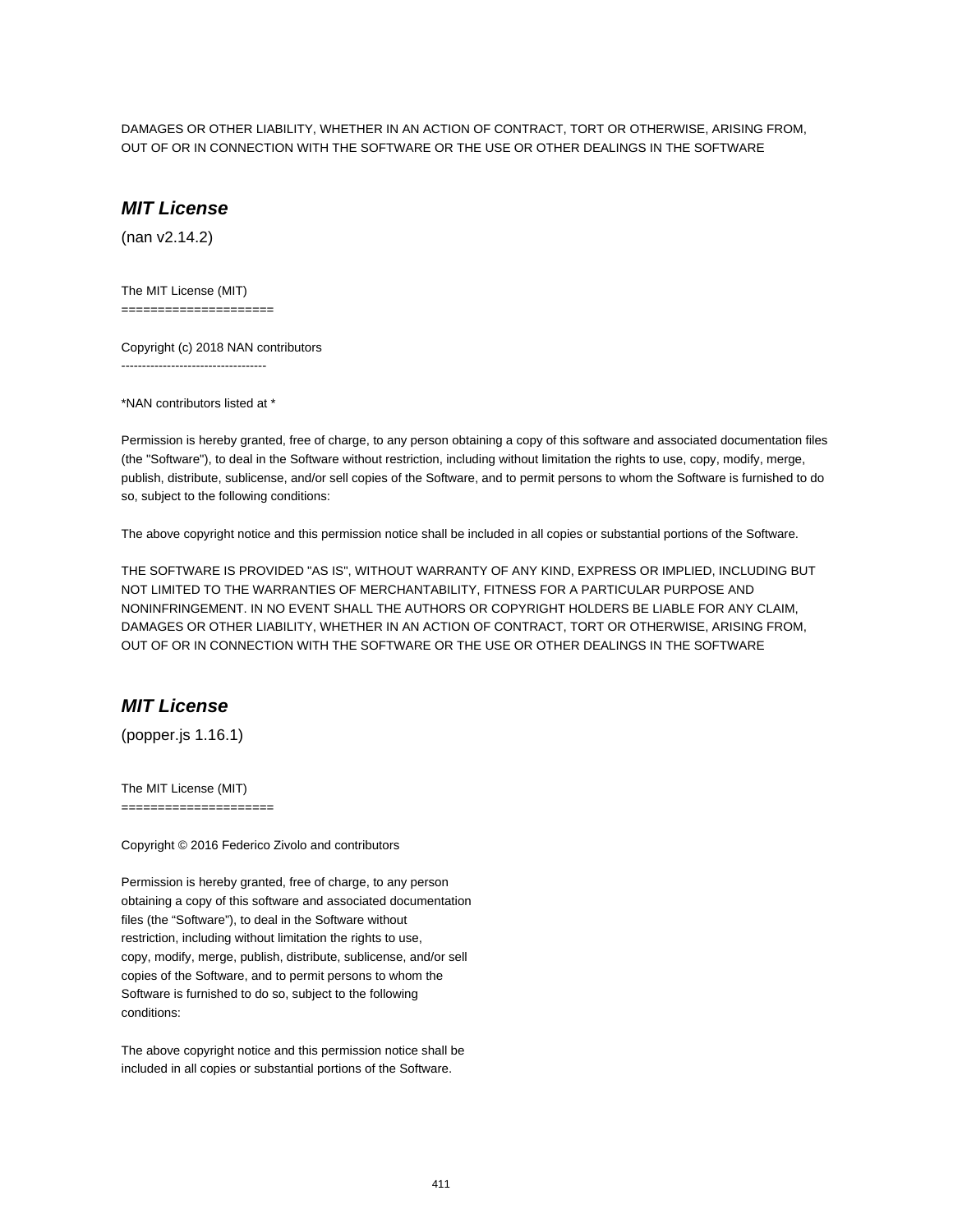THE SOFTWARE IS PROVIDED "AS IS", WITHOUT WARRANTY OF ANY KIND, EXPRESS OR IMPLIED, INCLUDING BUT NOT LIMITED TO THE WARRANTIES OF MERCHANTABILITY, FITNESS FOR A PARTICULAR PURPOSE AND NONINFRINGEMENT. IN NO EVENT SHALL THE AUTHORS OR COPYRIGHT HOLDERS BE LIABLE FOR ANY CLAIM, DAMAGES OR OTHER LIABILITY, WHETHER IN AN ACTION OF CONTRACT, TORT OR OTHERWISE, ARISING FROM, OUT OF OR IN CONNECTION WITH THE SOFTWARE OR THE USE OR OTHER DEALINGS IN THE SOFTWARE

# **MIT License**

(w3c-xmlserializer 2.0.0)

The MIT License (MIT) =====================

Copyright © 2016 Sebastian Mayr

Permission is hereby granted, free of charge, to any person obtaining a copy of this software and associated documentation files (the "Software"), to deal in the Software without restriction, including without limitation the rights to use, copy, modify, merge, publish, distribute, sublicense, and/or sell copies of the Software, and to permit persons to whom the Software is furnished to do so, subject to the following conditions:

The above copyright notice and this permission notice shall be included in all copies or substantial portions of the Software.

THE SOFTWARE IS PROVIDED "AS IS", WITHOUT WARRANTY OF ANY KIND, EXPRESS OR IMPLIED, INCLUDING BUT NOT LIMITED TO THE WARRANTIES OF MERCHANTABILITY, FITNESS FOR A PARTICULAR PURPOSE AND NONINFRINGEMENT. IN NO EVENT SHALL THE AUTHORS OR COPYRIGHT HOLDERS BE LIABLE FOR ANY CLAIM, DAMAGES OR OTHER LIABILITY, WHETHER IN AN ACTION OF CONTRACT, TORT OR OTHERWISE, ARISING FROM, OUT OF OR IN CONNECTION WITH THE SOFTWARE OR THE USE OR OTHER DEALINGS IN THE SOFTWARE

### **MIT License**

(cookiejar 2.1.2, node-cookiejar 2.1.2)

The MIT License (MIT) Copyright (c) 2013 Bradley Meck

Permission is hereby granted, free of charge, to any person obtaining a copy of this software and associated documentation files (the "Software"), to deal in the Software without restriction, including without limitation the rights to use, copy, modify, merge, publish, distribute, sublicense, and/or sell copies of the Software, and to permit persons to whom the Software is furnished to do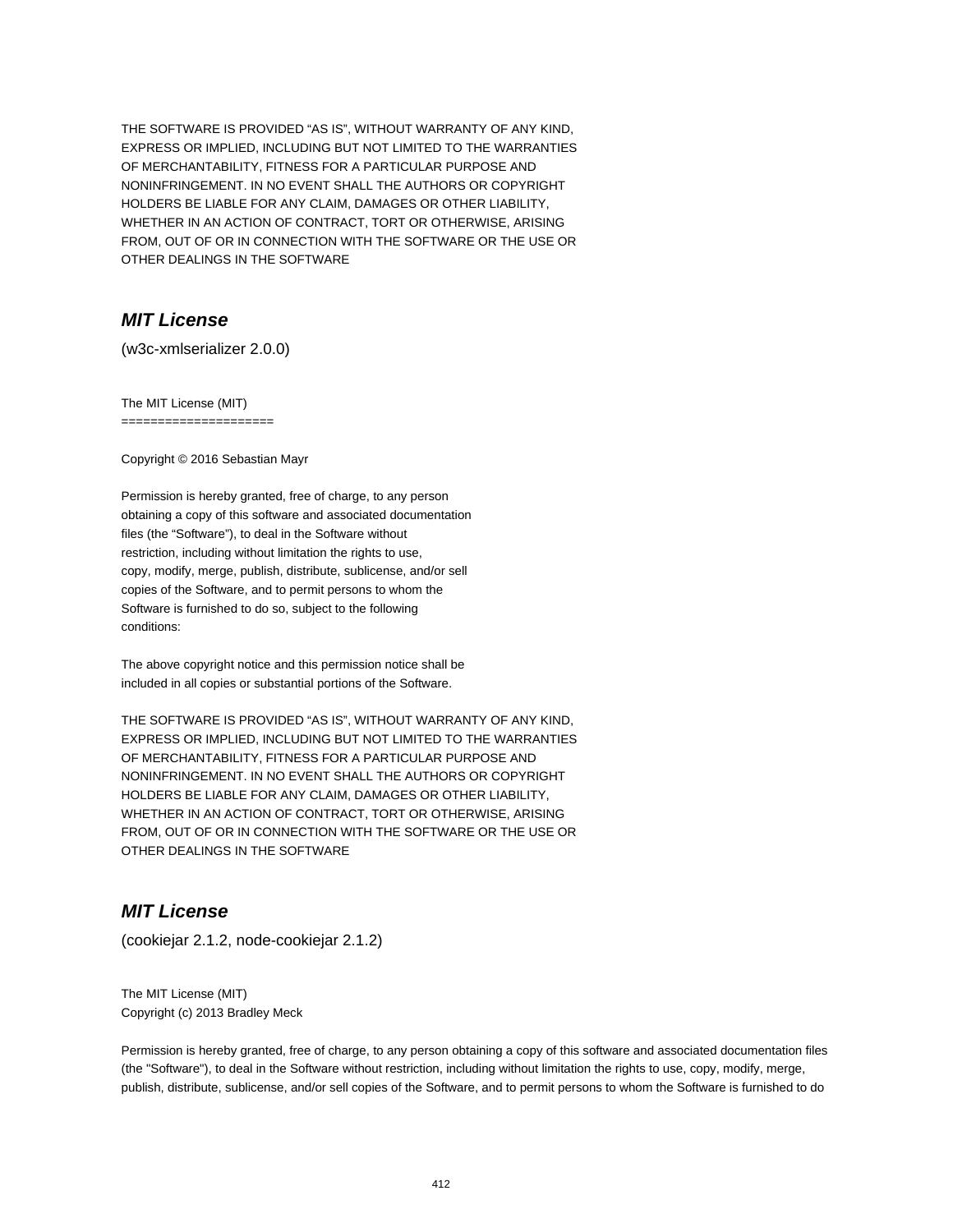so, subject to the following conditions:

The above copyright notice and this permission notice shall be included in all copies or substantial portions of the Software.

THE SOFTWARE IS PROVIDED "AS IS", WITHOUT WARRANTY OF ANY KIND, EXPRESS OR IMPLIED, INCLUDING BUT NOT LIMITED TO THE WARRANTIES OF MERCHANTABILITY, FITNESS FOR A PARTICULAR PURPOSE AND NONINFRINGEMENT. IN NO EVENT SHALL THE AUTHORS OR COPYRIGHT HOLDERS BE LIABLE FOR ANY CLAIM, DAMAGES OR OTHER LIABILITY, WHETHER IN AN ACTION OF CONTRACT, TORT OR OTHERWISE, ARISING FROM, OUT OF OR IN CONNECTION WITH THE SOFTWARE OR THE USE OR OTHER DEALINGS IN THE SOFTWARE

#### **MIT License**

(require-package-name 2.0.1)

The MIT License (MIT) Copyright (c) 2015 Matt DesLauriers

Permission is hereby granted, free of charge, to any person obtaining a copy of this software and associated documentation files (the "Software"), to deal in the Software without restriction, including without limitation the rights to use, copy, modify, merge, publish, distribute, sublicense, and/or sell copies of the Software, and to permit persons to whom the Software is furnished to do so, subject to the following conditions:

The above copyright notice and this permission notice shall be included in all copies or substantial portions of the Software.

THE SOFTWARE IS PROVIDED "AS IS", WITHOUT WARRANTY OF ANY KIND, EXPRESS OR IMPLIED, INCLUDING BUT NOT LIMITED TO THE WARRANTIES OF MERCHANTABILITY, FITNESS FOR A PARTICULAR PURPOSE AND NONINFRINGEMENT. IN NO EVENT SHALL THE AUTHORS OR COPYRIGHT HOLDERS BE LIABLE FOR ANY CLAIM, DAMAGES OR OTHER LIABILITY, WHETHER IN AN ACTION OF CONTRACT, TORT OR OTHERWISE, ARISING FROM, OUT OF OR IN CONNECTION WITH THE SOFTWARE OR THE USE OR OTHER DEALINGS IN THE SOFTWARE

#### **MIT License**

(perf-sym 2.0.3)

The MIT License (MIT) Copyright (c) 2016 David Mark Clements & Matteo Collina Copyright (c) 2014-2015 Thorsten Lorenz (Regular Expressions and profile\_1ms.d)

Permission is hereby granted, free of charge, to any person obtaining a copy of this software and associated documentation files (the "Software"), to deal in the Software without restriction, including without limitation the rights to use, copy, modify, merge, publish, distribute, sublicense, and/or sell copies of the Software, and to permit persons to whom the Software is furnished to do so, subject to the following conditions: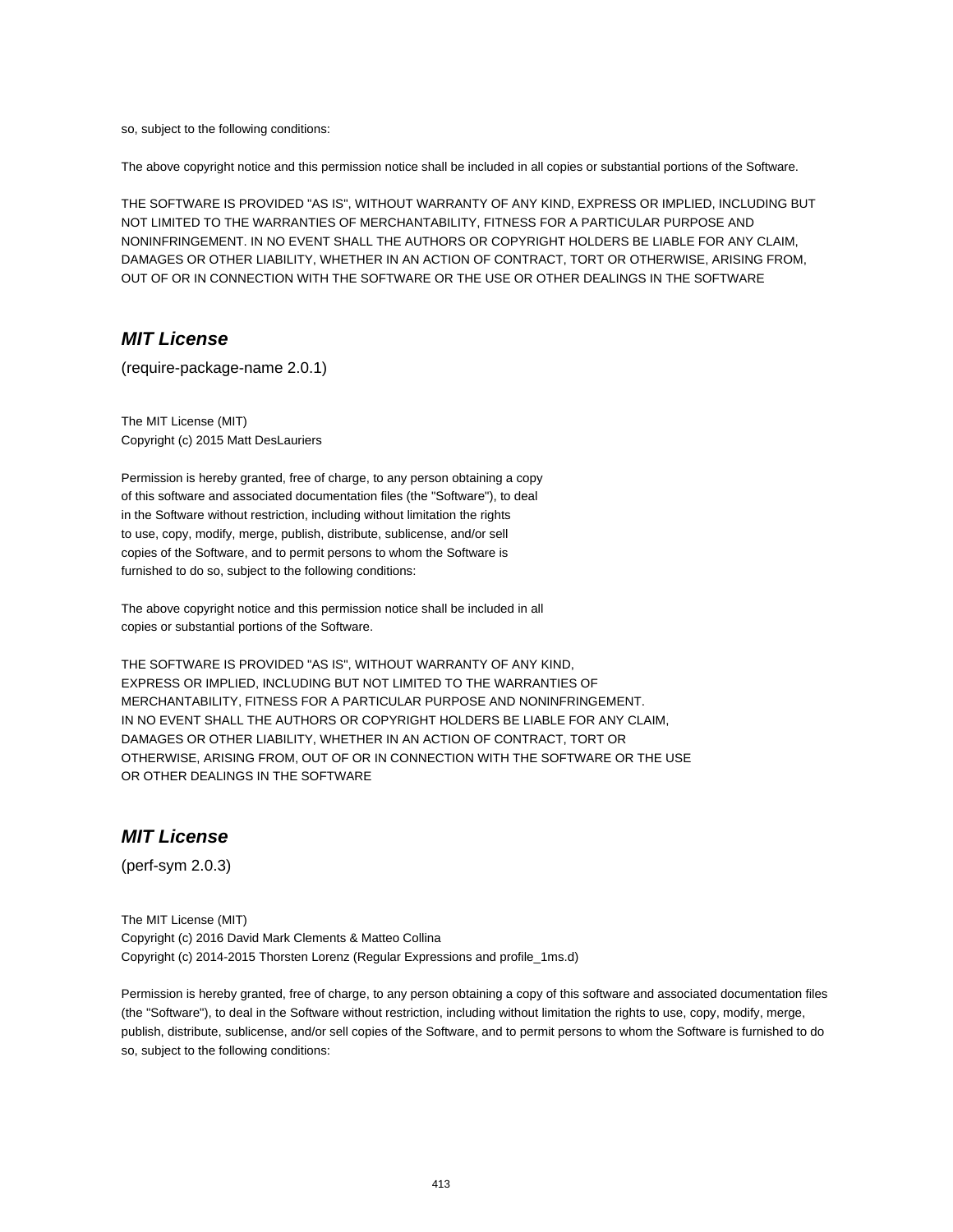The above copyright notice and this permission notice shall be included in all copies or substantial portions of the Software.

THE SOFTWARE IS PROVIDED "AS IS", WITHOUT WARRANTY OF ANY KIND, EXPRESS OR IMPLIED, INCLUDING BUT NOT LIMITED TO THE WARRANTIES OF MERCHANTABILITY, FITNESS FOR A PARTICULAR PURPOSE AND NONINFRINGEMENT. IN NO EVENT SHALL THE AUTHORS OR COPYRIGHT HOLDERS BE LIABLE FOR ANY CLAIM, DAMAGES OR OTHER LIABILITY, WHETHER IN AN ACTION OF CONTRACT, TORT OR OTHERWISE, ARISING FROM, OUT OF OR IN CONNECTION WITH THE SOFTWARE OR THE USE OR OTHER DEALINGS IN THE SOFTWARE

## **MIT License**

(babel-plugin-macros 2.8.0)

The MIT License (MIT) Copyright (c) 2017 Kent C. Dodds

Permission is hereby granted, free of charge, to any person obtaining a copy of this software and associated documentation files (the "Software"), to deal in the Software without restriction, including without limitation the rights to use, copy, modify, merge, publish, distribute, sublicense, and/or sell copies of the Software, and to permit persons to whom the Software is furnished to do so, subject to the following conditions:

The above copyright notice and this permission notice shall be included in all copies or substantial portions of the Software.

THE SOFTWARE IS PROVIDED "AS IS", WITHOUT WARRANTY OF ANY KIND, EXPRESS OR IMPLIED, INCLUDING BUT NOT LIMITED TO THE WARRANTIES OF MERCHANTABILITY, FITNESS FOR A PARTICULAR PURPOSE AND NONINFRINGEMENT. IN NO EVENT SHALL THE AUTHORS OR COPYRIGHT HOLDERS BE LIABLE FOR ANY CLAIM, DAMAGES OR OTHER LIABILITY, WHETHER IN AN ACTION OF CONTRACT, TORT OR OTHERWISE, ARISING FROM, OUT OF OR IN CONNECTION WITH THE SOFTWARE OR THE USE OR OTHER DEALINGS IN THE **SOFTWARE** 

# **MIT License**

(@panva/asn1.js 1.0.0)

The MIT License (MIT) Copyright (c) 2020 Filip Skokan

Permission is hereby granted, free of charge, to any person obtaining a copy of this software and associated documentation files (the "Software"), to deal in the Software without restriction, including without limitation the rights to use, copy, modify, merge, publish, distribute, sublicense, and/or sell copies of the Software, and to permit persons to whom the Software is furnished to do so, subject to the following conditions:

The above copyright notice and this permission notice shall be included in all copies or substantial portions of the Software.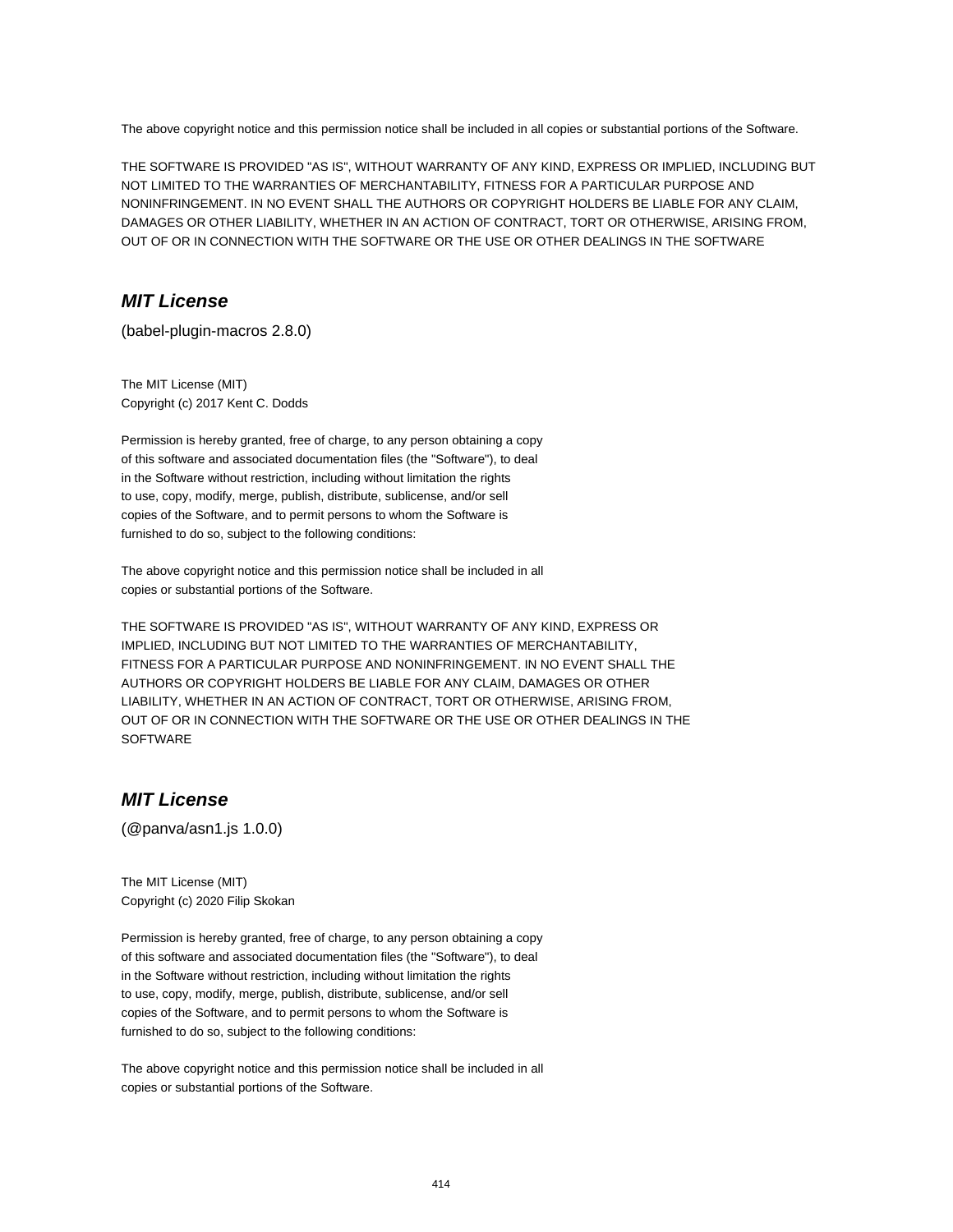THE SOFTWARE IS PROVIDED "AS IS", WITHOUT WARRANTY OF ANY KIND, EXPRESS OR IMPLIED, INCLUDING BUT NOT LIMITED TO THE WARRANTIES OF MERCHANTABILITY, FITNESS FOR A PARTICULAR PURPOSE AND NONINFRINGEMENT. IN NO EVENT SHALL THE AUTHORS OR COPYRIGHT HOLDERS BE LIABLE FOR ANY CLAIM, DAMAGES OR OTHER LIABILITY, WHETHER IN AN ACTION OF CONTRACT, TORT OR OTHERWISE, ARISING FROM, OUT OF OR IN CONNECTION WITH THE SOFTWARE OR THE USE OR OTHER DEALINGS IN THE SOFTWARE

#### **MIT License**

(pstree.remy 1.1.8)

The MIT License (MIT) Copyright © 2019 Remy Sharp, https://remysharp.com

Permission is hereby granted, free of charge, to any person obtaining a copy of this software and associated documentation files (the "Software"), to deal in the Software without restriction, including without limitation the rights to use, copy, modify, merge, publish, distribute, sublicense, and/or sell copies of the Software, and to permit persons to whom the Software is furnished to do so, subject to the following conditions:

The above copyright notice and this permission notice shall be included in all copies or substantial portions of the Software.

THE SOFTWARE IS PROVIDED "AS IS", WITHOUT WARRANTY OF ANY KIND, EXPRESS OR IMPLIED, INCLUDING BUT NOT LIMITED TO THE WARRANTIES OF MERCHANTABILITY, FITNESS FOR A PARTICULAR PURPOSE AND NONINFRINGEMENT. IN NO EVENT SHALL THE AUTHORS OR COPYRIGHT HOLDERS BE LIABLE FOR ANY CLAIM, DAMAGES OR OTHER LIABILITY, WHETHER IN AN ACTION OF CONTRACT, TORT OR OTHERWISE, ARISING FROM, OUT OF OR IN CONNECTION WITH THE SOFTWARE OR THE USE OR OTHER DEALINGS IN THE SOFTWARE

#### **MIT License**

(timers-browserify 1.4.2)

This project uses the [MIT](http://jryans.mit-license.org/) license:

Copyright © 2012 J. Ryan Stinnett

Permission is hereby granted, free of charge, to any person obtaining a copy of this software and associated documentation files (the "Software"), to deal in the Software without restriction, including without limitation the rights to use, copy, modify, merge, publish, distribute, sublicense, and/or sell copies of the Software, and to permit persons to whom the Software is furnished to do so, subject to the following conditions:

The above copyright notice and this permission notice shall be included in all copies or substantial portions of the Software.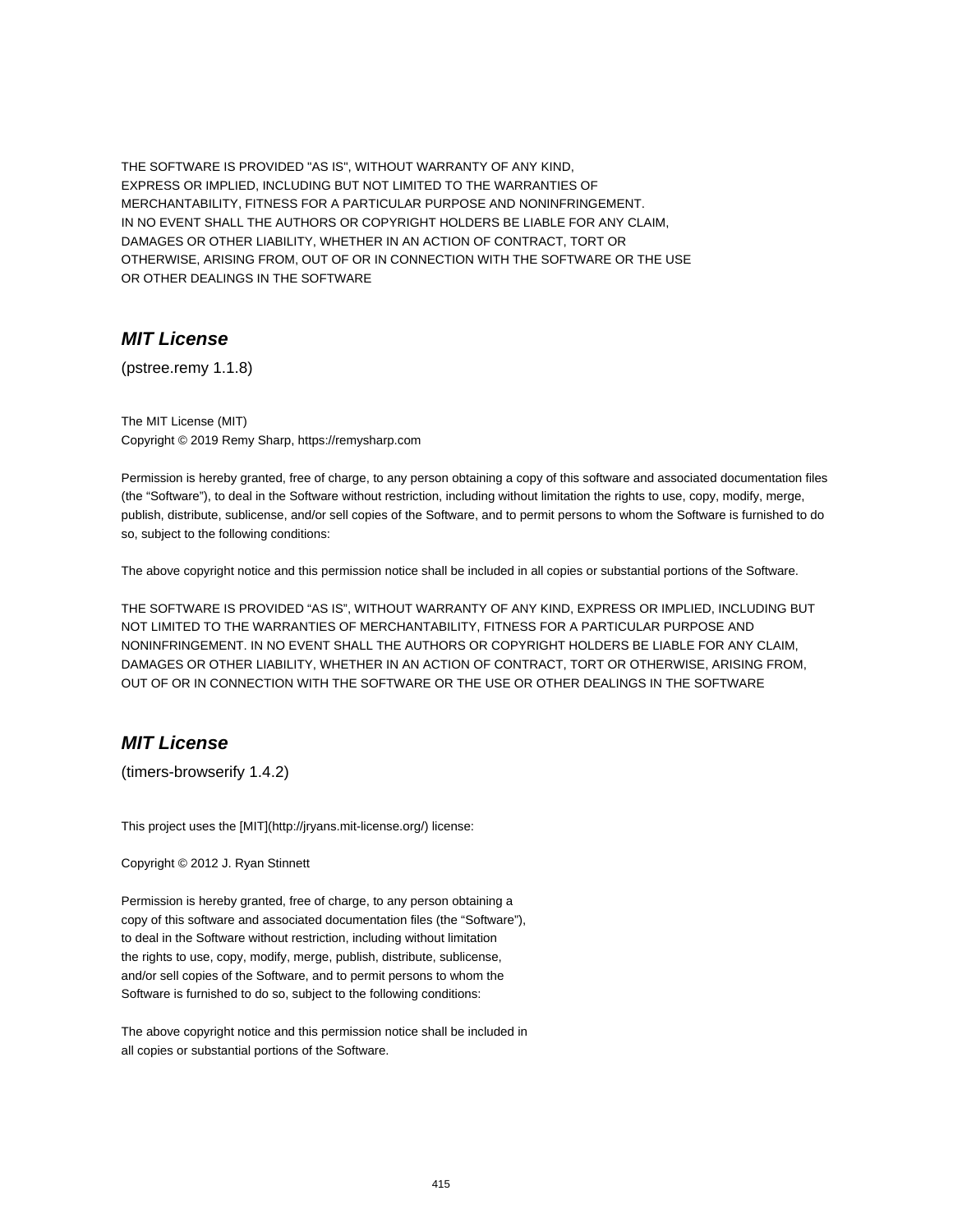THE SOFTWARE IS PROVIDED "AS IS", WITHOUT WARRANTY OF ANY KIND, EXPRESS OR IMPLIED, INCLUDING BUT NOT LIMITED TO THE WARRANTIES OF MERCHANTABILITY, FITNESS FOR A PARTICULAR PURPOSE AND NONINFRINGEMENT. IN NO EVENT SHALL THE AUTHORS OR COPYRIGHT HOLDERS BE LIABLE FOR ANY CLAIM, DAMAGES OR OTHER LIABILITY, WHETHER IN AN ACTION OF CONTRACT, TORT OR OTHERWISE, ARISING FROM, OUT OF OR IN CONNECTION WITH THE SOFTWARE OR THE USE OR OTHER DEALINGS IN THE SOFTWARE

#### **MIT License**

(hash.js 1.1.7)

This software is licensed under the MIT License.

Copyright Fedor Indutny, 2014.

Permission is hereby granted, free of charge, to any person obtaining a copy of this software and associated documentation files (the "Software"), to deal in the Software without restriction, including without limitation the rights to use, copy, modify, merge, publish, distribute, sublicense, and/or sell copies of the Software, and to permit persons to whom the Software is furnished to do so, subject to the following conditions:

The above copyright notice and this permission notice shall be included in all copies or substantial portions of the Software.

THE SOFTWARE IS PROVIDED "AS IS", WITHOUT WARRANTY OF ANY KIND, EXPRESS OR IMPLIED, INCLUDING BUT NOT LIMITED TO THE WARRANTIES OF MERCHANTABILITY, FITNESS FOR A PARTICULAR PURPOSE AND NONINFRINGEMENT. IN NO EVENT SHALL THE AUTHORS OR COPYRIGHT HOLDERS BE LIABLE FOR ANY CLAIM, DAMAGES OR OTHER LIABILITY, WHETHER IN AN ACTION OF CONTRACT, TORT OR OTHERWISE, ARISING FROM, OUT OF OR IN CONNECTION WITH THE SOFTWARE OR THE USE OR OTHER DEALINGS IN THE SOFTWARE

### **MIT License**

(des.js 1.0.1)

This software is licensed under the MIT License.

Copyright Fedor Indutny, 2015.

Permission is hereby granted, free of charge, to any person obtaining a copy of this software and associated documentation files (the "Software"), to deal in the Software without restriction, including without limitation the rights to use, copy, modify, merge, publish, distribute, sublicense, and/or sell copies of the Software, and to permit persons to whom the Software is furnished to do so, subject to the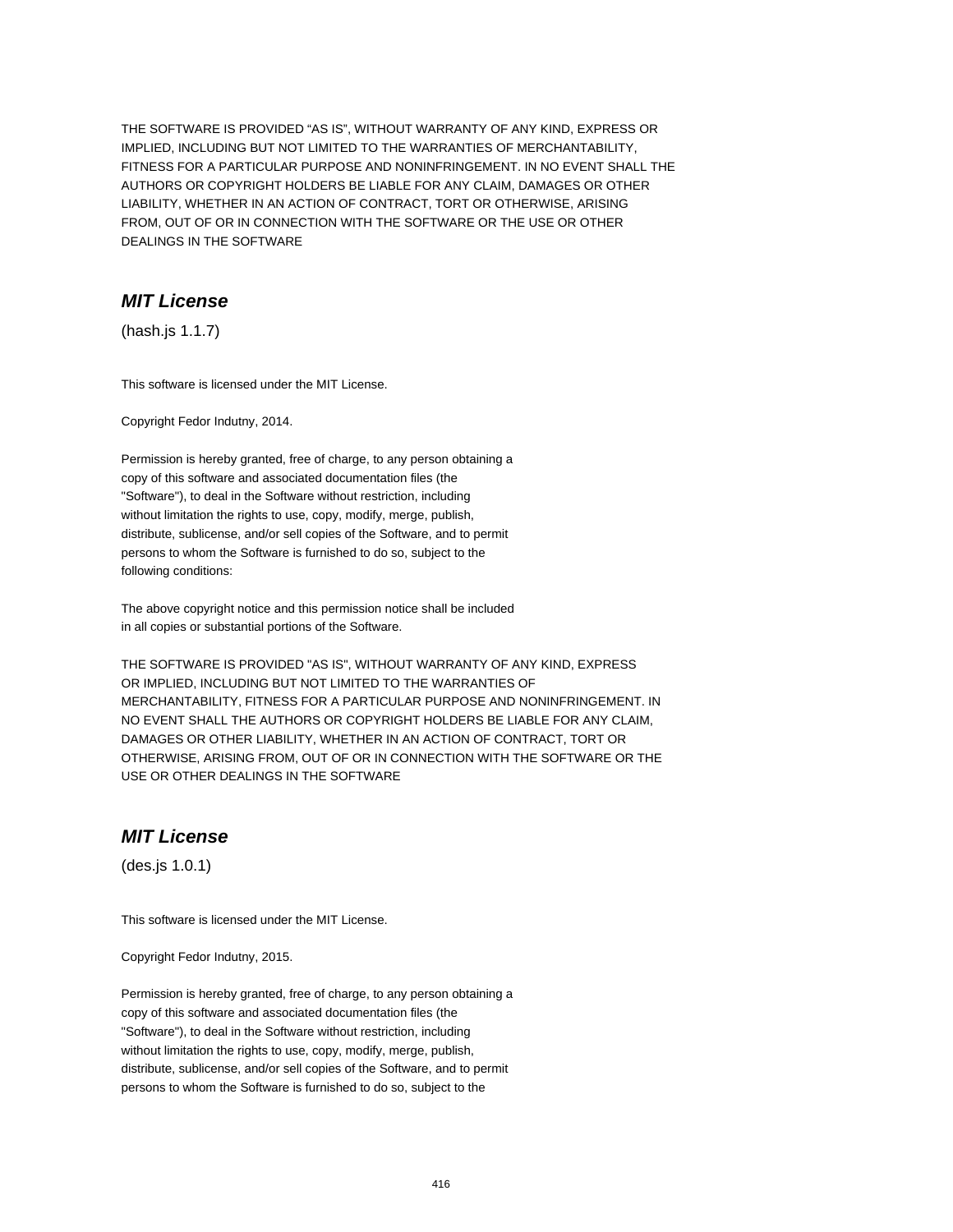following conditions:

The above copyright notice and this permission notice shall be included in all copies or substantial portions of the Software.

THE SOFTWARE IS PROVIDED "AS IS", WITHOUT WARRANTY OF ANY KIND, EXPRESS OR IMPLIED, INCLUDING BUT NOT LIMITED TO THE WARRANTIES OF MERCHANTABILITY, FITNESS FOR A PARTICULAR PURPOSE AND NONINFRINGEMENT. IN NO EVENT SHALL THE AUTHORS OR COPYRIGHT HOLDERS BE LIABLE FOR ANY CLAIM, DAMAGES OR OTHER LIABILITY, WHETHER IN AN ACTION OF CONTRACT, TORT OR OTHERWISE, ARISING FROM, OUT OF OR IN CONNECTION WITH THE SOFTWARE OR THE USE OR OTHER DEALINGS IN THE SOFTWARE

#### **MIT License**

(hmac-drbg 1.0.1, minimalistic-crypto-utils 1.0.1)

This software is licensed under the MIT License.

Copyright Fedor Indutny, 2017.

Permission is hereby granted, free of charge, to any person obtaining a copy of this software and associated documentation files (the "Software"), to deal in the Software without restriction, including without limitation the rights to use, copy, modify, merge, publish, distribute, sublicense, and/or sell copies of the Software, and to permit persons to whom the Software is furnished to do so, subject to the following conditions:

The above copyright notice and this permission notice shall be included in all copies or substantial portions of the Software.

THE SOFTWARE IS PROVIDED "AS IS", WITHOUT WARRANTY OF ANY KIND, EXPRESS OR IMPLIED, INCLUDING BUT NOT LIMITED TO THE WARRANTIES OF MERCHANTABILITY, FITNESS FOR A PARTICULAR PURPOSE AND NONINFRINGEMENT. IN NO EVENT SHALL THE AUTHORS OR COPYRIGHT HOLDERS BE LIABLE FOR ANY CLAIM, DAMAGES OR OTHER LIABILITY, WHETHER IN AN ACTION OF CONTRACT, TORT OR OTHERWISE, ARISING FROM, OUT OF OR IN CONNECTION WITH THE SOFTWARE OR THE USE OR OTHER DEALINGS IN THE SOFTWARE

## **MIT License**

(ajv v6.12.6, fast-json-stable-stringify 2.1.0)

This software is released under the MIT license:

Copyright (c) 2017 Evgeny Poberezkin Copyright (c) 2013 James Halliday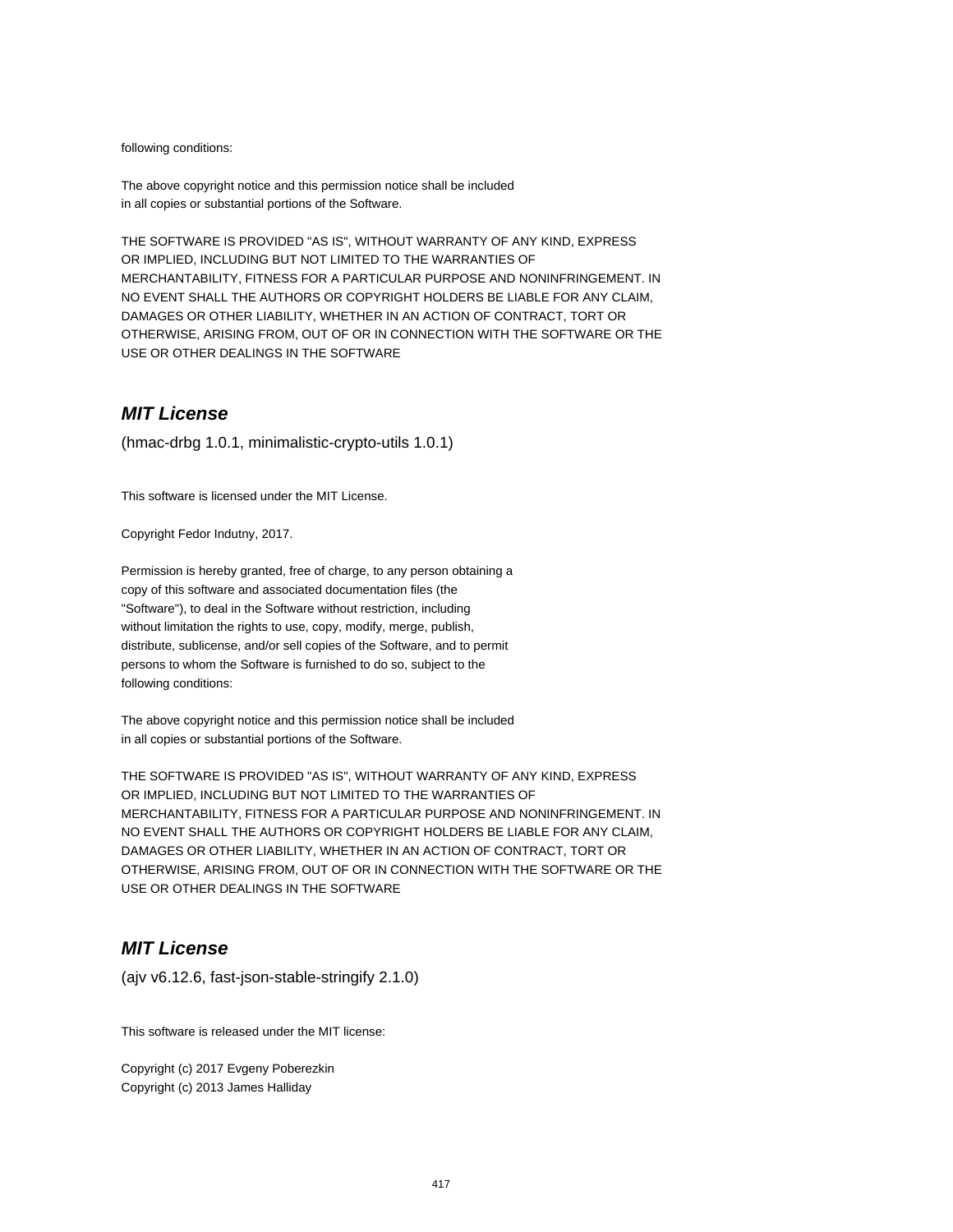Permission is hereby granted, free of charge, to any person obtaining a copy of this software and associated documentation files (the "Software"), to deal in the Software without restriction, including without limitation the rights to use, copy, modify, merge, publish, distribute, sublicense, and/or sell copies of the Software, and to permit persons to whom the Software is furnished to do so, subject to the following conditions:

The above copyright notice and this permission notice shall be included in all copies or substantial portions of the Software.

THE SOFTWARE IS PROVIDED "AS IS", WITHOUT WARRANTY OF ANY KIND, EXPRESS OR IMPLIED, INCLUDING BUT NOT LIMITED TO THE WARRANTIES OF MERCHANTABILITY, FITNESS FOR A PARTICULAR PURPOSE AND NONINFRINGEMENT. IN NO EVENT SHALL THE AUTHORS OR COPYRIGHT HOLDERS BE LIABLE FOR ANY CLAIM, DAMAGES OR OTHER LIABILITY, WHETHER IN AN ACTION OF CONTRACT, TORT OR OTHERWISE, ARISING FROM, OUT OF OR IN CONNECTION WITH THE SOFTWARE OR THE USE OR OTHER DEALINGS IN THE SOFTWARE

# **MIT License**

(https-browserify 1.0.0, stream-browserify 2.0.2)

This software is released under the MIT license:

Copyright (c) James Halliday

Permission is hereby granted, free of charge, to any person obtaining a copy of this software and associated documentation files (the "Software"), to deal in the Software without restriction, including without limitation the rights to use, copy, modify, merge, publish, distribute, sublicense, and/or sell copies of the Software, and to permit persons to whom the Software is furnished to do so, subject to the following conditions:

The above copyright notice and this permission notice shall be included in all copies or substantial portions of the Software.

THE SOFTWARE IS PROVIDED "AS IS", WITHOUT WARRANTY OF ANY KIND, EXPRESS OR IMPLIED, INCLUDING BUT NOT LIMITED TO THE WARRANTIES OF MERCHANTABILITY, FITNESS FOR A PARTICULAR PURPOSE AND NONINFRINGEMENT. IN NO EVENT SHALL THE AUTHORS OR COPYRIGHT HOLDERS BE LIABLE FOR ANY CLAIM, DAMAGES OR OTHER LIABILITY, WHETHER IN AN ACTION OF CONTRACT, TORT OR OTHERWISE, ARISING FROM, OUT OF OR IN CONNECTION WITH THE SOFTWARE OR THE USE OR OTHER DEALINGS IN THE SOFTWARE

## **MIT License**

(browser-pack 6.1.0, browserify/resolve 1.1.7, defined 1.0.0, detective 4.7.1, ent 2.2.0, fast-json-stable-stringify 2.0.0, github-from-package 0.0.0, https-browserify 0.0.1, insert-module-globals v7.2.1, json-stable-stringify 0.0.1, minimist 1.2.5, module-deps 4.1.1, node-concat-map 0.0.1, object-inspect 1.4.1, path-browserify 0.0.1, read-only-stream 2.0.0, safe-regex 1.1.0, semver-compare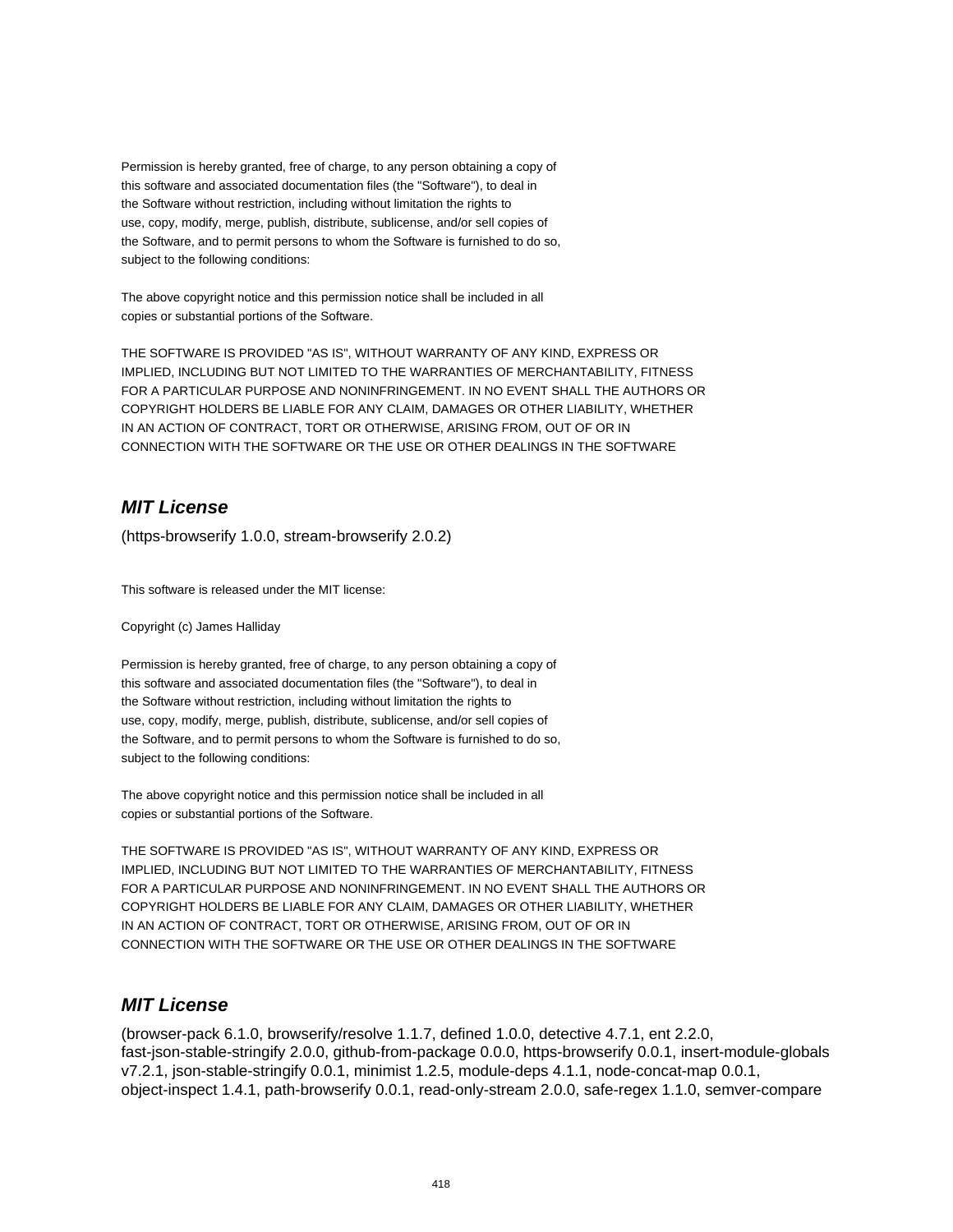1.0.0, shallow-copy 0.0.1, snakeize 0.1.0, stable-stringify 1.0.1, static-module 2.2.5, subarg 1.0.0, text-table 0.2.0, tty-browserify 0.0.1)

This software is released under the MIT license:

Permission is hereby granted, free of charge, to any person obtaining a copy of this software and associated documentation files (the "Software"), to deal in the Software without restriction, including without limitation the rights to use, copy, modify, merge, publish, distribute, sublicense, and/or sell copies of the Software, and to permit persons to whom the Software is furnished to do so, subject to the following conditions:

The above copyright notice and this permission notice shall be included in all copies or substantial portions of the Software.

THE SOFTWARE IS PROVIDED "AS IS", WITHOUT WARRANTY OF ANY KIND, EXPRESS OR IMPLIED, INCLUDING BUT NOT LIMITED TO THE WARRANTIES OF MERCHANTABILITY, FITNESS FOR A PARTICULAR PURPOSE AND NONINFRINGEMENT. IN NO EVENT SHALL THE AUTHORS OR COPYRIGHT HOLDERS BE LIABLE FOR ANY CLAIM, DAMAGES OR OTHER LIABILITY, WHETHER IN AN ACTION OF CONTRACT, TORT OR OTHERWISE, ARISING FROM, OUT OF OR IN CONNECTION WITH THE SOFTWARE OR THE USE OR OTHER DEALINGS IN THE SOFTWARE

### **MIT License**

(typedarray-to-buffer 3.1.5)

Upstream-Contact: Feross Aboukhadijeh Source: https://github.com/feross/typedarray-to-buffer

Files: \* Copyright: Feross Aboukhadijeh License: Expat

Files: debian/\* Copyright: 2015, Daniel Pocock 2020, Xavier Guimard License: Expat

License: Expat

.

Permission is hereby granted, free of charge, to any person obtaining a copy of this software and associated documentation files (the 'Software'), to deal in the Software without restriction, including without limitation the rights to use, copy, modify, merge, publish, distribute, sublicense, and/or sell copies of the Software, and to permit persons to whom the Software is furnished to do so, subject to the following conditions:

The above copyright notice and this permission notice shall be included in all copies or substantial portions of the Software.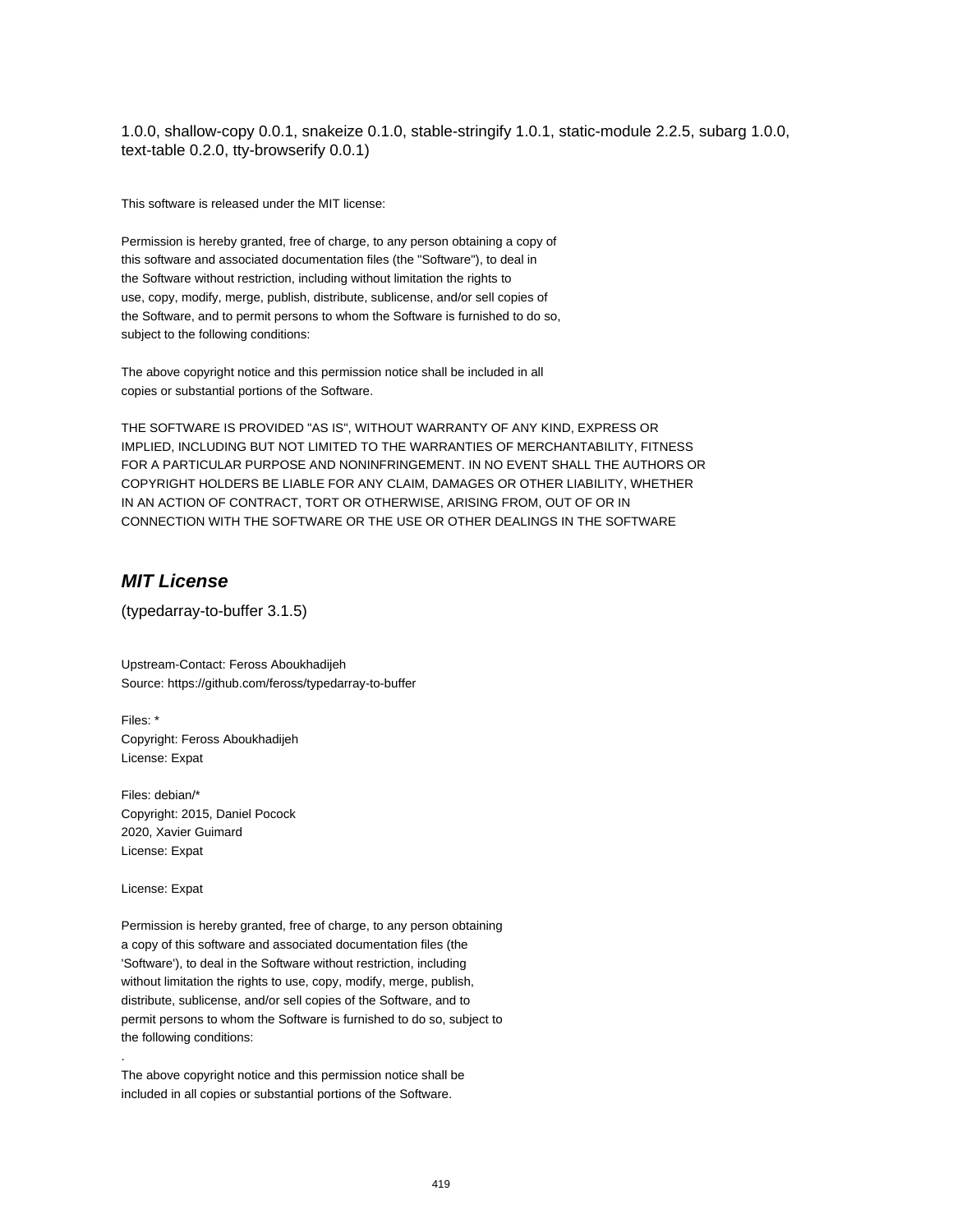THE SOFTWARE IS PROVIDED 'AS IS', WITHOUT WARRANTY OF ANY KIND, EXPRESS OR IMPLIED, INCLUDING BUT NOT LIMITED TO THE WARRANTIES OF MERCHANTABILITY, FITNESS FOR A PARTICULAR PURPOSE AND NONINFRINGEMENT. IN NO EVENT SHALL THE AUTHORS OR COPYRIGHT HOLDERS BE LIABLE FOR ANY CLAIM, DAMAGES OR OTHER LIABILITY, WHETHER IN AN ACTION OF CONTRACT, TORT OR OTHERWISE, ARISING FROM, OUT OF OR IN CONNECTION WITH THE SOFTWARE OR THE USE OR OTHER DEALINGS IN THE SOFTWARE

### **MIT License**

.

(concat-stream 1.6.2)

Upstream-Contact: http://github.com/maxogden/concat-stream/issues Source: https://github.com/maxogden/concat-stream#readme

Files: \* Copyright: 2015 Max Ogden License: Expat

Files: debian/\* Copyright: 2015 Ross Gammon License: Expat

License: Expat

.

.

Permission is hereby granted, free of charge, to any person obtaining a copy of this software and associated documentation files (the "Software"), to deal in the Software without restriction, including without limitation the rights to use, copy, modify, merge, publish, distribute, sublicense, and/or sell copies of the Software, and to permit persons to whom the Software is furnished to do so, subject to the following conditions:

The above copyright notice and this permission notice shall be included in all copies or substantial portions of the Software.

THE SOFTWARE IS PROVIDED "AS IS", WITHOUT WARRANTY OF ANY KIND, EXPRESS OR IMPLIED, INCLUDING BUT NOT LIMITED TO THE WARRANTIES OF MERCHANTABILITY, FITNESS FOR A PARTICULAR PURPOSE AND NONINFRINGEMENT. IN NO EVENT SHALL THE AUTHORS OR COPYRIGHT HOLDERS BE LIABLE FOR ANY CLAIM, DAMAGES OR OTHER LIABILITY, WHETHER IN AN ACTION OF CONTRACT, TORT OR OTHERWISE, ARISING FROM, OUT OF OR IN CONNECTION WITH THE SOFTWARE OR THE USE OR OTHER DEALINGS IN THE **SOFTWARE** 

#### **MIT License**

(domain-browser 1.1.7)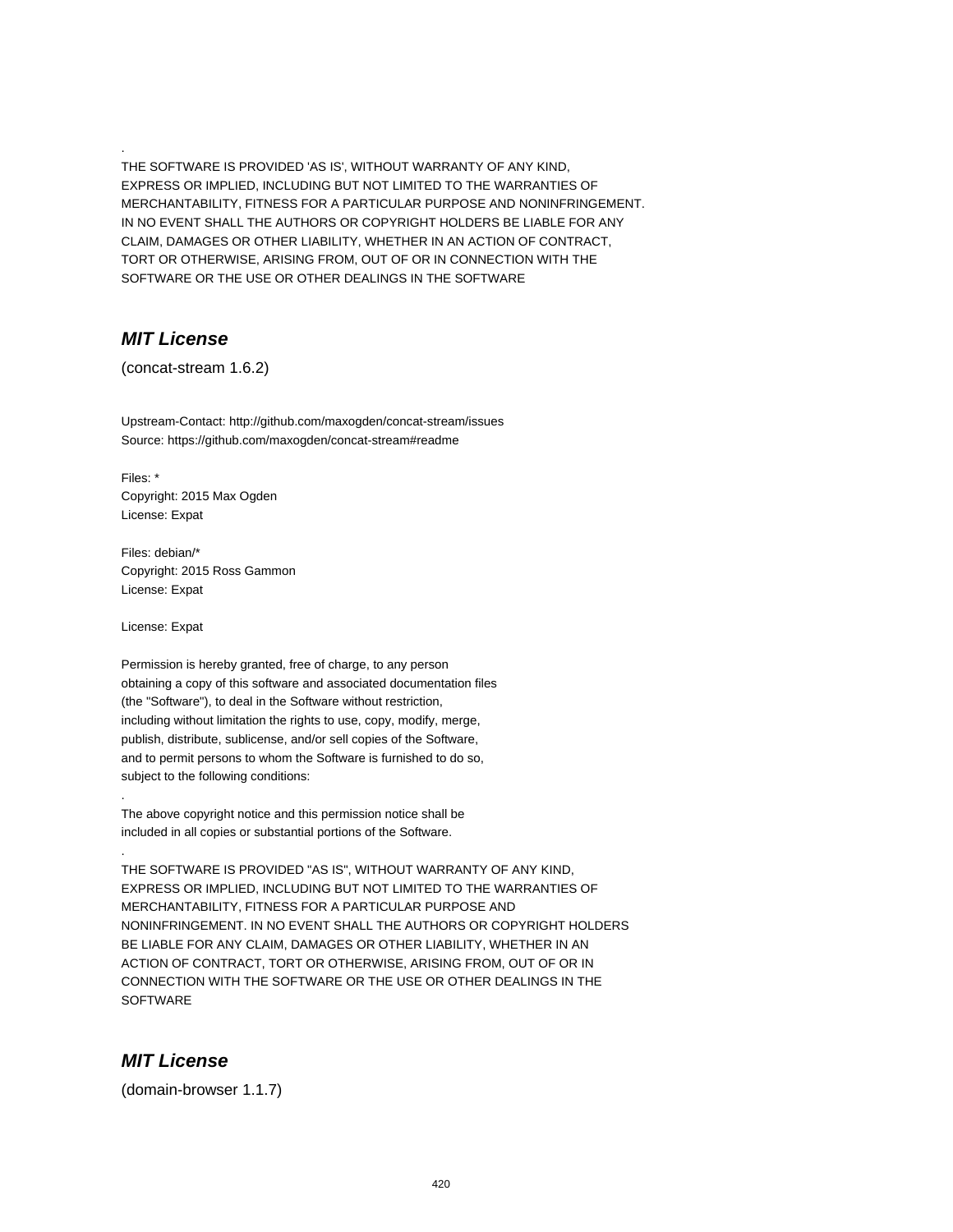Upstream-Contact: https://github.com/bevry/domain-browser/issues Source: https://github.com/bevry/domain-browser

Files: \* Copyright: 2013 Bevry Pty Ltd (http://bevry.me) License: Expat

Files: debian/\* Copyright: 2017 Pirate Praveen License: Expat

License: Expat

.

.

Permission is hereby granted, free of charge, to any person obtaining a copy of this software and associated documentation files (the "Software"), to deal in the Software without restriction, including without limitation the rights to use, copy, modify, merge, publish, distribute, sublicense, and/or sell copies of the Software, and to permit persons to whom the Software is furnished to do so, subject to the following conditions:

The above copyright notice and this permission notice shall be included in all copies or substantial portions of the Software.

THE SOFTWARE IS PROVIDED "AS IS", WITHOUT WARRANTY OF ANY KIND, EXPRESS OR IMPLIED, INCLUDING BUT NOT LIMITED TO THE WARRANTIES OF MERCHANTABILITY, FITNESS FOR A PARTICULAR PURPOSE AND NONINFRINGEMENT. IN NO EVENT SHALL THE AUTHORS OR COPYRIGHT HOLDERS BE LIABLE FOR ANY CLAIM, DAMAGES OR OTHER LIABILITY, WHETHER IN AN ACTION OF CONTRACT, TORT OR OTHERWISE, ARISING FROM, OUT OF OR IN CONNECTION WITH THE SOFTWARE OR THE USE OR OTHER DEALINGS IN THE **SOFTWARE** 

## **MIT License**

(Strip ANSI 4.0.0)

Upstream-Contact: https://github.com/chalk/strip-ansi/issues Source: https://github.com/chalk/strip-ansi

Files: \* Copyright: 2016 Sindre Sorhus (sindresorhus.com) License: Expat

Files: debian/\* Copyright: 2016 Thorsten Alteholz License: Expat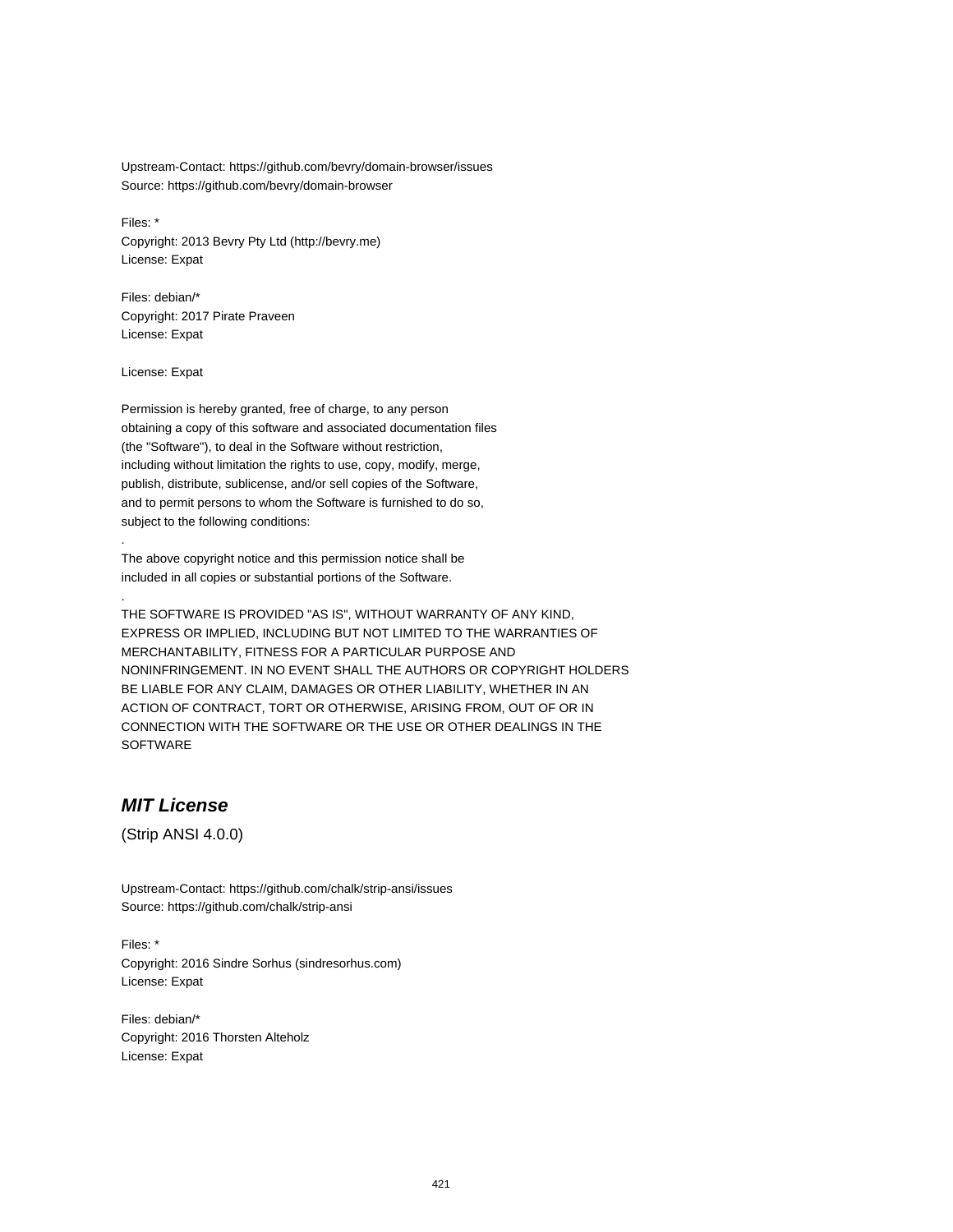#### License: Expat

.

.

Permission is hereby granted, free of charge, to any person obtaining a copy of this software and associated documentation files (the "Software"), to deal in the Software without restriction, including without limitation the rights to use, copy, modify, merge, publish, distribute, sublicense, and/or sell copies of the Software, and to permit persons to whom the Software is furnished to do so, subject to the following conditions:

The above copyright notice and this permission notice shall be included in all copies or substantial portions of the Software.

THE SOFTWARE IS PROVIDED "AS IS", WITHOUT WARRANTY OF ANY KIND, EXPRESS OR IMPLIED, INCLUDING BUT NOT LIMITED TO THE WARRANTIES OF MERCHANTABILITY, FITNESS FOR A PARTICULAR PURPOSE AND NONINFRINGEMENT. IN NO EVENT SHALL THE AUTHORS OR COPYRIGHT HOLDERS BE LIABLE FOR ANY CLAIM, DAMAGES OR OTHER LIABILITY, WHETHER IN AN ACTION OF CONTRACT, TORT OR OTHERWISE, ARISING FROM, OUT OF OR IN CONNECTION WITH THE SOFTWARE OR THE USE OR OTHER DEALINGS IN THE SOFTWARE

## **MIT License**

(Strip ANSI 6.0.0)

Upstream-Contact: https://github.com/chalk/strip-ansi/issues Source: https://github.com/chalk/strip-ansi

Files: \* Copyright: Sindre Sorhus License: Expat

Files: debian/\* Copyright: 2016, Thorsten Alteholz License: Expat

License: Expat

.

.

Permission is hereby granted, free of charge, to any person obtaining a copy of this software and associated documentation files (the "Software"), to deal in the Software without restriction, including without limitation the rights to use, copy, modify, merge, publish, distribute, sublicense, and/or sell copies of the Software, and to permit persons to whom the Software is furnished to do so, subject to the following conditions:

The above copyright notice and this permission notice shall be included in all copies or substantial portions of the Software.

THE SOFTWARE IS PROVIDED "AS IS", WITHOUT WARRANTY OF ANY KIND,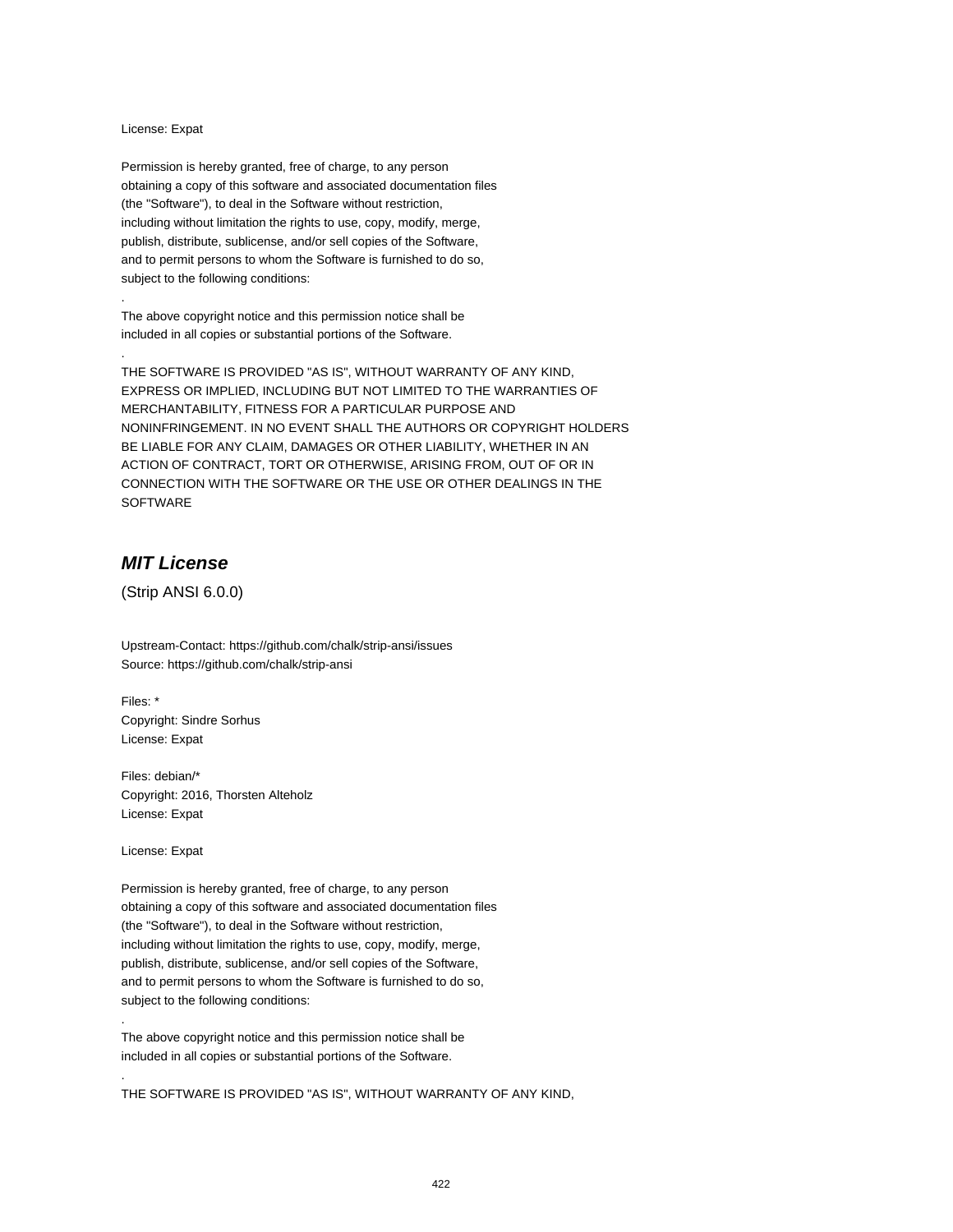EXPRESS OR IMPLIED, INCLUDING BUT NOT LIMITED TO THE WARRANTIES OF MERCHANTABILITY, FITNESS FOR A PARTICULAR PURPOSE AND NONINFRINGEMENT. IN NO EVENT SHALL THE AUTHORS OR COPYRIGHT HOLDERS BE LIABLE FOR ANY CLAIM, DAMAGES OR OTHER LIABILITY, WHETHER IN AN ACTION OF CONTRACT, TORT OR OTHERWISE, ARISING FROM, OUT OF OR IN CONNECTION WITH THE SOFTWARE OR THE USE OR OTHER DEALINGS IN THE SOFTWARE

# **MIT License**

(os-browserify 0.3.0)

Upstream-Contact: https://github.com/CoderPuppy/os-browserify/issues Source: https://github.com/CoderPuppy/os-browserify#readme

Files: \* Copyright: 2017 CoderPuppy License: Expat

Files: debian/\* Copyright: 2017 Ravishankar Purne License: Expat

License: Expat

.

.

Permission is hereby granted, free of charge, to any person obtaining a copy of this software and associated documentation files (the "Software"), to deal in the Software without restriction, including without limitation the rights to use, copy, modify, merge, publish, distribute, sublicense, and/or sell copies of the Software, and to permit persons to whom the Software is furnished to do so, subject to the following conditions:

The above copyright notice and this permission notice shall be included in all copies or substantial portions of the Software.

THE SOFTWARE IS PROVIDED "AS IS", WITHOUT WARRANTY OF ANY KIND, EXPRESS OR IMPLIED, INCLUDING BUT NOT LIMITED TO THE WARRANTIES OF MERCHANTABILITY, FITNESS FOR A PARTICULAR PURPOSE AND NONINFRINGEMENT. IN NO EVENT SHALL THE AUTHORS OR COPYRIGHT HOLDERS BE LIABLE FOR ANY CLAIM, DAMAGES OR OTHER LIABILITY, WHETHER IN AN ACTION OF CONTRACT, TORT OR OTHERWISE, ARISING FROM, OUT OF OR IN CONNECTION WITH THE SOFTWARE OR THE USE OR OTHER DEALINGS IN THE **SOFTWARE** 

## **MIT License**

(ripemd160 2.0.2)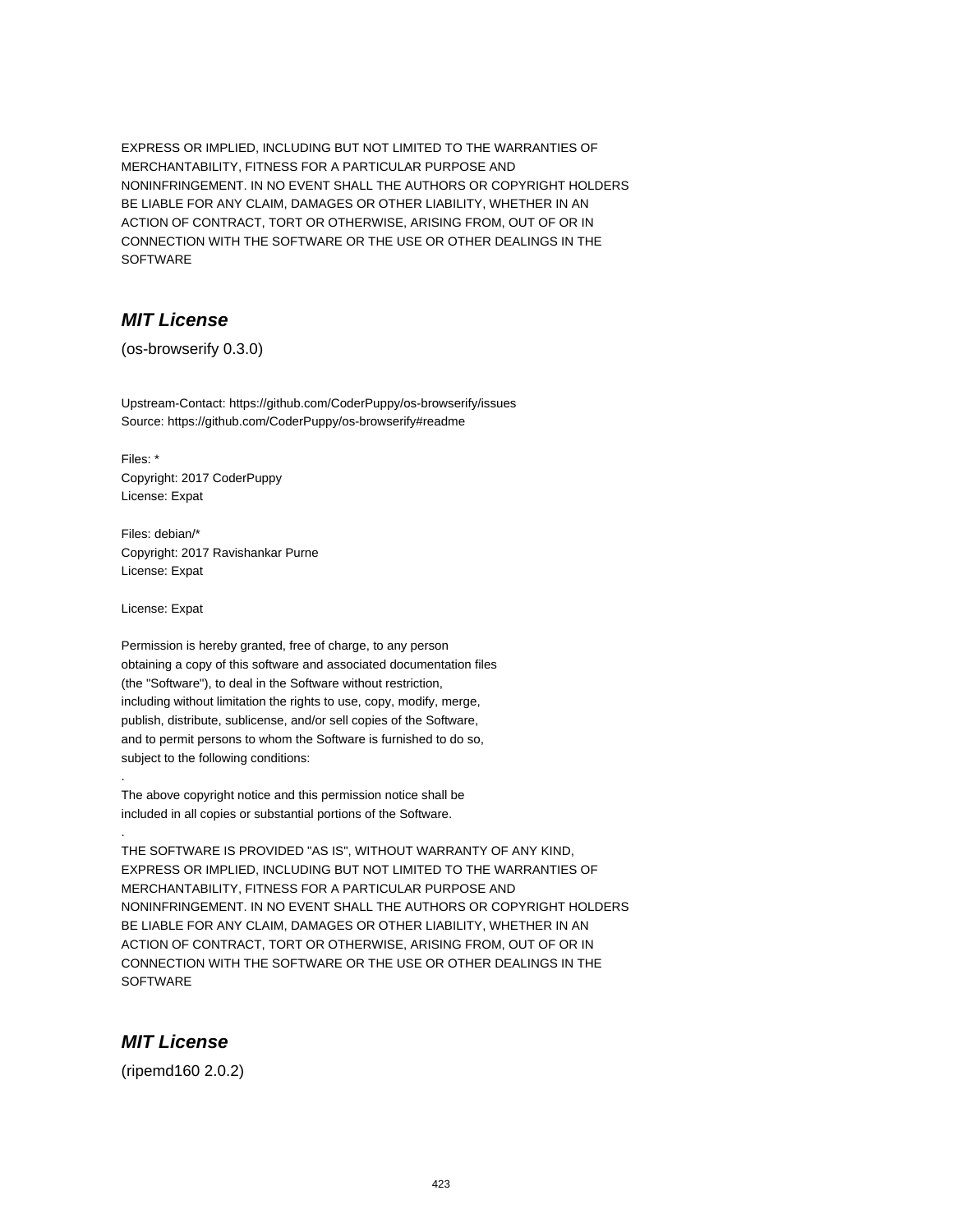Upstream-Contact: https://github.com/crypto-browserify/ripemd160/issues Source: https://github.com/crypto-browserify/ripemd160#readme

Files: \* Copyright: 2016 crypto-browserify team 2013-2017 JP Richardson License: Expat

Files: debian/\* Copyright: 2017-2018 Bastien Roucariès License: Expat

License: Expat

.

.

Permission is hereby granted, free of charge, to any person obtaining a copy of this software and associated documentation files (the "Software"), to deal in the Software without restriction, including without limitation the rights to use, copy, modify, merge, publish, distribute, sublicense, and/or sell copies of the Software, and to permit persons to whom the Software is furnished to do so, subject to the following conditions:

The above copyright notice and this permission notice shall be included in all copies or substantial portions of the Software.

THE SOFTWARE IS PROVIDED "AS IS", WITHOUT WARRANTY OF ANY KIND, EXPRESS OR IMPLIED, INCLUDING BUT NOT LIMITED TO THE WARRANTIES OF MERCHANTABILITY, FITNESS FOR A PARTICULAR PURPOSE AND NONINFRINGEMENT. IN NO EVENT SHALL THE AUTHORS OR COPYRIGHT HOLDERS BE LIABLE FOR ANY CLAIM, DAMAGES OR OTHER LIABILITY, WHETHER IN AN ACTION OF CONTRACT, TORT OR OTHERWISE, ARISING FROM, OUT OF OR IN CONNECTION WITH THE SOFTWARE OR THE USE OR OTHER DEALINGS IN THE SOFTWARE

# **MIT License**

(nodejs Deprecate 1.1.1)

Upstream-Contact: https://github.com/dougwilson/nodejs-depd/issues Source: https://github.com/dougwilson/nodejs-depd

Files: \* Copyright: 2014 Douglas Christopher Wilson License: Expat

Files: debian/\* Copyright: 2014 Andrew Kelley License: Expat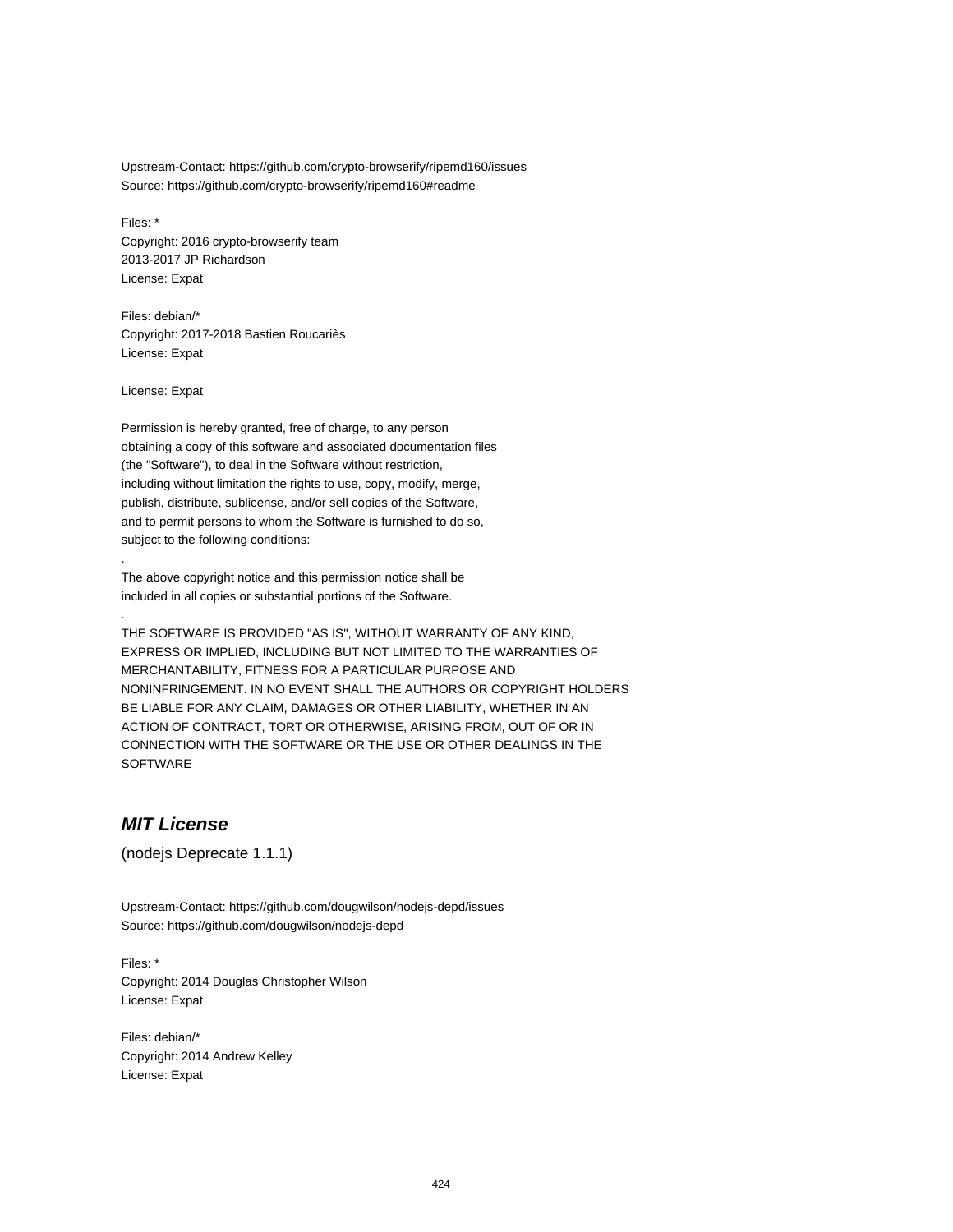#### License: Expat

.

.

Permission is hereby granted, free of charge, to any person obtaining a copy of this software and associated documentation files (the "Software"), to deal in the Software without restriction, including without limitation the rights to use, copy, modify, merge, publish, distribute, sublicense, and/or sell copies of the Software, and to permit persons to whom the Software is furnished to do so, subject to the following conditions:

The above copyright notice and this permission notice shall be included in all copies or substantial portions of the Software.

THE SOFTWARE IS PROVIDED "AS IS", WITHOUT WARRANTY OF ANY KIND, EXPRESS OR IMPLIED, INCLUDING BUT NOT LIMITED TO THE WARRANTIES OF MERCHANTABILITY, FITNESS FOR A PARTICULAR PURPOSE AND NONINFRINGEMENT. IN NO EVENT SHALL THE AUTHORS OR COPYRIGHT HOLDERS BE LIABLE FOR ANY CLAIM, DAMAGES OR OTHER LIABILITY, WHETHER IN AN ACTION OF CONTRACT, TORT OR OTHERWISE, ARISING FROM, OUT OF OR IN CONNECTION WITH THE SOFTWARE OR THE USE OR OTHER DEALINGS IN THE **SOFTWARE** 

## **MIT License**

(ajv-keywords 3.4.1)

Upstream-Contact: https://github.com/epoberezkin/ajv-keywords/issues Source: https://github.com/epoberezkin/ajv-keywords#readme

Files: \* Copyright: 2016 Evgeny Poberezkin License: Expat

Files: debian/\* Copyright: 2017 Pirate Praveen License: Expat

License: Expat

.

.

Permission is hereby granted, free of charge, to any person obtaining a copy of this software and associated documentation files (the "Software"), to deal in the Software without restriction, including without limitation the rights to use, copy, modify, merge, publish, distribute, sublicense, and/or sell copies of the Software, and to permit persons to whom the Software is furnished to do so, subject to the following conditions:

The above copyright notice and this permission notice shall be included in all copies or substantial portions of the Software.

THE SOFTWARE IS PROVIDED "AS IS", WITHOUT WARRANTY OF ANY KIND,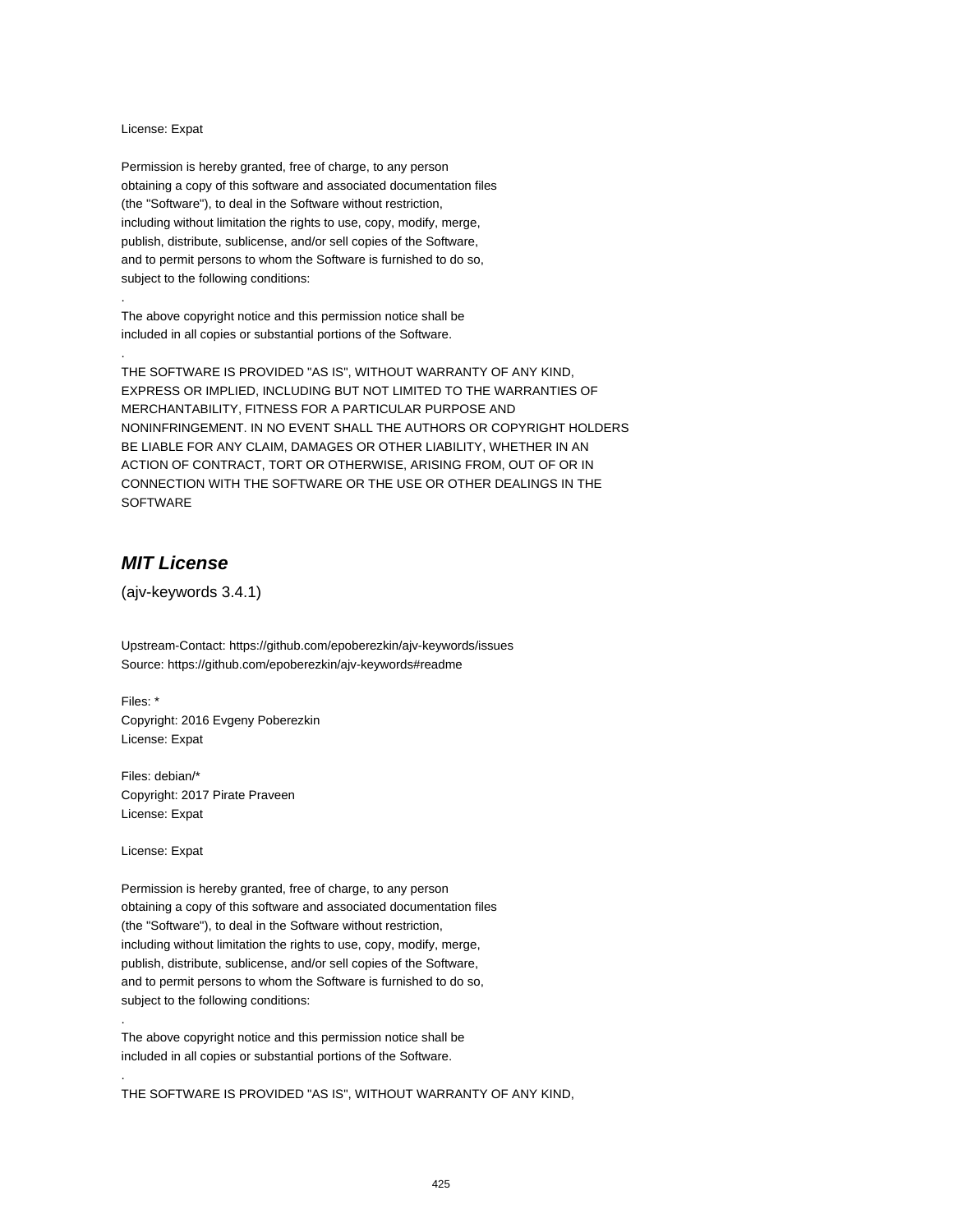EXPRESS OR IMPLIED, INCLUDING BUT NOT LIMITED TO THE WARRANTIES OF MERCHANTABILITY, FITNESS FOR A PARTICULAR PURPOSE AND NONINFRINGEMENT. IN NO EVENT SHALL THE AUTHORS OR COPYRIGHT HOLDERS BE LIABLE FOR ANY CLAIM, DAMAGES OR OTHER LIABILITY, WHETHER IN AN ACTION OF CONTRACT, TORT OR OTHERWISE, ARISING FROM, OUT OF OR IN CONNECTION WITH THE SOFTWARE OR THE USE OR OTHER DEALINGS IN THE SOFTWARE

# **MIT License**

(json-schema-traverse 0.4.1)

Upstream-Contact: https://github.com/epoberezkin/json-schema-traverse/issues Source: https://github.com/epoberezkin/json-schema-traverse#readme

Files: \* Copyright: 2017 Evgeny Poberezkin License: Expat

Files: debian/\* Copyright: 2017 Amal Shehu 2020 Xavier Guimard License: Expat

License: Expat

.

.

Permission is hereby granted, free of charge, to any person obtaining a copy of this software and associated documentation files (the "Software"), to deal in the Software without restriction, including without limitation the rights to use, copy, modify, merge, publish, distribute, sublicense, and/or sell copies of the Software, and to permit persons to whom the Software is furnished to do so, subject to the following conditions:

The above copyright notice and this permission notice shall be included in all copies or substantial portions of the Software.

THE SOFTWARE IS PROVIDED "AS IS", WITHOUT WARRANTY OF ANY KIND, EXPRESS OR IMPLIED, INCLUDING BUT NOT LIMITED TO THE WARRANTIES OF MERCHANTABILITY, FITNESS FOR A PARTICULAR PURPOSE AND NONINFRINGEMENT. IN NO EVENT SHALL THE AUTHORS OR COPYRIGHT HOLDERS BE LIABLE FOR ANY CLAIM, DAMAGES OR OTHER LIABILITY, WHETHER IN AN ACTION OF CONTRACT, TORT OR OTHERWISE, ARISING FROM, OUT OF OR IN CONNECTION WITH THE SOFTWARE OR THE USE OR OTHER DEALINGS IN THE **SOFTWARE** 

## **MIT License**

(delayed-stream 1.0.0)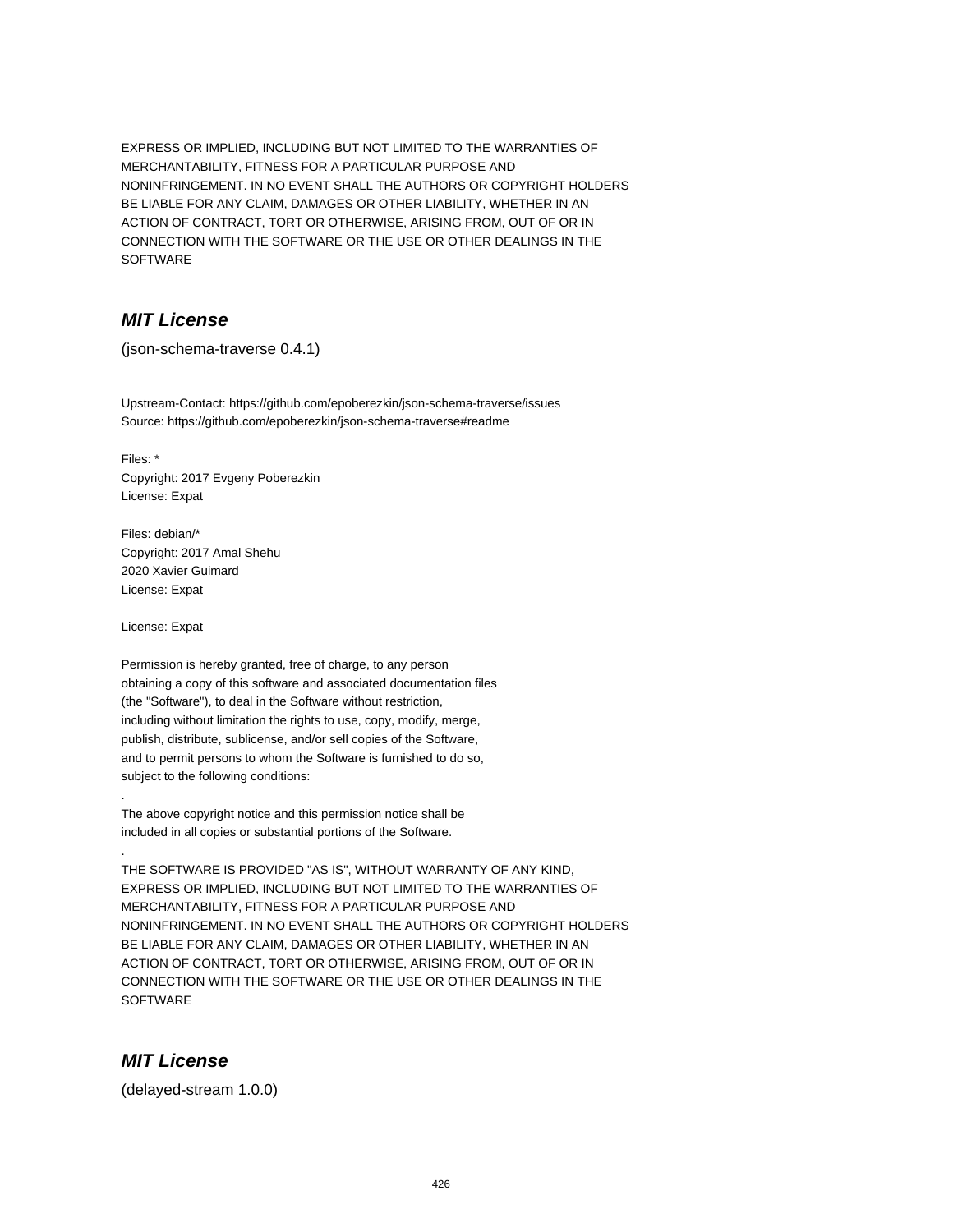Upstream-Contact: https://github.com/felixge/node-delayed-stream/issues Source: https://github.com/felixge/node-delayed-stream

Files: \* Copyright: 2011, Debuggable Limited License: Expat

Files: debian/\* Copyright: 2013, Jérémy Lal 2020, Xavier Guimard License: Expat

License: Expat

.

.

Permission is hereby granted, free of charge, to any person obtaining a copy of this software and associated documentation files (the "Software"), to deal in the Software without restriction, including without limitation the rights to use, copy, modify, merge, publish, distribute, sublicense, and/or sell copies of the Software, and to permit persons to whom the Software is furnished to do so, subject to the following conditions:

The above copyright notice and this permission notice shall be included in all copies or substantial portions of the Software.

THE SOFTWARE IS PROVIDED "AS IS", WITHOUT WARRANTY OF ANY KIND, EXPRESS OR IMPLIED, INCLUDING BUT NOT LIMITED TO THE WARRANTIES OF MERCHANTABILITY, FITNESS FOR A PARTICULAR PURPOSE AND NONINFRINGEMENT. IN NO EVENT SHALL THE AUTHORS OR COPYRIGHT HOLDERS BE LIABLE FOR ANY CLAIM, DAMAGES OR OTHER LIABILITY, WHETHER IN AN ACTION OF CONTRACT, TORT OR OTHERWISE, ARISING FROM, OUT OF OR IN CONNECTION WITH THE SOFTWARE OR THE USE OR OTHER DEALINGS IN THE SOFTWARE

#### **MIT License**

(safe-buffer v5.2.0)

Upstream-Contact: https://github.com/feross/safe-buffer/issues Source: https://github.com/feross/safe-buffer

Files: \* Copyright: Feross Aboukhadijeh License: Expat

Files: debian/\* Copyright: 2017 Shirish Togarla 2018 Bastien Roucariès 2020 Xavier Guimard License: Expat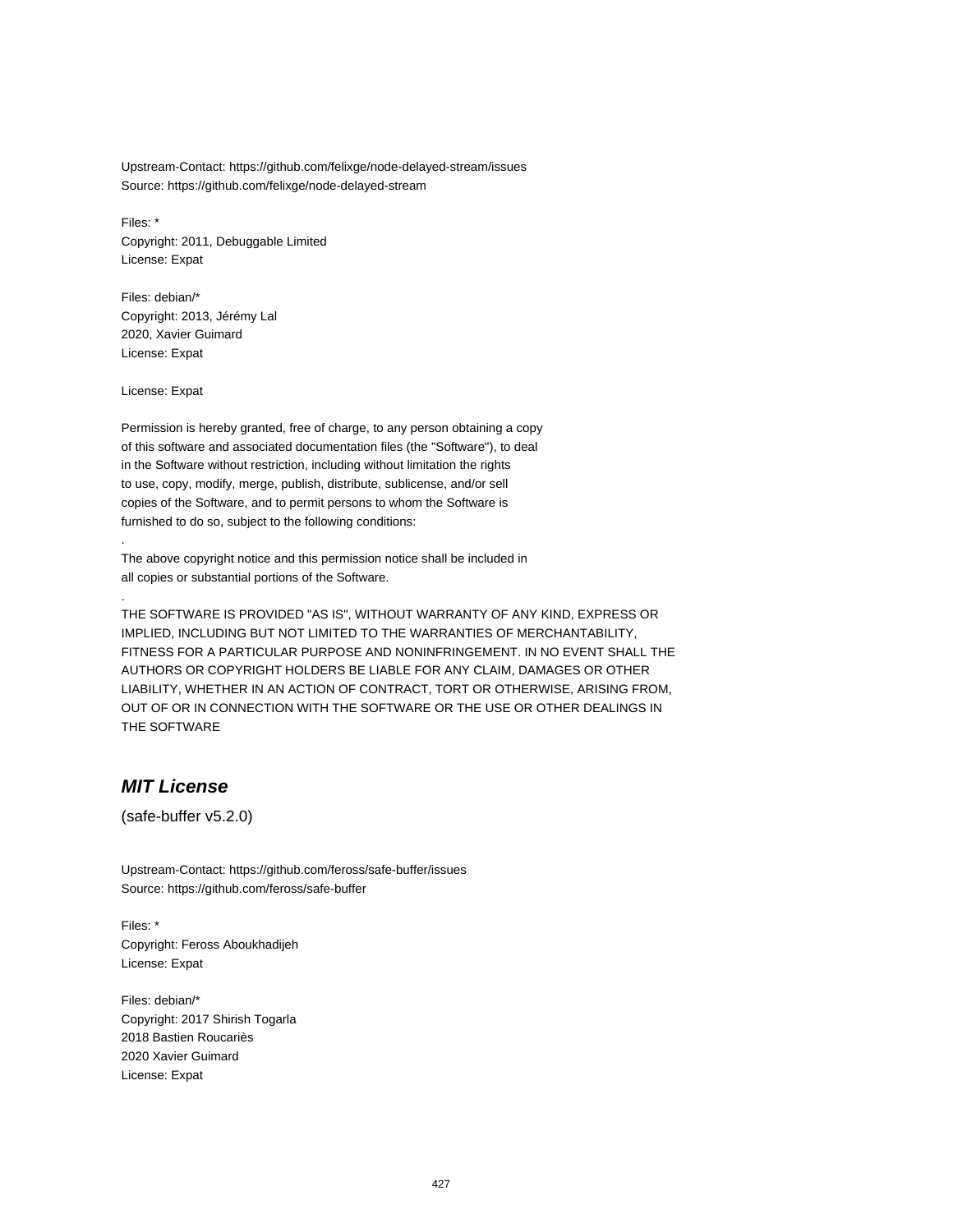#### License: Expat

.

.

Permission is hereby granted, free of charge, to any person obtaining a copy of this software and associated documentation files (the "Software"), to deal in the Software without restriction, including without limitation the rights to use, copy, modify, merge, publish, distribute, sublicense, and/or sell copies of the Software, and to permit persons to whom the Software is furnished to do so, subject to the following conditions:

The above copyright notice and this permission notice shall be included in all copies or substantial portions of the Software.

THE SOFTWARE IS PROVIDED "AS IS", WITHOUT WARRANTY OF ANY KIND, EXPRESS OR IMPLIED, INCLUDING BUT NOT LIMITED TO THE WARRANTIES OF MERCHANTABILITY, FITNESS FOR A PARTICULAR PURPOSE AND NONINFRINGEMENT. IN NO EVENT SHALL THE AUTHORS OR COPYRIGHT HOLDERS BE LIABLE FOR ANY CLAIM, DAMAGES OR OTHER LIABILITY, WHETHER IN AN ACTION OF CONTRACT, TORT OR OTHERWISE, ARISING FROM, OUT OF OR IN CONNECTION WITH THE SOFTWARE OR THE USE OR OTHER DEALINGS IN THE SOFTWARE

## **MIT License**

(require-from-string 2.0.2)

Upstream-Contact: https://github.com/floatdrop/require-from-string/issues Source: https://github.com/floatdrop/require-from-string#readme

Files: \*

Copyright: 2017 Vsevolod Strukchinsky (github.com/floatdrop) License: Expat

Files: debian/\* Copyright: 2017 Pirate Praveen License: Expat

License: Expat

.

.

Permission is hereby granted, free of charge, to any person obtaining a copy of this software and associated documentation files (the "Software"), to deal in the Software without restriction, including without limitation the rights to use, copy, modify, merge, publish, distribute, sublicense, and/or sell copies of the Software, and to permit persons to whom the Software is furnished to do so, subject to the following conditions:

The above copyright notice and this permission notice shall be included in all copies or substantial portions of the Software.

THE SOFTWARE IS PROVIDED "AS IS", WITHOUT WARRANTY OF ANY KIND,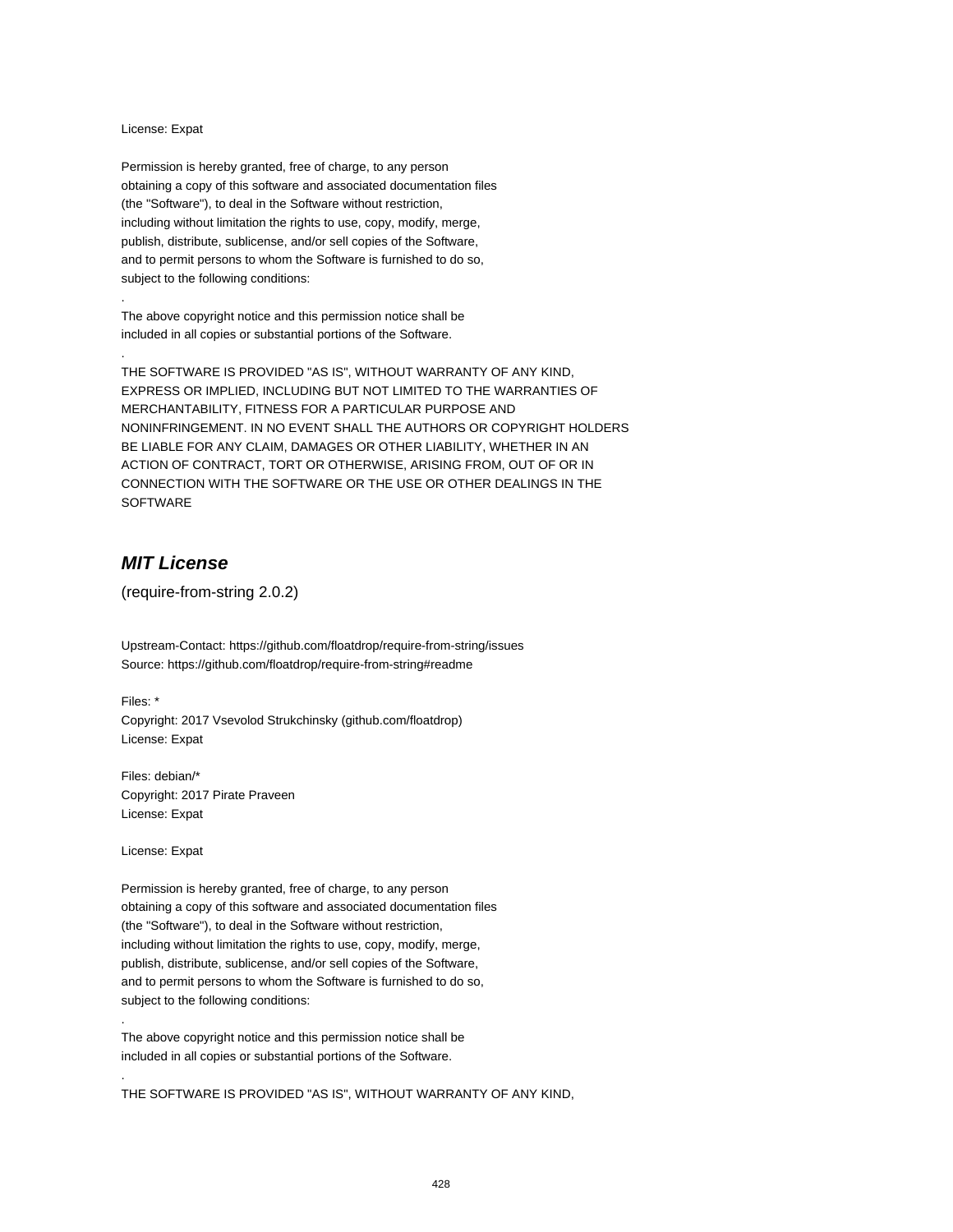EXPRESS OR IMPLIED, INCLUDING BUT NOT LIMITED TO THE WARRANTIES OF MERCHANTABILITY, FITNESS FOR A PARTICULAR PURPOSE AND NONINFRINGEMENT. IN NO EVENT SHALL THE AUTHORS OR COPYRIGHT HOLDERS BE LIABLE FOR ANY CLAIM, DAMAGES OR OTHER LIABILITY, WHETHER IN AN ACTION OF CONTRACT, TORT OR OTHERWISE, ARISING FROM, OUT OF OR IN CONNECTION WITH THE SOFTWARE OR THE USE OR OTHER DEALINGS IN THE SOFTWARE

# **MIT License**

(timed-out 4.0.1)

Upstream-Contact: https://github.com/floatdrop/timed-out/issues Source: https://github.com/floatdrop/timed-out#readme

Files: \* Copyright: Vsevolod Strukchinsky License: Expat

Files: debian/\* Copyright: 2017 Aditya Neralkar License: Expat

License: Expat

.

.

Permission is hereby granted, free of charge, to any person obtaining a copy of this software and associated documentation files (the "Software"), to deal in the Software without restriction, including without limitation the rights to use, copy, modify, merge, publish, distribute, sublicense, and/or sell copies of the Software, and to permit persons to whom the Software is furnished to do so, subject to the following conditions:

The above copyright notice and this permission notice shall be included in all copies or substantial portions of the Software.

THE SOFTWARE IS PROVIDED "AS IS", WITHOUT WARRANTY OF ANY KIND, EXPRESS OR IMPLIED, INCLUDING BUT NOT LIMITED TO THE WARRANTIES OF MERCHANTABILITY, FITNESS FOR A PARTICULAR PURPOSE AND NONINFRINGEMENT. IN NO EVENT SHALL THE AUTHORS OR COPYRIGHT HOLDERS BE LIABLE FOR ANY CLAIM, DAMAGES OR OTHER LIABILITY, WHETHER IN AN ACTION OF CONTRACT, TORT OR OTHERWISE, ARISING FROM, OUT OF OR IN CONNECTION WITH THE SOFTWARE OR THE USE OR OTHER DEALINGS IN THE **SOFTWARE** 

#### **MIT License**

(brorand 1.1.0)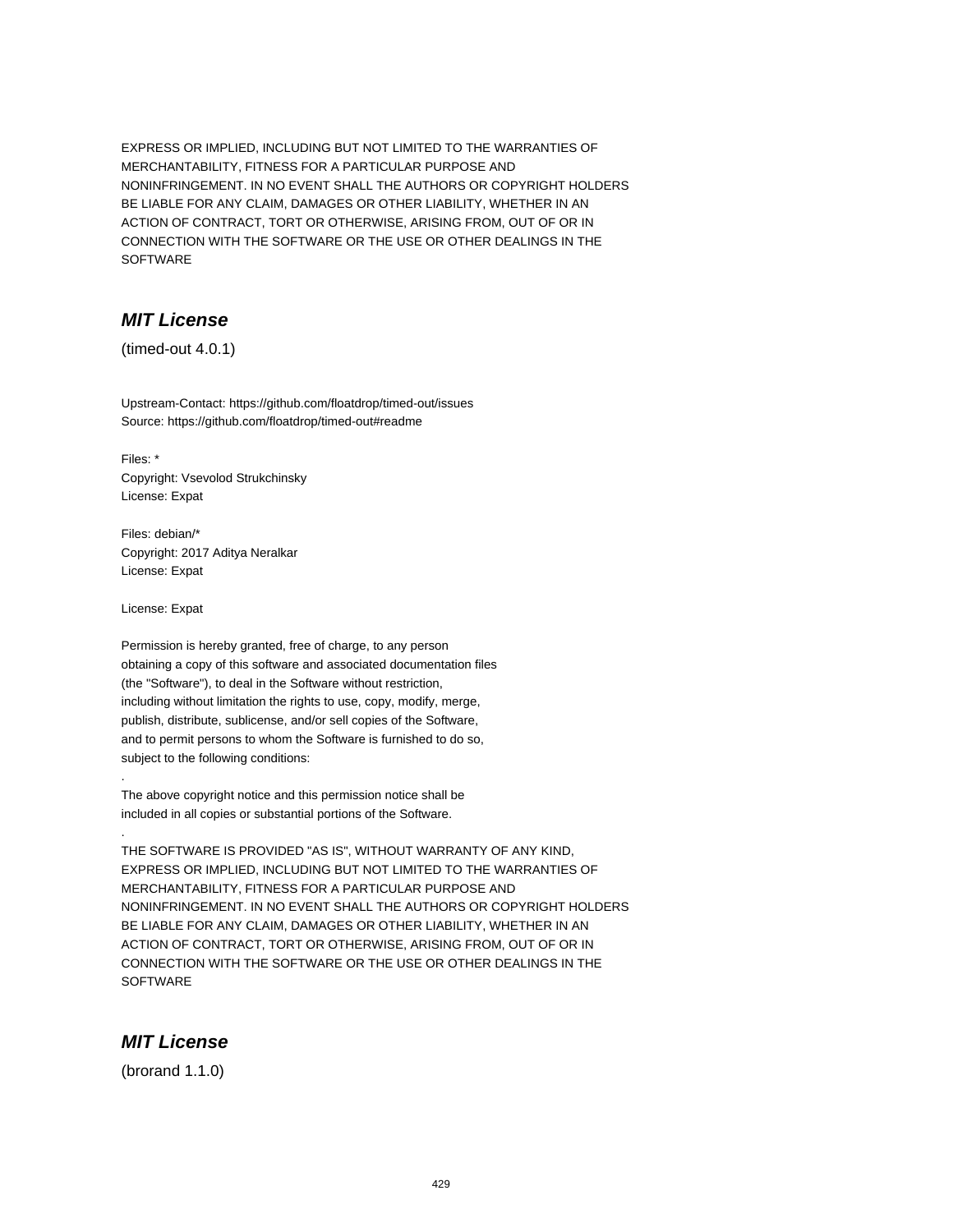Upstream-Contact: https://github.com/indutny/brorand/issues Source: https://github.com/indutny/brorand

Files: \* Copyright: 2014-2017 Fedor Indutny License: Expat

Files: debian/\* Copyright: 2017 Tushar Agey 2018 Bastien Roucariès License: Expat

License: Expat

.

.

Permission is hereby granted, free of charge, to any person obtaining a copy of this software and associated documentation files (the "Software"), to deal in the Software without restriction, including without limitation the rights to use, copy, modify, merge, publish, distribute, sublicense, and/or sell copies of the Software, and to permit persons to whom the Software is furnished to do so, subject to the following conditions:

The above copyright notice and this permission notice shall be included in all copies or substantial portions of the Software.

THE SOFTWARE IS PROVIDED "AS IS", WITHOUT WARRANTY OF ANY KIND, EXPRESS OR IMPLIED, INCLUDING BUT NOT LIMITED TO THE WARRANTIES OF MERCHANTABILITY, FITNESS FOR A PARTICULAR PURPOSE AND NONINFRINGEMENT. IN NO EVENT SHALL THE AUTHORS OR COPYRIGHT HOLDERS BE LIABLE FOR ANY CLAIM, DAMAGES OR OTHER LIABILITY, WHETHER IN AN ACTION OF CONTRACT, TORT OR OTHERWISE, ARISING FROM, OUT OF OR IN CONNECTION WITH THE SOFTWARE OR THE USE OR OTHER DEALINGS IN THE SOFTWARE

# **MIT License**

(miller-rabin 4.0.1)

Upstream-Contact: https://github.com/indutny/miller-rabin/issues Source: https://github.com/indutny/miller-rabin

Files: \* Copyright: 2014-2017 Fedor Indutny License: Expat

Files: debian/\* Copyright: 2017 Bastien Roucariès License: Expat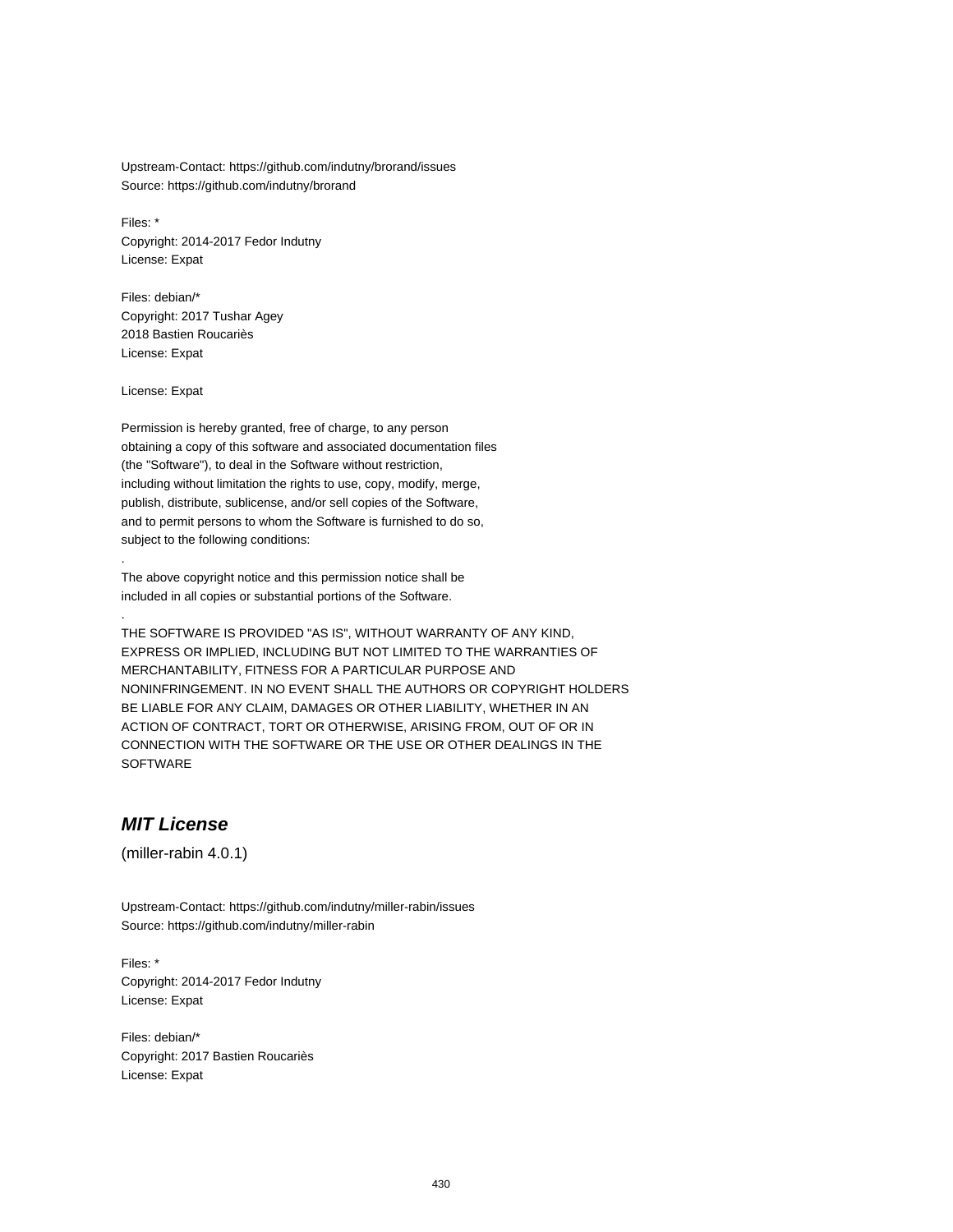#### License: Expat

.

.

Permission is hereby granted, free of charge, to any person obtaining a copy of this software and associated documentation files (the "Software"), to deal in the Software without restriction, including without limitation the rights to use, copy, modify, merge, publish, distribute, sublicense, and/or sell copies of the Software, and to permit persons to whom the Software is furnished to do so, subject to the following conditions:

The above copyright notice and this permission notice shall be included in all copies or substantial portions of the Software.

THE SOFTWARE IS PROVIDED "AS IS", WITHOUT WARRANTY OF ANY KIND, EXPRESS OR IMPLIED, INCLUDING BUT NOT LIMITED TO THE WARRANTIES OF MERCHANTABILITY, FITNESS FOR A PARTICULAR PURPOSE AND NONINFRINGEMENT. IN NO EVENT SHALL THE AUTHORS OR COPYRIGHT HOLDERS BE LIABLE FOR ANY CLAIM, DAMAGES OR OTHER LIABILITY, WHETHER IN AN ACTION OF CONTRACT, TORT OR OTHERWISE, ARISING FROM, OUT OF OR IN CONNECTION WITH THE SOFTWARE OR THE USE OR OTHER DEALINGS IN THE SOFTWARE

# **MIT License**

(node-ip 1.1.5)

Upstream-Contact: https://github.com/indutny/node-ip/issues Source: https://github.com/indutny/node-ip

Files: \* Copyright: 2012 Fedor Indutny License: Expat

Files: debian/\* Copyright: 2017 suman License: Expat

License: Expat

.

.

Permission is hereby granted, free of charge, to any person obtaining a copy of this software and associated documentation files (the "Software"), to deal in the Software without restriction, including without limitation the rights to use, copy, modify, merge, publish, distribute, sublicense, and/or sell copies of the Software, and to permit persons to whom the Software is furnished to do so, subject to the following conditions:

The above copyright notice and this permission notice shall be included in all copies or substantial portions of the Software.

THE SOFTWARE IS PROVIDED "AS IS", WITHOUT WARRANTY OF ANY KIND,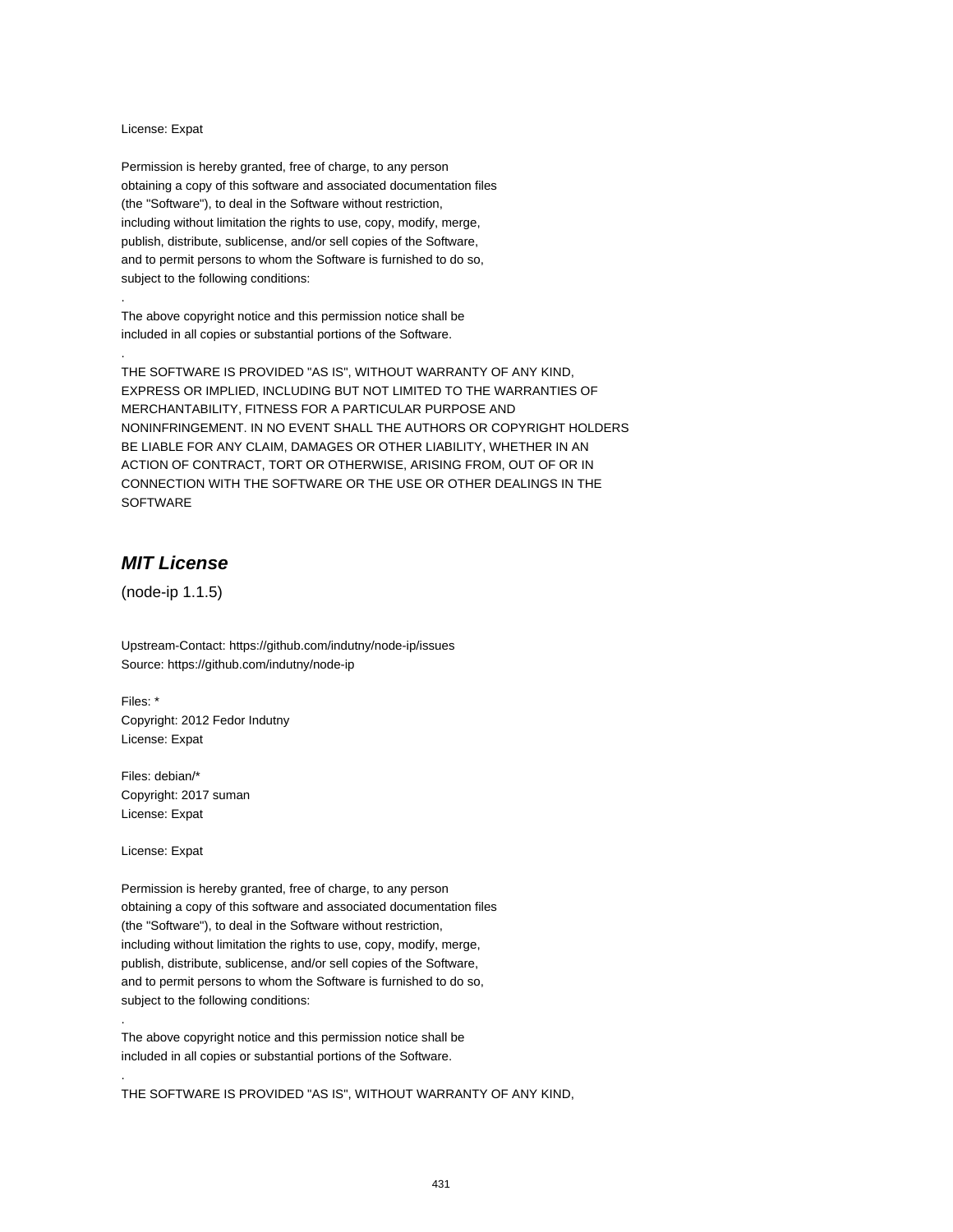EXPRESS OR IMPLIED, INCLUDING BUT NOT LIMITED TO THE WARRANTIES OF MERCHANTABILITY, FITNESS FOR A PARTICULAR PURPOSE AND NONINFRINGEMENT. IN NO EVENT SHALL THE AUTHORS OR COPYRIGHT HOLDERS BE LIABLE FOR ANY CLAIM, DAMAGES OR OTHER LIABILITY, WHETHER IN AN ACTION OF CONTRACT, TORT OR OTHERWISE, ARISING FROM, OUT OF OR IN CONNECTION WITH THE SOFTWARE OR THE USE OR OTHER DEALINGS IN THE SOFTWARE

# **MIT License**

(arr-flatten 1.1.0)

Upstream-Contact: https://github.com/jonschlinkert/arr-flatten/issues Source: https://github.com/jonschlinkert/arr-flatten

Files: \*

Copyright: 2016 Jon Schlinkert (https://github.com/jonschlinkert) License: Expat

Files: debian/\* Copyright: 2016 Sruthi Chandran License: Expat

License: Expat

.

.

Permission is hereby granted, free of charge, to any person obtaining a copy of this software and associated documentation files (the "Software"), to deal in the Software without restriction, including without limitation the rights to use, copy, modify, merge, publish, distribute, sublicense, and/or sell copies of the Software, and to permit persons to whom the Software is furnished to do so, subject to the following conditions:

The above copyright notice and this permission notice shall be included in all copies or substantial portions of the Software.

THE SOFTWARE IS PROVIDED "AS IS", WITHOUT WARRANTY OF ANY KIND, EXPRESS OR IMPLIED, INCLUDING BUT NOT LIMITED TO THE WARRANTIES OF MERCHANTABILITY, FITNESS FOR A PARTICULAR PURPOSE AND NONINFRINGEMENT. IN NO EVENT SHALL THE AUTHORS OR COPYRIGHT HOLDERS BE LIABLE FOR ANY CLAIM, DAMAGES OR OTHER LIABILITY, WHETHER IN AN ACTION OF CONTRACT, TORT OR OTHERWISE, ARISING FROM, OUT OF OR IN CONNECTION WITH THE SOFTWARE OR THE USE OR OTHER DEALINGS IN THE **SOFTWARE** 

#### **MIT License**

(micromatch/braces 3.0.2)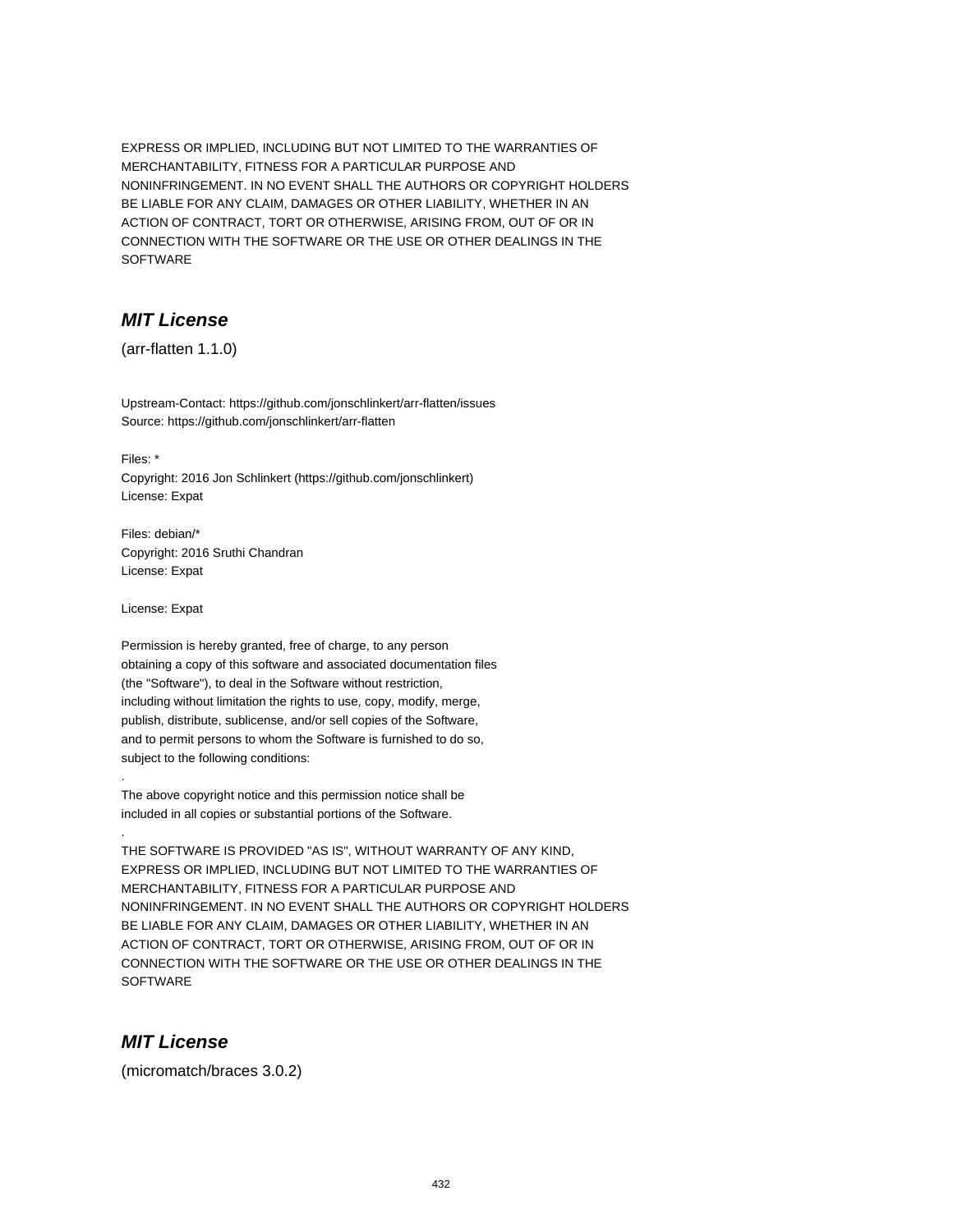Upstream-Contact: https://github.com/jonschlinkert/braces/issues Source: https://github.com/jonschlinkert/braces

Files: \*

Copyright: 2014-2018, Jon Schlinkert (https://github.com/jonschlinkert) License: Expat

Files: debian/\* Copyright: 2016, Sruthi Chandran 2018, Paolo Greppi 2019, Xavier Guimard License: Expat

Files: debian/tests/modules/bash-path/\* Copyright: 2017, Jon Schlinkert (https://github.com/jonschlinkert) License: Expat

License: Expat

.

.

Permission is hereby granted, free of charge, to any person obtaining a copy of this software and associated documentation files (the "Software"), to deal in the Software without restriction, including without limitation the rights to use, copy, modify, merge, publish, distribute, sublicense, and/or sell copies of the Software, and to permit persons to whom the Software is furnished to do so, subject to the following conditions:

The above copyright notice and this permission notice shall be included in all copies or substantial portions of the Software.

THE SOFTWARE IS PROVIDED "AS IS", WITHOUT WARRANTY OF ANY KIND, EXPRESS OR IMPLIED, INCLUDING BUT NOT LIMITED TO THE WARRANTIES OF MERCHANTABILITY, FITNESS FOR A PARTICULAR PURPOSE AND NONINFRINGEMENT. IN NO EVENT SHALL THE AUTHORS OR COPYRIGHT HOLDERS BE LIABLE FOR ANY CLAIM, DAMAGES OR OTHER LIABILITY, WHETHER IN AN ACTION OF CONTRACT, TORT OR OTHERWISE, ARISING FROM, OUT OF OR IN CONNECTION WITH THE SOFTWARE OR THE USE OR OTHER DEALINGS IN THE SOFTWARE

## **MIT License**

(collection-visit 1.0.0)

Upstream-Contact: https://github.com/jonschlinkert/collection-visit/issues Source: https://github.com/jonschlinkert/collection-visit

Files: \* Copyright: 2016 Jon Schlinkert (https://github.com/jonschlinkert) License: Expat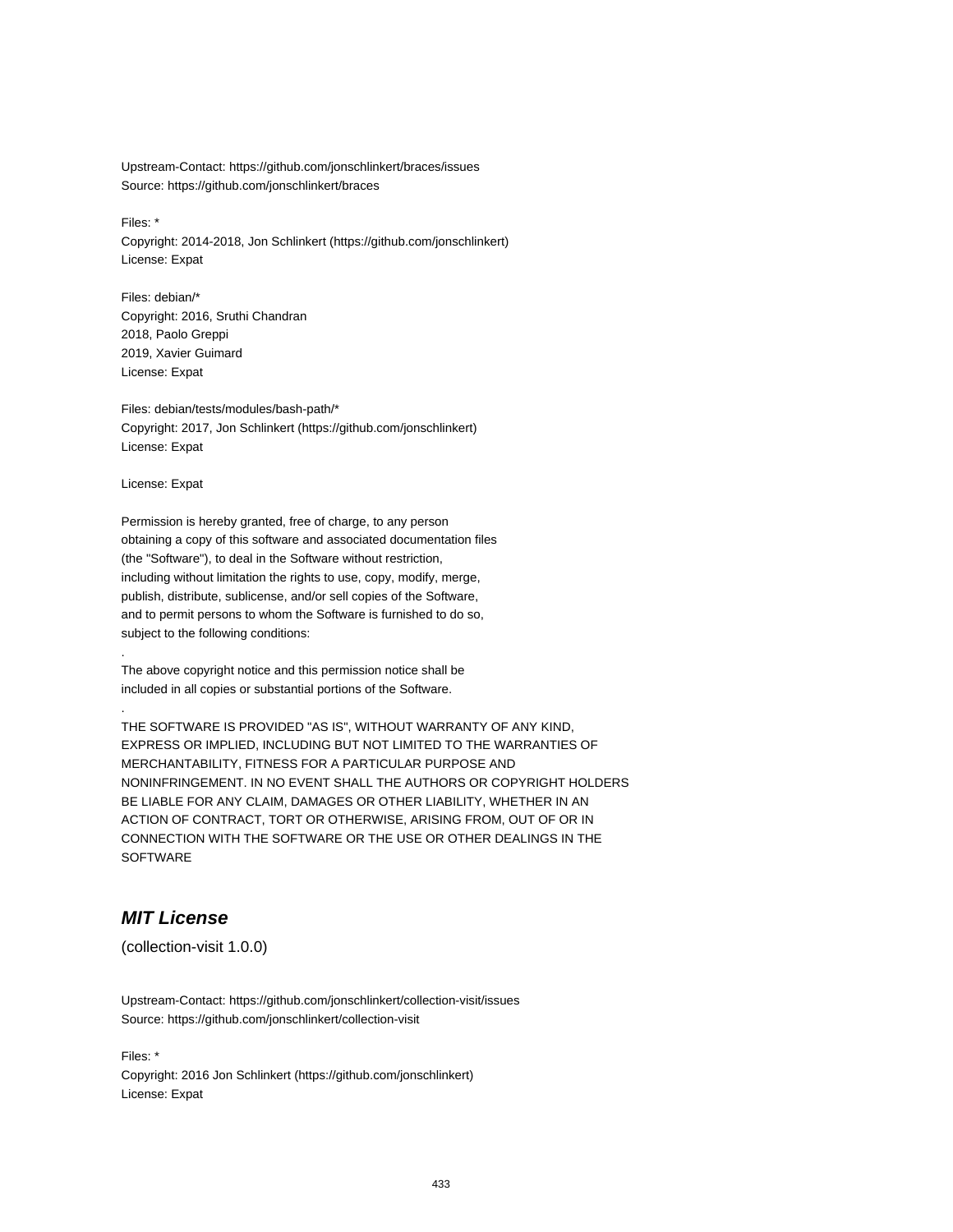Files: debian/\* Copyright: 2016 Sruthi Chandran License: Expat

License: Expat

.

.

Permission is hereby granted, free of charge, to any person obtaining a copy of this software and associated documentation files (the "Software"), to deal in the Software without restriction, including without limitation the rights to use, copy, modify, merge, publish, distribute, sublicense, and/or sell copies of the Software, and to permit persons to whom the Software is furnished to do so, subject to the following conditions:

The above copyright notice and this permission notice shall be included in all copies or substantial portions of the Software.

THE SOFTWARE IS PROVIDED "AS IS", WITHOUT WARRANTY OF ANY KIND, EXPRESS OR IMPLIED, INCLUDING BUT NOT LIMITED TO THE WARRANTIES OF MERCHANTABILITY, FITNESS FOR A PARTICULAR PURPOSE AND NONINFRINGEMENT. IN NO EVENT SHALL THE AUTHORS OR COPYRIGHT HOLDERS BE LIABLE FOR ANY CLAIM, DAMAGES OR OTHER LIABILITY, WHETHER IN AN ACTION OF CONTRACT, TORT OR OTHERWISE, ARISING FROM, OUT OF OR IN CONNECTION WITH THE SOFTWARE OR THE USE OR OTHER DEALINGS IN THE SOFTWARE

## **MIT License**

(is-number 7.0.0)

Upstream-Contact: https://github.com/jonschlinkert/is-number/issues Source: https://github.com/jonschlinkert/is-number

Files: \* Copyright: 2016 Jon Schlinkert (https://github.com/jonschlinkert) License: Expat

Files: debian/\* Copyright: 2016 Pirate Praveen License: Expat

License: Expat

Permission is hereby granted, free of charge, to any person obtaining a copy of this software and associated documentation files (the "Software"), to deal in the Software without restriction, including without limitation the rights to use, copy, modify, merge, publish, distribute, sublicense, and/or sell copies of the Software, and to permit persons to whom the Software is furnished to do so,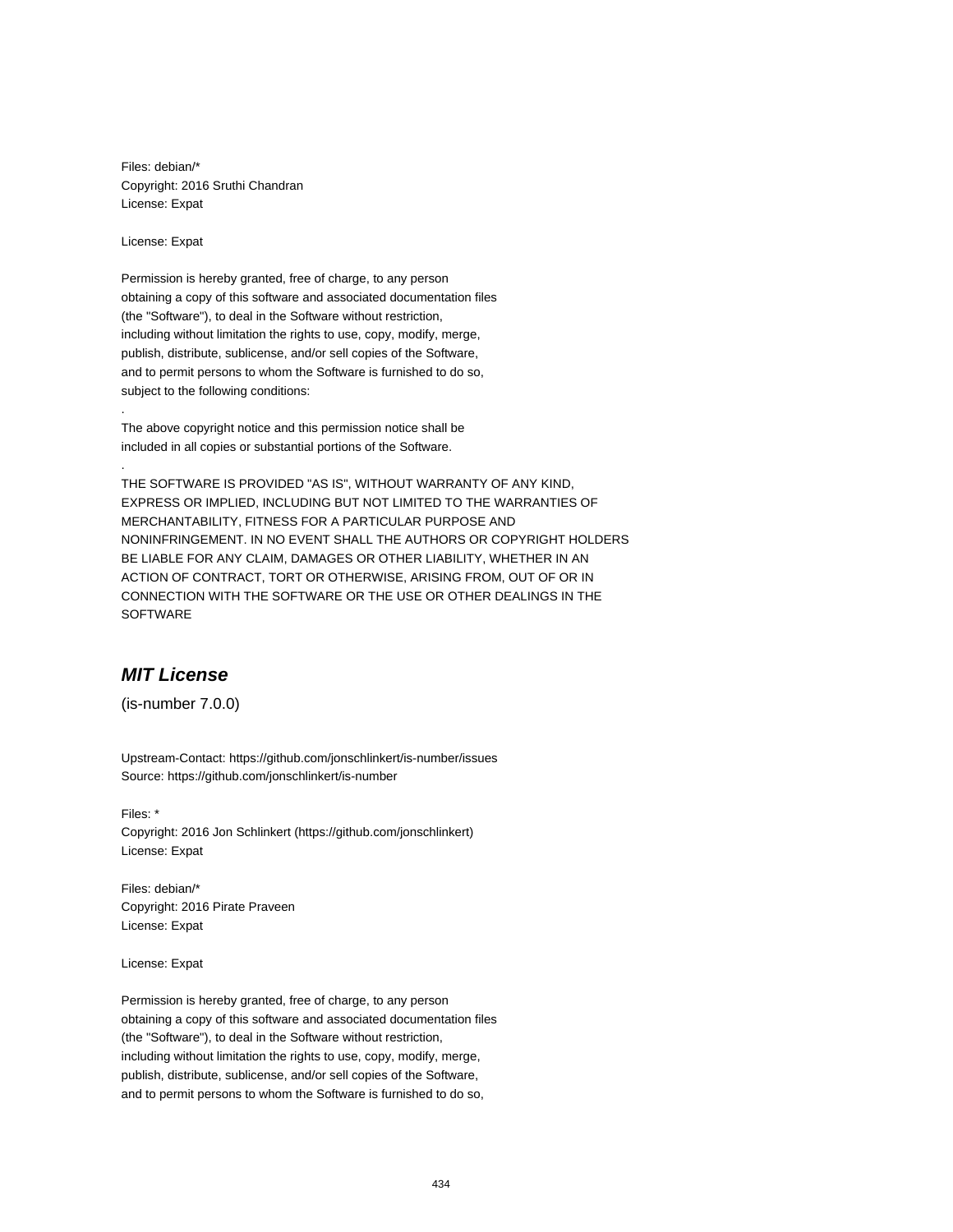subject to the following conditions:

.

.

The above copyright notice and this permission notice shall be included in all copies or substantial portions of the Software.

THE SOFTWARE IS PROVIDED "AS IS", WITHOUT WARRANTY OF ANY KIND, EXPRESS OR IMPLIED, INCLUDING BUT NOT LIMITED TO THE WARRANTIES OF MERCHANTABILITY, FITNESS FOR A PARTICULAR PURPOSE AND NONINFRINGEMENT. IN NO EVENT SHALL THE AUTHORS OR COPYRIGHT HOLDERS BE LIABLE FOR ANY CLAIM, DAMAGES OR OTHER LIABILITY, WHETHER IN AN ACTION OF CONTRACT, TORT OR OTHERWISE, ARISING FROM, OUT OF OR IN CONNECTION WITH THE SOFTWARE OR THE USE OR OTHER DEALINGS IN THE **SOFTWARE** 

### **MIT License**

(normalize-path 3.0.0)

Upstream-Contact: https://github.com/jonschlinkert/normalize-path/issues Source: https://github.com/jonschlinkert/normalize-path

Files: \* Copyright: 2014-2018, Jon Schlinkert (https://github.com/jonschlinkert) License: Expat

Files: debian/\* Copyright: 2016, Sruthi Chandran 2019, Xavier Guimard License: Expat

License: Expat

.

.

Permission is hereby granted, free of charge, to any person obtaining a copy of this software and associated documentation files (the "Software"), to deal in the Software without restriction, including without limitation the rights to use, copy, modify, merge, publish, distribute, sublicense, and/or sell copies of the Software, and to permit persons to whom the Software is furnished to do so, subject to the following conditions:

The above copyright notice and this permission notice shall be included in all copies or substantial portions of the Software.

THE SOFTWARE IS PROVIDED "AS IS", WITHOUT WARRANTY OF ANY KIND, EXPRESS OR IMPLIED, INCLUDING BUT NOT LIMITED TO THE WARRANTIES OF MERCHANTABILITY, FITNESS FOR A PARTICULAR PURPOSE AND NONINFRINGEMENT. IN NO EVENT SHALL THE AUTHORS OR COPYRIGHT HOLDERS BE LIABLE FOR ANY CLAIM, DAMAGES OR OTHER LIABILITY, WHETHER IN AN ACTION OF CONTRACT, TORT OR OTHERWISE, ARISING FROM, OUT OF OR IN CONNECTION WITH THE SOFTWARE OR THE USE OR OTHER DEALINGS IN THE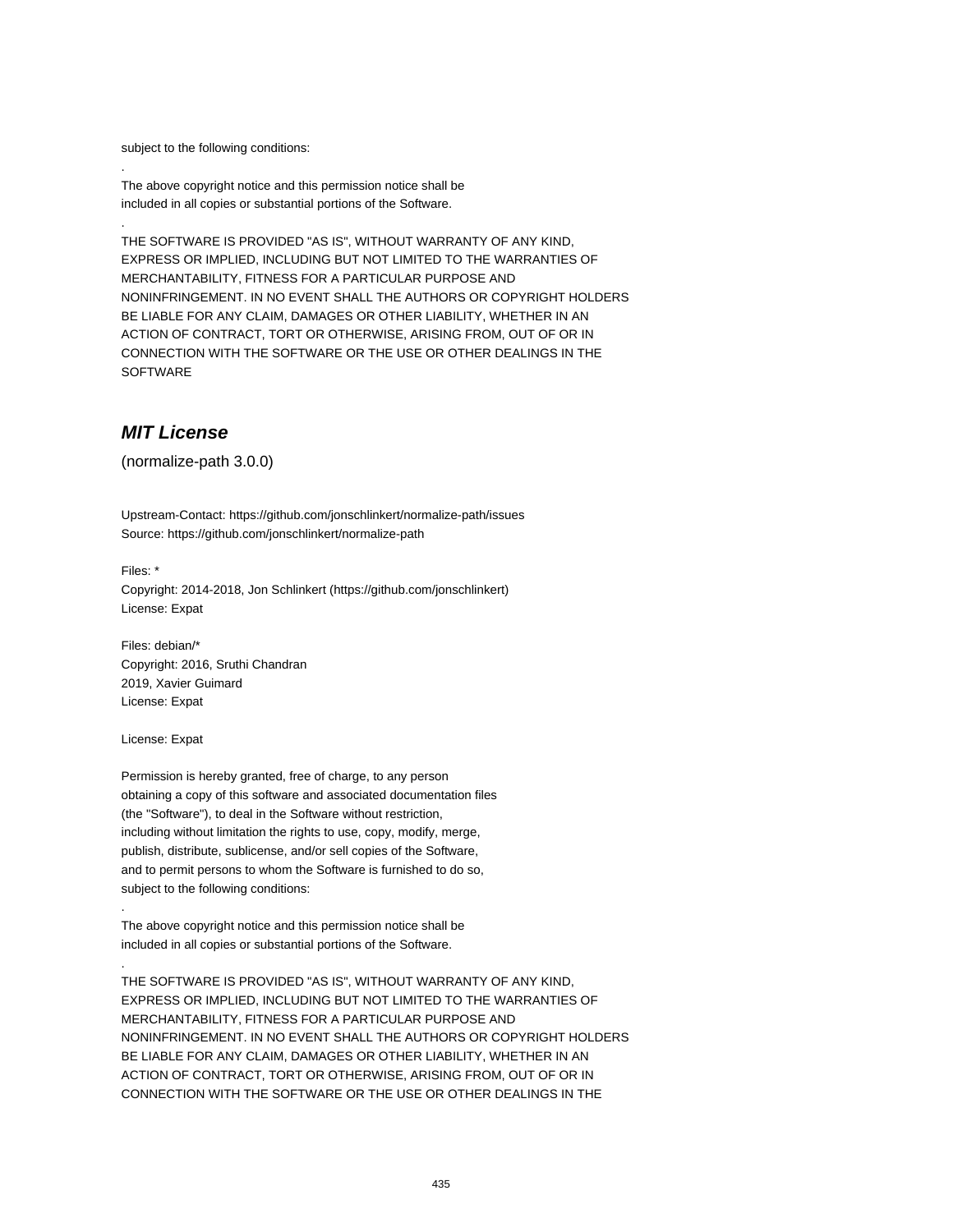SOFTWARE

## **MIT License**

(http-errors 1.6.2)

Upstream-Contact: https://github.com/jshttp/http-errors/issues Source: https://github.com/jshttp/http-errors#readme

Files: \*

Copyright: 2014 Jonathan Ong (http://jongleberry.com) 2016 Douglas Christopher Wilson doug@somethingdoug.com License: Expat

Files: debian/\* Copyright: 2017 Pirate Praveen License: Expat

License: Expat

.

.

Permission is hereby granted, free of charge, to any person obtaining a copy of this software and associated documentation files (the "Software"), to deal in the Software without restriction, including without limitation the rights to use, copy, modify, merge, publish, distribute, sublicense, and/or sell copies of the Software, and to permit persons to whom the Software is furnished to do so, subject to the following conditions:

The above copyright notice and this permission notice shall be included in all copies or substantial portions of the Software.

THE SOFTWARE IS PROVIDED "AS IS", WITHOUT WARRANTY OF ANY KIND, EXPRESS OR IMPLIED, INCLUDING BUT NOT LIMITED TO THE WARRANTIES OF MERCHANTABILITY, FITNESS FOR A PARTICULAR PURPOSE AND NONINFRINGEMENT. IN NO EVENT SHALL THE AUTHORS OR COPYRIGHT HOLDERS BE LIABLE FOR ANY CLAIM, DAMAGES OR OTHER LIABILITY, WHETHER IN AN ACTION OF CONTRACT, TORT OR OTHERWISE, ARISING FROM, OUT OF OR IN CONNECTION WITH THE SOFTWARE OR THE USE OR OTHER DEALINGS IN THE **SOFTWARE** 

## **MIT License**

(http-errors 1.6.3)

Upstream-Contact: https://github.com/jshttp/http-errors/issues Source: https://github.com/jshttp/http-errors#readme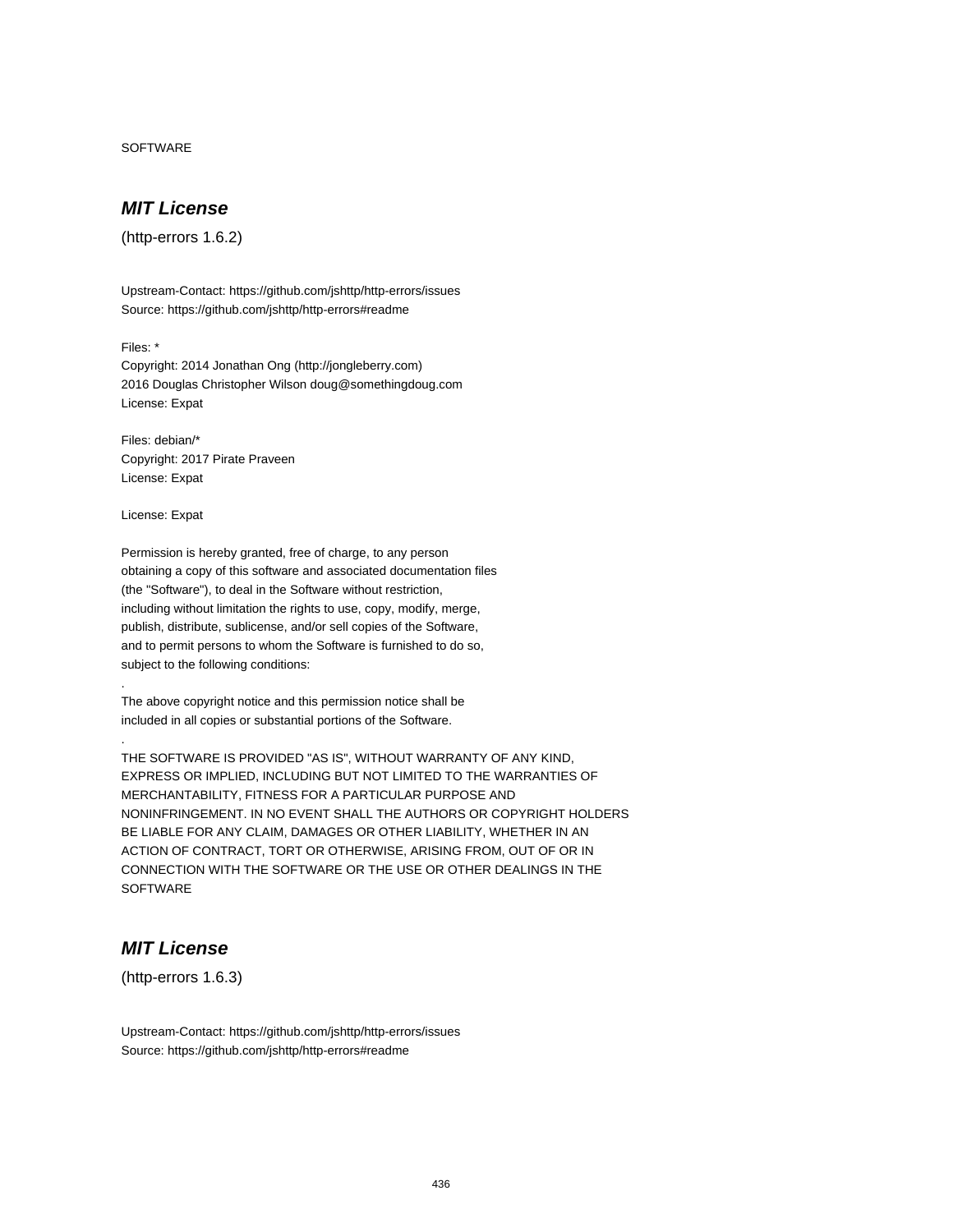Files: \* Copyright: 2014 Jonathan Ong (http://jongleberry.com) 2016-2018 Douglas Christopher Wilson doug@somethingdoug.com License: Expat

Files: debian/\* Copyright: 2017 Pirate Praveen License: Expat

License: Expat

.

.

Permission is hereby granted, free of charge, to any person obtaining a copy of this software and associated documentation files (the "Software"), to deal in the Software without restriction, including without limitation the rights to use, copy, modify, merge, publish, distribute, sublicense, and/or sell copies of the Software, and to permit persons to whom the Software is furnished to do so, subject to the following conditions:

The above copyright notice and this permission notice shall be included in all copies or substantial portions of the Software.

THE SOFTWARE IS PROVIDED "AS IS", WITHOUT WARRANTY OF ANY KIND, EXPRESS OR IMPLIED, INCLUDING BUT NOT LIMITED TO THE WARRANTIES OF MERCHANTABILITY, FITNESS FOR A PARTICULAR PURPOSE AND NONINFRINGEMENT. IN NO EVENT SHALL THE AUTHORS OR COPYRIGHT HOLDERS BE LIABLE FOR ANY CLAIM, DAMAGES OR OTHER LIABILITY, WHETHER IN AN ACTION OF CONTRACT, TORT OR OTHERWISE, ARISING FROM, OUT OF OR IN CONNECTION WITH THE SOFTWARE OR THE USE OR OTHER DEALINGS IN THE SOFTWARE

# **MIT License**

(extend 3.0.2)

Upstream-Contact: https://github.com/justmoon/node-extend/issues Source: https://github.com/justmoon/node-extend

Files: \* Copyright: 2014 Stefan Thomas License: Expat

Files: debian/\* Copyright: 2014 Leo Iannacone License: Expat

License: Expat

Permission is hereby granted, free of charge, to any person obtaining a copy of this software and associated documentation files (the "Software"), to deal in the Software without restriction,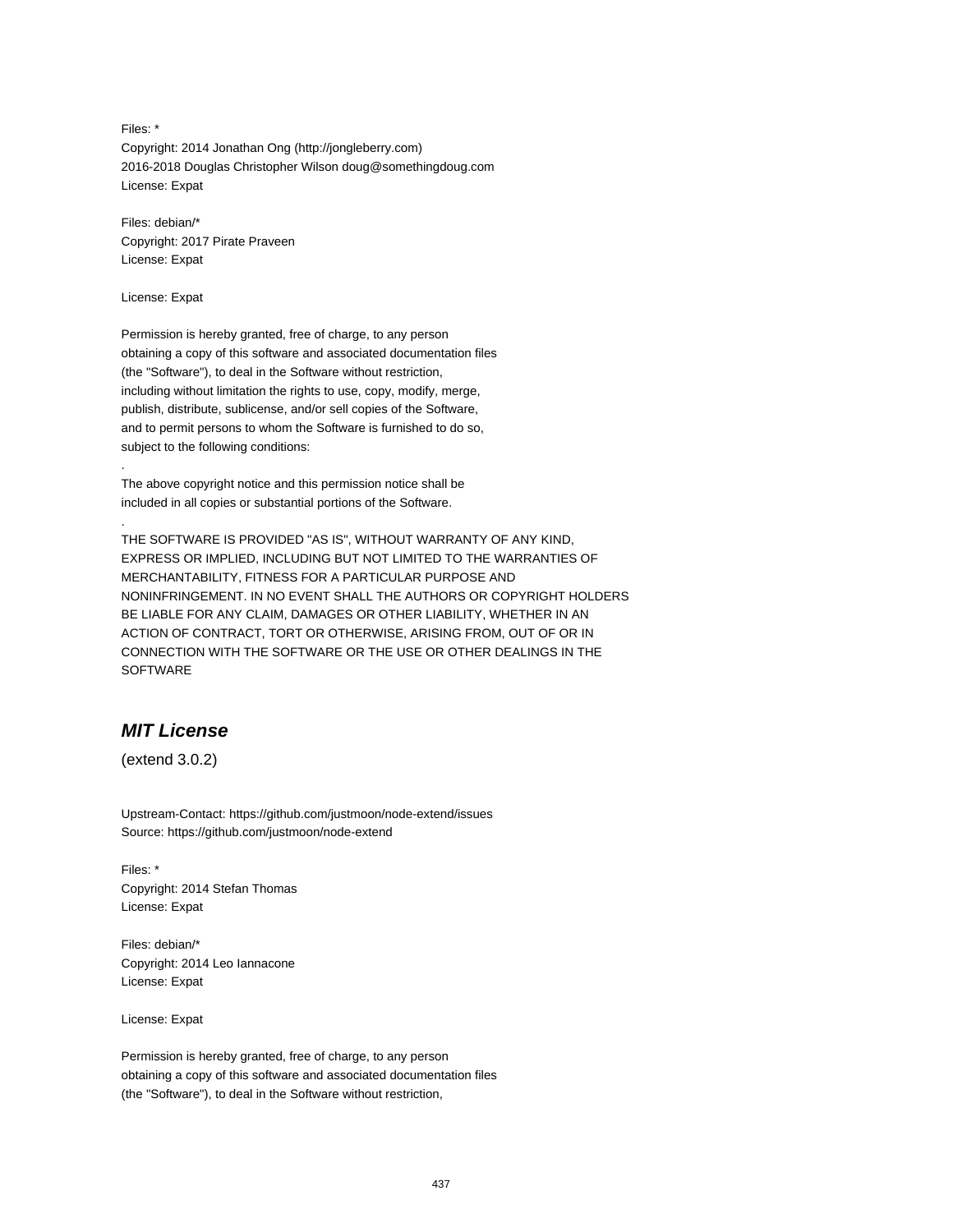including without limitation the rights to use, copy, modify, merge, publish, distribute, sublicense, and/or sell copies of the Software, and to permit persons to whom the Software is furnished to do so, subject to the following conditions:

The above copyright notice and this permission notice shall be included in all copies or substantial portions of the Software.

THE SOFTWARE IS PROVIDED "AS IS", WITHOUT WARRANTY OF ANY KIND, EXPRESS OR IMPLIED, INCLUDING BUT NOT LIMITED TO THE WARRANTIES OF MERCHANTABILITY, FITNESS FOR A PARTICULAR PURPOSE AND NONINFRINGEMENT. IN NO EVENT SHALL THE AUTHORS OR COPYRIGHT HOLDERS BE LIABLE FOR ANY CLAIM, DAMAGES OR OTHER LIABILITY, WHETHER IN AN ACTION OF CONTRACT, TORT OR OTHERWISE, ARISING FROM, OUT OF OR IN CONNECTION WITH THE SOFTWARE OR THE USE OR OTHER DEALINGS IN THE SOFTWARE

## **MIT License**

.

.

(Send for Node.js 0.17.1)

Upstream-Contact: https://github.com/pillarjs/send/issues Source: https://github.com/pillarjs/send

Files: \* Copyright: 2012, TJ Holowaychuk 2014-2016, Douglas Christopher Wilson License: Expat

Files: destroy/\* Copyright: 2014, Jonathan Ong License: Expat Comment: Origin https://github.com/stream-utils/destroy

Files: debian/\* Copyright: 2013, Jérémy Lal 2014, Leo Iannacone 2019, Xavier Guimard License: Expat

License: Expat

.

Permission is hereby granted, free of charge, to any person obtaining a copy of this software and associated documentation files (the "Software"), to deal in the Software without restriction, including without limitation the rights to use, copy, modify, merge, publish, distribute, sublicense, and/or sell copies of the Software, and to permit persons to whom the Software is furnished to do so, subject to the following conditions: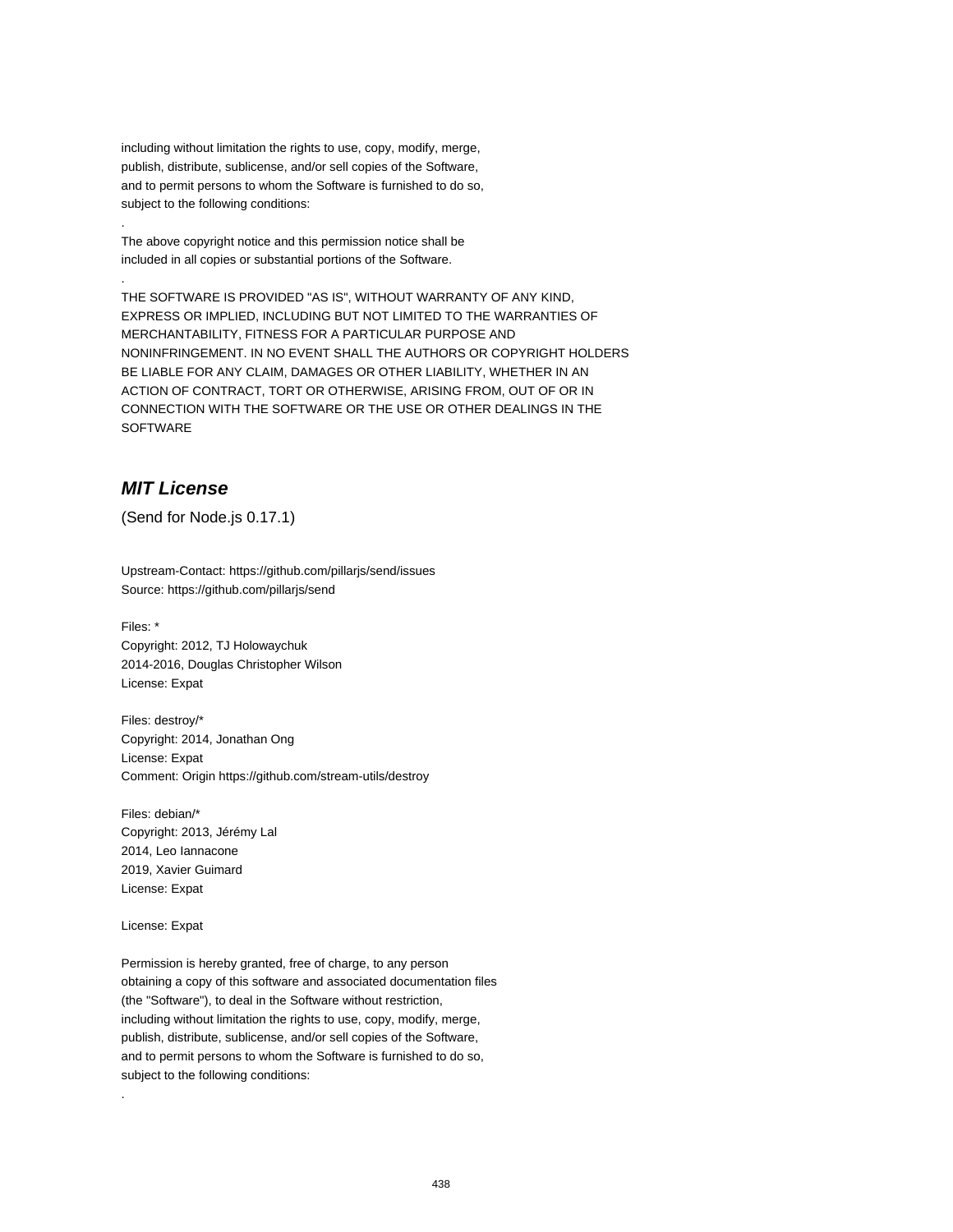The above copyright notice and this permission notice shall be included in all copies or substantial portions of the Software.

THE SOFTWARE IS PROVIDED "AS IS", WITHOUT WARRANTY OF ANY KIND, EXPRESS OR IMPLIED, INCLUDING BUT NOT LIMITED TO THE WARRANTIES OF MERCHANTABILITY, FITNESS FOR A PARTICULAR PURPOSE AND NONINFRINGEMENT. IN NO EVENT SHALL THE AUTHORS OR COPYRIGHT HOLDERS BE LIABLE FOR ANY CLAIM, DAMAGES OR OTHER LIABILITY, WHETHER IN AN ACTION OF CONTRACT, TORT OR OTHERWISE, ARISING FROM, OUT OF OR IN CONNECTION WITH THE SOFTWARE OR THE USE OR OTHER DEALINGS IN THE SOFTWARE

## **MIT License**

(xtend 4.0.2)

.

Upstream-Contact: https://github.com/Raynos/xtend/issues Source: https://github.com/Raynos/xtend

Files: \* Copyright: 2016 Raynos License: Expat

Files: debian/\* Copyright: 2016 Sarath M S License: Expat

License: Expat

.

.

Permission is hereby granted, free of charge, to any person obtaining a copy of this software and associated documentation files (the "Software"), to deal in the Software without restriction, including without limitation the rights to use, copy, modify, merge, publish, distribute, sublicense, and/or sell copies of the Software, and to permit persons to whom the Software is furnished to do so, subject to the following conditions:

The above copyright notice and this permission notice shall be included in all copies or substantial portions of the Software.

THE SOFTWARE IS PROVIDED "AS IS", WITHOUT WARRANTY OF ANY KIND, EXPRESS OR IMPLIED, INCLUDING BUT NOT LIMITED TO THE WARRANTIES OF MERCHANTABILITY, FITNESS FOR A PARTICULAR PURPOSE AND NONINFRINGEMENT. IN NO EVENT SHALL THE AUTHORS OR COPYRIGHT HOLDERS BE LIABLE FOR ANY CLAIM, DAMAGES OR OTHER LIABILITY, WHETHER IN AN ACTION OF CONTRACT, TORT OR OTHERWISE, ARISING FROM, OUT OF OR IN CONNECTION WITH THE SOFTWARE OR THE USE OR OTHER DEALINGS IN THE **SOFTWARE**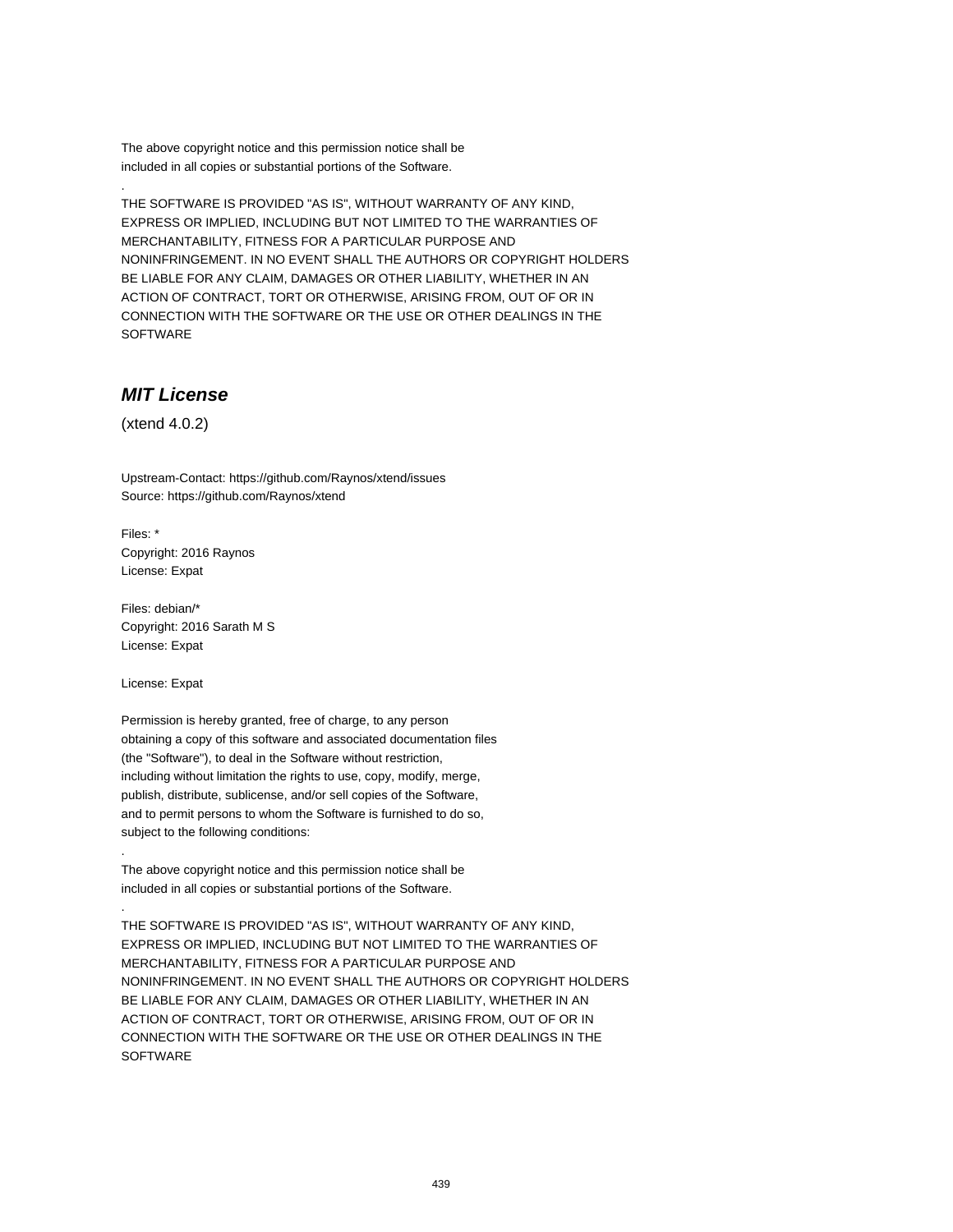### **MIT License**

(node-browser-resolve 1.11.3)

Upstream-Contact: https://github.com/shtylman/node-browser-resolve/issues Source: https://github.com/shtylman/node-browser-resolve#readme

Files: \* Copyright: 2013-2017 Roman Shtylman License: Expat

Files: debian/\* Copyright: 2017 Bastien Roucariès License: Expat

License: Expat

.

.

Permission is hereby granted, free of charge, to any person obtaining a copy of this software and associated documentation files (the "Software"), to deal in the Software without restriction, including without limitation the rights to use, copy, modify, merge, publish, distribute, sublicense, and/or sell copies of the Software, and to permit persons to whom the Software is furnished to do so, subject to the following conditions:

The above copyright notice and this permission notice shall be included in all copies or substantial portions of the Software.

THE SOFTWARE IS PROVIDED "AS IS", WITHOUT WARRANTY OF ANY KIND, EXPRESS OR IMPLIED, INCLUDING BUT NOT LIMITED TO THE WARRANTIES OF MERCHANTABILITY, FITNESS FOR A PARTICULAR PURPOSE AND NONINFRINGEMENT. IN NO EVENT SHALL THE AUTHORS OR COPYRIGHT HOLDERS BE LIABLE FOR ANY CLAIM, DAMAGES OR OTHER LIABILITY, WHETHER IN AN ACTION OF CONTRACT, TORT OR OTHERWISE, ARISING FROM, OUT OF OR IN CONNECTION WITH THE SOFTWARE OR THE USE OR OTHER DEALINGS IN THE **SOFTWARE** 

### **MIT License**

(array-differ 3.0.0)

Upstream-Contact: https://github.com/sindresorhus/array-differ/issues Source: https://github.com/sindresorhus/array-differ#readme

Files: \* Copyright: Sindre Sorhus (sindresorhus.com) License: Expat

Files: debian/\* Copyright: 2016 Sruthi Chandran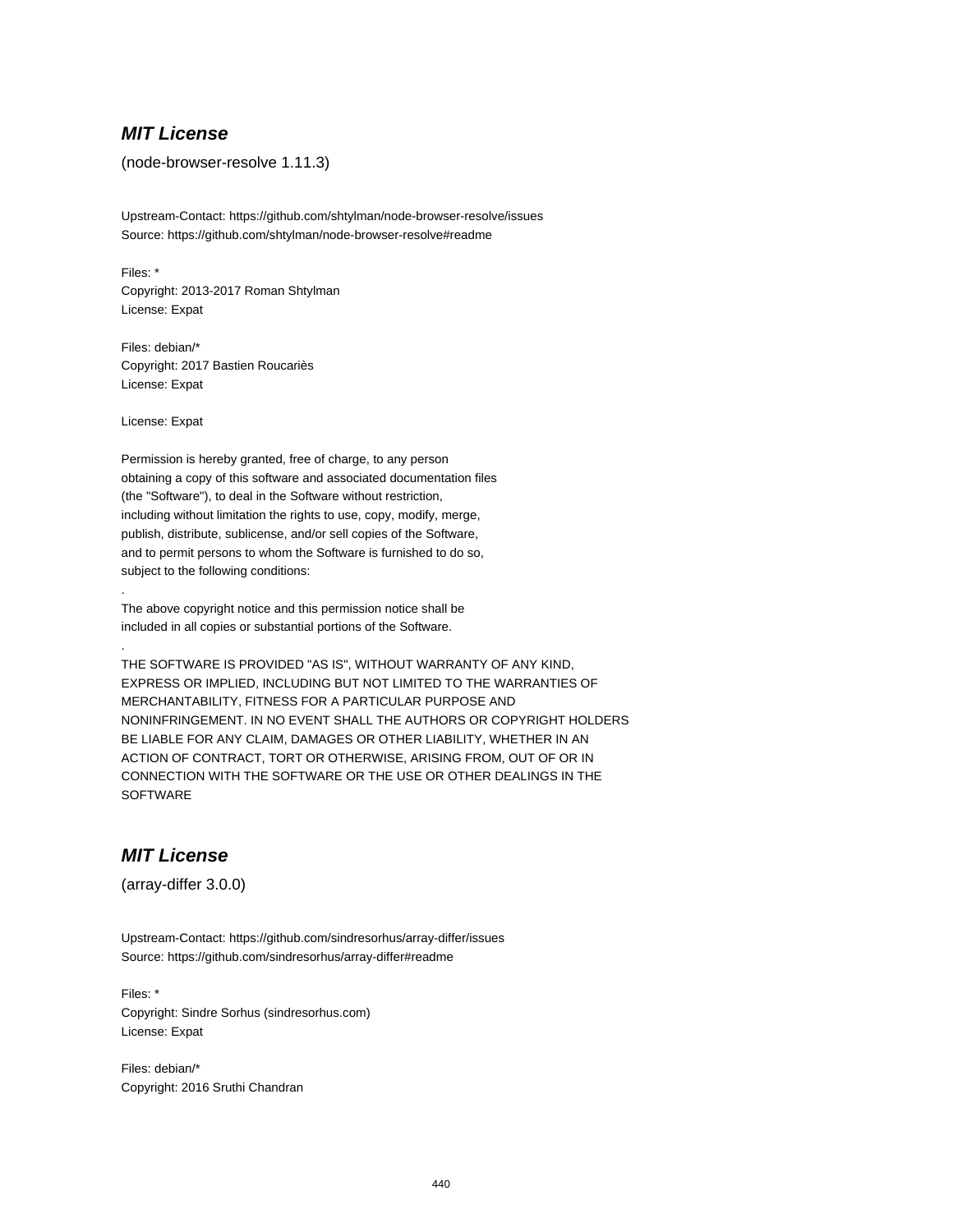2020 Xavier Guimard License: Expat

License: Expat

.

.

Permission is hereby granted, free of charge, to any person obtaining a copy of this software and associated documentation files (the "Software"), to deal in the Software without restriction, including without limitation the rights to use, copy, modify, merge, publish, distribute, sublicense, and/or sell copies of the Software, and to permit persons to whom the Software is furnished to do so, subject to the following conditions:

The above copyright notice and this permission notice shall be included in all copies or substantial portions of the Software.

THE SOFTWARE IS PROVIDED "AS IS", WITHOUT WARRANTY OF ANY KIND, EXPRESS OR IMPLIED, INCLUDING BUT NOT LIMITED TO THE WARRANTIES OF MERCHANTABILITY, FITNESS FOR A PARTICULAR PURPOSE AND NONINFRINGEMENT. IN NO EVENT SHALL THE AUTHORS OR COPYRIGHT HOLDERS BE LIABLE FOR ANY CLAIM, DAMAGES OR OTHER LIABILITY, WHETHER IN AN ACTION OF CONTRACT, TORT OR OTHERWISE, ARISING FROM, OUT OF OR IN CONNECTION WITH THE SOFTWARE OR THE USE OR OTHER DEALINGS IN THE SOFTWARE

## **MIT License**

(array-union 1.0.2)

Upstream-Contact: https://github.com/sindresorhus/array-union/issues Source: https://github.com/sindresorhus/array-union#readme

Files: \* Copyright: 2016 Sindre Sorhus (sindresorhus.com) License: Expat

Files: debian/\* Copyright: 2016 Sruthi Chandran License: Expat

License: Expat

.

Permission is hereby granted, free of charge, to any person obtaining a copy of this software and associated documentation files (the "Software"), to deal in the Software without restriction, including without limitation the rights to use, copy, modify, merge, publish, distribute, sublicense, and/or sell copies of the Software, and to permit persons to whom the Software is furnished to do so, subject to the following conditions: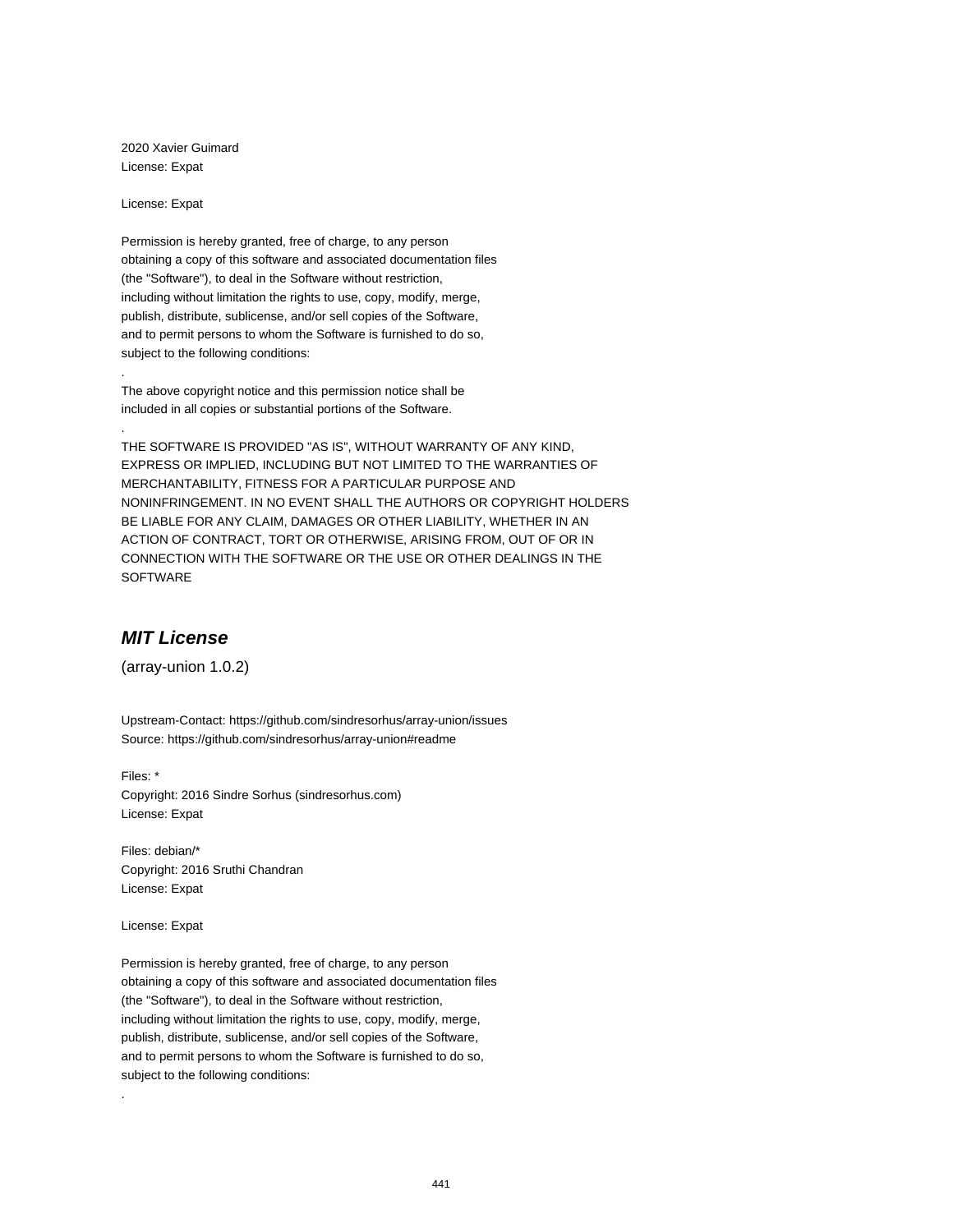The above copyright notice and this permission notice shall be included in all copies or substantial portions of the Software.

THE SOFTWARE IS PROVIDED "AS IS", WITHOUT WARRANTY OF ANY KIND, EXPRESS OR IMPLIED, INCLUDING BUT NOT LIMITED TO THE WARRANTIES OF MERCHANTABILITY, FITNESS FOR A PARTICULAR PURPOSE AND NONINFRINGEMENT. IN NO EVENT SHALL THE AUTHORS OR COPYRIGHT HOLDERS BE LIABLE FOR ANY CLAIM, DAMAGES OR OTHER LIABILITY, WHETHER IN AN ACTION OF CONTRACT, TORT OR OTHERWISE, ARISING FROM, OUT OF OR IN CONNECTION WITH THE SOFTWARE OR THE USE OR OTHER DEALINGS IN THE SOFTWARE

# **MIT License**

.

(array-uniq 1.0.3)

Upstream-Contact: https://github.com/sindresorhus/array-uniq/issues Source: https://github.com/sindresorhus/array-uniq#readme

Files: \* Copyright: 2016 Sindre Sorhus (sindresorhus.com) License: Expat

Files: debian/\* Copyright: 2016 Suhail P License: Expat

License: Expat

.

.

Permission is hereby granted, free of charge, to any person obtaining a copy of this software and associated documentation files (the "Software"), to deal in the Software without restriction, including without limitation the rights to use, copy, modify, merge, publish, distribute, sublicense, and/or sell copies of the Software, and to permit persons to whom the Software is furnished to do so, subject to the following conditions:

The above copyright notice and this permission notice shall be included in all copies or substantial portions of the Software.

THE SOFTWARE IS PROVIDED "AS IS", WITHOUT WARRANTY OF ANY KIND, EXPRESS OR IMPLIED, INCLUDING BUT NOT LIMITED TO THE WARRANTIES OF MERCHANTABILITY, FITNESS FOR A PARTICULAR PURPOSE AND NONINFRINGEMENT. IN NO EVENT SHALL THE AUTHORS OR COPYRIGHT HOLDERS BE LIABLE FOR ANY CLAIM, DAMAGES OR OTHER LIABILITY, WHETHER IN AN ACTION OF CONTRACT, TORT OR OTHERWISE, ARISING FROM, OUT OF OR IN CONNECTION WITH THE SOFTWARE OR THE USE OR OTHER DEALINGS IN THE **SOFTWARE**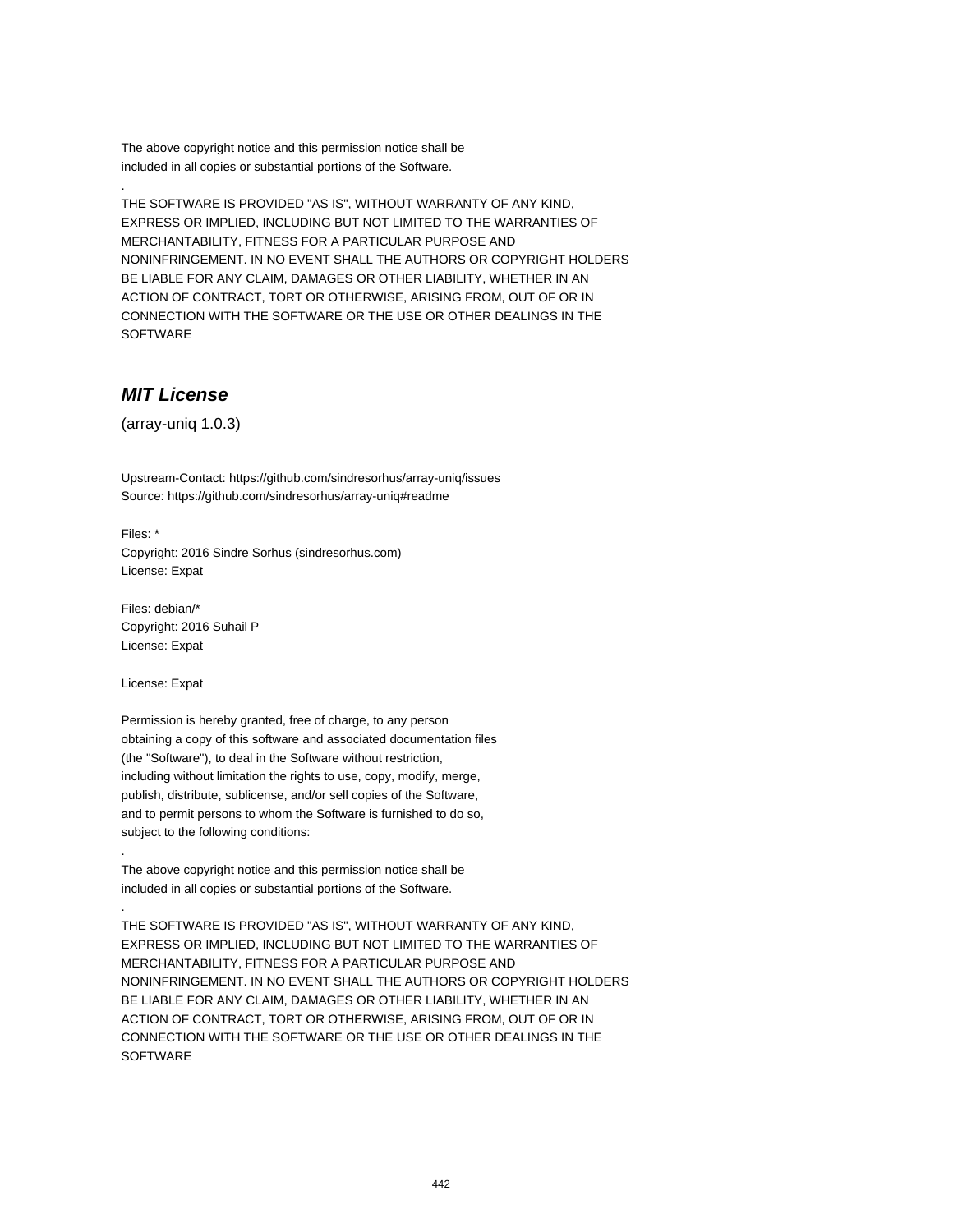## **MIT License**

(find-up v4.1.0)

Upstream-Contact: https://github.com/sindresorhus/find-up/issues Source: https://github.com/sindresorhus/find-up

Files: \* Copyright: 2016, Sindre Sorhus License: Expat

Files: debian/\* Copyright: 2016, Pirate Praveen License: Expat

License: Expat

.

.

Permission is hereby granted, free of charge, to any person obtaining a copy of this software and associated documentation files (the "Software"), to deal in the Software without restriction, including without limitation the rights to use, copy, modify, merge, publish, distribute, sublicense, and/or sell copies of the Software, and to permit persons to whom the Software is furnished to do so, subject to the following conditions:

The above copyright notice and this permission notice shall be included in all copies or substantial portions of the Software.

THE SOFTWARE IS PROVIDED "AS IS", WITHOUT WARRANTY OF ANY KIND, EXPRESS OR IMPLIED, INCLUDING BUT NOT LIMITED TO THE WARRANTIES OF MERCHANTABILITY, FITNESS FOR A PARTICULAR PURPOSE AND NONINFRINGEMENT. IN NO EVENT SHALL THE AUTHORS OR COPYRIGHT HOLDERS BE LIABLE FOR ANY CLAIM, DAMAGES OR OTHER LIABILITY, WHETHER IN AN ACTION OF CONTRACT, TORT OR OTHERWISE, ARISING FROM, OUT OF OR IN CONNECTION WITH THE SOFTWARE OR THE USE OR OTHER DEALINGS IN THE **SOFTWARE** 

### **MIT License**

(find-up v5.0.0)

Upstream-Contact: https://github.com/sindresorhus/find-up/issues Source: https://github.com/sindresorhus/find-up

Files: \* Copyright: Sindre Sorhus License: Expat

Files: debian/\* Copyright: 2016, Pirate Praveen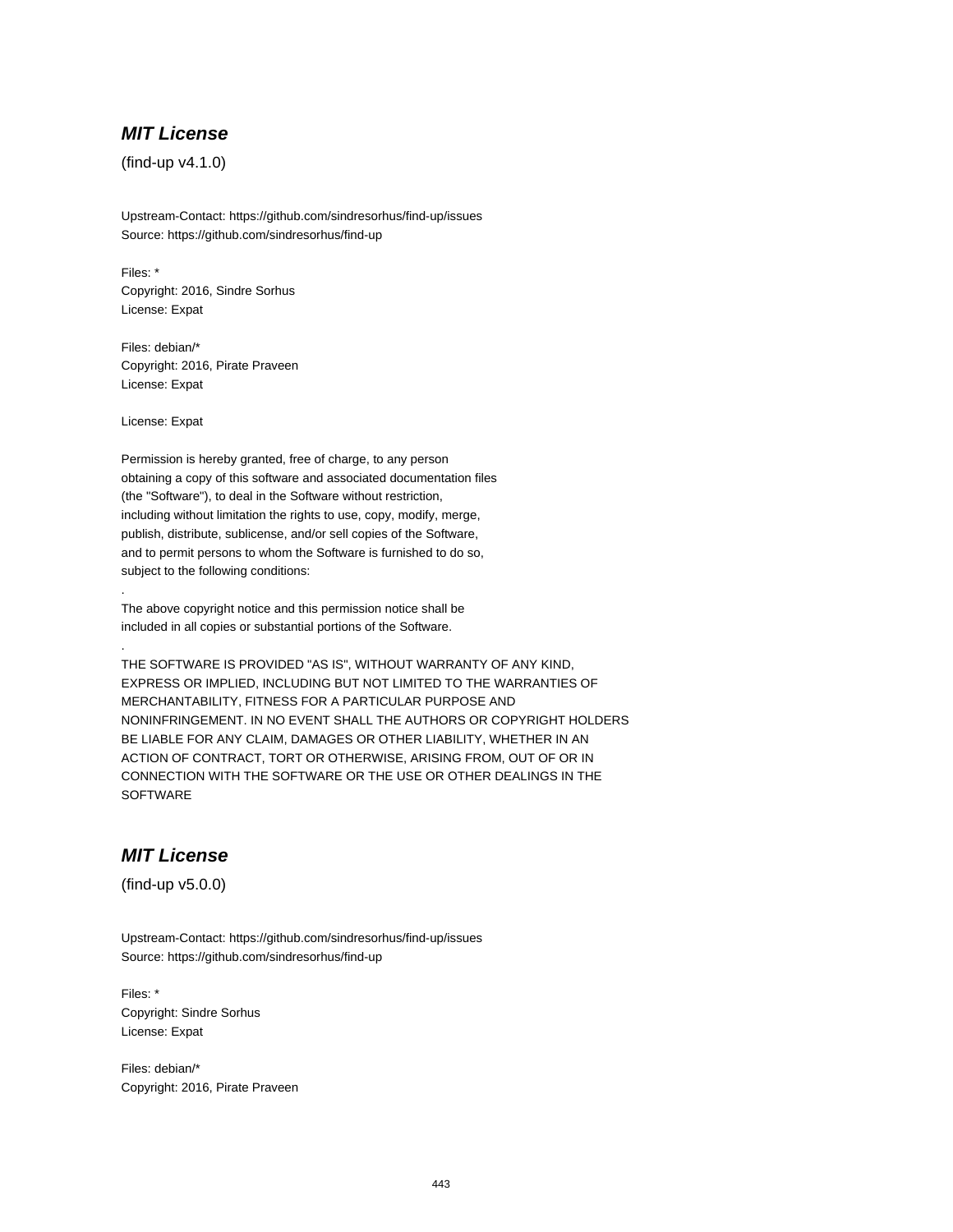2020, Xavier Guimard License: Expat

License: Expat

.

.

Permission is hereby granted, free of charge, to any person obtaining a copy of this software and associated documentation files (the "Software"), to deal in the Software without restriction, including without limitation the rights to use, copy, modify, merge, publish, distribute, sublicense, and/or sell copies of the Software, and to permit persons to whom the Software is furnished to do so, subject to the following conditions:

The above copyright notice and this permission notice shall be included in all copies or substantial portions of the Software.

THE SOFTWARE IS PROVIDED "AS IS", WITHOUT WARRANTY OF ANY KIND, EXPRESS OR IMPLIED, INCLUDING BUT NOT LIMITED TO THE WARRANTIES OF MERCHANTABILITY, FITNESS FOR A PARTICULAR PURPOSE AND NONINFRINGEMENT. IN NO EVENT SHALL THE AUTHORS OR COPYRIGHT HOLDERS BE LIABLE FOR ANY CLAIM, DAMAGES OR OTHER LIABILITY, WHETHER IN AN ACTION OF CONTRACT, TORT OR OTHERWISE, ARISING FROM, OUT OF OR IN CONNECTION WITH THE SOFTWARE OR THE USE OR OTHER DEALINGS IN THE SOFTWARE

## **MIT License**

(get-stream v4.1.0)

Upstream-Contact: https://github.com/sindresorhus/get-stream/issues Source: https://github.com/sindresorhus/get-stream#readme

Files: \* Copyright: Sindre Sorhus License: Expat

Files: debian/\* Copyright: 2016 Pirate Praveen 2020 Xavier Guimard License: Expat

License: Expat

Permission is hereby granted, free of charge, to any person obtaining a copy of this software and associated documentation files (the "Software"), to deal in the Software without restriction, including without limitation the rights to use, copy, modify, merge, publish, distribute, sublicense, and/or sell copies of the Software, and to permit persons to whom the Software is furnished to do so, subject to the following conditions: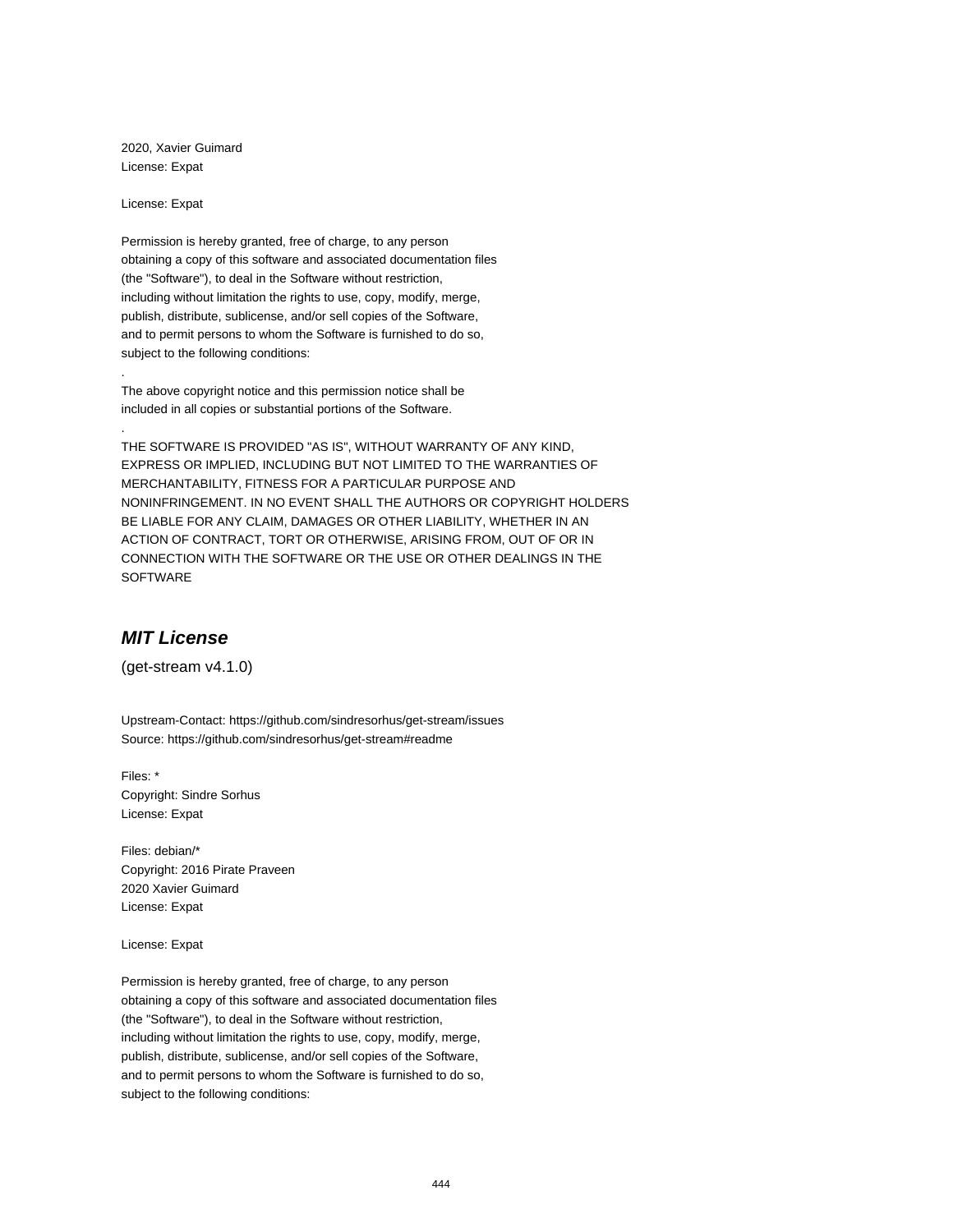The above copyright notice and this permission notice shall be included in all copies or substantial portions of the Software.

THE SOFTWARE IS PROVIDED "AS IS", WITHOUT WARRANTY OF ANY KIND, EXPRESS OR IMPLIED, INCLUDING BUT NOT LIMITED TO THE WARRANTIES OF MERCHANTABILITY, FITNESS FOR A PARTICULAR PURPOSE AND NONINFRINGEMENT. IN NO EVENT SHALL THE AUTHORS OR COPYRIGHT HOLDERS BE LIABLE FOR ANY CLAIM, DAMAGES OR OTHER LIABILITY, WHETHER IN AN ACTION OF CONTRACT, TORT OR OTHERWISE, ARISING FROM, OUT OF OR IN CONNECTION WITH THE SOFTWARE OR THE USE OR OTHER DEALINGS IN THE SOFTWARE

### **MIT License**

.

.

(sindresorhus/globals 11.12.0)

Upstream-Contact: https://github.com/sindresorhus/globals/issues Source: https://github.com/sindresorhus/globals

Files: \* Copyright: Sindre Sorhus (sindresorhus.com) License: Expat

Files: debian/\* Copyright: 2016 Pirate Praveen , 2019, Utkarsh Gupta License: Expat

License: Expat

.

.

Permission is hereby granted, free of charge, to any person obtaining a copy of this software and associated documentation files (the "Software"), to deal in the Software without restriction, including without limitation the rights to use, copy, modify, merge, publish, distribute, sublicense, and/or sell copies of the Software, and to permit persons to whom the Software is furnished to do so, subject to the following conditions:

The above copyright notice and this permission notice shall be included in all copies or substantial portions of the Software.

THE SOFTWARE IS PROVIDED "AS IS", WITHOUT WARRANTY OF ANY KIND, EXPRESS OR IMPLIED, INCLUDING BUT NOT LIMITED TO THE WARRANTIES OF MERCHANTABILITY, FITNESS FOR A PARTICULAR PURPOSE AND NONINFRINGEMENT. IN NO EVENT SHALL THE AUTHORS OR COPYRIGHT HOLDERS BE LIABLE FOR ANY CLAIM, DAMAGES OR OTHER LIABILITY, WHETHER IN AN ACTION OF CONTRACT, TORT OR OTHERWISE, ARISING FROM, OUT OF OR IN CONNECTION WITH THE SOFTWARE OR THE USE OR OTHER DEALINGS IN THE **SOFTWARE**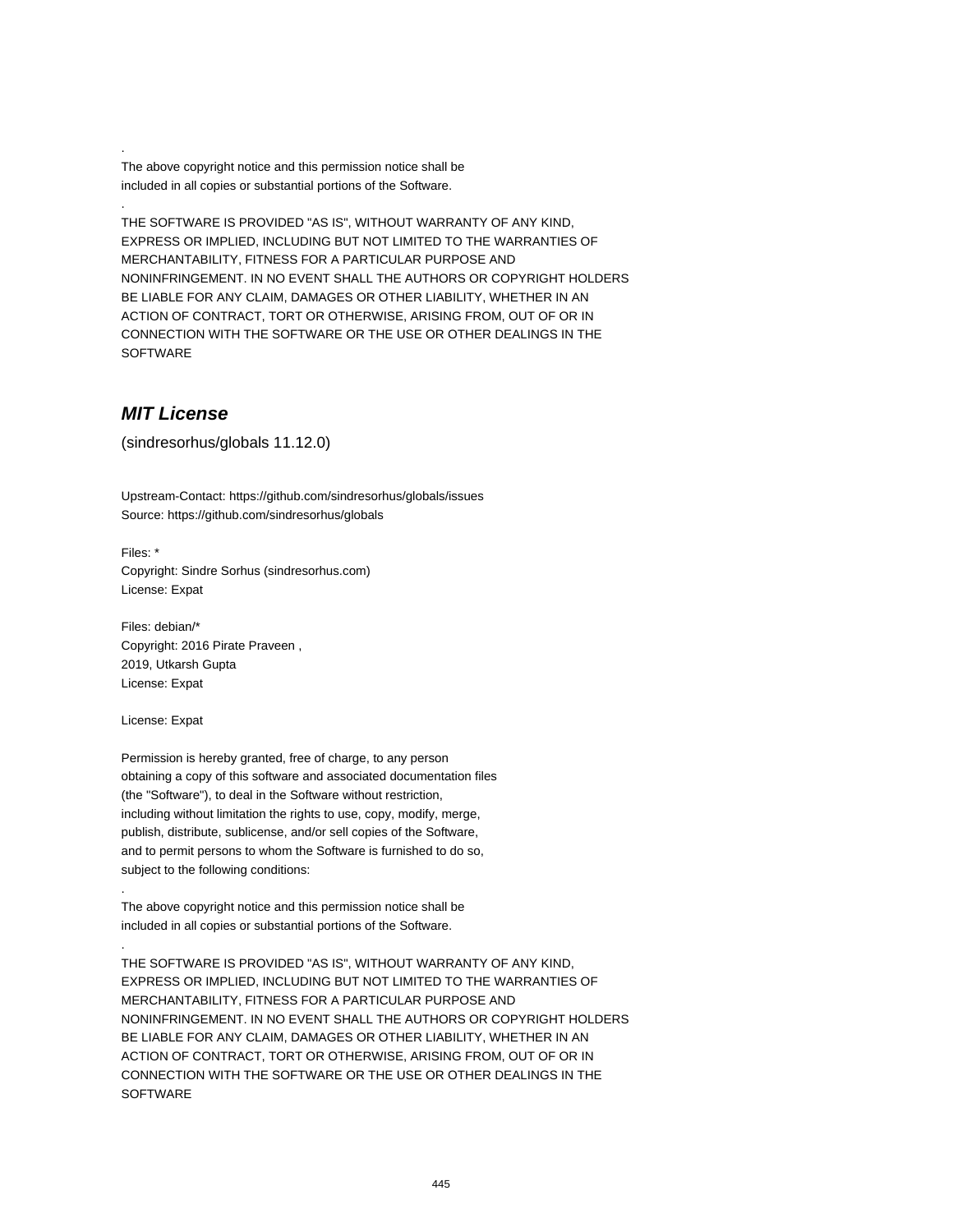# **MIT License**

(sindresorhus/globby 6.1.0)

Upstream-Contact: https://github.com/sindresorhus/globby/issues Source: https://github.com/sindresorhus/globby#readme

Files: \* Copyright: 2017 Sindre Sorhus (sindresorhus.com) License: Expat

Files: debian/\* Copyright: 2017 Sanoob Pattanath License: Expat

License: Expat

.

.

Permission is hereby granted, free of charge, to any person obtaining a copy of this software and associated documentation files (the "Software"), to deal in the Software without restriction, including without limitation the rights to use, copy, modify, merge, publish, distribute, sublicense, and/or sell copies of the Software, and to permit persons to whom the Software is furnished to do so, subject to the following conditions:

The above copyright notice and this permission notice shall be included in all copies or substantial portions of the Software.

THE SOFTWARE IS PROVIDED "AS IS", WITHOUT WARRANTY OF ANY KIND, EXPRESS OR IMPLIED, INCLUDING BUT NOT LIMITED TO THE WARRANTIES OF MERCHANTABILITY, FITNESS FOR A PARTICULAR PURPOSE AND NONINFRINGEMENT. IN NO EVENT SHALL THE AUTHORS OR COPYRIGHT HOLDERS BE LIABLE FOR ANY CLAIM, DAMAGES OR OTHER LIABILITY, WHETHER IN AN ACTION OF CONTRACT, TORT OR OTHERWISE, ARISING FROM, OUT OF OR IN CONNECTION WITH THE SOFTWARE OR THE USE OR OTHER DEALINGS IN THE **SOFTWARE** 

# **MIT License**

(indent-string v4.0.0)

Upstream-Contact: https://github.com/sindresorhus/indent-string/issues Source: https://github.com/sindresorhus/indent-string#readme

Files: \* Copyright: Sindre Sorhus License: Expat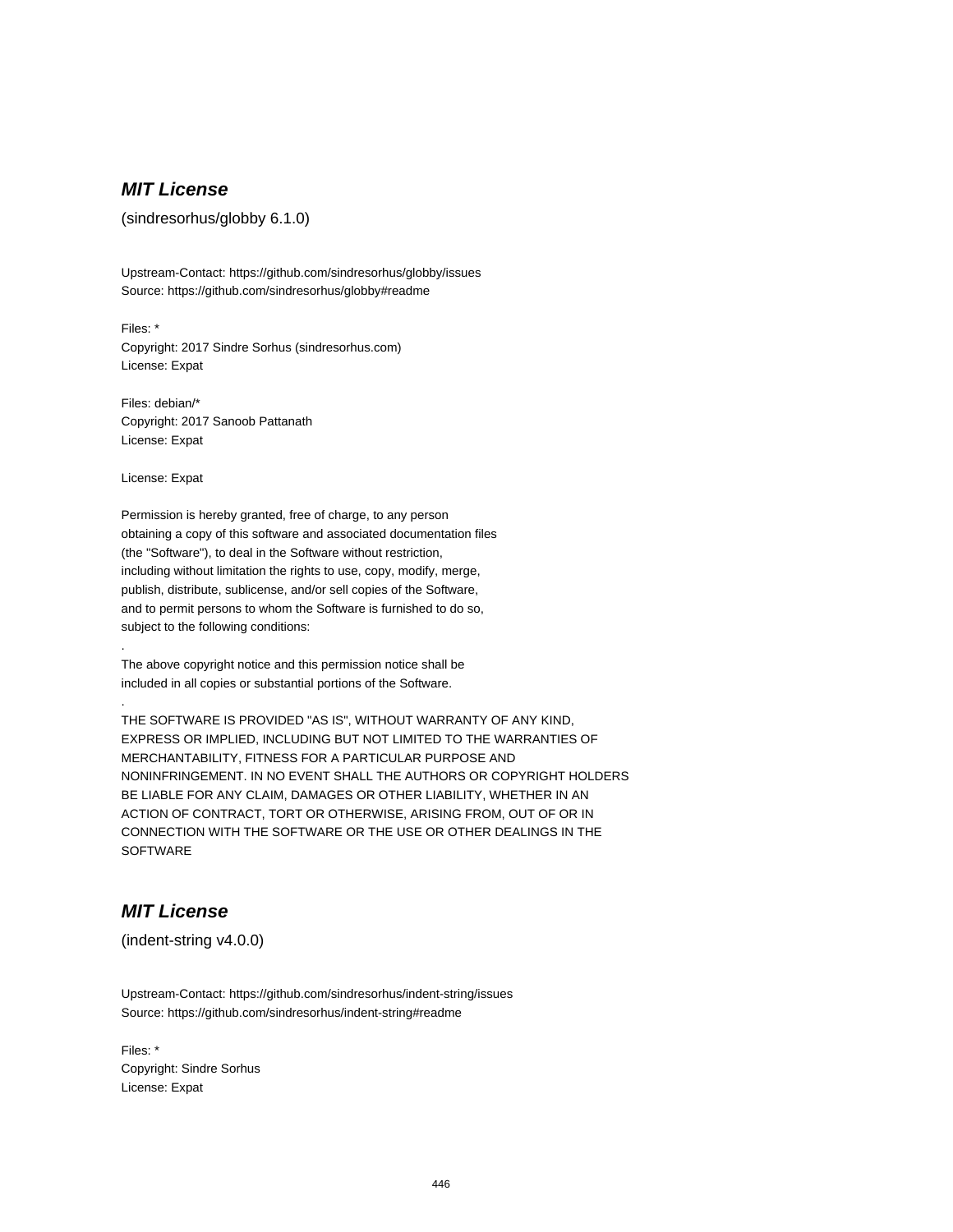Files: debian/\* Copyright: 2016 Sarath M S 2020 Xavier Guimard License: Expat

License: Expat

.

.

Permission is hereby granted, free of charge, to any person obtaining a copy of this software and associated documentation files (the "Software"), to deal in the Software without restriction, including without limitation the rights to use, copy, modify, merge, publish, distribute, sublicense, and/or sell copies of the Software, and to permit persons to whom the Software is furnished to do so, subject to the following conditions:

The above copyright notice and this permission notice shall be included in all copies or substantial portions of the Software.

THE SOFTWARE IS PROVIDED "AS IS", WITHOUT WARRANTY OF ANY KIND, EXPRESS OR IMPLIED, INCLUDING BUT NOT LIMITED TO THE WARRANTIES OF MERCHANTABILITY, FITNESS FOR A PARTICULAR PURPOSE AND NONINFRINGEMENT. IN NO EVENT SHALL THE AUTHORS OR COPYRIGHT HOLDERS BE LIABLE FOR ANY CLAIM, DAMAGES OR OTHER LIABILITY, WHETHER IN AN ACTION OF CONTRACT, TORT OR OTHERWISE, ARISING FROM, OUT OF OR IN CONNECTION WITH THE SOFTWARE OR THE USE OR OTHER DEALINGS IN THE **SOFTWARE** 

## **MIT License**

(is-path-inside v3.0.2)

Upstream-Contact: https://github.com/sindresorhus/is-path-inside/issues Source: https://github.com/sindresorhus/is-path-inside

Files: \* Copyright: Sindre Sorhus License: Expat

Files: debian/\* Copyright: 2017 Sanoob Pattanath 2020 Xavier Guimard License: Expat

License: Expat

Permission is hereby granted, free of charge, to any person obtaining a copy of this software and associated documentation files (the "Software"), to deal in the Software without restriction, including without limitation the rights to use, copy, modify, merge,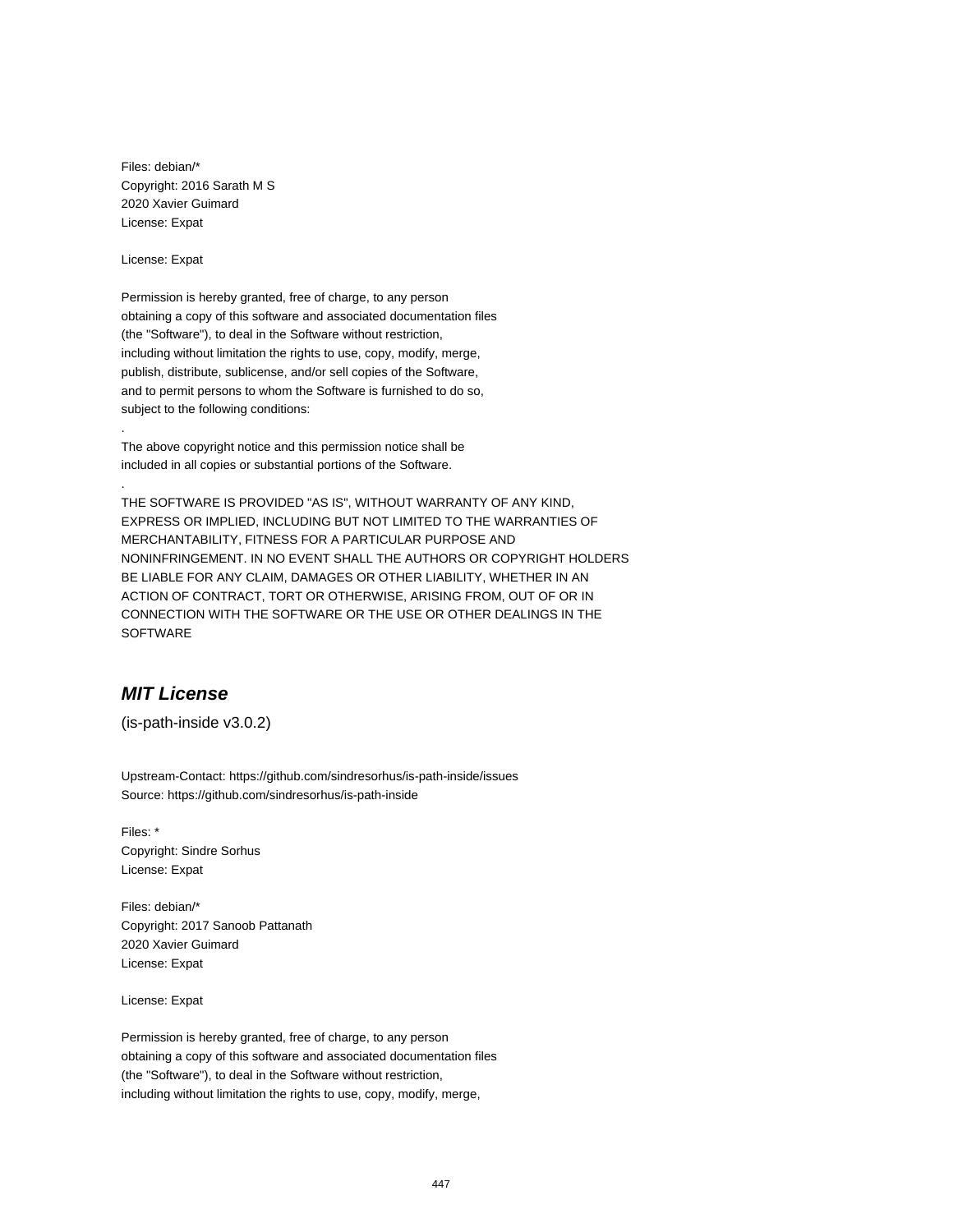publish, distribute, sublicense, and/or sell copies of the Software, and to permit persons to whom the Software is furnished to do so, subject to the following conditions:

The above copyright notice and this permission notice shall be included in all copies or substantial portions of the Software.

THE SOFTWARE IS PROVIDED "AS IS", WITHOUT WARRANTY OF ANY KIND, EXPRESS OR IMPLIED, INCLUDING BUT NOT LIMITED TO THE WARRANTIES OF MERCHANTABILITY, FITNESS FOR A PARTICULAR PURPOSE AND NONINFRINGEMENT. IN NO EVENT SHALL THE AUTHORS OR COPYRIGHT HOLDERS BE LIABLE FOR ANY CLAIM, DAMAGES OR OTHER LIABILITY, WHETHER IN AN ACTION OF CONTRACT, TORT OR OTHERWISE, ARISING FROM, OUT OF OR IN CONNECTION WITH THE SOFTWARE OR THE USE OR OTHER DEALINGS IN THE SOFTWARE

## **MIT License**

.

.

(object-assign 4.1.1)

Upstream-Contact: https://github.com/sindresorhus/object-assign/issues Source: https://github.com/sindresorhus/object-assign#readme

Files: \* Copyright: Sindre Sorhus (sindresorhus.com) License: Expat

Files: debian/\* Copyright: 2016, Sruthi Chandran License: Expat

License: Expat

.

.

Permission is hereby granted, free of charge, to any person obtaining a copy of this software and associated documentation files (the "Software"), to deal in the Software without restriction, including without limitation the rights to use, copy, modify, merge, publish, distribute, sublicense, and/or sell copies of the Software, and to permit persons to whom the Software is furnished to do so, subject to the following conditions:

The above copyright notice and this permission notice shall be included in all copies or substantial portions of the Software.

THE SOFTWARE IS PROVIDED "AS IS", WITHOUT WARRANTY OF ANY KIND, EXPRESS OR IMPLIED, INCLUDING BUT NOT LIMITED TO THE WARRANTIES OF MERCHANTABILITY, FITNESS FOR A PARTICULAR PURPOSE AND NONINFRINGEMENT. IN NO EVENT SHALL THE AUTHORS OR COPYRIGHT HOLDERS BE LIABLE FOR ANY CLAIM, DAMAGES OR OTHER LIABILITY, WHETHER IN AN ACTION OF CONTRACT, TORT OR OTHERWISE, ARISING FROM, OUT OF OR IN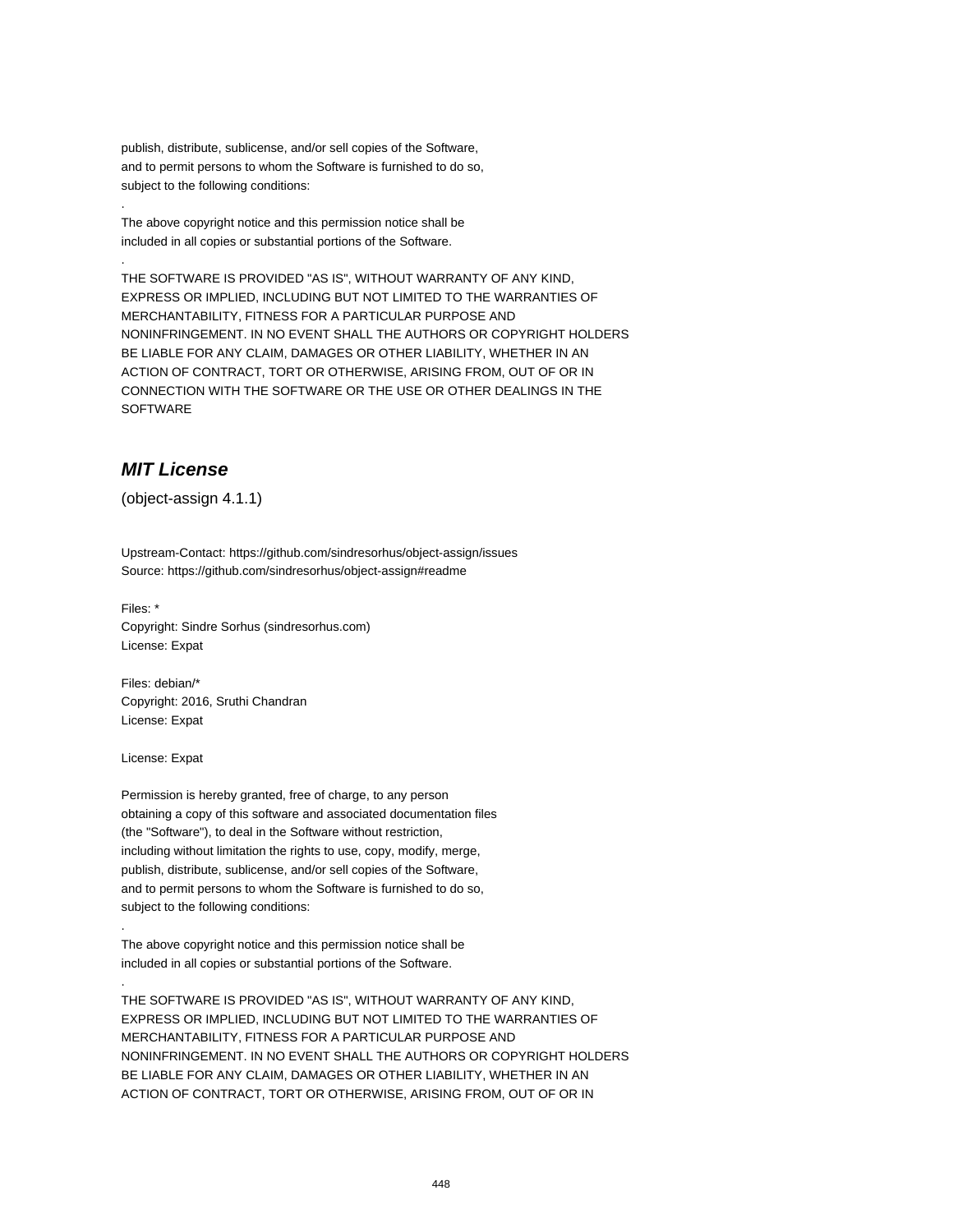CONNECTION WITH THE SOFTWARE OR THE USE OR OTHER DEALINGS IN THE **SOFTWARE** 

### **MIT License**

(os-tmpdir 1.0.2)

Upstream-Contact: https://github.com/sindresorhus/os-tmpdir/issues Source: https://github.com/sindresorhus/os-tmpdir

Files: \* Copyright: 2015 Sindre Sorhus (sindresorhus.com) License: Expat

Files: debian/\* Copyright: 2015 Ross Gammon License: Expat

License: Expat

.

.

Permission is hereby granted, free of charge, to any person obtaining a copy of this software and associated documentation files (the "Software"), to deal in the Software without restriction, including without limitation the rights to use, copy, modify, merge, publish, distribute, sublicense, and/or sell copies of the Software, and to permit persons to whom the Software is furnished to do so, subject to the following conditions:

The above copyright notice and this permission notice shall be included in all copies or substantial portions of the Software.

THE SOFTWARE IS PROVIDED "AS IS", WITHOUT WARRANTY OF ANY KIND, EXPRESS OR IMPLIED, INCLUDING BUT NOT LIMITED TO THE WARRANTIES OF MERCHANTABILITY, FITNESS FOR A PARTICULAR PURPOSE AND NONINFRINGEMENT. IN NO EVENT SHALL THE AUTHORS OR COPYRIGHT HOLDERS BE LIABLE FOR ANY CLAIM, DAMAGES OR OTHER LIABILITY, WHETHER IN AN ACTION OF CONTRACT, TORT OR OTHERWISE, ARISING FROM, OUT OF OR IN CONNECTION WITH THE SOFTWARE OR THE USE OR OTHER DEALINGS IN THE **SOFTWARE** 

## **MIT License**

(p-locate 2.0.0)

Upstream-Contact: https://github.com/sindresorhus/p-locate/issues Source: https://github.com/sindresorhus/p-locate#readme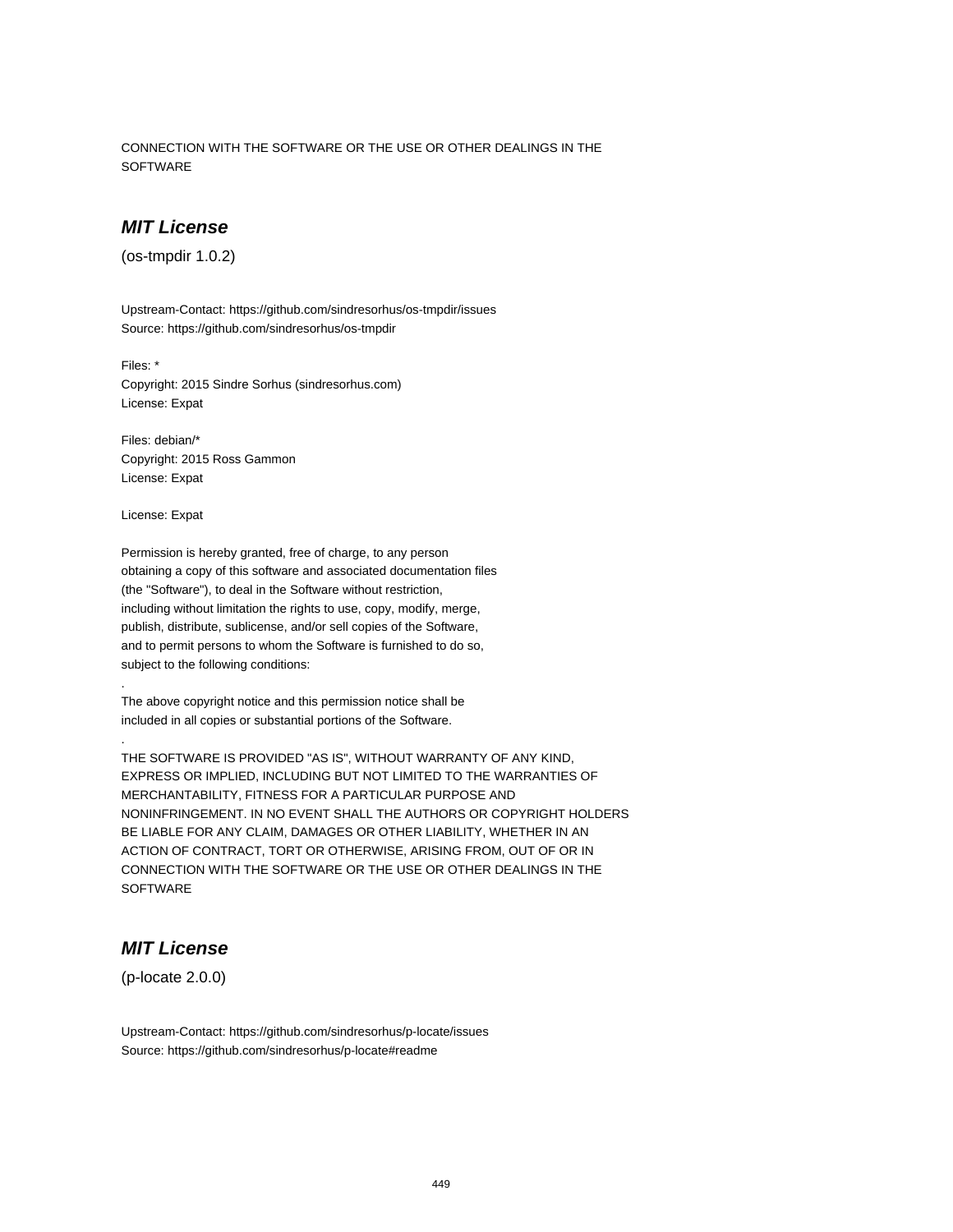Files: \* Copyright: 2017 Sindre Sorhus (sindresorhus.com) License: Expat

Files: debian/\* Copyright: 2017 Pirate Praveen License: Expat

License: Expat

.

.

Permission is hereby granted, free of charge, to any person obtaining a copy of this software and associated documentation files (the "Software"), to deal in the Software without restriction, including without limitation the rights to use, copy, modify, merge, publish, distribute, sublicense, and/or sell copies of the Software, and to permit persons to whom the Software is furnished to do so, subject to the following conditions:

The above copyright notice and this permission notice shall be included in all copies or substantial portions of the Software.

THE SOFTWARE IS PROVIDED "AS IS", WITHOUT WARRANTY OF ANY KIND, EXPRESS OR IMPLIED, INCLUDING BUT NOT LIMITED TO THE WARRANTIES OF MERCHANTABILITY, FITNESS FOR A PARTICULAR PURPOSE AND NONINFRINGEMENT. IN NO EVENT SHALL THE AUTHORS OR COPYRIGHT HOLDERS BE LIABLE FOR ANY CLAIM, DAMAGES OR OTHER LIABILITY, WHETHER IN AN ACTION OF CONTRACT, TORT OR OTHERWISE, ARISING FROM, OUT OF OR IN CONNECTION WITH THE SOFTWARE OR THE USE OR OTHER DEALINGS IN THE SOFTWARE

### **MIT License**

(path-type 3.0.0)

Upstream-Contact: https://github.com/sindresorhus/path-type/issues Source: https://github.com/sindresorhus/path-type#readme

Files: \* Copyright: 2016 Sindre Sorhus (sindresorhus.com) License: Expat

Files: debian/\* Copyright: 2016 Pirate Praveen License: Expat

License: Expat

Permission is hereby granted, free of charge, to any person obtaining a copy of this software and associated documentation files (the "Software"), to deal in the Software without restriction, including without limitation the rights to use, copy, modify, merge,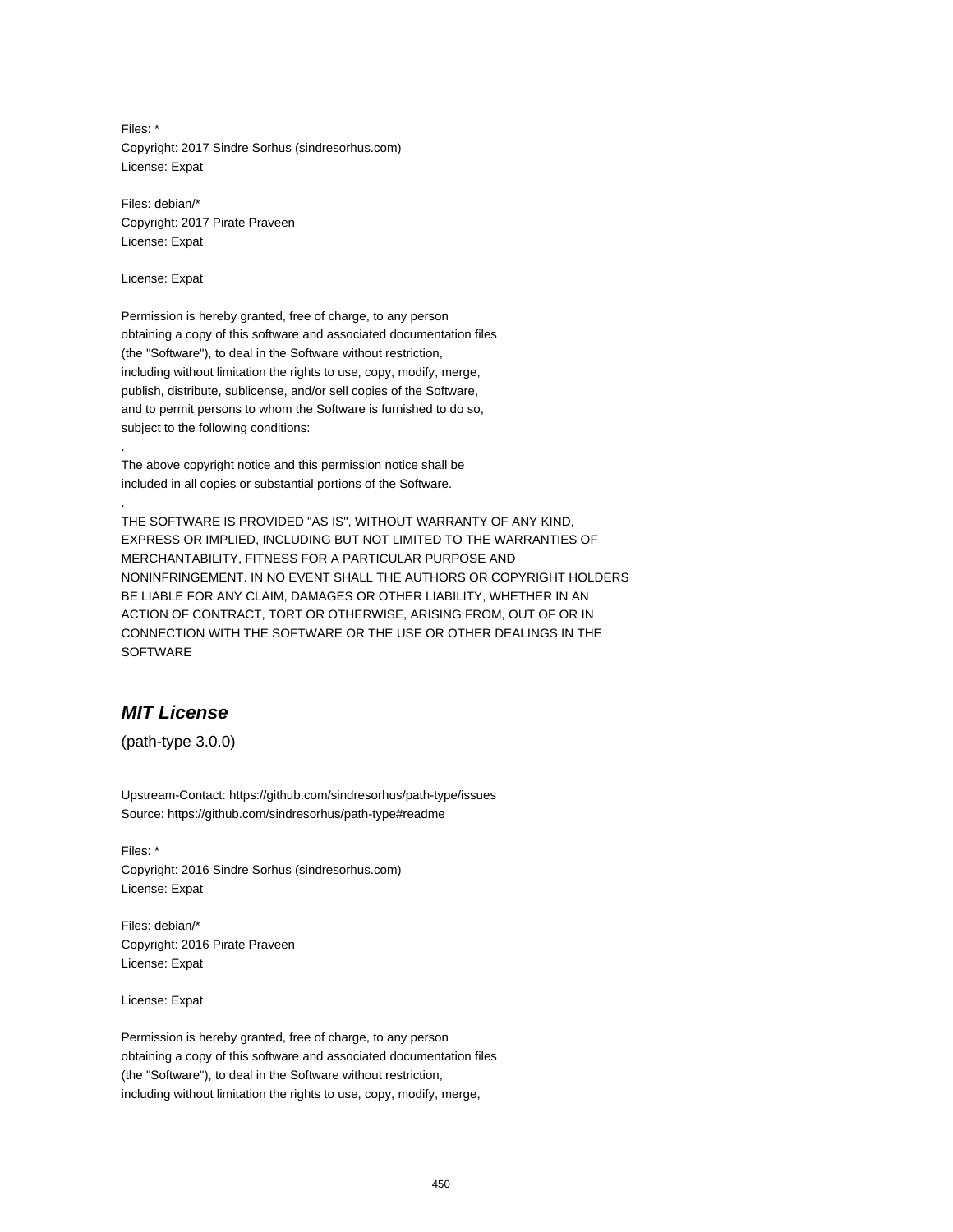publish, distribute, sublicense, and/or sell copies of the Software, and to permit persons to whom the Software is furnished to do so, subject to the following conditions:

The above copyright notice and this permission notice shall be included in all copies or substantial portions of the Software.

THE SOFTWARE IS PROVIDED "AS IS", WITHOUT WARRANTY OF ANY KIND, EXPRESS OR IMPLIED, INCLUDING BUT NOT LIMITED TO THE WARRANTIES OF MERCHANTABILITY, FITNESS FOR A PARTICULAR PURPOSE AND NONINFRINGEMENT. IN NO EVENT SHALL THE AUTHORS OR COPYRIGHT HOLDERS BE LIABLE FOR ANY CLAIM, DAMAGES OR OTHER LIABILITY, WHETHER IN AN ACTION OF CONTRACT, TORT OR OTHERWISE, ARISING FROM, OUT OF OR IN CONNECTION WITH THE SOFTWARE OR THE USE OR OTHER DEALINGS IN THE SOFTWARE

## **MIT License**

(pkg-dir 4.2.0)

.

.

Upstream-Contact: https://github.com/sindresorhus/pkg-dir/issues Source: https://github.com/sindresorhus/pkg-dir

Files: \* Copyright: Sindre Sorhus (sindresorhus.com) License: Expat

Files: debian/\* Copyright: 2016, Pirate Praveen 2019, Xavier Guimard License: Expat

Files: debian/tests/test\_modules/\* Copyright: Sindre Sorhus License: Expat

License: Expat

.

.

Permission is hereby granted, free of charge, to any person obtaining a copy of this software and associated documentation files (the "Software"), to deal in the Software without restriction, including without limitation the rights to use, copy, modify, merge, publish, distribute, sublicense, and/or sell copies of the Software, and to permit persons to whom the Software is furnished to do so, subject to the following conditions:

The above copyright notice and this permission notice shall be included in all copies or substantial portions of the Software.

THE SOFTWARE IS PROVIDED "AS IS", WITHOUT WARRANTY OF ANY KIND,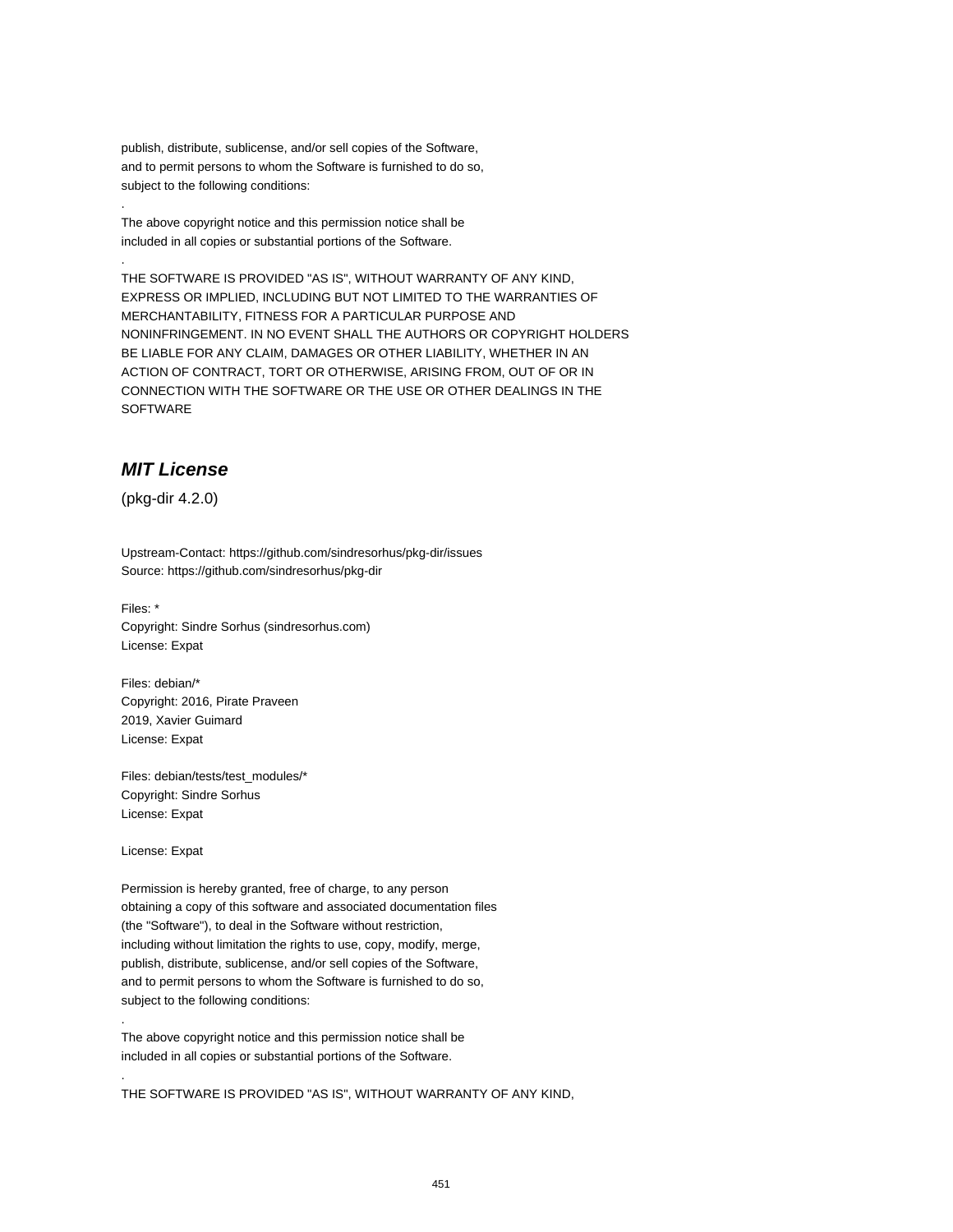EXPRESS OR IMPLIED, INCLUDING BUT NOT LIMITED TO THE WARRANTIES OF MERCHANTABILITY, FITNESS FOR A PARTICULAR PURPOSE AND NONINFRINGEMENT. IN NO EVENT SHALL THE AUTHORS OR COPYRIGHT HOLDERS BE LIABLE FOR ANY CLAIM, DAMAGES OR OTHER LIABILITY, WHETHER IN AN ACTION OF CONTRACT, TORT OR OTHERWISE, ARISING FROM, OUT OF OR IN CONNECTION WITH THE SOFTWARE OR THE USE OR OTHER DEALINGS IN THE SOFTWARE

## **MIT License**

(sindresorhus/slash v3.0.0)

Upstream-Contact: https://github.com/sindresorhus/slash/issues Source: https://github.com/sindresorhus/slash

Files: \* Copyright: Sindre Sorhus License: Expat

Files: debian/\* Copyright: 2016, Pirate Praveen 2020, Xavier Guimard License: Expat

License: Expat

.

.

Permission is hereby granted, free of charge, to any person obtaining a copy of this software and associated documentation files (the "Software"), to deal in the Software without restriction, including without limitation the rights to use, copy, modify, merge, publish, distribute, sublicense, and/or sell copies of the Software, and to permit persons to whom the Software is furnished to do so, subject to the following conditions:

The above copyright notice and this permission notice shall be included in all copies or substantial portions of the Software.

THE SOFTWARE IS PROVIDED "AS IS", WITHOUT WARRANTY OF ANY KIND, EXPRESS OR IMPLIED, INCLUDING BUT NOT LIMITED TO THE WARRANTIES OF MERCHANTABILITY, FITNESS FOR A PARTICULAR PURPOSE AND NONINFRINGEMENT. IN NO EVENT SHALL THE AUTHORS OR COPYRIGHT HOLDERS BE LIABLE FOR ANY CLAIM, DAMAGES OR OTHER LIABILITY, WHETHER IN AN ACTION OF CONTRACT, TORT OR OTHERWISE, ARISING FROM, OUT OF OR IN CONNECTION WITH THE SOFTWARE OR THE USE OR OTHER DEALINGS IN THE **SOFTWARE** 

## **MIT License**

(strip-bom 3.0.0)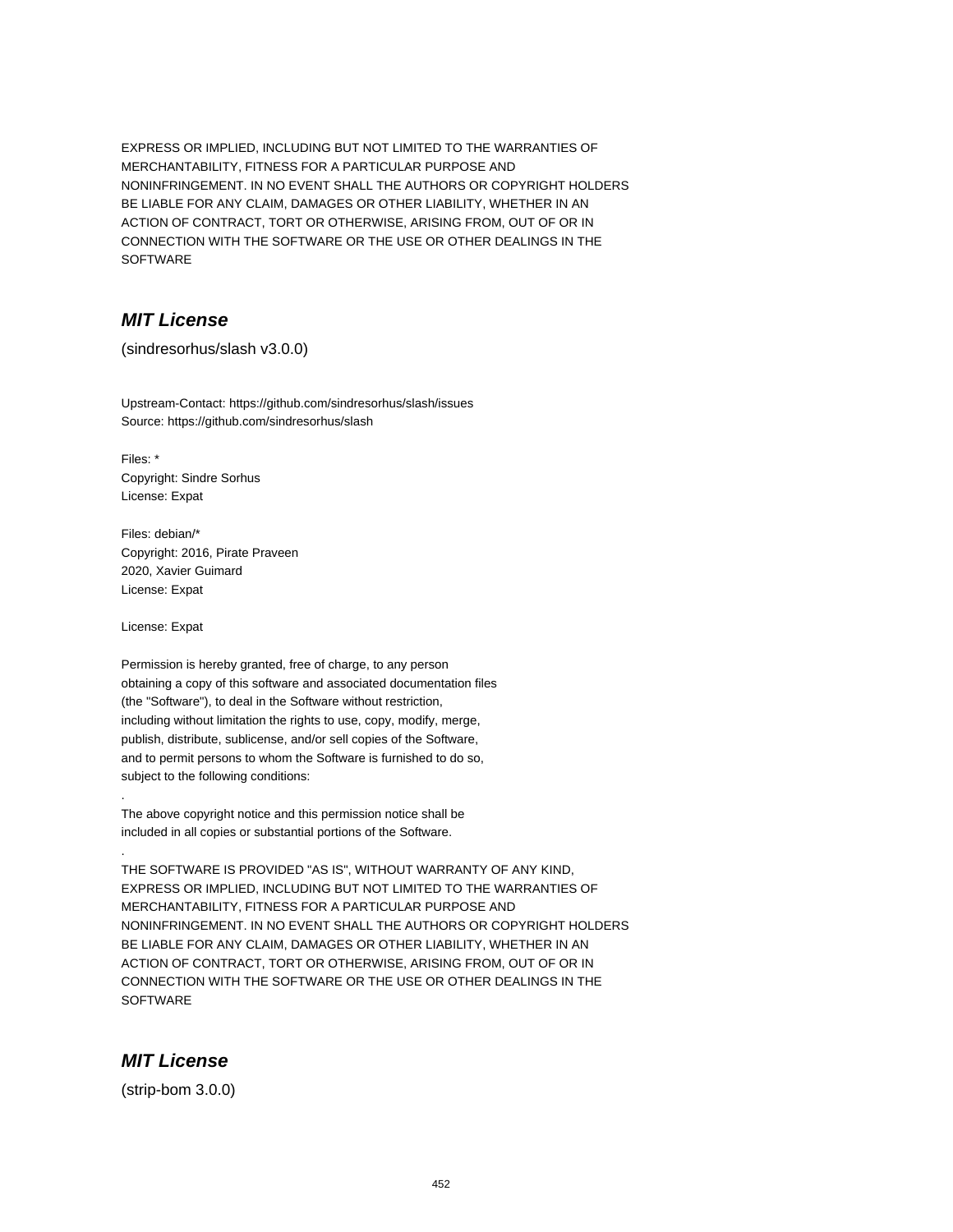Upstream-Contact: https://github.com/sindresorhus/strip-bom/issues Source: https://github.com/sindresorhus/strip-bom#readme

Files: \* Copyright: 2016 Sindre Sorhus (sindresorhus.com) License: Expat

Files: debian/\* Copyright: 2016 Shanavas M License: Expat

License: Expat

.

.

Permission is hereby granted, free of charge, to any person obtaining a copy of this software and associated documentation files (the "Software"), to deal in the Software without restriction, including without limitation the rights to use, copy, modify, merge, publish, distribute, sublicense, and/or sell copies of the Software, and to permit persons to whom the Software is furnished to do so, subject to the following conditions:

The above copyright notice and this permission notice shall be included in all copies or substantial portions of the Software.

THE SOFTWARE IS PROVIDED "AS IS", WITHOUT WARRANTY OF ANY KIND, EXPRESS OR IMPLIED, INCLUDING BUT NOT LIMITED TO THE WARRANTIES OF MERCHANTABILITY, FITNESS FOR A PARTICULAR PURPOSE AND NONINFRINGEMENT. IN NO EVENT SHALL THE AUTHORS OR COPYRIGHT HOLDERS BE LIABLE FOR ANY CLAIM, DAMAGES OR OTHER LIABILITY, WHETHER IN AN ACTION OF CONTRACT, TORT OR OTHERWISE, ARISING FROM, OUT OF OR IN CONNECTION WITH THE SOFTWARE OR THE USE OR OTHER DEALINGS IN THE **SOFTWARE** 

### **MIT License**

(strip-json-comments 3.1.1)

Upstream-Contact: https://github.com/sindresorhus/strip-json-comments/issues Source: https://github.com/sindresorhus/strip-json-comments

Files: \* Copyright: Sindre Sorhus (https://sindresorhus.com) License: Expat

Files: debian/\* Copyright: 2015-2018, Julien Puydt 2019, Xavier Guimard License: Expat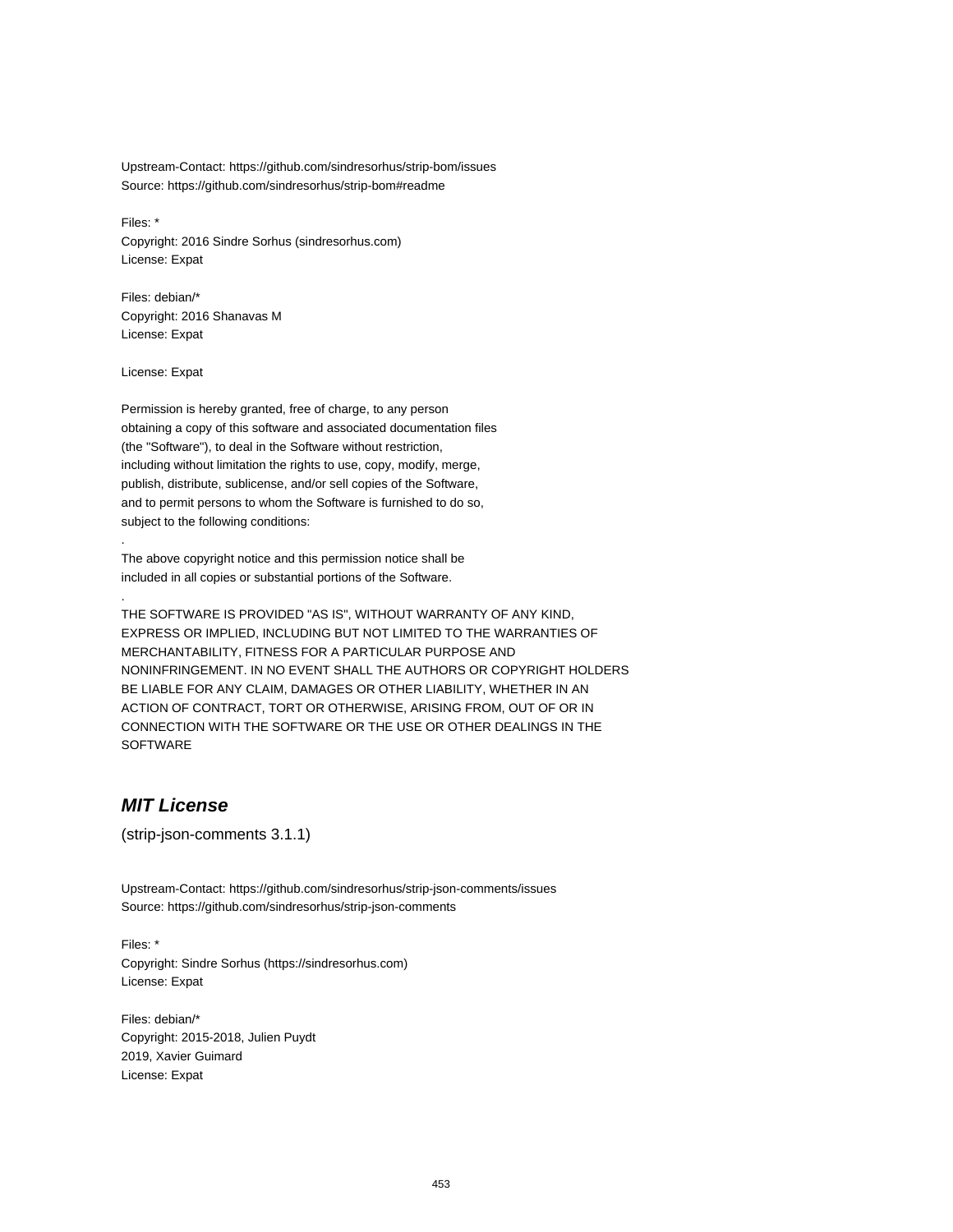#### License: Expat

.

.

Permission is hereby granted, free of charge, to any person obtaining a copy of this software and associated documentation files (the "Software"), to deal in the Software without restriction, including without limitation the rights to use, copy, modify, merge, publish, distribute, sublicense, and/or sell copies of the Software, and to permit persons to whom the Software is furnished to do so, subject to the following conditions:

The above copyright notice and this permission notice shall be included in all copies or substantial portions of the Software.

THE SOFTWARE IS PROVIDED "AS IS", WITHOUT WARRANTY OF ANY KIND, EXPRESS OR IMPLIED, INCLUDING BUT NOT LIMITED TO THE WARRANTIES OF MERCHANTABILITY, FITNESS FOR A PARTICULAR PURPOSE AND NONINFRINGEMENT. IN NO EVENT SHALL THE AUTHORS OR COPYRIGHT HOLDERS BE LIABLE FOR ANY CLAIM, DAMAGES OR OTHER LIABILITY, WHETHER IN AN ACTION OF CONTRACT, TORT OR OTHERWISE, ARISING FROM, OUT OF OR IN CONNECTION WITH THE SOFTWARE OR THE USE OR OTHER DEALINGS IN THE SOFTWARE

## **MIT License**

(unpipe 1.0.0)

Upstream-Contact: https://github.com/stream-utils/unpipe/issues Source: https://github.com/stream-utils/unpipe

Files: \* Copyright: 2016 Douglas Christopher Wilson License: Expat

Files: debian/\* Copyright: 2016 Thorsten Alteholz License: Expat

License: Expat

.

.

Permission is hereby granted, free of charge, to any person obtaining a copy of this software and associated documentation files (the "Software"), to deal in the Software without restriction, including without limitation the rights to use, copy, modify, merge, publish, distribute, sublicense, and/or sell copies of the Software, and to permit persons to whom the Software is furnished to do so, subject to the following conditions:

The above copyright notice and this permission notice shall be included in all copies or substantial portions of the Software.

THE SOFTWARE IS PROVIDED "AS IS", WITHOUT WARRANTY OF ANY KIND,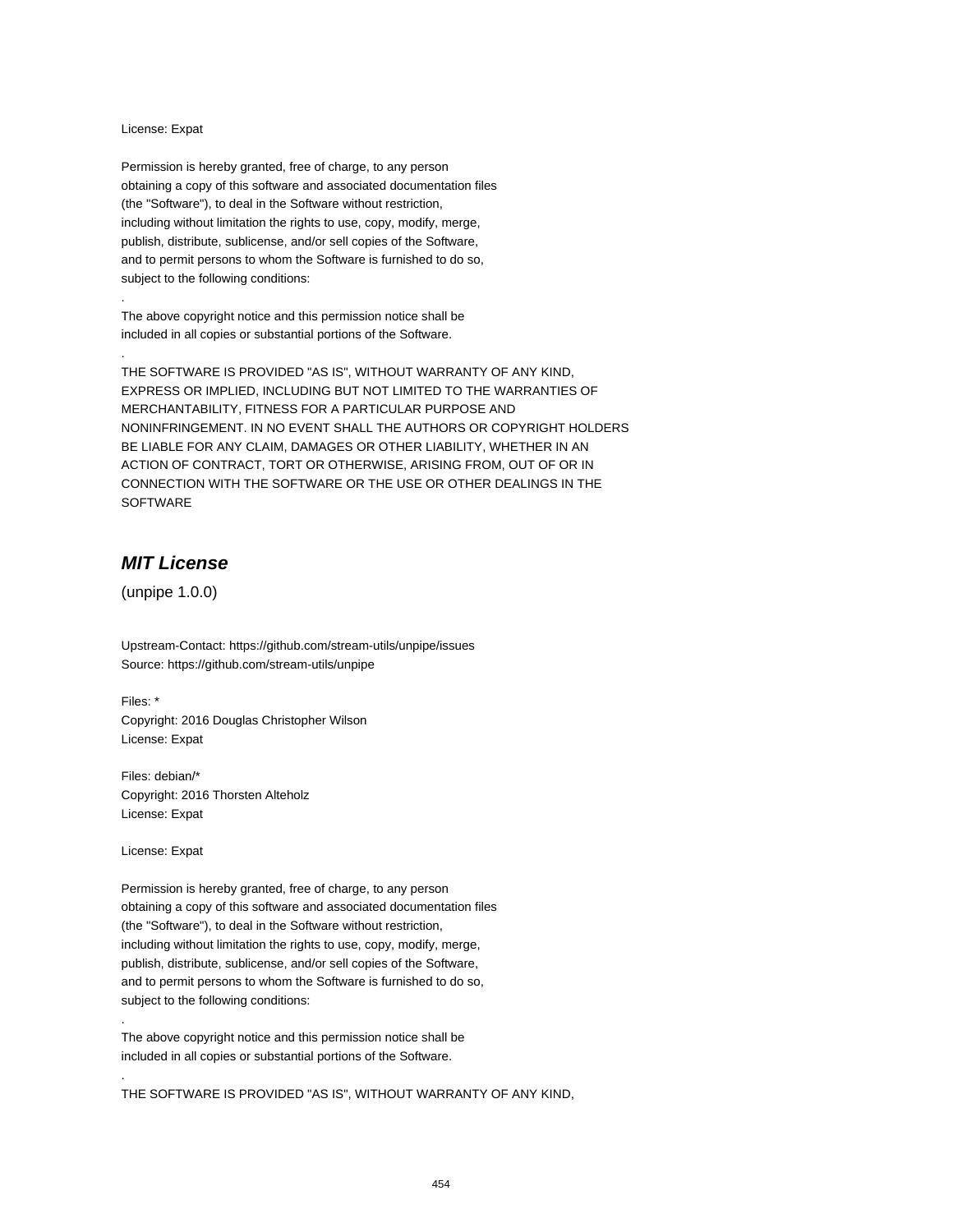EXPRESS OR IMPLIED, INCLUDING BUT NOT LIMITED TO THE WARRANTIES OF MERCHANTABILITY, FITNESS FOR A PARTICULAR PURPOSE AND NONINFRINGEMENT. IN NO EVENT SHALL THE AUTHORS OR COPYRIGHT HOLDERS BE LIABLE FOR ANY CLAIM, DAMAGES OR OTHER LIABILITY, WHETHER IN AN ACTION OF CONTRACT, TORT OR OTHERWISE, ARISING FROM, OUT OF OR IN CONNECTION WITH THE SOFTWARE OR THE USE OR OTHER DEALINGS IN THE SOFTWARE

## **MIT License**

(brfs 1.6.1)

Upstream-Contact: https://github.com/substack/brfs/issues Source: https://github.com/substack/brfs

Files: \* Copyright: 2013-2018 James Halliday (http://substack.net) License: Expat

Files: debian/\* Copyright: 2017-2018 Bastien Roucariès License: Expat

License: Expat

.

.

Permission is hereby granted, free of charge, to any person obtaining a copy of this software and associated documentation files (the "Software"), to deal in the Software without restriction, including without limitation the rights to use, copy, modify, merge, publish, distribute, sublicense, and/or sell copies of the Software, and to permit persons to whom the Software is furnished to do so, subject to the following conditions:

The above copyright notice and this permission notice shall be included in all copies or substantial portions of the Software.

THE SOFTWARE IS PROVIDED "AS IS", WITHOUT WARRANTY OF ANY KIND, EXPRESS OR IMPLIED, INCLUDING BUT NOT LIMITED TO THE WARRANTIES OF MERCHANTABILITY, FITNESS FOR A PARTICULAR PURPOSE AND NONINFRINGEMENT. IN NO EVENT SHALL THE AUTHORS OR COPYRIGHT HOLDERS BE LIABLE FOR ANY CLAIM, DAMAGES OR OTHER LIABILITY, WHETHER IN AN ACTION OF CONTRACT, TORT OR OTHERWISE, ARISING FROM, OUT OF OR IN CONNECTION WITH THE SOFTWARE OR THE USE OR OTHER DEALINGS IN THE **SOFTWARE** 

## **MIT License**

(node-commondir 1.0.1)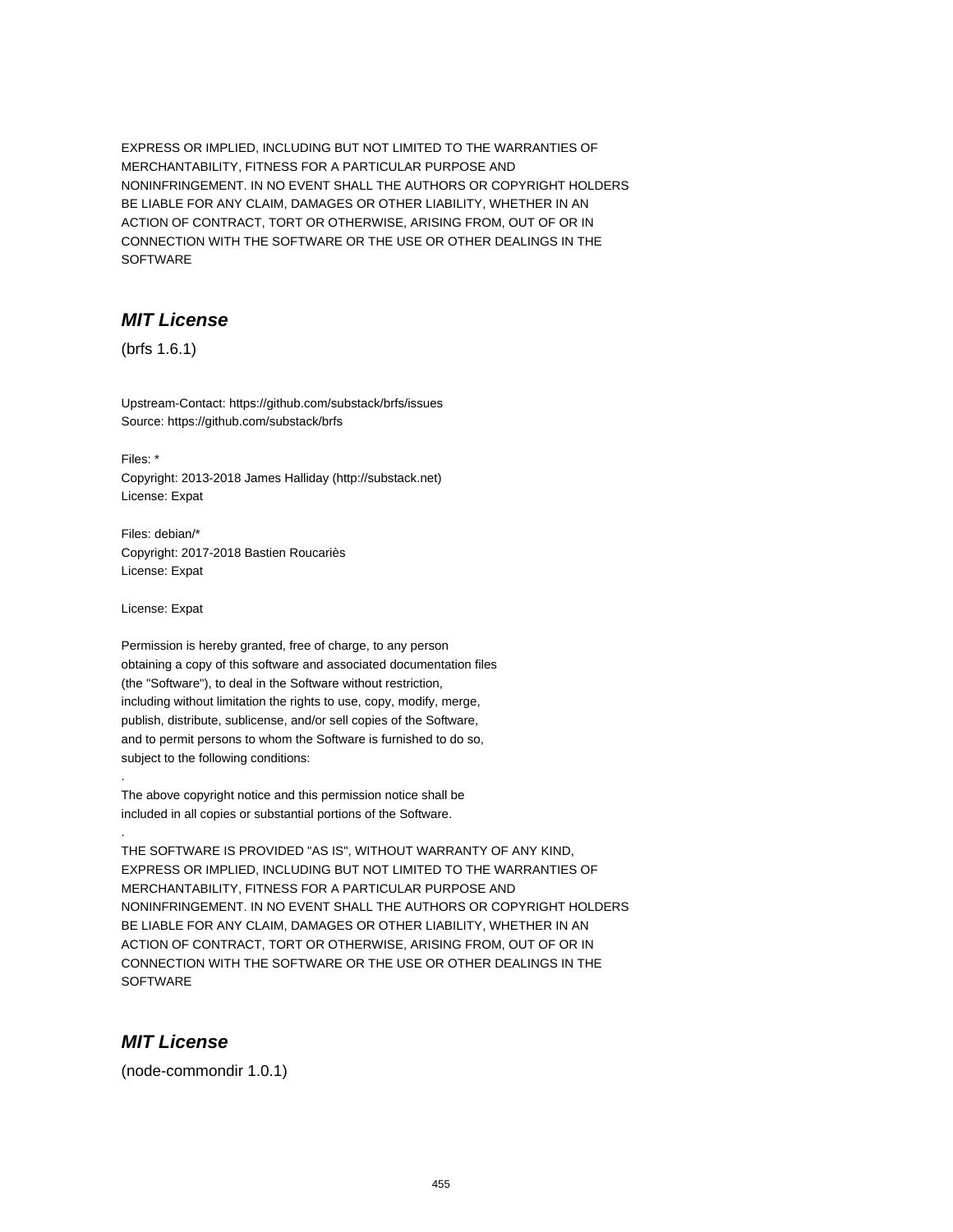Upstream-Contact: https://github.com/substack/node-commondir/issues Source: https://github.com/substack/node-commondir

Files: \* Copyright: 2016 James Halliday (http://substack.net) License: Expat

Files: debian/\* Copyright: 2016 Pirate Praveen License: Expat

License: Expat

.

.

Permission is hereby granted, free of charge, to any person obtaining a copy of this software and associated documentation files (the "Software"), to deal in the Software without restriction, including without limitation the rights to use, copy, modify, merge, publish, distribute, sublicense, and/or sell copies of the Software, and to permit persons to whom the Software is furnished to do so, subject to the following conditions:

The above copyright notice and this permission notice shall be included in all copies or substantial portions of the Software.

THE SOFTWARE IS PROVIDED "AS IS", WITHOUT WARRANTY OF ANY KIND, EXPRESS OR IMPLIED, INCLUDING BUT NOT LIMITED TO THE WARRANTIES OF MERCHANTABILITY, FITNESS FOR A PARTICULAR PURPOSE AND NONINFRINGEMENT. IN NO EVENT SHALL THE AUTHORS OR COPYRIGHT HOLDERS BE LIABLE FOR ANY CLAIM, DAMAGES OR OTHER LIABILITY, WHETHER IN AN ACTION OF CONTRACT, TORT OR OTHERWISE, ARISING FROM, OUT OF OR IN CONNECTION WITH THE SOFTWARE OR THE USE OR OTHER DEALINGS IN THE **SOFTWARE** 

### **MIT License**

(node-parents 1.0.1)

Upstream-Contact: https://github.com/substack/node-parents/issues Source: https://github.com/substack/node-parents

Files: \* Copyright: 2012-2015 James Halliday (http://substack.net) License: Expat

Files: debian/\* Copyright: 2017 Bastien Roucariès License: Expat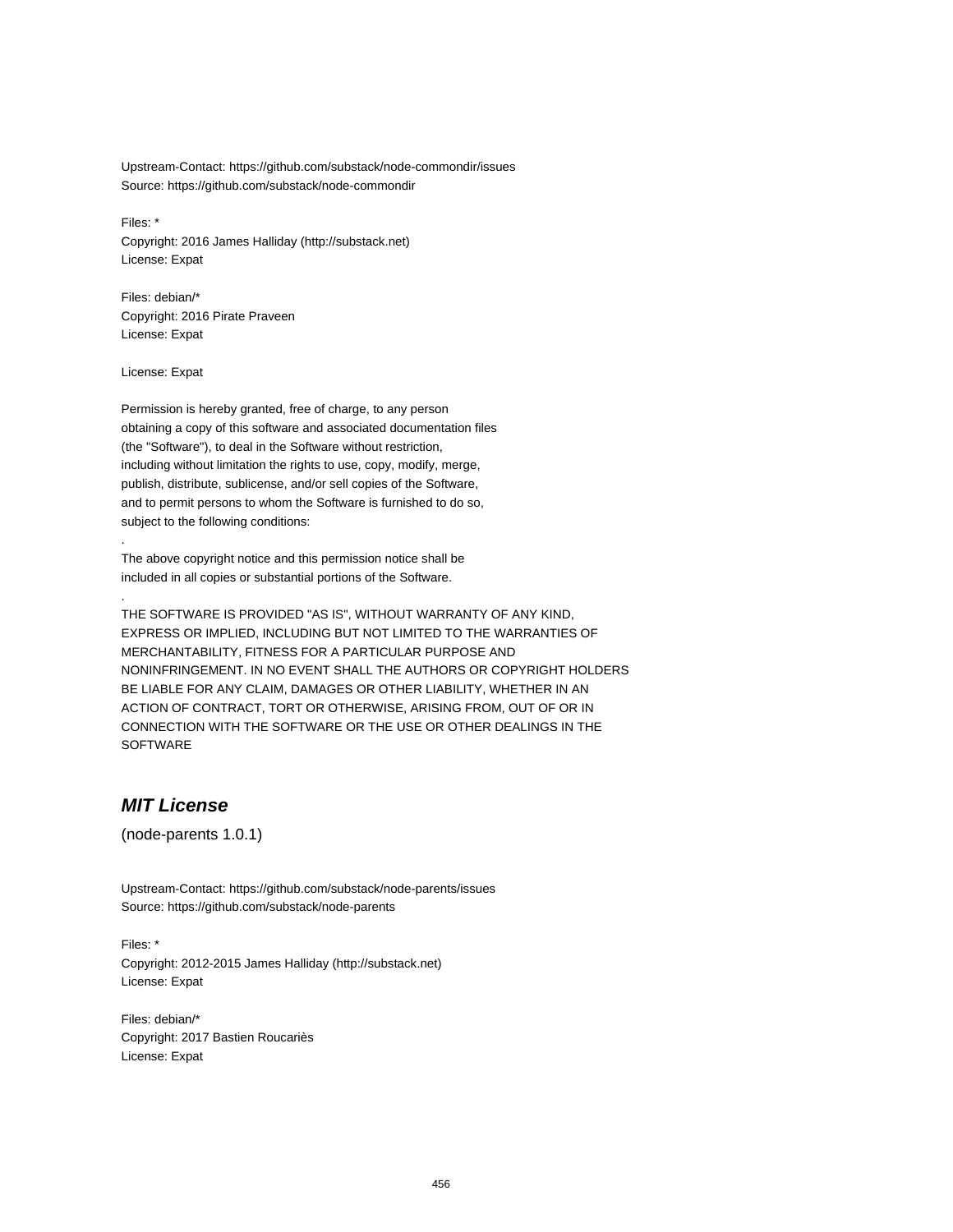#### License: Expat

.

.

Permission is hereby granted, free of charge, to any person obtaining a copy of this software and associated documentation files (the "Software"), to deal in the Software without restriction, including without limitation the rights to use, copy, modify, merge, publish, distribute, sublicense, and/or sell copies of the Software, and to permit persons to whom the Software is furnished to do so, subject to the following conditions:

The above copyright notice and this permission notice shall be included in all copies or substantial portions of the Software.

THE SOFTWARE IS PROVIDED "AS IS", WITHOUT WARRANTY OF ANY KIND, EXPRESS OR IMPLIED, INCLUDING BUT NOT LIMITED TO THE WARRANTIES OF MERCHANTABILITY, FITNESS FOR A PARTICULAR PURPOSE AND NONINFRINGEMENT. IN NO EVENT SHALL THE AUTHORS OR COPYRIGHT HOLDERS BE LIABLE FOR ANY CLAIM, DAMAGES OR OTHER LIABILITY, WHETHER IN AN ACTION OF CONTRACT, TORT OR OTHERWISE, ARISING FROM, OUT OF OR IN CONNECTION WITH THE SOFTWARE OR THE USE OR OTHER DEALINGS IN THE SOFTWARE

## **MIT License**

(node-syntax-error 1.4.0)

Upstream-Contact: https://github.com/substack/node-syntax-error/issues Source: https://github.com/substack/node-syntax-error

Files: \* Copyright: 2012-2017 James Halliday (http://substack.net) License: Expat

Files: debian/\* Copyright: 2017 Bastien Roucariès License: Expat

License: Expat

.

.

Permission is hereby granted, free of charge, to any person obtaining a copy of this software and associated documentation files (the "Software"), to deal in the Software without restriction, including without limitation the rights to use, copy, modify, merge, publish, distribute, sublicense, and/or sell copies of the Software, and to permit persons to whom the Software is furnished to do so, subject to the following conditions:

The above copyright notice and this permission notice shall be included in all copies or substantial portions of the Software.

THE SOFTWARE IS PROVIDED "AS IS", WITHOUT WARRANTY OF ANY KIND,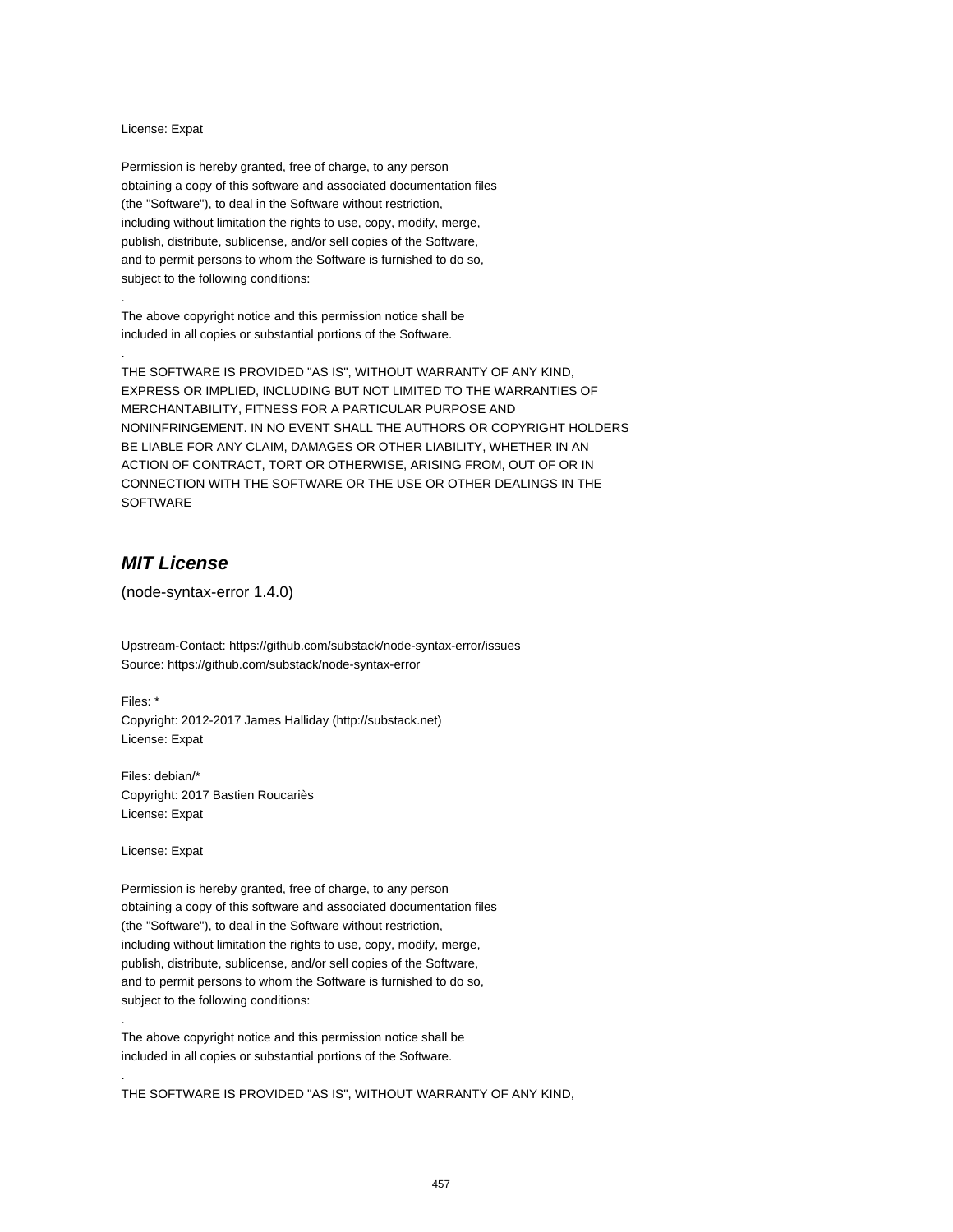EXPRESS OR IMPLIED, INCLUDING BUT NOT LIMITED TO THE WARRANTIES OF MERCHANTABILITY, FITNESS FOR A PARTICULAR PURPOSE AND NONINFRINGEMENT. IN NO EVENT SHALL THE AUTHORS OR COPYRIGHT HOLDERS BE LIABLE FOR ANY CLAIM, DAMAGES OR OTHER LIABILITY, WHETHER IN AN ACTION OF CONTRACT, TORT OR OTHERWISE, ARISING FROM, OUT OF OR IN CONNECTION WITH THE SOFTWARE OR THE USE OR OTHER DEALINGS IN THE SOFTWARE

## **MIT License**

(quote-stream 1.0.2)

Upstream-Contact: https://github.com/substack/quote-stream/issues Source: https://github.com/substack/quote-stream

Files: \* Copyright: 2014-2017 James Halliday (http://substack.net) License: Expat

Files: debian/\* Copyright: 2017 Bastien Roucariès License: Expat

License: Expat

.

.

Permission is hereby granted, free of charge, to any person obtaining a copy of this software and associated documentation files (the "Software"), to deal in the Software without restriction, including without limitation the rights to use, copy, modify, merge, publish, distribute, sublicense, and/or sell copies of the Software, and to permit persons to whom the Software is furnished to do so, subject to the following conditions:

The above copyright notice and this permission notice shall be included in all copies or substantial portions of the Software.

THE SOFTWARE IS PROVIDED "AS IS", WITHOUT WARRANTY OF ANY KIND, EXPRESS OR IMPLIED, INCLUDING BUT NOT LIMITED TO THE WARRANTIES OF MERCHANTABILITY, FITNESS FOR A PARTICULAR PURPOSE AND NONINFRINGEMENT. IN NO EVENT SHALL THE AUTHORS OR COPYRIGHT HOLDERS BE LIABLE FOR ANY CLAIM, DAMAGES OR OTHER LIABILITY, WHETHER IN AN ACTION OF CONTRACT, TORT OR OTHERWISE, ARISING FROM, OUT OF OR IN CONNECTION WITH THE SOFTWARE OR THE USE OR OTHER DEALINGS IN THE **SOFTWARE** 

### **MIT License**

(vm-browserify 0.0.4)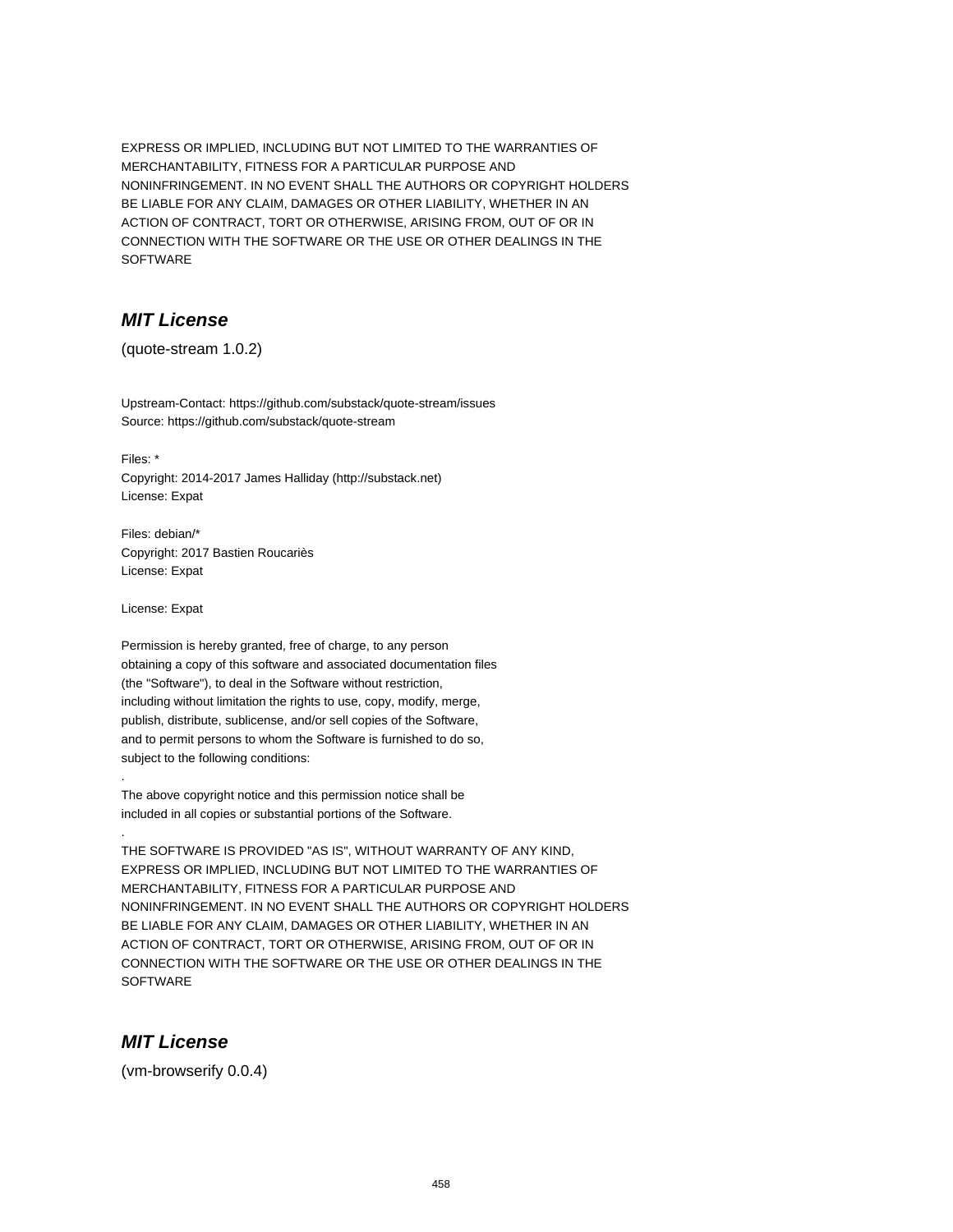Upstream-Contact: https://github.com/substack/vm-browserify/issues Source: https://github.com/substack/vm-browserify

Files: \* Copyright: 2017 James Halliday (http://substack.net) License: Expat

Files: debian/\* Copyright: 2017 Pirate Praveen License: Expat

License: Expat

.

.

Permission is hereby granted, free of charge, to any person obtaining a copy of this software and associated documentation files (the "Software"), to deal in the Software without restriction, including without limitation the rights to use, copy, modify, merge, publish, distribute, sublicense, and/or sell copies of the Software, and to permit persons to whom the Software is furnished to do so, subject to the following conditions:

The above copyright notice and this permission notice shall be included in all copies or substantial portions of the Software.

THE SOFTWARE IS PROVIDED "AS IS", WITHOUT WARRANTY OF ANY KIND, EXPRESS OR IMPLIED, INCLUDING BUT NOT LIMITED TO THE WARRANTIES OF MERCHANTABILITY, FITNESS FOR A PARTICULAR PURPOSE AND NONINFRINGEMENT. IN NO EVENT SHALL THE AUTHORS OR COPYRIGHT HOLDERS BE LIABLE FOR ANY CLAIM, DAMAGES OR OTHER LIABILITY, WHETHER IN AN ACTION OF CONTRACT, TORT OR OTHERWISE, ARISING FROM, OUT OF OR IN CONNECTION WITH THE SOFTWARE OR THE USE OR OTHER DEALINGS IN THE **SOFTWARE** 

### **MIT License**

(convert-source-map 1.1.3)

Upstream-Contact: https://github.com/thlorenz/convert-source-map/issues Source: https://github.com/thlorenz/convert-source-map

Files: \* Copyright: 2013 Thorsten Lorenz (http://thlorenz.com) License: Expat

Files: debian/\* Copyright: 2015 Ross Gammon License: Expat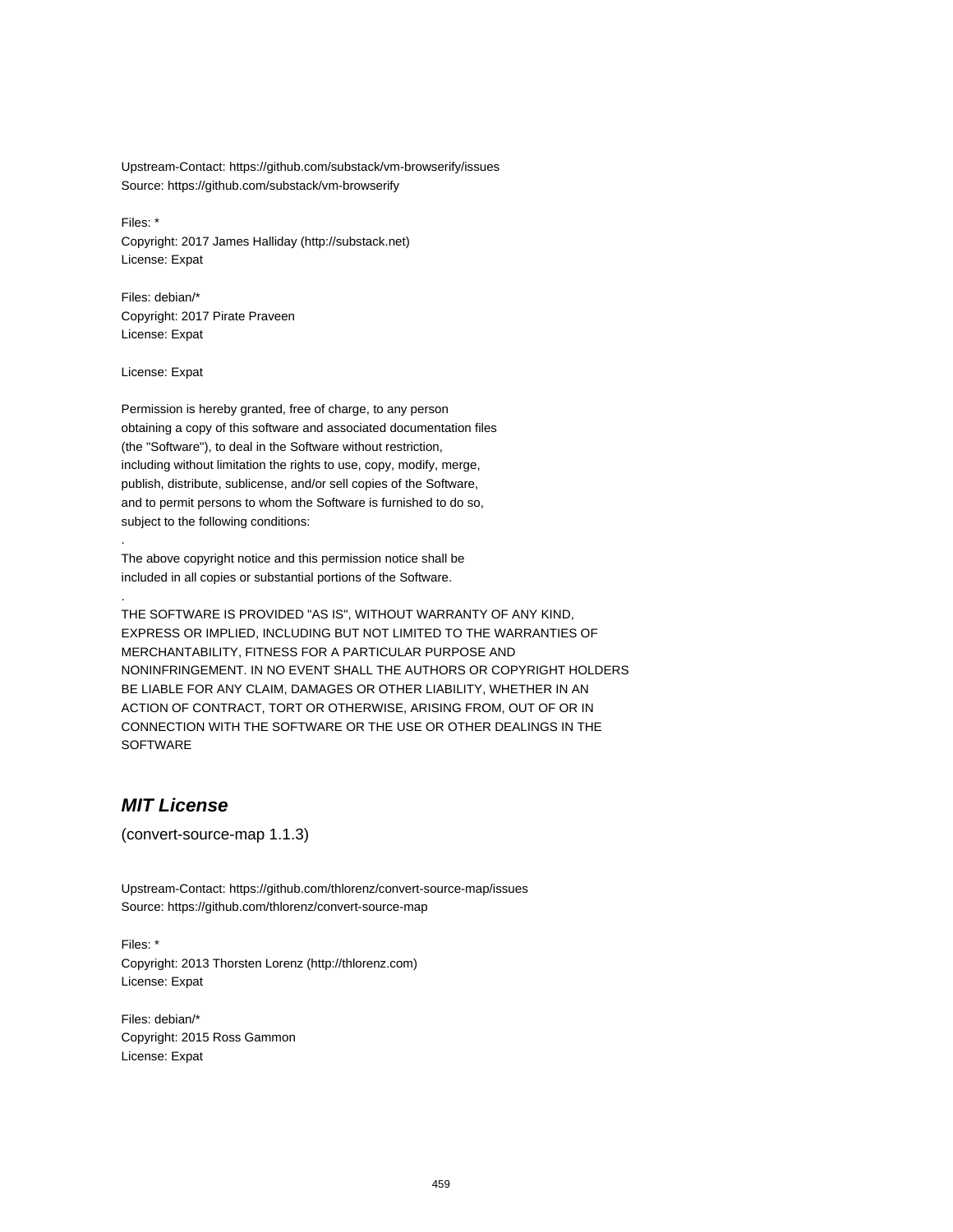#### License: Expat

.

.

Permission is hereby granted, free of charge, to any person obtaining a copy of this software and associated documentation files (the "Software"), to deal in the Software without restriction, including without limitation the rights to use, copy, modify, merge, publish, distribute, sublicense, and/or sell copies of the Software, and to permit persons to whom the Software is furnished to do so, subject to the following conditions:

The above copyright notice and this permission notice shall be included in all copies or substantial portions of the Software.

THE SOFTWARE IS PROVIDED "AS IS", WITHOUT WARRANTY OF ANY KIND, EXPRESS OR IMPLIED, INCLUDING BUT NOT LIMITED TO THE WARRANTIES OF MERCHANTABILITY, FITNESS FOR A PARTICULAR PURPOSE AND NONINFRINGEMENT. IN NO EVENT SHALL THE AUTHORS OR COPYRIGHT HOLDERS BE LIABLE FOR ANY CLAIM, DAMAGES OR OTHER LIABILITY, WHETHER IN AN ACTION OF CONTRACT, TORT OR OTHERWISE, ARISING FROM, OUT OF OR IN CONNECTION WITH THE SOFTWARE OR THE USE OR OTHER DEALINGS IN THE SOFTWARE

## **MIT License**

(rechoir 0.6.2)

Upstream-Contact: https://github.com/tkellen/node-rechoir/issues Source: https://github.com/tkellen/node-rechoir

Files: \* Copyright: 2016 Tyler Kellen (http://goingslowly.com/) License: Expat

Files: debian/\* Copyright: 2016 Pirate Praveen License: Expat

License: Expat

.

.

Permission is hereby granted, free of charge, to any person obtaining a copy of this software and associated documentation files (the "Software"), to deal in the Software without restriction, including without limitation the rights to use, copy, modify, merge, publish, distribute, sublicense, and/or sell copies of the Software, and to permit persons to whom the Software is furnished to do so, subject to the following conditions:

The above copyright notice and this permission notice shall be included in all copies or substantial portions of the Software.

THE SOFTWARE IS PROVIDED "AS IS", WITHOUT WARRANTY OF ANY KIND,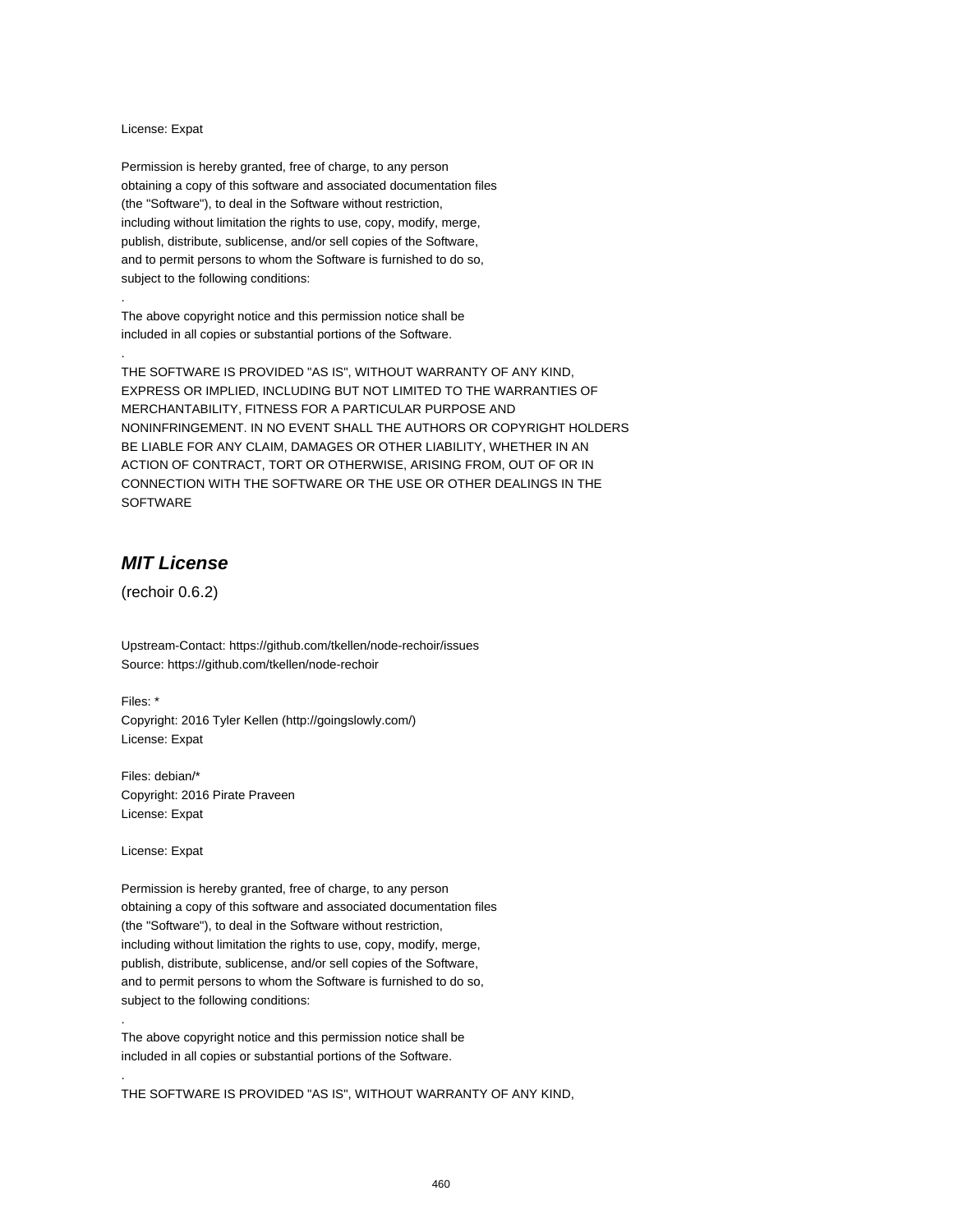EXPRESS OR IMPLIED, INCLUDING BUT NOT LIMITED TO THE WARRANTIES OF MERCHANTABILITY, FITNESS FOR A PARTICULAR PURPOSE AND NONINFRINGEMENT. IN NO EVENT SHALL THE AUTHORS OR COPYRIGHT HOLDERS BE LIABLE FOR ANY CLAIM, DAMAGES OR OTHER LIABILITY, WHETHER IN AN ACTION OF CONTRACT, TORT OR OTHERWISE, ARISING FROM, OUT OF OR IN CONNECTION WITH THE SOFTWARE OR THE USE OR OTHER DEALINGS IN THE SOFTWARE

## **MIT License**

(agent-base 6.0.2)

Upstream-Contact: https://github.com/TooTallNate/node-agent-base/issues Source: https://github.com/TooTallNate/node-agent-base https://registry.npmjs.org/async-listen

Files: \* Copyright: 2018, Nathan Rajlich (http://n8.io/) License: Expat

Files: debian/\* Copyright: 2018, Per Andersson 2020, Andrius Merkys License: Expat

License: Expat

.

.

Permission is hereby granted, free of charge, to any person obtaining a copy of this software and associated documentation files (the "Software"), to deal in the Software without restriction, including without limitation the rights to use, copy, modify, merge, publish, distribute, sublicense, and/or sell copies of the Software, and to permit persons to whom the Software is furnished to do so, subject to the following conditions:

The above copyright notice and this permission notice shall be included in all copies or substantial portions of the Software.

THE SOFTWARE IS PROVIDED "AS IS", WITHOUT WARRANTY OF ANY KIND, EXPRESS OR IMPLIED, INCLUDING BUT NOT LIMITED TO THE WARRANTIES OF MERCHANTABILITY, FITNESS FOR A PARTICULAR PURPOSE AND NONINFRINGEMENT. IN NO EVENT SHALL THE AUTHORS OR COPYRIGHT HOLDERS BE LIABLE FOR ANY CLAIM, DAMAGES OR OTHER LIABILITY, WHETHER IN AN ACTION OF CONTRACT, TORT OR OTHERWISE, ARISING FROM, OUT OF OR IN CONNECTION WITH THE SOFTWARE OR THE USE OR OTHER DEALINGS IN THE **SOFTWARE** 

### **MIT License**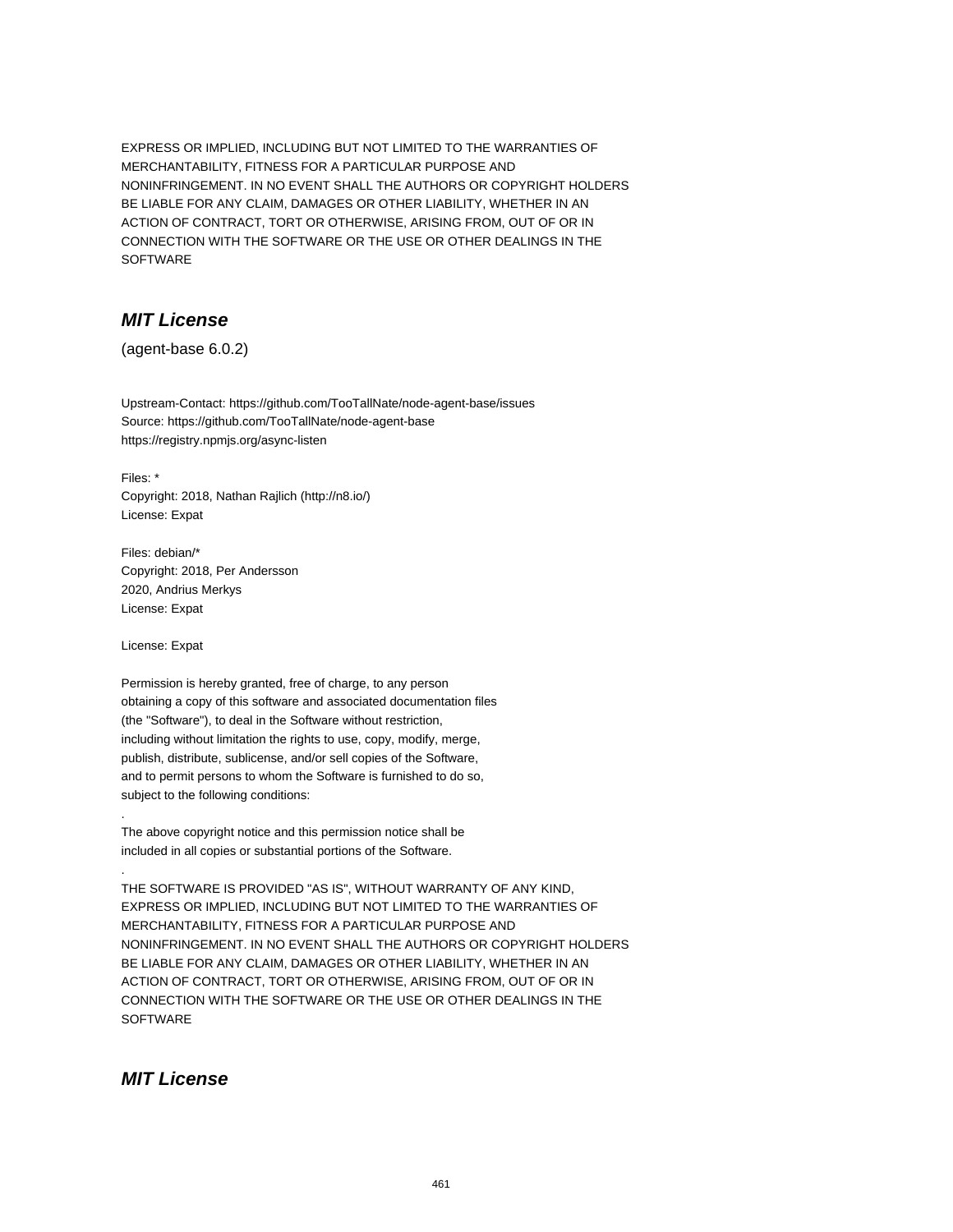#### (https-proxy-agent 5.0.0)

Upstream-Contact: https://github.com/TooTallNate/node-https-proxy-agent/issues Source: https://github.com/TooTallNate/node-https-proxy-agent#readme

Files: \* Copyright: 2020, Nathan Rajlich (http://n8.io/) License: Expat

Files: debian/\* Copyright: 2020, Andrius Merkys License: Expat

License: Expat

.

.

Permission is hereby granted, free of charge, to any person obtaining a copy of this software and associated documentation files (the "Software"), to deal in the Software without restriction, including without limitation the rights to use, copy, modify, merge, publish, distribute, sublicense, and/or sell copies of the Software, and to permit persons to whom the Software is furnished to do so, subject to the following conditions:

The above copyright notice and this permission notice shall be included in all copies or substantial portions of the Software.

THE SOFTWARE IS PROVIDED "AS IS", WITHOUT WARRANTY OF ANY KIND, EXPRESS OR IMPLIED, INCLUDING BUT NOT LIMITED TO THE WARRANTIES OF MERCHANTABILITY, FITNESS FOR A PARTICULAR PURPOSE AND NONINFRINGEMENT. IN NO EVENT SHALL THE AUTHORS OR COPYRIGHT HOLDERS BE LIABLE FOR ANY CLAIM, DAMAGES OR OTHER LIABILITY, WHETHER IN AN ACTION OF CONTRACT, TORT OR OTHERWISE, ARISING FROM, OUT OF OR IN CONNECTION WITH THE SOFTWARE OR THE USE OR OTHER DEALINGS IN THE SOFTWARE

## **MIT License**

(deep-extend 0.6.0)

Upstream-Contact: https://github.com/unclechu/node-deep-extend/issues Source: https://github.com/unclechu/node-deep-extend

Files: \* Copyright: 2013-2018, Viacheslav Lotsmanov License: Expat

Files: debian/\* Copyright: 2016, Thorsten Alteholz 2019, Xavier Guimard License: Expat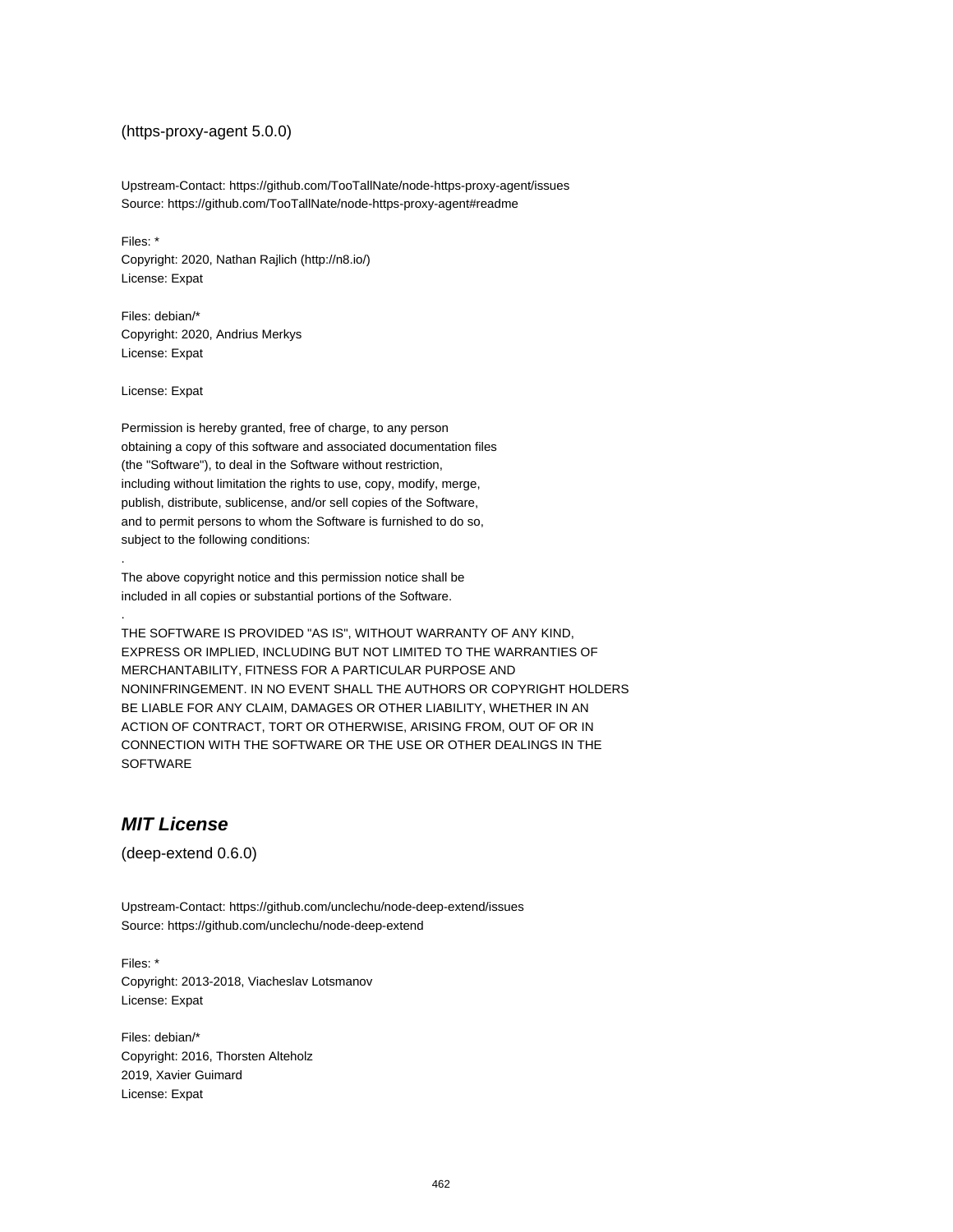#### License: Expat

.

.

Permission is hereby granted, free of charge, to any person obtaining a copy of this software and associated documentation files (the "Software"), to deal in the Software without restriction, including without limitation the rights to use, copy, modify, merge, publish, distribute, sublicense, and/or sell copies of the Software, and to permit persons to whom the Software is furnished to do so, subject to the following conditions:

The above copyright notice and this permission notice shall be included in all copies or substantial portions of the Software.

THE SOFTWARE IS PROVIDED "AS IS", WITHOUT WARRANTY OF ANY KIND, EXPRESS OR IMPLIED, INCLUDING BUT NOT LIMITED TO THE WARRANTIES OF MERCHANTABILITY, FITNESS FOR A PARTICULAR PURPOSE AND NONINFRINGEMENT. IN NO EVENT SHALL THE AUTHORS OR COPYRIGHT HOLDERS BE LIABLE FOR ANY CLAIM, DAMAGES OR OTHER LIABILITY, WHETHER IN AN ACTION OF CONTRACT, TORT OR OTHERWISE, ARISING FROM, OUT OF OR IN CONNECTION WITH THE SOFTWARE OR THE USE OR OTHER DEALINGS IN THE SOFTWARE

# **MIT License**

(Visionmedia Debug 3.1.0, Visionmedia Debug 4.1.1)

Upstream-Contact: https://github.com/visionmedia/debug/issues Source: https://github.com/visionmedia/debug

Files: \* Copyright: © 2014, TJ Holowaychuk License: Expat

Files: debian/\* Copyright: © 2012, David Paleino 2014, Leo Iannacone 2016, Paolo Greppi License: Expat

License: Expat

.

Permission is hereby granted, free of charge, to any person obtaining a copy of this software and associated documentation files (the 'Software'), to deal in the Software without restriction, including without limitation the rights to use, copy, modify, merge, publish, distribute, sublicense, and/or sell copies of the Software, and to permit persons to whom the Software is furnished to do so, subject to the following conditions: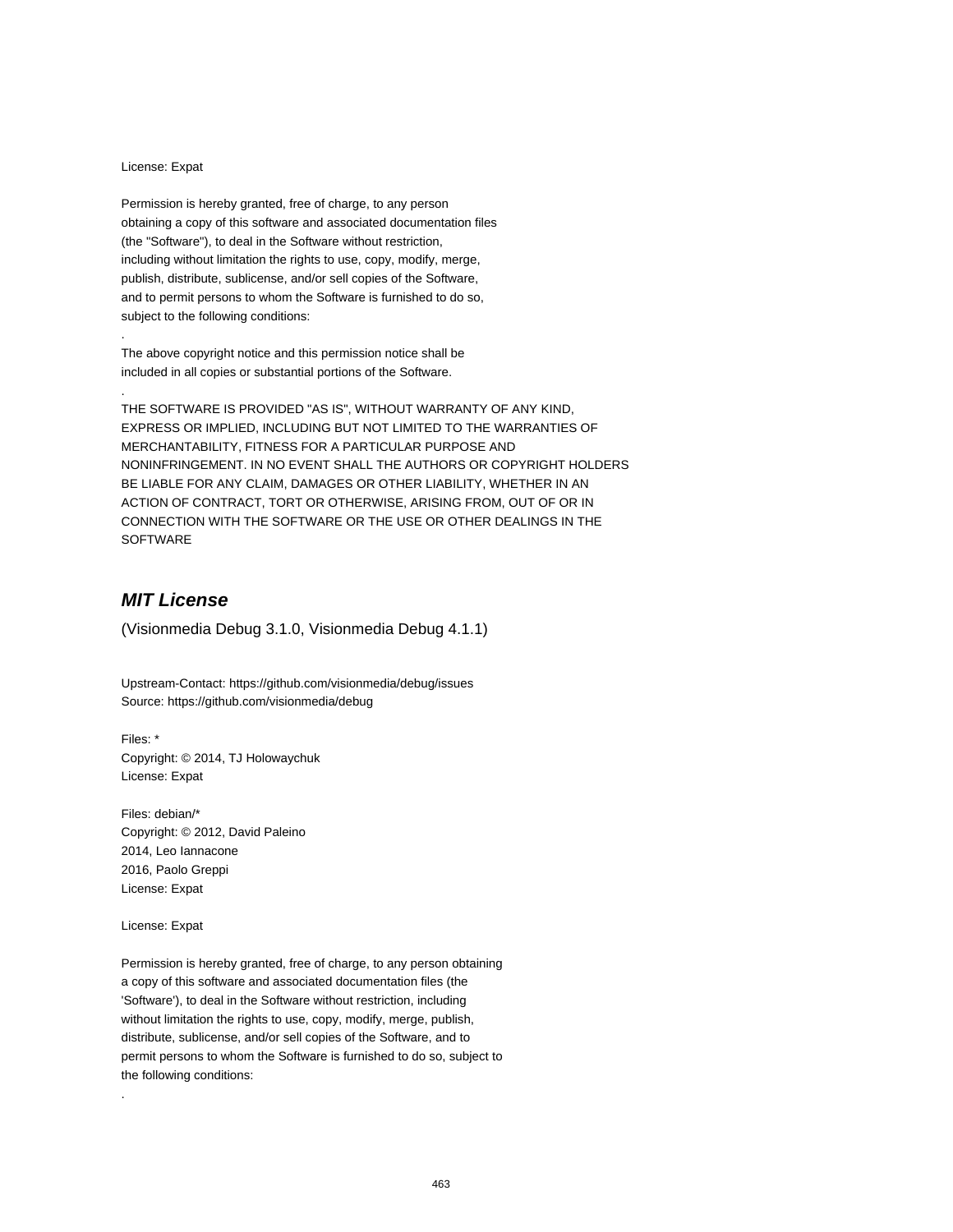The above copyright notice and this permission notice shall be included in all copies or substantial portions of the Software.

THE SOFTWARE IS PROVIDED 'AS IS', WITHOUT WARRANTY OF ANY KIND, EXPRESS OR IMPLIED, INCLUDING BUT NOT LIMITED TO THE WARRANTIES OF MERCHANTABILITY, FITNESS FOR A PARTICULAR PURPOSE AND NONINFRINGEMENT. IN NO EVENT SHALL THE AUTHORS OR COPYRIGHT HOLDERS BE LIABLE FOR ANY CLAIM, DAMAGES OR OTHER LIABILITY, WHETHER IN AN ACTION OF CONTRACT, TORT OR OTHERWISE, ARISING FROM, OUT OF OR IN CONNECTION WITH THE SOFTWARE OR THE USE OR OTHER DEALINGS IN THE SOFTWARE

### **MIT License**

.

(is-typedarray 1.0.0)

Upstream-Contact: Hugh Kennedy Source: https://github.com/hughsk/is-typedarray

Files: \* Copyright: 2014-2015, Hugh Kennedy License: MIT

Files: debian/\* Copyright: 2015, Daniel Pocock License: MIT

License: MIT

.

.

Permission is hereby granted, free of charge, to any person obtaining a copy of this software and associated documentation files (the "Software"), to deal in the Software without restriction, including without limitation the rights to use, copy, modify, merge, publish, distribute, sublicense, and/or sell copies of the Software, and to permit persons to whom the Software is furnished to do so, subject to the following conditions:

The above copyright notice and this permission notice shall be included in all copies or substantial portions of the Software.

THE SOFTWARE IS PROVIDED "AS IS", WITHOUT WARRANTY OF ANY KIND, EXPRESS OR IMPLIED, INCLUDING BUT NOT LIMITED TO THE WARRANTIES OF MERCHANTABILITY, FITNESS FOR A PARTICULAR PURPOSE AND NONINFRINGEMENT. IN NO EVENT SHALL THE AUTHORS OR COPYRIGHT HOLDERS BE LIABLE FOR ANY CLAIM, DAMAGES OR OTHER LIABILITY, WHETHER IN AN ACTION OF CONTRACT, TORT OR OTHERWISE, ARISING FROM, OUT OF OR IN CONNECTION WITH THE SOFTWARE OR THE USE OR OTHER DEALINGS IN THE SOFTWARE

### **MIT License**

(fs-extra 8.1.0)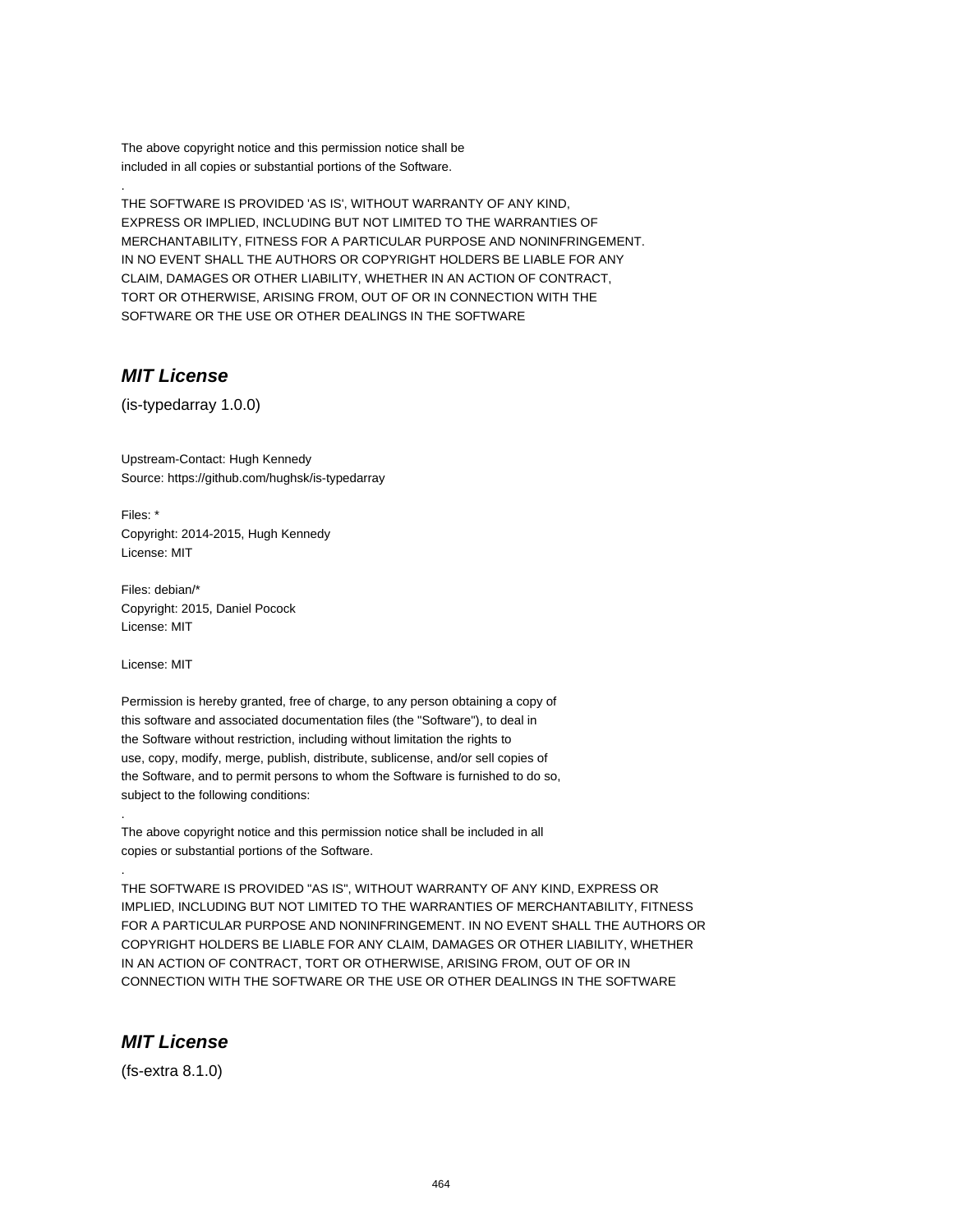Upstream-Contact: JP Richardson Source: https://github.com/jprichardson/node-fs-extra

Files: \* Copyright: 2011-2018, JP Richardson License: Expat

Files: debian/\* Copyright: 2015, Bas Couwenberg 2016-2018, Julien Puydt License: Expat

License: Expat

.

.

Permission is hereby granted, free of charge, to any person obtaining a copy of this software and associated documentation files (the "Software"), to deal in the Software without restriction, including without limitation the rights to use, copy, modify, merge, publish, distribute, sublicense, and/or sell copies of the Software, and to permit persons to whom the Software is furnished to do so, subject to the following conditions:

The above copyright notice and this permission notice shall be included in all copies or substantial portions of the Software.

THE SOFTWARE IS PROVIDED "AS IS", WITHOUT WARRANTY OF ANY KIND, EXPRESS OR IMPLIED, INCLUDING BUT NOT LIMITED TO THE WARRANTIES OF MERCHANTABILITY, FITNESS FOR A PARTICULAR PURPOSE AND NONINFRINGEMENT. IN NO EVENT SHALL THE AUTHORS OR COPYRIGHT HOLDERS BE LIABLE FOR ANY CLAIM, DAMAGES OR OTHER LIABILITY, WHETHER IN AN ACTION OF CONTRACT, TORT OR OTHERWISE, ARISING FROM, OUT OF OR IN CONNECTION WITH THE SOFTWARE OR THE USE OR OTHER DEALINGS IN THE SOFTWARE

### **MIT License**

(GerHobbelt/xregexp 2.0.0)

■Copyright (c) 2007-2012 Steven Levithan

Permission is hereby granted, free of charge, to any person obtaining a copy of this software and associated documentation files (the "Software"), to deal in the Software without restriction, including without limitation the rights to use, copy, modify, merge, publish, distribute, sublicense, and/or sell copies of the Software, and to permit persons to whom the Software is furnished to do so, subject to the following conditions: The above copyright notice and this permission notice shall be included in all copies or substantial portions of the Software. THE SOFTWARE IS PROVIDED "AS IS", WITHOUT WARRANTY OF ANY KIND, EXPRESS OR